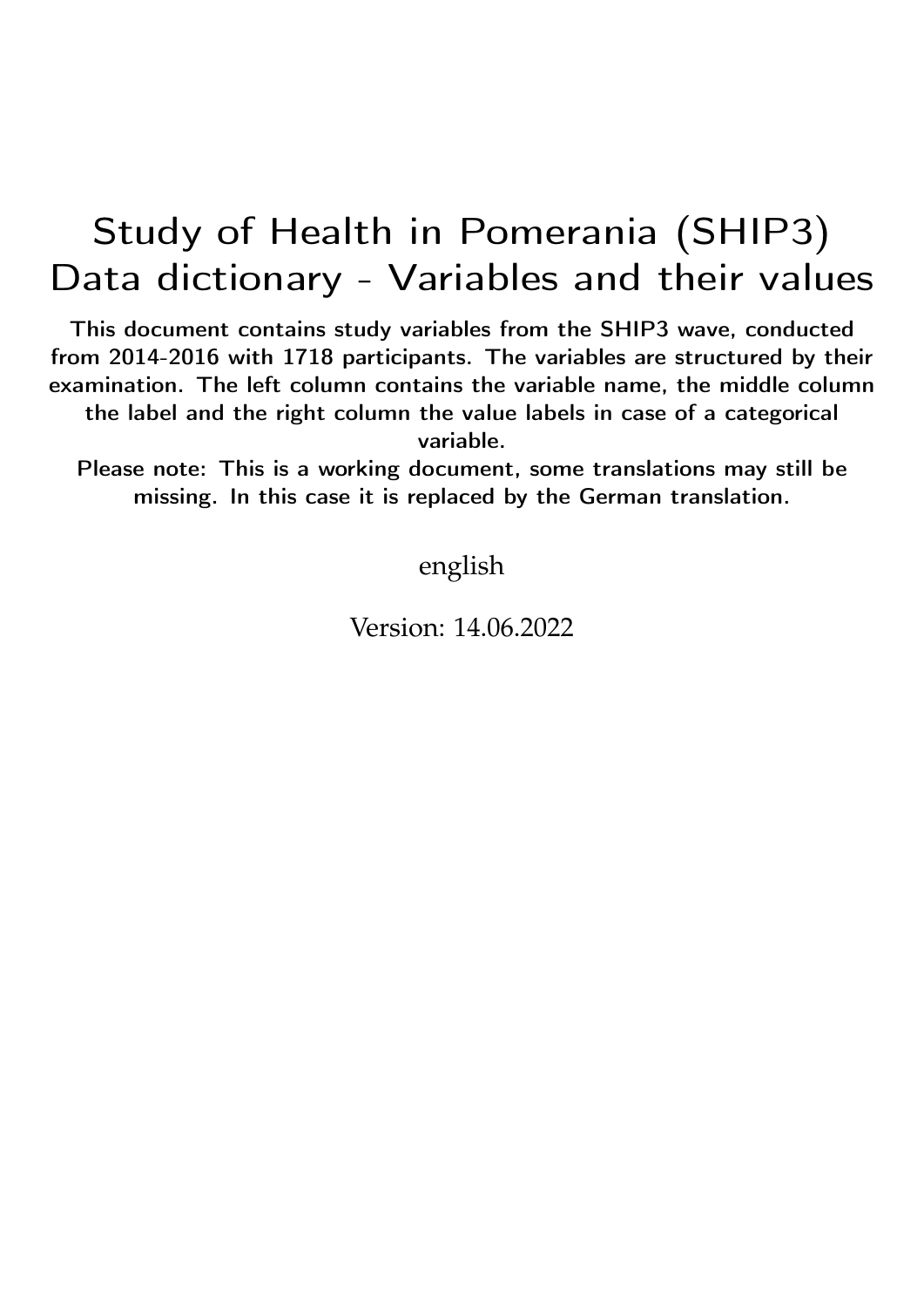## **Contents**

| operational data<br>5                                                                                                                |
|--------------------------------------------------------------------------------------------------------------------------------------|
| 5                                                                                                                                    |
| personal interview<br>6                                                                                                              |
| 6<br>identification of the subject $\dots \dots \dots \dots \dots \dots \dots \dots \dots \dots \dots \dots \dots \dots \dots \dots$ |
| $\overline{7}$                                                                                                                       |
| 10                                                                                                                                   |
| 25                                                                                                                                   |
|                                                                                                                                      |
| 50                                                                                                                                   |
|                                                                                                                                      |
| 53                                                                                                                                   |
|                                                                                                                                      |
|                                                                                                                                      |
|                                                                                                                                      |
|                                                                                                                                      |
|                                                                                                                                      |
|                                                                                                                                      |
|                                                                                                                                      |
|                                                                                                                                      |
|                                                                                                                                      |
|                                                                                                                                      |
|                                                                                                                                      |
|                                                                                                                                      |
|                                                                                                                                      |
|                                                                                                                                      |
|                                                                                                                                      |
|                                                                                                                                      |
|                                                                                                                                      |
|                                                                                                                                      |
|                                                                                                                                      |
|                                                                                                                                      |
|                                                                                                                                      |
|                                                                                                                                      |
|                                                                                                                                      |
| medication anamnesis<br>127                                                                                                          |
|                                                                                                                                      |
| identification of the preparation + encoding $\ldots \ldots \ldots \ldots \ldots \ldots \ldots \ldots \ldots \ldots \ldots 128$      |
|                                                                                                                                      |
|                                                                                                                                      |
| dental interview<br>131                                                                                                              |
|                                                                                                                                      |
|                                                                                                                                      |
|                                                                                                                                      |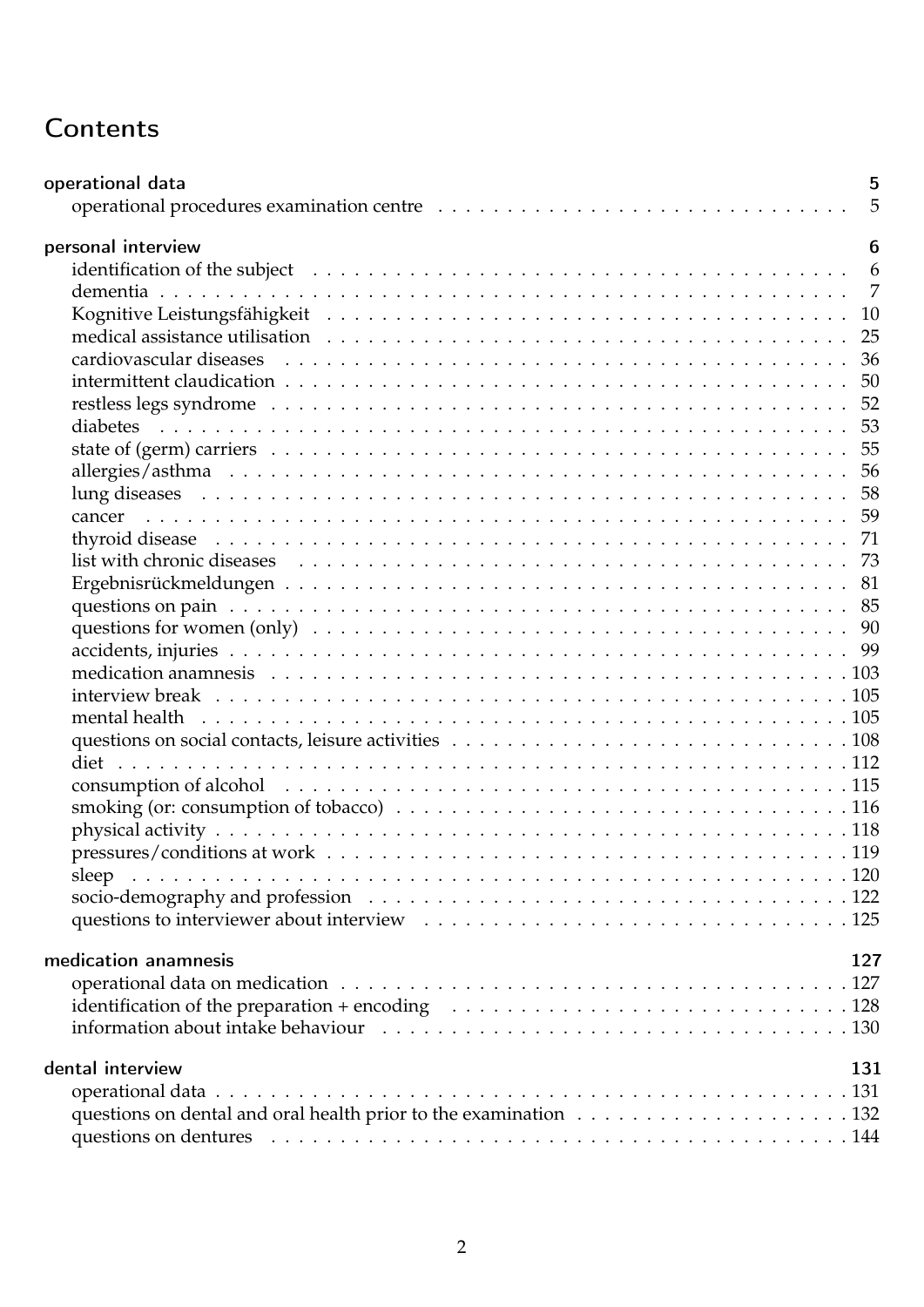| dental examination                                                    | 147 |
|-----------------------------------------------------------------------|-----|
|                                                                       |     |
|                                                                       |     |
|                                                                       |     |
|                                                                       |     |
|                                                                       |     |
|                                                                       |     |
|                                                                       |     |
| medical examination                                                   | 343 |
|                                                                       |     |
|                                                                       |     |
|                                                                       |     |
|                                                                       |     |
|                                                                       |     |
| laboratory analysis                                                   | 404 |
|                                                                       |     |
|                                                                       |     |
|                                                                       |     |
| additional laboratory parameters                                      | 411 |
|                                                                       |     |
|                                                                       |     |
| reading of ultrasound examinations                                    | 411 |
|                                                                       |     |
|                                                                       |     |
|                                                                       |     |
|                                                                       |     |
| self-answering questionnaire                                          | 413 |
|                                                                       |     |
|                                                                       |     |
|                                                                       |     |
|                                                                       |     |
|                                                                       |     |
|                                                                       |     |
|                                                                       |     |
|                                                                       |     |
|                                                                       |     |
|                                                                       |     |
| clinic internal medicine B                                            | 461 |
|                                                                       |     |
|                                                                       |     |
|                                                                       |     |
| Determination of the ankle-brachial index and pulse wave analysis 517 |     |
| clinic internal medicine A - gastroenterology                         | 525 |
|                                                                       |     |
|                                                                       |     |
| <b>MRT</b>                                                            | 527 |
|                                                                       |     |
|                                                                       |     |
|                                                                       |     |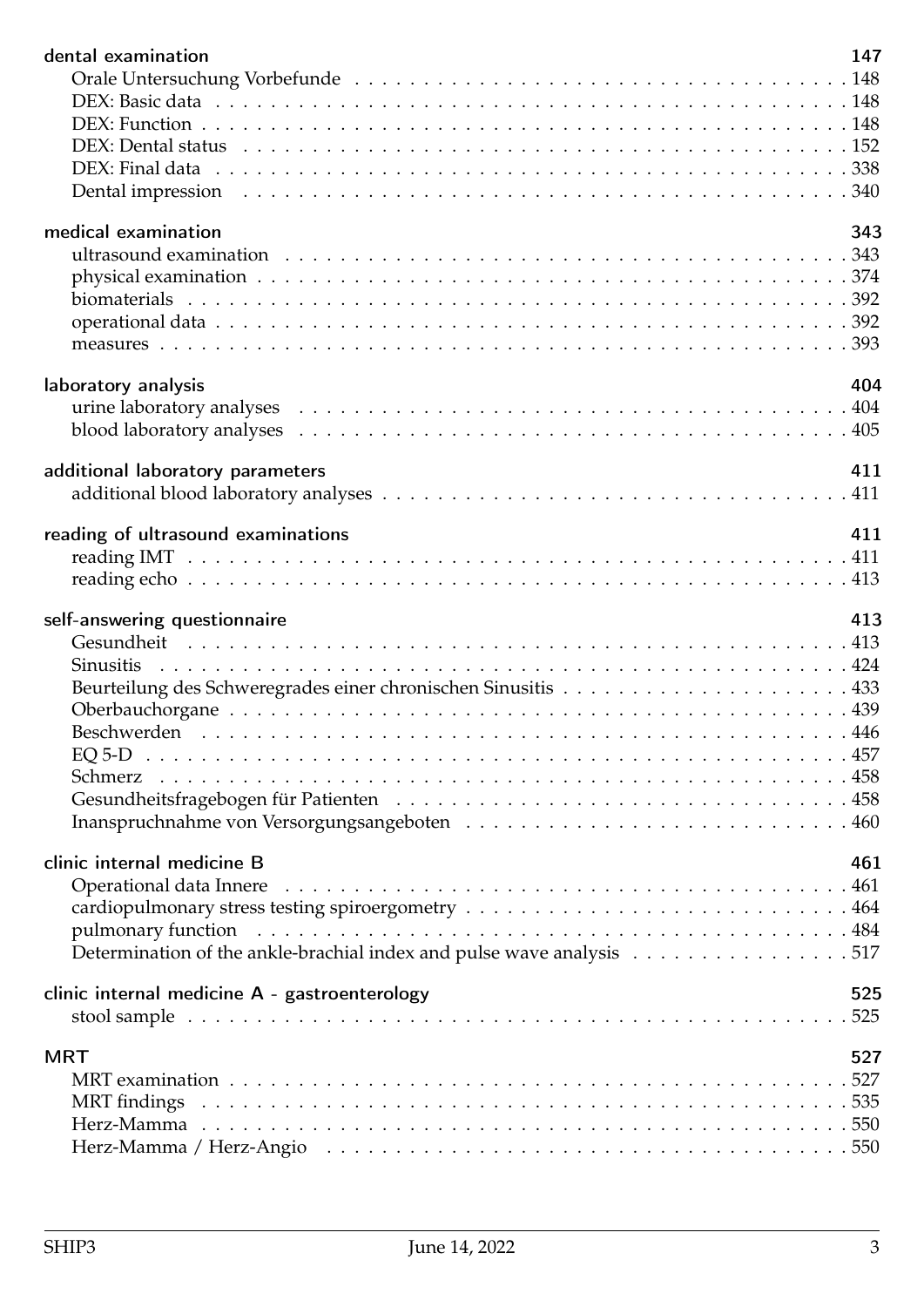|--|--|--|--|--|--|--|--|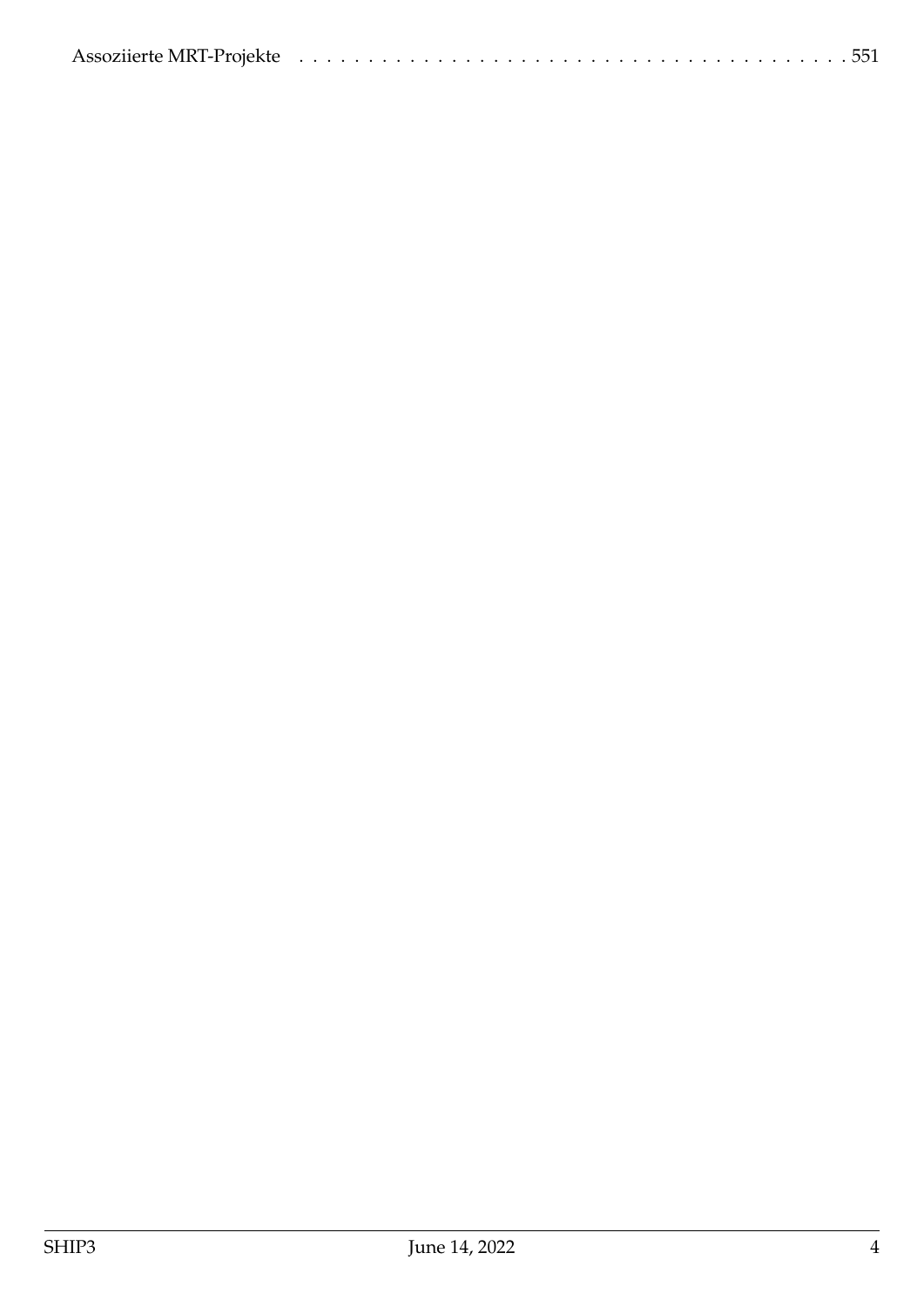<span id="page-4-1"></span><span id="page-4-0"></span>

| <b>OPD</b>                        | operational data                                          |
|-----------------------------------|-----------------------------------------------------------|
| <b>SHIPCore</b><br><b>WEATHER</b> | operational procedures examination centre<br>weather data |
| wea_temp_average_core             | CORE Average daily temperature $(^{\circ}C)$              |
| wea_temp_max_core                 | CORE Maximal daily temperature (°C)                       |
| wea_sunshine_core                 | CORE Daily sunshine duration (h)                          |
| wea_rainfall_core                 | CORE Daily amount of rainfall (mm)                        |
| wea_airhumidity_core              | CORE Average daily air humidity (%)                       |
| wea_airpressure_core              | CORE Average daily air pressure (hPa)                     |
| wea_windvelocity_core             | CORE Average wind velocity (10m/s)                        |
| wea_temp_average_imb              | IMB Average daily temperature $(^\circ C)$                |
| wea_temp_max_imb                  | IMB Maximal daily temperature $(°C)$                      |
| wea_sunshine_imb                  | IMB Daily sunshine duration (h)                           |
| wea_rainfall_imb                  | IMB Daily amount of rainfall (mm)                         |
| wea_airhumidity_imb               | IMB Average daily air humidity (%)                        |
| wea_airpressure_imb               | IMB Average daily air pressure (hPa)                      |
| wea_windvelocity_imb              | IMB Average wind velocity $(10m/s)$                       |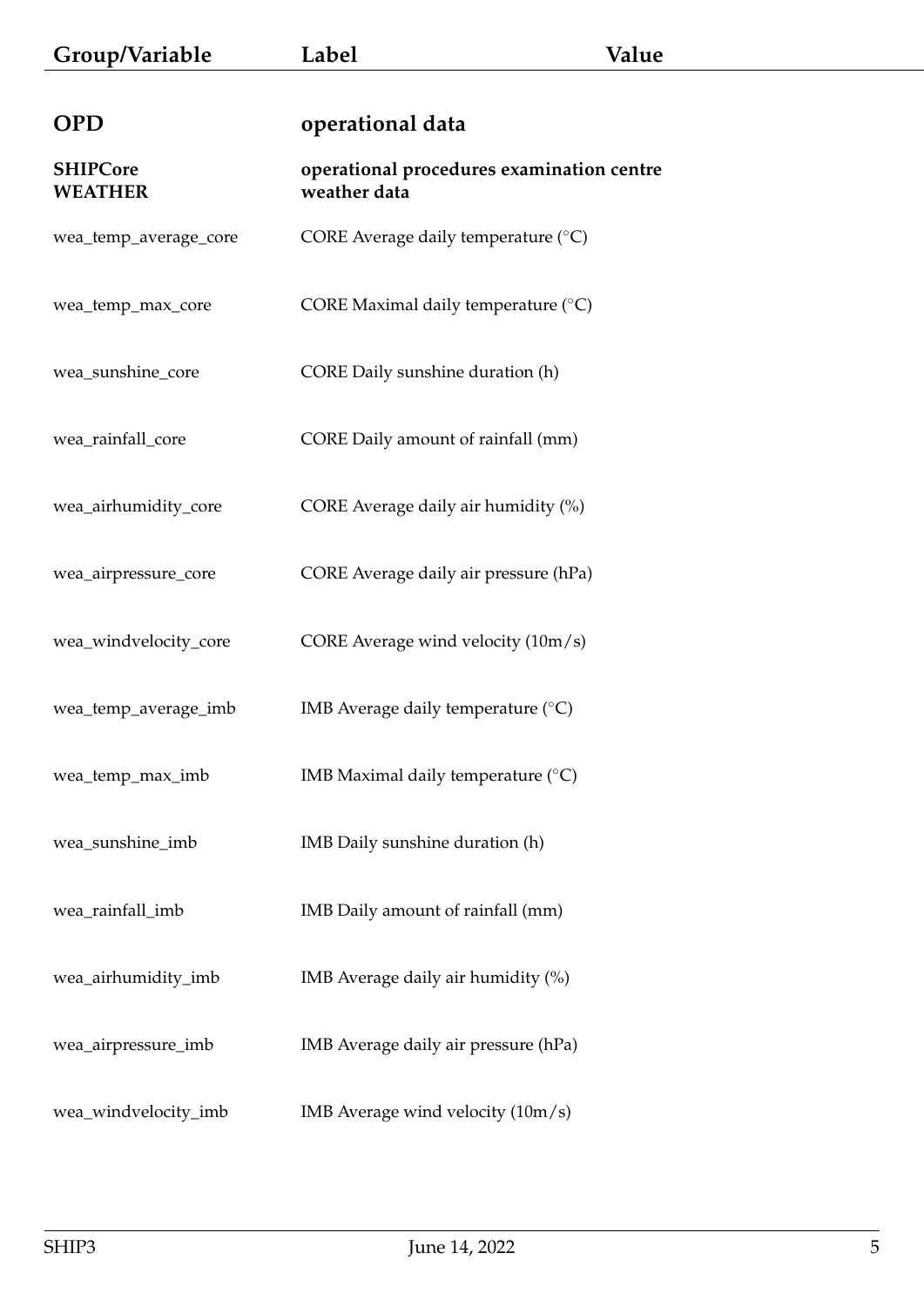<span id="page-5-1"></span><span id="page-5-0"></span>

| wea_temp_average_mri | MRI Average daily temperature $(^\circ C)$                                                                  |
|----------------------|-------------------------------------------------------------------------------------------------------------|
| wea_temp_max_mri     | MRI Maximal daily temperature (°C)                                                                          |
| wea_sunshine_mri     | MRI Daily sunshine duration (h)                                                                             |
| wea_rainfall_mri     | MRI Daily amount of rainfall (mm)                                                                           |
| wea_airhumidity_mri  | MRI Average daily air humidity (%)                                                                          |
| wea_airpressure_mri  | MRI Average daily air pressure (hPa)                                                                        |
| wea_windvelocity_mri | MRI Average wind velocity $(10m/s)$                                                                         |
|                      |                                                                                                             |
| INT_S3               | personal interview                                                                                          |
|                      |                                                                                                             |
| <b>INT_IDENT</b>     | identification of the subject                                                                               |
| ident_05             | When were you born?                                                                                         |
| ident_mez1           | Modul Anfangzeit endgültig                                                                                  |
| einverstaendnis      | Do you agree to record all interviews<br>collected/gathered electronically during this<br>study?<br>1 - Yes |
| proband_age          | $0 - No$<br>Please enter the subject's age.                                                                 |
| interviewer          | interviewer                                                                                                 |
| ident_mez2           | module preliminary start time                                                                               |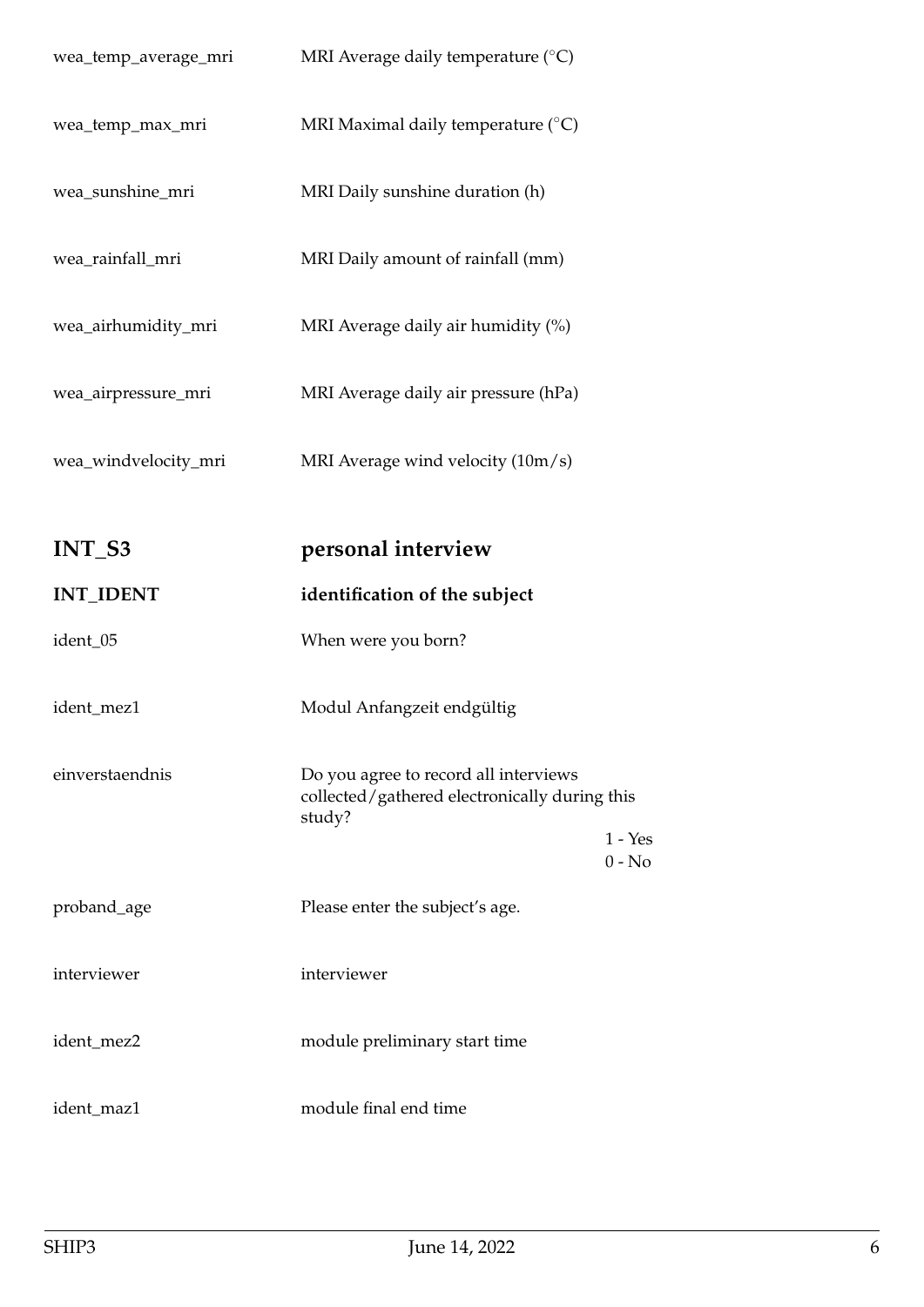<span id="page-6-0"></span>

| ident_maz2  | module preliminary end time                                                                                                                                                                |                                           |
|-------------|--------------------------------------------------------------------------------------------------------------------------------------------------------------------------------------------|-------------------------------------------|
| <b>MINI</b> | dementia                                                                                                                                                                                   |                                           |
| $min_1$ 01  | What year is it?                                                                                                                                                                           | $0$ - wrong/no answer<br>1 - right answer |
| $min_1$ 02  | What season is it at the moment?                                                                                                                                                           | $0$ - wrong/no answer<br>1 - right answer |
| mini_03     | What date is it today?                                                                                                                                                                     | $0$ - wrong/no answer<br>1 - right answer |
| mini_04     | What day is it today?                                                                                                                                                                      | $0$ - wrong/no answer<br>1 - right answer |
| mini_05     | What month is it?                                                                                                                                                                          | $0$ - wrong/no answer<br>1 - right answer |
| mini_06     | In which country/state are we?                                                                                                                                                             | $0$ - wrong/no answer<br>1 - right answer |
| mini_07     | In which federal state are we?                                                                                                                                                             | $0$ - wrong/no answer<br>1 - right answer |
| mini_09     | In which city are we?                                                                                                                                                                      | $0$ - wrong/no answer<br>1 - right answer |
| $min_1$     | Where exactly are we?                                                                                                                                                                      | $0$ - wrong/no answer<br>1 - right answer |
| mini_11     | On which floor?                                                                                                                                                                            | $0$ - wrong/no answer<br>1 - right answer |
| $min_1$     | I am going to tell you three words now that you<br>should try to memorise. I will check these words<br>again later. Would you please repeat the<br>following words: CAR - FLOWER - CANDLE? |                                           |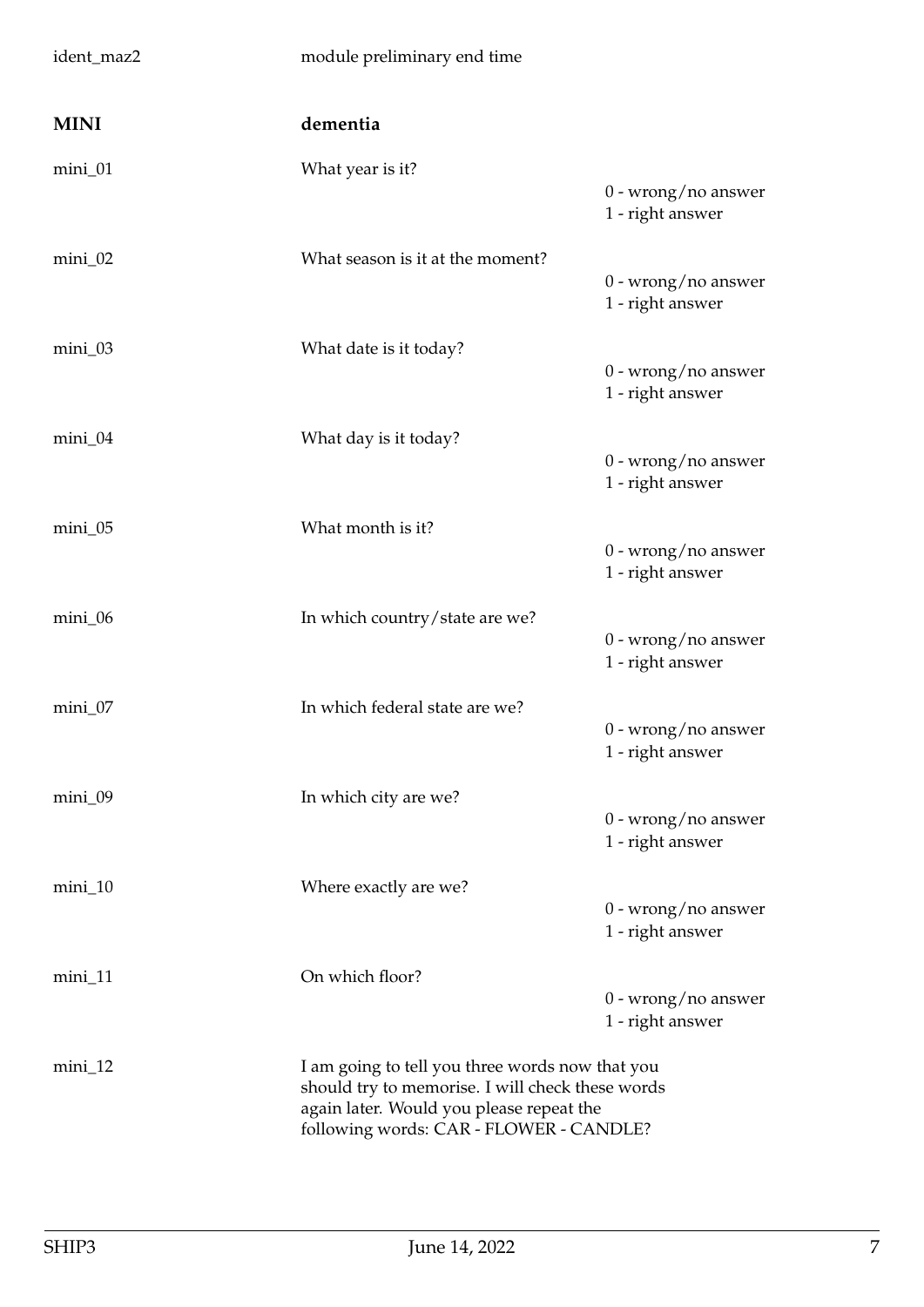|            |                                                                                     | $0$ - wrong/no answer (from car,<br>flower, candle) |
|------------|-------------------------------------------------------------------------------------|-----------------------------------------------------|
|            |                                                                                     | 1 - one item mentioned (order does                  |
|            |                                                                                     | not have to be maintained)                          |
|            |                                                                                     | 2 - two entries                                     |
|            |                                                                                     | 3 - three entries                                   |
|            |                                                                                     |                                                     |
| $min_1$ 13 | Please subtract 7 from 100, tell me the right                                       |                                                     |
|            | number, and subtract 7 from that number. Go on<br>subtracting 7 until I say 'stop'. |                                                     |
|            |                                                                                     | 0 - wrong/ no answer                                |
|            |                                                                                     | $1 - 1$ point                                       |
|            |                                                                                     | 2 - 2 points                                        |
|            |                                                                                     | $3 - 3$ points                                      |
|            |                                                                                     | $4 - 4$ points                                      |
|            |                                                                                     | $5 - 5$ points                                      |
|            |                                                                                     | 999 - refused to answer                             |
|            |                                                                                     |                                                     |
| $min_1$ 14 | I'd like to ask you to spell the word 'RADIO'<br>backwards.                         |                                                     |
|            |                                                                                     | $0$ - wrong/ no answer                              |
|            |                                                                                     | $1 - 0$                                             |
|            |                                                                                     | $2 - OI$                                            |
|            |                                                                                     | $3 - OID$                                           |
|            |                                                                                     | 4 - OIDA                                            |
|            |                                                                                     | 5 - OIDAR                                           |
|            |                                                                                     | 999 - refused to answer                             |
|            |                                                                                     |                                                     |
| $mini_15$  | Please tell me the three words again that I                                         |                                                     |
|            | mentioned to you before and asked you to<br>memorize                                |                                                     |
|            |                                                                                     | $0$ - wrong/no answer (from car,                    |
|            |                                                                                     | flower, candle)                                     |
|            |                                                                                     | 1 - one item mentioned (order does                  |
|            |                                                                                     | not have to be maintained)                          |
|            |                                                                                     | 2 - two entries                                     |
|            |                                                                                     | 3 - three entries                                   |
|            |                                                                                     |                                                     |
| $mini_16$  | Please name the following objects. What is this?                                    |                                                     |
|            |                                                                                     | $0$ - wrong/no answer                               |
|            |                                                                                     | 1 - right answer                                    |
| mini_17    | Please name the following objects. And this?                                        |                                                     |
|            |                                                                                     | $0$ - wrong/no answer                               |
|            |                                                                                     | 1 - right answer                                    |
|            |                                                                                     |                                                     |
| $min_1$ 18 | Please repeat the following sentence: 'She does                                     |                                                     |
|            | not lend him money anymore.'                                                        |                                                     |
|            |                                                                                     | $0$ - wrong/no answer                               |
|            |                                                                                     | 1 - right answer                                    |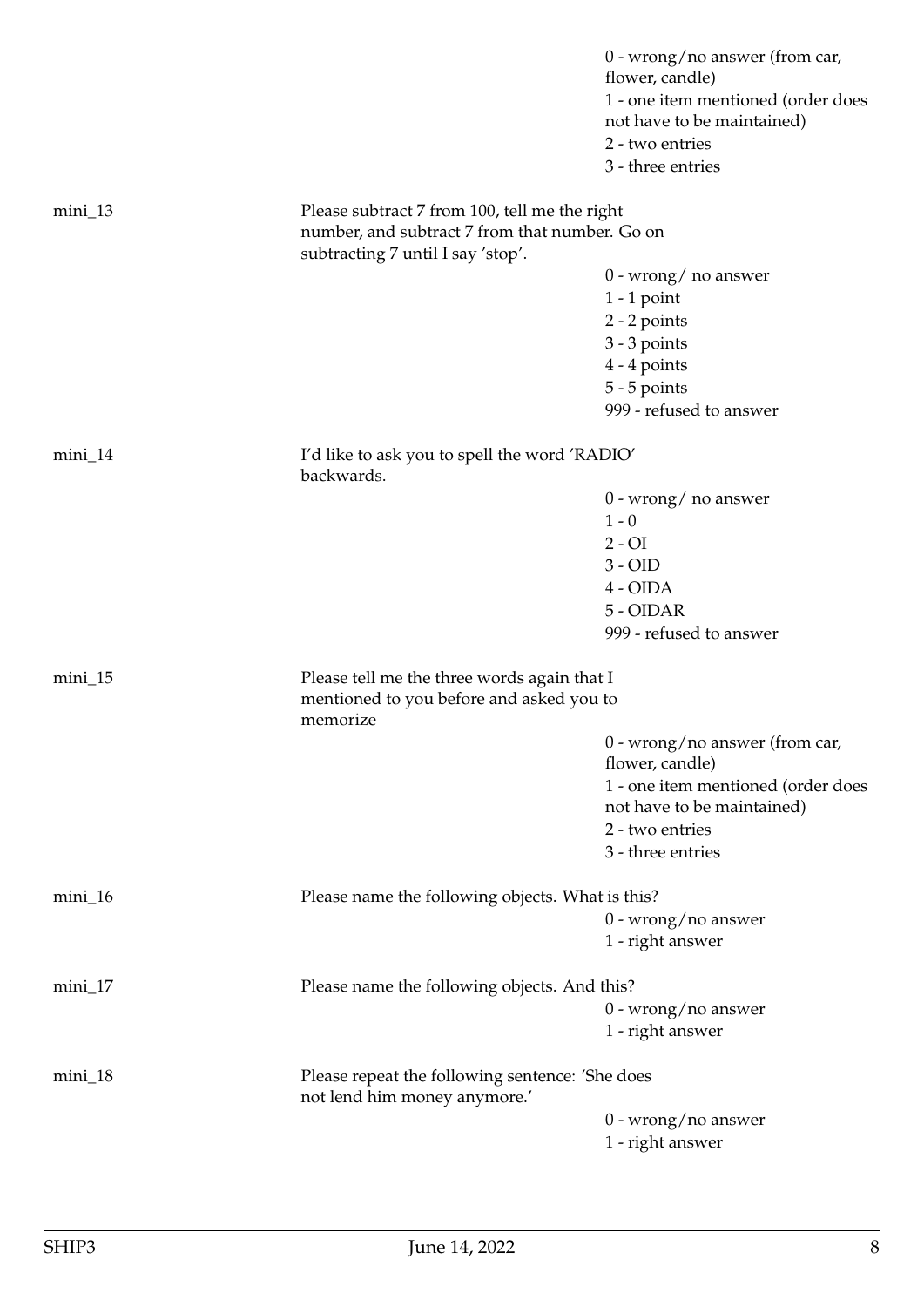| mini_19   | Please take this sheet of paper in your right hand,<br>fold it in the middle, and put it on the table. sheet<br>of paper in the right hand |                                                                     |  |  |  |
|-----------|--------------------------------------------------------------------------------------------------------------------------------------------|---------------------------------------------------------------------|--|--|--|
|           |                                                                                                                                            | $0$ - wrong/no reaction                                             |  |  |  |
|           |                                                                                                                                            | 1 - right reaction                                                  |  |  |  |
|           |                                                                                                                                            | 999 - refused to answer                                             |  |  |  |
| $min_2$   | Please take this sheet of paper in your right hand,<br>fold it in the middle, and put it on the table.                                     |                                                                     |  |  |  |
|           | folded in the middle                                                                                                                       |                                                                     |  |  |  |
|           |                                                                                                                                            | $0$ - wrong/no reaction                                             |  |  |  |
|           |                                                                                                                                            | 1 - right reaction                                                  |  |  |  |
|           |                                                                                                                                            | 999 - refused to answer                                             |  |  |  |
| $min_2$   | Please take this sheet of paper in your right hand,                                                                                        |                                                                     |  |  |  |
|           | fold it in the middle, and put it on the table. put<br>on the table                                                                        |                                                                     |  |  |  |
|           |                                                                                                                                            | $0$ - wrong/no reaction                                             |  |  |  |
|           |                                                                                                                                            | 1 - right reaction                                                  |  |  |  |
|           |                                                                                                                                            | 999 - refused to answer                                             |  |  |  |
| $min_2$   | Please read the sentence and then do what it                                                                                               |                                                                     |  |  |  |
|           | instructs.                                                                                                                                 | $0$ - wrong/no answer                                               |  |  |  |
|           |                                                                                                                                            | 1 - right answer                                                    |  |  |  |
| mini_23   | Please write down any complete sentence that<br>comes to your mind.                                                                        |                                                                     |  |  |  |
|           |                                                                                                                                            | $0$ - wrong/ no reaction                                            |  |  |  |
|           |                                                                                                                                            | 1 - right reaction (writes a sentence                               |  |  |  |
|           |                                                                                                                                            | with a subject and a verb that makes<br>sense)                      |  |  |  |
| mini_24   | Please copy as precisely as possible what you see<br>on the sheet of paper.                                                                |                                                                     |  |  |  |
|           |                                                                                                                                            | $0$ - wrong/ no reaction                                            |  |  |  |
|           |                                                                                                                                            | 1 - right reaction (draws two convex                                |  |  |  |
|           |                                                                                                                                            | pentagonal figures, whose intersec-<br>tion is a four-sided figure) |  |  |  |
| mini_mez1 | module final start time                                                                                                                    |                                                                     |  |  |  |
| mini_mez2 | module preliminary start time                                                                                                              |                                                                     |  |  |  |
| mini_maz1 | module final end time                                                                                                                      |                                                                     |  |  |  |
| mini_maz2 | module preliminary end time                                                                                                                |                                                                     |  |  |  |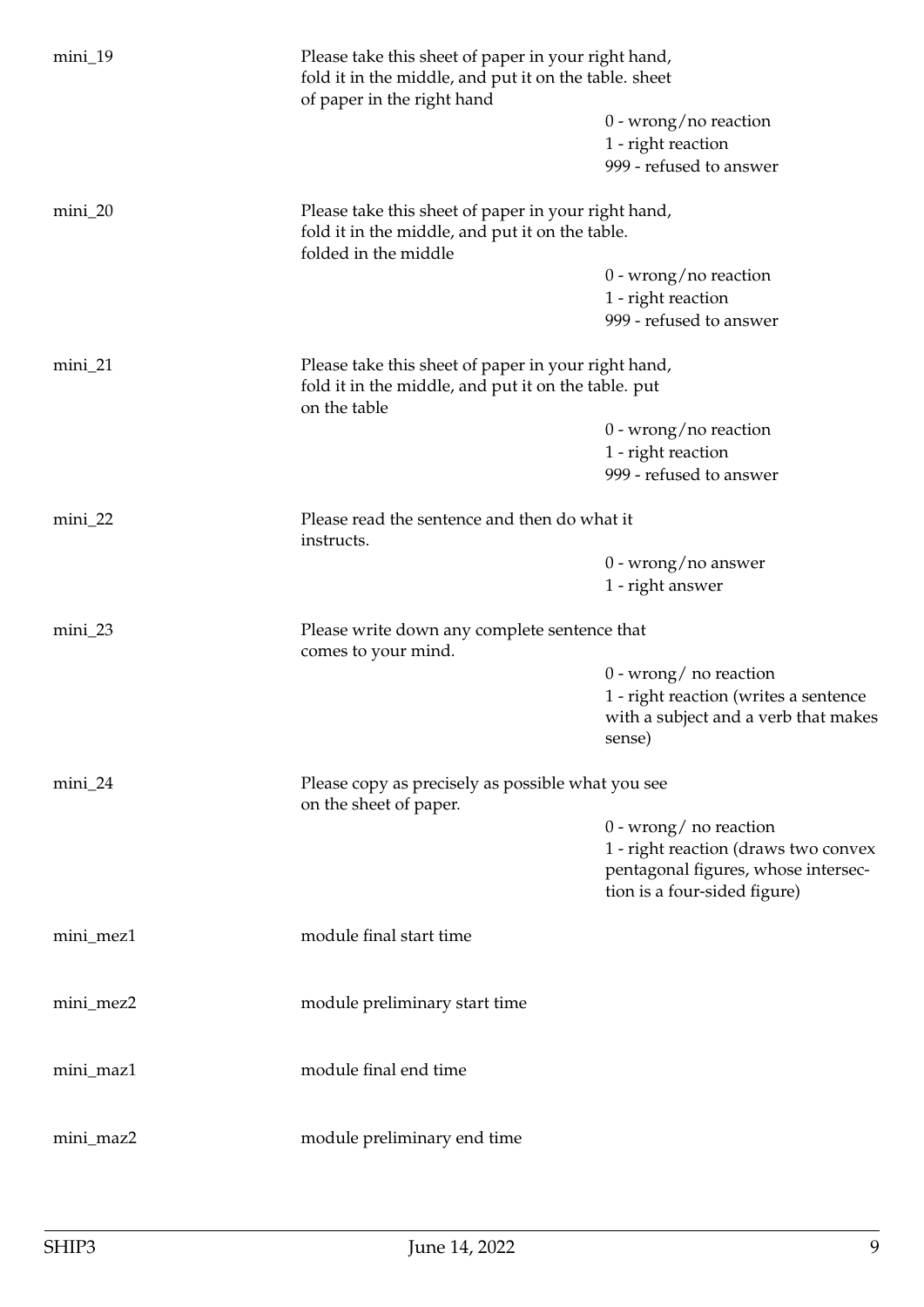<span id="page-9-0"></span>

| mini_count          | Anzahl der im MMST erreichten Punkte                                                  |                                                                       |
|---------------------|---------------------------------------------------------------------------------------|-----------------------------------------------------------------------|
| mini_int_abbr       | Der Proband erreichte weniger als 19 Punkte.<br>Möchten Sie das Interview fortführen? | $1 - Yes$<br>$0 - No$<br>998 - do not know<br>999 - refused to answer |
| <b>KOGN</b>         | Kognitive Leistungsfähigkeit                                                          |                                                                       |
| vlmt_beginn         | Beginn VLMT                                                                           |                                                                       |
| int_vlmt_drum_1     | Durchgang 1: Trommel                                                                  | $1 - Yes$<br>$0 - No$                                                 |
| int_vlmt_drum_1c    | Durchgang 1: Trommel - Anzahl<br>Wiederholungen                                       |                                                                       |
| int_vlmt_curtain_1  | Durchgang 1: Vorhang                                                                  | $1 - Yes$<br>$0 - No$                                                 |
| int_vlmt_curtain_1c | Durchgang 1: Vorhang - Anzahl Wiederholungen                                          |                                                                       |
| int_vlmt_bell_1     | Durchgang 1: Glocke                                                                   | $1 - Yes$<br>$0 - No$                                                 |
| int_vlmt_bell_1c    | Durchgang 1: Glocke - Anzahl Wiederholungen                                           |                                                                       |
| int_vlmt_coffee_1   | Durchgang 1: Kaffee                                                                   | $1 - Yes$<br>$0$ - $\mathrm{No}$                                      |
| int_vlmt_coffee_1c  | Durchgang 1: Kaffee - Anzahl Wiederholungen                                           |                                                                       |
| int_vlmt_school_1   | Durchgang 1: Schule                                                                   | $1 - Yes$<br>$0 - No$                                                 |
| int_vlmt_school_1c  | Durchgang 1: Schule - Anzahl Wiederholungen                                           |                                                                       |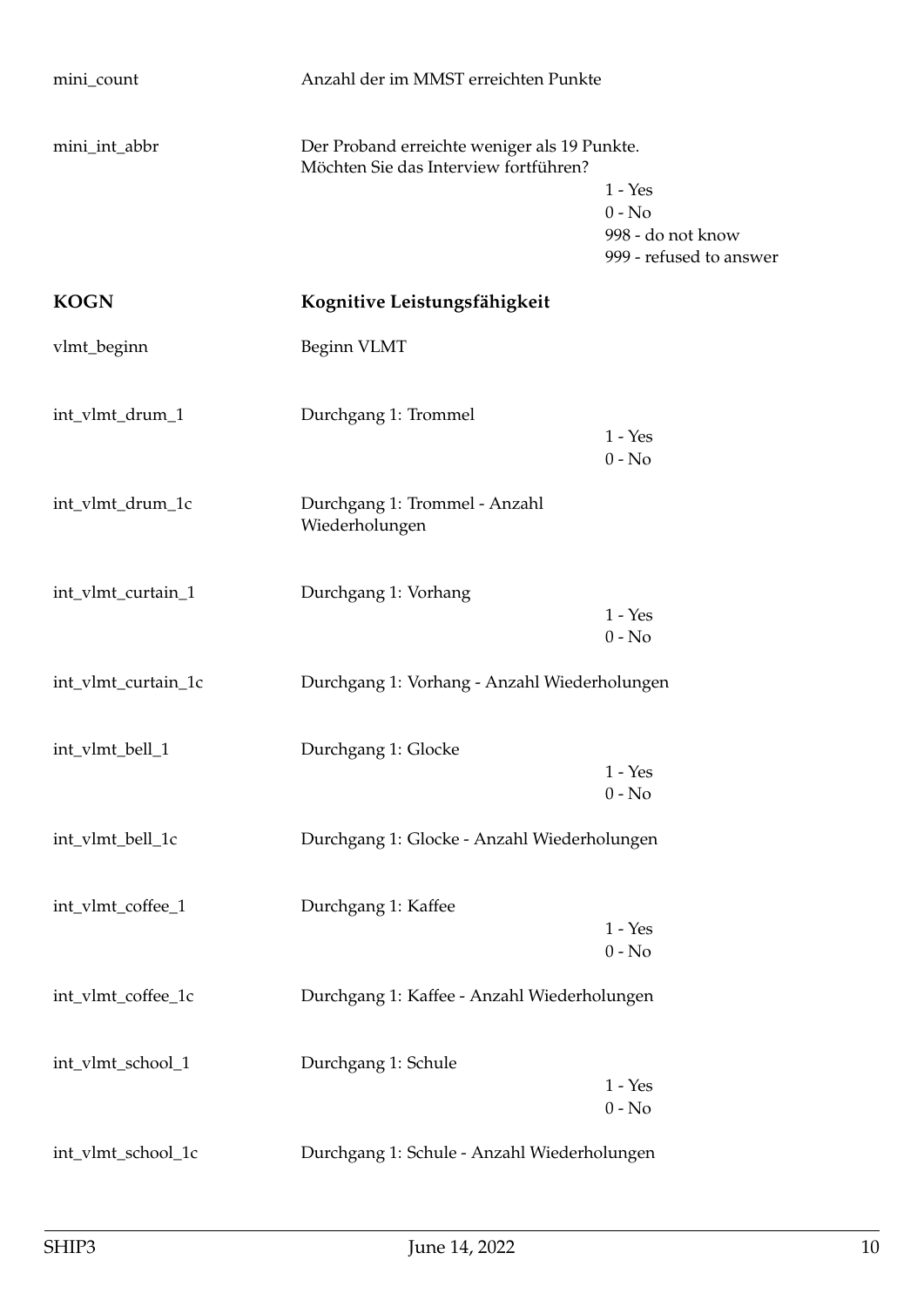| int_vlmt_parents_1  | Durchgang 1: Eltern                              |                       |
|---------------------|--------------------------------------------------|-----------------------|
|                     |                                                  | $1 - Yes$<br>$0 - No$ |
| int_vlmt_parents_1c | Durchgang 1: Eltern - Anzahl Wiederholungen      |                       |
| int_vlmt_moon_1     | Durchgang 1: Mond                                | $1 - Yes$<br>$0 - No$ |
| int_vlmt_moon_1c    | Durchgang 1: Mond - Anzahl Wiederholungen        |                       |
| int_vlmt_garden_1   | Durchgang 1: Garten                              | $1 - Yes$<br>$0 - No$ |
| int_vlmt_garden_1c  | Durchgang 1: Garten - Anzahl Wiederholungen      |                       |
| int_vlmt_hat_1      | Durchgang 1: Hut                                 | $1 - Yes$<br>$0 - No$ |
| int_vlmt_hat_1c     | Durchgang 1: Hut - Anzahl Wiederholungen         |                       |
| int_vlmt_farmer_1   | Durchgang 1: Bauer                               | $1 - Yes$<br>$0 - No$ |
| int_vlmt_farmer_1c  | Durchgang 1: Bauer - Anzahl Wiederholungen       |                       |
| int_vlmt_nose_1     | Durchgang 1: Nase                                | $1 - Yes$<br>$0 - No$ |
| int_vlmt_nose_1c    | Durchgang 1: Nase - Anzahl Wiederholungen        |                       |
| int_vlmt_turkey_1   | Durchgang 1: Truthahn                            | $1 - Yes$<br>$0 - No$ |
| int_vlmt_turkey_1c  | Durchgang 1: Truthahn - Anzahl<br>Wiederholungen |                       |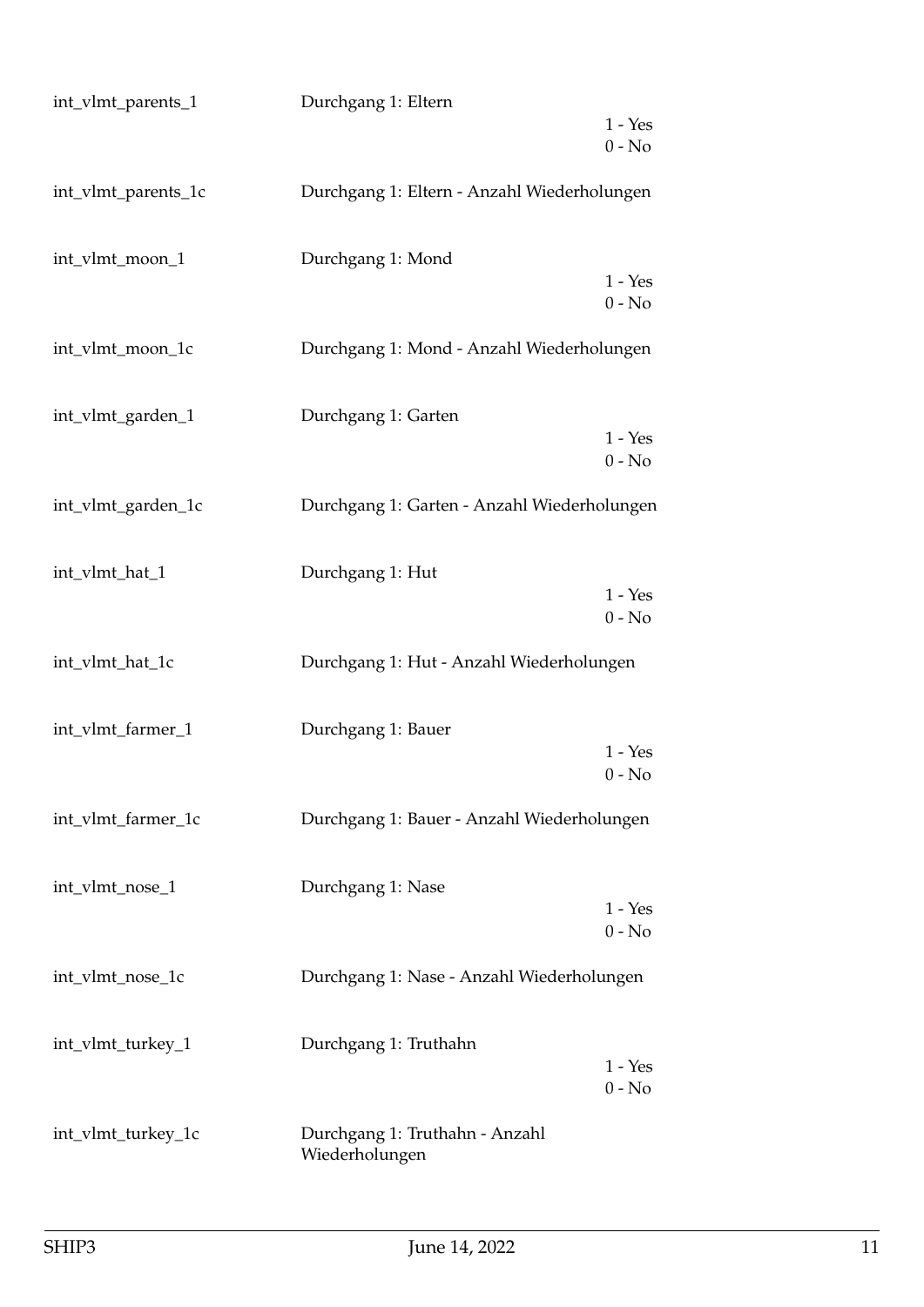| int_vlmt_color_1    | Durchgang 1: Farbe                                                                                                    |                       |
|---------------------|-----------------------------------------------------------------------------------------------------------------------|-----------------------|
|                     |                                                                                                                       | $1 - Yes$<br>$0 - No$ |
| int_vlmt_color_1c   | Durchgang 1: Farbe - Anzahl Wiederholungen                                                                            |                       |
| int_vlmt_house_1    | Durchgang 1: Haus                                                                                                     | $1 - Yes$<br>$0 - No$ |
| int_vlmt_house_1c   | Durchgang 1: Haus - Anzahl Wiederholungen                                                                             |                       |
| int_vlmt_river_1    | Durchgang 1: Fluss                                                                                                    | $1 - Yes$<br>$0 - No$ |
| int_vlmt_river_1c   | Durchgang 1: Fluss - Anzahl Wiederholungen                                                                            |                       |
| int_vlmt_false_1_1  | Durchgang 1: Wurden vom Probanden Wörter<br>genannt, die nicht in der Wortliste vorkommen?<br>Welches?                |                       |
| int_vlmt_false_1_1c | Durchgang 1: Wurden vom Probanden Wörter<br>genannt, die nicht in der Wortliste vorkommen? -<br>Anzahl Wiederholungen |                       |
| int_vlmt_false_1_2  | Durchgang 1: Wurden vom Probanden Wörter<br>genannt, die nicht in der Wortliste vorkommen?<br>Welches?                |                       |
| int_vlmt_false_1_2c | Durchgang 1: Wurden vom Probanden Wörter<br>genannt, die nicht in der Wortliste vorkommen? -<br>Anzahl Wiederholungen |                       |
| int_vlmt_false_1_3  | Durchgang 1: Wurden vom Probanden Wörter<br>genannt, die nicht in der Wortliste vorkommen?<br>Welches?                |                       |
| int_vlmt_false_1_3c | Durchgang 1: Wurden vom Probanden Wörter<br>genannt, die nicht in der Wortliste vorkommen? -<br>Anzahl Wiederholungen |                       |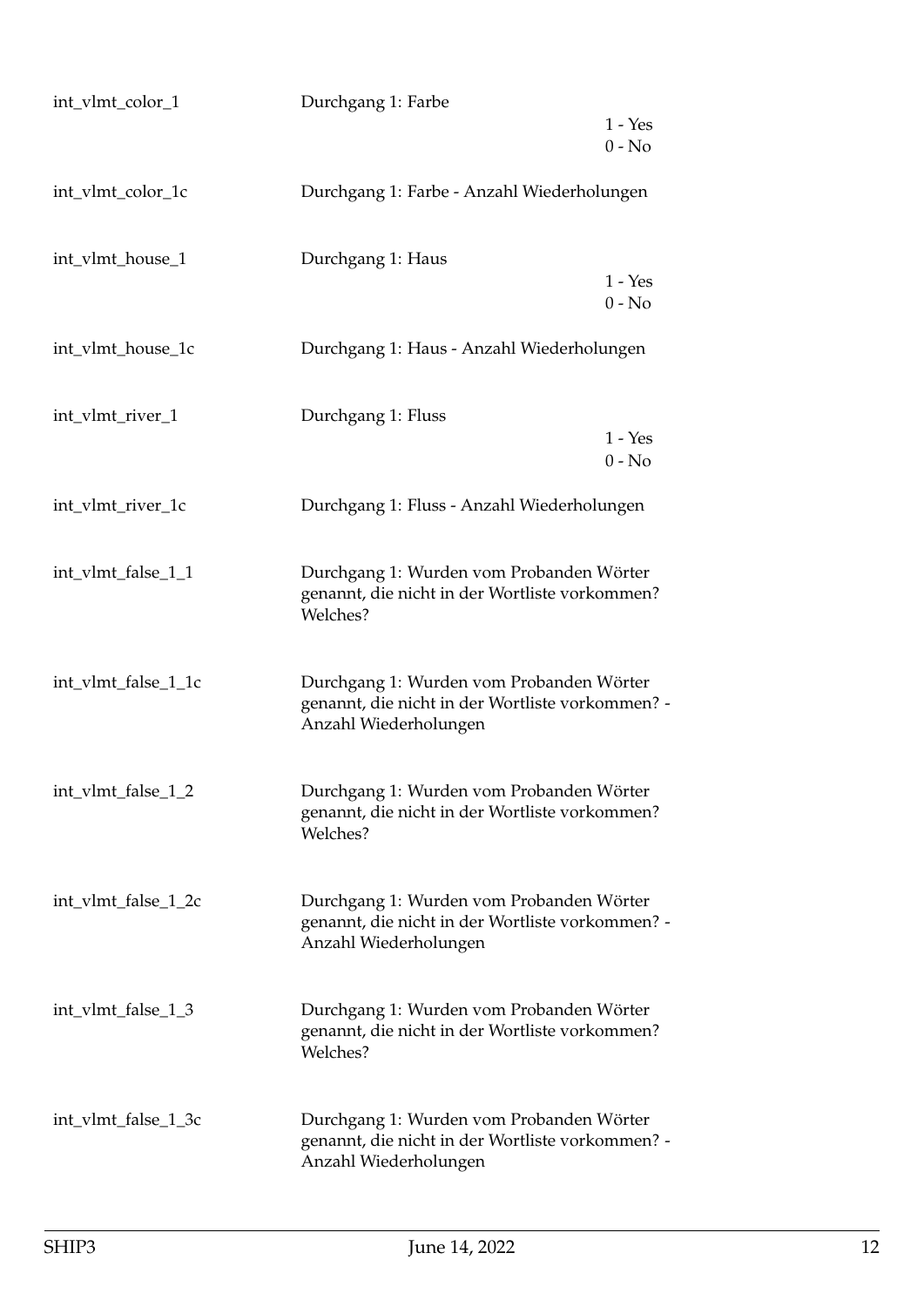| int_vlmt_false_1_4  | Durchgang 1: Wurden vom Probanden Wörter<br>genannt, die nicht in der Wortliste vorkommen?<br>Welches?                |                       |
|---------------------|-----------------------------------------------------------------------------------------------------------------------|-----------------------|
| int_vlmt_false_1_4c | Durchgang 1: Wurden vom Probanden Wörter<br>genannt, die nicht in der Wortliste vorkommen? -<br>Anzahl Wiederholungen |                       |
| int_vlmt_false_1_5  | Durchgang 1: Wurden vom Probanden Wörter<br>genannt, die nicht in der Wortliste vorkommen?<br>Welches?                |                       |
| int_vlmt_false_1_5c | Durchgang 1: Wurden vom Probanden Wörter<br>genannt, die nicht in der Wortliste vorkommen? -<br>Anzahl Wiederholungen |                       |
| int_vlmt_false_1_6  | Durchgang 1: Wurden vom Probanden Wörter<br>genannt, die nicht in der Wortliste vorkommen?<br>Welches?                |                       |
| int_vlmt_false_1_6c | Durchgang 1: Wurden vom Probanden Wörter<br>genannt, die nicht in der Wortliste vorkommen? -<br>Anzahl Wiederholungen |                       |
| int_vlmt_false_1_7  | Durchgang 1: Wurden vom Probanden Wörter<br>genannt, die nicht in der Wortliste vorkommen?<br>Welches?                |                       |
| int_vlmt_false_1_7c | Durchgang 1: Wurden vom Probanden Wörter<br>genannt, die nicht in der Wortliste vorkommen? -<br>Anzahl Wiederholungen |                       |
| int_vlmt_drum_2     | Durchgang 2: Trommel                                                                                                  | $1 - Yes$<br>$0 - No$ |
| int_vlmt_drum_2c    | Durchgang 2: Trommel - Anzahl<br>Wiederholungen                                                                       |                       |
| int_vlmt_curtain_2  | Durchgang 2: Vorhang                                                                                                  |                       |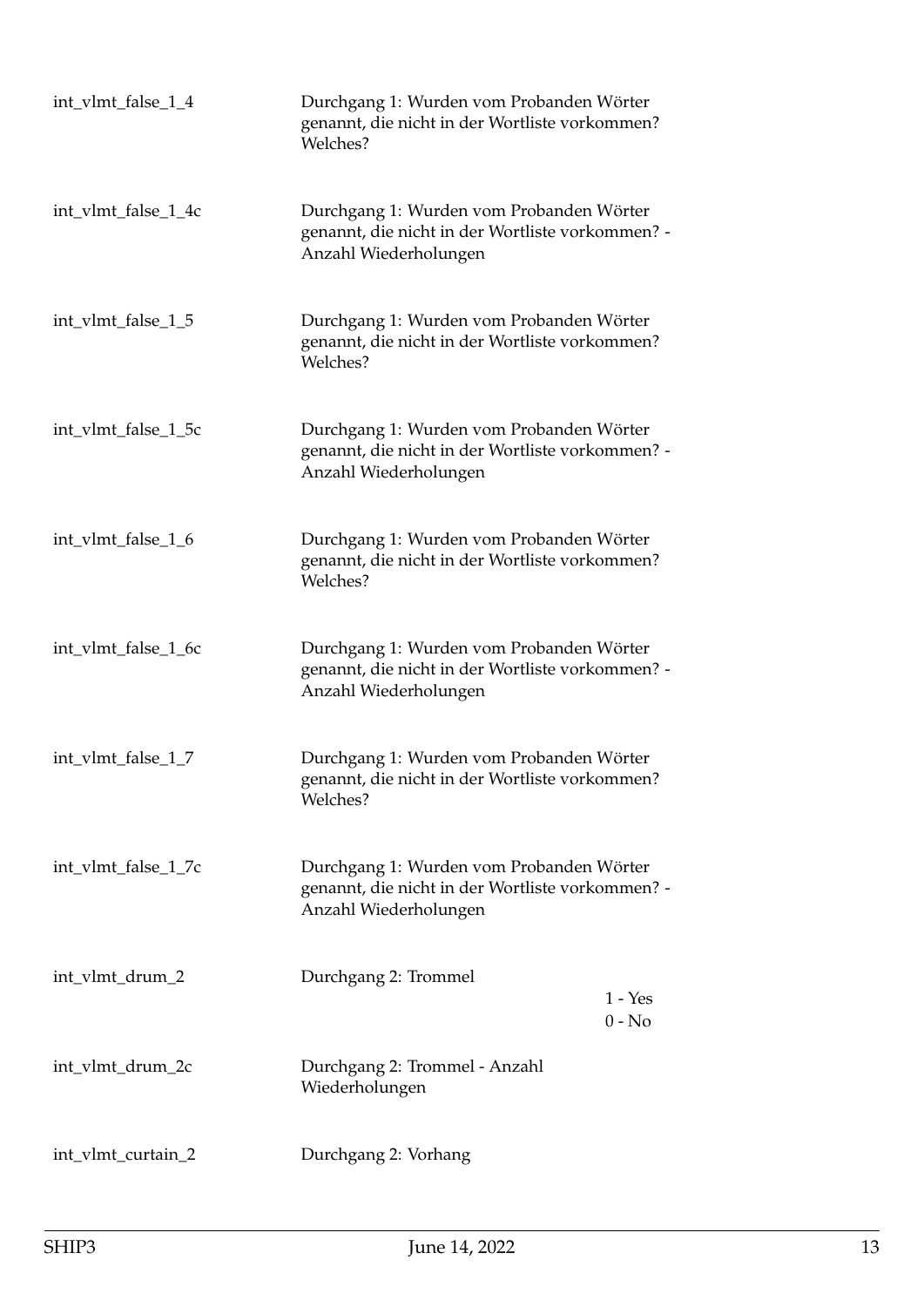|                     |                                              | $1 - Yes$<br>$0 - No$ |
|---------------------|----------------------------------------------|-----------------------|
| int_vlmt_curtain_2c | Durchgang 2: Vorhang - Anzahl Wiederholungen |                       |
| int_vlmt_bell_2     | Durchgang 2: Glocke                          | $1 - Yes$<br>$0 - No$ |
| int_vlmt_bell_2c    | Durchgang 2: Glocke - Anzahl Wiederholungen  |                       |
| int_vlmt_coffee_2   | Durchgang 2: Kaffee                          | $1 - Yes$<br>$0 - No$ |
| int_vlmt_coffee_2c  | Durchgang 2: Kaffee - Anzahl Wiederholungen  |                       |
| int_vlmt_school_2   | Durchgang 2: Schule                          | $1 - Yes$<br>$0 - No$ |
| int_vlmt_school_2c  | Durchgang 2: Schule - Anzahl Wiederholungen  |                       |
| int_vlmt_parents_2  | Durchgang 2: Eltern                          | $1 - Yes$<br>$0 - No$ |
| int_vlmt_parents_2c | Durchgang 2: Eltern - Anzahl Wiederholungen  |                       |
| int_vlmt_moon_2     | Durchgang 2: Mond                            | $1 - Yes$<br>$0 - No$ |
| int_vlmt_moon_2c    | Durchgang 2: Mond - Anzahl Wiederholungen    |                       |
| int_vlmt_garden_2   | Durchgang 2: Garten                          | $1 - Yes$<br>$0 - No$ |
| int_vlmt_garden_2c  | Durchgang 2: Garten - Anzahl Wiederholungen  |                       |
| int_vlmt_hat_2      | Durchgang 2: Hut                             | $1 - Yes$             |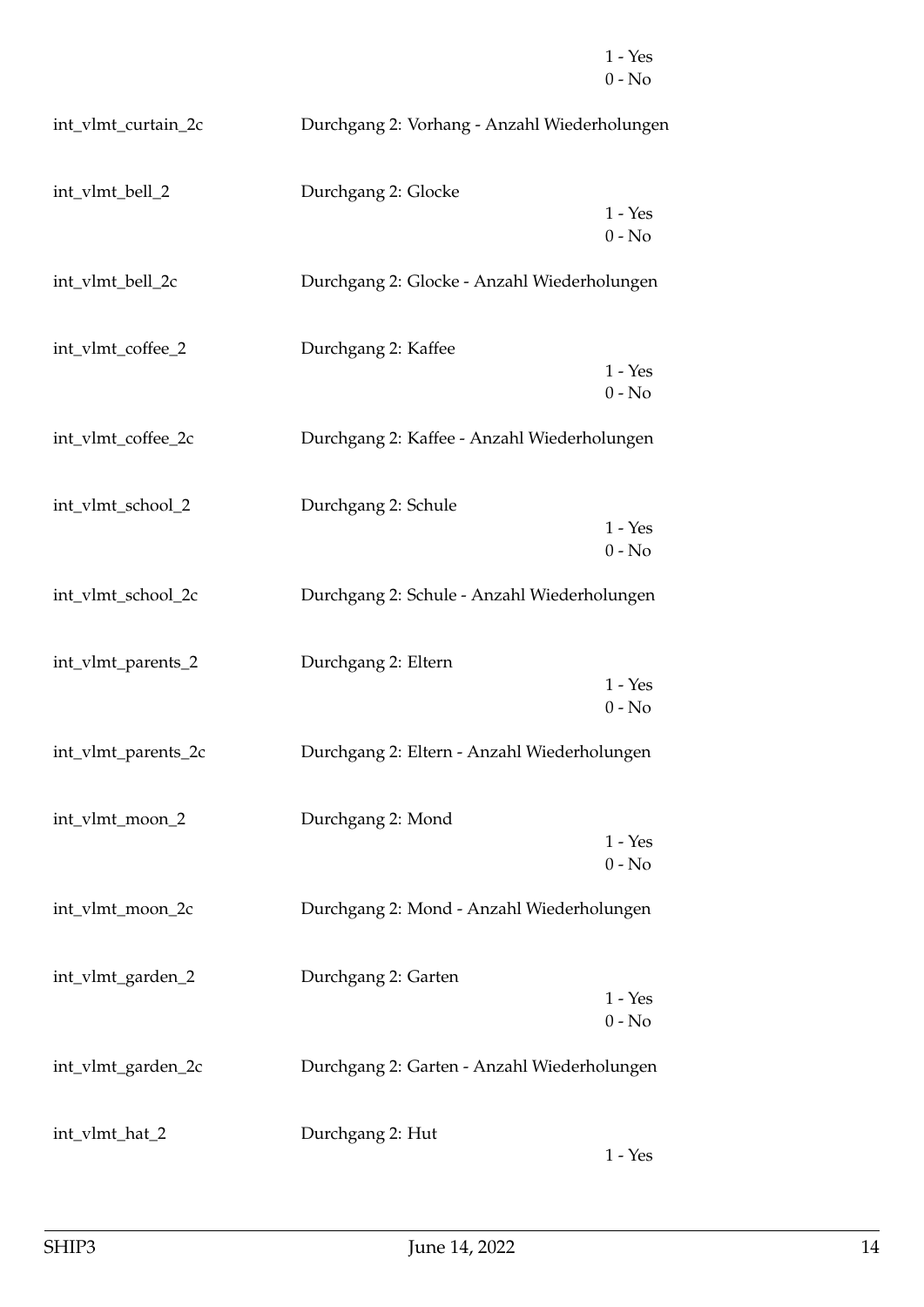| int_vlmt_hat_2c    | Durchgang 2: Hut - Anzahl Wiederholungen         |                       |
|--------------------|--------------------------------------------------|-----------------------|
| int_vlmt_farmer_2  | Durchgang 2: Bauer                               | $1 - Yes$<br>$0 - No$ |
| int_vlmt_farmer_2c | Durchgang 2: Bauer - Anzahl Wiederholungen       |                       |
| int_vlmt_nose_2    | Durchgang 2: Nase                                | $1 - Yes$<br>$0 - No$ |
| int_vlmt_nose_2c   | Durchgang 2: Nase - Anzahl Wiederholungen        |                       |
| int_vlmt_turkey_2  | Durchgang 2: Truthahn                            | $1 - Yes$<br>$0 - No$ |
| int_vlmt_turkey_2c | Durchgang 2: Truthahn - Anzahl<br>Wiederholungen |                       |
| int_vlmt_color_2   | Durchgang 2: Farbe                               | $1 - Yes$<br>$0 - No$ |
| int_vlmt_color_2c  | Durchgang 2: Farbe - Anzahl Wiederholungen       |                       |
| int_vlmt_house_2   | Durchgang 2: Haus                                | $1 - Yes$<br>$0 - No$ |
| int_vlmt_house_2c  | Durchgang 2: Haus - Anzahl Wiederholungen        |                       |
| int_vlmt_river_2   | Durchgang 2: Fluss                               | $1 - Yes$<br>$0 - No$ |
| int_vlmt_river_2c  | Durchgang 2: Fluss - Anzahl Wiederholungen       |                       |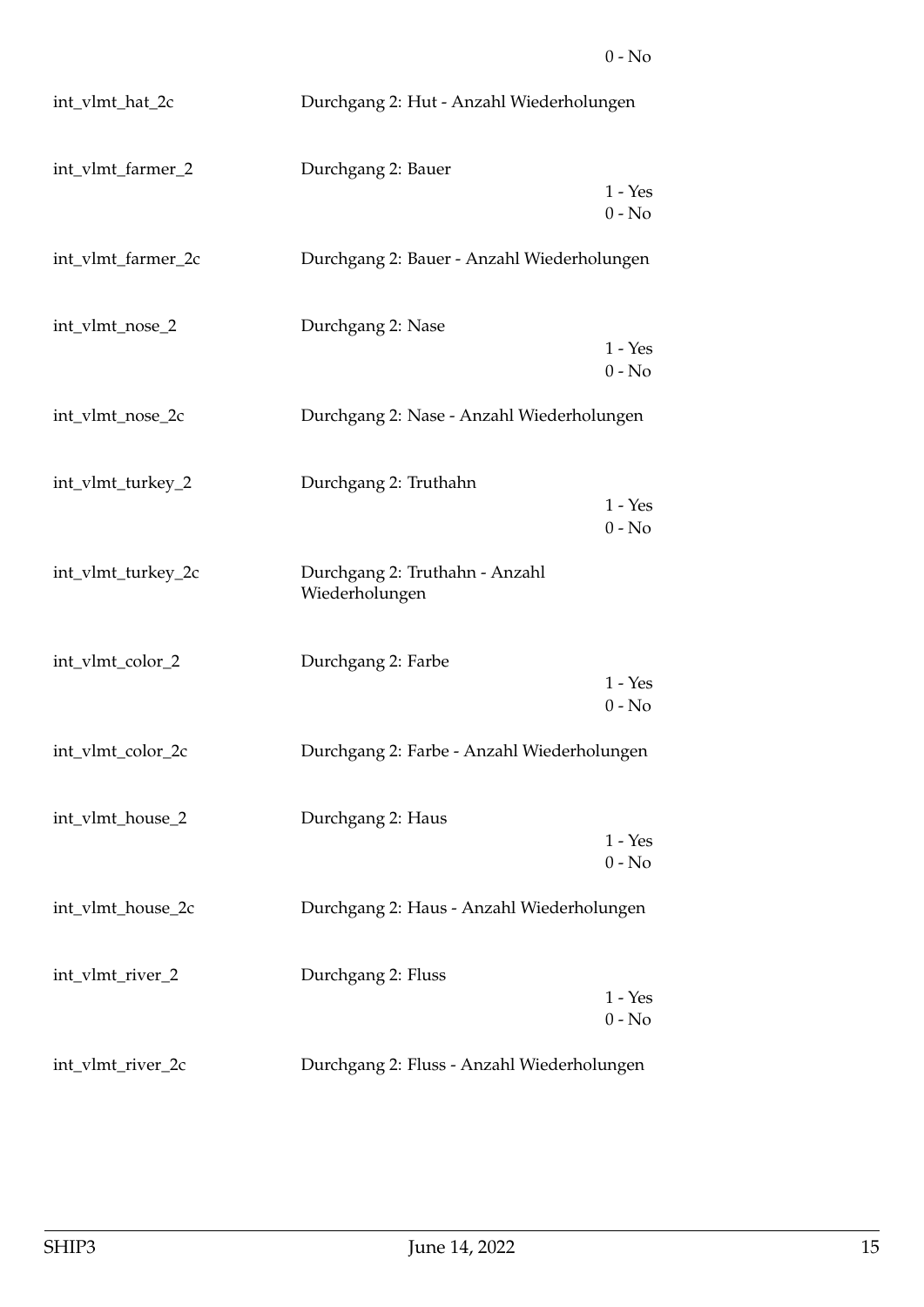| int_vlmt_false_2_1  | Durchgang 2: Wurden vom Probanden Wörter<br>genannt, die nicht in der Wortliste vorkommen?<br>Welches?                |
|---------------------|-----------------------------------------------------------------------------------------------------------------------|
| int_vlmt_false_2_1c | Durchgang 2: Wurden vom Probanden Wörter<br>genannt, die nicht in der Wortliste vorkommen? -<br>Anzahl Wiederholungen |
| int_vlmt_false_2_2  | Durchgang 2: Wurden vom Probanden Wörter<br>genannt, die nicht in der Wortliste vorkommen?<br>Welches?                |
| int_vlmt_false_2_2c | Durchgang 2: Wurden vom Probanden Wörter<br>genannt, die nicht in der Wortliste vorkommen? -<br>Anzahl Wiederholungen |
| int_vlmt_false_2_3  | Durchgang 2: Wurden vom Probanden Wörter<br>genannt, die nicht in der Wortliste vorkommen?<br>Welches?                |
| int_vlmt_false_2_3c | Durchgang 2: Wurden vom Probanden Wörter<br>genannt, die nicht in der Wortliste vorkommen? -<br>Anzahl Wiederholungen |
| int_vlmt_false_2_4  | Durchgang 2: Wurden vom Probanden Wörter<br>genannt, die nicht in der Wortliste vorkommen?<br>Welches?                |
| int_vlmt_false_2_4c | Durchgang 2: Wurden vom Probanden Wörter<br>genannt, die nicht in der Wortliste vorkommen? -<br>Anzahl Wiederholungen |
| int_vlmt_false_2_5  | Durchgang 2: Wurden vom Probanden Wörter<br>genannt, die nicht in der Wortliste vorkommen?<br>Welches?                |
| int_vlmt_false_2_5c | Durchgang 2: Wurden vom Probanden Wörter<br>genannt, die nicht in der Wortliste vorkommen? -<br>Anzahl Wiederholungen |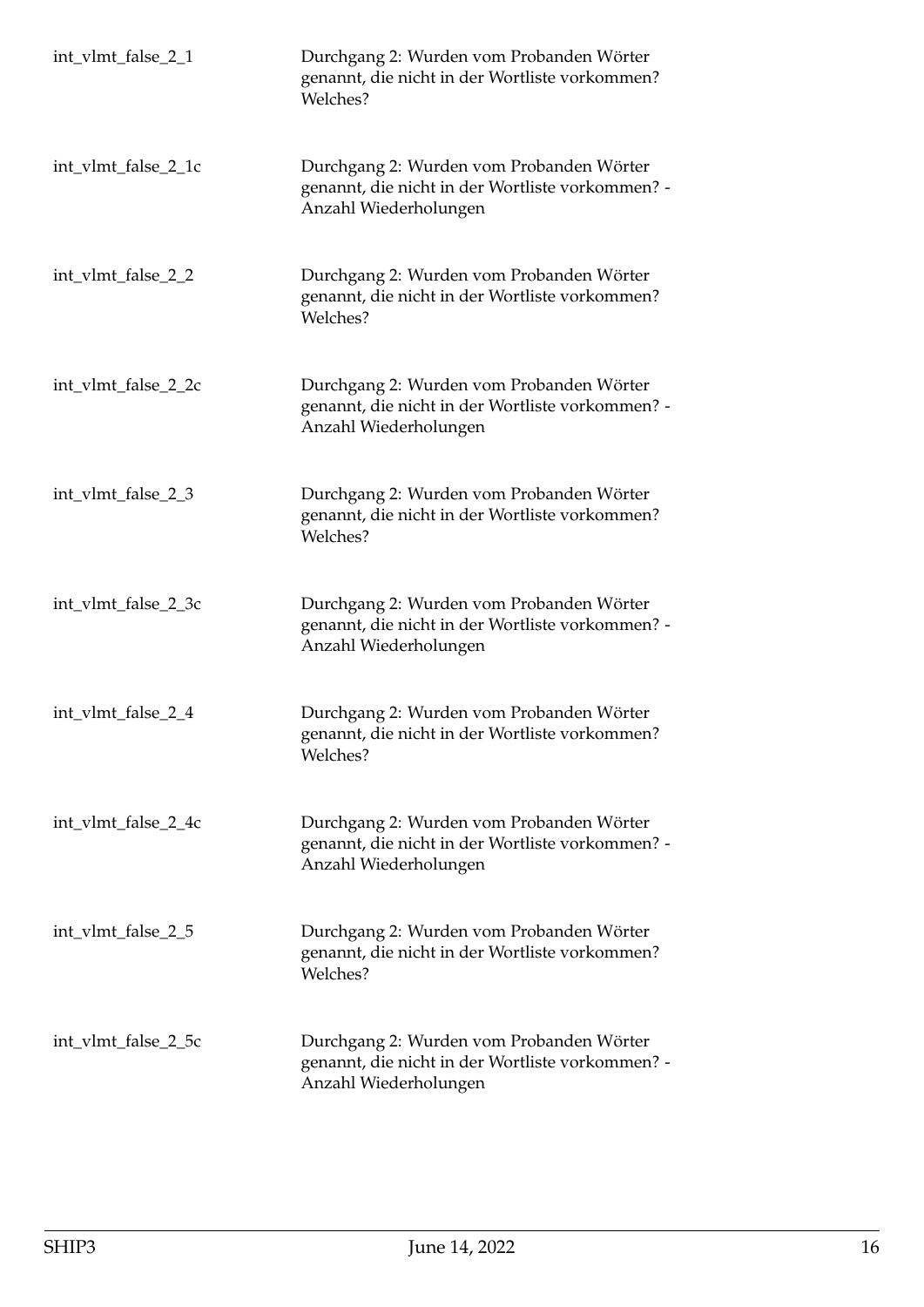| int_vlmt_false_2_6  | Durchgang 2: Wurden vom Probanden Wörter<br>genannt, die nicht in der Wortliste vorkommen?<br>Welches?                |                       |
|---------------------|-----------------------------------------------------------------------------------------------------------------------|-----------------------|
| int_vlmt_false_2_6c | Durchgang 2: Wurden vom Probanden Wörter<br>genannt, die nicht in der Wortliste vorkommen? -<br>Anzahl Wiederholungen |                       |
| int_vlmt_false_2_7  | Durchgang 2: Wurden vom Probanden Wörter<br>genannt, die nicht in der Wortliste vorkommen?<br>Welches?                |                       |
| int_vlmt_false_2_7c | Durchgang 2: Wurden vom Probanden Wörter<br>genannt, die nicht in der Wortliste vorkommen? -<br>Anzahl Wiederholungen |                       |
| int_vlmt_drum_3     | Durchgang 3: Trommel                                                                                                  | $1 - Yes$<br>$0 - No$ |
| int_vlmt_drum_3c    | Durchgang 3: Trommel - Anzahl<br>Wiederholungen                                                                       |                       |
| int_vlmt_curtain_3  | Durchgang 3: Vorhang                                                                                                  | $1 - Yes$<br>$0 - No$ |
| int_vlmt_curtain_3c | Durchgang 3: Vorhang - Anzahl Wiederholungen                                                                          |                       |
| int_vlmt_bell_3     | Durchgang 3: Glocke                                                                                                   | $1 - Yes$<br>$0 - No$ |
| int_vlmt_bell_3c    | Durchgang 3: Glocke - Anzahl Wiederholungen                                                                           |                       |
| int_vlmt_coffee_3   | Durchgang 3: Kaffee                                                                                                   | $1 - Yes$<br>$0 - No$ |
| int_vlmt_coffee_3c  | Durchgang 3: Kaffee - Anzahl Wiederholungen                                                                           |                       |
| int_vlmt_school_3   | Durchgang 3: Schule                                                                                                   | $1 - Yes$             |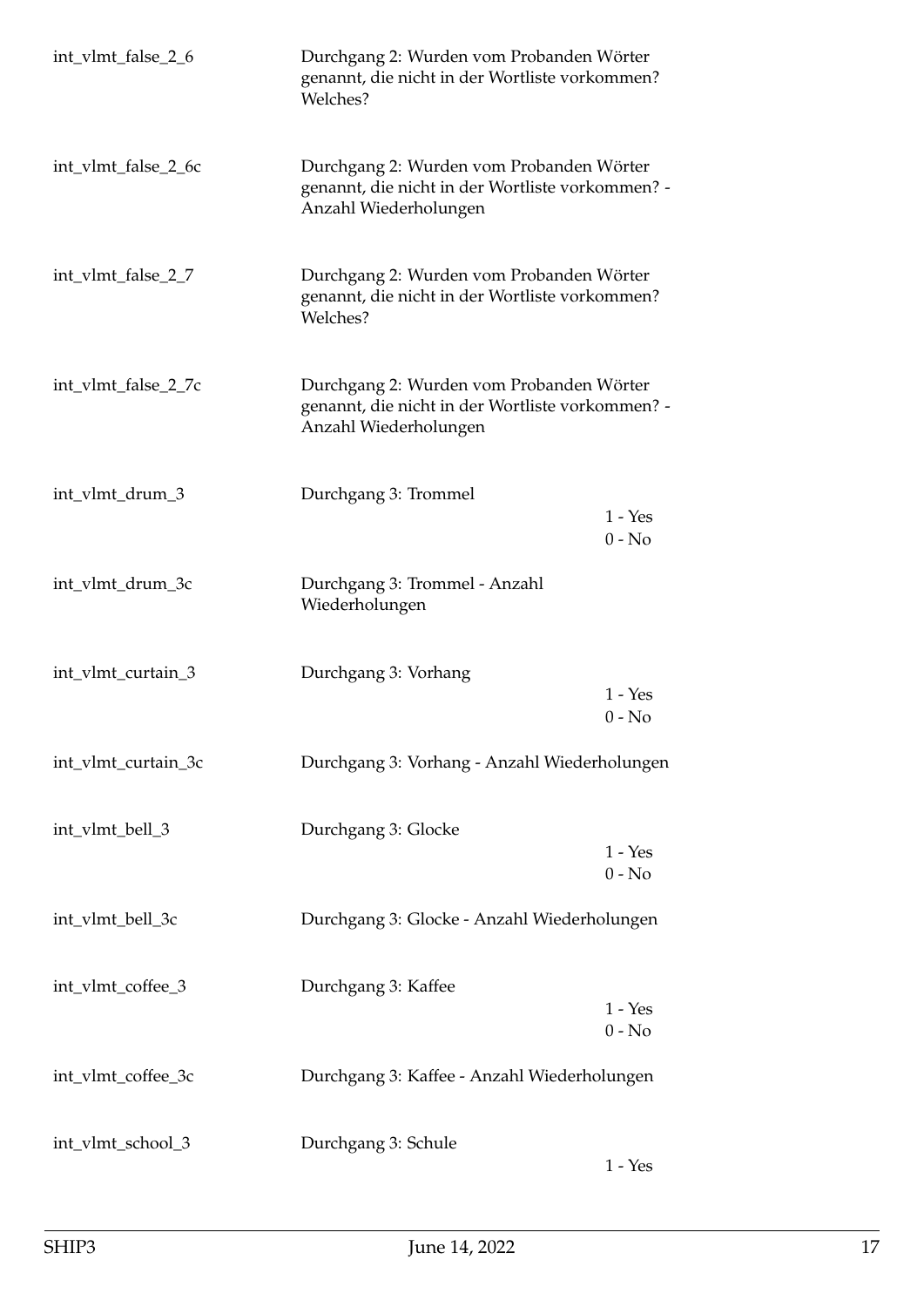## 0 - No

| int_vlmt_school_3c  | Durchgang 3: Schule - Anzahl Wiederholungen |                       |
|---------------------|---------------------------------------------|-----------------------|
| int_vlmt_parents_3  | Durchgang 3: Eltern                         | $1 - Yes$<br>$0 - No$ |
| int_vlmt_parents_3c | Durchgang 3: Eltern - Anzahl Wiederholungen |                       |
| int_vlmt_moon_3     | Durchgang 3: Mond                           | $1 - Yes$<br>$0 - No$ |
| int_vlmt_moon_3c    | Durchgang 3: Mond - Anzahl Wiederholungen   |                       |
| int_vlmt_garden_3   | Durchgang 3: Garten                         | $1 - Yes$<br>$0 - No$ |
| int_vlmt_garden_3c  | Durchgang 3: Garten - Anzahl Wiederholungen |                       |
| int_vlmt_hat_3      | Durchgang 3: Hut                            | $1 - Yes$<br>$0 - No$ |
| int_vlmt_hat_3c     | Durchgang 3: Hut - Anzahl Wiederholungen    |                       |
| int_vlmt_farmer_3   | Durchgang 3: Bauer                          | $1 - Yes$<br>$0 - No$ |
| int_vlmt_farmer_3c  | Durchgang 3: Bauer - Anzahl Wiederholungen  |                       |
| int_vlmt_nose_3     | Durchgang 3: Nase                           | $1 - Yes$<br>$0 - No$ |
| int_vlmt_nose_3c    | Durchgang 3: Nase - Anzahl Wiederholungen   |                       |
| int_vlmt_turkey_3   | Durchgang 3: Truthahn                       | $1 - Yes$<br>$0 - No$ |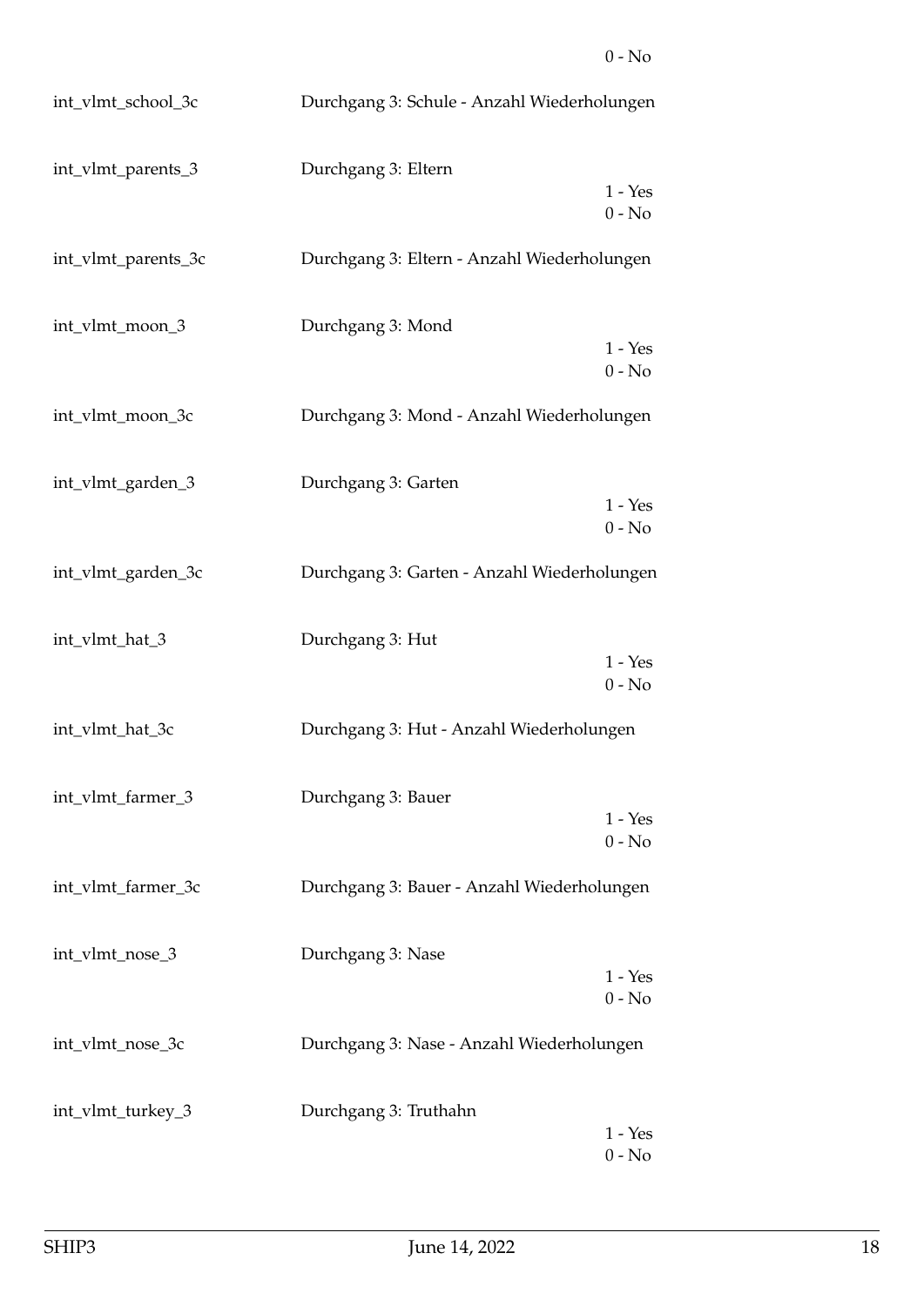| int_vlmt_turkey_3c  | Durchgang 3: Truthahn - Anzahl<br>Wiederholungen                                                                      |                       |
|---------------------|-----------------------------------------------------------------------------------------------------------------------|-----------------------|
| int_vlmt_color_3    | Durchgang 3: Farbe                                                                                                    | $1 - Yes$<br>$0 - No$ |
| int_vlmt_color_3c   | Durchgang 3: Farbe - Anzahl Wiederholungen                                                                            |                       |
| int_vlmt_house_3    | Durchgang 3: Haus                                                                                                     | $1 - Yes$<br>$0 - No$ |
| int_vlmt_house_3c   | Durchgang 3: Haus - Anzahl Wiederholungen                                                                             |                       |
| int_vlmt_river_3    | Durchgang 3: Fluss                                                                                                    | $1 - Yes$<br>$0 - No$ |
| int_vlmt_river_3c   | Durchgang 3: Fluss - Anzahl Wiederholungen                                                                            |                       |
| int_vlmt_false_3_1  | Durchgang 3: Wurden vom Probanden Wörter<br>genannt, die nicht in der Wortliste vorkommen?<br>Welches?                |                       |
| int_vlmt_false_3_1c | Durchgang 3: Wurden vom Probanden Wörter<br>genannt, die nicht in der Wortliste vorkommen? -<br>Anzahl Wiederholungen |                       |
| int_vlmt_false_3_2  | Durchgang 3: Wurden vom Probanden Wörter<br>genannt, die nicht in der Wortliste vorkommen?<br>Welches?                |                       |
| int_vlmt_false_3_2c | Durchgang 3: Wurden vom Probanden Wörter<br>genannt, die nicht in der Wortliste vorkommen? -<br>Anzahl Wiederholungen |                       |
| int_vlmt_false_3_3  | Durchgang 3: Wurden vom Probanden Wörter<br>genannt, die nicht in der Wortliste vorkommen?<br>Welches?                |                       |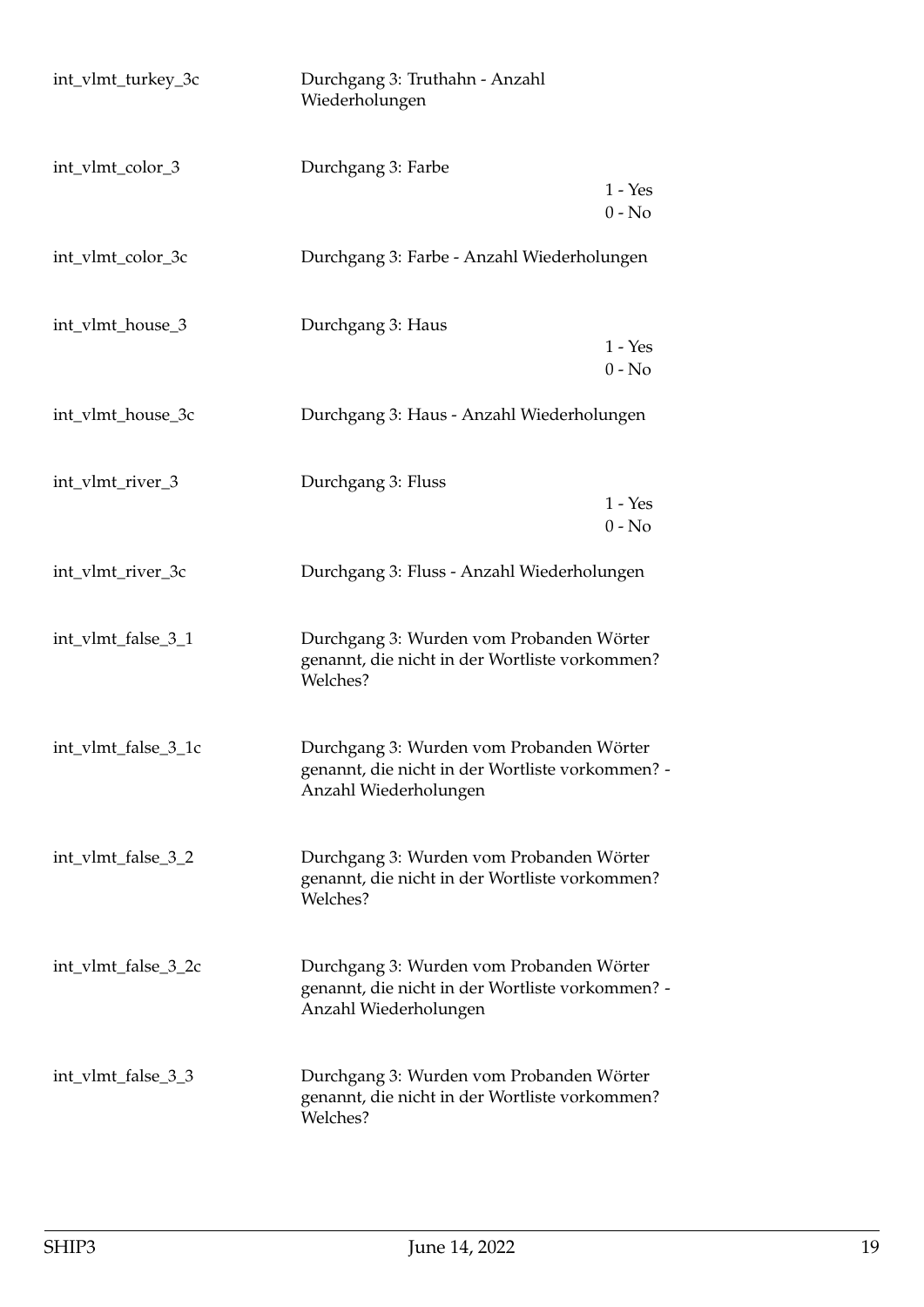| int_vlmt_false_3_3c | Durchgang 3: Wurden vom Probanden Wörter<br>genannt, die nicht in der Wortliste vorkommen? -<br>Anzahl Wiederholungen |                                                                                                                                               |
|---------------------|-----------------------------------------------------------------------------------------------------------------------|-----------------------------------------------------------------------------------------------------------------------------------------------|
| int_vlmt_false_3_4  | Durchgang 3: Wurden vom Probanden Wörter<br>genannt, die nicht in der Wortliste vorkommen?<br>Welches?                |                                                                                                                                               |
| int_vlmt_false_3_4c | Durchgang 3: Wurden vom Probanden Wörter<br>genannt, die nicht in der Wortliste vorkommen? -<br>Anzahl Wiederholungen |                                                                                                                                               |
| int_vlmt_false_3_5  | Durchgang 3: Wurden vom Probanden Wörter<br>genannt, die nicht in der Wortliste vorkommen?<br>Welches?                |                                                                                                                                               |
| int_vlmt_false_3_5c | Durchgang 3: Wurden vom Probanden Wörter<br>genannt, die nicht in der Wortliste vorkommen? -<br>Anzahl Wiederholungen |                                                                                                                                               |
| int_vlmt_false_3_6  | Durchgang 3: Wurden vom Probanden Wörter<br>genannt, die nicht in der Wortliste vorkommen?<br>Welches?                |                                                                                                                                               |
| int_vlmt_false_3_6c | Durchgang 3: Wurden vom Probanden Wörter<br>genannt, die nicht in der Wortliste vorkommen? -<br>Anzahl Wiederholungen |                                                                                                                                               |
| int_vlmt_false_3_7  | Durchgang 3: Wurden vom Probanden Wörter<br>genannt, die nicht in der Wortliste vorkommen?<br>Welches?                |                                                                                                                                               |
| int_vlmt_false_3_7c | Durchgang 3: Wurden vom Probanden Wörter<br>genannt, die nicht in der Wortliste vorkommen? -<br>Anzahl Wiederholungen |                                                                                                                                               |
| vlmt_bsnr           | Besonderheiten nach dem 3. Durchgang?                                                                                 | 1 - keine Besonderheiten<br>2 - Verweigerung des VLMT (kom-<br>plett) ab dem 1. Durchgang<br>3 - Verweigerung des VLMT ab dem<br>2. Durchgang |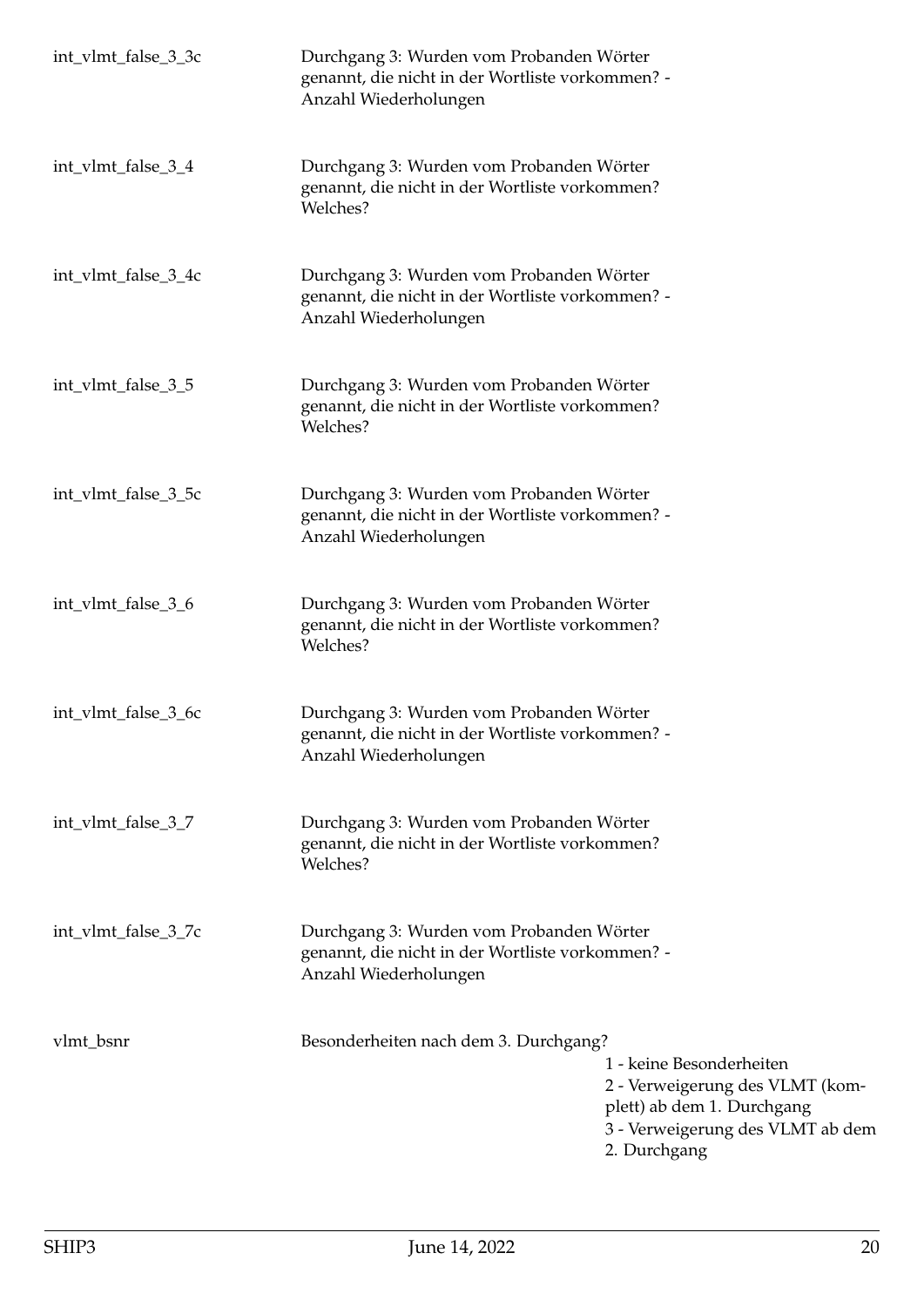|                     |                                                 | 4 - Verweigerung des VLMT ab dem<br>3. Durchgang<br>5 - Abhören des VLMT Au-<br>diomitschnitts<br>6 - Sonstiges |
|---------------------|-------------------------------------------------|-----------------------------------------------------------------------------------------------------------------|
| vlmt_note           | Welche Besonderheiten nach dem 3. Durchgang?    |                                                                                                                 |
| int_vlmt_drum_4     | Durchgang 4: Trommel                            | $1 - Yes$<br>$0$ - $\mathrm{No}$                                                                                |
| int_vlmt_drum_4c    | Durchgang 4: Trommel - Anzahl<br>Wiederholungen |                                                                                                                 |
| int_vlmt_curtain_4  | Durchgang 4: Vorhang                            | $1 - Yes$<br>$0 - No$                                                                                           |
| int_vlmt_curtain_4c | Durchgang 4: Vorhang - Anzahl Wiederholungen    |                                                                                                                 |
| int_vlmt_bell_4     | Durchgang 4: Glocke                             | $1 - Yes$<br>$0 - No$                                                                                           |
| int_vlmt_bell_4c    | Durchgang 4: Glocke - Anzahl Wiederholungen     |                                                                                                                 |
| int_vlmt_coffee_4   | Durchgang 4: Kaffee                             | $1 - Yes$<br>$0 - No$                                                                                           |
| int_vlmt_coffee_4c  | Durchgang 4: Kaffee - Anzahl Wiederholungen     |                                                                                                                 |
| int_vlmt_school_4   | Durchgang 4: Schule                             | $1 - Yes$<br>$0 - No$                                                                                           |
| int_vlmt_school_4c  | Durchgang 4: Schule - Anzahl Wiederholungen     |                                                                                                                 |
| int_vlmt_parents_4  | Durchgang 4: Eltern                             | $1 - Yes$<br>$0 - No$                                                                                           |
| int_vlmt_parents_4c | Durchgang 4: Eltern - Anzahl Wiederholungen     |                                                                                                                 |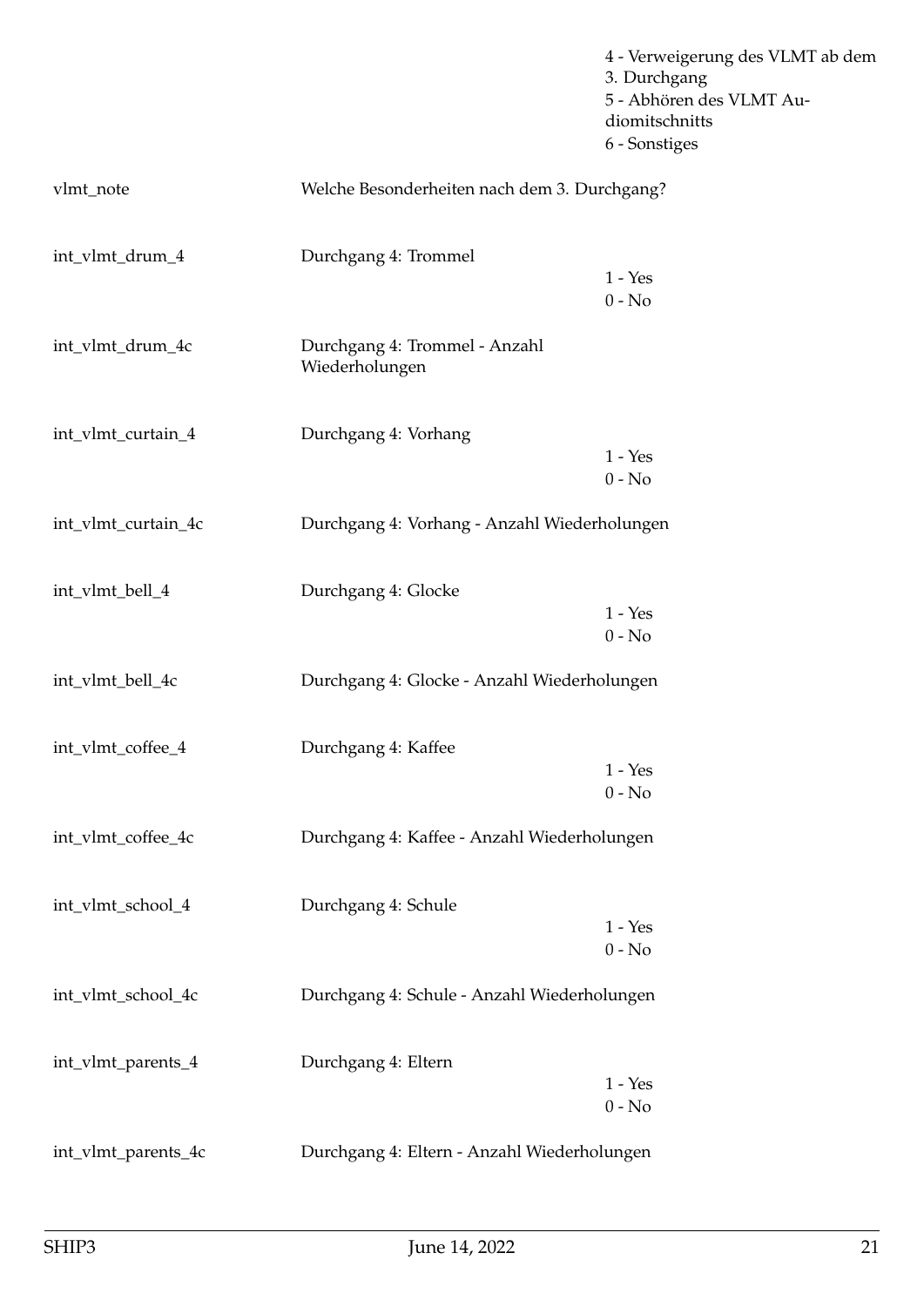| int_vlmt_moon_4    | Durchgang 4: Mond                                |                       |
|--------------------|--------------------------------------------------|-----------------------|
|                    |                                                  | $1 - Yes$<br>$0 - No$ |
| int_vlmt_moon_4c   | Durchgang 4: Mond - Anzahl Wiederholungen        |                       |
| int_vlmt_garden_4  | Durchgang 4: Garten                              | $1 - Yes$<br>$0 - No$ |
| int_vlmt_garden_4c | Durchgang 4: Garten - Anzahl Wiederholungen      |                       |
| int_vlmt_hat_4     | Durchgang 4: Hut                                 | $1 - Yes$<br>$0 - No$ |
| int_vlmt_hat_4c    | Durchgang 4: Hut - Anzahl Wiederholungen         |                       |
| int_vlmt_farmer_4  | Durchgang 4: Bauer                               | $1 - Yes$<br>$0 - No$ |
| int_vlmt_farmer_4c | Durchgang 4: Bauer - Anzahl Wiederholungen       |                       |
| int_vlmt_nose_4    | Durchgang 4: Nase                                | $1 - Yes$<br>$0 - No$ |
| int_vlmt_nose_4c   | Durchgang 4: Nase - Anzahl Wiederholungen        |                       |
| int_vlmt_turkey_4  | Durchgang 4: Truthahn                            | $1 - Yes$<br>$0 - No$ |
| int_vlmt_turkey_4c | Durchgang 4: Truthahn - Anzahl<br>Wiederholungen |                       |
| int_vlmt_color_4   | Durchgang 4: Farbe                               | $1 - Yes$<br>$0 - No$ |
| int_vlmt_color_4c  | Durchgang 4: Farbe - Anzahl Wiederholungen       |                       |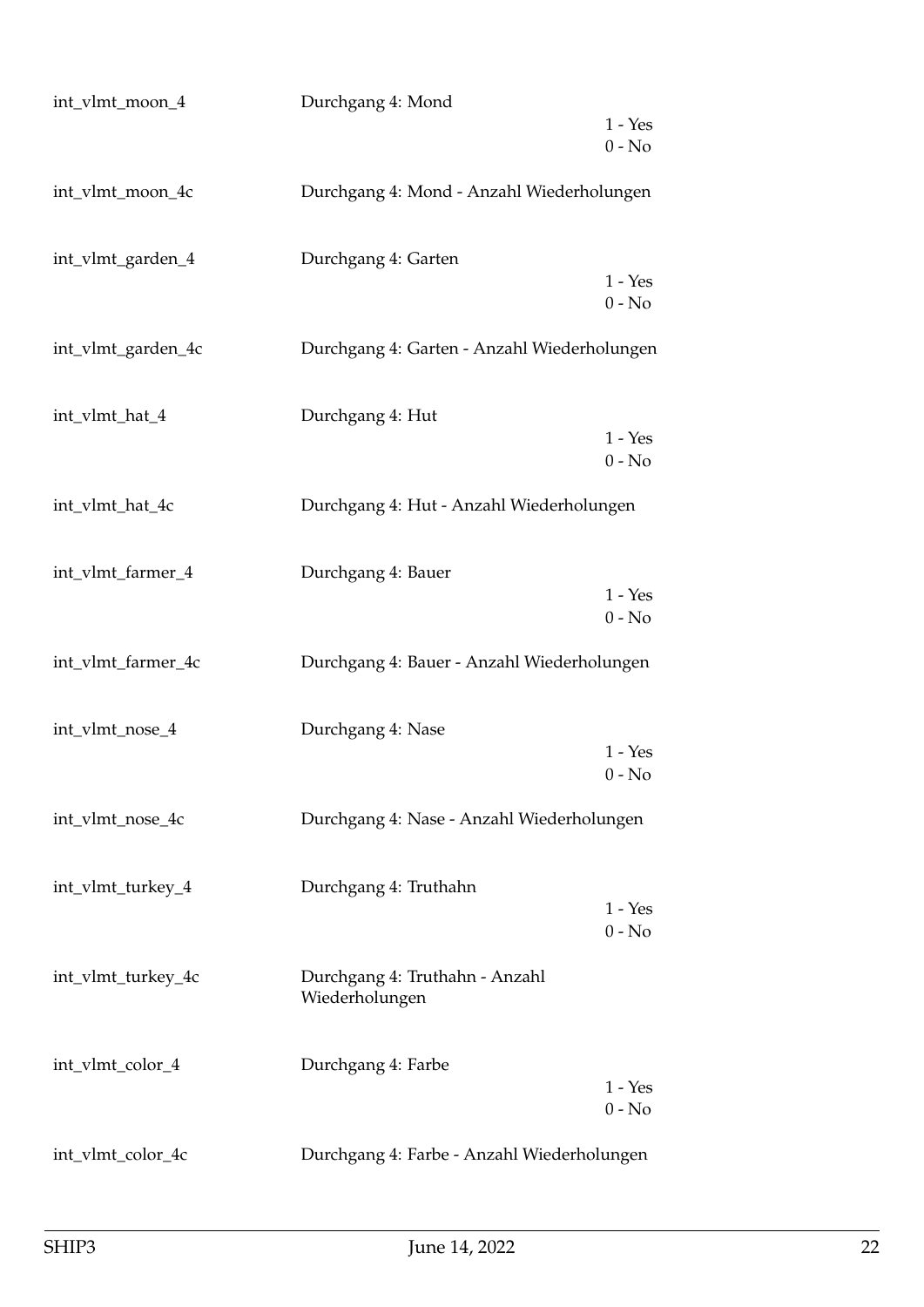| int_vlmt_house_4    | Durchgang 4: Haus                                                                                                     |           |
|---------------------|-----------------------------------------------------------------------------------------------------------------------|-----------|
|                     |                                                                                                                       | $1 - Yes$ |
|                     |                                                                                                                       | $0 - No$  |
| int_vlmt_house_4c   | Durchgang 4: Haus - Anzahl Wiederholungen                                                                             |           |
| int_vlmt_river_4    | Durchgang 4: Fluss                                                                                                    | $1 - Yes$ |
|                     |                                                                                                                       | $0 - No$  |
| int_vlmt_river_4c   | Durchgang 4: Fluss - Anzahl Wiederholungen                                                                            |           |
| int_vlmt_false_4_1  | Durchgang 4: Wurden vom Probanden Wörter<br>genannt, die nicht in der Wortliste vorkommen?<br>Welches?                |           |
| int_vlmt_false_4_1c | Durchgang 4: Wurden vom Probanden Wörter<br>genannt, die nicht in der Wortliste vorkommen? -<br>Anzahl Wiederholungen |           |
| int_vlmt_false_4_2  | Durchgang 4: Wurden vom Probanden Wörter<br>genannt, die nicht in der Wortliste vorkommen?<br>Welches?                |           |
| int_vlmt_false_4_2c | Durchgang 4: Wurden vom Probanden Wörter<br>genannt, die nicht in der Wortliste vorkommen? -<br>Anzahl Wiederholungen |           |
| int_vlmt_false_4_3  | Durchgang 4: Wurden vom Probanden Wörter<br>genannt, die nicht in der Wortliste vorkommen?<br>Welches?                |           |
| int_vlmt_false_4_3c | Durchgang 4: Wurden vom Probanden Wörter<br>genannt, die nicht in der Wortliste vorkommen? -<br>Anzahl Wiederholungen |           |
| int_vlmt_false_4_4  | Durchgang 4: Wurden vom Probanden Wörter<br>genannt, die nicht in der Wortliste vorkommen?<br>Welches?                |           |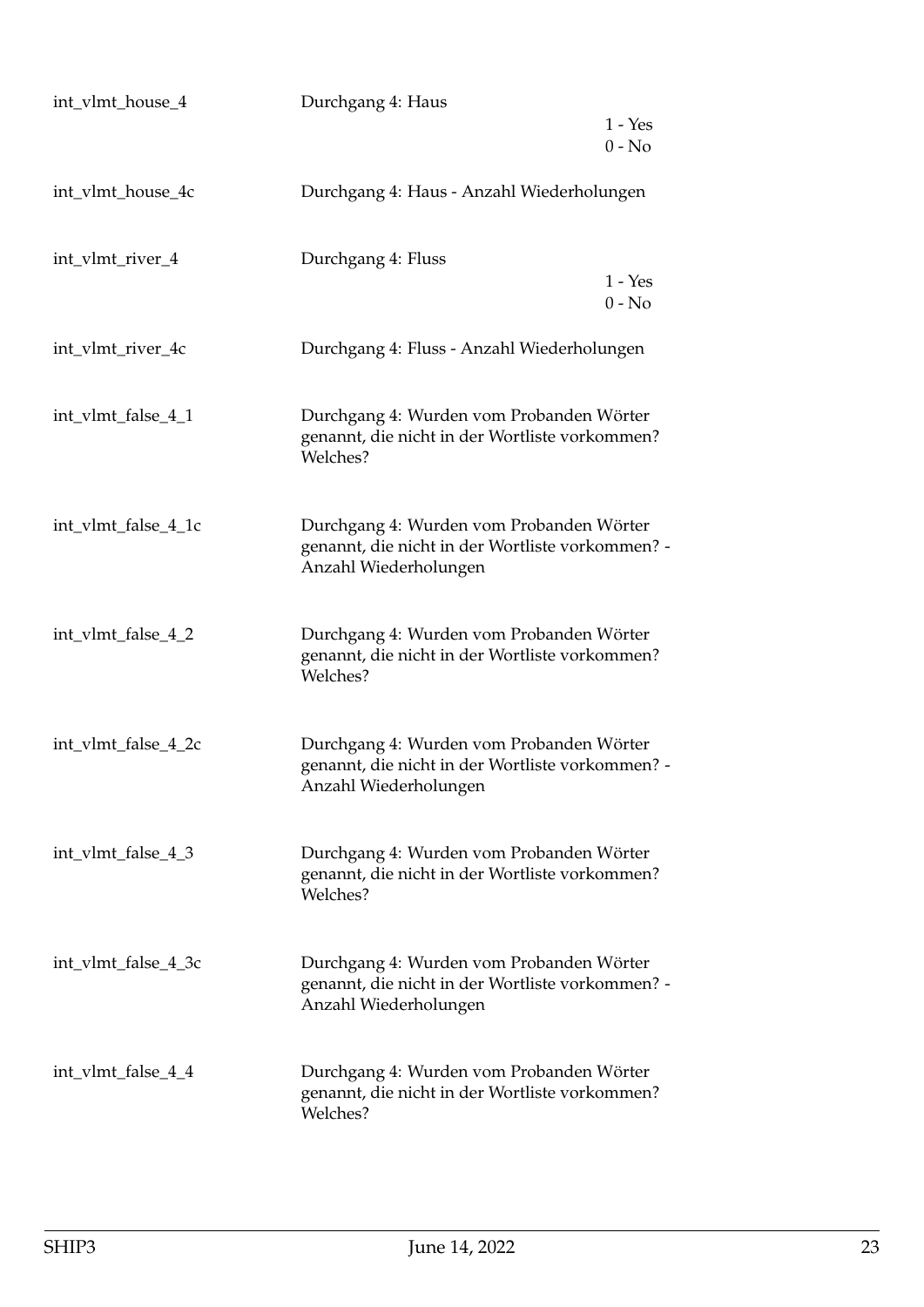| int_vlmt_false_4_4c | Durchgang 4: Wurden vom Probanden Wörter<br>genannt, die nicht in der Wortliste vorkommen? -<br>Anzahl Wiederholungen |                                                                                                                                           |
|---------------------|-----------------------------------------------------------------------------------------------------------------------|-------------------------------------------------------------------------------------------------------------------------------------------|
| int_vlmt_false_4_5  | Durchgang 4: Wurden vom Probanden Wörter<br>genannt, die nicht in der Wortliste vorkommen?<br>Welches?                |                                                                                                                                           |
| int_vlmt_false_4_5c | Durchgang 4: Wurden vom Probanden Wörter<br>genannt, die nicht in der Wortliste vorkommen? -<br>Anzahl Wiederholungen |                                                                                                                                           |
| int_vlmt_false_4_6  | Durchgang 4: Wurden vom Probanden Wörter<br>genannt, die nicht in der Wortliste vorkommen?<br>Welches?                |                                                                                                                                           |
| int_vlmt_false_4_6c | Durchgang 4: Wurden vom Probanden Wörter<br>genannt, die nicht in der Wortliste vorkommen? -<br>Anzahl Wiederholungen |                                                                                                                                           |
| int_vlmt_false_4_7  | Durchgang 4: Wurden vom Probanden Wörter<br>genannt, die nicht in der Wortliste vorkommen?<br>Welches?                |                                                                                                                                           |
| int_vlmt_false_4_7c | Durchgang 4: Wurden vom Probanden Wörter<br>genannt, die nicht in der Wortliste vorkommen? -<br>Anzahl Wiederholungen |                                                                                                                                           |
| vlmt_bsnr_4         | Besonderheiten nach dem 4. Durchgang?                                                                                 | 1 - keine Besonderheiten<br>2 - Verweigerung des 4. Durchgangs<br>des VLMT<br>3 - Abhören des VLMT Au-<br>diomitschnitts<br>4 - Sonstiges |
| vlmt_note_4         | Welche Besonderheiten nach dem 4. Durchgang?                                                                          |                                                                                                                                           |
| vlmt_ende           | Ende VLMT                                                                                                             |                                                                                                                                           |
| kogn_mez1           | Modul Anfangzeit endgültig                                                                                            |                                                                                                                                           |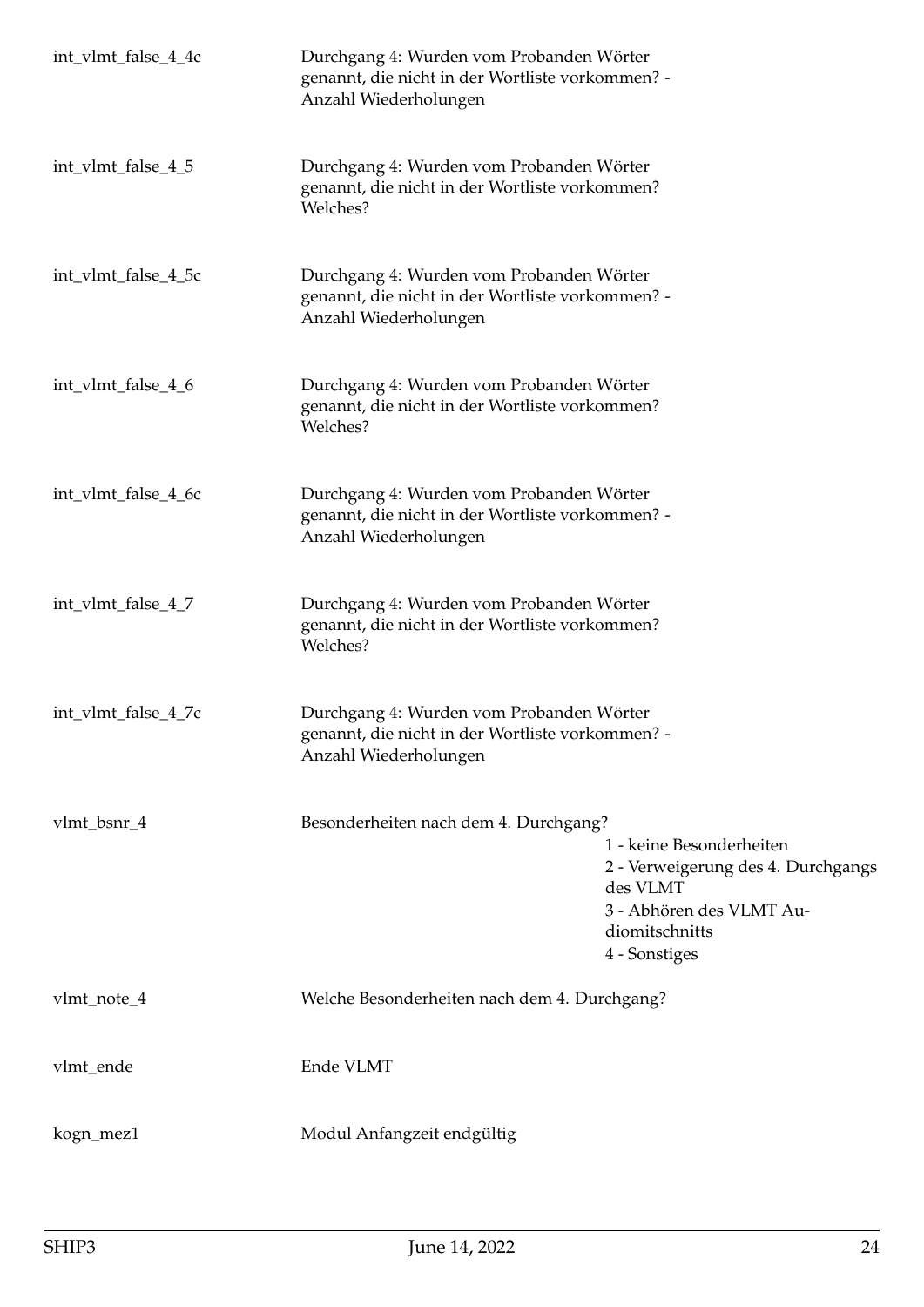<span id="page-24-0"></span>

| kogn_mez2   | Modul Anfangzeit vorläufig                                                                                                            |                                                                                                                                        |
|-------------|---------------------------------------------------------------------------------------------------------------------------------------|----------------------------------------------------------------------------------------------------------------------------------------|
| kogn_maz1   | Modul Endzeit endgültig                                                                                                               |                                                                                                                                        |
| kogn_maz2   | Modul Endzeit vorläufig                                                                                                               |                                                                                                                                        |
| <b>INAN</b> | medical assistance utilisation                                                                                                        |                                                                                                                                        |
| inan_01     | Let us now talk about your physical condition<br>and recent doctor's visits. How would you assess<br>your current physical condition? | 1 - very good<br>$2 - good$<br>3 - not so good<br>$4 - bad$<br>998 - don't know<br>999 - refused to answer                             |
| inan_02     | When was the last time you consulted a doctor<br>(except for a dentist)?                                                              | 1 - within the last 4 weeks<br>2 - within the last 2-12 months<br>3 - more than a year ago<br>998 - I don't know<br>999 - non-response |
| inan_03     | How often have you been to see a doctor within<br>the last 4 weeks?                                                                   |                                                                                                                                        |
| inan_04a    | general practitioner                                                                                                                  | $1 - Yes$<br>$0 - No$<br>998 - do not know<br>999 - refused to answer                                                                  |
| inan_04b    | How often? general practitioner                                                                                                       |                                                                                                                                        |
| inan_04c    | internist                                                                                                                             | $1 - Yes$<br>$0 - No$<br>998 - do not know<br>999 - refused to answer                                                                  |
| inan_04d    | How often? internist                                                                                                                  |                                                                                                                                        |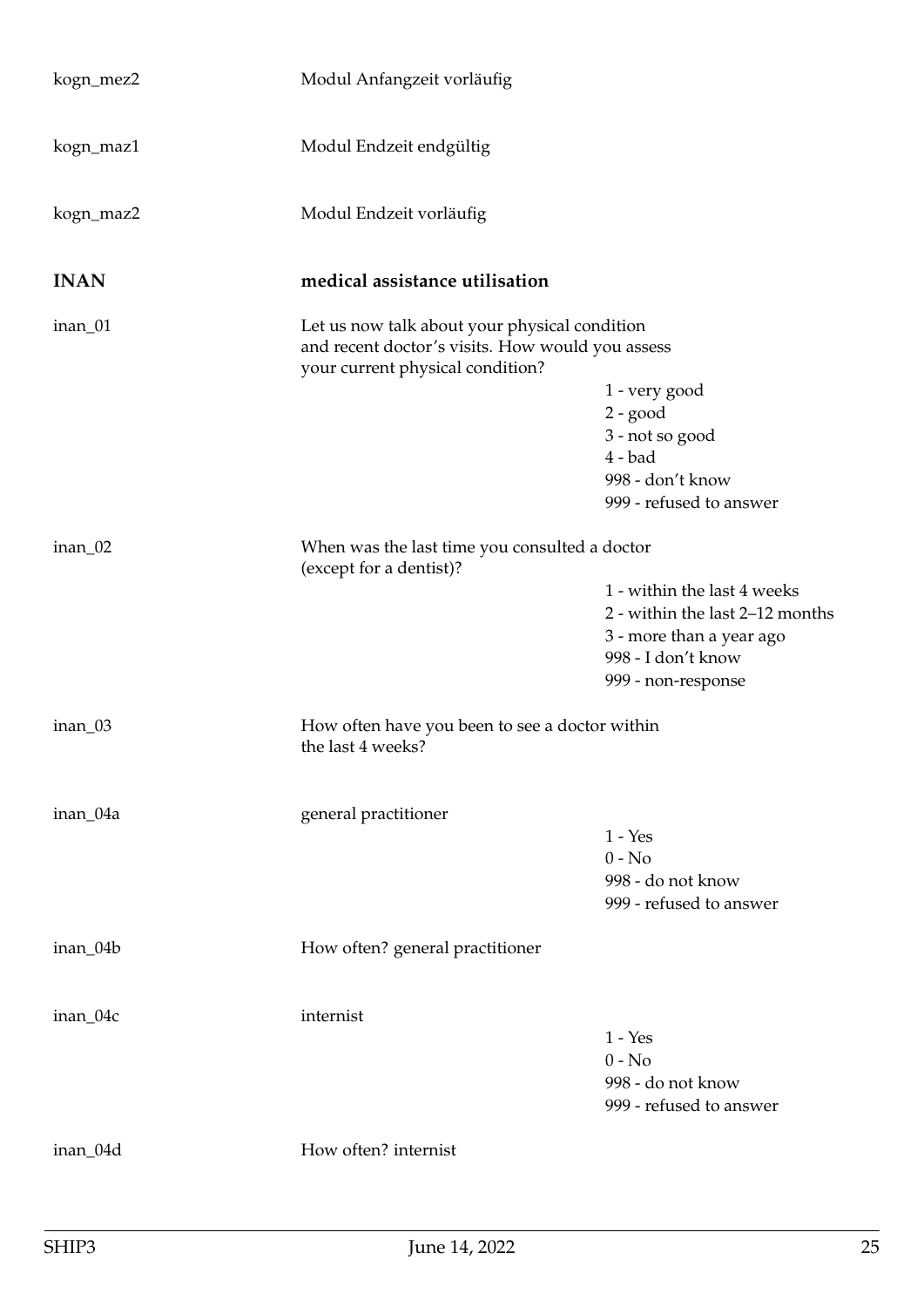| inan_04e | gynaecologist                               |                                              |
|----------|---------------------------------------------|----------------------------------------------|
|          |                                             | $1 - Yes$<br>$0 - No$                        |
|          |                                             | 998 - do not know                            |
|          |                                             | 999 - refused to answer                      |
| inan_04f | How often? gynaecologist                    |                                              |
|          |                                             |                                              |
| inan_04g | surgeon                                     | $1 - Yes$                                    |
|          |                                             | $0 - No$                                     |
|          |                                             | 998 - do not know                            |
|          |                                             | 999 - refused to answer                      |
| inan_04h | How often? surgeon                          |                                              |
| inan_04i | orthopaedist                                |                                              |
|          |                                             | $1 - Yes$                                    |
|          |                                             | $0 - No$                                     |
|          |                                             | 998 - do not know                            |
|          |                                             | 999 - refused to answer                      |
| inan_04j | How often? orthopaedist                     |                                              |
| inan_04k | urologist                                   |                                              |
|          |                                             | $1 - Yes$                                    |
|          |                                             | $0 - No$                                     |
|          |                                             | 998 - do not know<br>999 - refused to answer |
| inan_041 | How often? urologist                        |                                              |
|          |                                             |                                              |
| inan_04m | ear, nose, and throat specialist            |                                              |
|          |                                             | $1 - Yes$<br>$0 - No$                        |
|          |                                             | 998 - do not know                            |
|          |                                             | 999 - refused to answer                      |
| inan_04n | How often? ear, nose, and throat specialist |                                              |
|          |                                             |                                              |
| inan_04o | ophthalmologist                             | $1 - Yes$                                    |
|          |                                             | $0 - No$                                     |
|          |                                             |                                              |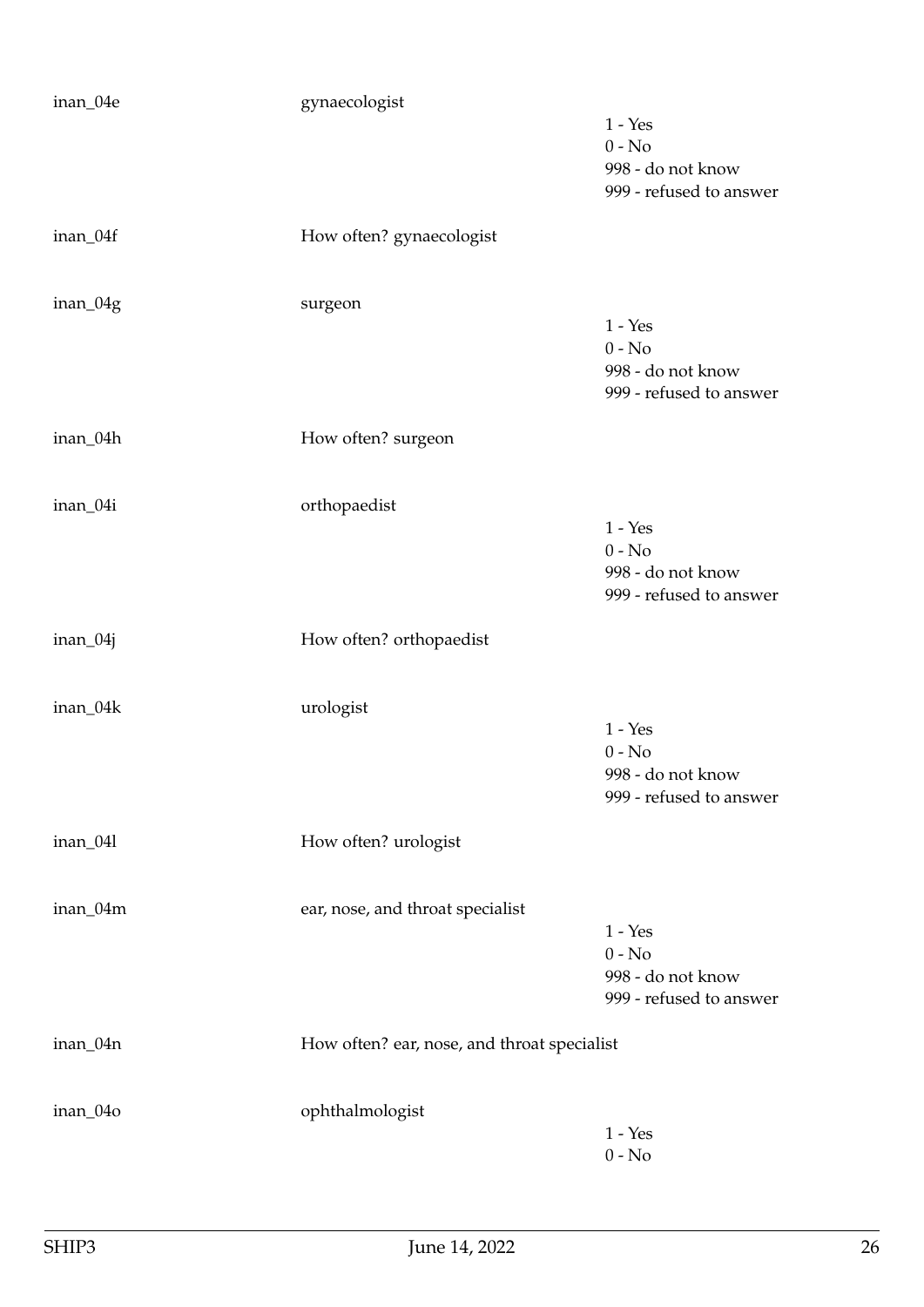998 - do not know 999 - refused to answer

| inan_04p  | How often? ophthalmologist                                    |                                                                       |
|-----------|---------------------------------------------------------------|-----------------------------------------------------------------------|
| inan_04q  | dermatologist                                                 | $1 - Yes$<br>$0 - No$<br>998 - do not know<br>999 - refused to answer |
| inan_04r  | How often? dermatologist                                      |                                                                       |
| inan_04s  | neurologist                                                   | $1 - Yes$<br>$0 - No$<br>998 - do not know<br>999 - refused to answer |
| inan_04t  | How often? neurologist                                        |                                                                       |
| inan_04w  | company doctor or occupational health physician               | $1 - Yes$<br>$0 - No$<br>998 - do not know<br>999 - refused to answer |
| inan_04x  | How often? company doctor or occupational<br>health physician |                                                                       |
| inan_04aa | Psychiater                                                    | $1 - Yes$<br>$0 - No$<br>998 - do not know<br>999 - refused to answer |
| inan_04bb | Wie oft? Psychiater                                           |                                                                       |
| inan_04cc | Psychotherapeut                                               | $1 - Yes$<br>$0 - No$<br>998 - do not know<br>999 - refused to answer |
| inan_04dd | Wie oft? Psychotherapeut                                      |                                                                       |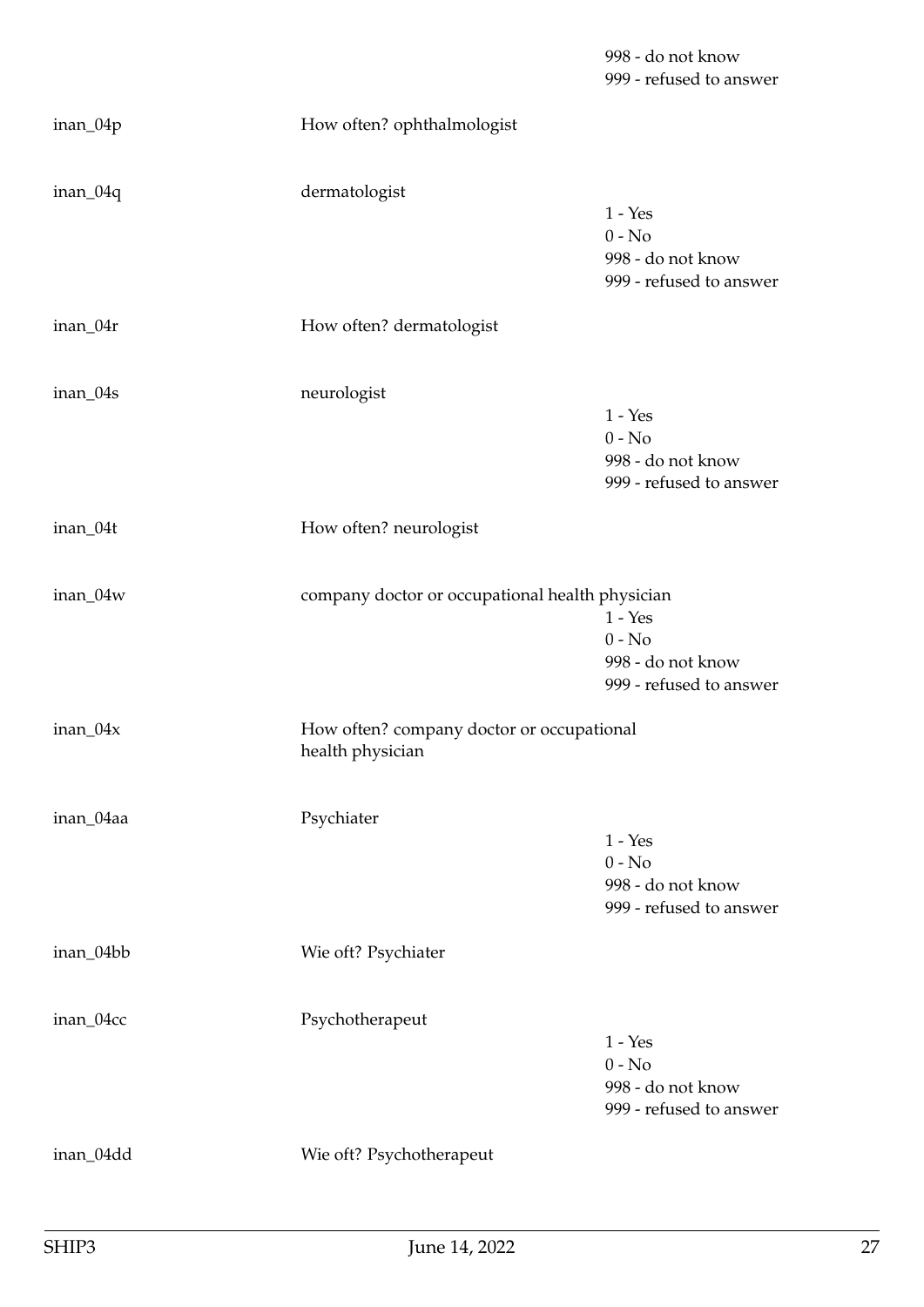| inan_04y    | other doctor                                                                                               |                                                                       |
|-------------|------------------------------------------------------------------------------------------------------------|-----------------------------------------------------------------------|
|             |                                                                                                            | $1 - Yes$<br>$0 - No$<br>998 - do not know                            |
|             |                                                                                                            | 999 - refused to answer                                               |
| inan_04y1   | Please specify, other doctor                                                                               |                                                                       |
| $inan_04y2$ | How often? other doctor                                                                                    |                                                                       |
| inan_04z    | another doctor                                                                                             |                                                                       |
|             |                                                                                                            | $1 - Yes$<br>$0 - No$<br>998 - do not know<br>999 - refused to answer |
| inan_04z1   | Please specify, another doctor                                                                             |                                                                       |
| inan_04z2   | How often? another doctor                                                                                  |                                                                       |
| inan_09     | Have you been treated as an inpatient in a<br>hospital within the last 12 months?                          | $1 - Yes$<br>$0 - No$<br>998 - do not know<br>999 - refused to answer |
| inan_10     | How often have you been in hospital within the<br>last 12 months?                                          |                                                                       |
| inan_11     | Taken together, how many days have you been in<br>hospital within the last 12 months?                      |                                                                       |
| inan_11a    | Wie viele Tage lagen Sie insgesamt in den letzten<br>12 Monaten auf einer Intensivstation?                 |                                                                       |
| inan_16a    | Waren Sie in den letzten 12 Monaten zur<br>stationären Behandlung in einer psychiatrischen<br>Einrichtung? |                                                                       |
|             |                                                                                                            | $1 - Yes$                                                             |
|             |                                                                                                            | $0 - No$                                                              |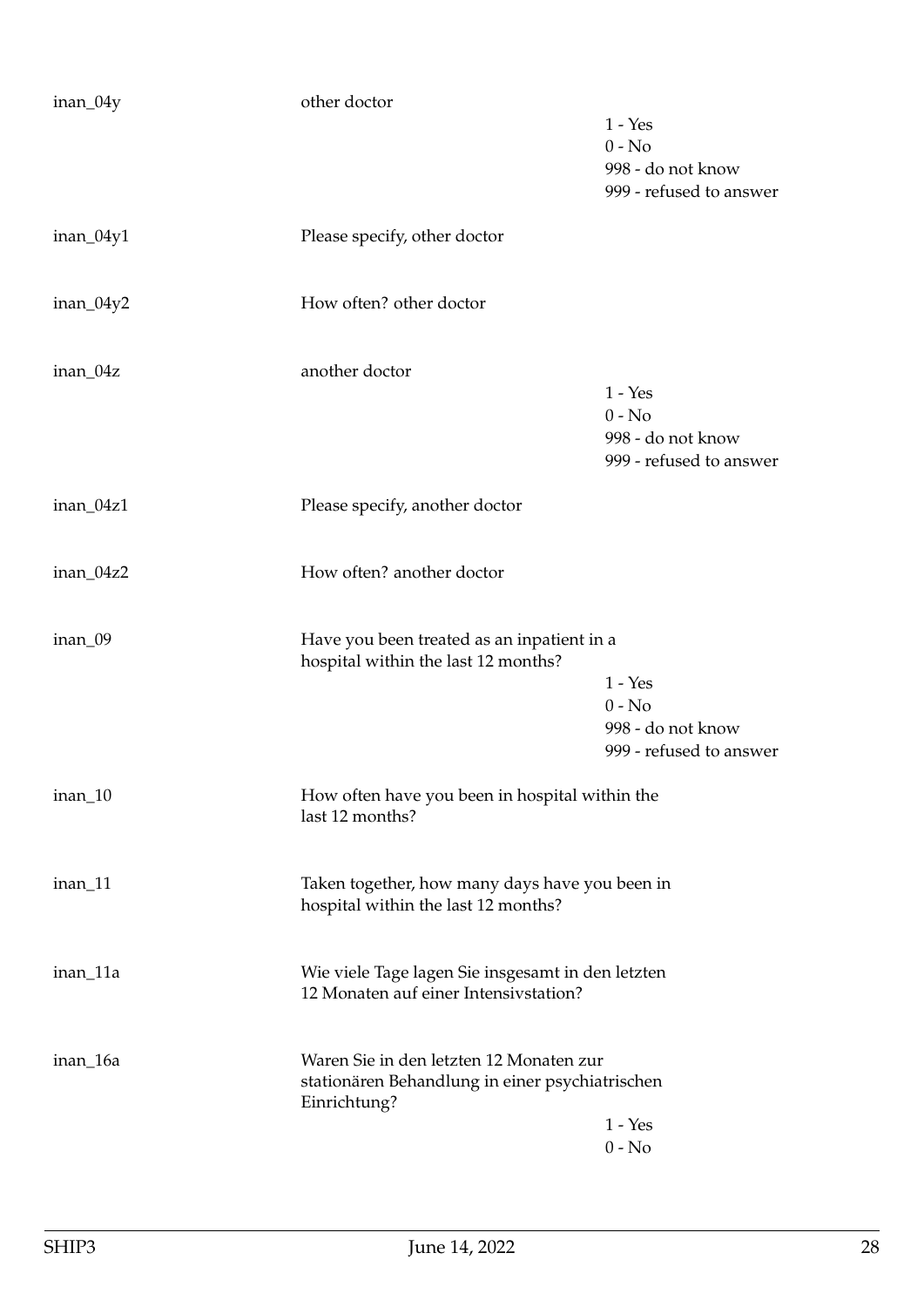998 - do not know 999 - refused to answer

| $inan_15$ | With which health insurance fund are you<br>insured or co-insured? |                |
|-----------|--------------------------------------------------------------------|----------------|
|           |                                                                    | 1              |
|           |                                                                    | $\overline{2}$ |
|           |                                                                    | 3              |
|           |                                                                    | fi             |
|           |                                                                    | 4              |
|           |                                                                    | 99             |
|           |                                                                    | 99             |
| inan_15a  | public health insurance                                            |                |
|           |                                                                    | r              |

1 - public health insurance 2 - private insurance 3 - others (e.g. state aid, "Freie Heilfürsorge") 4 - not insured 998 - I don't know 999 - non-response

-2 - Antwortverweigerung

- -1 Weiß nicht
- 1 abc BKK
- 2 advita BKK
- 3 AOK Baden-Württemberg
- 4 AOK Bayern
- 5 AOK Berlin
- 6 AOK Brandenburg
- 7 AOK Bremen/Bremerhaven
- 8 AOK im Saarland
- 9 AOK in Hessen
- 10 AOK Mecklenburg-Vorpommern
- 11 AOK Niedersachsen
- 12 AOK Plus
- 13 AOK Rheinland/Hamburg
- 14 AOK Rheinland-Pfalz
- 15 AOK Sachsen-Anhalt
- 16 AOK Schleswig-Holstein
- 17 AOK Westfalen-Lippe
- 18 ATLAS BKK
- 19 Audi BKK
- 20 Autoclub BKK
- 21 Bahn BKK
- 22 BANK BKK
- 23 Barmer Ersatzkasse
- 24 Bertelsmann BKK
- 25 BIG Die Direktkrankenkasse
- 26 BKK 11880
- 27 BKK A.T.U
- 28 BKK Achenbach-Buschhütten
- 29 BKK AESCULAP
- 30 BKK Ahlmann
- 31 BKK Aktiv
- 32 BKK AKZO Nobel Obernburg
- 33 BKK Allianz
- 34 BKK Anker-Lynen-Prym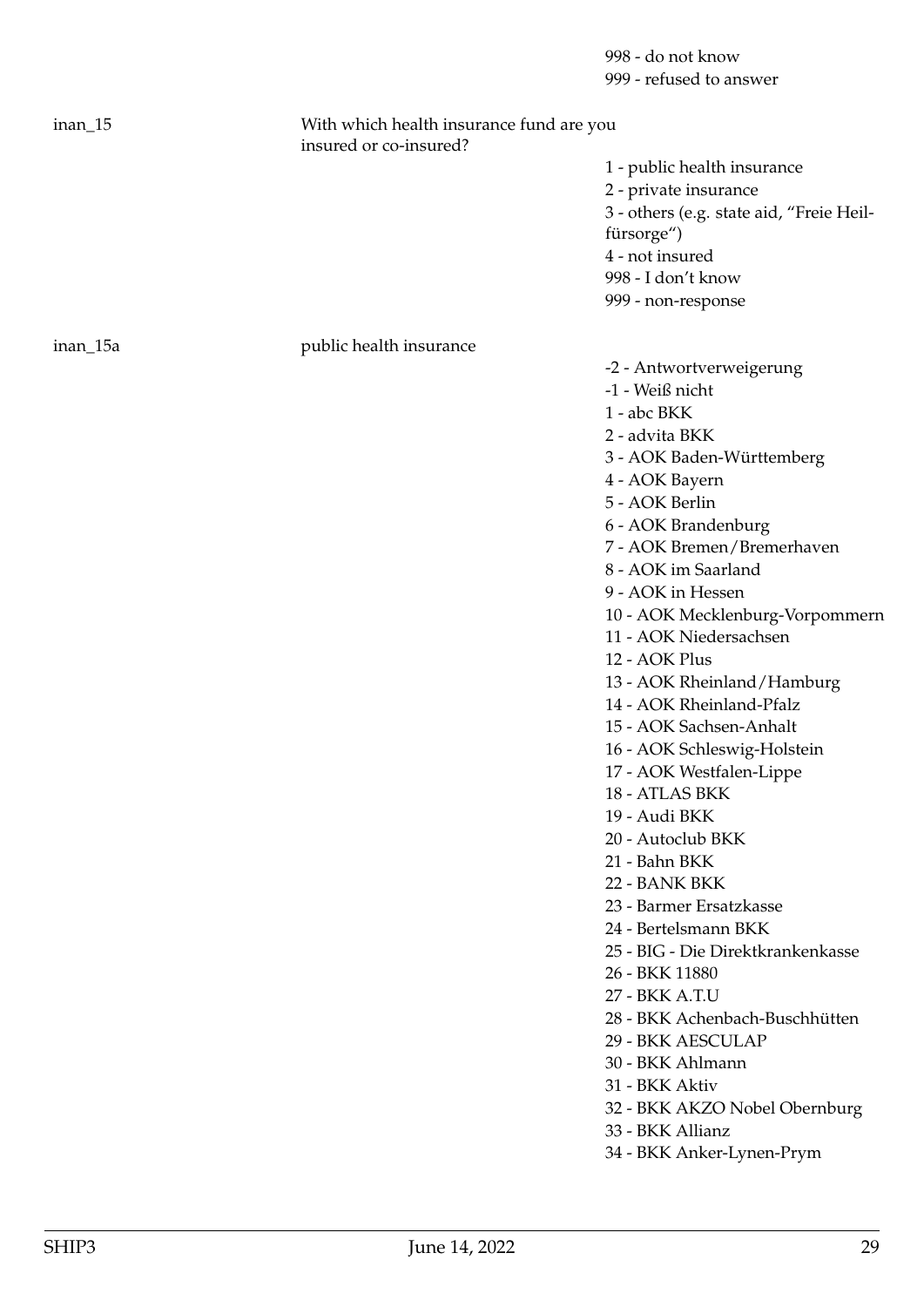35 - BKK Axel Springer

36 - BKK B. Braun

37 - BKK Barmag-Steinmüller

38 - BKK Basell

39 - BKK Beiersdorf AG

40 - BKK BJB

41 - BKK BPW Wiehl

42 - BKK Braun-Gillette

43 - BKK BVM

44 - BKK DELPHI

45 - BKK Demag-Krauss-Maffei

46 - BKK Dematic

47 - BKK der BMW AG

48 - BKK der Norddeutschen Affinerie

49 - BKK DER PARTNER

50 - BKK der SIEMAG

51 - BKK der Thüringer Energieversorgung

52 - BKK Deutsche Bank AG

53 - BKK Deutsche BP AG

54 - BKK Diakonie

55 - BKK DIE BERGISCHE

KRANKENKASSE

56 - BKK Dr. Oetker

57 - BKK Dürkopp Adler AG

58 - BKK Enka

59 - BKK Ernst & Young

60 - BKK Essanelle

61 - BKK EUREGIO

62 - BKK EWE

63 - BKK exklusiv

64 - BKK Faber-Castell & Partner

65 - BKK FAHR

66 - BKK FALKE

67 - BKK firmus

68 - BKK Ford & Rheinland

69 - BKK Freudenberg

70 - BKK FTE

71 - BKK für Heilberufe

72 - BKK futur

73 - BKK Gesundheit

74 - BKK Gildemeister Seidensticker

75 - BKK Goetze & Partner

76 - BKK GRILLO-WERKE AG

77 - BKK Groz-Beckert

78 - BKK Gruner und Jahr

79 - BKK HEAG

80 - BKK Heimbach Düren

81 - BKK HENSCHEL Plus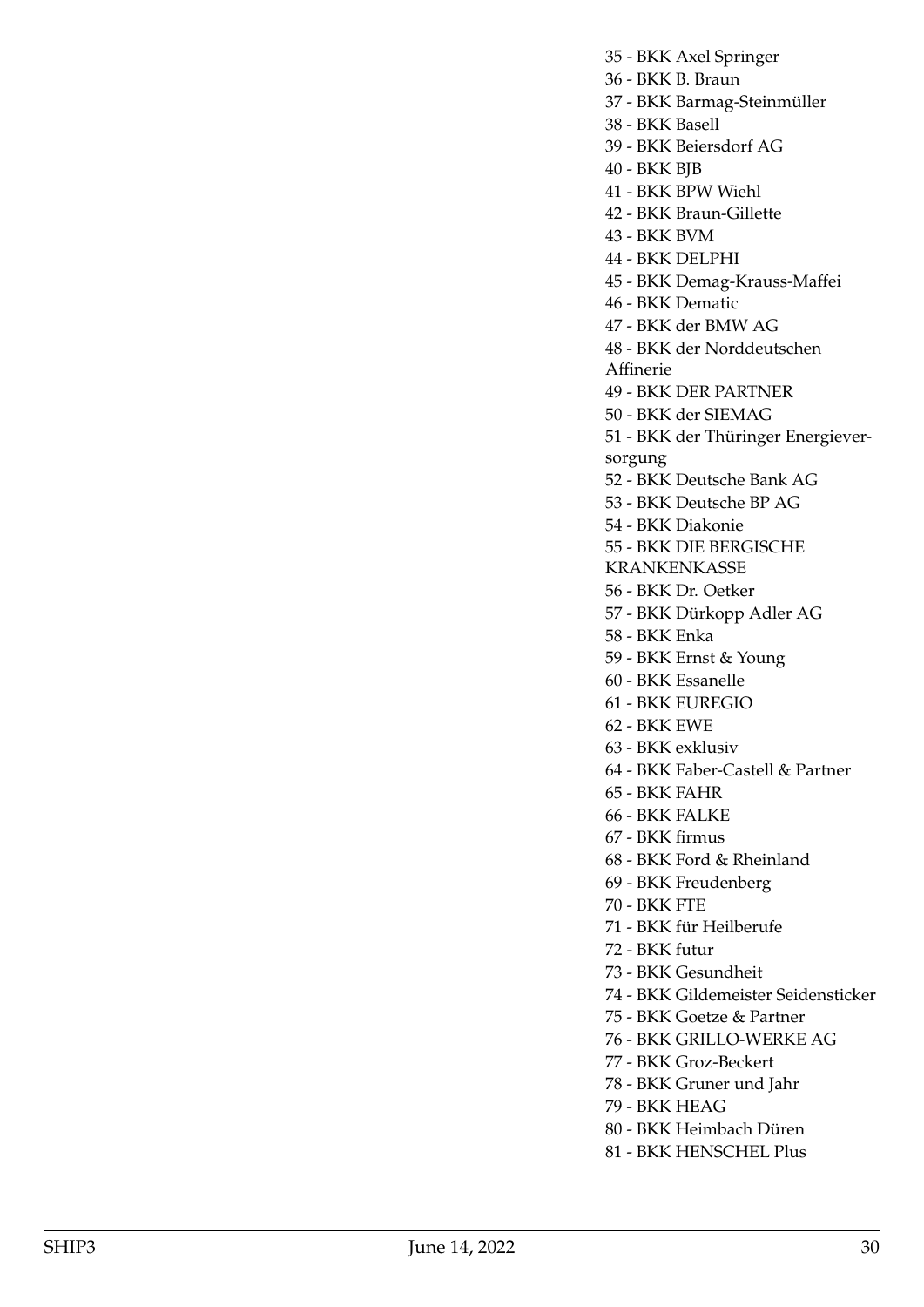82 - BKK Herford Minden Ravensberg 83 - BKK Herkules 84 - BKK Hoesch 85 - BKK IHV 86 - BKK KARL MAYER 87 - BKK Kassana 88 - BKK KBA 89 - BKK KEVAG KOBLENZ 90 - BKK Krones 91 - BKK Lafarge Dachsysteme 92 - BKK Linde 93 - BKK MAHLE 94 - BKK MAN und MTU 95 - BKK MEDICUS 96 - BKK Melitta Plus 97 - BKK MEM 98 - BKK Merck 99 - BKK Miele 100 - BKK MOBIL OIL 101 - BKK MTU Friedrichshafen GmbH 102 - BKK N-ERGIE 103 - BKK Ost-Hessen 104 - BKK OWL/Drabert-Direkt 105 - BKK PFAFF 106 - BKK Pfalz 107 - BKK Pfeifer & Langen 108 - BKK Philips 109 - BKK Phoenix 110 - BKK Publik 111 - BKK PwC 112 - BKK R+V 113 - BKK Rhein-Neckar 114 - BKK Rieker.Ricosta.Weisser 115 - BKK Ruhrgebiet 116 - BKK RWE 117 - BKK Sachsen-Anhalt 118 - BKK Salzgitter 119 - BKK Sauerland 120 - BKK Scheufelen 121 - BKK Schott-Rohrglas 122 - BKK Schott-Zeiss 123 - BKK Schwarzwald-Baar-Heuberg 124 - BKK Schwesternschaft v. BRK 125 - BKK S-H 126 - BKK STADT AUGSBURG 127 - BKK Technoform 128 - BKK Textilgruppe Hof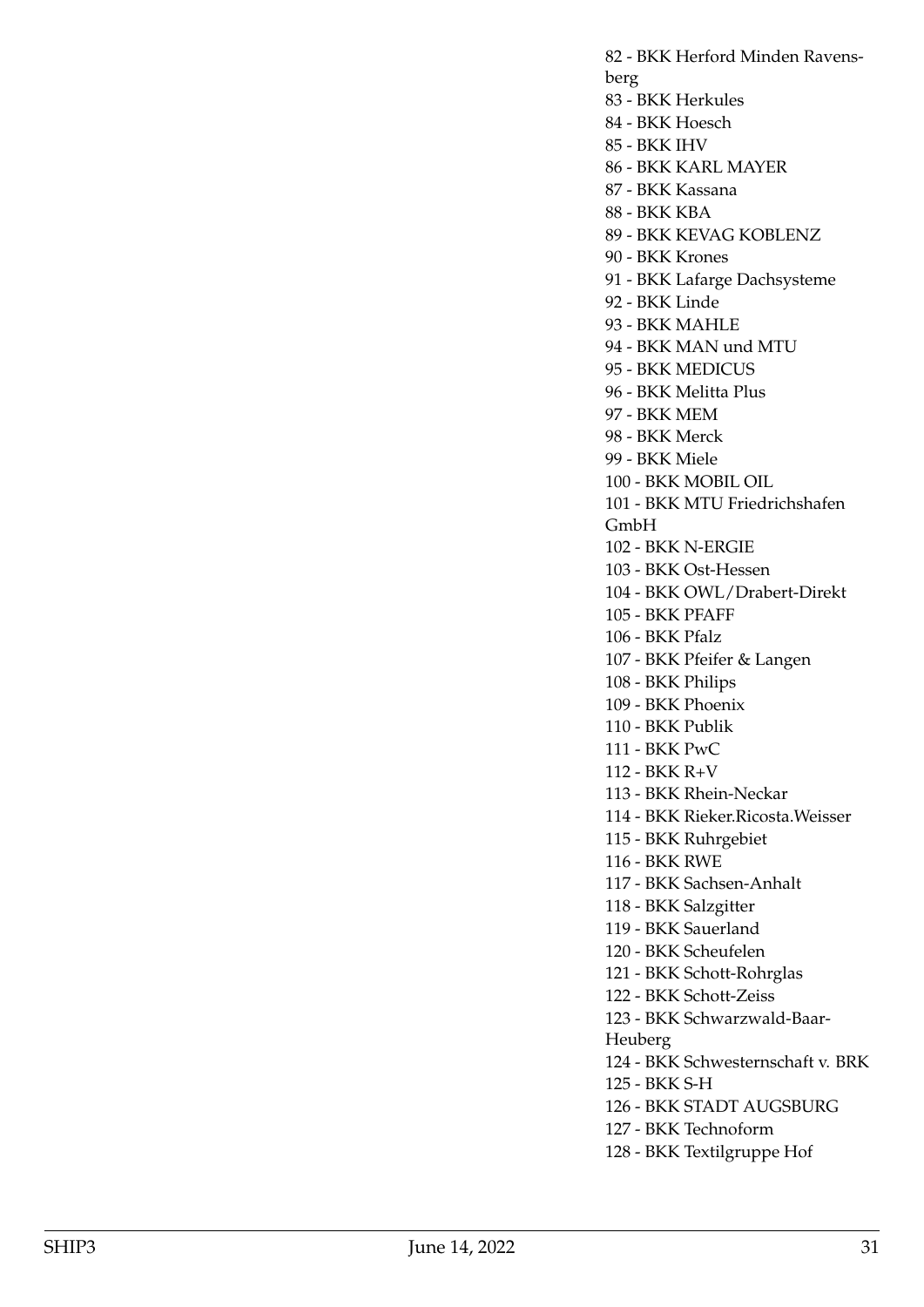129 - BKK TUI 130 - BKK VDN 131 - BKK VerbundPlus 132 - BKK Verkehrsbau Union (VBU) 133 - BKK VICTORIA - D.A.S. 134 - BKK Vital 135 - BKK VOR ORT 136 - BKK Voralb HELLER\*LEUZE\*TRAUB 137 - BKK Vorwerk & Co. KG 138 - BKK Werra-Meissner 139 - BKK Westfalen-Lippe 140 - BKK Wieland-Werke 141 - BKK Wirtschaft & Finanzen 142 - BKK Würth 143 - BKK ZF & Partner 144 - BKK ZF Getriebe GmbH 145 - BKK24 146 - BOSCH BKK 147 - Brandenburgische BKK 148 - CITY BKK 149 - DaimlerChrysler BKK 150 - DAK - Deutsche Angestellten Krankenkasse 151 - Debeka BKK 152 - Deutsche BKK 153 - Die Continentale BKK 154 - Die Persönliche BKK (PBK) 155 - Dräger & Hanse BKK 156 - E.ON Betriebskrankenkasse 157 - enercity|BKK Stadtwerke Hannover AG 158 - Energie-BKK 159 - ESSO BKK 160 - G&V BKK 161 - G+H Betriebskrankenkasse 162 - Gemeinsame BKK Köln 163 - Gmünder ErsatzKasse - GEK 164 - Gothaer BKK 165 - Hamburg Münchener Krankenkasse 166 - HEK - Hanseatische Krankenkasse 167 - HKK - Handelskrankenkasse 168 - HYPOVEREINSBANK BKK 169 - HZK - Krankenkasse für Bauund Holzberufe 170 - IKK Baden-Württemberg und Hessen 171 - IKK Brandenburg und Berlin 172 - IKK gesund plus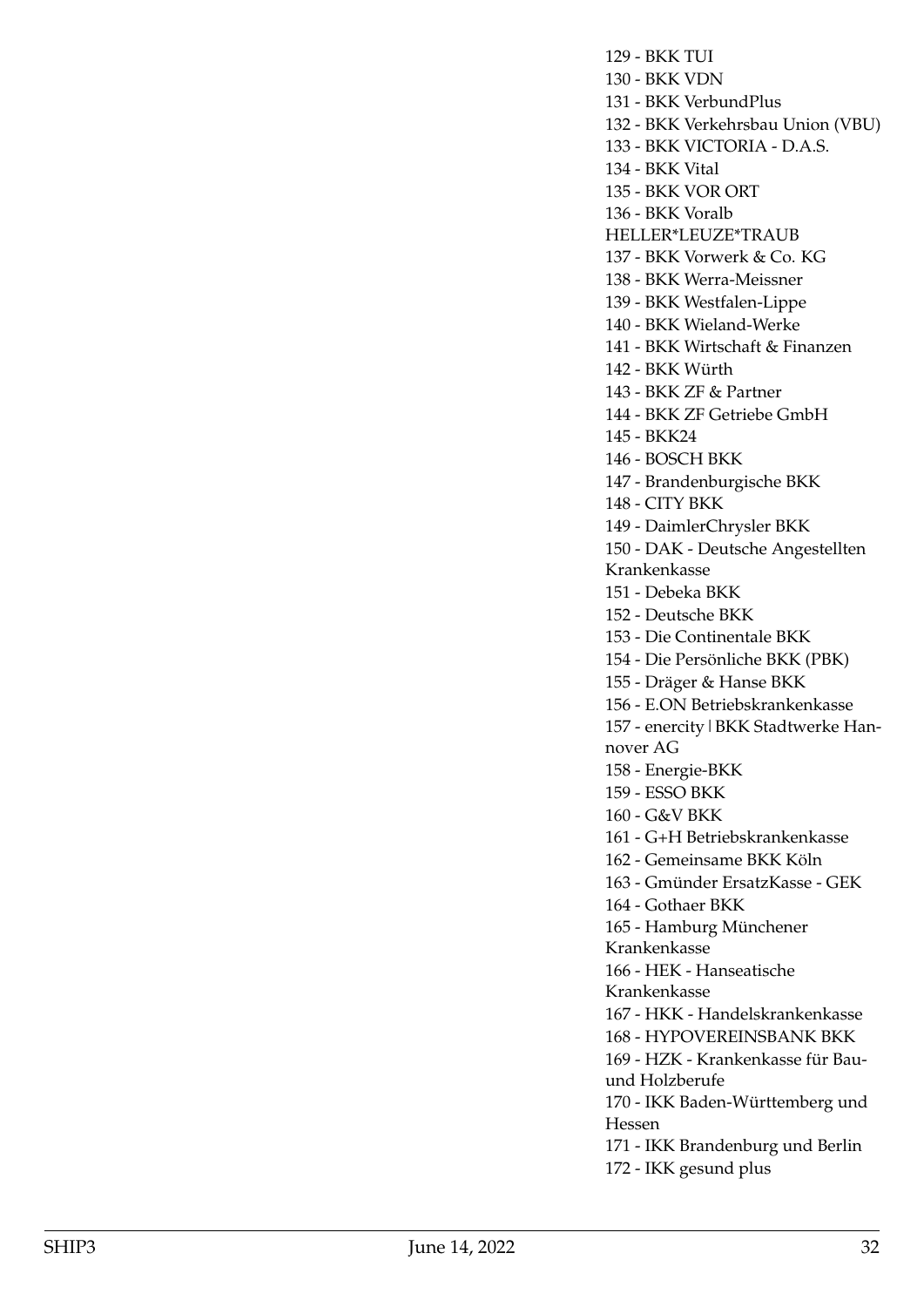173 - IKK Hamburg 174 - IKK Niedersachsen 175 - IKK nord 176 - IKK nord 177 - IKK Nordrhein 178 - IKK Sachsen 179 - IKK Südwest-Direkt 180 - IKK Südwest-Plus 181 - IKK Thüringen 182 - IKK-Direkt 183 - Inovita BKK 184 - KKH - Kaufmännische Krankenkasse 185 - Knappschaft 186 - ktpBKK 187 - Logistik BKK 188 - METRO AG Kaufhof BKK 189 - mhplus BKK 190 - Mitteldeutsche BKK 191 - Neckermann-BKK 192 - neue BKK 193 - NOVITAS Vereinigte BKK 194 - numIKK 195 - pronova BKK 196 - SAINT-GOBAIN BKK 197 - Salus BKK 198 - SBK (Siemens BKK) 199 - Schwenninger BKK 200 - SECURVITA BKK 201 - Shell BKK/LIFE 202 - SIGNAL IDUNA BKK 203 - SKD BKK 204 - sports direkt 205 - Südzucker-BKK 206 - Taunus BKK 207 - Techniker Krankenkasse - TK 208 - UPM BKK 209 - Vaillant BKK 210 - Vereinigte IKK 211 - WMF BKK 212 - Knappschaft Bahn-See 213 - BKK Taunus 214 - BKK Dräger § Hanse - Ost 215 - Progress 216 - BKK Hansen 217 - R BKK 218 - Deutsche BKK 219 - BKK Essanelle

- 220 Siemens BKK
- 221 BIG Gesundheit Ost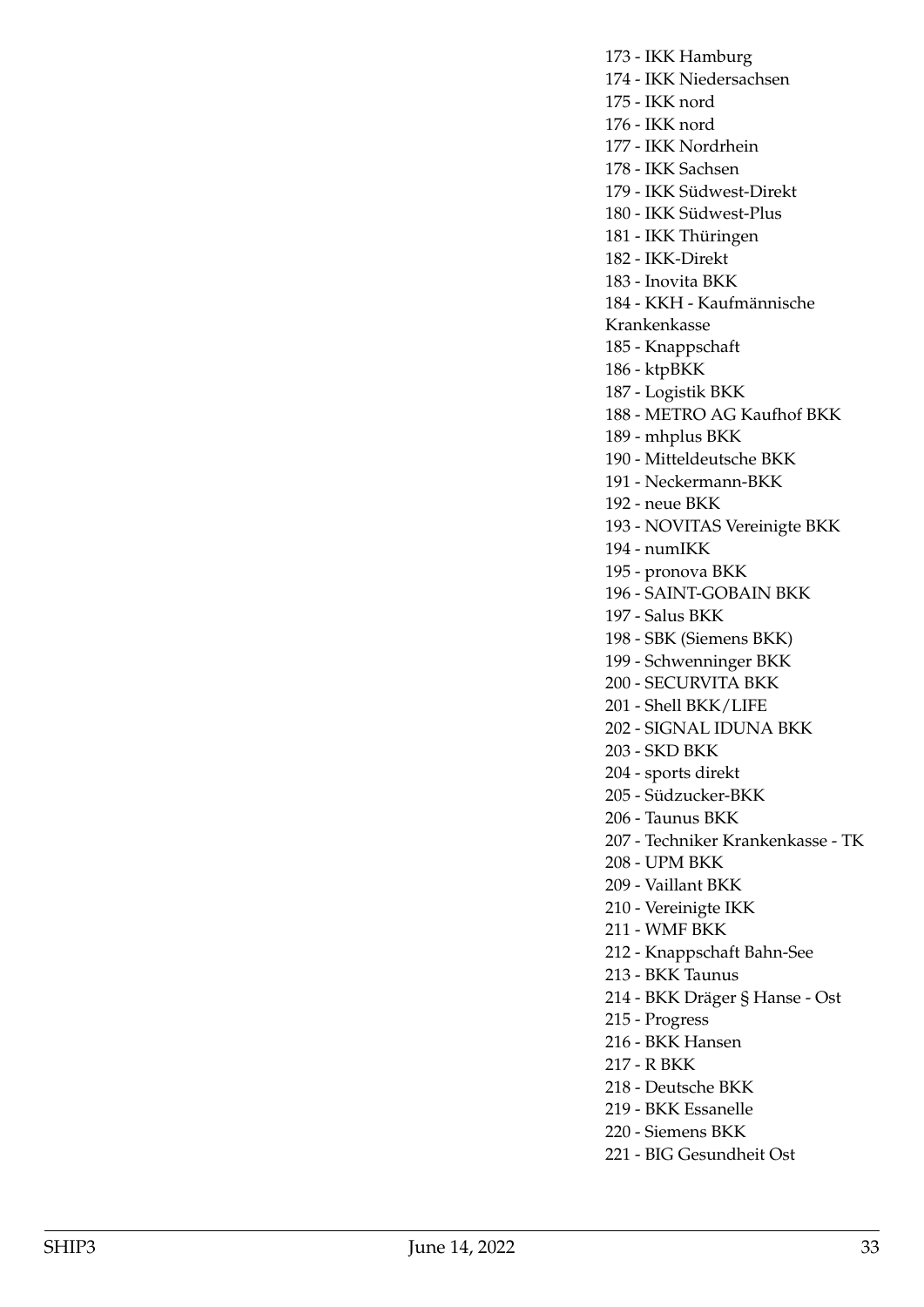inan\_15b private health insurance

222 - Landwirtschaftliche krankenkasse 223 - BKK DBK 224 - BKK DEBEKA 225 - bkk nord 226 - BKK Continentale 227 - Försäkringskassan 228 - ALP 229 - kkh - allianz 230 - AOK Nord 231 - Salus BKK 232 - BKK Energie 233 - BKK VBU Ost 234 - KKH Allianz 235 - BKK Salus 236 - AOK NOrd 237 - AOK Nordost  $238 - R + V$ 239 - Barmer GEK 240 - Barmer

-2 - Antwortverweigerung -1 - Weiß nicht 1 - Allianz Private Krankenversicherungs-AG 2 - ALTE OLDENBURGER Krankenversicherung 3 - ARAG Krankenversicherungs-AG 4 - ASSTEL Krankenversicherung AG 5 - AXA Krankenversicherung Aktiengesellschaft 6 - Barmenia Krankenversicherung a.G. 7 - Bayerische Beamtenkrankenkasse Aktiengesellschaft 8 - BBV-Krankenversicherung Aktiengesellschaft 9 - Central Krankenversicherung AG 10 - CONCORDIA Krankenversicherungs-Aktiengesellschaft 11 - Continentale Krankenversicherung AG 12 - DBV-Winterthur Krankenversicherung AG 13 - Debeka 14 - Delfin Direkt Krankenversicherung AG 15 - DEUTSCHER RING 16 - DEVK Krankenversicherungs-AG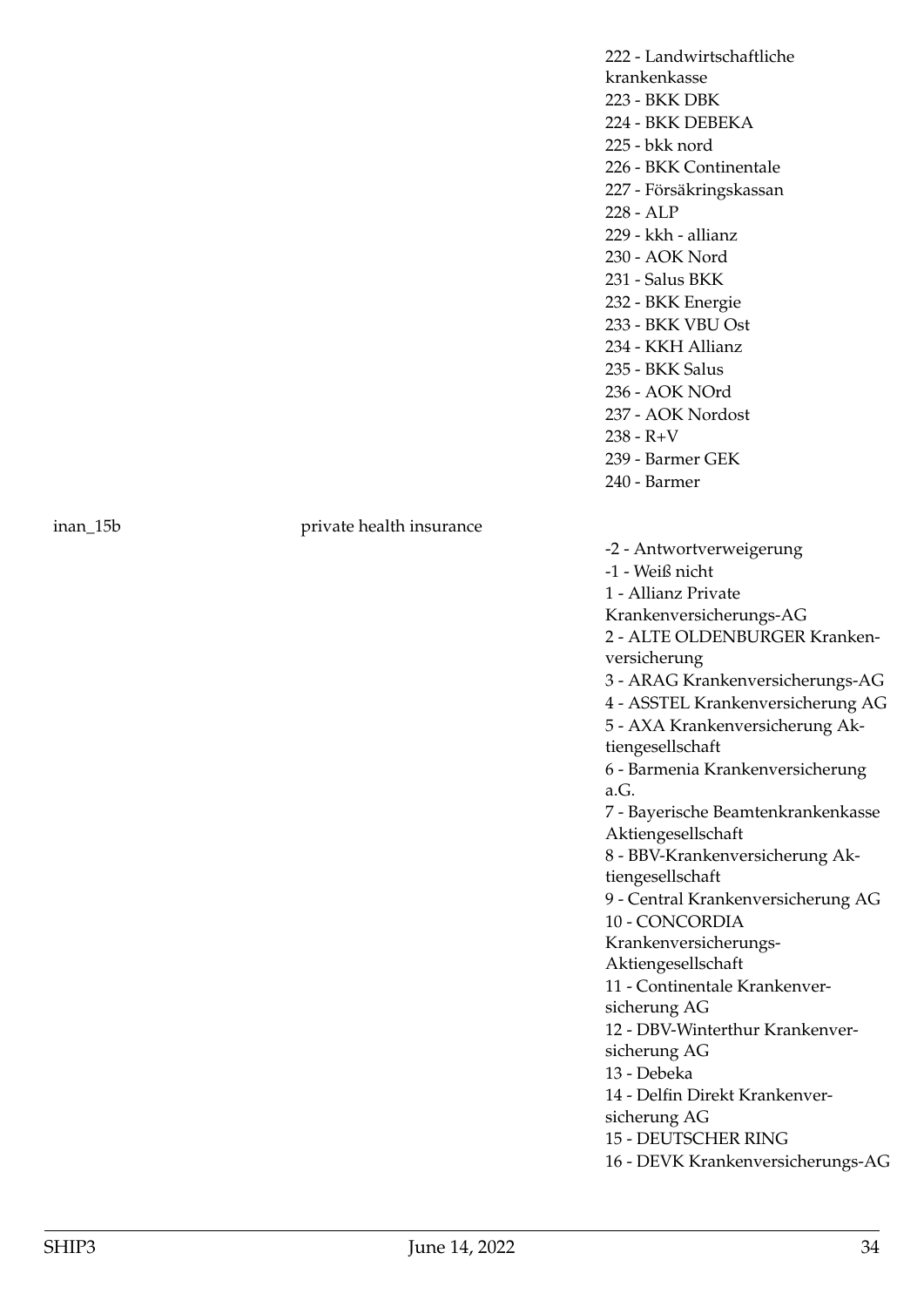17 - DKV Deutsche Krankenversicherung AG 18 - DÜSSELDORFER VER-SICHERUNG 19 - ENVIVAS Krankenversicherung AG 20 - EUROPA Krankenversicherung AG 21 - FREIE ARZT- UND MEDI-ZINKASSE 22 - Gothaer Krankenversicherung AG 23 - HALLESCHE Krankenversicherung auf Gegenseitigkeit 24 - HanseMerkur Krankenversicherung a. G. 25 - HUK-COBURG-Krankenversicherung AG 26 - INTER Krankenversicherung aG 27 - KarstadtQuelle Krankenversicherung AG 28 - Kranken- und Sterbekasse VVaG 29 - Krankenversorgung der Bundesbahnbeamten 30 - KUK - Krankenunterstützungskasse der Berufsfeuerwehr Hannover 31 - Landeskrankenhilfe V.V.a.G. 32 - LIGA Krankenversicherung katholischer Priester V.V.a.G 33 - LVM Krankenversicherungs-AG 34 - Mannheimer Krankenversicherung AG 35 - Mecklenburgische Krankenversicherungs-AG 36 - MÜNCHENER VEREIN Krankenversicherung a.G. 37 - NÜRNBERGER KRANKENVER-SICHERUNG AG 38 - PAX FAMILIENFÜRSORGE Krankenversicherung AG 39 - Postbeamtenkrankenkasse 40 - Provinzial Krankenversicherung Hannover AG 41 - R + V Krankenversicherung AG 42 - SIGNAL-IDUNA Krankenversicherung a.G. 43 - SONO Krankenversicherung a.G. 44 - ST. MARTINUS Priesterverein der Diözese Rottenburg-Stuttgart 45 - Süddeutsche Krankenversicherung a.G.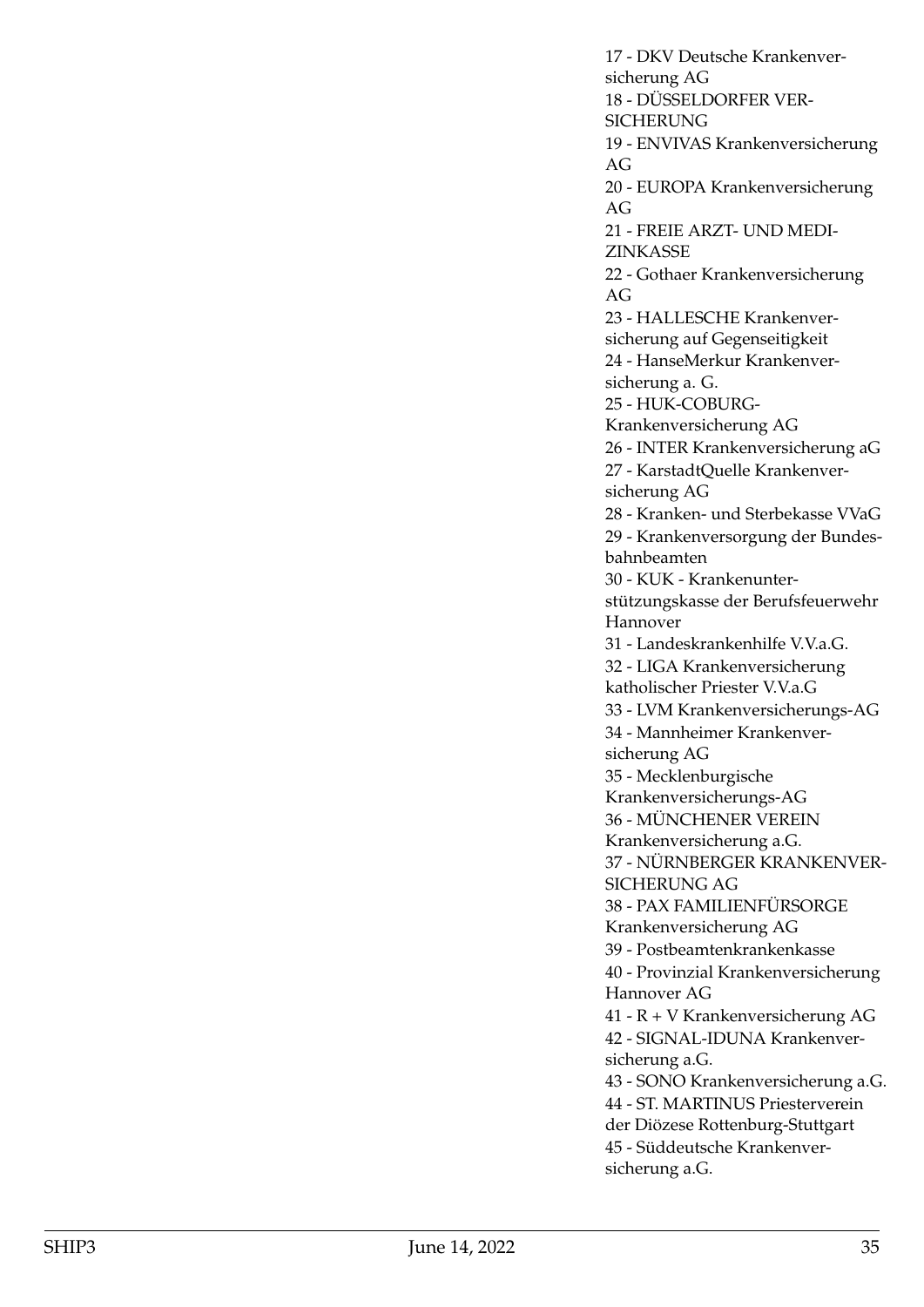<span id="page-35-0"></span>

|            |                                                                                                  | <b>46 - UNION KRANKENVER-</b><br><b>SICHERUNG AG</b> |
|------------|--------------------------------------------------------------------------------------------------|------------------------------------------------------|
|            |                                                                                                  | 47 - uniVersa Krankenversicherung                    |
|            |                                                                                                  | a.G.                                                 |
|            |                                                                                                  | 48 - Vereinigte Versicherungsge-                     |
|            |                                                                                                  | sellschaft von Deutschland                           |
|            |                                                                                                  | 49 - VICTORIA Krankenversicherung<br>AG              |
|            |                                                                                                  | 50 - Volksfürsorge Krankenver-                       |
|            |                                                                                                  | sicherung AG                                         |
|            |                                                                                                  | 51 - Württembergische Krankenver-                    |
|            |                                                                                                  | sicherung AG                                         |
|            |                                                                                                  | 52 - Zürich-Agrippina Krankenver-<br>sicherung       |
|            |                                                                                                  | 53 - Simens Betriebskrankenkasse                     |
|            |                                                                                                  | 54 - Siemens Betriebskrankenkasse<br>55 - DBK        |
|            |                                                                                                  | 56 - Kaufmännische Krankenkasse<br>Allianz           |
|            |                                                                                                  | 57 - BKK Neckermann                                  |
|            |                                                                                                  | 58 - Landwirtschaftliche                             |
|            |                                                                                                  | Krankenkasse                                         |
|            |                                                                                                  | 59 - Landesführsorge                                 |
| inan_15c   | What other? health insurance                                                                     |                                                      |
| inan_mez1  | module final start time                                                                          |                                                      |
| inan_mez2  | module preliminary start time                                                                    |                                                      |
| inan_maz1  | module final end time                                                                            |                                                      |
| inan_maz2  | module preliminary end time                                                                      |                                                      |
| <b>KHK</b> | cardiovascular diseases                                                                          |                                                      |
| $khk_01$   | Ist bei Ihnen jemals von einem Arzt ein erhöhter<br>oder zu hoher Blutdruck festgestellt worden? |                                                      |
|            |                                                                                                  | $1 - Yes$                                            |
|            |                                                                                                  | $0 - No$                                             |
|            |                                                                                                  | 998 - do not know                                    |
|            |                                                                                                  | 999 - refused to answer                              |
| khk_01a    | In welchem Jahr wurde erstmals ein erhöhter                                                      |                                                      |
|            | Blutdruck festgestellt bzw. wie alt waren Sie<br>damals? (Jahr)                                  |                                                      |
|            |                                                                                                  |                                                      |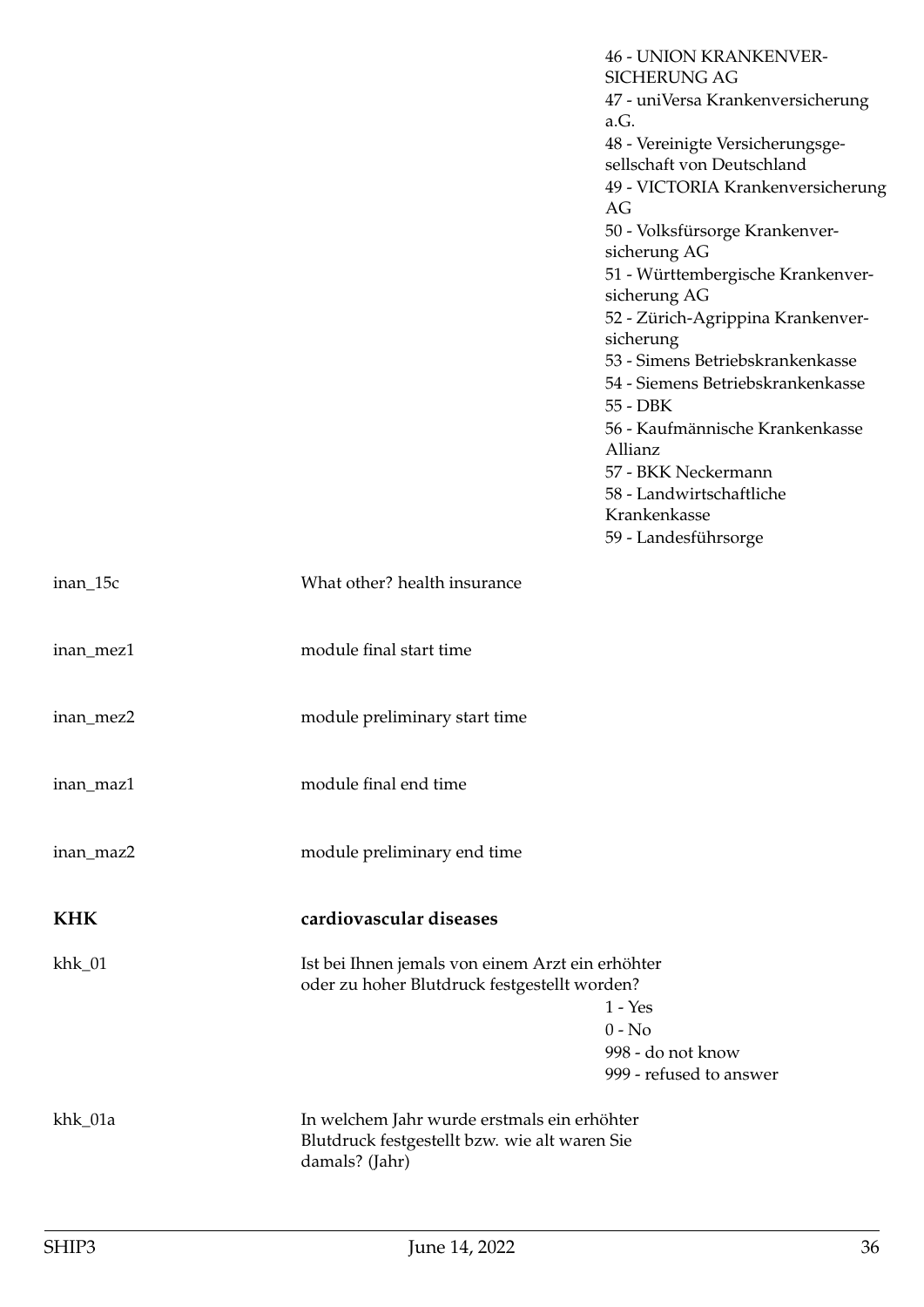| khk_01b  | In welchem Jahr wurde erstmals ein erhöhter<br>Blutdruck festgestellt bzw. wie alt waren Sie<br>damals? (Alter)        |                                       |
|----------|------------------------------------------------------------------------------------------------------------------------|---------------------------------------|
| $khk_02$ | Has a doctor prescribed medication for high<br>blood pressure in the last 12 months?                                   |                                       |
|          |                                                                                                                        | $1 - Yes$                             |
|          |                                                                                                                        | $0 - No$                              |
|          |                                                                                                                        | 998 - do not know                     |
|          |                                                                                                                        | 999 - refused to answer               |
| khk_02a  | Haben Sie die Medikamente gegen hohen                                                                                  |                                       |
|          | Blutdruck heute bereits eingenommen?                                                                                   |                                       |
|          |                                                                                                                        | $1 - Yes$                             |
|          |                                                                                                                        | $0 - No$                              |
|          |                                                                                                                        | 998 - do not know                     |
|          |                                                                                                                        | 999 - refused to answer               |
| $ang_01$ | Haben Sie jemals Schmerzen oder Unbehagen im<br>Brustraum verspürt?                                                    |                                       |
|          |                                                                                                                        | $1 - Yes$                             |
|          |                                                                                                                        | $0 - No$                              |
|          |                                                                                                                        | 998 - do not know                     |
|          |                                                                                                                        | 999 - refused to answer               |
| ang_01a  | In welchem Jahr hatten sie erstmals Schmerzen<br>oder Unbehagen im Brustraum oder wie alt<br>waren Sie damals? (Jahr)  |                                       |
| ang_01b  | In welchem Jahr hatten sie erstmals Schmerzen<br>oder Unbehagen im Brustraum oder wie alt<br>waren Sie damals? (Alter) |                                       |
| $ang_02$ | Does that pain or discomfort appear when you're<br>in a hurry, going uphill, or otherwise exercising?                  |                                       |
|          |                                                                                                                        | $1 - Yes$                             |
|          |                                                                                                                        | $0 - No$                              |
|          |                                                                                                                        | 3 - I'm never in a hurry and never go |
|          |                                                                                                                        | uphill.                               |
|          |                                                                                                                        | 998 - I don't know                    |
|          |                                                                                                                        | 999 - non-response                    |
| $ang_03$ | Treten diese Beschwerden auf, wenn Sie in                                                                              |                                       |
|          | normalem Tempo auf ebener Strecke gehen?                                                                               |                                       |
|          |                                                                                                                        | $1 - Yes$                             |
|          |                                                                                                                        | $0 - No$                              |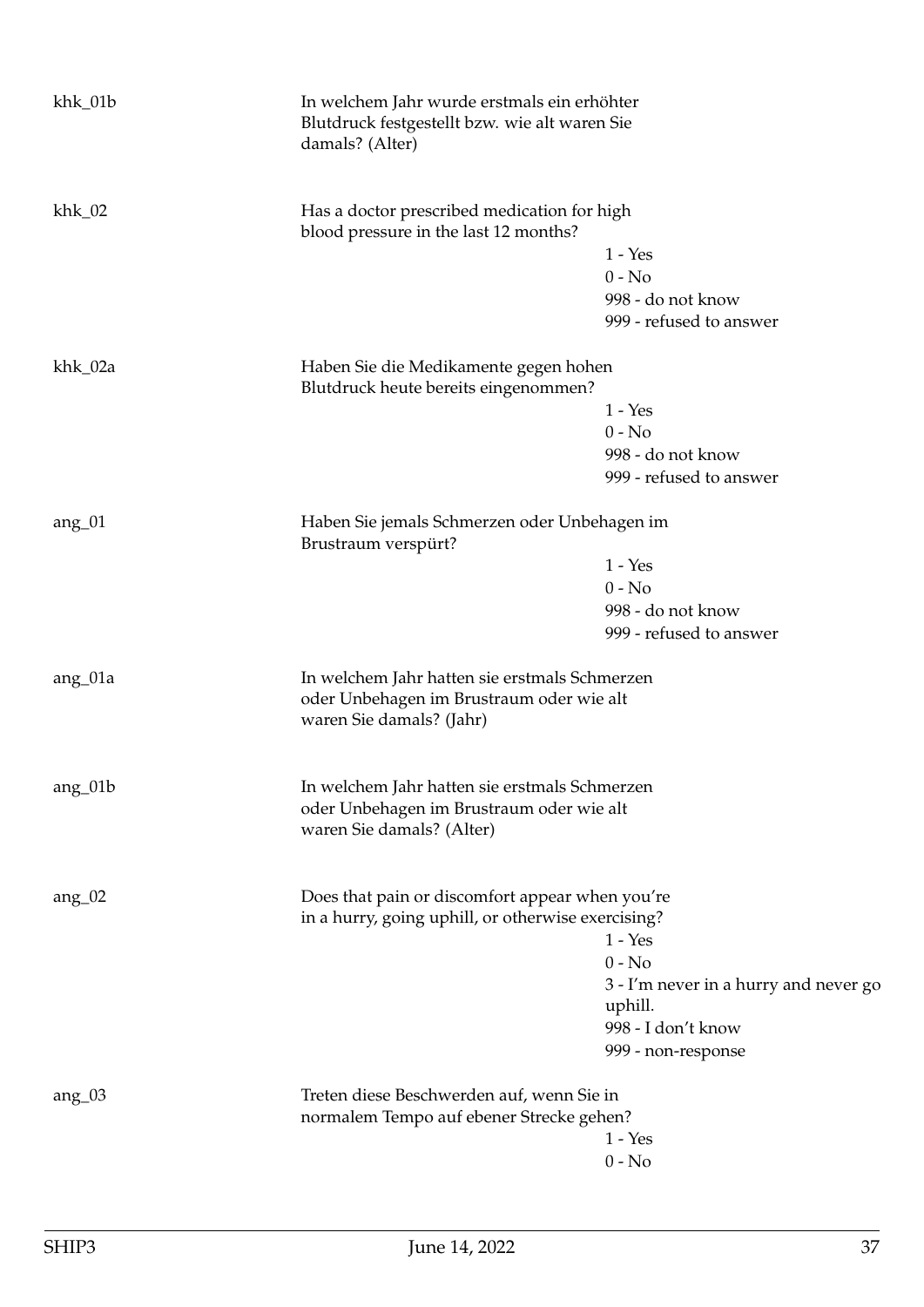|                                                                                                  | 998 - do not know<br>999 - refused to answer                                                                                                    |
|--------------------------------------------------------------------------------------------------|-------------------------------------------------------------------------------------------------------------------------------------------------|
| Was tun Sie, wenn Sie während des Gehens<br>Schmerzen oder Unbehagen im Brustraum                |                                                                                                                                                 |
|                                                                                                  | 1 - Ich gehe langsamer oder bleibe                                                                                                              |
|                                                                                                  | stehen                                                                                                                                          |
|                                                                                                  | 2 - Ich nehme Nitropräparate ein                                                                                                                |
|                                                                                                  | 3 - Ich gehe im gleichen Tempo weiter<br>998 - Weiß nicht                                                                                       |
|                                                                                                  | 999 - Antwortverweigerung                                                                                                                       |
| Verschwinden diese Beschwerden, wenn Sie<br>langsamer gehen oder stehen bleiben?                 |                                                                                                                                                 |
|                                                                                                  | $1 - Yes$                                                                                                                                       |
|                                                                                                  | $0 - No$                                                                                                                                        |
|                                                                                                  | 998 - do not know                                                                                                                               |
|                                                                                                  | 999 - refused to answer                                                                                                                         |
| Wie schnell verschwinden diese Beschwerden?                                                      |                                                                                                                                                 |
|                                                                                                  | 1 - Nach weniger als 10 Minuten                                                                                                                 |
|                                                                                                  | 2 - Nach mehr als 10 Minuten                                                                                                                    |
|                                                                                                  | 998 - Weiß nicht                                                                                                                                |
|                                                                                                  | 999 - Antwortverweigerung                                                                                                                       |
| Würden Sie mir zeigen, wo dieser Schmerz oder                                                    |                                                                                                                                                 |
| Brustbein                                                                                        |                                                                                                                                                 |
|                                                                                                  | $0 - No$                                                                                                                                        |
|                                                                                                  | $1 - Yes$                                                                                                                                       |
| Würden Sie mir zeigen, wo dieser Schmerz oder<br>dieses Unbehagen aufgetreten ist? Linke vordere |                                                                                                                                                 |
|                                                                                                  |                                                                                                                                                 |
|                                                                                                  | $0 - No$                                                                                                                                        |
|                                                                                                  | $1 - Yes$                                                                                                                                       |
| Würden Sie mir zeigen, wo dieser Schmerz oder<br>dieses Unbehagen aufgetreten ist?               |                                                                                                                                                 |
|                                                                                                  | $0 - No$                                                                                                                                        |
|                                                                                                  | $1 - Yes$                                                                                                                                       |
|                                                                                                  |                                                                                                                                                 |
| dieses Unbehagen aufgetreten ist? Linke Schulter                                                 |                                                                                                                                                 |
|                                                                                                  | $0 - No$                                                                                                                                        |
|                                                                                                  | $1 - Yes$                                                                                                                                       |
| Würden Sie mir zeigen, wo dieser Schmerz oder<br>dieses Unbehagen aufgetreten ist? Anderes       |                                                                                                                                                 |
|                                                                                                  | bekommen?<br>dieses Unbehagen aufgetreten ist? Hinter dem<br><b>Brust</b><br>Hals/Kieferwinkel<br>Würden Sie mir zeigen, wo dieser Schmerz oder |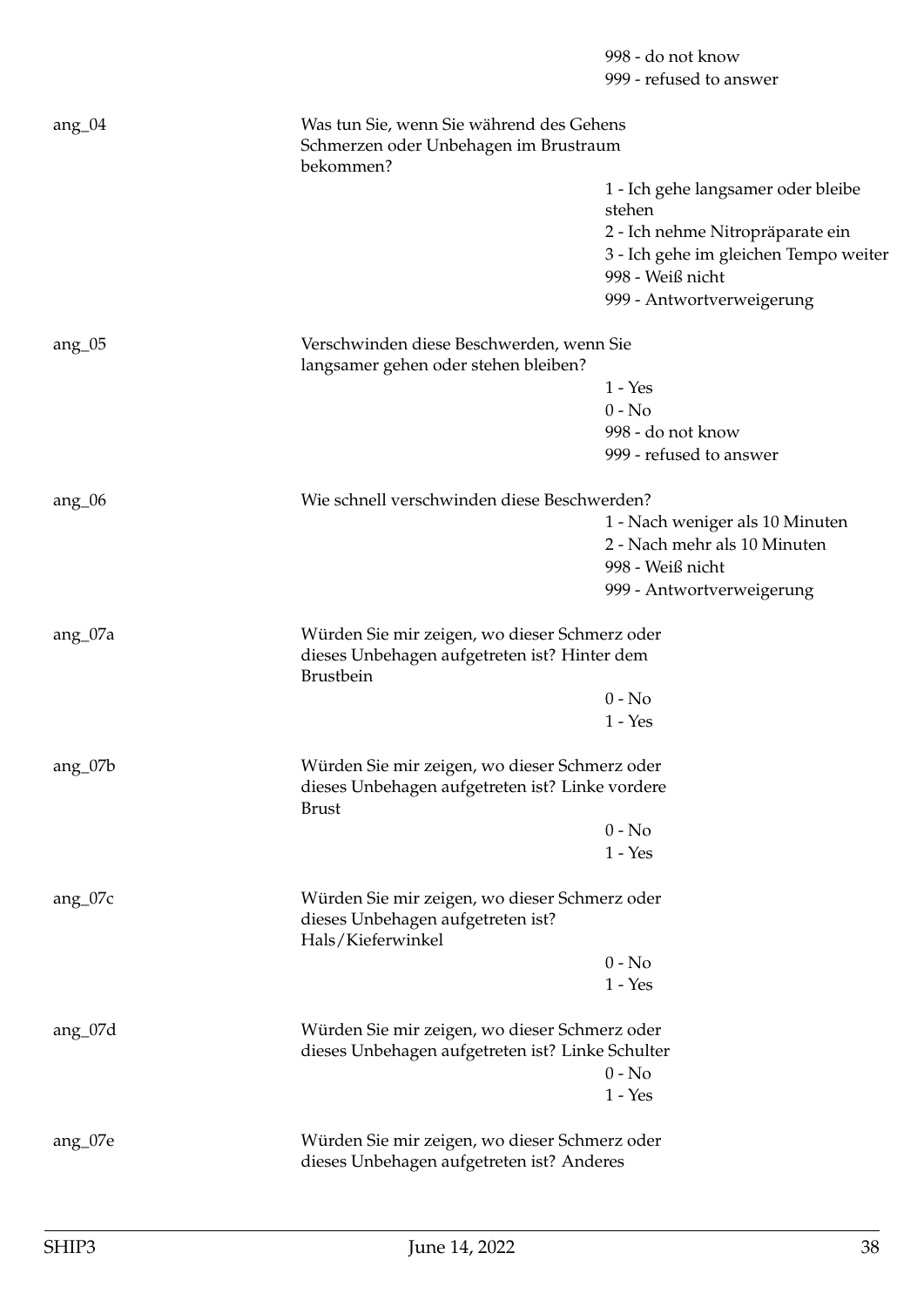|              |                                                                                                                         | $0 - No$<br>$1 - Yes$                        |
|--------------|-------------------------------------------------------------------------------------------------------------------------|----------------------------------------------|
| $ang_07f$    | Würden Sie mir zeigen, wo dieser Schmerz oder<br>dieses Unbehagen aufgetreten ist? Wo?                                  |                                              |
| $ang_07g$    | Würden Sie mir zeigen, wo dieser Schmerz oder<br>dieses Unbehagen aufgetreten ist? Weiß nicht                           |                                              |
|              |                                                                                                                         | $0 - No$<br>$1 - Yes$                        |
| $ang_07h$    | Würden Sie mir zeigen, wo dieser Schmerz oder<br>dieses Unbehagen aufgetreten ist?<br>Antwortverweigerung               |                                              |
|              |                                                                                                                         | $0 - No$                                     |
|              |                                                                                                                         | $1 - Yes$                                    |
| ang $_{.08}$ | Strahlt der Schmerz oder das Unbehagen in den<br>linken Arm aus?                                                        |                                              |
|              |                                                                                                                         | $1 - Yes$                                    |
|              |                                                                                                                         | $0 - No$                                     |
|              |                                                                                                                         | 998 - do not know                            |
|              |                                                                                                                         | 999 - refused to answer                      |
| $ang_0$ 09   | Hatten Sie jemals einen sehr starken Schmerz<br>quer durch den Brustraum, der eine halbe Stunde<br>oder länger dauerte? |                                              |
|              |                                                                                                                         | $1 - Yes$                                    |
|              |                                                                                                                         | $0 - No$                                     |
|              |                                                                                                                         | 998 - do not know<br>999 - refused to answer |
| $mi_01$      | Hatten Sie jemals einen von einem Arzt<br>festgestellten Herzinfarkt?                                                   |                                              |
|              |                                                                                                                         | $1 - Yes$                                    |
|              |                                                                                                                         | $0 - No$                                     |
|              |                                                                                                                         | 998 - do not know                            |
|              |                                                                                                                         | 999 - refused to answer                      |
| $mi_02$      | How many heart attacks did you have<br>altogether?                                                                      |                                              |
| mi_03a5      | Geben Sie bitte das Jahr oder ihr Alter an, in dem<br>der letzte Herzinfarkt aufgetreten ist. (Jahr)                    |                                              |
| mi_03b5      | Geben Sie bitte das Jahr oder ihr Alter an, in dem<br>der letzte Herzinfarkt aufgetreten ist. (Alter)                   |                                              |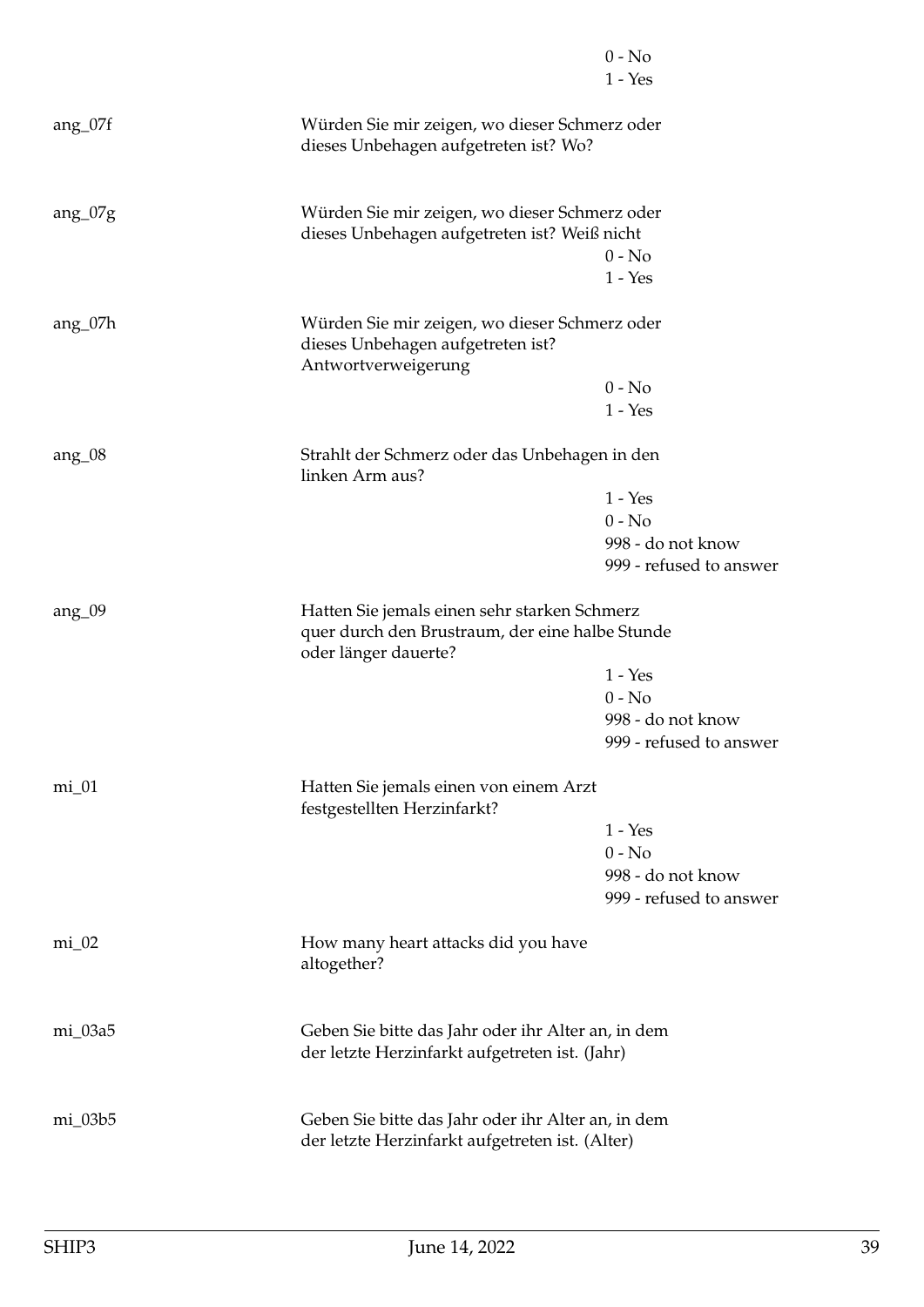| mi_03c5   | Wurde dieser damals in einem Krankenhaus<br>oder ambulant diagnostiziert?                             |                                                                                                              |
|-----------|-------------------------------------------------------------------------------------------------------|--------------------------------------------------------------------------------------------------------------|
|           |                                                                                                       | 1 - Stationär diagnostiziert<br>2 - Ambulant diagnostiziert<br>998 - Weiß nicht<br>999 - Antwortverweigerung |
| mi_03d5   | Wurde dieser damals in einem Krankenhaus                                                              |                                                                                                              |
|           | stationär behandelt?                                                                                  | $1 - Yes$                                                                                                    |
|           |                                                                                                       | $0 - No$                                                                                                     |
|           |                                                                                                       | 998 - do not know                                                                                            |
|           |                                                                                                       | 999 - refused to answer                                                                                      |
| mi_03e5   | In welchem Krankenhaus?                                                                               |                                                                                                              |
|           |                                                                                                       | -2 - Antwortverweigerung<br>-1 - Weiß nicht                                                                  |
| mi_03f5   | Bei welchem Arzt?                                                                                     |                                                                                                              |
|           |                                                                                                       | -2 - Antwortverweigerung<br>-1 - Weiß nicht                                                                  |
| mi_03a4   | Geben Sie bitte das Jahr oder ihr Alter an, in dem<br>der vorige Herzinfarkt aufgetreten ist. (Jahr)  |                                                                                                              |
| $mi_03b4$ | Geben Sie bitte das Jahr oder ihr Alter an, in dem<br>der vorige Herzinfarkt aufgetreten ist. (Alter) |                                                                                                              |
| mi_03c4   | Wurde dieser damals in einem Krankenhaus<br>oder ambulant diagnostiziert?                             |                                                                                                              |
|           |                                                                                                       | 1 - Stationär diagnostiziert                                                                                 |
|           |                                                                                                       | 2 - Ambulant diagnostiziert                                                                                  |
|           |                                                                                                       | 998 - Weiß nicht<br>999 - Antwortverweigerung                                                                |
| mi_03d4   | Wurde dieser damals in einem Krankenhaus<br>stationär behandelt?                                      |                                                                                                              |
|           |                                                                                                       | $1 - Yes$                                                                                                    |
|           |                                                                                                       | $0 - No$                                                                                                     |
|           |                                                                                                       | 998 - do not know                                                                                            |
|           |                                                                                                       | 999 - refused to answer                                                                                      |
| mi_03e4   | In welchem Krankenhaus?                                                                               |                                                                                                              |
|           |                                                                                                       | -2 - Antwortverweigerung<br>-1 - Weiß nicht                                                                  |
| mi_03f4   | Bei welchem Arzt?                                                                                     |                                                                                                              |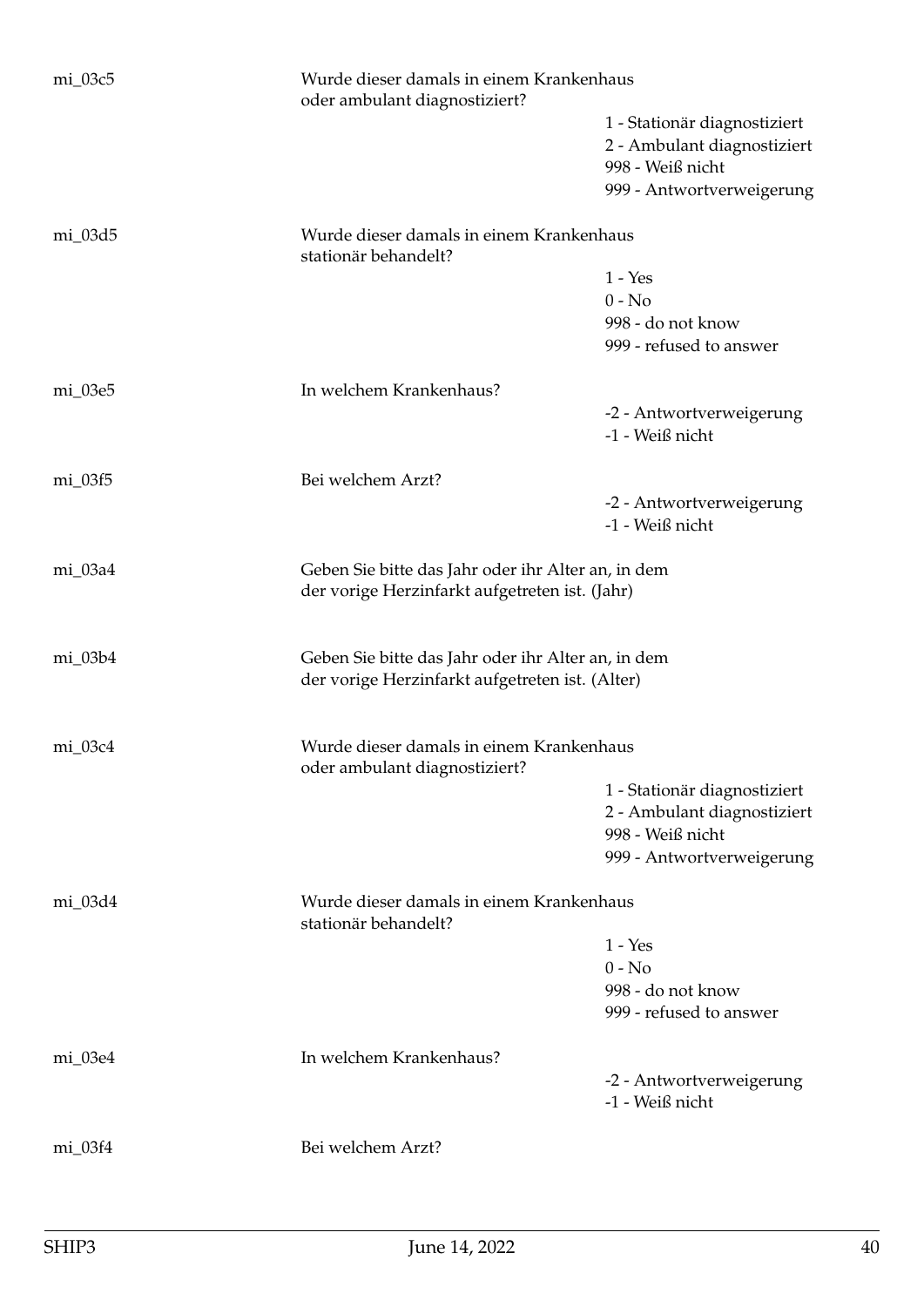|           |                                                                                                       | -2 - Antwortverweigerung<br>-1 - Weiß nicht                                     |
|-----------|-------------------------------------------------------------------------------------------------------|---------------------------------------------------------------------------------|
| mi_03a3   | Geben Sie bitte das Jahr oder ihr Alter an, in dem<br>der vorige Herzinfarkt aufgetreten ist. (Jahr)  |                                                                                 |
| $mi_03b3$ | Geben Sie bitte das Jahr oder ihr Alter an, in dem<br>der vorige Herzinfarkt aufgetreten ist. (Alter) |                                                                                 |
| mi_03c3   | Wurde dieser damals in einem Krankenhaus<br>oder ambulant diagnostiziert?                             |                                                                                 |
|           |                                                                                                       | 1 - Stationär diagnostiziert<br>2 - Ambulant diagnostiziert<br>998 - Weiß nicht |
|           |                                                                                                       | 999 - Antwortverweigerung                                                       |
| mi_03d3   | Wurde dieser damals in einem Krankenhaus<br>stationär behandelt?                                      |                                                                                 |
|           |                                                                                                       | $1 - Yes$                                                                       |
|           |                                                                                                       | $0 - No$<br>998 - do not know                                                   |
|           |                                                                                                       | 999 - refused to answer                                                         |
| mi_03e3   | In welchem Krankenhaus?                                                                               |                                                                                 |
|           |                                                                                                       | -2 - Antwortverweigerung<br>-1 - Weiß nicht                                     |
| $mi_03f3$ | Bei welchem Arzt?                                                                                     |                                                                                 |
|           |                                                                                                       | -2 - Antwortverweigerung<br>-1 - Weiß nicht                                     |
| mi_03a2   | Geben Sie bitte das Jahr oder ihr Alter an, in dem<br>der vorige Herzinfarkt aufgetreten ist. (Jahr)  |                                                                                 |
| mi_03b2   | Geben Sie bitte das Jahr oder ihr Alter an, in dem<br>der vorige Herzinfarkt aufgetreten ist. (Alter) |                                                                                 |
| mi_03c2   | Wurde dieser damals in einem Krankenhaus<br>oder ambulant diagnostiziert?                             |                                                                                 |
|           |                                                                                                       | 1 - Stationär diagnostiziert                                                    |
|           |                                                                                                       | 2 - Ambulant diagnostiziert<br>998 - Weiß nicht                                 |
|           |                                                                                                       | 999 - Antwortverweigerung                                                       |
| mi_03d2   | Wurde dieser damals in einem Krankenhaus<br>stationär behandelt?                                      |                                                                                 |
|           |                                                                                                       | $1 - Yes$                                                                       |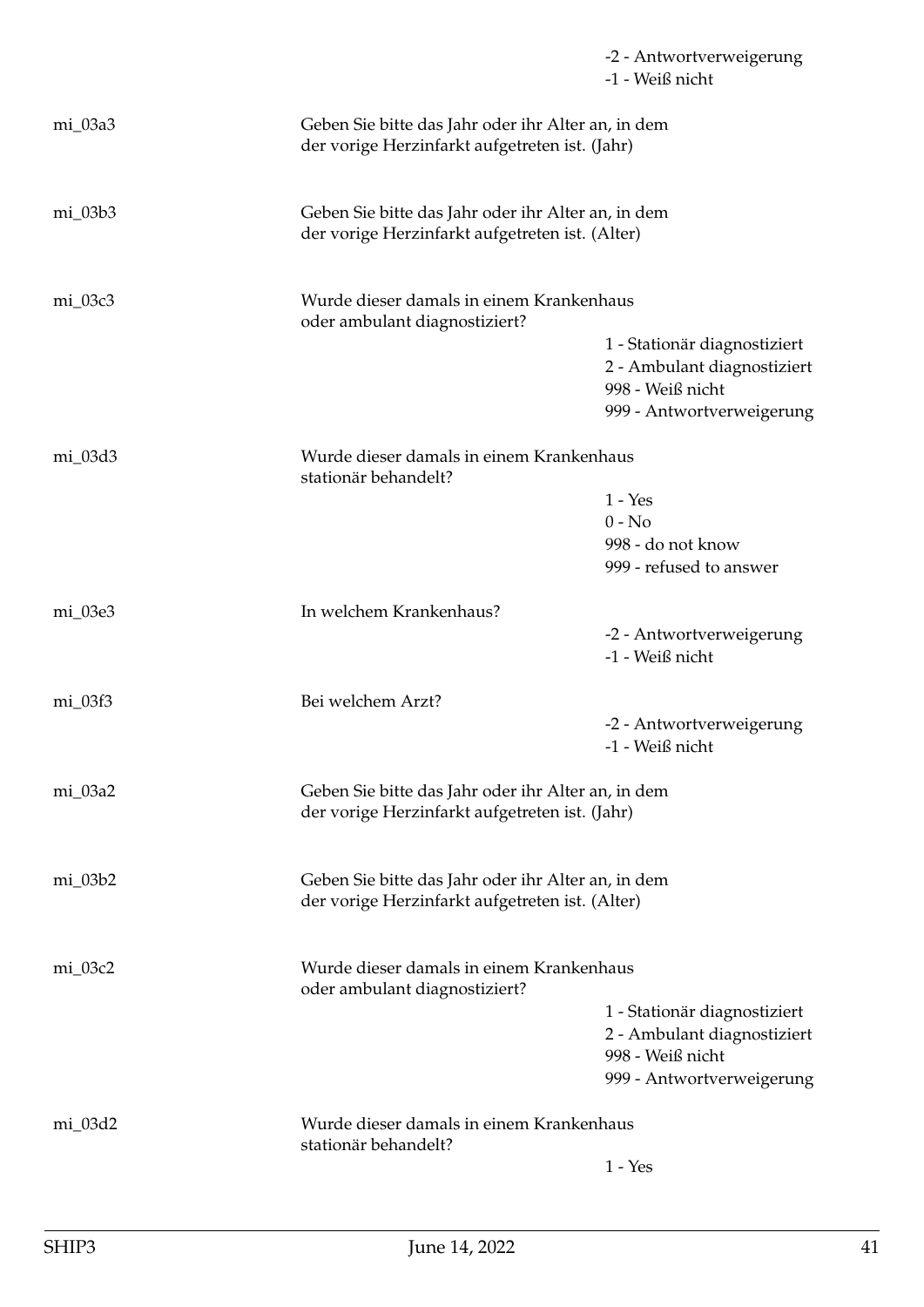|           |                                                                                                      | $0 - No$<br>998 - do not know<br>999 - refused to answer                        |
|-----------|------------------------------------------------------------------------------------------------------|---------------------------------------------------------------------------------|
| mi_03e2   | In welchem Krankenhaus?                                                                              |                                                                                 |
|           |                                                                                                      | -2 - Antwortverweigerung<br>-1 - Weiß nicht                                     |
| $mi_03f2$ | Bei welchem Arzt?                                                                                    |                                                                                 |
|           |                                                                                                      | -2 - Antwortverweigerung<br>-1 - Weiß nicht                                     |
| mi_03a    | Geben Sie bitte das Jahr oder ihr Alter an, in dem<br>der erste Herzinfarkt aufgetreten ist. (Jahr)  |                                                                                 |
| $mi_03b$  | Geben Sie bitte das Jahr oder ihr Alter an, in dem<br>der erste Herzinfarkt aufgetreten ist. (Alter) |                                                                                 |
| mi_03c    | Wurde dieser damals in einem Krankenhaus<br>oder ambulant diagnostiziert?                            |                                                                                 |
|           |                                                                                                      | 1 - Stationär diagnostiziert<br>2 - Ambulant diagnostiziert<br>998 - Weiß nicht |
|           |                                                                                                      | 999 - Antwortverweigerung                                                       |
| mi_03d    | Wurde dieser damals in einem Krankenhaus<br>stationär behandelt?                                     |                                                                                 |
|           |                                                                                                      | $1 - Yes$                                                                       |
|           |                                                                                                      | $0 - No$<br>998 - do not know                                                   |
|           |                                                                                                      | 999 - refused to answer                                                         |
| mi_03e    | In welchem Krankenhaus?                                                                              |                                                                                 |
|           |                                                                                                      | -2 - Antwortverweigerung                                                        |
|           |                                                                                                      | -1 - Weiß nicht                                                                 |
| $mi_03f$  | Bei welchem Arzt?                                                                                    |                                                                                 |
|           |                                                                                                      | -2 - Antwortverweigerung<br>-1 - Weiß nicht                                     |
| $mi_04$   | Have you ever undergone a heart catheter<br>examination or treatment?                                |                                                                                 |
|           |                                                                                                      | $1 - Yes$                                                                       |
|           |                                                                                                      | $0 - No$                                                                        |
|           |                                                                                                      | 998 - do not know<br>999 - refused to answer                                    |
|           |                                                                                                      |                                                                                 |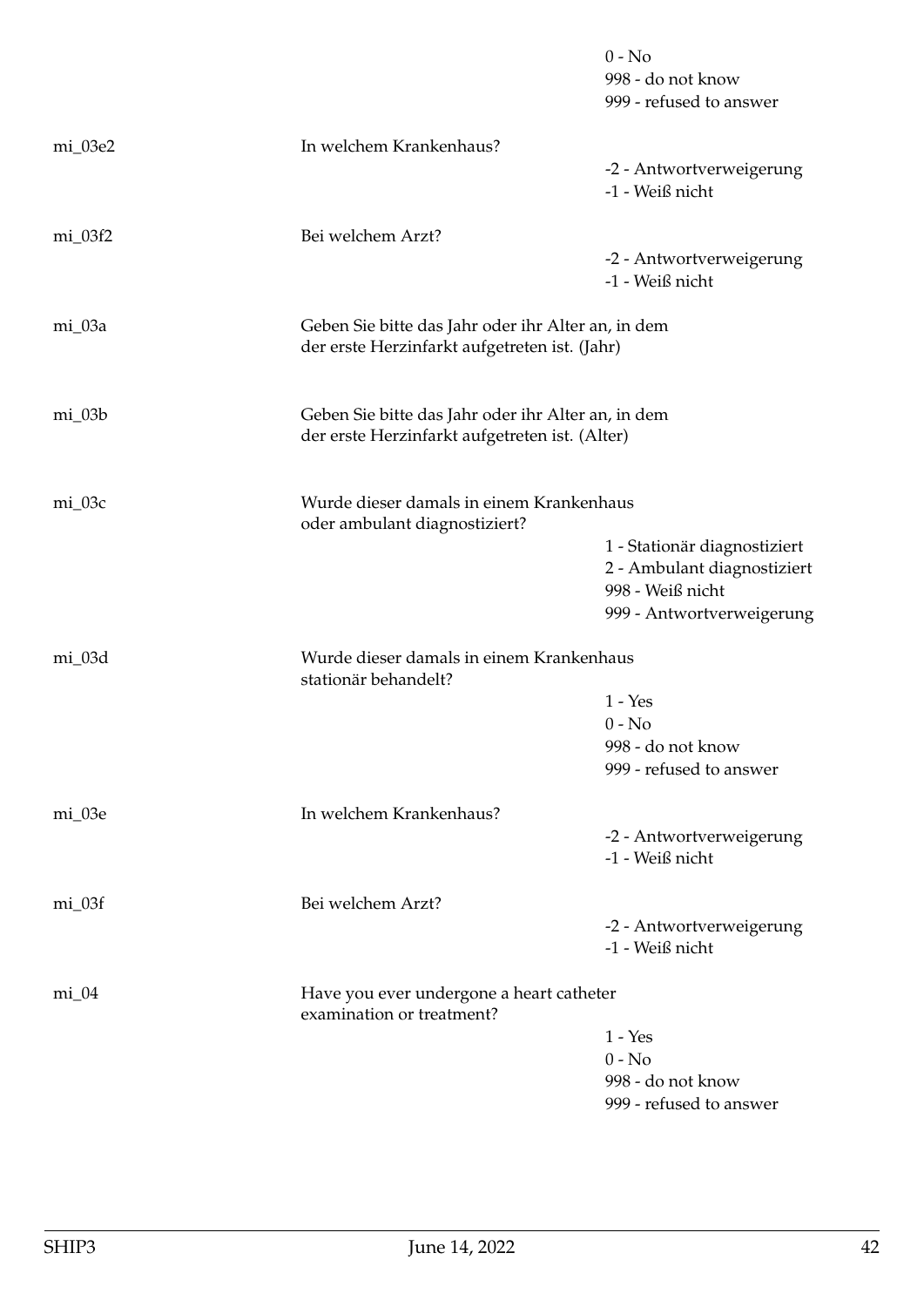| mi_04a     | In welchem Jahr hatten sie zuletzt eine<br>Herzkatheteruntersuchung und/oder eine<br>Herzkatheterbehandlung oder wie alt waren Sie<br>damals?(Jahr)  |  |
|------------|------------------------------------------------------------------------------------------------------------------------------------------------------|--|
| $mi_04b$   | In welchem Jahr hatten sie zuletzt eine<br>Herzkatheteruntersuchung und/oder eine<br>Herzkatheterbehandlung oder wie alt waren Sie<br>damals?(Alter) |  |
| $mi_05$    | Wurde bei Ihnen jemals von einem Arzt<br>Vorhofflimmern festgestellt?<br>$1 - Yes$<br>$0 - No$<br>998 - do not know<br>999 - refused to answer       |  |
| mi_05a     | In welchem Jahr wurde erstmals Vorhofflimmern<br>festgestellt bzw. wie alt waren Sie damals? (Jahr)                                                  |  |
| $mi_05b$   | In welchem Jahr wurde erstmals Vorhofflimmern<br>festgestellt bzw. wie alt waren Sie damals?<br>(Alter)                                              |  |
| $mi_0$     | Sind Sie jemals am Herzen operiert worden?<br>$1 - Yes$<br>$0 - No$<br>998 - do not know<br>999 - refused to answer                                  |  |
| $mi_16$    | Wie viele Herzoperationen hatten Sie insgesamt?                                                                                                      |  |
| mi_16a5    | Geben Sie bitte das Jahr oder ihr Alter an, in dem<br>die letzte Herzoperation erfolgt ist. (Jahr)                                                   |  |
| $mi_16b_5$ | Geben Sie bitte das Jahr oder ihr Alter an, in dem<br>die letzte Herzoperation erfolgt ist. (Alter)                                                  |  |
| mi_16c5    | Um welche Art der Operation handelte es sich<br>bei dieser?<br>1 - Bypass-Operation<br>2 - Herzklappenoperation<br>3 - sonstiges<br>998 - Weiß nicht |  |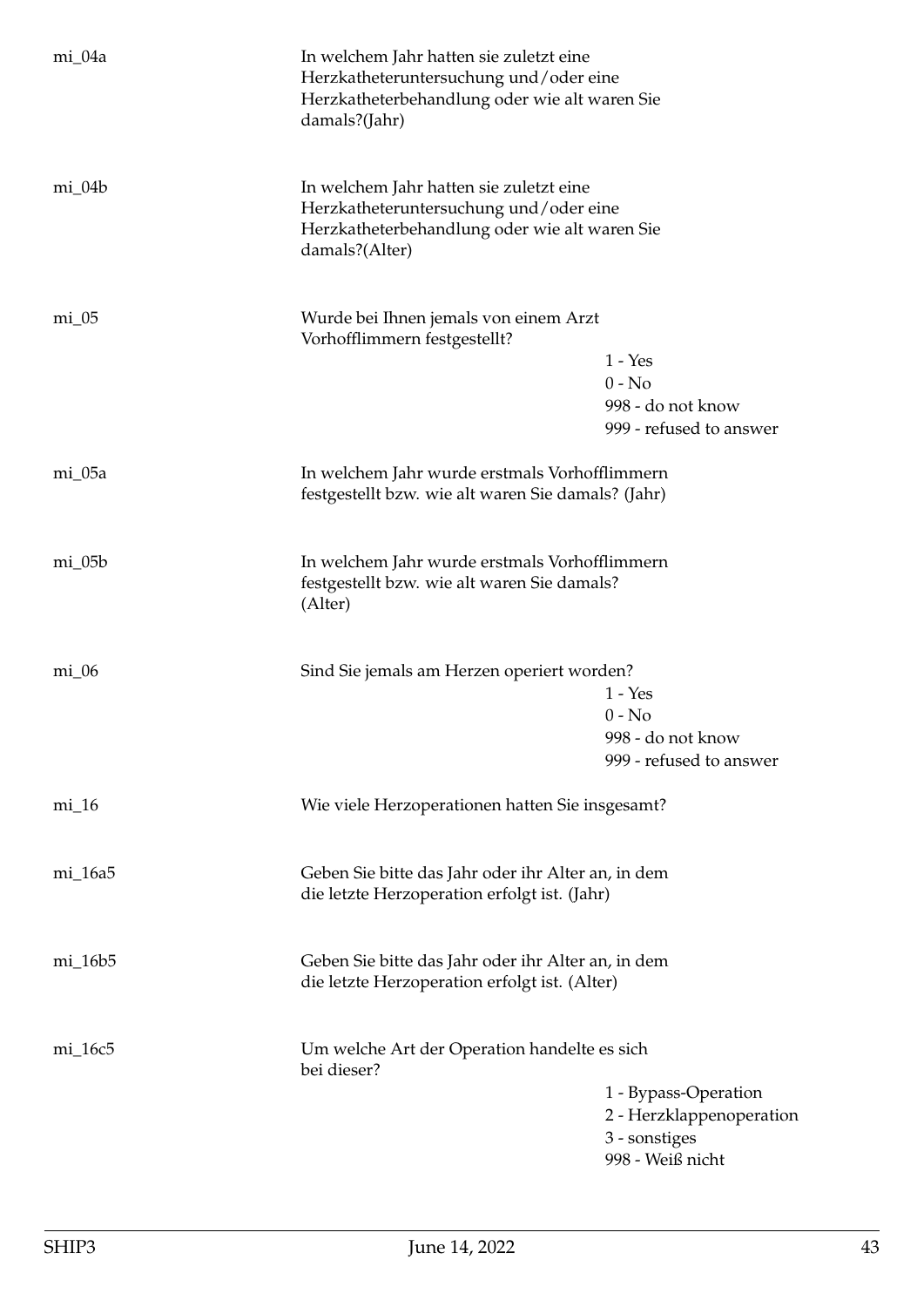| mi_16d5   | In welchem Krankenhaus?                                                                             |                                                                                                                    |
|-----------|-----------------------------------------------------------------------------------------------------|--------------------------------------------------------------------------------------------------------------------|
|           |                                                                                                     | -2 - Antwortverweigerung                                                                                           |
|           |                                                                                                     | -1 - Weiß nicht                                                                                                    |
| mi_16a4   | Geben Sie bitte das Jahr oder ihr Alter an, in dem<br>die vorige Herzoperation erfolgt ist. (Jahr)  |                                                                                                                    |
| mi_16b4   | Geben Sie bitte das Jahr oder ihr Alter an, in dem<br>die vorige Herzoperation erfolgt ist. (Alter) |                                                                                                                    |
| $mi_16c4$ | Um welche Art der Operation handelte es sich<br>bei dieser?                                         |                                                                                                                    |
|           |                                                                                                     | 1 - Bypass-Operation<br>2 - Herzklappenoperation<br>3 - sonstiges<br>998 - Weiß nicht<br>999 - Antwortverweigerung |
|           | In welchem Krankenhaus?                                                                             |                                                                                                                    |
| mi_16d4   |                                                                                                     | -2 - Antwortverweigerung<br>-1 - Weiß nicht                                                                        |
| mi_16a3   | Geben Sie bitte das Jahr oder ihr Alter an, in dem<br>die vorige Herzoperation erfolgt ist. (Jahr)  |                                                                                                                    |
| $mi_16b3$ | Geben Sie bitte das Jahr oder ihr Alter an, in dem<br>die vorige Herzoperation erfolgt ist. (Alter) |                                                                                                                    |
| mi_16c3   | Um welche Art der Operation handelte es sich<br>bei dieser?                                         |                                                                                                                    |
|           |                                                                                                     | 1 - Bypass-Operation<br>2 - Herzklappenoperation<br>3 - sonstiges<br>998 - Weiß nicht<br>999 - Antwortverweigerung |
| mi_16d3   | In welchem Krankenhaus?                                                                             |                                                                                                                    |
|           |                                                                                                     | -2 - Antwortverweigerung<br>-1 - Weiß nicht                                                                        |
| mi_16a2   | Geben Sie bitte das Jahr oder ihr Alter an, in dem<br>die vorige Herzoperation erfolgt ist. (Jahr)  |                                                                                                                    |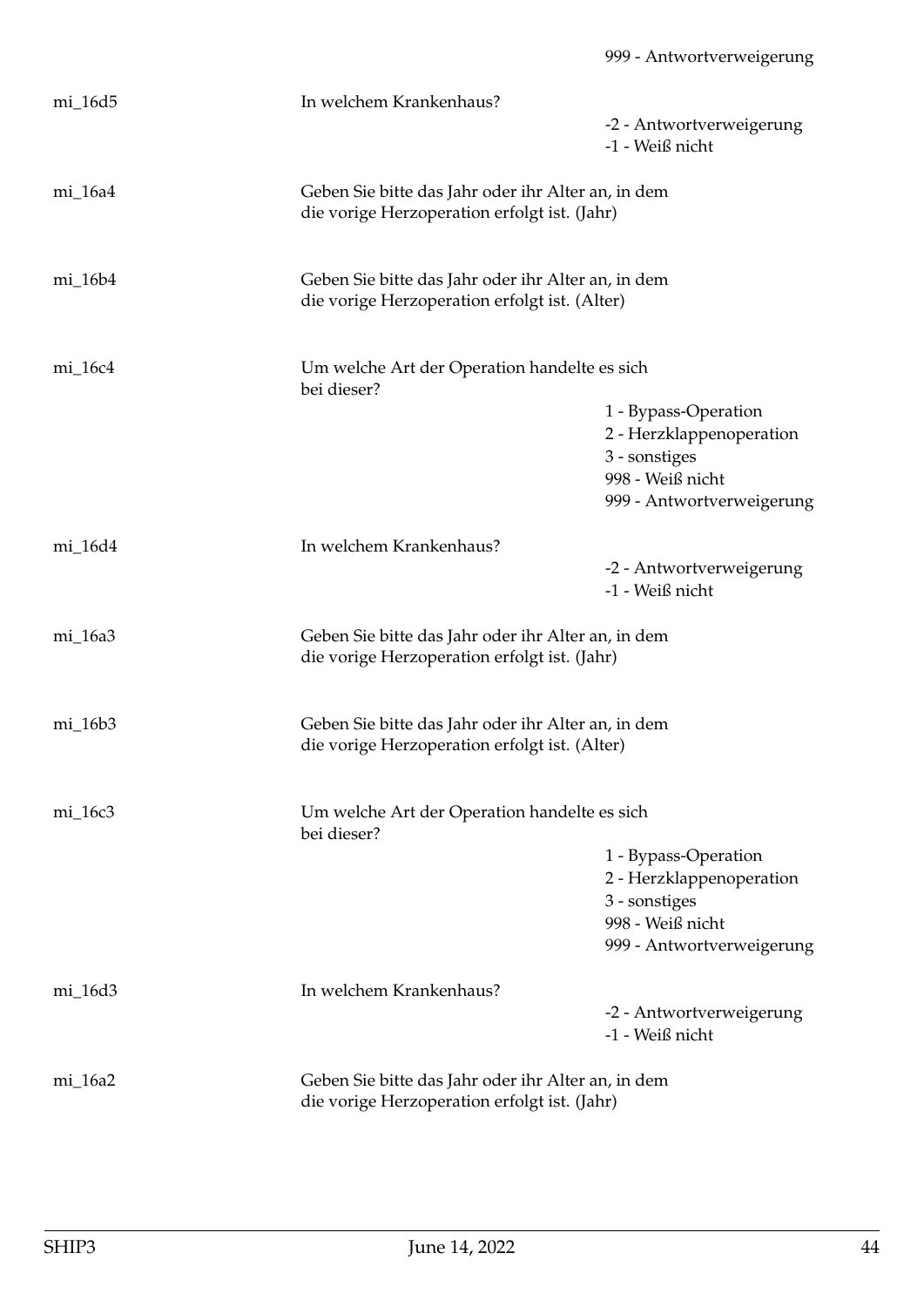| $mi_16b2$                                                                             | Geben Sie bitte das Jahr oder ihr Alter an, in dem<br>die vorige Herzoperation erfolgt ist. (Alter)            |                                                                                                                    |
|---------------------------------------------------------------------------------------|----------------------------------------------------------------------------------------------------------------|--------------------------------------------------------------------------------------------------------------------|
| $mi_16c2$                                                                             | Um welche Art der Operation handelte es sich<br>bei dieser?                                                    |                                                                                                                    |
|                                                                                       |                                                                                                                | 1 - Bypass-Operation<br>2 - Herzklappenoperation<br>3 - sonstiges<br>998 - Weiß nicht<br>999 - Antwortverweigerung |
| mi_16d2                                                                               | In welchem Krankenhaus?                                                                                        |                                                                                                                    |
|                                                                                       |                                                                                                                | -2 - Antwortverweigerung<br>-1 - Weiß nicht                                                                        |
| mi_16a                                                                                | Geben Sie bitte das Jahr oder ihr Alter an, in dem<br>die erste Herzoperation erfolgt ist. (Jahr)              |                                                                                                                    |
| $mi_16b$                                                                              | Geben Sie bitte das Jahr oder ihr Alter an, in dem<br>die erste Herzoperation erfolgt ist. (Alter)             |                                                                                                                    |
| $mi_16c$                                                                              | Um welche Art der Operation handelte es sich<br>bei dieser?                                                    |                                                                                                                    |
|                                                                                       |                                                                                                                | 1 - Bypass-Operation<br>2 - Herzklappenoperation<br>3 - sonstiges<br>998 - Weiß nicht<br>999 - Antwortverweigerung |
| mi_16d                                                                                | In welchem Krankenhaus?                                                                                        |                                                                                                                    |
|                                                                                       |                                                                                                                | -2 - Antwortverweigerung<br>-1 - Weiß nicht                                                                        |
| herz_01<br>Have you ever had a medically determined heart<br>failure (insufficiency)? |                                                                                                                |                                                                                                                    |
|                                                                                       |                                                                                                                | $1 - Yes$<br>$0 - No$                                                                                              |
|                                                                                       |                                                                                                                | 998 - do not know                                                                                                  |
|                                                                                       |                                                                                                                | 999 - refused to answer                                                                                            |
| herz_01a                                                                              | In welchem Jahr wurde erstmals eine<br>Herzinsuffizienz festgestellt bzw. wie alt waren<br>Sie damals? (Jahr)  |                                                                                                                    |
| herz_01b                                                                              | In welchem Jahr wurde erstmals eine<br>Herzinsuffizienz festgestellt bzw. wie alt waren<br>Sie damals? (Alter) |                                                                                                                    |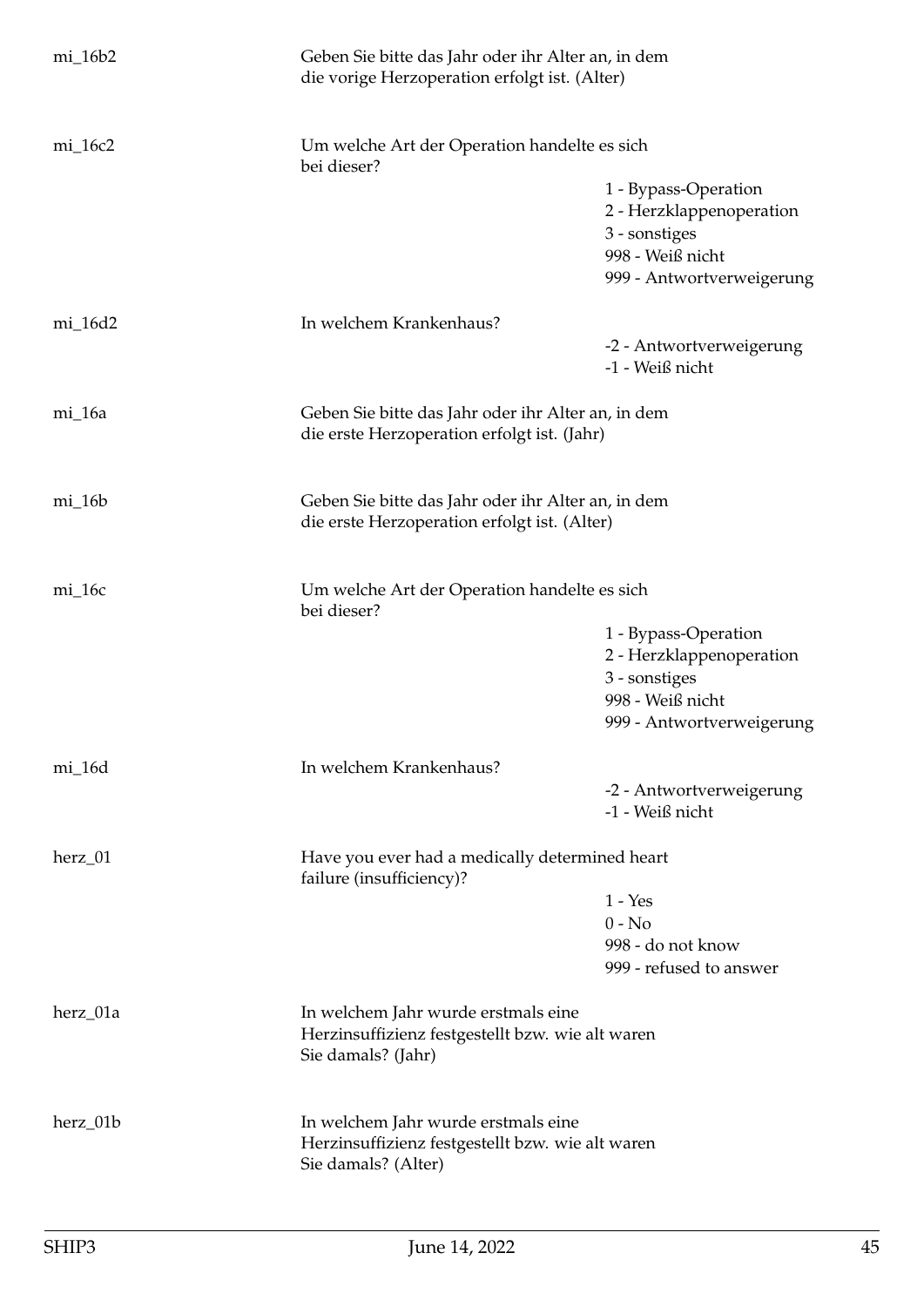| herz_02   | Do you often have swollen legs in the evening?                      |                                        |
|-----------|---------------------------------------------------------------------|----------------------------------------|
|           |                                                                     | $1 - Yes$                              |
|           |                                                                     | $0 - No$                               |
|           |                                                                     | 998 - do not know                      |
|           |                                                                     | 999 - refused to answer                |
|           |                                                                     |                                        |
| $herz_03$ | Do you regularly need to urinate at night?                          |                                        |
|           |                                                                     | $1 - Yes$                              |
|           |                                                                     | $0 - No$                               |
|           |                                                                     | 998 - do not know                      |
|           |                                                                     | 999 - refused to answer                |
| herz_04   | How many times do you normally need to                              |                                        |
|           | urinate per night?                                                  |                                        |
|           |                                                                     |                                        |
| herz_05   | Are you short of breath or do you feel weak                         |                                        |
|           | during physical strain (effort)?                                    |                                        |
|           |                                                                     | 1 - only short of breath               |
|           |                                                                     | 2 - only weakness                      |
|           |                                                                     | $3 - both$                             |
|           |                                                                     | 4 - neither shortness of breath nor    |
|           |                                                                     | weakness                               |
|           |                                                                     | 998 - I don't know                     |
|           |                                                                     | 999 - non-response                     |
| herz_06   | At which level of intensity do shortness of breath                  |                                        |
|           | and weakness appear?                                                |                                        |
|           |                                                                     | 1 - little pressure (e.g. small moves) |
|           |                                                                     | 2 - moderate stress (e.g. normal walk- |
|           |                                                                     | ing, dressing, climbing stairs of less |
|           |                                                                     | than 2 floors)                         |
|           |                                                                     | 3 - high stress (fast walking, short   |
|           |                                                                     | running, or working in the garden)     |
|           |                                                                     | 998 - I don't know                     |
|           |                                                                     | 999 - non-response                     |
|           |                                                                     |                                        |
| herz_07   | Do you normally sleep with the upper part of<br>your body elevated? |                                        |
|           |                                                                     | $1 - Yes$                              |
|           |                                                                     | $0 - No$                               |
|           |                                                                     | 998 - do not know                      |
|           |                                                                     | 999 - refused to answer                |
|           |                                                                     |                                        |
| herz_08   | Roughly, how high is the upper part of your<br>body when sleeping?  |                                        |
|           |                                                                     |                                        |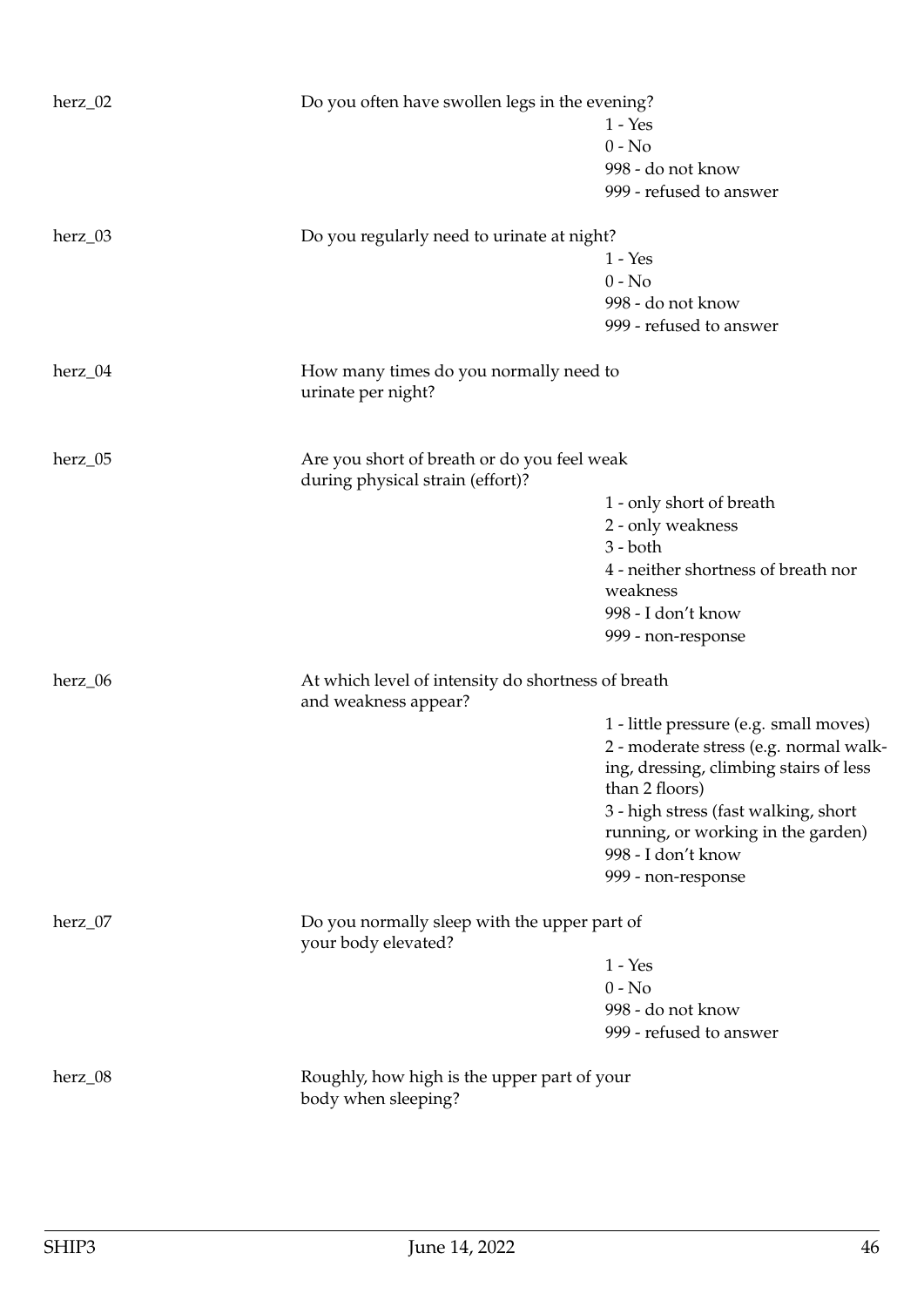| $1 - Yes$<br>$0 - No$                                                                                              |  |
|--------------------------------------------------------------------------------------------------------------------|--|
|                                                                                                                    |  |
|                                                                                                                    |  |
| 998 - do not know                                                                                                  |  |
| 999 - refused to answer                                                                                            |  |
| $stro_02$<br>How many strokes did you suffer altogether?                                                           |  |
| stro_03a5<br>Geben Sie bitte das Jahr oder ihr Alter an, in dem<br>der letzte Schlaganfall aufgetreten ist. (Jahr) |  |
|                                                                                                                    |  |
| stro_03b5<br>Geben Sie bitte das Jahr oder ihr Alter an, in dem                                                    |  |
| der letzte Schlaganfall aufgetreten ist. (Alter)                                                                   |  |
| Wurde dieser damals in einem Krankenhaus<br>stro_03c5<br>oder ambulant diagnostiziert?                             |  |
| 1 - Stationär diagnostiziert                                                                                       |  |
| 2 - Ambulant diagnostiziert                                                                                        |  |
| 998 - Weiß nicht                                                                                                   |  |
| 999 - Antwortverweigerung                                                                                          |  |
| Wurde dieser damals in einem Krankenhaus<br>stro_03d5<br>stationär behandelt?                                      |  |
| $1 - Yes$                                                                                                          |  |
| $0 - No$                                                                                                           |  |
| 998 - do not know<br>999 - refused to answer                                                                       |  |
|                                                                                                                    |  |
| In welchem Krankenhaus?<br>stro_03e5                                                                               |  |
| -2 - Antwortverweigerung<br>-1 - Weiß nicht                                                                        |  |
|                                                                                                                    |  |
| Bei welchem Arzt?<br>$stro_03f5$                                                                                   |  |
| -2 - Antwortverweigerung<br>-1 - Weiß nicht                                                                        |  |
|                                                                                                                    |  |
| stro_03a4<br>Geben Sie bitte das Jahr oder ihr Alter an, in dem                                                    |  |
| der vorige Schlaganfall aufgetreten ist. (Jahr)                                                                    |  |
| Geben Sie bitte das Jahr oder ihr Alter an, in dem<br>$stro_03b4$                                                  |  |
| der vorige Schlaganfall aufgetreten ist. (Alter)                                                                   |  |
|                                                                                                                    |  |
| Wurde dieser damals in einem Krankenhaus<br>$stro_03c4$<br>oder ambulant diagnostiziert?                           |  |
| 1 - Stationär diagnostiziert                                                                                       |  |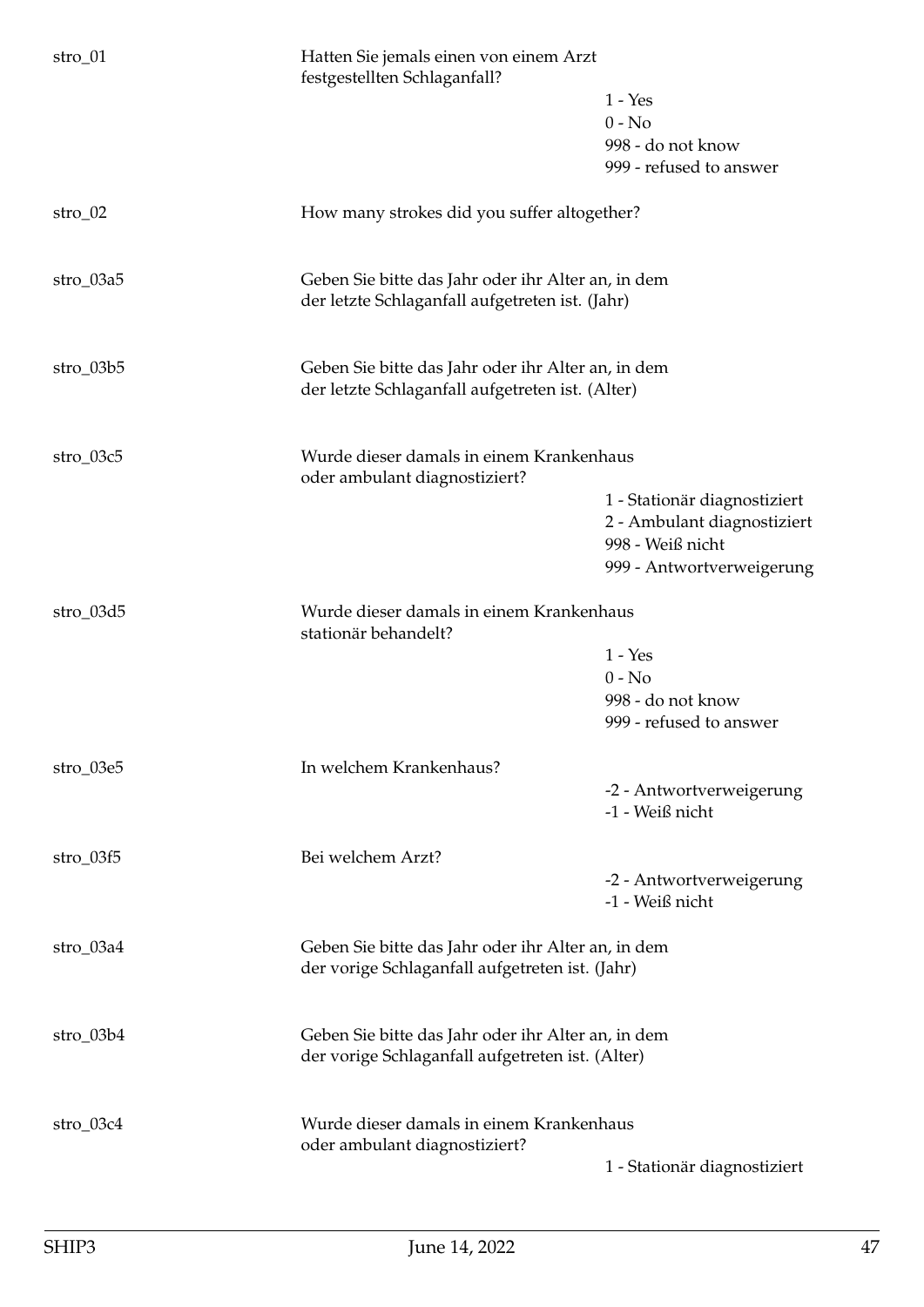|             |                                                                                                        | 2 - Ambulant diagnostiziert<br>998 - Weiß nicht<br>999 - Antwortverweigerung |
|-------------|--------------------------------------------------------------------------------------------------------|------------------------------------------------------------------------------|
| $stro_03d4$ | Wurde dieser damals in einem Krankenhaus<br>stationär behandelt?                                       |                                                                              |
|             |                                                                                                        | $1 - Yes$                                                                    |
|             |                                                                                                        | $0 - No$                                                                     |
|             |                                                                                                        | 998 - do not know                                                            |
|             |                                                                                                        | 999 - refused to answer                                                      |
| $stro_03e4$ | In welchem Krankenhaus?                                                                                |                                                                              |
|             |                                                                                                        | -2 - Antwortverweigerung                                                     |
|             |                                                                                                        | -1 - Weiß nicht                                                              |
| $stro_03f4$ | Bei welchem Arzt?                                                                                      |                                                                              |
|             |                                                                                                        | -2 - Antwortverweigerung                                                     |
|             |                                                                                                        | -1 - Weiß nicht                                                              |
| $stro_03a3$ | Geben Sie bitte das Jahr oder ihr Alter an, in dem<br>der vorige Schlaganfall aufgetreten ist. (Jahr)  |                                                                              |
| $stro_03b3$ | Geben Sie bitte das Jahr oder ihr Alter an, in dem<br>der vorige Schlaganfall aufgetreten ist. (Alter) |                                                                              |
| stro_03c3   | Wurde dieser damals in einem Krankenhaus                                                               |                                                                              |
|             | oder ambulant diagnostiziert?                                                                          | 1 - Stationär diagnostiziert                                                 |
|             |                                                                                                        | 2 - Ambulant diagnostiziert                                                  |
|             |                                                                                                        | 998 - Weiß nicht                                                             |
|             |                                                                                                        | 999 - Antwortverweigerung                                                    |
| $stro_03d3$ | Wurde dieser damals in einem Krankenhaus<br>stationär behandelt?                                       |                                                                              |
|             |                                                                                                        | $1 - Yes$                                                                    |
|             |                                                                                                        | $0 - No$                                                                     |
|             |                                                                                                        | 998 - do not know                                                            |
|             |                                                                                                        | 999 - refused to answer                                                      |
| stro_03e3   | In welchem Krankenhaus?                                                                                |                                                                              |
|             |                                                                                                        | -2 - Antwortverweigerung                                                     |
|             |                                                                                                        | -1 - Weiß nicht                                                              |
| $stro_03f3$ | Bei welchem Arzt?                                                                                      |                                                                              |
|             |                                                                                                        | -2 - Antwortverweigerung                                                     |
|             |                                                                                                        | -1 - Weiß nicht                                                              |
| stro_03a2   | Geben Sie bitte das Jahr oder ihr Alter an, in dem                                                     |                                                                              |
|             | der vorige Schlaganfall aufgetreten ist. (Jahr)                                                        |                                                                              |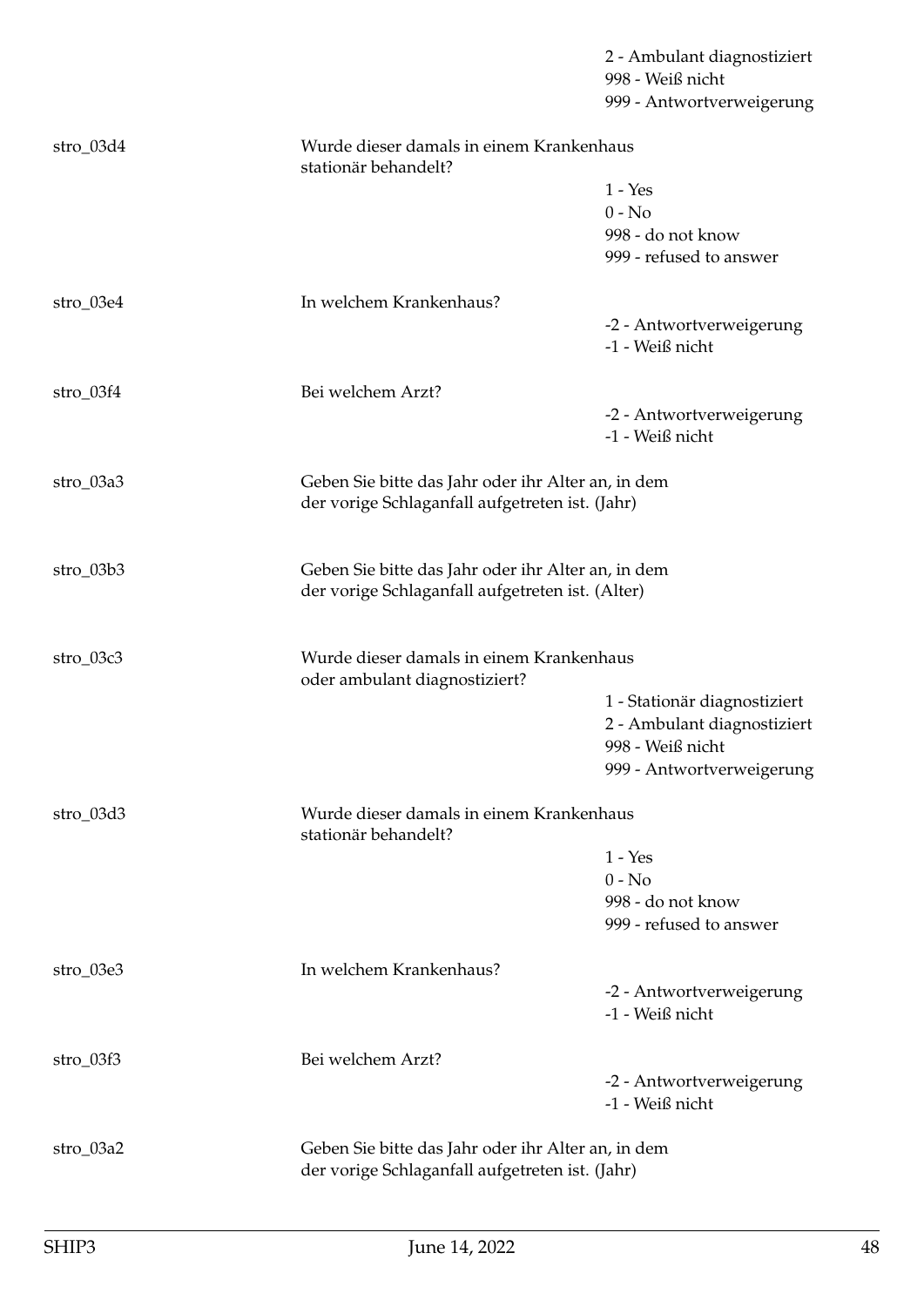| stro_03b2   | Geben Sie bitte das Jahr oder ihr Alter an, in dem<br>der vorige Schlaganfall aufgetreten ist. (Alter) |                                                                                                              |
|-------------|--------------------------------------------------------------------------------------------------------|--------------------------------------------------------------------------------------------------------------|
| stro_03c2   | Wurde dieser damals in einem Krankenhaus<br>oder ambulant diagnostiziert?                              |                                                                                                              |
|             |                                                                                                        | 1 - Stationär diagnostiziert<br>2 - Ambulant diagnostiziert<br>998 - Weiß nicht<br>999 - Antwortverweigerung |
| $stro_03d2$ | Wurde dieser damals in einem Krankenhaus<br>stationär behandelt?                                       |                                                                                                              |
|             |                                                                                                        | $1 - Yes$                                                                                                    |
|             |                                                                                                        | $0 - No$                                                                                                     |
|             |                                                                                                        | 998 - do not know<br>999 - refused to answer                                                                 |
| $stro_03e2$ | In welchem Krankenhaus?                                                                                |                                                                                                              |
|             |                                                                                                        | -2 - Antwortverweigerung<br>-1 - Weiß nicht                                                                  |
| $stro_03f2$ | Bei welchem Arzt?                                                                                      |                                                                                                              |
|             |                                                                                                        | -2 - Antwortverweigerung<br>-1 - Weiß nicht                                                                  |
| stro_03a    | Geben Sie bitte das Jahr oder ihr Alter an, in dem<br>der erste Schlaganfall aufgetreten ist. (Jahr)   |                                                                                                              |
| $stro_03b$  | Geben Sie bitte das Jahr oder ihr Alter an, in dem<br>der erste Schlaganfall aufgetreten ist. (Alter)  |                                                                                                              |
| $stro_03c$  | Wurde dieser damals in einem Krankenhaus<br>oder ambulant diagnostiziert?                              |                                                                                                              |
|             |                                                                                                        | 1 - Stationär diagnostiziert                                                                                 |
|             |                                                                                                        | 2 - Ambulant diagnostiziert                                                                                  |
|             |                                                                                                        | 998 - Weiß nicht<br>999 - Antwortverweigerung                                                                |
| stro_03d    | Wurde dieser damals in einem Krankenhaus<br>stationär behandelt?                                       |                                                                                                              |
|             |                                                                                                        | $1 - Yes$                                                                                                    |
|             |                                                                                                        | $0 - No$                                                                                                     |
|             |                                                                                                        | 998 - do not know<br>999 - refused to answer                                                                 |
| $stro_03e$  | In welchem Krankenhaus?                                                                                |                                                                                                              |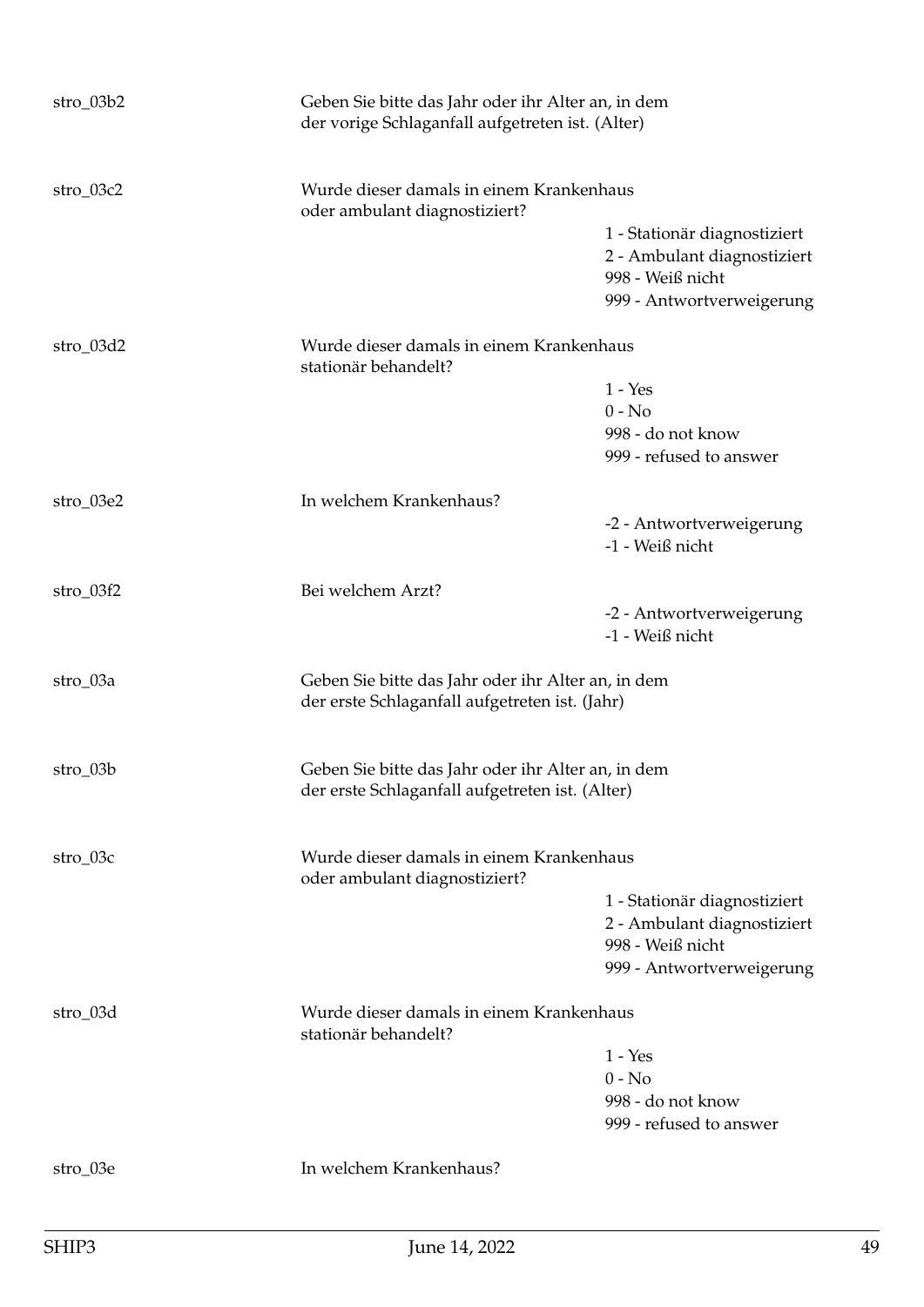|              |                                                                                                                    | -2 - Antwortverweigerung<br>-1 - Weiß nicht                           |
|--------------|--------------------------------------------------------------------------------------------------------------------|-----------------------------------------------------------------------|
| $stro_03f$   | Bei welchem Arzt?                                                                                                  | -2 - Antwortverweigerung<br>-1 - Weiß nicht                           |
| khk_mez1     | module final start time                                                                                            |                                                                       |
| khk_mez2     | module preliminary start time                                                                                      |                                                                       |
| khk_maz1     | module final end time                                                                                              |                                                                       |
| khk_maz2     | module preliminary end time                                                                                        |                                                                       |
| <b>CLAUD</b> | intermittent claudication                                                                                          |                                                                       |
| claud_01     | Ist bei Ihnen jemals von einem Arzt die<br>'Schaufensterkrankheit' festgestellt worden?                            | $1 - Yes$<br>$0 - No$<br>998 - do not know<br>999 - refused to answer |
| claud_01a    | In welchem Jahr wurde erstmals die<br>Schaufensterkrankheit festgestellt bzw. wie alt<br>waren Sie damals? (Jahr)  |                                                                       |
| claud_01b    | In welchem Jahr wurde erstmals die<br>Schaufensterkrankheit festgestellt bzw. wie alt<br>waren Sie damals? (Alter) |                                                                       |
| claud_05     | Bekommen Sie beim Gehen Schmerzen oder<br>Beschwerden in den Beinen?                                               | $1 - Yes$<br>$0 - No$<br>998 - do not know<br>999 - refused to answer |
| claud_06     | Beginnt der Schmerz jemals im Sitzen oder<br>Stehen?                                                               | $1 - Yes$<br>$0 - No$<br>998 - do not know<br>999 - refused to answer |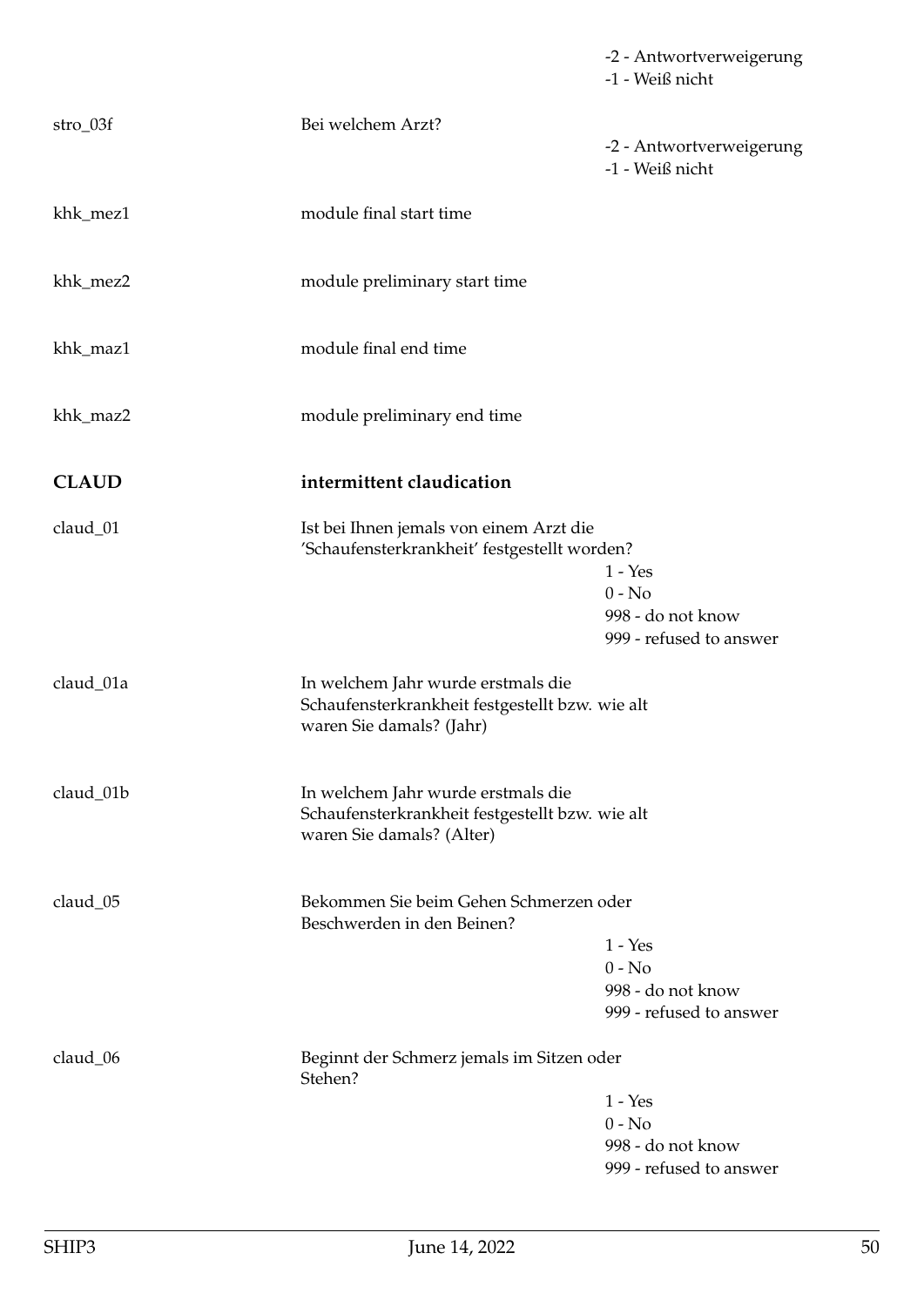| claud_07a  | Treten diese Schmerzen in den Waden auf?                                   |                                     |
|------------|----------------------------------------------------------------------------|-------------------------------------|
|            |                                                                            | $1 - Yes$                           |
|            |                                                                            | $0 - No$                            |
|            |                                                                            | 998 - do not know                   |
|            |                                                                            | 999 - refused to answer             |
|            |                                                                            |                                     |
| claud_07b  | Treten diese Schmerzen im Oberschenkel auf?                                |                                     |
|            |                                                                            | $1 - Yes$                           |
|            |                                                                            | $0 - No$                            |
|            |                                                                            | 998 - do not know                   |
|            |                                                                            | 999 - refused to answer             |
| claud_08   | Treten diese Schmerzen im Gesäß auf?                                       |                                     |
|            |                                                                            | $1 - Yes$                           |
|            |                                                                            | $0 - No$                            |
|            |                                                                            | 998 - do not know                   |
|            |                                                                            | 999 - refused to answer             |
|            |                                                                            |                                     |
| claud_09   | Treten die Schmerzen beim Aufwärtsgehen und<br>/ oder schnellen Gehen auf? |                                     |
|            |                                                                            | $1 - Yes$                           |
|            |                                                                            | $0 - No$                            |
|            |                                                                            | 998 - do not know                   |
|            |                                                                            | 999 - refused to answer             |
| claud_10   | Treten die Schmerzen bei normaler                                          |                                     |
|            | Gehgeschwindigkeit in der Ebene auf?                                       |                                     |
|            |                                                                            | $1 - Yes$                           |
|            |                                                                            | $0 - No$                            |
|            |                                                                            | 998 - do not know                   |
|            |                                                                            |                                     |
|            |                                                                            | 999 - refused to answer             |
| claud_11   | Was passiert, wenn Sie stehen bleiben?                                     |                                     |
|            |                                                                            | 1 - Schmerz dauert üblicherweise    |
|            |                                                                            | länger als 10 Minuten an            |
|            |                                                                            | 2 - Schmerz verschwindet üblicher-  |
|            |                                                                            | weise innerhalb von 10 oder weniger |
|            |                                                                            | Minuten                             |
|            |                                                                            | 998 - Weiß nicht                    |
|            |                                                                            | 999 - Antwortverweigerung           |
|            |                                                                            |                                     |
| claud_mez1 | module final start time                                                    |                                     |
|            |                                                                            |                                     |
| claud_maz2 | module preliminary end time                                                |                                     |
|            |                                                                            |                                     |
| claud_maz1 | module final end time                                                      |                                     |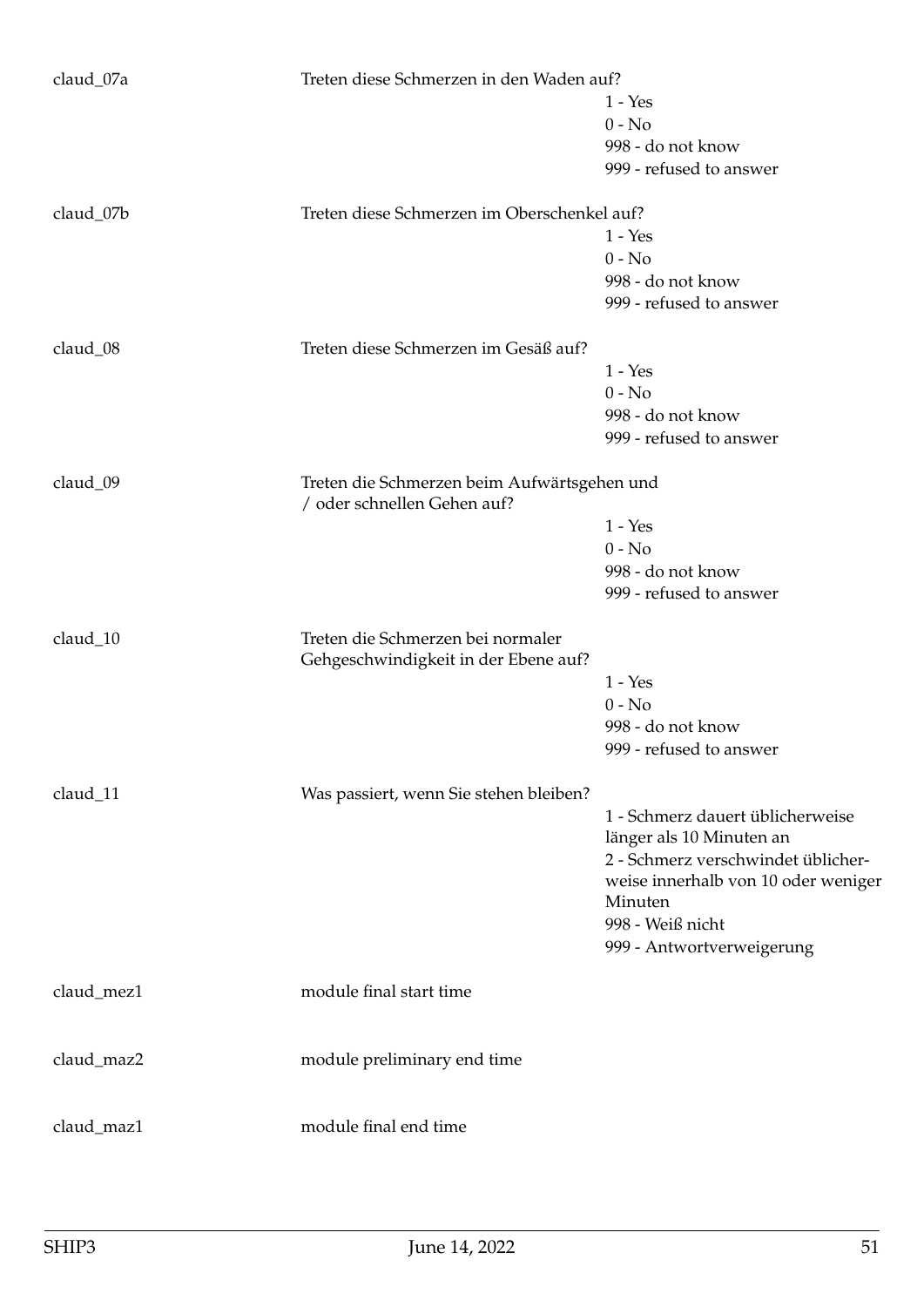| claud_mez2  | module preliminary start time                                                                                                          |                                                                                              |
|-------------|----------------------------------------------------------------------------------------------------------------------------------------|----------------------------------------------------------------------------------------------|
| <b>LEGS</b> | restless legs syndrome                                                                                                                 |                                                                                              |
| $legs_01$   | Hatten Sie jemals Missempfindungen wie<br>Kribbeln, Ameisenlaufen oder Schmerzen an den<br>Beinen, verbunden mit einem Bewegungsdrang? | $1 - Yes$<br>$0 - No$<br>998 - do not know<br>999 - refused to answer                        |
| legs_01a    | In welchem Jahr hatten sie erstmals diese<br>Missempfindungen an den Beinen oder wie alt<br>waren Sie damals? (Jahr)                   |                                                                                              |
| legs_01b    | In welchem Jahr hatten sie erstmals diese<br>Missempfindungen an den Beinen oder wie alt<br>waren Sie damals? (Alter)                  |                                                                                              |
| legs_01c    | Traten diese Missempfindungen in den letzten 2<br>Wochen auf?                                                                          | $1 - Yes$<br>$0 - No$<br>998 - do not know<br>999 - refused to answer                        |
| $legs_02$   | Do these symptoms only appear at rest or when<br>falling asleep?                                                                       | $1 - Yes$<br>$0 - No$<br>998 - do not know<br>999 - refused to answer                        |
| $legs_03$   | Do these symptoms get worse in the evening or<br>at night in comparison with the morning?                                              | 1 - Yes<br>$0 - No$<br>998 - do not know<br>999 - refused to answer                          |
| $legs_04$   | How often do these symptoms appear?                                                                                                    | 1 - everyday<br>$2 - 3 - 6$ times/week<br>$3 - 1 - 2$ times/week<br>$4 - 1 - 3$ times/months |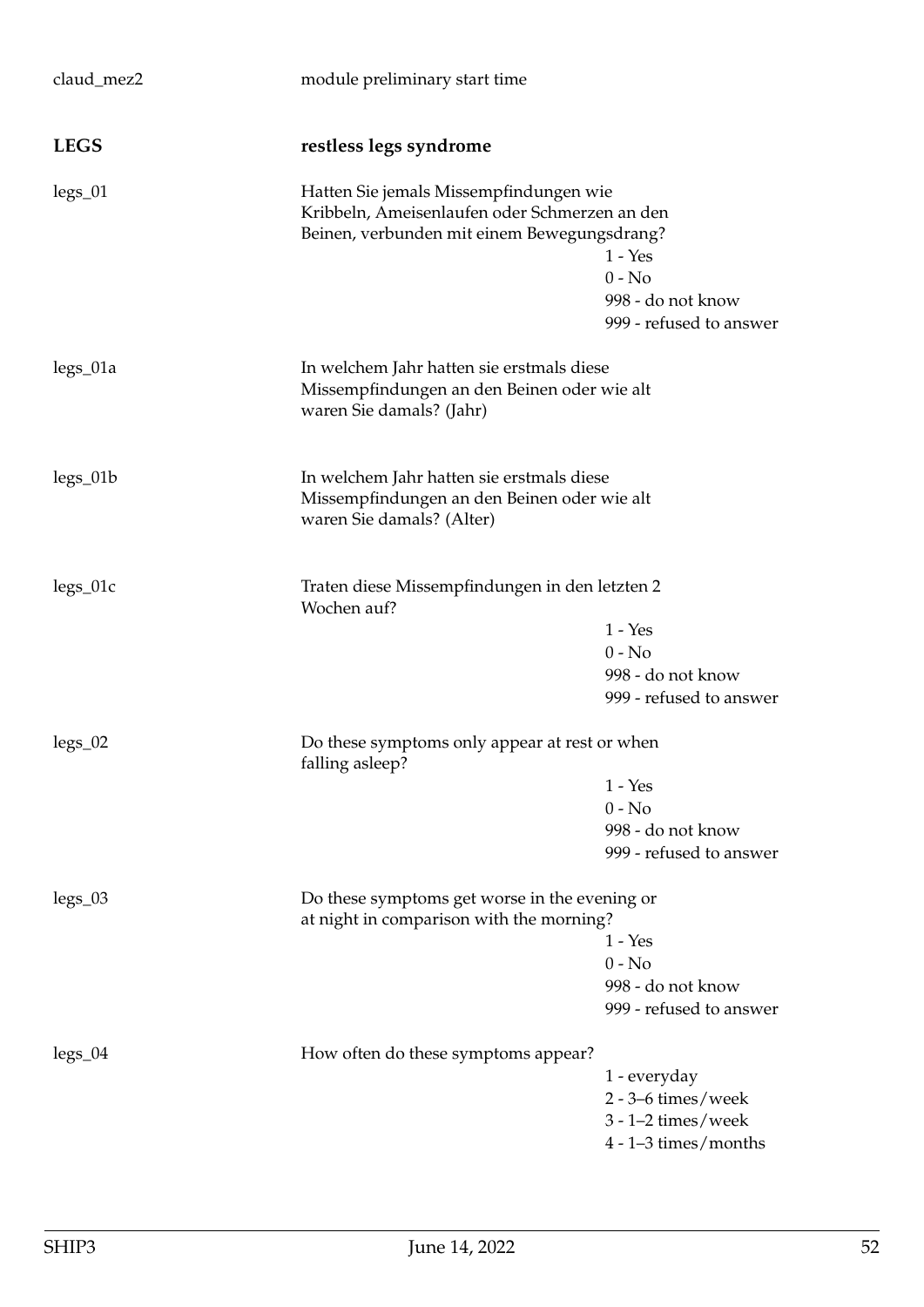|             |                                                                                                              | 5 - less than once per month, but few<br>times a year<br>6 - less than once a year<br>998 - don't know<br>999 - refused to answer |
|-------------|--------------------------------------------------------------------------------------------------------------|-----------------------------------------------------------------------------------------------------------------------------------|
| $legs_06$   | Have you ever had a deep vein thrombosis of the<br>legs?                                                     |                                                                                                                                   |
|             |                                                                                                              | $1 - Yes$<br>$0 - No$<br>998 - do not know<br>999 - refused to answer                                                             |
| legs_06a    | In welchem Jahr wurde erstmals eine Thrombose<br>festgestellt bzw. wie alt waren Sie damals? (Jahr)          |                                                                                                                                   |
| $legs_06b$  | In welchem Jahr wurde erstmals eine Thrombose<br>festgestellt bzw. wie alt waren Sie damals?<br>(Alter)      |                                                                                                                                   |
| legs_mez1   | module final start time                                                                                      |                                                                                                                                   |
| legs_mez2   | module preliminary start time                                                                                |                                                                                                                                   |
| legs_maz1   | module final end time                                                                                        |                                                                                                                                   |
| legs_maz2   | module preliminary end time                                                                                  |                                                                                                                                   |
| <b>DIAB</b> | diabetes                                                                                                     |                                                                                                                                   |
| $diab_01$   | Ist bei Ihnen jemals eine Zuckerkrankheit von<br>einem Arzt festgestellt oder bestätigt worden?              | $1 - Yes$<br>$0 - No$<br>998 - do not know<br>999 - refused to answer                                                             |
| diab_01a    | In welchem Jahr wurde erstmals die<br>Zuckerkrankheit festgestellt bzw. wie alt waren<br>Sie damals? (Jahr)  |                                                                                                                                   |
| diab_01b    | In welchem Jahr wurde erstmals die<br>Zuckerkrankheit festgestellt bzw. wie alt waren<br>Sie damals? (Alter) |                                                                                                                                   |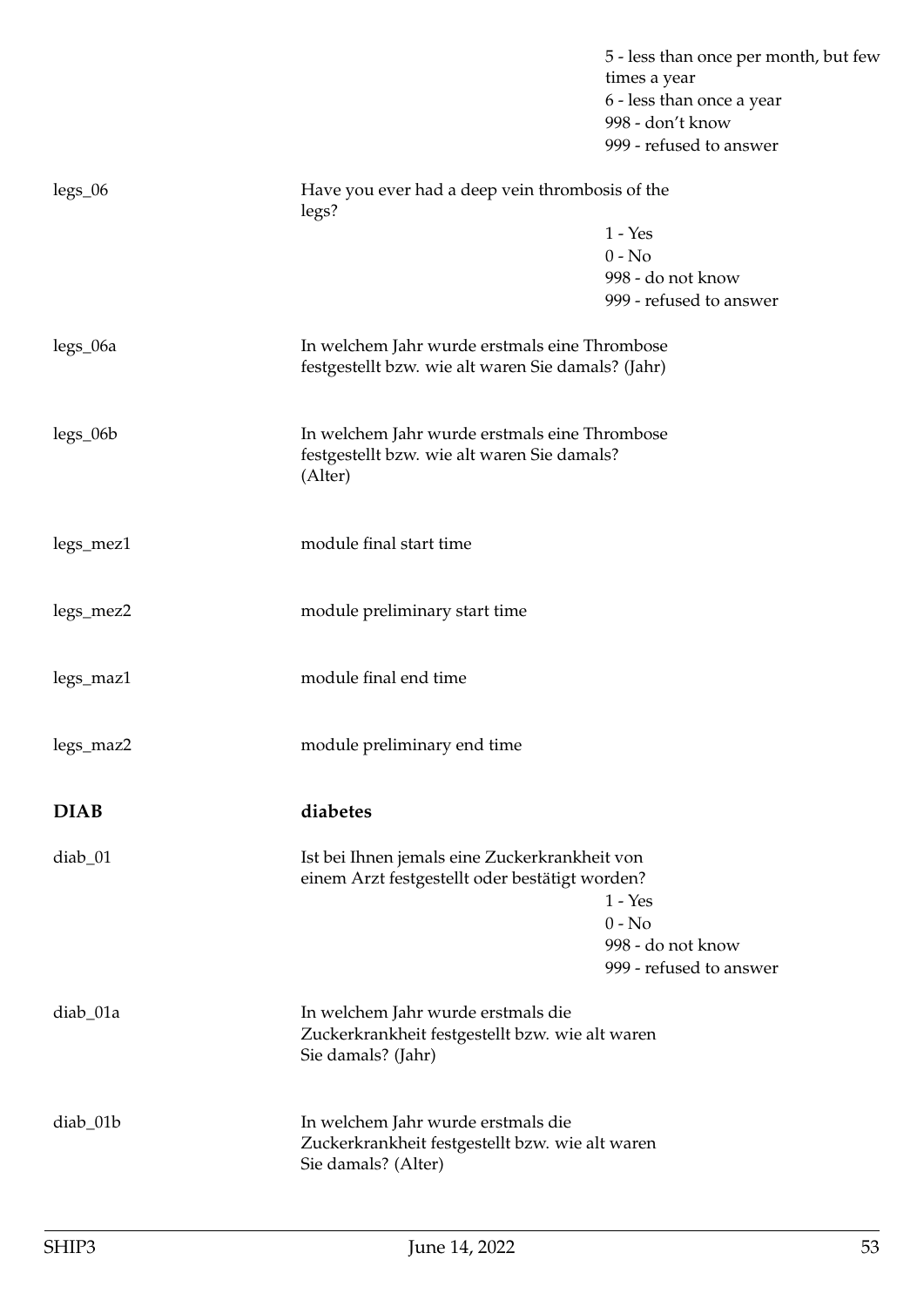| diab_01c  | Welcher Diabetestyp liegt nach Ihrem Wissen<br>vor?                                         |                                   |
|-----------|---------------------------------------------------------------------------------------------|-----------------------------------|
|           |                                                                                             | 1 - Jugendlicher Diabetes (Typ 1) |
|           |                                                                                             | 2 - Altersdiabetes (Typ 2)        |
|           |                                                                                             | 3 - Schwangerschaftsdiabetes      |
|           |                                                                                             | 4 - Diabetes nach Bauchspeichel-  |
|           |                                                                                             | drüsenentzündung                  |
|           |                                                                                             | 998 - Weiß nicht                  |
|           |                                                                                             | 999 - Antwortverweigerung         |
| $diab_02$ | Which medical treatment do you get?                                                         |                                   |
|           |                                                                                             | 1 - only dietetic                 |
|           |                                                                                             | 2 - only with tablets             |
|           |                                                                                             | 3 - only with insulin             |
|           |                                                                                             | 4 - with insulin and tablets      |
|           |                                                                                             | 5 - no treatment                  |
|           |                                                                                             | 998 - don't know                  |
|           |                                                                                             | 999 - refused to answer           |
| diab_03   | How often do you normally see a doctor due to                                               |                                   |
|           | your diabetes? (hospital stays excluded)                                                    |                                   |
|           |                                                                                             | 1 - Monatlich                     |
|           |                                                                                             | 2 - Vierteljährlich               |
|           |                                                                                             | 3 - Halbjährlich                  |
|           |                                                                                             | 4 - Jährlich                      |
|           |                                                                                             | 5 - seltener als jährlich         |
|           |                                                                                             | 998 - Weiß nicht                  |
|           |                                                                                             | 999 - Antwortverweigerung         |
| $diab_04$ | Do you control your blood sugar yourself at<br>home?                                        |                                   |
|           |                                                                                             | $1 - Yes$                         |
|           |                                                                                             | $0 - No$                          |
|           |                                                                                             | 998 - do not know                 |
|           |                                                                                             | 999 - refused to answer           |
| diab_06   | Haben Sie diabetesbedingte Folgeschäden an den<br>Augen (eine diabetische Retinopathie)?    |                                   |
|           |                                                                                             | $1 - Yes$                         |
|           |                                                                                             | $0 - No$                          |
|           |                                                                                             | 998 - do not know                 |
|           |                                                                                             | 999 - refused to answer           |
| diab_06a  | Seit wann? Bitte geben Sie das Jahr oder ihr Alter<br>an! Folgeschäden an den Augen (Jahr)  |                                   |
| diab_06b  | Seit wann? Bitte geben Sie das Jahr oder ihr Alter<br>an! Folgeschäden an den Augen (Alter) |                                   |
|           |                                                                                             |                                   |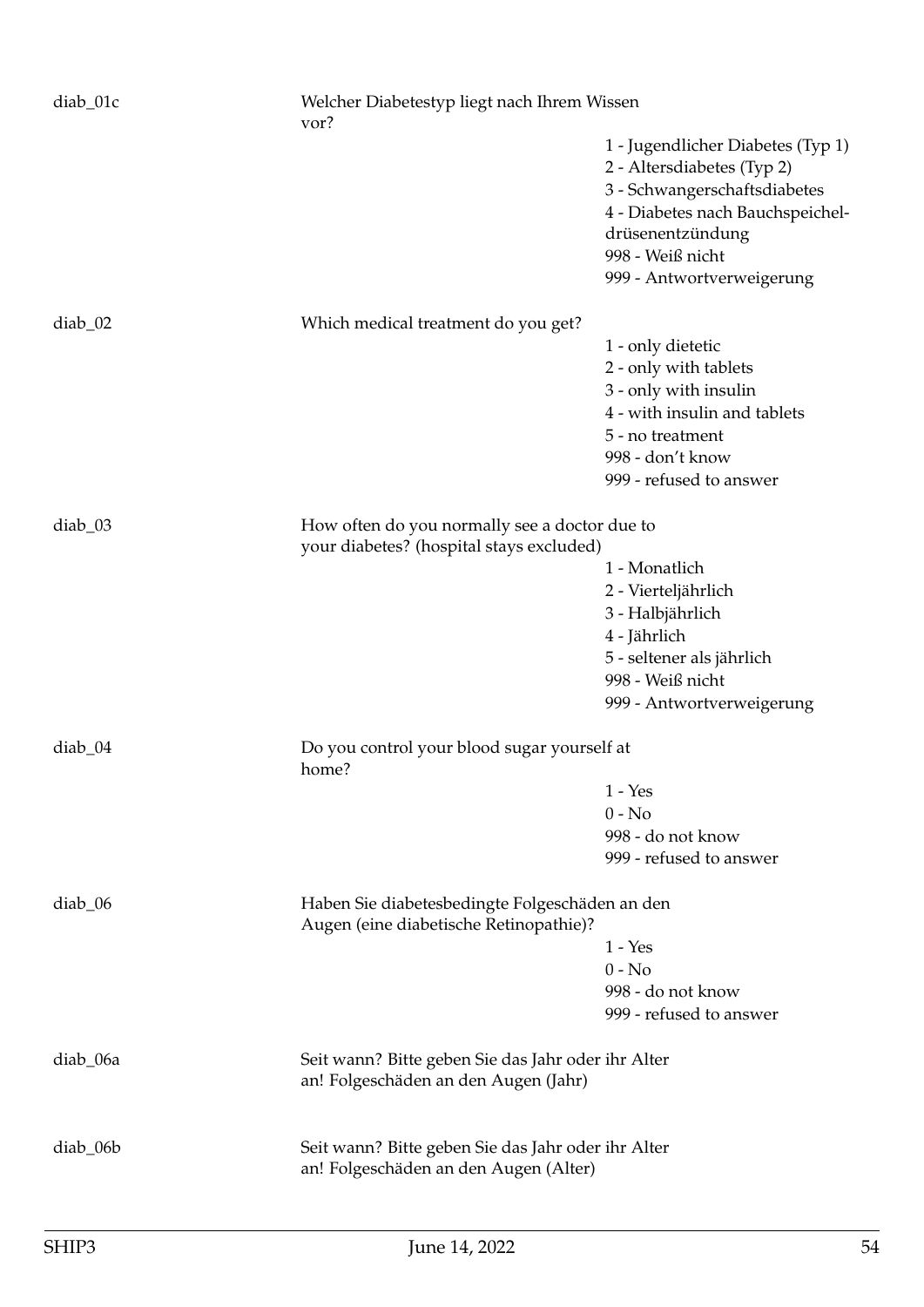| diab_07     | Haben Sie diabetesbedingte Folgeschäden an den<br>Nieren (eine diabetische Nephropathie)?                  | $1 - Yes$<br>$0 - No$<br>998 - do not know<br>999 - refused to answer |
|-------------|------------------------------------------------------------------------------------------------------------|-----------------------------------------------------------------------|
| diab_07a    | Seit wann? Bitte geben Sie das Jahr oder ihr Alter<br>an! Folgeschäden an den Nieren (Jahr)                |                                                                       |
| diab_07b    | Seit wann? Bitte geben Sie das Jahr oder ihr Alter<br>an! Folgeschäden an den Nieren (Alter)               |                                                                       |
| $diab_08$   | Haben Sie diabetesbedingte Folgeschäden an den<br>Füßen oder Beinen?                                       | $1 - Yes$<br>$0 - No$<br>998 - do not know<br>999 - refused to answer |
| diab_08a    | Seit wann? Bitte geben Sie das Jahr oder ihr Alter<br>an! Folgeschäden an den Füßen oder Beinen<br>(Jahr)  |                                                                       |
| diab_08b    | Seit wann? Bitte geben Sie das Jahr oder ihr Alter<br>an! Folgeschäden an den Füßen oder Beinen<br>(Alter) |                                                                       |
| diab_mez1   | module final start time                                                                                    |                                                                       |
| diab_mez2   | module preliminary start time                                                                              |                                                                       |
| diab_maz1   | module final end time                                                                                      |                                                                       |
| diab_maz2   | module preliminary end time                                                                                |                                                                       |
| <b>NASE</b> | state of (germ) carriers                                                                                   |                                                                       |
| $nase_02$   | Wurde bei Ihnen jemals Psoriasis<br>(Schuppenflechte) ärztlich diagnostiziert?                             | $1 - Yes$                                                             |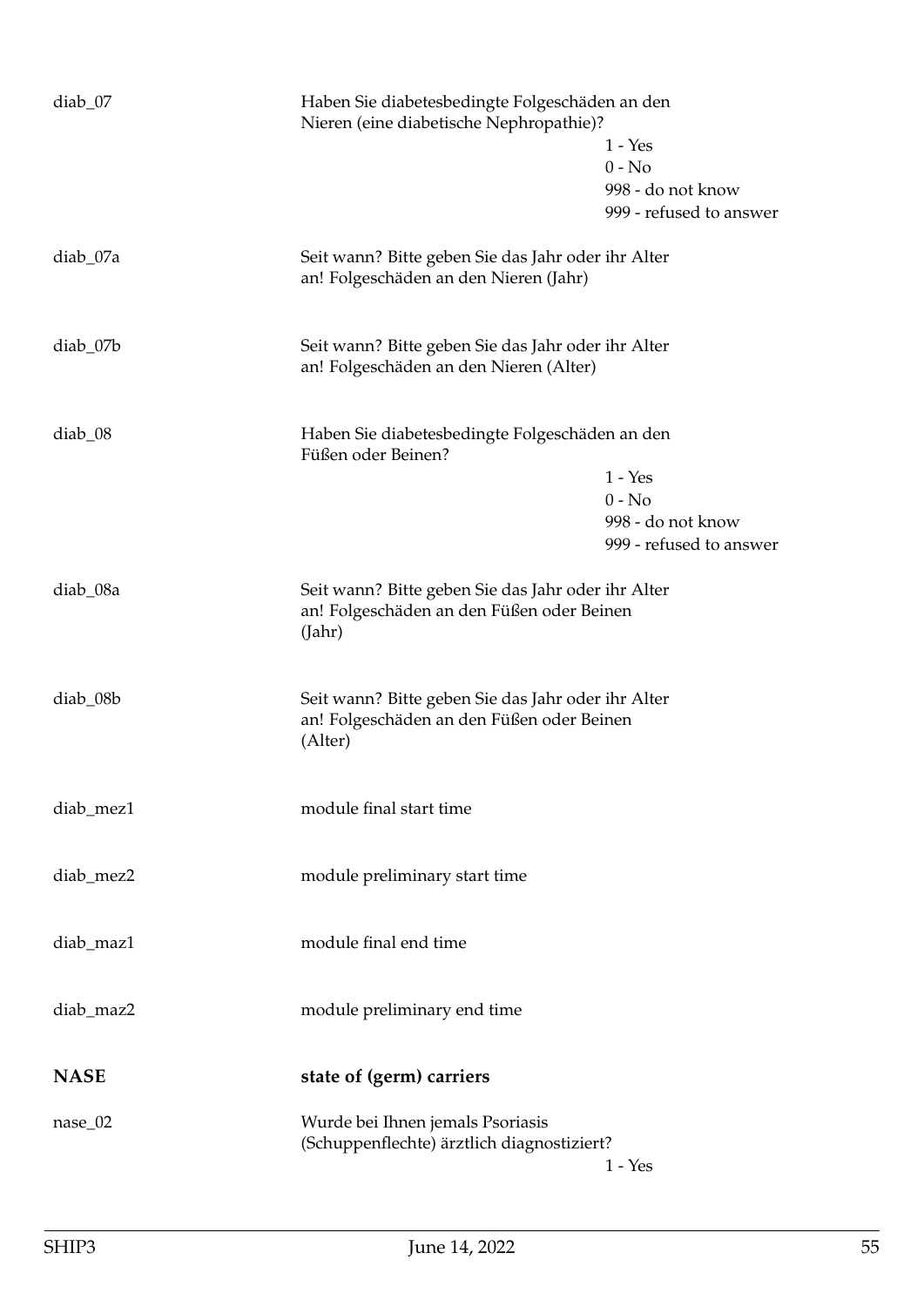|               |                                                                                                               | $0 - No$<br>998 - do not know<br>999 - refused to answer              |
|---------------|---------------------------------------------------------------------------------------------------------------|-----------------------------------------------------------------------|
| nase_03       | Do you have a wound at present that has not<br>healed for more than three months?                             | $1 - Yes$<br>$0 - No$<br>998 - do not know<br>999 - refused to answer |
| nase_mez1     | module final start time                                                                                       |                                                                       |
| nase_mez2     | module preliminary start time                                                                                 |                                                                       |
| nase_maz1     | module final end time                                                                                         |                                                                       |
| nase_maz2     | module preliminary end time                                                                                   |                                                                       |
| <b>ALLERG</b> | allergies/asthma                                                                                              |                                                                       |
| allerg_01     | Ist bei Ihnen jemals eine Allergie ärztlich<br>festgestellt worden?                                           | $1 - Yes$<br>$0 - No$<br>998 - do not know<br>999 - refused to answer |
| allerg_05a    | In welchem Jahr wurde erstmals eine Allergie<br>festgestellt bzw. wie alt waren Sie damals? (Jahr)            |                                                                       |
| allerg_05b    | In welchem Jahr wurde erstmals eine Allergie<br>festgestellt bzw. wie alt waren Sie damals?<br>(Alter)        |                                                                       |
| allerg_06     | Haben Sie allergischen Schnupfen, zum Beispiel<br>Heuschnupfen?                                               | $1 - Yes$<br>$0 - No$<br>998 - do not know<br>999 - refused to answer |
| allerg_06a    | Geben Sie bitte das Jahr bzw. das Alter an, als Sie<br>das erste Mal allergischen Schnupfen hatten.<br>(Jahr) |                                                                       |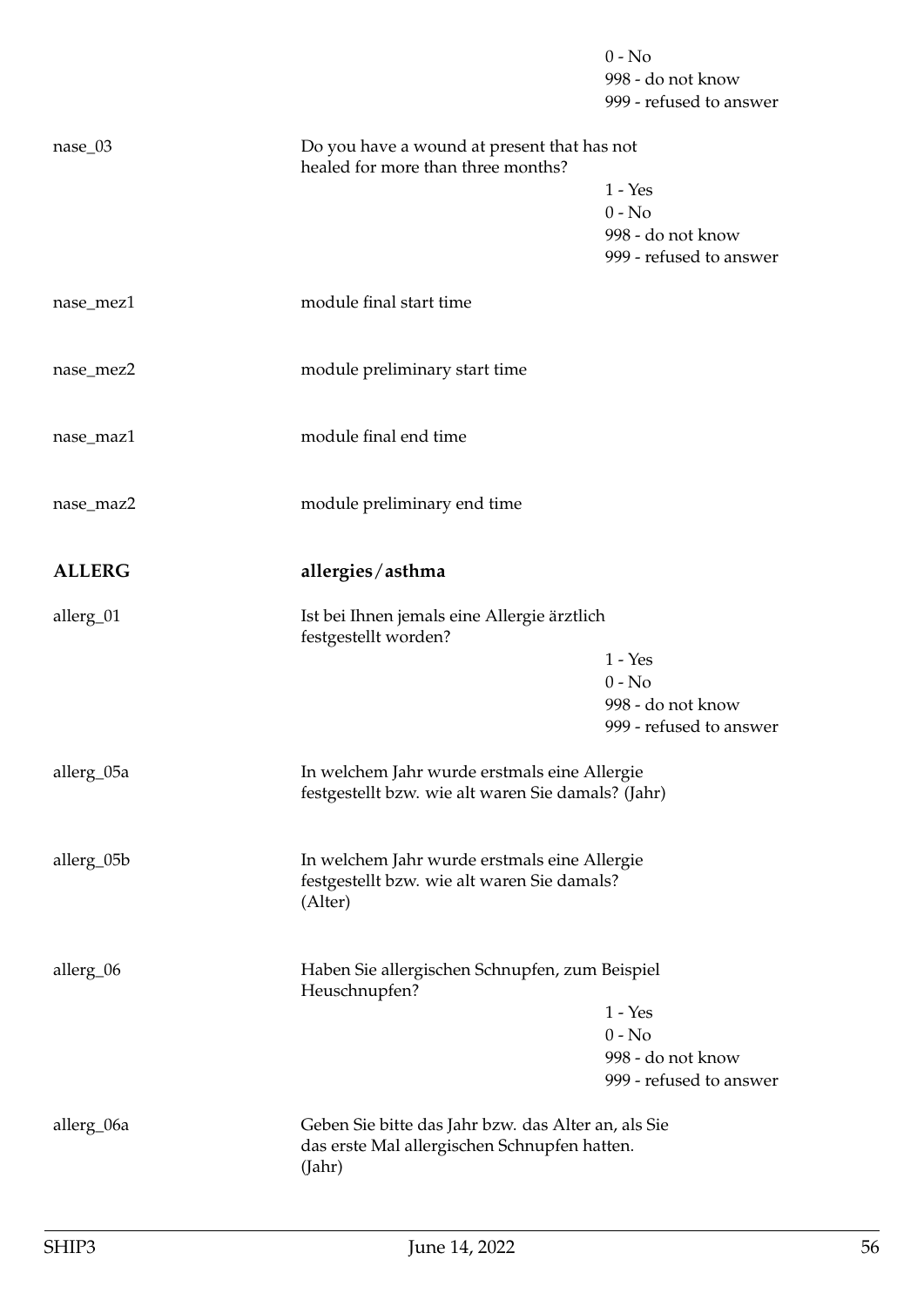| allerg_06b | (Alter)                                                                                                          | Geben Sie bitte das Jahr bzw. das Alter an, als Sie<br>das erste Mal allergischen Schnupfen hatten. |  |
|------------|------------------------------------------------------------------------------------------------------------------|-----------------------------------------------------------------------------------------------------|--|
| asthma_01  | Brustkorb?                                                                                                       | Hatten Sie jemals in den letzten 12 Monaten ein<br>pfeifendes oder brummendes Geräusch in Ihrem     |  |
|            |                                                                                                                  | $1 - Yes$                                                                                           |  |
|            |                                                                                                                  | $0 - No$                                                                                            |  |
|            |                                                                                                                  | 998 - do not know                                                                                   |  |
|            |                                                                                                                  | 999 - refused to answer                                                                             |  |
| asthma_01a | Hatten Sie jemals Atemnot, als dieses pfeifende<br>Geräusch auftrat?                                             |                                                                                                     |  |
|            |                                                                                                                  | $1 - Yes$                                                                                           |  |
|            |                                                                                                                  | $0 - No$                                                                                            |  |
|            |                                                                                                                  | 998 - do not know                                                                                   |  |
|            |                                                                                                                  | 999 - refused to answer                                                                             |  |
| asthma_02  | Sie nicht erkältet waren?                                                                                        | Hatten Sie dieses Pfeifen oder Brummen, wenn                                                        |  |
|            |                                                                                                                  | $1 - Yes$                                                                                           |  |
|            |                                                                                                                  | $0 - No$                                                                                            |  |
|            |                                                                                                                  | 998 - do not know                                                                                   |  |
|            |                                                                                                                  | 999 - refused to answer                                                                             |  |
| asthma_03  | Sind Sie irgendwann in den letzten 12 Monaten<br>mit einem Engegefühl im Brustkorb aufgewacht?                   |                                                                                                     |  |
|            |                                                                                                                  | $1 - Yes$                                                                                           |  |
|            |                                                                                                                  | $0 - No$                                                                                            |  |
|            |                                                                                                                  | 998 - do not know                                                                                   |  |
|            |                                                                                                                  | 999 - refused to answer                                                                             |  |
| asthma_04  |                                                                                                                  | Sind Sie in den letzten 12 Monaten irgendwann<br>durch einen Anfall von Atemnot aufgewacht?         |  |
|            |                                                                                                                  | $1 - Yes$                                                                                           |  |
|            |                                                                                                                  | $0 - No$                                                                                            |  |
|            |                                                                                                                  | 998 - do not know                                                                                   |  |
|            |                                                                                                                  | 999 - refused to answer                                                                             |  |
| asthma_05  | Sind Sie in den letzten 12 Monaten irgendwann<br>wegen eines Hustenanfalls aufgewacht, ohne<br>erkältet zu sein? |                                                                                                     |  |
|            |                                                                                                                  | $1 - Yes$                                                                                           |  |
|            |                                                                                                                  | $0 - No$                                                                                            |  |
|            |                                                                                                                  | 998 - do not know                                                                                   |  |
|            |                                                                                                                  | 999 - refused to answer                                                                             |  |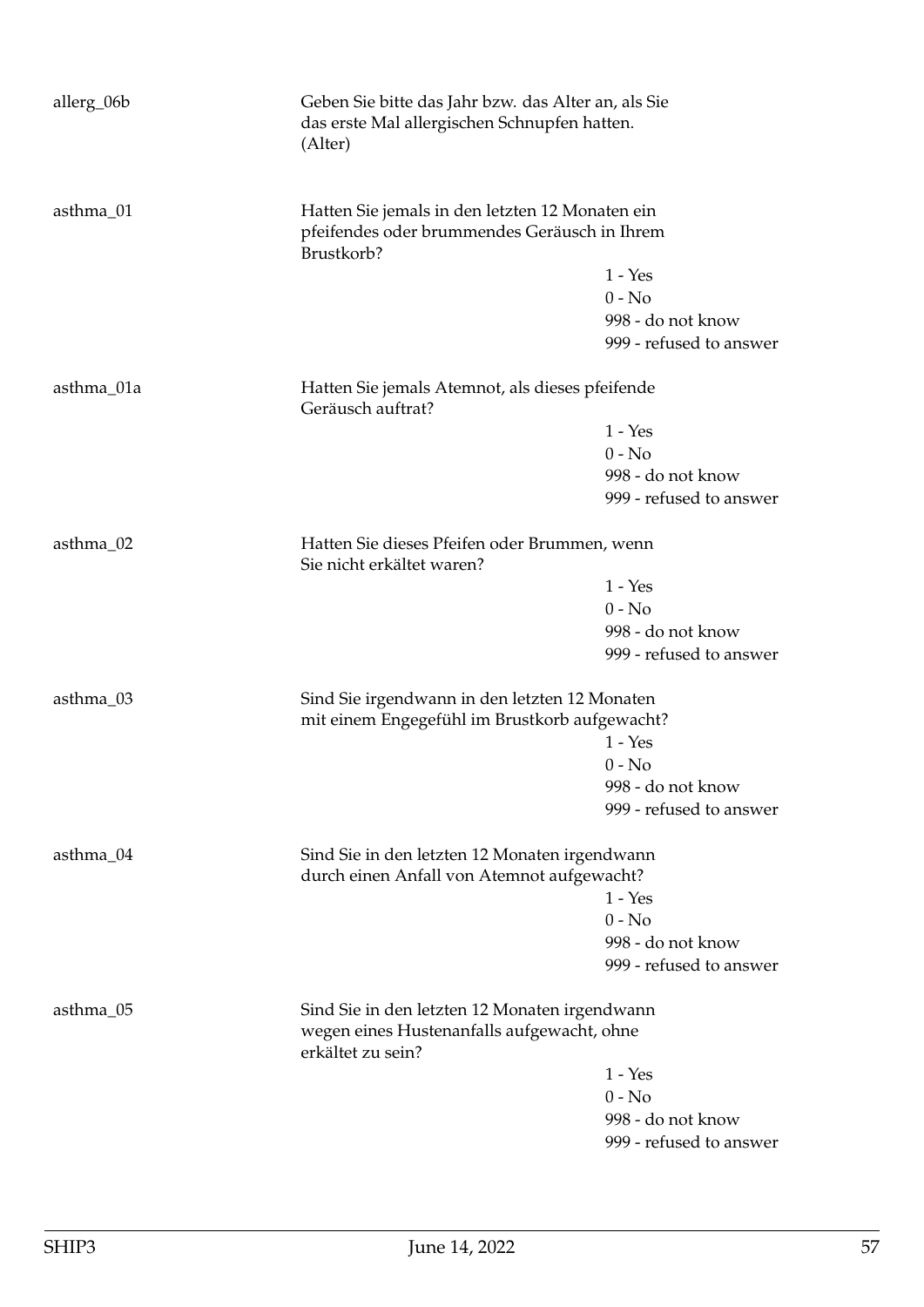| allerg_04    | Have you have an asthmatic attack within the<br>last 12 months?                                 |                         |
|--------------|-------------------------------------------------------------------------------------------------|-------------------------|
|              |                                                                                                 | $1 - Yes$               |
|              |                                                                                                 | $0 - No$                |
|              |                                                                                                 | 998 - do not know       |
|              |                                                                                                 | 999 - refused to answer |
| asthma_06    | Hatten Sie irgendwann in den letzten 12                                                         |                         |
|              | Monaten tagsüber einen Anfall von Atemnot, der<br>in Ruhe auftrat?                              |                         |
|              |                                                                                                 | $1 - Yes$               |
|              |                                                                                                 | $0 - No$                |
|              |                                                                                                 | 998 - do not know       |
|              |                                                                                                 | 999 - refused to answer |
| asthma_07    | Hatten Sie irgendwann in den letzten 12                                                         |                         |
|              | Monaten einen Anfall von Atemnot, der nach<br>einer anstrengenden Tätigkeit auftrat?            |                         |
|              |                                                                                                 | $1 - Yes$               |
|              |                                                                                                 | $0 - No$                |
|              |                                                                                                 | 998 - do not know       |
|              |                                                                                                 | 999 - refused to answer |
| lunge_05     | Haben Sie jemals Asthma gehabt?                                                                 |                         |
|              |                                                                                                 | $1 - Yes$               |
|              |                                                                                                 | $0 - No$                |
|              |                                                                                                 | 998 - do not know       |
|              |                                                                                                 | 999 - refused to answer |
| lunge_06     | Geben Sie bitte das Jahr bzw. das Alter an, als Sie<br>Ihren ersten Asthmaanfall hatten. (Jahr) |                         |
|              |                                                                                                 |                         |
| lunge_07     | Geben Sie bitte das Jahr bzw. das Alter an, als Sie                                             |                         |
|              | Ihren ersten Asthmaanfall hatten. (Alter)                                                       |                         |
|              |                                                                                                 |                         |
| allerg_mez1  | module final start time                                                                         |                         |
|              | module preliminary start time                                                                   |                         |
| allerg_mez2  |                                                                                                 |                         |
| allerg_maz1  | module final end time                                                                           |                         |
|              |                                                                                                 |                         |
| allerg_maz2  | module preliminary end time                                                                     |                         |
|              |                                                                                                 |                         |
| <b>LUNGE</b> | lung diseases                                                                                   |                         |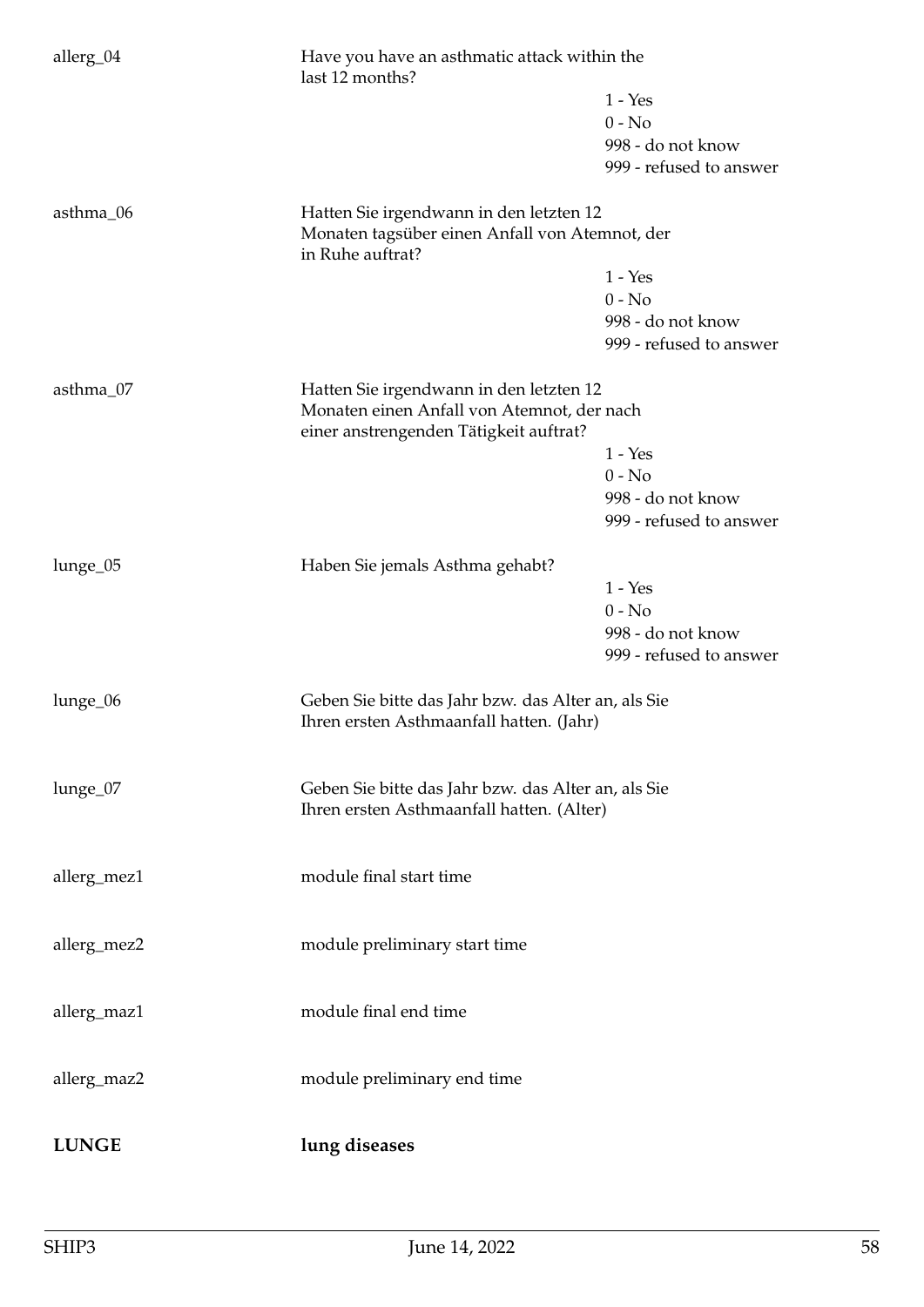| lunge_01     | Ist bei Ihnen jemals eine chronische<br>Lungenerkrankung von einem Arzt<br>diagnostiziert worden?                                                                | $1 - Yes$<br>$0 - No$<br>998 - do not know<br>999 - refused to answer |
|--------------|------------------------------------------------------------------------------------------------------------------------------------------------------------------|-----------------------------------------------------------------------|
| lunge_02     | Geben Sie bitte das Jahr bzw. das Alter an, in<br>dem erstmals eine chronische Lungenerkrankung<br>diagnostiziert wurde. (Jahr)                                  |                                                                       |
| lunge_03     | Geben Sie bitte das Jahr bzw. das Alter an, in<br>dem erstmals eine chronische Lungenerkrankung<br>diagnostiziert wurde. (Alter)                                 |                                                                       |
| lunge_04     | Hat bei Ihnen jemals ein Arzt eine chronisch<br>obstruktive Lungenerkrankung oder ein<br>Emphysem festgestellt?                                                  | $1 - Yes$<br>$0 - No$<br>998 - do not know<br>999 - refused to answer |
| lunge_08     | Geben Sie bitte das Jahr bzw. das Alter an, in<br>dem erstmals eine chronisch obstruktive<br>Lungenerkrankung oder ein Emphysem<br>diagnostiziert wurde. (Jahr)  |                                                                       |
| lunge_09     | Geben Sie bitte das Jahr bzw. das Alter an, in<br>dem erstmals eine chronisch obstruktive<br>Lungenerkrankung oder ein Emphysem<br>diagnostiziert wurde. (Alter) |                                                                       |
| lunge_mez1   | module final start time                                                                                                                                          |                                                                       |
| lunge_mez2   | module preliminary start time                                                                                                                                    |                                                                       |
| lunge_maz1   | module final end time                                                                                                                                            |                                                                       |
| lunge_maz2   | module preliminary end time                                                                                                                                      |                                                                       |
| <b>KREBS</b> | cancer                                                                                                                                                           |                                                                       |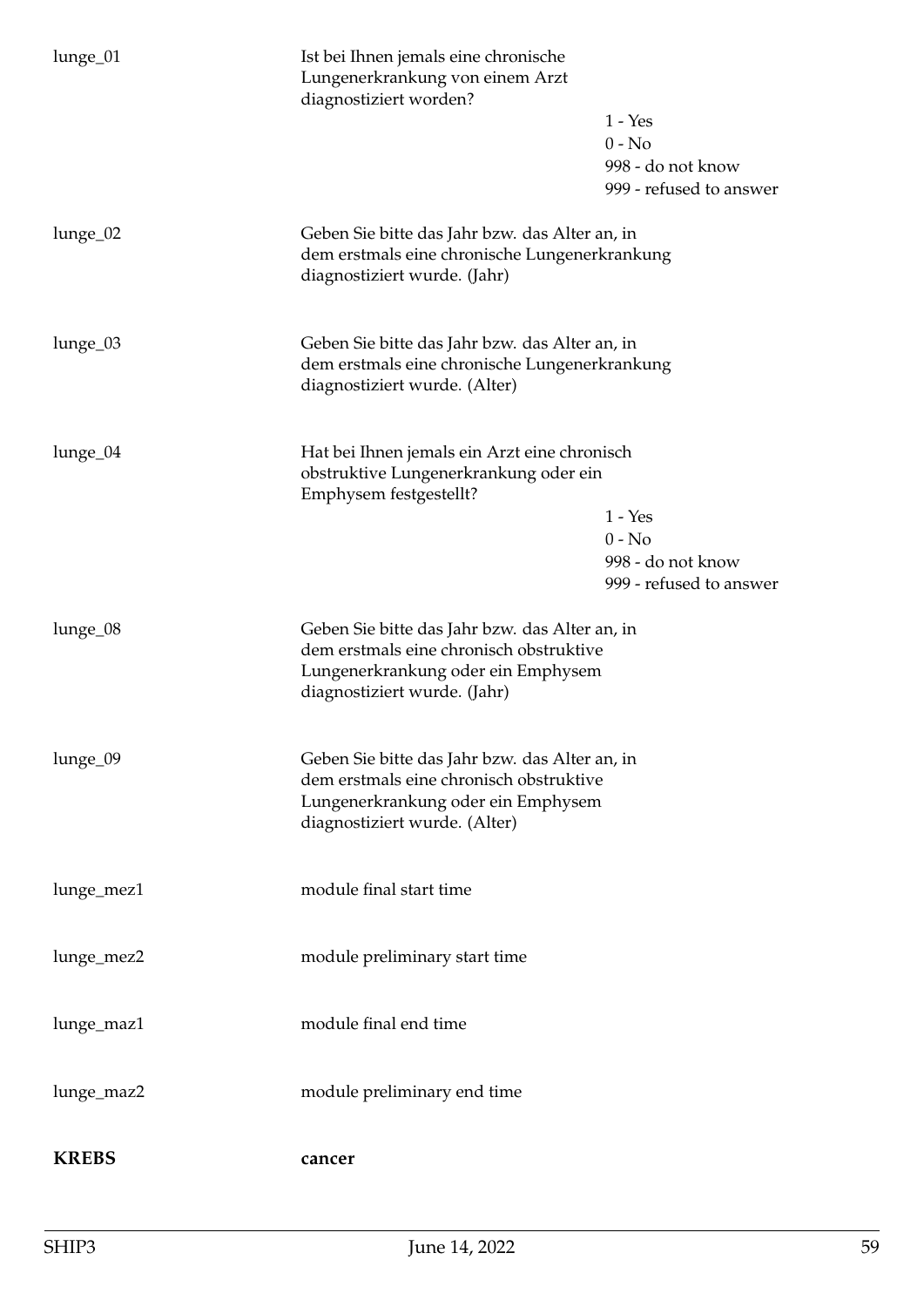| krebs_01                                      | Ist bei Ihnen seit der letzten SHIP-Untersuchung,<br>seit «MM.JJJJ letzte Untersuchung» eine<br>Krebserkrankung aufgetreten?               |                                              |  |  |
|-----------------------------------------------|--------------------------------------------------------------------------------------------------------------------------------------------|----------------------------------------------|--|--|
|                                               |                                                                                                                                            | $1 - Yes$                                    |  |  |
|                                               |                                                                                                                                            | $0 - No$                                     |  |  |
|                                               |                                                                                                                                            | 998 - do not know                            |  |  |
|                                               |                                                                                                                                            | 999 - refused to answer                      |  |  |
| krebs_02a                                     | lung cancer                                                                                                                                |                                              |  |  |
|                                               |                                                                                                                                            | $1 - Yes$                                    |  |  |
|                                               |                                                                                                                                            | $0 - No$                                     |  |  |
| krebs_02b                                     | Wann war das? Bitte geben Sie das Jahr oder ihr<br>Alter an, in dem der Krebs zum ersten Mal<br>diagnostiziert wurde! (Lungenkrebs) (Jahr) |                                              |  |  |
| krebs_02b1                                    | Wann war das? Bitte geben Sie das Jahr oder ihr                                                                                            |                                              |  |  |
|                                               | Alter an, in dem der Krebs zum ersten Mal                                                                                                  |                                              |  |  |
|                                               |                                                                                                                                            | diagnostiziert wurde! (Lungenkrebs) (Alter)  |  |  |
| krebs_02b2<br>Wurde dieser Krebs aufgrund von |                                                                                                                                            |                                              |  |  |
|                                               | Untersuchungsergebnissen aus der SHIP-Studie<br>entdeckt?                                                                                  |                                              |  |  |
|                                               |                                                                                                                                            | $1 - Yes$                                    |  |  |
|                                               |                                                                                                                                            | $0 - No$                                     |  |  |
|                                               |                                                                                                                                            | 998 - do not know<br>999 - refused to answer |  |  |
|                                               |                                                                                                                                            |                                              |  |  |
| krebs_02b3                                    | Aus welchem SHIP-Untersuchungsteil stammt                                                                                                  |                                              |  |  |
|                                               | das Untersuchungsergebnis, welches zu dieser<br>Krebsdiagnose führte?                                                                      |                                              |  |  |
|                                               |                                                                                                                                            | $1 - MRT$                                    |  |  |
|                                               |                                                                                                                                            | 2 - Schilddrüsenultraschall                  |  |  |
|                                               |                                                                                                                                            | 3 - Ultraschall der Halsschlagader           |  |  |
|                                               |                                                                                                                                            | 4 - Herzultraschall                          |  |  |
|                                               |                                                                                                                                            | 5 - Leberultraschall                         |  |  |
|                                               |                                                                                                                                            | 6 - Labor- Blut und Urinuntersuchung         |  |  |
|                                               |                                                                                                                                            | 7 - Zahnmedizinische Untersuchung            |  |  |
|                                               |                                                                                                                                            | 8 - Hautklinik                               |  |  |
|                                               |                                                                                                                                            | 9 - Innere Medizin                           |  |  |
|                                               |                                                                                                                                            | 10 - EKG                                     |  |  |
|                                               |                                                                                                                                            | 11 - Blutdruckmessung                        |  |  |
|                                               |                                                                                                                                            | 12 - Messung der Knochensteifigkeit          |  |  |
|                                               |                                                                                                                                            | 13 - Körperzusammensetzungsanal-             |  |  |
|                                               |                                                                                                                                            | yse (Wasser, Körpermasse)                    |  |  |
|                                               |                                                                                                                                            | 14 - Andere                                  |  |  |
|                                               |                                                                                                                                            | 998 - Weiß nicht                             |  |  |
|                                               |                                                                                                                                            | 999 - Antwortverweigerung                    |  |  |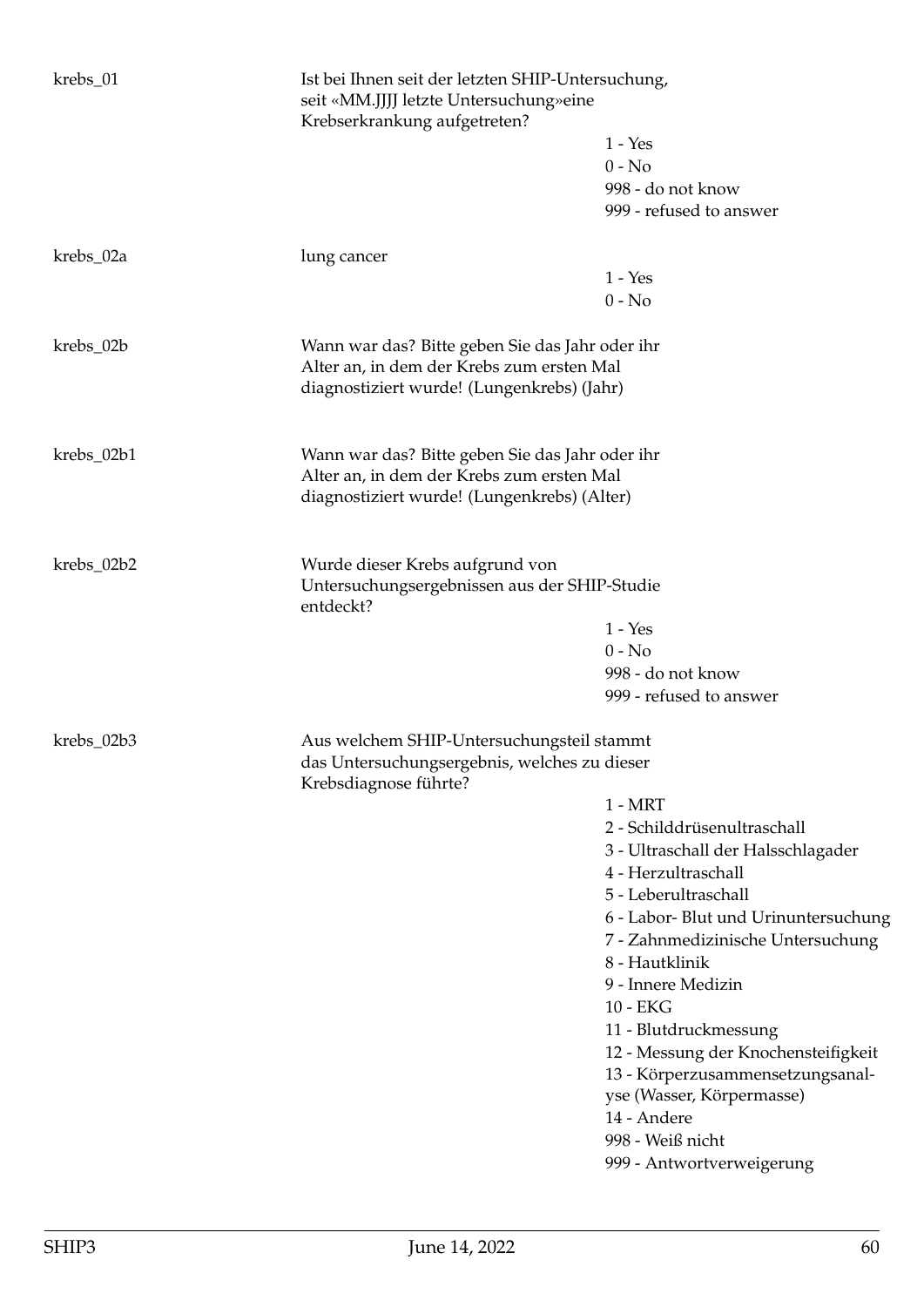| krebs_02b4 | Welcher Andere?                                                                                                                            |                                                                                                                                                                      |
|------------|--------------------------------------------------------------------------------------------------------------------------------------------|----------------------------------------------------------------------------------------------------------------------------------------------------------------------|
| krebs_02c  | breast cancer                                                                                                                              |                                                                                                                                                                      |
|            |                                                                                                                                            | $1 - Yes$<br>$0 - No$                                                                                                                                                |
|            |                                                                                                                                            |                                                                                                                                                                      |
| krebs_02d  | Wann war das? Bitte geben Sie das Jahr oder ihr<br>Alter an, in dem der Krebs zum ersten Mal<br>diagnostiziert wurde! (Brustkrebs) (Jahr)  |                                                                                                                                                                      |
| krebs_02d1 | Wann war das? Bitte geben Sie das Jahr oder ihr<br>Alter an, in dem der Krebs zum ersten Mal<br>diagnostiziert wurde! (Brustkrebs) (Alter) |                                                                                                                                                                      |
| krebs_02d2 | Wurde dieser Krebs aufgrund von<br>Untersuchungsergebnissen aus der SHIP-Studie<br>entdeckt?                                               |                                                                                                                                                                      |
|            |                                                                                                                                            | $1 - Yes$                                                                                                                                                            |
|            |                                                                                                                                            | $0 - No$                                                                                                                                                             |
|            |                                                                                                                                            | 998 - do not know                                                                                                                                                    |
|            |                                                                                                                                            | 999 - refused to answer                                                                                                                                              |
| krebs_02d3 | Aus welchem SHIP-Untersuchungsteil stammt<br>das Untersuchungsergebnis, welches zu dieser<br>Krebsdiagnose führte?                         |                                                                                                                                                                      |
|            |                                                                                                                                            | $1 - MRT$                                                                                                                                                            |
|            |                                                                                                                                            | 2 - Schilddrüsenultraschall                                                                                                                                          |
|            |                                                                                                                                            | 3 - Ultraschall der Halsschlagader                                                                                                                                   |
|            |                                                                                                                                            | 4 - Herzultraschall                                                                                                                                                  |
|            |                                                                                                                                            | 5 - Leberultraschall                                                                                                                                                 |
|            |                                                                                                                                            | 6 - Labor- Blut und Urinuntersuchung<br>7 - Zahnmedizinische Untersuchung<br>8 - Hautklinik<br>9 - Innere Medizin<br>10 - EKG                                        |
|            |                                                                                                                                            | 11 - Blutdruckmessung                                                                                                                                                |
|            |                                                                                                                                            | 12 - Messung der Knochensteifigkeit<br>13 - Körperzusammensetzungsanal-<br>yse (Wasser, Körpermasse)<br>14 - Andere<br>998 - Weiß nicht<br>999 - Antwortverweigerung |
|            |                                                                                                                                            |                                                                                                                                                                      |
| krebs_02d4 | Welcher Andere?                                                                                                                            |                                                                                                                                                                      |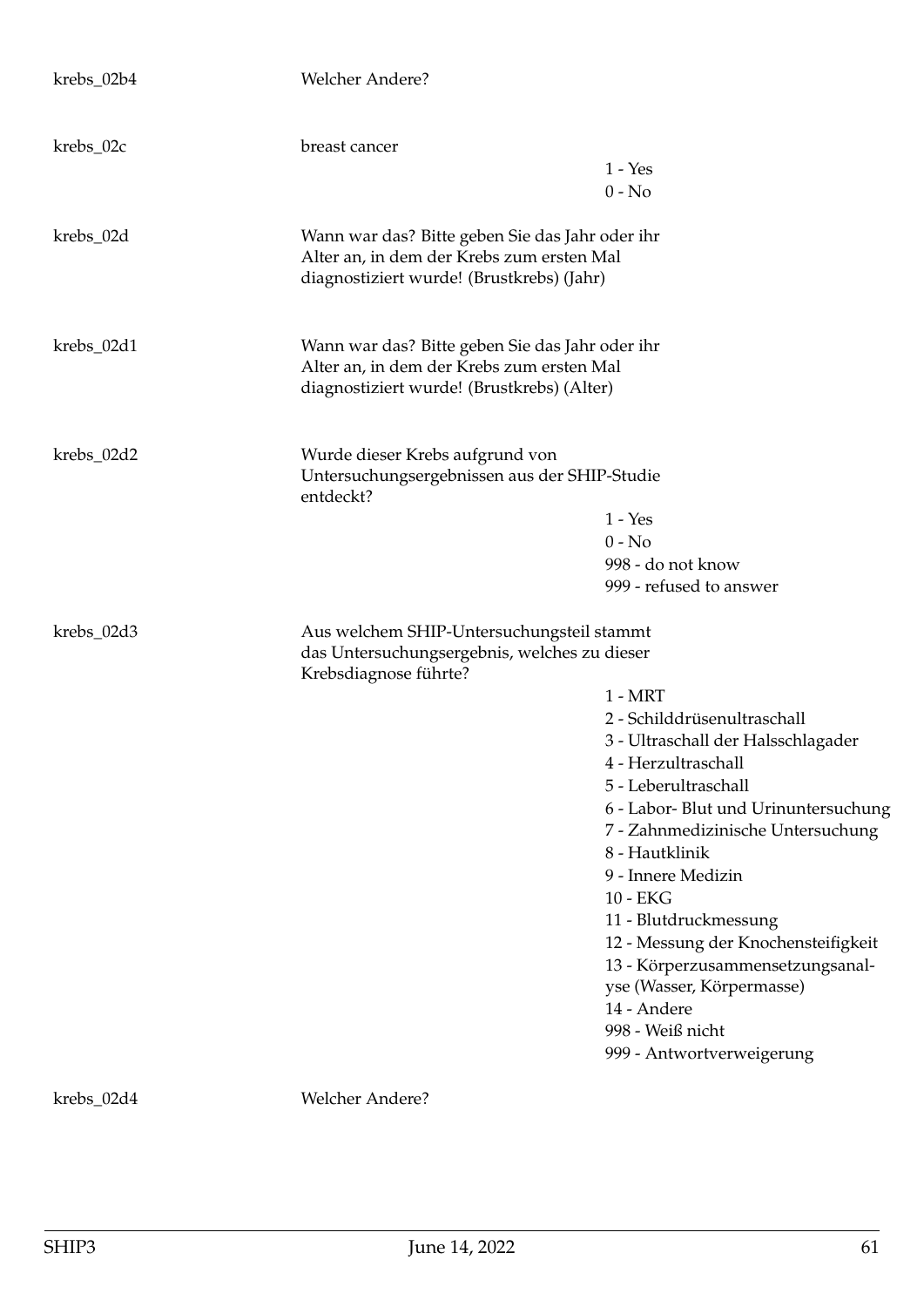| krebs_02d5 | Wurde dieser Krebs im Rahmen des<br>Mammographie-Screening-Programms entdeckt?                                                                                  | $1 - Yes$<br>$0 - No$<br>998 - do not know<br>999 - refused to answer                                                                                                                                                                                                                                                                                                                                                                                           |
|------------|-----------------------------------------------------------------------------------------------------------------------------------------------------------------|-----------------------------------------------------------------------------------------------------------------------------------------------------------------------------------------------------------------------------------------------------------------------------------------------------------------------------------------------------------------------------------------------------------------------------------------------------------------|
| krebs_02e  | colon cancer                                                                                                                                                    | $1 - Yes$<br>$0 - No$                                                                                                                                                                                                                                                                                                                                                                                                                                           |
| krebs_02f  | Wann war das? Bitte geben Sie das Jahr oder ihr<br>Alter an, in dem der Krebs zum ersten Mal<br>diagnostiziert wurde! (Darm- oder<br>Darmausgangskrebs) (Jahr)  |                                                                                                                                                                                                                                                                                                                                                                                                                                                                 |
| krebs_02f1 | Wann war das? Bitte geben Sie das Jahr oder ihr<br>Alter an, in dem der Krebs zum ersten Mal<br>diagnostiziert wurde! (Darm- oder<br>Darmausgangskrebs) (Alter) |                                                                                                                                                                                                                                                                                                                                                                                                                                                                 |
| krebs_02f2 | Wurde dieser Krebs aufgrund von<br>Untersuchungsergebnissen aus der SHIP-Studie<br>entdeckt?                                                                    | $1 - Yes$<br>$0 - No$<br>998 - do not know<br>999 - refused to answer                                                                                                                                                                                                                                                                                                                                                                                           |
| krebs_02f3 | Aus welchem SHIP-Untersuchungsteil stammt<br>das Untersuchungsergebnis, welches zu dieser<br>Krebsdiagnose führte?                                              | $1 - MRT$<br>2 - Schilddrüsenultraschall<br>3 - Ultraschall der Halsschlagader<br>4 - Herzultraschall<br>5 - Leberultraschall<br>6 - Labor- Blut und Urinuntersuchung<br>7 - Zahnmedizinische Untersuchung<br>8 - Hautklinik<br>9 - Innere Medizin<br>10 - EKG<br>11 - Blutdruckmessung<br>12 - Messung der Knochensteifigkeit<br>13 - Körperzusammensetzungsanal-<br>yse (Wasser, Körpermasse)<br>14 - Andere<br>998 - Weiß nicht<br>999 - Antwortverweigerung |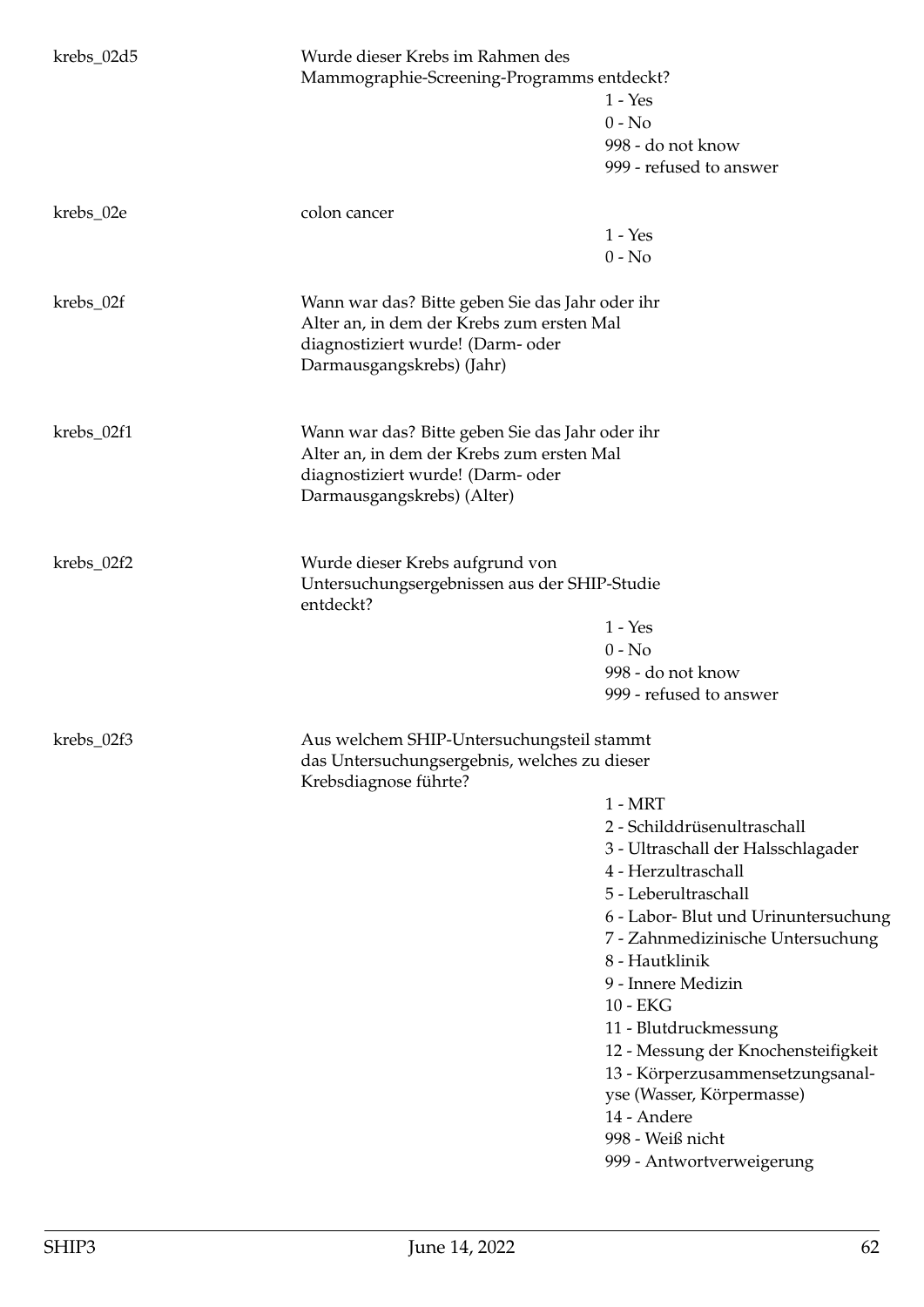| krebs_02f4  | Welcher Andere?                                                                                                                               |                                                                                                                                                                                                                                                                                                                                                                                                                                                                 |
|-------------|-----------------------------------------------------------------------------------------------------------------------------------------------|-----------------------------------------------------------------------------------------------------------------------------------------------------------------------------------------------------------------------------------------------------------------------------------------------------------------------------------------------------------------------------------------------------------------------------------------------------------------|
| $krebs_02g$ | prostate cancer                                                                                                                               | $1 - Yes$<br>$0 - No$                                                                                                                                                                                                                                                                                                                                                                                                                                           |
| krebs_02h   | Wann war das? Bitte geben Sie das Jahr oder ihr<br>Alter an, in dem der Krebs zum ersten Mal<br>diagnostiziert wurde! (Prostatakrebs) (Jahr)  |                                                                                                                                                                                                                                                                                                                                                                                                                                                                 |
| krebs_02h1  | Wann war das? Bitte geben Sie das Jahr oder ihr<br>Alter an, in dem der Krebs zum ersten Mal<br>diagnostiziert wurde! (Prostatakrebs) (Alter) |                                                                                                                                                                                                                                                                                                                                                                                                                                                                 |
| krebs_02h2  | Wurde dieser Krebs aufgrund von<br>Untersuchungsergebnissen aus der SHIP-Studie<br>entdeckt?                                                  | $1 - Yes$<br>$0 - No$<br>998 - do not know<br>999 - refused to answer                                                                                                                                                                                                                                                                                                                                                                                           |
| krebs_02h3  | Aus welchem SHIP-Untersuchungsteil stammt<br>das Untersuchungsergebnis, welches zu dieser<br>Krebsdiagnose führte?                            | $1 - MRT$<br>2 - Schilddrüsenultraschall<br>3 - Ultraschall der Halsschlagader<br>4 - Herzultraschall<br>5 - Leberultraschall<br>6 - Labor- Blut und Urinuntersuchung<br>7 - Zahnmedizinische Untersuchung<br>8 - Hautklinik<br>9 - Innere Medizin<br>10 - EKG<br>11 - Blutdruckmessung<br>12 - Messung der Knochensteifigkeit<br>13 - Körperzusammensetzungsanal-<br>yse (Wasser, Körpermasse)<br>14 - Andere<br>998 - Weiß nicht<br>999 - Antwortverweigerung |
| krebs_02h4  | Welcher Andere?                                                                                                                               |                                                                                                                                                                                                                                                                                                                                                                                                                                                                 |
| krebs_02i   | stomach cancer                                                                                                                                |                                                                                                                                                                                                                                                                                                                                                                                                                                                                 |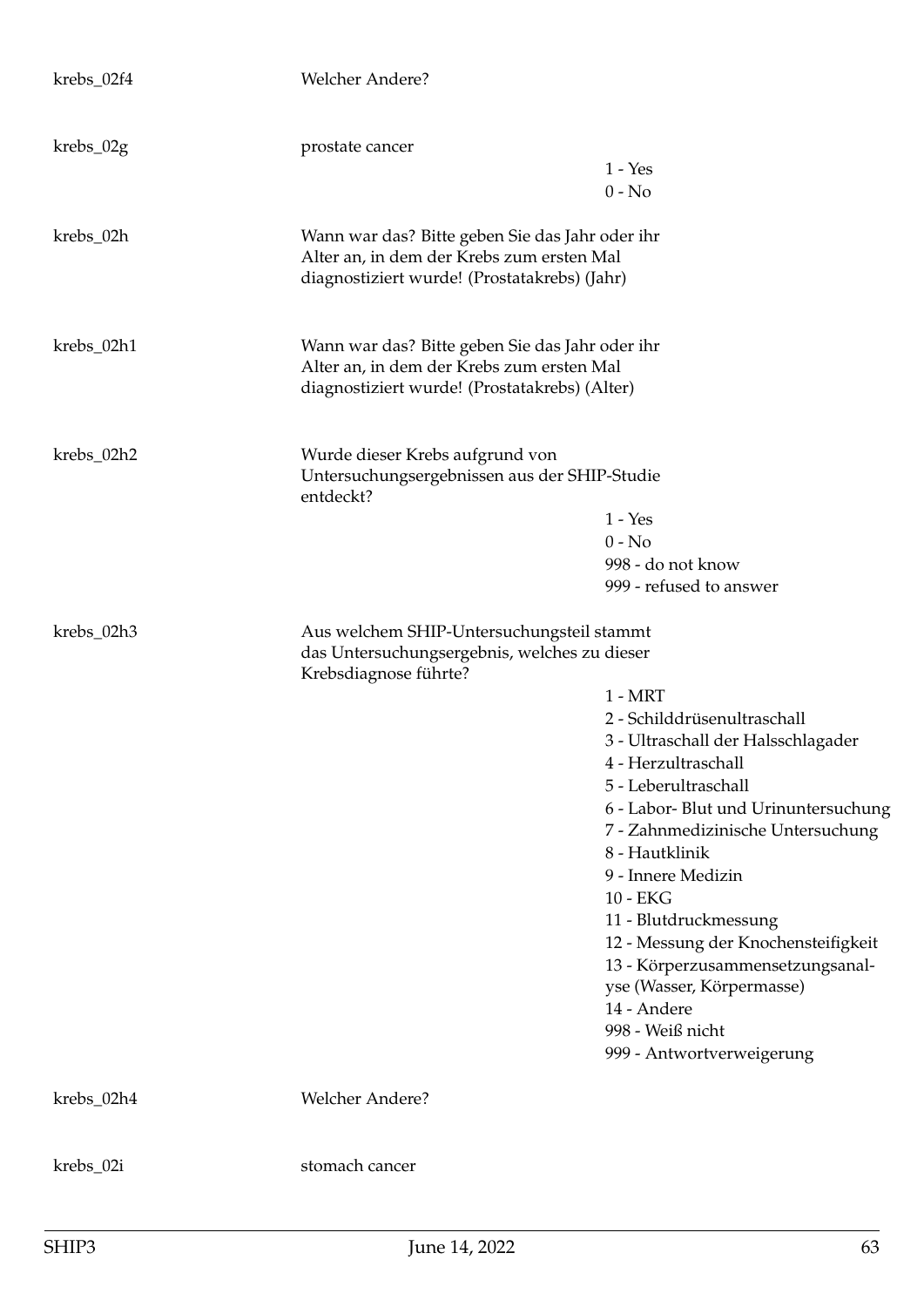|              |                                                                                                                                            | $1 - Yes$<br>$0 - No$                                                                                                                                                                                                                                                                                                                                                                                                                                           |
|--------------|--------------------------------------------------------------------------------------------------------------------------------------------|-----------------------------------------------------------------------------------------------------------------------------------------------------------------------------------------------------------------------------------------------------------------------------------------------------------------------------------------------------------------------------------------------------------------------------------------------------------------|
| krebs_02j    | Wann war das? Bitte geben Sie das Jahr oder ihr<br>Alter an, in dem der Krebs zum ersten Mal<br>diagnostiziert wurde! (Magenkrebs) (Jahr)  |                                                                                                                                                                                                                                                                                                                                                                                                                                                                 |
| krebs_02j1   | Wann war das? Bitte geben Sie das Jahr oder ihr<br>Alter an, in dem der Krebs zum ersten Mal<br>diagnostiziert wurde! (Magenkrebs) (Alter) |                                                                                                                                                                                                                                                                                                                                                                                                                                                                 |
| krebs_02j2   | Wurde dieser Krebs aufgrund von<br>Untersuchungsergebnissen aus der SHIP-Studie<br>entdeckt?                                               | $1 - Yes$<br>$0 - No$<br>998 - do not know<br>999 - refused to answer                                                                                                                                                                                                                                                                                                                                                                                           |
| krebs_02j3   | Aus welchem SHIP-Untersuchungsteil stammt<br>das Untersuchungsergebnis, welches zu dieser<br>Krebsdiagnose führte?                         | $1 - MRT$<br>2 - Schilddrüsenultraschall<br>3 - Ultraschall der Halsschlagader<br>4 - Herzultraschall<br>5 - Leberultraschall<br>6 - Labor- Blut und Urinuntersuchung<br>7 - Zahnmedizinische Untersuchung<br>8 - Hautklinik<br>9 - Innere Medizin<br>10 - EKG<br>11 - Blutdruckmessung<br>12 - Messung der Knochensteifigkeit<br>13 - Körperzusammensetzungsanal-<br>yse (Wasser, Körpermasse)<br>14 - Andere<br>998 - Weiß nicht<br>999 - Antwortverweigerung |
| $krebs_02j4$ | <b>Welcher Andere?</b>                                                                                                                     |                                                                                                                                                                                                                                                                                                                                                                                                                                                                 |
| krebs_02k    | ovarian cancer                                                                                                                             | $1 - Yes$<br>$0 - No$                                                                                                                                                                                                                                                                                                                                                                                                                                           |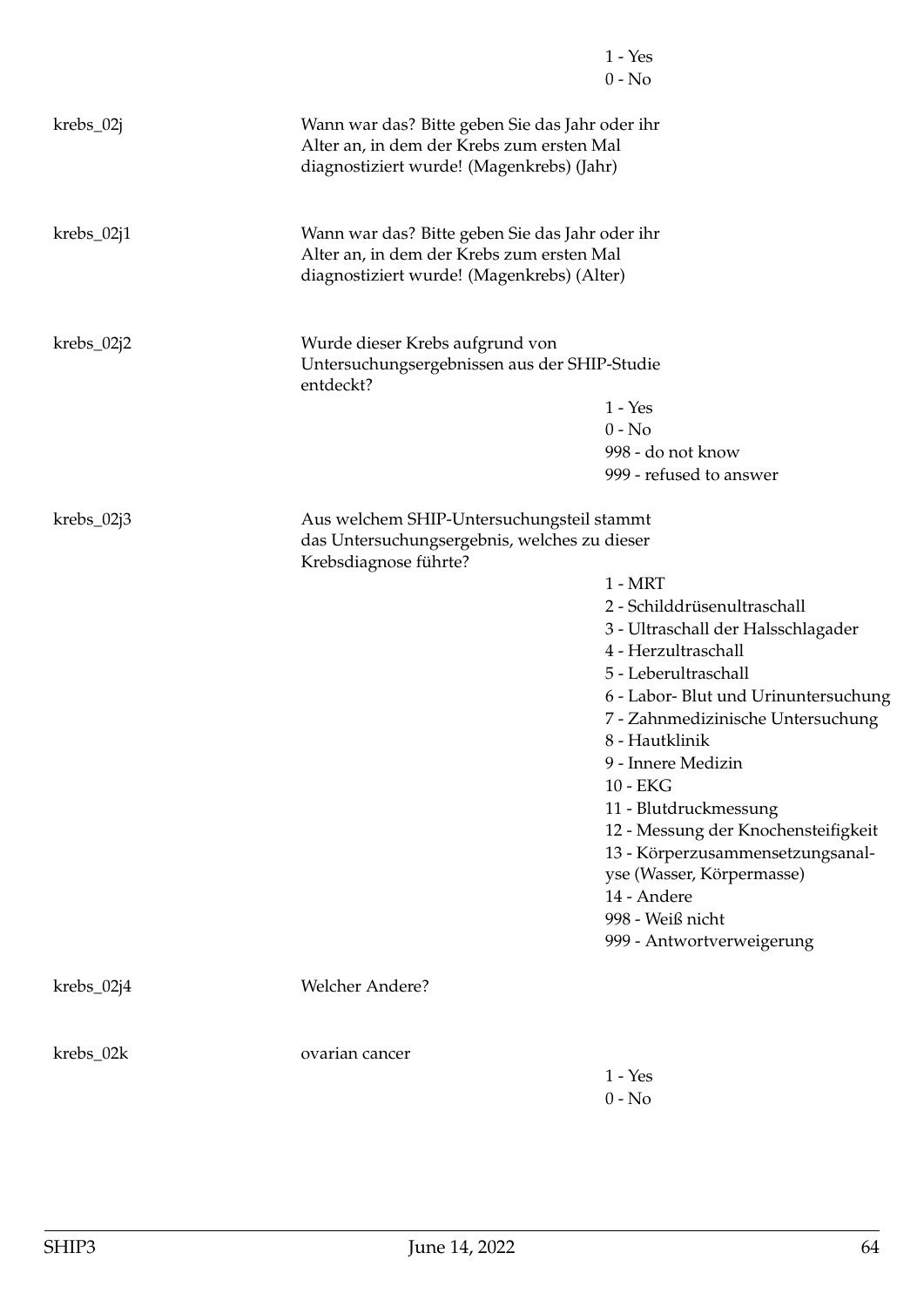| krebs_02l    | Wann war das? Bitte geben Sie das Jahr oder ihr<br>Alter an, in dem der Krebs zum ersten Mal<br>diagnostiziert wurde! (Eierstockkrebs) (Jahr)              |                                      |
|--------------|------------------------------------------------------------------------------------------------------------------------------------------------------------|--------------------------------------|
| $krebs_0211$ | Wann war das? Bitte geben Sie das Jahr oder ihr<br>Alter an, in dem der Krebs zum ersten Mal<br>diagnostiziert wurde! (Eierstockkrebs) (Alter)             |                                      |
| $krebs_0212$ | Wurde dieser Krebs aufgrund von<br>Untersuchungsergebnissen aus der SHIP-Studie<br>entdeckt?                                                               |                                      |
|              |                                                                                                                                                            | $1 - Yes$                            |
|              |                                                                                                                                                            | $0 - No$                             |
|              |                                                                                                                                                            | 998 - do not know                    |
|              |                                                                                                                                                            | 999 - refused to answer              |
| $krebs_0213$ | Aus welchem SHIP-Untersuchungsteil stammt<br>das Untersuchungsergebnis, welches zu dieser<br>Krebsdiagnose führte?                                         |                                      |
|              |                                                                                                                                                            | $1 - MRT$                            |
|              |                                                                                                                                                            | 2 - Schilddrüsenultraschall          |
|              |                                                                                                                                                            | 3 - Ultraschall der Halsschlagader   |
|              |                                                                                                                                                            | 4 - Herzultraschall                  |
|              |                                                                                                                                                            | 5 - Leberultraschall                 |
|              |                                                                                                                                                            | 6 - Labor- Blut und Urinuntersuchung |
|              |                                                                                                                                                            | 7 - Zahnmedizinische Untersuchung    |
|              |                                                                                                                                                            | 8 - Hautklinik                       |
|              |                                                                                                                                                            | 9 - Innere Medizin                   |
|              |                                                                                                                                                            | 10 - EKG                             |
|              |                                                                                                                                                            | 11 - Blutdruckmessung                |
|              |                                                                                                                                                            | 12 - Messung der Knochensteifigkeit  |
|              |                                                                                                                                                            | 13 - Körperzusammensetzungsanal-     |
|              |                                                                                                                                                            | yse (Wasser, Körpermasse)            |
|              |                                                                                                                                                            | 14 - Andere                          |
|              |                                                                                                                                                            | 998 - Weiß nicht                     |
|              |                                                                                                                                                            | 999 - Antwortverweigerung            |
|              |                                                                                                                                                            |                                      |
| $krebs_0214$ | Welcher Andere?                                                                                                                                            |                                      |
|              |                                                                                                                                                            |                                      |
| krebs_02m    | pancreatic cancer                                                                                                                                          |                                      |
|              |                                                                                                                                                            | $1 - Yes$                            |
|              |                                                                                                                                                            | $0 - No$                             |
| krebs_02n    | Wann war das? Bitte geben Sie das Jahr oder ihr<br>Alter an, in dem der Krebs zum ersten Mal<br>diagnostiziert wurde!<br>(Bauchspeicheldrüsenkrebs) (Jahr) |                                      |
|              |                                                                                                                                                            |                                      |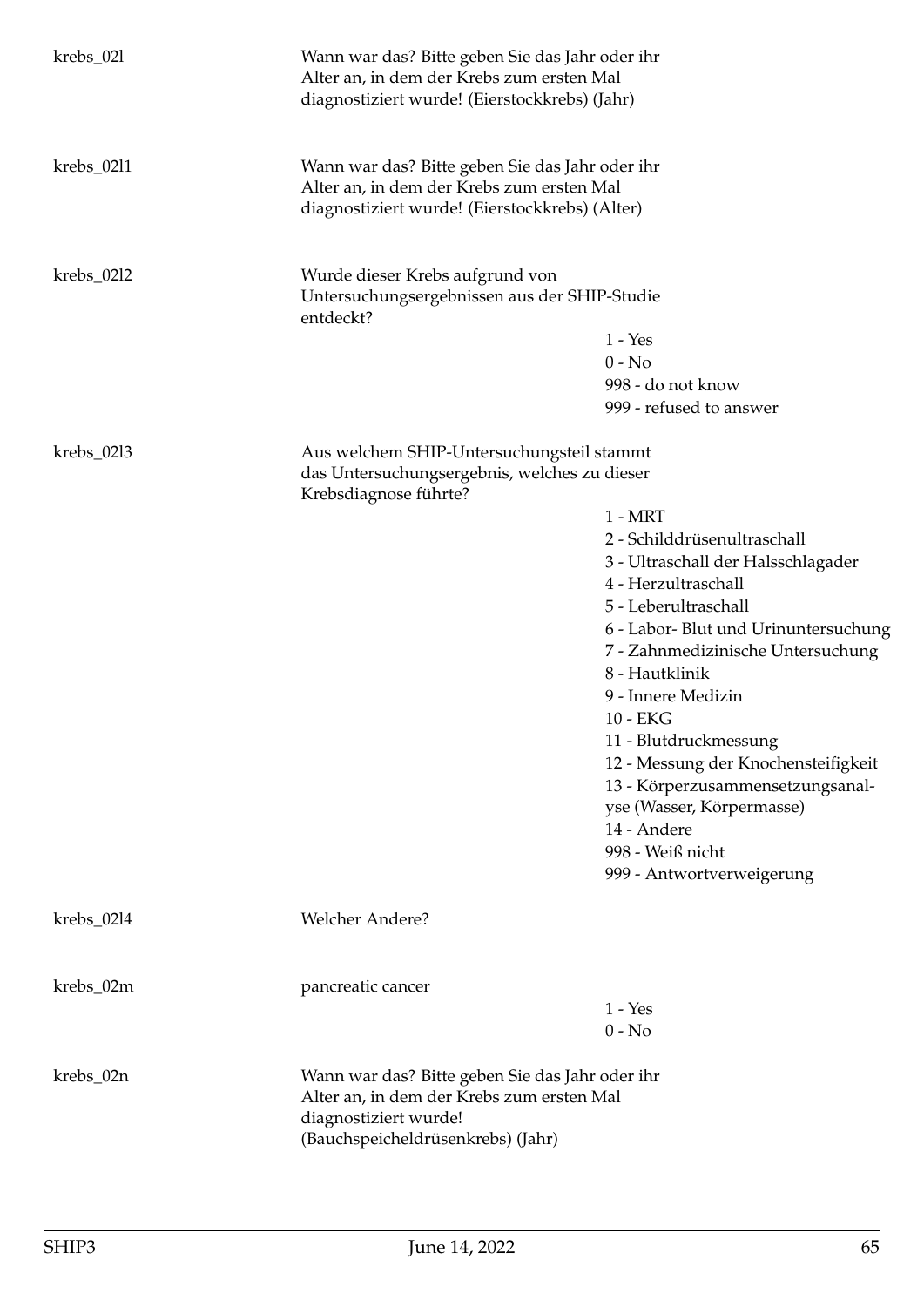| krebs_02n1 | Wann war das? Bitte geben Sie das Jahr oder ihr<br>Alter an, in dem der Krebs zum ersten Mal<br>diagnostiziert wurde!<br>(Bauchspeicheldrüsenkrebs) (Alter)   |                                                                                                                                                                                                                                                                                                                                                                                                                                                                 |
|------------|---------------------------------------------------------------------------------------------------------------------------------------------------------------|-----------------------------------------------------------------------------------------------------------------------------------------------------------------------------------------------------------------------------------------------------------------------------------------------------------------------------------------------------------------------------------------------------------------------------------------------------------------|
| krebs_02n2 | Wurde dieser Krebs aufgrund von<br>Untersuchungsergebnissen aus der SHIP-Studie<br>entdeckt?                                                                  | $1 - Yes$<br>$0 - No$<br>998 - do not know<br>999 - refused to answer                                                                                                                                                                                                                                                                                                                                                                                           |
| krebs_02n3 | Aus welchem SHIP-Untersuchungsteil stammt<br>das Untersuchungsergebnis, welches zu dieser<br>Krebsdiagnose führte?                                            | $1 - MRT$<br>2 - Schilddrüsenultraschall<br>3 - Ultraschall der Halsschlagader<br>4 - Herzultraschall<br>5 - Leberultraschall<br>6 - Labor- Blut und Urinuntersuchung<br>7 - Zahnmedizinische Untersuchung<br>8 - Hautklinik<br>9 - Innere Medizin<br>10 - EKG<br>11 - Blutdruckmessung<br>12 - Messung der Knochensteifigkeit<br>13 - Körperzusammensetzungsanal-<br>yse (Wasser, Körpermasse)<br>14 - Andere<br>998 - Weiß nicht<br>999 - Antwortverweigerung |
| krebs_02n4 | <b>Welcher Andere?</b>                                                                                                                                        |                                                                                                                                                                                                                                                                                                                                                                                                                                                                 |
| krebs_02o  | cancer of the oral cavity and pharynx                                                                                                                         | $1 - Yes$<br>$0 - No$                                                                                                                                                                                                                                                                                                                                                                                                                                           |
| krebs_02p  | Wann war das? Bitte geben Sie das Jahr oder ihr<br>Alter an, in dem der Krebs zum ersten Mal<br>diagnostiziert wurde! (Mundhöhlen- und<br>Rachenkrebs) (Jahr) |                                                                                                                                                                                                                                                                                                                                                                                                                                                                 |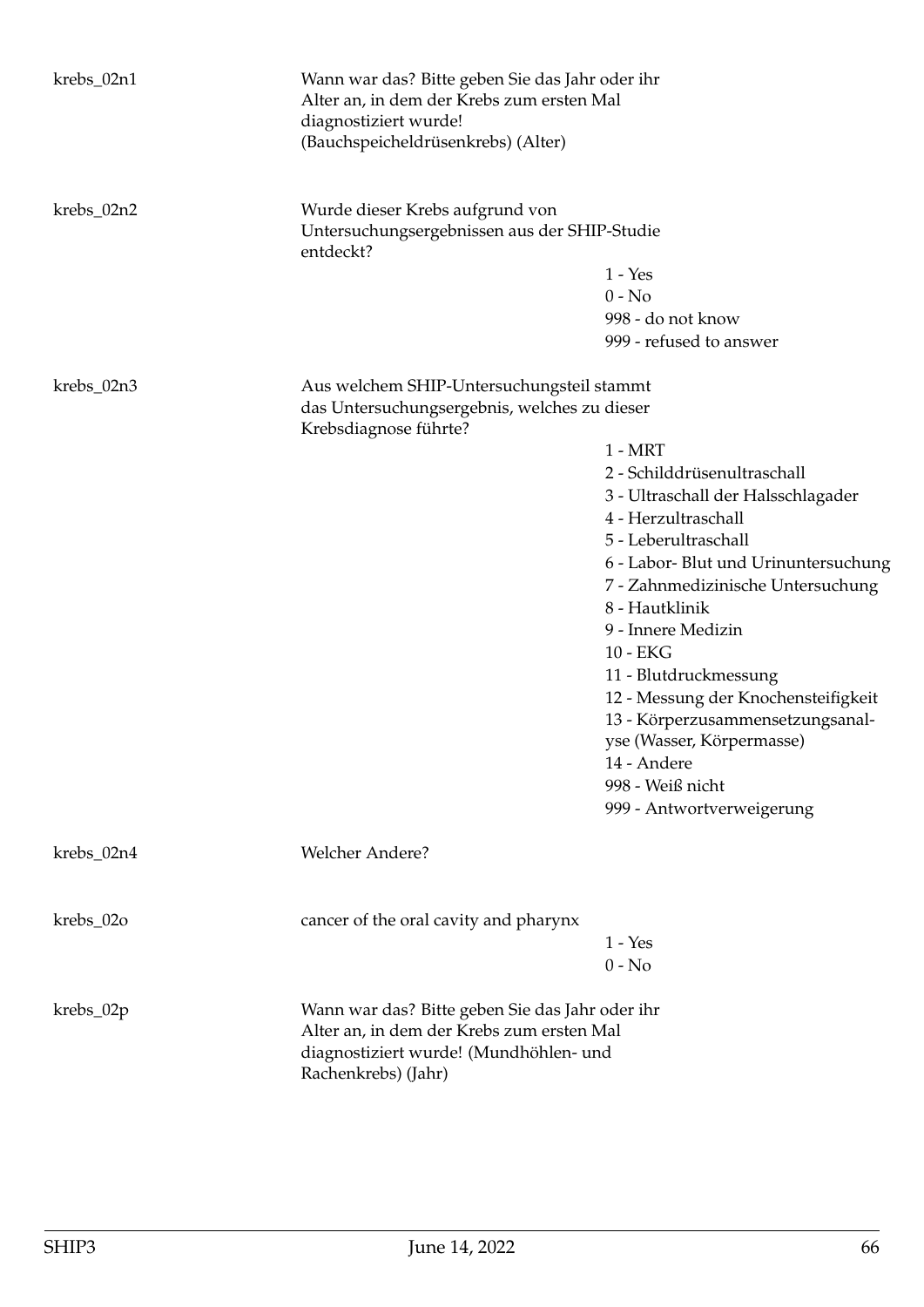| $krebs_02p1$ | Wann war das? Bitte geben Sie das Jahr oder ihr<br>Alter an, in dem der Krebs zum ersten Mal<br>diagnostiziert wurde! (Mundhöhlen- und<br>Rachenkrebs) (Alter) |                                                                                                                                                                                                                                                                                                                                                                                                                                                                 |
|--------------|----------------------------------------------------------------------------------------------------------------------------------------------------------------|-----------------------------------------------------------------------------------------------------------------------------------------------------------------------------------------------------------------------------------------------------------------------------------------------------------------------------------------------------------------------------------------------------------------------------------------------------------------|
| $krebs_02p2$ | Wurde dieser Krebs aufgrund von<br>Untersuchungsergebnissen aus der SHIP-Studie<br>entdeckt?                                                                   | $1 - Yes$<br>$0 - No$<br>998 - do not know<br>999 - refused to answer                                                                                                                                                                                                                                                                                                                                                                                           |
| $krebs_02p3$ | Aus welchem SHIP-Untersuchungsteil stammt<br>das Untersuchungsergebnis, welches zu dieser<br>Krebsdiagnose führte?                                             | $1 - MRT$<br>2 - Schilddrüsenultraschall<br>3 - Ultraschall der Halsschlagader<br>4 - Herzultraschall<br>5 - Leberultraschall<br>6 - Labor- Blut und Urinuntersuchung<br>7 - Zahnmedizinische Untersuchung<br>8 - Hautklinik<br>9 - Innere Medizin<br>10 - EKG<br>11 - Blutdruckmessung<br>12 - Messung der Knochensteifigkeit<br>13 - Körperzusammensetzungsanal-<br>yse (Wasser, Körpermasse)<br>14 - Andere<br>998 - Weiß nicht<br>999 - Antwortverweigerung |
| krebs_02p4   | Welcher Andere?                                                                                                                                                |                                                                                                                                                                                                                                                                                                                                                                                                                                                                 |
| $krebs_02q$  | thyroid cancer                                                                                                                                                 | $1 - Yes$<br>$0 - No$                                                                                                                                                                                                                                                                                                                                                                                                                                           |
| krebs_02r    | Wann war das? Bitte geben Sie das Jahr oder ihr<br>Alter an, in dem der Krebs zum ersten Mal<br>diagnostiziert wurde! (Schilddrüsenkrebs) (Jahr)               |                                                                                                                                                                                                                                                                                                                                                                                                                                                                 |
| krebs_02r1   | Wann war das? Bitte geben Sie das Jahr oder ihr<br>Alter an, in dem der Krebs zum ersten Mal<br>diagnostiziert wurde! (Schilddrüsenkrebs)<br>(Alter)           |                                                                                                                                                                                                                                                                                                                                                                                                                                                                 |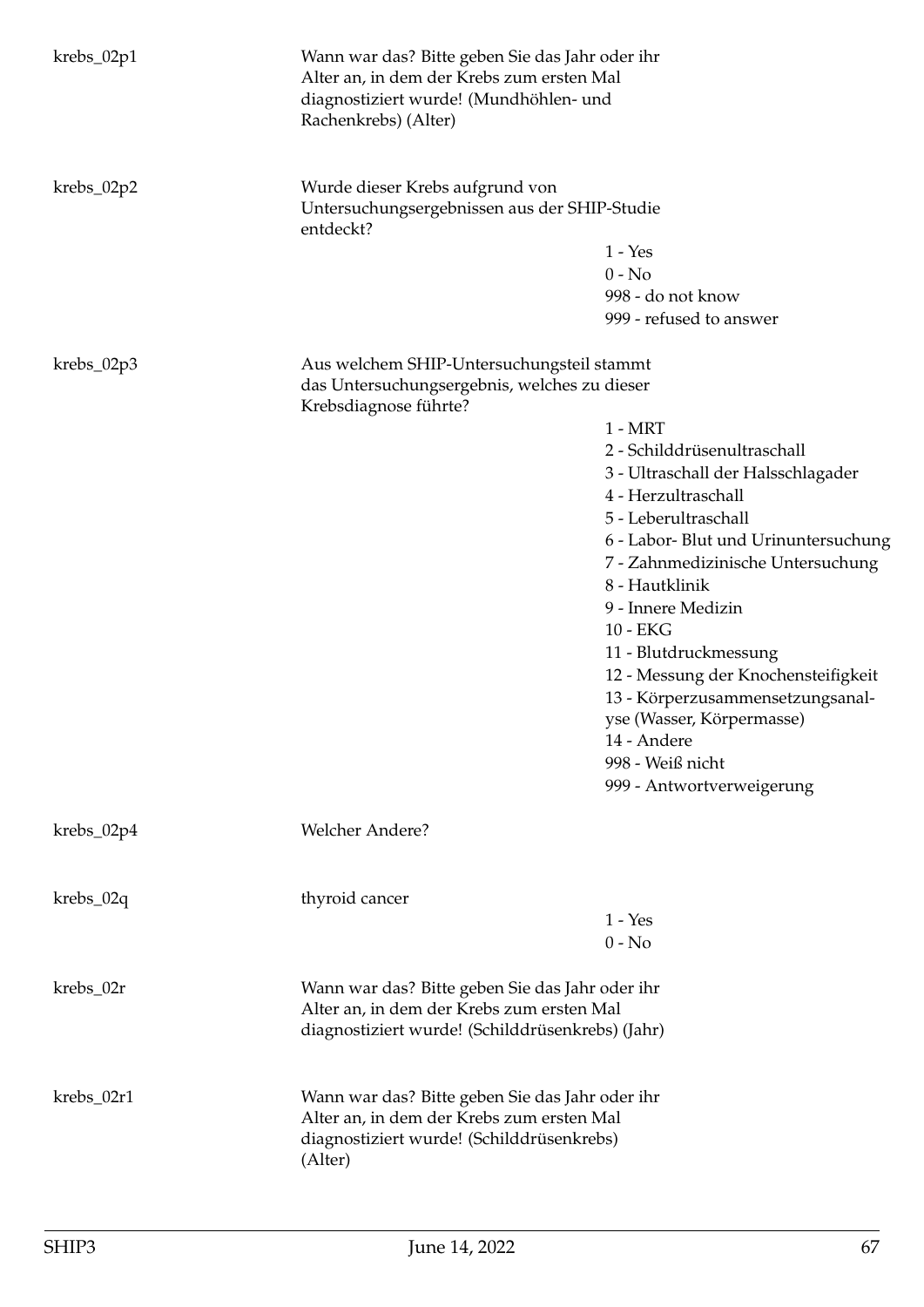| krebs_02r2 | Wurde dieser Krebs aufgrund von<br>Untersuchungsergebnissen aus der SHIP-Studie<br>entdeckt?                                             |                                      |  |
|------------|------------------------------------------------------------------------------------------------------------------------------------------|--------------------------------------|--|
|            |                                                                                                                                          | $1 - Yes$                            |  |
|            |                                                                                                                                          | $0 - No$                             |  |
|            |                                                                                                                                          | 998 - do not know                    |  |
|            |                                                                                                                                          | 999 - refused to answer              |  |
| krebs_02r3 | Aus welchem SHIP-Untersuchungsteil stammt<br>das Untersuchungsergebnis, welches zu dieser<br>Krebsdiagnose führte?                       |                                      |  |
|            |                                                                                                                                          | $1 - MRT$                            |  |
|            |                                                                                                                                          | 2 - Schilddrüsenultraschall          |  |
|            |                                                                                                                                          | 3 - Ultraschall der Halsschlagader   |  |
|            |                                                                                                                                          | 4 - Herzultraschall                  |  |
|            |                                                                                                                                          | 5 - Leberultraschall                 |  |
|            |                                                                                                                                          | 6 - Labor- Blut und Urinuntersuchung |  |
|            |                                                                                                                                          | 7 - Zahnmedizinische Untersuchung    |  |
|            |                                                                                                                                          | 8 - Hautklinik                       |  |
|            |                                                                                                                                          | 9 - Innere Medizin                   |  |
|            |                                                                                                                                          | 10 - EKG                             |  |
|            |                                                                                                                                          | 11 - Blutdruckmessung                |  |
|            |                                                                                                                                          | 12 - Messung der Knochensteifigkeit  |  |
|            |                                                                                                                                          | 13 - Körperzusammensetzungsanal-     |  |
|            |                                                                                                                                          | yse (Wasser, Körpermasse)            |  |
|            |                                                                                                                                          | 14 - Andere                          |  |
|            |                                                                                                                                          | 998 - Weiß nicht                     |  |
|            |                                                                                                                                          | 999 - Antwortverweigerung            |  |
| krebs_02r4 | Welcher Andere?                                                                                                                          |                                      |  |
| krebs_02s  | leukaemia                                                                                                                                |                                      |  |
|            |                                                                                                                                          | $1 - Yes$                            |  |
|            |                                                                                                                                          | $0 - No$                             |  |
| krebs_02t  | Wann war das? Bitte geben Sie das Jahr oder ihr                                                                                          |                                      |  |
|            | Alter an, in dem der Krebs zum ersten Mal<br>diagnostiziert wurde! (Leukämie) (Jahr)                                                     |                                      |  |
| krebs_02t1 | Wann war das? Bitte geben Sie das Jahr oder ihr<br>Alter an, in dem der Krebs zum ersten Mal<br>diagnostiziert wurde! (Leukämie) (Alter) |                                      |  |
| krebs_02t2 | Wurde dieser Krebs aufgrund von<br>Untersuchungsergebnissen aus der SHIP-Studie<br>entdeckt?                                             |                                      |  |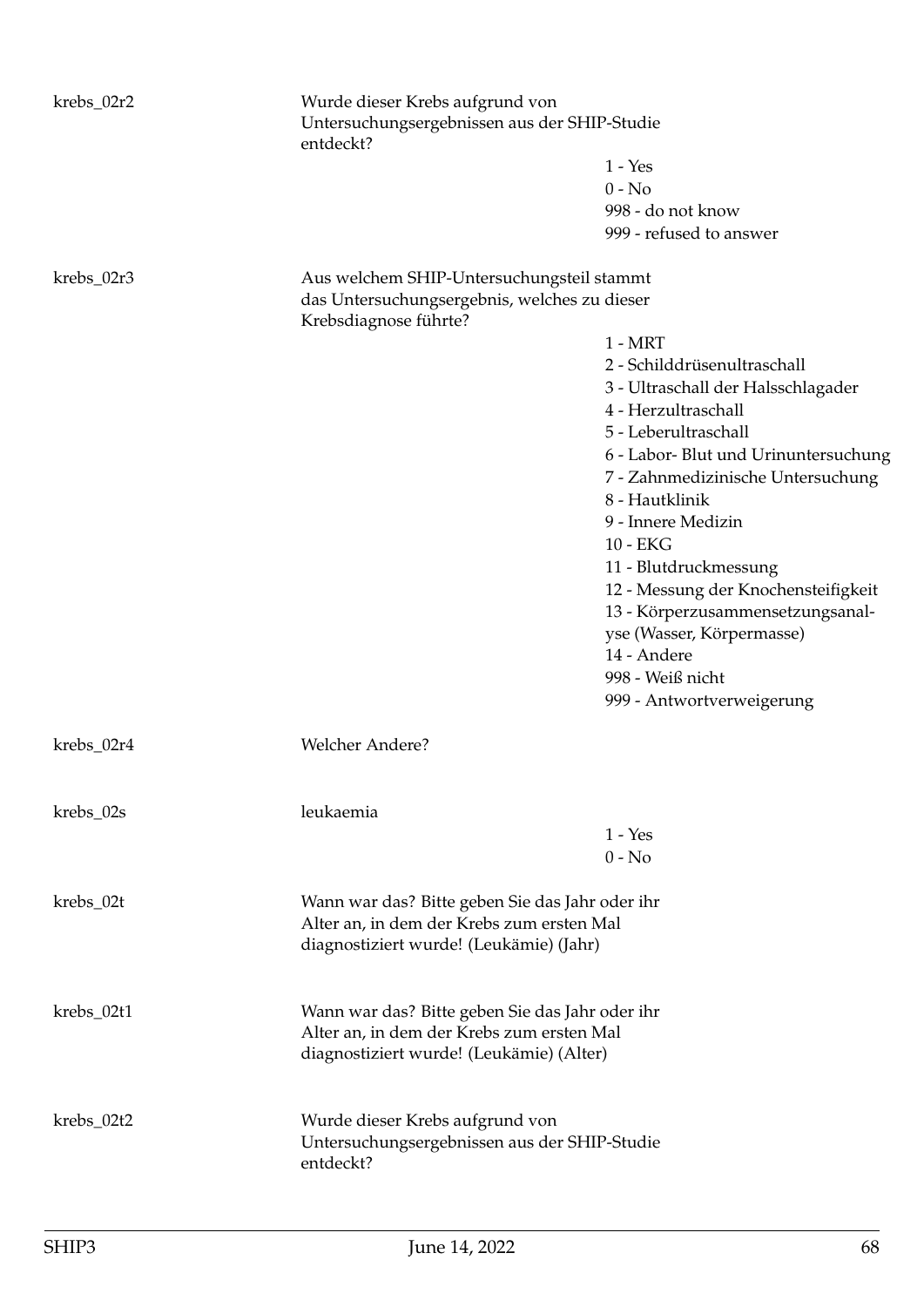|            |                                                                                              | $1 - Yes$                            |
|------------|----------------------------------------------------------------------------------------------|--------------------------------------|
|            |                                                                                              | $0 - No$                             |
|            |                                                                                              | 998 - do not know                    |
|            |                                                                                              | 999 - refused to answer              |
| krebs_02t3 | Aus welchem SHIP-Untersuchungsteil stammt<br>das Untersuchungsergebnis, welches zu dieser    |                                      |
|            | Krebsdiagnose führte?                                                                        |                                      |
|            |                                                                                              | $1 - MRT$                            |
|            |                                                                                              | 2 - Schilddrüsenultraschall          |
|            |                                                                                              | 3 - Ultraschall der Halsschlagader   |
|            |                                                                                              | 4 - Herzultraschall                  |
|            |                                                                                              | 5 - Leberultraschall                 |
|            |                                                                                              | 6 - Labor- Blut und Urinuntersuchung |
|            |                                                                                              | 7 - Zahnmedizinische Untersuchung    |
|            |                                                                                              | 8 - Hautklinik                       |
|            |                                                                                              | 9 - Innere Medizin                   |
|            |                                                                                              | 10 - EKG                             |
|            |                                                                                              | 11 - Blutdruckmessung                |
|            |                                                                                              | 12 - Messung der Knochensteifigkeit  |
|            |                                                                                              | 13 - Körperzusammensetzungsanal-     |
|            |                                                                                              | yse (Wasser, Körpermasse)            |
|            |                                                                                              | 14 - Andere                          |
|            |                                                                                              | 998 - Weiß nicht                     |
|            |                                                                                              | 999 - Antwortverweigerung            |
|            |                                                                                              |                                      |
| krebs_02t4 | Welcher Andere?                                                                              |                                      |
|            |                                                                                              |                                      |
|            |                                                                                              |                                      |
| krebs_02u  | other forms of cancer                                                                        |                                      |
|            |                                                                                              | $1 - Yes$                            |
|            |                                                                                              | $0 - No$                             |
|            |                                                                                              |                                      |
| krebs_02v  | Please specify!                                                                              |                                      |
|            |                                                                                              |                                      |
|            |                                                                                              |                                      |
| krebs_02w  | Wann war das? Bitte geben Sie das Jahr oder ihr<br>Alter an, in dem der Krebs zum ersten Mal |                                      |
|            | diagnostiziert wurde! (Andere                                                                |                                      |
|            | Krebserkrankungen) (Jahr)                                                                    |                                      |
|            |                                                                                              |                                      |
|            |                                                                                              |                                      |
| krebs_02w1 | Wann war das? Bitte geben Sie das Jahr oder ihr                                              |                                      |
|            | Alter an, in dem der Krebs zum ersten Mal                                                    |                                      |
|            | diagnostiziert wurde! (Andere                                                                |                                      |
|            | Krebserkrankungen) (Alter)                                                                   |                                      |
|            |                                                                                              |                                      |
|            |                                                                                              |                                      |
| krebs_02w2 | Wurde dieser Krebs aufgrund von                                                              |                                      |
|            | Untersuchungsergebnissen aus der SHIP-Studie                                                 |                                      |
|            | entdeckt?                                                                                    |                                      |
|            |                                                                                              |                                      |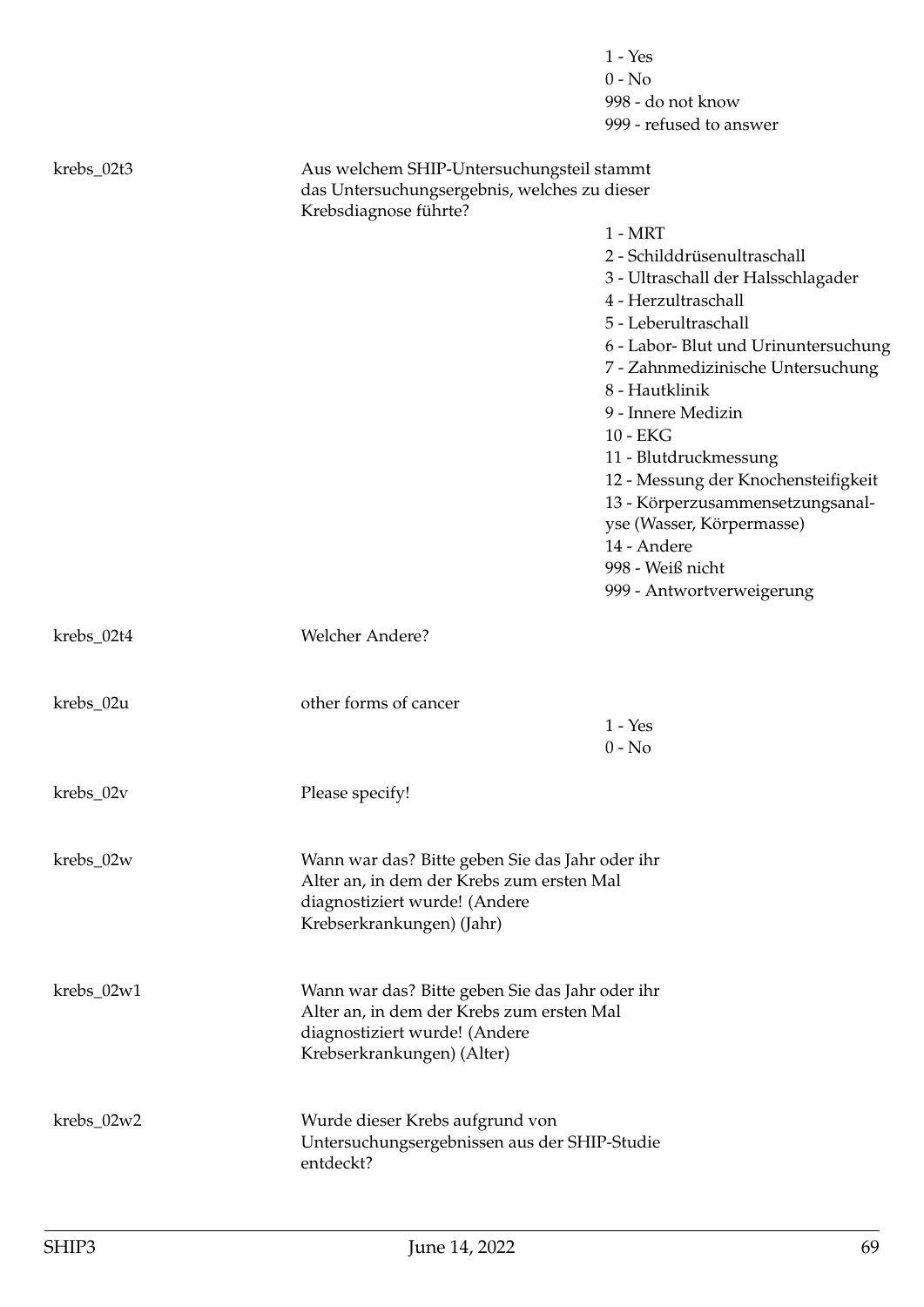|              |                                                                                                | $1 - Yes$                            |  |
|--------------|------------------------------------------------------------------------------------------------|--------------------------------------|--|
|              |                                                                                                | $0 - No$                             |  |
|              |                                                                                                | 998 - do not know                    |  |
|              |                                                                                                | 999 - refused to answer              |  |
| krebs_02w3   | Aus welchem SHIP-Untersuchungsteil stammt                                                      |                                      |  |
|              | das Untersuchungsergebnis, welches zu dieser                                                   |                                      |  |
|              | Krebsdiagnose führte?                                                                          |                                      |  |
|              |                                                                                                | $1 - MRT$                            |  |
|              |                                                                                                | 2 - Schilddrüsenultraschall          |  |
|              |                                                                                                | 3 - Ultraschall der Halsschlagader   |  |
|              |                                                                                                | 4 - Herzultraschall                  |  |
|              |                                                                                                | 5 - Leberultraschall                 |  |
|              |                                                                                                | 6 - Labor- Blut und Urinuntersuchung |  |
|              |                                                                                                | 7 - Zahnmedizinische Untersuchung    |  |
|              |                                                                                                | 8 - Hautklinik                       |  |
|              |                                                                                                | 9 - Innere Medizin                   |  |
|              |                                                                                                | 10 - EKG                             |  |
|              |                                                                                                | 11 - Blutdruckmessung                |  |
|              |                                                                                                | 12 - Messung der Knochensteifigkeit  |  |
|              |                                                                                                | 13 - Körperzusammensetzungsanal-     |  |
|              |                                                                                                | yse (Wasser, Körpermasse)            |  |
|              |                                                                                                | 14 - Andere                          |  |
|              |                                                                                                | 998 - Weiß nicht                     |  |
|              |                                                                                                | 999 - Antwortverweigerung            |  |
| $krebs_02w4$ | Welcher Andere?                                                                                |                                      |  |
|              |                                                                                                |                                      |  |
| $krebs_02x$  | don't know                                                                                     |                                      |  |
|              |                                                                                                | $1 - Yes$                            |  |
|              |                                                                                                | $0 - No$                             |  |
| krebs_02y    | non-response                                                                                   |                                      |  |
|              |                                                                                                | $1 - Yes$                            |  |
|              |                                                                                                | $0 - No$                             |  |
| krebs_03     |                                                                                                |                                      |  |
|              | Haben Sie seit der letzten SHIP-Untersuchung,<br>seit «MM.JJJJ letzte Untersuchung », an einem |                                      |  |
|              | Mammographie-Screening teilgenommen?                                                           |                                      |  |
|              |                                                                                                | $1 - Yes$                            |  |
|              |                                                                                                | $0 - No$                             |  |
|              |                                                                                                | 998 - do not know                    |  |
|              |                                                                                                | 999 - refused to answer              |  |
| krebs_03a    | Wurde hierbei eine Auffälligkeit entdeckt, wegen                                               |                                      |  |
|              | der Sie zur weiteren Abklärung wiedereinbestellt<br>wurden?                                    |                                      |  |
|              |                                                                                                | $1 - Yes$                            |  |
|              |                                                                                                | $0 - No$                             |  |
|              |                                                                                                | 998 - do not know                    |  |
|              |                                                                                                |                                      |  |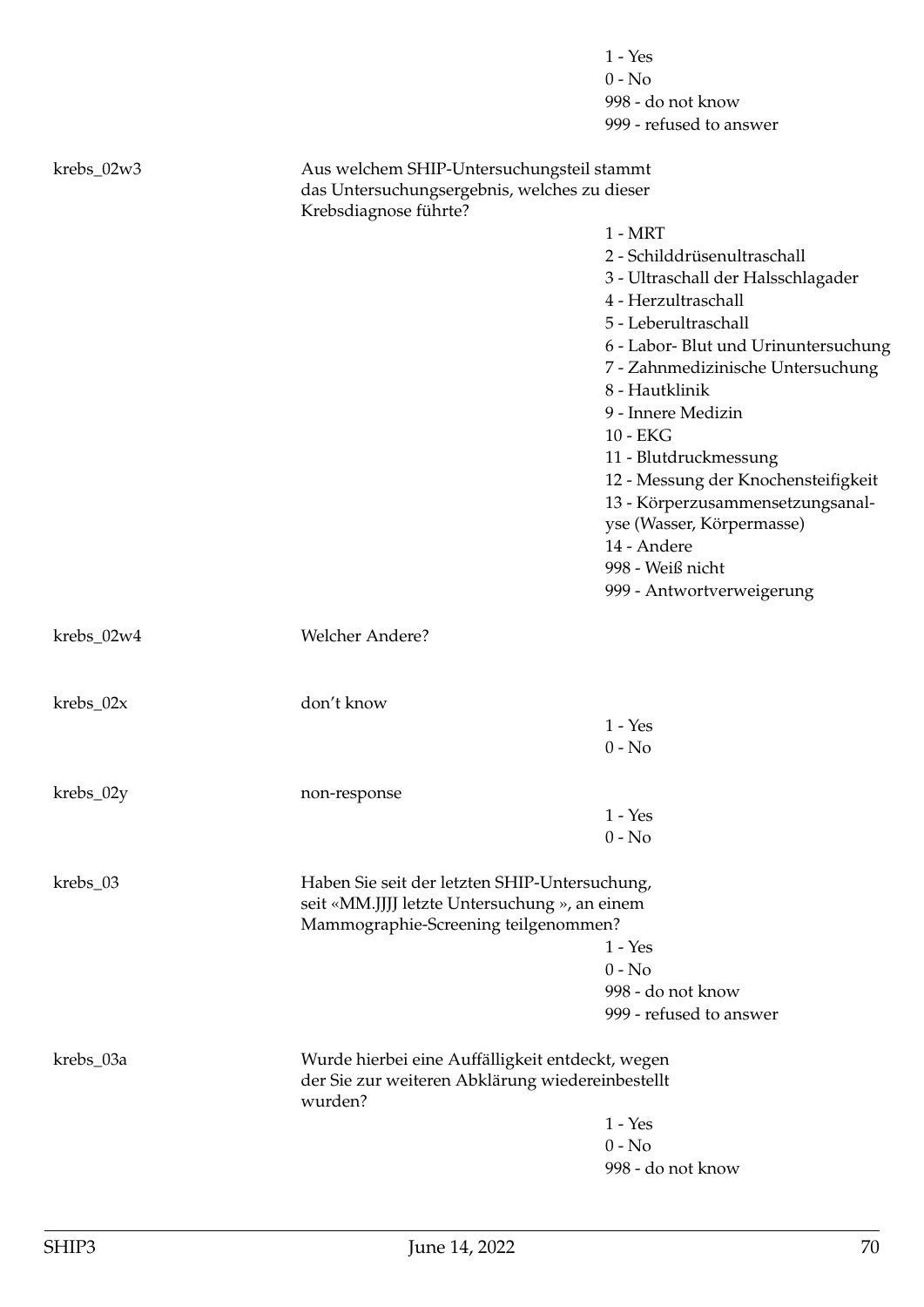| krebs_mez1    | module final start time                                                                                    |                                                                       |
|---------------|------------------------------------------------------------------------------------------------------------|-----------------------------------------------------------------------|
| krebs_mez2    | module preliminary start time                                                                              |                                                                       |
| krebs_maz1    | module final end time                                                                                      |                                                                       |
| krebs_maz2    | module preliminary end time                                                                                |                                                                       |
| <b>SCHILD</b> | thyroid disease                                                                                            |                                                                       |
| schild_01     | Has thyroid disease ever been diagnosed?                                                                   |                                                                       |
|               |                                                                                                            | $1 - Yes$<br>$0 - No$<br>998 - do not know<br>999 - refused to answer |
| schild_02a    | hyperthyroidism                                                                                            |                                                                       |
|               |                                                                                                            | $1 - Yes$<br>$0 - No$                                                 |
| schild_02b    | In welchem Jahr wurde erstmals die<br>Überfunktion festgestellt bzw. wie alt waren Sie<br>damals? (Jahr)   |                                                                       |
| schild_02b1   | In welchem Jahr wurde erstmals die<br>Überfunktion festgestellt bzw. wie alt waren Sie<br>damals? (Alter)  |                                                                       |
| schild_02c    | hypothyroidism                                                                                             | $1 - Yes$<br>$0 - No$                                                 |
|               |                                                                                                            |                                                                       |
| schild_02d    | In welchem Jahr wurde erstmals die<br>Unterfunktion festgestellt bzw. wie alt waren Sie<br>damals? (Jahr)  |                                                                       |
| schild_02d1   | In welchem Jahr wurde erstmals die<br>Unterfunktion festgestellt bzw. wie alt waren Sie<br>damals? (Alter) |                                                                       |
| schild_02e    | goitre                                                                                                     |                                                                       |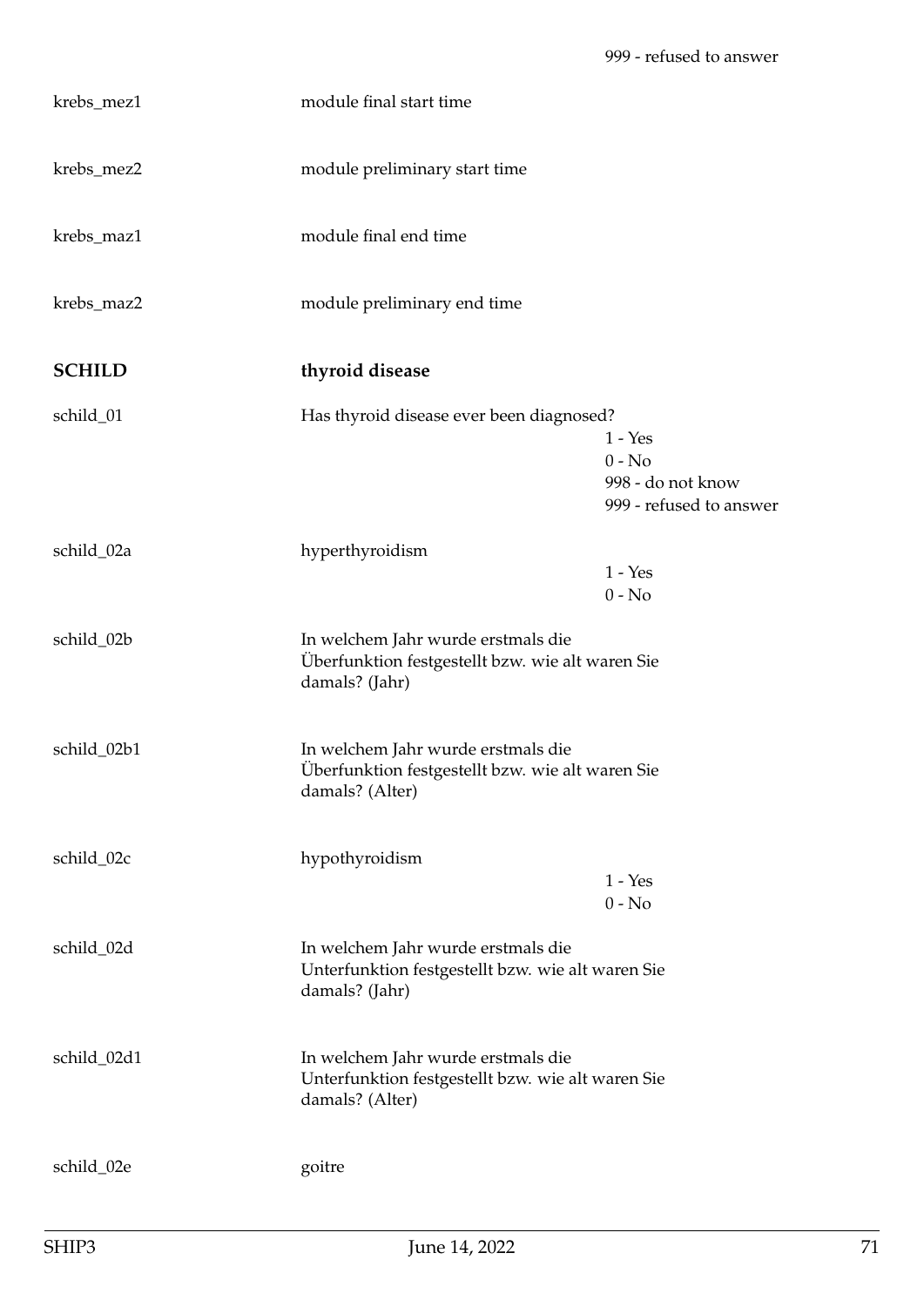|             |                                                                                                                  | $1 - Yes$<br>$0 - No$                                                 |
|-------------|------------------------------------------------------------------------------------------------------------------|-----------------------------------------------------------------------|
|             |                                                                                                                  |                                                                       |
| schild_02f  | In welchem Jahr wurde erstmals die Struma<br>festgestellt bzw. wie alt waren Sie damals? (Jahr)                  |                                                                       |
| schild_02f1 | In welchem Jahr wurde erstmals die Struma<br>festgestellt bzw. wie alt waren Sie damals?<br>(Alter)              |                                                                       |
| schild_02g  | nodules                                                                                                          | $1 - Yes$<br>$0 - No$                                                 |
| schild_02h  | In welchem Jahr wurden erstmals Knoten<br>festgestellt bzw. wie alt waren Sie damals? (Jahr)                     |                                                                       |
| schild_02h1 | In welchem Jahr wurden erstmals Knoten<br>festgestellt bzw. wie alt waren Sie damals?<br>(Alter)                 |                                                                       |
| schild_02k  | Weiß nicht                                                                                                       | $1 - Yes$<br>$0 - No$                                                 |
| schild_021  | Antwortverweigerung                                                                                              | $1 - Yes$<br>$0 - No$                                                 |
| schild_03   | Has a radioiodine therapy ever been<br>administered?                                                             |                                                                       |
|             |                                                                                                                  | $1 - Yes$<br>$0 - No$<br>998 - do not know<br>999 - refused to answer |
| schild_03a  | In welchem Jahr wurde die Radiojodtherapie<br>erstmals bei Ihnen durchgeführt bzw. wie alt<br>waren Sie?(Jahr)   |                                                                       |
| schild_03b  | In welchem Jahr wurde die Radiojodtherapie<br>erstmals bei Ihnen durchgeführt bzw. wie alt<br>waren Sie? (Alter) |                                                                       |
| schild_mez1 | module final start time                                                                                          |                                                                       |
|             |                                                                                                                  |                                                                       |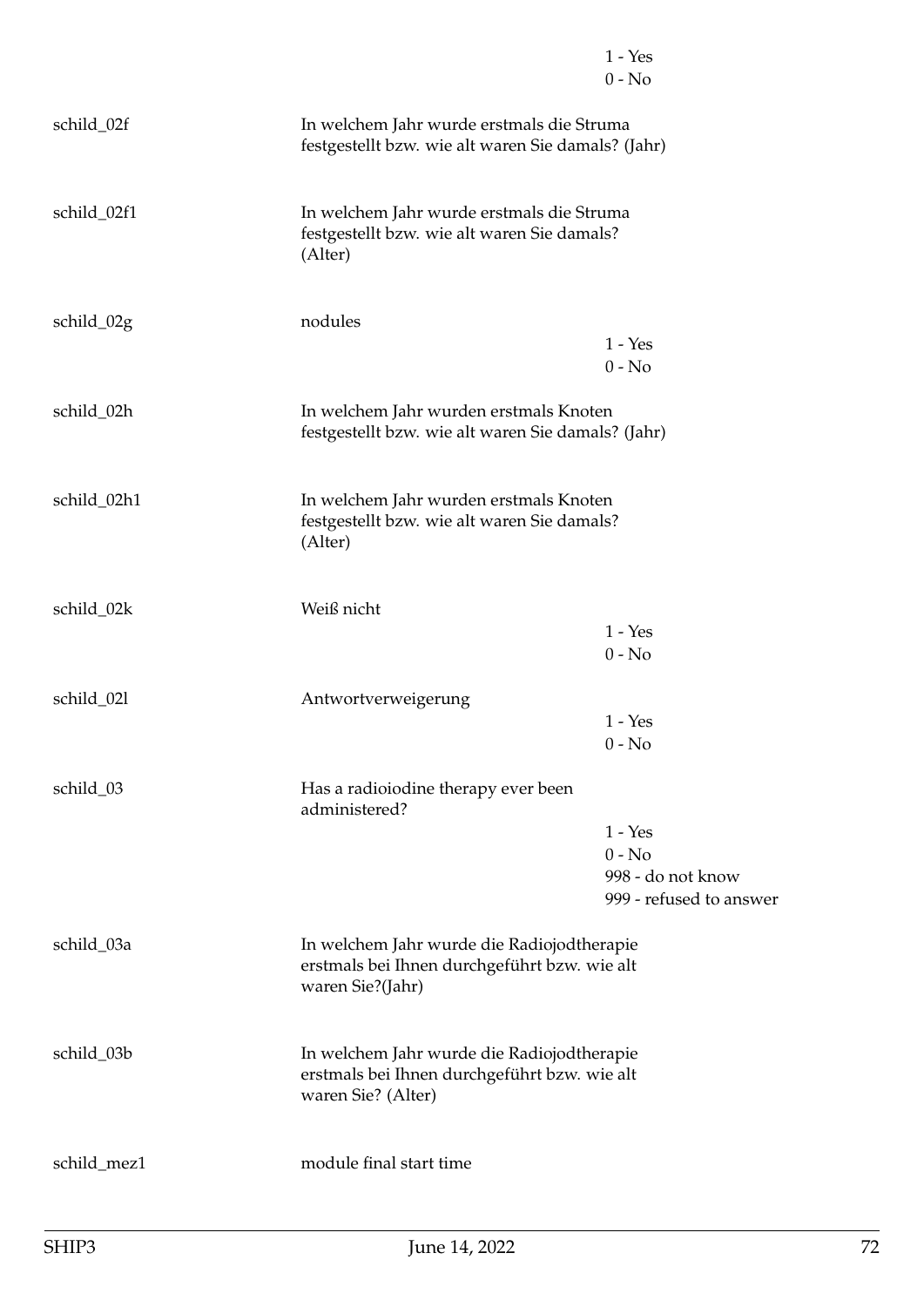| schild_mez2 | module preliminary start time                                                                    |                                                                       |
|-------------|--------------------------------------------------------------------------------------------------|-----------------------------------------------------------------------|
| schild_maz1 | module final end time                                                                            |                                                                       |
| schild_maz2 | module preliminary end time                                                                      |                                                                       |
| <b>CHRO</b> | list with chronic diseases                                                                       |                                                                       |
| chro_04a    | kidney disease                                                                                   | $1 - Yes$<br>$0 - No$<br>998 - do not know<br>999 - refused to answer |
| chro_04b    | If so, do you undergo dialysis?                                                                  | $1 - Yes$<br>$0 - No$<br>998 - do not know<br>999 - refused to answer |
| chro_04c    | Did this disease occur for the first time within the<br>last 12 months? kidney disease           | $1 - Yes$<br>$0 - No$<br>998 - do not know<br>999 - refused to answer |
| chro_04d    | Have you been treated medically due to this<br>disease within the last 12 months? kidney disease | $1 - Yes$<br>$0 - No$<br>998 - do not know<br>999 - refused to answer |
| chro_05a    | too low blood pressure (hypotension)                                                             | $1 - Yes$<br>$0 - No$<br>998 - do not know<br>999 - refused to answer |
| chro_05b    | Did this disease occur for the first time within the<br>last 12 months? hypotension              | $1 - Yes$<br>$0 - No$<br>998 - do not know                            |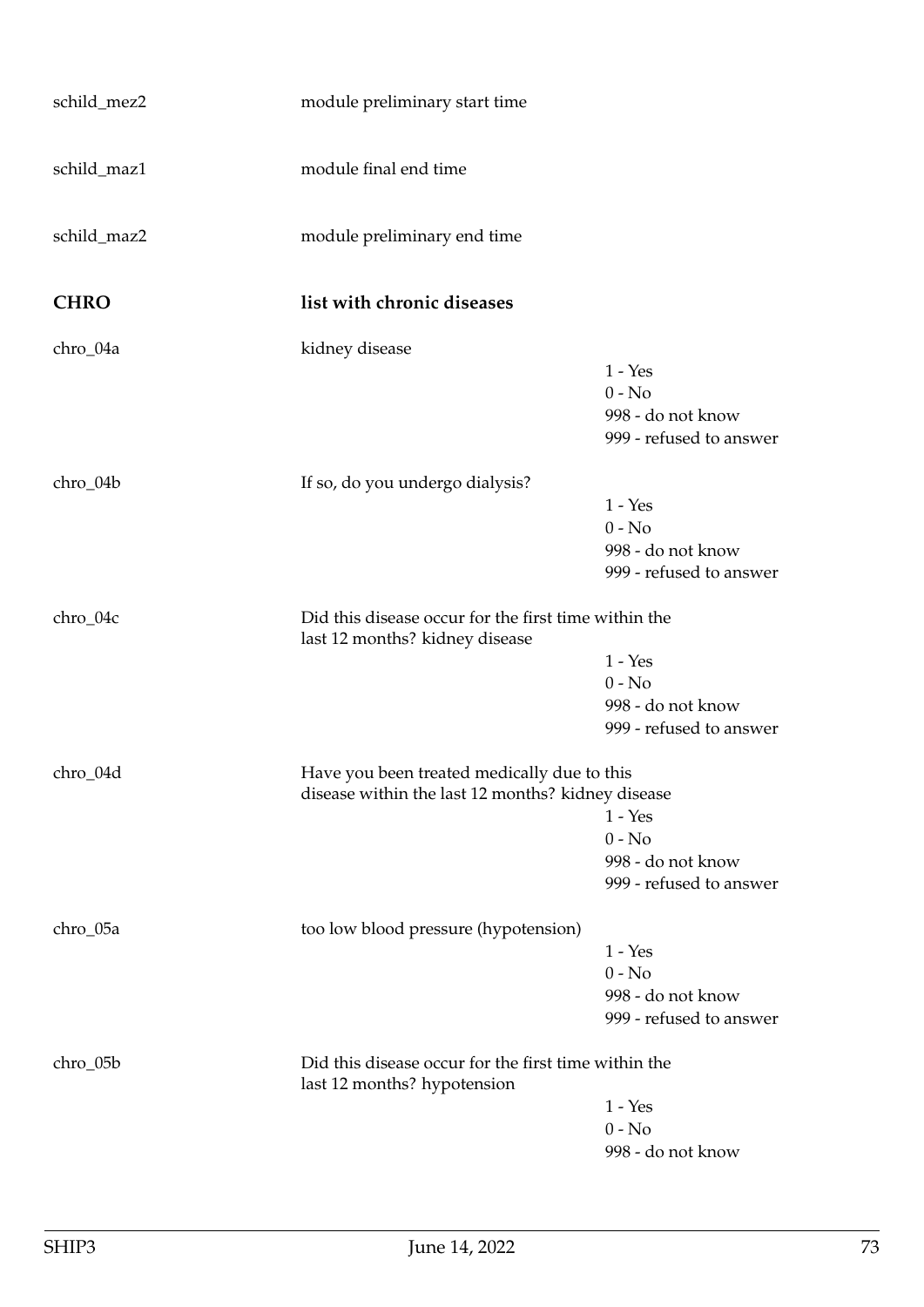| chro_05c | Have you been treated medically due to this<br>disease within the last 12 months? hypotension      |                         |
|----------|----------------------------------------------------------------------------------------------------|-------------------------|
|          |                                                                                                    | $1 - Yes$               |
|          |                                                                                                    | $0 - No$                |
|          |                                                                                                    | 998 - do not know       |
|          |                                                                                                    | 999 - refused to answer |
|          |                                                                                                    |                         |
| chro_06a | degeneration of the joints, e.g. arthrosis of the<br>hip, knee, shoulder, or foot joints           |                         |
|          |                                                                                                    | $1 - Yes$               |
|          |                                                                                                    | $0 - No$                |
|          |                                                                                                    | 998 - do not know       |
|          |                                                                                                    | 999 - refused to answer |
| chro_06b | Did this disease occur for the first time within the<br>last 12 months? Degeneration of the joints |                         |
|          |                                                                                                    | $1 - Yes$               |
|          |                                                                                                    | $0 - No$                |
|          |                                                                                                    | 998 - do not know       |
|          |                                                                                                    | 999 - refused to answer |
|          |                                                                                                    |                         |
| chro_06c | Have you been treated medically due to this                                                        |                         |
|          | disease within the last 12 months? arthrosis (joint<br>degeneration)                               |                         |
|          |                                                                                                    | $1 - Yes$               |
|          |                                                                                                    | $0 - No$                |
|          |                                                                                                    | 998 - do not know       |
|          |                                                                                                    | 999 - refused to answer |
| chro_07a | spinal column wear, e.g. herniated disc,<br>ischialgia, or lumbago?                                |                         |
|          |                                                                                                    | $1 - Yes$               |
|          |                                                                                                    | $0 - No$                |
|          |                                                                                                    | 998 - do not know       |
|          |                                                                                                    | 999 - refused to answer |
| chro_07b | Did this disease occur for the first time within the<br>last 12 months? Spinal column wear         |                         |
|          |                                                                                                    | $1 - Yes$               |
|          |                                                                                                    | $0 - No$                |
|          |                                                                                                    | 998 - do not know       |
|          |                                                                                                    | 999 - refused to answer |
|          |                                                                                                    |                         |
| chro_07c | Have you been treated medically due to this                                                        |                         |
|          | disease within the last 12 months? spinal column<br>wear                                           |                         |
|          |                                                                                                    | $1 - Yes$               |
|          |                                                                                                    | $0 - No$                |
|          |                                                                                                    | 998 - do not know       |
|          |                                                                                                    |                         |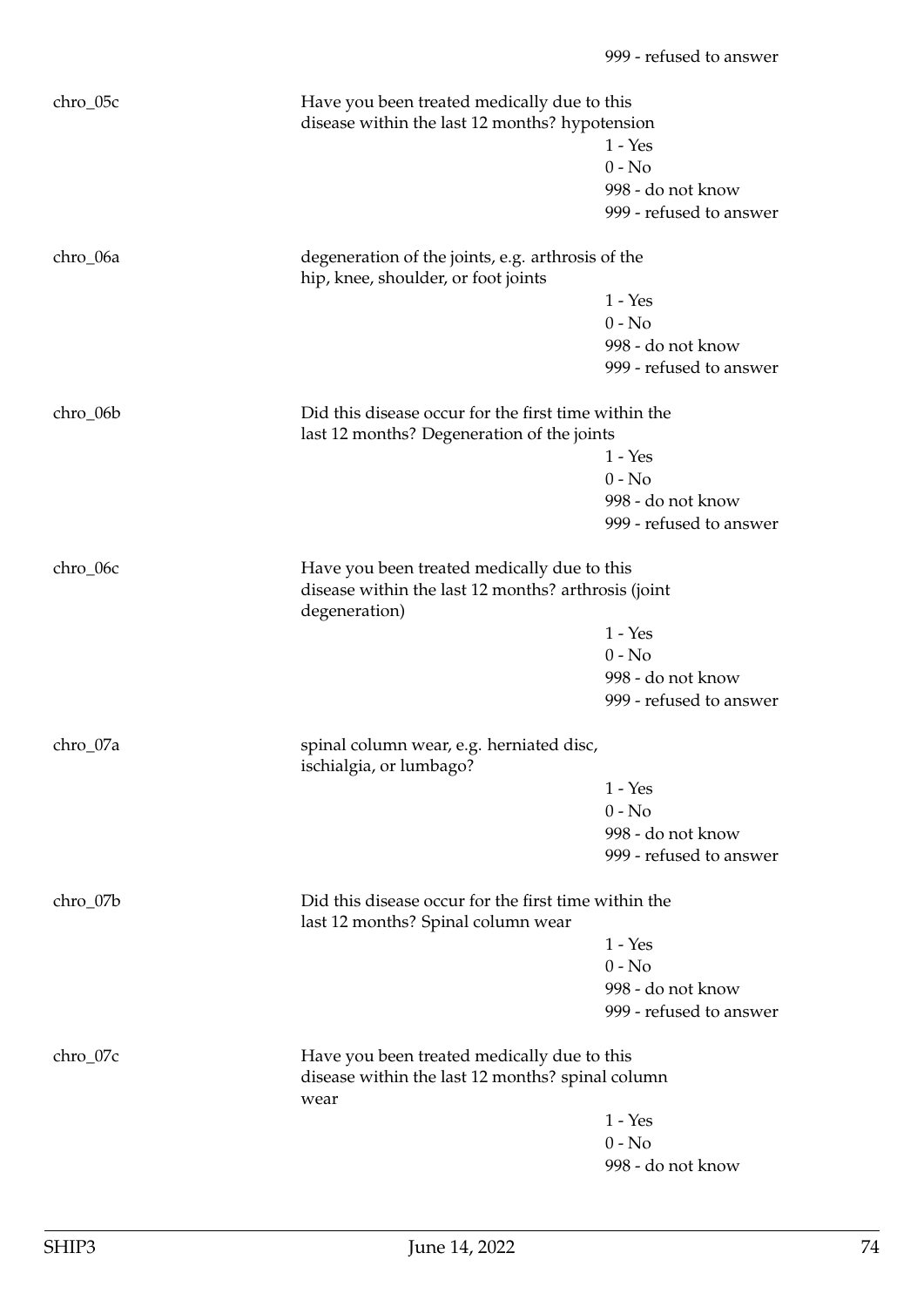| chro_08a | polyarthritis                                                                                       | inflammatory joint diseases, e.g. chronic |  |
|----------|-----------------------------------------------------------------------------------------------------|-------------------------------------------|--|
|          |                                                                                                     | $1 - Yes$                                 |  |
|          |                                                                                                     | $0 - No$                                  |  |
|          |                                                                                                     | 998 - do not know                         |  |
|          |                                                                                                     | 999 - refused to answer                   |  |
| chro_08b | Did this disease occur for the first time within the<br>last 12 months? inflammatory joint diseases |                                           |  |
|          |                                                                                                     | $1 - Yes$                                 |  |
|          |                                                                                                     | $0 - No$                                  |  |
|          |                                                                                                     | 998 - do not know                         |  |
|          |                                                                                                     | 999 - refused to answer                   |  |
|          |                                                                                                     |                                           |  |
| chro_08c | Have you been treated medically due to this                                                         |                                           |  |
|          | disease within the last 12 months? inflammatory<br>joint diseases                                   |                                           |  |
|          |                                                                                                     | $1 - Yes$                                 |  |
|          |                                                                                                     | $0 - No$                                  |  |
|          |                                                                                                     | 998 - do not know                         |  |
|          |                                                                                                     | 999 - refused to answer                   |  |
| chro_09a | osteoporosis, i.e. reduced bone density                                                             |                                           |  |
|          |                                                                                                     | $1 - Yes$                                 |  |
|          |                                                                                                     | $0 - No$                                  |  |
|          |                                                                                                     | 998 - do not know                         |  |
|          |                                                                                                     | 999 - refused to answer                   |  |
| chro_09b | Did this disease occur for the first time within the<br>last 12 months? osteoporosis                |                                           |  |
|          |                                                                                                     | $1 - Yes$                                 |  |
|          |                                                                                                     | $0 - No$                                  |  |
|          |                                                                                                     | 998 - do not know                         |  |
|          |                                                                                                     | 999 - refused to answer                   |  |
| chro_09c | Have you been treated medically due to this                                                         |                                           |  |
|          | disease within the last 12 months? osteoporosis                                                     |                                           |  |
|          |                                                                                                     | $1 - Yes$                                 |  |
|          |                                                                                                     | $0 - No$                                  |  |
|          |                                                                                                     | 998 - do not know                         |  |
|          |                                                                                                     | 999 - refused to answer                   |  |
| chro_10a | gastric and duodenal ulcer                                                                          |                                           |  |
|          |                                                                                                     | $1 - Yes$                                 |  |
|          |                                                                                                     | $0 - No$                                  |  |
|          |                                                                                                     | 998 - do not know                         |  |
|          |                                                                                                     | 999 - refused to answer                   |  |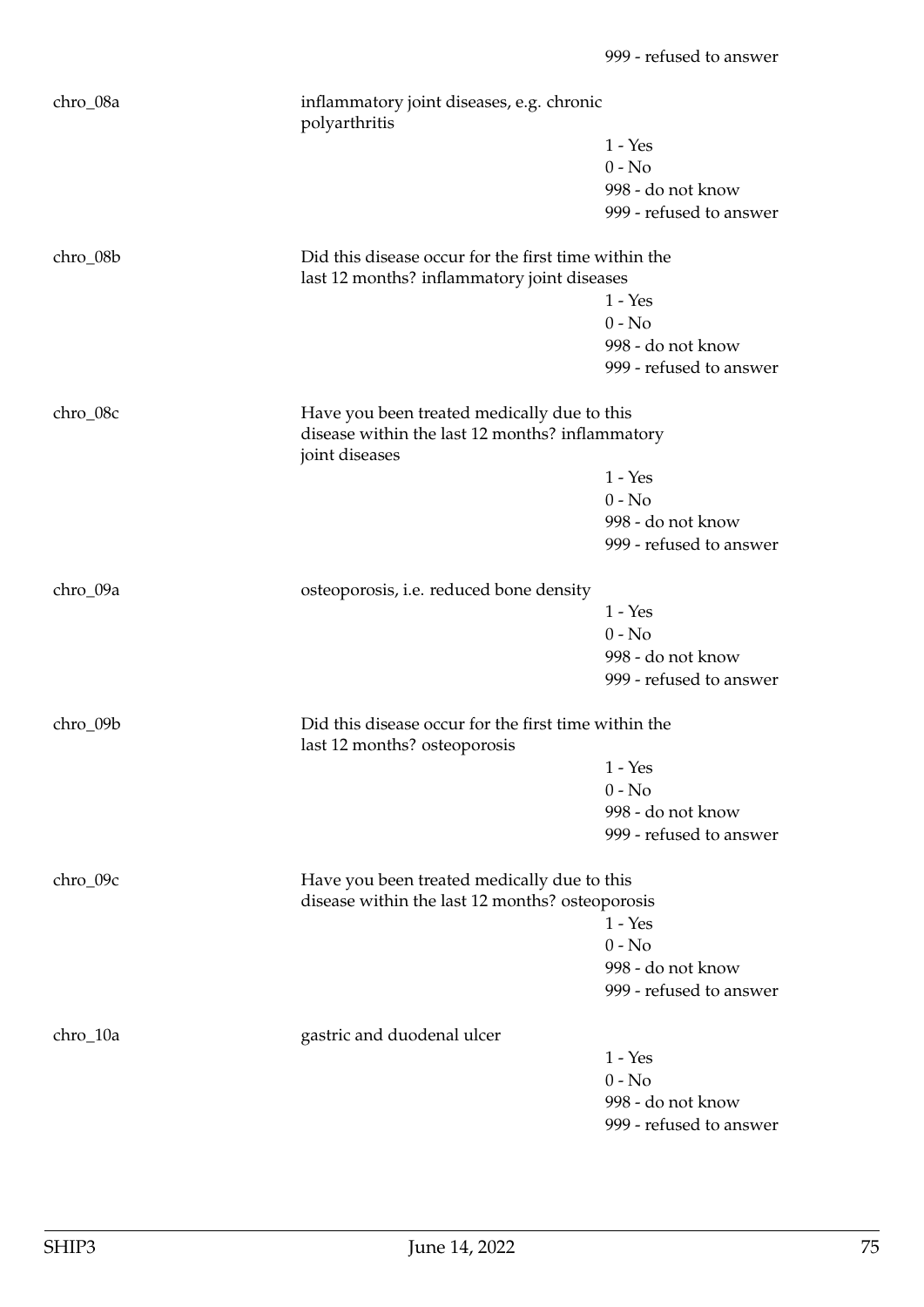| $chro_10b$ | Did this disease occur for the first time within the<br>last 12 months? gastric and duodenal ulcer |                         |
|------------|----------------------------------------------------------------------------------------------------|-------------------------|
|            |                                                                                                    | $1 - Yes$               |
|            |                                                                                                    | $0 - No$                |
|            |                                                                                                    | 998 - do not know       |
|            |                                                                                                    | 999 - refused to answer |
| $chro_10c$ | Has this disease been treated medically within                                                     |                         |
|            | the last 12 months? gastric ulcer, duodenal ulcers                                                 |                         |
|            |                                                                                                    | $1 - Yes$               |
|            |                                                                                                    | $0 - No$                |
|            |                                                                                                    | 998 - do not know       |
|            |                                                                                                    | 999 - refused to answer |
| chro_11a   | gastritis                                                                                          |                         |
|            |                                                                                                    | $1 - Yes$               |
|            |                                                                                                    | $0 - No$                |
|            |                                                                                                    | 998 - do not know       |
|            |                                                                                                    | 999 - refused to answer |
| chro_11b   | Did this disease occur for the first time within the<br>last 12 months? gastritis                  |                         |
|            |                                                                                                    | $1 - Yes$               |
|            |                                                                                                    | $0 - No$                |
|            |                                                                                                    | 998 - do not know       |
|            |                                                                                                    | 999 - refused to answer |
| chro_11c   | Has this disease been treated medically within<br>the last 12 months? gastritis                    |                         |
|            |                                                                                                    | $1 - Yes$               |
|            |                                                                                                    | $0 - No$                |
|            |                                                                                                    | 998 - do not know       |
|            |                                                                                                    | 999 - refused to answer |
| chro_12a   | liver cirrhosis                                                                                    |                         |
|            |                                                                                                    | $1 - Yes$               |
|            |                                                                                                    | $0 - No$                |
|            |                                                                                                    | 998 - do not know       |
|            |                                                                                                    | 999 - refused to answer |
| chro_12b   | Did this disease occur for the first time within the<br>last 12 months? liver cirrhosis            |                         |
|            |                                                                                                    | $1 - Yes$               |
|            |                                                                                                    | $0 - No$                |
|            |                                                                                                    | 998 - do not know       |
|            |                                                                                                    | 999 - refused to answer |
| $chro_12c$ | Have you been treated medically due to this                                                        |                         |
|            | disease within the last 12 months? liver cirrhosis                                                 |                         |
|            |                                                                                                    | $1 - Yes$               |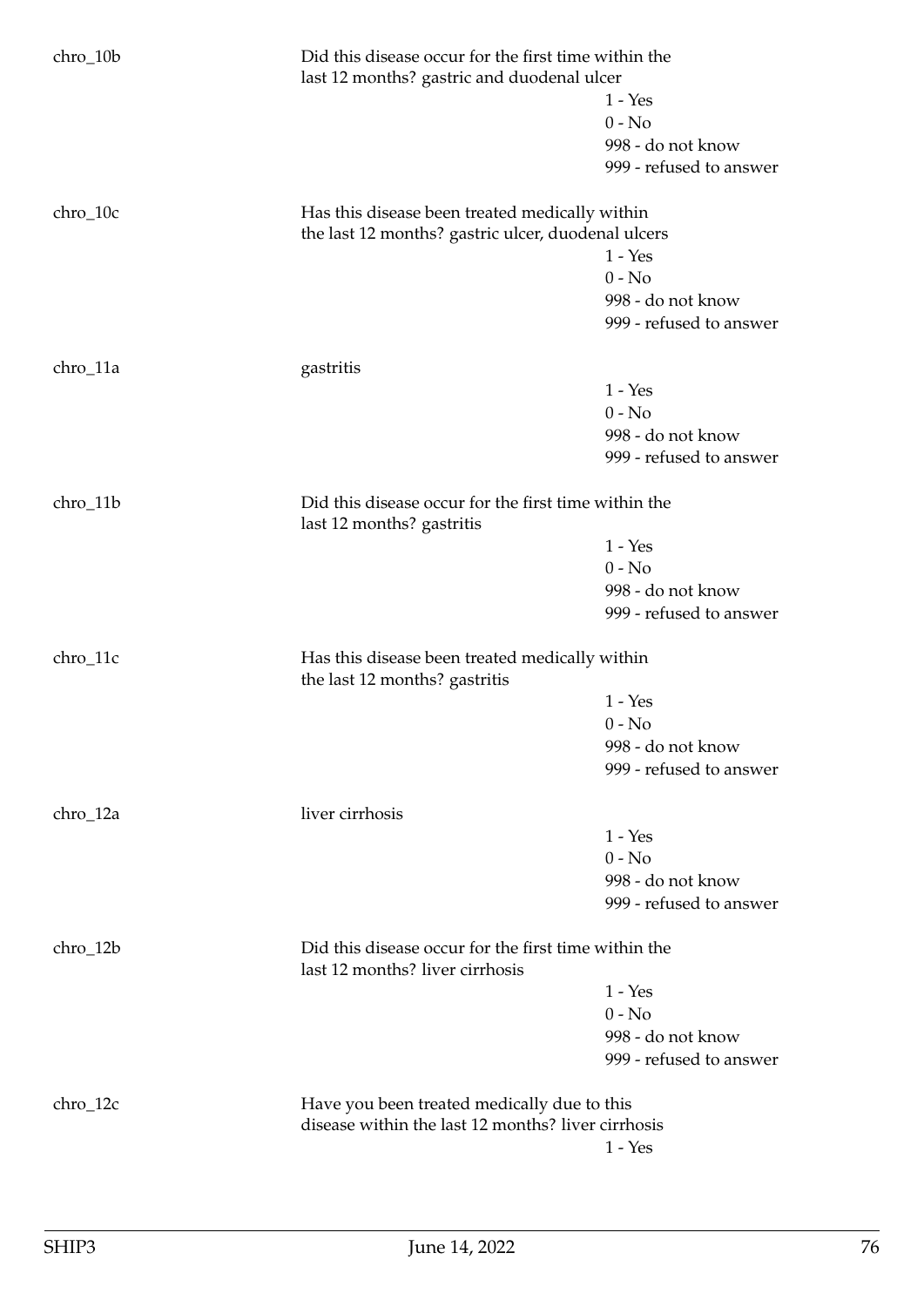|            |                                                                                     | $0 - No$<br>998 - do not know<br>999 - refused to answer |
|------------|-------------------------------------------------------------------------------------|----------------------------------------------------------|
| chro_13a   | hepatitis (inflammation of the liver)                                               |                                                          |
|            |                                                                                     | $1 - Yes$                                                |
|            |                                                                                     | $0 - No$                                                 |
|            |                                                                                     | 998 - do not know                                        |
|            |                                                                                     | 999 - refused to answer                                  |
| chro_13b   | Did this disease occur for the first time within the<br>last 12 months? hepatitis   |                                                          |
|            |                                                                                     | $1 - Yes$                                                |
|            |                                                                                     | $0 - No$                                                 |
|            |                                                                                     | 998 - do not know                                        |
|            |                                                                                     | 999 - refused to answer                                  |
| chro_13c   | Have you been treated medically due to this                                         |                                                          |
|            | disease within the last 12 months? hepatitis                                        |                                                          |
|            |                                                                                     | $1 - Yes$                                                |
|            |                                                                                     | $0 - No$                                                 |
|            |                                                                                     | 998 - do not know                                        |
|            |                                                                                     | 999 - refused to answer                                  |
| chro_14a   | fatty liver                                                                         |                                                          |
|            |                                                                                     | $1 - Yes$                                                |
|            |                                                                                     | $0 - No$                                                 |
|            |                                                                                     | 998 - do not know                                        |
|            |                                                                                     | 999 - refused to answer                                  |
| chro_14b   | Did this disease occur for the first time within the<br>last 12 months? fatty liver |                                                          |
|            |                                                                                     | $1 - Yes$                                                |
|            |                                                                                     | $0 - No$                                                 |
|            |                                                                                     | 998 - do not know                                        |
|            |                                                                                     | 999 - refused to answer                                  |
| $chro_14c$ | Have you been treated medically due to this                                         |                                                          |
|            | disease within the last 12 months? fatty liver                                      |                                                          |
|            |                                                                                     | $1 - Yes$                                                |
|            |                                                                                     | $0 - No$                                                 |
|            |                                                                                     | 998 - do not know<br>999 - refused to answer             |
|            |                                                                                     |                                                          |
| chro_15a   | gall bladder inflammation or gall stones                                            |                                                          |
|            |                                                                                     | $1 - Yes$                                                |
|            |                                                                                     | $0 - No$                                                 |
|            |                                                                                     | 998 - do not know<br>999 - refused to answer             |
|            |                                                                                     |                                                          |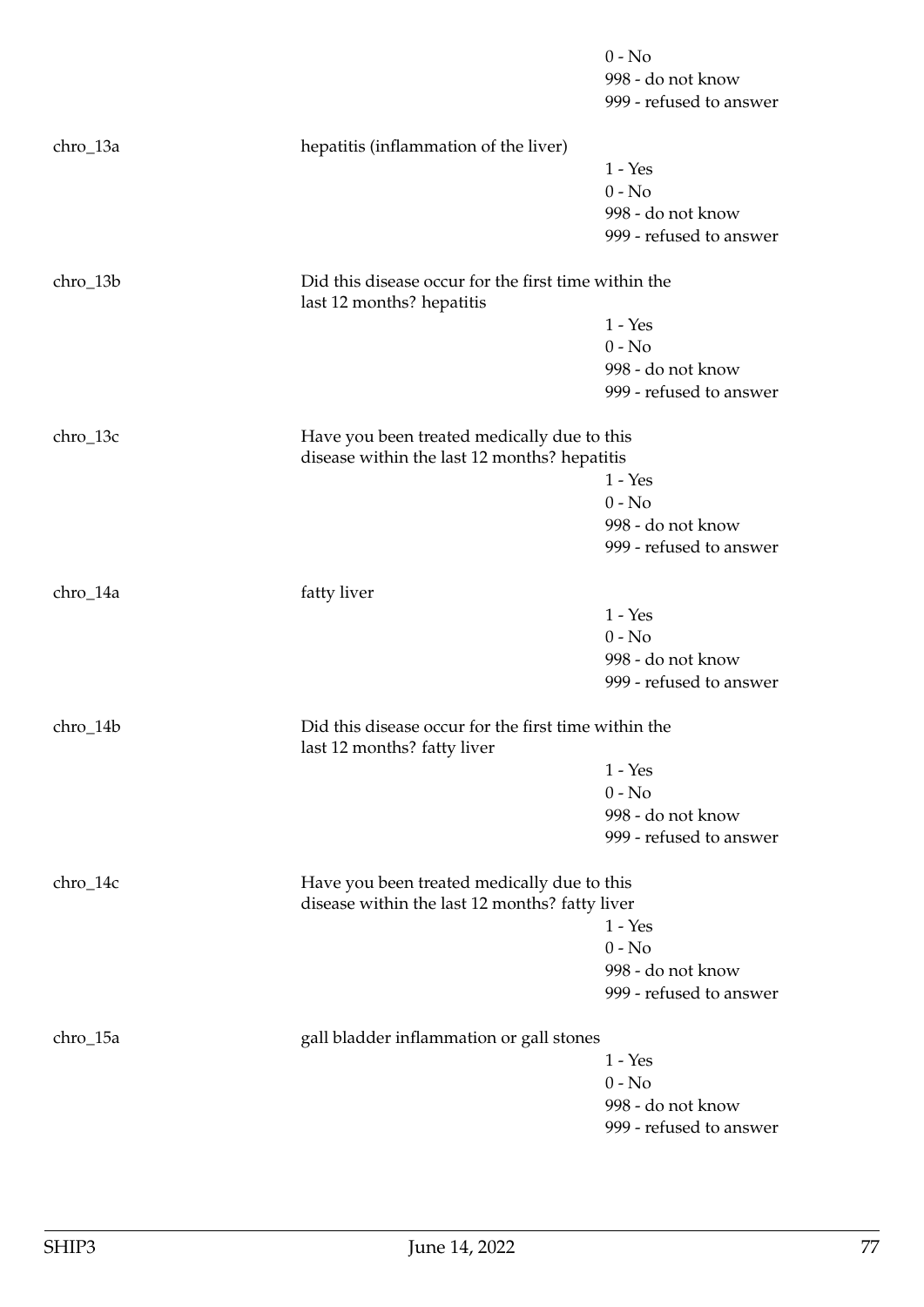| chro_15b | stones                                                                                                  | Did this disease occur for the first time within the<br>last 12 months? gall bladder inflammation or gall |  |
|----------|---------------------------------------------------------------------------------------------------------|-----------------------------------------------------------------------------------------------------------|--|
|          |                                                                                                         | $1 - Yes$                                                                                                 |  |
|          |                                                                                                         | $0 - No$                                                                                                  |  |
|          |                                                                                                         | 998 - do not know                                                                                         |  |
|          |                                                                                                         | 999 - refused to answer                                                                                   |  |
|          |                                                                                                         |                                                                                                           |  |
| chro_15c | Have you been treated medically due to this                                                             |                                                                                                           |  |
|          | disease within the last 12 months? gall bladder<br>inflammation or gall stones                          |                                                                                                           |  |
|          |                                                                                                         | $1 - Yes$                                                                                                 |  |
|          |                                                                                                         | $0 - No$                                                                                                  |  |
|          |                                                                                                         | 998 - do not know                                                                                         |  |
|          |                                                                                                         | 999 - refused to answer                                                                                   |  |
|          |                                                                                                         |                                                                                                           |  |
| chro_16a | increased level of blood lipids (cholesterol,<br>triglycerides)                                         |                                                                                                           |  |
|          |                                                                                                         | $1 - Yes$                                                                                                 |  |
|          |                                                                                                         | $0 - No$                                                                                                  |  |
|          |                                                                                                         | 998 - do not know                                                                                         |  |
|          |                                                                                                         | 999 - refused to answer                                                                                   |  |
| chro_16b | Did this disease occur for the first time within the<br>last 12 months? increased level of blood lipids |                                                                                                           |  |
|          |                                                                                                         | $1 - Yes$                                                                                                 |  |
|          |                                                                                                         | $0 - No$                                                                                                  |  |
|          |                                                                                                         | 998 - do not know                                                                                         |  |
|          |                                                                                                         | 999 - refused to answer                                                                                   |  |
| chro_16c | Have you been treated medically due to this                                                             |                                                                                                           |  |
|          | disease within the last 12 months? increased level<br>of blood lipids                                   |                                                                                                           |  |
|          |                                                                                                         | $1 - Yes$                                                                                                 |  |
|          |                                                                                                         | $0 - No$                                                                                                  |  |
|          |                                                                                                         | 998 - do not know                                                                                         |  |
|          |                                                                                                         | 999 - refused to answer                                                                                   |  |
| chro_17a | gout or increased uric acid                                                                             |                                                                                                           |  |
|          |                                                                                                         | $1 - Yes$                                                                                                 |  |
|          |                                                                                                         | $0 - No$                                                                                                  |  |
|          |                                                                                                         | 998 - do not know                                                                                         |  |
|          |                                                                                                         | 999 - refused to answer                                                                                   |  |
| chro_17b | Did this disease occur for the first time within the                                                    |                                                                                                           |  |
|          | last 12 months? gout or increased uric acid                                                             |                                                                                                           |  |
|          |                                                                                                         | $1 - Yes$                                                                                                 |  |
|          |                                                                                                         | $0 - No$                                                                                                  |  |
|          |                                                                                                         | 998 - do not know                                                                                         |  |
|          |                                                                                                         | 999 - refused to answer                                                                                   |  |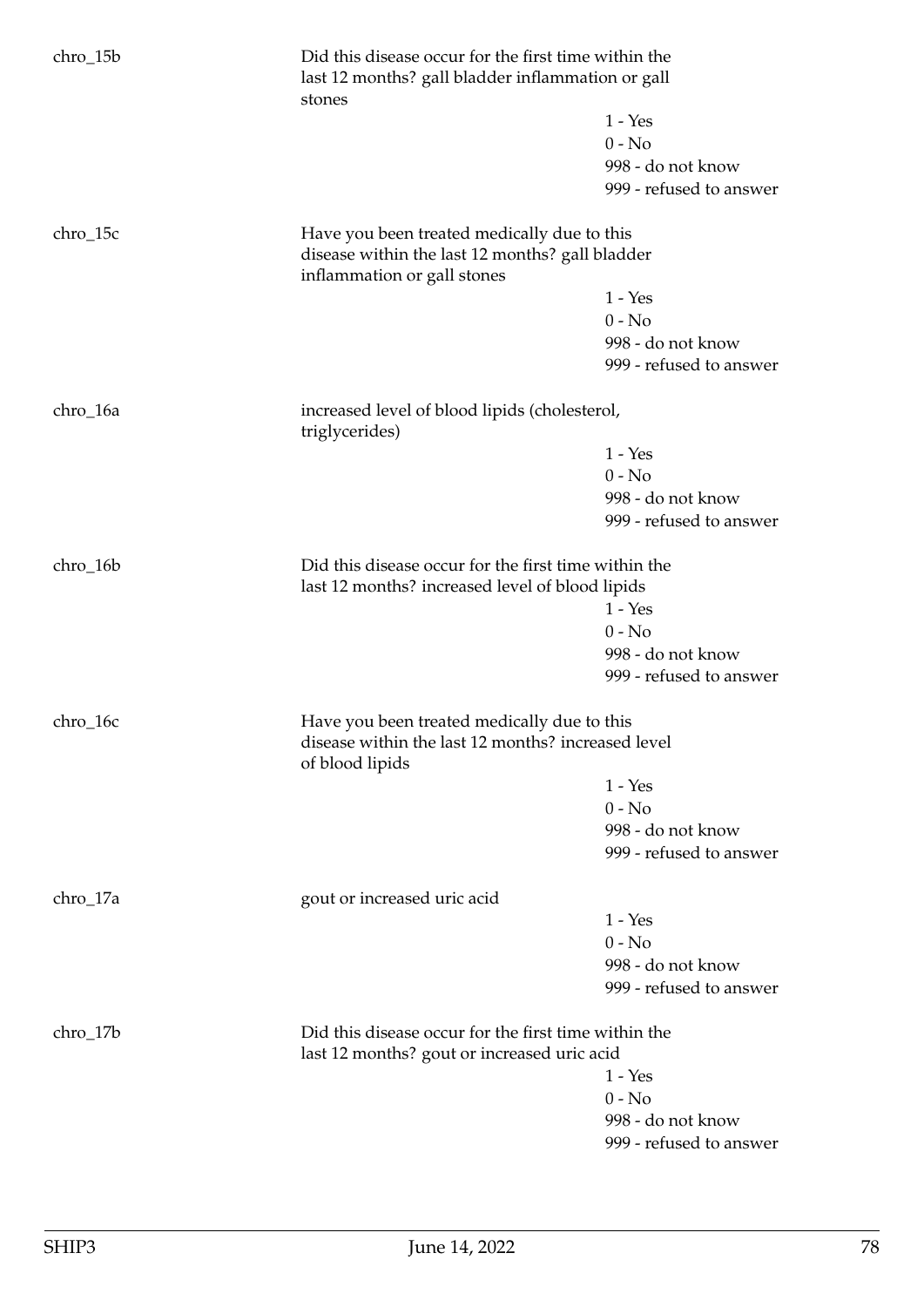| chro_17c |                                                                                                | Have you been treated medically due to this<br>disease within the last 12 months? gout or<br>increased uric acid |  |
|----------|------------------------------------------------------------------------------------------------|------------------------------------------------------------------------------------------------------------------|--|
|          |                                                                                                | $1 - Yes$                                                                                                        |  |
|          |                                                                                                | $0 - No$                                                                                                         |  |
|          |                                                                                                | 998 - do not know                                                                                                |  |
|          |                                                                                                | 999 - refused to answer                                                                                          |  |
| chro_18a | urinary tract diseases (for men: e.g. prostate<br>problems)                                    |                                                                                                                  |  |
|          |                                                                                                | $1 - Yes$                                                                                                        |  |
|          |                                                                                                | $0 - No$                                                                                                         |  |
|          |                                                                                                | 998 - do not know                                                                                                |  |
|          |                                                                                                | 999 - refused to answer                                                                                          |  |
| chro_18b | Did this disease occur for the first time within the<br>last 12 months? urinary tract diseases |                                                                                                                  |  |
|          |                                                                                                | $1 - Yes$                                                                                                        |  |
|          |                                                                                                | $0 - No$                                                                                                         |  |
|          |                                                                                                | 998 - do not know                                                                                                |  |
|          |                                                                                                | 999 - refused to answer                                                                                          |  |
| chro_18c | diseases                                                                                       | Have you been treated medically due to this<br>disease within the last 12 months? urinary tract                  |  |
|          |                                                                                                | $1 - Yes$                                                                                                        |  |
|          |                                                                                                | $0 - No$                                                                                                         |  |
|          |                                                                                                | 998 - do not know                                                                                                |  |
|          |                                                                                                | 999 - refused to answer                                                                                          |  |
| chro_19a | Parkinson's disease                                                                            |                                                                                                                  |  |
|          |                                                                                                | $1 - Yes$                                                                                                        |  |
|          |                                                                                                | $0 - No$                                                                                                         |  |
|          |                                                                                                | 998 - do not know                                                                                                |  |
|          |                                                                                                | 999 - refused to answer                                                                                          |  |
| chro_19b | Did this disease occur for the first time within the<br>last 12 months? Parkinson's disease    |                                                                                                                  |  |
|          |                                                                                                | $1 - Yes$                                                                                                        |  |
|          |                                                                                                | $0 - No$                                                                                                         |  |
|          |                                                                                                | 998 - do not know                                                                                                |  |
|          |                                                                                                | 999 - refused to answer                                                                                          |  |
| chro_19c | Have you been treated medically due to this<br>disease within the last 12 months? Parkinson's  |                                                                                                                  |  |
|          | disease                                                                                        |                                                                                                                  |  |
|          |                                                                                                | $1 - Yes$                                                                                                        |  |
|          |                                                                                                | $0 - No$                                                                                                         |  |
|          |                                                                                                | 998 - do not know                                                                                                |  |
|          |                                                                                                | 999 - refused to answer                                                                                          |  |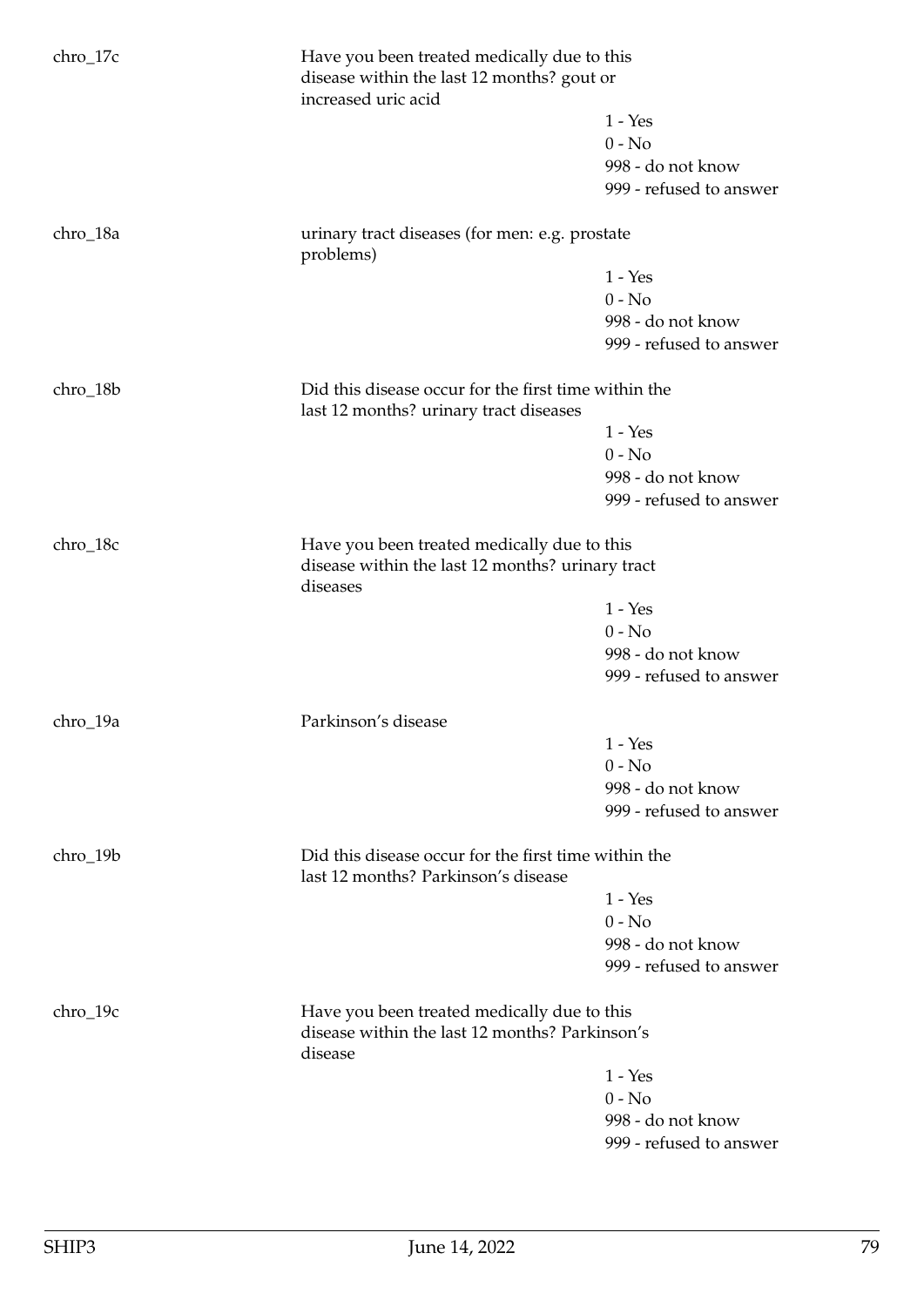| chro_22a   | the last 2 years?                                                                                       | chronic bronchitis, i.e. coughing phlegm in the<br>morning on most days, at least 3 months within |  |
|------------|---------------------------------------------------------------------------------------------------------|---------------------------------------------------------------------------------------------------|--|
|            |                                                                                                         | $1 - Yes$                                                                                         |  |
|            |                                                                                                         | $0 - No$                                                                                          |  |
|            |                                                                                                         | 998 - do not know                                                                                 |  |
|            |                                                                                                         | 999 - refused to answer                                                                           |  |
| chro_22b   | Did this disease occur for the first time within the<br>last 12 months? chronic bronchitis              |                                                                                                   |  |
|            |                                                                                                         | $1 - Yes$                                                                                         |  |
|            |                                                                                                         | $0 - No$                                                                                          |  |
|            |                                                                                                         | 998 - do not know                                                                                 |  |
|            |                                                                                                         | 999 - refused to answer                                                                           |  |
| $chro_22c$ | Have you been treated medically due to this<br>disease within the last 12 months? chronic<br>bronchitis |                                                                                                   |  |
|            |                                                                                                         | $1 - Yes$                                                                                         |  |
|            |                                                                                                         | $0 - No$                                                                                          |  |
|            |                                                                                                         | 998 - do not know                                                                                 |  |
|            |                                                                                                         | 999 - refused to answer                                                                           |  |
| chro_20a   |                                                                                                         |                                                                                                   |  |
|            | other diseases or handicaps                                                                             | $1 - Yes$                                                                                         |  |
|            |                                                                                                         | $0 - No$                                                                                          |  |
|            |                                                                                                         | 998 - do not know                                                                                 |  |
|            |                                                                                                         | 999 - refused to answer                                                                           |  |
|            |                                                                                                         |                                                                                                   |  |
| chro_20b   | If so, please specify. other diseases or handicaps                                                      |                                                                                                   |  |
| chro_20c   | Did this disease occur for the first time within the<br>last 12 months? other diseases, handicaps       |                                                                                                   |  |
|            |                                                                                                         | $1 - Yes$                                                                                         |  |
|            |                                                                                                         | $0 - No$                                                                                          |  |
|            |                                                                                                         | 998 - do not know                                                                                 |  |
|            |                                                                                                         | 999 - refused to answer                                                                           |  |
| chro_20d   | Have you been treated medically due to this                                                             |                                                                                                   |  |
|            | disease within the last 12 months? other diseases,<br>handicaps                                         |                                                                                                   |  |
|            |                                                                                                         | $1 - Yes$                                                                                         |  |
|            |                                                                                                         | $0 - No$                                                                                          |  |
|            |                                                                                                         | 998 - do not know                                                                                 |  |
|            |                                                                                                         | 999 - refused to answer                                                                           |  |
| chro_21a   | any other diseases or handicaps                                                                         |                                                                                                   |  |
|            |                                                                                                         | $1 - Yes$                                                                                         |  |
|            |                                                                                                         | $0 - No$                                                                                          |  |
|            |                                                                                                         | 998 - do not know                                                                                 |  |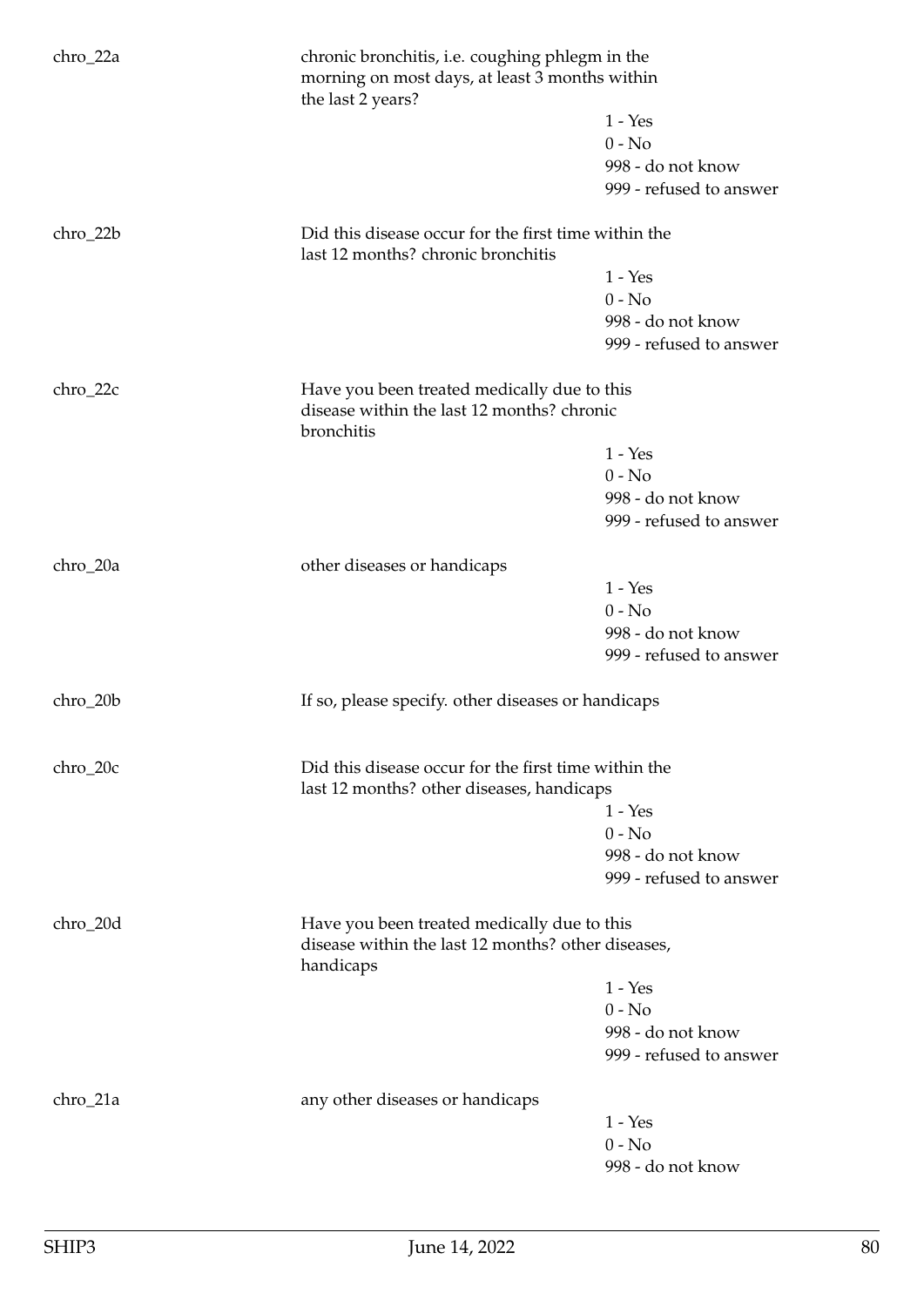| chro_21b                    | If so, please specify. any other diseases or<br>handicaps                                                          |                                                                       |
|-----------------------------|--------------------------------------------------------------------------------------------------------------------|-----------------------------------------------------------------------|
| chro_21c                    | Did this disease occur for the first time within the<br>last 12 months? any other diseases or handicaps            | $1 - Yes$<br>$0 - No$<br>998 - do not know<br>999 - refused to answer |
| chro_21d                    | Have you been treated medically due to this<br>disease within the last 12 months? any other<br>diseases, handicaps | $1 - Yes$<br>$0 - No$<br>998 - do not know<br>999 - refused to answer |
| chro_mez1                   | module final start time                                                                                            |                                                                       |
| chro_mez2                   | module preliminary start time                                                                                      |                                                                       |
| chro_maz1                   | module final end time                                                                                              |                                                                       |
| chro_maz2                   | module preliminary end time                                                                                        |                                                                       |
| <b>DISCLOSED</b>            | Ergebnisrückmeldungen                                                                                              |                                                                       |
| int_disclosed_physician     | Waren Sie wegen Untersuchungsergebnissen aus<br>der letzten SHIP-Untersuchung beim Arzt?                           | $1 - Yes$<br>$0 - No$<br>998 - do not know<br>999 - refused to answer |
| int_disclosed_physician_no1 | Warum waren Sie nicht beim Arzt? Mir<br>erschienen die Ergebnisse nicht wichtig genug,<br>um zum Arzt zu gehen.    | $0 - No$<br>$1 - Yes$                                                 |
| int_disclosed_physician_no2 | Warum waren Sie nicht beim Arzt? Mir waren<br>die Ergebnisse schon bekannt.                                        |                                                                       |
|                             |                                                                                                                    | $0 - No$                                                              |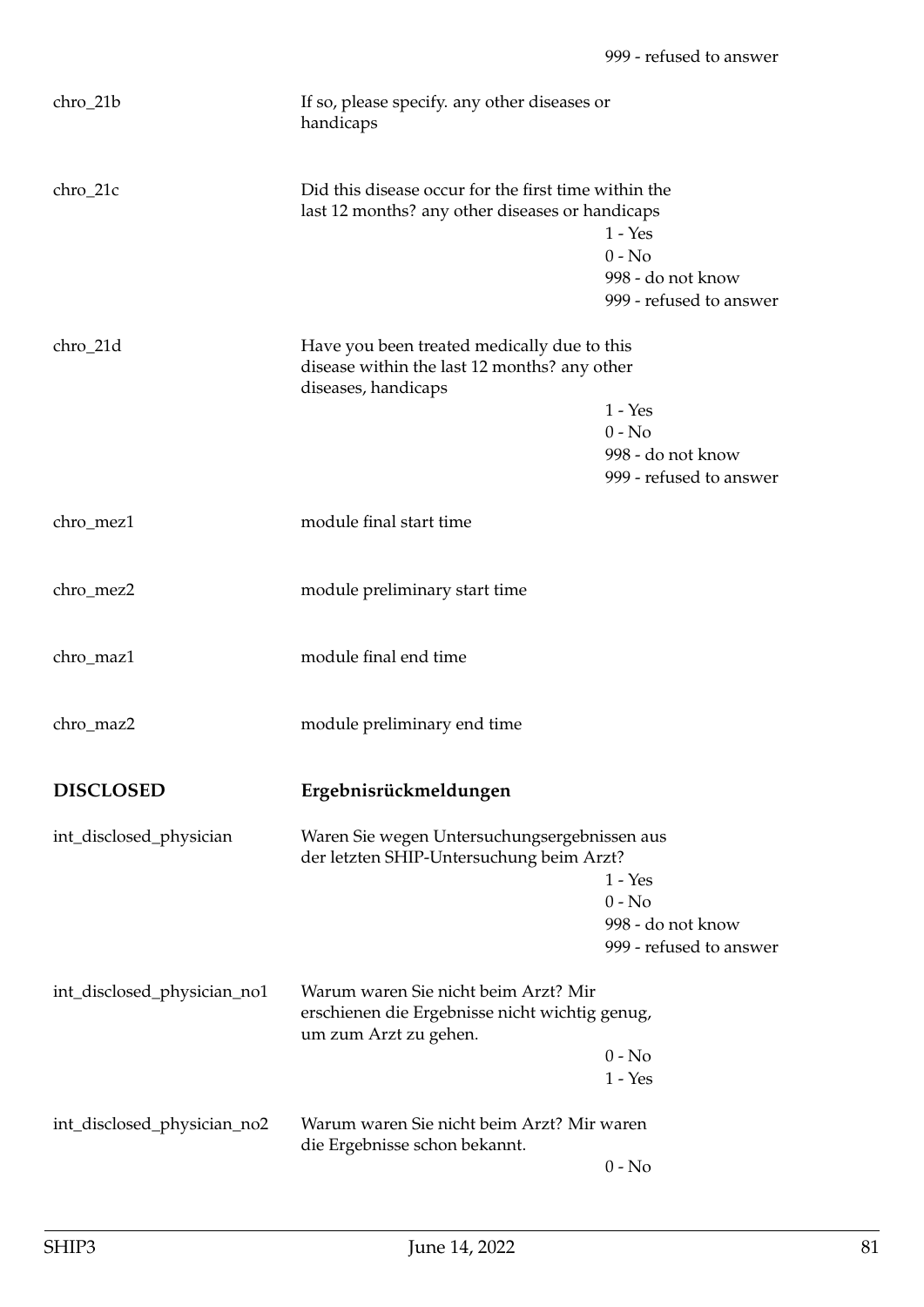| int_disclosed_physician_no3 | Warum waren Sie nicht beim Arzt? Ich hatte<br>keine Zeit.                                                    |                         |
|-----------------------------|--------------------------------------------------------------------------------------------------------------|-------------------------|
|                             |                                                                                                              | $0 - No$                |
|                             |                                                                                                              | $1 - Yes$               |
| int_disclosed_physician_no4 | Warum waren Sie nicht beim Arzt? Ich habe<br>keine abklärungsbedürftigen Ergebnisse erhalten.                |                         |
|                             |                                                                                                              | $0 - No$                |
|                             |                                                                                                              | $1 - Yes$               |
| int_disclosed_inpatient     | Wurden Sie wegen Untersuchungsergebnissen<br>aus der letzten SHIP-Untersuchung stationär<br>behandelt?       |                         |
|                             |                                                                                                              | $1 - Yes$               |
|                             |                                                                                                              | $0 - No$                |
|                             |                                                                                                              | 998 - do not know       |
|                             |                                                                                                              | 999 - refused to answer |
| int_disclosed_disease1      | Welche Erkrankung wurde durch die                                                                            |                         |
|                             | Ergebnismitteilung neu entdeckt? Aneurysma                                                                   |                         |
|                             |                                                                                                              | $1 - Yes$               |
|                             |                                                                                                              | $0 - No$                |
| int_disclosed_disease2      | Welche Erkrankung wurde durch die<br>Ergebnismitteilung neu entdeckt? Anämie                                 |                         |
|                             |                                                                                                              | $1 - Yes$               |
|                             |                                                                                                              | $0 - No$                |
| int_disclosed_disease3      | Welche Erkrankung wurde durch die<br>Ergebnismitteilung neu entdeckt? Bluthochdruck                          |                         |
|                             |                                                                                                              | $1 - Yes$               |
|                             |                                                                                                              | $0 - No$                |
|                             |                                                                                                              |                         |
| int_disclosed_disease4      | Welche Erkrankung wurde durch die<br>Ergebnismitteilung neu entdeckt? Diabetes<br>mellitus (Zuckerkrankheit) |                         |
|                             |                                                                                                              | $1 - Yes$               |
|                             |                                                                                                              | $0 - No$                |
| int_disclosed_disease5      | Welche Erkrankung wurde durch die                                                                            |                         |
|                             | Ergebnismitteilung neu entdeckt? Fettleber                                                                   |                         |
|                             |                                                                                                              | $1 - Yes$<br>$0 - No$   |
|                             |                                                                                                              |                         |
| int_disclosed_disease6      | Welche Erkrankung wurde durch die                                                                            |                         |
|                             | Ergebnismitteilung neu entdeckt? Gallensteine                                                                | $1 - Yes$               |
|                             |                                                                                                              | $0 - No$                |
|                             |                                                                                                              |                         |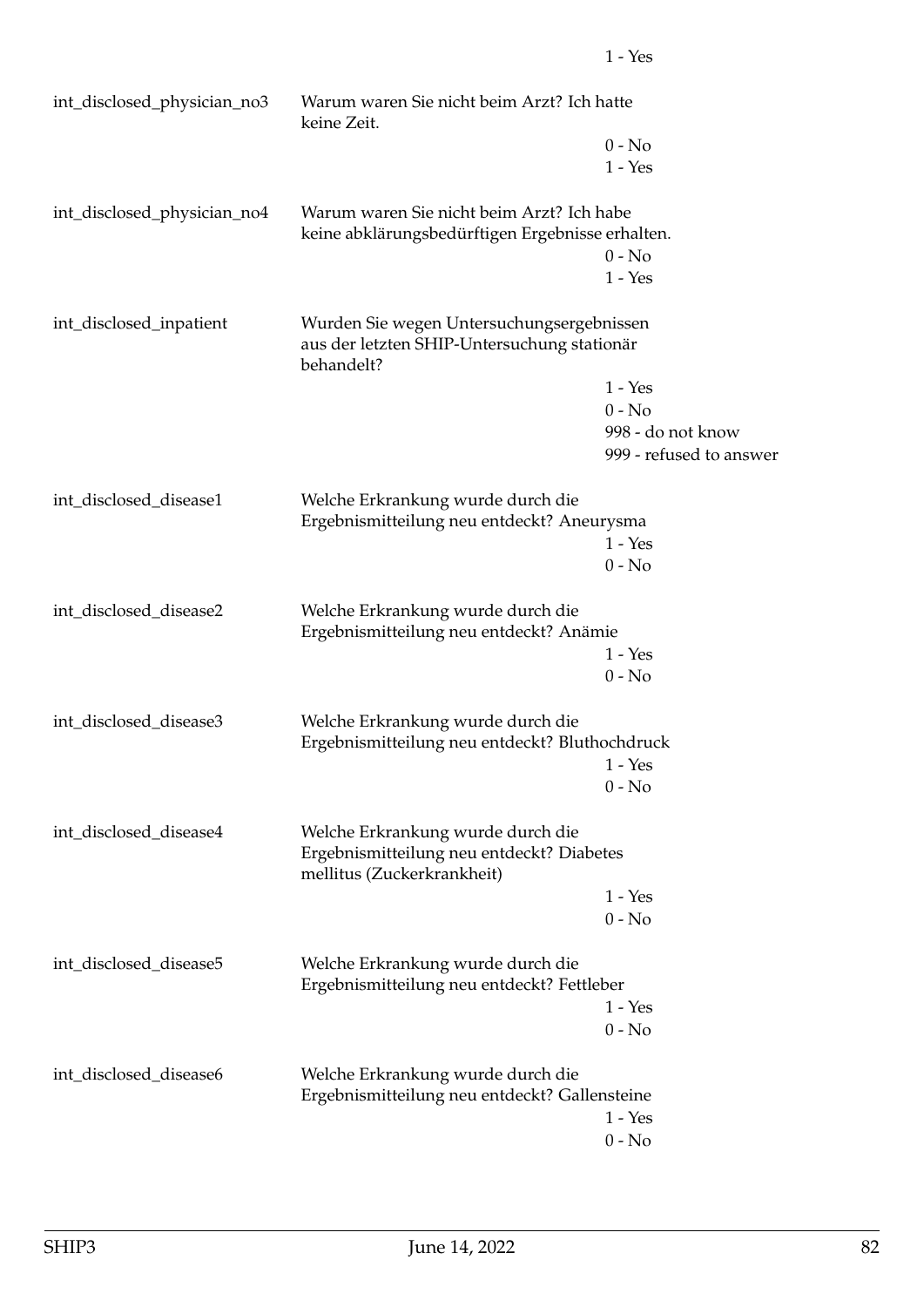| int_disclosed_disease7  | Welche Erkrankung wurde durch die<br>Ergebnismitteilung neu entdeckt?<br>Funktionseinschränkung am Herzen<br>(Klappenschluss, Pumpleistung,<br>Herzinsuffizienz, Herzrhythmusstörung) |                       |
|-------------------------|---------------------------------------------------------------------------------------------------------------------------------------------------------------------------------------|-----------------------|
|                         |                                                                                                                                                                                       | $1 - Yes$<br>$0 - No$ |
| int disclosed disease18 | Welche Erkrankung wurde durch die<br>Ergebnismitteilung neu entdeckt?<br>Durchblutungsstörung der Beine                                                                               |                       |
|                         |                                                                                                                                                                                       | $1 - Yes$<br>$0 - No$ |
| int_disclosed_disease8  | Welche Erkrankung wurde durch die<br>Ergebnismitteilung neu entdeckt? Osteoporose                                                                                                     |                       |
|                         |                                                                                                                                                                                       | $1 - Yes$<br>$0 - No$ |
| int_disclosed_disease9  | Welche Erkrankung wurde durch die<br>Ergebnismitteilung neu entdeckt?<br>Prostatavergrößerung                                                                                         |                       |
|                         |                                                                                                                                                                                       | $1 - Yes$<br>$0 - No$ |
| int_disclosed_disease10 | Welche Erkrankung wurde durch die<br>Ergebnismitteilung neu entdeckt?<br>Schilddrüsenerkrankung (Knoten, Struma,<br>Hashimoto, Unter-/Überfunktion)                                   |                       |
|                         |                                                                                                                                                                                       | $1 - Yes$<br>$0 - No$ |
| int_disclosed_disease11 | Welche Erkrankung wurde durch die<br>Ergebnismitteilung neu entdeckt? Schlafstörung<br>(Apnoe)                                                                                        |                       |
|                         |                                                                                                                                                                                       | $1 - Yes$<br>$0 - No$ |
| int_disclosed_disease12 | Welche Erkrankung wurde durch die<br>Ergebnismitteilung neu entdeckt? Stenose                                                                                                         |                       |
|                         |                                                                                                                                                                                       | $1 - Yes$<br>$0 - No$ |
| int_disclosed_disease13 | Welche Erkrankung wurde durch die<br>Ergebnismitteilung neu entdeckt? Zyste                                                                                                           |                       |
|                         |                                                                                                                                                                                       | $1 - Yes$<br>$0 - No$ |
| int_disclosed_disease19 | Welche Erkrankung wurde durch die<br>Ergebnismitteilung neu entdeckt? Krebs                                                                                                           | $1 - Yes$             |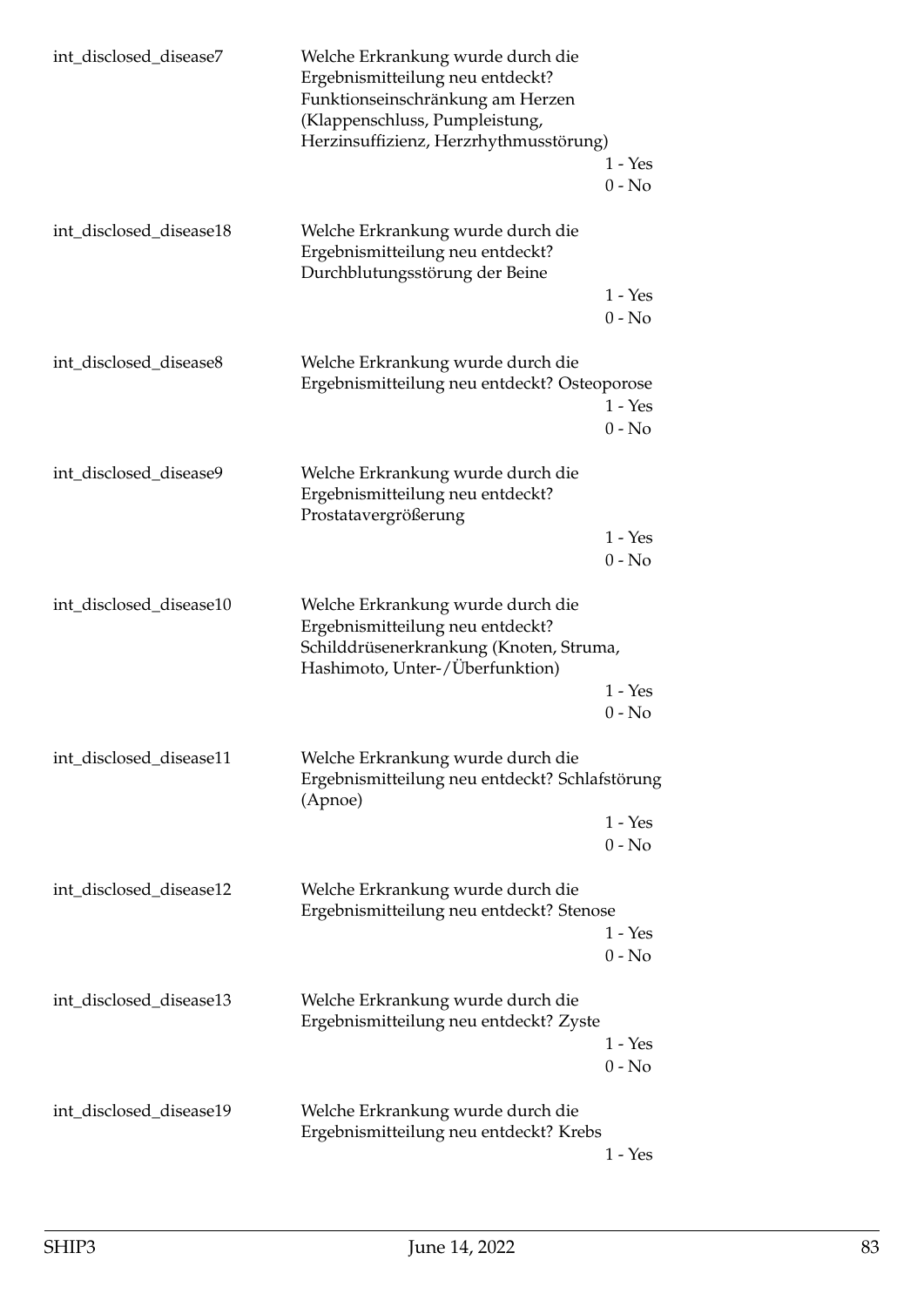| int_disclosed_disease14  | Welche Erkrankung wurde durch die<br>Ergebnismitteilung neu entdeckt? Andere                 | $1 - Yes$                                     |
|--------------------------|----------------------------------------------------------------------------------------------|-----------------------------------------------|
|                          |                                                                                              | $0 - No$                                      |
| int_disclosed_disease14a | Welche Erkrankung wurde durch die<br>Ergebnismitteilung neu entdeckt? Welche<br>andere?      |                                               |
| int_disclosed_disease17  | Welche Erkrankung wurde durch die<br>Ergebnismitteilung neu entdeckt? Keine                  |                                               |
|                          |                                                                                              | $1 - Yes$<br>$0 - No$                         |
| int_disclosed_disease15  | Welche Erkrankung wurde durch die<br>Ergebnismitteilung neu entdeckt? Weiß nicht             |                                               |
|                          |                                                                                              | $1 - Yes$                                     |
|                          |                                                                                              | $0 - No$                                      |
| int_disclosed_disease16  | Welche Erkrankung wurde durch die<br>Ergebnismitteilung neu entdeckt?<br>Antwortverweigerung |                                               |
|                          |                                                                                              | $1 - Yes$                                     |
|                          |                                                                                              | $0 - No$                                      |
| int_disclosed_burdening  | Schätzen Sie die SHIP- Ergebnismitteilung/en als<br>seelisch belastend für sich ein?         |                                               |
|                          |                                                                                              | 1 - Überhaupt nicht                           |
|                          |                                                                                              | 2 - Ein wenig                                 |
|                          |                                                                                              | 3 - Mäßig                                     |
|                          |                                                                                              | 4 - Stark                                     |
|                          |                                                                                              | 998 - Weiß nicht<br>999 - Antwortverweigerung |
| int_disclosed_helpful    | Schätzen Sie die SHIP- Ergebnismitteilung/en als<br>hilfreich für sich ein?                  |                                               |
|                          |                                                                                              | 1 - Überhaupt nicht                           |
|                          |                                                                                              | 2 - Ein wenig                                 |
|                          |                                                                                              | 3 - Mäßig                                     |
|                          |                                                                                              | 4 - Stark                                     |
|                          |                                                                                              | 998 - Weiß nicht                              |
|                          |                                                                                              | 999 - Antwortverweigerung                     |
| int_disclosed_noxal      | Schätzen Sie die SHIP- Ergebnismitteilung/en als<br>schädlich für sich ein?                  |                                               |
|                          |                                                                                              | 1 - Überhaupt nicht                           |
|                          |                                                                                              | 2 - Ein wenig                                 |
|                          |                                                                                              | 3 - Mäßig                                     |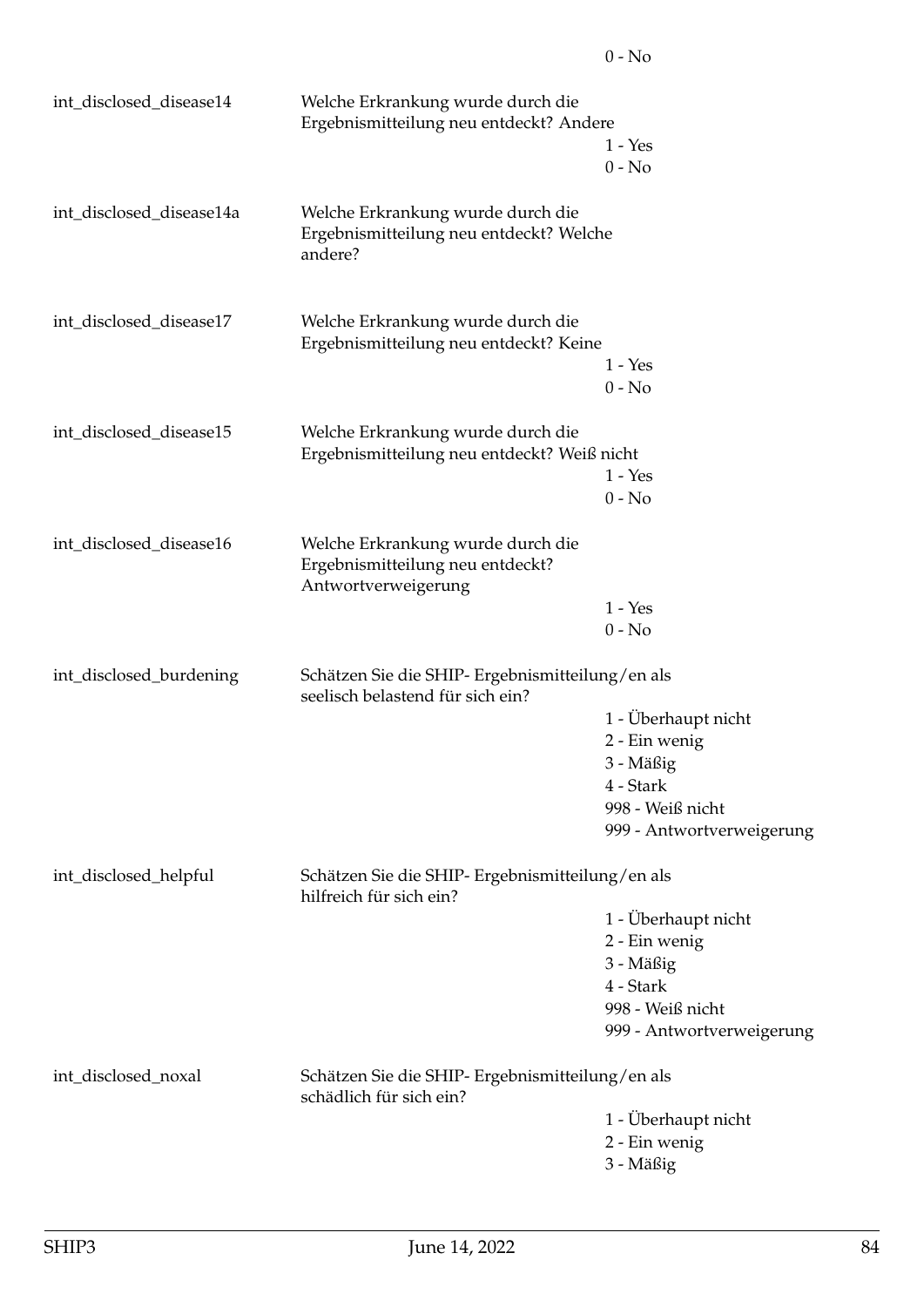4 - Stark 998 - Weiß nicht 999 - Antwortverweigerung

| disclosed_mez1 | Modul Anfangzeit endgültig                                              |                                                                                            |
|----------------|-------------------------------------------------------------------------|--------------------------------------------------------------------------------------------|
| disclosed_mez2 | Modul Anfangzeit vorläufig                                              |                                                                                            |
| disclosed_maz1 | Modul Endzeit endgültig                                                 |                                                                                            |
| disclosed_maz2 | Modul Endzeit vorläufig                                                 |                                                                                            |
| <b>SCHMERZ</b> | questions on pain                                                       |                                                                                            |
| schmerz_01     | Have you suffered pain within the last 7 days?                          | $1 - Yes$<br>$0 - No$<br>998 - do not know<br>999 - refused to answer                      |
| schmerz_02a    | headache or migraine                                                    |                                                                                            |
| schmerz_02b    | facial pain, pain in the masticatory muscles, jaw<br>joint, or ear area |                                                                                            |
| schmerz_02c    | neck pain                                                               |                                                                                            |
| schmerz_02d    | pain in the shoulders                                                   |                                                                                            |
| schmerz_02e    | On which side do those pains appear? pain in the<br>shoulders           | $1 - left$<br>$2$ - right<br>3 - on both sides<br>998 - I don't know<br>999 - non-response |
| schmerz_02f    | back pain                                                               |                                                                                            |
| schmerz_02g    | pain in the arms                                                        |                                                                                            |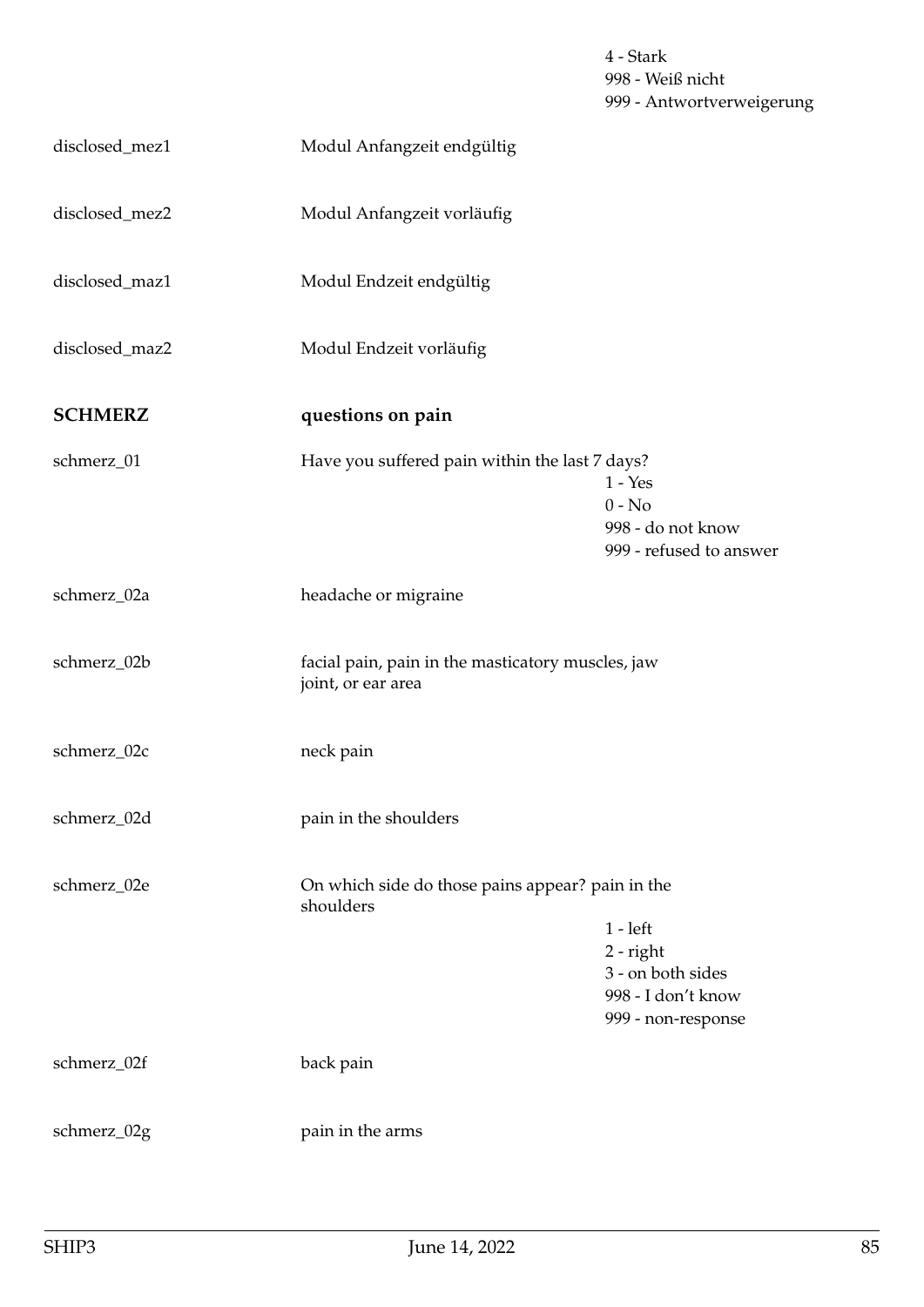| schmerz_02h  | On which side do those pains appear? pain in the<br>arms       |                                                                                            |
|--------------|----------------------------------------------------------------|--------------------------------------------------------------------------------------------|
|              |                                                                | $1 - left$<br>$2$ - right<br>3 - on both sides<br>998 - I don't know<br>999 - non-response |
| schmerz_02gg | pain in the elbow                                              |                                                                                            |
| schmerz_02hh | On which side do those pains appear? pain in the<br>elbow      |                                                                                            |
|              |                                                                | $1 - left$<br>$2$ - right<br>3 - on both sides<br>998 - I don't know<br>999 - non-response |
| schmerz_02i  | pain in the hands                                              |                                                                                            |
| schmerz_02j  | On which side do those pains appear? pain in the<br>hands      | $1 - left$<br>$2$ - right<br>3 - on both sides<br>998 - I don't know<br>999 - non-response |
| schmerz_02k  | pain in the chest                                              |                                                                                            |
| schmerz_02l  | stomachache                                                    |                                                                                            |
| schmerz_02m  | abdominal pain                                                 |                                                                                            |
| schmerz_02r  | Hüftschmerzen                                                  |                                                                                            |
| schmerz_02s  | Auf welcher Seite treten diese Schmerzen auf?<br>Hüftschmerzen | $1 - left$<br>$2$ - right<br>3 - on both sides<br>998 - I don't know<br>999 - non-response |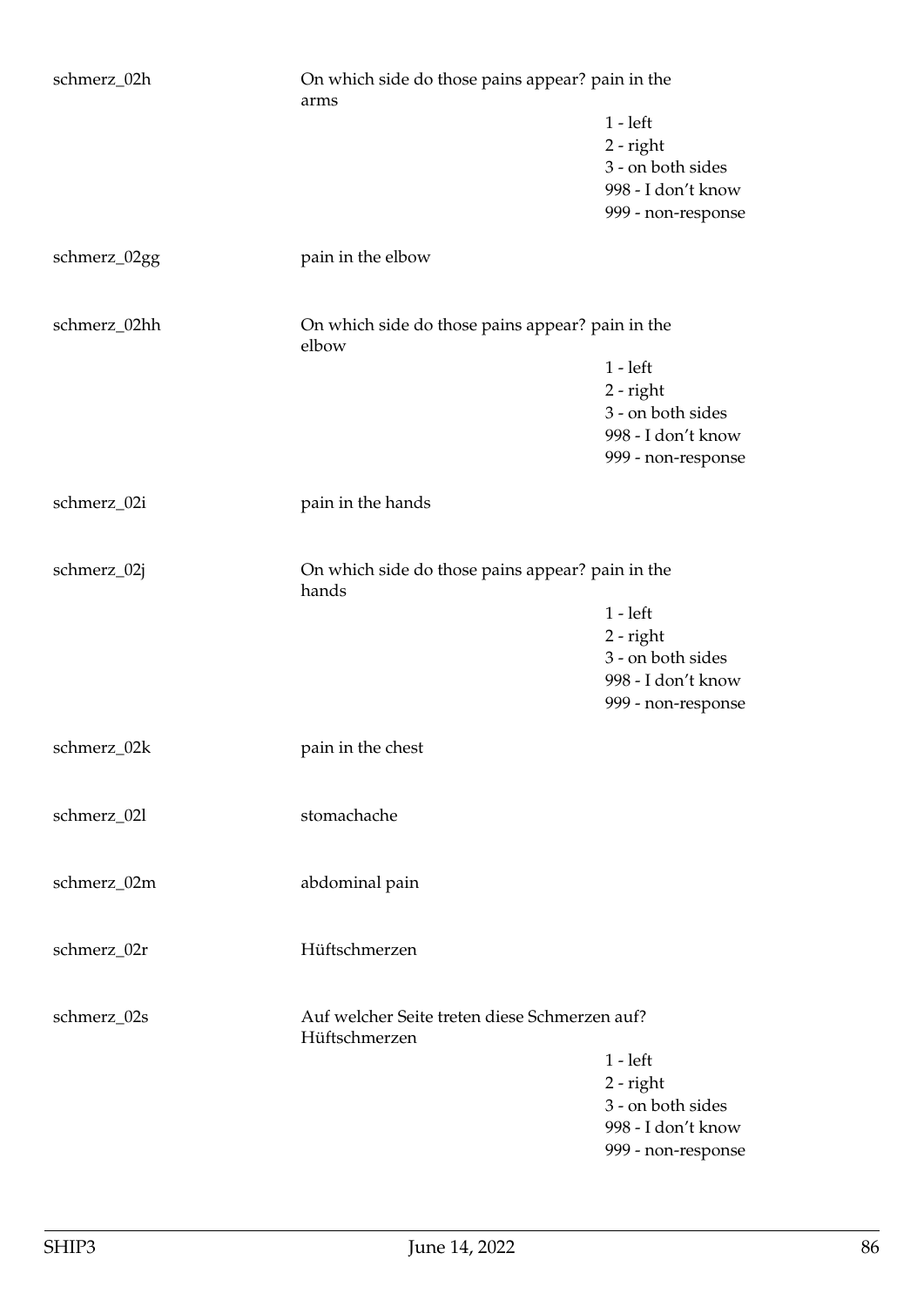| schmerz_02n  | pain in the legs                                                                                                                                    |                                                                                            |
|--------------|-----------------------------------------------------------------------------------------------------------------------------------------------------|--------------------------------------------------------------------------------------------|
| schmerz_02o  | On which side do those pains appear? pain in the                                                                                                    |                                                                                            |
|              | legs                                                                                                                                                | $1 - left$<br>$2$ - right<br>3 - on both sides<br>998 - I don't know<br>999 - non-response |
| schmerz_02nn | pain in the knees                                                                                                                                   |                                                                                            |
| schmerz_02oo | On which side do those pains appear? pain in the<br>knees                                                                                           |                                                                                            |
|              |                                                                                                                                                     | $1 - left$<br>$2$ - right<br>3 - on both sides<br>998 - I don't know<br>999 - non-response |
| schmerz_02p  | pain in the feet                                                                                                                                    |                                                                                            |
| schmerz_02q  | On which side do those pains appear? pain in the<br>feet                                                                                            |                                                                                            |
|              |                                                                                                                                                     | $1 - left$<br>$2$ - right<br>3 - on both sides<br>998 - I don't know<br>999 - non-response |
| schmerz_03   | Have you suffered from back pain within the last<br>3 months?                                                                                       |                                                                                            |
|              |                                                                                                                                                     | $1 - Yes$<br>$0 - No$<br>998 - do not know<br>999 - refused to answer                      |
| schmerz_04   | How strong was your back pain within the last<br>three months, if $0 = no$ pain and $10 =$ strongest<br>imaginable pain?                            |                                                                                            |
| schmerz_05   | On how many days within the last 3 months did<br>your back pain keep you from carrying out your<br>daily activities (e.g. work, school, household)? |                                                                                            |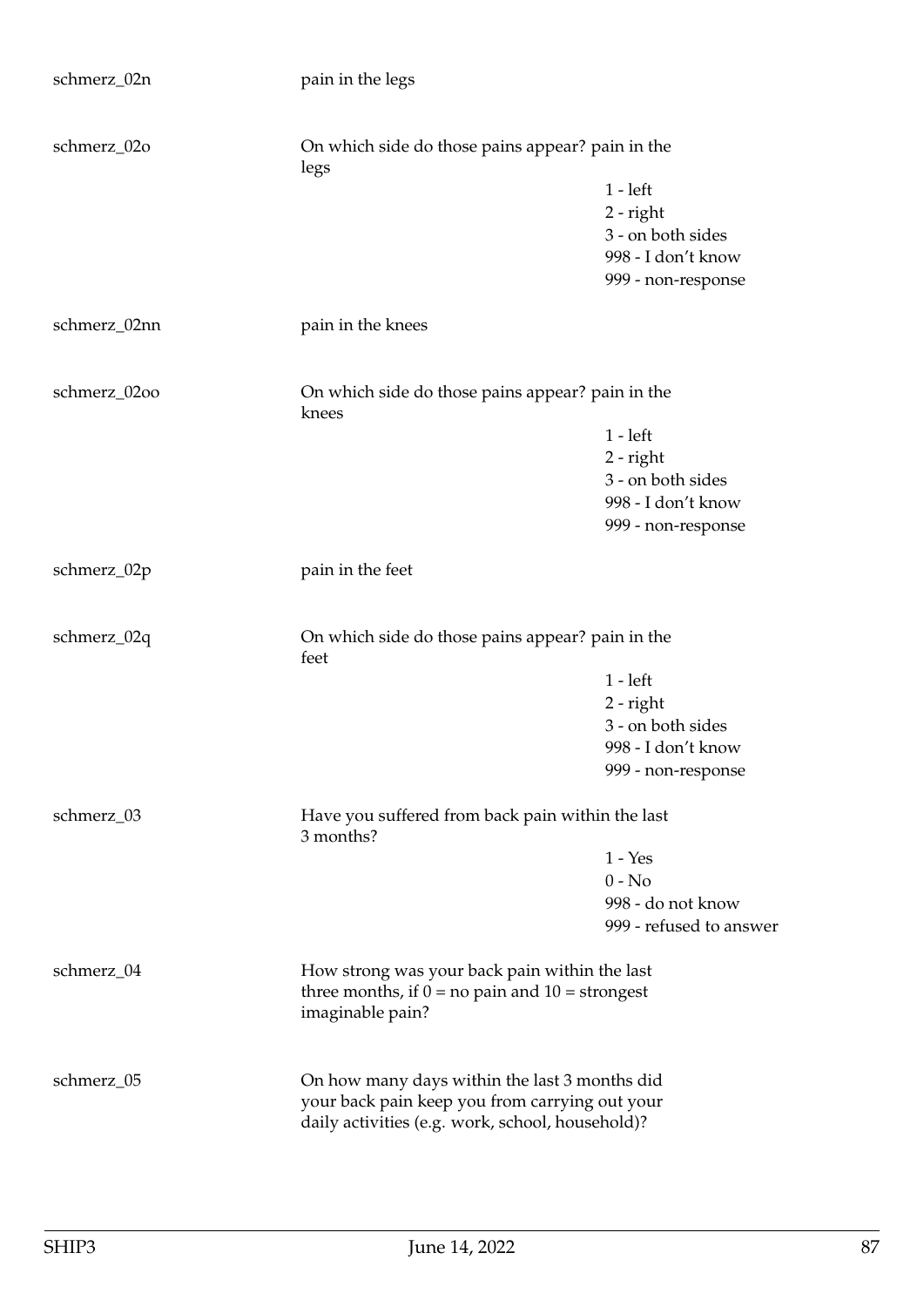| schmerz_06  | Interference due to back pains within the last 3<br>months, if $0 = no$ restriction and $10 = no$ activity<br>possible? |                                                                                                                                                                                                                 |
|-------------|-------------------------------------------------------------------------------------------------------------------------|-----------------------------------------------------------------------------------------------------------------------------------------------------------------------------------------------------------------|
| schmerz_07  | Does your back pain radiate into the buttock,<br>groin, hip, or leg?                                                    | $1 - No$<br>2 - yes, radiation into the buttock,<br>groin, or hip<br>3 - yes, radiation into the thigh (up to<br>the knee)<br>4 - yes, radiation into the lower leg<br>998 - I don't know<br>999 - non-response |
| schmerz_09  | Hatten Sie in den vergangenen 12 Monaten<br>Kopfschmerzen?                                                              | $1 - Yes$<br>$0 - No$<br>998 - do not know<br>999 - refused to answer                                                                                                                                           |
| schmerz_09a | Average intensity of headaches within the last 12<br>months, if $0 = no$ pain and $10 =$ strongest<br>imaginable pain?  |                                                                                                                                                                                                                 |
| schmerz_10  | How long does your headache persist if you do<br>not take any medication or if a therapy is without<br>success?         | 1 - up to 30 minutes<br>2 - more than 30 min; up to 4 hours<br>3 - more than 4 hours; up to 3 days<br>4 - more than 3 days up to 7 days<br>5 - more than 7 days<br>998 - don't know<br>999 - refused to answer  |
| schmerz_11a | a) that are restricted to one side of the head?                                                                         | $1 - Yes$<br>$0 - No$<br>998 - do not know<br>999 - refused to answer                                                                                                                                           |
| schmerz_11b | b) that occur on both sides?                                                                                            | $1 - Yes$<br>$0 - No$<br>998 - do not know<br>999 - refused to answer                                                                                                                                           |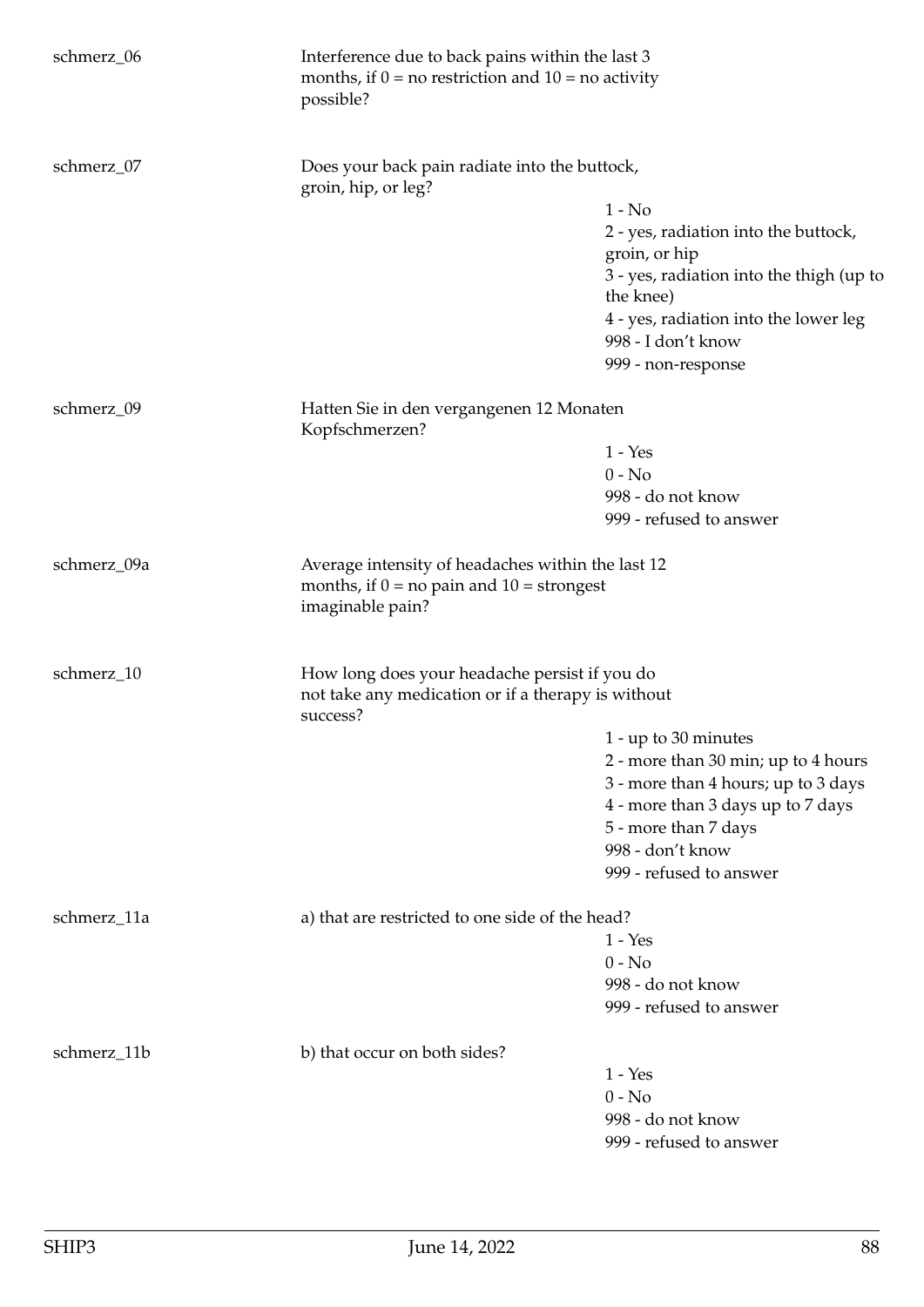| 998 - do not know                            |
|----------------------------------------------|
| 999 - refused to answer                      |
|                                              |
|                                              |
|                                              |
|                                              |
| 998 - do not know                            |
| 999 - refused to answer                      |
|                                              |
|                                              |
|                                              |
|                                              |
| 998 - do not know                            |
| 999 - refused to answer                      |
|                                              |
|                                              |
|                                              |
|                                              |
|                                              |
| 998 - do not know                            |
| 999 - refused to answer                      |
|                                              |
|                                              |
|                                              |
| 998 - do not know                            |
| 999 - refused to answer                      |
|                                              |
|                                              |
|                                              |
|                                              |
|                                              |
| 998 - do not know                            |
| 999 - refused to answer                      |
|                                              |
|                                              |
|                                              |
|                                              |
|                                              |
| 998 - do not know<br>999 - refused to answer |
|                                              |
|                                              |
|                                              |
|                                              |
| 998 - do not know                            |
|                                              |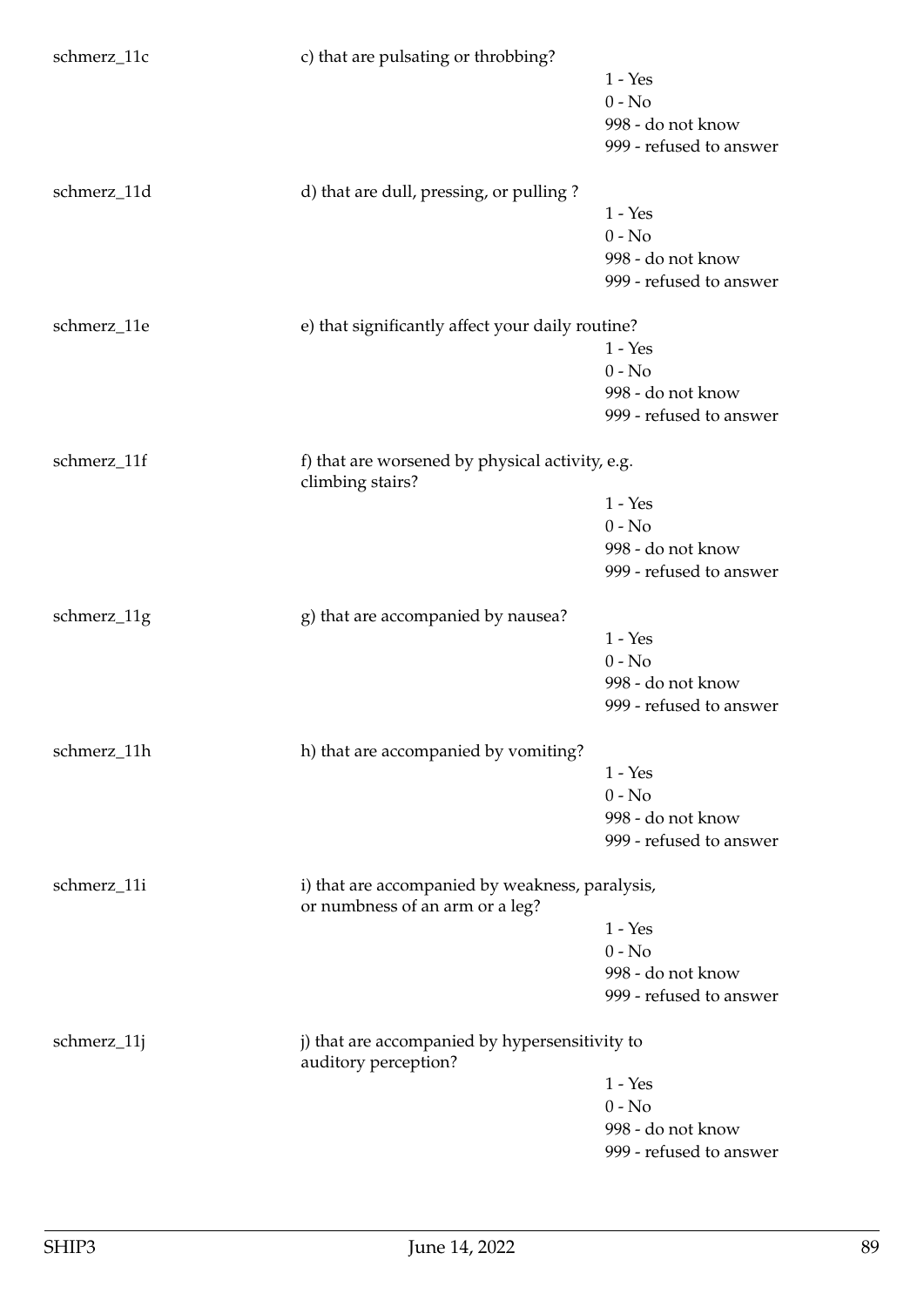| schmerz_11k  | k) that are accompanied by over-sensitivity to<br>light?                                            |                         |
|--------------|-----------------------------------------------------------------------------------------------------|-------------------------|
|              |                                                                                                     | $1 - Yes$               |
|              |                                                                                                     | $0 - No$                |
|              |                                                                                                     | 998 - do not know       |
|              |                                                                                                     | 999 - refused to answer |
| schmerz_111  | I) that begin with oscillopsia for at least 5<br>minutes?                                           |                         |
|              |                                                                                                     | $1 - Yes$               |
|              |                                                                                                     | $0 - No$                |
|              |                                                                                                     | 998 - do not know       |
|              |                                                                                                     | 999 - refused to answer |
| schmerz_11m  | m) that are announced by harbingers (e.g. visual<br>disorder or numbness in the face, arm, or leg)? |                         |
|              |                                                                                                     | $1 - Yes$               |
|              |                                                                                                     | $0 - No$                |
|              |                                                                                                     | 998 - do not know       |
|              |                                                                                                     | 999 - refused to answer |
| schmerz_13   | On average, on how many days per month do<br>you suffer from those headaches? Please give the       |                         |
|              | number of days per month.                                                                           |                         |
| schmerz_14   | On how many days did you take medications for<br>your headache?                                     |                         |
| schmerz_mez1 | module final start time                                                                             |                         |
| schmerz_mez2 | module preliminary start time                                                                       |                         |
| schmerz_maz1 | module final end time                                                                               |                         |
| schmerz_maz2 | module preliminary end time                                                                         |                         |
| <b>FRAU</b>  | questions for women (only)                                                                          |                         |
| frau_01      | Waren Sie seit der letzten SHIP-Untersuchung,<br>seit «MM.JJJJ letzte Untersuchung », schwanger?    | $1 - Yes$               |
|              |                                                                                                     | $0 - No$                |
|              |                                                                                                     | 998 - do not know       |
|              |                                                                                                     | 999 - refused to answer |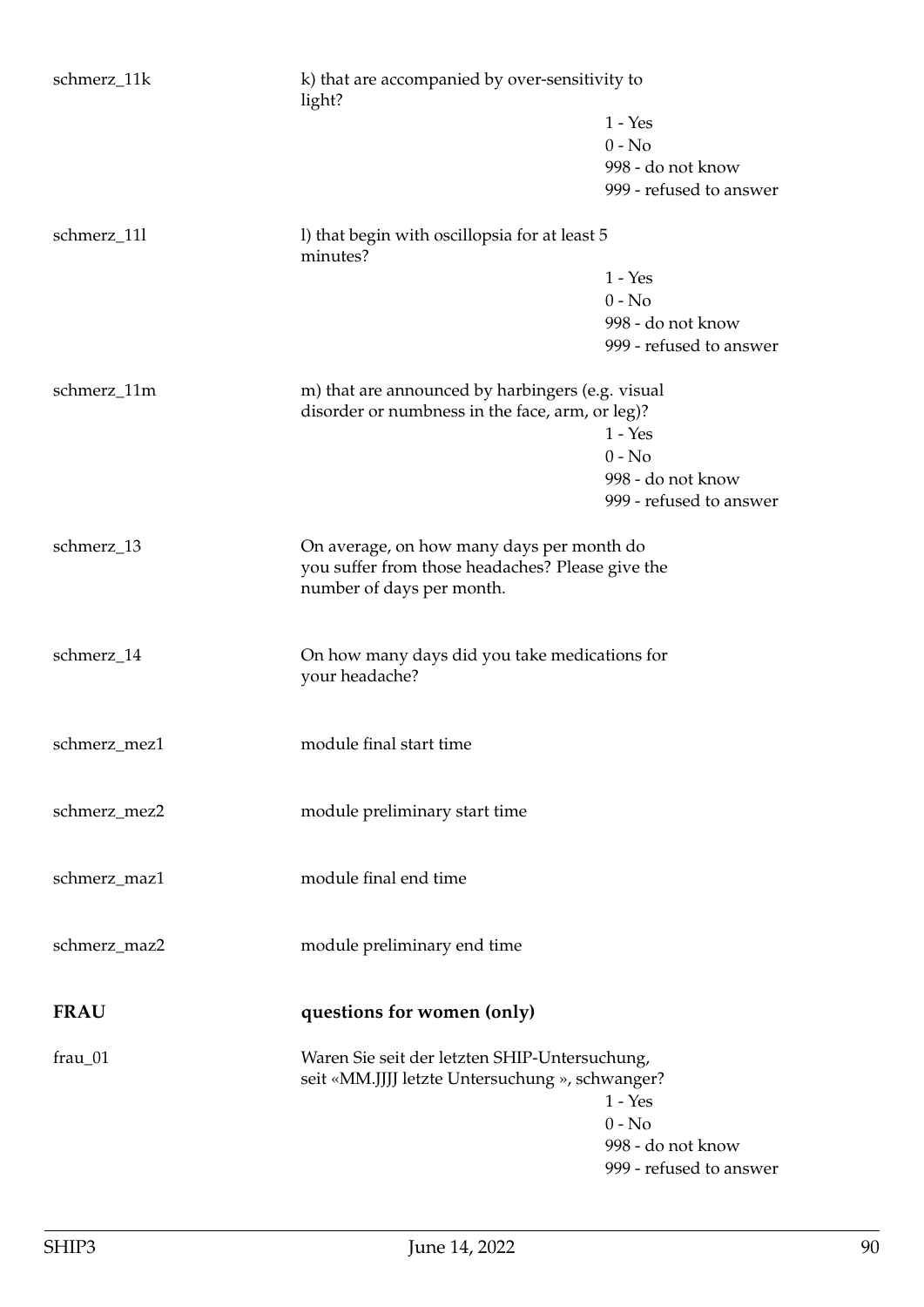| $frau_02$  | Wie oft waren Sie seit der letzten<br>SHIP-Untersuchung schwanger?                                                                |
|------------|-----------------------------------------------------------------------------------------------------------------------------------|
| frau_03    | How many children were born alive?                                                                                                |
| $frau_04$  | Wie viele Frühgeburten, also Geburten vor der<br>38. Schwangerschaftswoche, waren seit der<br>letzten SHIP-Untersuchung darunter? |
| frau_04a   | date of birth 1st child                                                                                                           |
| frau_04b   | 1st child nursed                                                                                                                  |
| frau_04a1  | If date of birth is not complete, enter available<br>information here 1st child                                                   |
| $frau_04c$ | date of birth 2nd child                                                                                                           |
| frau_04d   | 2nd child nursed                                                                                                                  |
| frau_04c1  | If date of birth is not complete, enter available<br>information here 2nd child                                                   |
| frau_04e   | date of birth 3rd child                                                                                                           |
| frau 04f   | 3rd child nursed                                                                                                                  |
| frau_04e1  | If date of birth is not complete, enter available<br>information here 3rd child                                                   |
| frau_04g   | date of birth 4th child                                                                                                           |
| frau_04h   | 4th child nursed                                                                                                                  |
| frau_04g1  | If date of birth is not complete, enter available<br>information here 4th child                                                   |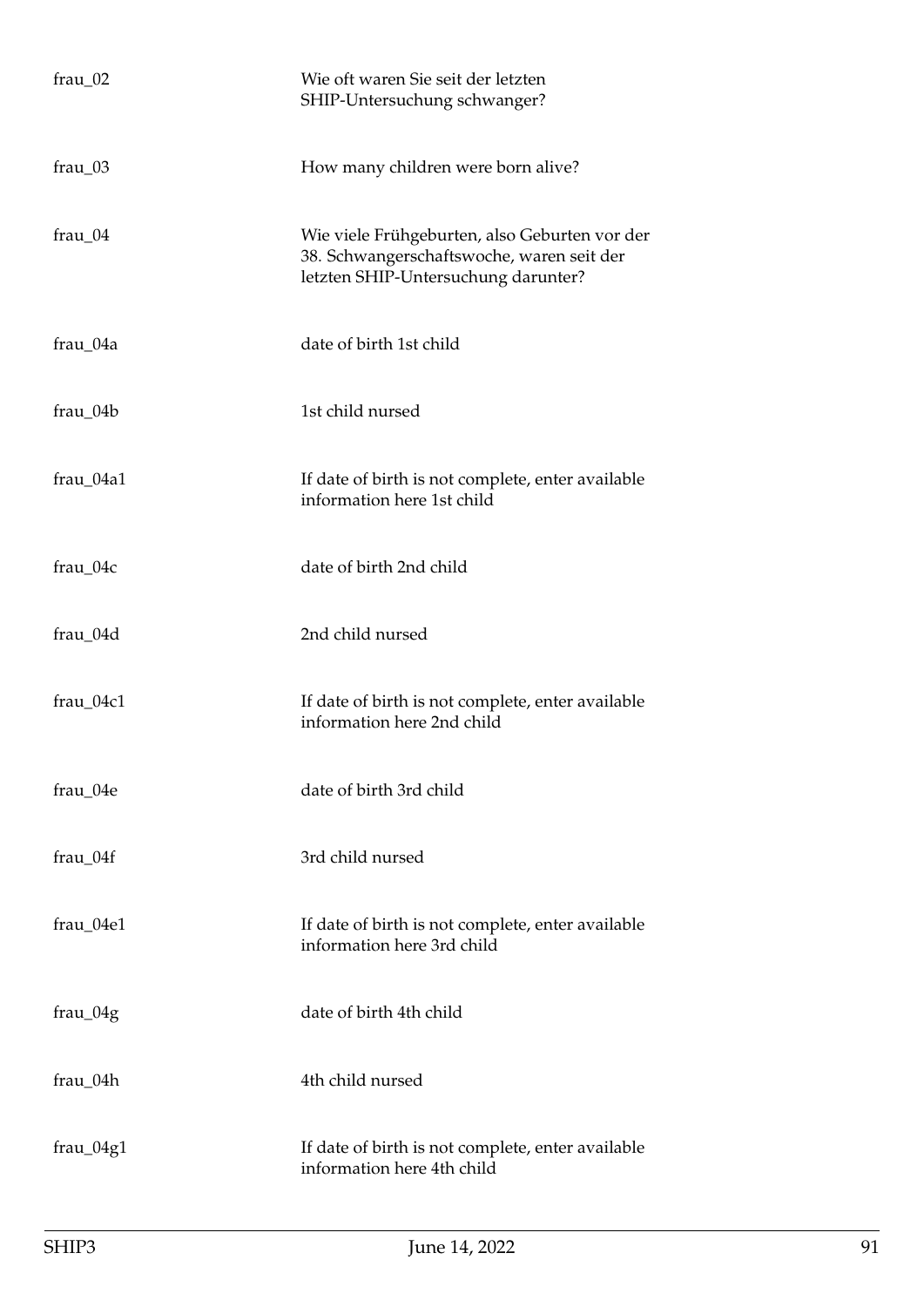| frau_04i    | date of birth 5th child                                                         |
|-------------|---------------------------------------------------------------------------------|
| $frau_04j$  | 5th child nursed                                                                |
| frau_04i1   | If date of birth is not complete, enter available<br>information here 5th child |
| frau_04k    | date of birth 6th child                                                         |
| frau_04l    | 6th child nursed                                                                |
| frau_04k1   | If date of birth is not complete, enter available<br>information here 6th child |
| frau_04m    | date of birth 7th child                                                         |
| frau_04n    | 7th child nursed                                                                |
| frau_04m1   | If date of birth is not complete, enter available<br>information here 7th child |
| frau 04o    | date of birth 8th child                                                         |
| frau_04p    | 8th child nursed                                                                |
| frau 04o1   | If date of birth is not complete, enter available<br>information here 8th child |
| $frau_04q$  | date of birth 9th child                                                         |
| $frau_04r$  | 9th child nursed                                                                |
| $frau_04q1$ | If date of birth is not complete, enter available<br>information here 9th child |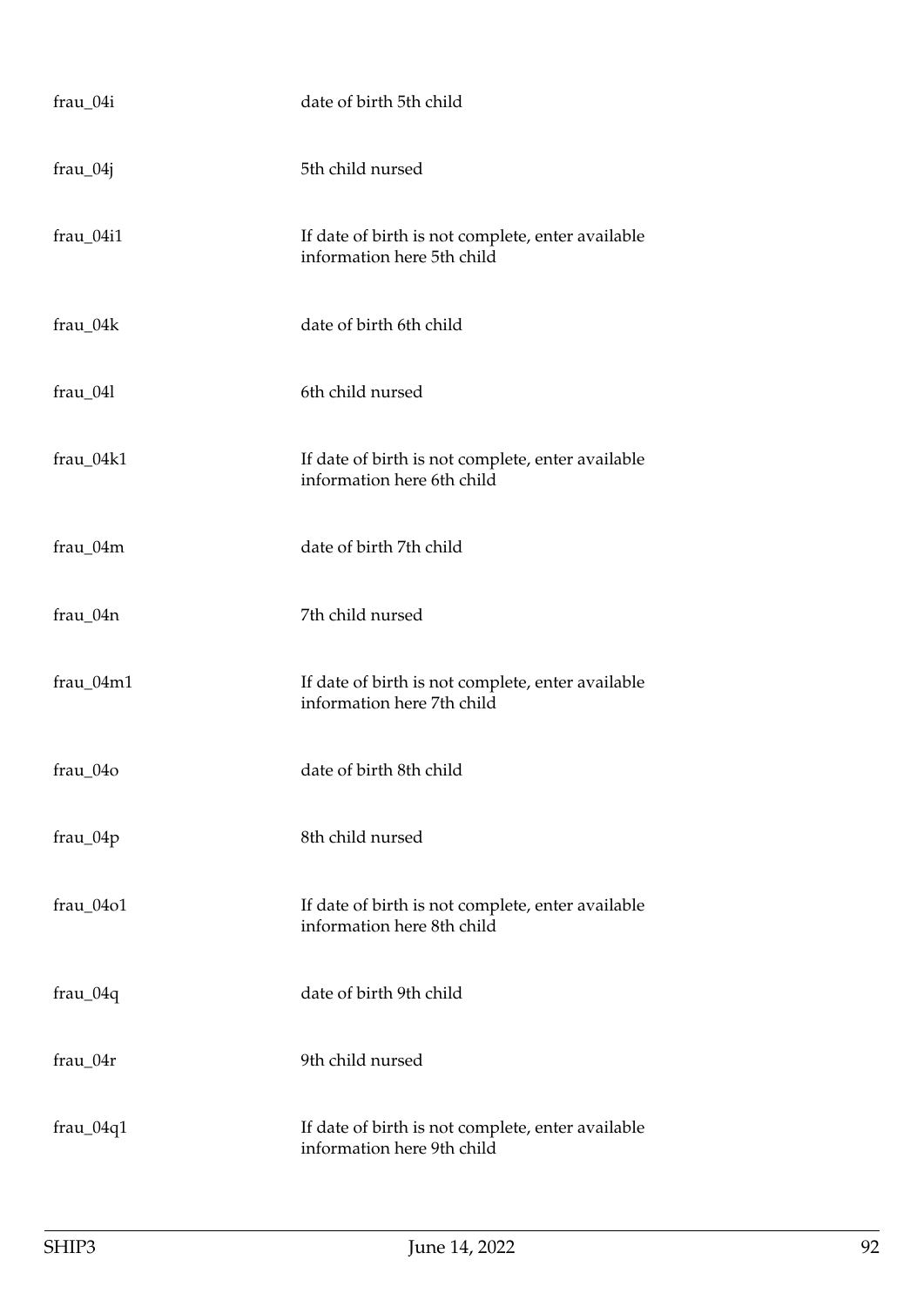| frau_04s     | date of birth 10th child                                                                                                                                                     |
|--------------|------------------------------------------------------------------------------------------------------------------------------------------------------------------------------|
| frau_04t     | 10th child nursed                                                                                                                                                            |
| $frau_04s1$  | If date of birth is not complete, enter available<br>information here 10th child                                                                                             |
| $frau_04u$   | date of birth 11th child                                                                                                                                                     |
| $frau_04v$   | 11th child nursed                                                                                                                                                            |
| frau_04u1    | If date of birth is not complete, enter available<br>information here 11th child                                                                                             |
| frau_04w     | date of birth 12th child                                                                                                                                                     |
| $frau_04x$   | 12th child nursed                                                                                                                                                            |
| $frau_04w1$  | If date of birth is not complete, enter available<br>information here 12th child                                                                                             |
| $frac_05$    | Wie viele Fehl- oder Totgeburten einschließlich<br>Schwangerschaftsunterbrechungen hatten Sie seit<br>der letzten SHIP-Untersuchung, seit «MM.JJJJ<br>letzte Untersuchung »? |
| $frau_05a_1$ | (number 500 g) stillbirths                                                                                                                                                   |
| $frau_05a_2$ | (number of those older than 28th week (only for<br>children, where the 500 g criteria cannot be<br>applied) stillbirths                                                      |
| $frau_05a_3$ | (sum) stillbirths                                                                                                                                                            |
| $frau_05a_4$ | (I don't know)                                                                                                                                                               |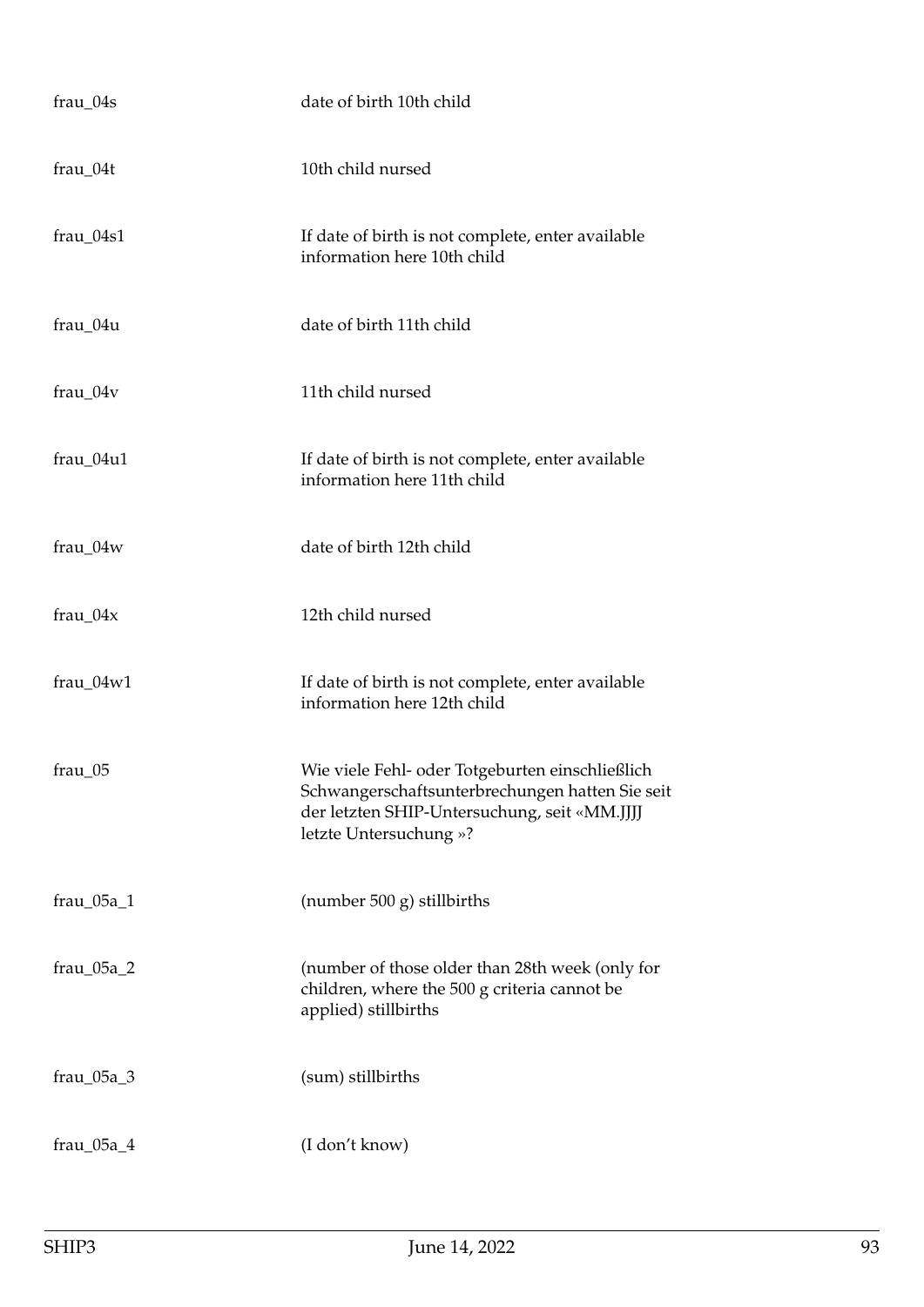| frau_05b    | date of birth 1st stillbirth                                                         |
|-------------|--------------------------------------------------------------------------------------|
| $frau_05b1$ | If date of birth is not complete, enter available<br>information here 1st stillbirth |
| frau_05c    | date of birth 2nd stillbirth                                                         |
| frau_05c1   | If date of birth is not complete, enter available<br>information here 2nd stillbirth |
| frau_05d    | date of birth 3rd stillbirth                                                         |
| frau_05d1   | If date of birth is not complete, enter available<br>information here 3rd stillbirth |
| frau_05e    | date of birth 4th stillbirth                                                         |
| frau_05e1   | If date of birth is not complete, enter available<br>information here 4th stillbirth |
| frau_05f    | date of birth 5th stillbirth                                                         |
| frau_05f1   | If date of birth is not complete, enter available<br>information here 5th stillbirth |
| frau_05g    | date of birth 6th stillbirth                                                         |
| $frau_05g1$ | If date of birth is not complete, enter available<br>information here 6th stillbirth |
| frau_05h    | date of birth 7th stillbirth                                                         |
| frau_05h1   | If date of birth is not complete, enter available<br>information here 7th stillbirth |
| frau_05i    | date of birth 8th stillbirth                                                         |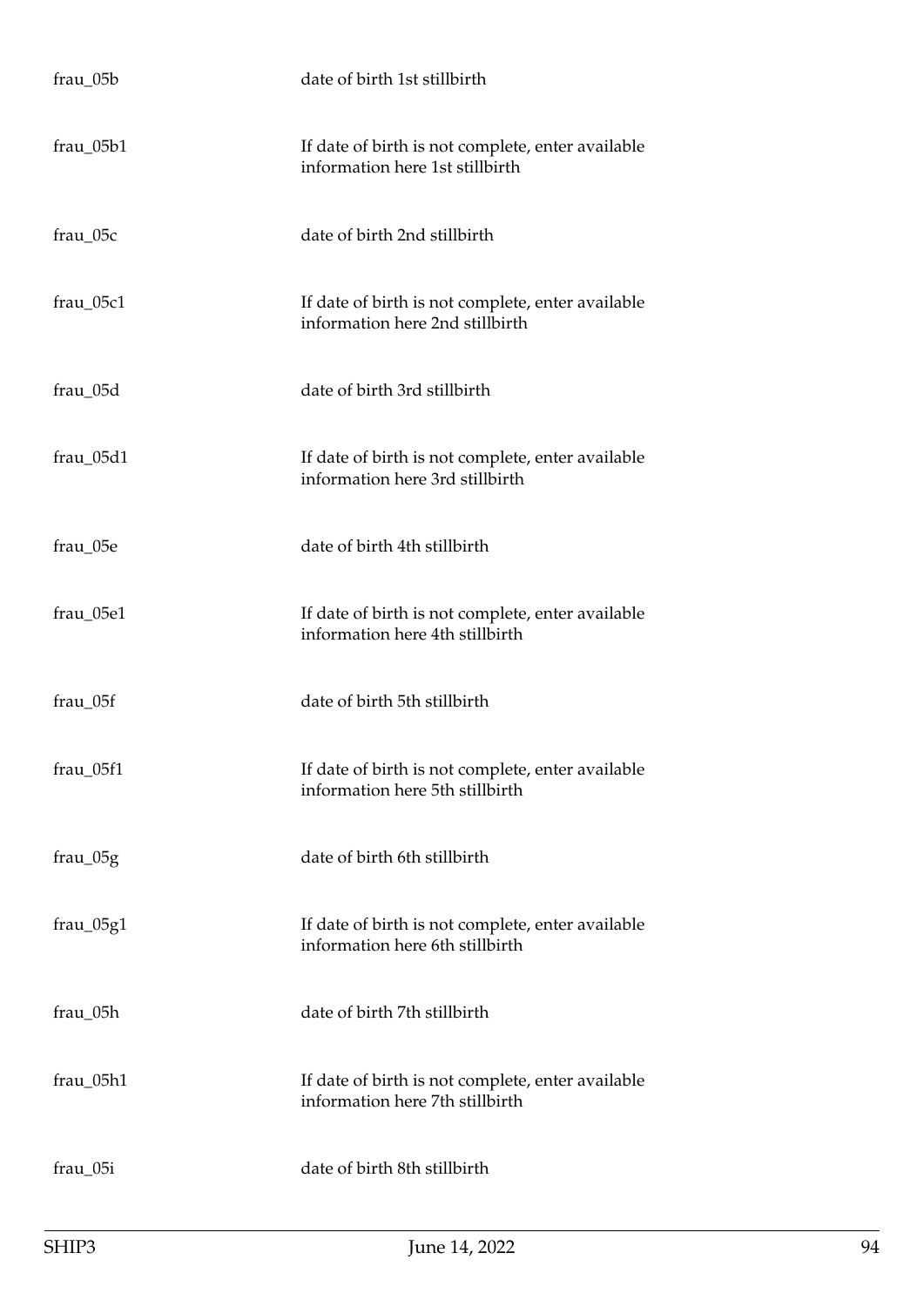| frau_05i1   | If date of birth is not complete, enter available<br>information here 8th stillbirth  |                                                                                                                                                                                                                                                                   |
|-------------|---------------------------------------------------------------------------------------|-------------------------------------------------------------------------------------------------------------------------------------------------------------------------------------------------------------------------------------------------------------------|
| $frau_05j$  | date of birth 9th stillbirth                                                          |                                                                                                                                                                                                                                                                   |
| $frau_05j1$ | If date of birth is not complete, enter available<br>information here 9th stillbirth  |                                                                                                                                                                                                                                                                   |
| $frau_05k$  | date of birth 10th stillbirth                                                         |                                                                                                                                                                                                                                                                   |
| frau_05k1   | If date of birth is not complete, enter available<br>information here 10th stillbirth |                                                                                                                                                                                                                                                                   |
| frau_20     | Ist bei Ihnen eine Operation an der Brust<br>durchgeführt worden?                     | 1 - ja, rechts<br>2 - ja, links<br>3 - ja, beidseits<br>4 - ja, Seite nicht erinnerlich<br>$0$ - Nein<br>998 - Weiß nicht<br>999 - Antwortverweigerung                                                                                                            |
| frau_20a    | In welchem Jahr war das bzw. wie alt waren sie<br>damals? (Jahr)                      |                                                                                                                                                                                                                                                                   |
| $frau_20b$  | In welchem Jahr war das bzw. wie alt waren sie<br>damals? (Alter)                     |                                                                                                                                                                                                                                                                   |
| $frau_21$   | Handelte es sich um eine                                                              | 1 - Diagnostische Gewebeentnahme<br>2 - Brusterhaltende Therapie bei<br><b>Brustkrebs</b><br>3 - Brustamputation bei Brustkrebs<br>4 - andere Operation (z.B.<br>Verkleinerung, Implantate, Rekon-<br>struktion)<br>998 - Weiß nicht<br>999 - Antwortverweigerung |
| frau_07     | Has your uterus been removed (hysterectomy)?                                          | $1 - Yes$                                                                                                                                                                                                                                                         |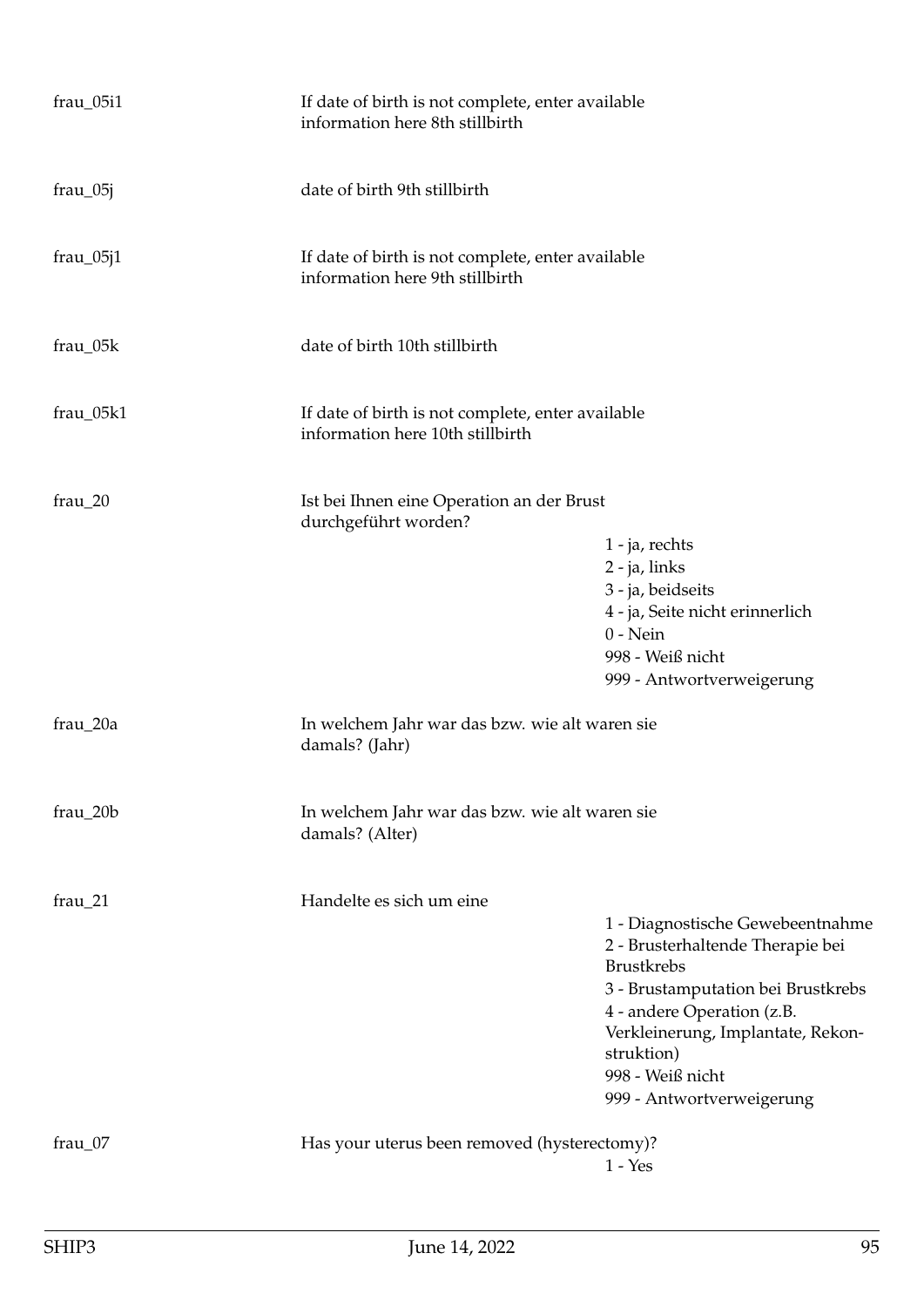|           |                                                                   | $0 - No$<br>998 - do not know<br>999 - refused to answer |
|-----------|-------------------------------------------------------------------|----------------------------------------------------------|
| frau_07a  | In welchem Jahr war das bzw. wie alt waren sie<br>damals? (Jahr)  |                                                          |
| frau_07b  | In welchem Jahr war das bzw. wie alt waren sie<br>damals? (Alter) |                                                          |
| $frau_08$ | Sind bei Ihnen einer oder beide Eierstöcke<br>entfernt worden?    |                                                          |
|           |                                                                   | 1 - ja, beide                                            |
|           |                                                                   | 2 - ja, einer                                            |
|           |                                                                   | 3 - ja, aber weiß nicht die Anzahl                       |
|           |                                                                   | 4 - ja, Teile eines oder beider Eier-<br>stöcke          |
|           |                                                                   | $0 - Nein$                                               |
|           |                                                                   | 998 - Weiß nicht                                         |
|           |                                                                   | 999 - Antwortverweigerung                                |
| frau_08a  | In welchem Jahr war das bzw. wie alt waren sie<br>damals? (Jahr)  |                                                          |
| frau_08b  | In welchem Jahr war das bzw. wie alt waren sie<br>damals? (Alter) |                                                          |
| frau_09   | Have you been sterilized? (Have your fallopian                    |                                                          |
|           | tubes been made impermeable via laparoscopy?)                     | $1 - Yes$                                                |
|           |                                                                   | $0 - No$                                                 |
|           |                                                                   | 998 - do not know                                        |
|           |                                                                   | 999 - refused to answer                                  |
| frau_09a  | In welchem Jahr war das bzw. wie alt waren sie<br>damals? (Jahr)  |                                                          |
| frau_09b  | In welchem Jahr war das bzw. wie alt waren sie<br>damals? (Alter) |                                                          |
| frau_06   | Are you pregnant?                                                 |                                                          |
|           |                                                                   | $1 - Yes$                                                |
|           |                                                                   | $0 - No$                                                 |
|           |                                                                   | 998 - do not know                                        |
|           |                                                                   | 999 - refused to answer                                  |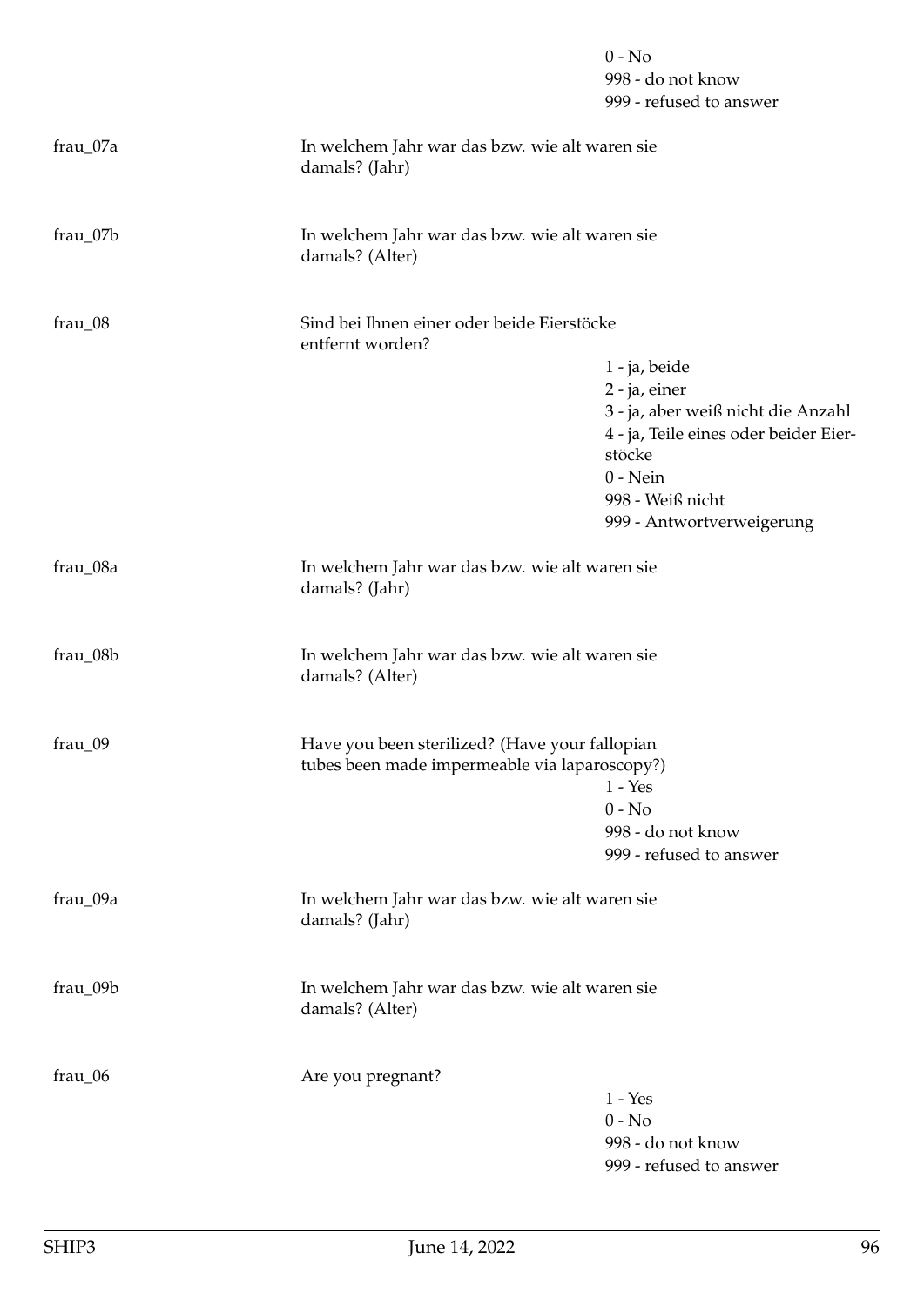| $frau_11$  | Have you ever taken the (birth control) pill?             |                                       |
|------------|-----------------------------------------------------------|---------------------------------------|
|            |                                                           | $1 - Yes$                             |
|            |                                                           | $0 - No$                              |
|            |                                                           | 998 - do not know                     |
|            |                                                           | 999 - refused to answer               |
| $frau_12a$ | Are you taking the (birth control) pill at the<br>moment? |                                       |
|            |                                                           | $1 - Yes$                             |
|            |                                                           |                                       |
|            |                                                           | $0 - No$                              |
|            |                                                           | 998 - do not know                     |
|            |                                                           | 999 - refused to answer               |
| $frau_12b$ | Seit wann nehmen Sie die Antibaby-Pille ein?<br>(Jahr)    |                                       |
|            |                                                           |                                       |
| $frau_12c$ | Seit wann nehmen Sie die Antibaby-Pille ein?<br>(Alter)   |                                       |
| $frau_12$  | How many years have you been taking the (birth            |                                       |
|            | control) pill in all?                                     |                                       |
| $frau_12f$ | Wie viele Jahre insgesamt haben Sie die                   |                                       |
|            | Antibaby-Pille eingenommen? (Monate)                      |                                       |
| frau_12d   | Wann haben Sie aufgehört die Pille                        |                                       |
|            | einzunehmen? (Jahr)                                       |                                       |
| frau_12e   | Wann haben Sie aufgehört die Pille                        |                                       |
|            | einzunehmen? (Alter)                                      |                                       |
| $frau_16$  |                                                           |                                       |
|            | Do you have periods (menstruation)?                       |                                       |
|            |                                                           | $1 - Yes$                             |
|            |                                                           | $0 - No$                              |
|            |                                                           | 998 - do not know                     |
|            |                                                           | 999 - refused to answer               |
| $frau_22$  | Warum haben Ihre Blutungen aufgehört?                     |                                       |
|            |                                                           | 1 - die Regelblutung blieb einfach so |
|            |                                                           | aus / natürliche Menopause            |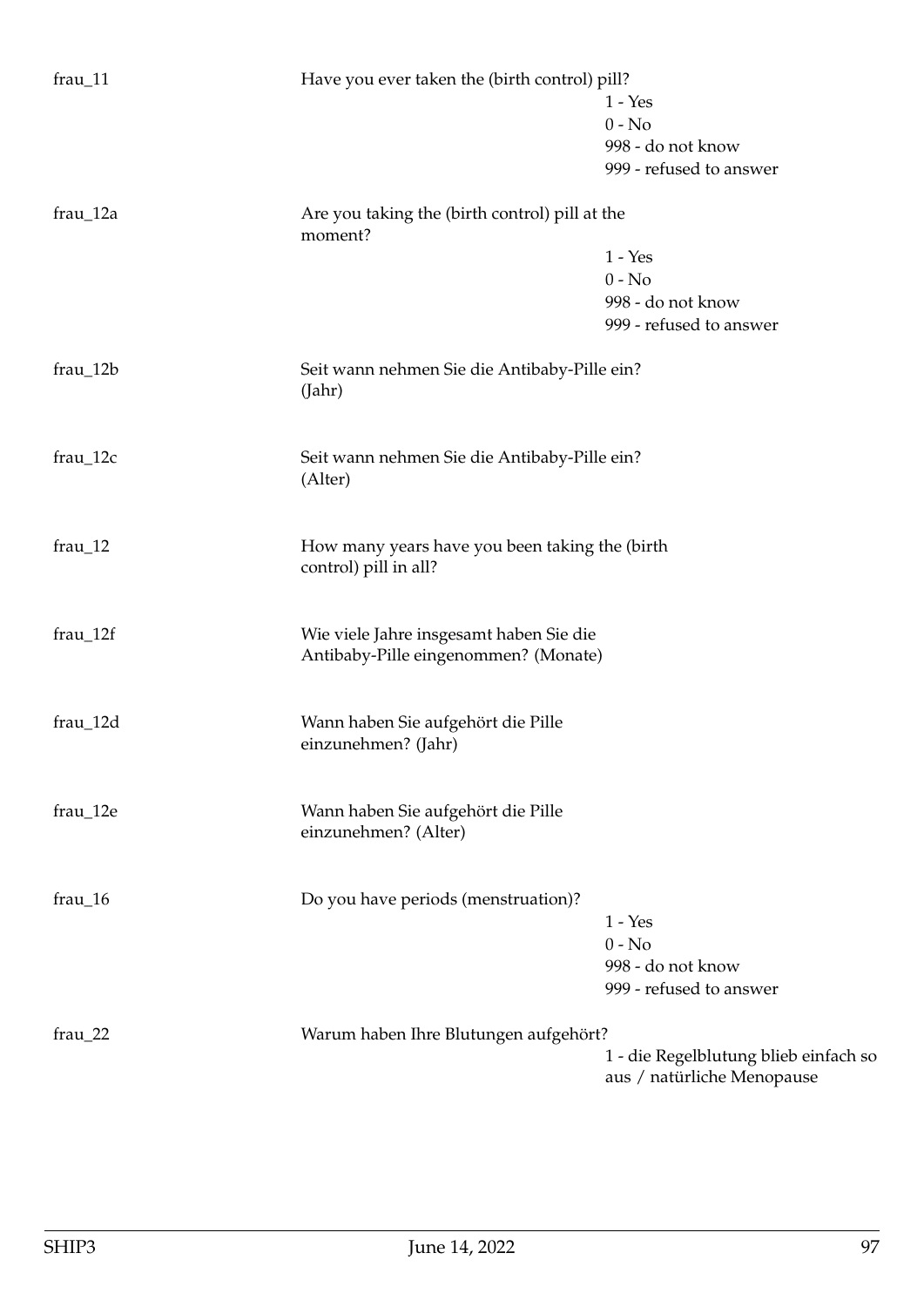|             | 2 - während der Einnahme oder<br>nach Absetzen von Hormoner-<br>satzpräparaten (Endometriosemit-<br>tel, Gelbkörperhormone/ Gestagene,<br>Antiöstrogene bei Brustkrebsbehand-<br>lung)<br>3 - nach einer Gebärmutterentfernung<br>4 - wegen<br>Bestrahlung/Chemotherapie<br>5 - Durchgängige Einnahme der Pille<br>6 - Spirale<br>7 - Implantat zur Verhütung<br>8 - Hormonpflaster<br>9 - anderer Grund<br>998 - Weiß nicht<br>999 - Antwortverweigerung |  |
|-------------|-----------------------------------------------------------------------------------------------------------------------------------------------------------------------------------------------------------------------------------------------------------------------------------------------------------------------------------------------------------------------------------------------------------------------------------------------------------|--|
| $frau_16b$  | What other reason?                                                                                                                                                                                                                                                                                                                                                                                                                                        |  |
| frau_17     | In welchem Jahr haben ihre Regelblutungen<br>aufgehört bzw. wie alt waren Sie damals? (Jahr)                                                                                                                                                                                                                                                                                                                                                              |  |
| $frau_17a1$ | In welchem Jahr haben ihre Regelblutungen<br>aufgehört bzw. wie alt waren Sie damals? (Alter)                                                                                                                                                                                                                                                                                                                                                             |  |
| frau_17a    | In welchem Jahr haben ihre Blutungen aufgehört<br>bzw. wie alt waren Sie damals? (Jahr)                                                                                                                                                                                                                                                                                                                                                                   |  |
| frau_17a2   | In welchem Jahr haben ihre Blutungen aufgehört<br>bzw. wie alt waren Sie damals? (Alter)                                                                                                                                                                                                                                                                                                                                                                  |  |
| frau_18     | An welchem Tag hat das letzte Mal Ihre Blutung<br>eingesetzt?                                                                                                                                                                                                                                                                                                                                                                                             |  |
| $frau_13$   | Have you ever taken hormone replacement<br>therapy?<br>$1 - Yes$<br>$0 - No$<br>998 - do not know<br>999 - refused to answer                                                                                                                                                                                                                                                                                                                              |  |
| $frau_13b$  | In welchem Jahr haben Sie ihre erste<br>Hormonersatztherapie begonnen oder wie alt<br>waren Sie damals? (Jahr)                                                                                                                                                                                                                                                                                                                                            |  |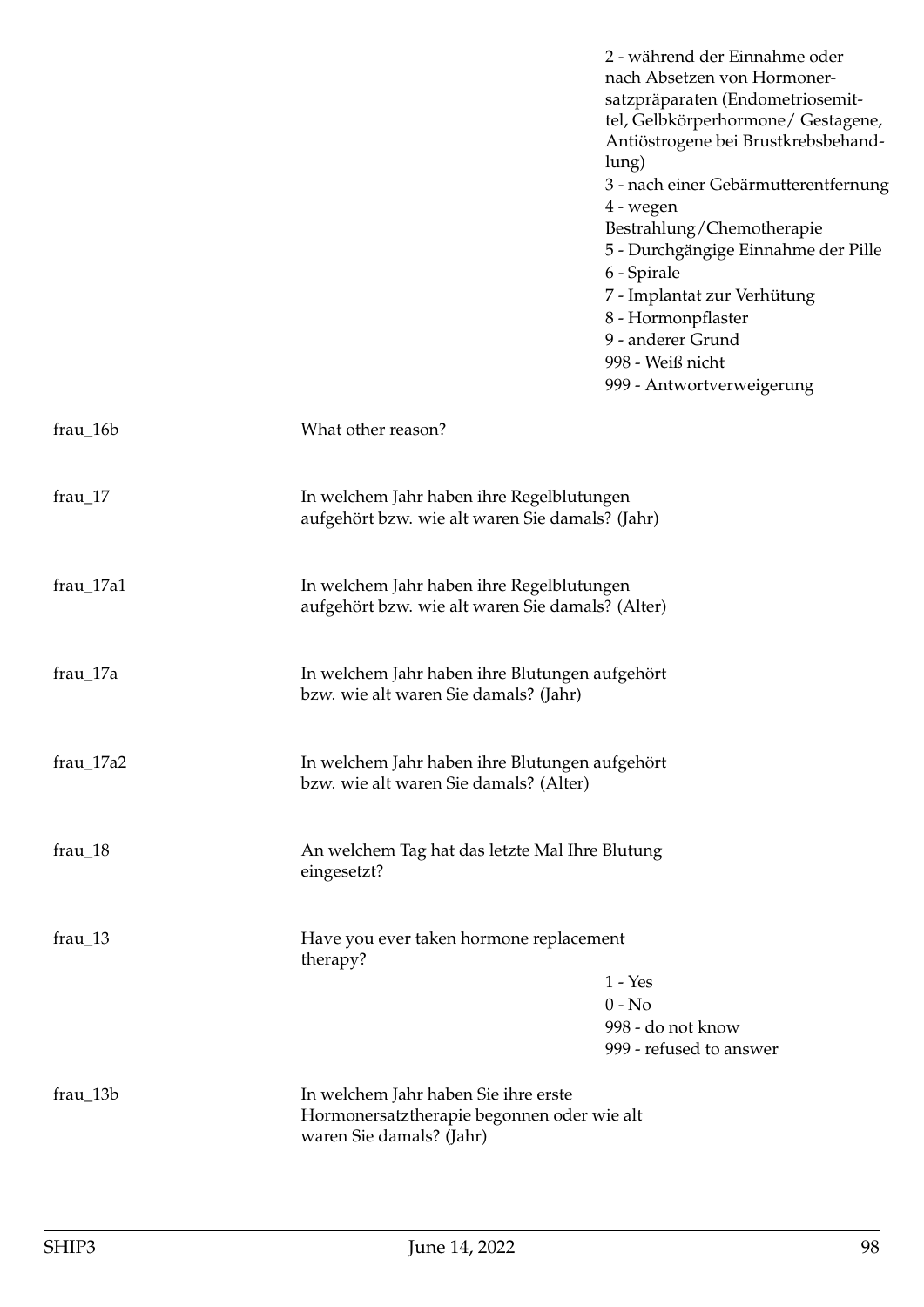| frau_13a      | In welchem Jahr haben Sie ihre erste<br>Hormonersatztherapie begonnen oder wie alt<br>waren Sie damals? (Alter)                                             |                                              |
|---------------|-------------------------------------------------------------------------------------------------------------------------------------------------------------|----------------------------------------------|
| $frau_14$     | Are you taking hormone replacement therapy at<br>the moment?                                                                                                |                                              |
|               |                                                                                                                                                             | $1 - Yes$                                    |
|               |                                                                                                                                                             | $0 - No$                                     |
|               |                                                                                                                                                             | 998 - do not know<br>999 - refused to answer |
| $frau_14b$    | In welchem Jahr haben Sie ihre letzte<br>Hormonersatztherapie beendet bzw. wie alt<br>waren Sie damals? (Jahr)                                              |                                              |
| frau_14a      | In welchem Jahr haben Sie ihre letzte<br>Hormonersatztherapie beendet bzw. wie alt<br>waren Sie damals? (Alter)                                             |                                              |
| $frau_15$     | Wie viele Monate bzw. Jahre insgesamt haben Sie<br>eine Hormonersatztherapie gemacht? (Jahre)                                                               |                                              |
| $frau_15b$    | Wie viele Monate bzw. Jahre insgesamt haben Sie<br>eine Hormonersatztherapie gemacht? (Monate)                                                              |                                              |
| frau_mez1     | module final start time                                                                                                                                     |                                              |
| frau_mez2     | module preliminary start time                                                                                                                               |                                              |
| frau_maz1     | module final end time                                                                                                                                       |                                              |
| frau_maz2     | module preliminary end time                                                                                                                                 |                                              |
| <b>UNFALL</b> | accidents, injuries                                                                                                                                         |                                              |
| int_frax_01   | Haben Sie seit der letzten SHIP-Untersuchung<br>[SHIP-2 bzw. SHIP-0], seit «MM.JJJJ letzte<br>Untersuchung », einen oder mehrere<br>Knochenbrüche erlitten? |                                              |
|               |                                                                                                                                                             | $1 - Yes$<br>$0 - No$                        |
|               |                                                                                                                                                             |                                              |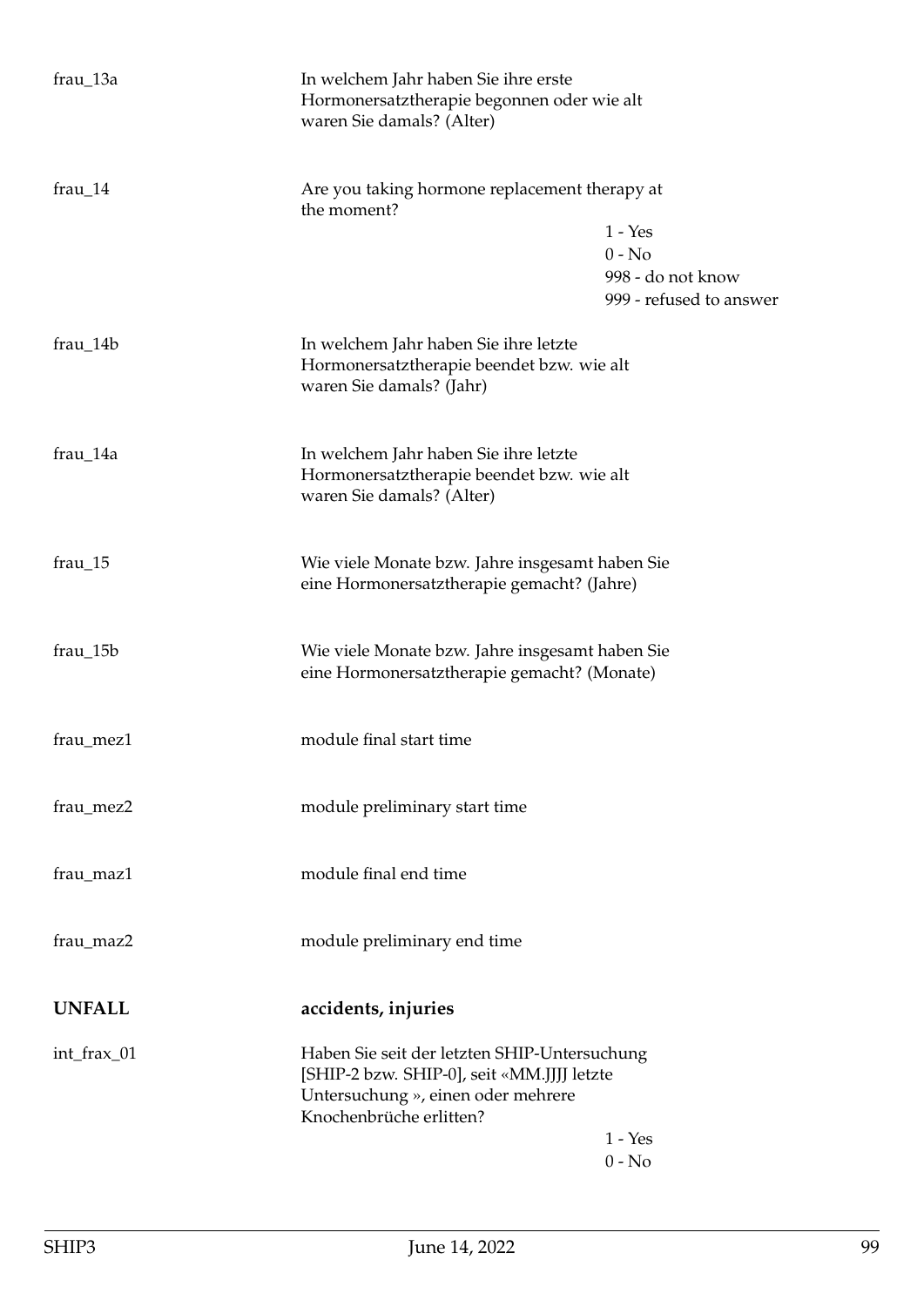|                |                                                                                                                    | 998 - do not know<br>999 - refused to answer   |
|----------------|--------------------------------------------------------------------------------------------------------------------|------------------------------------------------|
|                |                                                                                                                    |                                                |
| int_frax_01a   | Wie viele Knochenbrüche hatten Sie insgesamt<br>seit der letzten SHIP-Untersuchung?                                |                                                |
|                |                                                                                                                    |                                                |
| int_frax_loc2  | In welcher Körperregion ist der Knochenbruch<br>aufgetreten?                                                       |                                                |
|                |                                                                                                                    | 1 - Hüft- oder Oberschenkelhalsbruch           |
|                |                                                                                                                    | 2 - Wirbelbruch                                |
|                |                                                                                                                    | 3 - Schulternaher Oberarmbruch                 |
|                |                                                                                                                    | 4 - Handgelenksbruch<br>5 - Sprunggelenksbruch |
|                |                                                                                                                    | 6 - Sonstige                                   |
|                |                                                                                                                    | 998 - Weiß nicht                               |
|                |                                                                                                                    | 999 - Antwortverweigerung                      |
| int_frax_loc2a | Geben Sie bitte das Jahr oder ihr Alter an, in dem<br>der Knochenbruch aufgetreten ist. (Jahr) 1.                  |                                                |
|                | Knochenbruch                                                                                                       |                                                |
| int_frax_loc2b | Geben Sie bitte das Jahr oder ihr Alter an, in dem<br>der Knochenbruch aufgetreten ist. (Alter) 1.<br>Knochenbruch |                                                |
|                |                                                                                                                    |                                                |
| int_frax_loc2c | Hatten Sie diesen Knochenbruch nach einem<br>Unfall? 1. Knochenbruch                                               |                                                |
|                |                                                                                                                    | $0 - No$                                       |
|                |                                                                                                                    | $1 - Yes$                                      |
| int_frax_loc3  | In welcher Körperregion ist der Knochenbruch<br>aufgetreten? 2. Knochenbruch                                       |                                                |
|                |                                                                                                                    | 1 - Hüft- oder Oberschenkelhalsbruch           |
|                |                                                                                                                    | 2 - Wirbelbruch                                |
|                |                                                                                                                    | 3 - Schulternaher Oberarmbruch                 |
|                |                                                                                                                    | 4 - Handgelenksbruch<br>5 - Sprunggelenksbruch |
|                |                                                                                                                    | 6 - Sonstige                                   |
|                |                                                                                                                    | 998 - Weiß nicht                               |
|                |                                                                                                                    | 999 - Antwortverweigerung                      |
| int_frax_loc3a | Geben Sie bitte das Jahr oder ihr Alter an, in dem                                                                 |                                                |
|                | der Knochenbruch aufgetreten ist. (Jahr) 2.<br>Knochenbruch                                                        |                                                |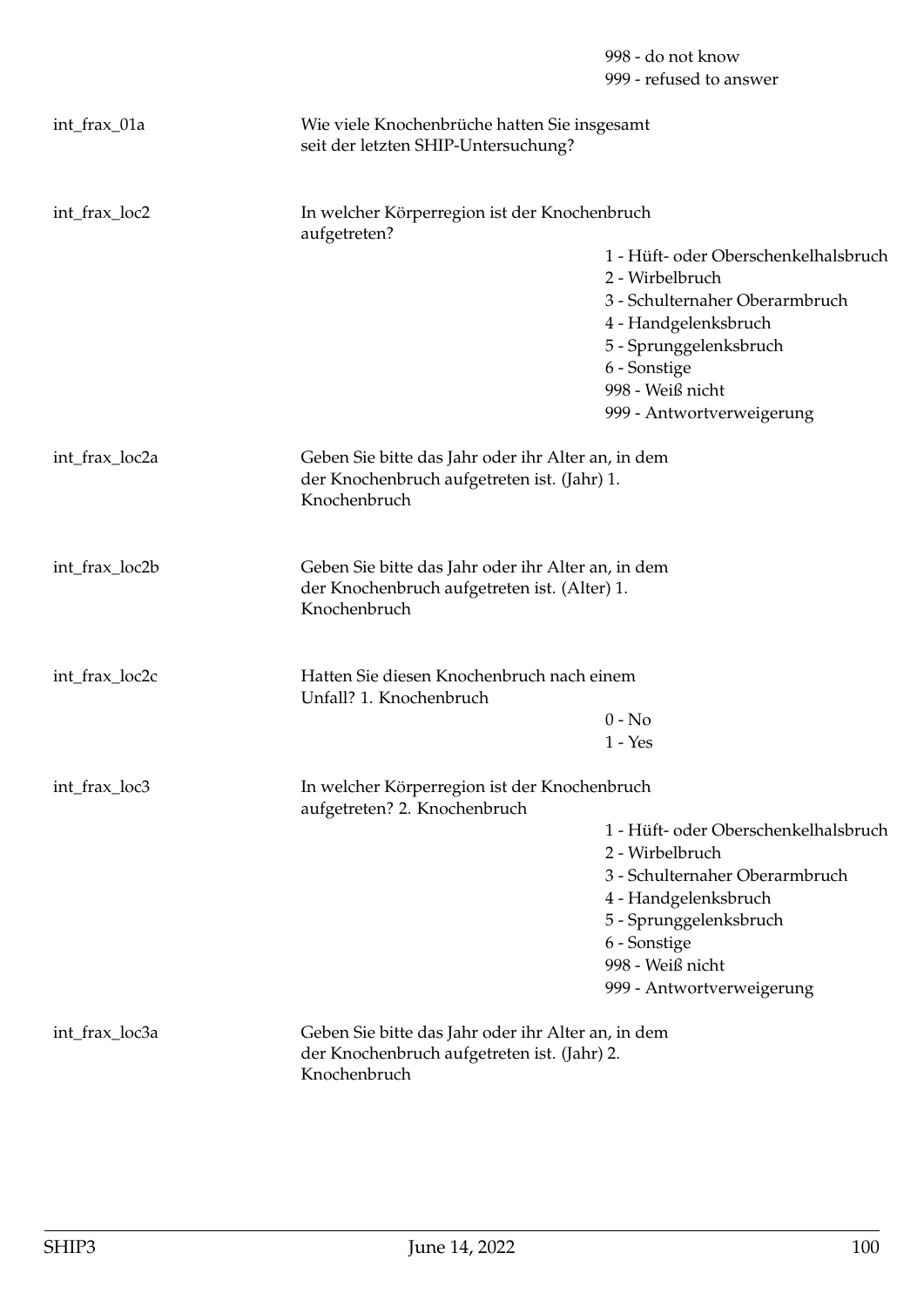| int_frax_loc3b | Geben Sie bitte das Jahr oder ihr Alter an, in dem<br>der Knochenbruch aufgetreten ist. (Alter) 2.<br>Knochenbruch |                                      |
|----------------|--------------------------------------------------------------------------------------------------------------------|--------------------------------------|
| int_frax_loc3c | Hatten Sie diesen Knochenbruch nach einem<br>Unfall? 2. Knochenbruch                                               |                                      |
|                |                                                                                                                    | $0 - No$                             |
|                |                                                                                                                    | $1 - Yes$                            |
| int_frax_loc4  | In welcher Körperregion ist der Knochenbruch<br>aufgetreten? 3. Knochenbruch                                       |                                      |
|                |                                                                                                                    | 1 - Hüft- oder Oberschenkelhalsbruch |
|                |                                                                                                                    | 2 - Wirbelbruch                      |
|                |                                                                                                                    | 3 - Schulternaher Oberarmbruch       |
|                |                                                                                                                    | 4 - Handgelenksbruch                 |
|                |                                                                                                                    | 5 - Sprunggelenksbruch               |
|                |                                                                                                                    | 6 - Sonstige                         |
|                |                                                                                                                    | 998 - Weiß nicht                     |
|                |                                                                                                                    | 999 - Antwortverweigerung            |
| int_frax_loc4a | Geben Sie bitte das Jahr oder ihr Alter an, in dem<br>der Knochenbruch aufgetreten ist. (Jahr) 3.<br>Knochenbruch  |                                      |
| int_frax_loc4b | Geben Sie bitte das Jahr oder ihr Alter an, in dem<br>der Knochenbruch aufgetreten ist. (Alter) 3.<br>Knochenbruch |                                      |
| int_frax_loc4c | Hatten Sie diesen Knochenbruch nach einem<br>Unfall? 3. Knochenbruch                                               |                                      |
|                |                                                                                                                    | $0 - No$                             |
|                |                                                                                                                    | $1 - Yes$                            |
| int_frax_loc5  | In welcher Körperregion ist der Knochenbruch<br>aufgetreten? 4. Knochenbruch                                       |                                      |
|                |                                                                                                                    | 1 - Hüft- oder Oberschenkelhalsbruch |
|                |                                                                                                                    | 2 - Wirbelbruch                      |
|                |                                                                                                                    | 3 - Schulternaher Oberarmbruch       |
|                |                                                                                                                    | 4 - Handgelenksbruch                 |
|                |                                                                                                                    | 5 - Sprunggelenksbruch               |
|                |                                                                                                                    | 6 - Sonstige                         |
|                |                                                                                                                    | 998 - Weiß nicht                     |
|                |                                                                                                                    | 999 - Antwortverweigerung            |
| int_frax_loc5a |                                                                                                                    |                                      |
|                | Geben Sie bitte das Jahr oder ihr Alter an, in dem<br>der Knochenbruch aufgetreten ist. (Jahr) 4.                  |                                      |
|                | Knochenbruch                                                                                                       |                                      |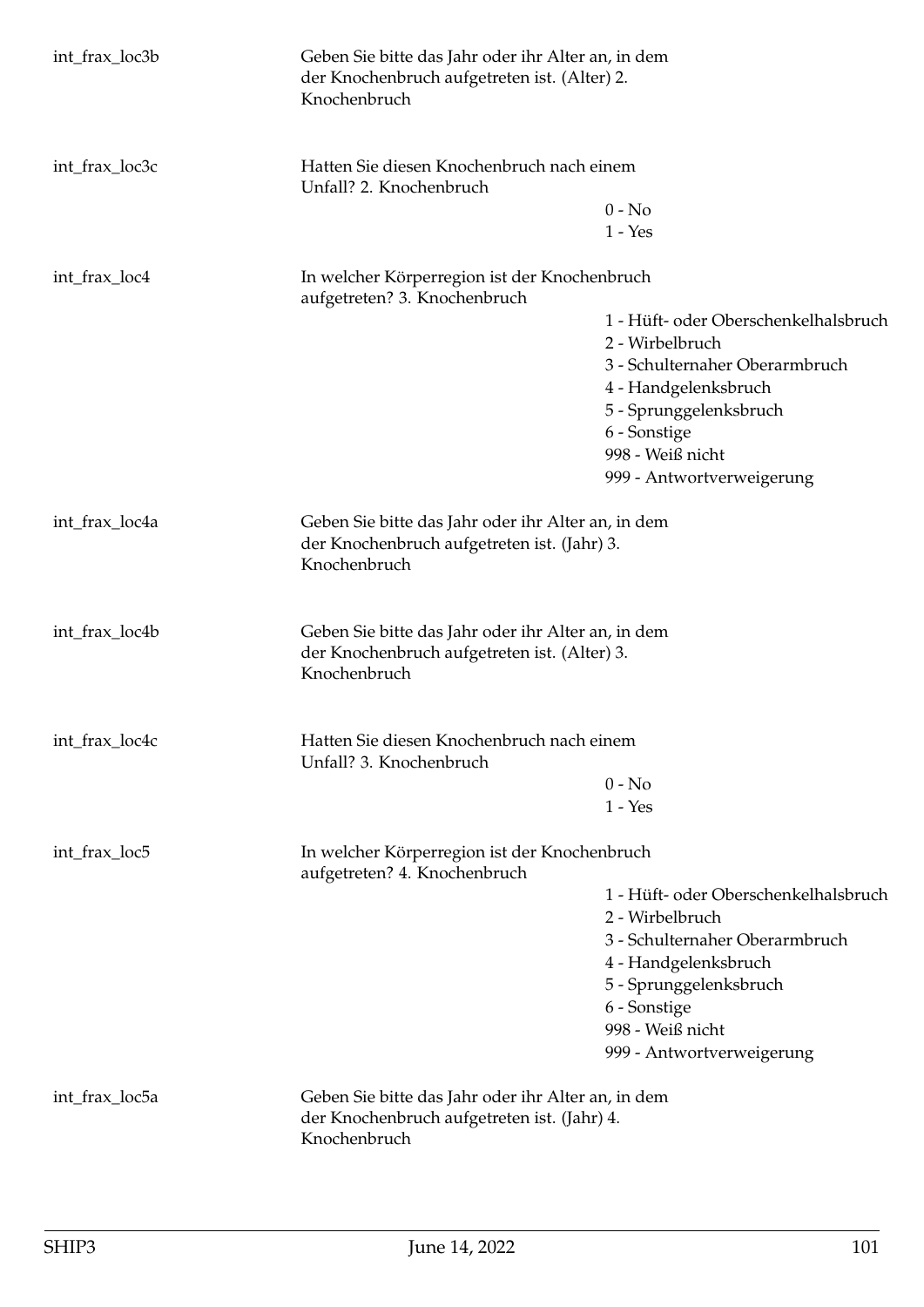| int_frax_loc5b                                                                                                                    | Geben Sie bitte das Jahr oder ihr Alter an, in dem<br>der Knochenbruch aufgetreten ist. (Alter) 4.<br>Knochenbruch |                                                                                                   |  |
|-----------------------------------------------------------------------------------------------------------------------------------|--------------------------------------------------------------------------------------------------------------------|---------------------------------------------------------------------------------------------------|--|
| int_frax_loc5c                                                                                                                    | Hatten Sie diesen Knochenbruch nach einem<br>Unfall? 4. Knochenbruch                                               |                                                                                                   |  |
|                                                                                                                                   |                                                                                                                    | $0 - No$                                                                                          |  |
|                                                                                                                                   |                                                                                                                    | $1 - Yes$                                                                                         |  |
| int_frax_loc6                                                                                                                     | aufgetreten? 5. Knochenbruch                                                                                       | In welcher Körperregion ist der Knochenbruch                                                      |  |
|                                                                                                                                   |                                                                                                                    | 1 - Hüft- oder Oberschenkelhalsbruch                                                              |  |
|                                                                                                                                   |                                                                                                                    | 2 - Wirbelbruch                                                                                   |  |
|                                                                                                                                   |                                                                                                                    | 3 - Schulternaher Oberarmbruch                                                                    |  |
|                                                                                                                                   |                                                                                                                    | 4 - Handgelenksbruch                                                                              |  |
|                                                                                                                                   |                                                                                                                    | 5 - Sprunggelenksbruch                                                                            |  |
|                                                                                                                                   |                                                                                                                    | 6 - Sonstige                                                                                      |  |
|                                                                                                                                   |                                                                                                                    | 998 - Weiß nicht                                                                                  |  |
|                                                                                                                                   |                                                                                                                    | 999 - Antwortverweigerung                                                                         |  |
| int_frax_loc6a                                                                                                                    | Knochenbruch                                                                                                       | Geben Sie bitte das Jahr oder ihr Alter an, in dem<br>der Knochenbruch aufgetreten ist. (Jahr) 5. |  |
| int_frax_loc6b                                                                                                                    | Geben Sie bitte das Jahr oder ihr Alter an, in dem<br>der Knochenbruch aufgetreten ist. (Alter) 5.<br>Knochenbruch |                                                                                                   |  |
| int_frax_loc6c                                                                                                                    | Hatten Sie diesen Knochenbruch nach einem<br>Unfall? 5. Knochenbruch                                               |                                                                                                   |  |
|                                                                                                                                   |                                                                                                                    | $0 - No$                                                                                          |  |
|                                                                                                                                   |                                                                                                                    | $1 - Yes$                                                                                         |  |
| Hatten Sie in den letzten 12 Monaten Probleme<br>int_baq_010<br>mit Schwindel, Gleichgewichtsstörungen oder<br>sind Sie gestürzt? |                                                                                                                    |                                                                                                   |  |
|                                                                                                                                   |                                                                                                                    | $1 - Yes$                                                                                         |  |
|                                                                                                                                   |                                                                                                                    | $0 - No$                                                                                          |  |
|                                                                                                                                   |                                                                                                                    | 998 - do not know                                                                                 |  |
|                                                                                                                                   |                                                                                                                    | 999 - refused to answer                                                                           |  |
| int_baq_020a                                                                                                                      | Welche dieser Probleme hatten Sie? Schwindel                                                                       |                                                                                                   |  |
|                                                                                                                                   |                                                                                                                    | $1 - Yes$                                                                                         |  |
|                                                                                                                                   |                                                                                                                    | $0 - No$                                                                                          |  |
|                                                                                                                                   |                                                                                                                    | 998 - do not know                                                                                 |  |
|                                                                                                                                   |                                                                                                                    | 999 - refused to answer                                                                           |  |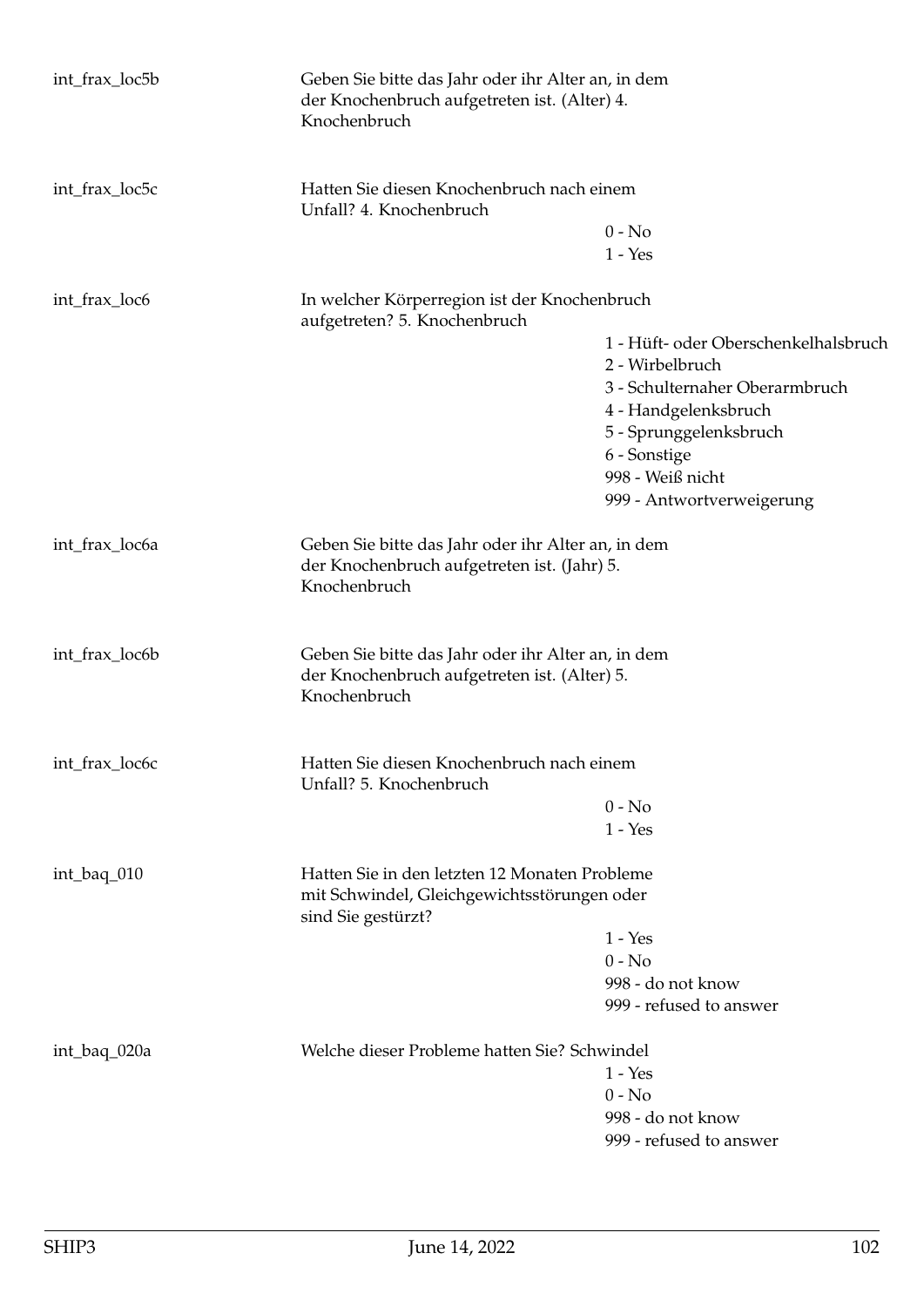| int_baq_020b | Wie lange dauerte der Schwindel an?                                                                                                         | 1 - Weniger als 2 Wochen<br>2 - 2 bis 3 Wochen<br>3 - Mehr als 3 Wochen<br>998 - Weiß nicht<br>999 - Antwortverweigerung |
|--------------|---------------------------------------------------------------------------------------------------------------------------------------------|--------------------------------------------------------------------------------------------------------------------------|
| int_baq_030a | Welche dieser Probleme hatten Sie?<br>Gleichgewichtsstörungen                                                                               | $1 - Yes$<br>$0 - No$<br>998 - do not know<br>999 - refused to answer                                                    |
| int_baq_030b | Wie lange hatten Sie Probleme mit dem<br>Gleichgewichtsgefühl?                                                                              | 1 - Weniger als 2 Wochen<br>2 - 2 bis 3 Wochen<br>3 - Mehr als 3 Wochen<br>998 - Weiß nicht<br>999 - Antwortverweigerung |
| int_baq_040  | Welche dieser Probleme hatten Sie? Stürze                                                                                                   | $1 - Yes$<br>$0 - No$<br>998 - do not know<br>999 - refused to answer                                                    |
| unfall_mez1  | Modul Anfangzeit endgültig                                                                                                                  |                                                                                                                          |
| unfall_mez2  | Modul Anfangzeit vorläufig                                                                                                                  |                                                                                                                          |
| unfall_maz1  | Modul Endzeit endgültig                                                                                                                     |                                                                                                                          |
| unfall_maz2  | Modul Endzeit vorläufig                                                                                                                     |                                                                                                                          |
| <b>MEDIK</b> | medication anamnesis                                                                                                                        |                                                                                                                          |
| medik_01     | Have you been taking any medication like<br>tablets, drops, suppositories, etc., or have you<br>been vaccinated within the last seven days? | $1 - Yes$<br>$0 - No$<br>998 - do not know<br>999 - refused to answer                                                    |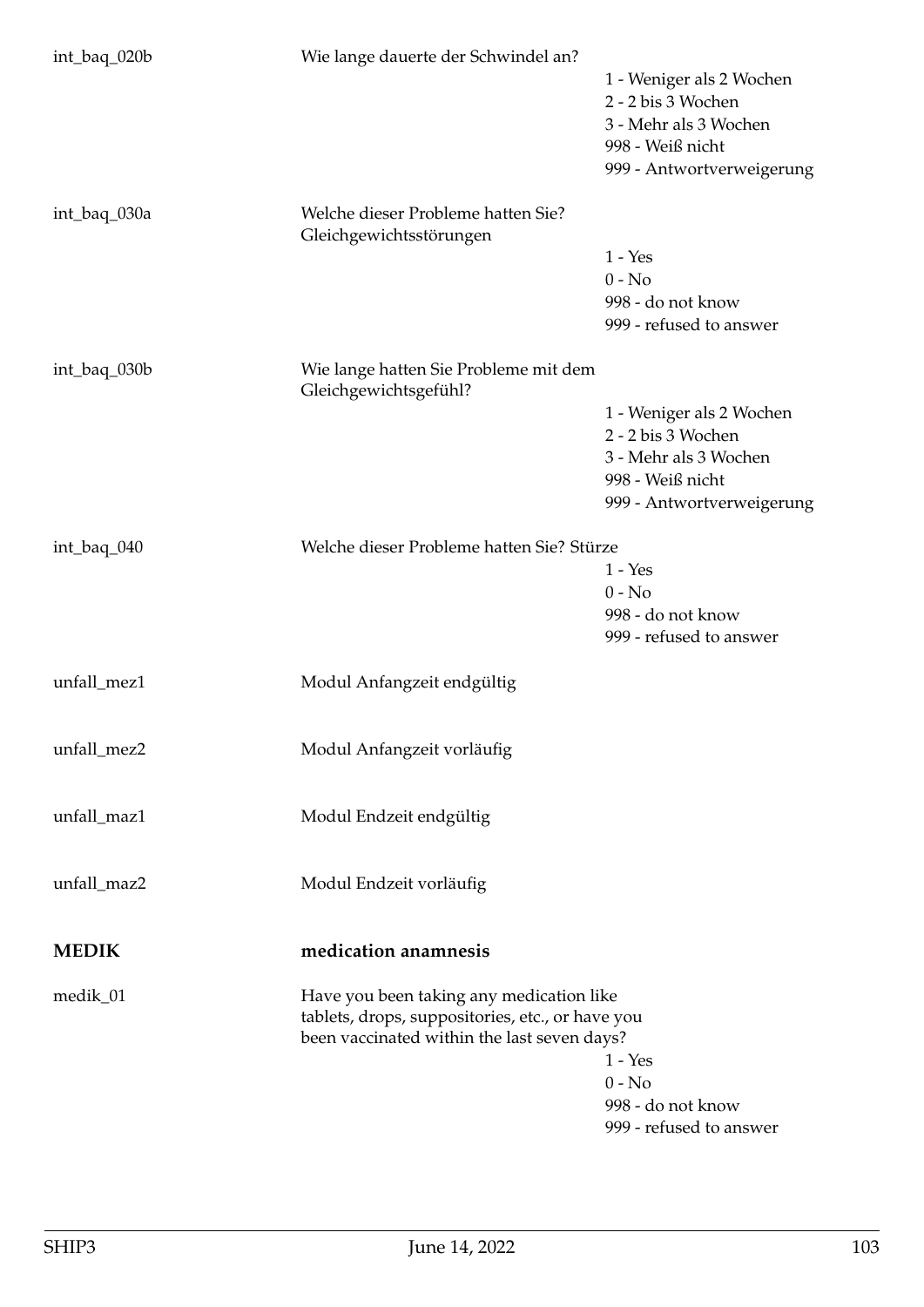| medik_01b  | Was a data collection sheet given to the subject on<br>which he/she listed his/her medication of the<br>last 12 months?                |                                              |  |
|------------|----------------------------------------------------------------------------------------------------------------------------------------|----------------------------------------------|--|
|            |                                                                                                                                        | $1 - yes$                                    |  |
|            |                                                                                                                                        | $0 - no$                                     |  |
| medik_02   | Are you hypersensitive to any medication?                                                                                              |                                              |  |
|            |                                                                                                                                        | $1 - Yes$                                    |  |
|            |                                                                                                                                        | $0 - No$                                     |  |
|            |                                                                                                                                        | 998 - do not know                            |  |
|            |                                                                                                                                        | 999 - refused to answer                      |  |
| medik_02a  | Are you hypersensitive to contrast media (e.g.<br>X-ray or MRI contrast agents)                                                        |                                              |  |
|            |                                                                                                                                        | $1 - Yes$                                    |  |
|            |                                                                                                                                        | $0 - No$                                     |  |
|            |                                                                                                                                        | 998 - do not know                            |  |
|            |                                                                                                                                        | 999 - refused to answer                      |  |
| medik_03   | Have you been taking any medication for the<br>treatment of allergies, e.g. tablets, spray or<br>ointments, within the last 12 months? |                                              |  |
|            |                                                                                                                                        | $1 - Yes$                                    |  |
|            |                                                                                                                                        | $0 - No$                                     |  |
|            |                                                                                                                                        | 998 - do not know                            |  |
|            |                                                                                                                                        | 999 - refused to answer                      |  |
|            |                                                                                                                                        |                                              |  |
| medik_04   | taken for asthma? (e.g. tablets, spray, inhalation)                                                                                    |                                              |  |
|            |                                                                                                                                        | $1 - Yes$                                    |  |
|            |                                                                                                                                        | $0 - No$                                     |  |
|            |                                                                                                                                        | 998 - do not know                            |  |
|            |                                                                                                                                        | 999 - refused to answer                      |  |
| medik_05   | or taken iodine tablets?                                                                                                               |                                              |  |
|            |                                                                                                                                        | $1 - Yes$                                    |  |
|            |                                                                                                                                        | $0 - No$                                     |  |
|            |                                                                                                                                        | 998 - do not know<br>999 - refused to answer |  |
|            |                                                                                                                                        |                                              |  |
| medik_05b  | Was a data collection sheet given to the subject on<br>which he/she listed his/her medication of the<br>last seven days?               |                                              |  |
|            |                                                                                                                                        | $1 - Yes$                                    |  |
|            |                                                                                                                                        | $0 - No$                                     |  |
| medik_mez1 | module final start time                                                                                                                |                                              |  |
|            |                                                                                                                                        |                                              |  |
| medik_mez2 | module preliminary start time                                                                                                          |                                              |  |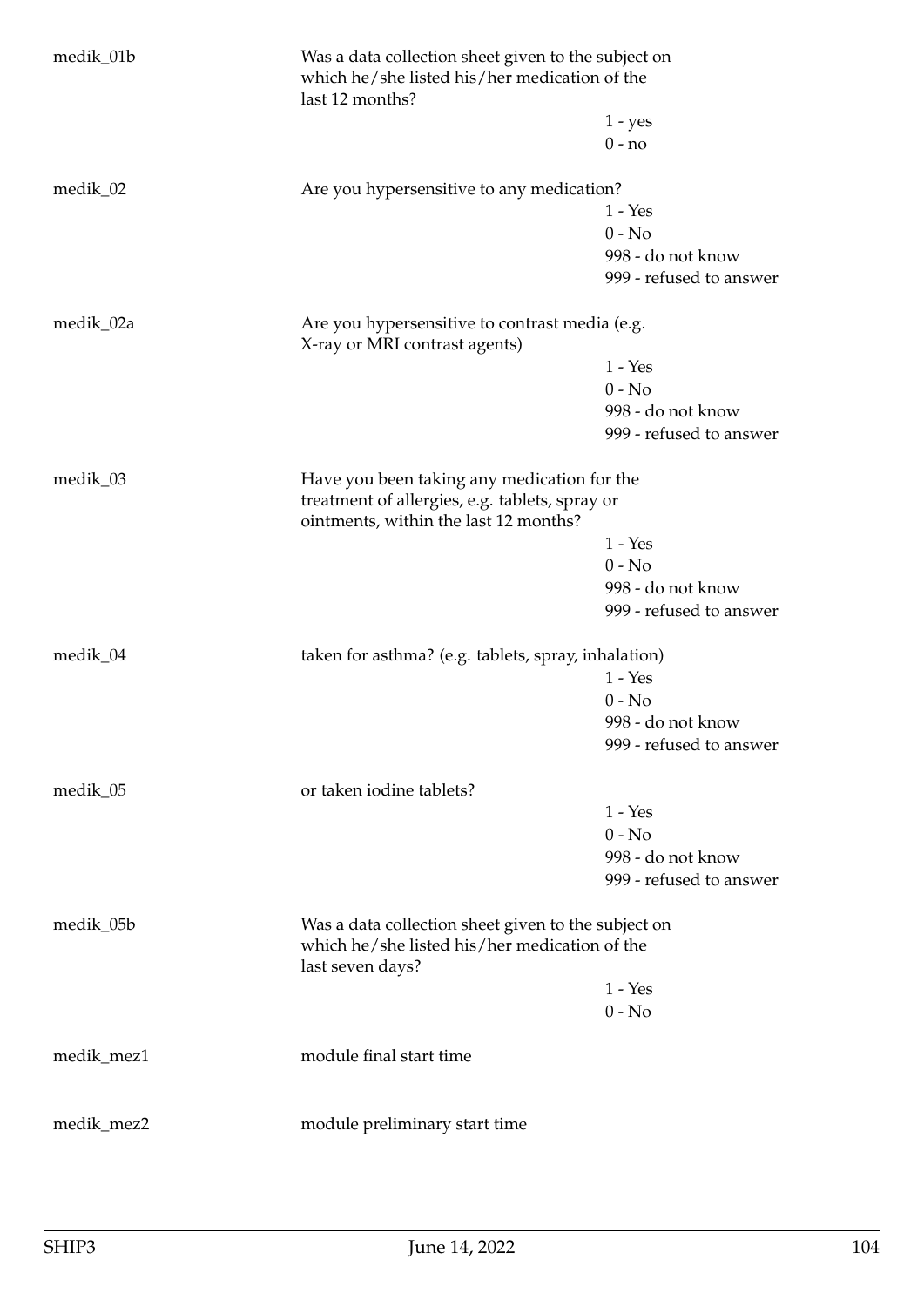| medik_maz1   | module final end time                                                                                                                                                                                                                                        |  |
|--------------|--------------------------------------------------------------------------------------------------------------------------------------------------------------------------------------------------------------------------------------------------------------|--|
| medik_maz2   | module preliminary end time                                                                                                                                                                                                                                  |  |
| <b>PAUSE</b> | interview break                                                                                                                                                                                                                                              |  |
| pause_00     | Do you want to suspend the interview for a<br>moment?                                                                                                                                                                                                        |  |
|              | $1 - Yes$<br>$0 - No$                                                                                                                                                                                                                                        |  |
| pause_01     | Do you want to restart the tape recording?<br>$1 - Yes$<br>$0 - No$                                                                                                                                                                                          |  |
| pause_02     | Has the interviewer changed?<br>$1 - Yes$<br>$0 - No$                                                                                                                                                                                                        |  |
| pause_03     | interviewer                                                                                                                                                                                                                                                  |  |
| pause_mez1   | module final start time                                                                                                                                                                                                                                      |  |
| pause_mez2   | module preliminary start time                                                                                                                                                                                                                                |  |
| pause_maz1   | module final end time                                                                                                                                                                                                                                        |  |
| pause_maz2   | module preliminary end time                                                                                                                                                                                                                                  |  |
| <b>CID</b>   | mental health                                                                                                                                                                                                                                                |  |
| $cid_01$     | Have you been suffering from physical<br>discomfort or pains within the last 12 months for<br>a period of several months for which your doctor<br>did not find a clear explanation?<br>$1 - Yes$<br>$0 - No$<br>998 - do not know<br>999 - refused to answer |  |
| $cid_02$     | Hatten Sie in den letzten 12 Monaten schon<br>einmal einen Angstanfall bei dem Sie ohne<br>Grund plötzlich von einem Gefühl starker Angst,<br>Beklommenheit oder Unruhe überfallen wurden?                                                                   |  |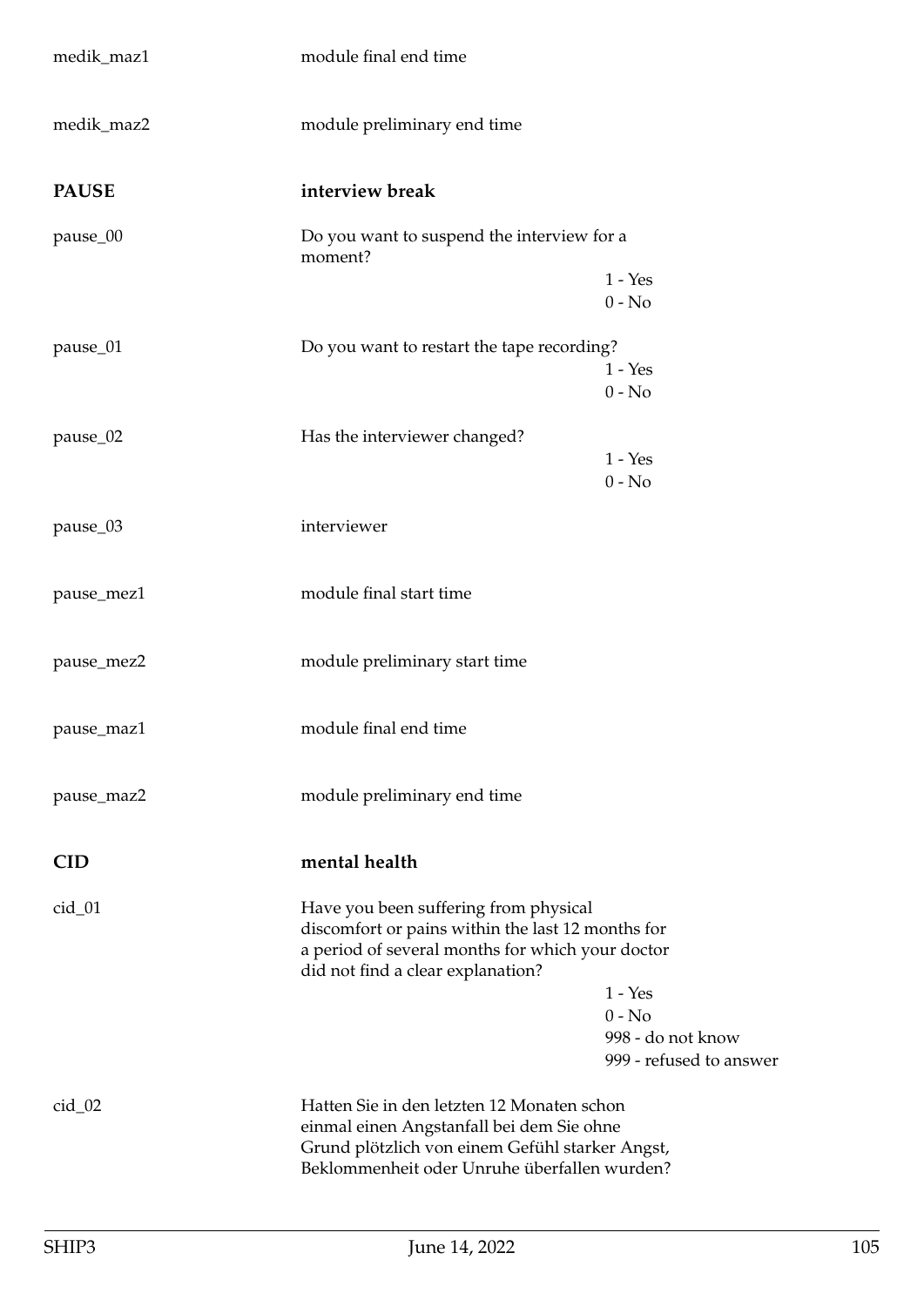|          |                                                                                                                                                                                                                   | $1 - Yes$                                                             |
|----------|-------------------------------------------------------------------------------------------------------------------------------------------------------------------------------------------------------------------|-----------------------------------------------------------------------|
|          |                                                                                                                                                                                                                   | $0 - No$                                                              |
|          |                                                                                                                                                                                                                   | 998 - do not know                                                     |
|          |                                                                                                                                                                                                                   | 999 - refused to answer                                               |
| $cid_03$ | Have you often felt anxious, tense, and deeply<br>concerned over a period of one month or longer<br>within the last 12 months?                                                                                    |                                                                       |
|          |                                                                                                                                                                                                                   | $1 - Yes$                                                             |
|          |                                                                                                                                                                                                                   | $0 - No$                                                              |
|          |                                                                                                                                                                                                                   | 998 - do not know                                                     |
|          |                                                                                                                                                                                                                   | 999 - refused to answer                                               |
| $cid_04$ | Litten Sie in den letzten 12 M. unter unbegründet<br>starken Ängsten in so. Situationen, wie mit<br>anderen zu reden, etwas in Gegenwart anderer zu<br>tun o. im Mittelp. der Aufmerksamkeit anderer<br>zu stehen |                                                                       |
|          |                                                                                                                                                                                                                   | $1 - Yes$                                                             |
|          |                                                                                                                                                                                                                   | $0 - No$                                                              |
|          |                                                                                                                                                                                                                   | 998 - do not know                                                     |
|          |                                                                                                                                                                                                                   | 999 - refused to answer                                               |
| $cid_05$ | Have you suffered from baseless strong fears of<br>using public transport, go shopping, standing in<br>line, or leaving home within the last 12 months?                                                           | $1 - Yes$<br>$0 - No$<br>998 - do not know<br>999 - refused to answer |
|          |                                                                                                                                                                                                                   |                                                                       |
| $cid_0$  | Litten Sie in den letzten 12 M. unter einer<br>unbegründet starken Angst vor Situationen, wie<br>z.B. dem Benutzen von Aufzügen, Tunneln,<br>Flugzeugen o. vor anderen Dingen, wie Höhen,<br>Unwettern, Tieren?   |                                                                       |
|          |                                                                                                                                                                                                                   | $1 - Yes$                                                             |
|          |                                                                                                                                                                                                                   | $0 - No$                                                              |
|          |                                                                                                                                                                                                                   | 998 - do not know                                                     |
|          |                                                                                                                                                                                                                   | 999 - refused to answer                                               |
| $cid_07$ | Have you been feeling sad and depressed almost<br>everyday for a period of more than two weeks<br>within the last 12 months?                                                                                      |                                                                       |
|          |                                                                                                                                                                                                                   | $1 - Yes$                                                             |
|          |                                                                                                                                                                                                                   | $0 - No$                                                              |
|          |                                                                                                                                                                                                                   | 998 - do not know                                                     |
|          |                                                                                                                                                                                                                   | 999 - refused to answer                                               |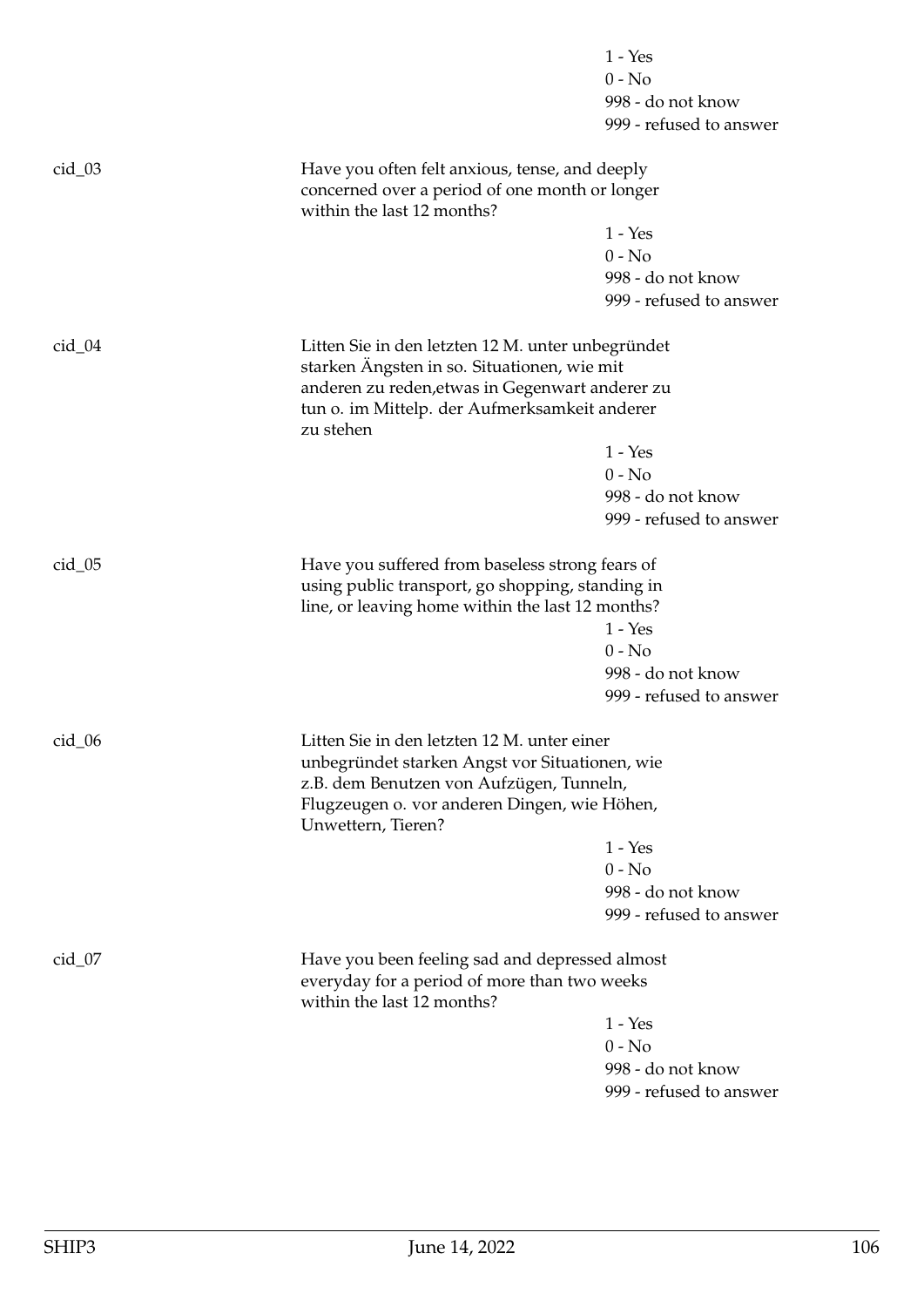| $cid_08$ | Have you been suffering from diminished<br>interest, tiredness, or loss of energy almost every<br>day for a period of more than two weeks within<br>the last 12 months?                              |                                                                       |
|----------|------------------------------------------------------------------------------------------------------------------------------------------------------------------------------------------------------|-----------------------------------------------------------------------|
|          |                                                                                                                                                                                                      | $1 - Yes$<br>$0 - No$                                                 |
|          |                                                                                                                                                                                                      |                                                                       |
|          |                                                                                                                                                                                                      | 998 - do not know<br>999 - refused to answer                          |
|          |                                                                                                                                                                                                      |                                                                       |
| $cid_09$ | Have you been unusually happy, overexcited, or<br>irritable for several days within the last 12<br>months, so that your friends and relatives started                                                |                                                                       |
|          | to worry?                                                                                                                                                                                            |                                                                       |
|          |                                                                                                                                                                                                      | $1 - Yes$                                                             |
|          |                                                                                                                                                                                                      | $0 - No$                                                              |
|          |                                                                                                                                                                                                      | 998 - do not know                                                     |
|          |                                                                                                                                                                                                      | 999 - refused to answer                                               |
| $cid_10$ | Have you had any problems in association with<br>alcohol within the last 12 months (for example,<br>driving under the influence, physical or<br>psychological problems, accidents)?                  | $1 - Yes$<br>$0 - No$<br>998 - do not know<br>999 - refused to answer |
|          |                                                                                                                                                                                                      |                                                                       |
| $cid_11$ | Have you been taking stimulants, tranquillizers,<br>sleeping pills, or painkillers repeatedly within the<br>last 12 months without a doctor's prescription or<br>at a higher dosage than prescribed? | $1 - Yes$<br>$0 - No$<br>998 - do not know<br>999 - refused to answer |
| $cid_12$ | Have you been taking any drugs (e.g. cannabis,<br>ecstasy, cocaine) repeatedly within the last 12                                                                                                    |                                                                       |
|          | months?                                                                                                                                                                                              |                                                                       |
|          |                                                                                                                                                                                                      | $1 - Yes$                                                             |
|          |                                                                                                                                                                                                      | $0 - No$<br>998 - do not know<br>999 - refused to answer              |
| cid_mez1 | module final start time                                                                                                                                                                              |                                                                       |
|          |                                                                                                                                                                                                      |                                                                       |
| cid_mez2 | module preliminary start time                                                                                                                                                                        |                                                                       |
| cid_maz1 | module final end time                                                                                                                                                                                |                                                                       |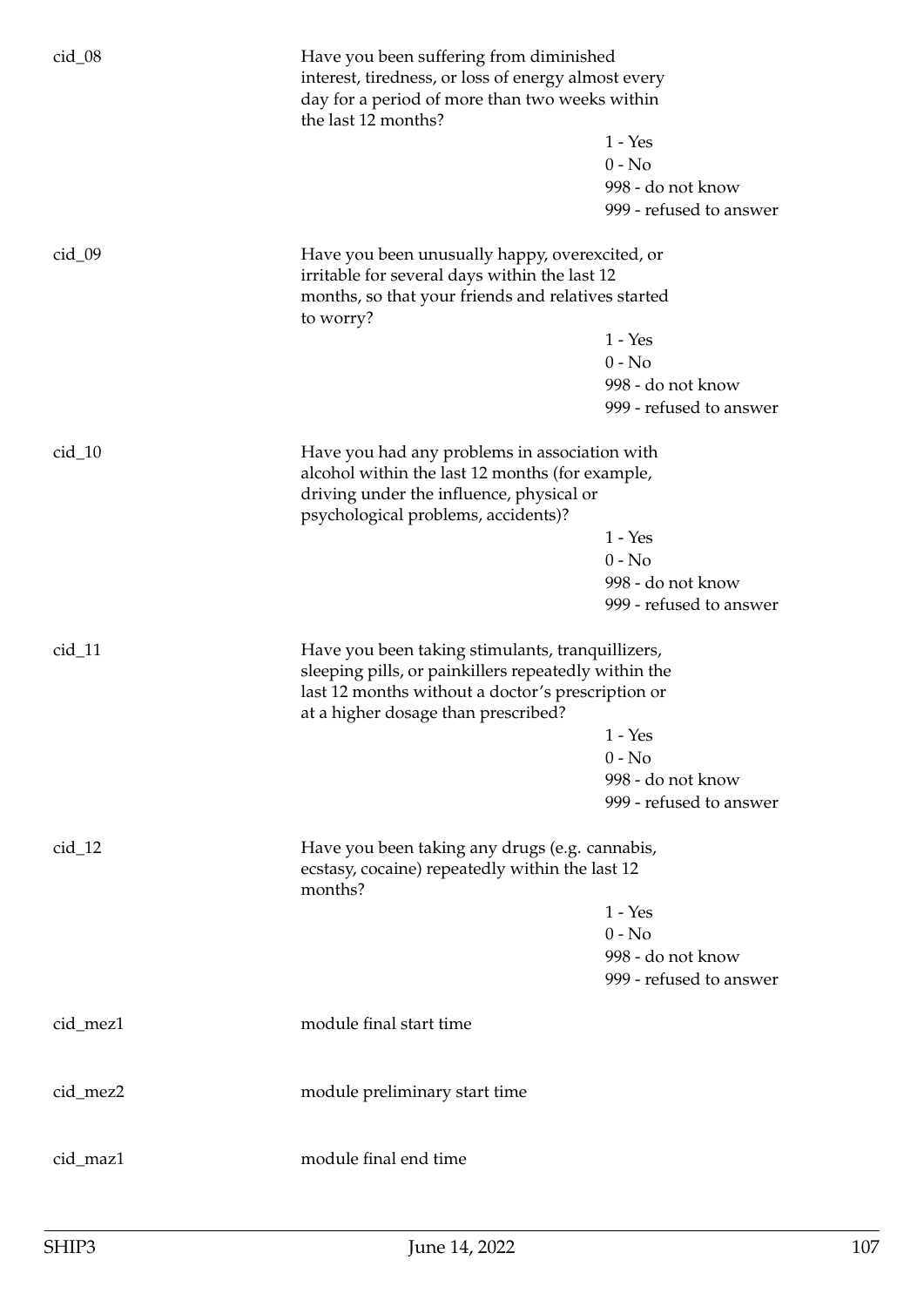| cid_maz2       | module preliminary end time                                                                                                 |                                                                       |
|----------------|-----------------------------------------------------------------------------------------------------------------------------|-----------------------------------------------------------------------|
| <b>KONTAKT</b> | questions on social contacts, leisure activities                                                                            |                                                                       |
| kontakt_01     | Wie viele lebende Kinder haben Sie? Gemeint<br>sind auch adoptierte Kinder und Pflegekinder!                                |                                                                       |
| kontakt_02     | How many children are currently living together<br>with you?                                                                |                                                                       |
| kontakt_03     | How many of those children not living with you<br>anymore do you meet each month or speak to on<br>the phone?               |                                                                       |
| kontakt_05     | How many friends do you have that you feel<br>emotionally connected with and with whom you<br>talk about personal problems? |                                                                       |
| kontakt_06     | Would you like to have more friends like that?                                                                              | $1 - Yes$<br>$0 - No$<br>998 - do not know<br>999 - refused to answer |
| kontakt_07     | How many relatives do you have (except for<br>your children) that you feel emotionally<br>connected with?                   |                                                                       |
| kontakt_08     | Would you like to have more close relatives?                                                                                | $1 - Yes$<br>$0 - No$<br>998 - do not know<br>999 - refused to answer |
| kontakt_10     | How many close friends or relatives do you meet<br>at least once a month?                                                   |                                                                       |
| kontakt_11     | Would you like to see your friends or relatives<br>more often?                                                              | $1 - Ja$<br>$0$ - Nein<br>2 - Eher seltener                           |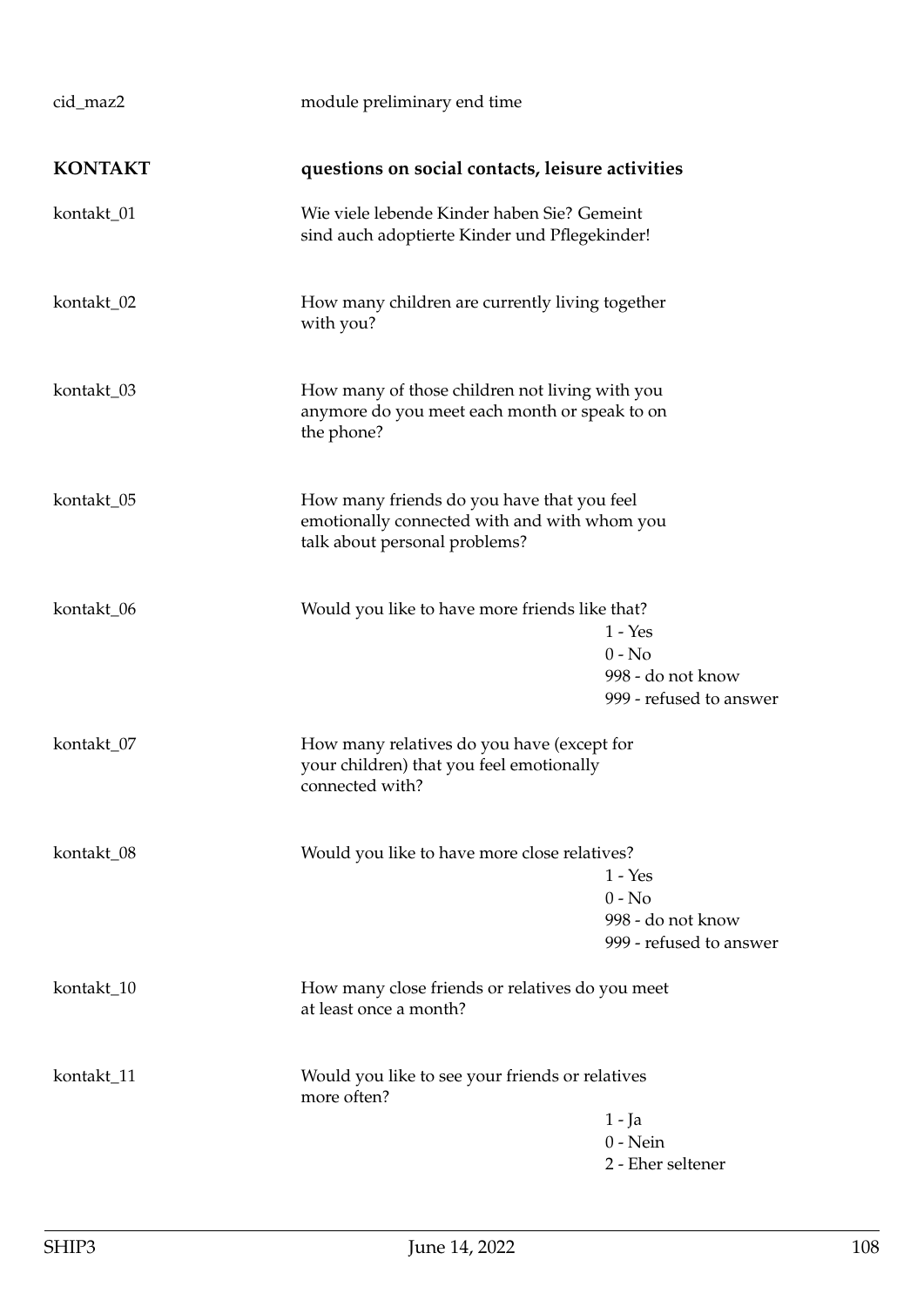| kontakt_12a | sports club                                               |                         |
|-------------|-----------------------------------------------------------|-------------------------|
|             |                                                           | $1 - Yes$               |
|             |                                                           | $0 - No$                |
|             |                                                           | 998 - do not know       |
|             |                                                           | 999 - refused to answer |
| kontakt_12b | How often do you take part in activities? sport<br>club   |                         |
|             |                                                           | $1 - \text{often}$      |
|             |                                                           | 2 - sometimes           |
|             |                                                           | 3 - seldom              |
|             |                                                           | 998 - don't know        |
|             |                                                           | 999 - refused to answer |
|             |                                                           |                         |
| kontakt_12c | Other sports groups (e.g. hiking groups, dance<br>groups) |                         |
|             |                                                           | $1 - Yes$               |
|             |                                                           | $0 - No$                |
|             |                                                           | 998 - do not know       |
|             |                                                           | 999 - refused to answer |
| kontakt_12d | How often do you take part in activities? other           |                         |
|             | sports groups                                             | $1$ - often             |
|             |                                                           | 2 - sometimes           |
|             |                                                           | 3 - seldom              |
|             |                                                           | 998 - don't know        |
|             |                                                           | 999 - refused to answer |
|             |                                                           |                         |
| kontakt_12e | Hobby club (e.g. choir, chess, skating)                   |                         |
|             |                                                           | $1 - Yes$               |
|             |                                                           | $0 - No$                |
|             |                                                           | 998 - do not know       |
|             |                                                           | 999 - refused to answer |
| kontakt_12f | How often do you take part in activities? hobby<br>club   |                         |
|             |                                                           | $1$ - often             |
|             |                                                           | 2 - sometimes           |
|             |                                                           | 3 - seldom              |
|             |                                                           | 998 - don't know        |
|             |                                                           | 999 - refused to answer |
| kontakt_12g | Health self-help groups (e.g. rheumatism group,           |                         |
|             | coronary group)                                           |                         |
|             |                                                           | $1 - Yes$               |
|             |                                                           | $0$ - $\hbox{No}$       |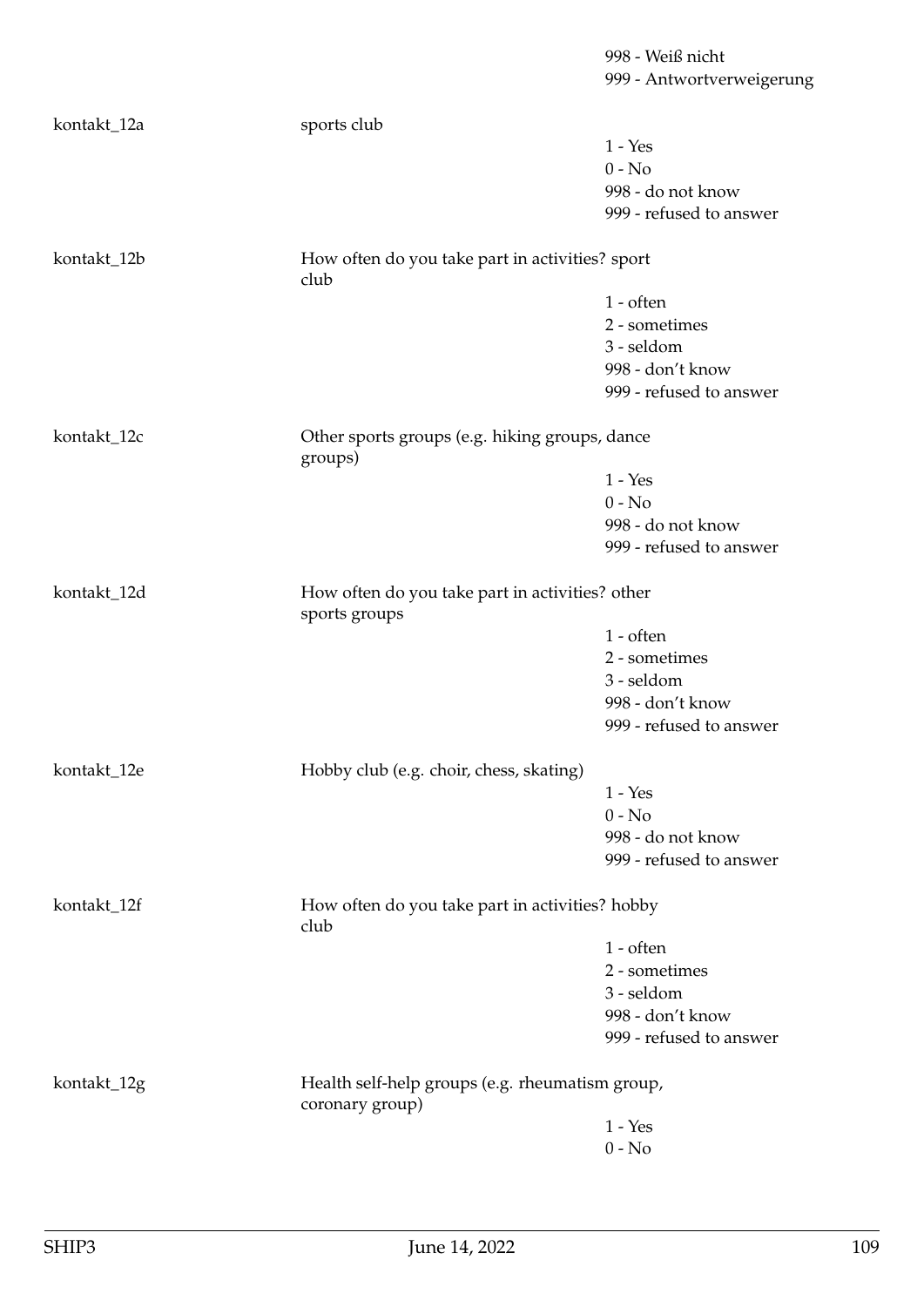|             |                                                                      | 998 - do not know       |
|-------------|----------------------------------------------------------------------|-------------------------|
|             |                                                                      | 999 - refused to answer |
| kontakt_12h | How often do you take part in activities? health<br>self-help groups |                         |
|             |                                                                      | $1$ - often             |
|             |                                                                      | 2 - sometimes           |
|             |                                                                      | 3 - seldom              |
|             |                                                                      | 998 - don't know        |
|             |                                                                      | 999 - refused to answer |
| kontakt_12i | professional organisation, professional<br>association               |                         |
|             |                                                                      | $1 - Yes$               |
|             |                                                                      | $0 - No$                |
|             |                                                                      | 998 - do not know       |
|             |                                                                      | 999 - refused to answer |
| kontakt_12j | How often do you take part in activities?                            |                         |
|             | professional organisation, professional<br>association               |                         |
|             |                                                                      | $1$ - often             |
|             |                                                                      | 2 - sometimes           |
|             |                                                                      | 3 - seldom              |
|             |                                                                      | 998 - don't know        |
|             |                                                                      | 999 - refused to answer |
| kontakt_12k | charity or church group                                              |                         |
|             |                                                                      | $1 - Yes$               |
|             |                                                                      | $0 - No$                |
|             |                                                                      | 998 - do not know       |
|             |                                                                      | 999 - refused to answer |
| kontakt_12l | How often do you take part in activities? charity<br>or church group |                         |
|             |                                                                      | $1$ - often             |
|             |                                                                      | 2 - sometimes           |
|             |                                                                      | 3 - seldom              |
|             |                                                                      | 998 - don't know        |
|             |                                                                      | 999 - refused to answer |
| kontakt_12m | Other groups or clubs                                                |                         |
|             |                                                                      | $1 - Yes$               |
|             |                                                                      | $0 - No$                |
|             |                                                                      | 998 - do not know       |
|             |                                                                      | 999 - refused to answer |
| kontakt_12n | Please specify! other groups or clubs                                |                         |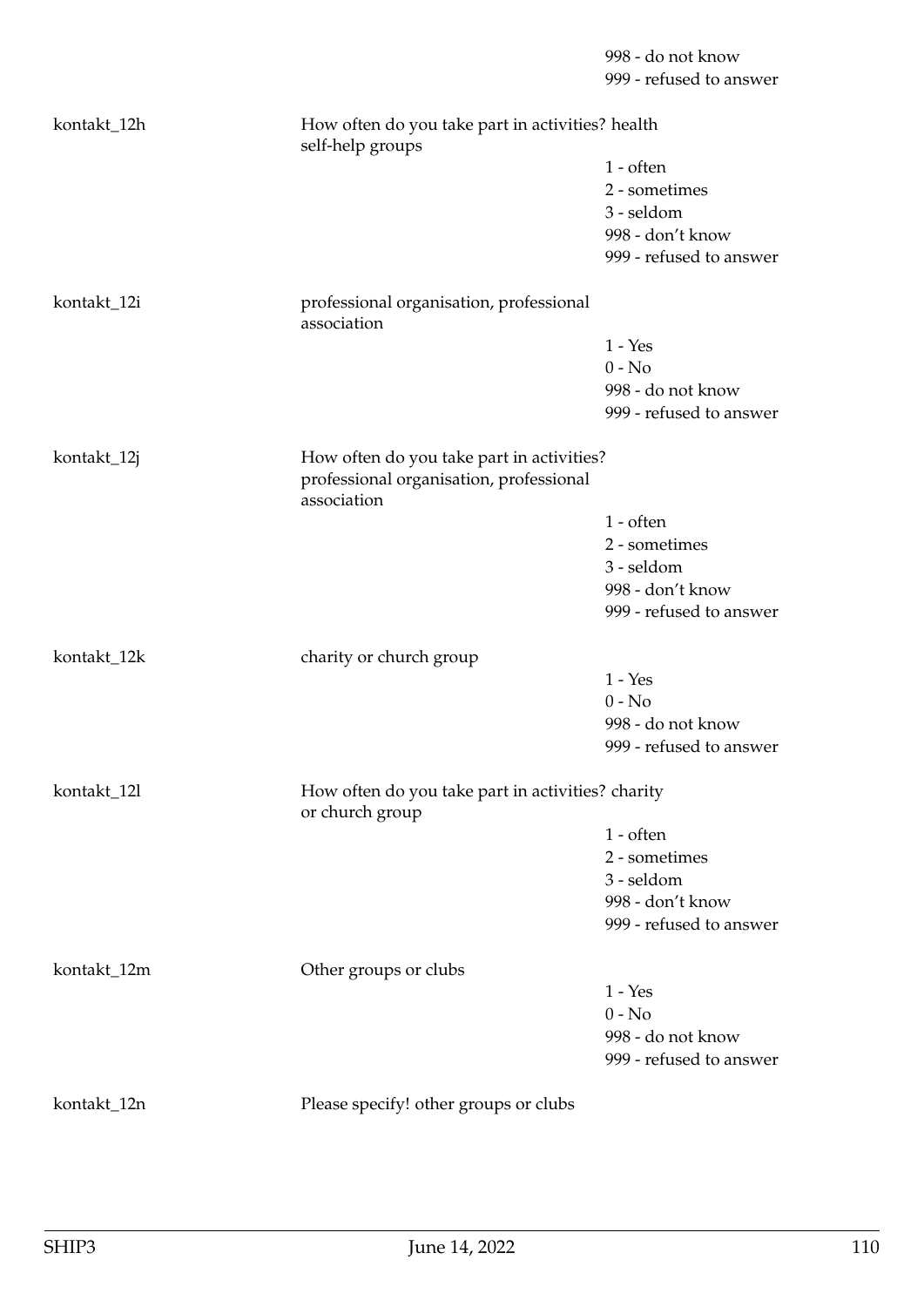| kontakt_12o  | How often do you take part in activities? other<br>groups or clubs                 |                           |
|--------------|------------------------------------------------------------------------------------|---------------------------|
|              |                                                                                    | $1$ - often               |
|              |                                                                                    | 2 - sometimes             |
|              |                                                                                    | 3 - seldom                |
|              |                                                                                    | 998 - don't know          |
|              |                                                                                    | 999 - refused to answer   |
| kontakt_12p  | further other groups                                                               |                           |
|              |                                                                                    | $1 - Yes$                 |
|              |                                                                                    | $0 - No$                  |
|              |                                                                                    | 998 - do not know         |
|              |                                                                                    | 999 - refused to answer   |
| kontakt_12q  | Please specify! other groups or clubs                                              |                           |
| kontakt_12r  | How often do you take part in activities? other<br>groups or clubs                 |                           |
|              |                                                                                    | $1$ - often               |
|              |                                                                                    | 2 - sometimes             |
|              |                                                                                    | 3 - seldom                |
|              |                                                                                    | 998 - don't know          |
|              |                                                                                    | 999 - refused to answer   |
|              |                                                                                    |                           |
| kontakt_13   | Haben Sie jemals zu Hobbyzwecken geangelt?                                         |                           |
|              |                                                                                    | $1 - Yes$                 |
|              |                                                                                    | $0 - No$                  |
|              |                                                                                    | 998 - do not know         |
|              |                                                                                    | 999 - refused to answer   |
| kontakt_13a  | An wie vielen Tagen waren Sie schätzungsweise<br>in den letzten 12 Monaten angeln? |                           |
| kontakt_13b  | Wo haben Sie die meiste Angelzeit verbracht?                                       |                           |
|              |                                                                                    | 1 - im Binnenland         |
|              |                                                                                    | 2 - an der Küste          |
|              |                                                                                    | 3 - auf dem offenen Meer  |
|              |                                                                                    | 998 - Weiß nicht          |
|              |                                                                                    | 999 - Antwortverweigerung |
| kontakt_mez1 | module final start time                                                            |                           |
| kontakt_mez2 | module preliminary start time                                                      |                           |
| kontakt_maz1 | module final end time                                                              |                           |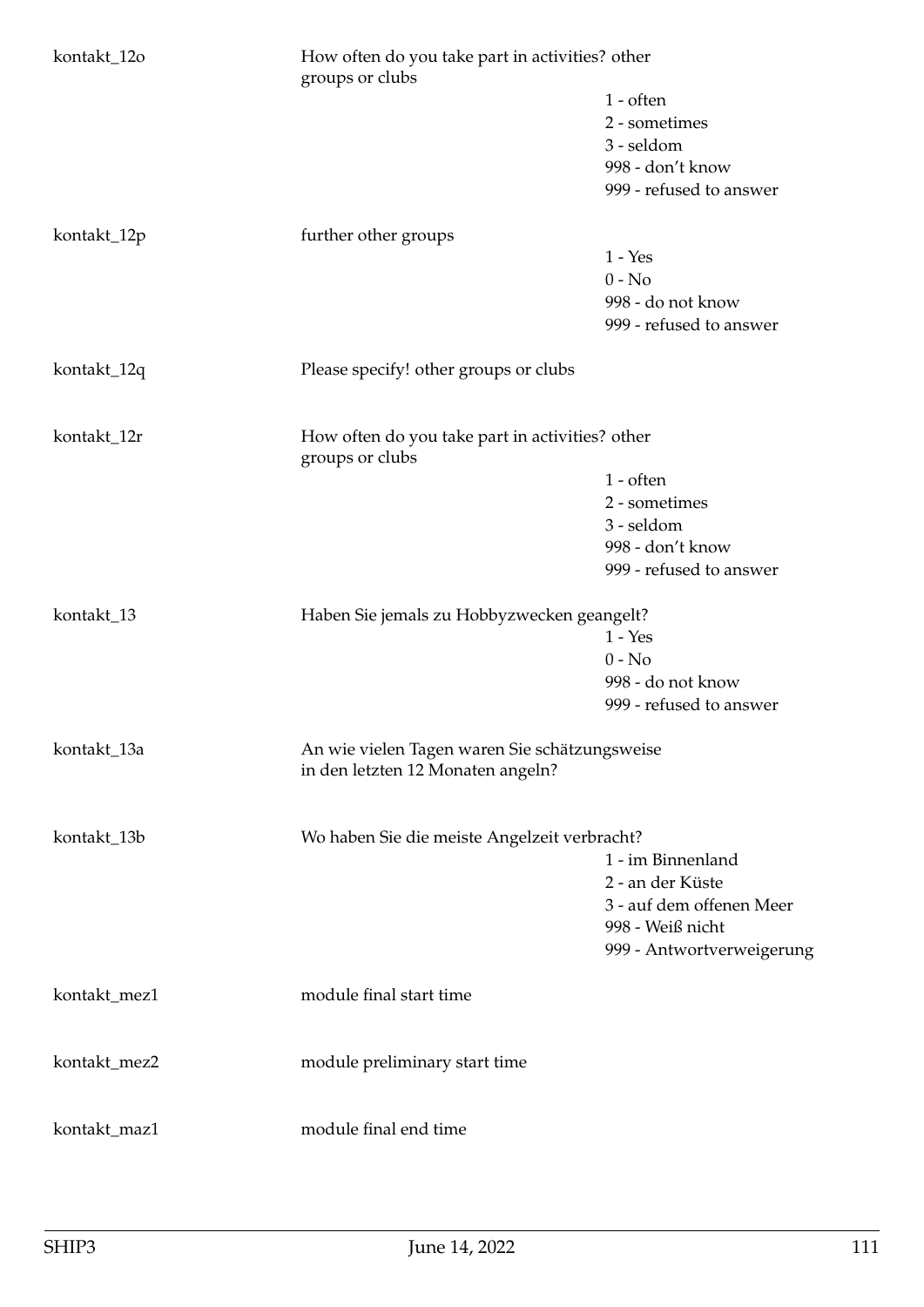| kontakt_maz2   | module preliminary end time                                          |                                                                                                                                                                                                                                 |
|----------------|----------------------------------------------------------------------|---------------------------------------------------------------------------------------------------------------------------------------------------------------------------------------------------------------------------------|
| <b>ERNAEHR</b> | diet                                                                 |                                                                                                                                                                                                                                 |
| ernaehr_01     | How often do you eat the following food? meat<br>(sausages excluded) |                                                                                                                                                                                                                                 |
|                |                                                                      | 1 - every day or almost every day<br>2 - several times a week<br>3 - about once a week<br>4 - several times a month<br>5 - about once a month or fewer<br>6 - never or almost never<br>998 - I don't know<br>999 - non-response |
| ernaehr_02     | sausages, ham                                                        |                                                                                                                                                                                                                                 |
|                |                                                                      | 1 - every day or almost every day<br>2 - several times a week<br>3 - about once a week<br>4 - several times a month<br>5 - about once a month or fewer<br>6 - never or almost never<br>998 - I don't know<br>999 - non-response |
| ernaehr_03     | fish                                                                 | 1 - every day or almost every day<br>2 - several times a week<br>3 - about once a week<br>4 - several times a month<br>5 - about once a month or fewer<br>6 - never or almost never<br>998 - I don't know<br>999 - non-response |
| ernaehr_04     | cooked potatoes                                                      | 1 - every day or almost every day<br>2 - several times a week<br>3 - about once a week<br>4 - several times a month<br>5 - about once a month or fewer<br>6 - never or almost never<br>998 - I don't know<br>999 - non-response |
| ernaehr_05     | fried potatoes, potato croquettes, french fries                      | 1 - every day or almost every day<br>2 - several times a week                                                                                                                                                                   |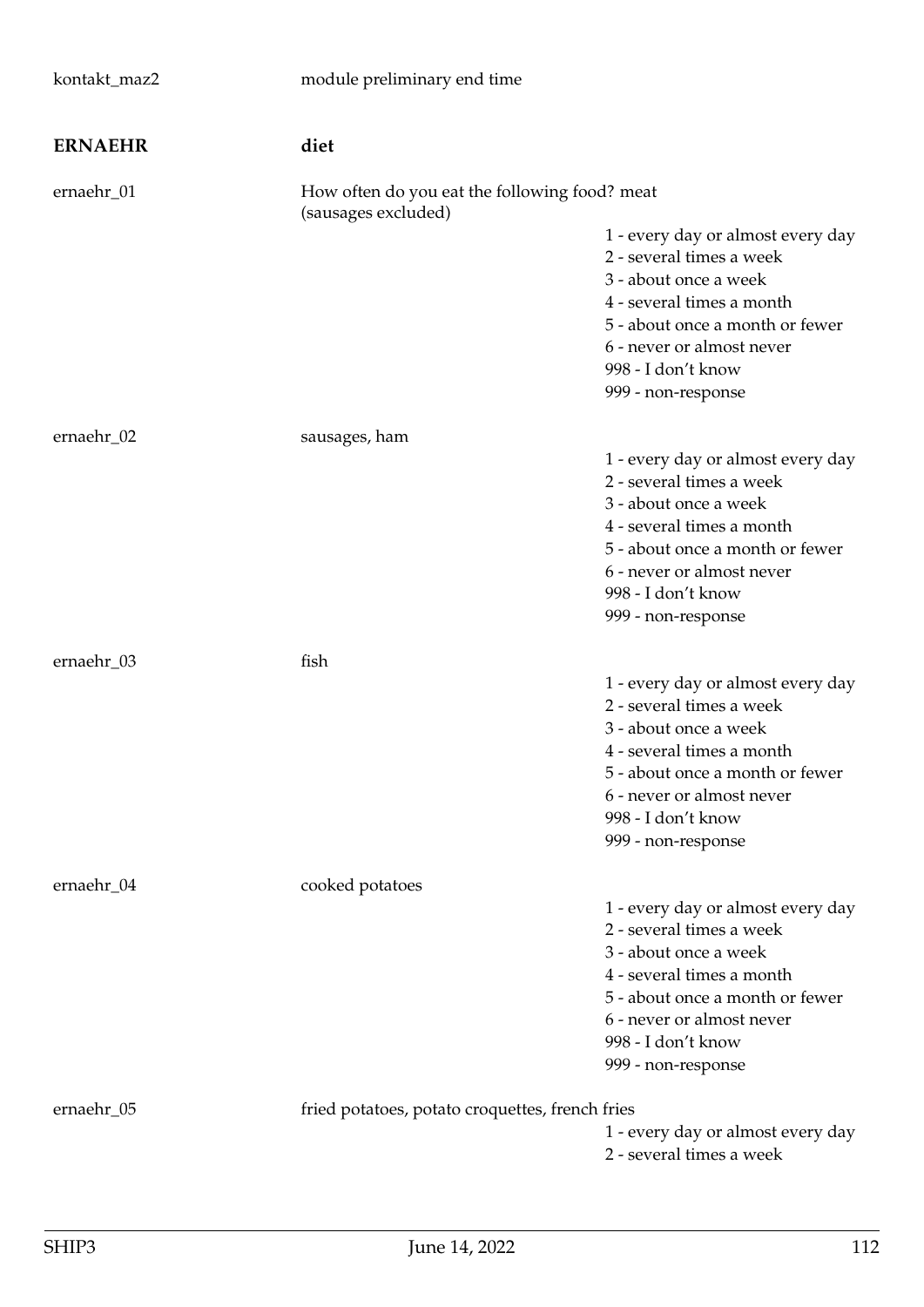|            |                         | 3 - about once a week<br>4 - several times a month<br>5 - about once a month or fewer<br>6 - never or almost never<br>998 - I don't know<br>999 - non-response                                                                  |
|------------|-------------------------|---------------------------------------------------------------------------------------------------------------------------------------------------------------------------------------------------------------------------------|
| ernaehr_06 | pasta, e.g. spaghetti   | 1 - every day or almost every day<br>2 - several times a week<br>3 - about once a week<br>4 - several times a month<br>5 - about once a month or fewer<br>6 - never or almost never<br>998 - I don't know<br>999 - non-response |
| ernaehr_07 | rice                    | 1 - every day or almost every day<br>2 - several times a week<br>3 - about once a week<br>4 - several times a month<br>5 - about once a month or fewer<br>6 - never or almost never<br>998 - I don't know<br>999 - non-response |
| ernaehr_08 | salad or raw vegetables | 1 - every day or almost every day<br>2 - several times a week<br>3 - about once a week<br>4 - several times a month<br>5 - about once a month or fewer<br>6 - never or almost never<br>998 - I don't know<br>999 - non-response |
| ernaehr_09 | cooked vegetables       | 1 - every day or almost every day<br>2 - several times a week<br>3 - about once a week<br>4 - several times a month<br>5 - about once a month or fewer<br>6 - never or almost never<br>998 - I don't know<br>999 - non-response |
| ernaehr_10 | fresh fruit             | 1 - every day or almost every day<br>2 - several times a week                                                                                                                                                                   |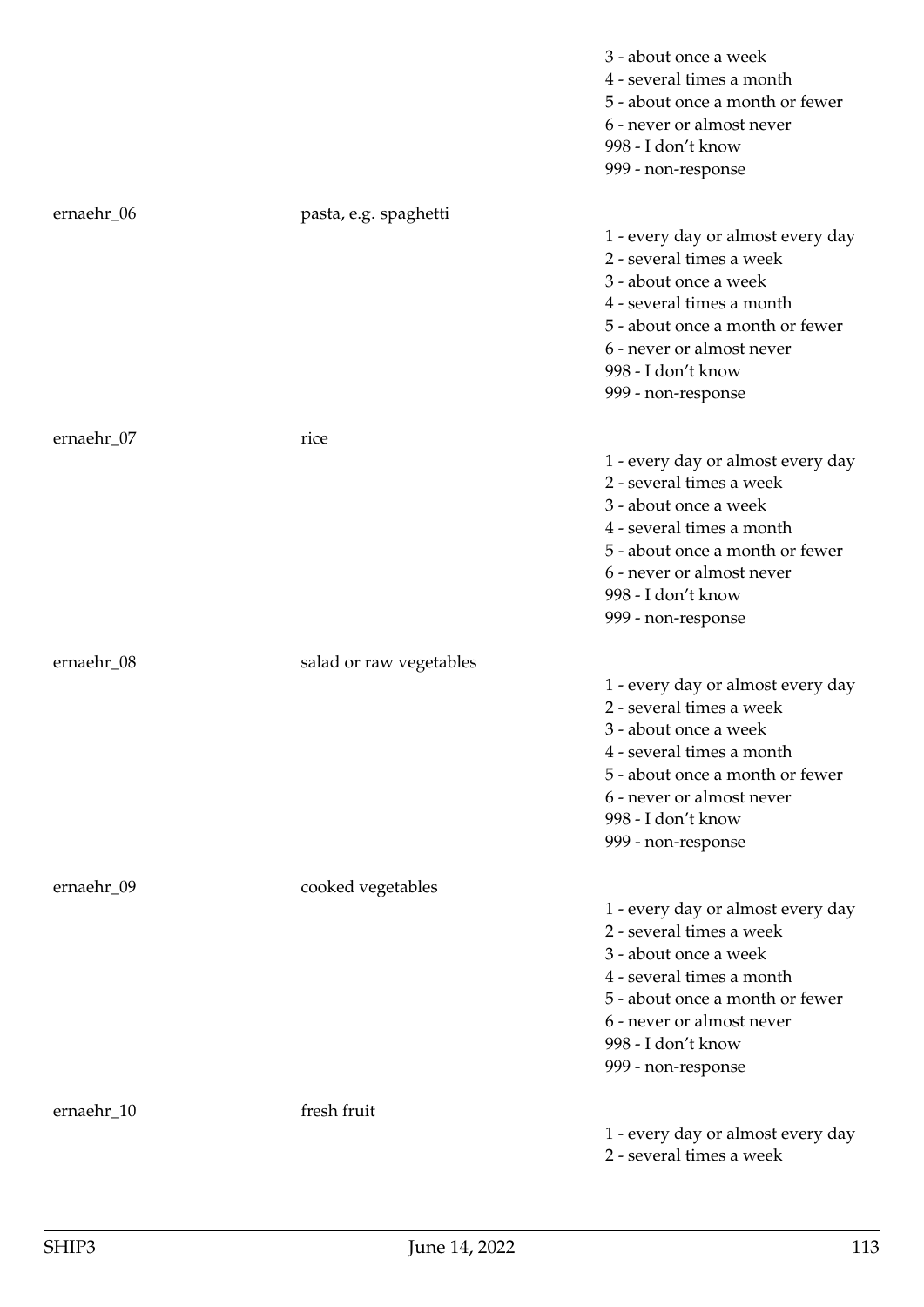|            |                                              | 3 - about once a week             |
|------------|----------------------------------------------|-----------------------------------|
|            |                                              | 4 - several times a month         |
|            |                                              | 5 - about once a month or fewer   |
|            |                                              | 6 - never or almost never         |
|            |                                              | 998 - I don't know                |
|            |                                              | 999 - non-response                |
|            |                                              |                                   |
| ernaehr_11 | wholemeal bread, brown bread, crispbread     |                                   |
|            |                                              | 1 - every day or almost every day |
|            |                                              | 2 - several times a week          |
|            |                                              | 3 - about once a week             |
|            |                                              | 4 - several times a month         |
|            |                                              | 5 - about once a month or fewer   |
|            |                                              | 6 - never or almost never         |
|            |                                              | 998 - I don't know                |
|            |                                              | 999 - non-response                |
|            |                                              |                                   |
| ernaehr_12 | oat flakes, cereals, cornflakes              |                                   |
|            |                                              | 1 - every day or almost every day |
|            |                                              | 2 - several times a week          |
|            |                                              | 3 - about once a week             |
|            |                                              | 4 - several times a month         |
|            |                                              | 5 - about once a month or fewer   |
|            |                                              | 6 - never or almost never         |
|            |                                              | 998 - I don't know                |
|            |                                              | 999 - non-response                |
| ernaehr_13 |                                              |                                   |
|            | eggs                                         | 1 - every day or almost every day |
|            |                                              | 2 - several times a week          |
|            |                                              | 3 - about once a week             |
|            |                                              | 4 - several times a month         |
|            |                                              | 5 - about once a month or fewer   |
|            |                                              |                                   |
|            |                                              | 6 - never or almost never         |
|            |                                              | 998 - I don't know                |
|            |                                              | 999 - non-response                |
| ernaehr_14 | cake, biscuits, cookies                      |                                   |
|            |                                              | 1 - every day or almost every day |
|            |                                              | 2 - several times a week          |
|            |                                              | 3 - about once a week             |
|            |                                              | 4 - several times a month         |
|            |                                              | 5 - about once a month or fewer   |
|            |                                              | 6 - never or almost never         |
|            |                                              | 998 - I don't know                |
|            |                                              | 999 - non-response                |
|            |                                              |                                   |
| ernaehr_15 | candy/sweets (hard candy, filled chocolates, |                                   |
|            | chocolate)                                   |                                   |
|            |                                              | 1 - every day or almost every day |
|            |                                              |                                   |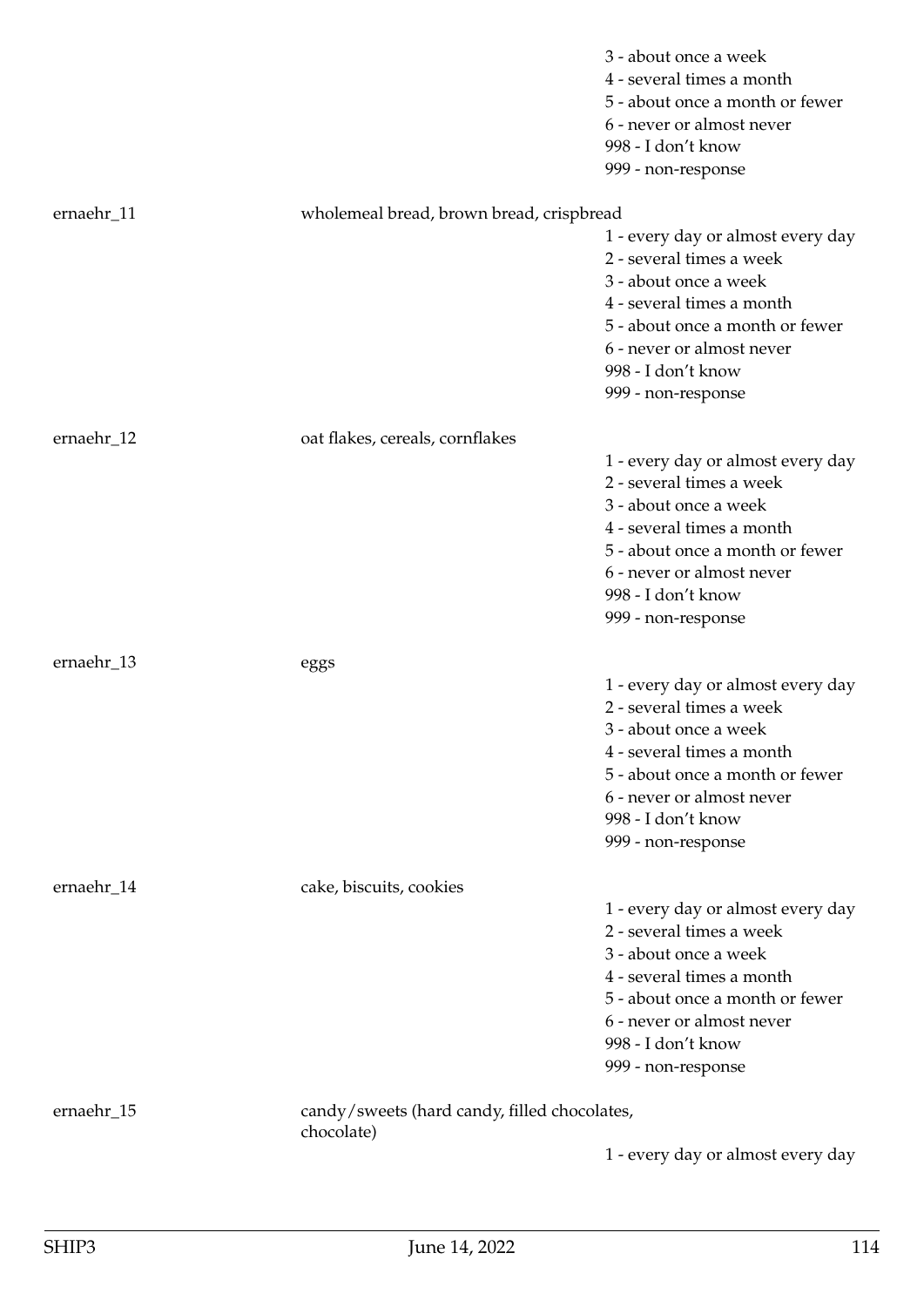|              |                                                                                                                                   | 2 - several times a week<br>3 - about once a week<br>4 - several times a month<br>5 - about once a month or fewer<br>6 - never or almost never<br>998 - I don't know<br>999 - non-response                                      |
|--------------|-----------------------------------------------------------------------------------------------------------------------------------|---------------------------------------------------------------------------------------------------------------------------------------------------------------------------------------------------------------------------------|
| ernaehr_16   | salty snacks (peanuts, potato chips)                                                                                              | 1 - every day or almost every day<br>2 - several times a week<br>3 - about once a week<br>4 - several times a month<br>5 - about once a month or fewer<br>6 - never or almost never<br>998 - I don't know<br>999 - non-response |
| ernaehr_17   | Olivenöl                                                                                                                          | 1 - every day or almost every day<br>2 - several times a week<br>3 - about once a week<br>4 - several times a month<br>5 - about once a month or fewer<br>6 - never or almost never<br>998 - I don't know<br>999 - non-response |
| ernaehr_mez1 | module final start time                                                                                                           |                                                                                                                                                                                                                                 |
| ernaehr_mez2 | module preliminary start time                                                                                                     |                                                                                                                                                                                                                                 |
| ernaehr_maz1 | module final end time                                                                                                             |                                                                                                                                                                                                                                 |
| ernaehr_maz2 | module preliminary end time                                                                                                       |                                                                                                                                                                                                                                 |
| <b>ALKO</b>  | consumption of alcohol                                                                                                            |                                                                                                                                                                                                                                 |
| alko_01      | Haben Sie jemals ein alkoholhaltiges Getränk<br>getrunken (z.B. Bier, Wein/Sekt, Schnaps,<br>Cognac, Whisky, Likör, Mixgetränke)? | $1 - Yes$<br>$0 - No$<br>998 - do not know<br>999 - refused to answer                                                                                                                                                           |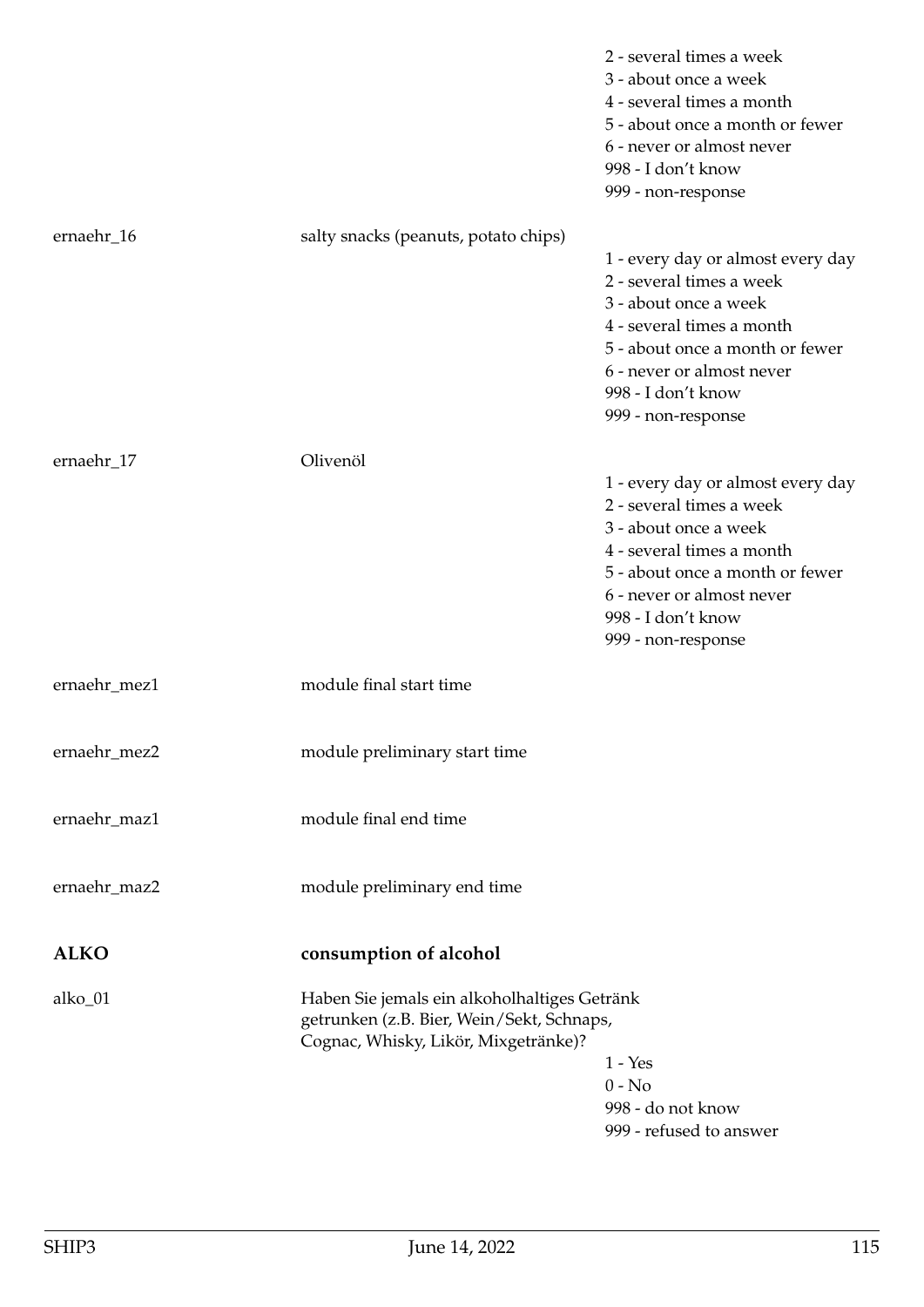| alko_05a   | beer                                                                                                                                                                                                              |
|------------|-------------------------------------------------------------------------------------------------------------------------------------------------------------------------------------------------------------------|
| alko_05b   | wine/sparkling wine                                                                                                                                                                                               |
| alko_05c   | spirits                                                                                                                                                                                                           |
| alko_05d   | alkoholhaltige Mixgetränke                                                                                                                                                                                        |
| alko_06a   | small glasses, cans, bottles of beer                                                                                                                                                                              |
| alko_06b   | large glasses, cans, bottles of beer                                                                                                                                                                              |
| alko_06c   | wine/sparkling wine                                                                                                                                                                                               |
| alko_06d   | small glasses of hard liquor                                                                                                                                                                                      |
| alko_06e   | large glasses of hard liquor                                                                                                                                                                                      |
| alko_06f   | alkoholhaltige Mixgetränke                                                                                                                                                                                        |
| alko 07    | Wenn Sie an die letzten 30 Tage, 4 Wochen bzw. 1<br>Monat, denken, an wie vielen Tagen haben Sie<br>insgesamt mind. 5 Gläser, egal ob Bier,<br>Wein/Sekt, Spirituosen o. alkoholhaltige<br>Mixgetränke getrunken? |
| alko_mez1  | module final start time                                                                                                                                                                                           |
| alko_mez2  | module preliminary start time                                                                                                                                                                                     |
| alko_maz1  | module final end time                                                                                                                                                                                             |
| alko_maz2  | module preliminary end time                                                                                                                                                                                       |
| <b>RAU</b> | smoking (or: consumption of tobacco)                                                                                                                                                                              |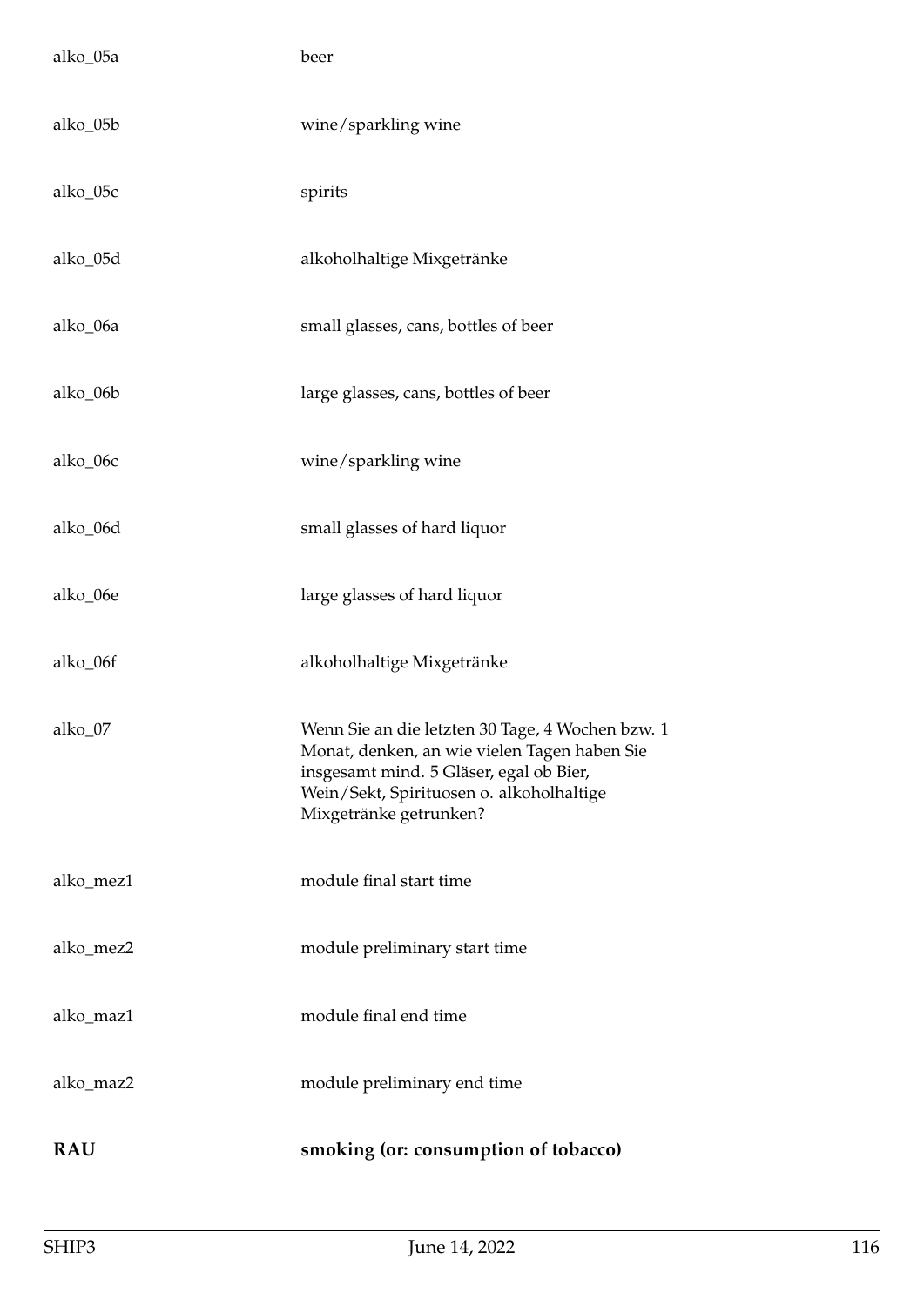| rau_01     | Rauchen Sie zurzeit Zigaretten?                                   |                                |
|------------|-------------------------------------------------------------------|--------------------------------|
|            |                                                                   | $1 - Yes$<br>$0 - No$          |
|            |                                                                   | 998 - do not know              |
|            |                                                                   | 999 - refused to answer        |
| rau_03     | At what age did you start smoking?                                |                                |
| rau $_04$  | Do you smoke regularly or occasionally?                           |                                |
|            | (occasionally means generally less than one<br>cigarette per day) |                                |
|            |                                                                   | 1 - regularly                  |
|            |                                                                   | 2 - sometimes                  |
|            |                                                                   | 998 - I don't know             |
|            |                                                                   | 999 - non-response             |
| rau $_0$ 5 | How many cigarettes do you smoke on average<br>each day?          |                                |
| rau_05a    | Seit wann rauchen Sie diese Menge? (Jahr)                         |                                |
|            |                                                                   |                                |
| rau_05b    | Seit wann rauchen Sie diese Menge? (Alter)                        |                                |
| rau $_0$ 6 | Have you ever smoked (cigarettes)?                                |                                |
|            |                                                                   | $1 - Yes$                      |
|            |                                                                   | $0 - No$                       |
|            |                                                                   | 998 - do not know              |
|            |                                                                   | 999 - refused to answer        |
| rau $_0$ 7 | At what age did you start smoking?                                |                                |
| rau $_0$ 8 | Back then, did you smoke regularly or                             |                                |
|            | occasionally? (occasionally means generally less                  |                                |
|            | than one cigarette per day)                                       |                                |
|            |                                                                   | 1 - regularly<br>2 - sometimes |
|            |                                                                   | 998 - I don't know             |
|            |                                                                   | 999 - non-response             |
| rau_09     | In welchem Jahr haben Sie mit dem Rauchen                         |                                |
|            | aufgehört bzw. wie alt waren Sie damals? (Jahr)                   |                                |
| rau_09a    | In welchem Jahr haben Sie mit dem Rauchen                         |                                |
|            | aufgehört bzw. wie alt waren Sie damals? (Alter)                  |                                |
|            |                                                                   |                                |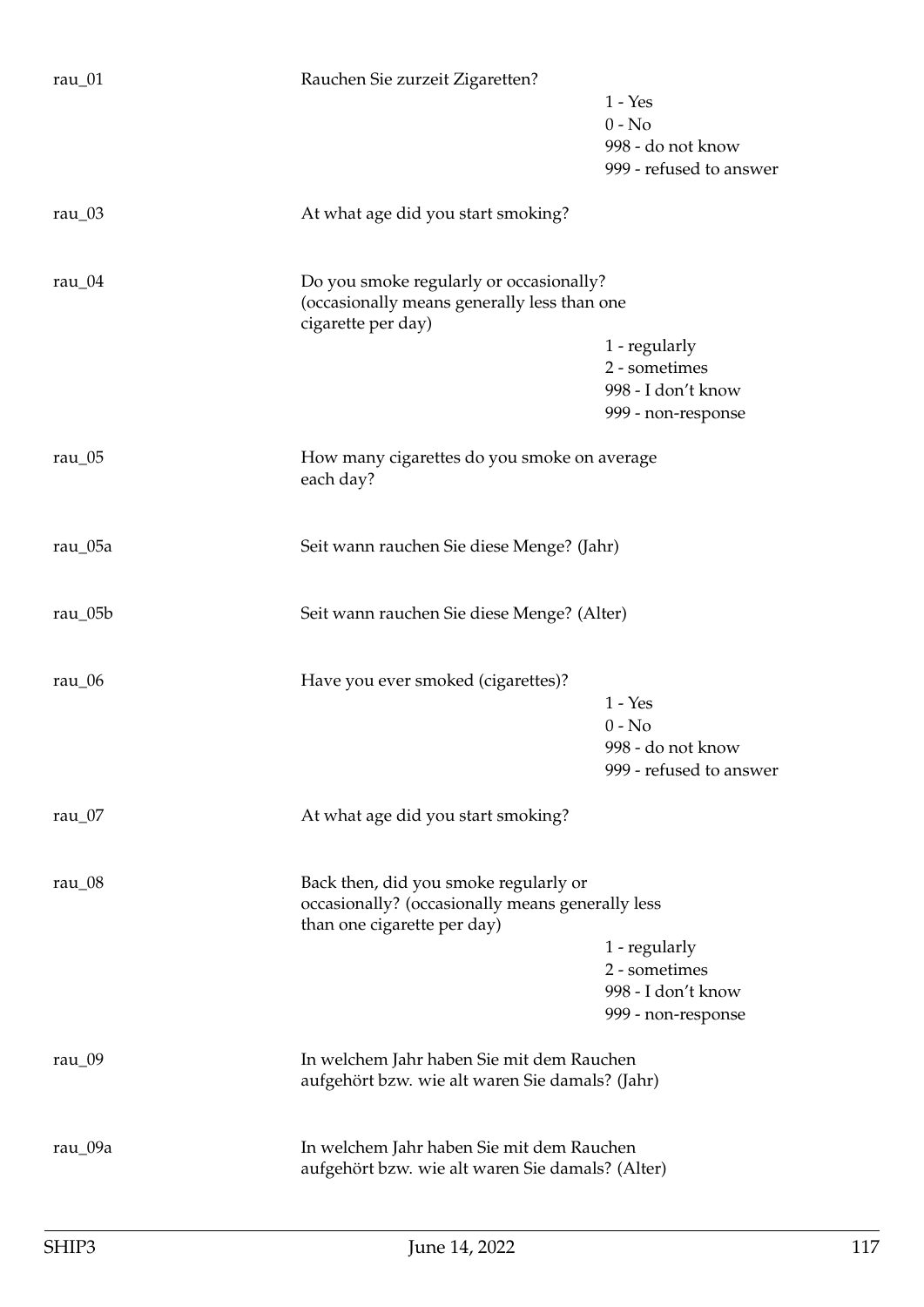| rau $\_13$               | Was war die durchschnittliche Anzahl Zigaretten,<br>die Sie täglich über ein Jahr geraucht haben? |                                                |  |
|--------------------------|---------------------------------------------------------------------------------------------------|------------------------------------------------|--|
| rau $\lfloor 11 \rfloor$ | have you ever been a pipe smoker?                                                                 | Have you ever smoked cigars or small cigars or |  |
|                          |                                                                                                   | $1 - Yes$                                      |  |
|                          |                                                                                                   | $0 - No$                                       |  |
|                          |                                                                                                   | 998 - do not know                              |  |
|                          |                                                                                                   | 999 - refused to answer                        |  |
| rau $_12$                | Does anyone else in your household smoke,<br>yourself not included?                               |                                                |  |
|                          |                                                                                                   | $1 - Ja$                                       |  |
|                          |                                                                                                   | $0$ - Nein                                     |  |
|                          |                                                                                                   | 3 - Ich lebe allein                            |  |
|                          |                                                                                                   | 998 - Weiß nicht                               |  |
|                          |                                                                                                   | 999 - Antwortverweigerung                      |  |
| rau_mez1                 | module final start time                                                                           |                                                |  |
| rau_mez2                 | module preliminary start time                                                                     |                                                |  |
| rau_maz1                 | module final end time                                                                             |                                                |  |
| rau_maz2                 | module preliminary end time                                                                       |                                                |  |
| <b>BEWE</b>              | physical activity                                                                                 |                                                |  |
| bewe_01                  | Wie oft treiben Sie im Winter Sport?                                                              |                                                |  |
|                          |                                                                                                   | 1 - regularly more than 2 hours per            |  |
|                          |                                                                                                   | week                                           |  |
|                          |                                                                                                   | 2 - regularly 1-2 hours per week               |  |
|                          |                                                                                                   | 3 - less than one hour per week                |  |
|                          |                                                                                                   | 4 - no sports                                  |  |
|                          |                                                                                                   | 998 - I don't know                             |  |
|                          |                                                                                                   | 999 - non-response                             |  |
| bewe_02                  | How often do you do sports (work out) in<br>summer?                                               |                                                |  |
|                          |                                                                                                   | 1 - regularly more than 2 hours per            |  |
|                          |                                                                                                   | week                                           |  |
|                          |                                                                                                   | 2 - regularly 1-2 hours per week               |  |
|                          |                                                                                                   | 3 - less than one hour per week                |  |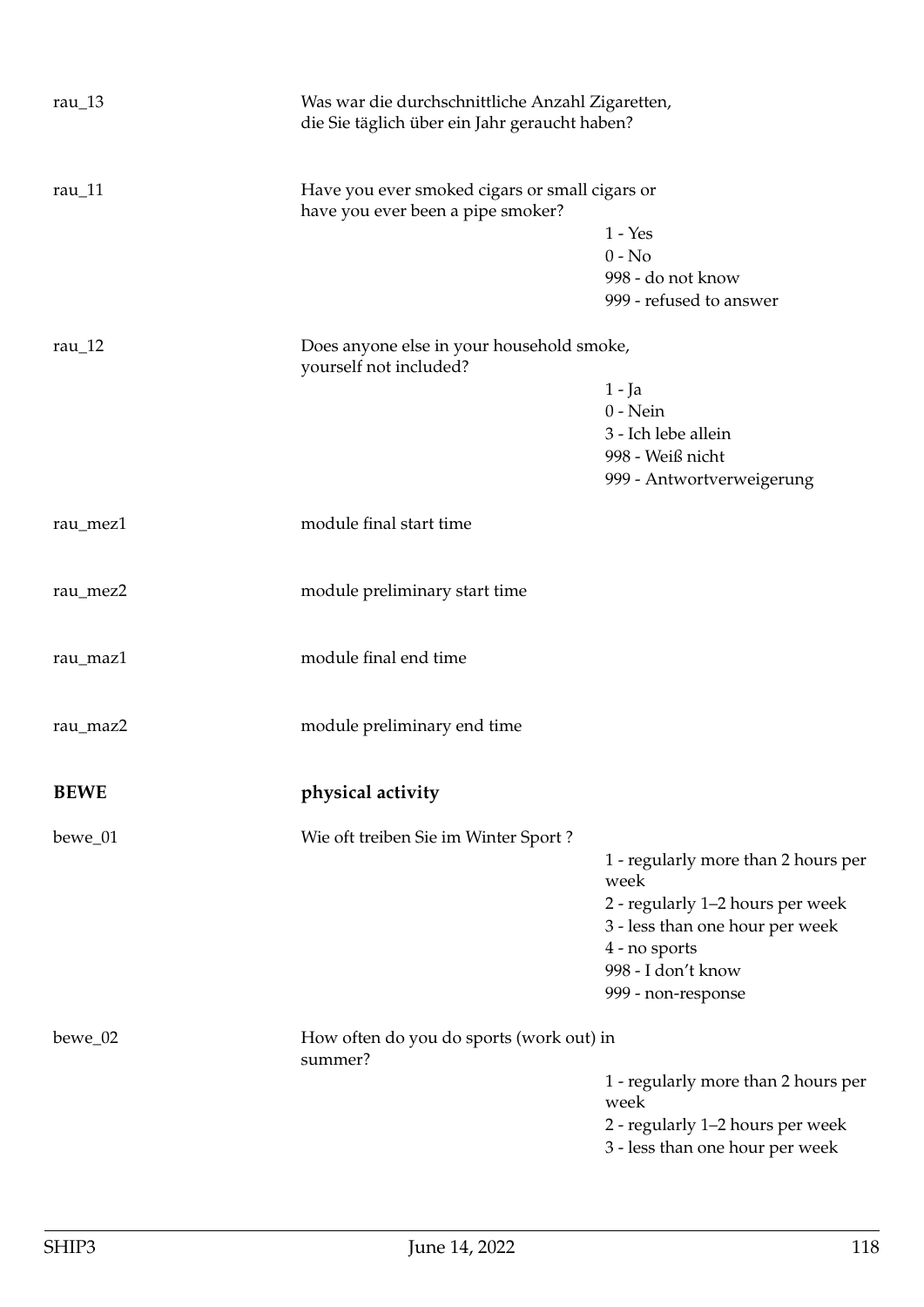4 - no sports 998 - I don't know 999 - non-response

| bewe_mez1     | module final start time                                                                                                                                                              |                                                                       |
|---------------|--------------------------------------------------------------------------------------------------------------------------------------------------------------------------------------|-----------------------------------------------------------------------|
| bewe_mez2     | module preliminary start time                                                                                                                                                        |                                                                       |
| bewe_maz1     | module final end time                                                                                                                                                                |                                                                       |
| bewe_maz2     | module preliminary end time                                                                                                                                                          |                                                                       |
| <b>BELAST</b> | pressures/conditions at work                                                                                                                                                         |                                                                       |
| belast_00     | Sind oder waren Sie seit der letzten<br>SHIP-Untersuchung, seit «MM.JJJJ letzte<br>Untersuchung »berufstätig?                                                                        | $1 - Yes$<br>$0 - No$<br>998 - do not know<br>999 - refused to answer |
| belast_01     | Körperliche Schwerarbeit (z.B. schweres Heben,<br>Tragen, Betonierarbeiten, Arbeiten von Hand in<br>der Landwirtschaft, Hochseefischer, Heben von<br>Patienten in der Krankenpflege) | $1 - Yes$<br>$0 - No$<br>998 - do not know<br>999 - refused to answer |
| belast_02     | Wie viele Jahre haben Sie diese Tätigkeit<br>ausgeübt? Körperliche Schwerarbeit                                                                                                      |                                                                       |
| belast_18     | Wechselschicht seit der letzten<br>SHIP-Untersuchung über mindestens ein halbes<br>Jahr?                                                                                             | $1 - Yes$<br>$0 - No$<br>998 - do not know<br>999 - refused to answer |
| belast_19     | Wie viele Jahre haben Sie Wechselschicht<br>ausgeübt?                                                                                                                                |                                                                       |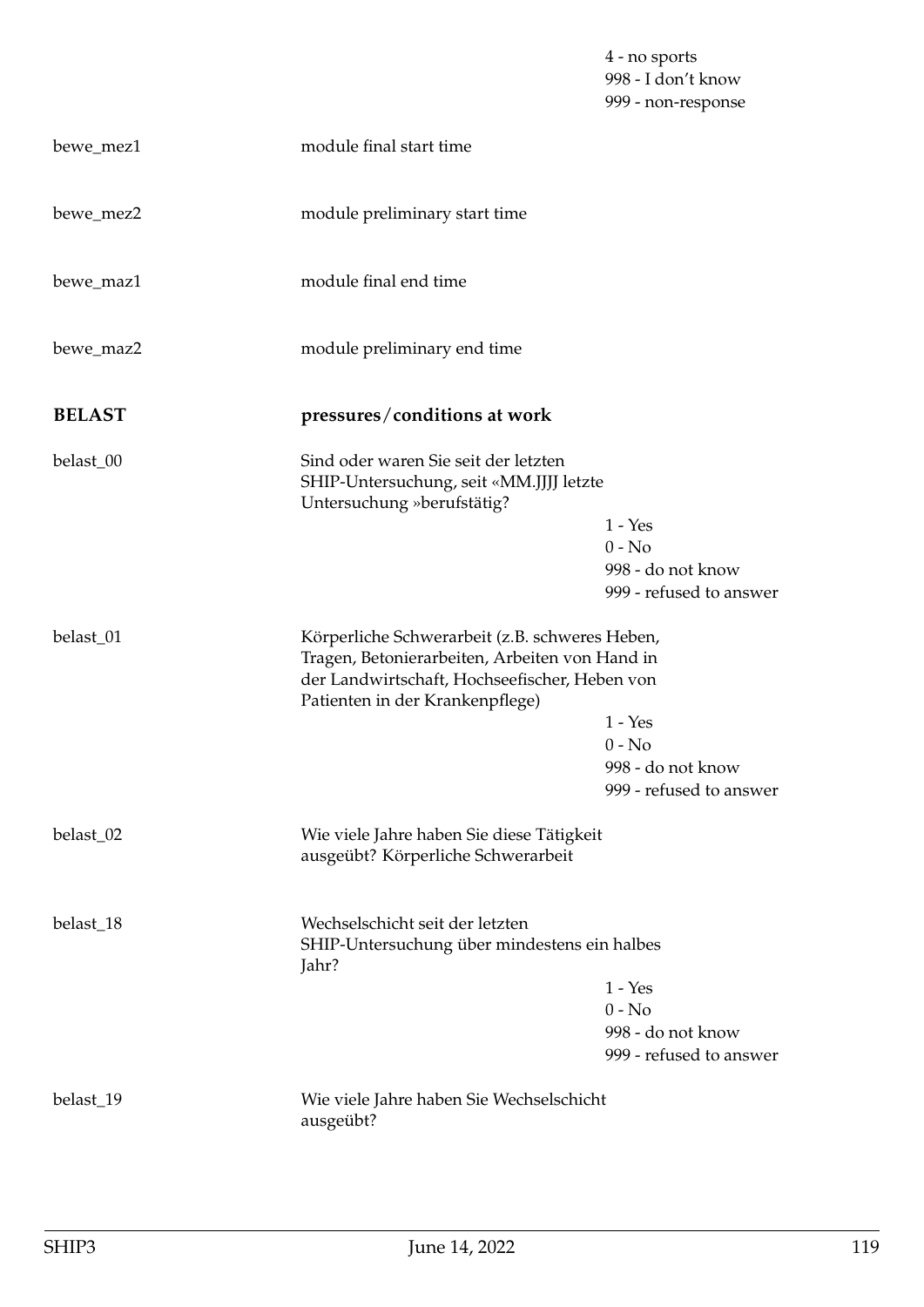| belast_20     | Night work (on-call service excluded)?                                                                      | $1 - Yes$<br>$0 - No$<br>998 - do not know<br>999 - refused to answer |
|---------------|-------------------------------------------------------------------------------------------------------------|-----------------------------------------------------------------------|
| belast_21     | Wie viele Jahre haben Sie Nachtarbeit ohne<br>Bereitschaftsdienste ausgeübt?                                |                                                                       |
| belast_22     | Bereitschaftsdienste in der Nacht seit der letzten<br>SHIP-Untersuchung über mindestens ein halbes<br>Jahr? | $1 - Yes$<br>$0 - No$<br>998 - do not know<br>999 - refused to answer |
| belast_23     | Wie viele Jahre haben Sie Bereitschaftsdienste<br>ausgeübt?                                                 |                                                                       |
| belast_24     | Arbeit am Bildschirm (Computer) seit der letzten<br>SHIP-Untersuchung über mindestens ein halbes<br>Jahr?   | $1 - Yes$<br>$0 - No$<br>998 - do not know<br>999 - refused to answer |
| belast_25     | Wie viele Jahre haben Sie diese Tätigkeit<br>ausgeübt? Arbeit am Bildschirm                                 |                                                                       |
| belast_mez1   | module final start time                                                                                     |                                                                       |
| belast_mez2   | module preliminary start time                                                                               |                                                                       |
| belast_maz1   | module final end time                                                                                       |                                                                       |
| belast_maz2   | module preliminary end time                                                                                 |                                                                       |
| <b>SCHLAF</b> | sleep                                                                                                       |                                                                       |
| schlaf_01     | How many hours do you sleep approximately on<br>a normal working day?                                       |                                                                       |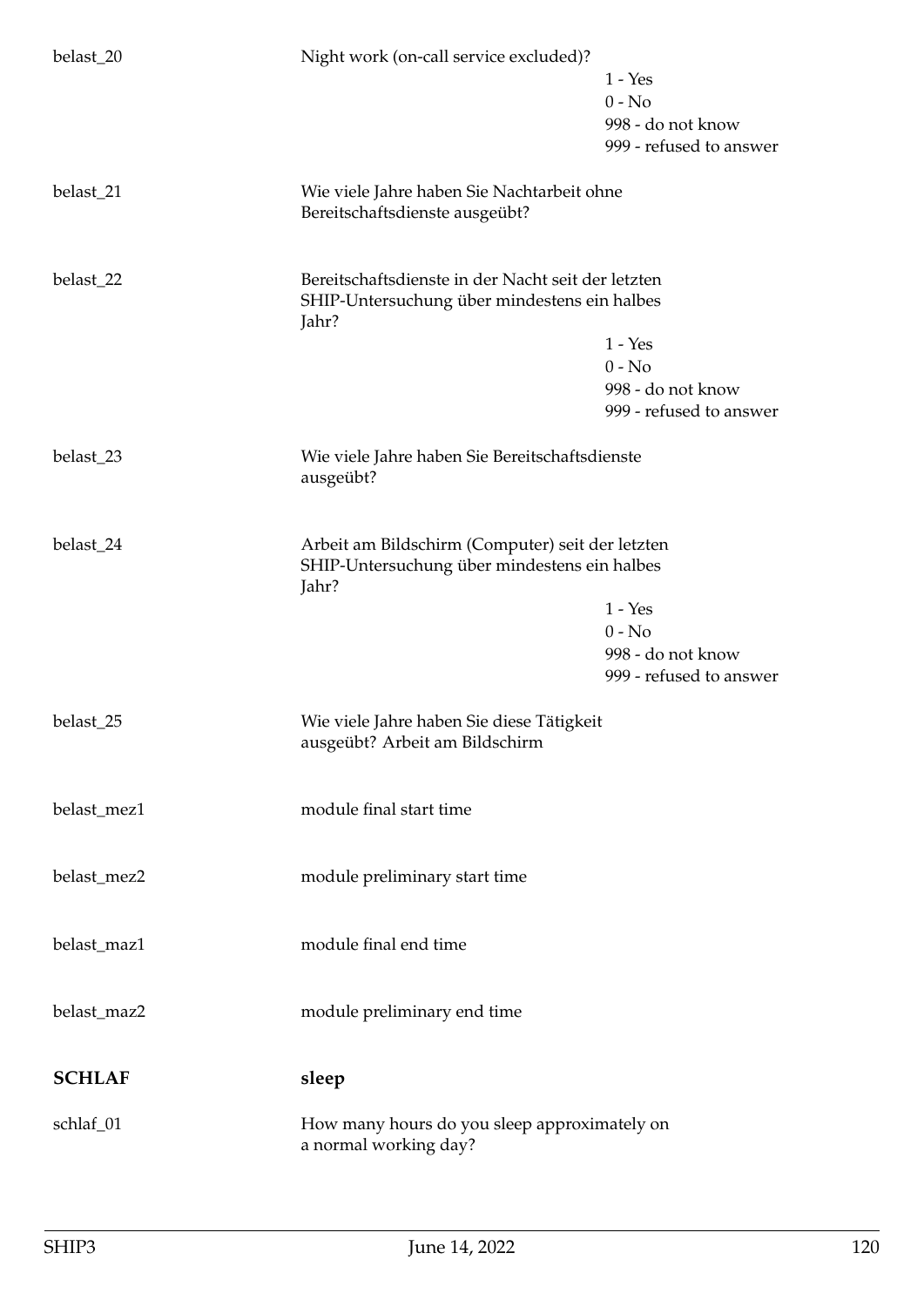| schlaf_02   | Have you been taking at least one nap within the<br>last 7 days?         | $1 - Yes$<br>$0 - No$<br>998 - do not know<br>999 - refused to answer                                   |
|-------------|--------------------------------------------------------------------------|---------------------------------------------------------------------------------------------------------|
| schlaf_03   | An wie vielen Tagen?                                                     |                                                                                                         |
| schlaf_04   | Wie lange durchschnittlich?                                              |                                                                                                         |
| schlaf_05   | Do you have problems falling asleep often,<br>sometimes, or hardly ever? | $1$ - often<br>2 - sometimes<br>3 - almost never<br>998 - don't know<br>999 - refused to answer         |
| schlaf_06   | Do you have sleep through often, sometimes, or<br>hardly ever?           | $1$ - often<br>2 - sometimes<br>3 - almost never<br>998 - don't know<br>999 - refused to answer         |
| schlaf_07   | Do you snore?                                                            | 1 - regularly<br>2 - sometimes<br>3 - never<br>998 - I don't know<br>999 - non-response                 |
| schlaf_08   | What is your preferred sleeping position?                                | 1 - on the back<br>2 - on the side<br>3 - on the stomach<br>998 - don't know<br>999 - refused to answer |
| schlaf_mez1 | module final start time                                                  |                                                                                                         |
| schlaf_mez2 | module preliminary start time                                            |                                                                                                         |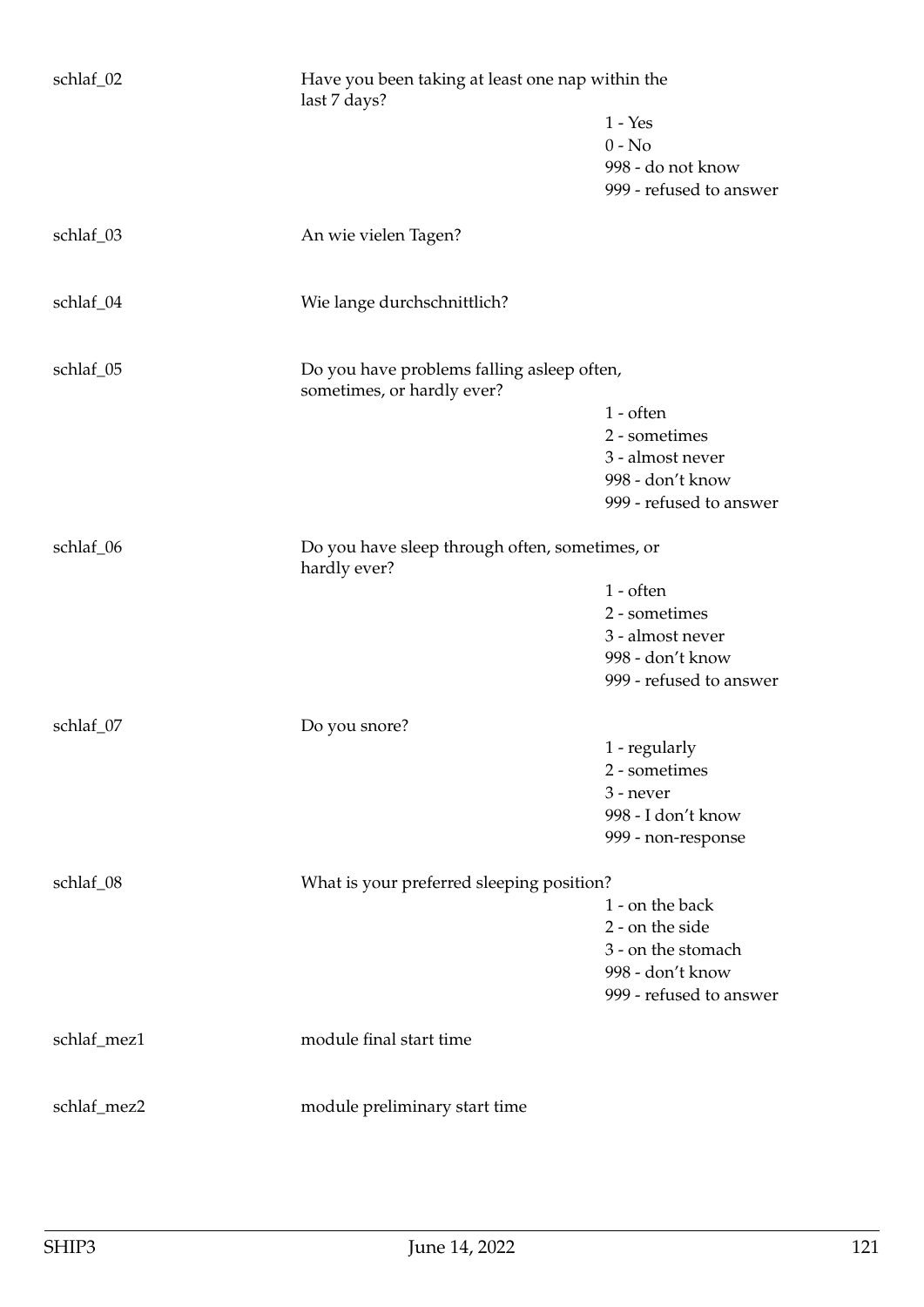| schlaf_maz1  | module final end time                                                |                                                                                                                                                                                                       |
|--------------|----------------------------------------------------------------------|-------------------------------------------------------------------------------------------------------------------------------------------------------------------------------------------------------|
| schlaf_maz2  | module preliminary end time                                          |                                                                                                                                                                                                       |
| <b>SOZIO</b> | socio-demography and profession                                      |                                                                                                                                                                                                       |
| sozio_03     | What is your marital status?                                         | 1 - married, live together with partner<br>2 - married, live separated from part-<br>ner<br>3 - single, never been married<br>4 - divorced<br>5 - widowed<br>998 - I don't know<br>999 - non-response |
| sozio_03a    | Haben Sie einen festen Partner/eine feste<br>Partnerin?              | $1 - Yes$<br>$0 - No$<br>998 - do not know<br>999 - refused to answer                                                                                                                                 |
| sozio_04     | Do you live together with your partner?                              | $1 - Yes$<br>$0 - No$<br>998 - do not know<br>999 - refused to answer                                                                                                                                 |
| sozio_05     | How many persons are part of your household,<br>yourself included?   |                                                                                                                                                                                                       |
| sozio_06     | Are you currently employed?                                          | $1 - Yes$<br>$0 - No$<br>998 - do not know<br>999 - refused to answer                                                                                                                                 |
| sozio_06a    | Wie viele Stunden arbeiten Sie normalerweise<br>pro Woche?           |                                                                                                                                                                                                       |
| sozio_20     | Sagen Sie mir bitte, zu welcher Gruppe auf der<br>Liste Sie gehören! | 1 - Teilzeiterwerbstätig<br>2 - Altersteilzeit (unabhängig davon,<br>ob in der Arbeits- oder Freistel-<br>lungsphase befindlich)                                                                      |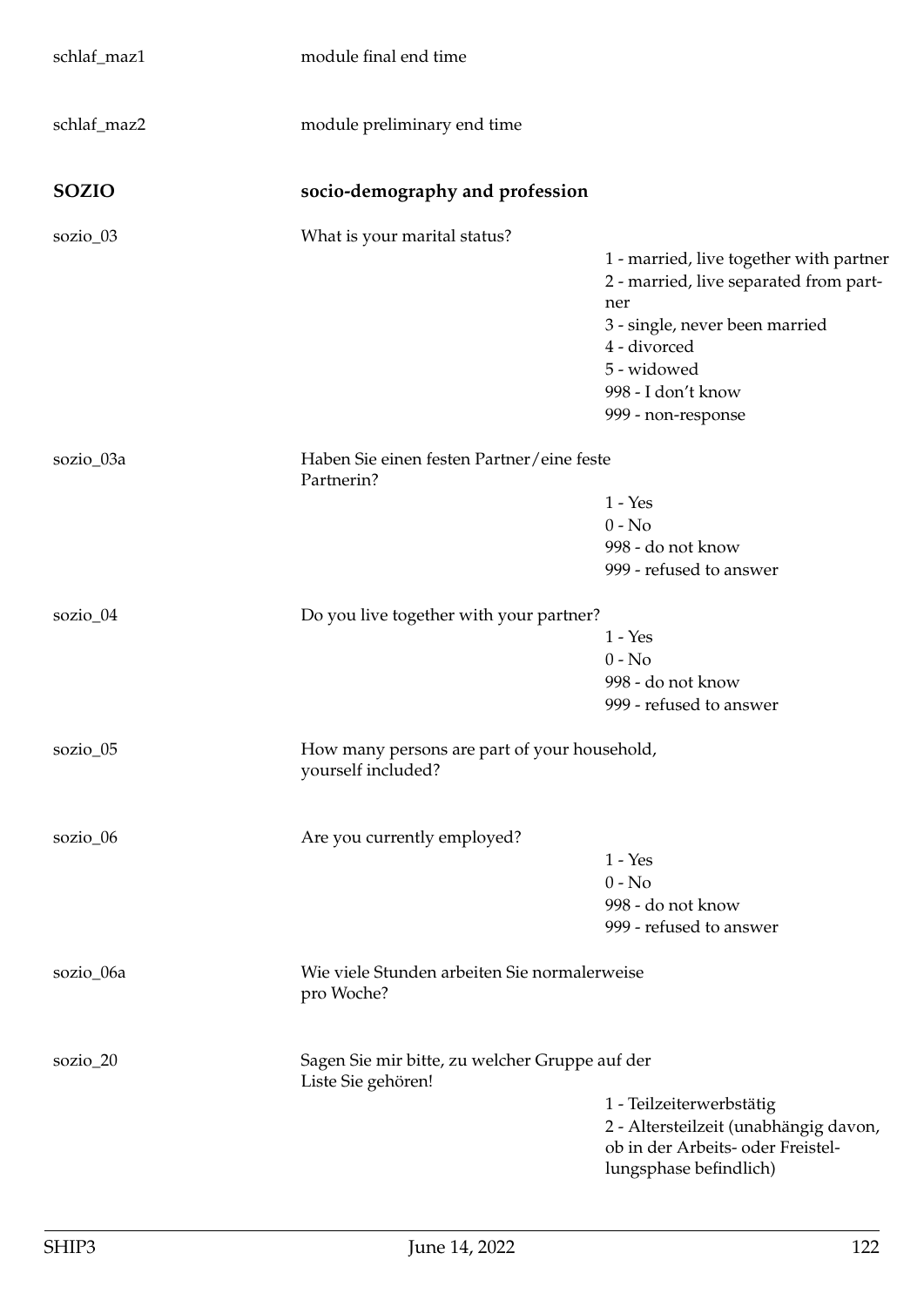|            |                                                                            | 3 - Geringfügig erwerbstätig, 400-<br>Euro-Job, Minijob<br>4 - Ein-Euro-Job (bei Bezug von Ar-<br>beitslosengeld II)<br>5 - Gelegentlich oder unregelmäßig<br>beschäftigt<br>6 - In einer beruflichen<br>Ausbildung/Lehre/Studium<br>7 - In Umschulung<br>8 - Wehrdienst/Zivildienst<br>9 - Freiwilliges Soziales Jahr<br>10 - Mutterschafts-, Erziehung-<br>surlaub, Elternzeit oder sonstige<br>Beurlaubung (Altersteilzeit unter 3<br>angeben)<br>11 - Arbeitslos Empfänger ALG I<br>12 - Arbeitslos (Empfänger ALG II/<br>Hartz IV)<br>13 - Hausfrau / Hausmann<br>14 - in Vorruhestand / Rente / Pen-<br>sion<br>15 - Dauerhaft erwerbsunfähig<br>997 - Trifft nicht zu<br>998 - Weiß nicht |
|------------|----------------------------------------------------------------------------|--------------------------------------------------------------------------------------------------------------------------------------------------------------------------------------------------------------------------------------------------------------------------------------------------------------------------------------------------------------------------------------------------------------------------------------------------------------------------------------------------------------------------------------------------------------------------------------------------------------------------------------------------------------------------------------------------|
|            |                                                                            | 999 - Antwortverweigerung                                                                                                                                                                                                                                                                                                                                                                                                                                                                                                                                                                                                                                                                        |
| sozio_09   | Welche der folgenden Angaben trifft auf Sie zu?                            |                                                                                                                                                                                                                                                                                                                                                                                                                                                                                                                                                                                                                                                                                                  |
|            |                                                                            | 1 - due to reaching retirement age<br>2 - prematurely retired due to health<br>reasons                                                                                                                                                                                                                                                                                                                                                                                                                                                                                                                                                                                                           |
|            |                                                                            | 3 - voluntarily, prematurely<br>("Altersügergangsregelung"/early<br>retirement, others)                                                                                                                                                                                                                                                                                                                                                                                                                                                                                                                                                                                                          |
|            |                                                                            | 4 - involuntarily/prematurely due to<br>other reasons                                                                                                                                                                                                                                                                                                                                                                                                                                                                                                                                                                                                                                            |
|            |                                                                            | 5 - involuntarily due to operational<br>reasons<br>998 - I don't know<br>999 - non-response                                                                                                                                                                                                                                                                                                                                                                                                                                                                                                                                                                                                      |
| $sozio_10$ | How long have you been<br>unemployed/retraining? (number of months)?       |                                                                                                                                                                                                                                                                                                                                                                                                                                                                                                                                                                                                                                                                                                  |
| sozio_10a  | How long have you been<br>unemployed/retraining? (number of years)?        |                                                                                                                                                                                                                                                                                                                                                                                                                                                                                                                                                                                                                                                                                                  |
| sozio_11   | Waren Sie seit der letzten SHIP-Untersuchung<br>seit «MM.JJJJ »arbeitslos? |                                                                                                                                                                                                                                                                                                                                                                                                                                                                                                                                                                                                                                                                                                  |
|            |                                                                            | $1 - Yes$                                                                                                                                                                                                                                                                                                                                                                                                                                                                                                                                                                                                                                                                                        |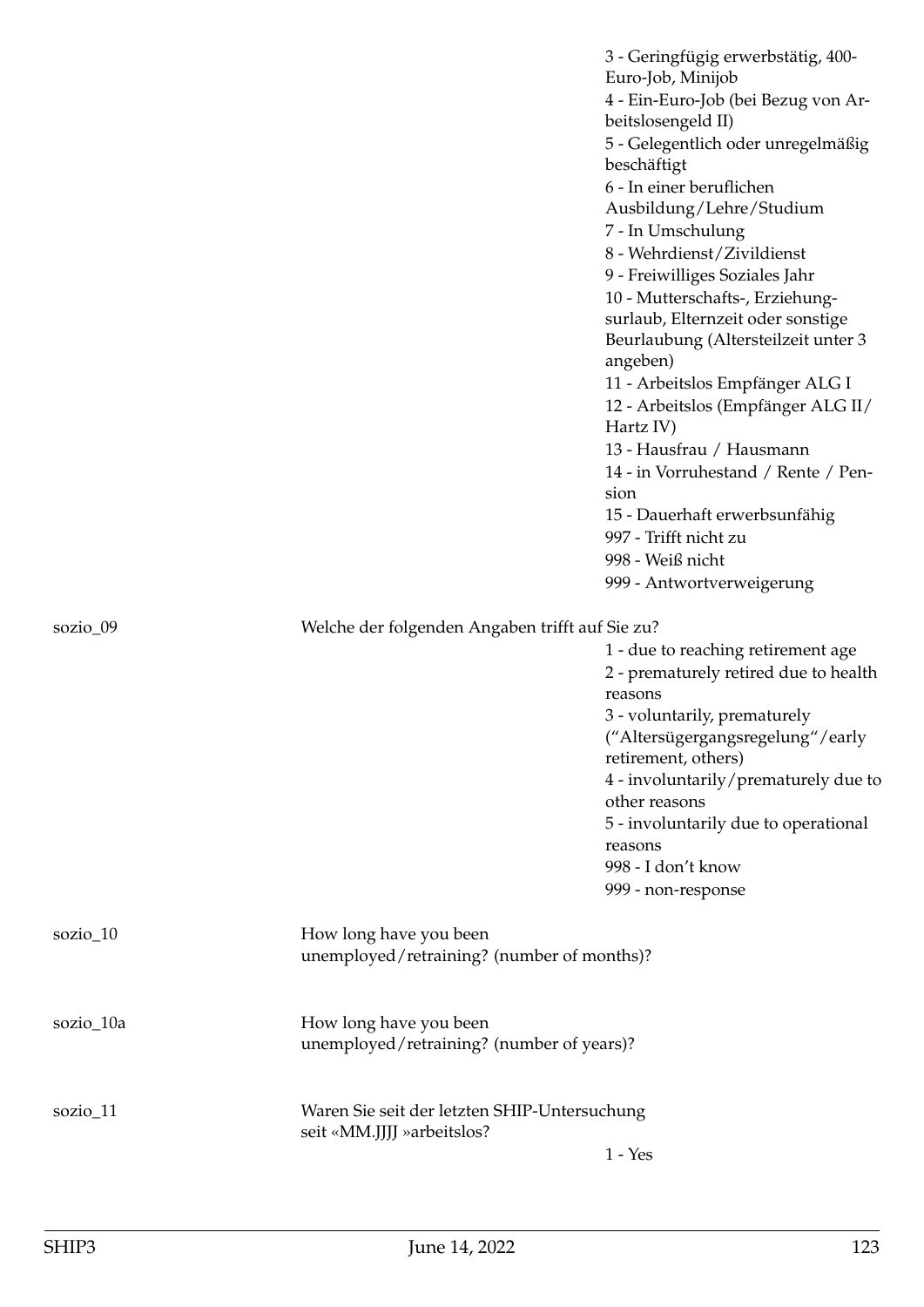|             |                                                                                                                | $0 - No$<br>998 - do not know<br>999 - refused to answer                                                                                                                                                                                                                                                                                                           |
|-------------|----------------------------------------------------------------------------------------------------------------|--------------------------------------------------------------------------------------------------------------------------------------------------------------------------------------------------------------------------------------------------------------------------------------------------------------------------------------------------------------------|
| sozio_12    | Wie lange sind Sie insgesamt seit «MM.JJJJ<br>» arbeitslos gewesen? (Anzahl in Monaten)                        |                                                                                                                                                                                                                                                                                                                                                                    |
| sozio_12a   | Wie lange sind Sie insgesamt seit «MM.JJJJ<br>» arbeitslos gewesen? (Anzahl in Jahren)                         |                                                                                                                                                                                                                                                                                                                                                                    |
| sozio_21    | Waren Sie seit der letzten SHIP-Untersuchung,<br>seit MM.JJJJ letzte Untersuchung, erwerbstätig?               | $1 - Yes$<br>$0 - No$<br>998 - do not know<br>999 - refused to answer                                                                                                                                                                                                                                                                                              |
| sozio_22    | Wie lange sind Sie insgesamt, seit MM.JJJJ letzte<br>Untersuchung erwerbstätig gewesen? (Anzahl in<br>Monaten) |                                                                                                                                                                                                                                                                                                                                                                    |
| sozio_22a   | Wie lange sind Sie insgesamt, seit MM.JJJJ letzte<br>Untersuchung erwerbstätig gewesen? (Anzahl in<br>Jahren)  |                                                                                                                                                                                                                                                                                                                                                                    |
| sozio_13    | What is your current occupation? If you are not<br>working anymore, what was your last<br>profession?          |                                                                                                                                                                                                                                                                                                                                                                    |
| sozio $_14$ | Nach Abzug von Steuern und Sozialabgaben<br>bleiben Ihnen dann:                                                | 1 - Unter 500 Euro<br>2 - 500 - 900 Euro<br>3 - 900 - 1300 Euro<br>4 - 1300 - 1800 Euro<br>5 - 1800 - 2300 Euro<br>6 - 2300 - 2800 Euro<br>7 - 2800 - 3300 Euro<br>8 - 3300 - 3800 Euro<br>9 - 3800 - 4300 Euro<br>10 - 4300 - 4800 Euro<br>11 - 4800 - 5300 Euro<br>12 - 5300 - 5800 Euro<br>13 - 5800 - 6300 Euro<br>14 - 6300 - 7800 Euro<br>15 - 7800 und mehr |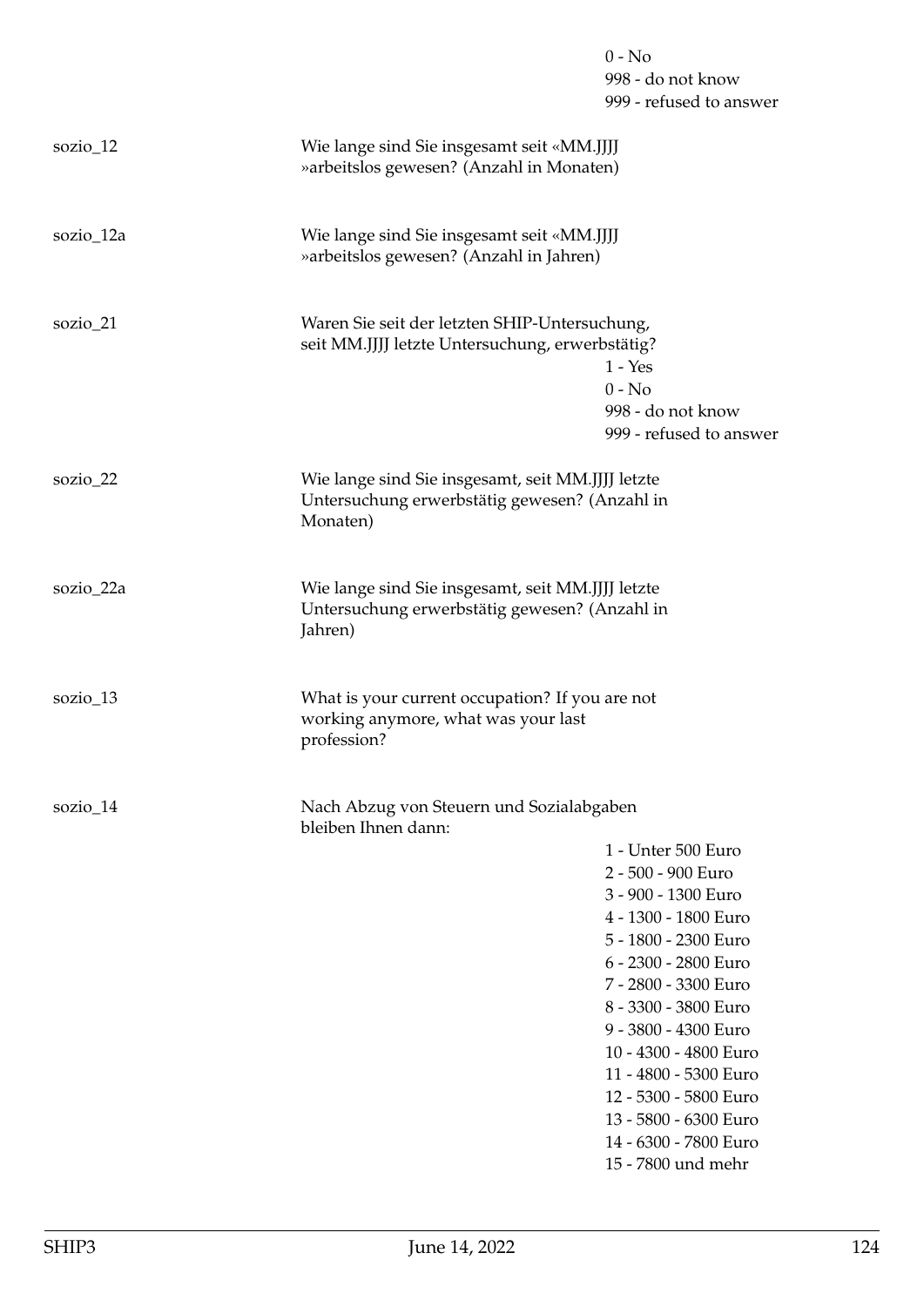| sozio_mez1    | module final start time                                                                        |                                                                                                                               |
|---------------|------------------------------------------------------------------------------------------------|-------------------------------------------------------------------------------------------------------------------------------|
| sozio_mez2    | module preliminary start time                                                                  |                                                                                                                               |
| sozio_maz1    | module final end time                                                                          |                                                                                                                               |
| sozio_maz2    | module preliminary end time                                                                    |                                                                                                                               |
| <b>INTERV</b> | questions to interviewer about interview                                                       |                                                                                                                               |
| interv_01     | Did the subject ask for an explanation report for<br>any of the questions?                     | $1$ - never                                                                                                                   |
|               |                                                                                                | 2 - hardly ever<br>3 - occasionally<br>$4$ - often<br>5 - very often<br>998 - don't know                                      |
| interv_02     | Do you have the feeling that the subject did the<br>best he/she could to answer the questions? |                                                                                                                               |
|               |                                                                                                | 1 - always<br>2 - very often<br>$3 - often$<br>4 - occasionally<br>5 - almost never<br>6 - never<br>998 - don't know          |
| interv_03     | All in all, do you think that the subject<br>understood the questions?                         |                                                                                                                               |
|               |                                                                                                | $1 - always$<br>2 - very often<br>$3 - \text{often}$<br>4 - occasionally<br>5 - almost never<br>6 - never<br>998 - don't know |
| interv_04     | Was someone else present during the interview?                                                 | $1 - Yes$<br>$0 - No$<br>998 - do not know<br>999 - refused to answer                                                         |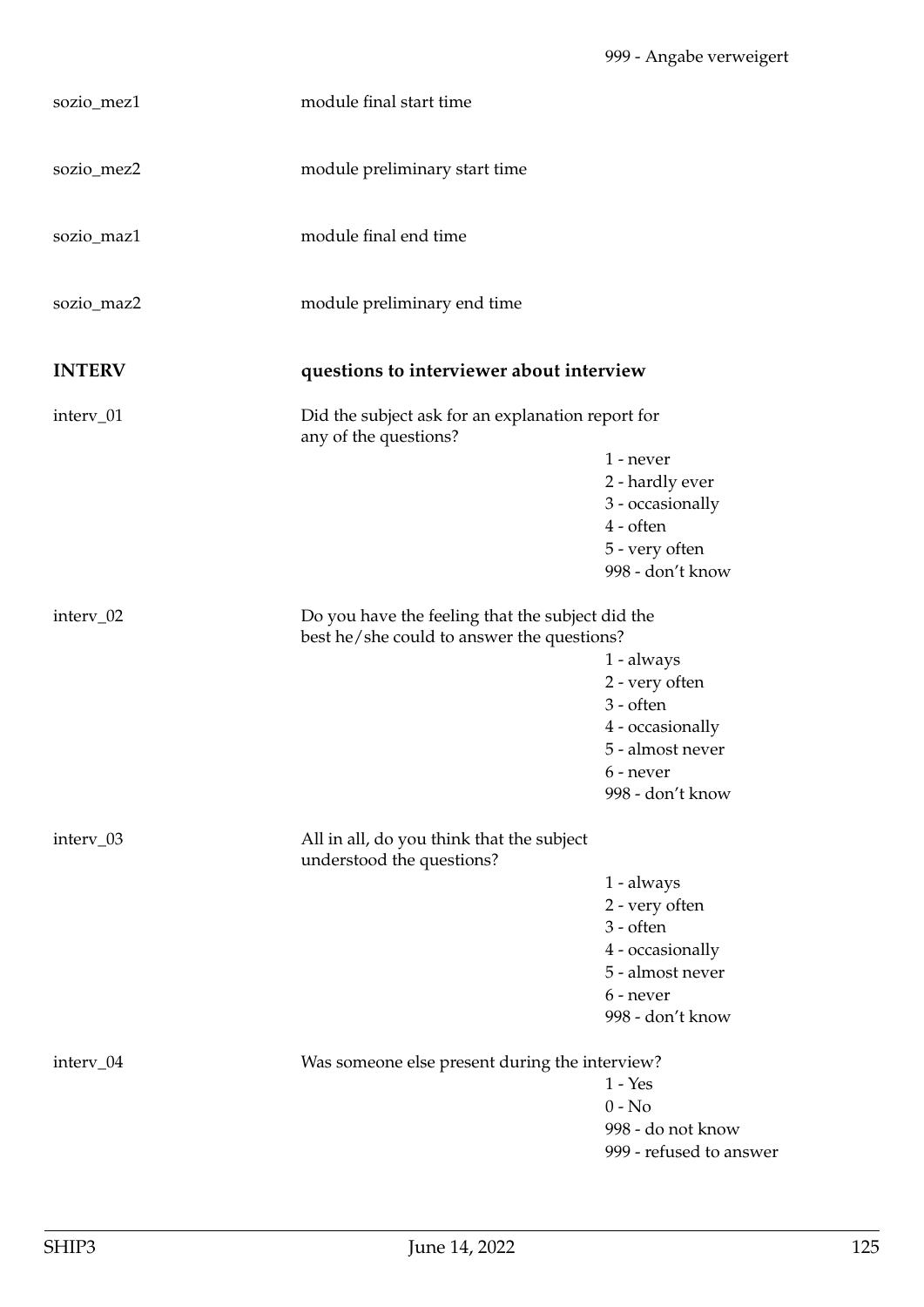| interv_05a | husband/wife/partner                                                                                  |                         |
|------------|-------------------------------------------------------------------------------------------------------|-------------------------|
|            |                                                                                                       | $1 - Yes$               |
|            |                                                                                                       | $0 - No$                |
| interv_05b | son/daughter (including stepchildren, adopted<br>or foster children, or partner's child)              |                         |
|            |                                                                                                       | $1 - Yes$               |
|            |                                                                                                       | $0 - No$                |
| interv_05c | father/mother, father-in-law/mother-in-law,<br>stepfather/stepmother, father/mother of the<br>partner |                         |
|            |                                                                                                       | $1 - Yes$               |
|            |                                                                                                       | $0 - No$                |
| interv_05d | other relative                                                                                        |                         |
|            |                                                                                                       | $1 - Yes$               |
|            |                                                                                                       | $0 - No$                |
| interv_05e | another person, who is not a relative                                                                 |                         |
|            |                                                                                                       | $1 - Yes$               |
|            |                                                                                                       | $0 - No$                |
| interv_05f | I don't know                                                                                          |                         |
|            |                                                                                                       | $1 - Yes$               |
|            |                                                                                                       | $0 - No$                |
| interv_06  | Did that person interfere in the interview?                                                           |                         |
|            |                                                                                                       | $1 - Yes$               |
|            |                                                                                                       | $0 - No$                |
|            |                                                                                                       | 998 - do not know       |
|            |                                                                                                       | 999 - refused to answer |
| interv_07  | Do you think that the subject had problems with<br>the length of the interview?                       |                         |
|            |                                                                                                       | $1 - Yes$               |
|            |                                                                                                       | $0 - No$                |
|            |                                                                                                       | 998 - do not know       |
|            |                                                                                                       | 999 - refused to answer |
| interv_07a | Was that due to concentration problems?                                                               |                         |
|            |                                                                                                       | $1 - Yes$               |
|            |                                                                                                       | $0 - No$                |
|            |                                                                                                       | 998 - do not know       |
|            |                                                                                                       | 999 - refused to answer |
| interv_07b | Was that due to a lack of interest?                                                                   |                         |
|            |                                                                                                       | $1 - Yes$               |
|            |                                                                                                       | $0 - No$                |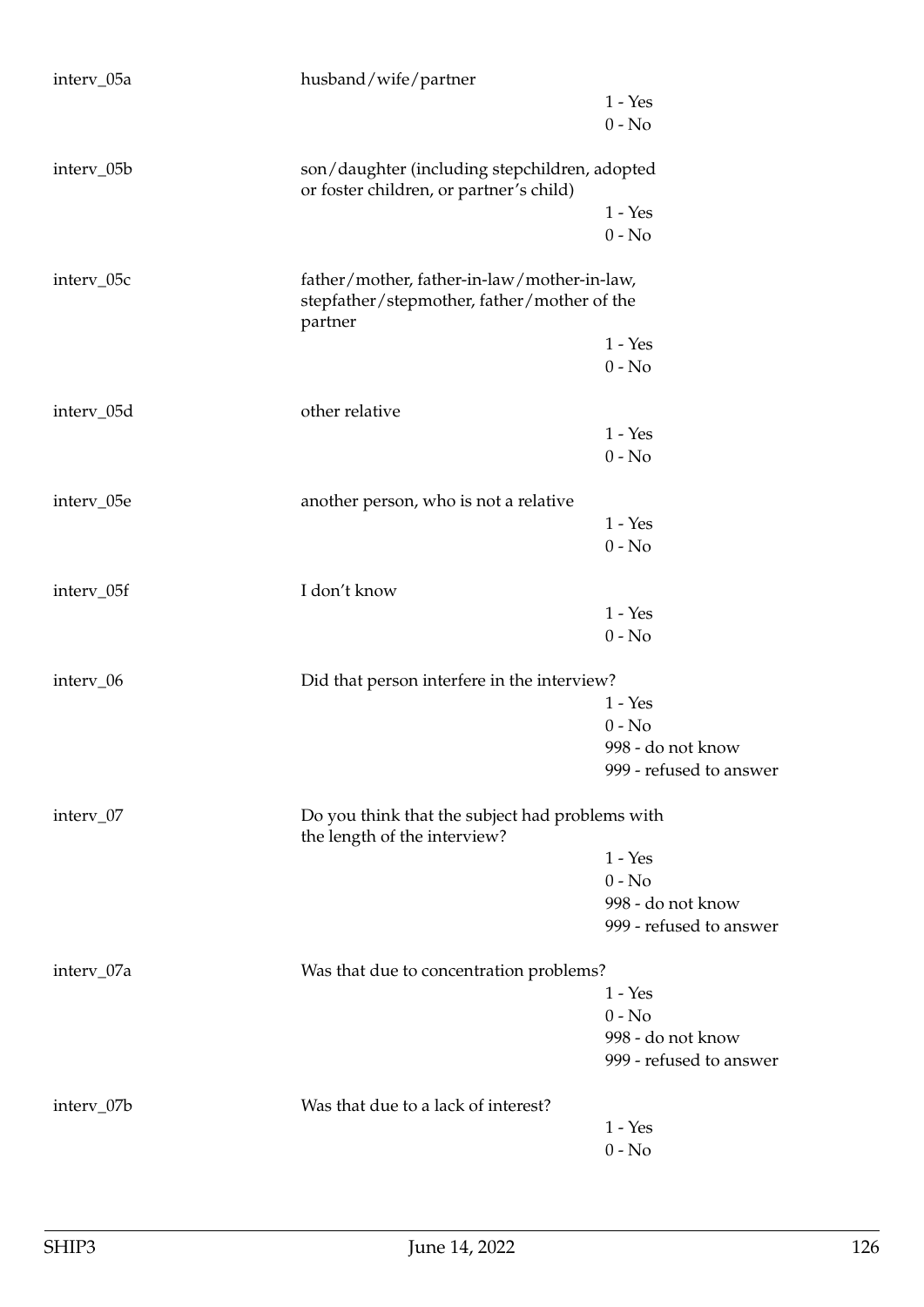998 - do not know 999 - refused to answer

|                   |                                             | $1 - Yes$<br>$0 - No$<br>998 - do not know<br>999 - refused to answer |
|-------------------|---------------------------------------------|-----------------------------------------------------------------------|
| interv_08a        | Please specify! problems/technical problems |                                                                       |
| interv_08b        | Please specify! problems/technical problems |                                                                       |
| interv_mez1       | module final start time                     |                                                                       |
| interv_mez2       | module preliminary start time               |                                                                       |
| interv_maz1       | module final end time                       |                                                                       |
| interv_maz2       | module preliminary end time                 |                                                                       |
|                   |                                             |                                                                       |
|                   | medication anamnesis                        |                                                                       |
| PHA<br><b>ODM</b> | operational data on medication              |                                                                       |
| pha_date          | PHA: date of data collection                |                                                                       |
| pha_time          | PHA: time of data collection                |                                                                       |
| zeitraum          | PHA: intake period                          | 7 - intake in the last 7 days                                         |
| unr               | PHA: Untersuchernummer                      | 12 - intake in the last 12 months                                     |
| int_beg           | PHA: Beginn Medikamentenanamnese            |                                                                       |

interv\_08 Did other problems/technical problems occur?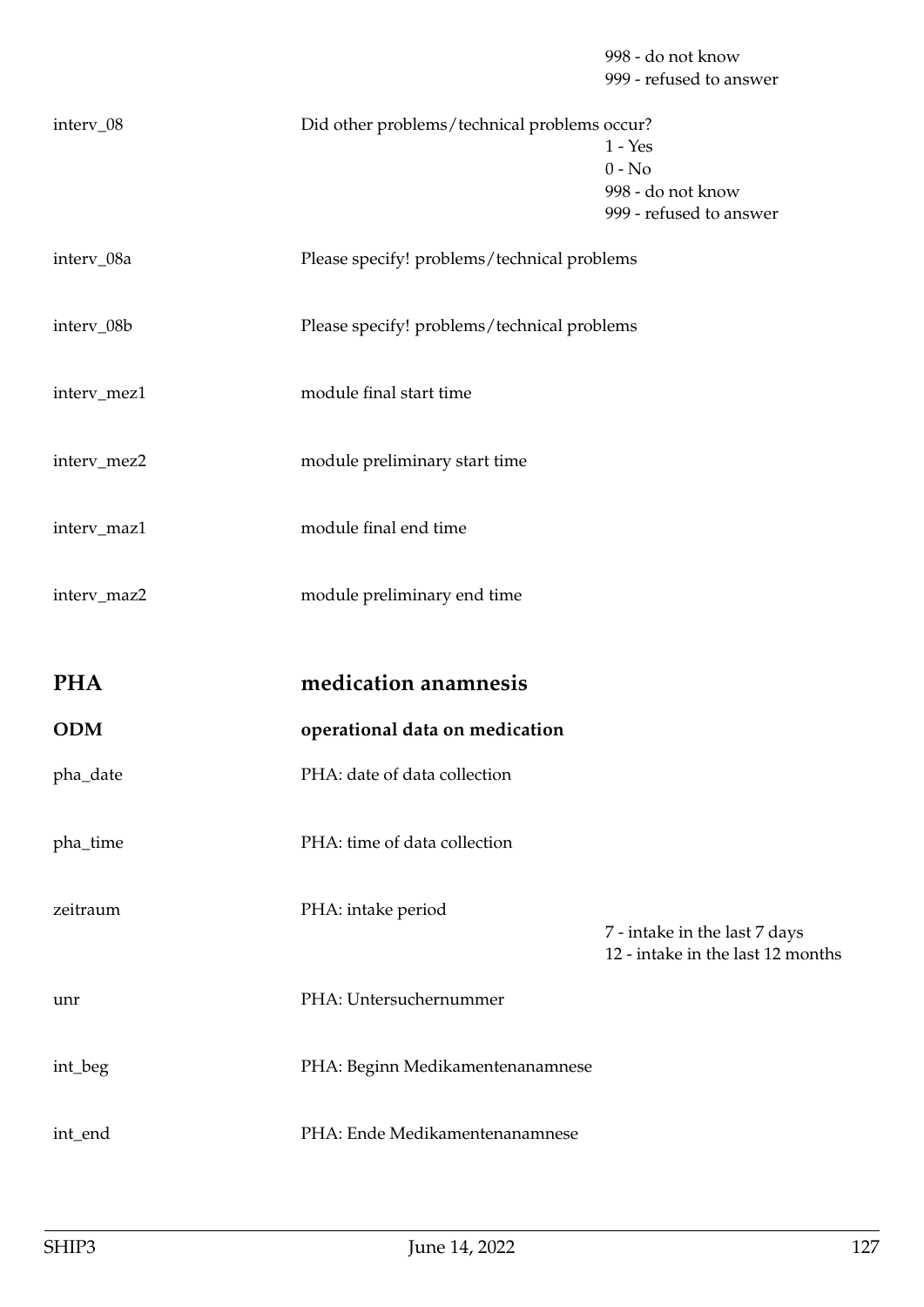| PHA_IDENT     | identification of the preparation + encoding         |                                                                                                                                                                                                                                                                                                                                                                                                                                                               |
|---------------|------------------------------------------------------|---------------------------------------------------------------------------------------------------------------------------------------------------------------------------------------------------------------------------------------------------------------------------------------------------------------------------------------------------------------------------------------------------------------------------------------------------------------|
| am_exposition | PHA: drug exposure                                   | $1 - Yes$<br>$2 - No$                                                                                                                                                                                                                                                                                                                                                                                                                                         |
| pha_lfd_nr    | PHA: serial number - drug per test person            |                                                                                                                                                                                                                                                                                                                                                                                                                                                               |
| quelleam      | PHA: source of drugs/drug source                     | 1 - Medikamentenpackung: Einscan-<br>nen der PZN<br>2 - Medikamentenpackung: Tas-<br>tatureingabe der PZN<br>3 - Medikamentenpackung:<br>Arzneimittelname<br>4 - Beipackzettel<br>5 - Medikamentenplan<br>6 - Rezept<br>7 - Probandenangaben<br>8 - NACHERHEBUNG<br>(Telefon/Zettel): Tastatureingabe der<br><b>PZN</b><br>9 - NACHERHEBUNG<br>(Telefon/Zettel): Arzneimittelname<br>10 - NACHERHEBUNG (Medika-<br>mentenpackung): Tastatureingabe der<br>PZN |
| bezeichnung   | PHA-NC: drug label after code revision               |                                                                                                                                                                                                                                                                                                                                                                                                                                                               |
| pzn           | PHA-NC: central pharma number after code<br>revision |                                                                                                                                                                                                                                                                                                                                                                                                                                                               |
| atc           | PHA-NC: ATC code after code revision                 |                                                                                                                                                                                                                                                                                                                                                                                                                                                               |
| nc            | PHA-NC: code revision takes place/will be made       | $0 - No$<br>$1 - Yes$                                                                                                                                                                                                                                                                                                                                                                                                                                         |
| nc_ident      | PHA-NC: code revision source                         | $0$ - by hand<br>1 - per IDOM                                                                                                                                                                                                                                                                                                                                                                                                                                 |
| nc_sicherheit | PHA-NC: safety of code revision                      | 1 - impossible<br>2 - unsure                                                                                                                                                                                                                                                                                                                                                                                                                                  |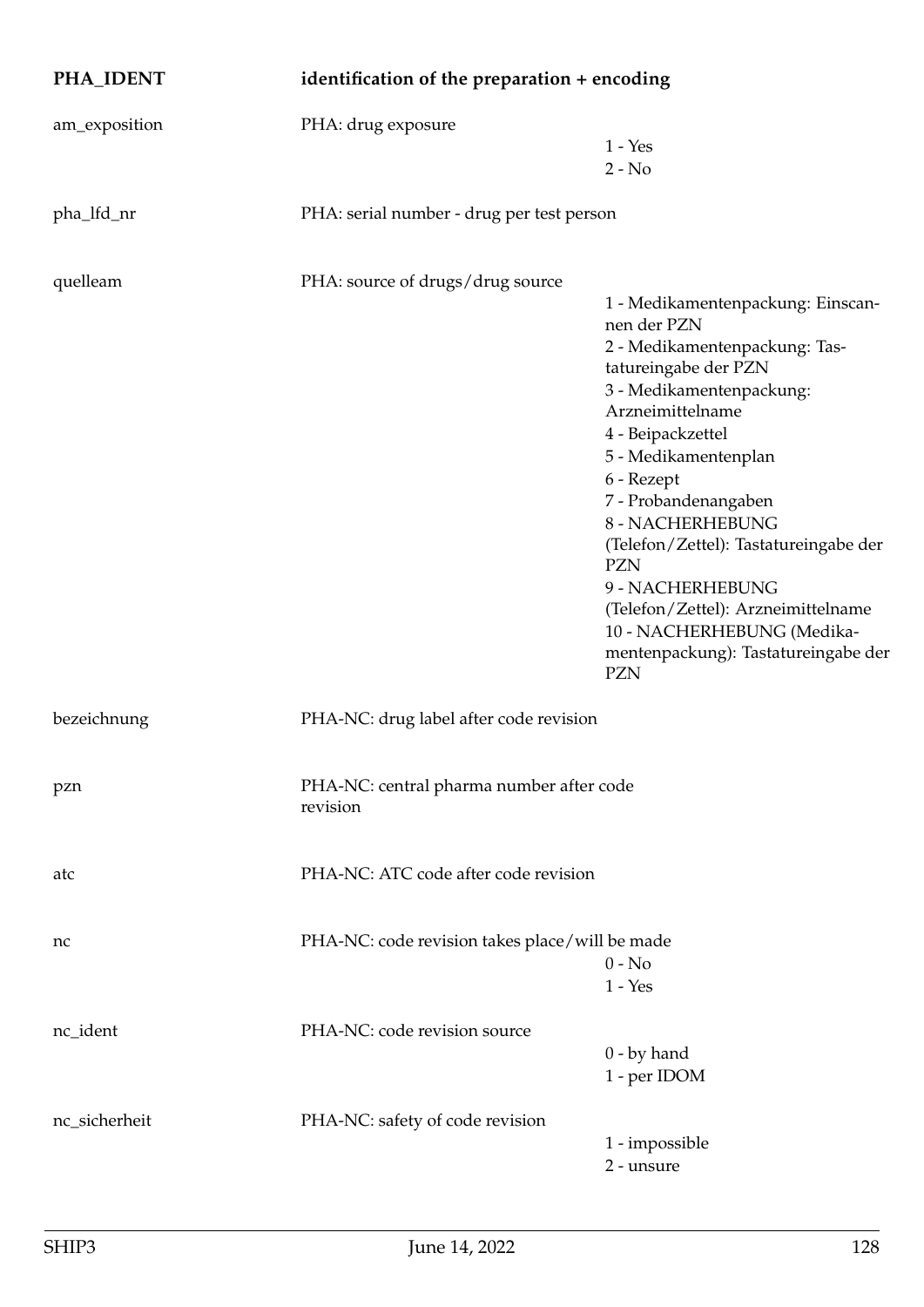| id_status            | PHA-NC: identification status after code revision |                                                                                                                                                       |
|----------------------|---------------------------------------------------|-------------------------------------------------------------------------------------------------------------------------------------------------------|
|                      |                                                   | 1 - with PCN/ATC complete<br>2 - with PZN/ATC partly<br>3 - with PZN/no ATC<br>4 - no PCN/ATC completed<br>5 - no PZN/ATC partly<br>6 - no PZN/no ATC |
| npg                  | PHA: standard packaging/package size              |                                                                                                                                                       |
|                      |                                                   | $1 - N1$<br>$2 - N2$<br>$3 - N3$<br>$4 - 2^*N1(A)$                                                                                                    |
|                      |                                                   | $5 - N1 + N2$ (B)<br>6 - combination package (K)<br>7 - not affected (N)<br>8 - not refundable                                                        |
| darreichungsform     | PHA: dosage form                                  |                                                                                                                                                       |
| pg                   | PHA: package/packaging size                       |                                                                                                                                                       |
| preis                | PHA: price in cent                                |                                                                                                                                                       |
| festpreis            | PHA: fixed price in cent                          |                                                                                                                                                       |
| bezeichnung_orig     | PHA: original drug label                          |                                                                                                                                                       |
| pzn_orig             | PHA: original central pharma number               |                                                                                                                                                       |
| atc_orig             | PHA: original ATC-Code                            |                                                                                                                                                       |
| id_status_orig       | PHA: identification status before code revision   | 1 - with PCN/ATC complete<br>2 - with PZN/ATC partly<br>3 - with PZN/no ATC<br>4 - no PCN/ATC completed<br>5 - no PZN/ATC partly<br>6 - no PZN/no ATC |
| herstellerschluessel | PHA: Herstellerschlüssel                          |                                                                                                                                                       |

3 - sure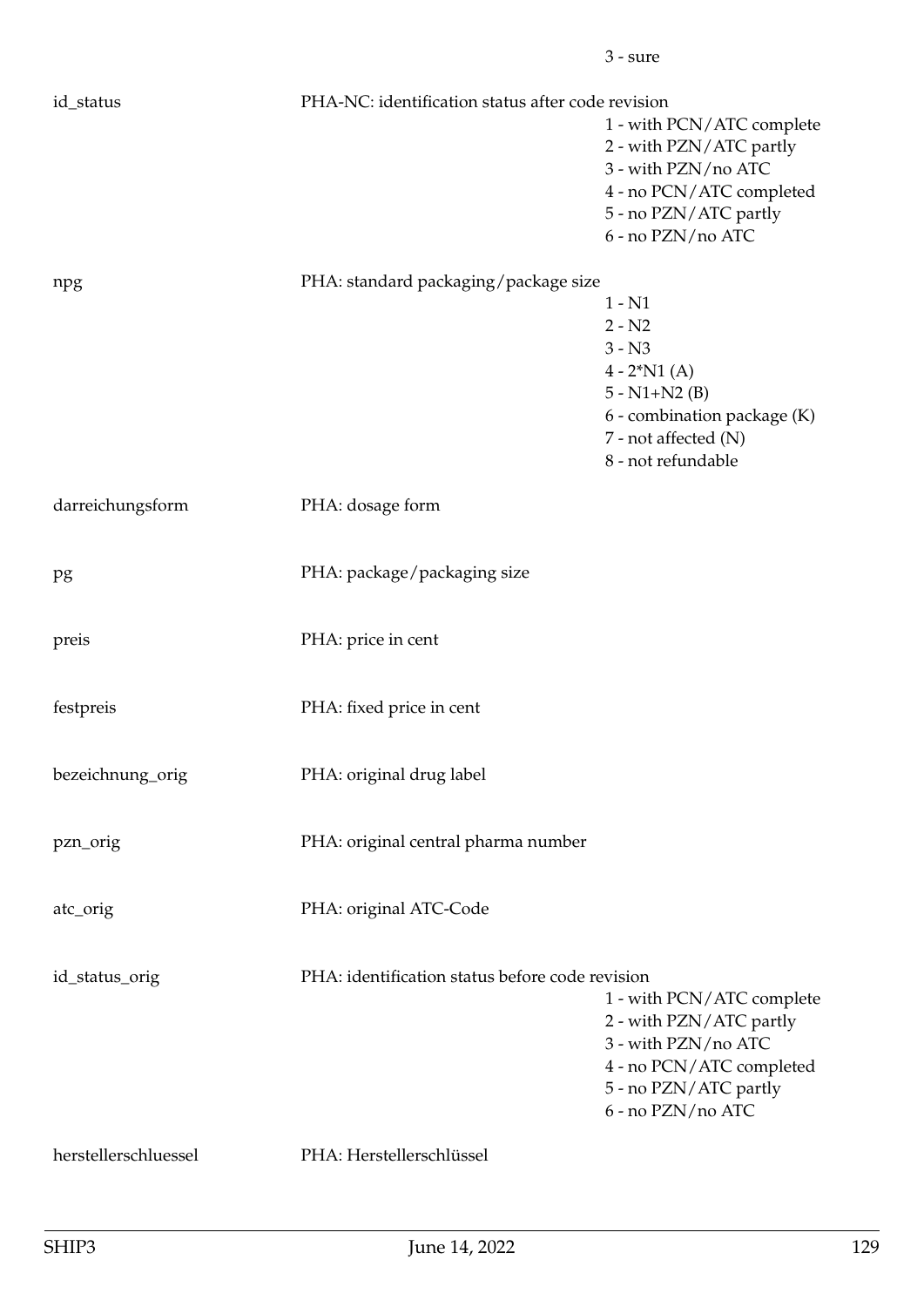| applikationsform  | PHA: Applikationsform              |                                                                                                                                                                                                                                |
|-------------------|------------------------------------|--------------------------------------------------------------------------------------------------------------------------------------------------------------------------------------------------------------------------------|
| <b>TAKE</b>       | information about intake behaviour |                                                                                                                                                                                                                                |
| einnahmemodus     | PHA: mode of taking                | 1 - regular<br>2 - as required<br>3 - unknown<br>999 - unknown                                                                                                                                                                 |
| tagesdosis        | PHA: daily dose                    | 999 - unknown                                                                                                                                                                                                                  |
| einnahmeintervall | PHA: intake interval               | 1 - daily<br>2 - every 2nd day<br>3 - every 3rd day<br>$4$ - every 4th day = 2x a week<br>8 - every 8th day = once a week<br>15 - every 15th day = every two<br>weeks<br>30 - every 30th day = $1x$ per month<br>999 - unknown |
| dosiseinheit      | PHA: dosage unit/unit of dose      | 1 - Teelöffel<br>2 - Esslöffel<br>3 - Messerspitze<br>4 - Gramm<br>5 - Milligramm<br>6 - Milliliter<br>7 - Tütchen<br>8 - Schnapsglas<br>9 - Tropfen<br>999 - unbekannt                                                        |
| bemerkungen       | PHA: comments                      |                                                                                                                                                                                                                                |
| expositionsdauer  | PHA: Expositionsdauer              | 1 - 3 Jahre und länger<br>2 - 1 Jahr bis <3 Jahre<br>3 - 6 Monate bis <1 Jahr<br>4 - 3 Monate bis <6 Monate<br>5 - 4 Wochen bis <3 Monate<br>6 - 1 Woche bis <4 Wochen<br>7 - weniger als 1 Woche                              |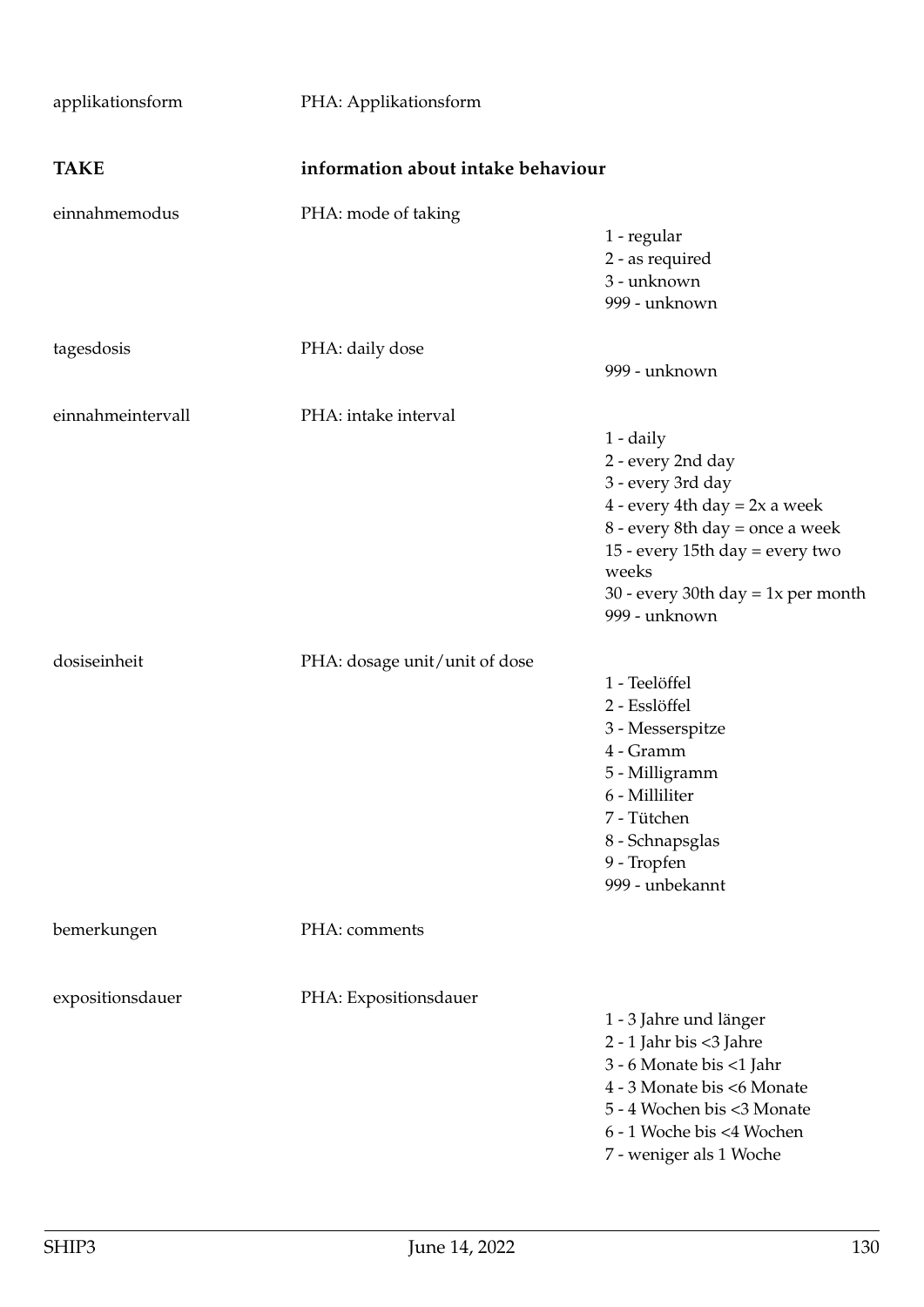| DIN        | dental interview                                                                                                                                                                                                                                                                                                                                                                                                                                                                                                                                                                                                                                                                                                                                                                 |
|------------|----------------------------------------------------------------------------------------------------------------------------------------------------------------------------------------------------------------------------------------------------------------------------------------------------------------------------------------------------------------------------------------------------------------------------------------------------------------------------------------------------------------------------------------------------------------------------------------------------------------------------------------------------------------------------------------------------------------------------------------------------------------------------------|
| DIN_OPD    | operational data                                                                                                                                                                                                                                                                                                                                                                                                                                                                                                                                                                                                                                                                                                                                                                 |
| mitschnitt | DIN: Das zahnmedizinische Interview wird<br>computer-assistiert durchgeführt. D.h., Ihre<br>Antworten gebe ich direkt in den Computer ein.<br>Dei dem Interview handelt es sich um ein<br>standardisiertes Instrument, d.h. Frage- und<br>Antworttexte sind in Inhalt und Reihenfolge fest<br>vorgegeben und müssen so von mir vorgelesen<br>werden. Bitte geben Sie auf jede Frage die<br>Antwort, die auf Sie am ehesten zutrifft. Haben<br>Sie zum Ablauf noch Fragen? Sind Sie<br>einverstanden, dass wir alle während dieser<br>Studie erhobenen Interviews zu<br>Sicherungszwecken elektronisch mitschneiden,<br>datenschutzgerecht archivieren und zu einem<br>späteren Zeitpunkt ohne Bezug auf Name und<br>Adresse wissenschaftlich auswerten?<br>$1 - yes$<br>$0 - no$ |
| int        | interviewer                                                                                                                                                                                                                                                                                                                                                                                                                                                                                                                                                                                                                                                                                                                                                                      |
| zahn_mez1  | module DENT starting time final                                                                                                                                                                                                                                                                                                                                                                                                                                                                                                                                                                                                                                                                                                                                                  |
| zahn mez2  | module DENT starting time temporary                                                                                                                                                                                                                                                                                                                                                                                                                                                                                                                                                                                                                                                                                                                                              |
| zahn maz1  | module DENT end time final                                                                                                                                                                                                                                                                                                                                                                                                                                                                                                                                                                                                                                                                                                                                                       |
| zahn_maz2  | module DENT end time temporary                                                                                                                                                                                                                                                                                                                                                                                                                                                                                                                                                                                                                                                                                                                                                   |
| prot_mez1  | module PROSTH starting time final                                                                                                                                                                                                                                                                                                                                                                                                                                                                                                                                                                                                                                                                                                                                                |
| prot_mez2  | module PROSTH starting time temporary                                                                                                                                                                                                                                                                                                                                                                                                                                                                                                                                                                                                                                                                                                                                            |
| prot_maz1  | module PROSTH end time final                                                                                                                                                                                                                                                                                                                                                                                                                                                                                                                                                                                                                                                                                                                                                     |
| prot_maz2  | module PROSTH end time temporary                                                                                                                                                                                                                                                                                                                                                                                                                                                                                                                                                                                                                                                                                                                                                 |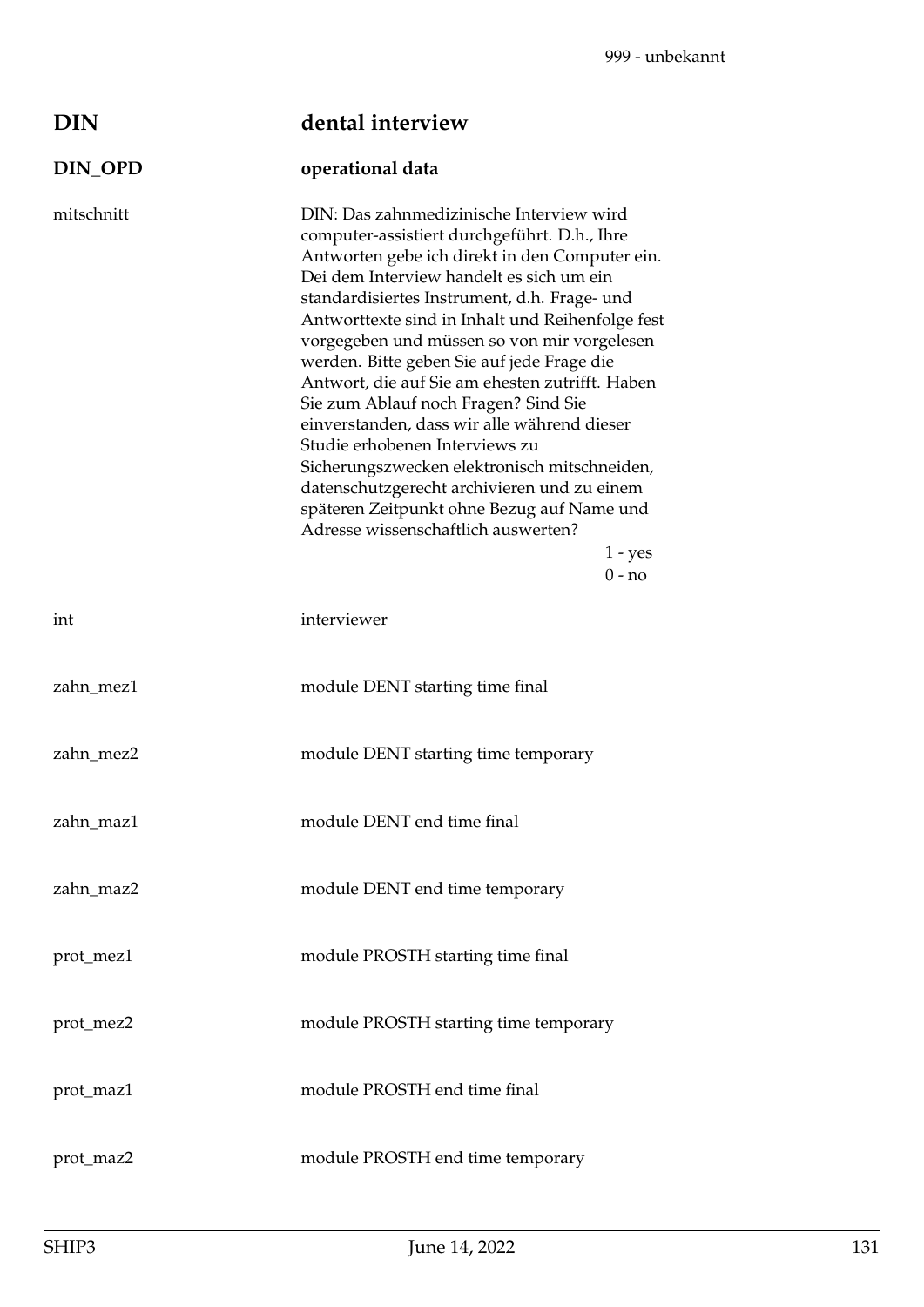| din_pause_mez1 | Modul Pause Anfangszeit endgültig                            |                                     |
|----------------|--------------------------------------------------------------|-------------------------------------|
| din_pause_mez2 | Modul Pause Anfangszeit vorläufig                            |                                     |
| din_pause_maz1 | Modul Pause Endzeit endgültig                                |                                     |
| din_pause_maz2 | Modul Pause Endzeit vorläufig                                |                                     |
| din_bsnr       | Special occurrences while dental interview?                  | $1 - yes$<br>$0 - no$               |
| din_note       | which occurrences?                                           |                                     |
| ohipscore      | Ohip-Score                                                   |                                     |
| DIN_PRE        | questions on dental and oral health prior to the examination |                                     |
|                |                                                              |                                     |
| eigzahn        | Do you still have your original teeth (including             |                                     |
|                | roots and dowel crowns)?                                     | $1 - Yes$                           |
|                |                                                              | $0 - No$                            |
|                |                                                              | 998 - no idea                       |
|                |                                                              | 999 - answer denied                 |
| geszahn        | How would you describe the state of health of                |                                     |
|                | your teeth?                                                  |                                     |
|                |                                                              | 1 - very good                       |
|                |                                                              | $2 - good$                          |
|                |                                                              | 3 - satisfying<br>4 - suboptimal    |
|                |                                                              | $5 - bad$                           |
|                |                                                              | 998 - no idea                       |
|                |                                                              | 999 - answer denied                 |
| aussehen       | How satisfied are you with the look of your teeth            |                                     |
|                | (original and prosthetic teeth)?                             |                                     |
|                |                                                              | 1 - very satisfied<br>2 - satisfied |
|                |                                                              | 3 - somewhat dissatisfied           |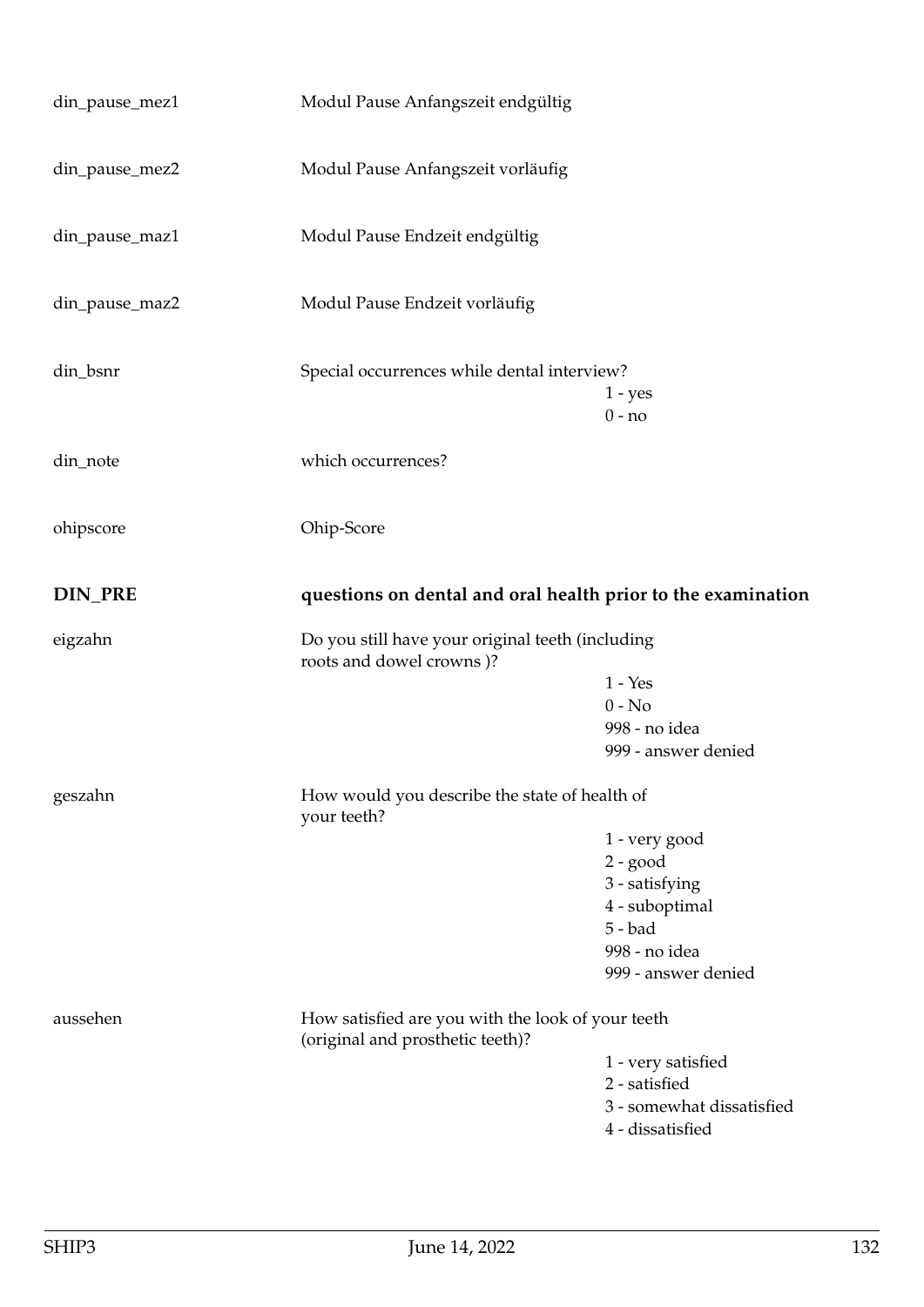|          |                                                                                               | 997 - not applicable (subject doesn't<br>have teeth and is not wearing den-<br>tures)<br>998 - no idea<br>999 - answer denied |
|----------|-----------------------------------------------------------------------------------------------|-------------------------------------------------------------------------------------------------------------------------------|
| putz1    | How often do you usually brush your teeth?                                                    |                                                                                                                               |
|          |                                                                                               | 1 - three times a day or more often                                                                                           |
|          |                                                                                               | 2 - usually twice a day                                                                                                       |
|          |                                                                                               | 3 - usually once a day                                                                                                        |
|          |                                                                                               | 4 - several times a week                                                                                                      |
|          |                                                                                               | 5 - once a week                                                                                                               |
|          |                                                                                               | 6 - less frequently than once a week                                                                                          |
|          |                                                                                               | 0 - hardly ever                                                                                                               |
|          |                                                                                               | 998 - no idea                                                                                                                 |
|          |                                                                                               | 999 - answer denied                                                                                                           |
| arztwann | When was the last time you went to the dentist?                                               |                                                                                                                               |
|          |                                                                                               | 1 - within the last 6 months                                                                                                  |
|          |                                                                                               | 2 - within the last 7-12 months                                                                                               |
|          |                                                                                               | 3 - more than a year ago                                                                                                      |
|          |                                                                                               | 998 - no idea                                                                                                                 |
|          |                                                                                               | 999 - answer denied                                                                                                           |
| zahnfreq | How often have you seen a dentist during the<br>last 12 months?                               |                                                                                                                               |
| kontr    | Do you consult a dentist only because of pain or<br>complaints or also for regular check-ups? |                                                                                                                               |
|          |                                                                                               | 1 - yes, once a year or more frequently                                                                                       |
|          |                                                                                               | 2 - yes, sometimes (less frequently                                                                                           |
|          |                                                                                               | than once a year)                                                                                                             |
|          |                                                                                               | 3 - no, I only see the dentist when I                                                                                         |
|          |                                                                                               | have trouble or pain                                                                                                          |
|          |                                                                                               | 997 - I don't see the dentist at all                                                                                          |
|          |                                                                                               | 998 - no idea                                                                                                                 |
|          |                                                                                               | 999 - answer denied                                                                                                           |
| whyza01  | What was the reason for your last visit to your<br>dentist? precautionary check-up            |                                                                                                                               |
|          |                                                                                               | $-1 - Yes$                                                                                                                    |
|          |                                                                                               | $0 - No$                                                                                                                      |
| whyza02  | What was the reason for your last visit to your<br>dentist? toothache                         |                                                                                                                               |
|          |                                                                                               | $-1 - Yes$                                                                                                                    |
|          |                                                                                               | $0 - No$                                                                                                                      |
| whyza03  | What was the reason for your last visit to your<br>dentist? gum problems                      |                                                                                                                               |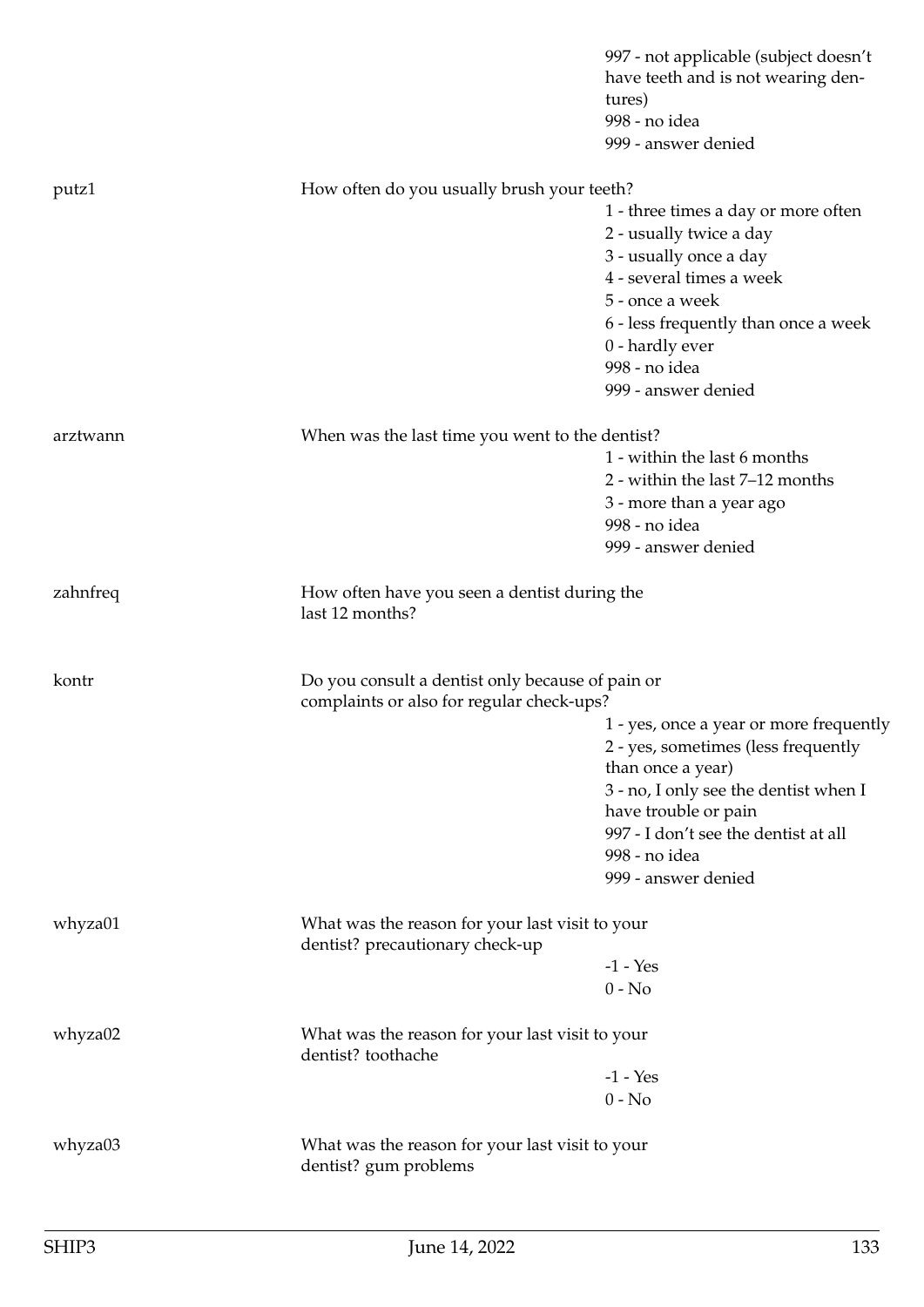|         |                                                                                                     | $-1 - Yes$<br>$0 - No$ |
|---------|-----------------------------------------------------------------------------------------------------|------------------------|
| whyza13 | What was the reason for your last visit to your<br>dentist? caries tratment/to stop a tooth         |                        |
|         |                                                                                                     | $-1 - Yes$<br>$0 - No$ |
| whyza04 | What was the reason for your last visit to your<br>dentist? replacement of filling                  |                        |
|         |                                                                                                     | $-1 - Yes$<br>$0 - No$ |
| whyza08 | What was the reason for your last visit to your<br>dentist? root treatment                          |                        |
|         |                                                                                                     | $-1 - Yes$<br>$0 - No$ |
| whyza14 | What was the reason for your last visit to your<br>dentist? tooth extraction                        |                        |
|         |                                                                                                     | $-1 - Yes$<br>$0 - No$ |
| whyza05 | What was the reason for your last visit to your<br>dentist? dentures                                |                        |
|         |                                                                                                     | $-1 - Yes$<br>$0 - No$ |
| whyza15 | What was the reason for your last visit to your<br>dentist? reparation/correction of prosthodontics | $-1 - Yes$             |
| whyza06 | What was the reason for your last visit to your<br>dentist? accident                                | $0 - No$               |
|         |                                                                                                     | $-1 - Yes$<br>$0 - No$ |
| whyza07 | What was the reason for your last visit to your<br>dentist? teeth cleaning                          |                        |
|         |                                                                                                     | $-1 - Yes$<br>$0 - No$ |
| whyza16 | What was the reason for your last visit to your<br>dentist? periodontal treatment                   |                        |
|         |                                                                                                     | $-1 - Yes$<br>$0 - No$ |
| whyza09 | What was the reason for your last visit to your<br>dentist? other reason                            |                        |
|         |                                                                                                     | $-1 - Yes$             |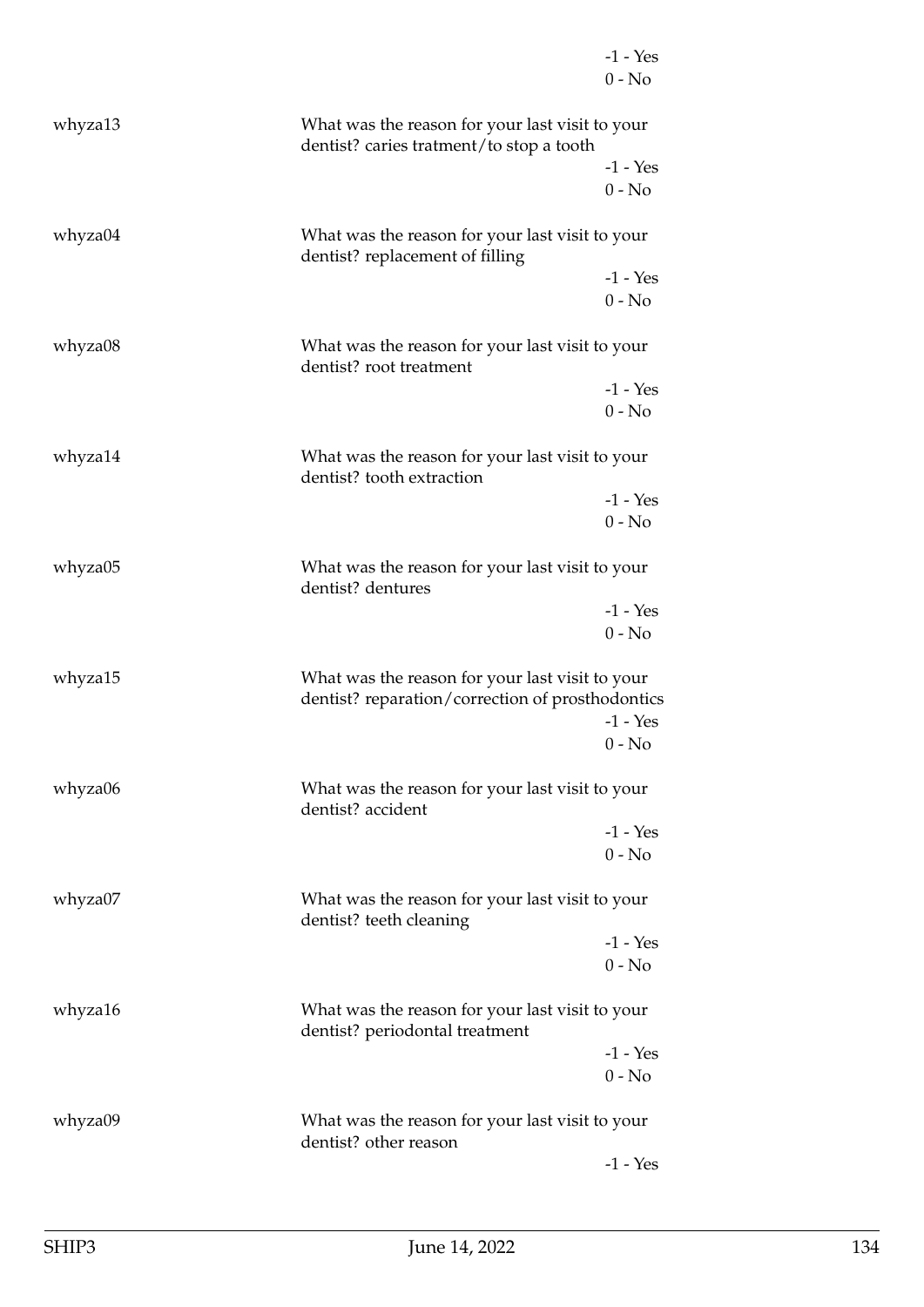| whyza10   | What was the reason for your last visit to your<br>dentist? which other reason       |                     |
|-----------|--------------------------------------------------------------------------------------|---------------------|
|           |                                                                                      | $-1 - Yes$          |
|           |                                                                                      | $0 - No$            |
| whyza11   | What was the reason for your last visit to your<br>dentist? I don't know             |                     |
|           |                                                                                      | $-1 - Yes$          |
|           |                                                                                      | $0 - No$            |
| whyza12   | What was the reason for your last visit to your<br>dentist? no answer given          |                     |
|           |                                                                                      | $-1 - Yes$          |
|           |                                                                                      | $0 - No$            |
| bonus     | Do you have a booklet where all you regular<br>checkups are recorded to get a bonus? |                     |
|           |                                                                                      | $1 - Yes$           |
|           |                                                                                      | $0 - No$            |
|           |                                                                                      | 998 - no idea       |
|           |                                                                                      | 999 - answer denied |
| selbstun  | What can one do to preserve or to advance dental<br>health?                          |                     |
|           |                                                                                      | 1 - very much       |
|           |                                                                                      | $2 - a$ lot         |
|           |                                                                                      | 3 - quite a bit     |
|           |                                                                                      | 4 - little          |
|           |                                                                                      | 5 - nothing         |
|           |                                                                                      | 998 - no idea       |
|           |                                                                                      | 999 - answer denied |
| $mit_0$ 1 | What do you use for your daily oral and dental<br>hygiene? toothbrush                |                     |
|           |                                                                                      | $1 - Yes$           |
|           |                                                                                      | $0 - No$            |
|           |                                                                                      | 998 - no idea       |
|           |                                                                                      | 999 - answer denied |
| $mit_0$ 2 | What do you use for your daily oral and dental<br>hygiene? electric toothbrush       |                     |
|           |                                                                                      | $1 - Yes$           |
|           |                                                                                      | $0 - No$            |
|           |                                                                                      | 998 - no idea       |
|           |                                                                                      | 999 - answer denied |
| $mit_0$ 3 | What do you use for your daily oral and dental<br>hygiene? water toothpick           |                     |
|           |                                                                                      | $1 - Yes$           |
|           |                                                                                      |                     |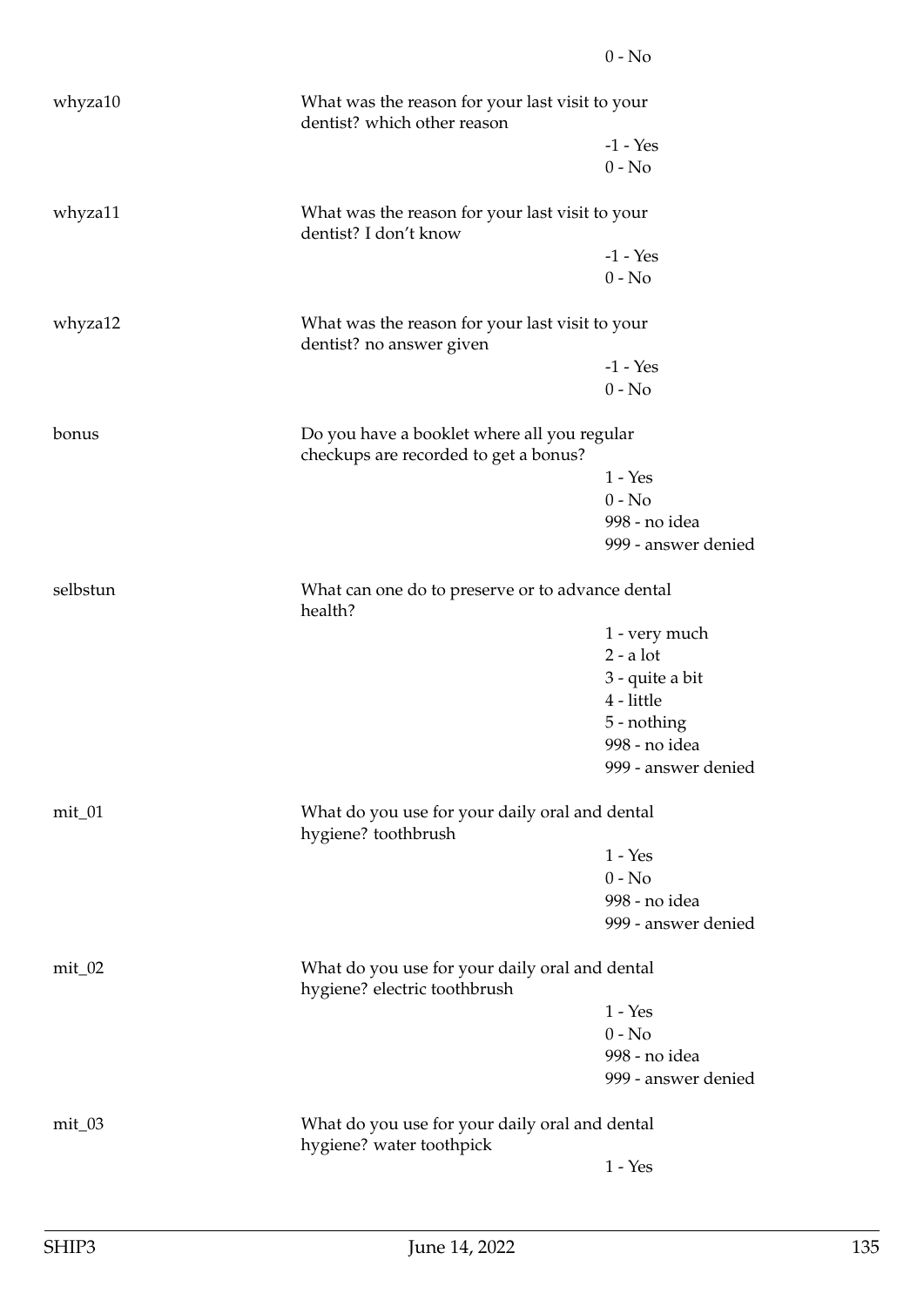|            |                                                                                          | $0 - No$            |
|------------|------------------------------------------------------------------------------------------|---------------------|
|            |                                                                                          | 998 - no idea       |
|            |                                                                                          | 999 - answer denied |
| $mit_0$ 4  | What do you use for your daily oral and dental<br>hygiene? mouthwash                     |                     |
|            |                                                                                          | $1 - Yes$           |
|            |                                                                                          | $0 - No$            |
|            |                                                                                          | 998 - no idea       |
|            |                                                                                          | 999 - answer denied |
| $mit_14$   | What do you use for your daily oral and dental<br>hygiene? tongue scraper/tongue spatula |                     |
|            |                                                                                          | $1 - Yes$           |
|            |                                                                                          | $0 - No$            |
|            |                                                                                          | 998 - no idea       |
|            |                                                                                          | 999 - answer denied |
| $mit_0$    | What do you use for your daily oral and dental<br>hygiene? dental floss                  |                     |
|            |                                                                                          | $1 - Yes$           |
|            |                                                                                          | $0 - No$            |
|            |                                                                                          | 998 - no idea       |
|            |                                                                                          | 999 - answer denied |
| $mit_0$    | What do you use for your daily oral and dental<br>hygiene? toothpick                     |                     |
|            |                                                                                          | $1 - Yes$           |
|            |                                                                                          | $0 - No$            |
|            |                                                                                          | 998 - no idea       |
|            |                                                                                          | 999 - answer denied |
| $mit_0$ 08 | What do you use for your daily oral and dental<br>hygiene? toothpick                     |                     |
|            |                                                                                          | $1 - Yes$           |
|            |                                                                                          | $0 - No$            |
|            |                                                                                          | 998 - no idea       |
|            |                                                                                          | 999 - answer denied |
| $mit_0$    | What do you use for your daily oral and dental<br>hygiene? interdental embrasure brush   |                     |
|            |                                                                                          | $1 - Yes$           |
|            |                                                                                          | $0 - No$            |
|            |                                                                                          | 998 - no idea       |
|            |                                                                                          | 999 - answer denied |
| $mit_1$ 0  | What do you use for your daily oral and dental<br>hygiene? cleaning agents for dentures  |                     |
|            |                                                                                          | $1 - Yes$           |
|            |                                                                                          | $0 - No$            |
|            |                                                                                          | 998 - no idea       |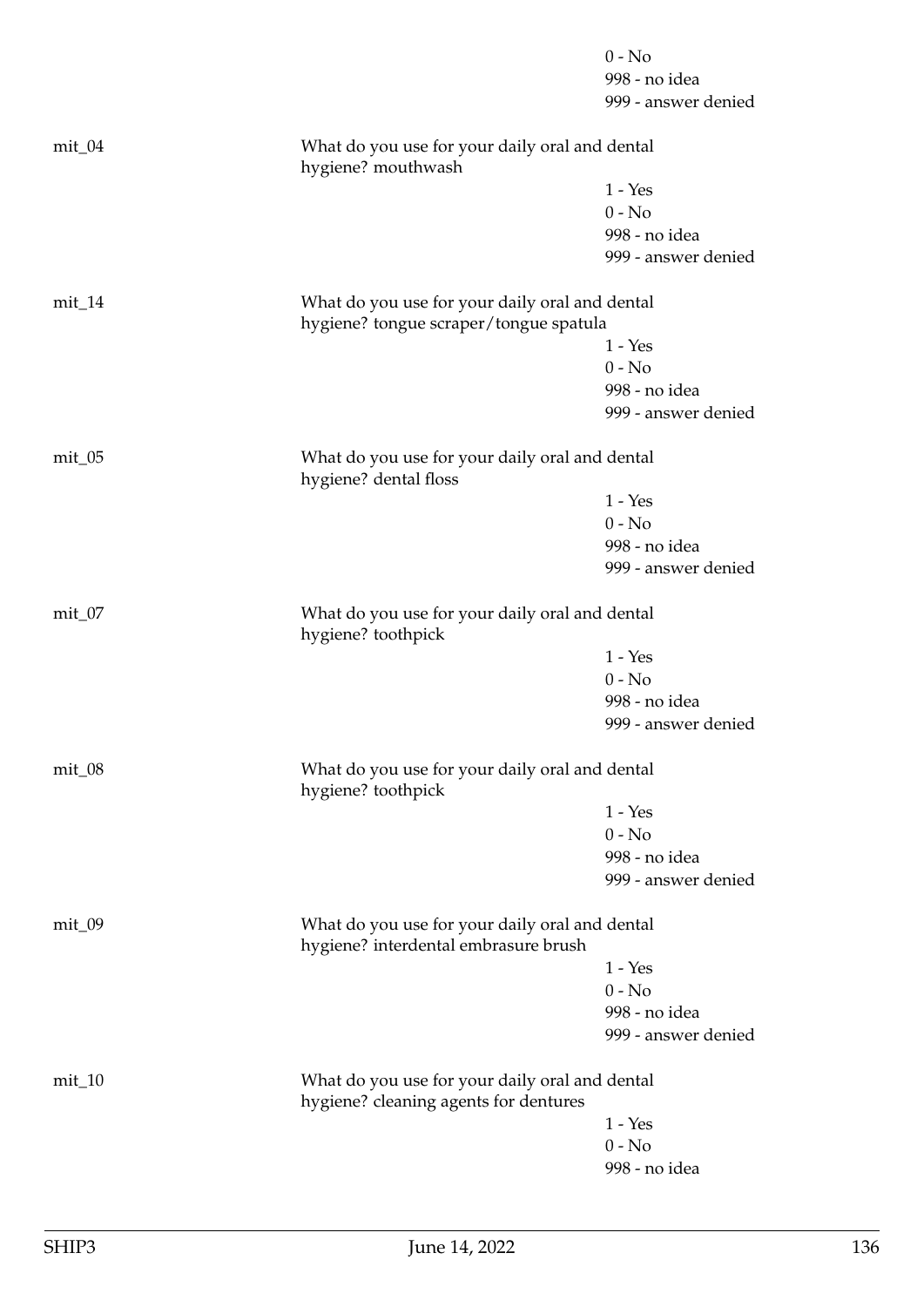| $mit_15$ | What do you use for your daily oral and dental<br>hygiene? denture brush                    |                     |
|----------|---------------------------------------------------------------------------------------------|---------------------|
|          |                                                                                             | $1 - Yes$           |
|          |                                                                                             | $0 - No$            |
|          |                                                                                             | 998 - no idea       |
|          |                                                                                             | 999 - answer denied |
| $mit_11$ | What do you use for your daily oral and dental<br>hygiene? other dental care products       |                     |
|          |                                                                                             | $1 - Yes$           |
|          |                                                                                             | $0 - No$            |
|          |                                                                                             | 998 - no idea       |
|          |                                                                                             | 999 - answer denied |
| $mit_12$ | What do you use for your daily oral and dental<br>hygiene? which other dental care products |                     |
| $mit_13$ | What do you use for your daily oral and dental<br>hygiene? none                             |                     |
|          |                                                                                             | $1 - Yes$           |
|          |                                                                                             | $0 - No$            |
|          |                                                                                             | 998 - no idea       |
|          |                                                                                             | 999 - answer denied |
|          |                                                                                             |                     |
| zsentf   | Do you get your tartar removed (once a year or<br>more often)?                              |                     |
|          |                                                                                             | $1 - Yes$           |
|          |                                                                                             | $0 - No$            |
|          |                                                                                             | 998 - no idea       |
|          |                                                                                             | 999 - answer denied |
| precall  | Do you get a dental cleaning regularly (once a<br>year or more)?                            |                     |
|          |                                                                                             | $1 - Yes$           |
|          |                                                                                             | $0 - No$            |
|          |                                                                                             | 998 - no idea       |
|          |                                                                                             | 999 - answer denied |
| parobeh  | Have you had a treatment of your gums                                                       |                     |
|          | (periodontosis treatment) since the last SHIP                                               |                     |
|          | examination, «MM.YYYY last examination»?                                                    | $1 - Yes$           |
|          |                                                                                             | $0 - No$            |
|          |                                                                                             | 998 - no idea       |
|          |                                                                                             | 999 - answer denied |
| zahnblut | Do your gums bleed while brushing?                                                          | 1 - yes, often      |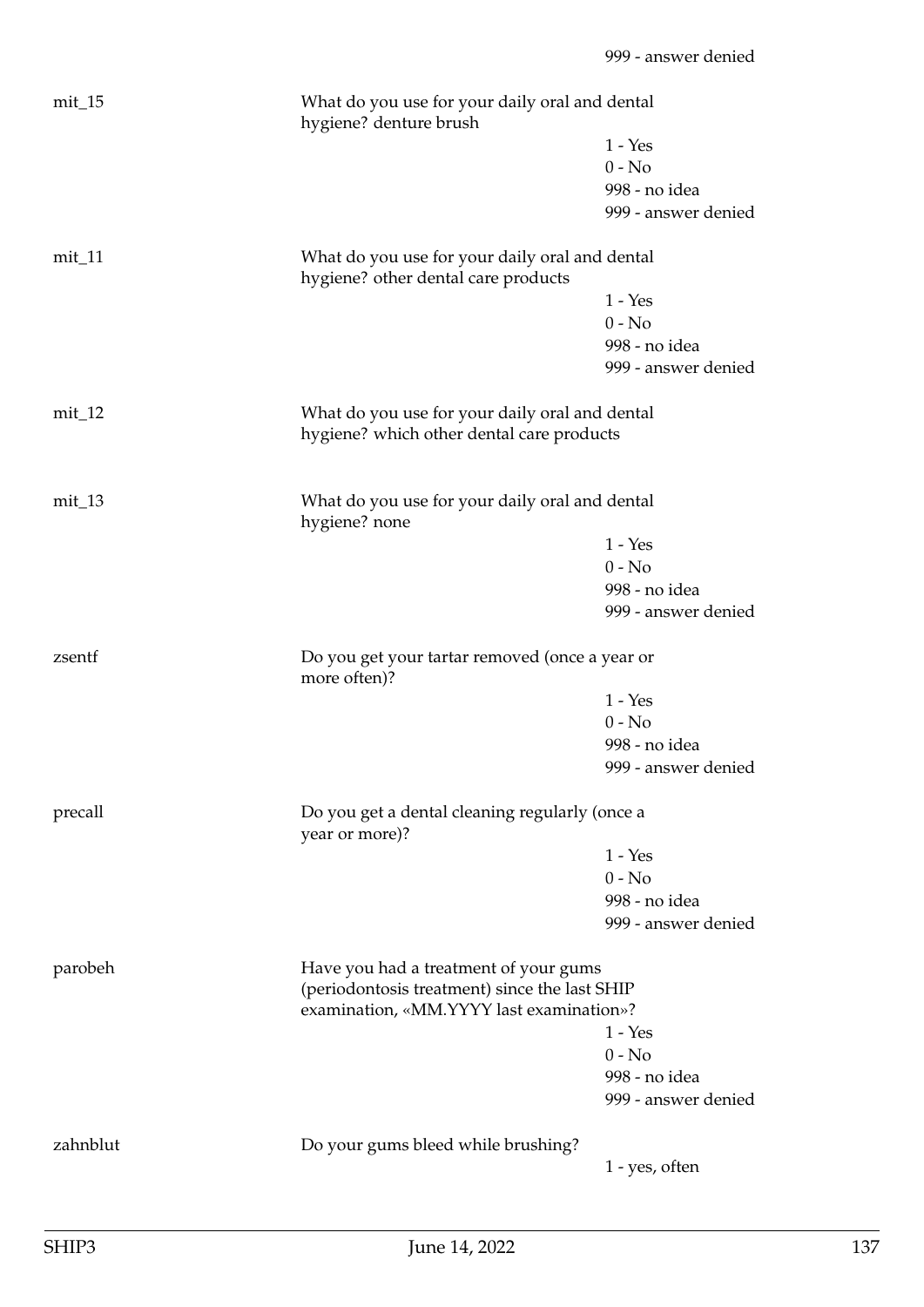|          |                                                                    | 2 - yes, sometimes  |
|----------|--------------------------------------------------------------------|---------------------|
|          |                                                                    | $3 - No$            |
|          |                                                                    | 998 - no idea       |
|          |                                                                    | 999 - answer denied |
| unruhe   | Are you worried about your gums bleeding<br>while brushing?        |                     |
|          |                                                                    | $1 - Yes$           |
|          |                                                                    | $0 - No$            |
|          |                                                                    | 998 - no idea       |
|          |                                                                    | 999 - answer denied |
| locker   | Do you have loose teeth?                                           |                     |
|          |                                                                    | $1 - Yes$           |
|          |                                                                    | $0 - No$            |
|          |                                                                    | 998 - no idea       |
|          |                                                                    | 999 - answer denied |
| badtast  | Do you often suffer from a bad taste in your<br>mouth?             |                     |
|          |                                                                    | $1 - Yes$           |
|          |                                                                    | $0 - No$            |
|          |                                                                    | 998 - no idea       |
|          |                                                                    | 999 - answer denied |
| foetor   | Do you often suffer from a bad breath?                             |                     |
|          |                                                                    | $1 - Yes$           |
|          |                                                                    | $0 - No$            |
|          |                                                                    | 998 - no idea       |
|          |                                                                    | 999 - answer denied |
| famparo  | Did your father or your mother have loose teeth<br>or gum disease? |                     |
|          |                                                                    | $1 - Yes$           |
|          |                                                                    | $0 - No$            |
|          |                                                                    | 998 - no idea       |
|          |                                                                    | 999 - answer denied |
| vmbparo  | Who? (gum disease, loose teeth father, mother or<br>both)          |                     |
|          |                                                                    | 1 - father          |
|          |                                                                    | 2 - mother          |
|          |                                                                    | $3 - both$          |
|          |                                                                    | 998 - no idea       |
|          |                                                                    | 999 - answer denied |
| kauseite | Do you prefer one side for chewing?                                |                     |
|          |                                                                    | $0 - no$            |
|          |                                                                    | 2 - yes, left side  |
|          |                                                                    | 3 - yes, right side |
|          |                                                                    |                     |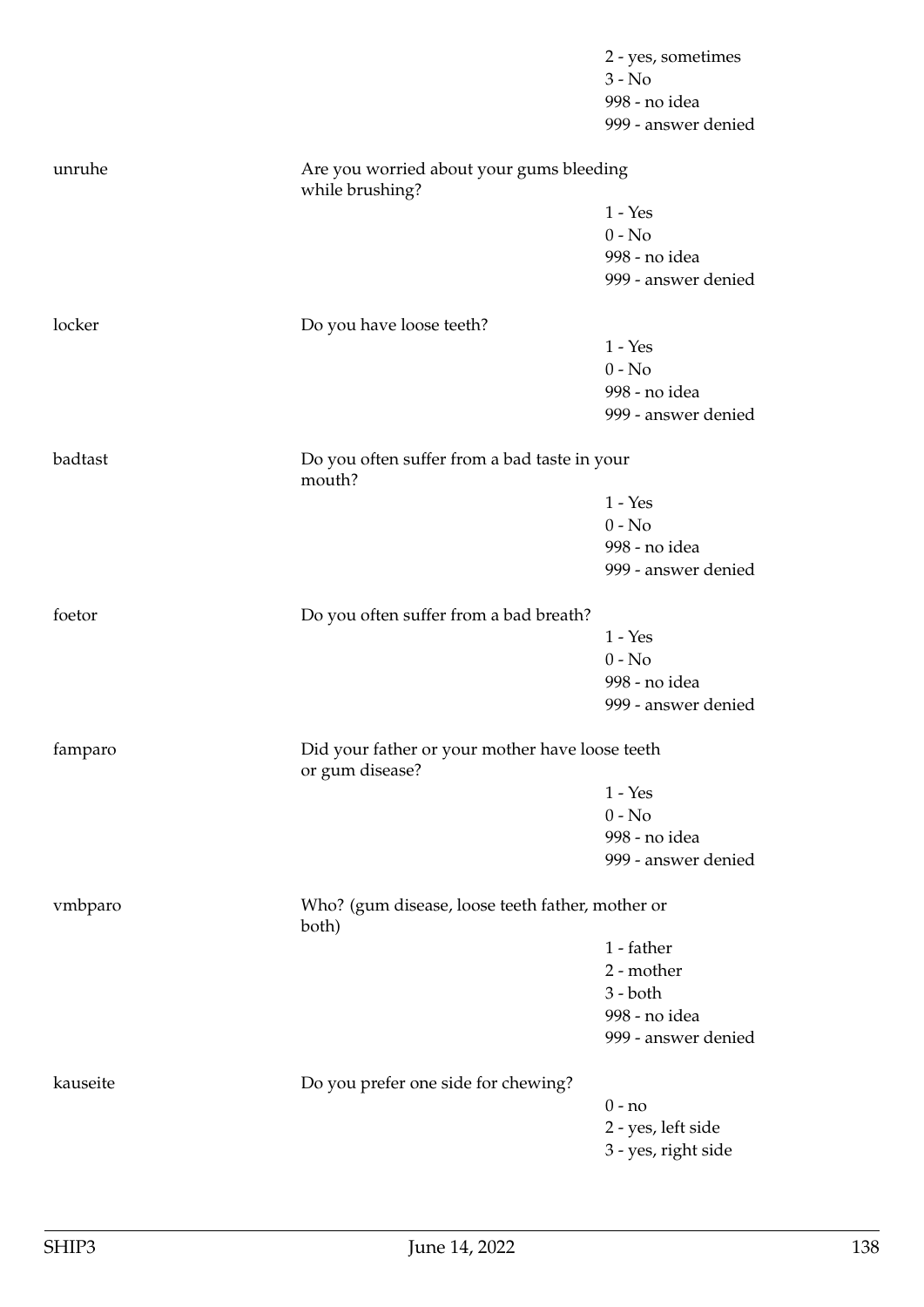998 - no idea 999 - answer denied gewo\_1 Do you have one or more of the following habits? clenching of teeth 0 - no (never) 1 - sometimes 2 - often 997 - not applicable (subject doesn't have teeth and is not wearing dentures) 998 - no idea 999 - answer denied gewo\_2 Do you have one or more of the following habits? grinding of teeth 0 - no (never) 1 - sometimes 2 - often 997 - not applicable (subject doesn't have teeth and is not wearing dentures) 998 - no idea 999 - answer denied gewo\_3 Do you have one or more of the following habits? chewing gum 0 - no (never) 1 - sometimes 2 - often 997 - not applicable (subject doesn't have teeth and is not wearing dentures) 998 - no idea 999 - answer denied od\_3 Do you suffer from one of the following complaints? migraine 1 - Yes  $0 - No$ 998 - no idea 999 - answer denied odfr<sub>-3</sub> How often? migraine 1 - sometimes 2 - often 3 - always 998 - no idea 999 - answer denied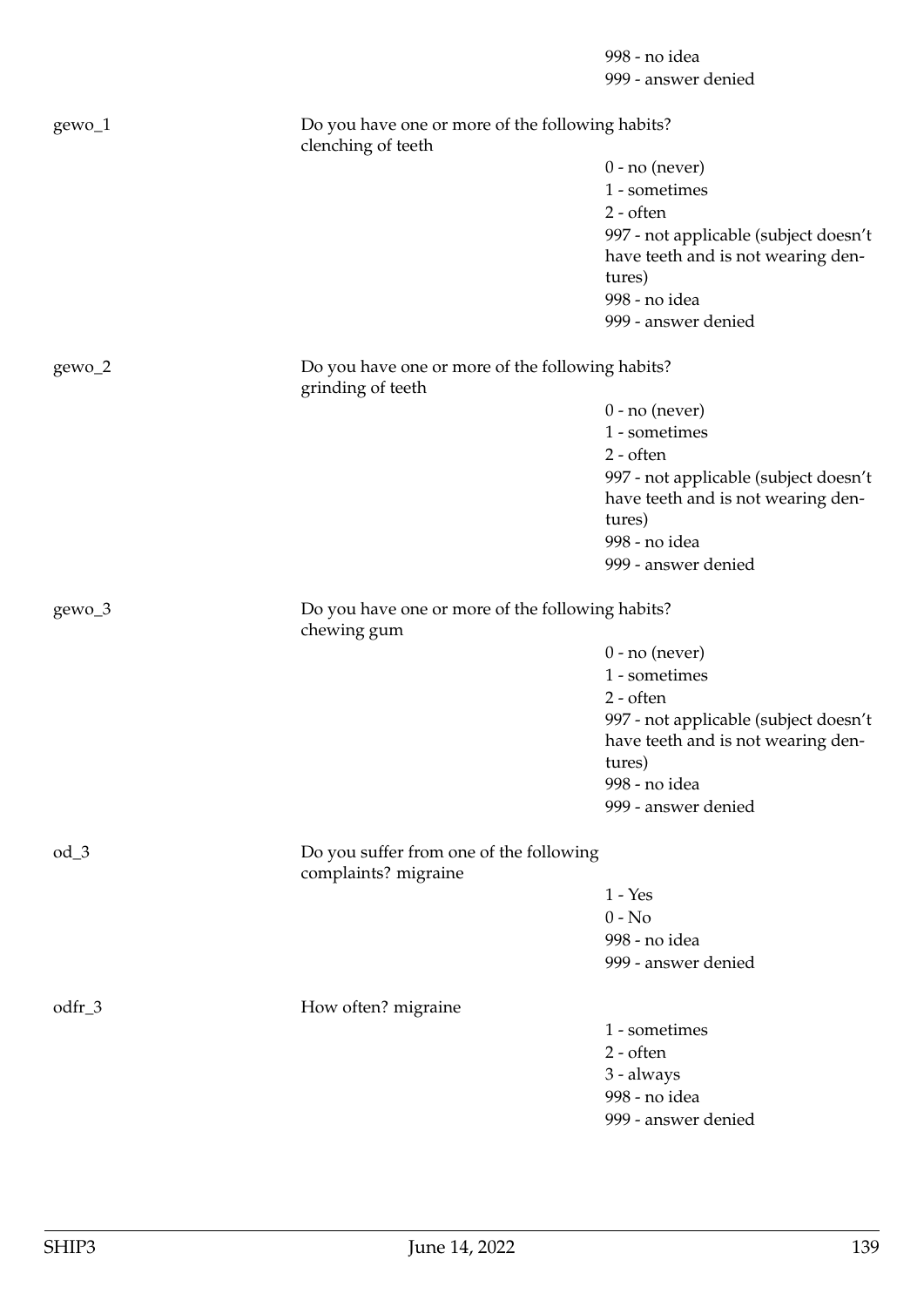| aod3     | Have you been diagnosed with migraine by a<br>doctor?                                                                              |                     |
|----------|------------------------------------------------------------------------------------------------------------------------------------|---------------------|
|          |                                                                                                                                    | $1 - Yes$           |
|          |                                                                                                                                    | $0 - No$            |
|          |                                                                                                                                    | 998 - no idea       |
|          |                                                                                                                                    | 999 - answer denied |
|          |                                                                                                                                    |                     |
| $odfr_7$ | How often? Tinnitus/ringing in the ears                                                                                            |                     |
|          |                                                                                                                                    | 1 - sometimes       |
|          |                                                                                                                                    | $2 - often$         |
|          |                                                                                                                                    | 3 - always          |
|          |                                                                                                                                    | 998 - no idea       |
|          |                                                                                                                                    | 999 - answer denied |
| $od_7$   | Do you suffer from one of the following                                                                                            |                     |
|          | complaints? tinnitus, ringing in the ears                                                                                          |                     |
|          |                                                                                                                                    | $1 - Yes$           |
|          |                                                                                                                                    | $0 - No$            |
|          |                                                                                                                                    | 998 - no idea       |
|          |                                                                                                                                    | 999 - answer denied |
| aod7     | Have you been diagnosed with tinnitus by a<br>doctor?                                                                              |                     |
|          |                                                                                                                                    | $1 - Yes$           |
|          |                                                                                                                                    | $0 - No$            |
|          |                                                                                                                                    | 998 - no idea       |
|          |                                                                                                                                    | 999 - answer denied |
| $od_8$   | Do you suffer from one of the following<br>complaints? burning tongue/mouth                                                        |                     |
|          |                                                                                                                                    | $1 - Yes$           |
|          |                                                                                                                                    | $0 - No$            |
|          |                                                                                                                                    | 998 - no idea       |
|          |                                                                                                                                    | 999 - answer denied |
| odfr_8   | How often? (burning tongue or mouth)                                                                                               |                     |
|          |                                                                                                                                    | 1 - sometimes       |
|          |                                                                                                                                    | $2 - \text{often}$  |
|          |                                                                                                                                    | 3 - always          |
|          |                                                                                                                                    | 998 - no idea       |
|          |                                                                                                                                    | 999 - answer denied |
| yearhp2  | Have you had the following pains during the last<br>6 months: pain in face, in masseter, in<br>mandibular joint, or in ear region? |                     |
|          |                                                                                                                                    | $1 - Yes$           |
|          |                                                                                                                                    | $0 - No$            |
|          |                                                                                                                                    | 998 - no idea       |
|          |                                                                                                                                    | 999 - answer denied |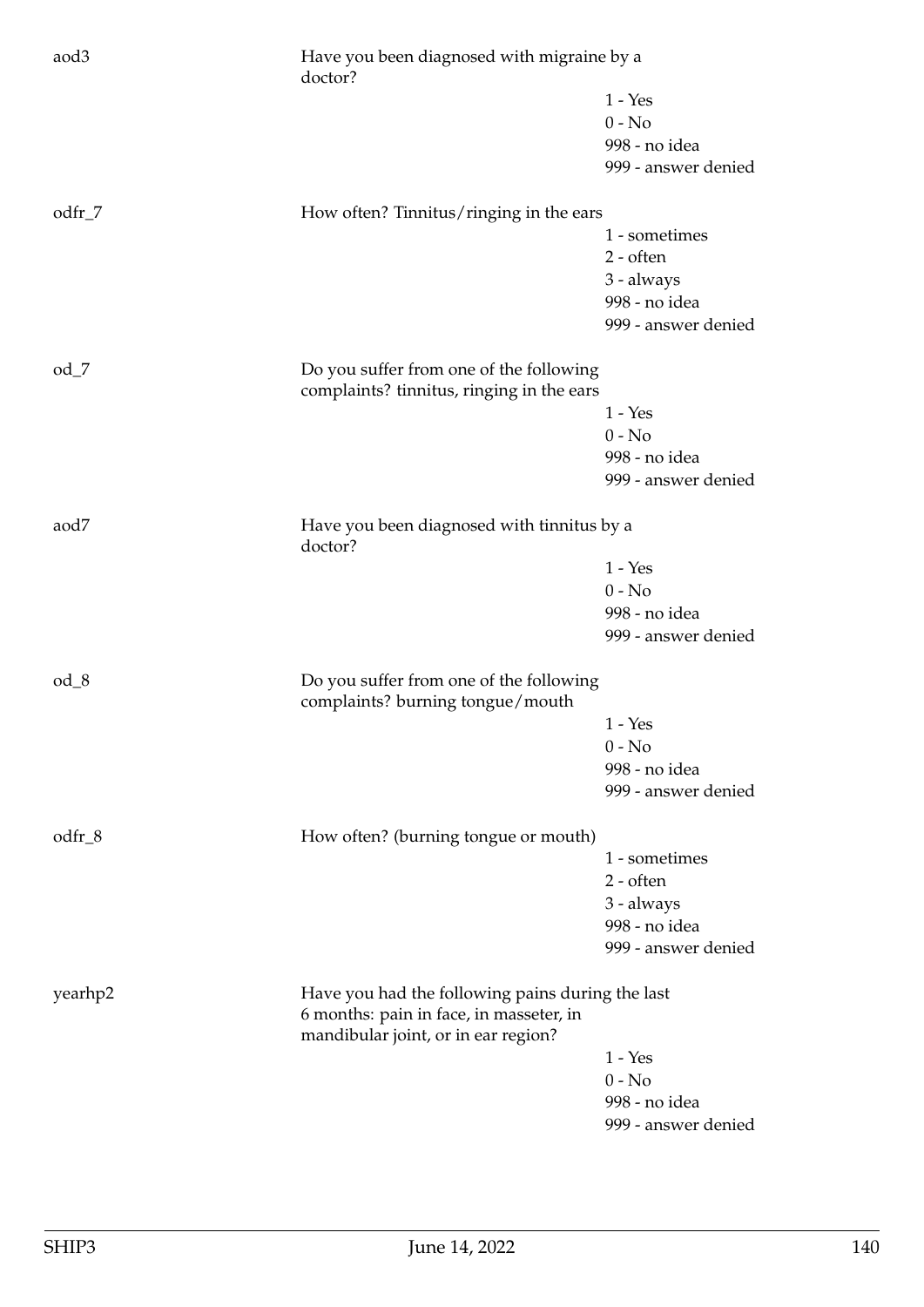| hpfr2 | How often did this pain occur? pain in face, in<br>masseter, in mandibular joint, or in ear region<br>2 - often $(1 \text{ to } 5x \text{ a week})$<br>3 - always (more than 5x a week)<br>998 - no idea<br>999 - answer denied   | 1 - sometimes (less than once a week) |
|-------|-----------------------------------------------------------------------------------------------------------------------------------------------------------------------------------------------------------------------------------|---------------------------------------|
| gcps1 | About how many days in the last six months<br>have you been kept from your usual activities<br>(work, school or homework) because of facial<br>pain?                                                                              |                                       |
| gcps2 | How would you rate your facial pain on a 0 to 10<br>scale at the present time, that is right now, where<br>0 is 'no pain' and 10 is 'pain as bad as could be'?                                                                    |                                       |
| gcps3 | In the past six months, how intense was your<br>worst pain rated on a 0 to 10 scale where 0 is 'no<br>pain' and 10 is 'pain as bad as could be'?                                                                                  |                                       |
| gcps4 | In the past six months, on average, how intense<br>was your pain rated on a 0 to 10 scale where 0 is<br>'no pain' and 10 is 'pain as bad as could be'? That<br>is, your usual pain at times you were<br>experiencing pain?        |                                       |
| gcps5 | In the past six months, how much has facial pain<br>interfered with your daily activities rated on a 0<br>to 10 scale where 0 is 'no interference' and 10 is<br>'unable to carry on any activities'?                              |                                       |
| gcps6 | In the past six months, how much has facial pain<br>interfered with your ability to take part in<br>recreational, social, and family activities where 0<br>is 'no interference' and 10 is 'unable to carry on<br>any activities'? |                                       |
| gcps7 | In the past six months, how much has facial pain<br>interfered with your ability to work (including<br>housework) where 0 is 'no interference' and 10 is<br>'unable to carry on any activities'?                                  |                                       |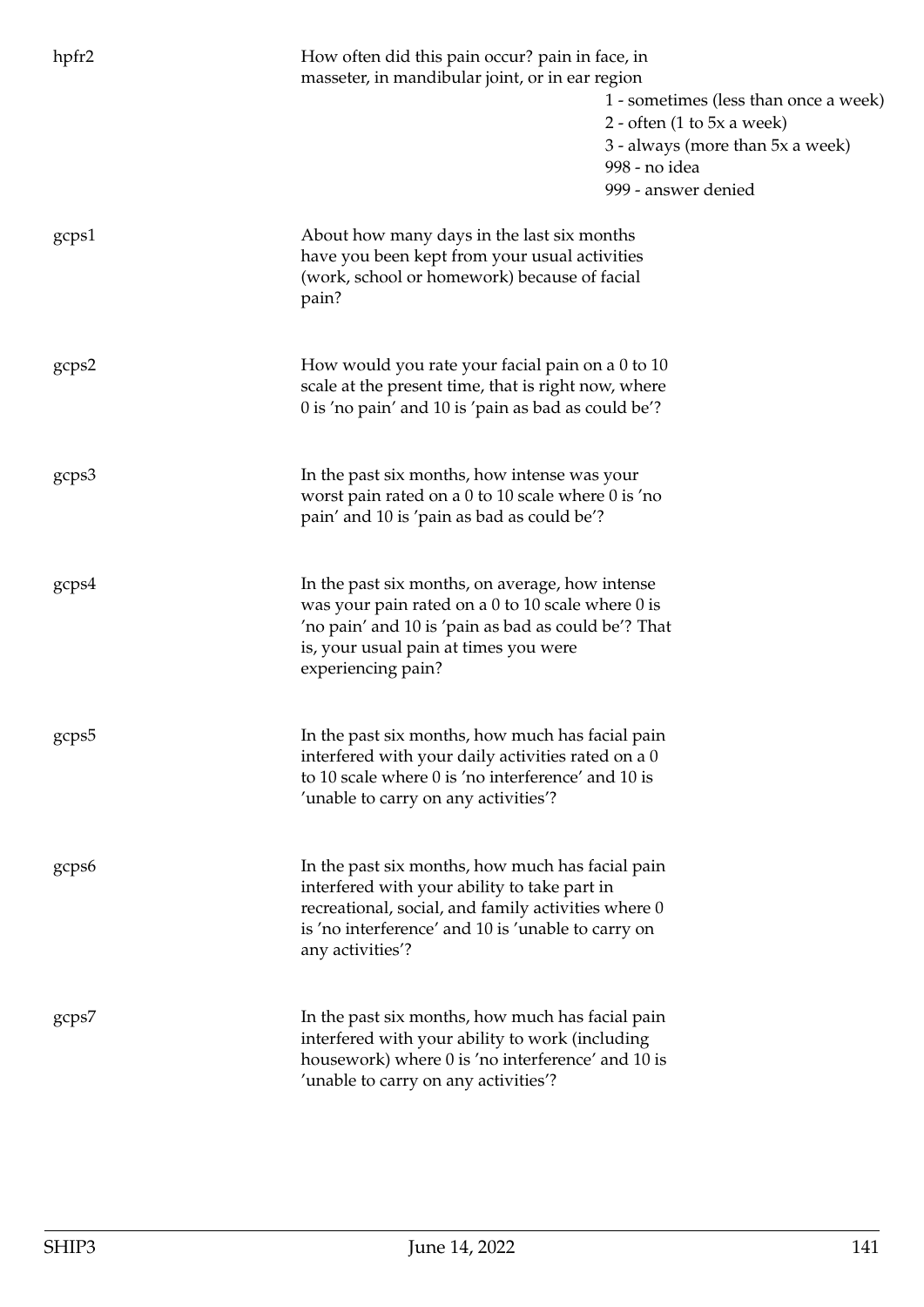| ohip_01 | dentures?                                                                                | Have you had trouble pronouncing any words<br>because of problems with your teeth, mouth, or |  |
|---------|------------------------------------------------------------------------------------------|----------------------------------------------------------------------------------------------|--|
|         |                                                                                          | $0$ - never                                                                                  |  |
|         |                                                                                          | 1 - little                                                                                   |  |
|         |                                                                                          | 2 - sometimes                                                                                |  |
|         |                                                                                          | $3 - often$                                                                                  |  |
|         |                                                                                          |                                                                                              |  |
|         |                                                                                          | 4 - a good many times                                                                        |  |
|         |                                                                                          | 998 - no idea<br>999 - answer denied                                                         |  |
| ohip_02 | Have you felt that your sense of taste has                                               |                                                                                              |  |
|         | worsened because of problems with your teeth,<br>mouth, or dentures?                     |                                                                                              |  |
|         |                                                                                          | $0$ - never                                                                                  |  |
|         |                                                                                          | 1 - little                                                                                   |  |
|         |                                                                                          | 2 - sometimes                                                                                |  |
|         |                                                                                          | $3 - \text{often}$                                                                           |  |
|         |                                                                                          | 4 - a good many times                                                                        |  |
|         |                                                                                          | 998 - no idea                                                                                |  |
|         |                                                                                          | 999 - answer denied                                                                          |  |
|         |                                                                                          |                                                                                              |  |
| ohip_03 | Have you had painful aching in your mouth?                                               | $0$ - never                                                                                  |  |
|         |                                                                                          | 1 - little                                                                                   |  |
|         |                                                                                          | 2 - sometimes                                                                                |  |
|         |                                                                                          | $3 - often$                                                                                  |  |
|         |                                                                                          |                                                                                              |  |
|         |                                                                                          | 4 - a good many times<br>998 - no idea                                                       |  |
|         |                                                                                          | 999 - answer denied                                                                          |  |
|         |                                                                                          |                                                                                              |  |
| ohip_04 | Have you found it uncomfortable to eat any<br>foods because of problems with your teeth, |                                                                                              |  |
|         | mouth, or dentures?                                                                      |                                                                                              |  |
|         |                                                                                          | $0$ - never                                                                                  |  |
|         |                                                                                          | 1 - little                                                                                   |  |
|         |                                                                                          | 2 - sometimes                                                                                |  |
|         |                                                                                          | $3 - \text{often}$                                                                           |  |
|         |                                                                                          | 4 - a good many times<br>998 - no idea                                                       |  |
|         |                                                                                          | 999 - answer denied                                                                          |  |
|         |                                                                                          |                                                                                              |  |
| ohip_05 | Have you been gloomy/depressed because of<br>your teeth, mouth, or dentures?             |                                                                                              |  |
|         |                                                                                          | $0$ - never                                                                                  |  |
|         |                                                                                          | 1 - little                                                                                   |  |
|         |                                                                                          | 2 - sometimes                                                                                |  |
|         |                                                                                          | $3 - often$                                                                                  |  |
|         |                                                                                          | 4 - a good many times                                                                        |  |
|         |                                                                                          | 998 - no idea                                                                                |  |
|         |                                                                                          | 999 - answer denied                                                                          |  |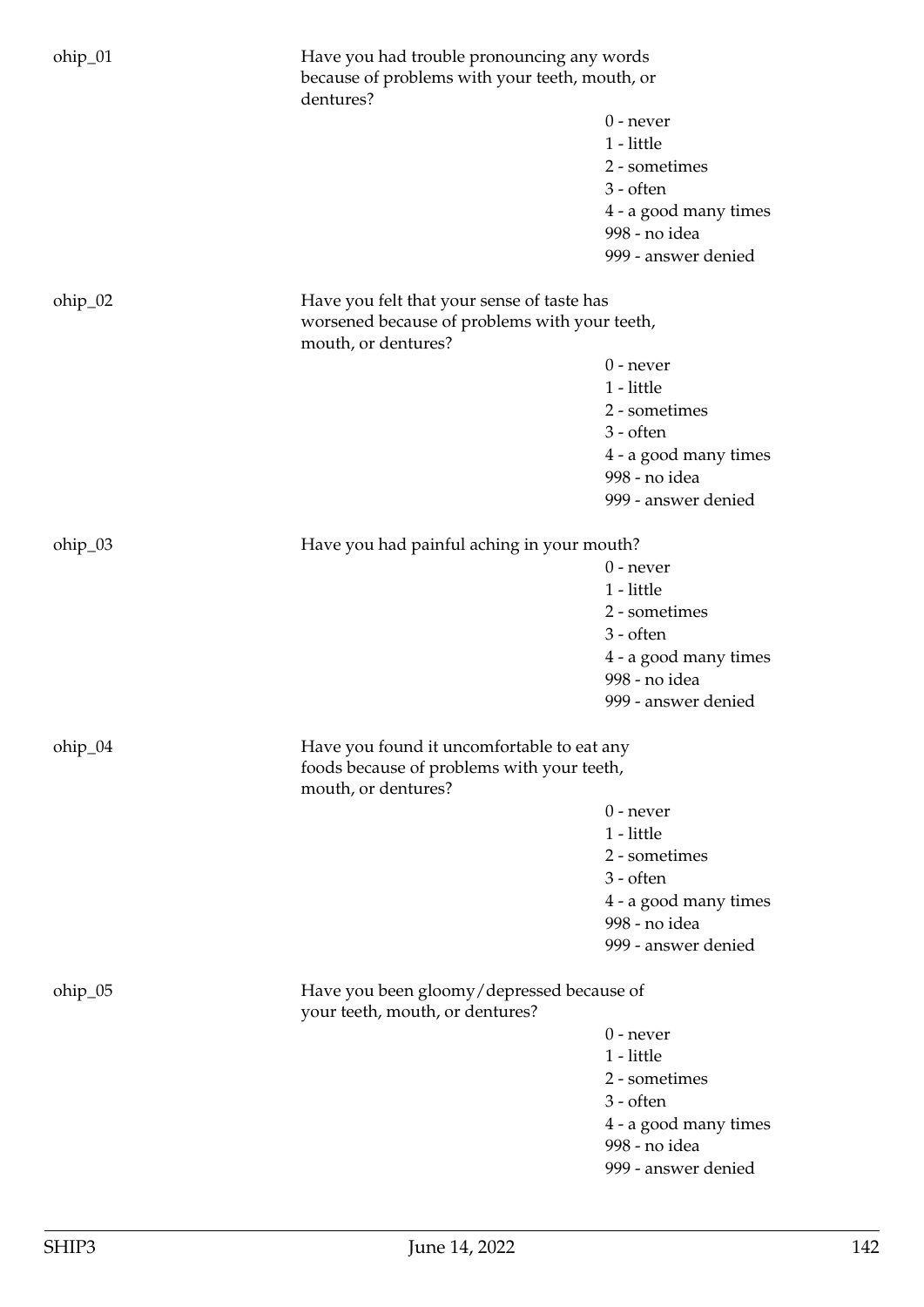| ohip_06 | Have you felt tense because of problems with<br>your teeth, mouth, or dentures?                  |                                            |
|---------|--------------------------------------------------------------------------------------------------|--------------------------------------------|
|         |                                                                                                  | $0$ - never<br>1 - little<br>2 - sometimes |
|         |                                                                                                  | $3 - \text{often}$                         |
|         |                                                                                                  | 4 - a good many times                      |
|         |                                                                                                  | 998 - no idea                              |
|         |                                                                                                  | 999 - answer denied                        |
| ohip_07 | Has your diet been unsatisfactory because of<br>problems with your teeth, mouth, or dentures?    |                                            |
|         |                                                                                                  | $0$ - never                                |
|         |                                                                                                  | 1 - little                                 |
|         |                                                                                                  | 2 - sometimes                              |
|         |                                                                                                  | $3 - often$                                |
|         |                                                                                                  | 4 - a good many times                      |
|         |                                                                                                  | 998 - no idea                              |
|         |                                                                                                  | 999 - answer denied                        |
| ohip_08 | Have you had to interrupt meals because of                                                       |                                            |
|         | problems with your teeth, mouth, or dentures?                                                    |                                            |
|         |                                                                                                  | $0$ - never                                |
|         |                                                                                                  | 1 - little                                 |
|         |                                                                                                  | 2 - sometimes                              |
|         |                                                                                                  | $3 - often$                                |
|         |                                                                                                  | 4 - a good many times                      |
|         |                                                                                                  | 998 - no idea                              |
|         |                                                                                                  | 999 - answer denied                        |
| ohip_09 | Have you found it difficult to relax because of<br>problems with your teeth, mouth, or dentures? |                                            |
|         |                                                                                                  | $0$ - never                                |
|         |                                                                                                  | 1 - little                                 |
|         |                                                                                                  | 2 - sometimes                              |
|         |                                                                                                  | $3 - often$                                |
|         |                                                                                                  | 4 - a good many times                      |
|         |                                                                                                  | 998 - no idea                              |
|         |                                                                                                  | 999 - answer denied                        |
| ohip_10 | Have you been a bit embarrassed because of                                                       |                                            |
|         | problems with your teeth, mouth, or dentures?                                                    |                                            |
|         |                                                                                                  | $0$ - never                                |
|         |                                                                                                  | 1 - little                                 |
|         |                                                                                                  | 2 - sometimes                              |
|         |                                                                                                  | $3 - often$                                |
|         |                                                                                                  | 4 - a good many times                      |
|         |                                                                                                  | 998 - no idea                              |
|         |                                                                                                  | 999 - answer denied                        |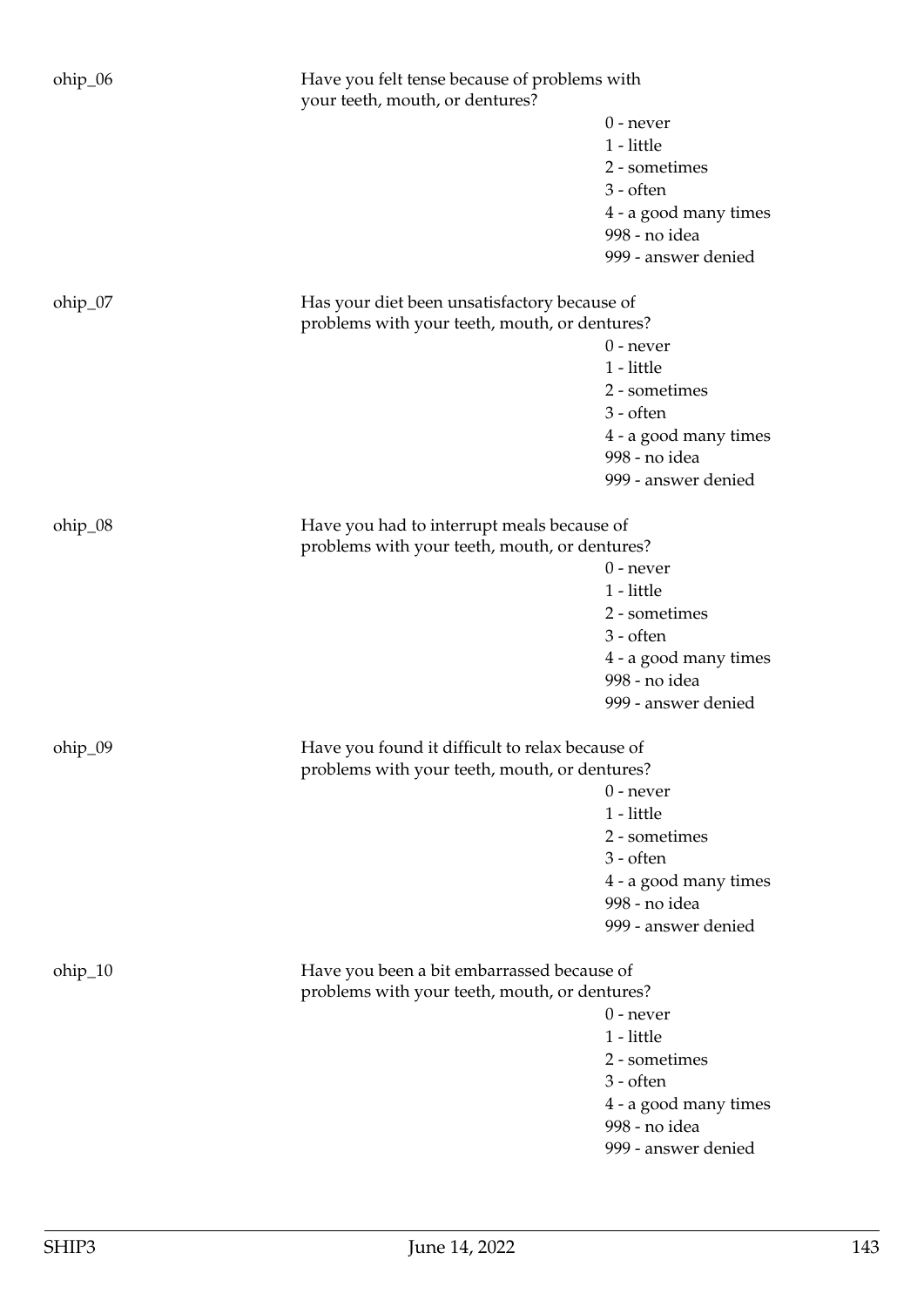| ohip_11         | Have you been a bit irritable with other people<br>because of problems with your teeth, mouth, or<br>dentures?        |                                                                                                                            |
|-----------------|-----------------------------------------------------------------------------------------------------------------------|----------------------------------------------------------------------------------------------------------------------------|
|                 |                                                                                                                       | $0$ - never<br>1 - little<br>2 - sometimes<br>$3 - \text{often}$<br>4 - a good many times<br>998 - no idea                 |
|                 |                                                                                                                       | 999 - answer denied                                                                                                        |
| ohip_12         | Have you had difficulty doing your usual jobs<br>because of problems with your teeth, mouth, or<br>dentures?          |                                                                                                                            |
|                 |                                                                                                                       | $0$ - never<br>1 - little<br>2 - sometimes<br>$3 - often$<br>4 - a good many times<br>998 - no idea<br>999 - answer denied |
| ohip_13         | Have you felt that life in general was less<br>satisfying because of problems with your teeth,<br>mouth, or dentures? |                                                                                                                            |
|                 |                                                                                                                       | $0$ - never                                                                                                                |
|                 |                                                                                                                       | 1 - little                                                                                                                 |
|                 |                                                                                                                       | 2 - sometimes                                                                                                              |
|                 |                                                                                                                       | $3 - often$                                                                                                                |
|                 |                                                                                                                       | 4 - a good many times                                                                                                      |
|                 |                                                                                                                       | 998 - no idea<br>999 - answer denied                                                                                       |
|                 |                                                                                                                       |                                                                                                                            |
| ohip_14         | Have you been totally unable to function because                                                                      |                                                                                                                            |
|                 | of problems with your teeth, mouth, or dentures?                                                                      | $0$ - never                                                                                                                |
|                 |                                                                                                                       | 1 - little                                                                                                                 |
|                 |                                                                                                                       | 2 - sometimes                                                                                                              |
|                 |                                                                                                                       | $3 - often$                                                                                                                |
|                 |                                                                                                                       | 4 - a good many times                                                                                                      |
|                 |                                                                                                                       | 998 - no idea                                                                                                              |
|                 |                                                                                                                       | 999 - answer denied                                                                                                        |
| <b>DIN_PROT</b> | questions on dentures                                                                                                 |                                                                                                                            |
| mitschnitt_neu  | Wollen Sie die Tonbandaufnahme erneut starten?                                                                        |                                                                                                                            |
|                 |                                                                                                                       | $1 - yes$                                                                                                                  |
|                 |                                                                                                                       | $0 - no$                                                                                                                   |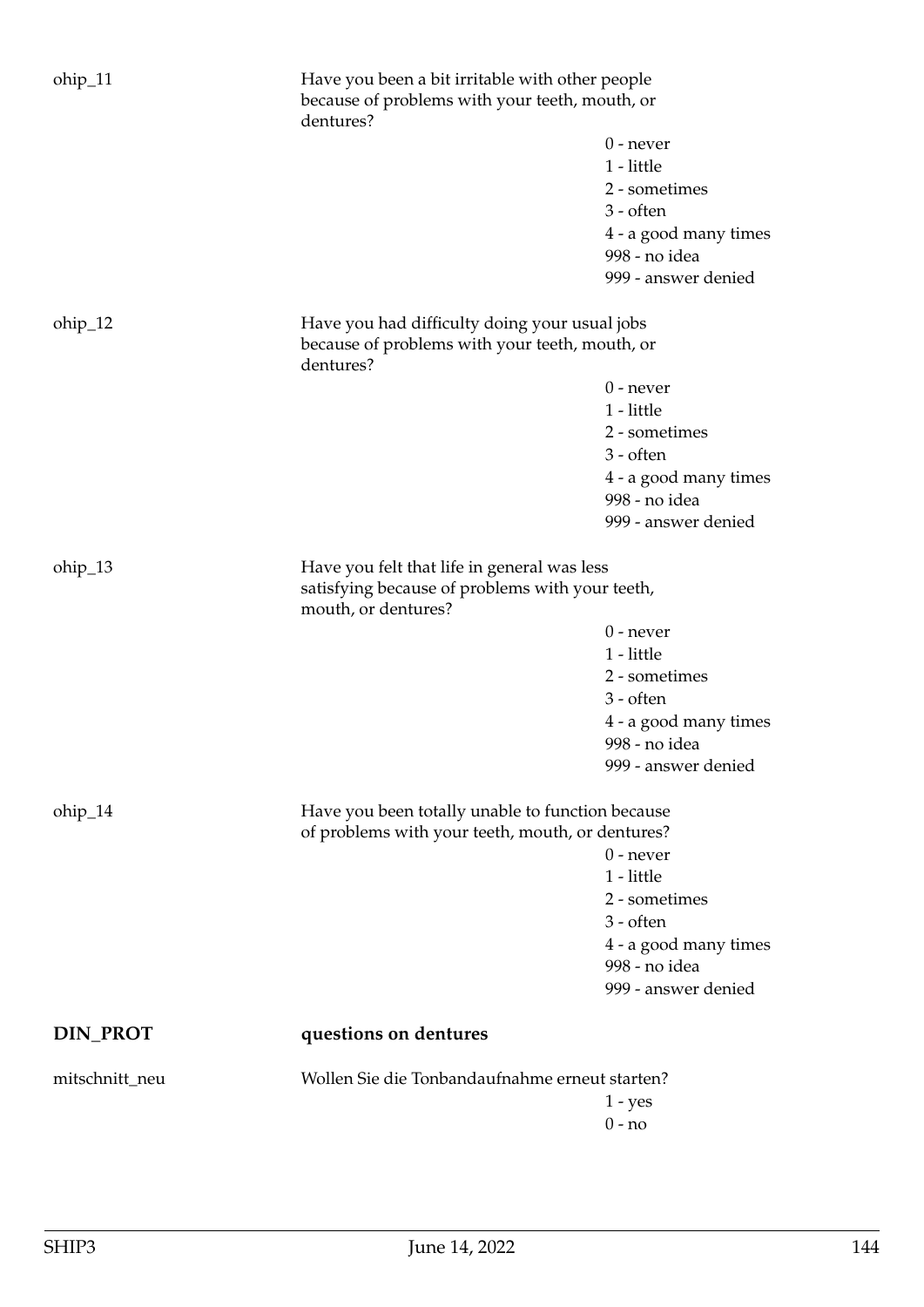| zefestok   | Do you have fixed prosthodontics (bridges,<br>inlays, implants) in your upper jaw?                                                      |                           |
|------------|-----------------------------------------------------------------------------------------------------------------------------------------|---------------------------|
|            |                                                                                                                                         | $1 - Yes$                 |
|            |                                                                                                                                         | $0 - No$                  |
|            |                                                                                                                                         | 998 - no idea             |
|            |                                                                                                                                         | 999 - answer denied       |
| zeokkrneu  | Since the last SHIP examination, «mm.yyyy last                                                                                          |                           |
|            | examination», have you had any of your crowns<br>in the upper jaw rebuilt/repaired?                                                     |                           |
|            |                                                                                                                                         | $1 - Yes$                 |
|            |                                                                                                                                         | $0 - No$                  |
|            |                                                                                                                                         | 998 - no idea             |
|            |                                                                                                                                         | 999 - answer denied       |
| zeokbrneu  | Since the last SHIP examination, since «mm.yyyy                                                                                         |                           |
|            | last examination», have any of your bridges in<br>the upper jaw been rebuilt/repaired?                                                  |                           |
|            |                                                                                                                                         | $1 - Yes$                 |
|            |                                                                                                                                         | $0 - No$                  |
|            |                                                                                                                                         | 998 - no idea             |
|            |                                                                                                                                         | 999 - answer denied       |
| zeokandneu | Since the last SHIP examination, since «mm.yyyy<br>last examination», have any of your inlays in                                        |                           |
|            | your upper jaw been rebuilt/repaired?                                                                                                   |                           |
|            |                                                                                                                                         | $1 - Yes$                 |
|            |                                                                                                                                         | $0 - No$                  |
|            |                                                                                                                                         | 998 - no idea             |
|            |                                                                                                                                         | 999 - answer denied       |
| zemobok    | Do you have a removable prosthesis in the upper<br>jaw?                                                                                 |                           |
|            |                                                                                                                                         | $1 - Yes$                 |
|            |                                                                                                                                         | $0 - No$                  |
|            |                                                                                                                                         | 998 - no idea             |
|            |                                                                                                                                         | 999 - answer denied       |
| zemobokneu | Since the last SHIP examination, since «mm.yyyy<br>last examination», has your removable upper jaw<br>prosthesis been repaired/rebuilt? |                           |
|            |                                                                                                                                         | $1 - Yes$                 |
|            |                                                                                                                                         | $0 - No$                  |
|            |                                                                                                                                         | 998 - no idea             |
|            |                                                                                                                                         | 999 - answer denied       |
| zemobokd   | For how long have you had your removable<br>upper jaw?                                                                                  |                           |
|            |                                                                                                                                         | 1 - less than a year      |
|            |                                                                                                                                         | $2 - 1$ to $5$ years      |
|            |                                                                                                                                         | 3 - for more than 5 years |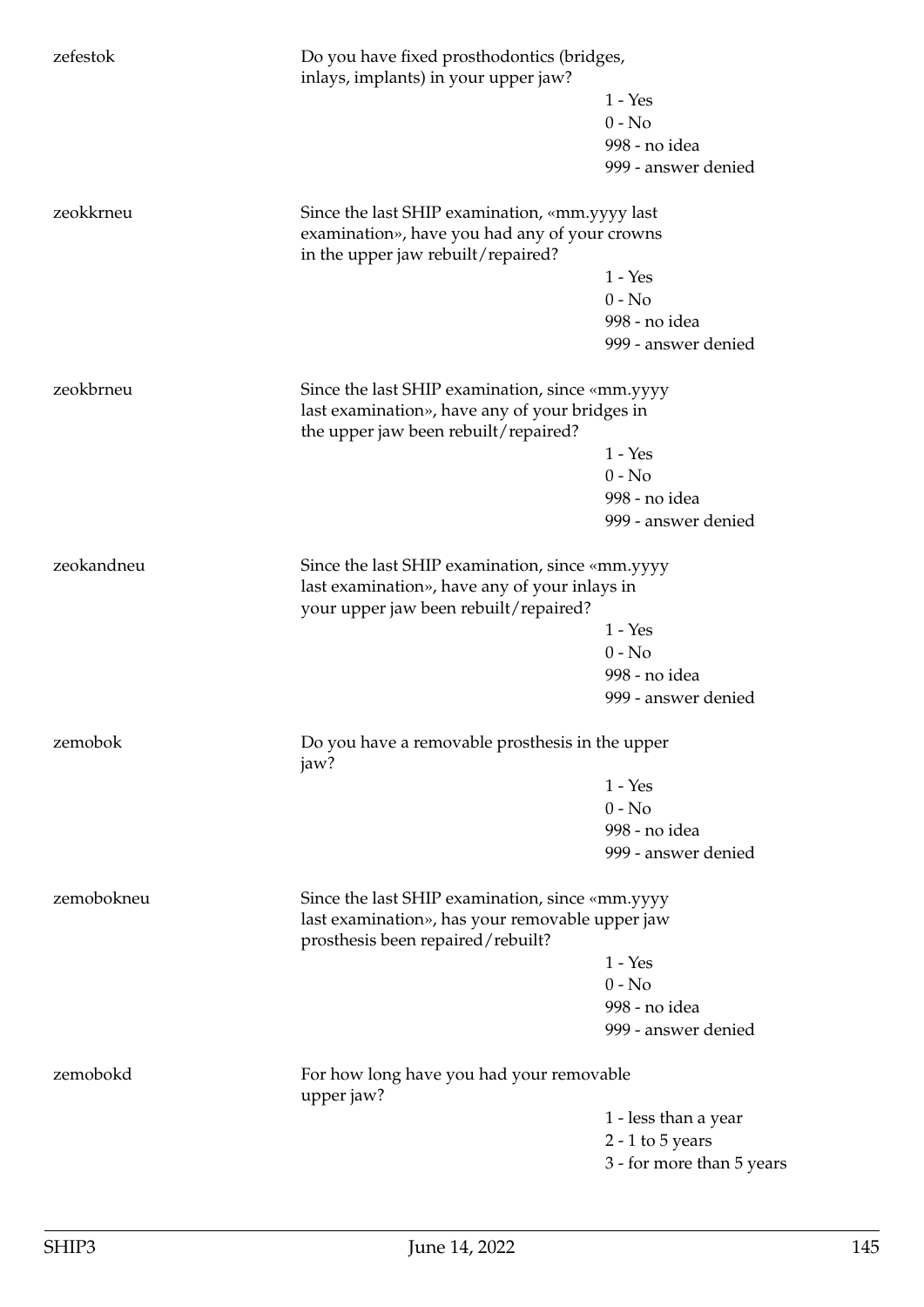998 - no idea 999 - answer denied

| zemobokt   |                                                                                       | Which of the following statements describes best<br>how you use your upper jaw prosthesis? |  |
|------------|---------------------------------------------------------------------------------------|--------------------------------------------------------------------------------------------|--|
|            |                                                                                       | 1 - always, day and night                                                                  |  |
|            |                                                                                       | 2 - during the day, but not in bed                                                         |  |
|            |                                                                                       | 3 - only when I am outside                                                                 |  |
|            |                                                                                       | 4 - only on special occasions                                                              |  |
|            |                                                                                       | 5 - only during meals                                                                      |  |
|            |                                                                                       | 6 - only during meals or when I am                                                         |  |
|            |                                                                                       | out                                                                                        |  |
|            |                                                                                       | $0$ - never                                                                                |  |
|            |                                                                                       | 998 - no idea                                                                              |  |
|            |                                                                                       | 999 - answer denied                                                                        |  |
| zefestuk   | Do you have fixed prosthodontics (bridges,<br>inlays, implants) in your lower jaw?    |                                                                                            |  |
|            |                                                                                       | $1 - Yes$                                                                                  |  |
|            |                                                                                       | $0 - No$                                                                                   |  |
|            |                                                                                       | 998 - no idea                                                                              |  |
|            |                                                                                       |                                                                                            |  |
|            |                                                                                       | 999 - answer denied                                                                        |  |
| zeukkrneu  |                                                                                       | Since the last SHIP examination, since «mm.yyyy                                            |  |
|            | last examination», have any of your crowns in<br>the lower jaw been rebuilt/repaired? |                                                                                            |  |
|            |                                                                                       | $1 - Yes$                                                                                  |  |
|            |                                                                                       | $0 - No$                                                                                   |  |
|            |                                                                                       | 998 - no idea                                                                              |  |
|            |                                                                                       | 999 - answer denied                                                                        |  |
| zeukbrneu  | Since the last SHIP examination, since mm.yyyy                                        |                                                                                            |  |
|            |                                                                                       | last examination», have any bridges in the lower                                           |  |
|            | jaw been rebuilt/repaired in the last 5 years?                                        |                                                                                            |  |
|            |                                                                                       | $1 - Yes$                                                                                  |  |
|            |                                                                                       | $0 - No$                                                                                   |  |
|            |                                                                                       | 998 - no idea                                                                              |  |
|            |                                                                                       | 999 - answer denied                                                                        |  |
| zeukandneu | Since the last SHIP examination, since «mm.yyyy                                       |                                                                                            |  |
|            | last examination», have any of the inlays in your<br>lower jaw been rebuilt/repaired? |                                                                                            |  |
|            |                                                                                       | $1 - Yes$                                                                                  |  |
|            |                                                                                       | $0 - No$                                                                                   |  |
|            |                                                                                       | 998 - no idea                                                                              |  |
|            |                                                                                       | 999 - answer denied                                                                        |  |
| zemobuk    | Do you have a removable prosthesis in the lower<br>jaw?                               |                                                                                            |  |
|            |                                                                                       | $1 - Yes$                                                                                  |  |
|            |                                                                                       | $0 - No$                                                                                   |  |
|            |                                                                                       |                                                                                            |  |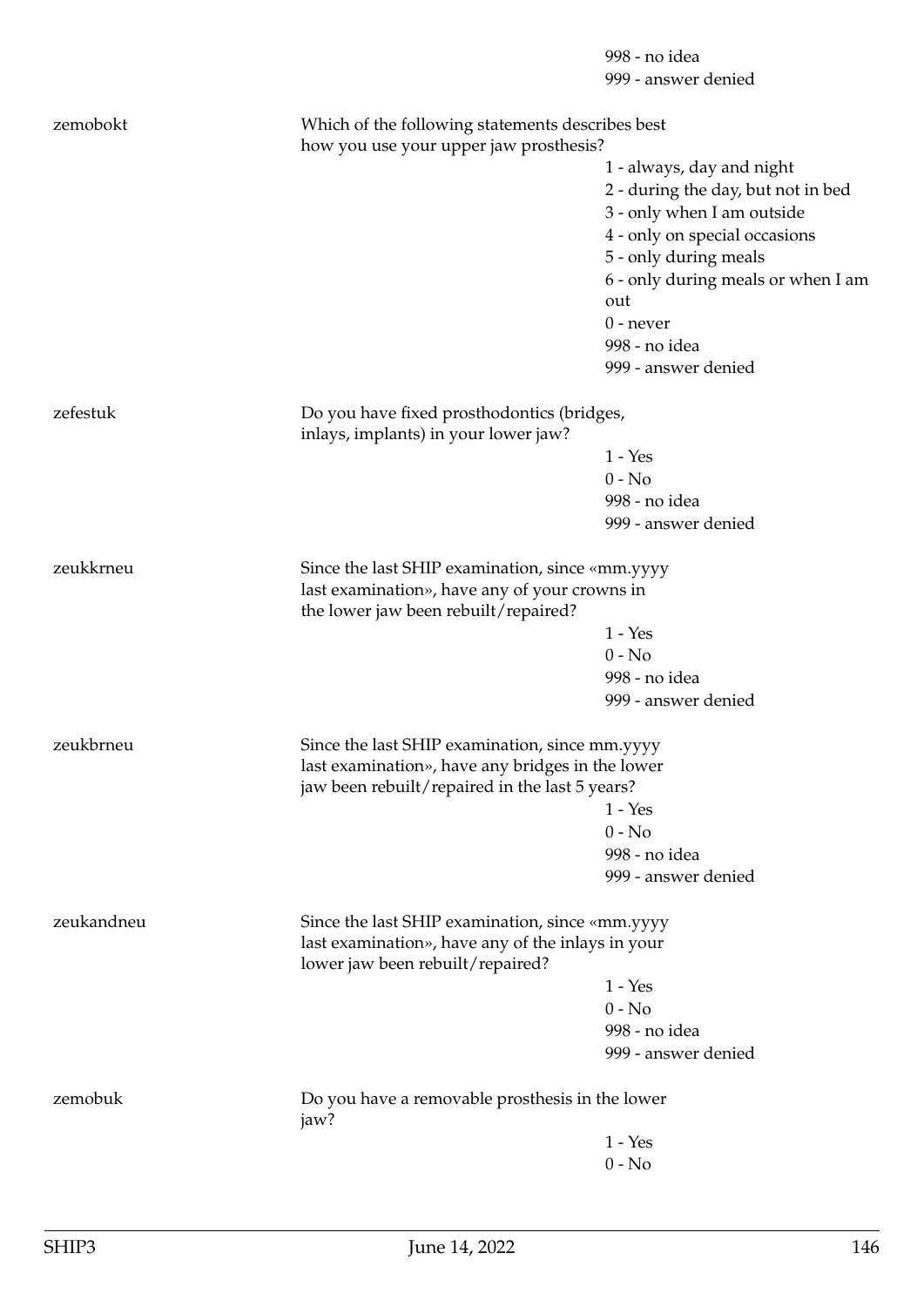|            |                                                                                                    | 998 - no idea<br>999 - answer denied |
|------------|----------------------------------------------------------------------------------------------------|--------------------------------------|
| zemobukneu | Since the last SHIP examination, since «mm.yyyy<br>last examination», has your removable lower jaw |                                      |
|            | prosthesis been repaired/rebuilt?                                                                  |                                      |
|            |                                                                                                    | $1 - Yes$                            |
|            |                                                                                                    | $0 - No$                             |
|            |                                                                                                    | 998 - no idea                        |
|            |                                                                                                    | 999 - answer denied                  |
| zemobukd   | For how long have you had your removable<br>lower jaw?                                             |                                      |
|            |                                                                                                    | 1 - less than a year                 |
|            |                                                                                                    | $2 - 1$ to $5$ years                 |
|            |                                                                                                    | 3 - for more than 5 years            |
|            |                                                                                                    | 998 - no idea                        |
|            |                                                                                                    | 999 - answer denied                  |
| zemobukt   | Which of the following statements describes best<br>the way you use your lower-jaw prosthesis?     |                                      |
|            |                                                                                                    | 1 - always, day and night            |
|            |                                                                                                    | 2 - during the day, but not in bed   |
|            |                                                                                                    | 3 - only when I am outside           |
|            |                                                                                                    | 4 - only on special occasions        |
|            |                                                                                                    | 5 - only during meals                |
|            |                                                                                                    | 6 - only during meals or when I am   |
|            |                                                                                                    | out                                  |
|            |                                                                                                    | $0$ - never                          |
|            |                                                                                                    | 998 - no idea                        |
|            |                                                                                                    | 999 - answer denied                  |
| ohipg_22   | Have you felt uncomfortable because of the                                                         |                                      |
|            | appearance of your teeth/prosthesis in the last 4<br>weeks?                                        |                                      |
|            |                                                                                                    | $0$ - never                          |
|            |                                                                                                    | 1 - little                           |
|            |                                                                                                    | 2 - sometimes                        |
|            |                                                                                                    | $3 - \text{often}$                   |
|            |                                                                                                    | 4 - a good many times                |
|            |                                                                                                    | 998 - no idea                        |
|            |                                                                                                    | 999 - answer denied                  |
|            |                                                                                                    |                                      |
| zebedarf   | Do you think you need dentures at the moment?                                                      |                                      |
|            |                                                                                                    | $1 - Yes$                            |
|            |                                                                                                    | $0 - No$                             |
|            |                                                                                                    | 998 - no idea                        |
|            |                                                                                                    | 999 - answer denied                  |
|            |                                                                                                    |                                      |
| <b>DEX</b> | dental examination                                                                                 |                                      |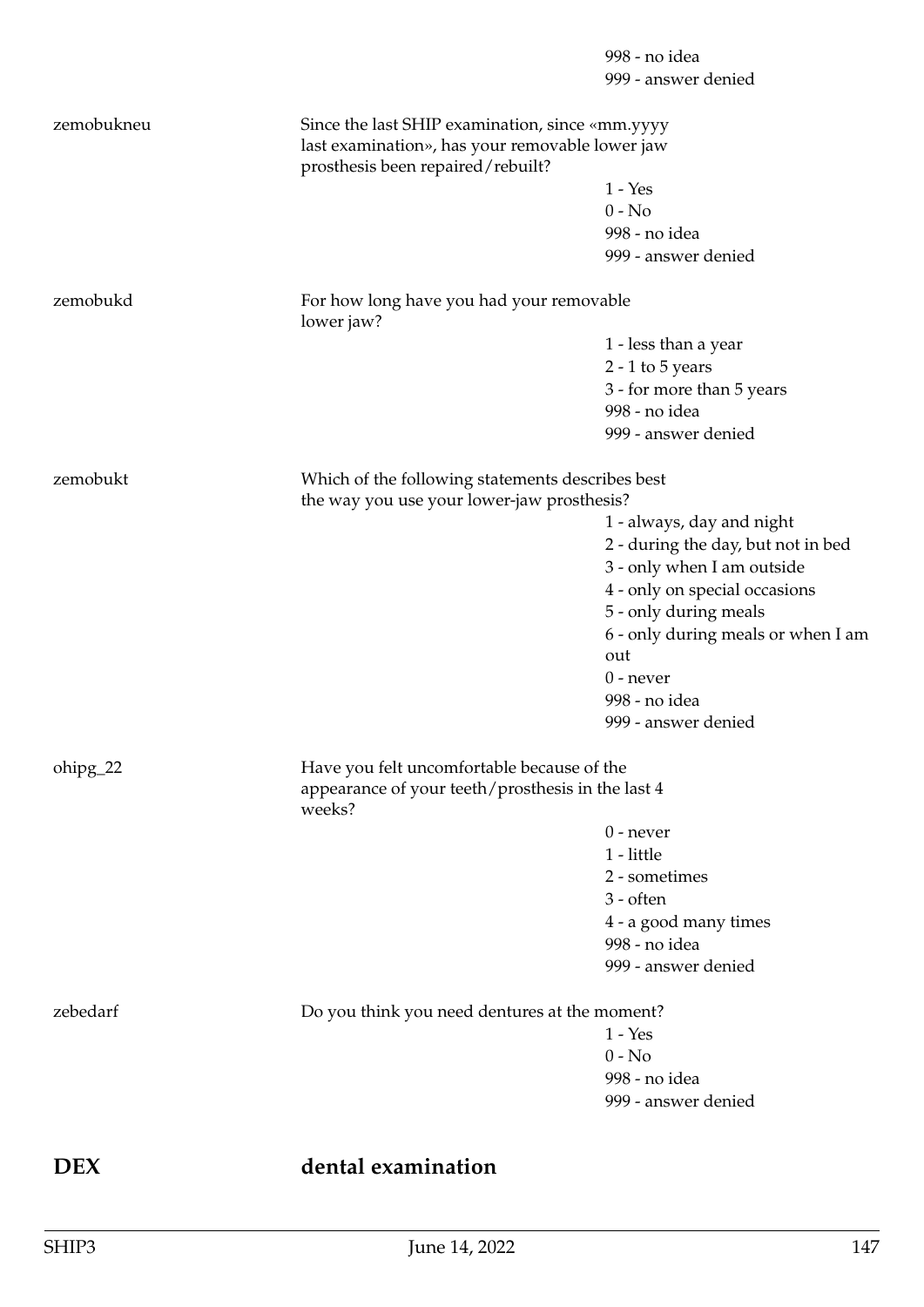| <b>DEXHIST</b>         | Orale Untersuchung Vorbefunde                              |                                                                                                                                         |
|------------------------|------------------------------------------------------------|-----------------------------------------------------------------------------------------------------------------------------------------|
| dex_vorbefund_quadrant | DEX-Vorbefund: Zu befundender Quadrant<br>$[1=1+4; 2=2+3]$ |                                                                                                                                         |
|                        |                                                            | 1 - Quadrant 1+4<br>2 - Quadrant 2+3                                                                                                    |
| <b>ORALBASE</b>        | DEX: Basic data                                            |                                                                                                                                         |
| dex_oralbase_begin     | DEX: ORALBASE: beginning of oral examination               |                                                                                                                                         |
| dex_oralbase_examiner  | DEX: ORALBASE: examiner                                    |                                                                                                                                         |
|                        |                                                            | 145 - 145 - Herzberg<br>151 - 151 - Samietz<br>157 - 157 - Steinhöfel<br>429 - 429 - Mense<br>430 - 430 - Sakic<br>482 - 482 - Zahedani |
| dex_oralbase_assistant | DEX: ORALBASE: assistant                                   | 132 - 132<br>142 - 142<br>$154 - 154$                                                                                                   |
| dex_oralbase_bes       | DEX: ORALBASE: special features of the oral<br>examination | 0 - no particularities<br>1 - particularities<br>8 - total dental, study not collectible<br>9 - total dental, study disallowed          |
| dex_oralbase_bestext   | DEX: ORALBASE: remarks on oral examination                 |                                                                                                                                         |
| dex_oralbase_end       | end of input basic information                             |                                                                                                                                         |
| <b>CMDYS</b>           | <b>DEX: Function</b>                                       |                                                                                                                                         |
| dex_cmdys_begin        | DEX: CMDYS: start                                          |                                                                                                                                         |
| dex_cmdys_ddlatre      | DEX: CMDYS: tenderness lat. right                          | 0 - little or none<br>1 - discomfort<br>$2$ - pain<br>8 - not collectible<br>9 - refused                                                |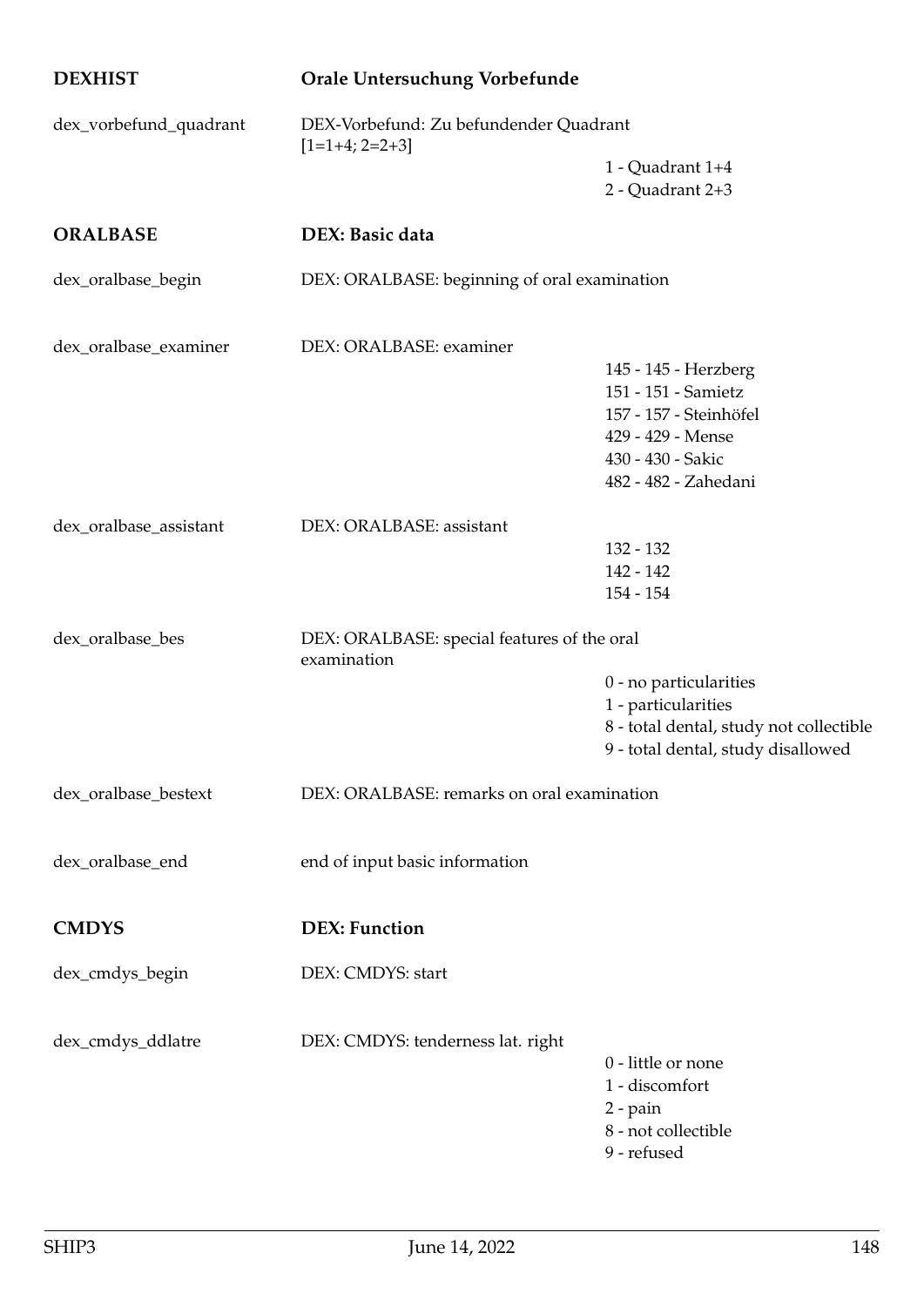| dex_cmdys_ddlatli | DEX: CMDYS: tenderness lat. left      |                                                                                            |
|-------------------|---------------------------------------|--------------------------------------------------------------------------------------------|
|                   |                                       | 0 - little or none<br>1 - discomfort<br>2 - pain<br>8 - not collectible<br>9 - refused     |
| dex_cmdys_komredc | DEX: CMDYS: compression cranial right |                                                                                            |
|                   |                                       | 0 - little or none<br>1 - discomfort<br>$2$ - pain<br>8 - not collectible<br>9 - refused   |
| dex_cmdys_komlidc | DEX: CMDYS: compression cranial left  |                                                                                            |
|                   |                                       | 0 - little or none<br>1 - discomfort<br>$2$ - pain<br>8 - not collectible<br>9 - refused   |
| dex_cmdys_mmasre  | DEX: CMDYS: M. mass. right            |                                                                                            |
|                   |                                       | 0 - little or none<br>1 - discomfort<br>$2$ - pain<br>8 - not collectible<br>9 - refused   |
| dex_cmdys_mmasli  | DEX: CMDYS: M. mass. left             |                                                                                            |
|                   |                                       | 0 - little or none<br>1 - discomfort<br>$2$ - $pain$<br>8 - not collectible<br>9 - refused |
| dex_cmdys_mtemre  | DEX: CMDYS: M. temp. right            |                                                                                            |
|                   |                                       | 0 - little or none<br>1 - discomfort<br>$2$ - pain<br>8 - not collectible<br>9 - refused   |
| dex_cmdys_mtemli  | DEX: CMDYS: M. temp. left             |                                                                                            |
|                   |                                       | 0 - little or none<br>1 - discomfort<br>2 - pain<br>8 - not collectible<br>9 - refused     |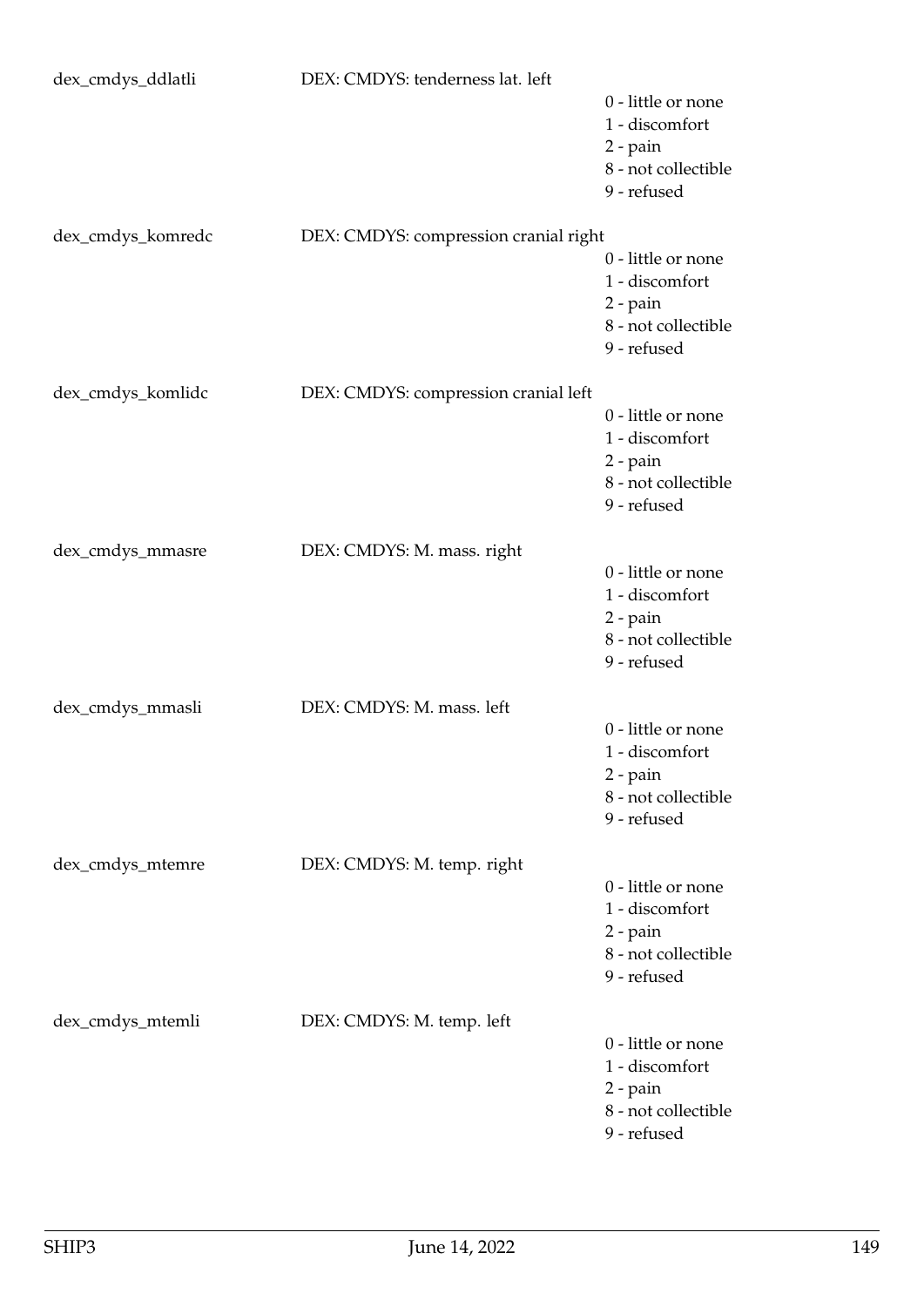| dex_cmdys_msubre | DEX: CMDYS: M. suboccip. right       | 0 - little or none<br>1 - discomfort<br>$2$ - pain<br>8 - not collectible<br>9 - refused |
|------------------|--------------------------------------|------------------------------------------------------------------------------------------|
| dex_cmdys_msubli | DEX: CMDYS: M. suboccip. left        | 0 - little or none<br>1 - discomfort<br>$2$ - pain<br>8 - not collectible<br>9 - refused |
| dex_cmdys_mstere | DEX: CMDYS: M. sternocleidom. right  | 0 - little or none<br>1 - discomfort<br>$2$ - pain<br>8 - not collectible<br>9 - refused |
| dex_cmdys_msteli | DEX: CMDYS: M. sternocleidom. left   | 0 - little or none<br>1 - discomfort<br>$2$ - pain<br>8 - not collectible<br>9 - refused |
| dex_cmdys_mptmre | DEX: CMDYS: M. pterygoid. med. right | 0 - little or none<br>1 - discomfort<br>$2$ - pain<br>8 - not collectible<br>9 - refused |
| dex_cmdys_mptmli | DEX: CMDYS: M. pterygoid. med. left  | 0 - little or none<br>1 - discomfort<br>$2$ - pain<br>8 - not collectible<br>9 - refused |
| dex_cmdys_mptlre | DEX: CMDYS: M. pterygoid. lat. right | 0 - little or none<br>1 - discomfort<br>$2$ - pain<br>8 - not collectible<br>9 - refused |
| dex_cmdys_mptlli | DEX: CMDYS: M. pterygoid. lat. left  |                                                                                          |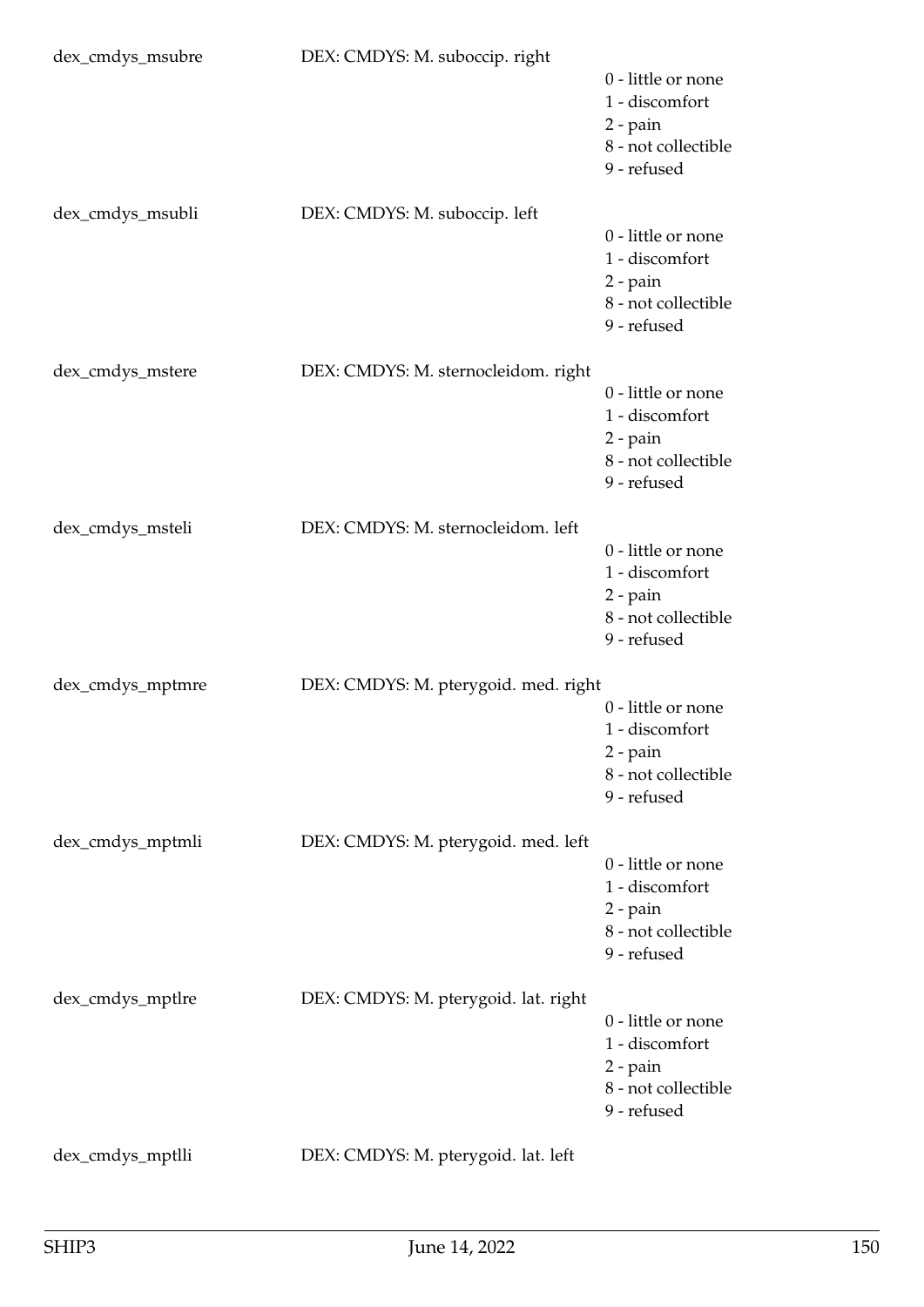|                   |                                                      | 0 - little or none<br>1 - discomfort<br>2 - pain<br>8 - not collectible<br>9 - refused |
|-------------------|------------------------------------------------------|----------------------------------------------------------------------------------------|
| dex_cmdys_kgre    | DEX: CMDYS: mandibular joint noise right             |                                                                                        |
|                   |                                                      | 0 - not available                                                                      |
|                   |                                                      | 1 - cracking                                                                           |
|                   |                                                      | 2 - rubbing                                                                            |
|                   |                                                      | 8 - not collectible                                                                    |
|                   |                                                      | 9 - refused                                                                            |
| dex_cmdys_kgli    | DEX: CMDYS: mandibular joint noise left              |                                                                                        |
|                   |                                                      | 0 - not available                                                                      |
|                   |                                                      | 1 - cracking                                                                           |
|                   |                                                      | 2 - rubbing                                                                            |
|                   |                                                      | 8 - not collectible                                                                    |
|                   |                                                      | 9 - refused                                                                            |
| dex_cmdys_skda    | DEX: CMDYS: max distance incisal edge active         |                                                                                        |
| dex_cmdys_skdap   | DEX: CMDYS: pain max distance incisal edge<br>active |                                                                                        |
|                   |                                                      | 0 - not available                                                                      |
|                   |                                                      | 1 - existing                                                                           |
|                   |                                                      | 8 - not collectible                                                                    |
|                   |                                                      | 9 - refused                                                                            |
|                   |                                                      |                                                                                        |
| dex_cmdys_bew     | DEX: CMDYS: deviation mouth opening                  |                                                                                        |
|                   |                                                      | $0$ - straight<br>1 - deviation                                                        |
|                   |                                                      | 8 - not collectible                                                                    |
|                   |                                                      | 9 - refused                                                                            |
|                   |                                                      |                                                                                        |
| dex_cmdys_bes     | DEX: CMDYS: special features                         |                                                                                        |
|                   |                                                      | 0 - no particularities                                                                 |
|                   |                                                      | 1 - particularities                                                                    |
|                   |                                                      | 8 - total data sheets not collectible                                                  |
|                   |                                                      | 9 - total data sheets disallowed                                                       |
| dex_cmdys_bestext | DEX: CMDYS: remark                                   |                                                                                        |
| dex_cmdys_end     | DEX: CMDYS: Ende                                     |                                                                                        |
|                   |                                                      |                                                                                        |
| dex_cmdys_ddlat   | tenderness lateral right or left                     |                                                                                        |
|                   |                                                      | 0 - little or none                                                                     |
|                   |                                                      |                                                                                        |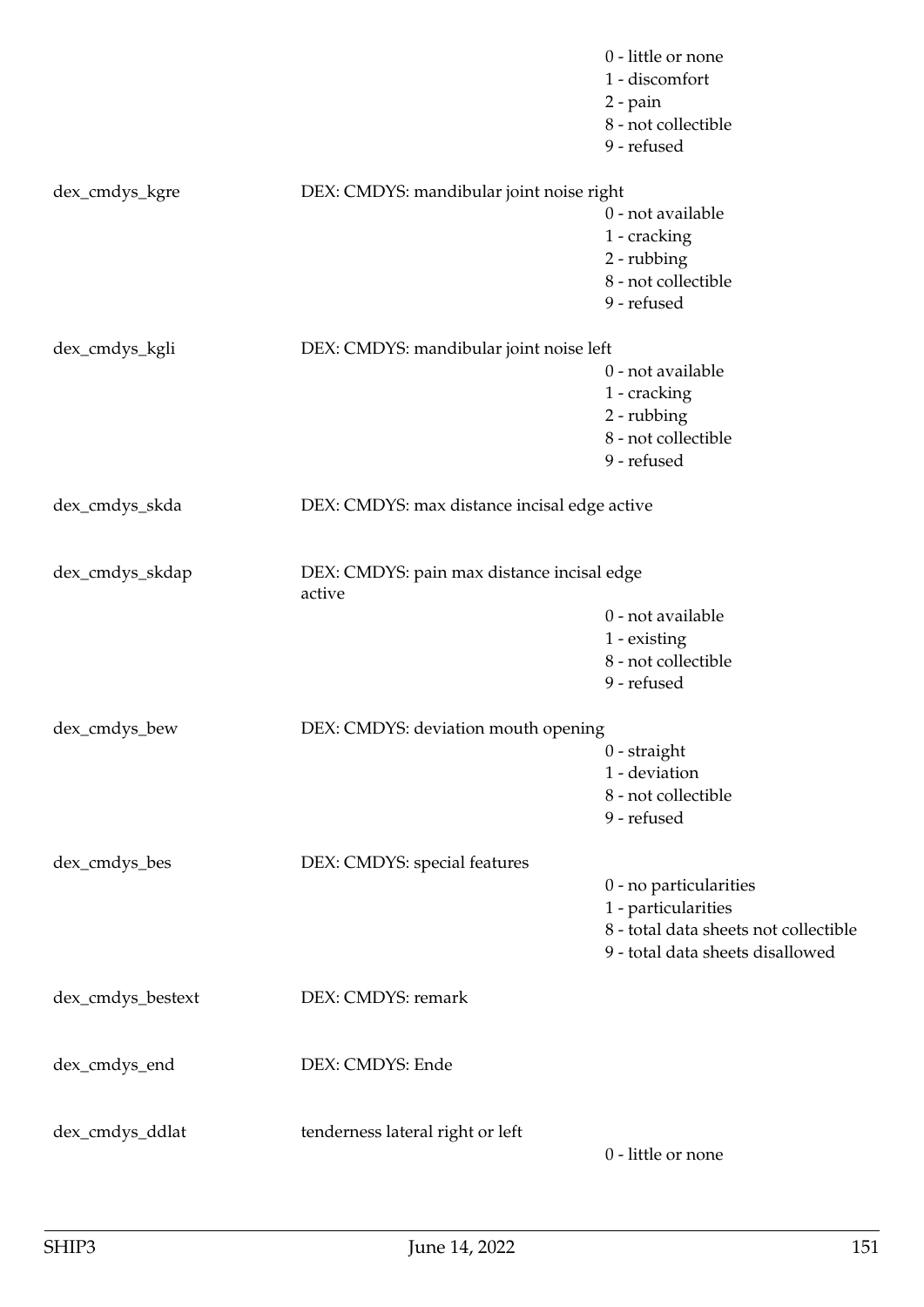|                    |                                                                           | 1 - discomfort<br>2 - pain<br>8 - not collectible<br>9 - refused                                                                                                                                                                                                                                                                                                                 |
|--------------------|---------------------------------------------------------------------------|----------------------------------------------------------------------------------------------------------------------------------------------------------------------------------------------------------------------------------------------------------------------------------------------------------------------------------------------------------------------------------|
| dex_cmdys_mall     | findings on palpation of the masticator muscles                           | 0 - little or none<br>1 - discomfort<br>$2$ - pain<br>8 - not collectible<br>9 - refused                                                                                                                                                                                                                                                                                         |
| dex_cmdys_kgreli   | mandibular joint noise right or left                                      | 0 - little or none<br>1 - discomfort<br>2 - pain<br>8 - not collectible<br>9 - refused                                                                                                                                                                                                                                                                                           |
| <b>STATUS</b>      | <b>DEX: Dental status</b>                                                 |                                                                                                                                                                                                                                                                                                                                                                                  |
| dex_prosthes_begin | DEX: PROSTHES: begin dental diagnostic                                    |                                                                                                                                                                                                                                                                                                                                                                                  |
| dex_prosthes_zprot | DEX: PROSTHES: Did you have a prosthetic care<br>during the last 5 years? | $1 - Yes$<br>$0 - No$<br>8 - not collectible<br>9 - refused                                                                                                                                                                                                                                                                                                                      |
| dex_prosthes_zb18  | DEX: PROSTHES: 18 dental diagnostic                                       | 0 - Zahn ohne Befund<br>1 - Brückenglied<br>2 - Teilkrone<br>3 - Ersetzt<br>4 - Füllung<br>$5$ - Inlay<br>6 - Krone<br>7 - Lückenschluss<br>73 - teilw. Lückenschluss (1-3mm)<br>8 - Fehlt.<br>81 - teilret. Zahn.<br>9 - Implantat<br>10 - Einzelflächen nicht beurteilbar<br>11 - KURZPROGRAMM: Zahn nicht<br>vorhanden, nicht ersetzt<br>12 - KURZPROGRAMM: Zahn<br>vorhanden |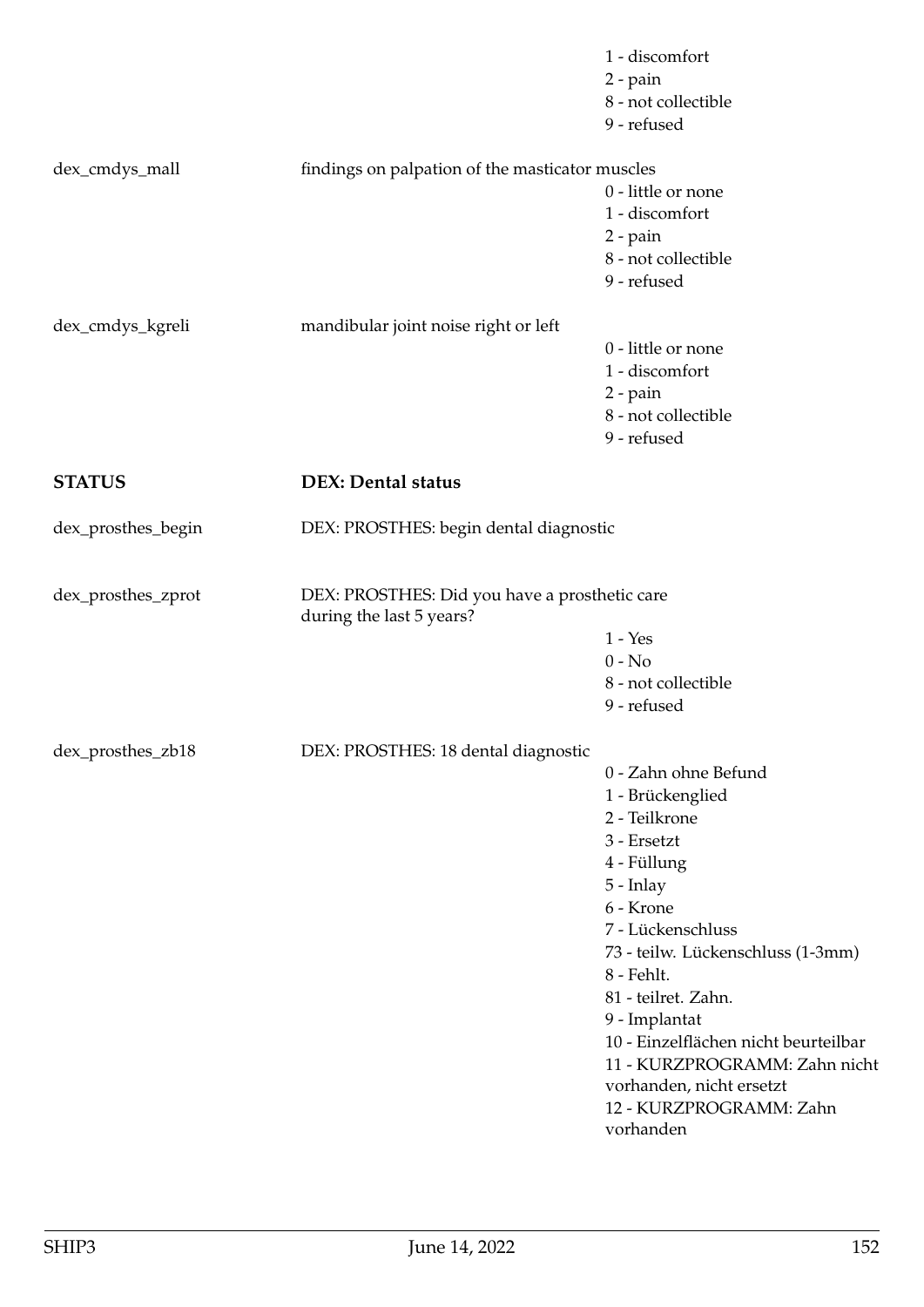|                    |                                       | 13 - KURZPROGRAMM: Zahn ersetzt<br>(Brückenglied oder Prothesenzahn)<br>14 - KURZPROGRAMM: Implantat<br>98 - Nicht erhebbar<br>99 - KURZPROGRAMM: Nicht erheb-<br>bar |
|--------------------|---------------------------------------|-----------------------------------------------------------------------------------------------------------------------------------------------------------------------|
| dex_prosthes_zmo18 | DEX: PROSTHES: 18 occlusal material   | 0 - entfällt<br>1 - Kunststoff/GIZ-okkl.<br>2 - Amalgam<br>3 - Gusslegierung<br>4 - Keramik<br>5 - Kunststoff - okkl., Verblendung<br>8 - nicht erhebbar              |
| dex_prosthes_zmd18 | DEX: PROSTHES: 18 distal material     | 0 - entfällt<br>1 - Kunststoff/GIZ-okkl.<br>2 - Amalgam<br>3 - Gusslegierung<br>4 - Keramik<br>5 - Kunststoff - okkl., Verblendung<br>8 - nicht erhebbar              |
| dex_prosthes_zmv18 | DEX: PROSTHES: 18 vestibular material | 0 - entfällt<br>1 - Kunststoff/GIZ-okkl.<br>2 - Amalgam<br>3 - Gusslegierung<br>4 - Keramik<br>5 - Kunststoff - okkl., Verblendung<br>8 - nicht erhebbar              |
| dex_prosthes_zmm18 | DEX: PROSTHES: 18 mesial material     | 0 - entfällt<br>1 - Kunststoff/GIZ-okkl.<br>2 - Amalgam<br>3 - Gusslegierung<br>4 - Keramik<br>5 - Kunststoff - okkl., Verblendung<br>8 - nicht erhebbar              |
| dex_prosthes_zmp18 | DEX: PROSTHES: 18 palatinal material  | 0 - entfällt<br>1 - Kunststoff/GIZ-okkl.<br>2 - Amalgam<br>3 - Gusslegierung<br>4 - Keramik<br>5 - Kunststoff - okkl., Verblendung                                    |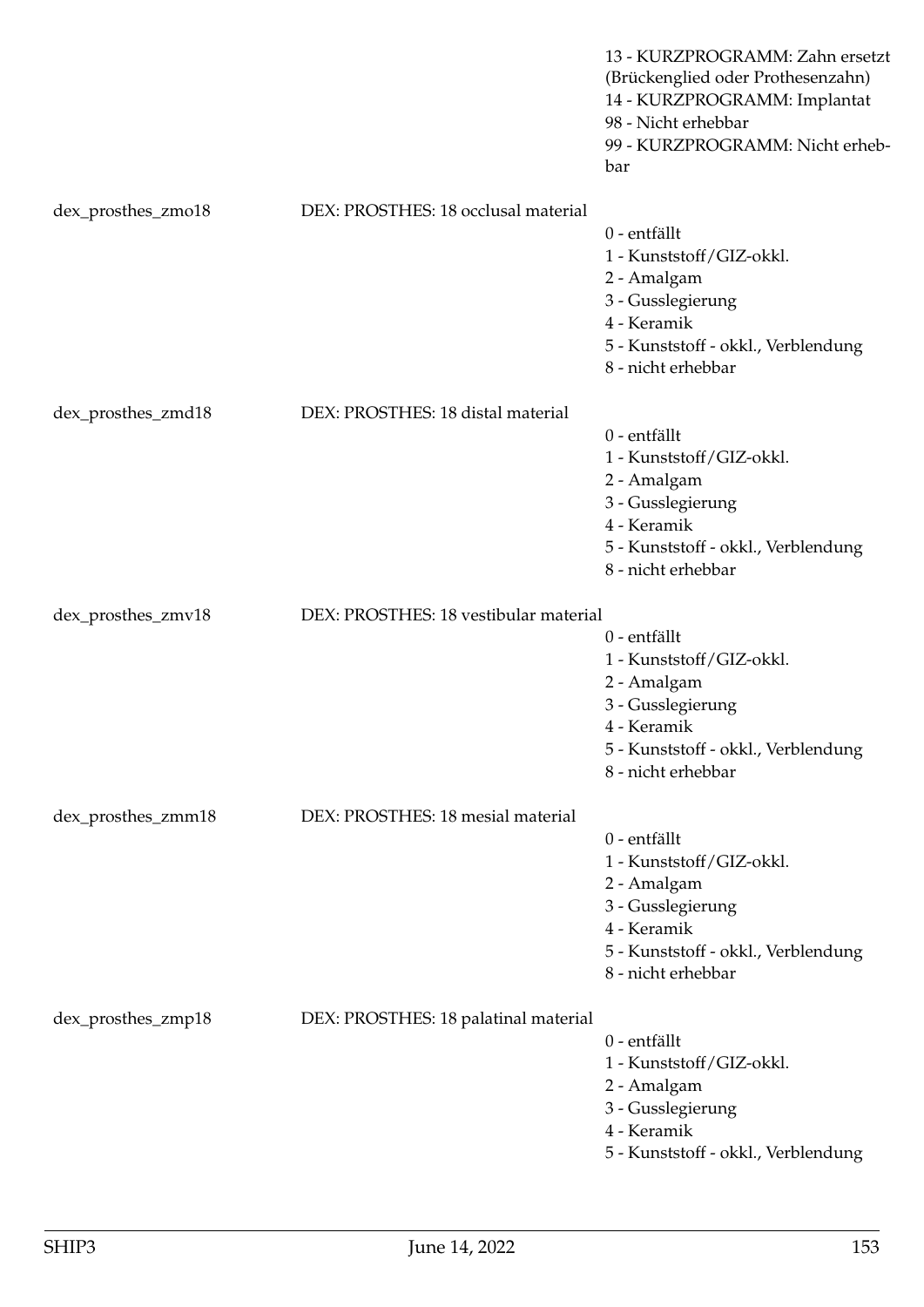|                    |                                     | 8 - nicht erhebbar                                                    |
|--------------------|-------------------------------------|-----------------------------------------------------------------------|
| dex_prosthes_zv18  | DEX: PROSTHES: 18 anchorage         | 0 - entfällt                                                          |
|                    |                                     | 1 - Geschiebe                                                         |
|                    |                                     | 2 - Klammer                                                           |
|                    |                                     | 3 - Teleskop                                                          |
|                    |                                     | 4 - gebogenes Halteelement                                            |
|                    |                                     | 8 - nicht erhebbar                                                    |
| dex_prosthes_zb17  | DEX: PROSTHES: 17 dental diagnostic |                                                                       |
|                    |                                     | 0 - Zahn ohne Befund                                                  |
|                    |                                     | 1 - Brückenglied                                                      |
|                    |                                     | 2 - Teilkrone                                                         |
|                    |                                     | 3 - Ersetzt                                                           |
|                    |                                     | 4 - Füllung                                                           |
|                    |                                     | $5$ - Inlay                                                           |
|                    |                                     | 6 - Krone                                                             |
|                    |                                     | 7 - Lückenschluss                                                     |
|                    |                                     | 73 - teilw. Lückenschluss (1-3mm)                                     |
|                    |                                     | 8 - Fehlt.                                                            |
|                    |                                     | 81 - teilret. Zahn.                                                   |
|                    |                                     | 9 - Implantat                                                         |
|                    |                                     | 10 - Einzelflächen nicht beurteilbar<br>11 - KURZPROGRAMM: Zahn nicht |
|                    |                                     | vorhanden, nicht ersetzt<br>12 - KURZPROGRAMM: Zahn                   |
|                    |                                     | vorhanden                                                             |
|                    |                                     | 13 - KURZPROGRAMM: Zahn ersetzt                                       |
|                    |                                     | (Brückenglied oder Prothesenzahn)<br>14 - KURZPROGRAMM: Implantat     |
|                    |                                     | 98 - Nicht erhebbar                                                   |
|                    |                                     | 99 - KURZPROGRAMM: Nicht erheb-                                       |
|                    |                                     | bar                                                                   |
|                    |                                     |                                                                       |
| dex_prosthes_zmo17 | DEX: PROSTHES: 17 occlusal material |                                                                       |
|                    |                                     | 0 - entfällt                                                          |
|                    |                                     | 1 - Kunststoff/GIZ-okkl.                                              |
|                    |                                     | 2 - Amalgam                                                           |
|                    |                                     | 3 - Gusslegierung                                                     |
|                    |                                     | 4 - Keramik                                                           |
|                    |                                     | 5 - Kunststoff - okkl., Verblendung                                   |
|                    |                                     | 8 - nicht erhebbar                                                    |
| dex_prosthes_zmd17 | DEX: PROSTHES: 17 distal material   |                                                                       |
|                    |                                     | 0 - entfällt                                                          |
|                    |                                     | 1 - Kunststoff/GIZ-okkl.                                              |
|                    |                                     | 2 - Amalgam                                                           |
|                    |                                     | 3 - Gusslegierung                                                     |
|                    |                                     | 4 - Keramik                                                           |
|                    |                                     |                                                                       |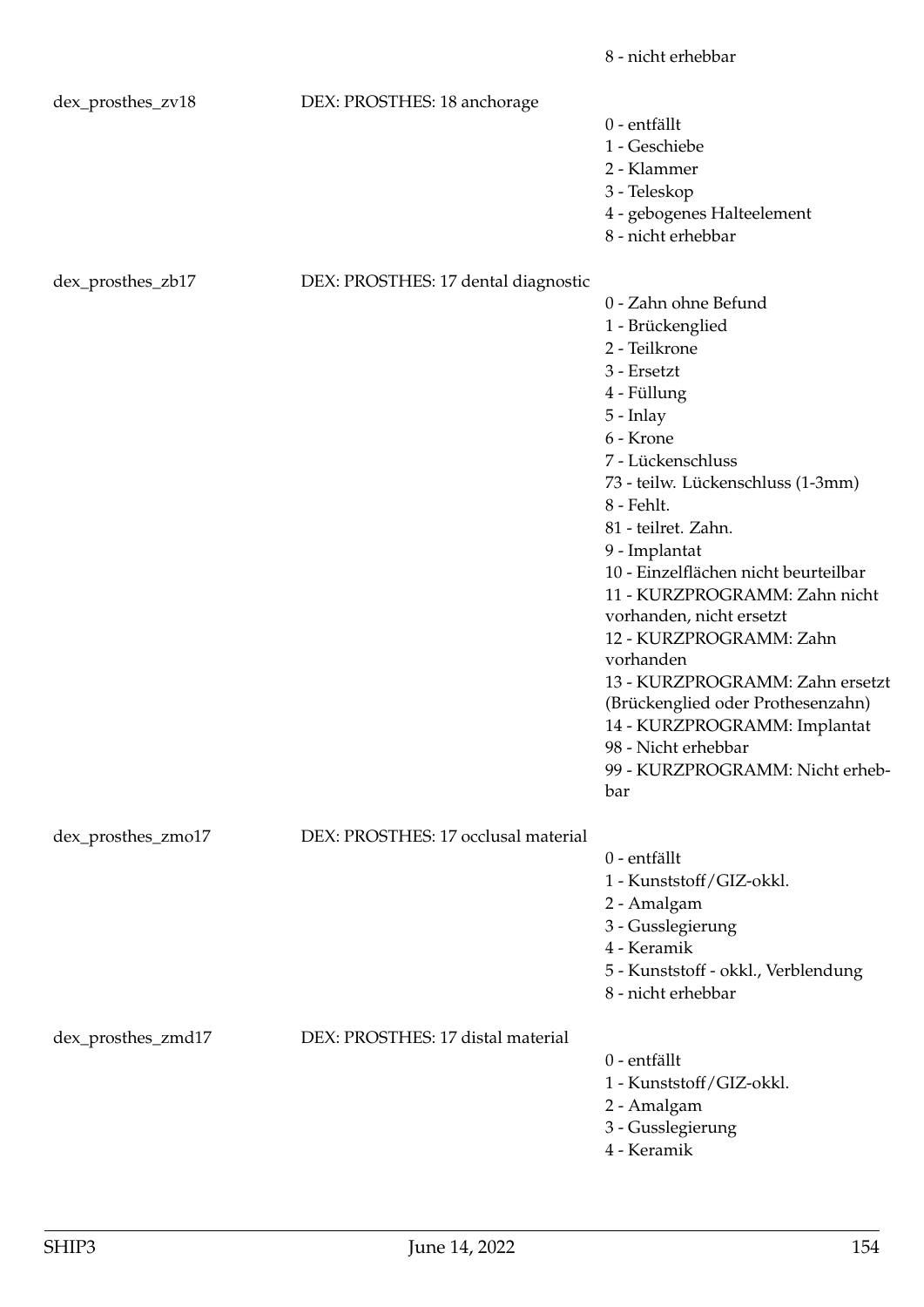5 - Kunststoff - okkl., Verblendung

8 - nicht erhebbar

| dex_prosthes_zmv17 | DEX: PROSTHES: 17 vestibular material |                                     |
|--------------------|---------------------------------------|-------------------------------------|
|                    |                                       | 0 - entfällt                        |
|                    |                                       | 1 - Kunststoff/GIZ-okkl.            |
|                    |                                       | 2 - Amalgam                         |
|                    |                                       | 3 - Gusslegierung                   |
|                    |                                       |                                     |
|                    |                                       | 4 - Keramik                         |
|                    |                                       | 5 - Kunststoff - okkl., Verblendung |
|                    |                                       | 8 - nicht erhebbar                  |
|                    |                                       |                                     |
| dex_prosthes_zmm17 | DEX: PROSTHES: 17 mesial material     |                                     |
|                    |                                       | 0 - entfällt                        |
|                    |                                       | 1 - Kunststoff/GIZ-okkl.            |
|                    |                                       | 2 - Amalgam                         |
|                    |                                       | 3 - Gusslegierung                   |
|                    |                                       | 4 - Keramik                         |
|                    |                                       | 5 - Kunststoff - okkl., Verblendung |
|                    |                                       | 8 - nicht erhebbar                  |
|                    |                                       |                                     |
| dex_prosthes_zmp17 | DEX: PROSTHES: 17 palatinal material  |                                     |
|                    |                                       | 0 - entfällt                        |
|                    |                                       | 1 - Kunststoff/GIZ-okkl.            |
|                    |                                       |                                     |
|                    |                                       | 2 - Amalgam                         |
|                    |                                       | 3 - Gusslegierung                   |
|                    |                                       | 4 - Keramik                         |
|                    |                                       | 5 - Kunststoff - okkl., Verblendung |
|                    |                                       | 8 - nicht erhebbar                  |
|                    |                                       |                                     |
| dex_prosthes_zv17  | DEX: PROSTHES: 17 anchorage           |                                     |
|                    |                                       | 0 - entfällt                        |
|                    |                                       | 1 - Geschiebe                       |
|                    |                                       | 2 - Klammer                         |
|                    |                                       | 3 - Teleskop                        |
|                    |                                       | 4 - gebogenes Halteelement          |
|                    |                                       | 8 - nicht erhebbar                  |
|                    |                                       |                                     |
| dex_prosthes_zb16  | DEX: PROSTHES: 16 dental diagnostic   |                                     |
|                    |                                       | 0 - Zahn ohne Befund                |
|                    |                                       | 1 - Brückenglied                    |
|                    |                                       | 2 - Teilkrone                       |
|                    |                                       |                                     |
|                    |                                       | 3 - Ersetzt                         |
|                    |                                       | 4 - Füllung                         |
|                    |                                       | 5 - Inlay                           |
|                    |                                       | 6 - Krone                           |
|                    |                                       | 7 - Lückenschluss                   |
|                    |                                       | 73 - teilw. Lückenschluss (1-3mm)   |
|                    |                                       | 8 - Fehlt.                          |
|                    |                                       | 81 - teilret. Zahn.                 |
|                    |                                       |                                     |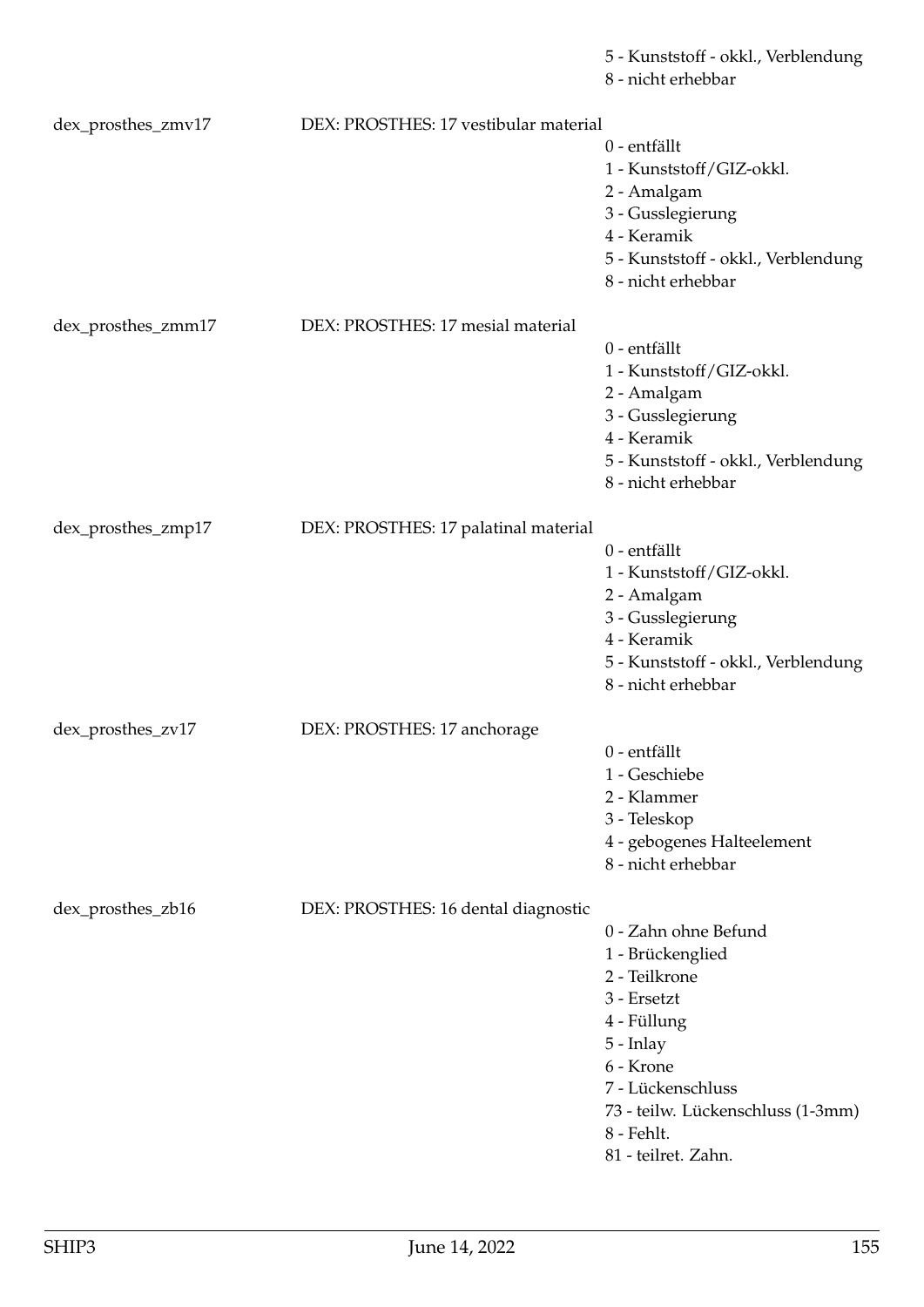|                    |                                       | 9 - Implantat<br>10 - Einzelflächen nicht beurteilbar<br>11 - KURZPROGRAMM: Zahn nicht<br>vorhanden, nicht ersetzt<br>12 - KURZPROGRAMM: Zahn<br>vorhanden<br>13 - KURZPROGRAMM: Zahn ersetzt<br>(Brückenglied oder Prothesenzahn)<br>14 - KURZPROGRAMM: Implantat<br>98 - Nicht erhebbar<br>99 - KURZPROGRAMM: Nicht erheb-<br>bar |
|--------------------|---------------------------------------|-------------------------------------------------------------------------------------------------------------------------------------------------------------------------------------------------------------------------------------------------------------------------------------------------------------------------------------|
| dex_prosthes_zmo16 | DEX: PROSTHES: 16 occlusal material   |                                                                                                                                                                                                                                                                                                                                     |
|                    |                                       | 0 - entfällt<br>1 - Kunststoff/GIZ-okkl.<br>2 - Amalgam<br>3 - Gusslegierung<br>4 - Keramik<br>5 - Kunststoff - okkl., Verblendung<br>8 - nicht erhebbar                                                                                                                                                                            |
| dex_prosthes_zmd16 | DEX: PROSTHES: 16 distal material     | 0 - entfällt<br>1 - Kunststoff/GIZ-okkl.<br>2 - Amalgam<br>3 - Gusslegierung<br>4 - Keramik<br>5 - Kunststoff - okkl., Verblendung<br>8 - nicht erhebbar                                                                                                                                                                            |
| dex_prosthes_zmv16 | DEX: PROSTHES: 16 vestibular material |                                                                                                                                                                                                                                                                                                                                     |
|                    |                                       | 0 - entfällt<br>1 - Kunststoff/GIZ-okkl.<br>2 - Amalgam<br>3 - Gusslegierung<br>4 - Keramik<br>5 - Kunststoff - okkl., Verblendung<br>8 - nicht erhebbar                                                                                                                                                                            |
| dex_prosthes_zmm16 | DEX: PROSTHES: 16 mesial material     | 0 - entfällt<br>1 - Kunststoff/GIZ-okkl.<br>2 - Amalgam<br>3 - Gusslegierung<br>4 - Keramik<br>5 - Kunststoff - okkl., Verblendung<br>8 - nicht erhebbar                                                                                                                                                                            |
| dex_prosthes_zmp16 | DEX: PROSTHES: 16 palatinal material  |                                                                                                                                                                                                                                                                                                                                     |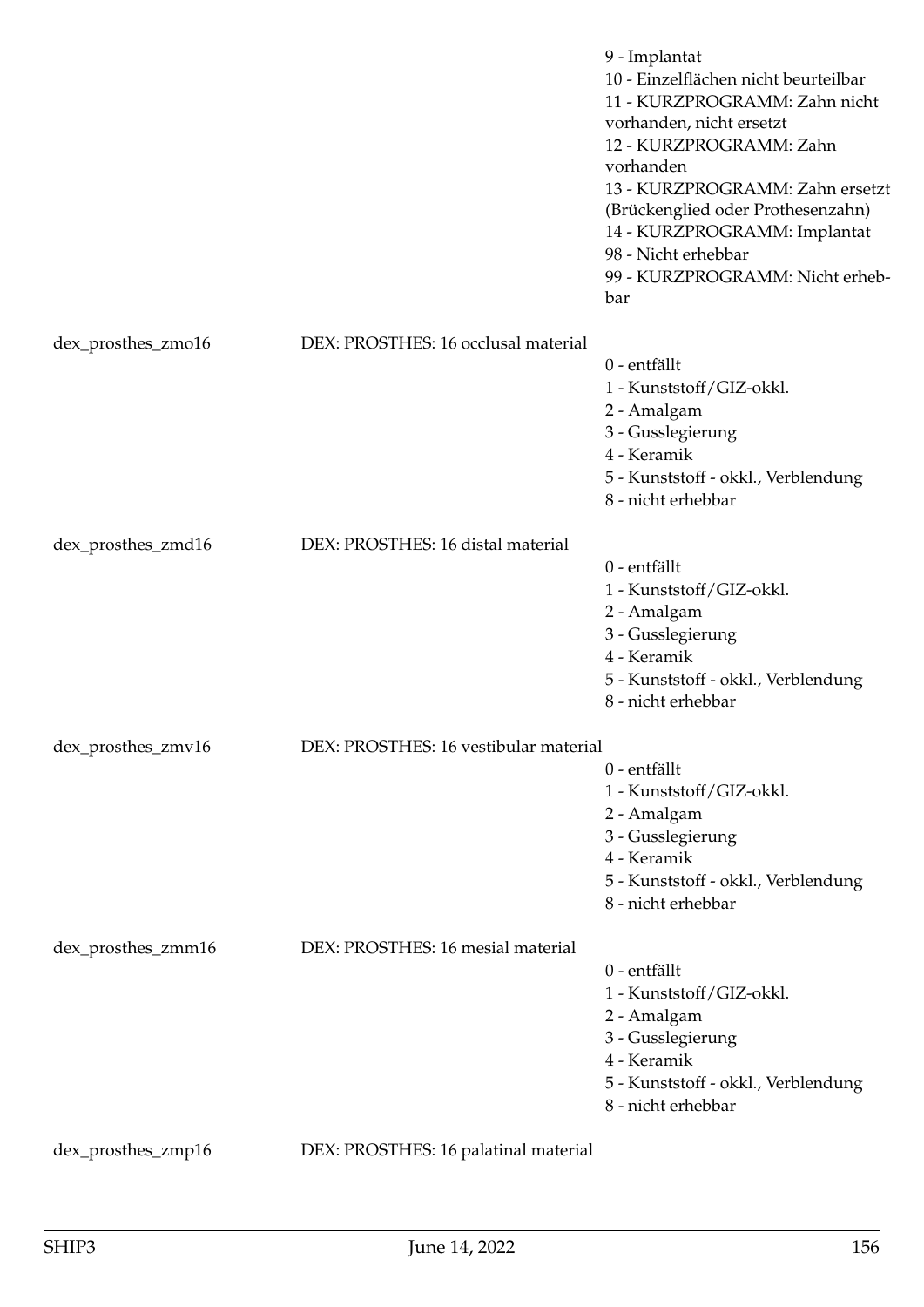|                    |                                     | 0 - entfällt<br>1 - Kunststoff/GIZ-okkl.<br>2 - Amalgam<br>3 - Gusslegierung<br>4 - Keramik<br>5 - Kunststoff - okkl., Verblendung<br>8 - nicht erhebbar                                                                                                                                                                                                                                                                                                                                                                                                  |
|--------------------|-------------------------------------|-----------------------------------------------------------------------------------------------------------------------------------------------------------------------------------------------------------------------------------------------------------------------------------------------------------------------------------------------------------------------------------------------------------------------------------------------------------------------------------------------------------------------------------------------------------|
| dex_prosthes_zv16  | DEX: PROSTHES: 16 anchorage         | 0 - entfällt<br>1 - Geschiebe<br>2 - Klammer<br>3 - Teleskop<br>4 - gebogenes Halteelement<br>8 - nicht erhebbar                                                                                                                                                                                                                                                                                                                                                                                                                                          |
| dex_prosthes_zb15  | DEX: PROSTHES: 15 dental diagnostic | 0 - Zahn ohne Befund<br>1 - Brückenglied<br>2 - Teilkrone<br>3 - Ersetzt<br>4 - Füllung<br>$5$ - Inlay<br>6 - Krone<br>7 - Lückenschluss<br>73 - teilw. Lückenschluss (1-3mm)<br>8 - Fehlt.<br>81 - teilret. Zahn.<br>9 - Implantat<br>10 - Einzelflächen nicht beurteilbar<br>11 - KURZPROGRAMM: Zahn nicht<br>vorhanden, nicht ersetzt<br>12 - KURZPROGRAMM: Zahn<br>vorhanden<br>13 - KURZPROGRAMM: Zahn ersetzt<br>(Brückenglied oder Prothesenzahn)<br>14 - KURZPROGRAMM: Implantat<br>98 - Nicht erhebbar<br>99 - KURZPROGRAMM: Nicht erheb-<br>bar |
| dex_prosthes_zmo15 | DEX: PROSTHES: 15 occlusal material | 0 - entfällt<br>1 - Kunststoff/GIZ-okkl.<br>2 - Amalgam<br>3 - Gusslegierung<br>4 - Keramik<br>5 - Kunststoff - okkl., Verblendung<br>8 - nicht erhebbar                                                                                                                                                                                                                                                                                                                                                                                                  |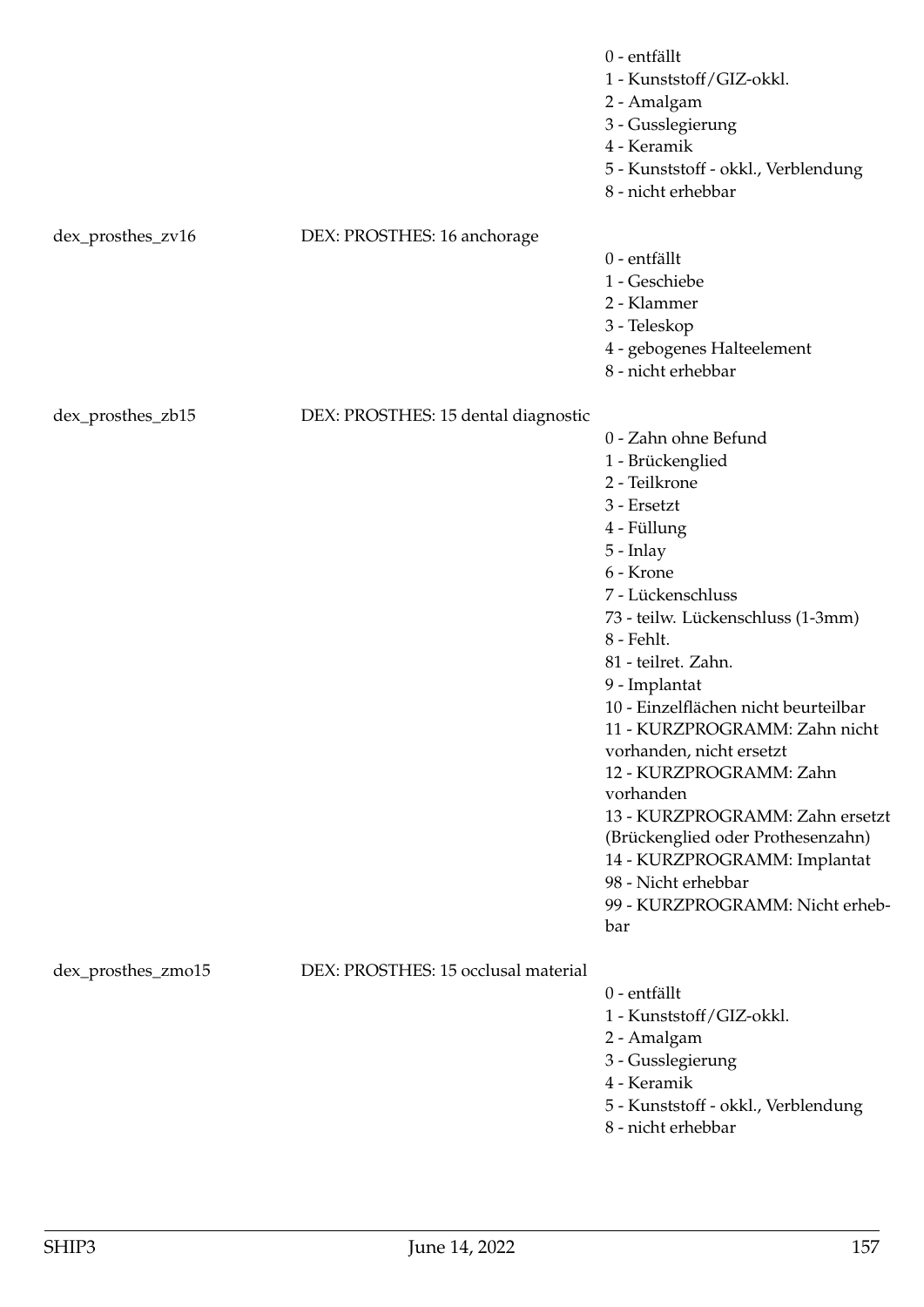| dex_prosthes_zmd15 | DEX: PROSTHES: 15 distal material     | 0 - entfällt                                              |
|--------------------|---------------------------------------|-----------------------------------------------------------|
|                    |                                       | 1 - Kunststoff/GIZ-okkl.                                  |
|                    |                                       | 2 - Amalgam                                               |
|                    |                                       | 3 - Gusslegierung<br>4 - Keramik                          |
|                    |                                       | 5 - Kunststoff - okkl., Verblendung                       |
|                    |                                       | 8 - nicht erhebbar                                        |
| dex_prosthes_zmv15 | DEX: PROSTHES: 15 vestibular material |                                                           |
|                    |                                       | 0 - entfällt<br>1 - Kunststoff/GIZ-okkl.                  |
|                    |                                       | 2 - Amalgam                                               |
|                    |                                       | 3 - Gusslegierung                                         |
|                    |                                       | 4 - Keramik                                               |
|                    |                                       | 5 - Kunststoff - okkl., Verblendung<br>8 - nicht erhebbar |
|                    |                                       |                                                           |
| dex_prosthes_zmm15 | DEX: PROSTHES: 15 mesial material     | 0 - entfällt                                              |
|                    |                                       | 1 - Kunststoff/GIZ-okkl.                                  |
|                    |                                       | 2 - Amalgam                                               |
|                    |                                       | 3 - Gusslegierung<br>4 - Keramik                          |
|                    |                                       | 5 - Kunststoff - okkl., Verblendung                       |
|                    |                                       | 8 - nicht erhebbar                                        |
| dex_prosthes_zmp15 | DEX: PROSTHES: 15 palatinal material  |                                                           |
|                    |                                       | 0 - entfällt                                              |
|                    |                                       | 1 - Kunststoff/GIZ-okkl.                                  |
|                    |                                       | 2 - Amalgam<br>3 - Gusslegierung                          |
|                    |                                       | 4 - Keramik                                               |
|                    |                                       | 5 - Kunststoff - okkl., Verblendung                       |
|                    |                                       | 8 - nicht erhebbar                                        |
| dex_prosthes_zv15  | DEX: PROSTHES: 15 anchorage           |                                                           |
|                    |                                       | 0 - entfällt<br>1 - Geschiebe                             |
|                    |                                       | 2 - Klammer                                               |
|                    |                                       | 3 - Teleskop                                              |
|                    |                                       | 4 - gebogenes Halteelement<br>8 - nicht erhebbar          |
| dex_prosthes_zb14  | DEX: PROSTHES: 14 dental diagnostic   |                                                           |
|                    |                                       | 0 - Zahn ohne Befund                                      |
|                    |                                       | 1 - Brückenglied                                          |
|                    |                                       | 2 - Teilkrone                                             |
|                    |                                       | 3 - Ersetzt<br>4 - Füllung                                |
|                    |                                       |                                                           |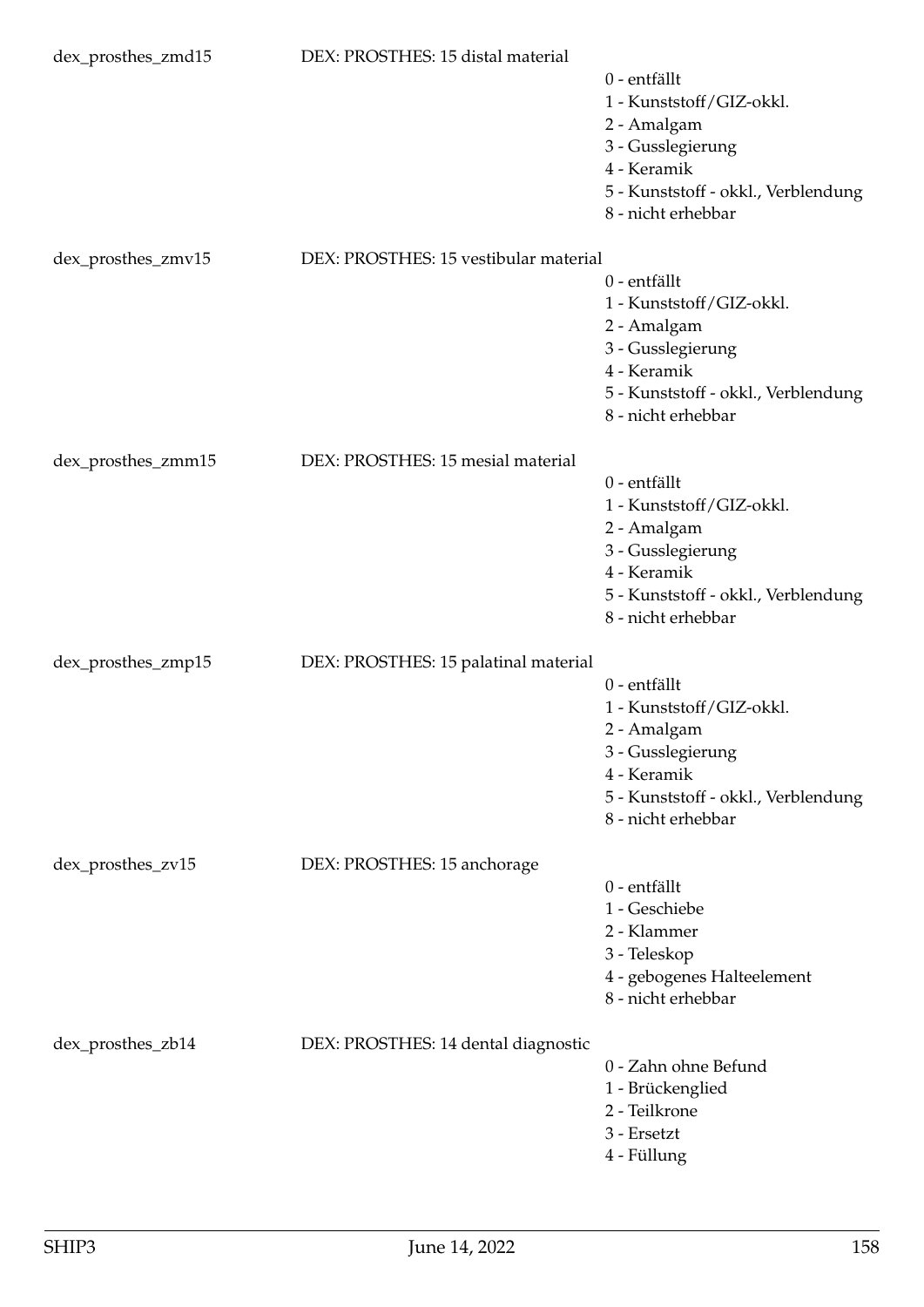|                    |                                       | 5 - Inlay<br>6 - Krone<br>7 - Lückenschluss<br>73 - teilw. Lückenschluss (1-3mm)<br>8 - Fehlt.<br>81 - teilret. Zahn.<br>9 - Implantat<br>10 - Einzelflächen nicht beurteilbar<br>11 - KURZPROGRAMM: Zahn nicht<br>vorhanden, nicht ersetzt<br>12 - KURZPROGRAMM: Zahn<br>vorhanden<br>13 - KURZPROGRAMM: Zahn ersetzt<br>(Brückenglied oder Prothesenzahn)<br>14 - KURZPROGRAMM: Implantat<br>98 - Nicht erhebbar<br>99 - KURZPROGRAMM: Nicht erheb-<br>bar |
|--------------------|---------------------------------------|--------------------------------------------------------------------------------------------------------------------------------------------------------------------------------------------------------------------------------------------------------------------------------------------------------------------------------------------------------------------------------------------------------------------------------------------------------------|
| dex_prosthes_zmo14 | DEX: PROSTHES: 14 occlusal material   | 0 - entfällt<br>1 - Kunststoff/GIZ-okkl.<br>2 - Amalgam<br>3 - Gusslegierung<br>4 - Keramik                                                                                                                                                                                                                                                                                                                                                                  |
|                    |                                       | 5 - Kunststoff - okkl., Verblendung<br>8 - nicht erhebbar                                                                                                                                                                                                                                                                                                                                                                                                    |
| dex_prosthes_zmd14 | DEX: PROSTHES: 14 distal material     | 0 - entfällt<br>1 - Kunststoff/GIZ-okkl.<br>2 - Amalgam<br>3 - Gusslegierung<br>4 - Keramik<br>5 - Kunststoff - okkl., Verblendung<br>8 - nicht erhebbar                                                                                                                                                                                                                                                                                                     |
| dex_prosthes_zmv14 | DEX: PROSTHES: 14 vestibular material |                                                                                                                                                                                                                                                                                                                                                                                                                                                              |
|                    |                                       | 0 - entfällt<br>1 - Kunststoff/GIZ-okkl.<br>2 - Amalgam<br>3 - Gusslegierung<br>4 - Keramik<br>5 - Kunststoff - okkl., Verblendung<br>8 - nicht erhebbar                                                                                                                                                                                                                                                                                                     |
| dex_prosthes_zmm14 | DEX: PROSTHES: 14 mesial material     | 0 - entfällt<br>1 - Kunststoff/GIZ-okkl.<br>2 - Amalgam                                                                                                                                                                                                                                                                                                                                                                                                      |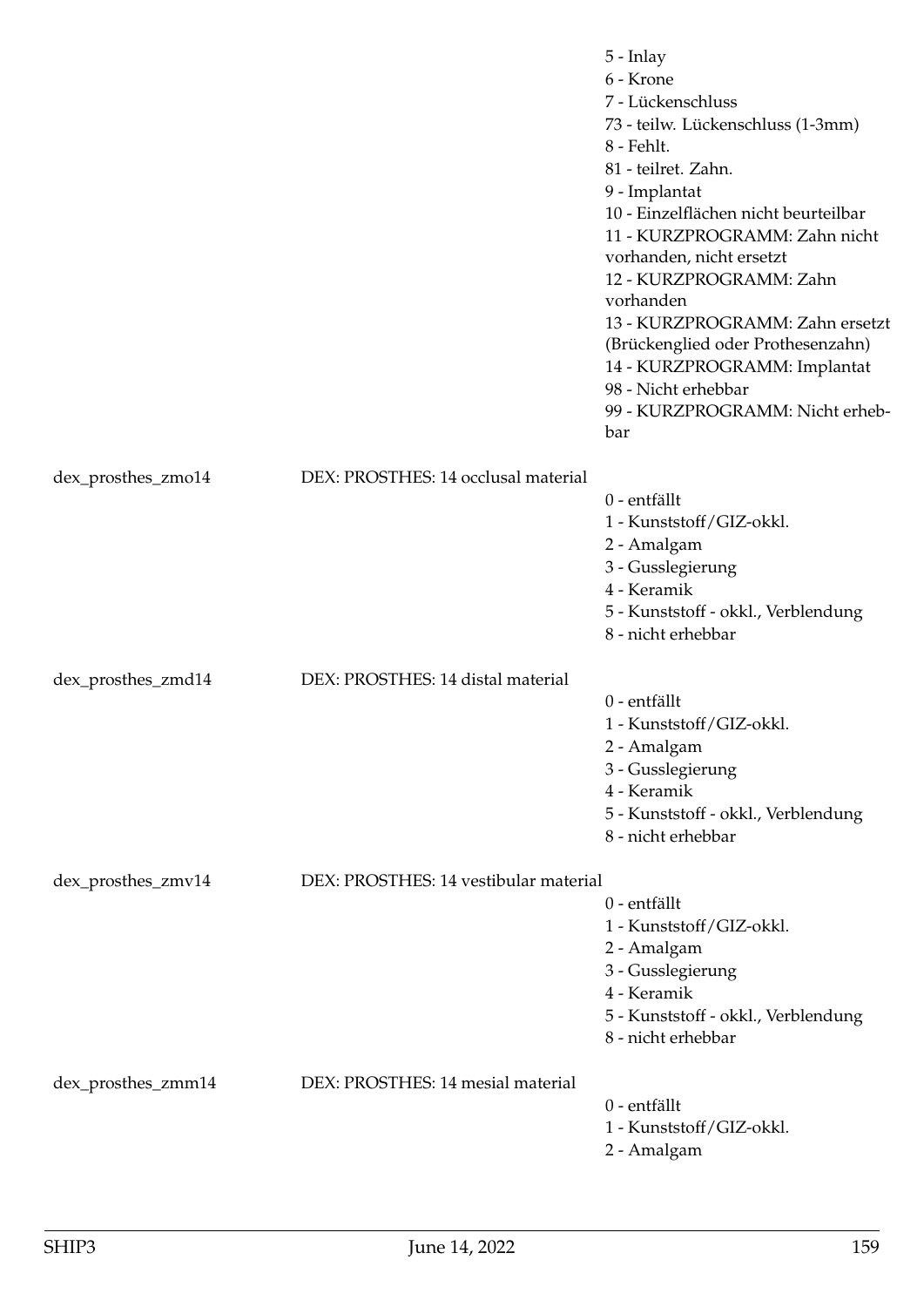|                    |                                      | 3 - Gusslegierung<br>4 - Keramik<br>5 - Kunststoff - okkl., Verblendung<br>8 - nicht erhebbar                                                                                                                                                                                                                                                                                                                                                                                                                                                           |
|--------------------|--------------------------------------|---------------------------------------------------------------------------------------------------------------------------------------------------------------------------------------------------------------------------------------------------------------------------------------------------------------------------------------------------------------------------------------------------------------------------------------------------------------------------------------------------------------------------------------------------------|
| dex_prosthes_zmp14 | DEX: PROSTHES: 14 palatinal material | 0 - entfällt<br>1 - Kunststoff/GIZ-okkl.<br>2 - Amalgam<br>3 - Gusslegierung<br>4 - Keramik<br>5 - Kunststoff - okkl., Verblendung<br>8 - nicht erhebbar                                                                                                                                                                                                                                                                                                                                                                                                |
| dex_prosthes_zv14  | DEX: PROSTHES: 14 anchorage          | 0 - entfällt<br>1 - Geschiebe<br>2 - Klammer<br>3 - Teleskop<br>4 - gebogenes Halteelement<br>8 - nicht erhebbar                                                                                                                                                                                                                                                                                                                                                                                                                                        |
| dex_prosthes_zb13  | DEX: PROSTHES: 13 dental diagnostic  | 0 - Zahn ohne Befund<br>1 - Brückenglied<br>2 - Teilkrone<br>3 - Ersetzt<br>4 - Füllung<br>5 - Inlay<br>6 - Krone<br>7 - Lückenschluss<br>73 - teilw. Lückenschluss (1-3mm)<br>8 - Fehlt.<br>81 - teilret. Zahn.<br>9 - Implantat<br>10 - Einzelflächen nicht beurteilbar<br>11 - KURZPROGRAMM: Zahn nicht<br>vorhanden, nicht ersetzt<br>12 - KURZPROGRAMM: Zahn<br>vorhanden<br>13 - KURZPROGRAMM: Zahn ersetzt<br>(Brückenglied oder Prothesenzahn)<br>14 - KURZPROGRAMM: Implantat<br>98 - Nicht erhebbar<br>99 - KURZPROGRAMM: Nicht erheb-<br>bar |
| dex_prosthes_zmd13 | DEX: PROSTHES: 13 distal material    | 0 - entfällt<br>1 - Kunststoff/GIZ-okkl.                                                                                                                                                                                                                                                                                                                                                                                                                                                                                                                |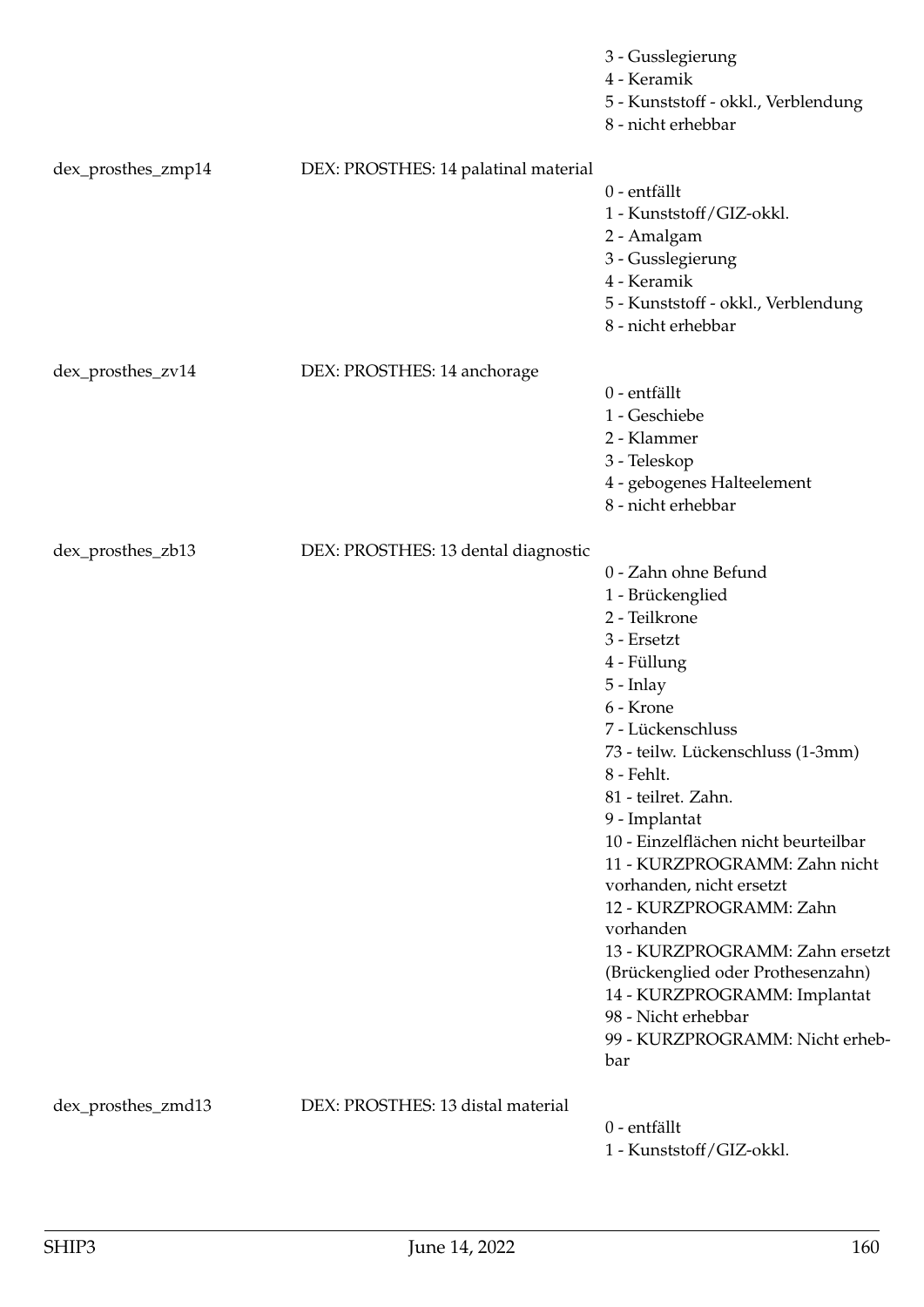|                    |                                       | 2 - Amalgam<br>3 - Gusslegierung<br>4 - Keramik<br>5 - Kunststoff - okkl., Verblendung<br>8 - nicht erhebbar                                             |
|--------------------|---------------------------------------|----------------------------------------------------------------------------------------------------------------------------------------------------------|
| dex_prosthes_zmv13 | DEX: PROSTHES: 13 vestibular material |                                                                                                                                                          |
|                    |                                       | 0 - entfällt<br>1 - Kunststoff/GIZ-okkl.<br>2 - Amalgam<br>3 - Gusslegierung<br>4 - Keramik<br>5 - Kunststoff - okkl., Verblendung<br>8 - nicht erhebbar |
| dex_prosthes_zmm13 | DEX: PROSTHES: 13 mesial material     |                                                                                                                                                          |
|                    |                                       | 0 - entfällt<br>1 - Kunststoff/GIZ-okkl.<br>2 - Amalgam<br>3 - Gusslegierung<br>4 - Keramik<br>5 - Kunststoff - okkl., Verblendung<br>8 - nicht erhebbar |
| dex_prosthes_zmp13 | DEX: PROSTHES: 13 palatinal material  | 0 - entfällt<br>1 - Kunststoff/GIZ-okkl.<br>2 - Amalgam<br>3 - Gusslegierung<br>4 - Keramik<br>5 - Kunststoff - okkl., Verblendung<br>8 - nicht erhebbar |
| dex_prosthes_zv13  | DEX: PROSTHES: 13 anchorage           |                                                                                                                                                          |
|                    |                                       | 0 - entfällt<br>1 - Geschiebe<br>2 - Klammer<br>3 - Teleskop<br>4 - gebogenes Halteelement<br>8 - nicht erhebbar                                         |
| dex_prosthes_zb12  | DEX: PROSTHES: 12 dental diagnostic   | 0 - Zahn ohne Befund<br>1 - Brückenglied<br>2 - Teilkrone<br>3 - Ersetzt<br>4 - Füllung<br>5 - Inlay<br>6 - Krone<br>7 - Lückenschluss                   |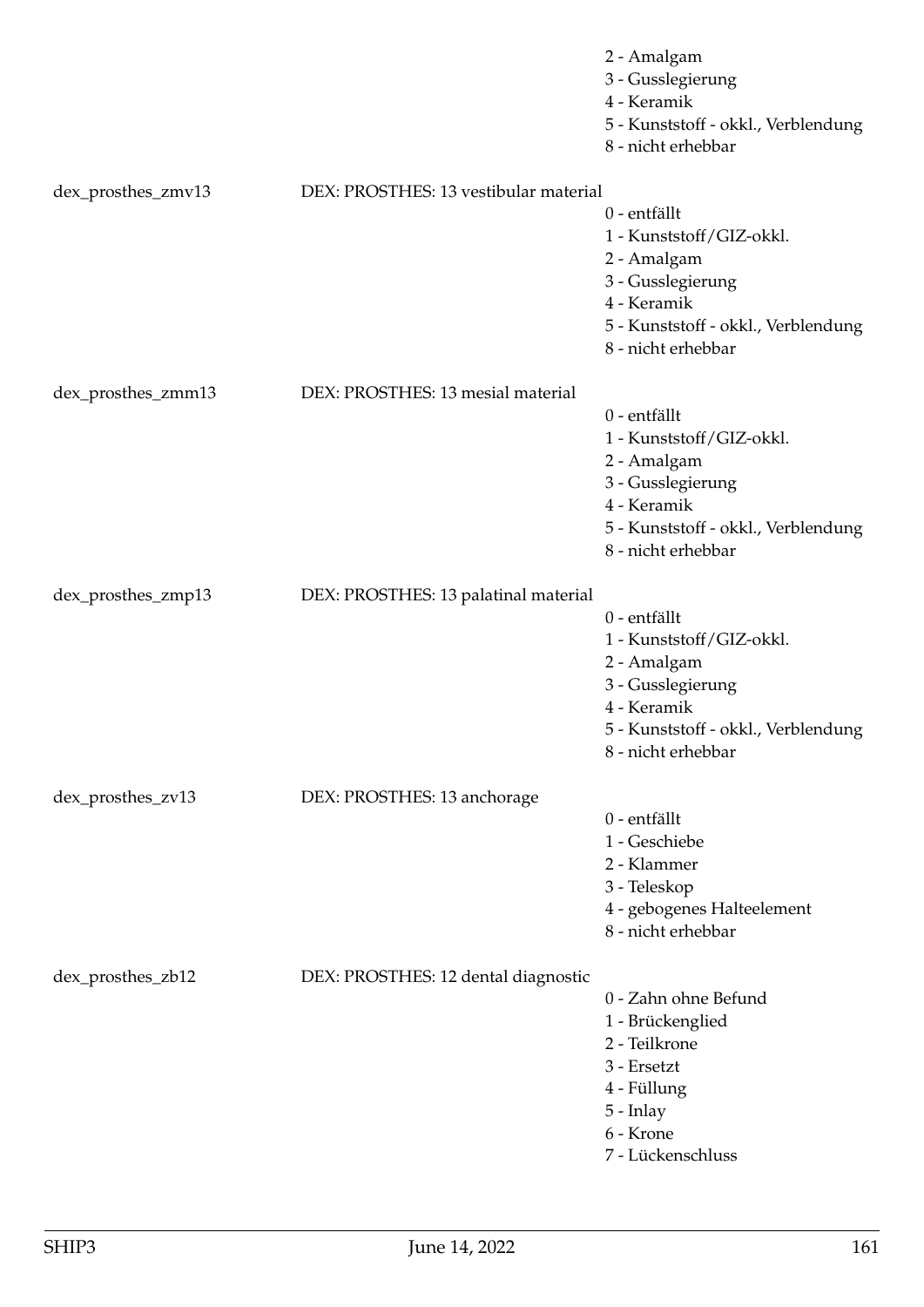|                    |                                       | 73 - teilw. Lückenschluss (1-3mm)<br>8 - Fehlt.<br>81 - teilret. Zahn.<br>9 - Implantat<br>10 - Einzelflächen nicht beurteilbar<br>11 - KURZPROGRAMM: Zahn nicht<br>vorhanden, nicht ersetzt<br>12 - KURZPROGRAMM: Zahn<br>vorhanden<br>13 - KURZPROGRAMM: Zahn ersetzt<br>(Brückenglied oder Prothesenzahn)<br>14 - KURZPROGRAMM: Implantat<br>98 - Nicht erhebbar<br>99 - KURZPROGRAMM: Nicht erheb-<br>bar |
|--------------------|---------------------------------------|---------------------------------------------------------------------------------------------------------------------------------------------------------------------------------------------------------------------------------------------------------------------------------------------------------------------------------------------------------------------------------------------------------------|
| dex_prosthes_zmd12 | DEX: PROSTHES: 12 distal material     |                                                                                                                                                                                                                                                                                                                                                                                                               |
|                    |                                       | 0 - entfällt<br>1 - Kunststoff/GIZ-okkl.<br>2 - Amalgam<br>3 - Gusslegierung<br>4 - Keramik<br>5 - Kunststoff - okkl., Verblendung<br>8 - nicht erhebbar                                                                                                                                                                                                                                                      |
| dex_prosthes_zmv12 | DEX: PROSTHES: 12 vestibular material |                                                                                                                                                                                                                                                                                                                                                                                                               |
|                    |                                       | 0 - entfällt<br>1 - Kunststoff/GIZ-okkl.<br>2 - Amalgam<br>3 - Gusslegierung<br>4 - Keramik<br>5 - Kunststoff - okkl., Verblendung<br>8 - nicht erhebbar                                                                                                                                                                                                                                                      |
| dex_prosthes_zmm12 | DEX: PROSTHES: 12 mesial material     |                                                                                                                                                                                                                                                                                                                                                                                                               |
|                    |                                       | 0 - entfällt<br>1 - Kunststoff/GIZ-okkl.<br>2 - Amalgam<br>3 - Gusslegierung<br>4 - Keramik<br>5 - Kunststoff - okkl., Verblendung<br>8 - nicht erhebbar                                                                                                                                                                                                                                                      |
| dex_prosthes_zmp12 | DEX: PROSTHES: 12 palatinal material  | 0 - entfällt<br>1 - Kunststoff/GIZ-okkl.<br>2 - Amalgam<br>3 - Gusslegierung<br>4 - Keramik<br>5 - Kunststoff - okkl., Verblendung                                                                                                                                                                                                                                                                            |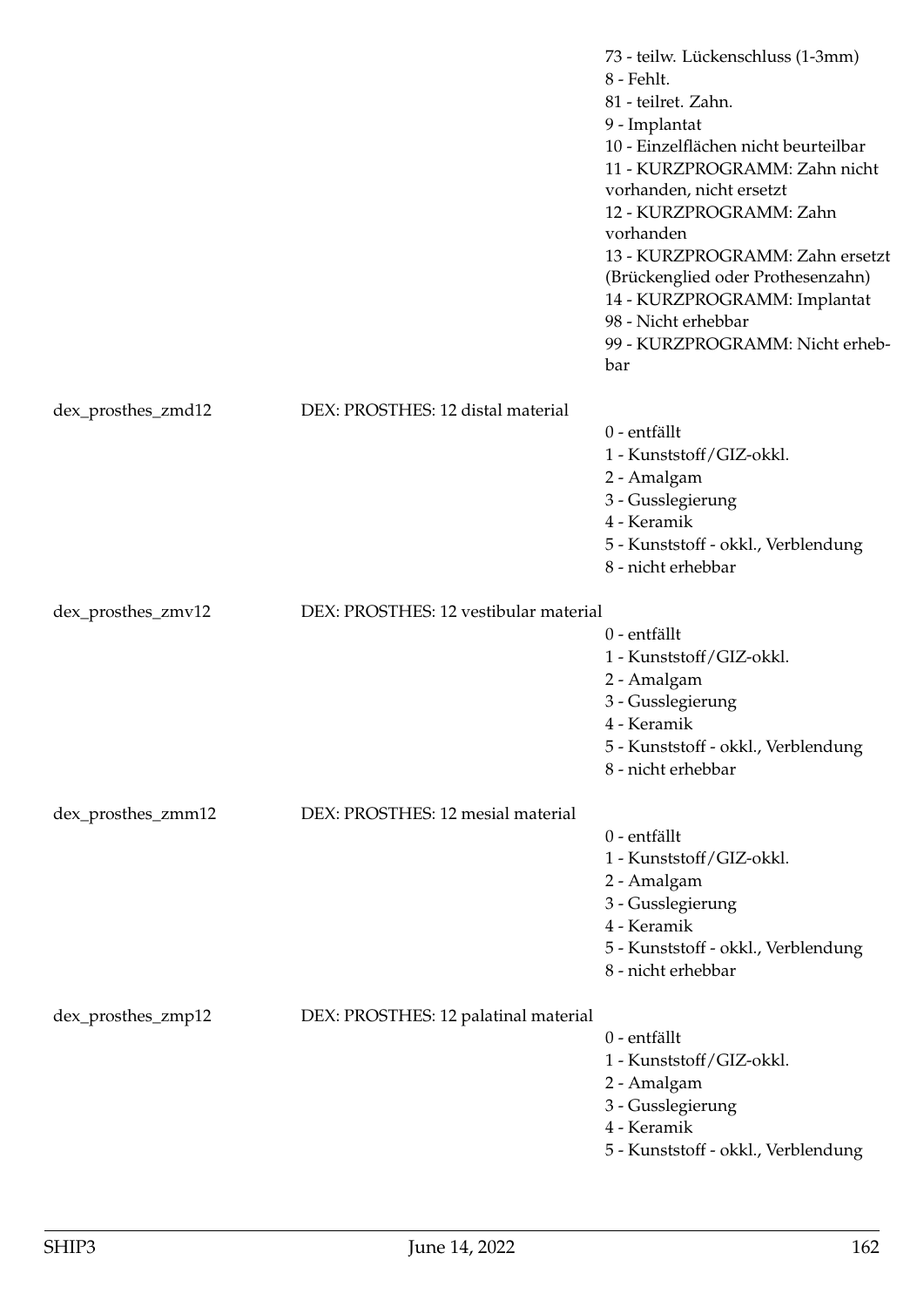|                    |                                       | 8 - nicht erhebbar                                                                                                                                                                                                                                                                                                                                                                                                                                                                                                                                        |
|--------------------|---------------------------------------|-----------------------------------------------------------------------------------------------------------------------------------------------------------------------------------------------------------------------------------------------------------------------------------------------------------------------------------------------------------------------------------------------------------------------------------------------------------------------------------------------------------------------------------------------------------|
| dex_prosthes_zv12  | DEX: PROSTHES: 12 anchorage           | 0 - entfällt<br>1 - Geschiebe<br>2 - Klammer<br>3 - Teleskop<br>4 - gebogenes Halteelement<br>8 - nicht erhebbar                                                                                                                                                                                                                                                                                                                                                                                                                                          |
| dex_prosthes_zb11  | DEX: PROSTHES: 11 dental diagnostic   | 0 - Zahn ohne Befund<br>1 - Brückenglied<br>2 - Teilkrone<br>3 - Ersetzt<br>4 - Füllung<br>$5$ - Inlay<br>6 - Krone<br>7 - Lückenschluss<br>73 - teilw. Lückenschluss (1-3mm)<br>8 - Fehlt.<br>81 - teilret. Zahn.<br>9 - Implantat<br>10 - Einzelflächen nicht beurteilbar<br>11 - KURZPROGRAMM: Zahn nicht<br>vorhanden, nicht ersetzt<br>12 - KURZPROGRAMM: Zahn<br>vorhanden<br>13 - KURZPROGRAMM: Zahn ersetzt<br>(Brückenglied oder Prothesenzahn)<br>14 - KURZPROGRAMM: Implantat<br>98 - Nicht erhebbar<br>99 - KURZPROGRAMM: Nicht erheb-<br>bar |
| dex_prosthes_zmd11 | DEX: PROSTHES: 11 distal material     | 0 - entfällt<br>1 - Kunststoff/GIZ-okkl.<br>2 - Amalgam<br>3 - Gusslegierung<br>4 - Keramik<br>5 - Kunststoff - okkl., Verblendung<br>8 - nicht erhebbar                                                                                                                                                                                                                                                                                                                                                                                                  |
| dex_prosthes_zmv11 | DEX: PROSTHES: 11 vestibular material | 0 - entfällt<br>1 - Kunststoff/GIZ-okkl.<br>2 - Amalgam<br>3 - Gusslegierung<br>4 - Keramik                                                                                                                                                                                                                                                                                                                                                                                                                                                               |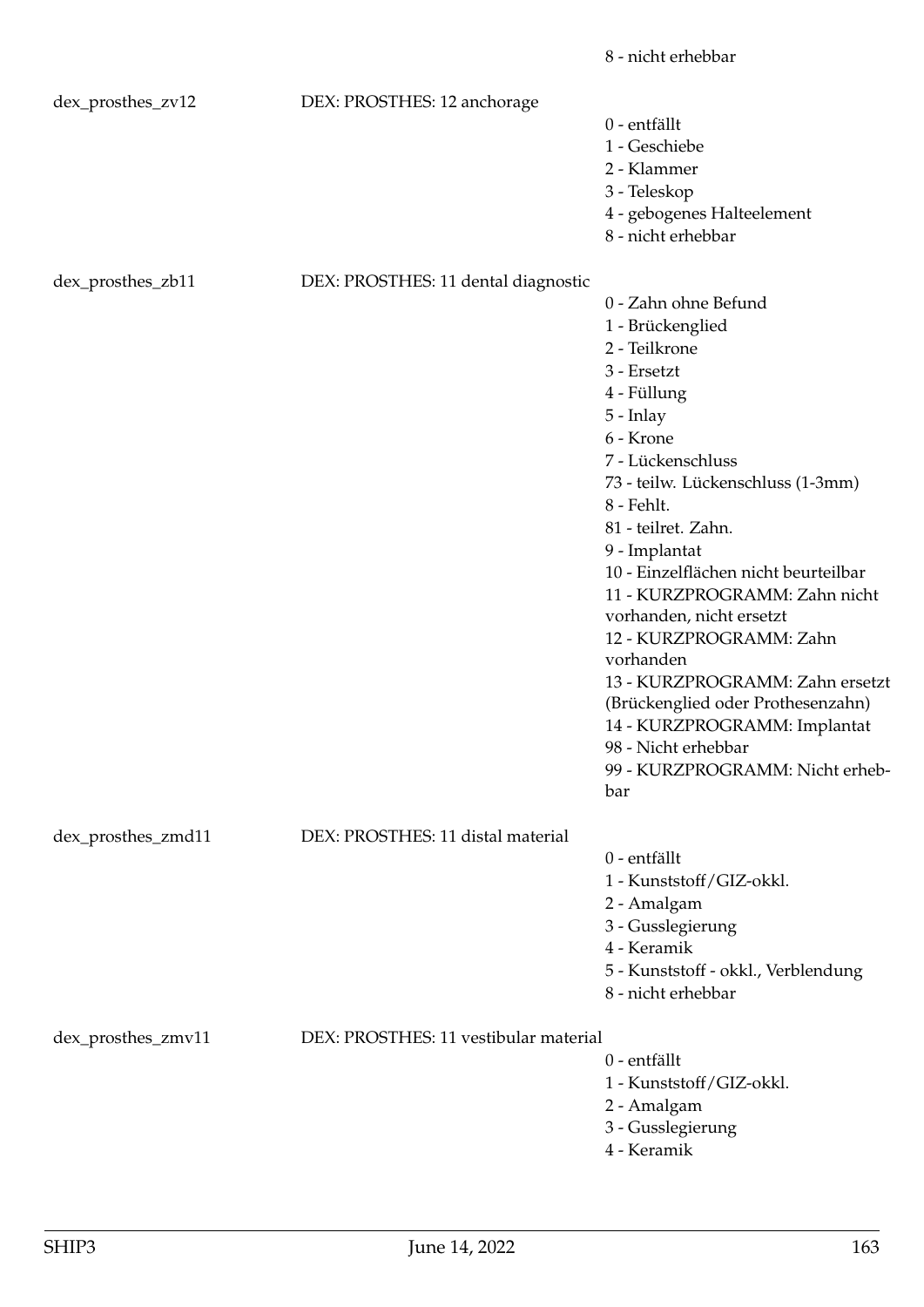|                    |                                      | 5 - Kunststoff - okkl., Verblendung<br>8 - nicht erhebbar                                                                                                                                                                                                                                                                                                                                                                                                                                |
|--------------------|--------------------------------------|------------------------------------------------------------------------------------------------------------------------------------------------------------------------------------------------------------------------------------------------------------------------------------------------------------------------------------------------------------------------------------------------------------------------------------------------------------------------------------------|
| dex_prosthes_zmm11 | DEX: PROSTHES: 11 mesial material    | 0 - entfällt<br>1 - Kunststoff/GIZ-okkl.<br>2 - Amalgam<br>3 - Gusslegierung<br>4 - Keramik<br>5 - Kunststoff - okkl., Verblendung<br>8 - nicht erhebbar                                                                                                                                                                                                                                                                                                                                 |
| dex_prosthes_zmp11 | DEX: PROSTHES: 11 palatinal material | 0 - entfällt<br>1 - Kunststoff/GIZ-okkl.<br>2 - Amalgam<br>3 - Gusslegierung<br>4 - Keramik<br>5 - Kunststoff - okkl., Verblendung<br>8 - nicht erhebbar                                                                                                                                                                                                                                                                                                                                 |
| dex_prosthes_zv11  | DEX: PROSTHES: 11 anchorage          | 0 - entfällt<br>1 - Geschiebe<br>2 - Klammer<br>3 - Teleskop<br>4 - gebogenes Halteelement<br>8 - nicht erhebbar                                                                                                                                                                                                                                                                                                                                                                         |
| dex_prosthes_zb21  | DEX: PROSTHES: 21 dental diagnostic  | 0 - Zahn ohne Befund<br>1 - Brückenglied<br>2 - Teilkrone<br>3 - Ersetzt<br>4 - Füllung<br>$5$ - Inlay<br>6 - Krone<br>7 - Lückenschluss<br>73 - teilw. Lückenschluss (1-3mm)<br>8 - Fehlt.<br>81 - teilret. Zahn.<br>9 - Implantat<br>10 - Einzelflächen nicht beurteilbar<br>11 - KURZPROGRAMM: Zahn nicht<br>vorhanden, nicht ersetzt<br>12 - KURZPROGRAMM: Zahn<br>vorhanden<br>13 - KURZPROGRAMM: Zahn ersetzt<br>(Brückenglied oder Prothesenzahn)<br>14 - KURZPROGRAMM: Implantat |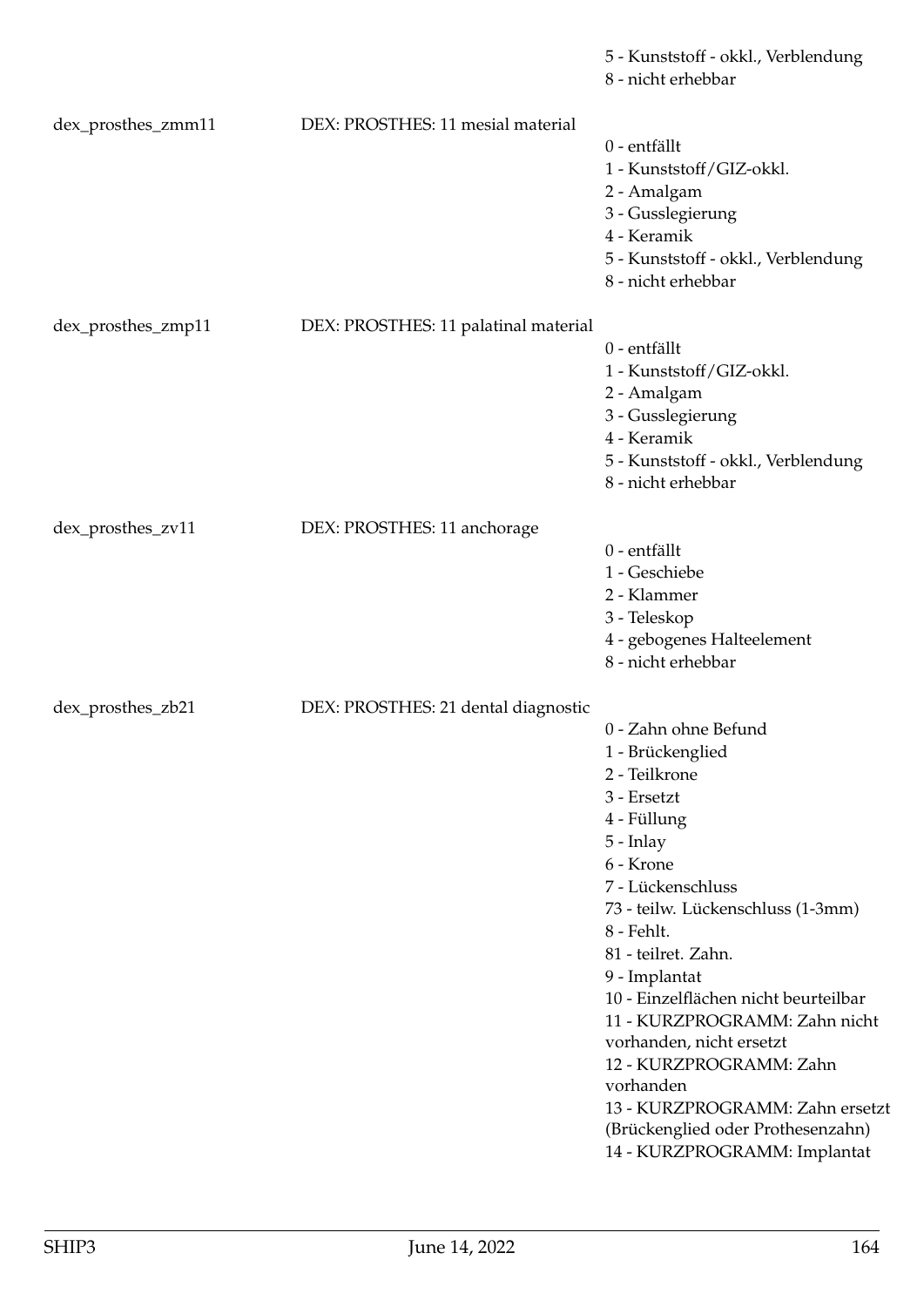|                    |                                       | 98 - Nicht erhebbar<br>99 - KURZPROGRAMM: Nicht erheb-<br>bar                                                                                            |
|--------------------|---------------------------------------|----------------------------------------------------------------------------------------------------------------------------------------------------------|
| dex_prosthes_zmd21 | DEX: PROSTHES: 21 distal material     |                                                                                                                                                          |
|                    |                                       | 0 - entfällt<br>1 - Kunststoff/GIZ-okkl.<br>2 - Amalgam<br>3 - Gusslegierung<br>4 - Keramik<br>5 - Kunststoff - okkl., Verblendung                       |
|                    |                                       | 8 - nicht erhebbar                                                                                                                                       |
| dex_prosthes_zmv21 | DEX: PROSTHES: 21 vestibular material | 0 - entfällt<br>1 - Kunststoff/GIZ-okkl.<br>2 - Amalgam<br>3 - Gusslegierung                                                                             |
|                    |                                       | 4 - Keramik<br>5 - Kunststoff - okkl., Verblendung<br>8 - nicht erhebbar                                                                                 |
| dex_prosthes_zmm21 | DEX: PROSTHES: 21 mesial material     | 0 - entfällt<br>1 - Kunststoff/GIZ-okkl.<br>2 - Amalgam<br>3 - Gusslegierung<br>4 - Keramik<br>5 - Kunststoff - okkl., Verblendung<br>8 - nicht erhebbar |
| dex_prosthes_zmp21 | DEX: PROSTHES: 21 palatinal material  |                                                                                                                                                          |
|                    |                                       | 0 - entfällt<br>1 - Kunststoff/GIZ-okkl.<br>2 - Amalgam<br>3 - Gusslegierung<br>4 - Keramik<br>5 - Kunststoff - okkl., Verblendung<br>8 - nicht erhebbar |
| dex_prosthes_zv21  | DEX: PROSTHES: 21 anchorage           | 0 - entfällt<br>1 - Geschiebe<br>2 - Klammer<br>3 - Teleskop<br>4 - gebogenes Halteelement<br>8 - nicht erhebbar                                         |
| dex_prosthes_zb22  | DEX: PROSTHES: 22 dental diagnostic   | 0 - Zahn ohne Befund                                                                                                                                     |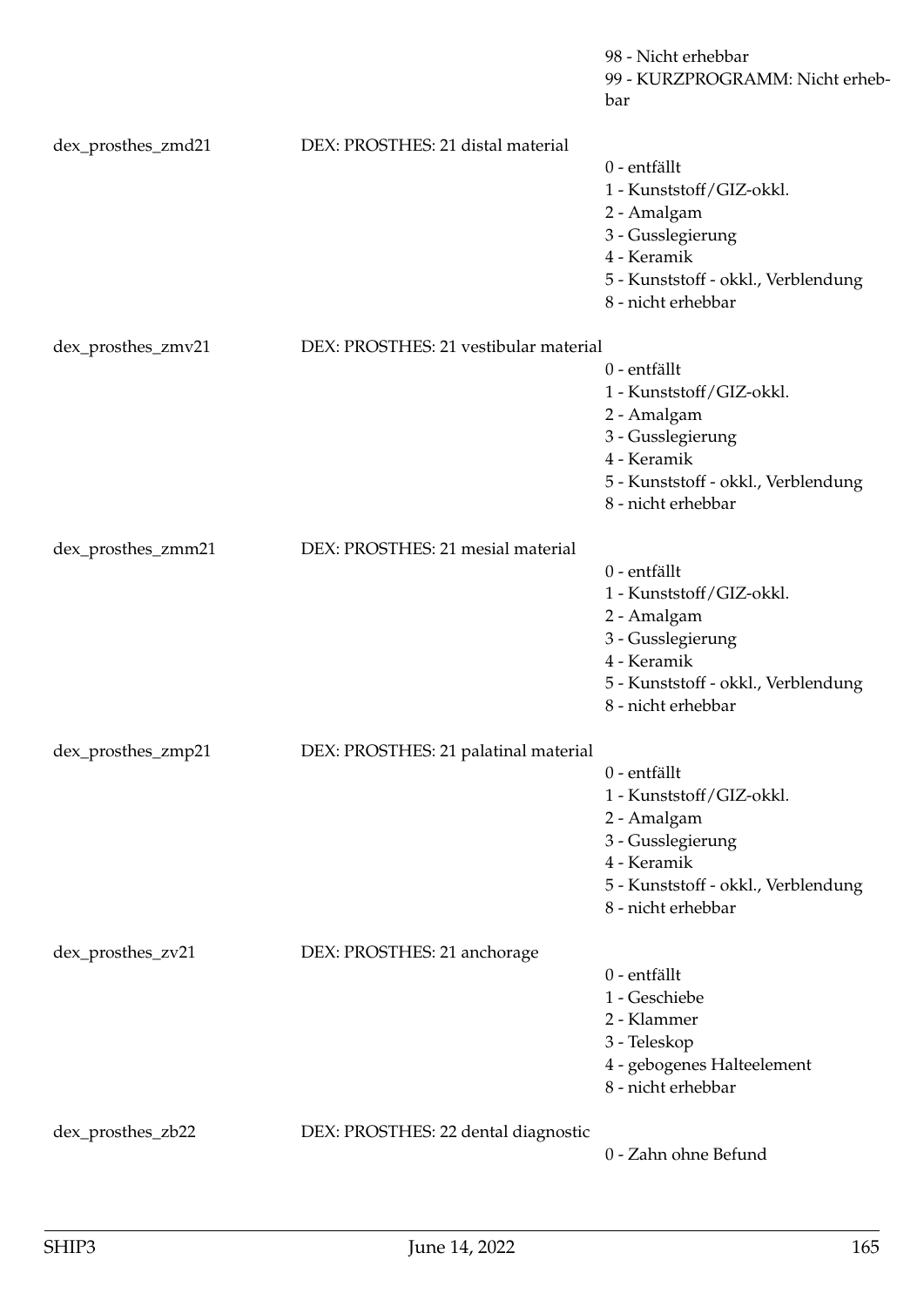|                    |                                       | 1 - Brückenglied<br>2 - Teilkrone<br>3 - Ersetzt<br>4 - Füllung<br>5 - Inlay<br>6 - Krone<br>7 - Lückenschluss<br>73 - teilw. Lückenschluss (1-3mm)<br>8 - Fehlt.<br>81 - teilret. Zahn.<br>9 - Implantat<br>10 - Einzelflächen nicht beurteilbar<br>11 - KURZPROGRAMM: Zahn nicht<br>vorhanden, nicht ersetzt<br>12 - KURZPROGRAMM: Zahn<br>vorhanden<br>13 - KURZPROGRAMM: Zahn ersetzt<br>(Brückenglied oder Prothesenzahn)<br>14 - KURZPROGRAMM: Implantat<br>98 - Nicht erhebbar<br>99 - KURZPROGRAMM: Nicht erheb- |
|--------------------|---------------------------------------|--------------------------------------------------------------------------------------------------------------------------------------------------------------------------------------------------------------------------------------------------------------------------------------------------------------------------------------------------------------------------------------------------------------------------------------------------------------------------------------------------------------------------|
|                    |                                       | bar                                                                                                                                                                                                                                                                                                                                                                                                                                                                                                                      |
| dex_prosthes_zmd22 | DEX: PROSTHES: 22 distal material     | 0 - entfällt<br>1 - Kunststoff/GIZ-okkl.<br>2 - Amalgam<br>3 - Gusslegierung<br>4 - Keramik<br>5 - Kunststoff - okkl., Verblendung<br>8 - nicht erhebbar                                                                                                                                                                                                                                                                                                                                                                 |
| dex_prosthes_zmv22 | DEX: PROSTHES: 22 vestibular material | 0 - entfällt<br>1 - Kunststoff/GIZ-okkl.<br>2 - Amalgam<br>3 - Gusslegierung<br>4 - Keramik<br>5 - Kunststoff - okkl., Verblendung<br>8 - nicht erhebbar                                                                                                                                                                                                                                                                                                                                                                 |
| dex_prosthes_zmm22 | DEX: PROSTHES: 22 mesial material     | 0 - entfällt<br>1 - Kunststoff/GIZ-okkl.<br>2 - Amalgam<br>3 - Gusslegierung<br>4 - Keramik<br>5 - Kunststoff - okkl., Verblendung<br>8 - nicht erhebbar                                                                                                                                                                                                                                                                                                                                                                 |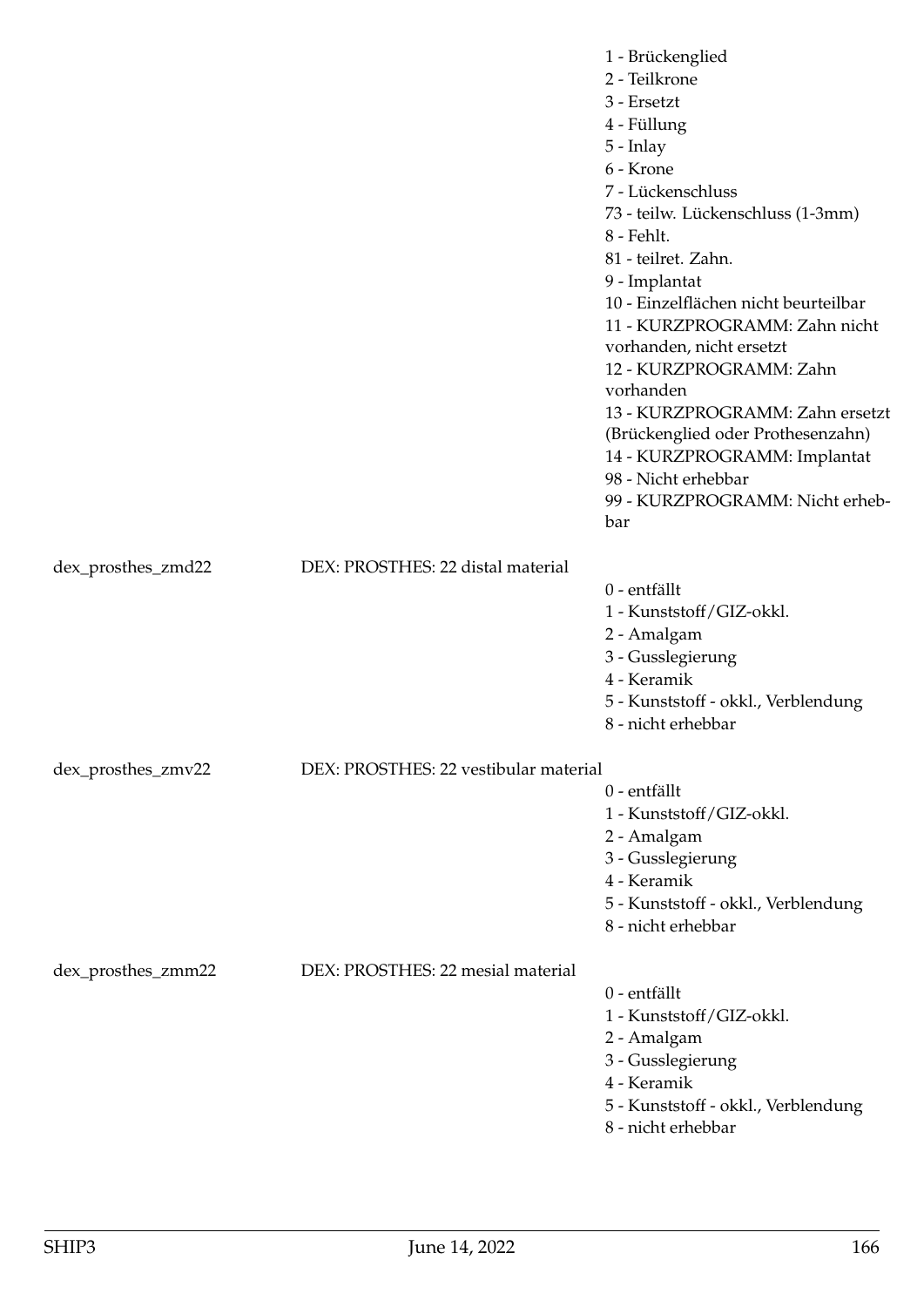| dex_prosthes_zmp22 | DEX: PROSTHES: 22 palatinal material | 0 - entfällt<br>1 - Kunststoff/GIZ-okkl.<br>2 - Amalgam<br>3 - Gusslegierung<br>4 - Keramik<br>5 - Kunststoff - okkl., Verblendung<br>8 - nicht erhebbar                                                                                                                                                                                                                                                                                                                                                                                                |
|--------------------|--------------------------------------|---------------------------------------------------------------------------------------------------------------------------------------------------------------------------------------------------------------------------------------------------------------------------------------------------------------------------------------------------------------------------------------------------------------------------------------------------------------------------------------------------------------------------------------------------------|
| dex_prosthes_zv22  | DEX: PROSTHES: 22 anchorage          | 0 - entfällt<br>1 - Geschiebe<br>2 - Klammer<br>3 - Teleskop<br>4 - gebogenes Halteelement<br>8 - nicht erhebbar                                                                                                                                                                                                                                                                                                                                                                                                                                        |
| dex_prosthes_zb23  | DEX: PROSTHES: 23 dental diagnostic  | 0 - Zahn ohne Befund<br>1 - Brückenglied<br>2 - Teilkrone<br>3 - Ersetzt<br>4 - Füllung<br>5 - Inlay<br>6 - Krone<br>7 - Lückenschluss<br>73 - teilw. Lückenschluss (1-3mm)<br>8 - Fehlt.<br>81 - teilret. Zahn.<br>9 - Implantat<br>10 - Einzelflächen nicht beurteilbar<br>11 - KURZPROGRAMM: Zahn nicht<br>vorhanden, nicht ersetzt<br>12 - KURZPROGRAMM: Zahn<br>vorhanden<br>13 - KURZPROGRAMM: Zahn ersetzt<br>(Brückenglied oder Prothesenzahn)<br>14 - KURZPROGRAMM: Implantat<br>98 - Nicht erhebbar<br>99 - KURZPROGRAMM: Nicht erheb-<br>bar |
| dex_prosthes_zmd23 | DEX: PROSTHES: 23 distal material    | 0 - entfällt<br>1 - Kunststoff/GIZ-okkl.<br>2 - Amalgam<br>3 - Gusslegierung<br>4 - Keramik<br>5 - Kunststoff - okkl., Verblendung<br>8 - nicht erhebbar                                                                                                                                                                                                                                                                                                                                                                                                |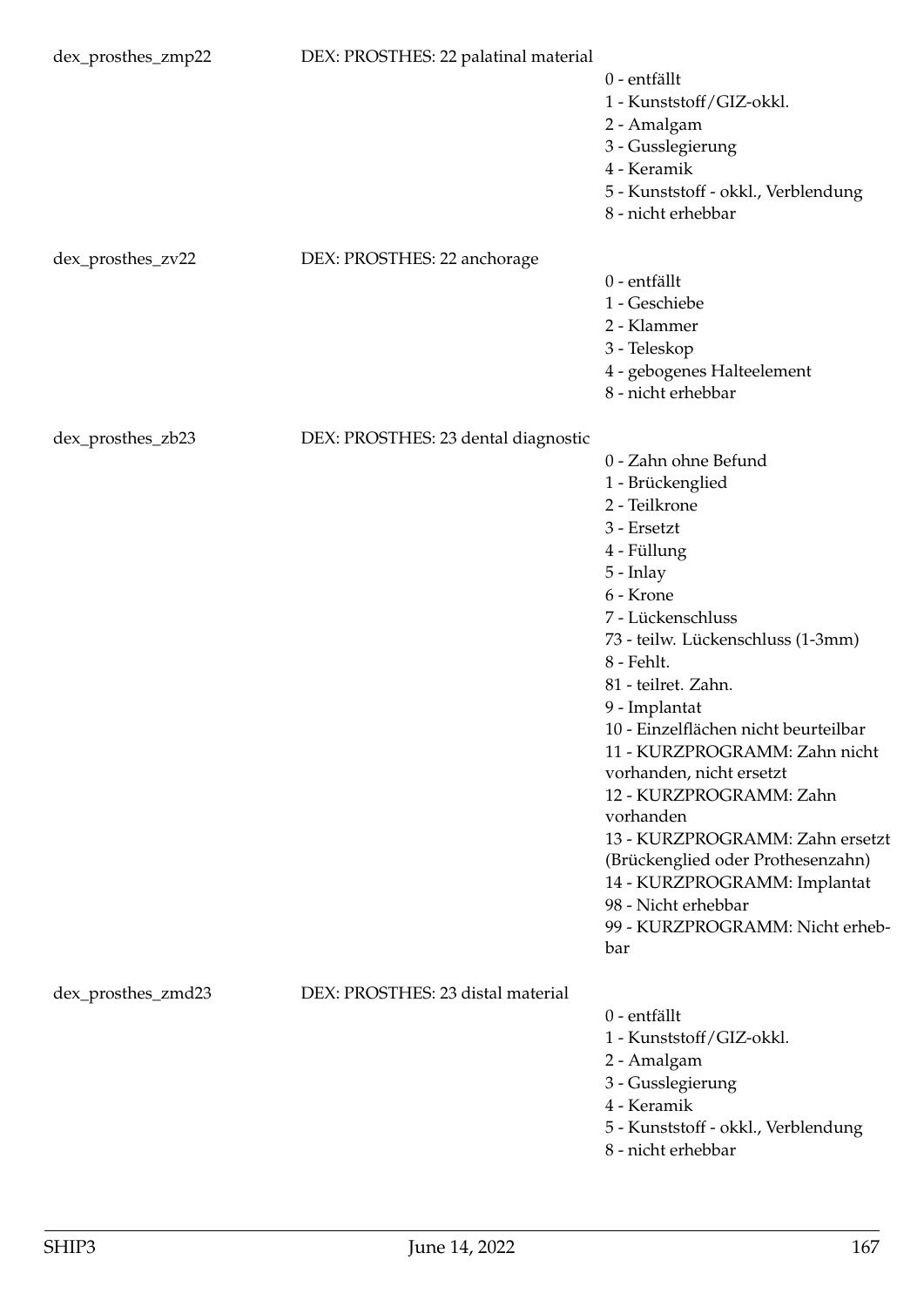| dex_prosthes_zmv23 | DEX: PROSTHES: 23 vestibular material | 0 - entfällt<br>1 - Kunststoff/GIZ-okkl.<br>2 - Amalgam<br>3 - Gusslegierung<br>4 - Keramik<br>5 - Kunststoff - okkl., Verblendung<br>8 - nicht erhebbar                                                                                                                    |
|--------------------|---------------------------------------|-----------------------------------------------------------------------------------------------------------------------------------------------------------------------------------------------------------------------------------------------------------------------------|
| dex_prosthes_zmm23 | DEX: PROSTHES: 23 mesial material     | 0 - entfällt<br>1 - Kunststoff/GIZ-okkl.<br>2 - Amalgam<br>3 - Gusslegierung<br>4 - Keramik<br>5 - Kunststoff - okkl., Verblendung<br>8 - nicht erhebbar                                                                                                                    |
| dex_prosthes_zmp23 | DEX: PROSTHES: 23 palatinal material  | 0 - entfällt<br>1 - Kunststoff/GIZ-okkl.<br>2 - Amalgam<br>3 - Gusslegierung<br>4 - Keramik<br>5 - Kunststoff - okkl., Verblendung<br>8 - nicht erhebbar                                                                                                                    |
| dex_prosthes_zv23  | DEX: PROSTHES: 23 anchorage           | 0 - entfällt<br>1 - Geschiebe<br>2 - Klammer<br>3 - Teleskop<br>4 - gebogenes Halteelement<br>8 - nicht erhebbar                                                                                                                                                            |
| dex_prosthes_zb24  | DEX: PROSTHES: 24 dental diagnostic   | 0 - Zahn ohne Befund<br>1 - Brückenglied<br>2 - Teilkrone<br>3 - Ersetzt<br>4 - Füllung<br>$5$ - Inlay<br>6 - Krone<br>7 - Lückenschluss<br>73 - teilw. Lückenschluss (1-3mm)<br>8 - Fehlt.<br>81 - teilret. Zahn.<br>9 - Implantat<br>10 - Einzelflächen nicht beurteilbar |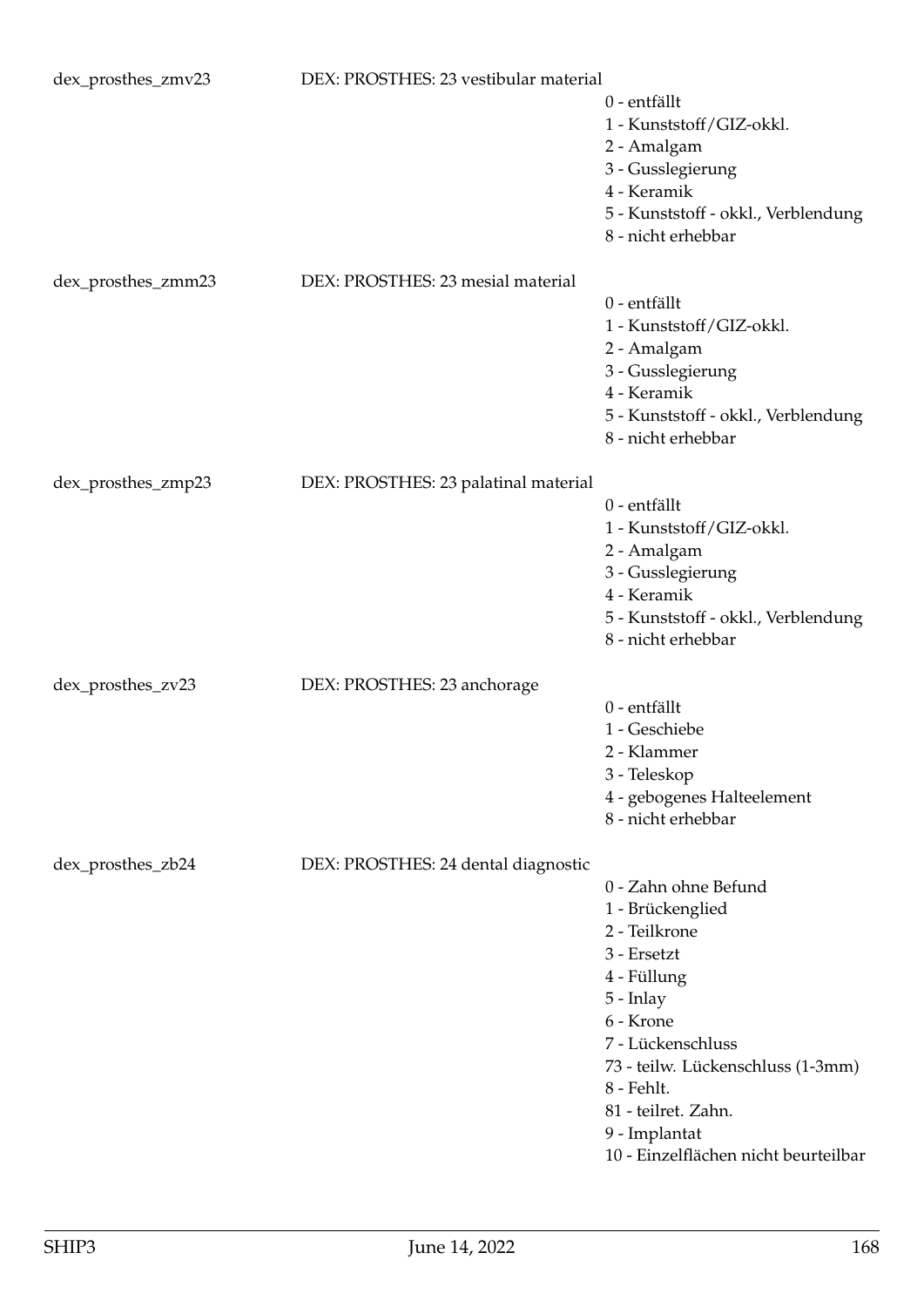|                    |                                       | 11 - KURZPROGRAMM: Zahn nicht<br>vorhanden, nicht ersetzt<br>12 - KURZPROGRAMM: Zahn<br>vorhanden<br>13 - KURZPROGRAMM: Zahn ersetzt<br>(Brückenglied oder Prothesenzahn)<br>14 - KURZPROGRAMM: Implantat<br>98 - Nicht erhebbar<br>99 - KURZPROGRAMM: Nicht erheb-<br>bar |
|--------------------|---------------------------------------|----------------------------------------------------------------------------------------------------------------------------------------------------------------------------------------------------------------------------------------------------------------------------|
| dex_prosthes_zmo24 | DEX: PROSTHES: 24 occlusal material   |                                                                                                                                                                                                                                                                            |
|                    |                                       | 0 - entfällt                                                                                                                                                                                                                                                               |
|                    |                                       | 1 - Kunststoff/GIZ-okkl.                                                                                                                                                                                                                                                   |
|                    |                                       | 2 - Amalgam                                                                                                                                                                                                                                                                |
|                    |                                       | 3 - Gusslegierung                                                                                                                                                                                                                                                          |
|                    |                                       | 4 - Keramik                                                                                                                                                                                                                                                                |
|                    |                                       | 5 - Kunststoff - okkl., Verblendung<br>8 - nicht erhebbar                                                                                                                                                                                                                  |
| dex_prosthes_zmd24 | DEX: PROSTHES: 24 distal material     |                                                                                                                                                                                                                                                                            |
|                    |                                       | 0 - entfällt                                                                                                                                                                                                                                                               |
|                    |                                       | 1 - Kunststoff/GIZ-okkl.                                                                                                                                                                                                                                                   |
|                    |                                       | 2 - Amalgam                                                                                                                                                                                                                                                                |
|                    |                                       | 3 - Gusslegierung<br>4 - Keramik                                                                                                                                                                                                                                           |
|                    |                                       | 5 - Kunststoff - okkl., Verblendung                                                                                                                                                                                                                                        |
|                    |                                       | 8 - nicht erhebbar                                                                                                                                                                                                                                                         |
| dex_prosthes_zmv24 | DEX: PROSTHES: 24 vestibular material |                                                                                                                                                                                                                                                                            |
|                    |                                       | 0 - entfällt                                                                                                                                                                                                                                                               |
|                    |                                       | 1 - Kunststoff/GIZ-okkl.                                                                                                                                                                                                                                                   |
|                    |                                       | 2 - Amalgam                                                                                                                                                                                                                                                                |
|                    |                                       | 3 - Gusslegierung                                                                                                                                                                                                                                                          |
|                    |                                       | 4 - Keramik                                                                                                                                                                                                                                                                |
|                    |                                       | 5 - Kunststoff - okkl., Verblendung<br>8 - nicht erhebbar                                                                                                                                                                                                                  |
| dex_prosthes_zmm24 | DEX: PROSTHES: 24 mesial material     |                                                                                                                                                                                                                                                                            |
|                    |                                       | 0 - entfällt                                                                                                                                                                                                                                                               |
|                    |                                       | 1 - Kunststoff/GIZ-okkl.                                                                                                                                                                                                                                                   |
|                    |                                       | 2 - Amalgam                                                                                                                                                                                                                                                                |
|                    |                                       | 3 - Gusslegierung                                                                                                                                                                                                                                                          |
|                    |                                       | 4 - Keramik                                                                                                                                                                                                                                                                |
|                    |                                       | 5 - Kunststoff - okkl., Verblendung<br>8 - nicht erhebbar                                                                                                                                                                                                                  |
| dex_prosthes_zmp24 | DEX: PROSTHES: 24 palatinal material  |                                                                                                                                                                                                                                                                            |
|                    |                                       | 0 - entfällt                                                                                                                                                                                                                                                               |
|                    |                                       | 1 - Kunststoff/GIZ-okkl.                                                                                                                                                                                                                                                   |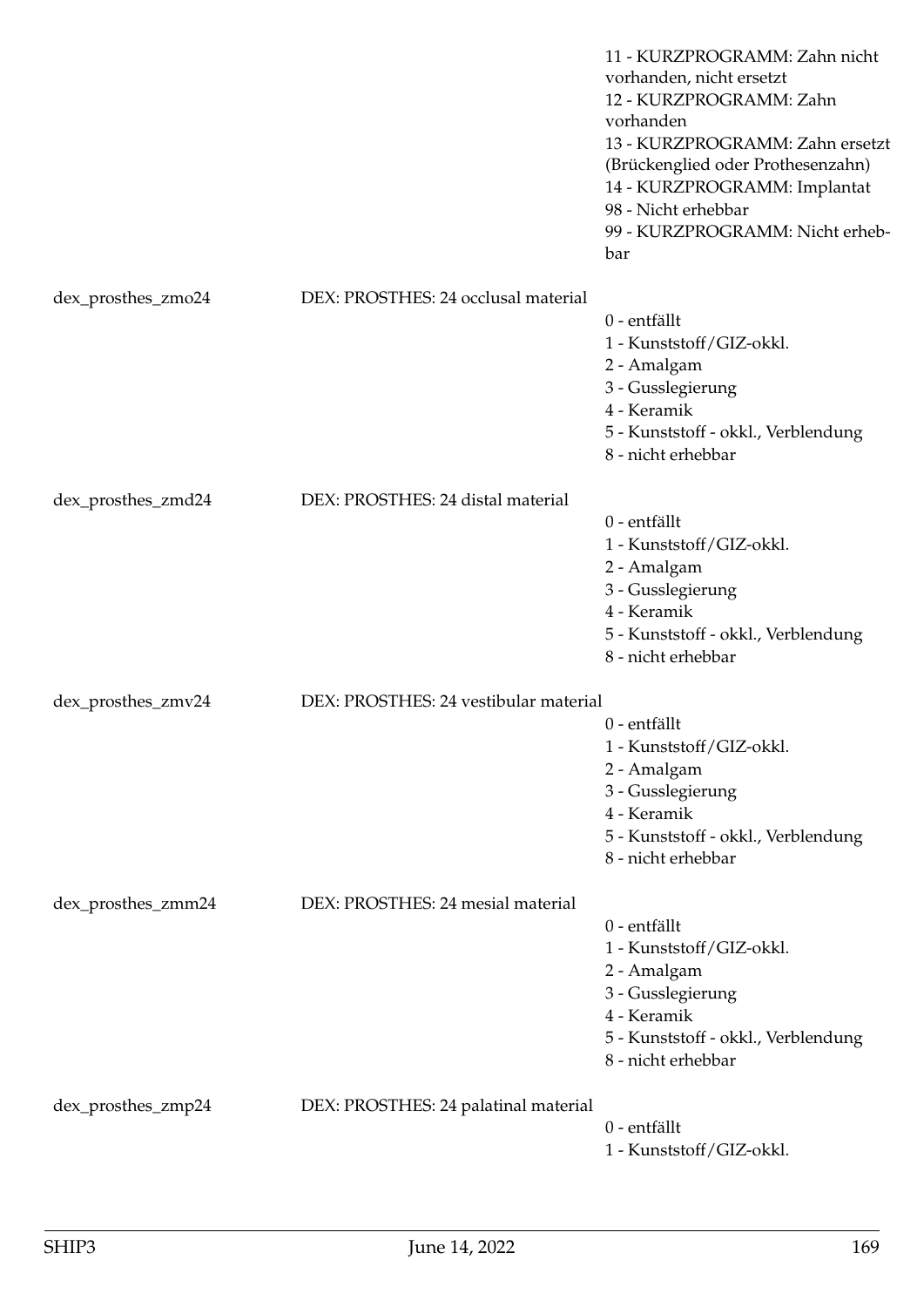|                    |                                     | 2 - Amalgam<br>3 - Gusslegierung<br>4 - Keramik<br>5 - Kunststoff - okkl., Verblendung<br>8 - nicht erhebbar                                                                                                                                                                                                                                                                                                                                                                                                                                              |
|--------------------|-------------------------------------|-----------------------------------------------------------------------------------------------------------------------------------------------------------------------------------------------------------------------------------------------------------------------------------------------------------------------------------------------------------------------------------------------------------------------------------------------------------------------------------------------------------------------------------------------------------|
| dex_prosthes_zv24  | DEX: PROSTHES: 24 anchorage         | 0 - entfällt<br>1 - Geschiebe<br>2 - Klammer<br>3 - Teleskop<br>4 - gebogenes Halteelement<br>8 - nicht erhebbar                                                                                                                                                                                                                                                                                                                                                                                                                                          |
| dex_prosthes_zb25  | DEX: PROSTHES: 25 dental diagnostic | 0 - Zahn ohne Befund<br>1 - Brückenglied<br>2 - Teilkrone<br>3 - Ersetzt<br>4 - Füllung<br>$5$ - Inlay<br>6 - Krone<br>7 - Lückenschluss<br>73 - teilw. Lückenschluss (1-3mm)<br>8 - Fehlt.<br>81 - teilret. Zahn.<br>9 - Implantat<br>10 - Einzelflächen nicht beurteilbar<br>11 - KURZPROGRAMM: Zahn nicht<br>vorhanden, nicht ersetzt<br>12 - KURZPROGRAMM: Zahn<br>vorhanden<br>13 - KURZPROGRAMM: Zahn ersetzt<br>(Brückenglied oder Prothesenzahn)<br>14 - KURZPROGRAMM: Implantat<br>98 - Nicht erhebbar<br>99 - KURZPROGRAMM: Nicht erheb-<br>bar |
| dex_prosthes_zmo25 | DEX: PROSTHES: 25 occlusal material | 0 - entfällt<br>1 - Kunststoff/GIZ-okkl.<br>2 - Amalgam<br>3 - Gusslegierung<br>4 - Keramik<br>5 - Kunststoff - okkl., Verblendung<br>8 - nicht erhebbar                                                                                                                                                                                                                                                                                                                                                                                                  |
| dex_prosthes_zmd25 | DEX: PROSTHES: 25 distal material   | 0 - entfällt                                                                                                                                                                                                                                                                                                                                                                                                                                                                                                                                              |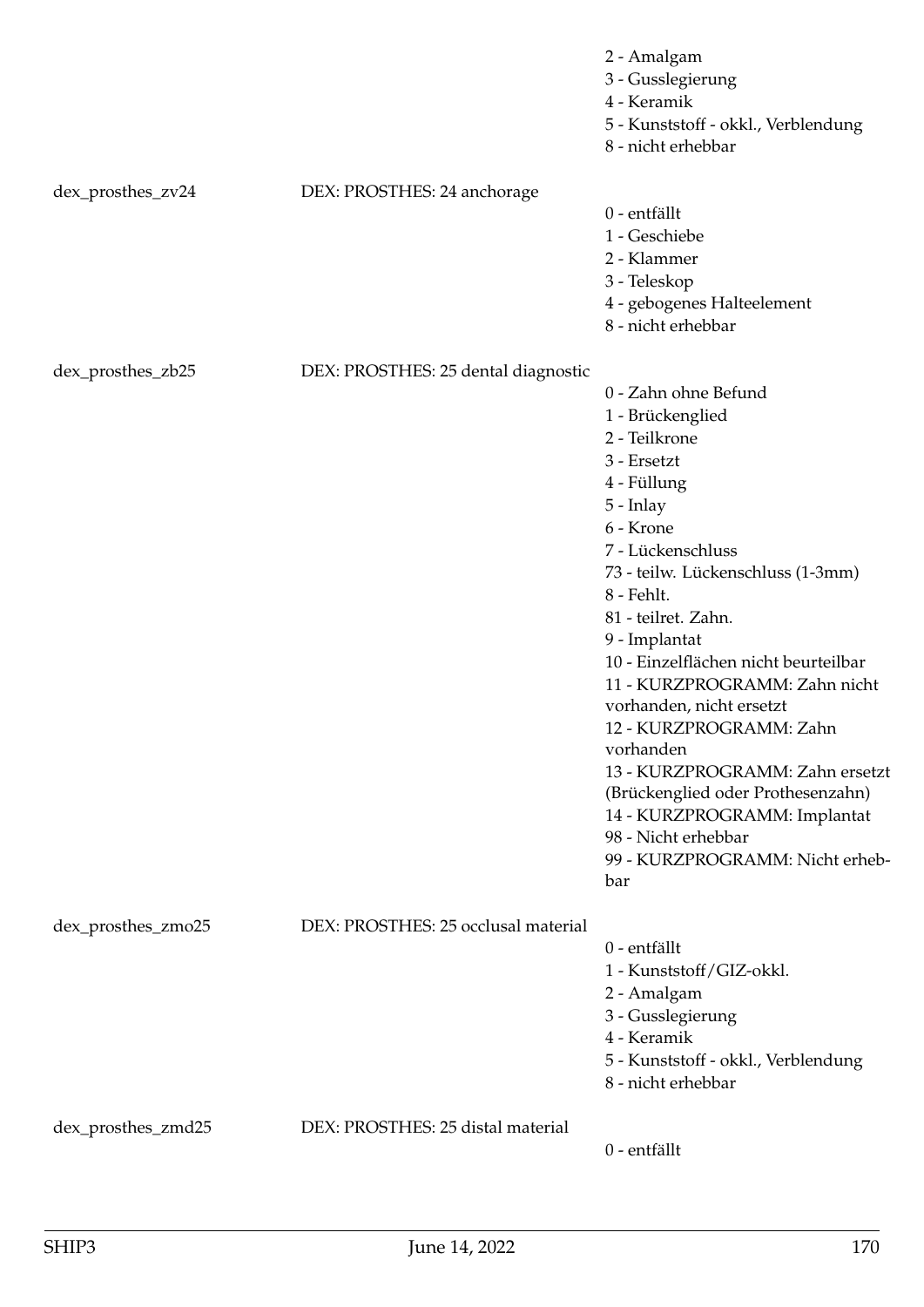|                    |                                       | 1 - Kunststoff/GIZ-okkl.<br>2 - Amalgam<br>3 - Gusslegierung<br>4 - Keramik<br>5 - Kunststoff - okkl., Verblendung<br>8 - nicht erhebbar                 |
|--------------------|---------------------------------------|----------------------------------------------------------------------------------------------------------------------------------------------------------|
| dex_prosthes_zmv25 | DEX: PROSTHES: 25 vestibular material | 0 - entfällt<br>1 - Kunststoff/GIZ-okkl.<br>2 - Amalgam<br>3 - Gusslegierung<br>4 - Keramik<br>5 - Kunststoff - okkl., Verblendung<br>8 - nicht erhebbar |
| dex_prosthes_zmm25 | DEX: PROSTHES: 25 mesial material     | 0 - entfällt<br>1 - Kunststoff/GIZ-okkl.<br>2 - Amalgam<br>3 - Gusslegierung<br>4 - Keramik<br>5 - Kunststoff - okkl., Verblendung<br>8 - nicht erhebbar |
| dex_prosthes_zmp25 | DEX: PROSTHES: 25 palatinal material  | 0 - entfällt<br>1 - Kunststoff/GIZ-okkl.<br>2 - Amalgam<br>3 - Gusslegierung<br>4 - Keramik<br>5 - Kunststoff - okkl., Verblendung<br>8 - nicht erhebbar |
| dex_prosthes_zv25  | DEX: PROSTHES: 25 anchorage           | 0 - entfällt<br>1 - Geschiebe<br>2 - Klammer<br>3 - Teleskop<br>4 - gebogenes Halteelement<br>8 - nicht erhebbar                                         |
| dex_prosthes_zb26  | DEX: PROSTHES: 26 dental diagnostic   | 0 - Zahn ohne Befund<br>1 - Brückenglied<br>2 - Teilkrone<br>3 - Ersetzt<br>4 - Füllung<br>5 - Inlay<br>6 - Krone                                        |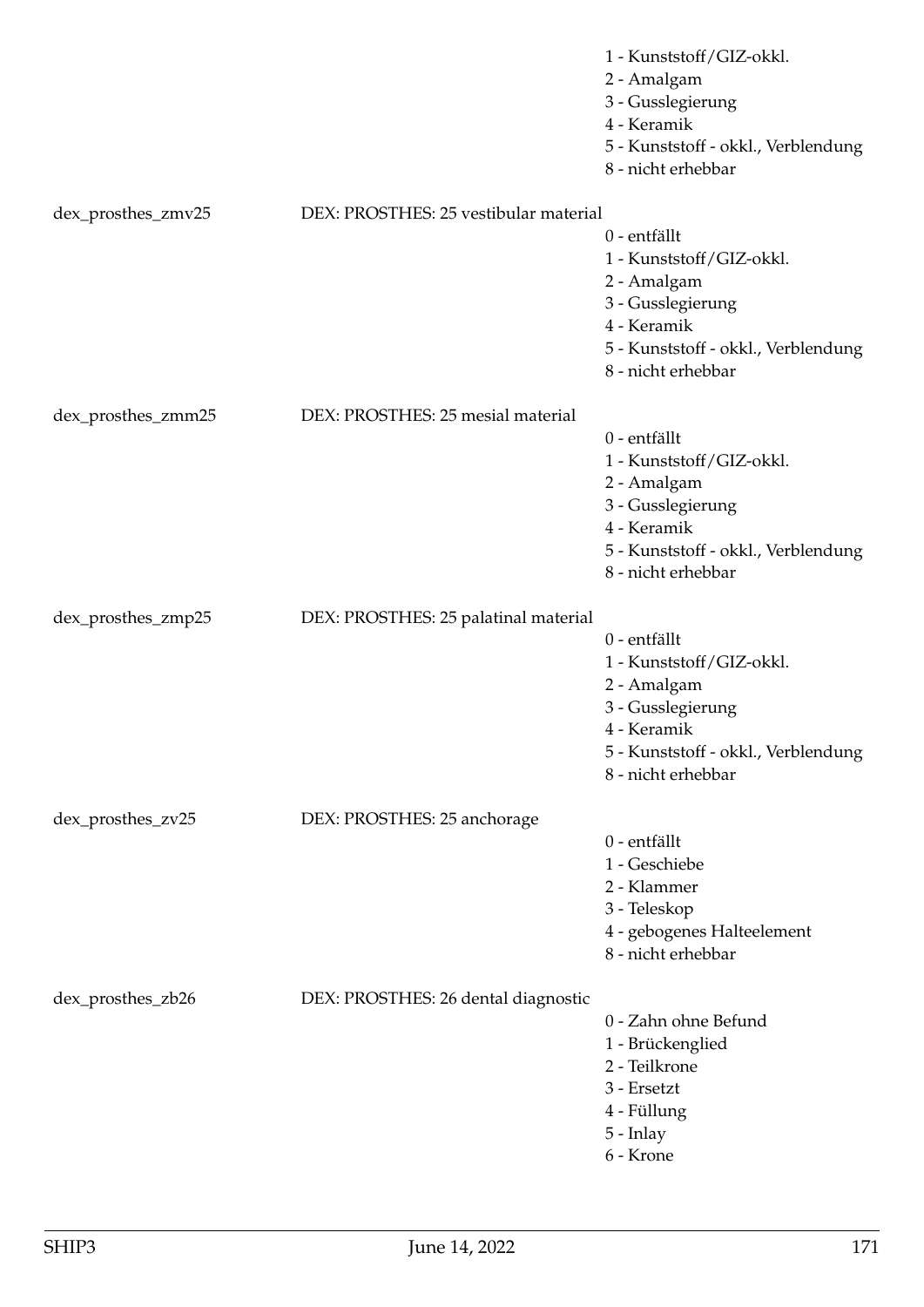|                    |                                       | 7 - Lückenschluss<br>73 - teilw. Lückenschluss (1-3mm)<br>8 - Fehlt.<br>81 - teilret. Zahn.<br>9 - Implantat<br>10 - Einzelflächen nicht beurteilbar<br>11 - KURZPROGRAMM: Zahn nicht<br>vorhanden, nicht ersetzt<br>12 - KURZPROGRAMM: Zahn<br>vorhanden<br>13 - KURZPROGRAMM: Zahn ersetzt<br>(Brückenglied oder Prothesenzahn)<br>14 - KURZPROGRAMM: Implantat<br>98 - Nicht erhebbar<br>99 - KURZPROGRAMM: Nicht erheb-<br>bar |
|--------------------|---------------------------------------|------------------------------------------------------------------------------------------------------------------------------------------------------------------------------------------------------------------------------------------------------------------------------------------------------------------------------------------------------------------------------------------------------------------------------------|
| dex_prosthes_zmo26 | DEX: PROSTHES: 26 occlusal material   |                                                                                                                                                                                                                                                                                                                                                                                                                                    |
|                    |                                       | 0 - entfällt<br>1 - Kunststoff/GIZ-okkl.<br>2 - Amalgam<br>3 - Gusslegierung<br>4 - Keramik<br>5 - Kunststoff - okkl., Verblendung<br>8 - nicht erhebbar                                                                                                                                                                                                                                                                           |
| dex_prosthes_zmd26 | DEX: PROSTHES: 26 distal material     | 0 - entfällt<br>1 - Kunststoff/GIZ-okkl.<br>2 - Amalgam<br>3 - Gusslegierung<br>4 - Keramik<br>5 - Kunststoff - okkl., Verblendung<br>8 - nicht erhebbar                                                                                                                                                                                                                                                                           |
| dex_prosthes_zmv26 | DEX: PROSTHES: 26 vestibular material |                                                                                                                                                                                                                                                                                                                                                                                                                                    |
|                    |                                       | 0 - entfällt<br>1 - Kunststoff/GIZ-okkl.<br>2 - Amalgam<br>3 - Gusslegierung<br>4 - Keramik<br>5 - Kunststoff - okkl., Verblendung<br>8 - nicht erhebbar                                                                                                                                                                                                                                                                           |
| dex_prosthes_zmm26 | DEX: PROSTHES: 26 mesial material     | 0 - entfällt<br>1 - Kunststoff/GIZ-okkl.<br>2 - Amalgam<br>3 - Gusslegierung<br>4 - Keramik                                                                                                                                                                                                                                                                                                                                        |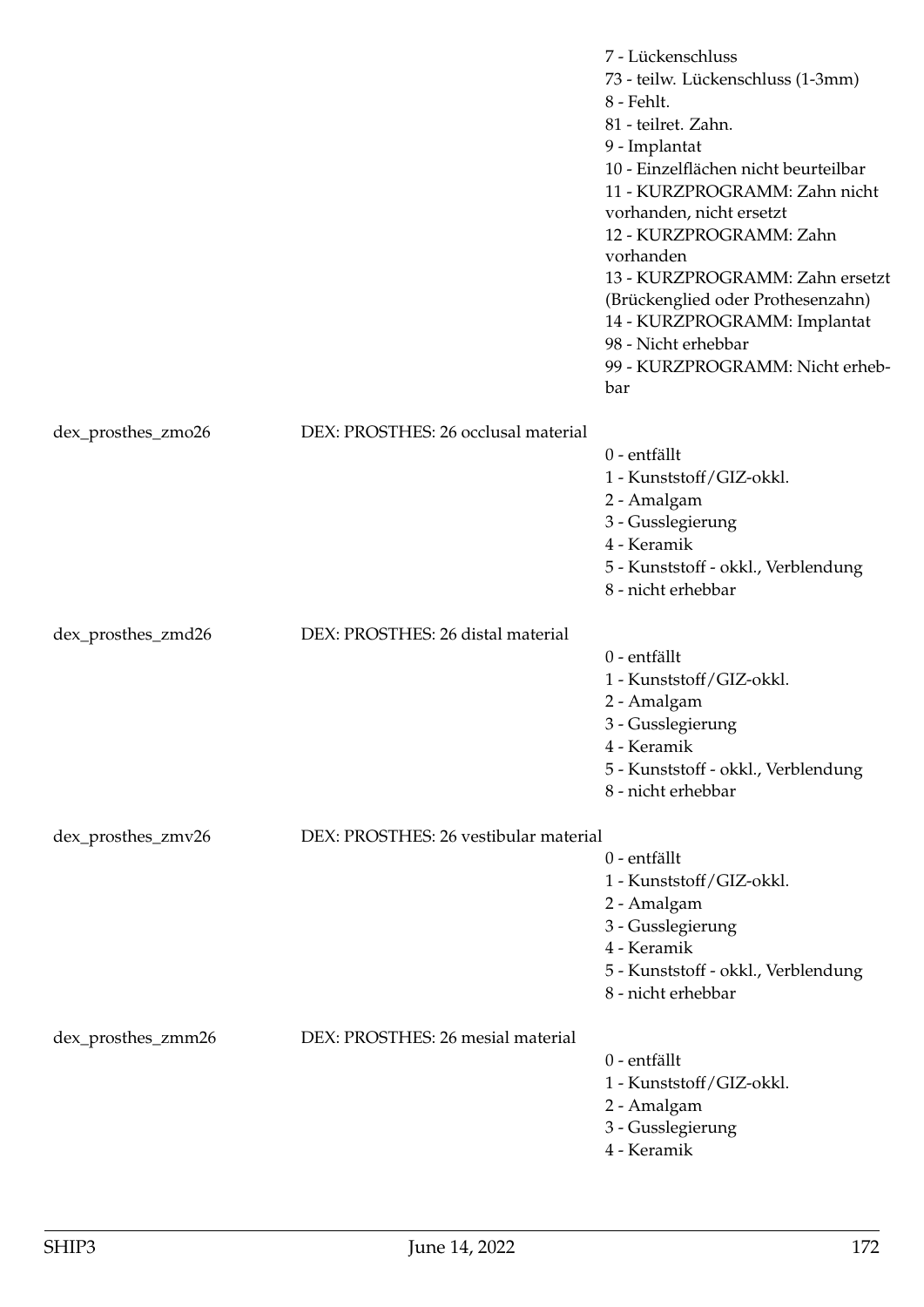5 - Kunststoff - okkl., Verblendung

8 - nicht erhebbar

| dex_prosthes_zmp26 | DEX: PROSTHES: 26 palatinal material | 0 - entfällt<br>1 - Kunststoff/GIZ-okkl.<br>2 - Amalgam<br>3 - Gusslegierung<br>4 - Keramik<br>5 - Kunststoff - okkl., Verblendung<br>8 - nicht erhebbar                                                                                                                                                                                                                                                                                                                                                                                                  |
|--------------------|--------------------------------------|-----------------------------------------------------------------------------------------------------------------------------------------------------------------------------------------------------------------------------------------------------------------------------------------------------------------------------------------------------------------------------------------------------------------------------------------------------------------------------------------------------------------------------------------------------------|
| dex_prosthes_zv26  | DEX: PROSTHES: 26 anchorage          | 0 - entfällt<br>1 - Geschiebe<br>2 - Klammer<br>3 - Teleskop<br>4 - gebogenes Halteelement<br>8 - nicht erhebbar                                                                                                                                                                                                                                                                                                                                                                                                                                          |
| dex_prosthes_zb27  | DEX: PROSTHES: 27 dental diagnostic  | 0 - Zahn ohne Befund<br>1 - Brückenglied<br>2 - Teilkrone<br>3 - Ersetzt<br>4 - Füllung<br>$5$ - Inlay<br>6 - Krone<br>7 - Lückenschluss<br>73 - teilw. Lückenschluss (1-3mm)<br>8 - Fehlt.<br>81 - teilret. Zahn.<br>9 - Implantat<br>10 - Einzelflächen nicht beurteilbar<br>11 - KURZPROGRAMM: Zahn nicht<br>vorhanden, nicht ersetzt<br>12 - KURZPROGRAMM: Zahn<br>vorhanden<br>13 - KURZPROGRAMM: Zahn ersetzt<br>(Brückenglied oder Prothesenzahn)<br>14 - KURZPROGRAMM: Implantat<br>98 - Nicht erhebbar<br>99 - KURZPROGRAMM: Nicht erheb-<br>bar |
| dex_prosthes_zmo27 | DEX: PROSTHES: 27 occlusal material  | 0 - entfällt<br>1 - Kunststoff/GIZ-okkl.<br>2 - Amalgam<br>3 - Gusslegierung                                                                                                                                                                                                                                                                                                                                                                                                                                                                              |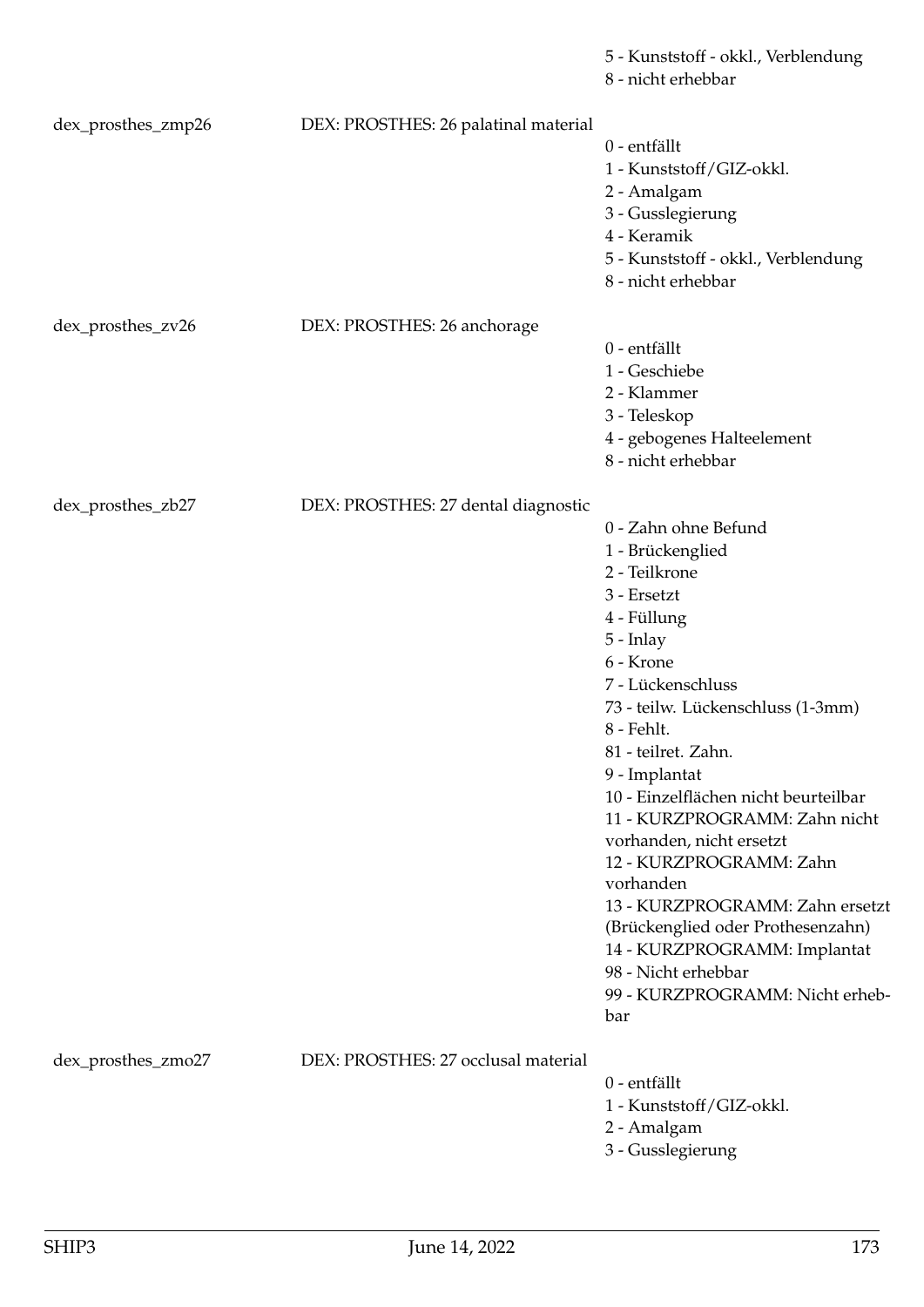|                    |                                       | 4 - Keramik<br>5 - Kunststoff - okkl., Verblendung<br>8 - nicht erhebbar |
|--------------------|---------------------------------------|--------------------------------------------------------------------------|
| dex_prosthes_zmd27 | DEX: PROSTHES: 27 distal material     | 0 - entfällt                                                             |
|                    |                                       | 1 - Kunststoff/GIZ-okkl.                                                 |
|                    |                                       | 2 - Amalgam                                                              |
|                    |                                       | 3 - Gusslegierung                                                        |
|                    |                                       | 4 - Keramik                                                              |
|                    |                                       | 5 - Kunststoff - okkl., Verblendung<br>8 - nicht erhebbar                |
| dex_prosthes_zmv27 | DEX: PROSTHES: 27 vestibular material |                                                                          |
|                    |                                       | 0 - entfällt                                                             |
|                    |                                       | 1 - Kunststoff/GIZ-okkl.                                                 |
|                    |                                       | 2 - Amalgam<br>3 - Gusslegierung                                         |
|                    |                                       | 4 - Keramik                                                              |
|                    |                                       | 5 - Kunststoff - okkl., Verblendung                                      |
|                    |                                       | 8 - nicht erhebbar                                                       |
| dex_prosthes_zmm27 | DEX: PROSTHES: 27 mesial material     |                                                                          |
|                    |                                       | 0 - entfällt                                                             |
|                    |                                       | 1 - Kunststoff/GIZ-okkl.                                                 |
|                    |                                       | 2 - Amalgam<br>3 - Gusslegierung                                         |
|                    |                                       | 4 - Keramik                                                              |
|                    |                                       | 5 - Kunststoff - okkl., Verblendung                                      |
|                    |                                       | 8 - nicht erhebbar                                                       |
| dex_prosthes_zmp27 | DEX: PROSTHES: 27 palatinal material  |                                                                          |
|                    |                                       | 0 - entfällt                                                             |
|                    |                                       | 1 - Kunststoff/GIZ-okkl.<br>2 - Amalgam                                  |
|                    |                                       | 3 - Gusslegierung                                                        |
|                    |                                       | 4 - Keramik                                                              |
|                    |                                       | 5 - Kunststoff - okkl., Verblendung                                      |
|                    |                                       | 8 - nicht erhebbar                                                       |
| dex_prosthes_zv27  | DEX: PROSTHES: 27 anchorage           |                                                                          |
|                    |                                       | 0 - entfällt                                                             |
|                    |                                       | 1 - Geschiebe<br>2 - Klammer                                             |
|                    |                                       | 3 - Teleskop                                                             |
|                    |                                       | 4 - gebogenes Halteelement                                               |
|                    |                                       | 8 - nicht erhebbar                                                       |
| dex_prosthes_zb28  | DEX: PROSTHES: 28 dental diagnostic   |                                                                          |
|                    |                                       | 0 - Zahn ohne Befund                                                     |
|                    |                                       |                                                                          |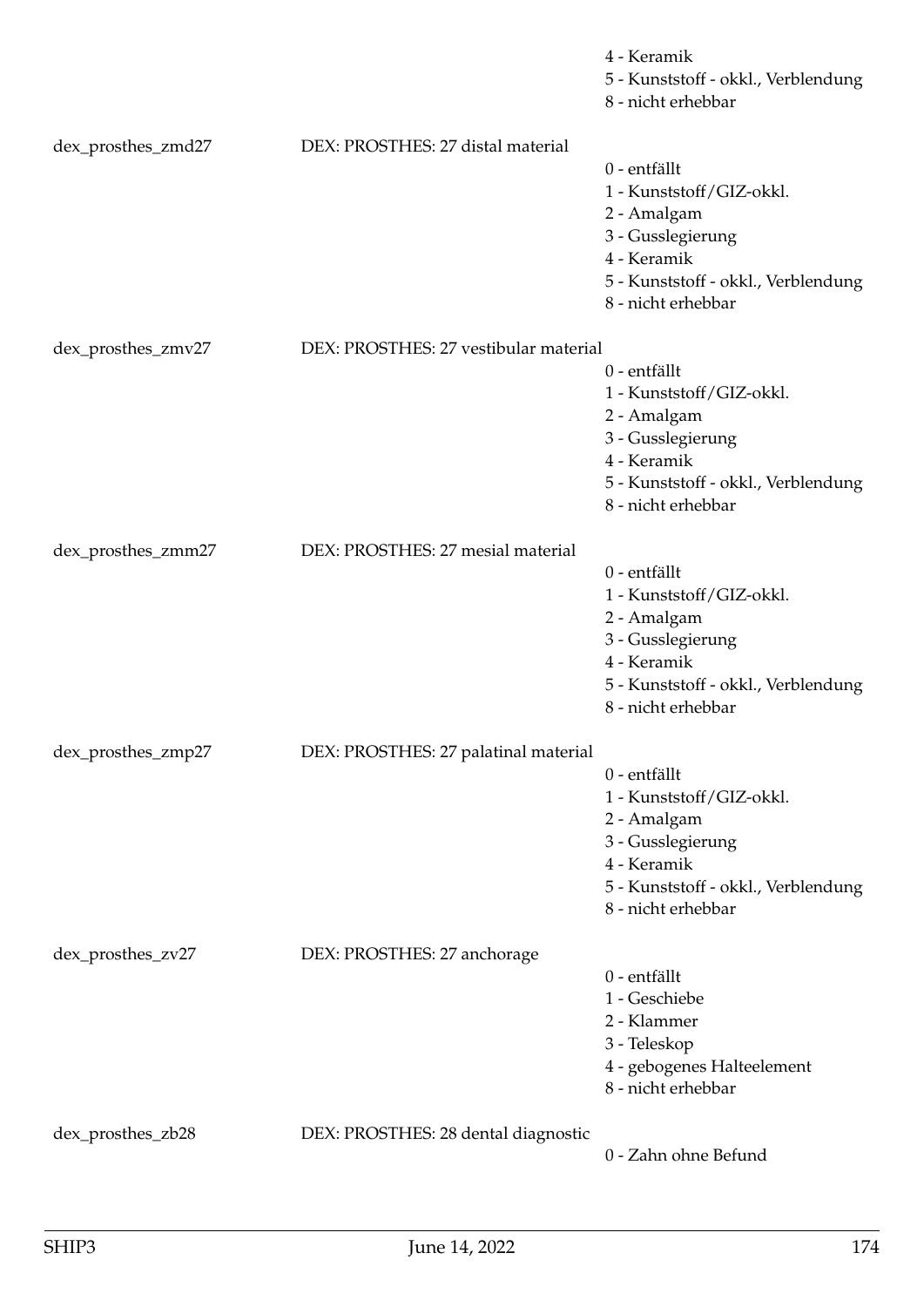|                    |                                       | 1 - Brückenglied<br>2 - Teilkrone<br>3 - Ersetzt<br>4 - Füllung<br>$5$ - Inlay<br>6 - Krone<br>7 - Lückenschluss<br>73 - teilw. Lückenschluss (1-3mm)<br>8 - Fehlt.<br>81 - teilret. Zahn.<br>9 - Implantat<br>10 - Einzelflächen nicht beurteilbar<br>11 - KURZPROGRAMM: Zahn nicht<br>vorhanden, nicht ersetzt<br>12 - KURZPROGRAMM: Zahn<br>vorhanden<br>13 - KURZPROGRAMM: Zahn ersetzt<br>(Brückenglied oder Prothesenzahn)<br>14 - KURZPROGRAMM: Implantat<br>98 - Nicht erhebbar<br>99 - KURZPROGRAMM: Nicht erheb-<br>bar |
|--------------------|---------------------------------------|-----------------------------------------------------------------------------------------------------------------------------------------------------------------------------------------------------------------------------------------------------------------------------------------------------------------------------------------------------------------------------------------------------------------------------------------------------------------------------------------------------------------------------------|
| dex_prosthes_zmo28 | DEX: PROSTHES: 28 occlusal material   |                                                                                                                                                                                                                                                                                                                                                                                                                                                                                                                                   |
|                    |                                       | 0 - entfällt<br>1 - Kunststoff/GIZ-okkl.<br>2 - Amalgam<br>3 - Gusslegierung<br>4 - Keramik<br>5 - Kunststoff - okkl., Verblendung<br>8 - nicht erhebbar                                                                                                                                                                                                                                                                                                                                                                          |
| dex_prosthes_zmd28 | DEX: PROSTHES: 28 distal material     |                                                                                                                                                                                                                                                                                                                                                                                                                                                                                                                                   |
|                    |                                       | 0 - entfällt<br>1 - Kunststoff/GIZ-okkl.<br>2 - Amalgam<br>3 - Gusslegierung<br>4 - Keramik<br>5 - Kunststoff - okkl., Verblendung<br>8 - nicht erhebbar                                                                                                                                                                                                                                                                                                                                                                          |
| dex_prosthes_zmv28 | DEX: PROSTHES: 28 vestibular material | 0 - entfällt<br>1 - Kunststoff/GIZ-okkl.<br>2 - Amalgam<br>3 - Gusslegierung<br>4 - Keramik<br>5 - Kunststoff - okkl., Verblendung<br>8 - nicht erhebbar                                                                                                                                                                                                                                                                                                                                                                          |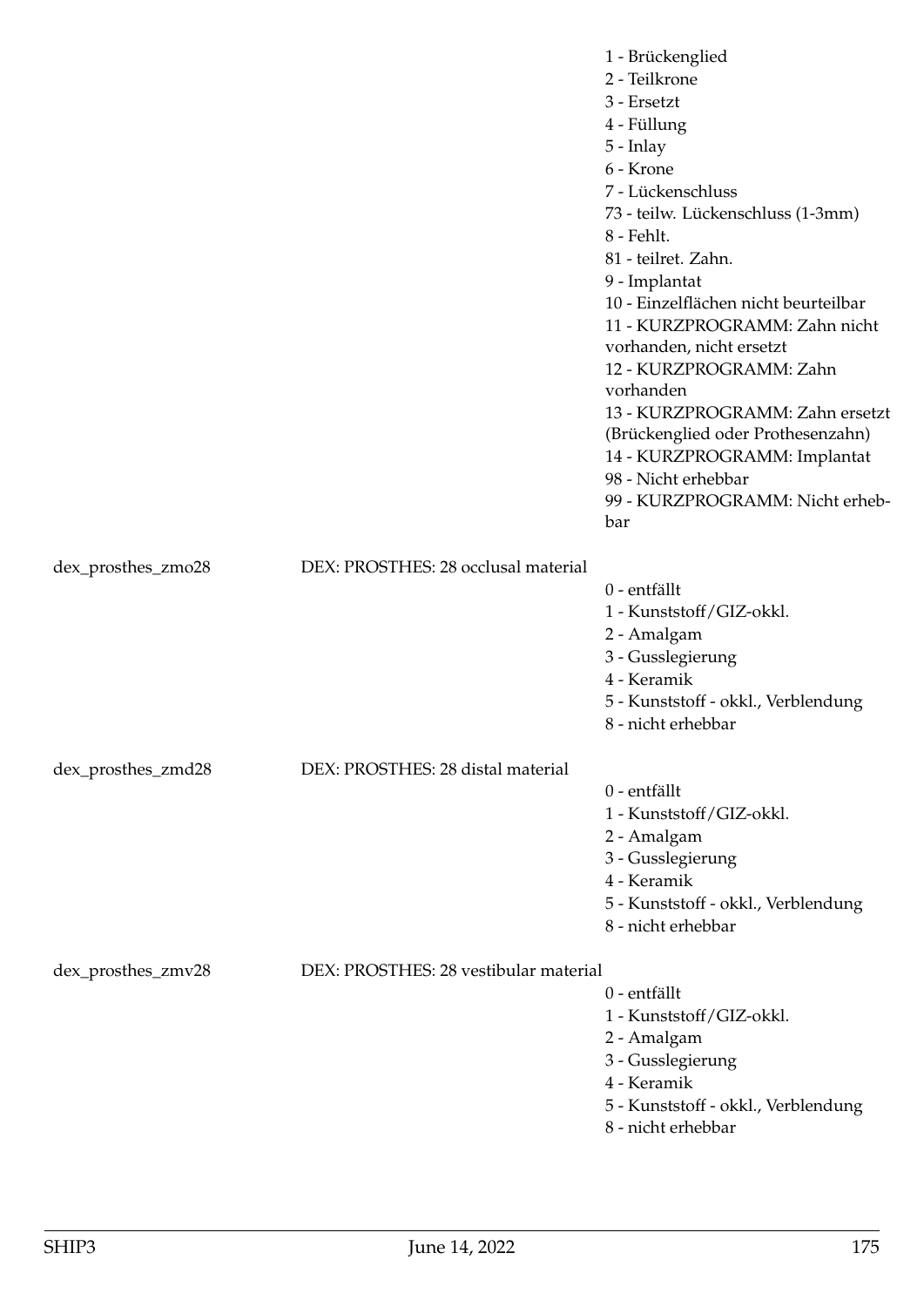| dex_prosthes_zmm28 | DEX: PROSTHES: 28 mesial material    | 0 - entfällt<br>1 - Kunststoff/GIZ-okkl.<br>2 - Amalgam<br>3 - Gusslegierung<br>4 - Keramik<br>5 - Kunststoff - okkl., Verblendung<br>8 - nicht erhebbar                                                                                                                                                                                                                                                                                                                                                                                                  |
|--------------------|--------------------------------------|-----------------------------------------------------------------------------------------------------------------------------------------------------------------------------------------------------------------------------------------------------------------------------------------------------------------------------------------------------------------------------------------------------------------------------------------------------------------------------------------------------------------------------------------------------------|
| dex_prosthes_zmp28 | DEX: PROSTHES: 28 palatinal material | 0 - entfällt<br>1 - Kunststoff/GIZ-okkl.<br>2 - Amalgam<br>3 - Gusslegierung<br>4 - Keramik<br>5 - Kunststoff - okkl., Verblendung<br>8 - nicht erhebbar                                                                                                                                                                                                                                                                                                                                                                                                  |
| dex_prosthes_zv28  | DEX: PROSTHES: 28 anchorage          | 0 - entfällt<br>1 - Geschiebe<br>2 - Klammer<br>3 - Teleskop<br>4 - gebogenes Halteelement<br>8 - nicht erhebbar                                                                                                                                                                                                                                                                                                                                                                                                                                          |
| dex_prosthes_zb38  | DEX: PROSTHES: 38 dental diagnostic  | 0 - Zahn ohne Befund<br>1 - Brückenglied<br>2 - Teilkrone<br>3 - Ersetzt<br>4 - Füllung<br>$5$ - Inlay<br>6 - Krone<br>7 - Lückenschluss<br>73 - teilw. Lückenschluss (1-3mm)<br>8 - Fehlt.<br>81 - teilret. Zahn.<br>9 - Implantat<br>10 - Einzelflächen nicht beurteilbar<br>11 - KURZPROGRAMM: Zahn nicht<br>vorhanden, nicht ersetzt<br>12 - KURZPROGRAMM: Zahn<br>vorhanden<br>13 - KURZPROGRAMM: Zahn ersetzt<br>(Brückenglied oder Prothesenzahn)<br>14 - KURZPROGRAMM: Implantat<br>98 - Nicht erhebbar<br>99 - KURZPROGRAMM: Nicht erheb-<br>bar |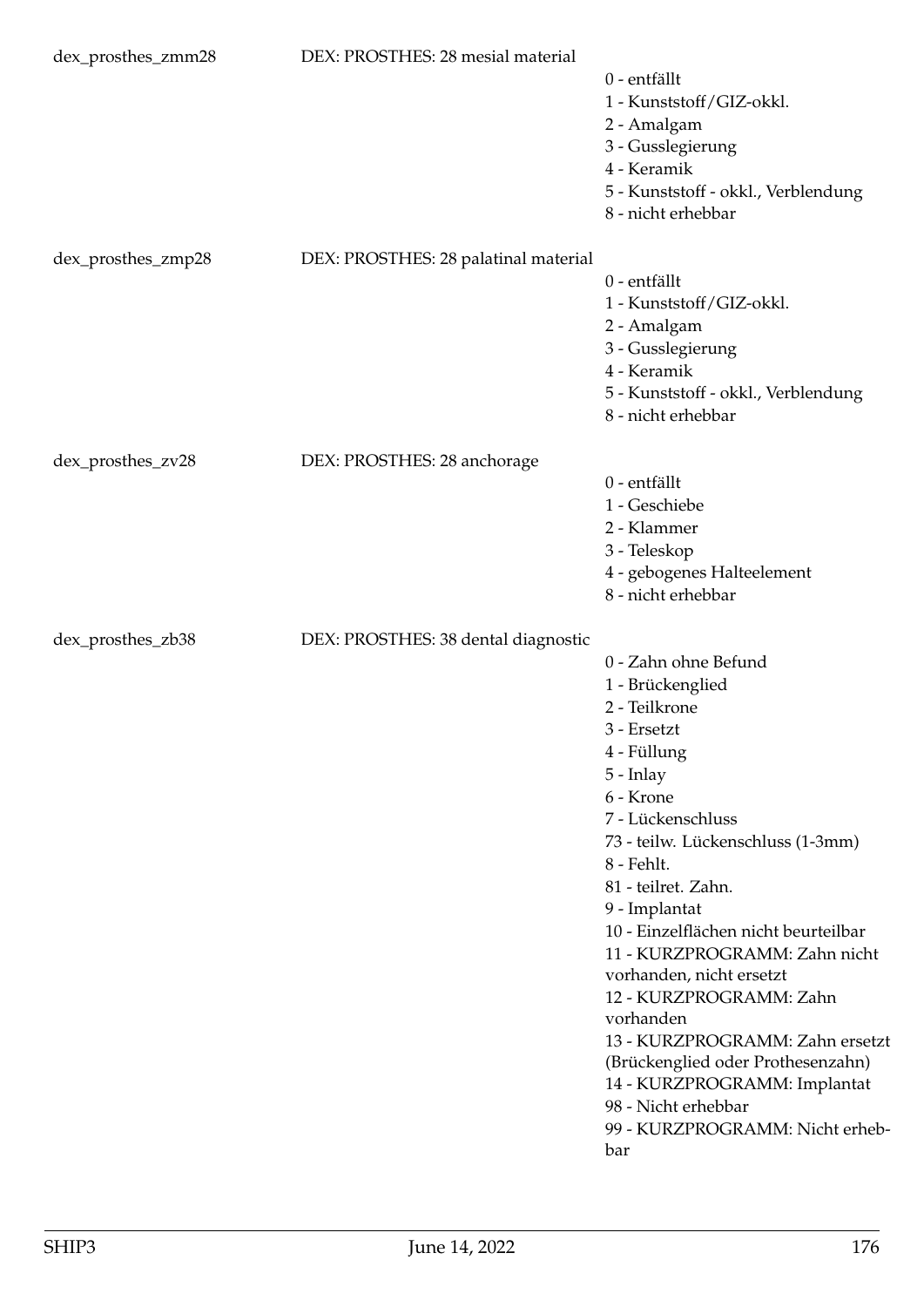| dex_prosthes_zmo38 | DEX: PROSTHES: 38 occlusal material   | 0 - entfällt<br>1 - Kunststoff/GIZ-okkl.<br>2 - Amalgam<br>3 - Gusslegierung<br>4 - Keramik<br>5 - Kunststoff - okkl., Verblendung<br>8 - nicht erhebbar |
|--------------------|---------------------------------------|----------------------------------------------------------------------------------------------------------------------------------------------------------|
| dex_prosthes_zmd38 | DEX: PROSTHES: 38 distal material     | 0 - entfällt<br>1 - Kunststoff/GIZ-okkl.<br>2 - Amalgam<br>3 - Gusslegierung<br>4 - Keramik<br>5 - Kunststoff - okkl., Verblendung<br>8 - nicht erhebbar |
| dex_prosthes_zmv38 | DEX: PROSTHES: 38 vestibular material |                                                                                                                                                          |
|                    |                                       | 0 - entfällt<br>1 - Kunststoff/GIZ-okkl.<br>2 - Amalgam<br>3 - Gusslegierung<br>4 - Keramik<br>5 - Kunststoff - okkl., Verblendung<br>8 - nicht erhebbar |
| dex_prosthes_zmm38 | DEX: PROSTHES: 38 mesial material     | 0 - entfällt<br>1 - Kunststoff/GIZ-okkl.<br>2 - Amalgam<br>3 - Gusslegierung<br>4 - Keramik<br>5 - Kunststoff - okkl., Verblendung<br>8 - nicht erhebbar |
| dex_prosthes_zml38 | DEX: PROSTHES: 38 lingual material    | 0 - entfällt<br>1 - Kunststoff/GIZ-okkl.<br>2 - Amalgam<br>3 - Gusslegierung<br>4 - Keramik<br>5 - Kunststoff - okkl., Verblendung<br>8 - nicht erhebbar |
| dex_prosthes_zv38  | DEX: PROSTHES: 38 anchorage           | 0 - entfällt<br>1 - Geschiebe<br>2 - Klammer                                                                                                             |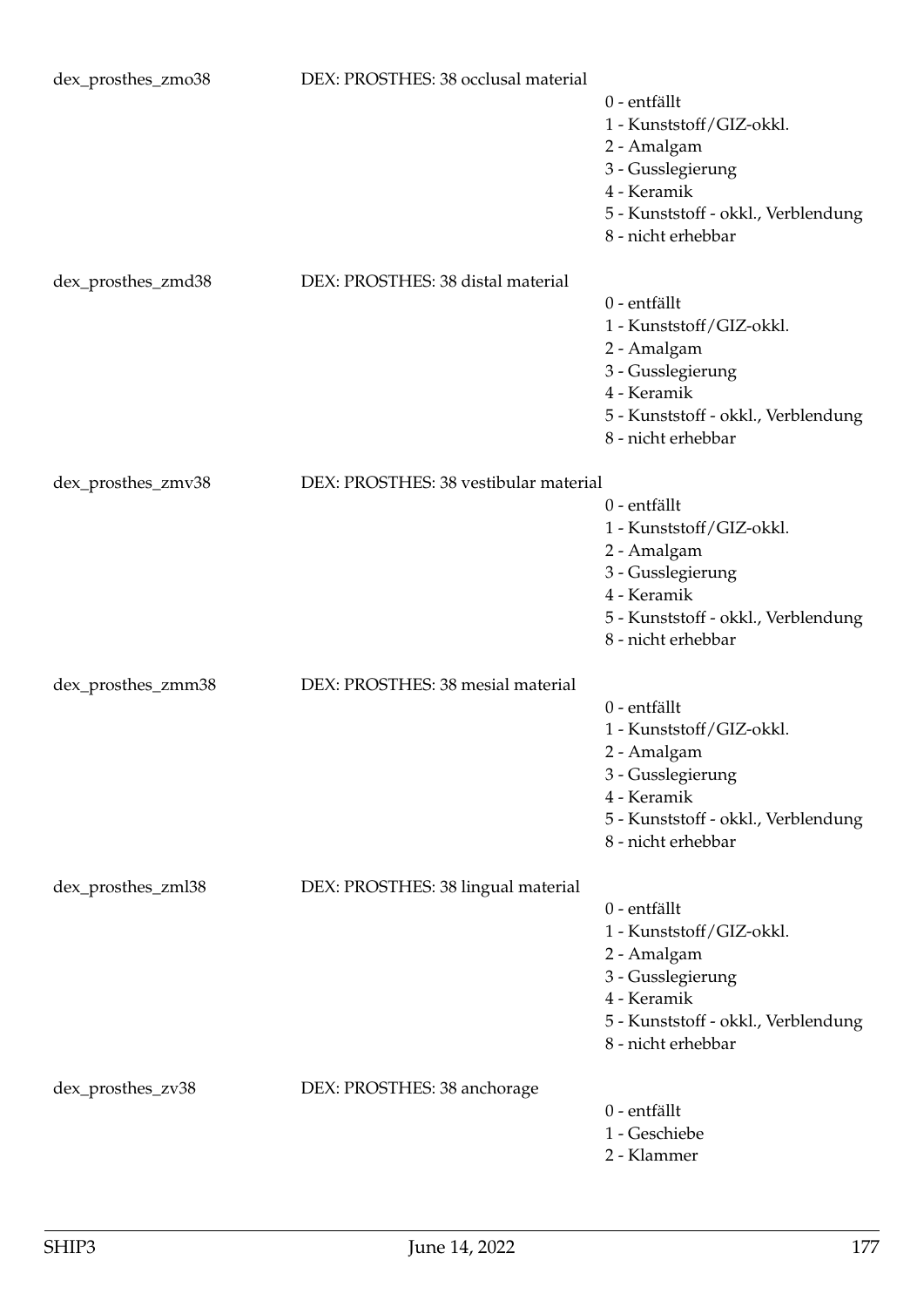|                    |                                       | 3 - Teleskop<br>4 - gebogenes Halteelement<br>8 - nicht erhebbar                                                                                                                                                                                                                                                                                                                                                                                                                                                                                        |
|--------------------|---------------------------------------|---------------------------------------------------------------------------------------------------------------------------------------------------------------------------------------------------------------------------------------------------------------------------------------------------------------------------------------------------------------------------------------------------------------------------------------------------------------------------------------------------------------------------------------------------------|
| dex_prosthes_zb37  | DEX: PROSTHES: 37 dental diagnostic   | 0 - Zahn ohne Befund<br>1 - Brückenglied<br>2 - Teilkrone<br>3 - Ersetzt<br>4 - Füllung<br>5 - Inlay<br>6 - Krone<br>7 - Lückenschluss<br>73 - teilw. Lückenschluss (1-3mm)<br>8 - Fehlt.<br>81 - teilret. Zahn.<br>9 - Implantat<br>10 - Einzelflächen nicht beurteilbar<br>11 - KURZPROGRAMM: Zahn nicht<br>vorhanden, nicht ersetzt<br>12 - KURZPROGRAMM: Zahn<br>vorhanden<br>13 - KURZPROGRAMM: Zahn ersetzt<br>(Brückenglied oder Prothesenzahn)<br>14 - KURZPROGRAMM: Implantat<br>98 - Nicht erhebbar<br>99 - KURZPROGRAMM: Nicht erheb-<br>bar |
| dex_prosthes_zmo37 | DEX: PROSTHES: 37 occlusal material   | 0 - entfällt<br>1 - Kunststoff/GIZ-okkl.<br>2 - Amalgam<br>3 - Gusslegierung<br>4 - Keramik<br>5 - Kunststoff - okkl., Verblendung<br>8 - nicht erhebbar                                                                                                                                                                                                                                                                                                                                                                                                |
| dex_prosthes_zmd37 | DEX: PROSTHES: 37 distal material     | 0 - entfällt<br>1 - Kunststoff/GIZ-okkl.<br>2 - Amalgam<br>3 - Gusslegierung<br>4 - Keramik<br>5 - Kunststoff - okkl., Verblendung<br>8 - nicht erhebbar                                                                                                                                                                                                                                                                                                                                                                                                |
| dex_prosthes_zmv37 | DEX: PROSTHES: 37 vestibular material | 0 - entfällt<br>1 - Kunststoff/GIZ-okkl.                                                                                                                                                                                                                                                                                                                                                                                                                                                                                                                |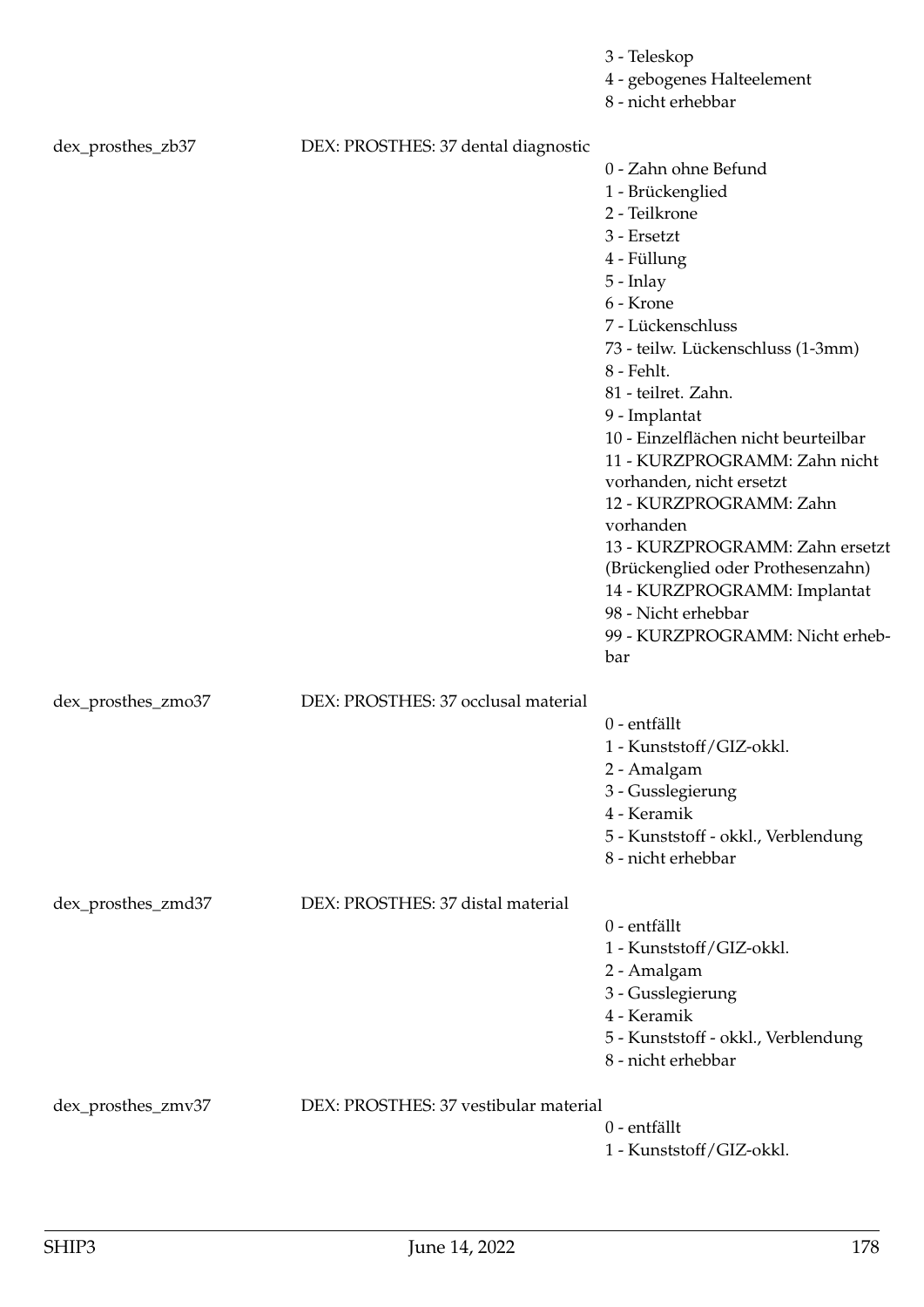|                    |                                     | 2 - Amalgam<br>3 - Gusslegierung<br>4 - Keramik<br>5 - Kunststoff - okkl., Verblendung<br>8 - nicht erhebbar                                                                                                                                                                                                                                                                   |
|--------------------|-------------------------------------|--------------------------------------------------------------------------------------------------------------------------------------------------------------------------------------------------------------------------------------------------------------------------------------------------------------------------------------------------------------------------------|
| dex_prosthes_zmm37 | DEX: PROSTHES: 37 mesial material   | 0 - entfällt<br>1 - Kunststoff/GIZ-okkl.<br>2 - Amalgam<br>3 - Gusslegierung<br>4 - Keramik<br>5 - Kunststoff - okkl., Verblendung<br>8 - nicht erhebbar                                                                                                                                                                                                                       |
| dex_prosthes_zml37 | DEX: PROSTHES: 37 lingual material  | 0 - entfällt<br>1 - Kunststoff/GIZ-okkl.<br>2 - Amalgam<br>3 - Gusslegierung<br>4 - Keramik<br>5 - Kunststoff - okkl., Verblendung<br>8 - nicht erhebbar                                                                                                                                                                                                                       |
| dex_prosthes_zv37  | DEX: PROSTHES: 37 anchorage         | 0 - entfällt<br>1 - Geschiebe<br>2 - Klammer<br>3 - Teleskop<br>4 - gebogenes Halteelement<br>8 - nicht erhebbar                                                                                                                                                                                                                                                               |
| dex_prosthes_zb36  | DEX: PROSTHES: 36 dental diagnostic | 0 - Zahn ohne Befund<br>1 - Brückenglied<br>2 - Teilkrone<br>3 - Ersetzt<br>4 - Füllung<br>5 - Inlay<br>6 - Krone<br>7 - Lückenschluss<br>73 - teilw. Lückenschluss (1-3mm)<br>8 - Fehlt.<br>81 - teilret. Zahn.<br>9 - Implantat<br>10 - Einzelflächen nicht beurteilbar<br>11 - KURZPROGRAMM: Zahn nicht<br>vorhanden, nicht ersetzt<br>12 - KURZPROGRAMM: Zahn<br>vorhanden |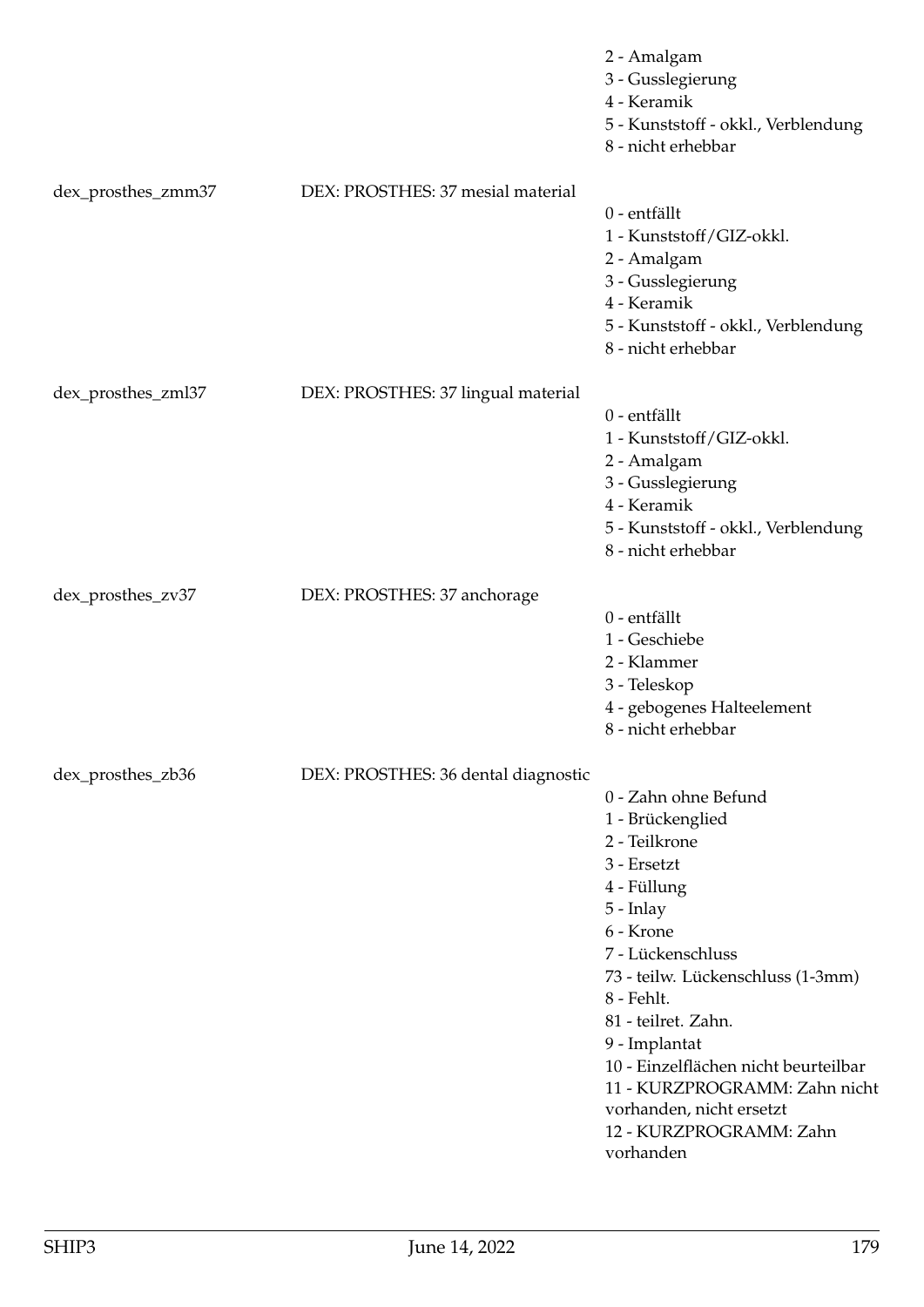|                    |                                       | 13 - KURZPROGRAMM: Zahn ersetzt<br>(Brückenglied oder Prothesenzahn)<br>14 - KURZPROGRAMM: Implantat<br>98 - Nicht erhebbar<br>99 - KURZPROGRAMM: Nicht erheb-<br>bar |
|--------------------|---------------------------------------|-----------------------------------------------------------------------------------------------------------------------------------------------------------------------|
| dex_prosthes_zmo36 | DEX: PROSTHES: 36 occlusal material   | 0 - entfällt<br>1 - Kunststoff/GIZ-okkl.<br>2 - Amalgam<br>3 - Gusslegierung<br>4 - Keramik<br>5 - Kunststoff - okkl., Verblendung<br>8 - nicht erhebbar              |
| dex_prosthes_zmd36 | DEX: PROSTHES: 36 distal material     | 0 - entfällt<br>1 - Kunststoff/GIZ-okkl.<br>2 - Amalgam<br>3 - Gusslegierung<br>4 - Keramik<br>5 - Kunststoff - okkl., Verblendung<br>8 - nicht erhebbar              |
| dex_prosthes_zmv36 | DEX: PROSTHES: 36 vestibular material | 0 - entfällt<br>1 - Kunststoff/GIZ-okkl.<br>2 - Amalgam<br>3 - Gusslegierung<br>4 - Keramik<br>5 - Kunststoff - okkl., Verblendung<br>8 - nicht erhebbar              |
| dex_prosthes_zmm36 | DEX: PROSTHES: 36 mesial material     | 0 - entfällt<br>1 - Kunststoff/GIZ-okkl.<br>2 - Amalgam<br>3 - Gusslegierung<br>4 - Keramik<br>5 - Kunststoff - okkl., Verblendung<br>8 - nicht erhebbar              |
| dex_prosthes_zml36 | DEX: PROSTHES: 36 lingual material    | 0 - entfällt<br>1 - Kunststoff/GIZ-okkl.<br>2 - Amalgam<br>3 - Gusslegierung<br>4 - Keramik<br>5 - Kunststoff - okkl., Verblendung                                    |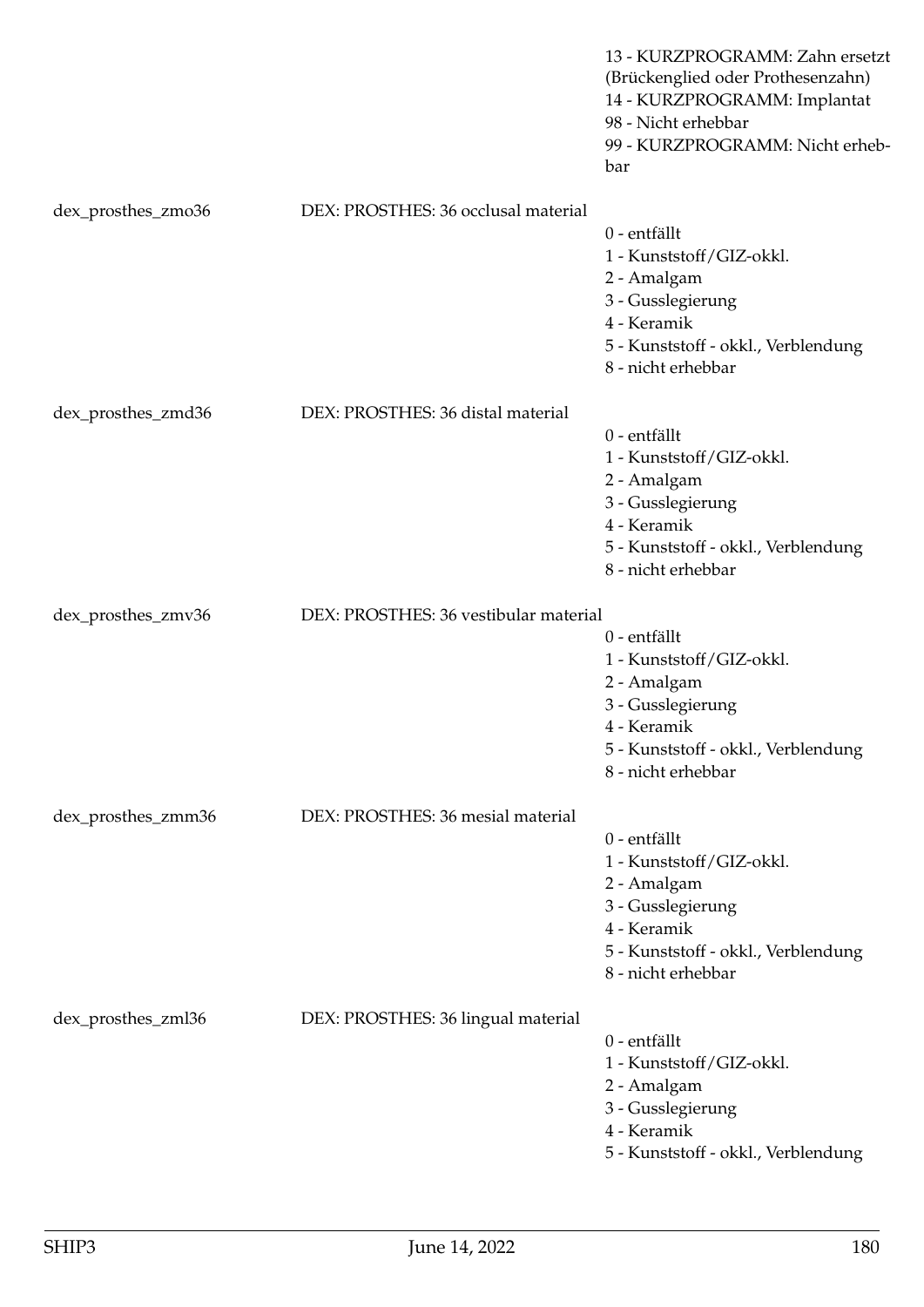|                    |                                     | 8 - nicht erhebbar                                                                                                                                                                                                                                                                                                                                                                                                                                                                                                                                        |
|--------------------|-------------------------------------|-----------------------------------------------------------------------------------------------------------------------------------------------------------------------------------------------------------------------------------------------------------------------------------------------------------------------------------------------------------------------------------------------------------------------------------------------------------------------------------------------------------------------------------------------------------|
| dex_prosthes_zv36  | DEX: PROSTHES: 36 anchorage         | 0 - entfällt<br>1 - Geschiebe<br>2 - Klammer<br>3 - Teleskop<br>4 - gebogenes Halteelement                                                                                                                                                                                                                                                                                                                                                                                                                                                                |
| dex_prosthes_zb35  | DEX: PROSTHES: 35 dental diagnostic | 8 - nicht erhebbar                                                                                                                                                                                                                                                                                                                                                                                                                                                                                                                                        |
|                    |                                     | 0 - Zahn ohne Befund<br>1 - Brückenglied<br>2 - Teilkrone<br>3 - Ersetzt<br>4 - Füllung<br>$5$ - Inlay<br>6 - Krone<br>7 - Lückenschluss<br>73 - teilw. Lückenschluss (1-3mm)<br>8 - Fehlt.<br>81 - teilret. Zahn.<br>9 - Implantat<br>10 - Einzelflächen nicht beurteilbar<br>11 - KURZPROGRAMM: Zahn nicht<br>vorhanden, nicht ersetzt<br>12 - KURZPROGRAMM: Zahn<br>vorhanden<br>13 - KURZPROGRAMM: Zahn ersetzt<br>(Brückenglied oder Prothesenzahn)<br>14 - KURZPROGRAMM: Implantat<br>98 - Nicht erhebbar<br>99 - KURZPROGRAMM: Nicht erheb-<br>bar |
| dex_prosthes_zmo35 | DEX: PROSTHES: 35 occlusal material | 0 - entfällt<br>1 - Kunststoff/GIZ-okkl.<br>2 - Amalgam<br>3 - Gusslegierung<br>4 - Keramik<br>5 - Kunststoff - okkl., Verblendung<br>8 - nicht erhebbar                                                                                                                                                                                                                                                                                                                                                                                                  |
| dex_prosthes_zmd35 | DEX: PROSTHES: 35 distal material   | 0 - entfällt<br>1 - Kunststoff/GIZ-okkl.<br>2 - Amalgam<br>3 - Gusslegierung<br>4 - Keramik                                                                                                                                                                                                                                                                                                                                                                                                                                                               |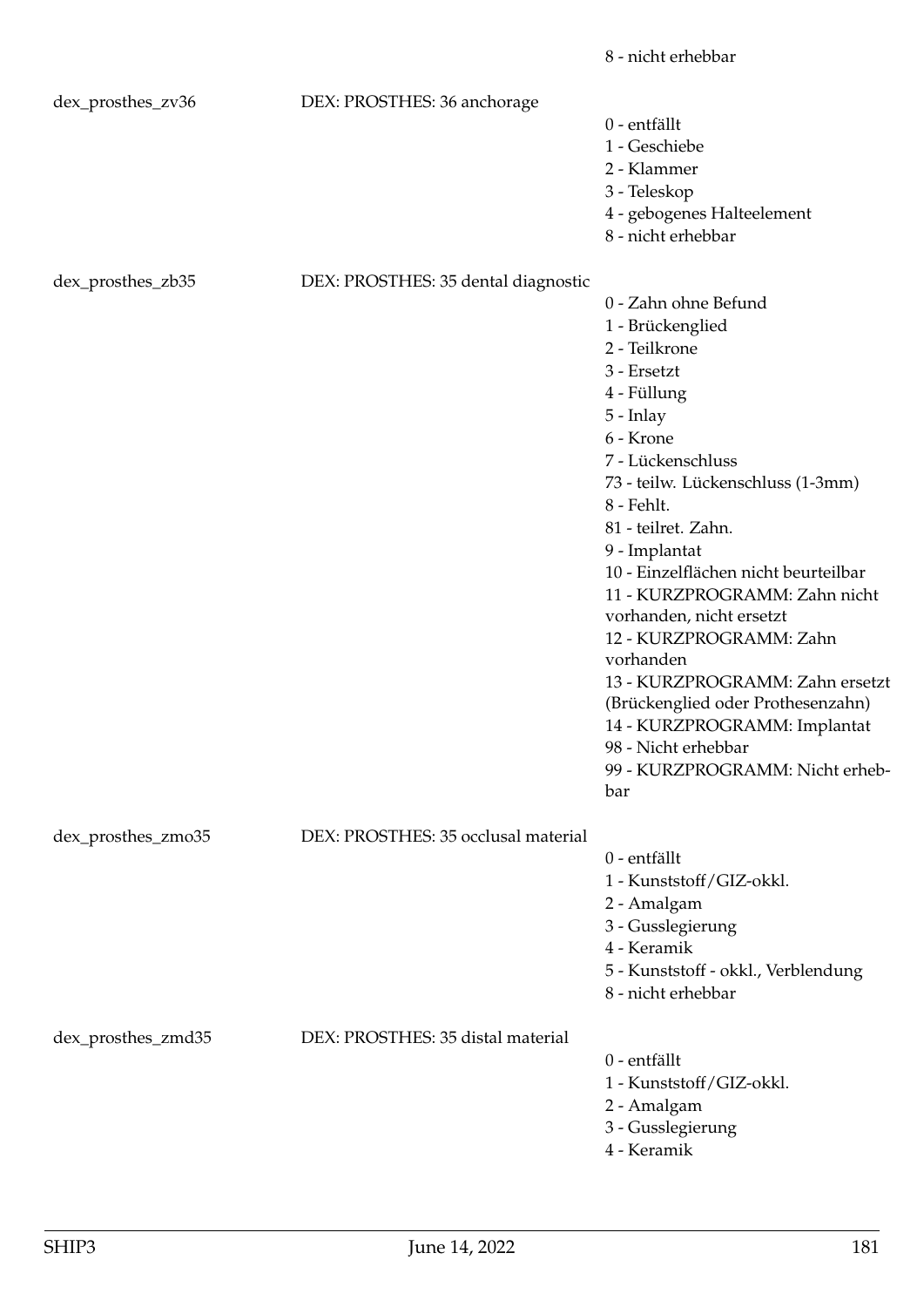5 - Kunststoff - okkl., Verblendung

8 - nicht erhebbar

| dex_prosthes_zmv35 | DEX: PROSTHES: 35 vestibular material |                                     |
|--------------------|---------------------------------------|-------------------------------------|
|                    |                                       | 0 - entfällt                        |
|                    |                                       | 1 - Kunststoff/GIZ-okkl.            |
|                    |                                       | 2 - Amalgam                         |
|                    |                                       | 3 - Gusslegierung                   |
|                    |                                       | 4 - Keramik                         |
|                    |                                       |                                     |
|                    |                                       | 5 - Kunststoff - okkl., Verblendung |
|                    |                                       | 8 - nicht erhebbar                  |
|                    |                                       |                                     |
| dex_prosthes_zmm35 | DEX: PROSTHES: 35 mesial material     |                                     |
|                    |                                       | 0 - entfällt                        |
|                    |                                       | 1 - Kunststoff/GIZ-okkl.            |
|                    |                                       | 2 - Amalgam                         |
|                    |                                       | 3 - Gusslegierung                   |
|                    |                                       | 4 - Keramik                         |
|                    |                                       | 5 - Kunststoff - okkl., Verblendung |
|                    |                                       | 8 - nicht erhebbar                  |
|                    |                                       |                                     |
| dex_prosthes_zml35 | DEX: PROSTHES: 35 lingual material    |                                     |
|                    |                                       | 0 - entfällt                        |
|                    |                                       | 1 - Kunststoff/GIZ-okkl.            |
|                    |                                       | 2 - Amalgam                         |
|                    |                                       | 3 - Gusslegierung                   |
|                    |                                       | 4 - Keramik                         |
|                    |                                       |                                     |
|                    |                                       | 5 - Kunststoff - okkl., Verblendung |
|                    |                                       | 8 - nicht erhebbar                  |
|                    |                                       |                                     |
| dex_prosthes_zv35  | DEX: PROSTHES: 35 anchorage           |                                     |
|                    |                                       | 0 - entfällt                        |
|                    |                                       | 1 - Geschiebe                       |
|                    |                                       | 2 - Klammer                         |
|                    |                                       | 3 - Teleskop                        |
|                    |                                       | 4 - gebogenes Halteelement          |
|                    |                                       | 8 - nicht erhebbar                  |
|                    |                                       |                                     |
| dex_prosthes_zb34  | DEX: PROSTHES: 34 dental diagnostic   |                                     |
|                    |                                       | 0 - Zahn ohne Befund                |
|                    |                                       | 1 - Brückenglied                    |
|                    |                                       | 2 - Teilkrone                       |
|                    |                                       | 3 - Ersetzt                         |
|                    |                                       |                                     |
|                    |                                       | 4 - Füllung                         |
|                    |                                       | 5 - Inlay                           |
|                    |                                       | 6 - Krone                           |
|                    |                                       | 7 - Lückenschluss                   |
|                    |                                       | 73 - teilw. Lückenschluss (1-3mm)   |
|                    |                                       | 8 - Fehlt.                          |
|                    |                                       | 81 - teilret. Zahn.                 |
|                    |                                       |                                     |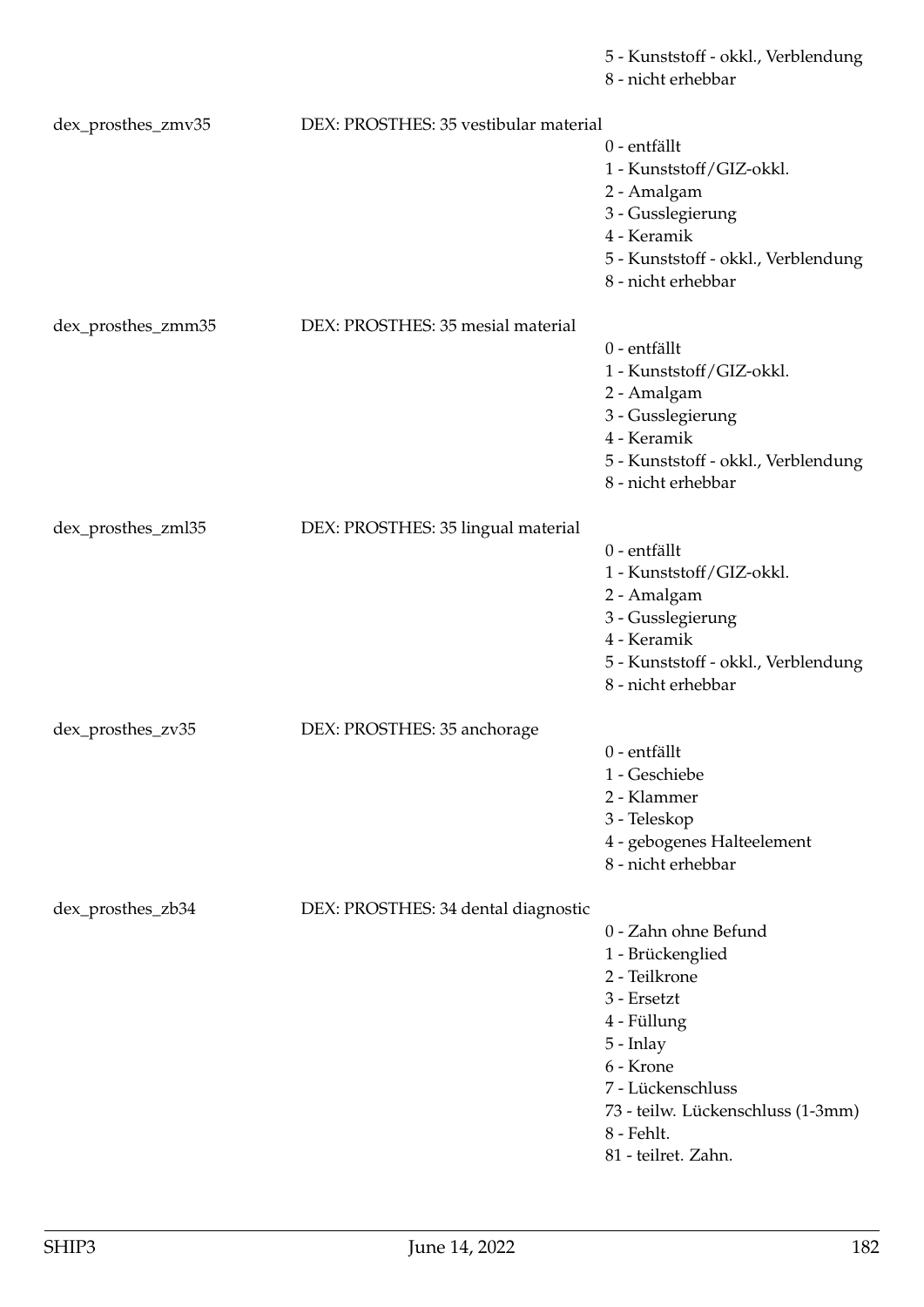|                    |                                       | 9 - Implantat<br>10 - Einzelflächen nicht beurteilbar<br>11 - KURZPROGRAMM: Zahn nicht<br>vorhanden, nicht ersetzt<br>12 - KURZPROGRAMM: Zahn<br>vorhanden<br>13 - KURZPROGRAMM: Zahn ersetzt<br>(Brückenglied oder Prothesenzahn)<br>14 - KURZPROGRAMM: Implantat<br>98 - Nicht erhebbar<br>99 - KURZPROGRAMM: Nicht erheb-<br>bar |
|--------------------|---------------------------------------|-------------------------------------------------------------------------------------------------------------------------------------------------------------------------------------------------------------------------------------------------------------------------------------------------------------------------------------|
| dex_prosthes_zmo34 | DEX: PROSTHES: 34 occlusal material   |                                                                                                                                                                                                                                                                                                                                     |
|                    |                                       | 0 - entfällt<br>1 - Kunststoff/GIZ-okkl.<br>2 - Amalgam<br>3 - Gusslegierung<br>4 - Keramik<br>5 - Kunststoff - okkl., Verblendung<br>8 - nicht erhebbar                                                                                                                                                                            |
| dex_prosthes_zmd34 | DEX: PROSTHES: 34 distal material     | 0 - entfällt<br>1 - Kunststoff/GIZ-okkl.                                                                                                                                                                                                                                                                                            |
|                    |                                       | 2 - Amalgam<br>3 - Gusslegierung<br>4 - Keramik                                                                                                                                                                                                                                                                                     |
|                    |                                       | 5 - Kunststoff - okkl., Verblendung<br>8 - nicht erhebbar                                                                                                                                                                                                                                                                           |
| dex_prosthes_zmv34 | DEX: PROSTHES: 34 vestibular material |                                                                                                                                                                                                                                                                                                                                     |
|                    |                                       | 0 - entfällt<br>1 - Kunststoff/GIZ-okkl.<br>2 - Amalgam<br>3 - Gusslegierung<br>4 - Keramik<br>5 - Kunststoff - okkl., Verblendung<br>8 - nicht erhebbar                                                                                                                                                                            |
| dex_prosthes_zmm34 | DEX: PROSTHES: 34 mesial material     |                                                                                                                                                                                                                                                                                                                                     |
|                    |                                       | 0 - entfällt<br>1 - Kunststoff/GIZ-okkl.<br>2 - Amalgam<br>3 - Gusslegierung<br>4 - Keramik<br>5 - Kunststoff - okkl., Verblendung<br>8 - nicht erhebbar                                                                                                                                                                            |
| dex_prosthes_zml34 | DEX: PROSTHES: 34 lingual material    |                                                                                                                                                                                                                                                                                                                                     |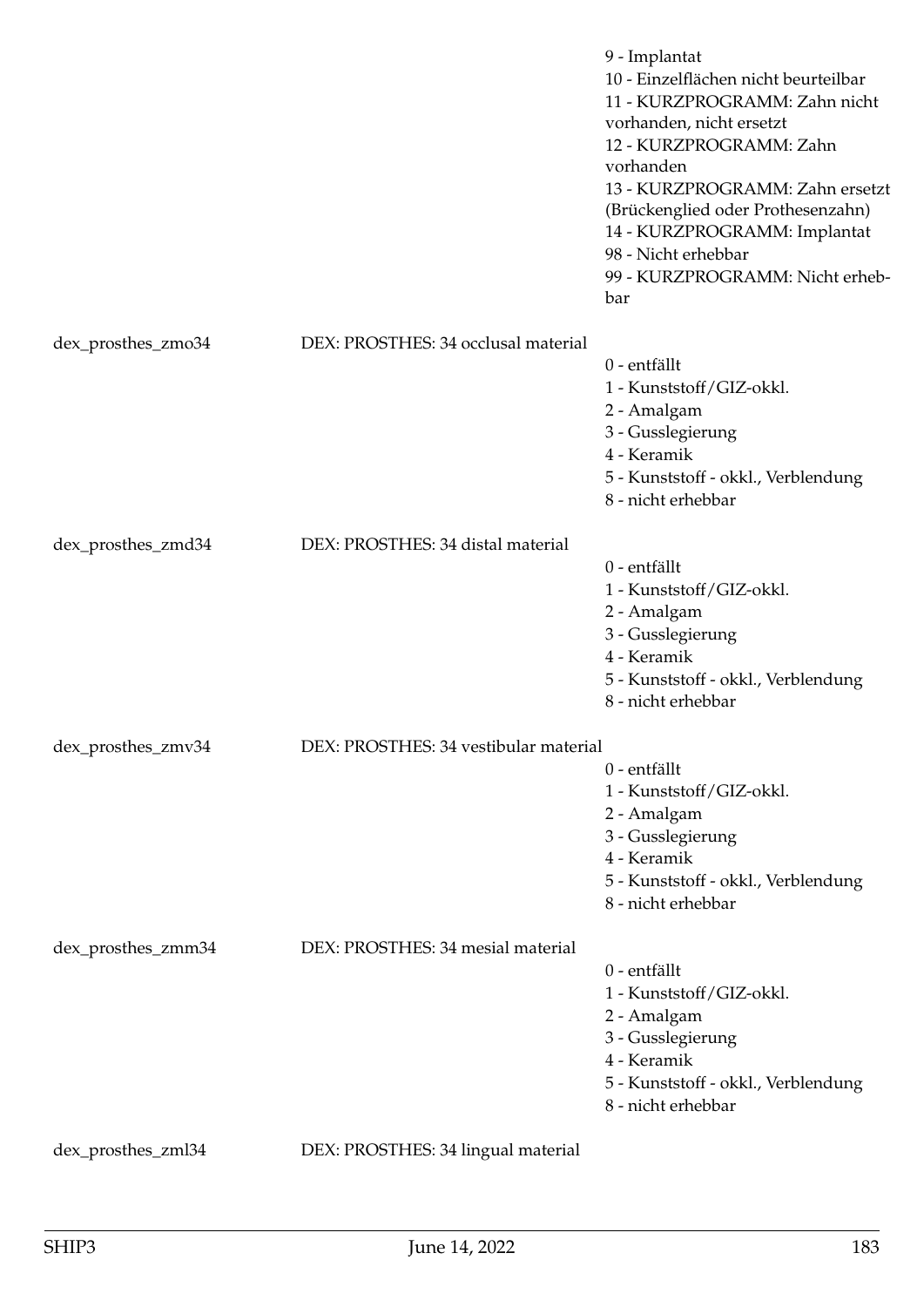|                    |                                     | 0 - entfällt<br>1 - Kunststoff/GIZ-okkl.<br>2 - Amalgam<br>3 - Gusslegierung<br>4 - Keramik<br>5 - Kunststoff - okkl., Verblendung<br>8 - nicht erhebbar                                                                                                                                                                                                                                                                                                                                                                                                |
|--------------------|-------------------------------------|---------------------------------------------------------------------------------------------------------------------------------------------------------------------------------------------------------------------------------------------------------------------------------------------------------------------------------------------------------------------------------------------------------------------------------------------------------------------------------------------------------------------------------------------------------|
| dex_prosthes_zv34  | DEX: PROSTHES: 34 anchorage         | 0 - entfällt<br>1 - Geschiebe<br>2 - Klammer<br>3 - Teleskop<br>4 - gebogenes Halteelement<br>8 - nicht erhebbar                                                                                                                                                                                                                                                                                                                                                                                                                                        |
| dex_prosthes_zb33  | DEX: PROSTHES: 33 dental diagnostic | 0 - Zahn ohne Befund<br>1 - Brückenglied<br>2 - Teilkrone<br>3 - Ersetzt<br>4 - Füllung<br>5 - Inlay<br>6 - Krone<br>7 - Lückenschluss<br>73 - teilw. Lückenschluss (1-3mm)<br>8 - Fehlt.<br>81 - teilret. Zahn.<br>9 - Implantat<br>10 - Einzelflächen nicht beurteilbar<br>11 - KURZPROGRAMM: Zahn nicht<br>vorhanden, nicht ersetzt<br>12 - KURZPROGRAMM: Zahn<br>vorhanden<br>13 - KURZPROGRAMM: Zahn ersetzt<br>(Brückenglied oder Prothesenzahn)<br>14 - KURZPROGRAMM: Implantat<br>98 - Nicht erhebbar<br>99 - KURZPROGRAMM: Nicht erheb-<br>bar |
| dex_prosthes_zmd33 | DEX: PROSTHES: 33 distal material   | 0 - entfällt<br>1 - Kunststoff/GIZ-okkl.<br>2 - Amalgam<br>3 - Gusslegierung<br>4 - Keramik<br>5 - Kunststoff - okkl., Verblendung<br>8 - nicht erhebbar                                                                                                                                                                                                                                                                                                                                                                                                |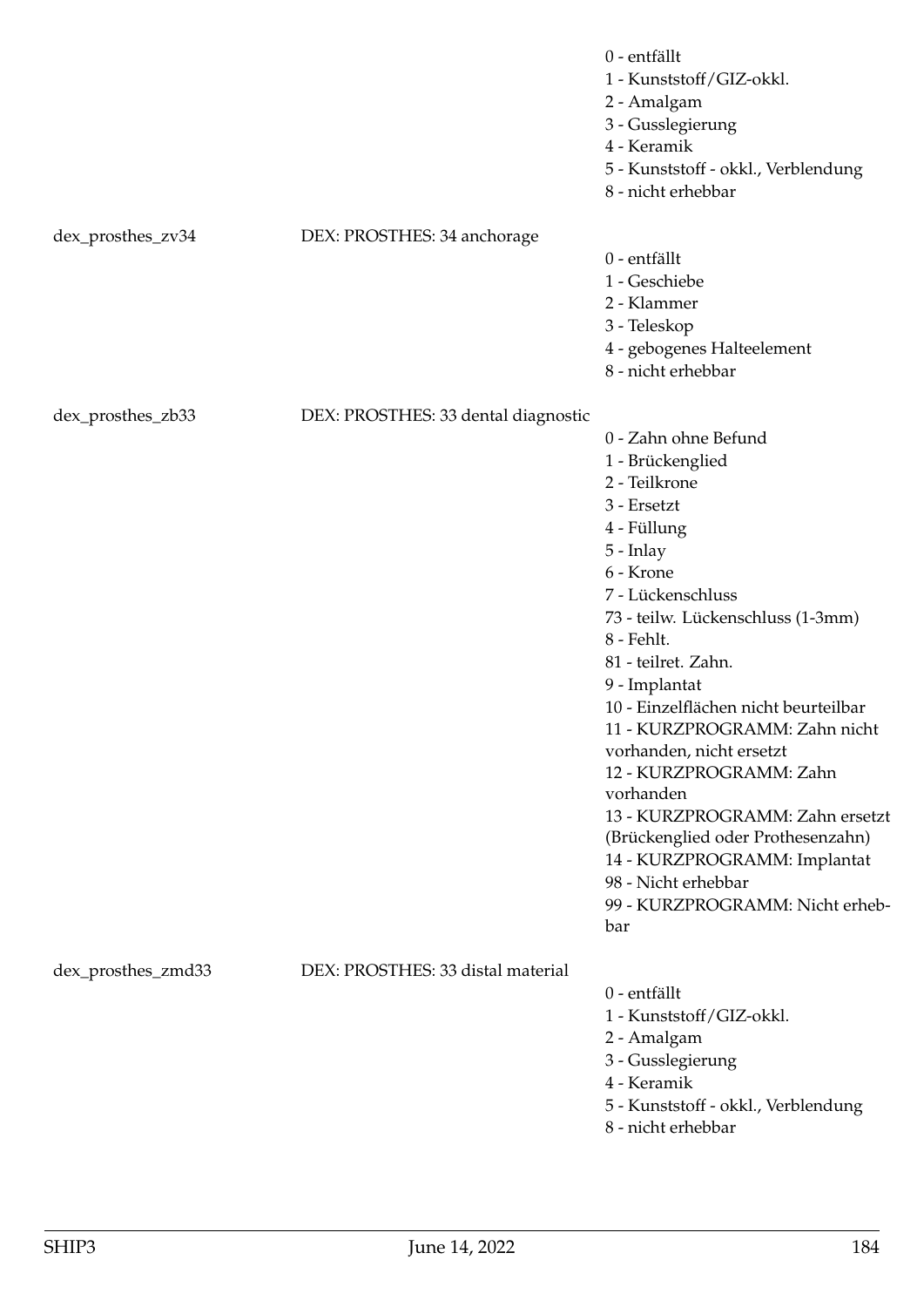| dex_prosthes_zmv33 | DEX: PROSTHES: 33 vestibular material |                                                                                                                                                                                                                                                                           |
|--------------------|---------------------------------------|---------------------------------------------------------------------------------------------------------------------------------------------------------------------------------------------------------------------------------------------------------------------------|
|                    |                                       | 0 - entfällt<br>1 - Kunststoff/GIZ-okkl.<br>2 - Amalgam<br>3 - Gusslegierung                                                                                                                                                                                              |
|                    |                                       | 4 - Keramik<br>5 - Kunststoff - okkl., Verblendung<br>8 - nicht erhebbar                                                                                                                                                                                                  |
| dex_prosthes_zmm33 | DEX: PROSTHES: 33 mesial material     | 0 - entfällt<br>1 - Kunststoff/GIZ-okkl.<br>2 - Amalgam<br>3 - Gusslegierung<br>4 - Keramik<br>5 - Kunststoff - okkl., Verblendung                                                                                                                                        |
|                    |                                       | 8 - nicht erhebbar                                                                                                                                                                                                                                                        |
| dex_prosthes_zml33 | DEX: PROSTHES: 33 lingual material    | 0 - entfällt<br>1 - Kunststoff/GIZ-okkl.<br>2 - Amalgam<br>3 - Gusslegierung<br>4 - Keramik<br>5 - Kunststoff - okkl., Verblendung<br>8 - nicht erhebbar                                                                                                                  |
| dex_prosthes_zv33  | DEX: PROSTHES: 33 anchorage           | 0 - entfällt<br>1 - Geschiebe<br>2 - Klammer<br>3 - Teleskop<br>4 - gebogenes Halteelement<br>8 - nicht erhebbar                                                                                                                                                          |
| dex_prosthes_zb32  | DEX: PROSTHES: 32 dental diagnostic   | 0 - Zahn ohne Befund<br>1 - Brückenglied<br>2 - Teilkrone<br>3 - Ersetzt<br>4 - Füllung<br>5 - Inlay<br>6 - Krone<br>7 - Lückenschluss<br>73 - teilw. Lückenschluss (1-3mm)<br>8 - Fehlt.<br>81 - teilret. Zahn.<br>9 - Implantat<br>10 - Einzelflächen nicht beurteilbar |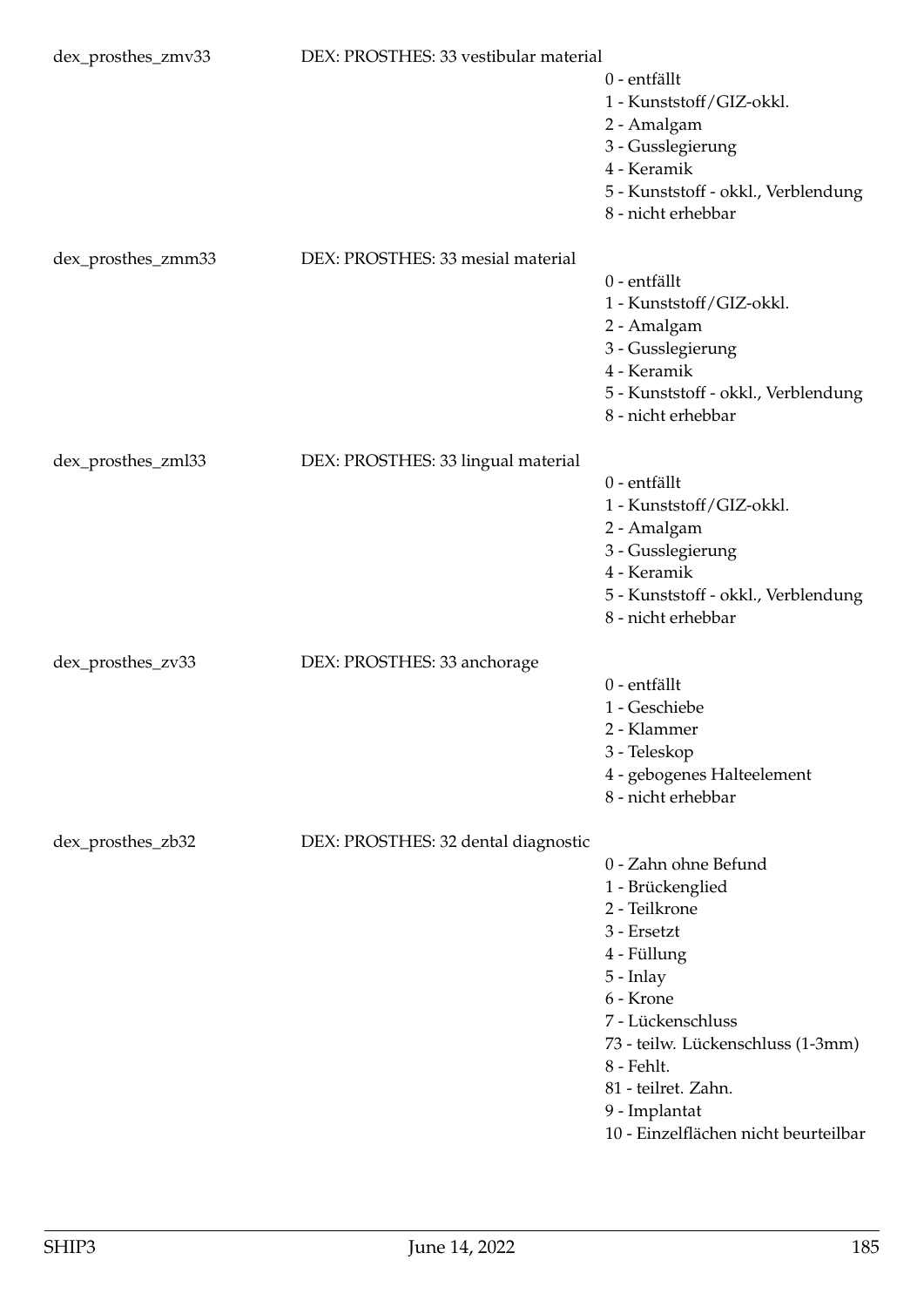|                    |                                       | 11 - KURZPROGRAMM: Zahn nicht<br>vorhanden, nicht ersetzt<br>12 - KURZPROGRAMM: Zahn<br>vorhanden<br>13 - KURZPROGRAMM: Zahn ersetzt<br>(Brückenglied oder Prothesenzahn)<br>14 - KURZPROGRAMM: Implantat<br>98 - Nicht erhebbar<br>99 - KURZPROGRAMM: Nicht erheb-<br>bar |
|--------------------|---------------------------------------|----------------------------------------------------------------------------------------------------------------------------------------------------------------------------------------------------------------------------------------------------------------------------|
| dex_prosthes_zmd32 | DEX: PROSTHES: 32 distal material     |                                                                                                                                                                                                                                                                            |
|                    |                                       | 0 - entfällt<br>1 - Kunststoff/GIZ-okkl.<br>2 - Amalgam<br>3 - Gusslegierung<br>4 - Keramik<br>5 - Kunststoff - okkl., Verblendung<br>8 - nicht erhebbar                                                                                                                   |
| dex_prosthes_zmv32 | DEX: PROSTHES: 32 vestibular material |                                                                                                                                                                                                                                                                            |
|                    |                                       | 0 - entfällt<br>1 - Kunststoff/GIZ-okkl.<br>2 - Amalgam<br>3 - Gusslegierung<br>4 - Keramik<br>5 - Kunststoff - okkl., Verblendung<br>8 - nicht erhebbar                                                                                                                   |
| dex_prosthes_zmm32 | DEX: PROSTHES: 32 mesial material     |                                                                                                                                                                                                                                                                            |
|                    |                                       | 0 - entfällt<br>1 - Kunststoff/GIZ-okkl.<br>2 - Amalgam<br>3 - Gusslegierung<br>4 - Keramik<br>5 - Kunststoff - okkl., Verblendung<br>8 - nicht erhebbar                                                                                                                   |
| dex_prosthes_zml32 | DEX: PROSTHES: 32 lingual material    | 0 - entfällt<br>1 - Kunststoff/GIZ-okkl.<br>2 - Amalgam<br>3 - Gusslegierung<br>4 - Keramik                                                                                                                                                                                |
|                    |                                       | 5 - Kunststoff - okkl., Verblendung<br>8 - nicht erhebbar                                                                                                                                                                                                                  |
| dex_prosthes_zv32  | DEX: PROSTHES: 32 anchorage           | 0 - entfällt<br>1 - Geschiebe                                                                                                                                                                                                                                              |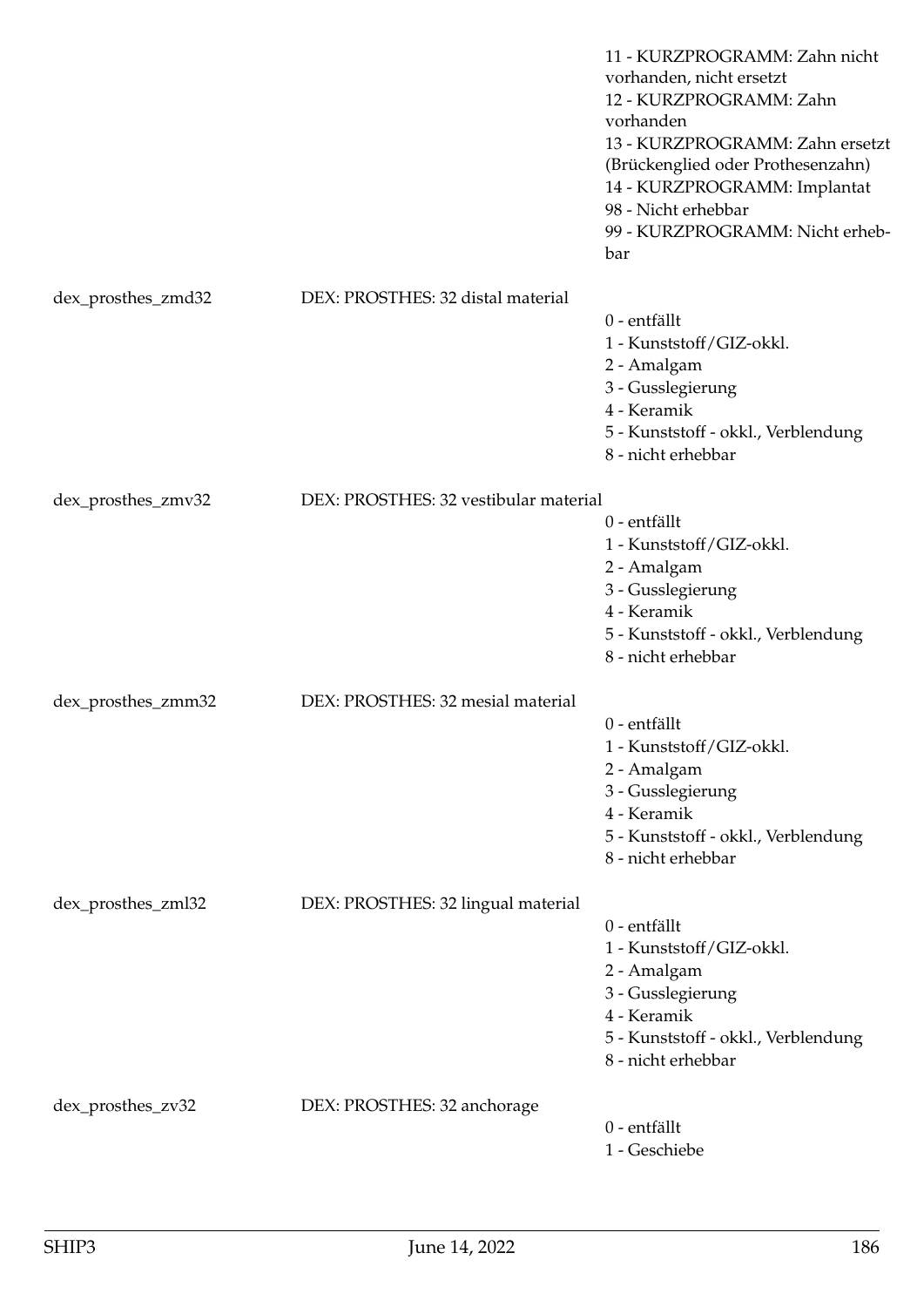|                    |                                       | 2 - Klammer<br>3 - Teleskop<br>4 - gebogenes Halteelement<br>8 - nicht erhebbar                                                                                                                                                                                                                                                                                                                                                                                                                                                                    |
|--------------------|---------------------------------------|----------------------------------------------------------------------------------------------------------------------------------------------------------------------------------------------------------------------------------------------------------------------------------------------------------------------------------------------------------------------------------------------------------------------------------------------------------------------------------------------------------------------------------------------------|
| dex_prosthes_zb31  | DEX: PROSTHES: 31 dental diagnostic   | 0 - Zahn ohne Befund<br>1 - Brückenglied<br>2 - Teilkrone<br>3 - Ersetzt<br>4 - Füllung<br>$5$ - Inlay<br>6 - Krone<br>7 - Lückenschluss<br>73 - teilw. Lückenschluss (1-3mm)<br>8 - Fehlt.<br>81 - teilret. Zahn.<br>9 - Implantat<br>10 - Einzelflächen nicht beurteilbar<br>11 - KURZPROGRAMM: Zahn nicht<br>vorhanden, nicht ersetzt<br>12 - KURZPROGRAMM: Zahn<br>vorhanden<br>13 - KURZPROGRAMM: Zahn ersetzt<br>(Brückenglied oder Prothesenzahn)<br>14 - KURZPROGRAMM: Implantat<br>98 - Nicht erhebbar<br>99 - KURZPROGRAMM: Nicht erheb- |
| dex_prosthes_zmd31 | DEX: PROSTHES: 31 distal material     | bar                                                                                                                                                                                                                                                                                                                                                                                                                                                                                                                                                |
|                    |                                       | 0 - entfällt<br>1 - Kunststoff/GIZ-okkl.<br>2 - Amalgam<br>3 - Gusslegierung<br>4 - Keramik<br>5 - Kunststoff - okkl., Verblendung<br>8 - nicht erhebbar                                                                                                                                                                                                                                                                                                                                                                                           |
| dex_prosthes_zmv31 | DEX: PROSTHES: 31 vestibular material | 0 - entfällt<br>1 - Kunststoff/GIZ-okkl.<br>2 - Amalgam<br>3 - Gusslegierung<br>4 - Keramik<br>5 - Kunststoff - okkl., Verblendung<br>8 - nicht erhebbar                                                                                                                                                                                                                                                                                                                                                                                           |
| dex_prosthes_zmm31 | DEX: PROSTHES: 31 mesial material     | 0 - entfällt                                                                                                                                                                                                                                                                                                                                                                                                                                                                                                                                       |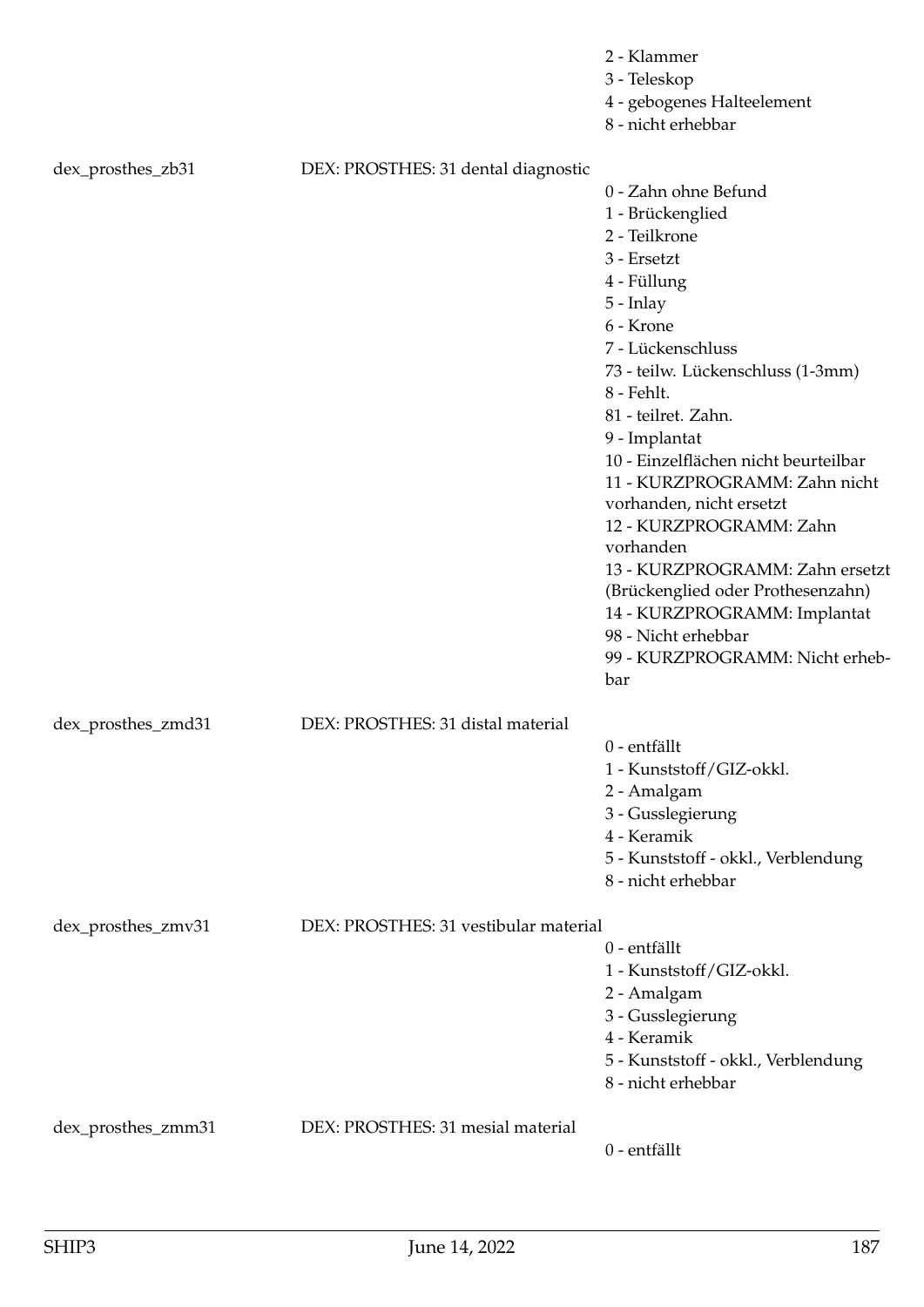|                    |                                     | 1 - Kunststoff/GIZ-okkl.<br>2 - Amalgam<br>3 - Gusslegierung<br>4 - Keramik<br>5 - Kunststoff - okkl., Verblendung<br>8 - nicht erhebbar                                                                                                                                                                                                                                                                                                                                                                                                                  |
|--------------------|-------------------------------------|-----------------------------------------------------------------------------------------------------------------------------------------------------------------------------------------------------------------------------------------------------------------------------------------------------------------------------------------------------------------------------------------------------------------------------------------------------------------------------------------------------------------------------------------------------------|
| dex_prosthes_zml31 | DEX: PROSTHES: 31 lingual material  | 0 - entfällt<br>1 - Kunststoff/GIZ-okkl.<br>2 - Amalgam<br>3 - Gusslegierung<br>4 - Keramik<br>5 - Kunststoff - okkl., Verblendung<br>8 - nicht erhebbar                                                                                                                                                                                                                                                                                                                                                                                                  |
| dex_prosthes_zv31  | DEX: PROSTHES: 31 anchorage         | 0 - entfällt<br>1 - Geschiebe<br>2 - Klammer<br>3 - Teleskop<br>4 - gebogenes Halteelement<br>8 - nicht erhebbar                                                                                                                                                                                                                                                                                                                                                                                                                                          |
| dex_prosthes_zb41  | DEX: PROSTHES: 41 dental diagnostic | 0 - Zahn ohne Befund<br>1 - Brückenglied<br>2 - Teilkrone<br>3 - Ersetzt<br>4 - Füllung<br>$5$ - Inlay<br>6 - Krone<br>7 - Lückenschluss<br>73 - teilw. Lückenschluss (1-3mm)<br>8 - Fehlt.<br>81 - teilret. Zahn.<br>9 - Implantat<br>10 - Einzelflächen nicht beurteilbar<br>11 - KURZPROGRAMM: Zahn nicht<br>vorhanden, nicht ersetzt<br>12 - KURZPROGRAMM: Zahn<br>vorhanden<br>13 - KURZPROGRAMM: Zahn ersetzt<br>(Brückenglied oder Prothesenzahn)<br>14 - KURZPROGRAMM: Implantat<br>98 - Nicht erhebbar<br>99 - KURZPROGRAMM: Nicht erheb-<br>bar |

dex\_prosthes\_zmd41 DEX: PROSTHES: 41 distal material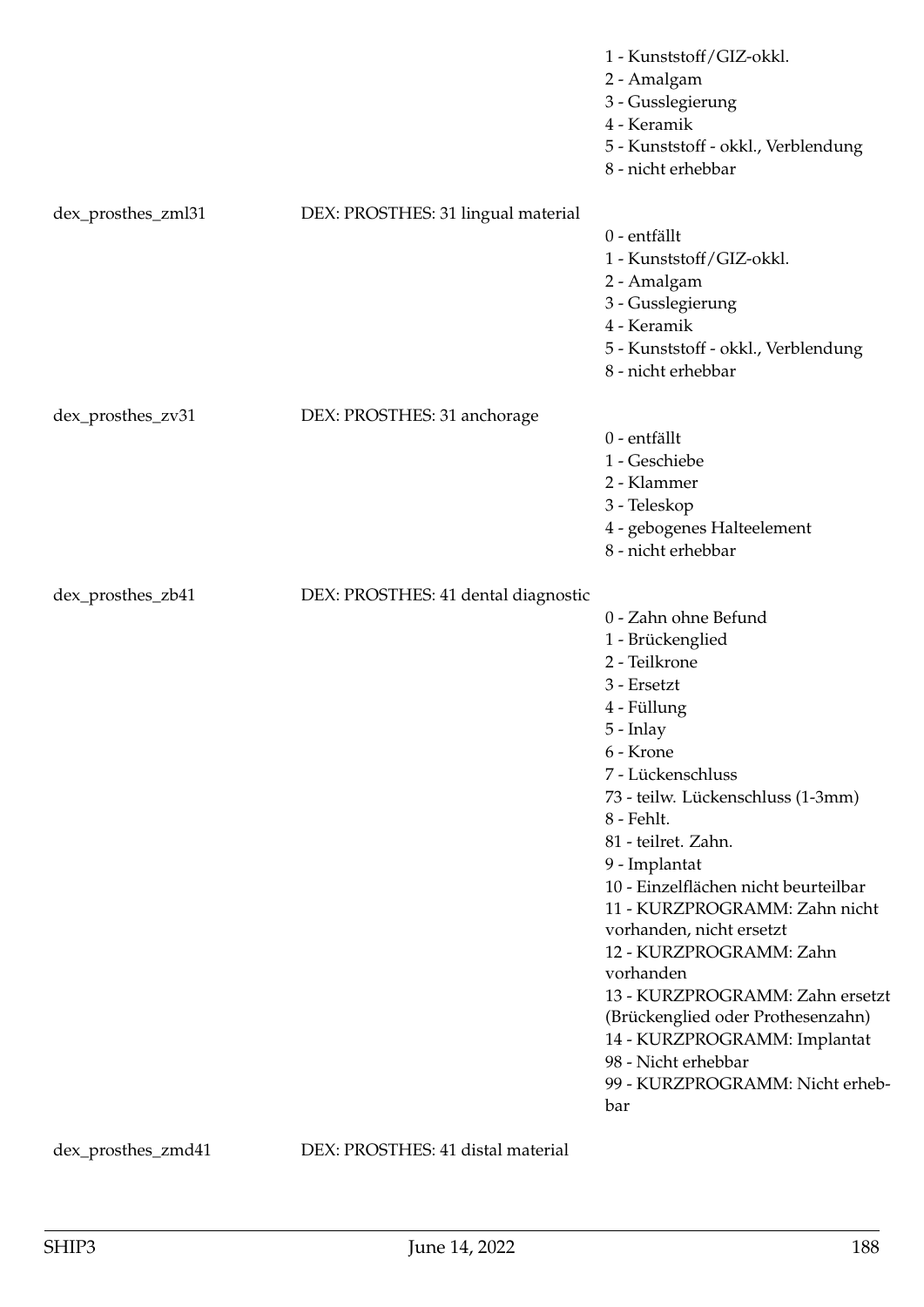|                    |                                       | 0 - entfällt<br>1 - Kunststoff/GIZ-okkl.<br>2 - Amalgam<br>3 - Gusslegierung<br>4 - Keramik<br>5 - Kunststoff - okkl., Verblendung<br>8 - nicht erhebbar |
|--------------------|---------------------------------------|----------------------------------------------------------------------------------------------------------------------------------------------------------|
| dex_prosthes_zmv41 | DEX: PROSTHES: 41 vestibular material |                                                                                                                                                          |
|                    |                                       | 0 - entfällt<br>1 - Kunststoff/GIZ-okkl.<br>2 - Amalgam<br>3 - Gusslegierung<br>4 - Keramik<br>5 - Kunststoff - okkl., Verblendung<br>8 - nicht erhebbar |
| dex_prosthes_zmm41 | DEX: PROSTHES: 41 mesial material     |                                                                                                                                                          |
|                    |                                       | 0 - entfällt<br>1 - Kunststoff/GIZ-okkl.<br>2 - Amalgam<br>3 - Gusslegierung<br>4 - Keramik<br>5 - Kunststoff - okkl., Verblendung<br>8 - nicht erhebbar |
| dex_prosthes_zml41 | DEX: PROSTHES: 41 lingual material    |                                                                                                                                                          |
|                    |                                       | 0 - entfällt<br>1 - Kunststoff/GIZ-okkl.<br>2 - Amalgam<br>3 - Gusslegierung<br>4 - Keramik<br>5 - Kunststoff - okkl., Verblendung<br>8 - nicht erhebbar |
| dex_prosthes_zv41  | DEX: PROSTHES: 41 anchorage           |                                                                                                                                                          |
|                    |                                       | 0 - entfällt<br>1 - Geschiebe<br>2 - Klammer<br>3 - Teleskop<br>4 - gebogenes Halteelement<br>8 - nicht erhebbar                                         |
| dex_prosthes_zb42  | DEX: PROSTHES: 42 dental diagnostic   | 0 - Zahn ohne Befund<br>1 - Brückenglied<br>2 - Teilkrone<br>3 - Ersetzt<br>4 - Füllung<br>5 - Inlay                                                     |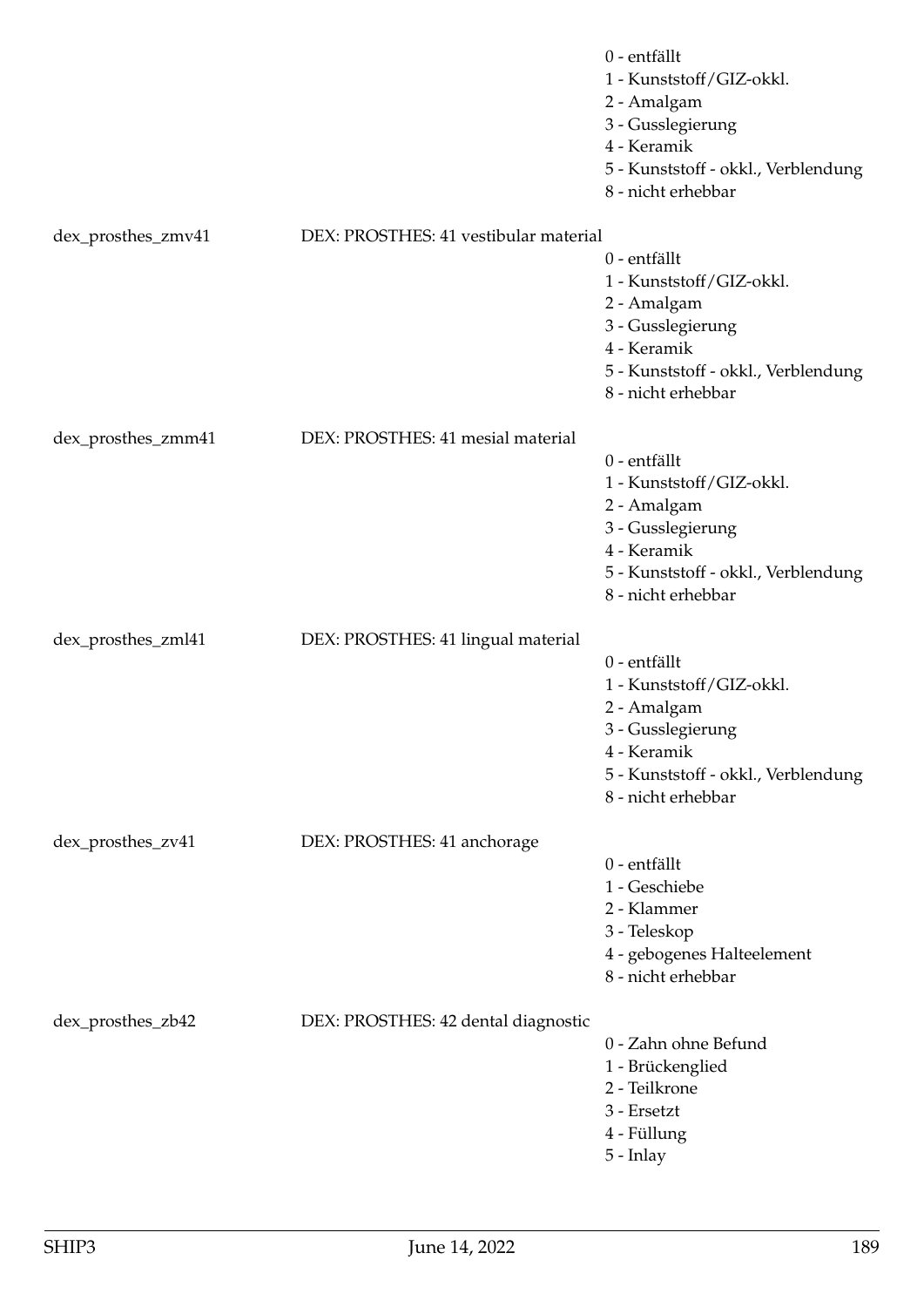|                    |                                       | 6 - Krone<br>7 - Lückenschluss<br>73 - teilw. Lückenschluss (1-3mm)<br>8 - Fehlt.<br>81 - teilret. Zahn.<br>9 - Implantat<br>10 - Einzelflächen nicht beurteilbar<br>11 - KURZPROGRAMM: Zahn nicht<br>vorhanden, nicht ersetzt<br>12 - KURZPROGRAMM: Zahn<br>vorhanden<br>13 - KURZPROGRAMM: Zahn ersetzt<br>(Brückenglied oder Prothesenzahn)<br>14 - KURZPROGRAMM: Implantat<br>98 - Nicht erhebbar<br>99 - KURZPROGRAMM: Nicht erheb-<br>bar |
|--------------------|---------------------------------------|-------------------------------------------------------------------------------------------------------------------------------------------------------------------------------------------------------------------------------------------------------------------------------------------------------------------------------------------------------------------------------------------------------------------------------------------------|
| dex_prosthes_zmd42 | DEX: PROSTHES: 42 distal material     |                                                                                                                                                                                                                                                                                                                                                                                                                                                 |
|                    |                                       | 0 - entfällt<br>1 - Kunststoff/GIZ-okkl.<br>2 - Amalgam<br>3 - Gusslegierung<br>4 - Keramik<br>5 - Kunststoff - okkl., Verblendung<br>8 - nicht erhebbar                                                                                                                                                                                                                                                                                        |
| dex_prosthes_zmv42 | DEX: PROSTHES: 42 vestibular material |                                                                                                                                                                                                                                                                                                                                                                                                                                                 |
|                    |                                       | 0 - entfällt<br>1 - Kunststoff/GIZ-okkl.<br>2 - Amalgam<br>3 - Gusslegierung<br>4 - Keramik<br>5 - Kunststoff - okkl., Verblendung<br>8 - nicht erhebbar                                                                                                                                                                                                                                                                                        |
| dex_prosthes_zmm42 | DEX: PROSTHES: 42 mesial material     |                                                                                                                                                                                                                                                                                                                                                                                                                                                 |
|                    |                                       | 0 - entfällt<br>1 - Kunststoff/GIZ-okkl.<br>2 - Amalgam<br>3 - Gusslegierung<br>4 - Keramik<br>5 - Kunststoff - okkl., Verblendung<br>8 - nicht erhebbar                                                                                                                                                                                                                                                                                        |
| dex_prosthes_zml42 | DEX: PROSTHES: 42 lingual material    | 0 - entfällt<br>1 - Kunststoff/GIZ-okkl.<br>2 - Amalgam<br>3 - Gusslegierung                                                                                                                                                                                                                                                                                                                                                                    |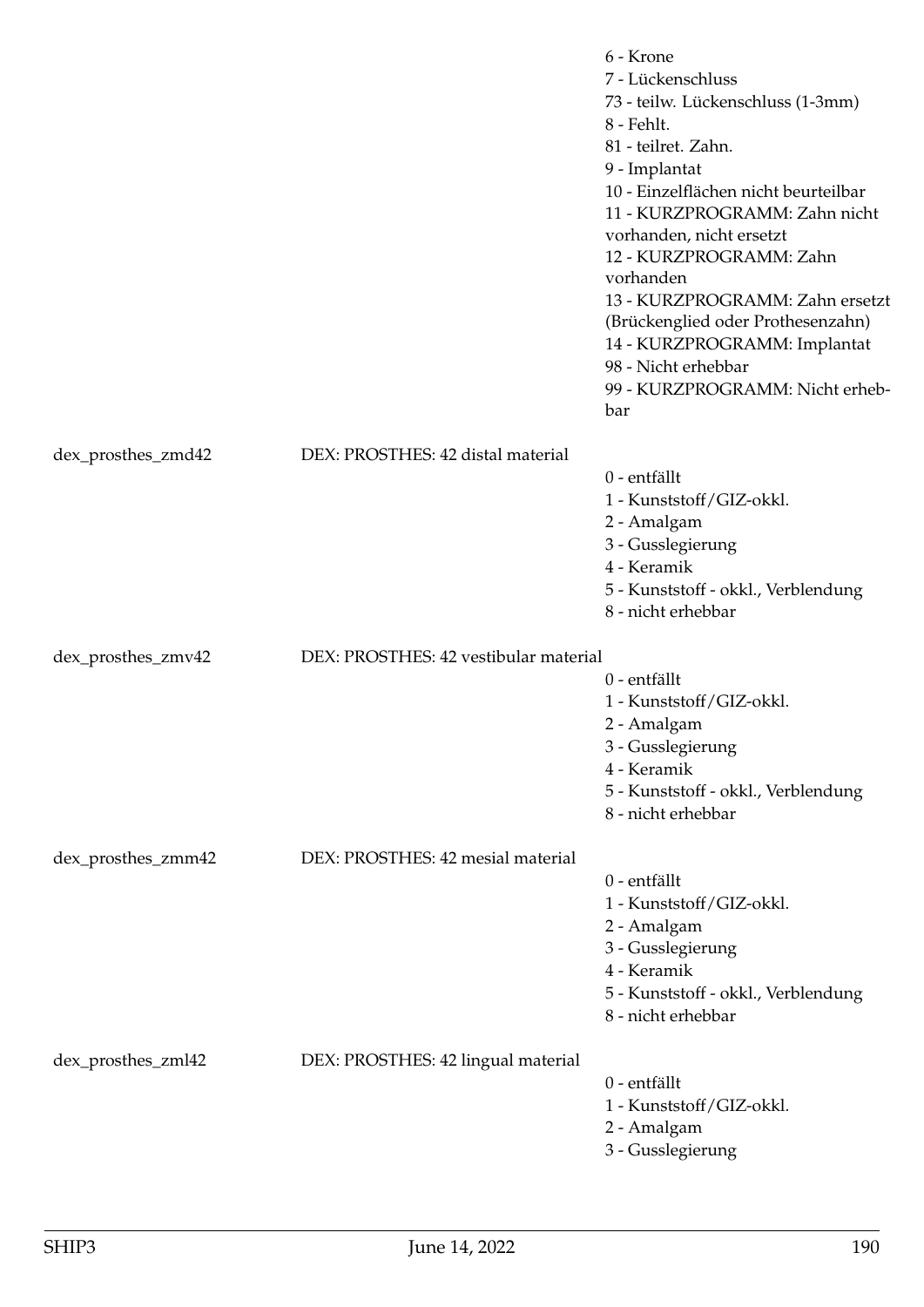|                    |                                       | 4 - Keramik<br>5 - Kunststoff - okkl., Verblendung<br>8 - nicht erhebbar                                                                                                                                                                                                                                                                                                                                                                                                                                                                                  |
|--------------------|---------------------------------------|-----------------------------------------------------------------------------------------------------------------------------------------------------------------------------------------------------------------------------------------------------------------------------------------------------------------------------------------------------------------------------------------------------------------------------------------------------------------------------------------------------------------------------------------------------------|
| dex_prosthes_zv42  | DEX: PROSTHES: 42 anchorage           | 0 - entfällt<br>1 - Geschiebe<br>2 - Klammer<br>3 - Teleskop<br>4 - gebogenes Halteelement<br>8 - nicht erhebbar                                                                                                                                                                                                                                                                                                                                                                                                                                          |
| dex_prosthes_zb43  | DEX: PROSTHES: 43 dental diagnostic   | 0 - Zahn ohne Befund<br>1 - Brückenglied<br>2 - Teilkrone<br>3 - Ersetzt<br>4 - Füllung<br>$5$ - Inlay<br>6 - Krone<br>7 - Lückenschluss<br>73 - teilw. Lückenschluss (1-3mm)<br>8 - Fehlt.<br>81 - teilret. Zahn.<br>9 - Implantat<br>10 - Einzelflächen nicht beurteilbar<br>11 - KURZPROGRAMM: Zahn nicht<br>vorhanden, nicht ersetzt<br>12 - KURZPROGRAMM: Zahn<br>vorhanden<br>13 - KURZPROGRAMM: Zahn ersetzt<br>(Brückenglied oder Prothesenzahn)<br>14 - KURZPROGRAMM: Implantat<br>98 - Nicht erhebbar<br>99 - KURZPROGRAMM: Nicht erheb-<br>bar |
| dex_prosthes_zmd43 | DEX: PROSTHES: 43 distal material     | 0 - entfällt<br>1 - Kunststoff/GIZ-okkl.<br>2 - Amalgam<br>3 - Gusslegierung<br>4 - Keramik<br>5 - Kunststoff - okkl., Verblendung<br>8 - nicht erhebbar                                                                                                                                                                                                                                                                                                                                                                                                  |
| dex_prosthes_zmv43 | DEX: PROSTHES: 43 vestibular material | 0 - entfällt<br>1 - Kunststoff/GIZ-okkl.<br>2 - Amalgam                                                                                                                                                                                                                                                                                                                                                                                                                                                                                                   |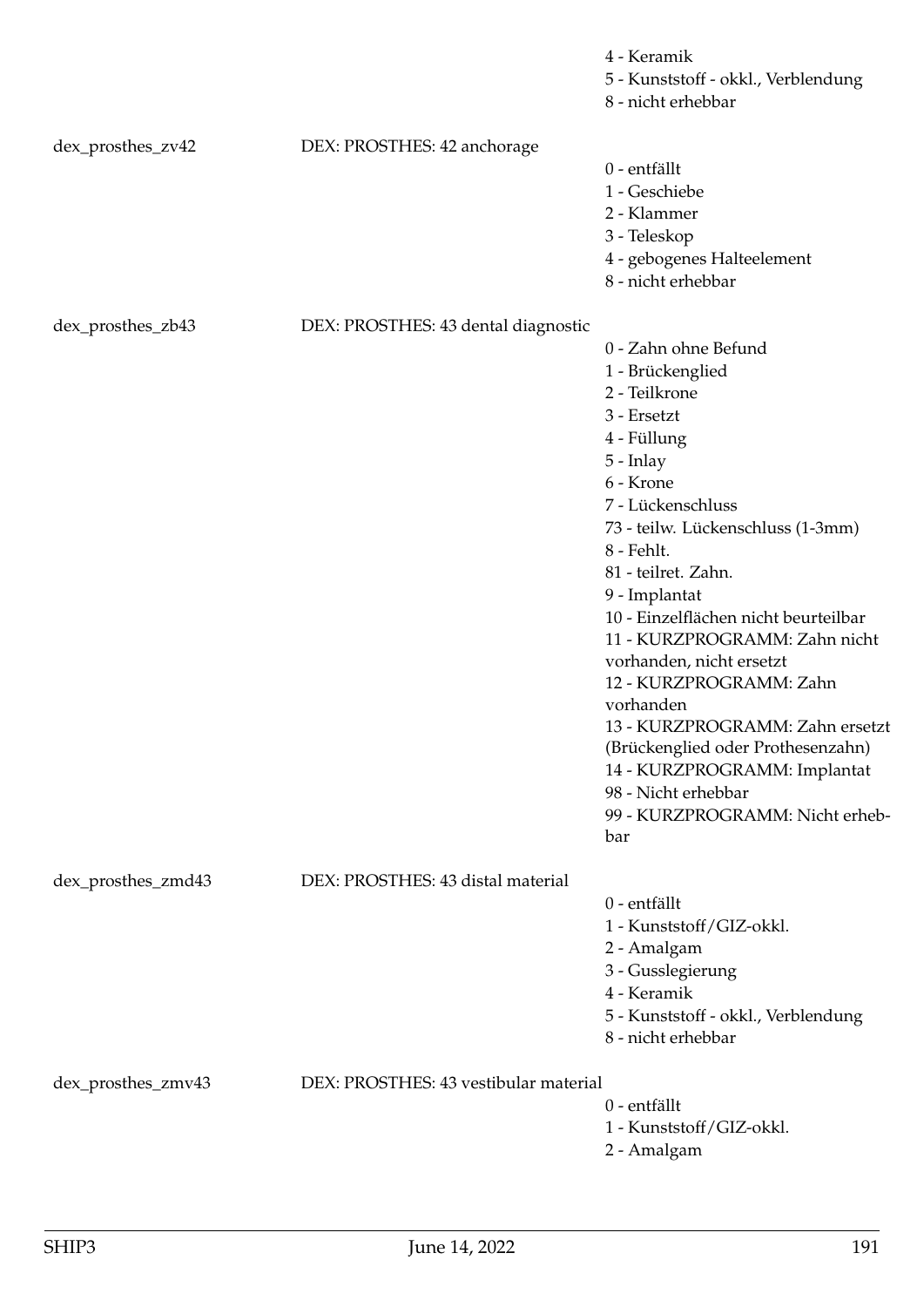|                    |                                     | 3 - Gusslegierung<br>4 - Keramik<br>5 - Kunststoff - okkl., Verblendung<br>8 - nicht erhebbar                                                                                                                                                                                                                                                                                  |
|--------------------|-------------------------------------|--------------------------------------------------------------------------------------------------------------------------------------------------------------------------------------------------------------------------------------------------------------------------------------------------------------------------------------------------------------------------------|
| dex_prosthes_zmm43 | DEX: PROSTHES: 43 mesial material   | 0 - entfällt<br>1 - Kunststoff/GIZ-okkl.<br>2 - Amalgam<br>3 - Gusslegierung<br>4 - Keramik<br>5 - Kunststoff - okkl., Verblendung<br>8 - nicht erhebbar                                                                                                                                                                                                                       |
| dex_prosthes_zml43 | DEX: PROSTHES: 43 lingual material  | 0 - entfällt<br>1 - Kunststoff/GIZ-okkl.<br>2 - Amalgam<br>3 - Gusslegierung<br>4 - Keramik<br>5 - Kunststoff - okkl., Verblendung<br>8 - nicht erhebbar                                                                                                                                                                                                                       |
| dex_prosthes_zv43  | DEX: PROSTHES: 43 anchorage         | 0 - entfällt<br>1 - Geschiebe<br>2 - Klammer<br>3 - Teleskop<br>4 - gebogenes Halteelement<br>8 - nicht erhebbar                                                                                                                                                                                                                                                               |
| dex_prosthes_zb44  | DEX: PROSTHES: 44 dental diagnostic | 0 - Zahn ohne Befund<br>1 - Brückenglied<br>2 - Teilkrone<br>3 - Ersetzt<br>4 - Füllung<br>5 - Inlay<br>6 - Krone<br>7 - Lückenschluss<br>73 - teilw. Lückenschluss (1-3mm)<br>8 - Fehlt.<br>81 - teilret. Zahn.<br>9 - Implantat<br>10 - Einzelflächen nicht beurteilbar<br>11 - KURZPROGRAMM: Zahn nicht<br>vorhanden, nicht ersetzt<br>12 - KURZPROGRAMM: Zahn<br>vorhanden |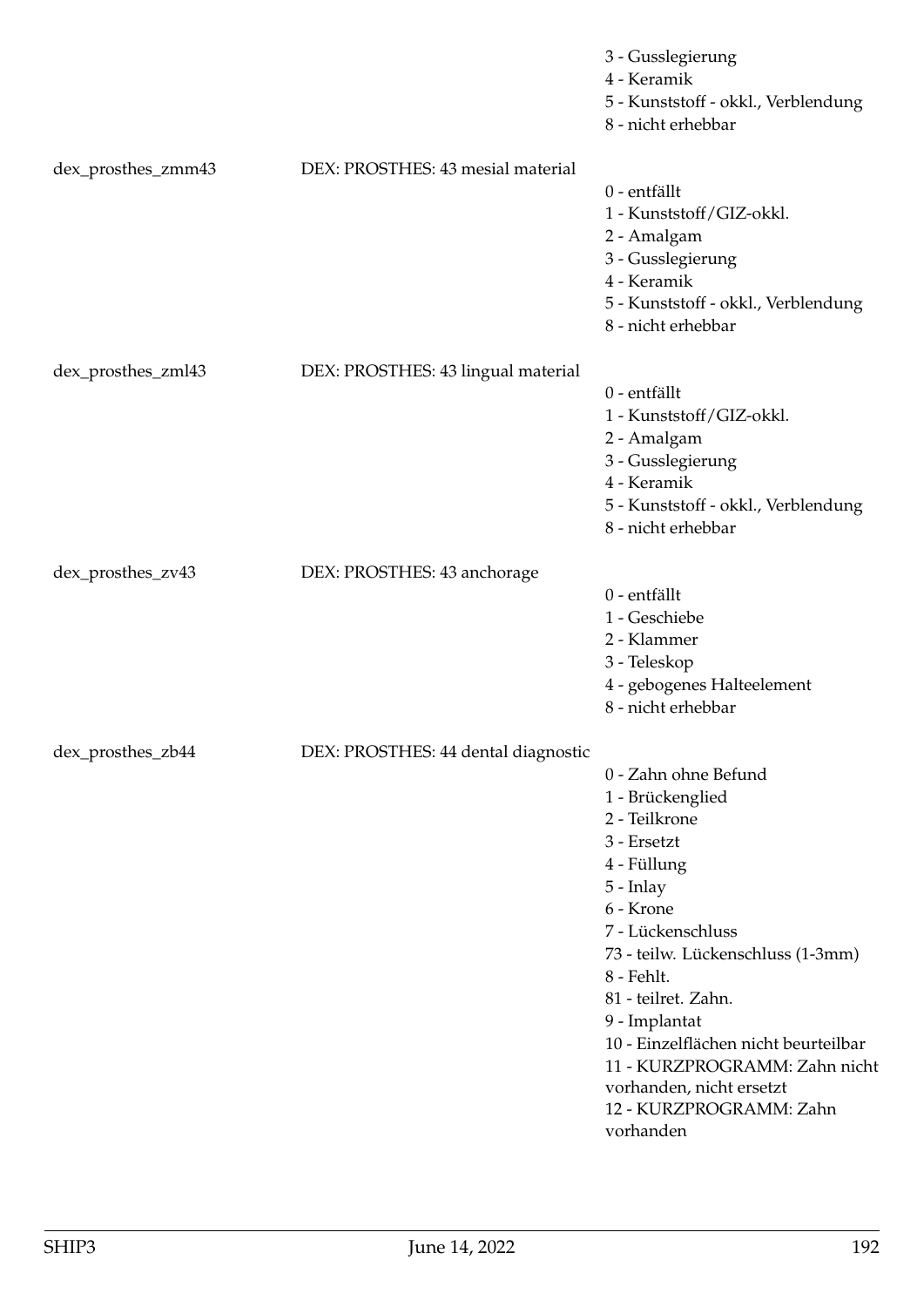|                    |                                       | 13 - KURZPROGRAMM: Zahn ersetzt<br>(Brückenglied oder Prothesenzahn)<br>14 - KURZPROGRAMM: Implantat<br>98 - Nicht erhebbar<br>99 - KURZPROGRAMM: Nicht erheb-<br>bar |
|--------------------|---------------------------------------|-----------------------------------------------------------------------------------------------------------------------------------------------------------------------|
| dex_prosthes_zmo44 | DEX: PROSTHES: 44 occlusal material   | 0 - entfällt<br>1 - Kunststoff/GIZ-okkl.<br>2 - Amalgam<br>3 - Gusslegierung<br>4 - Keramik<br>5 - Kunststoff - okkl., Verblendung<br>8 - nicht erhebbar              |
| dex_prosthes_zmd44 | DEX: PROSTHES: 44 distal material     | 0 - entfällt<br>1 - Kunststoff/GIZ-okkl.<br>2 - Amalgam<br>3 - Gusslegierung<br>4 - Keramik<br>5 - Kunststoff - okkl., Verblendung<br>8 - nicht erhebbar              |
| dex_prosthes_zmv44 | DEX: PROSTHES: 44 vestibular material | 0 - entfällt<br>1 - Kunststoff/GIZ-okkl.<br>2 - Amalgam<br>3 - Gusslegierung<br>4 - Keramik<br>5 - Kunststoff - okkl., Verblendung<br>8 - nicht erhebbar              |
| dex_prosthes_zmm44 | DEX: PROSTHES: 44 mesial material     | 0 - entfällt<br>1 - Kunststoff/GIZ-okkl.<br>2 - Amalgam<br>3 - Gusslegierung<br>4 - Keramik<br>5 - Kunststoff - okkl., Verblendung<br>8 - nicht erhebbar              |
| dex_prosthes_zml44 | DEX: PROSTHES: 44 lingual material    | 0 - entfällt<br>1 - Kunststoff/GIZ-okkl.<br>2 - Amalgam<br>3 - Gusslegierung<br>4 - Keramik<br>5 - Kunststoff - okkl., Verblendung                                    |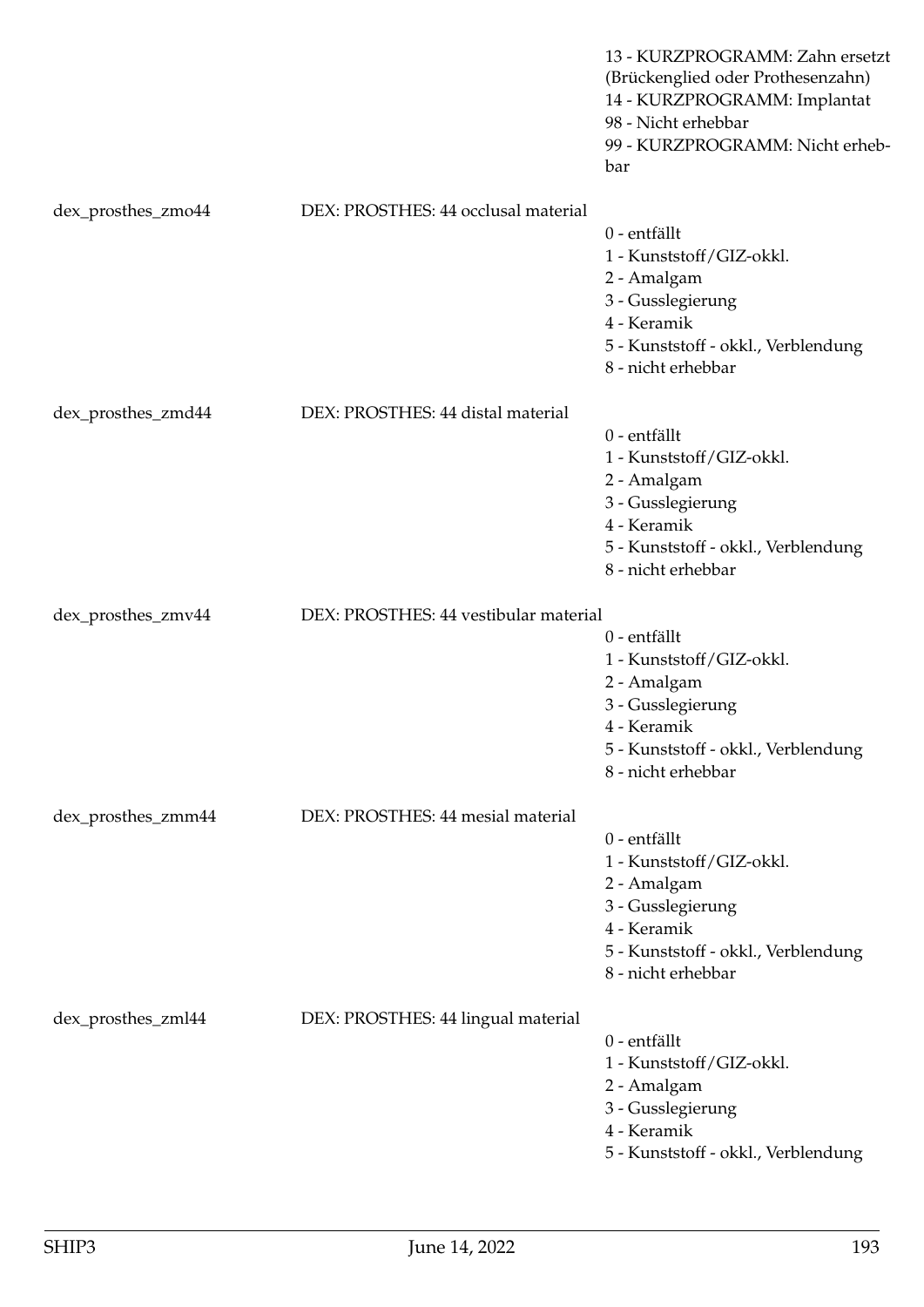|                    |                                     | 8 - nicht erhebbar                                                                                                                                                                                                                                                                                                                                                                                                                                                                                                                                        |
|--------------------|-------------------------------------|-----------------------------------------------------------------------------------------------------------------------------------------------------------------------------------------------------------------------------------------------------------------------------------------------------------------------------------------------------------------------------------------------------------------------------------------------------------------------------------------------------------------------------------------------------------|
| dex_prosthes_zv44  | DEX: PROSTHES: 44 anchorage         | 0 - entfällt<br>1 - Geschiebe<br>2 - Klammer                                                                                                                                                                                                                                                                                                                                                                                                                                                                                                              |
|                    |                                     | 3 - Teleskop<br>4 - gebogenes Halteelement<br>8 - nicht erhebbar                                                                                                                                                                                                                                                                                                                                                                                                                                                                                          |
| dex_prosthes_zb45  | DEX: PROSTHES: 45 dental diagnostic |                                                                                                                                                                                                                                                                                                                                                                                                                                                                                                                                                           |
|                    |                                     | 0 - Zahn ohne Befund<br>1 - Brückenglied<br>2 - Teilkrone<br>3 - Ersetzt<br>4 - Füllung<br>$5$ - Inlay<br>6 - Krone<br>7 - Lückenschluss<br>73 - teilw. Lückenschluss (1-3mm)<br>8 - Fehlt.<br>81 - teilret. Zahn.<br>9 - Implantat<br>10 - Einzelflächen nicht beurteilbar<br>11 - KURZPROGRAMM: Zahn nicht<br>vorhanden, nicht ersetzt<br>12 - KURZPROGRAMM: Zahn<br>vorhanden<br>13 - KURZPROGRAMM: Zahn ersetzt<br>(Brückenglied oder Prothesenzahn)<br>14 - KURZPROGRAMM: Implantat<br>98 - Nicht erhebbar<br>99 - KURZPROGRAMM: Nicht erheb-<br>bar |
| dex_prosthes_zmo45 | DEX: PROSTHES: 45 occlusal material | 0 - entfällt<br>1 - Kunststoff/GIZ-okkl.<br>2 - Amalgam<br>3 - Gusslegierung<br>4 - Keramik<br>5 - Kunststoff - okkl., Verblendung<br>8 - nicht erhebbar                                                                                                                                                                                                                                                                                                                                                                                                  |
| dex_prosthes_zmd45 | DEX: PROSTHES: 45 distal material   | 0 - entfällt<br>1 - Kunststoff/GIZ-okkl.<br>2 - Amalgam<br>3 - Gusslegierung<br>4 - Keramik                                                                                                                                                                                                                                                                                                                                                                                                                                                               |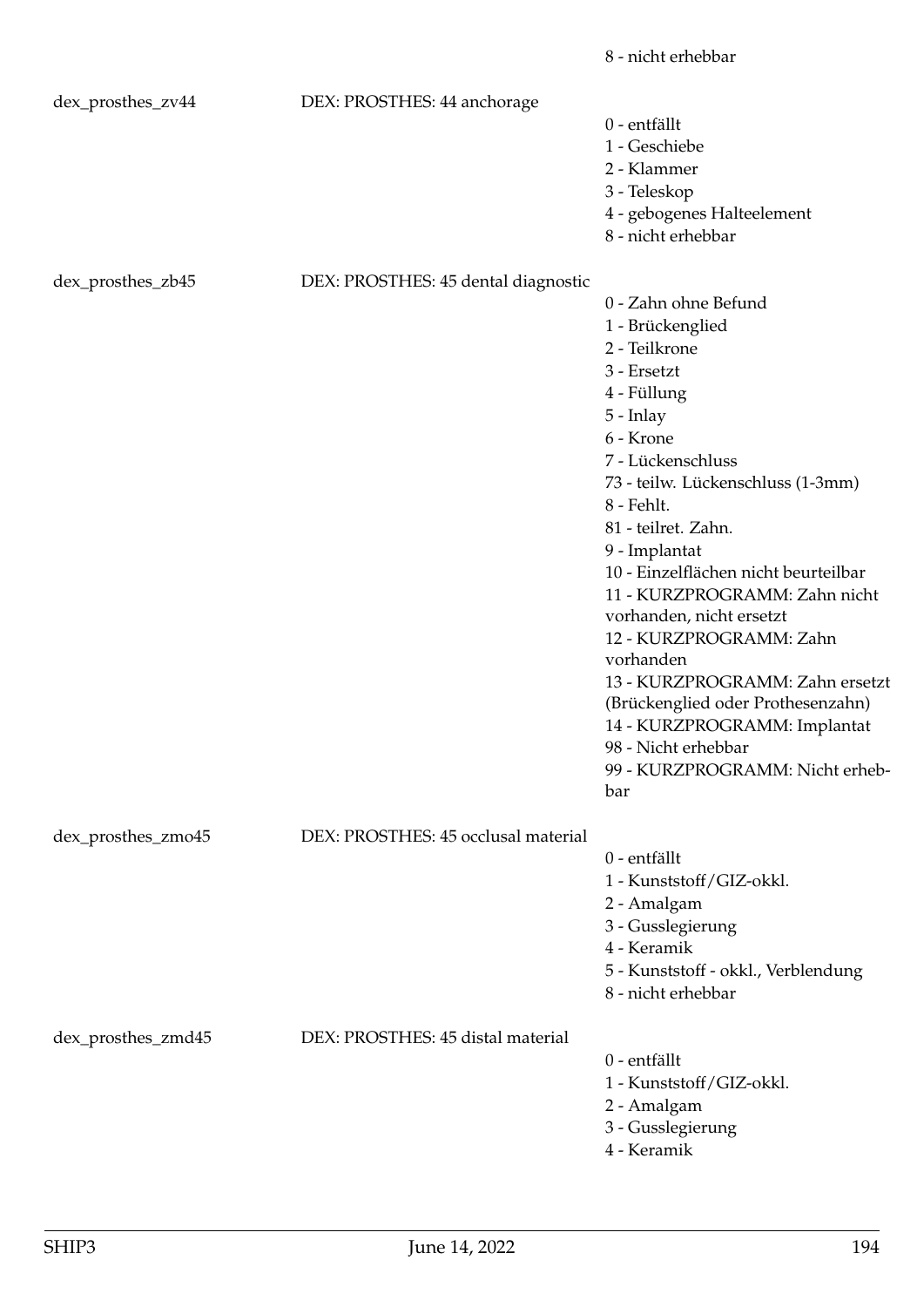5 - Kunststoff - okkl., Verblendung

8 - nicht erhebbar

| dex_prosthes_zmv45 | DEX: PROSTHES: 45 vestibular material |                                     |
|--------------------|---------------------------------------|-------------------------------------|
|                    |                                       | 0 - entfällt                        |
|                    |                                       | 1 - Kunststoff/GIZ-okkl.            |
|                    |                                       | 2 - Amalgam                         |
|                    |                                       | 3 - Gusslegierung                   |
|                    |                                       | 4 - Keramik                         |
|                    |                                       |                                     |
|                    |                                       | 5 - Kunststoff - okkl., Verblendung |
|                    |                                       | 8 - nicht erhebbar                  |
|                    |                                       |                                     |
| dex_prosthes_zmm45 | DEX: PROSTHES: 45 mesial material     |                                     |
|                    |                                       | 0 - entfällt                        |
|                    |                                       | 1 - Kunststoff/GIZ-okkl.            |
|                    |                                       | 2 - Amalgam                         |
|                    |                                       | 3 - Gusslegierung                   |
|                    |                                       | 4 - Keramik                         |
|                    |                                       | 5 - Kunststoff - okkl., Verblendung |
|                    |                                       | 8 - nicht erhebbar                  |
|                    |                                       |                                     |
| dex_prosthes_zml45 | DEX: PROSTHES: 45 lingual material    |                                     |
|                    |                                       | 0 - entfällt                        |
|                    |                                       | 1 - Kunststoff/GIZ-okkl.            |
|                    |                                       |                                     |
|                    |                                       | 2 - Amalgam                         |
|                    |                                       | 3 - Gusslegierung                   |
|                    |                                       | 4 - Keramik                         |
|                    |                                       | 5 - Kunststoff - okkl., Verblendung |
|                    |                                       | 8 - nicht erhebbar                  |
|                    |                                       |                                     |
| dex_prosthes_zv45  | DEX: PROSTHES: 45 anchorage           |                                     |
|                    |                                       | 0 - entfällt                        |
|                    |                                       | 1 - Geschiebe                       |
|                    |                                       | 2 - Klammer                         |
|                    |                                       | 3 - Teleskop                        |
|                    |                                       | 4 - gebogenes Halteelement          |
|                    |                                       | 8 - nicht erhebbar                  |
|                    |                                       |                                     |
| dex_prosthes_zb46  | DEX: PROSTHES: 46 dental diagnostic   |                                     |
|                    |                                       | 0 - Zahn ohne Befund                |
|                    |                                       |                                     |
|                    |                                       | 1 - Brückenglied                    |
|                    |                                       | 2 - Teilkrone                       |
|                    |                                       | 3 - Ersetzt                         |
|                    |                                       | 4 - Füllung                         |
|                    |                                       | 5 - Inlay                           |
|                    |                                       | 6 - Krone                           |
|                    |                                       | 7 - Lückenschluss                   |
|                    |                                       | 73 - teilw. Lückenschluss (1-3mm)   |
|                    |                                       | 8 - Fehlt.                          |
|                    |                                       | 81 - teilret. Zahn.                 |
|                    |                                       |                                     |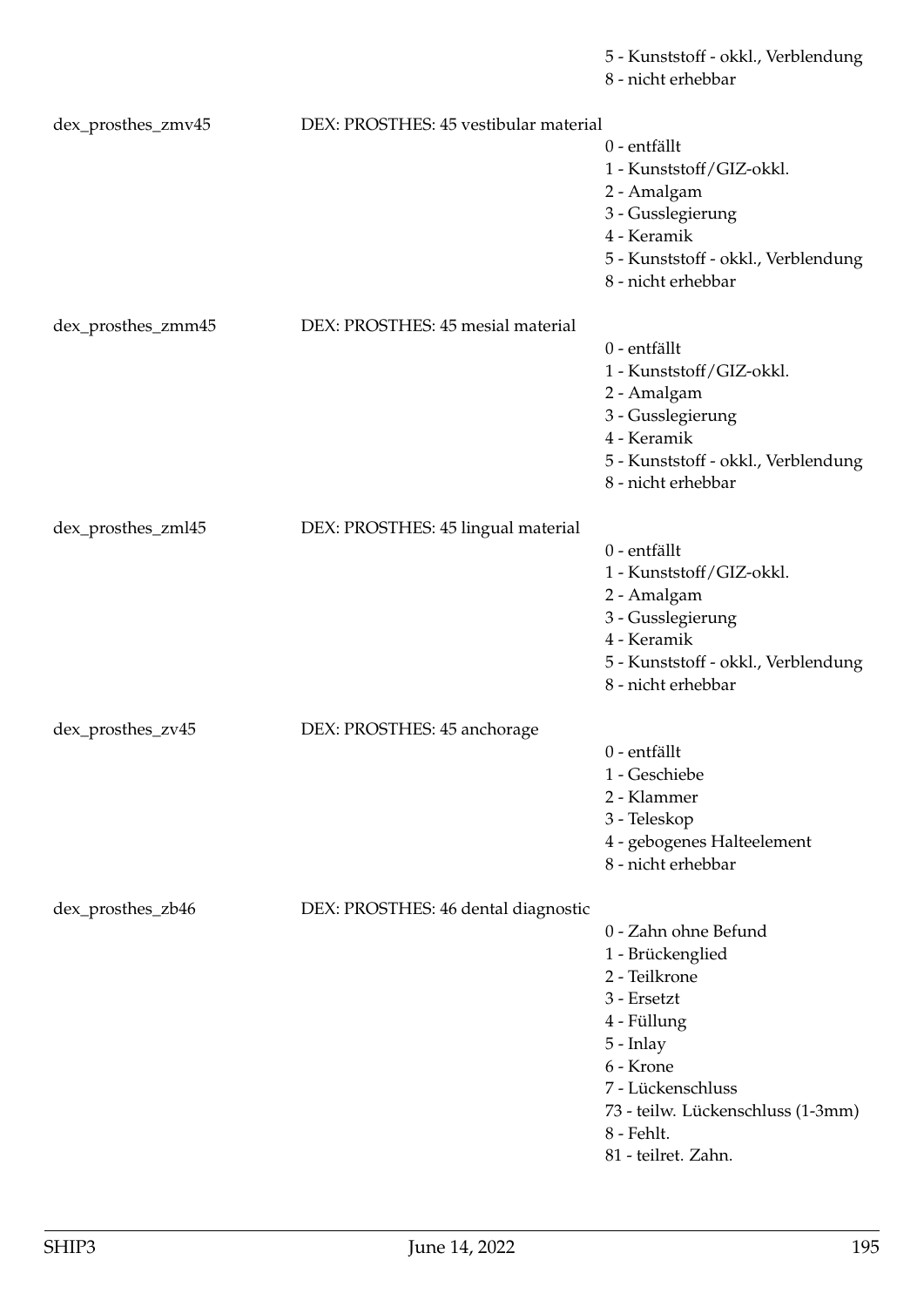|                    |                                       | 9 - Implantat<br>10 - Einzelflächen nicht beurteilbar<br>11 - KURZPROGRAMM: Zahn nicht<br>vorhanden, nicht ersetzt<br>12 - KURZPROGRAMM: Zahn<br>vorhanden<br>13 - KURZPROGRAMM: Zahn ersetzt<br>(Brückenglied oder Prothesenzahn)<br>14 - KURZPROGRAMM: Implantat<br>98 - Nicht erhebbar<br>99 - KURZPROGRAMM: Nicht erheb-<br>bar |
|--------------------|---------------------------------------|-------------------------------------------------------------------------------------------------------------------------------------------------------------------------------------------------------------------------------------------------------------------------------------------------------------------------------------|
| dex_prosthes_zmo46 | DEX: PROSTHES: 46 occlusal material   |                                                                                                                                                                                                                                                                                                                                     |
|                    |                                       | 0 - entfällt<br>1 - Kunststoff/GIZ-okkl.<br>2 - Amalgam<br>3 - Gusslegierung<br>4 - Keramik<br>5 - Kunststoff - okkl., Verblendung<br>8 - nicht erhebbar                                                                                                                                                                            |
| dex_prosthes_zmd46 | DEX: PROSTHES: 46 distal material     | 0 - entfällt<br>1 - Kunststoff/GIZ-okkl.<br>2 - Amalgam<br>3 - Gusslegierung<br>4 - Keramik<br>5 - Kunststoff - okkl., Verblendung<br>8 - nicht erhebbar                                                                                                                                                                            |
| dex_prosthes_zmv46 | DEX: PROSTHES: 46 vestibular material |                                                                                                                                                                                                                                                                                                                                     |
|                    |                                       | 0 - entfällt<br>1 - Kunststoff/GIZ-okkl.<br>2 - Amalgam<br>3 - Gusslegierung<br>4 - Keramik<br>5 - Kunststoff - okkl., Verblendung<br>8 - nicht erhebbar                                                                                                                                                                            |
| dex_prosthes_zmm46 | DEX: PROSTHES: 46 mesial material     | 0 - entfällt<br>1 - Kunststoff/GIZ-okkl.<br>2 - Amalgam<br>3 - Gusslegierung<br>4 - Keramik<br>5 - Kunststoff - okkl., Verblendung<br>8 - nicht erhebbar                                                                                                                                                                            |
| dex_prosthes_zml46 | DEX: PROSTHES: 46 lingual material    |                                                                                                                                                                                                                                                                                                                                     |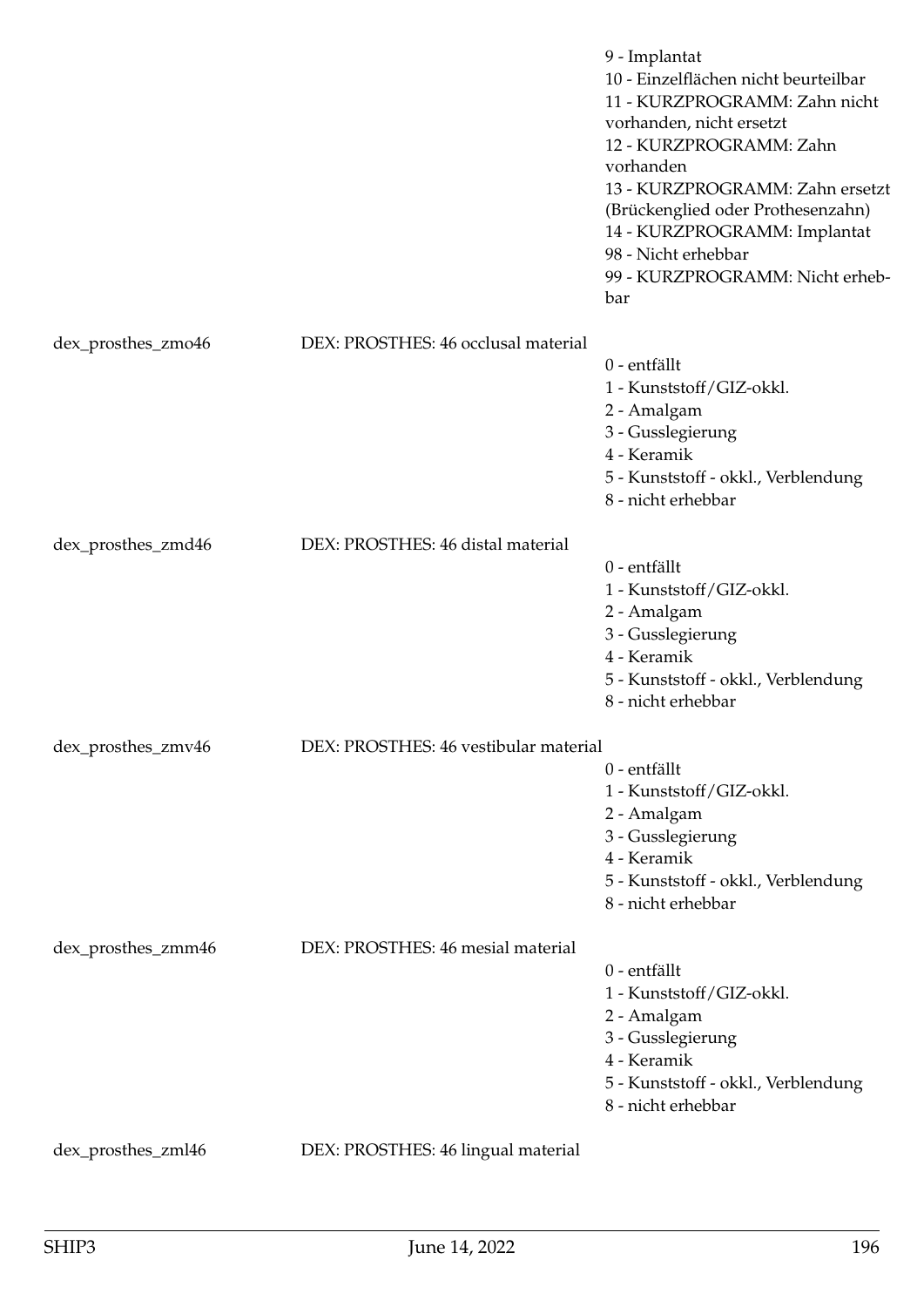|                    |                                     | 0 - entfällt<br>1 - Kunststoff/GIZ-okkl.<br>2 - Amalgam<br>3 - Gusslegierung<br>4 - Keramik<br>5 - Kunststoff - okkl., Verblendung<br>8 - nicht erhebbar                                                                                                                                                                                                                                                                                                                                                                                                  |
|--------------------|-------------------------------------|-----------------------------------------------------------------------------------------------------------------------------------------------------------------------------------------------------------------------------------------------------------------------------------------------------------------------------------------------------------------------------------------------------------------------------------------------------------------------------------------------------------------------------------------------------------|
| dex_prosthes_zv46  | DEX: PROSTHES: 46 anchorage         | 0 - entfällt<br>1 - Geschiebe<br>2 - Klammer<br>3 - Teleskop<br>4 - gebogenes Halteelement<br>8 - nicht erhebbar                                                                                                                                                                                                                                                                                                                                                                                                                                          |
| dex_prosthes_zb47  | DEX: PROSTHES: 47 dental diagnostic | 0 - Zahn ohne Befund<br>1 - Brückenglied<br>2 - Teilkrone<br>3 - Ersetzt<br>4 - Füllung<br>$5$ - Inlay<br>6 - Krone<br>7 - Lückenschluss<br>73 - teilw. Lückenschluss (1-3mm)<br>8 - Fehlt.<br>81 - teilret. Zahn.<br>9 - Implantat<br>10 - Einzelflächen nicht beurteilbar<br>11 - KURZPROGRAMM: Zahn nicht<br>vorhanden, nicht ersetzt<br>12 - KURZPROGRAMM: Zahn<br>vorhanden<br>13 - KURZPROGRAMM: Zahn ersetzt<br>(Brückenglied oder Prothesenzahn)<br>14 - KURZPROGRAMM: Implantat<br>98 - Nicht erhebbar<br>99 - KURZPROGRAMM: Nicht erheb-<br>bar |
| dex_prosthes_zmo47 | DEX: PROSTHES: 47 occlusal material | 0 - entfällt<br>1 - Kunststoff/GIZ-okkl.<br>2 - Amalgam<br>3 - Gusslegierung<br>4 - Keramik<br>5 - Kunststoff - okkl., Verblendung                                                                                                                                                                                                                                                                                                                                                                                                                        |

8 - nicht erhebbar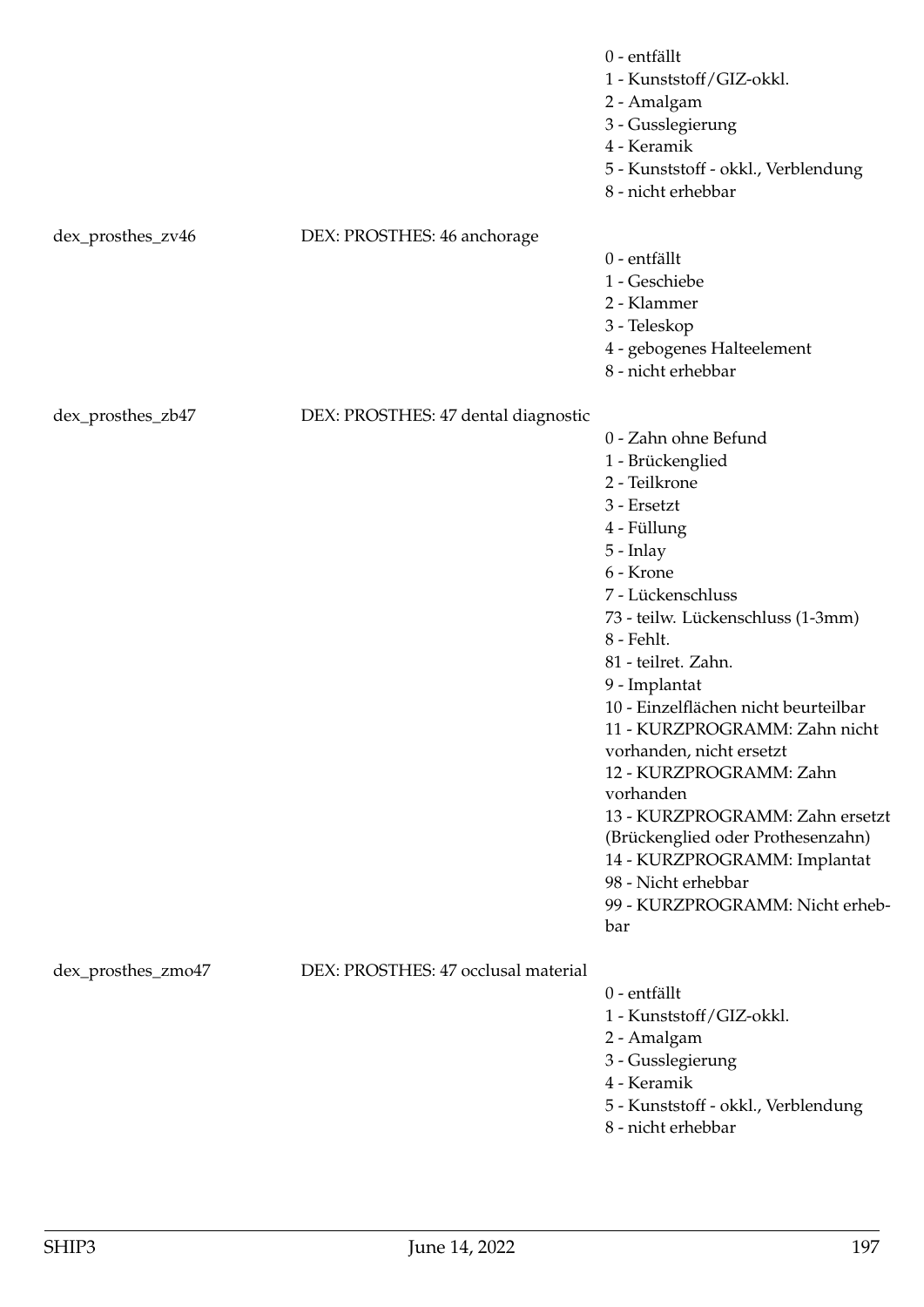| dex_prosthes_zmd47 | DEX: PROSTHES: 47 distal material     | 0 - entfällt<br>1 - Kunststoff/GIZ-okkl.<br>2 - Amalgam<br>3 - Gusslegierung<br>4 - Keramik<br>5 - Kunststoff - okkl., Verblendung<br>8 - nicht erhebbar |
|--------------------|---------------------------------------|----------------------------------------------------------------------------------------------------------------------------------------------------------|
| dex_prosthes_zmv47 | DEX: PROSTHES: 47 vestibular material | 0 - entfällt<br>1 - Kunststoff/GIZ-okkl.<br>2 - Amalgam<br>3 - Gusslegierung<br>4 - Keramik<br>5 - Kunststoff - okkl., Verblendung<br>8 - nicht erhebbar |
| dex_prosthes_zmm47 | DEX: PROSTHES: 47 mesial material     | 0 - entfällt<br>1 - Kunststoff/GIZ-okkl.<br>2 - Amalgam<br>3 - Gusslegierung<br>4 - Keramik<br>5 - Kunststoff - okkl., Verblendung<br>8 - nicht erhebbar |
| dex_prosthes_zml47 | DEX: PROSTHES: 47 lingual material    | 0 - entfällt<br>1 - Kunststoff/GIZ-okkl.<br>2 - Amalgam<br>3 - Gusslegierung<br>4 - Keramik<br>5 - Kunststoff - okkl., Verblendung<br>8 - nicht erhebbar |
| dex_prosthes_zv47  | DEX: PROSTHES: 47 anchorage           | 0 - entfällt<br>1 - Geschiebe<br>2 - Klammer<br>3 - Teleskop<br>4 - gebogenes Halteelement<br>8 - nicht erhebbar                                         |
| dex_prosthes_zb48  | DEX: PROSTHES: 48 dental diagnostic   | 0 - Zahn ohne Befund<br>1 - Brückenglied<br>2 - Teilkrone<br>3 - Ersetzt<br>4 - Füllung                                                                  |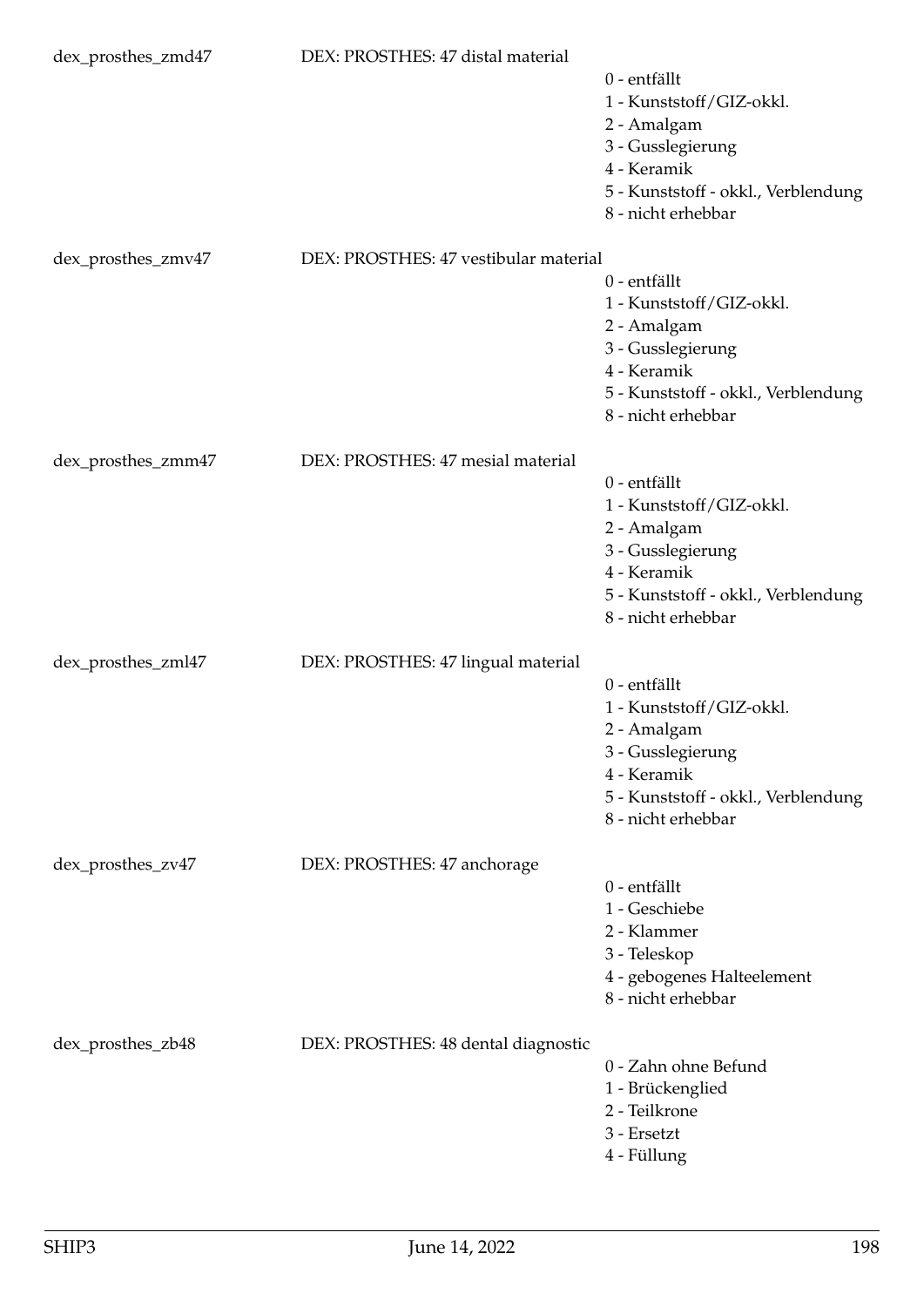|                    |                                       | 5 - Inlay<br>6 - Krone<br>7 - Lückenschluss<br>73 - teilw. Lückenschluss (1-3mm)<br>8 - Fehlt.<br>81 - teilret. Zahn.<br>9 - Implantat<br>10 - Einzelflächen nicht beurteilbar<br>11 - KURZPROGRAMM: Zahn nicht<br>vorhanden, nicht ersetzt<br>12 - KURZPROGRAMM: Zahn<br>vorhanden<br>13 - KURZPROGRAMM: Zahn ersetzt<br>(Brückenglied oder Prothesenzahn)<br>14 - KURZPROGRAMM: Implantat<br>98 - Nicht erhebbar<br>99 - KURZPROGRAMM: Nicht erheb-<br>bar |
|--------------------|---------------------------------------|--------------------------------------------------------------------------------------------------------------------------------------------------------------------------------------------------------------------------------------------------------------------------------------------------------------------------------------------------------------------------------------------------------------------------------------------------------------|
| dex_prosthes_zmo48 | DEX: PROSTHES: 48 occlusal material   |                                                                                                                                                                                                                                                                                                                                                                                                                                                              |
|                    |                                       | 0 - entfällt<br>1 - Kunststoff/GIZ-okkl.                                                                                                                                                                                                                                                                                                                                                                                                                     |
|                    |                                       | 2 - Amalgam                                                                                                                                                                                                                                                                                                                                                                                                                                                  |
|                    |                                       | 3 - Gusslegierung<br>4 - Keramik                                                                                                                                                                                                                                                                                                                                                                                                                             |
|                    |                                       | 5 - Kunststoff - okkl., Verblendung                                                                                                                                                                                                                                                                                                                                                                                                                          |
|                    |                                       | 8 - nicht erhebbar                                                                                                                                                                                                                                                                                                                                                                                                                                           |
| dex_prosthes_zmd48 | DEX: PROSTHES: 48 distal material     |                                                                                                                                                                                                                                                                                                                                                                                                                                                              |
|                    |                                       | 0 - entfällt                                                                                                                                                                                                                                                                                                                                                                                                                                                 |
|                    |                                       | 1 - Kunststoff/GIZ-okkl.<br>2 - Amalgam                                                                                                                                                                                                                                                                                                                                                                                                                      |
|                    |                                       | 3 - Gusslegierung                                                                                                                                                                                                                                                                                                                                                                                                                                            |
|                    |                                       | 4 - Keramik                                                                                                                                                                                                                                                                                                                                                                                                                                                  |
|                    |                                       | 5 - Kunststoff - okkl., Verblendung<br>8 - nicht erhebbar                                                                                                                                                                                                                                                                                                                                                                                                    |
|                    |                                       |                                                                                                                                                                                                                                                                                                                                                                                                                                                              |
| dex_prosthes_zmv48 | DEX: PROSTHES: 48 vestibular material | 0 - entfällt                                                                                                                                                                                                                                                                                                                                                                                                                                                 |
|                    |                                       | 1 - Kunststoff/GIZ-okkl.                                                                                                                                                                                                                                                                                                                                                                                                                                     |
|                    |                                       | 2 - Amalgam                                                                                                                                                                                                                                                                                                                                                                                                                                                  |
|                    |                                       | 3 - Gusslegierung                                                                                                                                                                                                                                                                                                                                                                                                                                            |
|                    |                                       | 4 - Keramik<br>5 - Kunststoff - okkl., Verblendung                                                                                                                                                                                                                                                                                                                                                                                                           |
|                    |                                       | 8 - nicht erhebbar                                                                                                                                                                                                                                                                                                                                                                                                                                           |
| dex_prosthes_zmm48 | DEX: PROSTHES: 48 mesial material     |                                                                                                                                                                                                                                                                                                                                                                                                                                                              |
|                    |                                       | 0 - entfällt                                                                                                                                                                                                                                                                                                                                                                                                                                                 |
|                    |                                       | 1 - Kunststoff/GIZ-okkl.                                                                                                                                                                                                                                                                                                                                                                                                                                     |
|                    |                                       | 2 - Amalgam                                                                                                                                                                                                                                                                                                                                                                                                                                                  |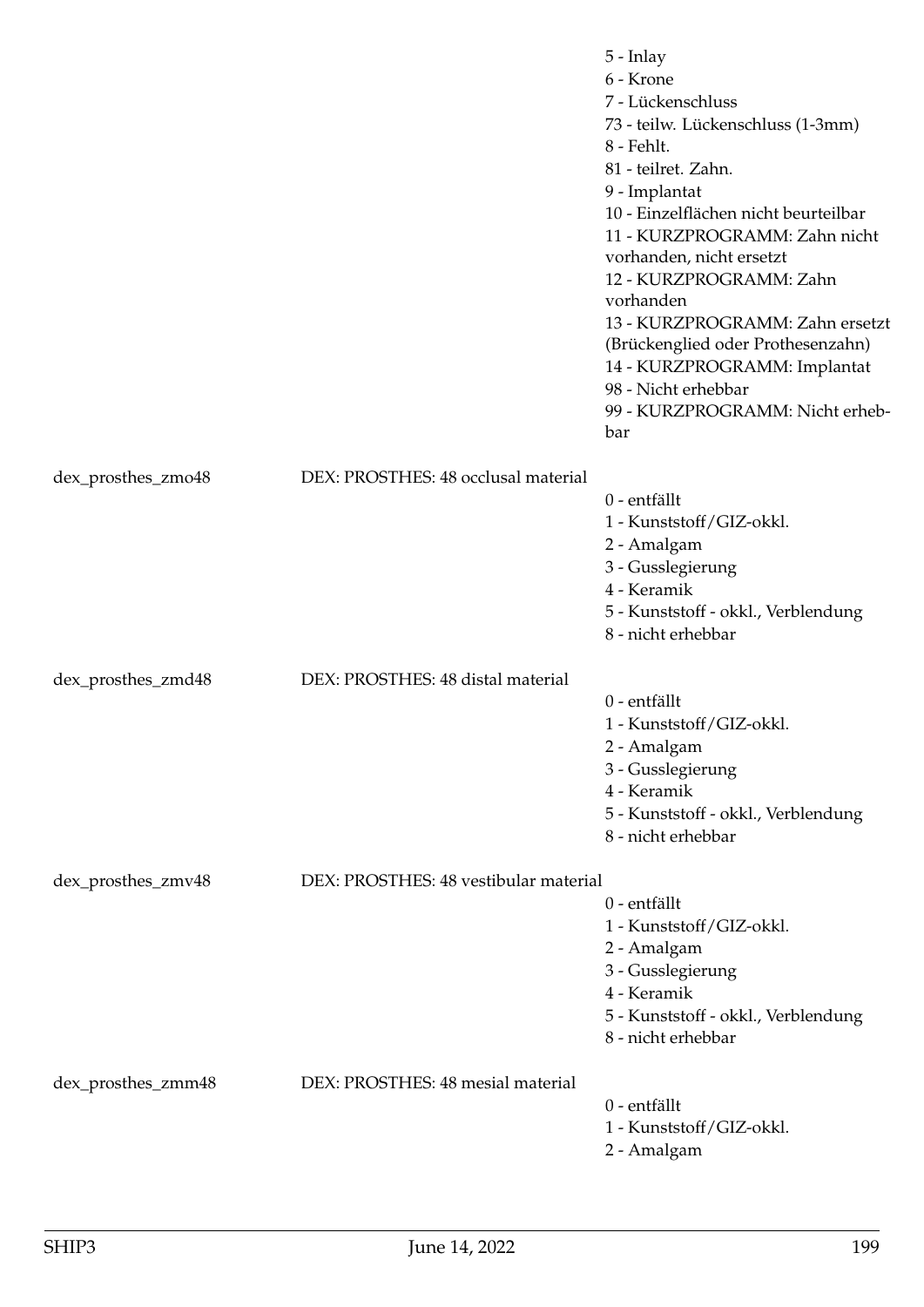|                       |                                                      | 3 - Gusslegierung<br>4 - Keramik<br>5 - Kunststoff - okkl., Verblendung<br>8 - nicht erhebbar                                      |
|-----------------------|------------------------------------------------------|------------------------------------------------------------------------------------------------------------------------------------|
| dex_prosthes_zml48    | DEX: PROSTHES: 48 lingual material                   | 0 - entfällt<br>1 - Kunststoff/GIZ-okkl.<br>2 - Amalgam<br>3 - Gusslegierung<br>4 - Keramik<br>5 - Kunststoff - okkl., Verblendung |
|                       |                                                      | 8 - nicht erhebbar                                                                                                                 |
| dex_prosthes_zv48     | DEX: PROSTHES: 48 anchorage                          |                                                                                                                                    |
|                       |                                                      | 0 - entfällt<br>1 - Geschiebe<br>2 - Klammer<br>3 - Teleskop<br>4 - gebogenes Halteelement<br>8 - nicht erhebbar                   |
| dex_prosthes_bes      | DEX: PROSTHES: special features dental<br>diagnostic |                                                                                                                                    |
|                       |                                                      | 0 - no particularities<br>1 - particularities<br>8 - total data sheets not collectible<br>9 - total data sheets disallowed         |
| dex_prosthes_bestext  | DEX: PROSTHES: remarks dental diagnostic             |                                                                                                                                    |
| dex_prosthes_end      | DEX: PROSTHES: end dental diagnostic                 |                                                                                                                                    |
| dex_prosthes_mteeth28 | number of missing teeth                              |                                                                                                                                    |
| dex_parodont_begin    | DEX: PARODONT: begin periodontal diagnostic          |                                                                                                                                    |
| dex_parodont_disp17   | DEX: PARODONT: 17 distal dental plaque               | $0$ - Nein<br>$1 - Ja$<br>8 - nicht erhebbar                                                                                       |
| dex_parodont_disz17   | DEX: PARODONT: 17 distal dental calculus             | $0$ - Nein<br>$1 - Ja$<br>8 - nicht erhebbar                                                                                       |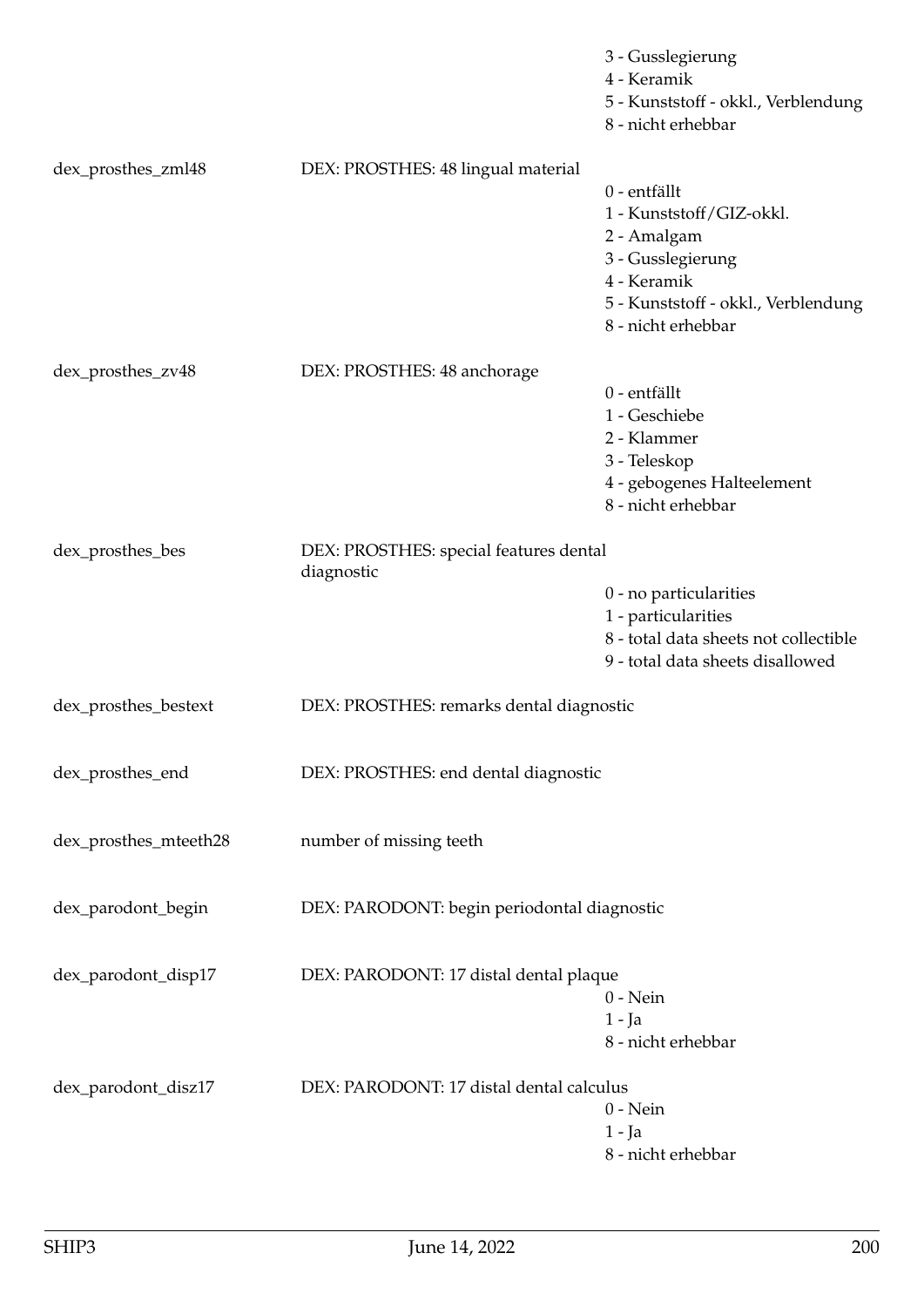| DEX: PARODONT: 17 medio-buccal dental<br>dex_parodont_mibp17<br>plaque |                                                      |                    |
|------------------------------------------------------------------------|------------------------------------------------------|--------------------|
|                                                                        |                                                      | $0$ - Nein         |
|                                                                        |                                                      | $1 - Ja$           |
|                                                                        |                                                      | 8 - nicht erhebbar |
| dex_parodont_mibz17                                                    | DEX: PARODONT: 17 medio-buccal dental<br>calculus    |                    |
|                                                                        |                                                      | $0$ - Nein         |
|                                                                        |                                                      | $1 - Ja$           |
|                                                                        |                                                      | 8 - nicht erhebbar |
| dex_parodont_mebp17                                                    | DEX: PARODONT: 17 mesio-buccal dental<br>plaque      |                    |
|                                                                        |                                                      | $0$ - Nein         |
|                                                                        |                                                      | $1 - Ja$           |
|                                                                        |                                                      | 8 - nicht erhebbar |
| dex_parodont_mebz17                                                    | DEX: PARODONT: 17 mesio-buccal dental<br>calculus    |                    |
|                                                                        |                                                      | $0$ - Nein         |
|                                                                        |                                                      | $1 - Ja$           |
|                                                                        |                                                      | 8 - nicht erhebbar |
| dex_parodont_mipp17                                                    | DEX: PARODONT: 17 medio-palatinal dental<br>plaque   |                    |
|                                                                        |                                                      | $0$ - Nein         |
|                                                                        |                                                      | $1 - Ja$           |
|                                                                        |                                                      | 8 - nicht erhebbar |
| dex_parodont_mipz17                                                    | DEX: PARODONT: 17 medio-palatinal dental<br>calculus |                    |
|                                                                        |                                                      | $0$ - Nein         |
|                                                                        |                                                      | $1 - Ja$           |
|                                                                        |                                                      | 8 - nicht erhebbar |
| dex_parodont_disp16                                                    | DEX: PARODONT: 16 distal dental plaque               |                    |
|                                                                        |                                                      | $0$ - Nein         |
|                                                                        |                                                      | $1 - Ja$           |
|                                                                        |                                                      | 8 - nicht erhebbar |
| dex_parodont_disz16                                                    | DEX: PARODONT: 16 distal dental calculus             |                    |
|                                                                        |                                                      | $0 - Nein$         |
|                                                                        |                                                      | $1 - Ja$           |
|                                                                        |                                                      | 8 - nicht erhebbar |
| dex_parodont_mibp16                                                    | DEX: PARODONT: 16 medio-buccal dental<br>plaque      |                    |
|                                                                        |                                                      | $0$ - Nein         |
|                                                                        |                                                      | $1 - Ja$           |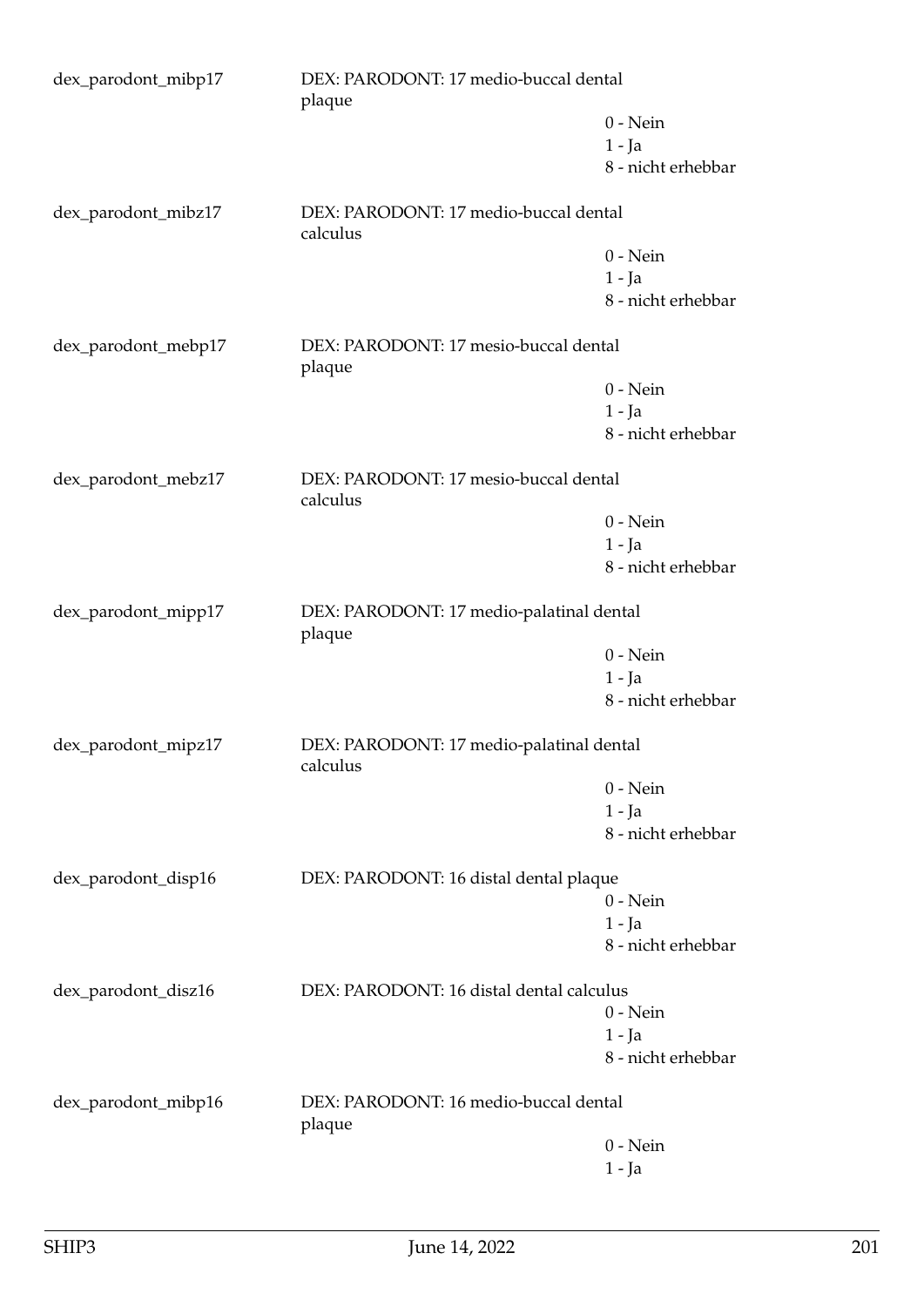| dex_parodont_mibz16 | DEX: PARODONT: 16 medio-buccal dental<br>calculus    |                    |
|---------------------|------------------------------------------------------|--------------------|
|                     |                                                      | $0$ - Nein         |
|                     |                                                      | $1 - Ja$           |
|                     |                                                      | 8 - nicht erhebbar |
| dex_parodont_mebp16 | DEX: PARODONT: 16 mesio-buccal dental<br>plaque      |                    |
|                     |                                                      | $0 - Nein$         |
|                     |                                                      | $1 - Ja$           |
|                     |                                                      | 8 - nicht erhebbar |
| dex_parodont_mebz16 | DEX: PARODONT: 16 mesio-buccal dental<br>calculus    |                    |
|                     |                                                      | $0$ - Nein         |
|                     |                                                      | $1 - Ja$           |
|                     |                                                      | 8 - nicht erhebbar |
| dex_parodont_mipp16 | DEX: PARODONT: 16 medio-palatinal dental<br>plaque   |                    |
|                     |                                                      | $0$ - Nein         |
|                     |                                                      | $1 - Ja$           |
|                     |                                                      | 8 - nicht erhebbar |
|                     |                                                      |                    |
| dex_parodont_mipz16 | DEX: PARODONT: 16 medio-palatinal dental<br>calculus |                    |
|                     |                                                      | $0$ - Nein         |
|                     |                                                      | $1 - Ja$           |
|                     |                                                      | 8 - nicht erhebbar |
| dex_parodont_disp14 | DEX: PARODONT: 14 distal dental plaque               |                    |
|                     |                                                      | $0$ - Nein         |
|                     |                                                      | 1 - Ja             |
|                     |                                                      | 8 - nicht erhebbar |
| dex_parodont_disz14 | DEX: PARODONT: 14 distal dental calculus             |                    |
|                     |                                                      | $0 - Nein$         |
|                     |                                                      | $1 - Ja$           |
|                     |                                                      | 8 - nicht erhebbar |
| dex_parodont_mibp14 | DEX: PARODONT: 14 medio-buccal dental<br>plaque      |                    |
|                     |                                                      | $0$ - Nein         |
|                     |                                                      | $1 - Ja$           |
|                     |                                                      | 8 - nicht erhebbar |
| dex_parodont_mibz14 | DEX: PARODONT: 14 medio-buccal dental<br>calculus    |                    |
|                     |                                                      | $0$ - Nein         |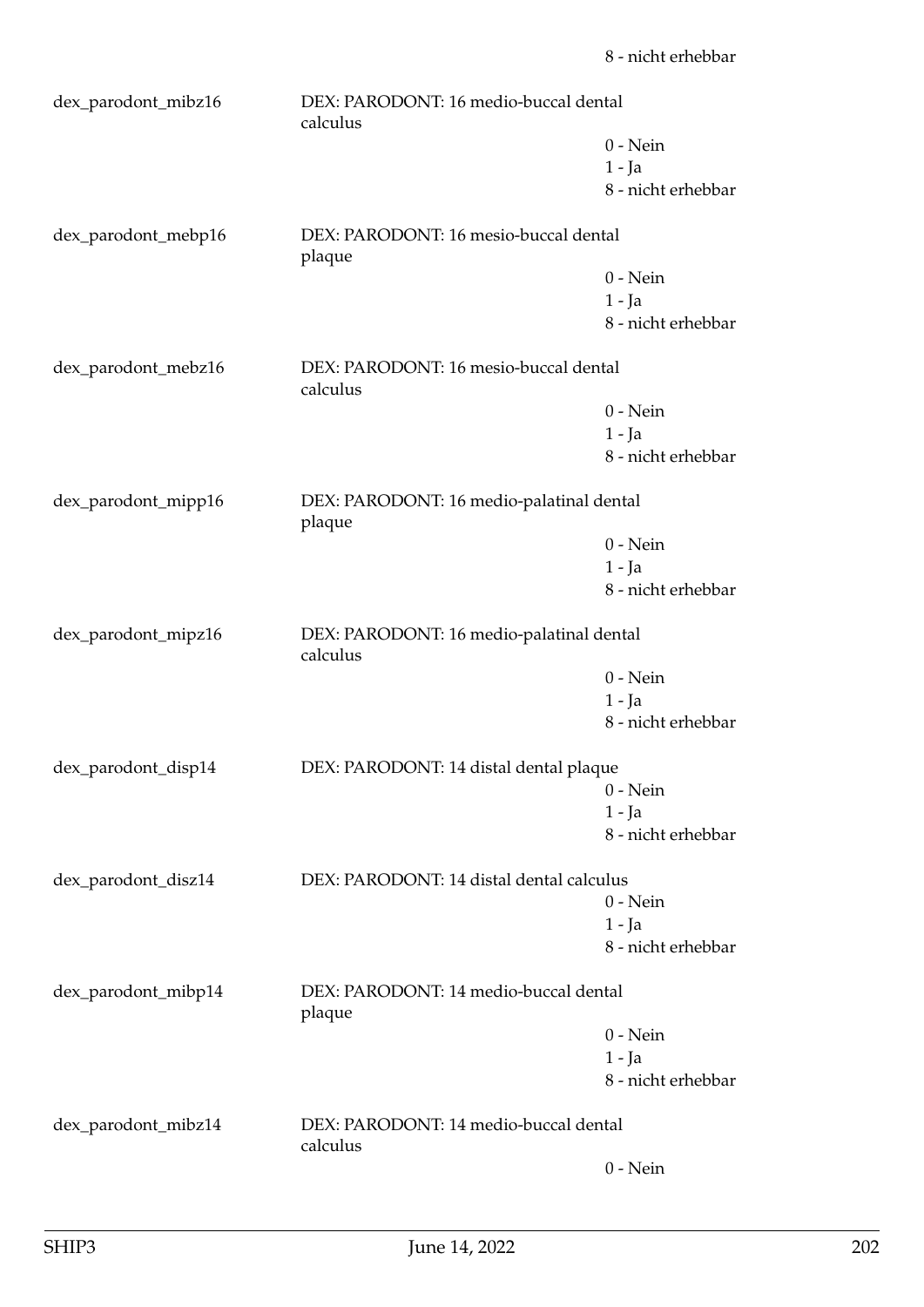1 - Ja 8 - nicht erhebbar dex\_parodont\_mebp14 DEX: PARODONT: 14 mesio-buccal dental plaque 0 - Nein 1 - Ja 8 - nicht erhebbar dex\_parodont\_mebz14 DEX: PARODONT: 14 mesio-buccal dental calculus 0 - Nein 1 - Ja 8 - nicht erhebbar dex\_parodont\_mipp14 DEX: PARODONT: 14 medio-palatinal dental plaque 0 - Nein 1 - Ja 8 - nicht erhebbar dex\_parodont\_mipz14 DEX: PARODONT: 14 medio-palatinal dental calculus 0 - Nein 1 - Ja 8 - nicht erhebbar dex\_parodont\_disp13 DEX: PARODONT: 13 distal dental plaque 0 - Nein 1 - Ja 8 - nicht erhebbar dex\_parodont\_disz13 DEX: PARODONT: 13 distal dental calculus 0 - Nein 1 - Ja 8 - nicht erhebbar dex\_parodont\_mibp13 DEX: PARODONT: 13 medio-buccal dental plaque 0 - Nein 1 - Ja 8 - nicht erhebbar dex\_parodont\_mibz13 DEX: PARODONT: 13 medio-buccal dental calculus 0 - Nein 1 - Ja 8 - nicht erhebbar

dex\_parodont\_mebp13 DEX: PARODONT: 13 mesio-buccal dental plaque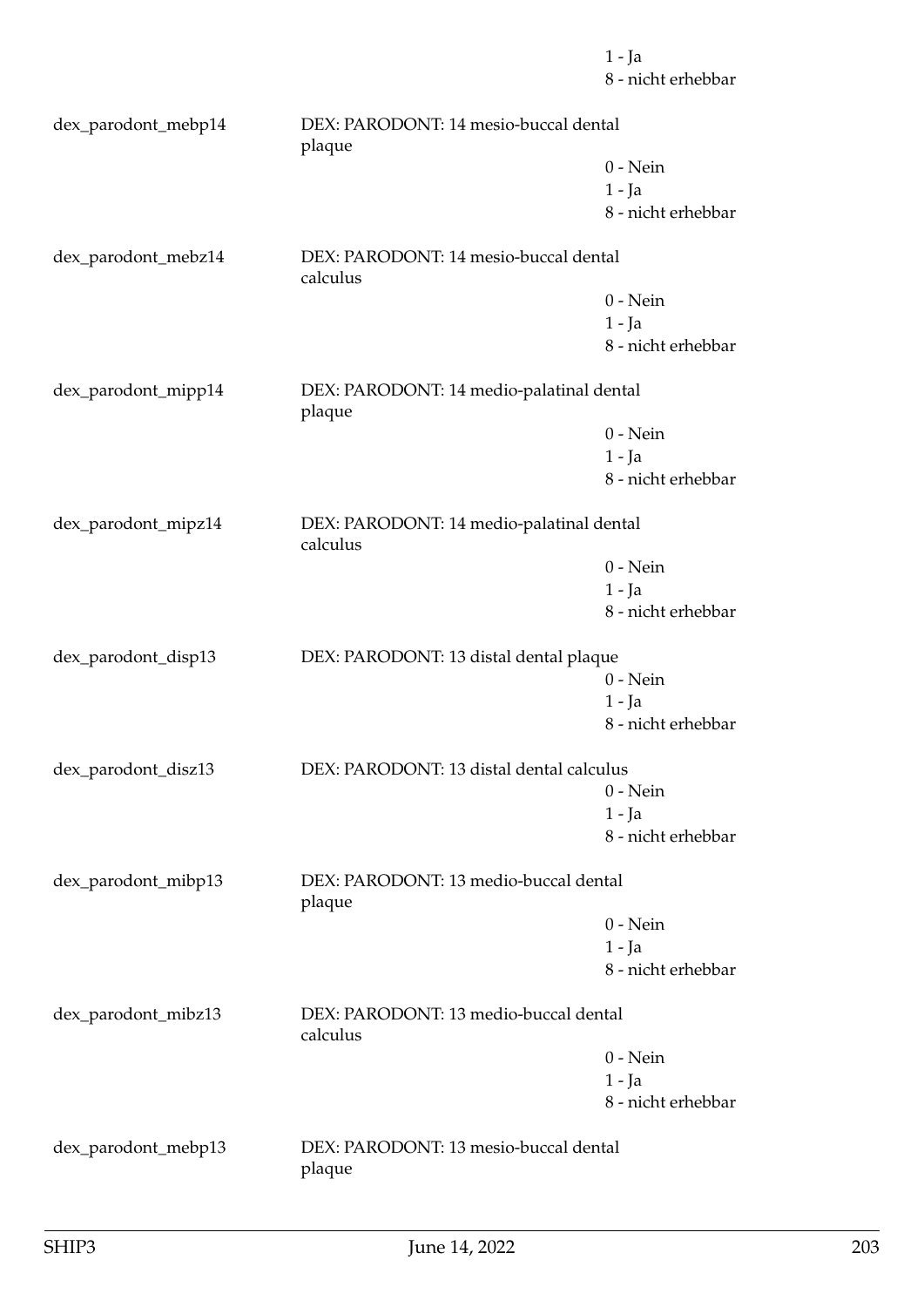|                     |                                                      | $0$ - Nein         |
|---------------------|------------------------------------------------------|--------------------|
|                     |                                                      | $1 - Ja$           |
|                     |                                                      | 8 - nicht erhebbar |
| dex_parodont_mebz13 | DEX: PARODONT: 13 mesio-buccal dental<br>calculus    |                    |
|                     |                                                      | $0$ - Nein         |
|                     |                                                      | $1 - Ja$           |
|                     |                                                      | 8 - nicht erhebbar |
| dex_parodont_mipp13 | DEX: PARODONT: 13 medio-palatinal dental<br>plaque   |                    |
|                     |                                                      | $0$ - Nein         |
|                     |                                                      | $1 - Ja$           |
|                     |                                                      | 8 - nicht erhebbar |
| dex_parodont_mipz13 | DEX: PARODONT: 13 medio-palatinal dental<br>calculus |                    |
|                     |                                                      | $0$ - Nein         |
|                     |                                                      | $1 - Ja$           |
|                     |                                                      | 8 - nicht erhebbar |
|                     |                                                      |                    |
| dex_parodont_disp12 | DEX: PARODONT: 12 distal dental plaque               |                    |
|                     |                                                      | $0$ - Nein         |
|                     |                                                      | $1 - Ja$           |
|                     |                                                      | 8 - nicht erhebbar |
| dex_parodont_disz12 | DEX: PARODONT: 12 distal dental calculus             |                    |
|                     |                                                      | $0$ - Nein         |
|                     |                                                      | $1 - Ja$           |
|                     |                                                      | 8 - nicht erhebbar |
| dex_parodont_mibp12 | DEX: PARODONT: 12 medio-buccal dental<br>plaque      |                    |
|                     |                                                      | $0$ - Nein         |
|                     |                                                      | $1 - Ja$           |
|                     |                                                      | 8 - nicht erhebbar |
| dex_parodont_mibz12 | DEX: PARODONT: 12 medio-buccal dental<br>calculus    |                    |
|                     |                                                      | $0$ - Nein         |
|                     |                                                      | $1 - Ja$           |
|                     |                                                      | 8 - nicht erhebbar |
| dex_parodont_mebp12 | DEX: PARODONT: 12 mesio-buccal dental<br>plaque      |                    |
|                     |                                                      | $0$ - Nein         |
|                     |                                                      | $1 - Ja$           |
|                     |                                                      | 8 - nicht erhebbar |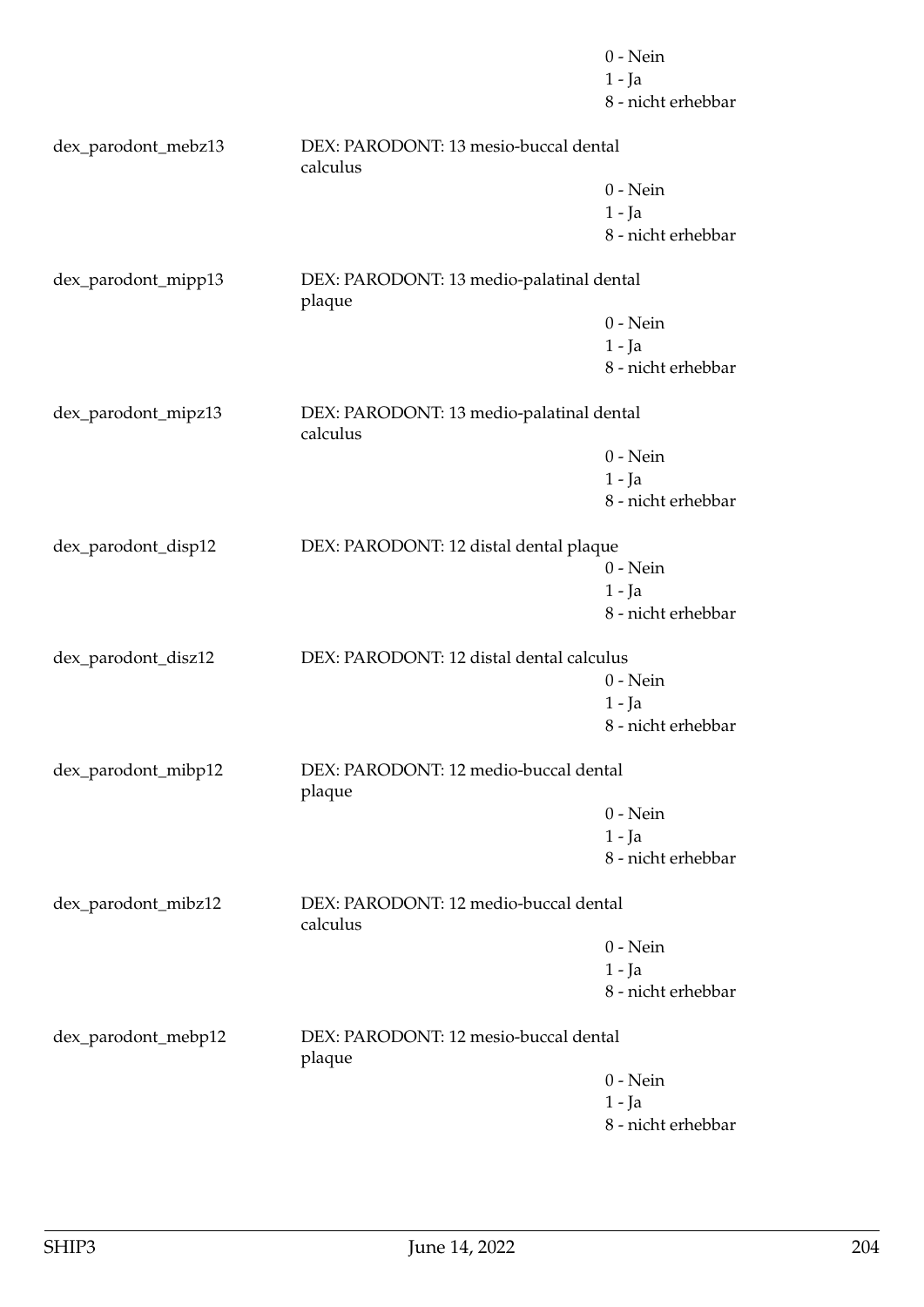| dex_parodont_mebz12 | DEX: PARODONT: 12 mesio-buccal dental<br>calculus    |                    |
|---------------------|------------------------------------------------------|--------------------|
|                     |                                                      | $0$ - Nein         |
|                     |                                                      | $1 - Ja$           |
|                     |                                                      | 8 - nicht erhebbar |
| dex_parodont_mipp12 | DEX: PARODONT: 12 medio-palatinal dental<br>plaque   |                    |
|                     |                                                      | $0 - Nein$         |
|                     |                                                      | $1 - Ja$           |
|                     |                                                      | 8 - nicht erhebbar |
| dex_parodont_mipz12 | DEX: PARODONT: 12 medio-palatinal dental<br>calculus |                    |
|                     |                                                      | $0$ - Nein         |
|                     |                                                      | $1 - Ja$           |
|                     |                                                      | 8 - nicht erhebbar |
| dex_parodont_disp11 | DEX: PARODONT: 11 distal dental plaque               |                    |
|                     |                                                      | $0$ - Nein         |
|                     |                                                      | $1 - Ja$           |
|                     |                                                      | 8 - nicht erhebbar |
| dex_parodont_disz11 | DEX: PARODONT: 11 distal dental calculus             |                    |
|                     |                                                      | $0 - Nein$         |
|                     |                                                      | $1 - Ja$           |
|                     |                                                      | 8 - nicht erhebbar |
| dex_parodont_mibp11 | DEX: PARODONT: 11 medio-buccal dental<br>plaque      |                    |
|                     |                                                      | $0$ - Nein         |
|                     |                                                      | $1 - Ja$           |
|                     |                                                      | 8 - nicht erhebbar |
| dex_parodont_mibz11 | DEX: PARODONT: 11 medio-buccal dental<br>calculus    |                    |
|                     |                                                      | $0$ - Nein         |
|                     |                                                      | $1 - Ja$           |
|                     |                                                      | 8 - nicht erhebbar |
| dex_parodont_mebp11 | DEX: PARODONT: 11 mesio-buccal dental<br>plaque      |                    |
|                     |                                                      | $0$ - Nein         |
|                     |                                                      | $1 - Ja$           |
|                     |                                                      | 8 - nicht erhebbar |
| dex_parodont_mebz11 | DEX: PARODONT: 11 mesio-buccal dental<br>calculus    |                    |
|                     |                                                      | $0$ - Nein         |
|                     |                                                      | $1 - Ja$           |
|                     |                                                      | 8 - nicht erhebbar |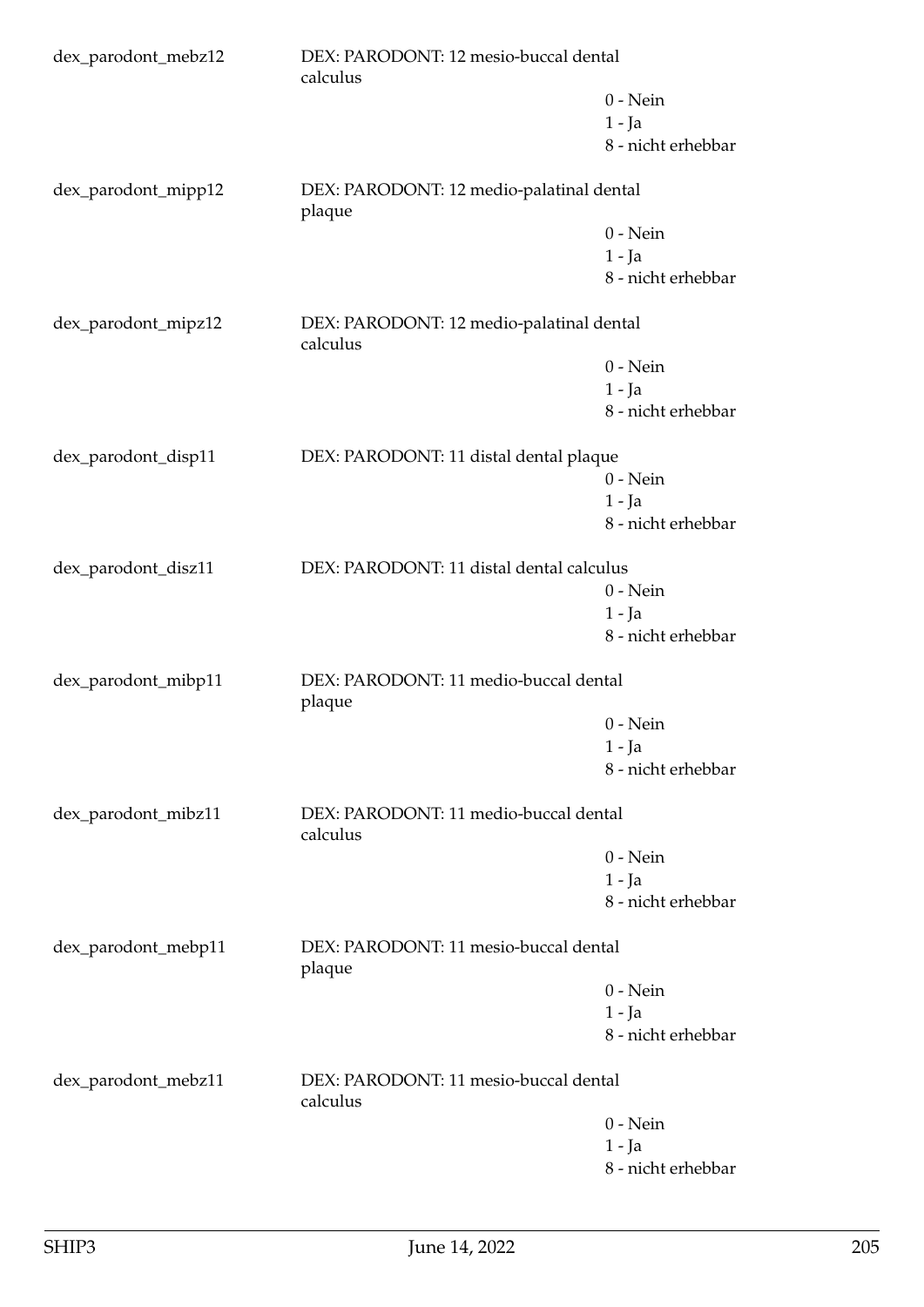| dex_parodont_mipp11<br>DEX: PARODONT: 11 medio-palatinal dental<br>plaque |                                                      |                    |
|---------------------------------------------------------------------------|------------------------------------------------------|--------------------|
|                                                                           |                                                      | $0$ - Nein         |
|                                                                           |                                                      | $1 - Ja$           |
|                                                                           |                                                      | 8 - nicht erhebbar |
| dex_parodont_mipz11                                                       | DEX: PARODONT: 11 medio-palatinal dental<br>calculus |                    |
|                                                                           |                                                      | $0$ - Nein         |
|                                                                           |                                                      | $1 - Ja$           |
|                                                                           |                                                      | 8 - nicht erhebbar |
| dex_parodont_disp47                                                       | DEX: PARODONT: 47 distal dental plaque               |                    |
|                                                                           |                                                      | $0$ - Nein         |
|                                                                           |                                                      | $1 - Ja$           |
|                                                                           |                                                      | 8 - nicht erhebbar |
| dex_parodont_disz47                                                       | DEX: PARODONT: 47 distal dental calculus             |                    |
|                                                                           |                                                      | $0 - Nein$         |
|                                                                           |                                                      | $1 - Ja$           |
|                                                                           |                                                      | 8 - nicht erhebbar |
| dex_parodont_mibp47                                                       | DEX: PARODONT: 47 medio-buccal dental<br>plaque      |                    |
|                                                                           |                                                      | $0$ - Nein         |
|                                                                           |                                                      | $1 - Ja$           |
|                                                                           |                                                      | 8 - nicht erhebbar |
| dex_parodont_mibz47                                                       | DEX: PARODONT: 47 medio-buccal dental<br>calculus    |                    |
|                                                                           |                                                      | $0$ - Nein         |
|                                                                           |                                                      | $1 - Ja$           |
|                                                                           |                                                      | 8 - nicht erhebbar |
| dex_parodont_mebp47                                                       | DEX: PARODONT: 47 mesio-buccal dental<br>plaque      |                    |
|                                                                           |                                                      | $0 - Nein$         |
|                                                                           |                                                      | $1 - Ja$           |
|                                                                           |                                                      | 8 - nicht erhebbar |
| dex_parodont_mebz47                                                       | DEX: PARODONT: 47 mesio-buccal dental<br>calculus    |                    |
|                                                                           |                                                      | $0$ - Nein         |
|                                                                           |                                                      | $1 - Ja$           |
|                                                                           |                                                      | 8 - nicht erhebbar |
| dex_parodont_milp47                                                       | DEX: PARODONT: 47 medio-lingual dental<br>plaque     |                    |
|                                                                           |                                                      | $0$ - Nein         |
|                                                                           |                                                      | $1 - Ja$           |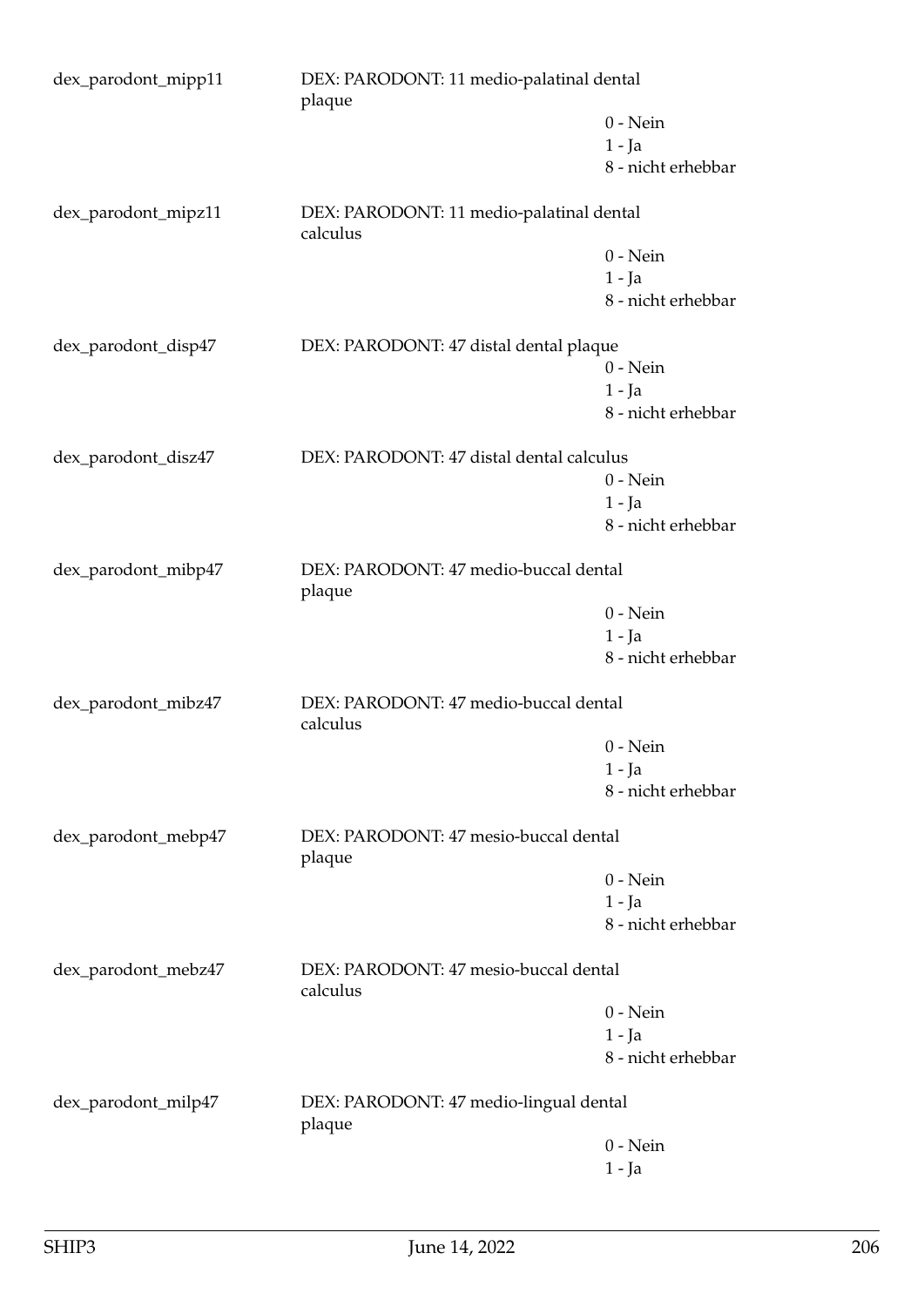| dex_parodont_milz47 | DEX: PARODONT: 47 medio-lingual dental<br>calculus |                                |
|---------------------|----------------------------------------------------|--------------------------------|
|                     |                                                    | $0$ - Nein                     |
|                     |                                                    | $1 - Ja$                       |
|                     |                                                    | 8 - nicht erhebbar             |
| dex_parodont_disp46 | DEX: PARODONT: 46 distal dental plaque             |                                |
|                     |                                                    | $0$ - Nein                     |
|                     |                                                    | $1 - Ja$                       |
|                     |                                                    | 8 - nicht erhebbar             |
| dex_parodont_disz46 | DEX: PARODONT: 46 distal dental calculus           |                                |
|                     |                                                    | $0$ - Nein                     |
|                     |                                                    | $1 - Ja$                       |
|                     |                                                    | 8 - nicht erhebbar             |
| dex_parodont_mibp46 | DEX: PARODONT: 46 medio-buccal dental<br>plaque    |                                |
|                     |                                                    | $0 - Nein$                     |
|                     |                                                    | $1 - Ja$                       |
|                     |                                                    | 8 - nicht erhebbar             |
| dex_parodont_mibz46 | DEX: PARODONT: 46 medio-buccal dental              |                                |
|                     | calculus                                           |                                |
|                     |                                                    | $0$ - Nein                     |
|                     |                                                    | $1 - Ja$<br>8 - nicht erhebbar |
|                     |                                                    |                                |
| dex_parodont_mebp46 | DEX: PARODONT: 46 mesio-buccal dental<br>plaque    |                                |
|                     |                                                    | $0$ - Nein                     |
|                     |                                                    | $1 - Ja$                       |
|                     |                                                    | 8 - nicht erhebbar             |
| dex_parodont_mebz46 | DEX: PARODONT: 46 mesio-buccal dental<br>calculus  |                                |
|                     |                                                    | $0$ - Nein                     |
|                     |                                                    | $1 - Ja$                       |
|                     |                                                    | 8 - nicht erhebbar             |
|                     |                                                    |                                |
| dex_parodont_milp46 | DEX: PARODONT: 46 medio-lingual dental<br>plaque   |                                |
|                     |                                                    | $0$ - Nein                     |
|                     |                                                    | $1 - Ja$                       |
|                     |                                                    | 8 - nicht erhebbar             |
| dex_parodont_milz46 | DEX: PARODONT: 46 medio-lingual dental<br>calculus |                                |
|                     |                                                    | $0$ - Nein                     |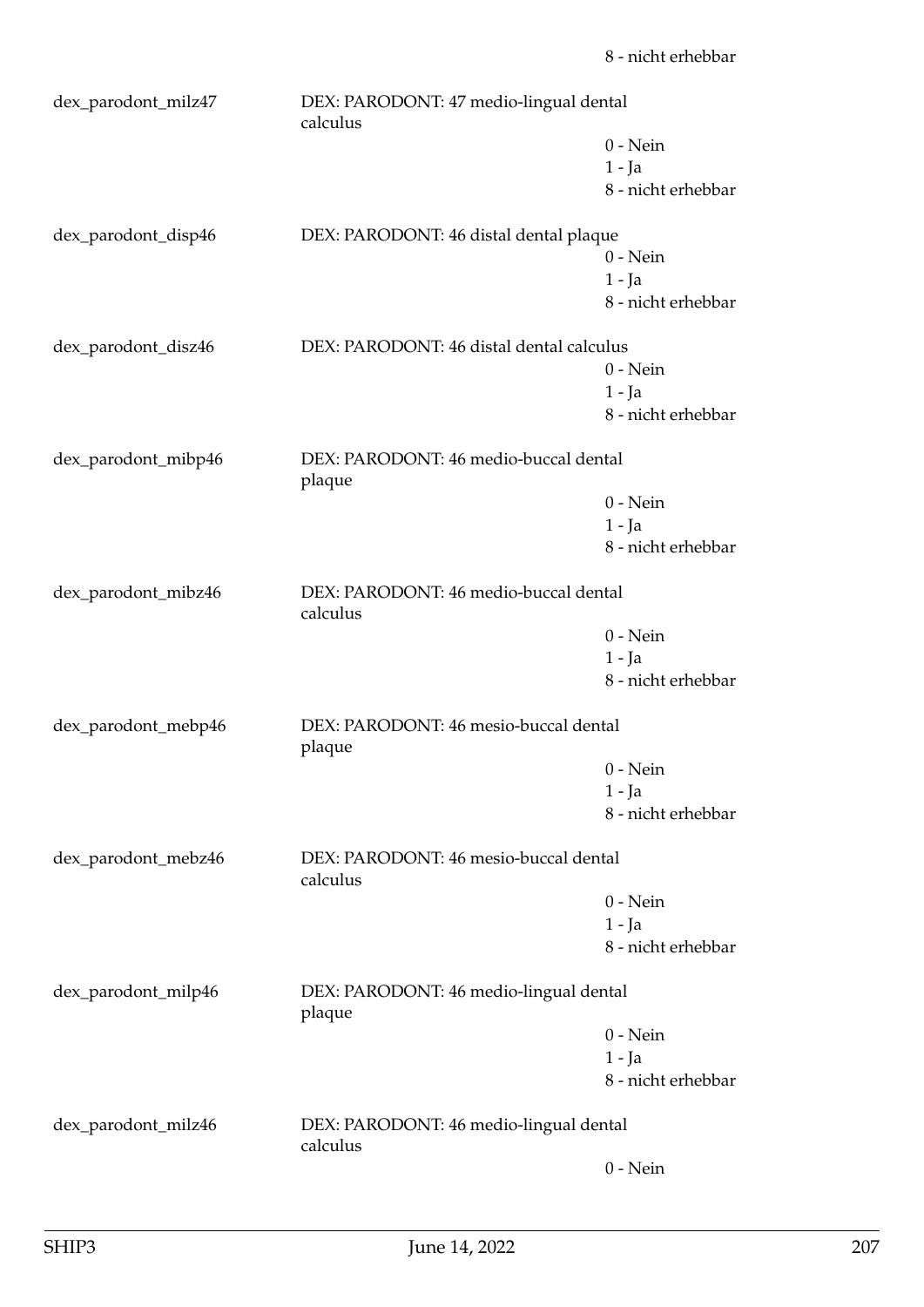|                     |                                                    | $1 - Ja$<br>8 - nicht erhebbar |
|---------------------|----------------------------------------------------|--------------------------------|
| dex_parodont_disp44 | DEX: PARODONT: 44 distal dental plaque             |                                |
|                     |                                                    | $0$ - Nein                     |
|                     |                                                    | $1 - Ja$                       |
|                     |                                                    | 8 - nicht erhebbar             |
| dex_parodont_disz44 | DEX: PARODONT: 44 distal dental calculus           |                                |
|                     |                                                    | $0 - Nein$                     |
|                     |                                                    | $1 - Ja$                       |
|                     |                                                    | 8 - nicht erhebbar             |
| dex_parodont_mibp44 | DEX: PARODONT: 44 medio-buccal dental<br>plaque    |                                |
|                     |                                                    | $0$ - Nein                     |
|                     |                                                    | $1 - Ja$                       |
|                     |                                                    | 8 - nicht erhebbar             |
| dex_parodont_mibz44 | DEX: PARODONT: 44 medio-buccal dental<br>calculus  |                                |
|                     |                                                    | $0$ - Nein                     |
|                     |                                                    | $1 - Ja$                       |
|                     |                                                    | 8 - nicht erhebbar             |
| dex_parodont_mebp44 | DEX: PARODONT: 44 mesio-buccal dental<br>plaque    |                                |
|                     |                                                    | $0 - Nein$                     |
|                     |                                                    | $1 - Ja$                       |
|                     |                                                    | 8 - nicht erhebbar             |
| dex_parodont_mebz44 | DEX: PARODONT: 44 mesio-buccal dental<br>calculus  |                                |
|                     |                                                    | $0$ - Nein                     |
|                     |                                                    | $1 - Ja$                       |
|                     |                                                    | 8 - nicht erhebbar             |
| dex_parodont_milp44 | DEX: PARODONT: 44 medio-lingual dental<br>plaque   |                                |
|                     |                                                    | $0$ - Nein                     |
|                     |                                                    | $1 - Ja$                       |
|                     |                                                    | 8 - nicht erhebbar             |
| dex_parodont_milz44 | DEX: PARODONT: 44 medio-lingual dental<br>calculus |                                |
|                     |                                                    | $0$ - Nein                     |
|                     |                                                    | $1 - Ja$                       |
|                     |                                                    | 8 - nicht erhebbar             |
| dex_parodont_disp43 | DEX: PARODONT: 43 distal dental plaque             |                                |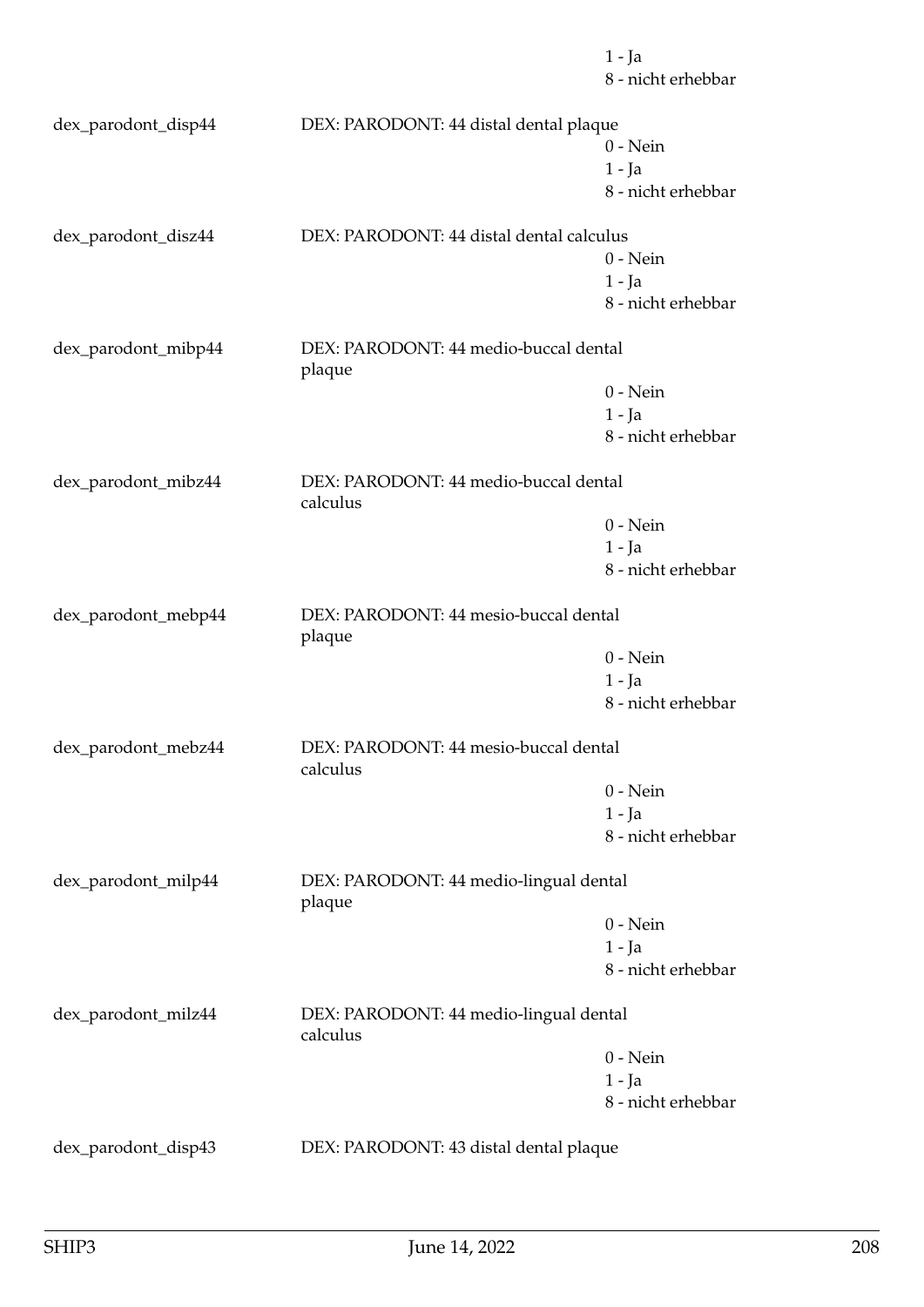|                     |                                                    | $0$ - Nein         |
|---------------------|----------------------------------------------------|--------------------|
|                     |                                                    | $1 - Ja$           |
|                     |                                                    | 8 - nicht erhebbar |
| dex_parodont_disz43 | DEX: PARODONT: 43 distal dental calculus           |                    |
|                     |                                                    | $0$ - Nein         |
|                     |                                                    | $1 - Ja$           |
|                     |                                                    | 8 - nicht erhebbar |
| dex_parodont_mibp43 | DEX: PARODONT: 43 medio-buccal dental<br>plaque    |                    |
|                     |                                                    | $0$ - Nein         |
|                     |                                                    | $1 - Ja$           |
|                     |                                                    | 8 - nicht erhebbar |
| dex_parodont_mibz43 | DEX: PARODONT: 43 medio-buccal dental<br>calculus  |                    |
|                     |                                                    | $0$ - Nein         |
|                     |                                                    | $1 - Ja$           |
|                     |                                                    | 8 - nicht erhebbar |
| dex_parodont_mebp43 | DEX: PARODONT: 43 mesio-buccal dental<br>plaque    |                    |
|                     |                                                    | $0$ - Nein         |
|                     |                                                    | $1 - Ja$           |
|                     |                                                    | 8 - nicht erhebbar |
| dex_parodont_mebz43 | DEX: PARODONT: 43 mesio-buccal dental<br>calculus  |                    |
|                     |                                                    | $0$ - Nein         |
|                     |                                                    | $1 - Ja$           |
|                     |                                                    | 8 - nicht erhebbar |
| dex_parodont_milp43 | DEX: PARODONT: 43 medio-lingual dental<br>plaque   |                    |
|                     |                                                    | $0$ - Nein         |
|                     |                                                    | $1 - Ja$           |
|                     |                                                    | 8 - nicht erhebbar |
| dex_parodont_milz43 | DEX: PARODONT: 43 medio-lingual dental<br>calculus |                    |
|                     |                                                    | $0$ - Nein         |
|                     |                                                    | 1 - Ja             |
|                     |                                                    | 8 - nicht erhebbar |
| dex_parodont_disp42 | DEX: PARODONT: 42 distal dental plaque             |                    |
|                     |                                                    | $0$ - Nein         |
|                     |                                                    | $1 - Ja$           |
|                     |                                                    | 8 - nicht erhebbar |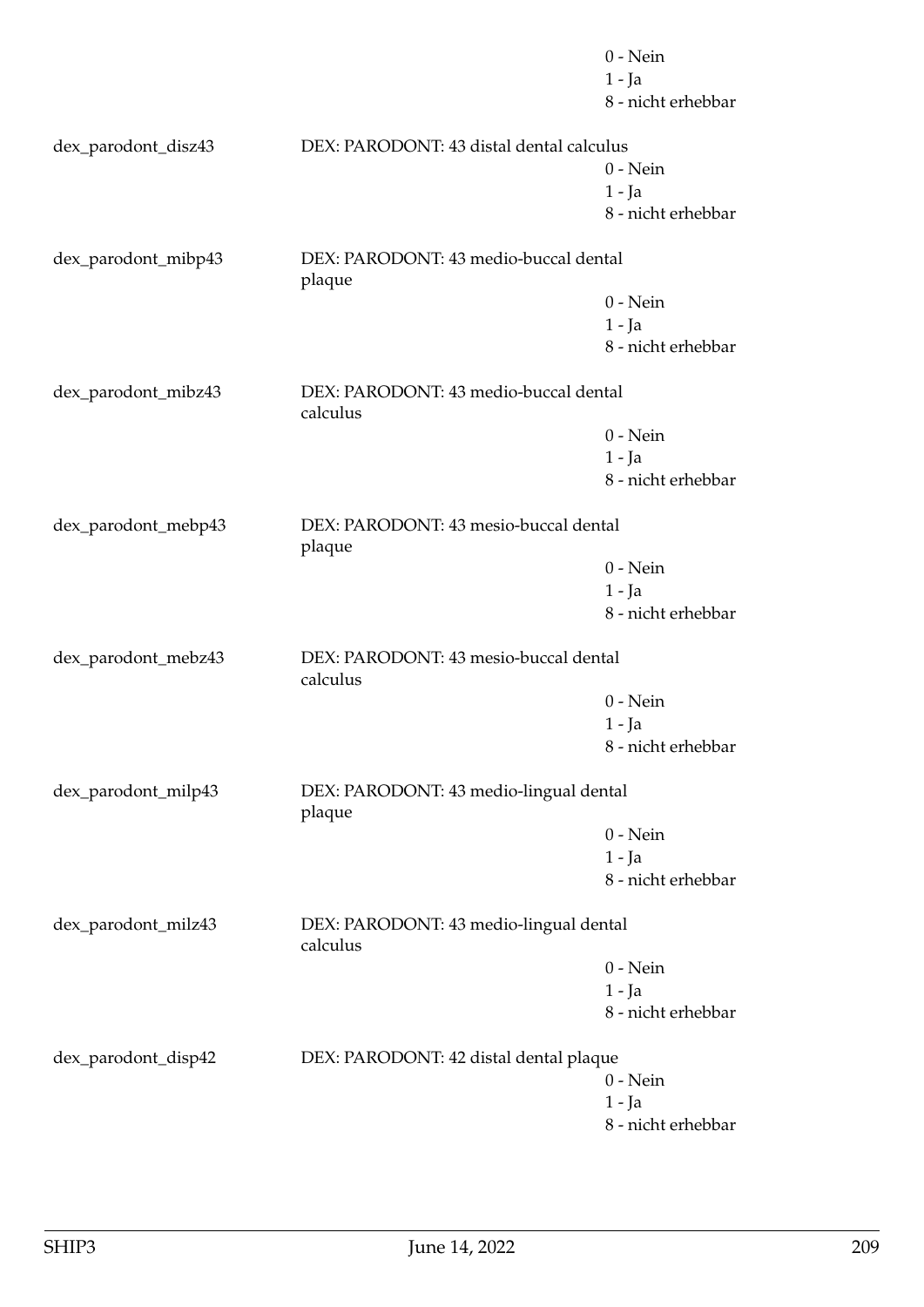| dex_parodont_disz42 |                                                    | DEX: PARODONT: 42 distal dental calculus |  |
|---------------------|----------------------------------------------------|------------------------------------------|--|
|                     |                                                    | $0$ - Nein                               |  |
|                     |                                                    | $1 - Ja$                                 |  |
|                     |                                                    | 8 - nicht erhebbar                       |  |
| dex_parodont_mibp42 | DEX: PARODONT: 42 medio-buccal dental<br>plaque    |                                          |  |
|                     |                                                    | $0 - Nein$                               |  |
|                     |                                                    | $1 - Ja$                                 |  |
|                     |                                                    | 8 - nicht erhebbar                       |  |
| dex_parodont_mibz42 | DEX: PARODONT: 42 medio-buccal dental<br>calculus  |                                          |  |
|                     |                                                    | $0$ - Nein                               |  |
|                     |                                                    | $1 - Ja$                                 |  |
|                     |                                                    | 8 - nicht erhebbar                       |  |
| dex_parodont_mebp42 | DEX: PARODONT: 42 mesio-buccal dental<br>plaque    |                                          |  |
|                     |                                                    | $0$ - Nein                               |  |
|                     |                                                    | $1 - Ja$                                 |  |
|                     |                                                    | 8 - nicht erhebbar                       |  |
| dex_parodont_mebz42 | calculus                                           | DEX: PARODONT: 42 mesio-buccal dental    |  |
|                     |                                                    | $0$ - Nein                               |  |
|                     |                                                    | $1 - Ja$                                 |  |
|                     |                                                    | 8 - nicht erhebbar                       |  |
| dex_parodont_milp42 | DEX: PARODONT: 42 medio-lingual dental<br>plaque   |                                          |  |
|                     |                                                    | $0$ - Nein                               |  |
|                     |                                                    | $1 - Ja$                                 |  |
|                     |                                                    | 8 - nicht erhebbar                       |  |
| dex_parodont_milz42 | DEX: PARODONT: 42 medio-lingual dental<br>calculus |                                          |  |
|                     |                                                    | $0$ - Nein                               |  |
|                     |                                                    | $1 - Ja$                                 |  |
|                     |                                                    | 8 - nicht erhebbar                       |  |
| dex_parodont_disp41 | DEX: PARODONT: 41 distal dental plaque             |                                          |  |
|                     |                                                    | $0$ - Nein                               |  |
|                     |                                                    | 1 - Ja                                   |  |
|                     |                                                    | 8 - nicht erhebbar                       |  |
| dex_parodont_disz41 | DEX: PARODONT: 41 distal dental calculus           |                                          |  |
|                     |                                                    | $0$ - Nein                               |  |
|                     |                                                    | 1 - Ja                                   |  |
|                     |                                                    | 8 - nicht erhebbar                       |  |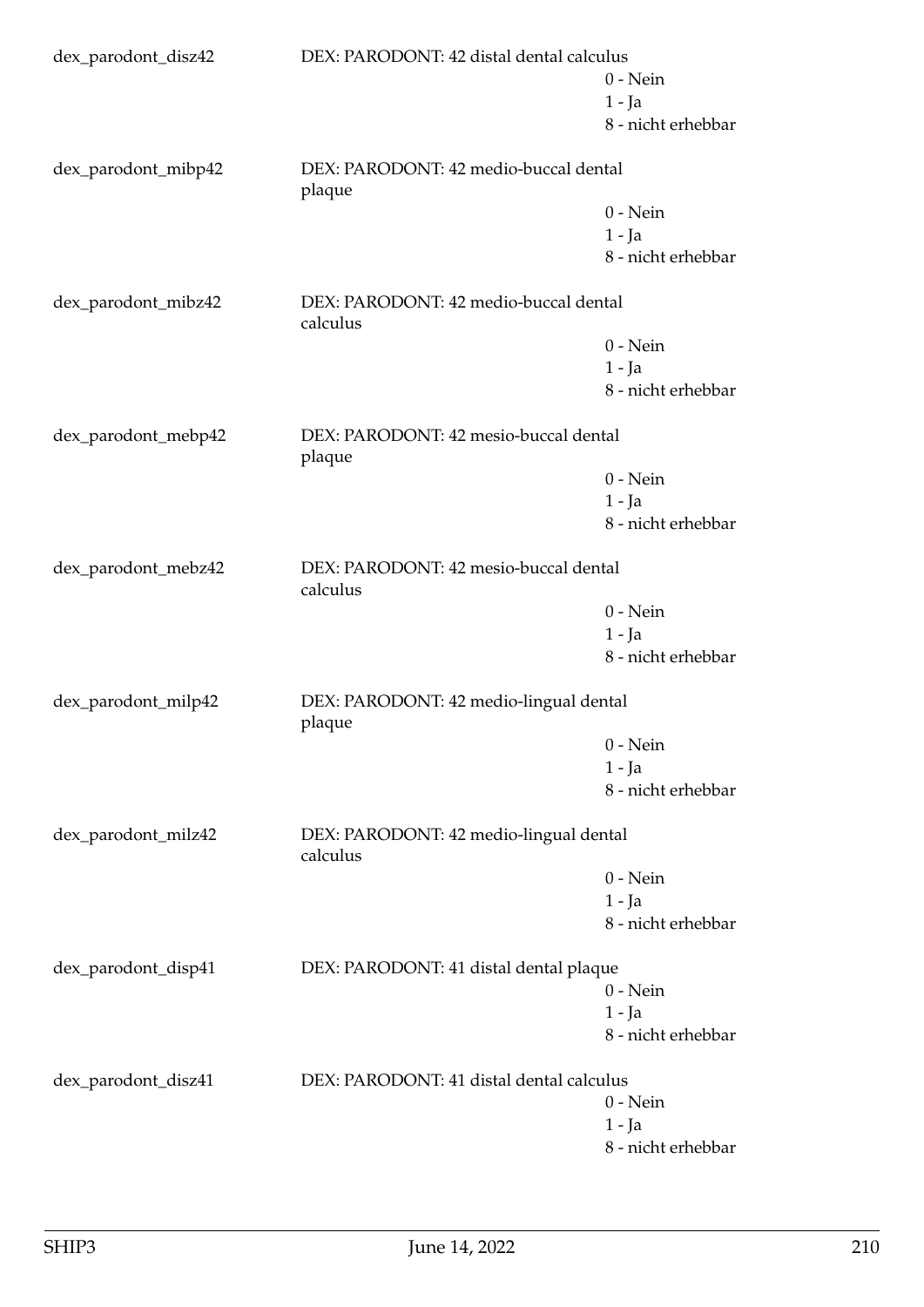| dex_parodont_mibp41 | DEX: PARODONT: 41 medio-buccal dental<br>plaque    |                    |
|---------------------|----------------------------------------------------|--------------------|
|                     |                                                    | $0$ - Nein         |
|                     |                                                    | $1 - Ja$           |
|                     |                                                    | 8 - nicht erhebbar |
| dex_parodont_mibz41 | DEX: PARODONT: 41 medio-buccal dental<br>calculus  |                    |
|                     |                                                    | $0$ - Nein         |
|                     |                                                    | $1 - Ja$           |
|                     |                                                    | 8 - nicht erhebbar |
| dex_parodont_mebp41 | DEX: PARODONT: 41 mesio-buccal dental<br>plaque    |                    |
|                     |                                                    | $0 - Nein$         |
|                     |                                                    | $1 - Ja$           |
|                     |                                                    | 8 - nicht erhebbar |
| dex_parodont_mebz41 | DEX: PARODONT: 41 mesio-buccal dental<br>calculus  |                    |
|                     |                                                    | $0$ - Nein         |
|                     |                                                    | $1 - Ja$           |
|                     |                                                    | 8 - nicht erhebbar |
| dex_parodont_milp41 | DEX: PARODONT: 41 medio-lingual dental<br>plaque   |                    |
|                     |                                                    | $0$ - Nein         |
|                     |                                                    | $1 - Ja$           |
|                     |                                                    | 8 - nicht erhebbar |
| dex_parodont_milz41 | DEX: PARODONT: 41 medio-lingual dental<br>calculus |                    |
|                     |                                                    | $0$ - Nein         |
|                     |                                                    | $1 - Ja$           |
|                     |                                                    | 8 - nicht erhebbar |
| dex_parodont_disg17 | DEX: PARODONT: 17 distal gingival margin           |                    |
| dex_parodont_diss17 | DEX: PARODONT: 17 distal periodontal probing       |                    |
|                     | depth                                              |                    |
| dex_parodont_disa17 | DEX: PARODONT: 17 distal attachment loss           |                    |
|                     |                                                    |                    |
| dex_parodont_mibg17 | DEX: PARODONT: 17 medio-buccal gingival<br>margin  |                    |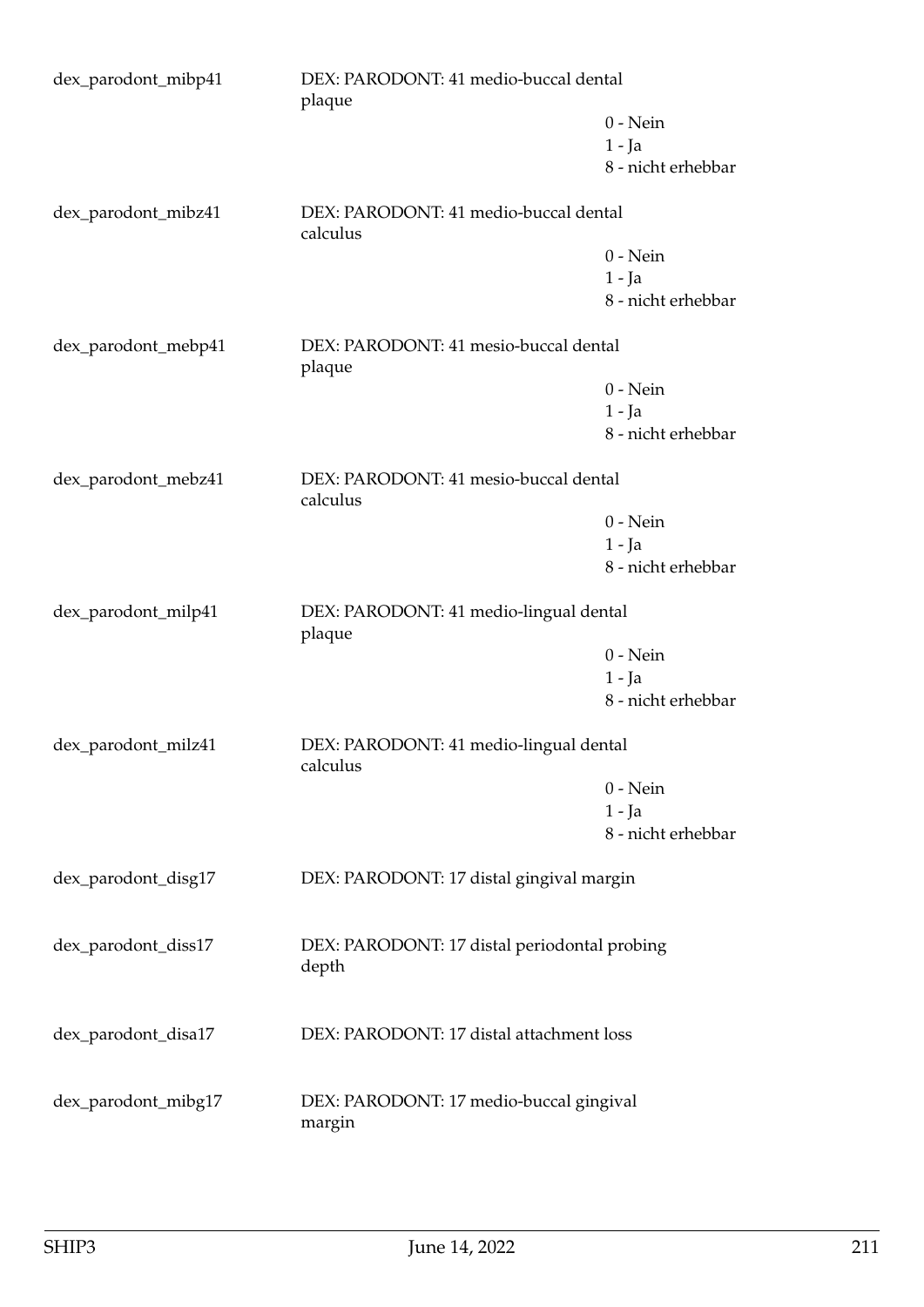| dex_parodont_mibs17 | DEX: PARODONT: 17 medio-buccal periodontal<br>probing depth    |
|---------------------|----------------------------------------------------------------|
| dex_parodont_miba17 | DEX: PARODONT: 17 medio-buccal attachment<br>loss              |
| dex_parodont_mebg17 | DEX: PARODONT: 17 mesio-buccal gingival<br>margin              |
| dex_parodont_mebs17 | DEX: PARODONT: 17 mesio-buccal periodontal<br>probing depth    |
| dex_parodont_meba17 | DEX: PARODONT: 17 mesio-buccal attachment<br>loss              |
| dex_parodont_mipg17 | DEX: PARODONT: 17 medio-palatinal gingival<br>margin           |
| dex_parodont_mips17 | DEX: PARODONT: 17 medio-palatinal<br>periodontal probing depth |
| dex_parodont_mipa17 | DEX: PARODONT: 17 medio-palatinal<br>attachment loss           |
| dex_parodont_disg16 | DEX: PARODONT: 16 distal gingival margin                       |
| dex_parodont_diss16 | DEX: PARODONT: 16 distal periodontal probing<br>depth          |
| dex_parodont_disa16 | DEX: PARODONT: 16 distal attachment loss                       |
| dex_parodont_mibg16 | DEX: PARODONT: 16 medio-buccal gingival<br>margin              |
| dex_parodont_mibs16 | DEX: PARODONT: 16 medio-buccal periodontal<br>probing depth    |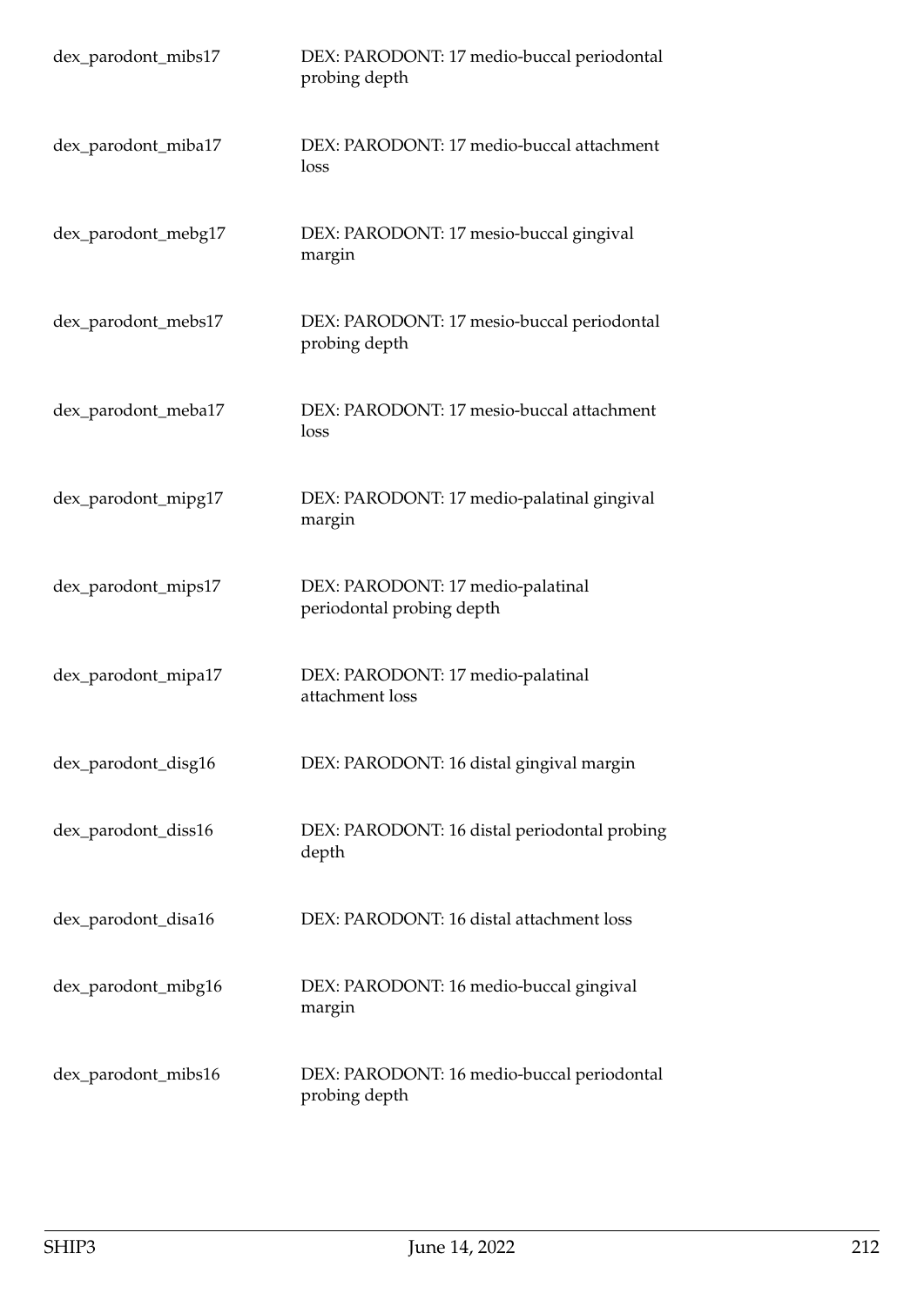| dex_parodont_miba16 | DEX: PARODONT: 16 medio-buccal attachment<br>loss              |
|---------------------|----------------------------------------------------------------|
| dex_parodont_mebg16 | DEX: PARODONT: 16 mesio-buccal gingival<br>margin              |
| dex_parodont_mebs16 | DEX: PARODONT: 16 mesio-buccal periodontal<br>probing depth    |
| dex_parodont_meba16 | DEX: PARODONT: 16 mesio-buccal attachment<br>loss              |
| dex_parodont_mipg16 | DEX: PARODONT: 16 medio-palatinal gingival<br>margin           |
| dex_parodont_mips16 | DEX: PARODONT: 16 medio-palatinal<br>periodontal probing depth |
| dex_parodont_mipa16 | DEX: PARODONT: 16 medio-palatinal<br>attachment loss           |
| dex_parodont_disg15 | DEX: PARODONT: 15 distal gingival margin                       |
| dex_parodont_diss15 | DEX: PARODONT: 15 distal periodontal probing<br>depth          |
| dex_parodont_disa15 | DEX: PARODONT: 15 distal attachment loss                       |
| dex_parodont_mibg15 | DEX: PARODONT: 15 medio-buccal gingival<br>margin              |
| dex_parodont_mibs15 | DEX: PARODONT: 15 medio-buccal periodontal<br>probing depth    |
| dex_parodont_miba15 | DEX: PARODONT: 15 medio-buccal attachment<br>loss              |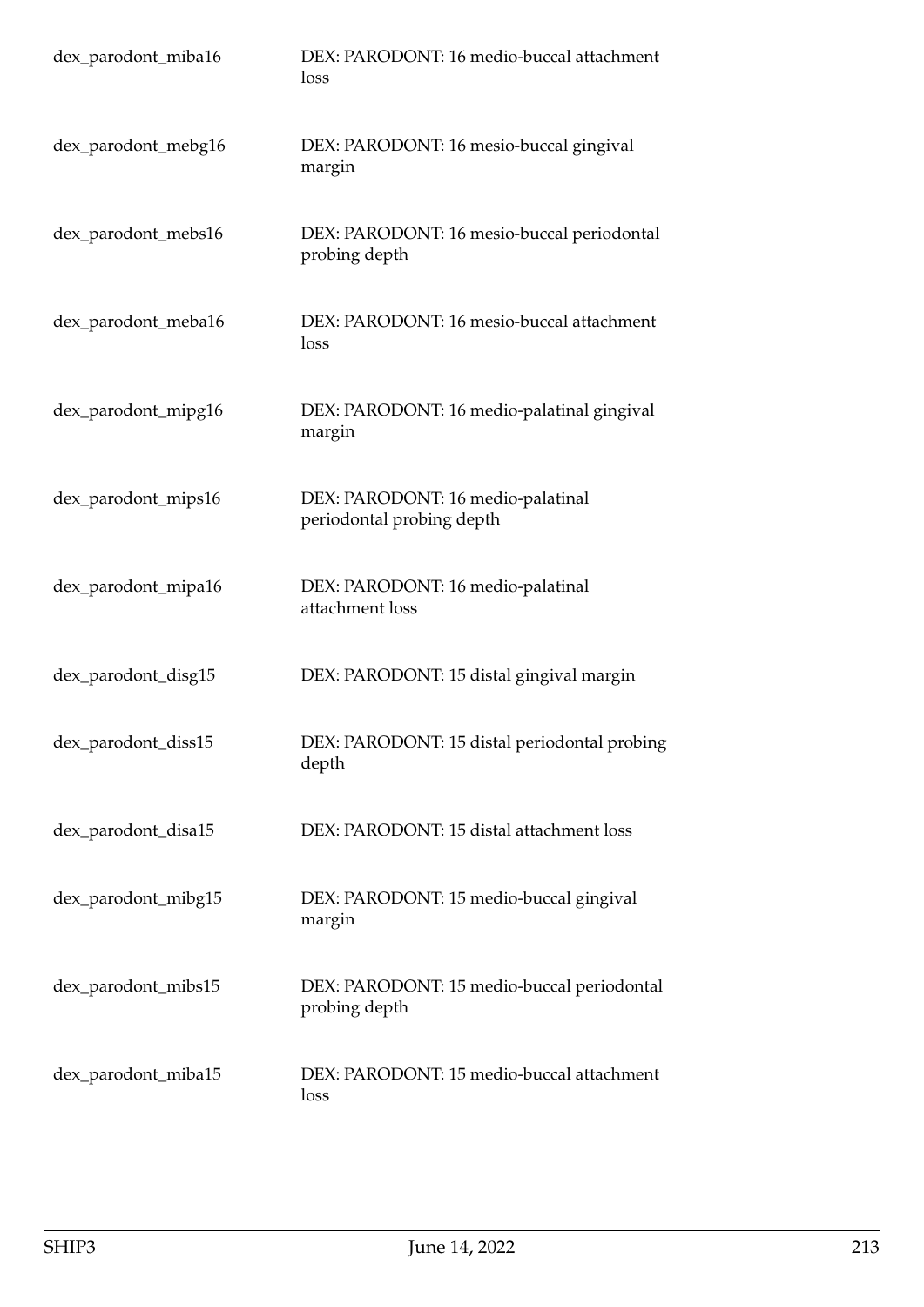| dex_parodont_mebg15 | DEX: PARODONT: 15 mesio-buccal gingival<br>margin              |
|---------------------|----------------------------------------------------------------|
| dex_parodont_mebs15 | DEX: PARODONT: 15 mesio-buccal periodontal<br>probing depth    |
| dex_parodont_meba15 | DEX: PARODONT: 15 mesio-buccal attachment<br>loss              |
| dex_parodont_mipg15 | DEX: PARODONT: 15 medio-palatinal gingival<br>margin           |
| dex_parodont_mips15 | DEX: PARODONT: 15 medio-palatinal<br>periodontal probing depth |
| dex_parodont_mipa15 | DEX: PARODONT: 15 medio-palatinal<br>attachment loss           |
| dex_parodont_disg14 | DEX: PARODONT: 14 distal gingival margin                       |
| dex_parodont_diss14 | DEX: PARODONT: 14 distal periodontal probing<br>depth          |
| dex_parodont_disa14 | DEX: PARODONT: 14 distal attachment loss                       |
| dex_parodont_mibg14 | DEX: PARODONT: 14 medio-buccal gingival<br>margin              |
| dex_parodont_mibs14 | DEX: PARODONT: 14 medio-buccal periodontal<br>probing depth    |
| dex_parodont_miba14 | DEX: PARODONT: 14 medio-buccal attachment<br>loss              |
| dex_parodont_mebg14 | DEX: PARODONT: 14 mesio-buccal gingival<br>margin              |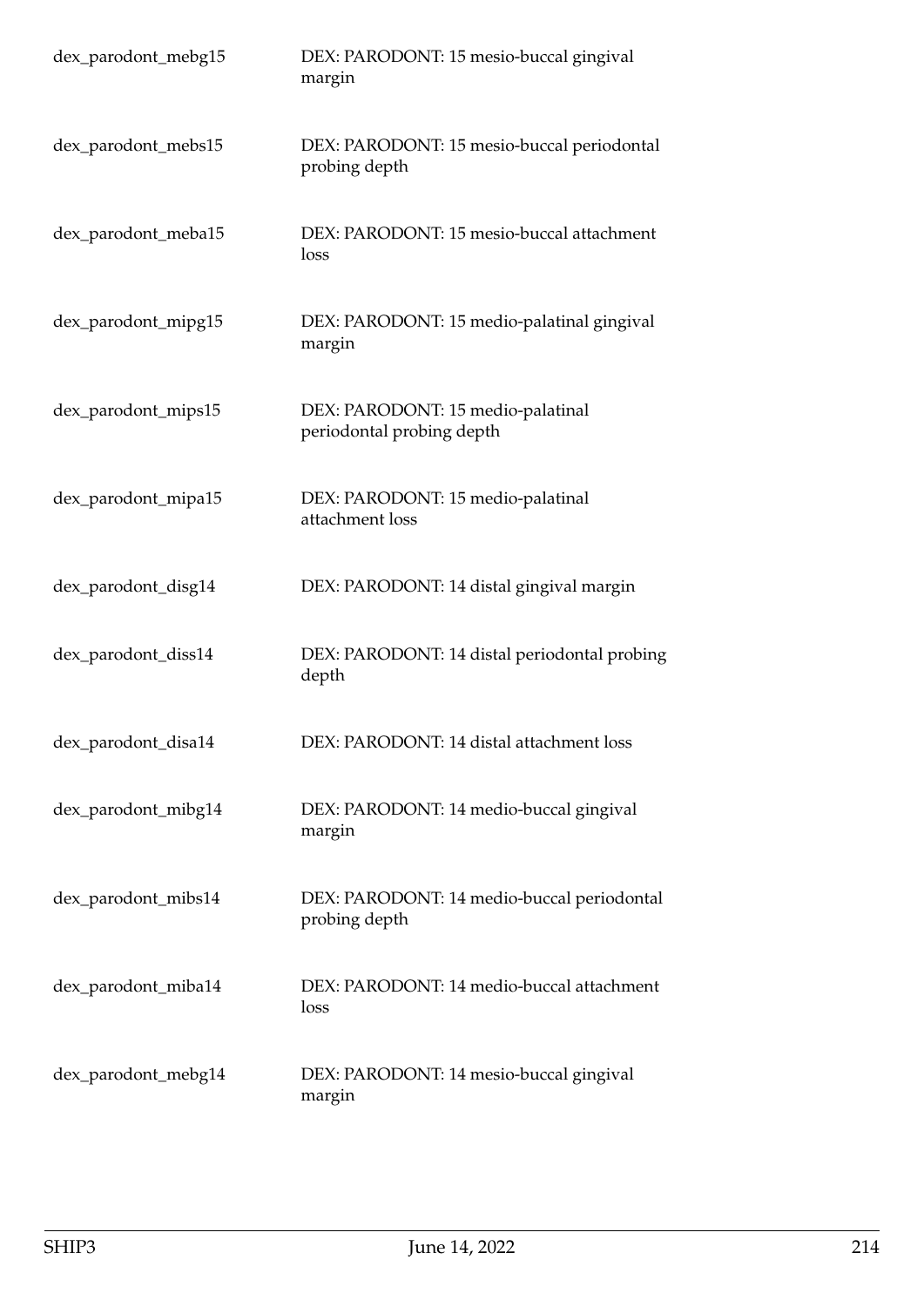| dex_parodont_mebs14 | DEX: PARODONT: 14 mesio-buccal periodontal<br>probing depth    |
|---------------------|----------------------------------------------------------------|
| dex_parodont_meba14 | DEX: PARODONT: 14 mesio-buccal attachment<br>loss              |
| dex_parodont_mipg14 | DEX: PARODONT: 14 medio-palatinal gingival<br>margin           |
| dex_parodont_mips14 | DEX: PARODONT: 14 medio-palatinal<br>periodontal probing depth |
| dex_parodont_mipa14 | DEX: PARODONT: 14 medio-palatinal<br>attachment loss           |
| dex_parodont_disg13 | DEX: PARODONT: 13 distal gingival margin                       |
| dex_parodont_diss13 | DEX: PARODONT: 13 distal periodontal probing<br>depth          |
| dex_parodont_disa13 | DEX: PARODONT: 13 distal attachment loss                       |
| dex_parodont_mibg13 | DEX: PARODONT: 13 medio-buccal gingival<br>margin              |
| dex_parodont_mibs13 | DEX: PARODONT: 13 medio-buccal periodontal<br>probing depth    |
| dex_parodont_miba13 | DEX: PARODONT: 13 medio-buccal attachment<br>loss              |
| dex_parodont_mebg13 | DEX: PARODONT: 13 mesio-buccal gingival<br>margin              |
| dex_parodont_mebs13 | DEX: PARODONT: 13 mesio-buccal periodontal<br>probing depth    |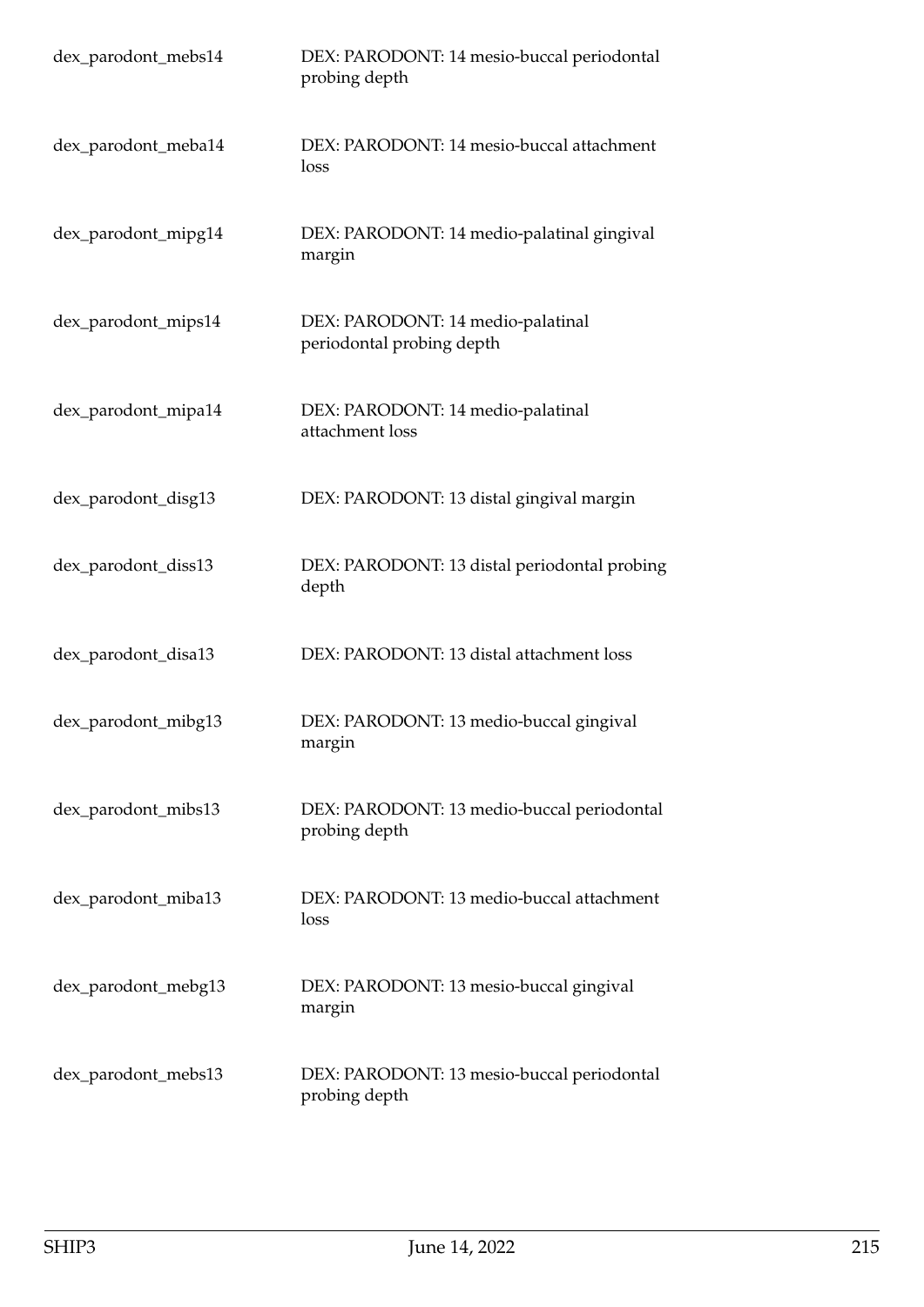| dex_parodont_meba13 | DEX: PARODONT: 13 mesio-buccal attachment<br>loss              |
|---------------------|----------------------------------------------------------------|
| dex_parodont_mipg13 | DEX: PARODONT: 13 medio-palatinal gingival<br>margin           |
| dex_parodont_mips13 | DEX: PARODONT: 13 medio-palatinal<br>periodontal probing depth |
| dex_parodont_mipa13 | DEX: PARODONT: 13 medio-palatinal<br>attachment loss           |
| dex_parodont_disg12 | DEX: PARODONT: 12 distal gingival margin                       |
| dex_parodont_diss12 | DEX: PARODONT: 12 distal periodontal probing<br>depth          |
| dex_parodont_disa12 | DEX: PARODONT: 12 distal attachment loss                       |
| dex_parodont_mibg12 | DEX: PARODONT: 12 medio-buccal gingival<br>margin              |
| dex_parodont_mibs12 | DEX: PARODONT: 12 medio-buccal periodontal<br>probing depth    |
| dex_parodont_miba12 | DEX: PARODONT: 12 medio-buccal attachment<br>loss              |
| dex_parodont_mebg12 | DEX: PARODONT: 12 mesio-buccal gingival<br>margin              |
| dex_parodont_mebs12 | DEX: PARODONT: 12 mesio-buccal periodontal<br>probing depth    |
| dex_parodont_meba12 | DEX: PARODONT: 12 mesio-buccal attachment<br>loss              |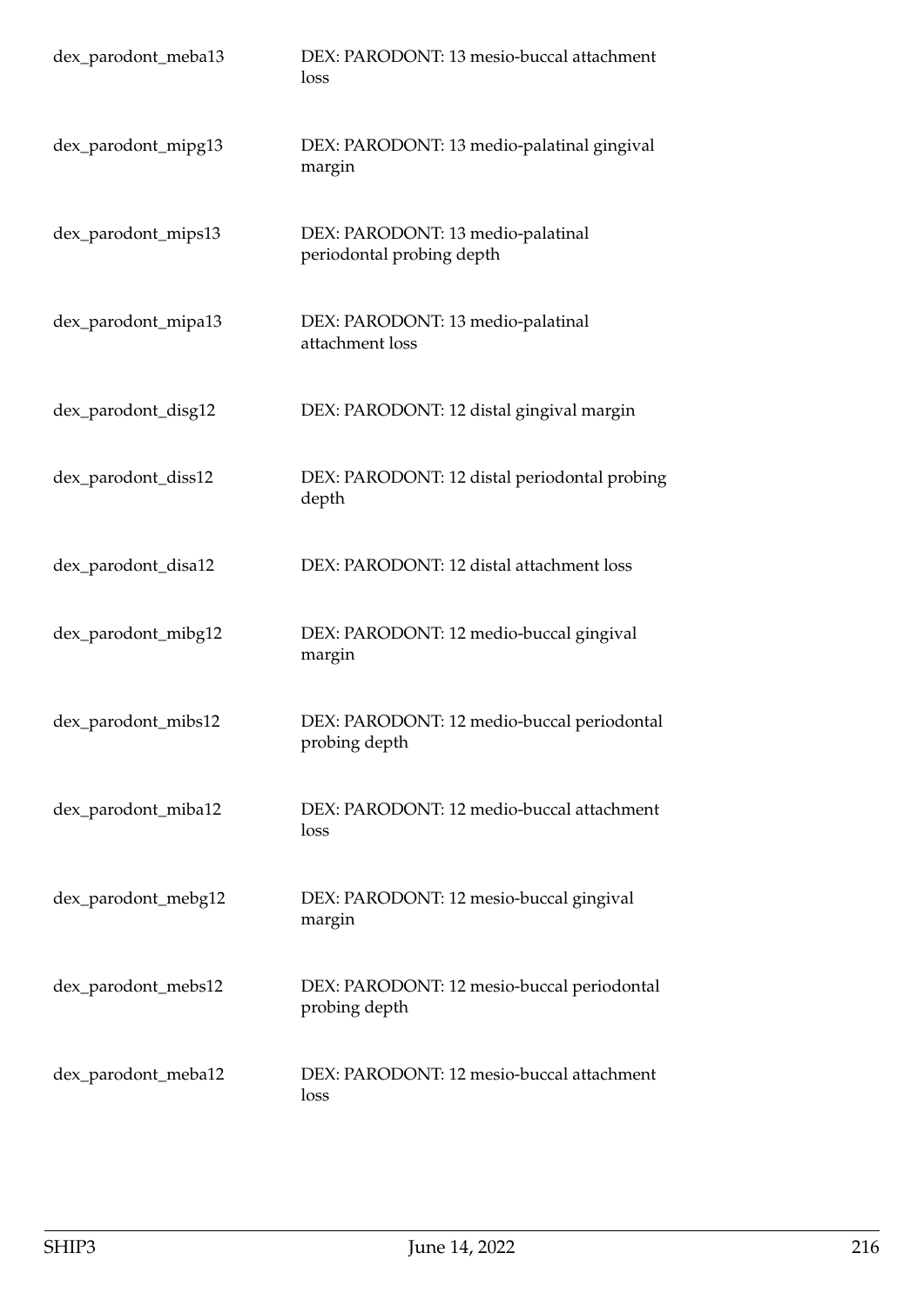| dex_parodont_mipg12 | DEX: PARODONT: 12 medio-palatinal gingival<br>margin           |
|---------------------|----------------------------------------------------------------|
| dex_parodont_mips12 | DEX: PARODONT: 12 medio-palatinal<br>periodontal probing depth |
| dex_parodont_mipa12 | DEX: PARODONT: 12 medio-palatinal<br>attachment loss           |
| dex_parodont_disg11 | DEX: PARODONT: 11 distal gingival margin                       |
| dex_parodont_diss11 | DEX: PARODONT: 11 distal periodontal probing<br>depth          |
| dex_parodont_disa11 | DEX: PARODONT: 11 distal attachment loss                       |
| dex_parodont_mibg11 | DEX: PARODONT: 11 medio-buccal gingival<br>margin              |
| dex_parodont_mibs11 | DEX: PARODONT: 11 medio-buccal periodontal<br>probing depth    |
| dex_parodont_miba11 | DEX: PARODONT: 11 medio-buccal attachment<br>loss              |
| dex_parodont_mebg11 | DEX: PARODONT: 11 mesio-buccal gingival<br>margin              |
| dex_parodont_mebs11 | DEX: PARODONT: 11 mesio-buccal periodontal<br>probing depth    |
| dex_parodont_meba11 | DEX: PARODONT: 11 mesio-buccal attachment<br>loss              |
| dex_parodont_mipg11 | DEX: PARODONT: 11 medio-palatinal gingival<br>margin           |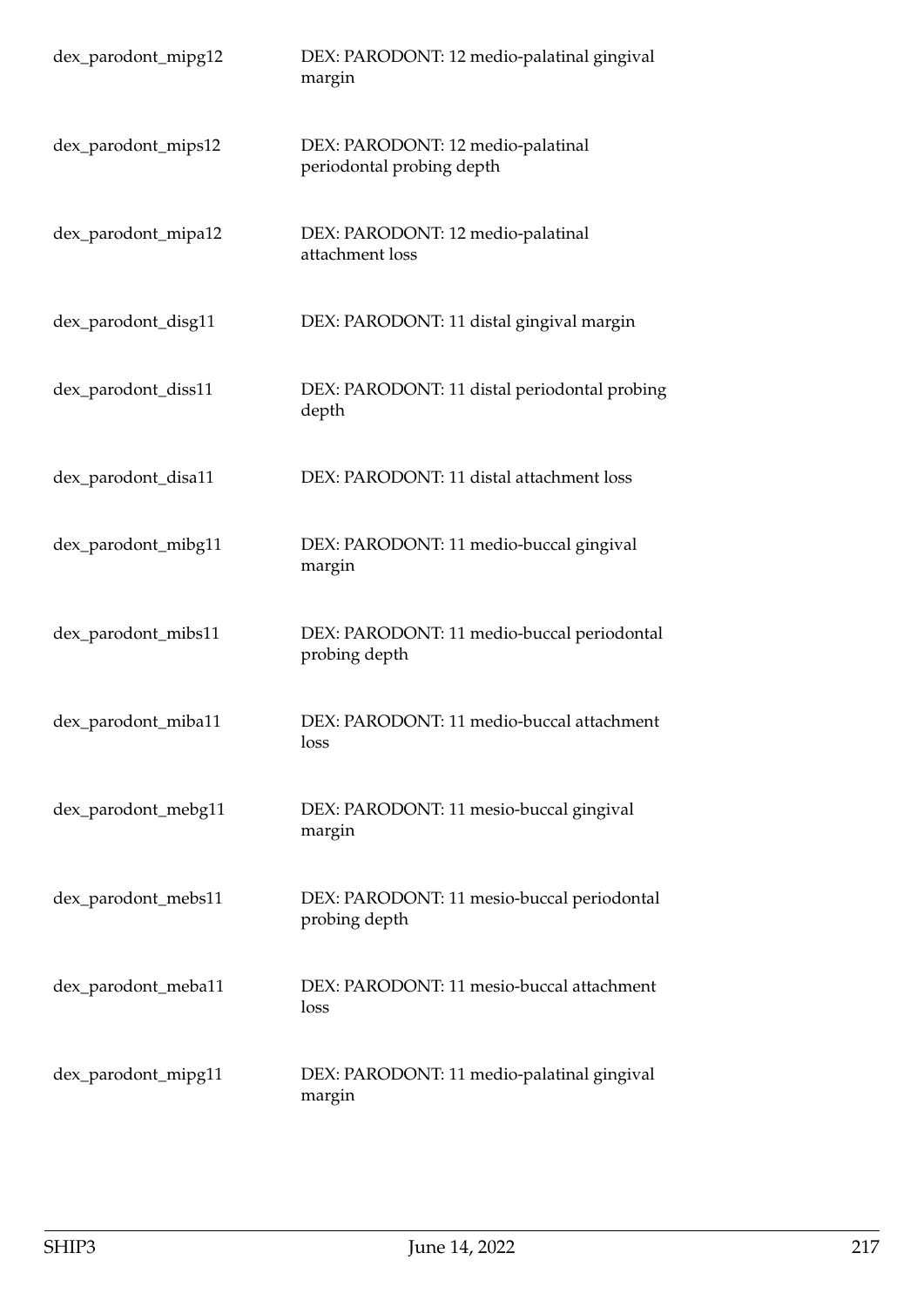| dex_parodont_mips11 | DEX: PARODONT: 11 medio-palatinal<br>periodontal probing depth            |                    |
|---------------------|---------------------------------------------------------------------------|--------------------|
| dex_parodont_mipa11 | DEX: PARODONT: 11 medio-palatinal<br>attachment loss                      |                    |
| dex_parodont_disb17 | DEX: PARODONT: 17 distal haemorrhage<br>post-periodontal probing          |                    |
|                     |                                                                           | $0$ - Nein         |
|                     |                                                                           | $1 - Ja$           |
|                     |                                                                           | 8 - nicht erhebbar |
| dex_parodont_mibb17 | DEX: PARODONT: 17 medio-buccal<br>haemorrhage post-periodontal probing    |                    |
|                     |                                                                           | $0$ - Nein         |
|                     |                                                                           | $1 - Ja$           |
|                     |                                                                           | 8 - nicht erhebbar |
| dex_parodont_mebb17 | DEX: PARODONT: 17 mesio-buccal haemorrhage<br>post-periodontal probing    |                    |
|                     |                                                                           | $0$ - Nein         |
|                     |                                                                           | $1 - Ja$           |
|                     |                                                                           | 8 - nicht erhebbar |
| dex_parodont_mipb17 | DEX: PARODONT: 17 medio palatinal<br>haemorrhage post-periodontal probing |                    |
|                     |                                                                           | $0$ - Nein         |
|                     |                                                                           | $1 - Ja$           |
|                     |                                                                           | 8 - nicht erhebbar |
| dex_parodont_disb16 | DEX: PARODONT: 16 distal haemorrhage<br>post-periodontal probing          |                    |
|                     |                                                                           | $0$ - Nein         |
|                     |                                                                           | $1 - Ja$           |
|                     |                                                                           | 8 - nicht erhebbar |
| dex_parodont_mibb16 | DEX: PARODONT: 16 medio-buccal<br>haemorrhage post-periodontal probing    |                    |
|                     |                                                                           | $0 - Nein$         |
|                     |                                                                           | $1 - Ja$           |
|                     |                                                                           | 8 - nicht erhebbar |
| dex_parodont_mebb16 | DEX: PARODONT: 16 mesio-buccal haemorrhage<br>post-periodontal probing    |                    |
|                     |                                                                           | $0 - Nein$         |
|                     |                                                                           | $1 - Ja$           |
|                     |                                                                           | 8 - nicht erhebbar |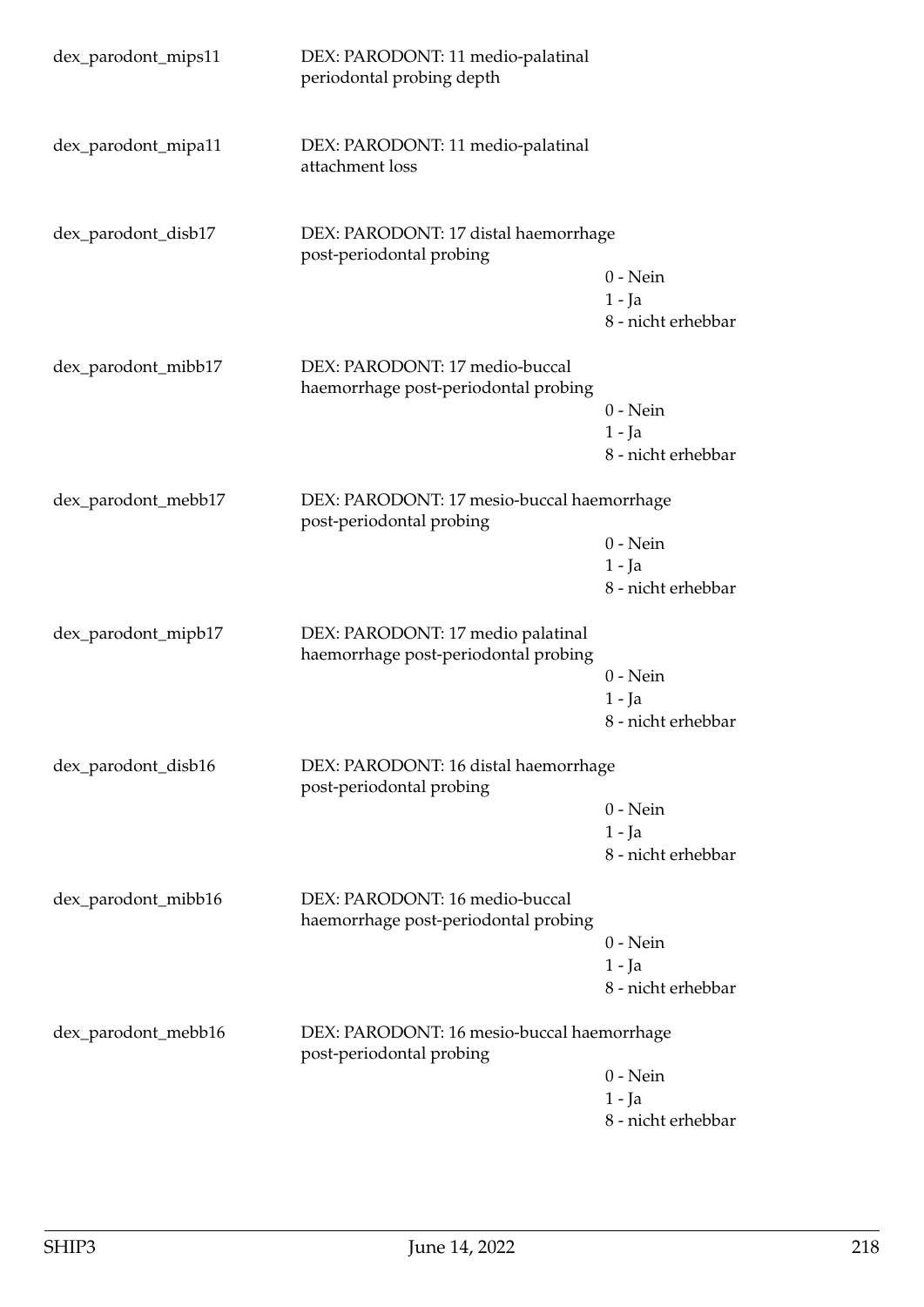| dex_parodont_mipb16 | DEX: PARODONT: 16 medio palatinal<br>haemorrhage post-periodontal probing | $0$ - Nein<br>$1 - Ja$<br>8 - nicht erhebbar |
|---------------------|---------------------------------------------------------------------------|----------------------------------------------|
| dex_parodont_disb14 | DEX: PARODONT: 14 distal haemorrhage<br>post-periodontal probing          | $0$ - Nein<br>$1 - Ja$<br>8 - nicht erhebbar |
| dex_parodont_mibb14 | DEX: PARODONT: 14 medio-buccal<br>haemorrhage post-periodontal probing    | $0$ - Nein<br>$1 - Ja$<br>8 - nicht erhebbar |
| dex_parodont_mebb14 | DEX: PARODONT: 14 mesio-buccal haemorrhage<br>post-periodontal probing    | $0$ - Nein<br>$1 - Ja$<br>8 - nicht erhebbar |
| dex_parodont_mipb14 | DEX: PARODONT: 14 medio palatinal<br>haemorrhage post-periodontal probing | $0 - Nein$<br>$1 - Ja$<br>8 - nicht erhebbar |
| dex_parodont_disb13 | DEX: PARODONT: 13 distal haemorrhage<br>post-periodontal probing          | $0$ - Nein<br>$1 - Ja$<br>8 - nicht erhebbar |
| dex_parodont_mibb13 | DEX: PARODONT: 13 medio-buccal<br>haemorrhage post-periodontal probing    | $0$ - Nein<br>$1 - Ja$<br>8 - nicht erhebbar |
| dex_parodont_mebb13 | DEX: PARODONT: 13 mesio-buccal haemorrhage<br>post-periodontal probing    | $0$ - Nein<br>$1 - Ja$<br>8 - nicht erhebbar |
| dex_parodont_mipb13 | DEX: PARODONT: 13 medio palatinal<br>haemorrhage post-periodontal probing | $0$ - Nein                                   |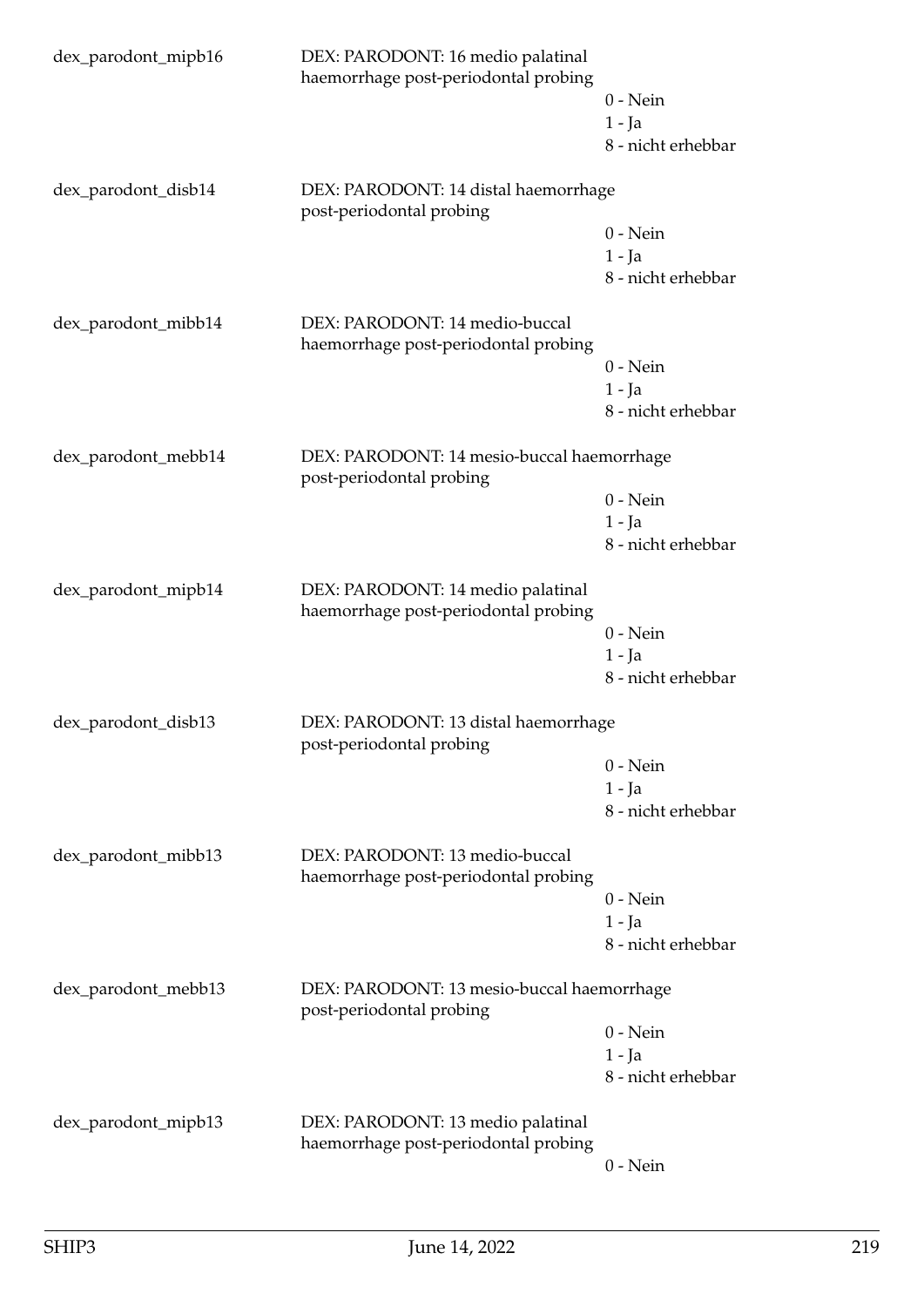8 - nicht erhebbar dex\_parodont\_disb12 DEX: PARODONT: 12 distal haemorrhage post-periodontal probing 0 - Nein 1 - Ja 8 - nicht erhebbar dex\_parodont\_mibb12 DEX: PARODONT: 12 medio-buccal haemorrhage post-periodontal probing 0 - Nein 1 - Ja 8 - nicht erhebbar dex\_parodont\_mebb12 DEX: PARODONT: 12 mesio-buccal haemorrhage post-periodontal probing 0 - Nein 1 - Ja 8 - nicht erhebbar dex\_parodont\_mipb12 DEX: PARODONT: 12 medio palatinal haemorrhage post-periodontal probing 0 - Nein 1 - Ja 8 - nicht erhebbar dex\_parodont\_disb11 DEX: PARODONT: 11 distal haemorrhage post-periodontal probing 0 - Nein 1 - Ja 8 - nicht erhebbar dex\_parodont\_mibb11 DEX: PARODONT: 11 medio-buccal haemorrhage post-periodontal probing 0 - Nein 1 - Ja 8 - nicht erhebbar dex\_parodont\_mebb11 DEX: PARODONT: 11 mesio-buccal haemorrhage post-periodontal probing 0 - Nein 1 - Ja 8 - nicht erhebbar dex\_parodont\_mipb11 DEX: PARODONT: 11 medio palatinal haemorrhage post-periodontal probing 0 - Nein 1 - Ja 8 - nicht erhebbar

1 - Ja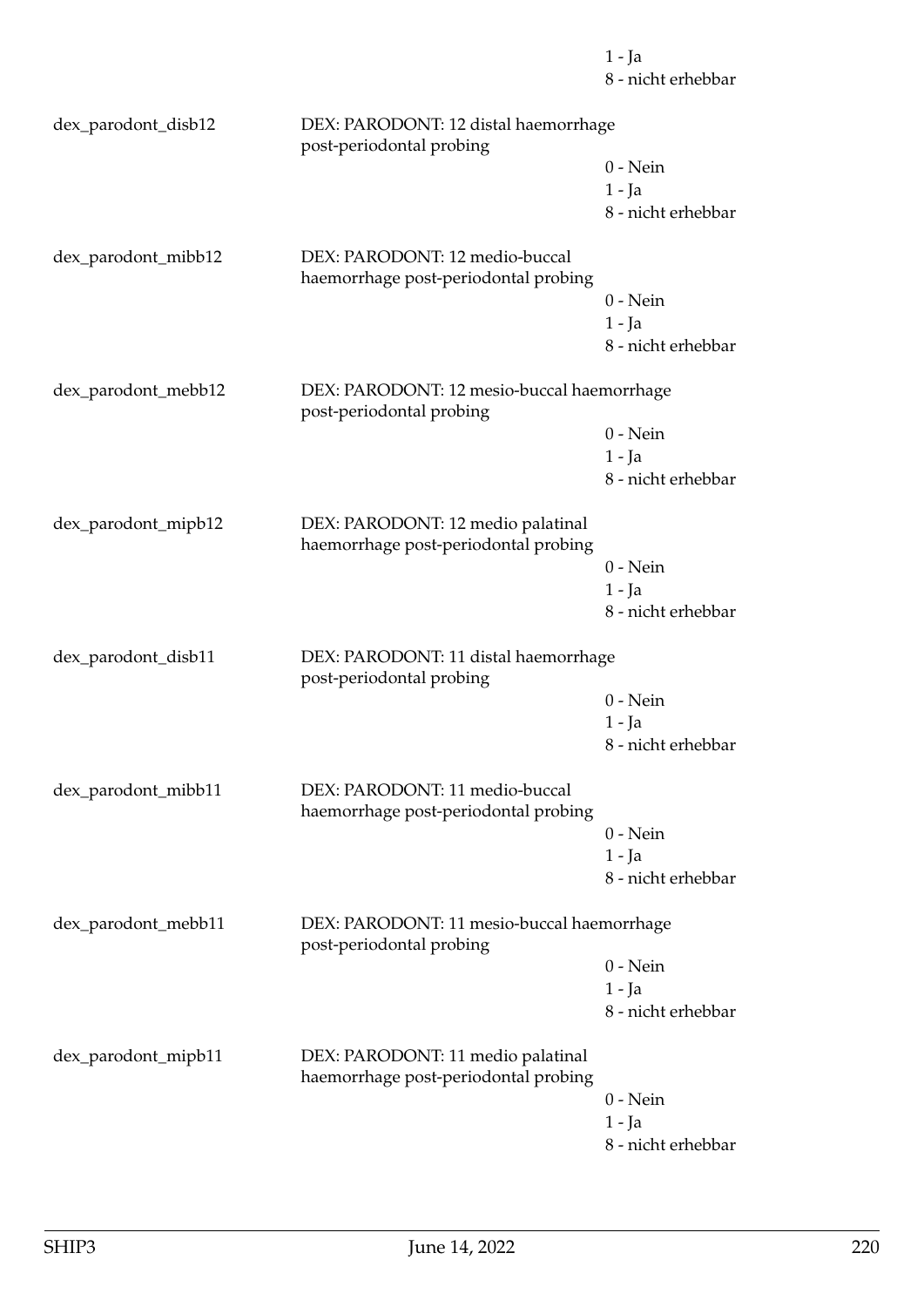| dex_parodont_disg47 | DEX: PARODONT: 47 distal gingival margin                     |
|---------------------|--------------------------------------------------------------|
| dex_parodont_diss47 | DEX: PARODONT: 47 distal periodontal probing<br>depth        |
| dex_parodont_disa47 | DEX: PARODONT: 47 distal attachment loss                     |
| dex_parodont_mibg47 | DEX: PARODONT: 47 medio-buccal gingival<br>margin            |
| dex_parodont_mibs47 | DEX: PARODONT: 47 medio-buccal periodontal<br>probing depth  |
| dex_parodont_miba47 | DEX: PARODONT: 47 medio-buccal attachment<br>loss            |
| dex_parodont_mebg47 | DEX: PARODONT: 47 mesio-buccal gingival<br>margin            |
| dex_parodont_mebs47 | DEX: PARODONT: 47 mesio-buccal periodontal<br>probing depth  |
| dex_parodont_meba47 | DEX: PARODONT: 47 mesio-buccal attachment<br>loss            |
| dex_parodont_milg47 | DEX: PARODONT: 47 medio-lingual gingival<br>margin           |
| dex_parodont_mils47 | DEX: PARODONT: 47 medio-lingual periodontal<br>probing depth |
| dex_parodont_mila47 | DEX: PARODONT: 47 medio-lingual attachment<br>loss           |
| dex_parodont_disg46 | DEX: PARODONT: 46 distal gingival margin                     |
| dex_parodont_diss46 | DEX: PARODONT: 46 distal periodontal probing<br>depth        |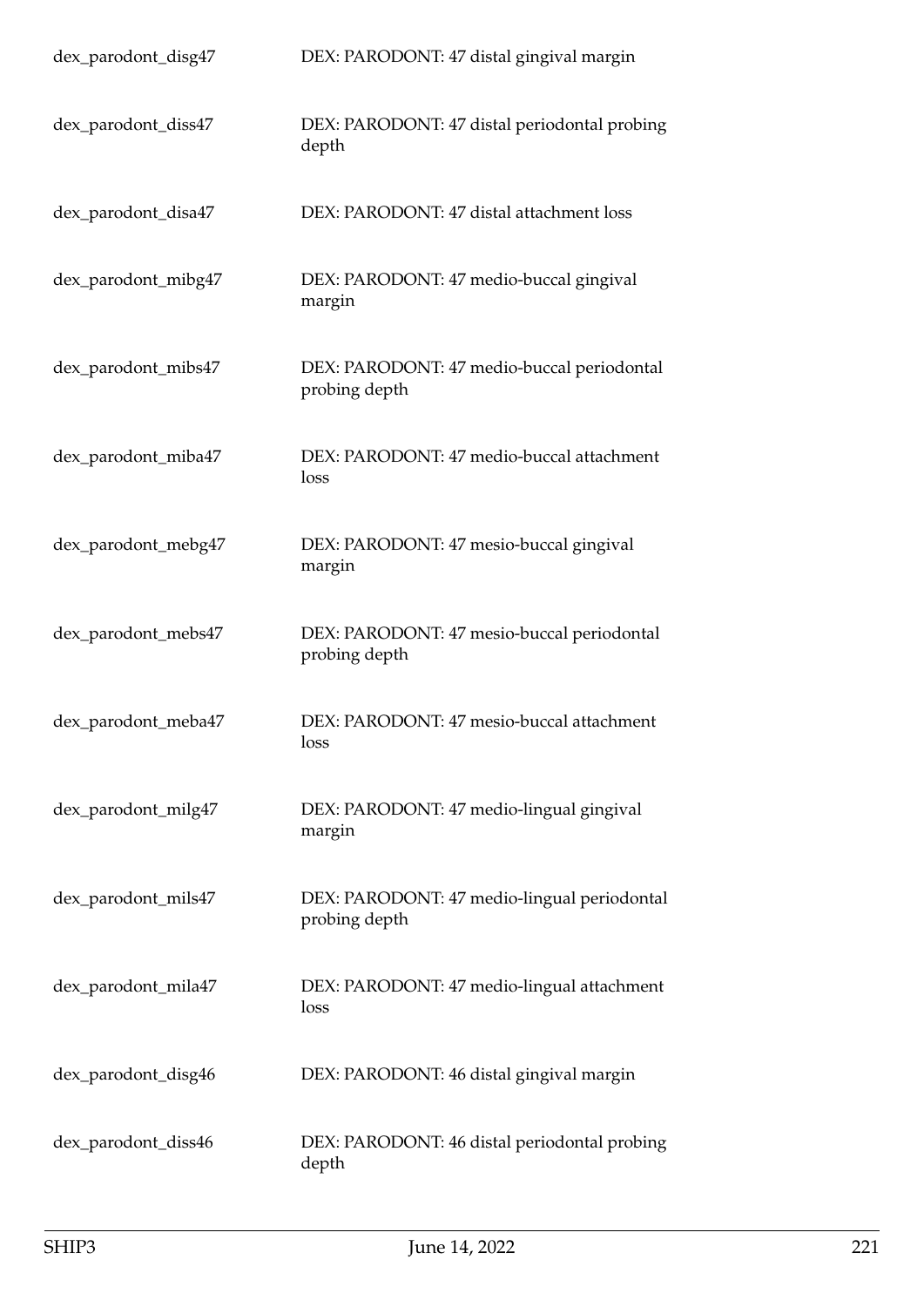| dex_parodont_disa46 | DEX: PARODONT: 46 distal attachment loss                     |
|---------------------|--------------------------------------------------------------|
| dex_parodont_mibg46 | DEX: PARODONT: 46 medio-buccal gingival<br>margin            |
| dex_parodont_mibs46 | DEX: PARODONT: 46 medio-buccal periodontal<br>probing depth  |
| dex_parodont_miba46 | DEX: PARODONT: 46 medio-buccal attachment<br>loss            |
| dex_parodont_mebg46 | DEX: PARODONT: 46 mesio-buccal gingival<br>margin            |
| dex_parodont_mebs46 | DEX: PARODONT: 46 mesio-buccal periodontal<br>probing depth  |
| dex_parodont_meba46 | DEX: PARODONT: 46 mesio-buccal attachment<br>loss            |
| dex_parodont_milg46 | DEX: PARODONT: 46 medio-lingual gingival<br>margin           |
| dex_parodont_mils46 | DEX: PARODONT: 46 medio-lingual periodontal<br>probing depth |
| dex_parodont_mila46 | DEX: PARODONT: 46 medio-lingual attachment<br>loss           |
| dex_parodont_disg45 | DEX: PARODONT: 45 distal gingival margin                     |
| dex_parodont_diss45 | DEX: PARODONT: 45 distal periodontal probing<br>depth        |
| dex_parodont_disa45 | DEX: PARODONT: 45 distal attachment loss                     |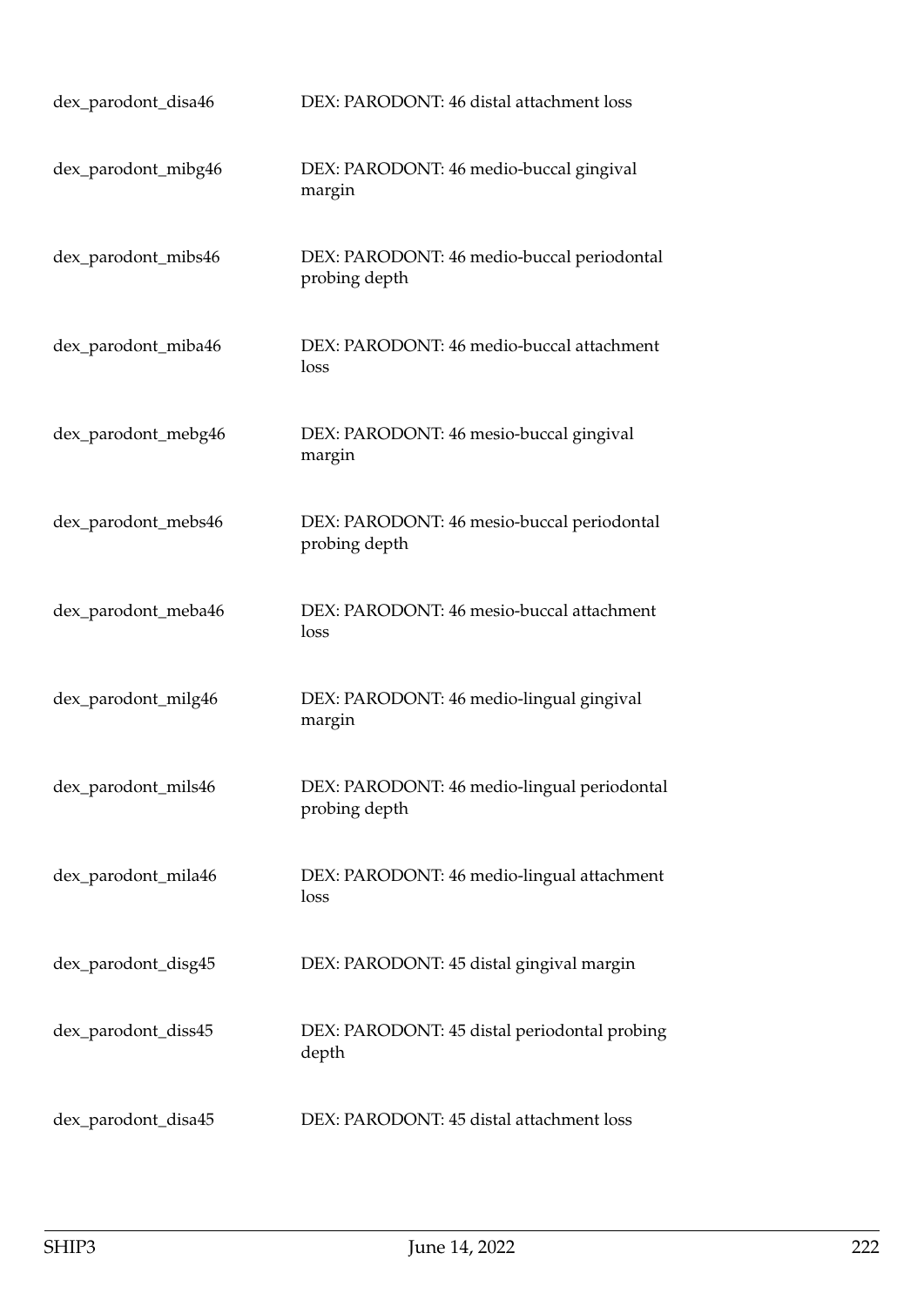| dex_parodont_mibg45 | DEX: PARODONT: 45 medio-buccal gingival<br>margin            |
|---------------------|--------------------------------------------------------------|
| dex_parodont_mibs45 | DEX: PARODONT: 45 medio-buccal periodontal<br>probing depth  |
| dex_parodont_miba45 | DEX: PARODONT: 45 medio-buccal attachment<br>loss            |
| dex_parodont_mebg45 | DEX: PARODONT: 45 mesio-buccal gingival<br>margin            |
| dex_parodont_mebs45 | DEX: PARODONT: 45 mesio-buccal periodontal<br>probing depth  |
| dex_parodont_meba45 | DEX: PARODONT: 45 mesio-buccal attachment<br>loss            |
| dex_parodont_milg45 | DEX: PARODONT: 45 medio-lingual gingival<br>margin           |
| dex_parodont_mils45 | DEX: PARODONT: 45 medio-lingual periodontal<br>probing depth |
| dex_parodont_mila45 | DEX: PARODONT: 45 medio-lingual attachment<br>loss           |
| dex_parodont_disg44 | DEX: PARODONT: 44 distal gingival margin                     |
| dex_parodont_diss44 | DEX: PARODONT: 44 distal periodontal probing<br>depth        |
| dex_parodont_disa44 | DEX: PARODONT: 44 distal attachment loss                     |
| dex_parodont_mibg44 | DEX: PARODONT: 44 medio-buccal gingival<br>margin            |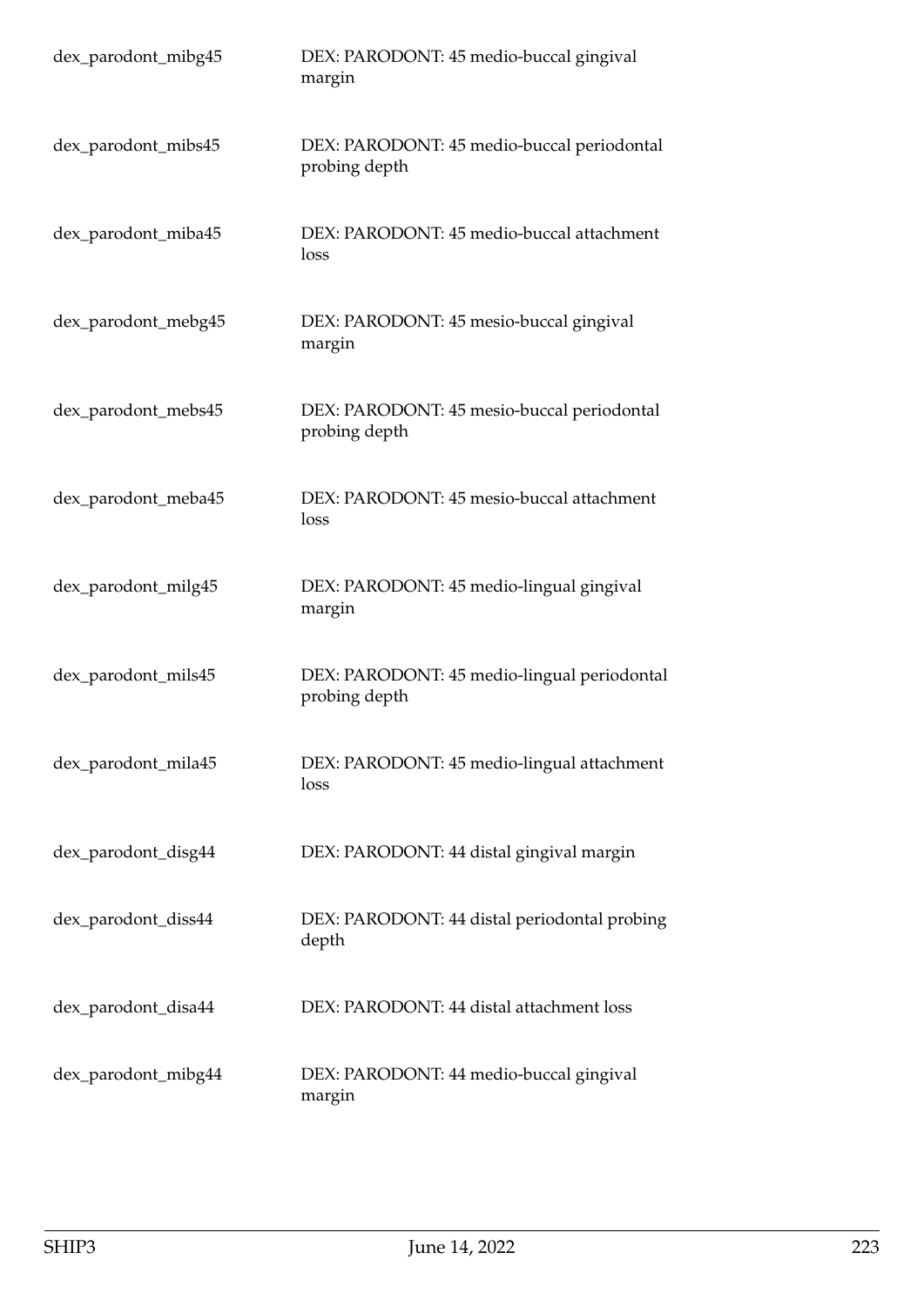| dex_parodont_mibs44 | DEX: PARODONT: 44 medio-buccal periodontal<br>probing depth  |
|---------------------|--------------------------------------------------------------|
| dex_parodont_miba44 | DEX: PARODONT: 44 medio-buccal attachment<br>loss            |
| dex_parodont_mebg44 | DEX: PARODONT: 44 mesio-buccal gingival<br>margin            |
| dex_parodont_mebs44 | DEX: PARODONT: 44 mesio-buccal periodontal<br>probing depth  |
| dex_parodont_meba44 | DEX: PARODONT: 44 mesio-buccal attachment<br>loss            |
| dex_parodont_milg44 | DEX: PARODONT: 44 medio-lingual gingival<br>margin           |
| dex_parodont_mils44 | DEX: PARODONT: 44 medio-lingual periodontal<br>probing depth |
| dex_parodont_mila44 | DEX: PARODONT: 44 medio-lingual attachment<br>loss           |
| dex_parodont_disg43 | DEX: PARODONT: 43 distal gingival margin                     |
| dex_parodont_diss43 | DEX: PARODONT: 43 distal periodontal probing<br>depth        |
| dex_parodont_disa43 | DEX: PARODONT: 43 distal attachment loss                     |
| dex_parodont_mibg43 | DEX: PARODONT: 43 medio-buccal gingival<br>margin            |
| dex_parodont_mibs43 | DEX: PARODONT: 43 medio-buccal periodontal<br>probing depth  |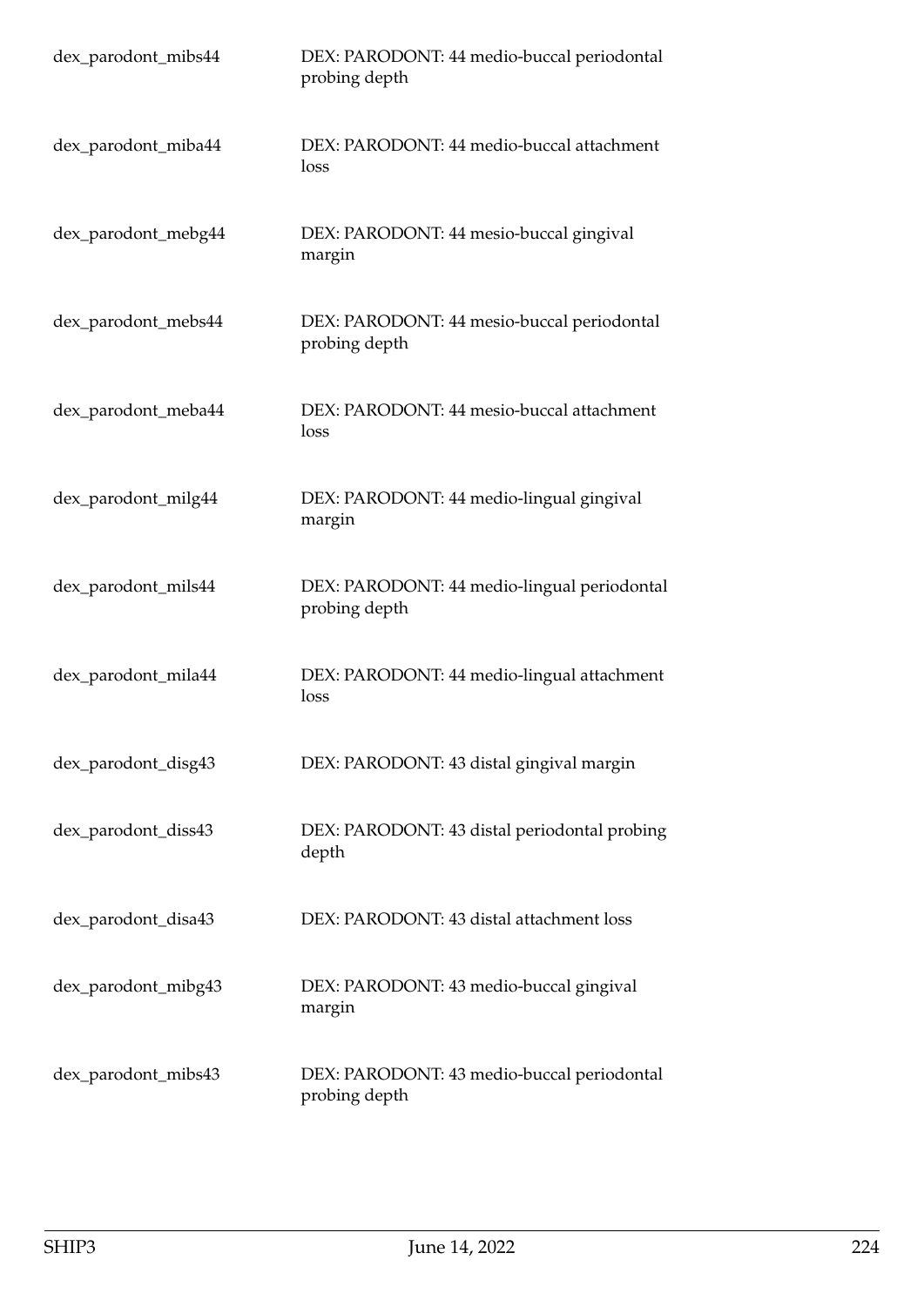| dex_parodont_miba43 | DEX: PARODONT: 43 medio-buccal attachment<br>loss            |
|---------------------|--------------------------------------------------------------|
| dex_parodont_mebg43 | DEX: PARODONT: 43 mesio-buccal gingival<br>margin            |
| dex_parodont_mebs43 | DEX: PARODONT: 43 mesio-buccal periodontal<br>probing depth  |
| dex_parodont_meba43 | DEX: PARODONT: 43 mesio-buccal attachment<br>loss            |
| dex_parodont_milg43 | DEX: PARODONT: 43 medio-lingual gingival<br>margin           |
| dex_parodont_mils43 | DEX: PARODONT: 43 medio-lingual periodontal<br>probing depth |
| dex_parodont_mila43 | DEX: PARODONT: 43 medio-lingual attachment<br>loss           |
| dex_parodont_disg42 | DEX: PARODONT: 42 distal gingival margin                     |
| dex_parodont_diss42 | DEX: PARODONT: 42 distal periodontal probing<br>depth        |
| dex_parodont_disa42 | DEX: PARODONT: 42 distal attachment loss                     |
| dex_parodont_mibg42 | DEX: PARODONT: 42 medio-buccal gingival<br>margin            |
| dex_parodont_mibs42 | DEX: PARODONT: 42 medio-buccal periodontal<br>probing depth  |
| dex_parodont_miba42 | DEX: PARODONT: 42 medio-buccal attachment<br>loss            |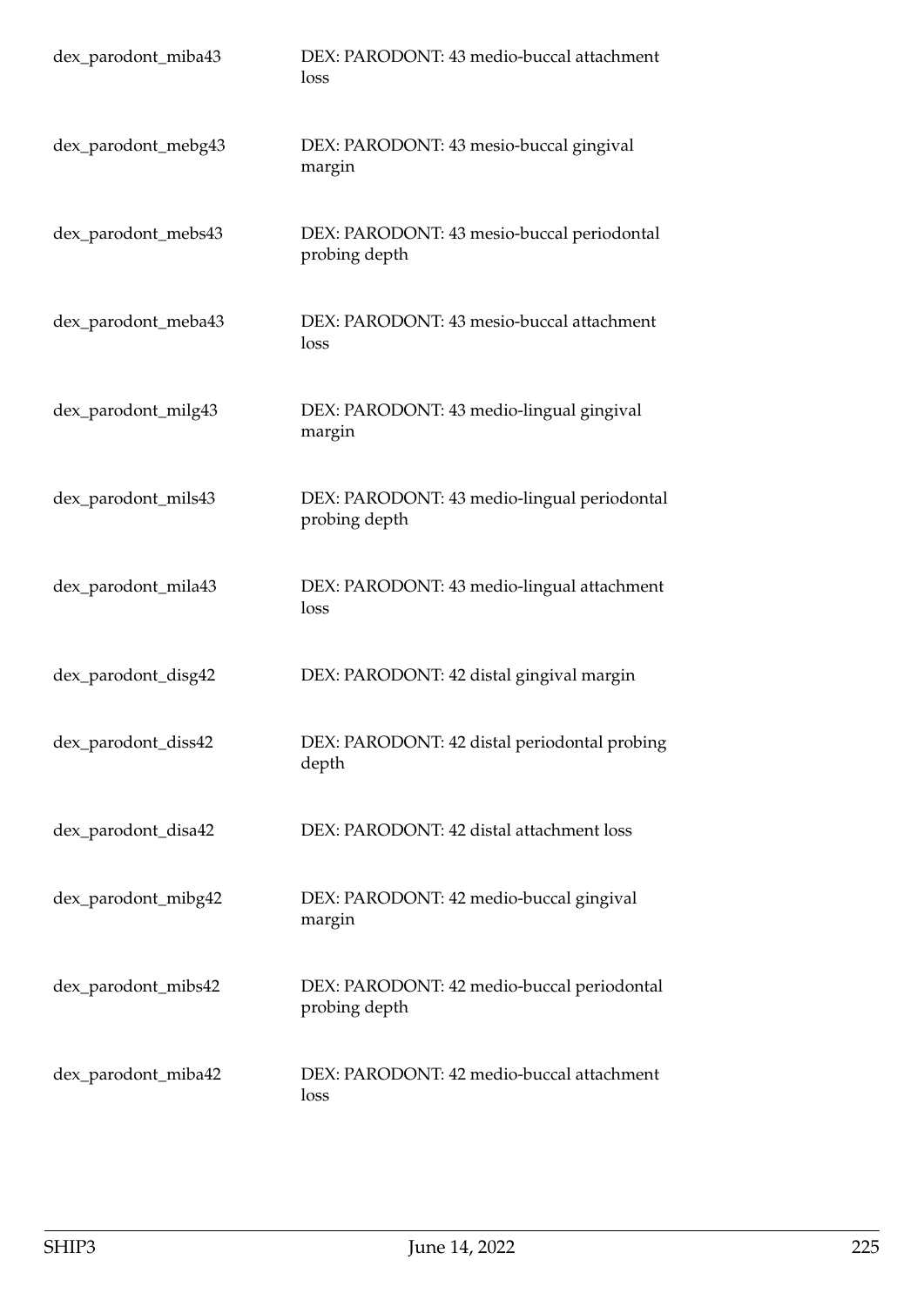| dex_parodont_mebg42 | DEX: PARODONT: 42 mesio-buccal gingival<br>margin            |
|---------------------|--------------------------------------------------------------|
| dex_parodont_mebs42 | DEX: PARODONT: 42 mesio-buccal periodontal<br>probing depth  |
| dex_parodont_meba42 | DEX: PARODONT: 42 mesio-buccal attachment<br>loss            |
| dex_parodont_milg42 | DEX: PARODONT: 42 medio-lingual gingival<br>margin           |
| dex_parodont_mils42 | DEX: PARODONT: 42 medio-lingual periodontal<br>probing depth |
| dex_parodont_mila42 | DEX: PARODONT: 42 medio-lingual attachment<br>loss           |
| dex_parodont_disg41 | DEX: PARODONT: 41 distal gingival margin                     |
| dex_parodont_diss41 | DEX: PARODONT: 41 distal periodontal probing<br>depth        |
| dex_parodont_disa41 | DEX: PARODONT: 41 distal attachment loss                     |
| dex_parodont_mibg41 | DEX: PARODONT: 41 medio-buccal gingival<br>margin            |
| dex_parodont_mibs41 | DEX: PARODONT: 41 medio-buccal periodontal<br>probing depth  |
| dex_parodont_miba41 | DEX: PARODONT: 41 medio-buccal attachment<br>loss            |
| dex_parodont_mebg41 | DEX: PARODONT: 41 mesio-buccal gingival<br>margin            |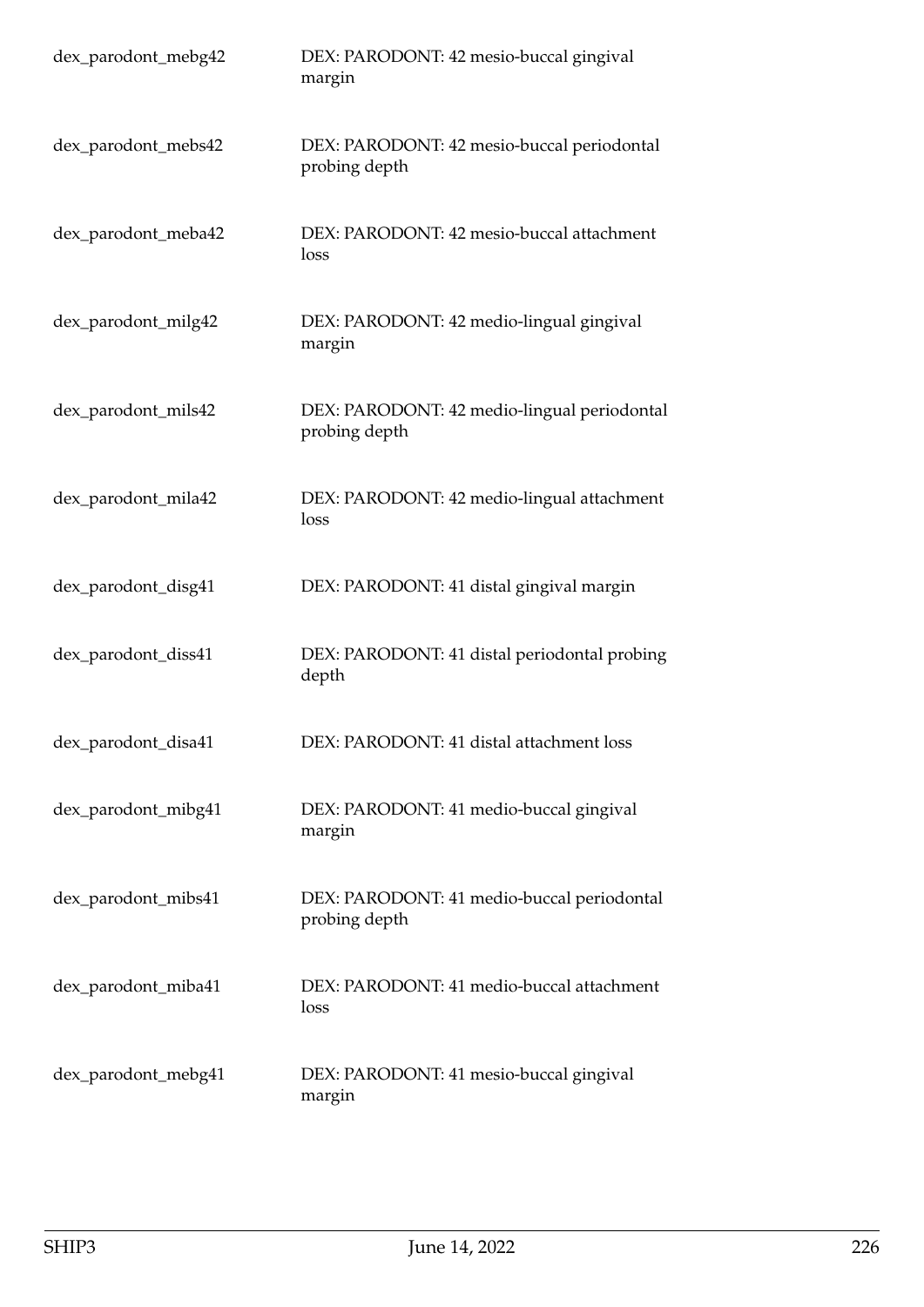| dex_parodont_mebs41 | DEX: PARODONT: 41 mesio-buccal periodontal<br>probing depth             |                                              |
|---------------------|-------------------------------------------------------------------------|----------------------------------------------|
| dex_parodont_meba41 | DEX: PARODONT: 41 mesio-buccal attachment<br>loss                       |                                              |
| dex_parodont_milg41 | DEX: PARODONT: 41 medio-lingual gingival<br>margin                      |                                              |
| dex_parodont_mils41 | DEX: PARODONT: 41 medio-lingual periodontal<br>probing depth            |                                              |
| dex_parodont_mila41 | DEX: PARODONT: 41 medio-lingual attachment<br>loss                      |                                              |
| dex_parodont_disb47 | DEX: PARODONT: 47 distal haemorrhage<br>post-periodontal probing        | $0$ - Nein<br>$1 - Ja$<br>8 - nicht erhebbar |
| dex_parodont_mibb47 | DEX: PARODONT: 47 medio-buccal<br>haemorrhage post-periodontal probing  | $0$ - Nein<br>$1 - Ja$<br>8 - nicht erhebbar |
| dex_parodont_mebb47 | DEX: PARODONT: 47 mesio-buccal haemorrhage<br>post-periodontal probing  | $0 - Nein$<br>$1 - Ja$<br>8 - nicht erhebbar |
| dex_parodont_milb47 | DEX: PARODONT: 47 medio-lingual<br>haemorrhage post-periodontal probing | $0 - Nein$<br>$1 - Ja$<br>8 - nicht erhebbar |
| dex_parodont_disb46 | DEX: PARODONT: 46 distal haemorrhage<br>post-periodontal probing        | $0$ - Nein<br>1 - Ja<br>8 - nicht erhebbar   |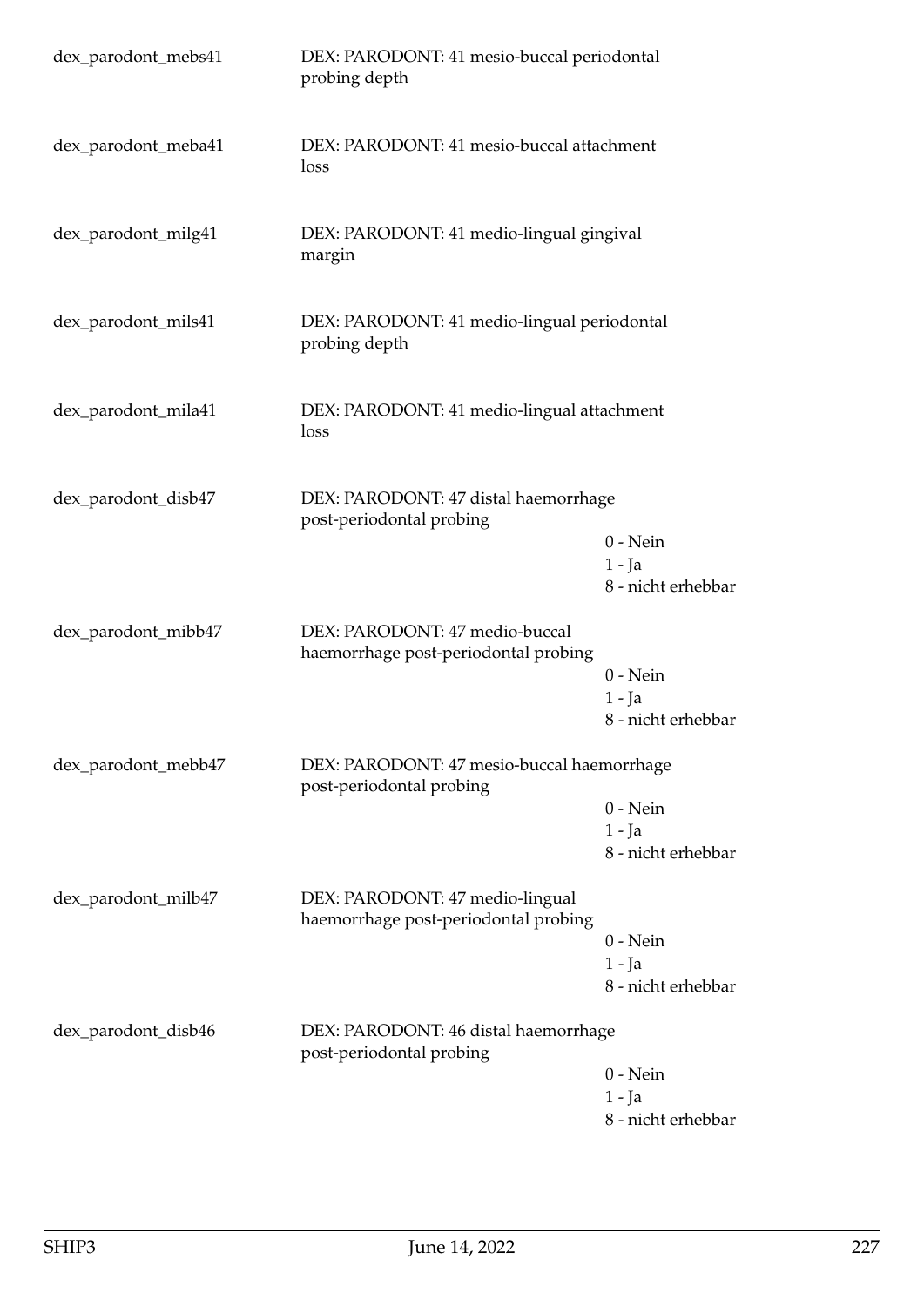| dex_parodont_mibb46 | DEX: PARODONT: 46 medio-buccal<br>haemorrhage post-periodontal probing  | $0$ - Nein<br>$1 - Ja$<br>8 - nicht erhebbar |  |
|---------------------|-------------------------------------------------------------------------|----------------------------------------------|--|
| dex_parodont_mebb46 | DEX: PARODONT: 46 mesio-buccal haemorrhage<br>post-periodontal probing  |                                              |  |
|                     |                                                                         | $0$ - Nein                                   |  |
|                     |                                                                         | $1 - Ja$<br>8 - nicht erhebbar               |  |
|                     |                                                                         |                                              |  |
| dex_parodont_milb46 | DEX: PARODONT: 46 medio-lingual<br>haemorrhage post-periodontal probing |                                              |  |
|                     |                                                                         | $0$ - Nein                                   |  |
|                     |                                                                         | $1 - Ja$                                     |  |
|                     |                                                                         | 8 - nicht erhebbar                           |  |
| dex_parodont_disb44 | DEX: PARODONT: 44 distal haemorrhage<br>post-periodontal probing        |                                              |  |
|                     |                                                                         | $0$ - Nein                                   |  |
|                     |                                                                         | $1 - Ja$                                     |  |
|                     |                                                                         | 8 - nicht erhebbar                           |  |
| dex_parodont_mibb44 | DEX: PARODONT: 44 medio-buccal<br>haemorrhage post-periodontal probing  |                                              |  |
|                     |                                                                         | $0 - Nein$                                   |  |
|                     |                                                                         | $1 - Ja$                                     |  |
|                     |                                                                         | 8 - nicht erhebbar                           |  |
| dex_parodont_mebb44 | DEX: PARODONT: 44 mesio-buccal haemorrhage<br>post-periodontal probing  |                                              |  |
|                     |                                                                         | $0$ - Nein                                   |  |
|                     |                                                                         | $1 - Ja$                                     |  |
|                     |                                                                         | 8 - nicht erhebbar                           |  |
| dex_parodont_milb44 | DEX: PARODONT: 44 medio-lingual<br>haemorrhage post-periodontal probing |                                              |  |
|                     |                                                                         | $0$ - Nein                                   |  |
|                     |                                                                         | $1 - Ja$                                     |  |
|                     |                                                                         | 8 - nicht erhebbar                           |  |
| dex_parodont_disb43 | DEX: PARODONT: 43 distal haemorrhage<br>post-periodontal probing        |                                              |  |
|                     |                                                                         | $0 - Nein$                                   |  |
|                     |                                                                         | $1 - Ja$                                     |  |
|                     |                                                                         | 8 - nicht erhebbar                           |  |
| dex_parodont_mibb43 | DEX: PARODONT: 43 medio-buccal<br>haemorrhage post-periodontal probing  |                                              |  |
|                     |                                                                         | $0$ - Nein                                   |  |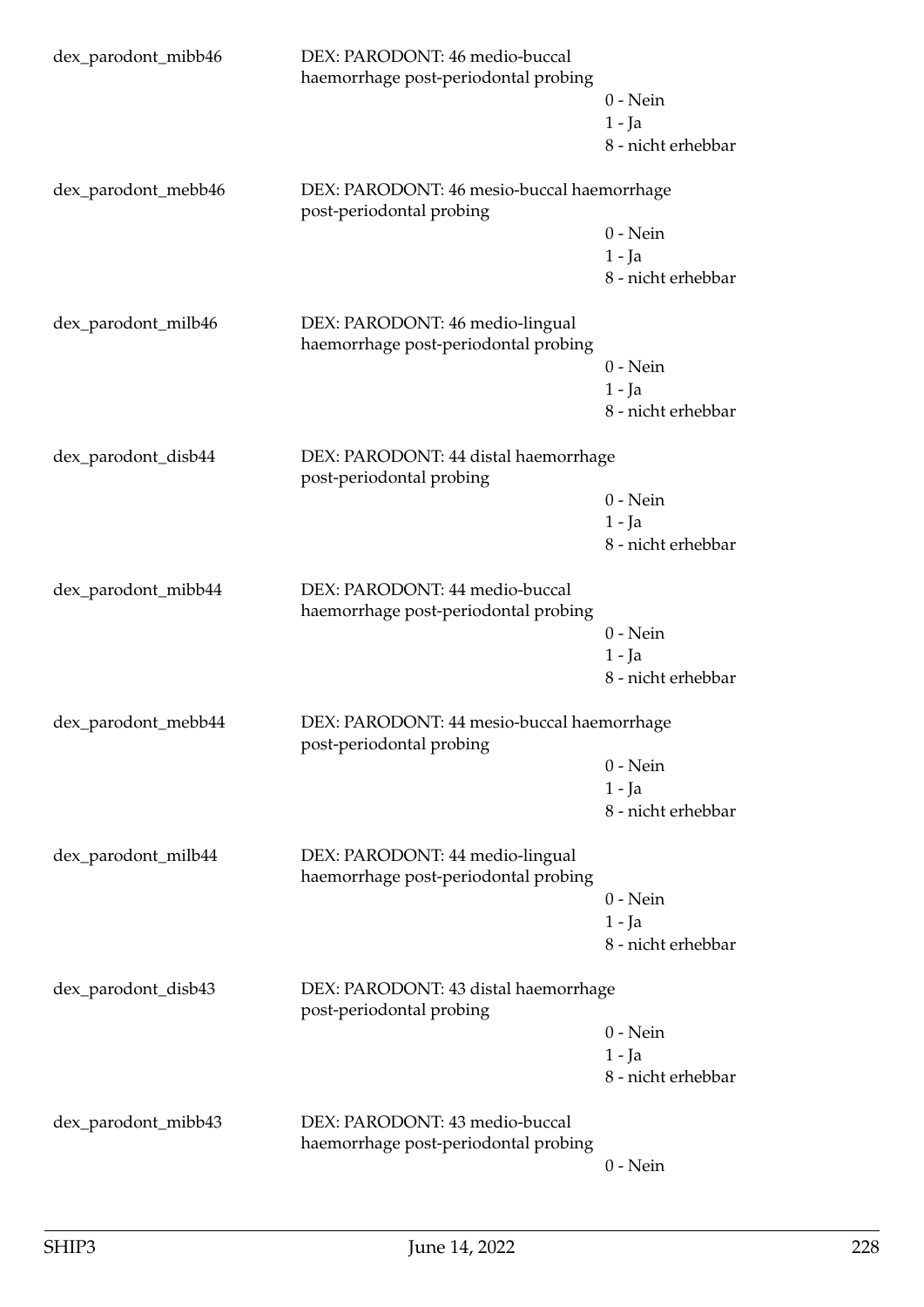8 - nicht erhebbar dex\_parodont\_mebb43 DEX: PARODONT: 43 mesio-buccal haemorrhage post-periodontal probing 0 - Nein 1 - Ja 8 - nicht erhebbar dex\_parodont\_milb43 DEX: PARODONT: 43 medio-lingual haemorrhage post-periodontal probing 0 - Nein 1 - Ja 8 - nicht erhebbar dex\_parodont\_disb42 DEX: PARODONT: 42 distal haemorrhage post-periodontal probing 0 - Nein 1 - Ja 8 - nicht erhebbar dex\_parodont\_mibb42 DEX: PARODONT: 42 medio-buccal haemorrhage post-periodontal probing 0 - Nein 1 - Ja 8 - nicht erhebbar dex\_parodont\_mebb42 DEX: PARODONT: 42 mesio-buccal haemorrhage post-periodontal probing 0 - Nein 1 - Ja 8 - nicht erhebbar dex\_parodont\_milb42 DEX: PARODONT: 42 medio-lingual haemorrhage post-periodontal probing 0 - Nein 1 - Ja 8 - nicht erhebbar dex\_parodont\_disb41 DEX: PARODONT: 41 distal haemorrhage post-periodontal probing 0 - Nein 1 - Ja 8 - nicht erhebbar dex\_parodont\_mibb41 DEX: PARODONT: 41 medio-buccal haemorrhage post-periodontal probing 0 - Nein 1 - Ja 8 - nicht erhebbar

1 - Ja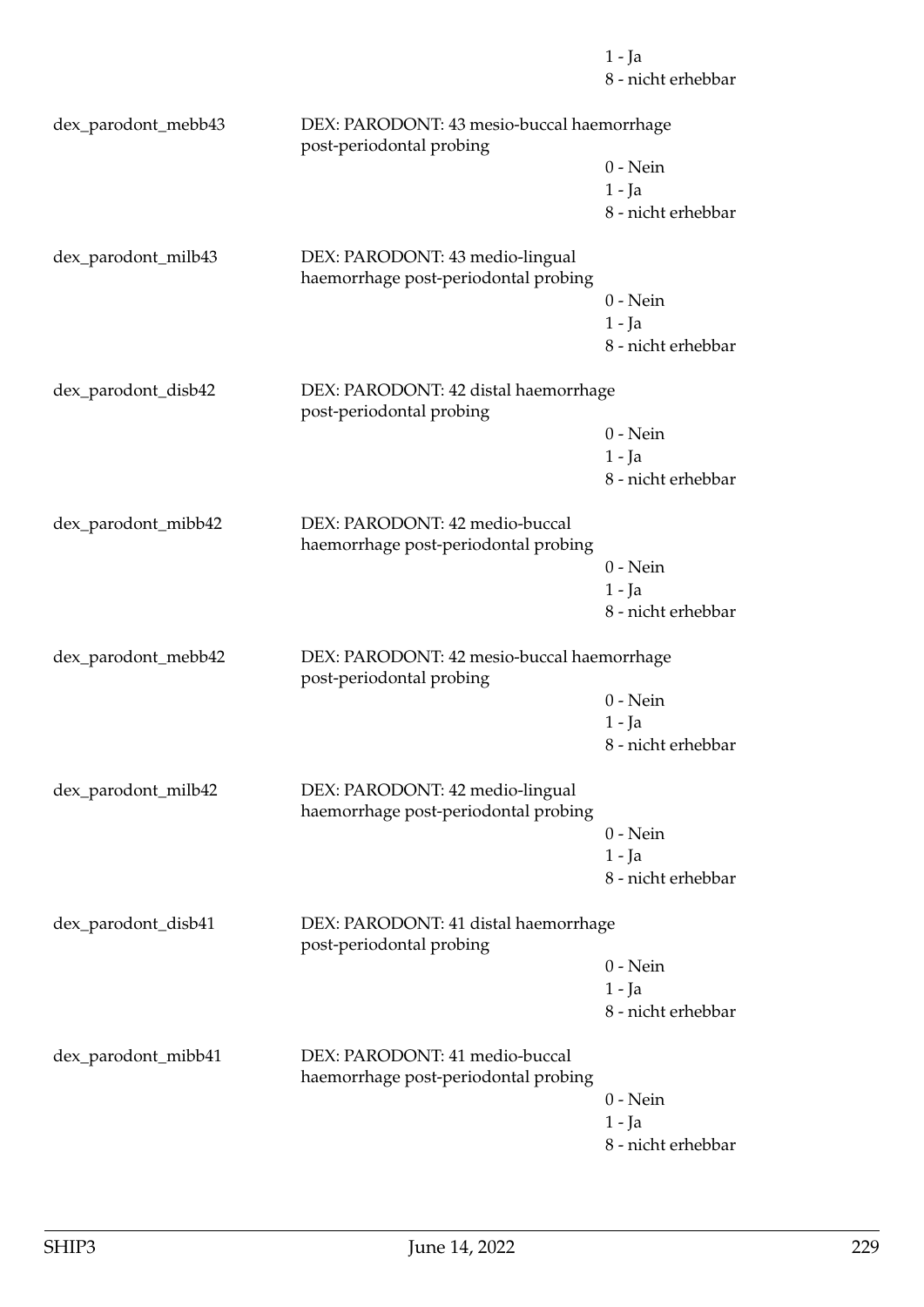| dex_parodont_mebb41                                                    | DEX: PARODONT: 41 mesio-buccal haemorrhage<br>post-periodontal probing  |                                       |  |
|------------------------------------------------------------------------|-------------------------------------------------------------------------|---------------------------------------|--|
|                                                                        |                                                                         | $0$ - Nein                            |  |
|                                                                        |                                                                         | $1 - Ja$                              |  |
|                                                                        |                                                                         | 8 - nicht erhebbar                    |  |
| dex_parodont_milb41                                                    | DEX: PARODONT: 41 medio-lingual<br>haemorrhage post-periodontal probing |                                       |  |
|                                                                        |                                                                         | $0$ - Nein                            |  |
|                                                                        |                                                                         | $1 - Ja$                              |  |
|                                                                        |                                                                         | 8 - nicht erhebbar                    |  |
| dex_parodont_disp27                                                    | DEX: PARODONT: 27 distal dental plaque                                  |                                       |  |
|                                                                        |                                                                         | $0$ - Nein                            |  |
|                                                                        |                                                                         | $1 - Ja$                              |  |
|                                                                        |                                                                         | 8 - nicht erhebbar                    |  |
| dex_parodont_disz27                                                    | DEX: PARODONT: 27 distal dental calculus                                |                                       |  |
|                                                                        |                                                                         | $0 - Nein$                            |  |
|                                                                        |                                                                         | $1 - Ja$                              |  |
|                                                                        |                                                                         | 8 - nicht erhebbar                    |  |
| DEX: PARODONT: 27 medio-buccal dental<br>dex_parodont_mibp27<br>plaque |                                                                         |                                       |  |
|                                                                        |                                                                         | $0$ - Nein                            |  |
|                                                                        |                                                                         | $1 - Ja$                              |  |
|                                                                        |                                                                         | 8 - nicht erhebbar                    |  |
| dex_parodont_mibz27                                                    | DEX: PARODONT: 27 medio-buccal dental<br>calculus                       |                                       |  |
|                                                                        |                                                                         | $0$ - Nein                            |  |
|                                                                        |                                                                         | $1 - Ja$                              |  |
|                                                                        |                                                                         | 8 - nicht erhebbar                    |  |
| dex_parodont_mebp27                                                    | DEX: PARODONT: 27 mesio-buccal dental<br>plaque                         |                                       |  |
|                                                                        |                                                                         | $0 - Nein$                            |  |
|                                                                        |                                                                         | $1 - Ja$                              |  |
|                                                                        |                                                                         | 8 - nicht erhebbar                    |  |
| dex_parodont_mebz27                                                    | calculus                                                                | DEX: PARODONT: 27 mesio-buccal dental |  |
|                                                                        |                                                                         | $0$ - Nein                            |  |
|                                                                        |                                                                         | $1 - Ja$                              |  |
|                                                                        |                                                                         | 8 - nicht erhebbar                    |  |
| dex_parodont_mipp27                                                    | DEX: PARODONT: 27 medio-palatinal dental<br>plaque                      |                                       |  |
|                                                                        |                                                                         | $0 - Nein$                            |  |
|                                                                        |                                                                         | 1 - Ja                                |  |
|                                                                        |                                                                         | 8 - nicht erhebbar                    |  |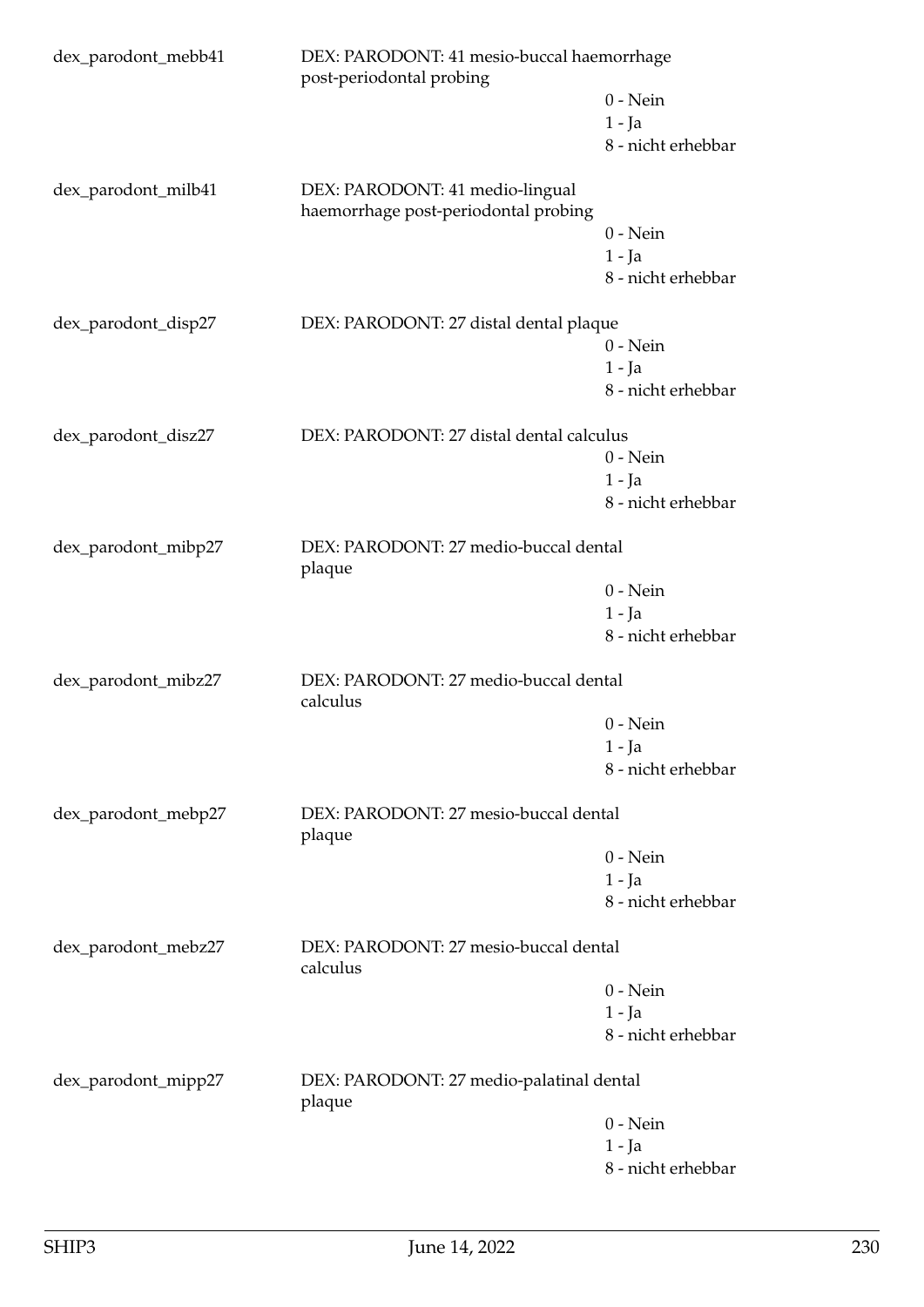| dex_parodont_mipz27 | DEX: PARODONT: 27 medio-palatinal dental<br>calculus |                    |
|---------------------|------------------------------------------------------|--------------------|
|                     |                                                      | $0$ - Nein         |
|                     |                                                      | $1 - Ja$           |
|                     |                                                      | 8 - nicht erhebbar |
| dex_parodont_disp26 | DEX: PARODONT: 26 distal dental plaque               |                    |
|                     |                                                      | $0$ - Nein         |
|                     |                                                      | $1 - Ja$           |
|                     |                                                      | 8 - nicht erhebbar |
| dex_parodont_disz26 | DEX: PARODONT: 26 distal dental calculus             |                    |
|                     |                                                      | $0$ - Nein         |
|                     |                                                      | $1 - Ja$           |
|                     |                                                      | 8 - nicht erhebbar |
| dex_parodont_mibp26 | DEX: PARODONT: 26 medio-buccal dental<br>plaque      |                    |
|                     |                                                      | $0$ - Nein         |
|                     |                                                      | $1 - Ja$           |
|                     |                                                      | 8 - nicht erhebbar |
| dex_parodont_mibz26 | DEX: PARODONT: 26 medio-buccal dental<br>calculus    |                    |
|                     |                                                      | $0$ - Nein         |
|                     |                                                      | $1 - Ja$           |
|                     |                                                      | 8 - nicht erhebbar |
| dex_parodont_mebp26 | DEX: PARODONT: 26 mesio-buccal dental<br>plaque      |                    |
|                     |                                                      | $0$ - Nein         |
|                     |                                                      | $1 - Ja$           |
|                     |                                                      | 8 - nicht erhebbar |
| dex_parodont_mebz26 | DEX: PARODONT: 26 mesio-buccal dental<br>calculus    |                    |
|                     |                                                      | $0$ - Nein         |
|                     |                                                      | $1 - Ja$           |
|                     |                                                      | 8 - nicht erhebbar |
| dex_parodont_mipp26 | DEX: PARODONT: 26 medio-palatinal dental<br>plaque   |                    |
|                     |                                                      | $0$ - Nein         |
|                     |                                                      | $1 - Ja$           |
|                     |                                                      | 8 - nicht erhebbar |
| dex_parodont_mipz26 | DEX: PARODONT: 26 medio-palatinal dental<br>calculus |                    |
|                     |                                                      | $0$ - Nein         |
|                     |                                                      | $1 - Ja$           |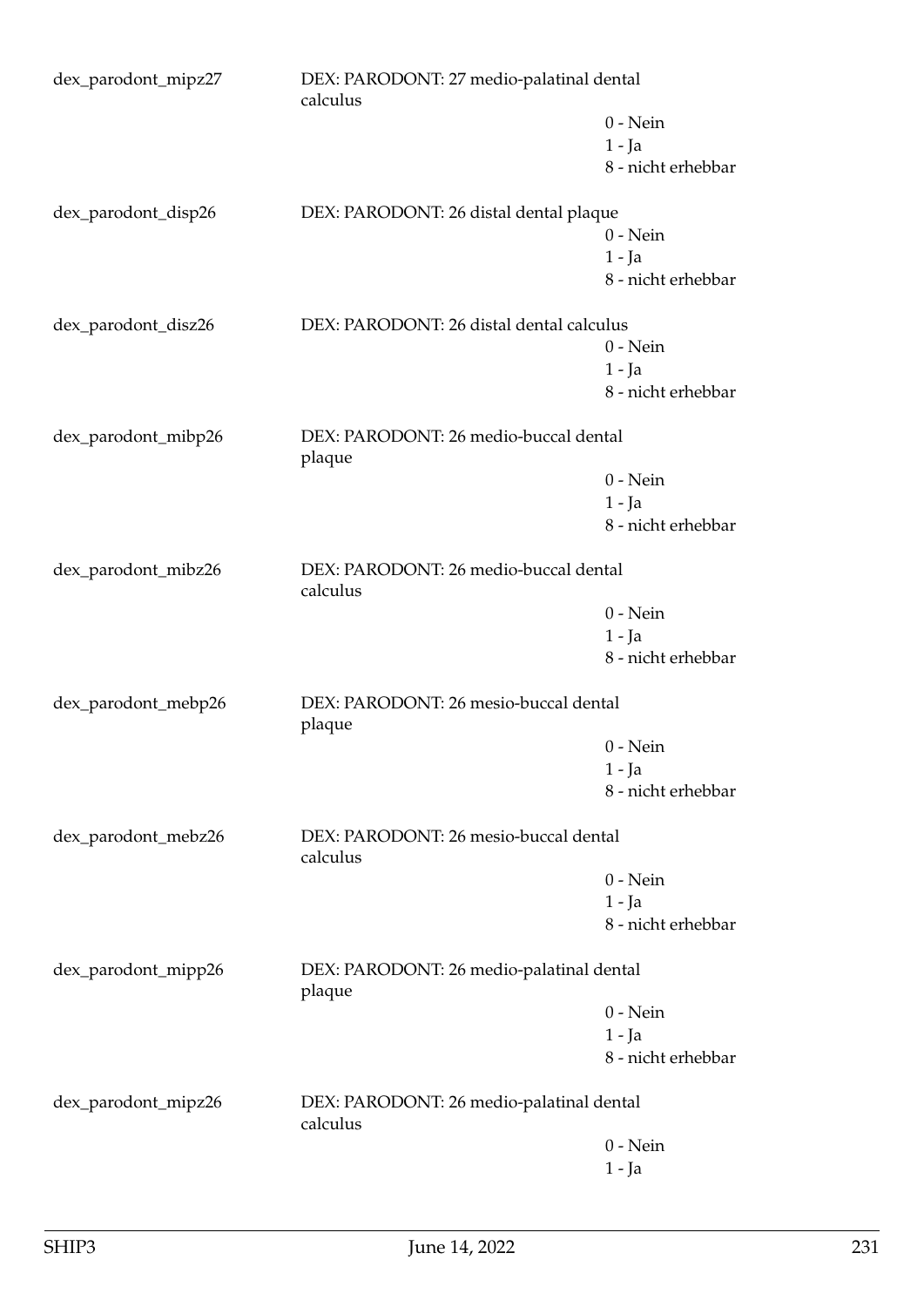| dex_parodont_disp24 | DEX: PARODONT: 24 distal dental plaque               |                    |
|---------------------|------------------------------------------------------|--------------------|
|                     |                                                      | $0$ - Nein         |
|                     |                                                      | $1 - Ja$           |
|                     |                                                      | 8 - nicht erhebbar |
| dex_parodont_disz24 | DEX: PARODONT: 24 distal dental calculus             |                    |
|                     |                                                      | $0$ - Nein         |
|                     |                                                      | $1 - Ja$           |
|                     |                                                      | 8 - nicht erhebbar |
| dex_parodont_mibp24 | DEX: PARODONT: 24 medio-buccal dental<br>plaque      |                    |
|                     |                                                      | $0$ - Nein         |
|                     |                                                      | $1 - Ja$           |
|                     |                                                      | 8 - nicht erhebbar |
| dex_parodont_mibz24 | DEX: PARODONT: 24 medio-buccal dental<br>calculus    |                    |
|                     |                                                      | $0$ - Nein         |
|                     |                                                      | $1 - Ja$           |
|                     |                                                      | 8 - nicht erhebbar |
| dex_parodont_mebp24 | DEX: PARODONT: 24 mesio-buccal dental<br>plaque      |                    |
|                     |                                                      | $0$ - Nein         |
|                     |                                                      | $1 - Ja$           |
|                     |                                                      | 8 - nicht erhebbar |
| dex_parodont_mebz24 | DEX: PARODONT: 24 mesio-buccal dental<br>calculus    |                    |
|                     |                                                      | $0$ - Nein         |
|                     |                                                      | $1 - Ja$           |
|                     |                                                      | 8 - nicht erhebbar |
| dex_parodont_mipp24 | DEX: PARODONT: 24 medio-palatinal dental<br>plaque   |                    |
|                     |                                                      | $0$ - Nein         |
|                     |                                                      | $1 - Ja$           |
|                     |                                                      | 8 - nicht erhebbar |
| dex_parodont_mipz24 | DEX: PARODONT: 24 medio-palatinal dental<br>calculus |                    |
|                     |                                                      | $0$ - Nein         |
|                     |                                                      | 1 - Ja             |
|                     |                                                      | 8 - nicht erhebbar |
| dex_parodont_disp23 | DEX: PARODONT: 23 distal dental plaque               |                    |
|                     |                                                      | $0$ - Nein         |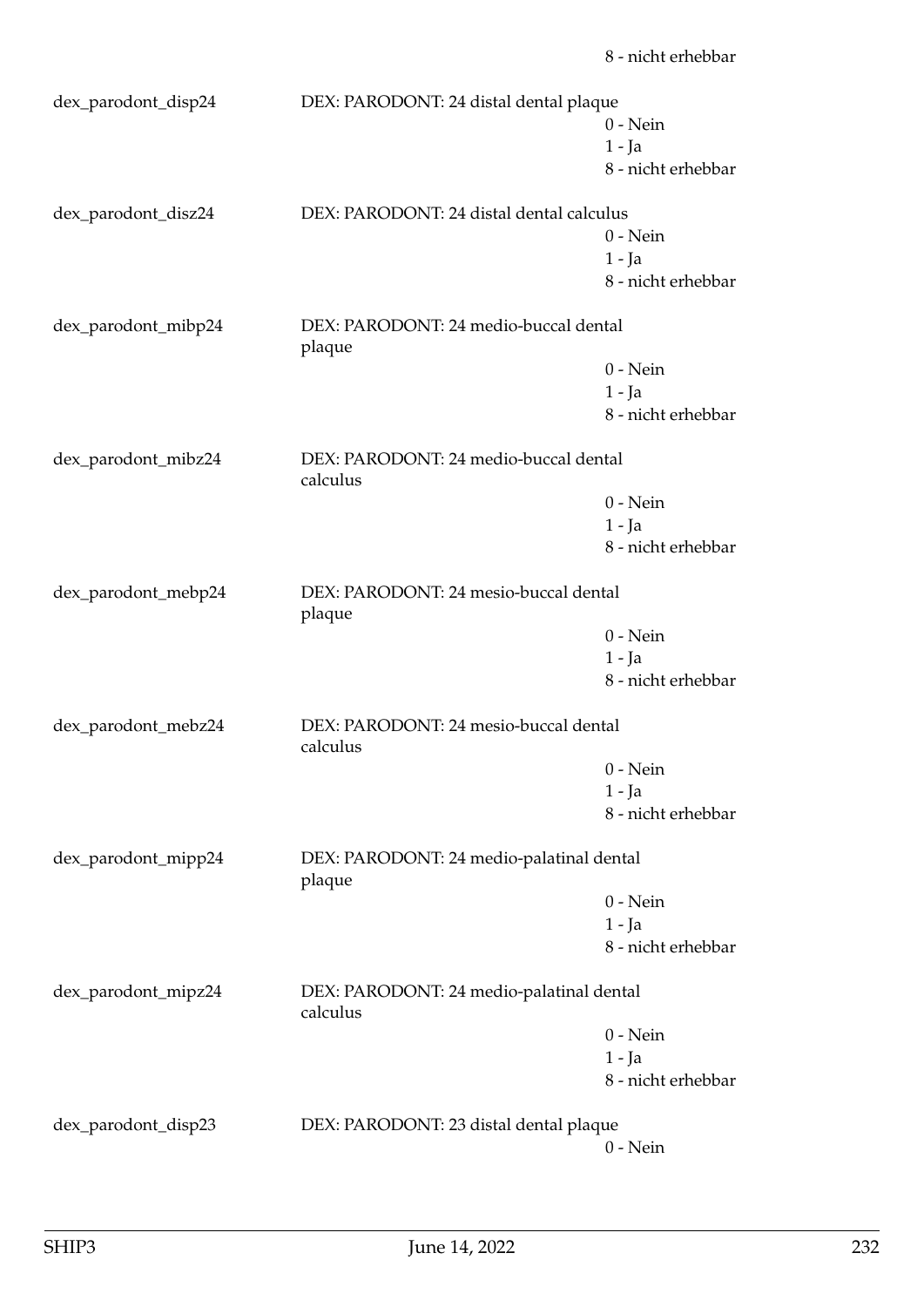1 - Ja 8 - nicht erhebbar dex\_parodont\_disz23 DEX: PARODONT: 23 distal dental calculus 0 - Nein 1 - Ja 8 - nicht erhebbar dex\_parodont\_mibp23 DEX: PARODONT: 23 medio-buccal dental plaque 0 - Nein 1 - Ja 8 - nicht erhebbar dex\_parodont\_mibz23 DEX: PARODONT: 23 medio-buccal dental calculus 0 - Nein 1 - Ja 8 - nicht erhebbar dex\_parodont\_mebp23 DEX: PARODONT: 23 mesio-buccal dental plaque 0 - Nein 1 - Ja 8 - nicht erhebbar dex\_parodont\_mebz23 DEX: PARODONT: 23 mesio-buccal dental calculus 0 - Nein 1 - Ja 8 - nicht erhebbar dex\_parodont\_mipp23 DEX: PARODONT: 23 medio-palatinal dental plaque 0 - Nein 1 - Ja 8 - nicht erhebbar dex\_parodont\_mipz23 DEX: PARODONT: 23 medio-palatinal dental calculus 0 - Nein 1 - Ja 8 - nicht erhebbar dex\_parodont\_disp22 DEX: PARODONT: 22 distal dental plaque 0 - Nein 1 - Ja 8 - nicht erhebbar dex\_parodont\_disz22 DEX: PARODONT: 22 distal dental calculus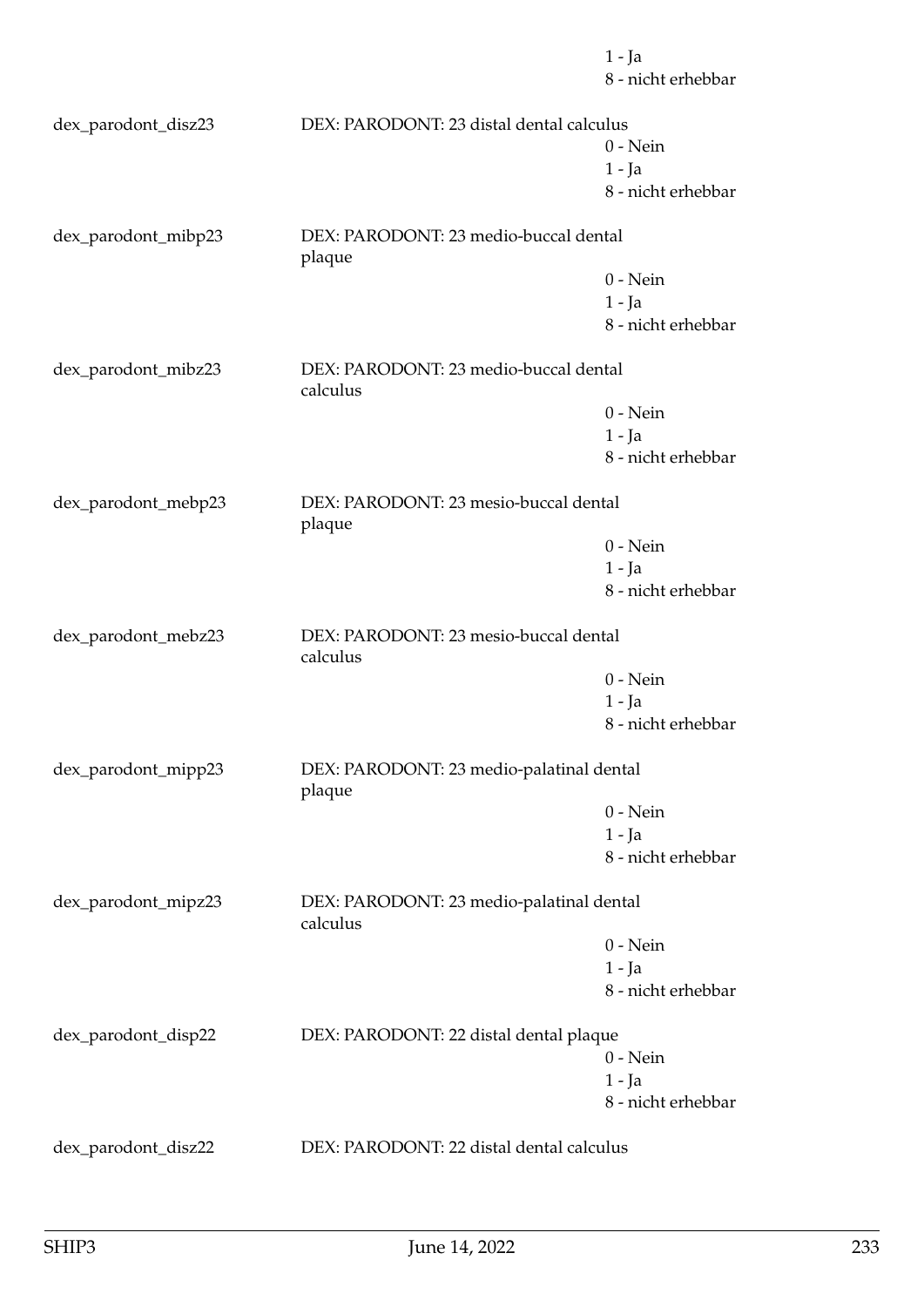|                     |                                                      | $0$ - Nein         |
|---------------------|------------------------------------------------------|--------------------|
|                     |                                                      | $1 - Ja$           |
|                     |                                                      | 8 - nicht erhebbar |
| dex_parodont_mibp22 | DEX: PARODONT: 22 medio-buccal dental<br>plaque      |                    |
|                     |                                                      | $0$ - Nein         |
|                     |                                                      | $1 - Ja$           |
|                     |                                                      | 8 - nicht erhebbar |
| dex_parodont_mibz22 | DEX: PARODONT: 22 medio-buccal dental<br>calculus    |                    |
|                     |                                                      | $0$ - Nein         |
|                     |                                                      | $1 - Ja$           |
|                     |                                                      | 8 - nicht erhebbar |
|                     |                                                      |                    |
| dex_parodont_mebp22 | DEX: PARODONT: 22 mesio-buccal dental<br>plaque      |                    |
|                     |                                                      | $0$ - Nein         |
|                     |                                                      | $1 - Ja$           |
|                     |                                                      | 8 - nicht erhebbar |
|                     |                                                      |                    |
| dex_parodont_mebz22 | DEX: PARODONT: 22 mesio-buccal dental<br>calculus    |                    |
|                     |                                                      | $0$ - Nein         |
|                     |                                                      | $1 - Ja$           |
|                     |                                                      | 8 - nicht erhebbar |
| dex_parodont_mipp22 | DEX: PARODONT: 22 medio-palatinal dental<br>plaque   |                    |
|                     |                                                      | $0$ - Nein         |
|                     |                                                      | 1 - Ja             |
|                     |                                                      | 8 - nicht erhebbar |
| dex_parodont_mipz22 | DEX: PARODONT: 22 medio-palatinal dental<br>calculus |                    |
|                     |                                                      | $0$ - Nein         |
|                     |                                                      | $1 - Ja$           |
|                     |                                                      | 8 - nicht erhebbar |
| dex_parodont_disp21 | DEX: PARODONT: 21 distal dental plaque               |                    |
|                     |                                                      | $0$ - Nein         |
|                     |                                                      | $1 - Ja$           |
|                     |                                                      | 8 - nicht erhebbar |
| dex_parodont_disz21 | DEX: PARODONT: 21 distal dental calculus             |                    |
|                     |                                                      | $0$ - Nein         |
|                     |                                                      | $1 - Ja$           |
|                     |                                                      | 8 - nicht erhebbar |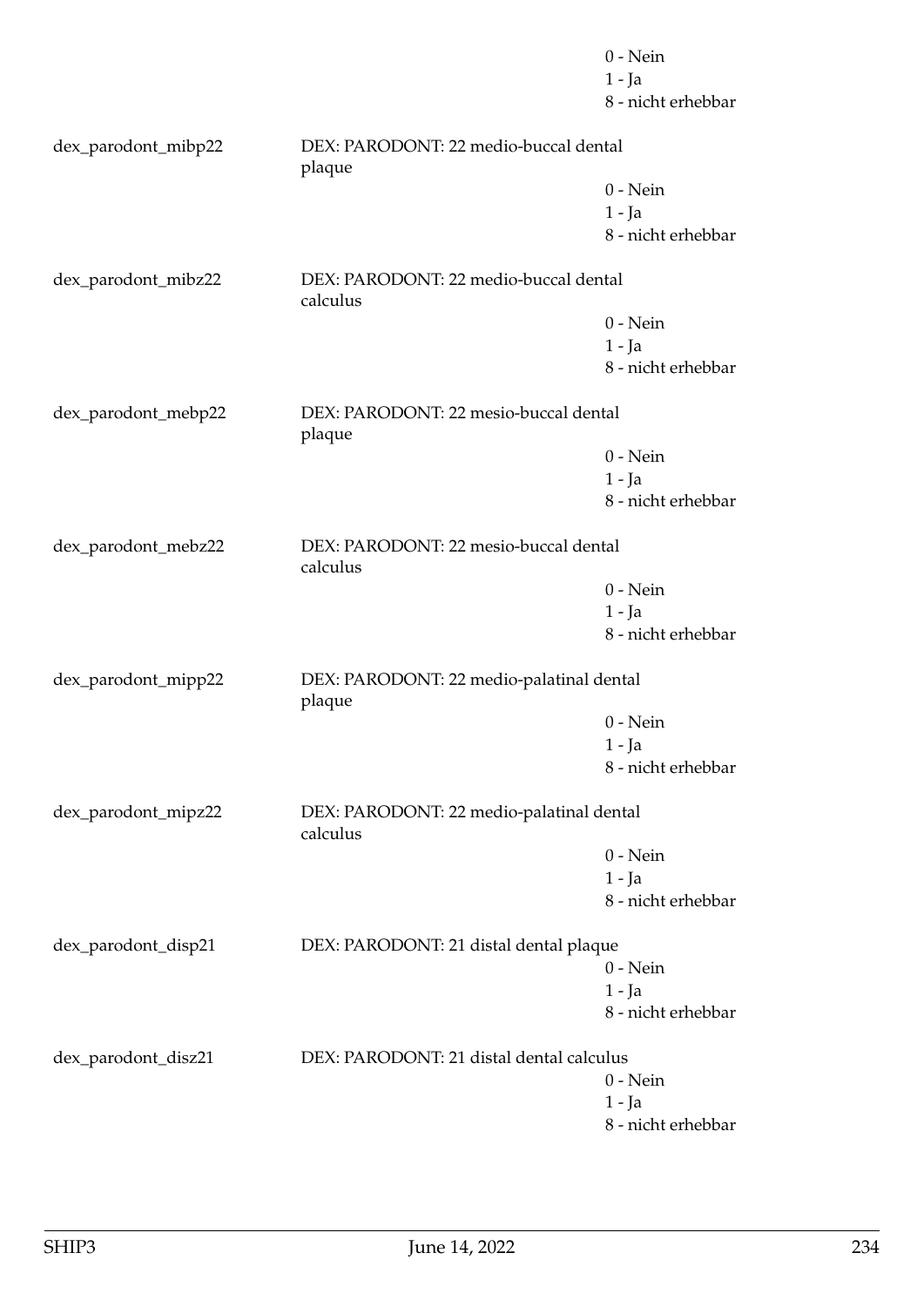| dex_parodont_mibp21 | DEX: PARODONT: 21 medio-buccal dental<br>plaque      |                    |
|---------------------|------------------------------------------------------|--------------------|
|                     |                                                      | $0 - Nein$         |
|                     |                                                      | $1 - Ja$           |
|                     |                                                      | 8 - nicht erhebbar |
| dex_parodont_mibz21 | DEX: PARODONT: 21 medio-buccal dental<br>calculus    |                    |
|                     |                                                      | $0 - Nein$         |
|                     |                                                      | $1 - Ja$           |
|                     |                                                      | 8 - nicht erhebbar |
| dex_parodont_mebp21 | DEX: PARODONT: 21 mesio-buccal dental<br>plaque      |                    |
|                     |                                                      | $0$ - Nein         |
|                     |                                                      | $1 - Ja$           |
|                     |                                                      | 8 - nicht erhebbar |
| dex_parodont_mebz21 | DEX: PARODONT: 21 mesio-buccal dental<br>calculus    |                    |
|                     |                                                      | $0$ - Nein         |
|                     |                                                      | $1 - Ja$           |
|                     |                                                      | 8 - nicht erhebbar |
| dex_parodont_mipp21 | DEX: PARODONT: 21 medio-palatinal dental<br>plaque   |                    |
|                     |                                                      | $0$ - Nein         |
|                     |                                                      | $1 - Ja$           |
|                     |                                                      | 8 - nicht erhebbar |
| dex_parodont_mipz21 | DEX: PARODONT: 21 medio-palatinal dental<br>calculus |                    |
|                     |                                                      | $0$ - Nein         |
|                     |                                                      | $1 - Ja$           |
|                     |                                                      | 8 - nicht erhebbar |
| dex_parodont_disp37 | DEX: PARODONT: 37 distal dental plaque               |                    |
|                     |                                                      | $0$ - Nein         |
|                     |                                                      | $1 - Ja$           |
|                     |                                                      | 8 - nicht erhebbar |
| dex_parodont_disz37 | DEX: PARODONT: 37 distal dental calculus             |                    |
|                     |                                                      | $0$ - Nein         |
|                     |                                                      | $1 - Ja$           |
|                     |                                                      | 8 - nicht erhebbar |
| dex_parodont_mibp37 | DEX: PARODONT: 37 medio-buccal dental<br>plaque      |                    |
|                     |                                                      | $0$ - Nein         |
|                     |                                                      | $1 - Ja$           |
|                     |                                                      | 8 - nicht erhebbar |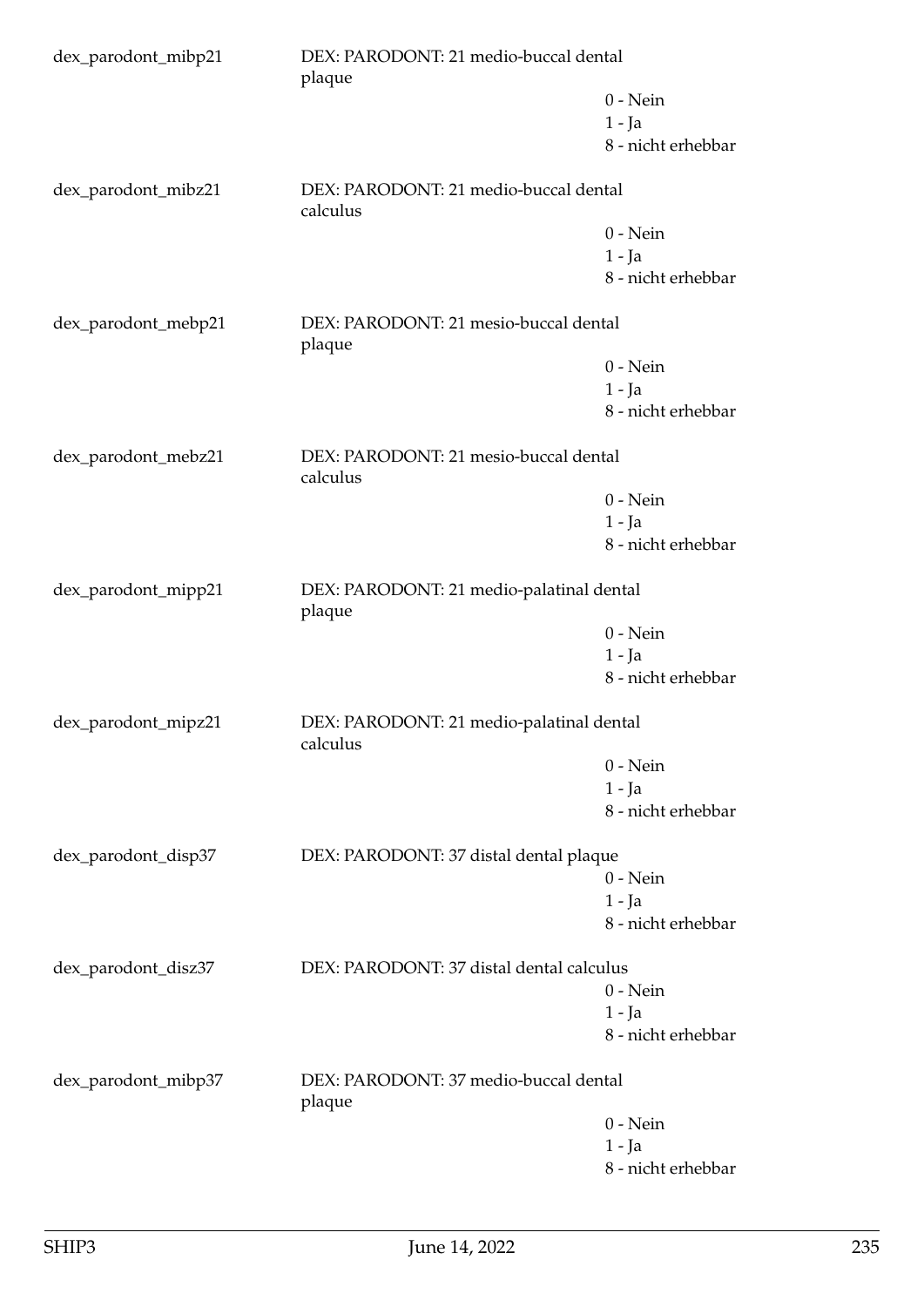| dex_parodont_mibz37 | DEX: PARODONT: 37 medio-buccal dental<br>calculus  |                    |
|---------------------|----------------------------------------------------|--------------------|
|                     |                                                    | $0$ - Nein         |
|                     |                                                    | $1 - Ja$           |
|                     |                                                    | 8 - nicht erhebbar |
| dex_parodont_mebp37 | DEX: PARODONT: 37 mesio-buccal dental<br>plaque    |                    |
|                     |                                                    | $0$ - Nein         |
|                     |                                                    | $1 - Ja$           |
|                     |                                                    | 8 - nicht erhebbar |
| dex_parodont_mebz37 | DEX: PARODONT: 37 mesio-buccal dental<br>calculus  |                    |
|                     |                                                    | $0$ - Nein         |
|                     |                                                    | $1 - Ja$           |
|                     |                                                    | 8 - nicht erhebbar |
| dex_parodont_milp37 | DEX: PARODONT: 37 medio-lingual dental<br>plaque   |                    |
|                     |                                                    | $0$ - Nein         |
|                     |                                                    | $1 - Ja$           |
|                     |                                                    | 8 - nicht erhebbar |
| dex_parodont_milz37 | DEX: PARODONT: 37 medio-lingual dental<br>calculus |                    |
|                     |                                                    | $0$ - Nein         |
|                     |                                                    | $1 - Ja$           |
|                     |                                                    | 8 - nicht erhebbar |
| dex_parodont_disp36 | DEX: PARODONT: 36 distal dental plaque             |                    |
|                     |                                                    | $0$ - Nein         |
|                     |                                                    | 1 - Ja             |
|                     |                                                    | 8 - nicht erhebbar |
| dex_parodont_disz36 | DEX: PARODONT: 36 distal dental calculus           |                    |
|                     |                                                    | $0$ - Nein         |
|                     |                                                    | $1 - Ja$           |
|                     |                                                    | 8 - nicht erhebbar |
| dex_parodont_mibp36 | DEX: PARODONT: 36 medio-buccal dental<br>plaque    |                    |
|                     |                                                    | $0$ - Nein         |
|                     |                                                    | $1 - Ja$           |
|                     |                                                    | 8 - nicht erhebbar |
| dex_parodont_mibz36 | DEX: PARODONT: 36 medio-buccal dental<br>calculus  |                    |
|                     |                                                    | $0$ - Nein         |
|                     |                                                    | 1 - Ja             |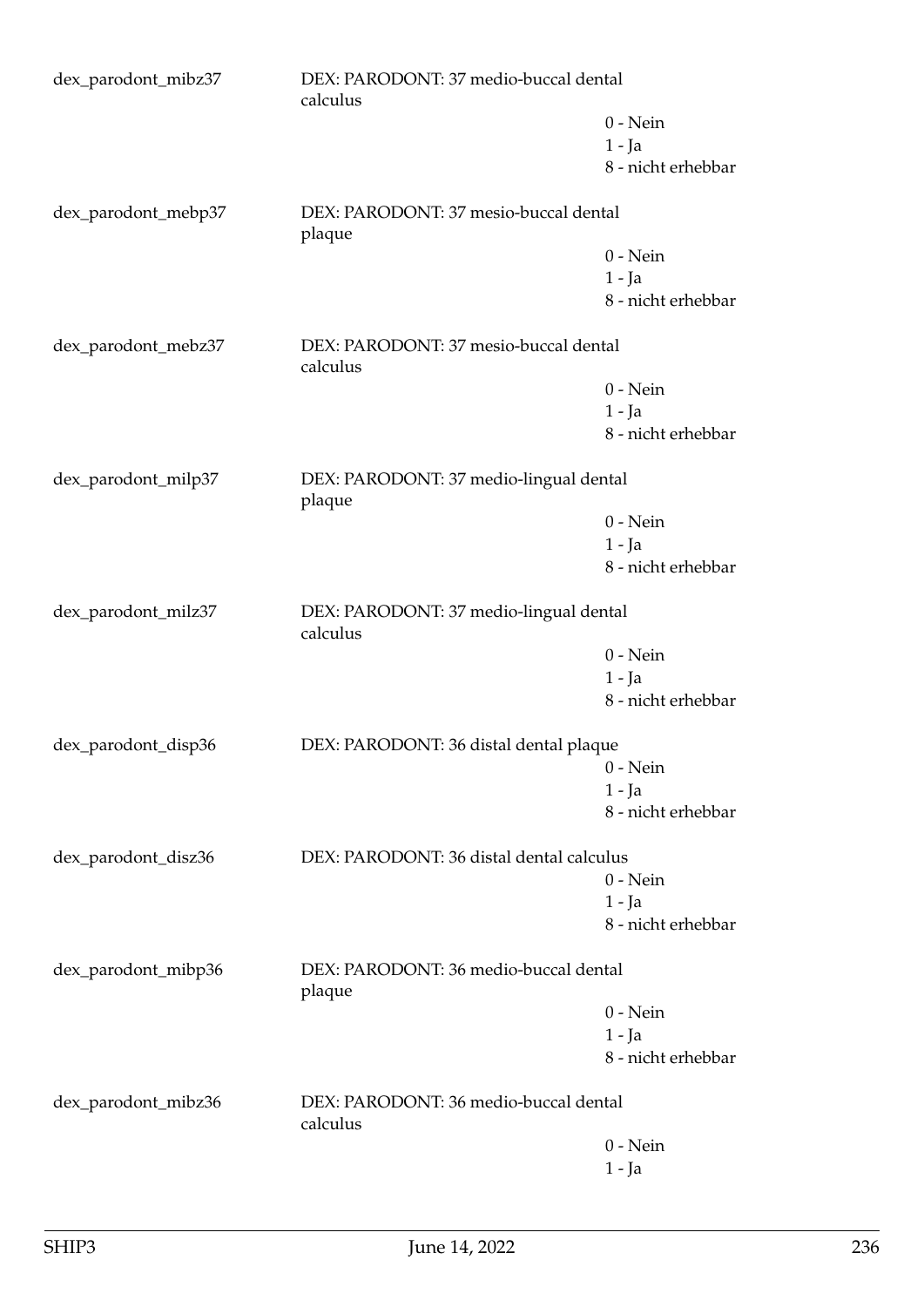| dex_parodont_mebp36 | DEX: PARODONT: 36 mesio-buccal dental<br>plaque    |                    |
|---------------------|----------------------------------------------------|--------------------|
|                     |                                                    | $0$ - Nein         |
|                     |                                                    | $1 - Ia$           |
|                     |                                                    | 8 - nicht erhebbar |
| dex_parodont_mebz36 | DEX: PARODONT: 36 mesio-buccal dental<br>calculus  |                    |
|                     |                                                    | $0$ - Nein         |
|                     |                                                    | $1 - Ja$           |
|                     |                                                    | 8 - nicht erhebbar |
| dex_parodont_milp36 | DEX: PARODONT: 36 medio-lingual dental<br>plaque   |                    |
|                     |                                                    | $0$ - Nein         |
|                     |                                                    | $1 - Ja$           |
|                     |                                                    | 8 - nicht erhebbar |
| dex_parodont_milz36 | DEX: PARODONT: 36 medio-lingual dental<br>calculus |                    |
|                     |                                                    | $0$ - Nein         |
|                     |                                                    | $1 - Ja$           |
|                     |                                                    | 8 - nicht erhebbar |
| dex_parodont_disp34 | DEX: PARODONT: 34 distal dental plaque             |                    |
|                     |                                                    | $0$ - Nein         |
|                     |                                                    | $1 - Ja$           |
|                     |                                                    | 8 - nicht erhebbar |
| dex_parodont_disz34 | DEX: PARODONT: 34 distal dental calculus           |                    |
|                     |                                                    | $0$ - Nein         |
|                     |                                                    | $1 - Ja$           |
|                     |                                                    | 8 - nicht erhebbar |
| dex_parodont_mibp34 | DEX: PARODONT: 34 medio-buccal dental<br>plaque    |                    |
|                     |                                                    | $0$ - Nein         |
|                     |                                                    | $1 - Ja$           |
|                     |                                                    | 8 - nicht erhebbar |
| dex_parodont_mibz34 | DEX: PARODONT: 34 medio-buccal dental<br>calculus  |                    |
|                     |                                                    | $0$ - Nein         |
|                     |                                                    | $1 - Ja$           |
|                     |                                                    | 8 - nicht erhebbar |
| dex_parodont_mebp34 | DEX: PARODONT: 34 mesio-buccal dental<br>plaque    |                    |
|                     |                                                    | $0$ - Nein         |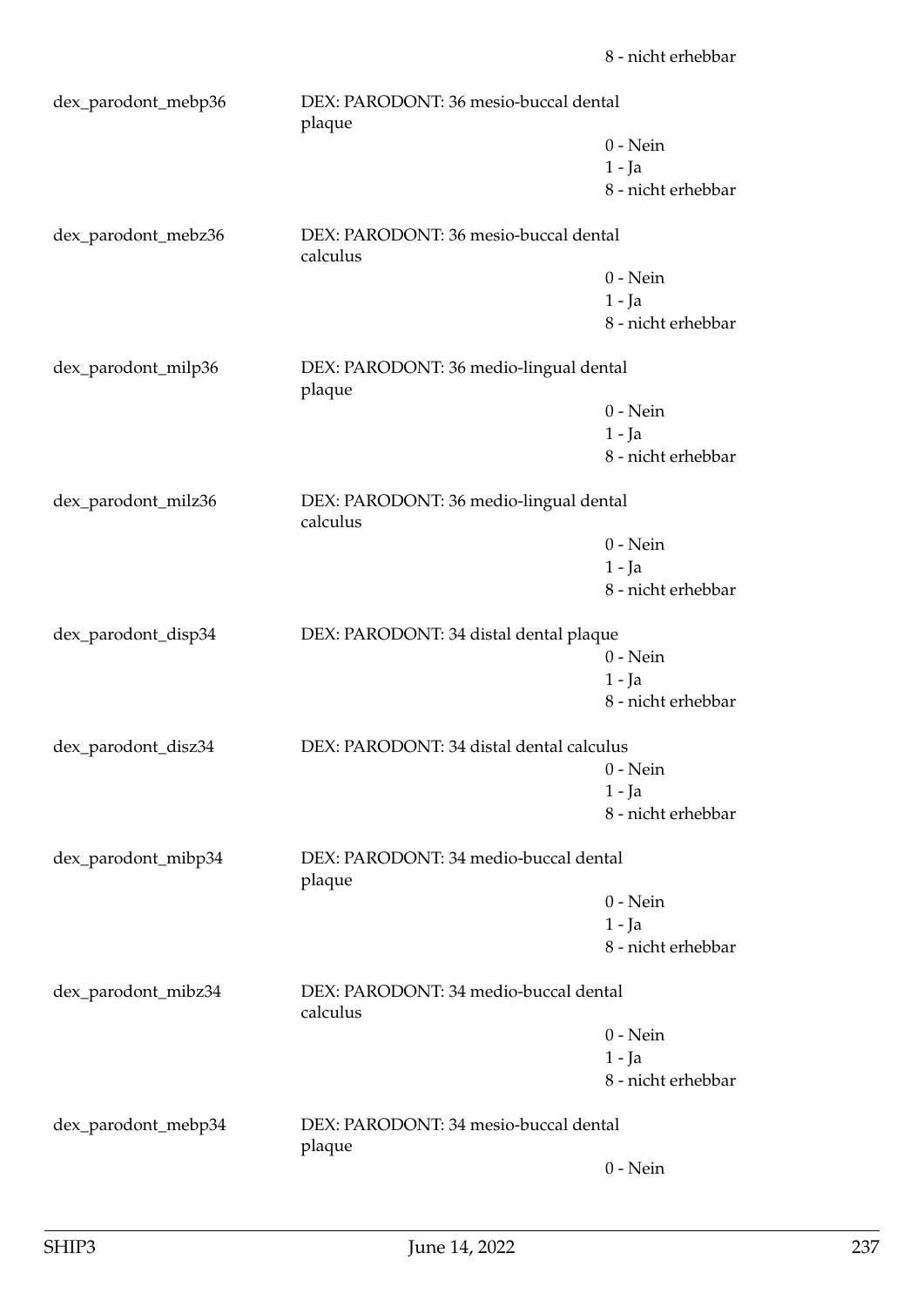8 - nicht erhebbar dex\_parodont\_mebz34 DEX: PARODONT: 34 mesio-buccal dental calculus 0 - Nein 1 - Ja 8 - nicht erhebbar dex\_parodont\_milp34 DEX: PARODONT: 34 medio-lingual dental plaque 0 - Nein 1 - Ja 8 - nicht erhebbar dex\_parodont\_milz34 DEX: PARODONT: 34 medio-lingual dental calculus 0 - Nein 1 - Ja 8 - nicht erhebbar dex\_parodont\_disp33 DEX: PARODONT: 33 distal dental plaque 0 - Nein 1 - Ja 8 - nicht erhebbar dex\_parodont\_disz33 DEX: PARODONT: 33 distal dental calculus 0 - Nein 1 - Ja 8 - nicht erhebbar dex\_parodont\_mibp33 DEX: PARODONT: 33 medio-buccal dental plaque 0 - Nein 1 - Ja 8 - nicht erhebbar dex\_parodont\_mibz33 DEX: PARODONT: 33 medio-buccal dental calculus 0 - Nein 1 - Ja 8 - nicht erhebbar dex\_parodont\_mebp33 DEX: PARODONT: 33 mesio-buccal dental plaque 0 - Nein 1 - Ja 8 - nicht erhebbar dex\_parodont\_mebz33 DEX: PARODONT: 33 mesio-buccal dental calculus

1 - Ja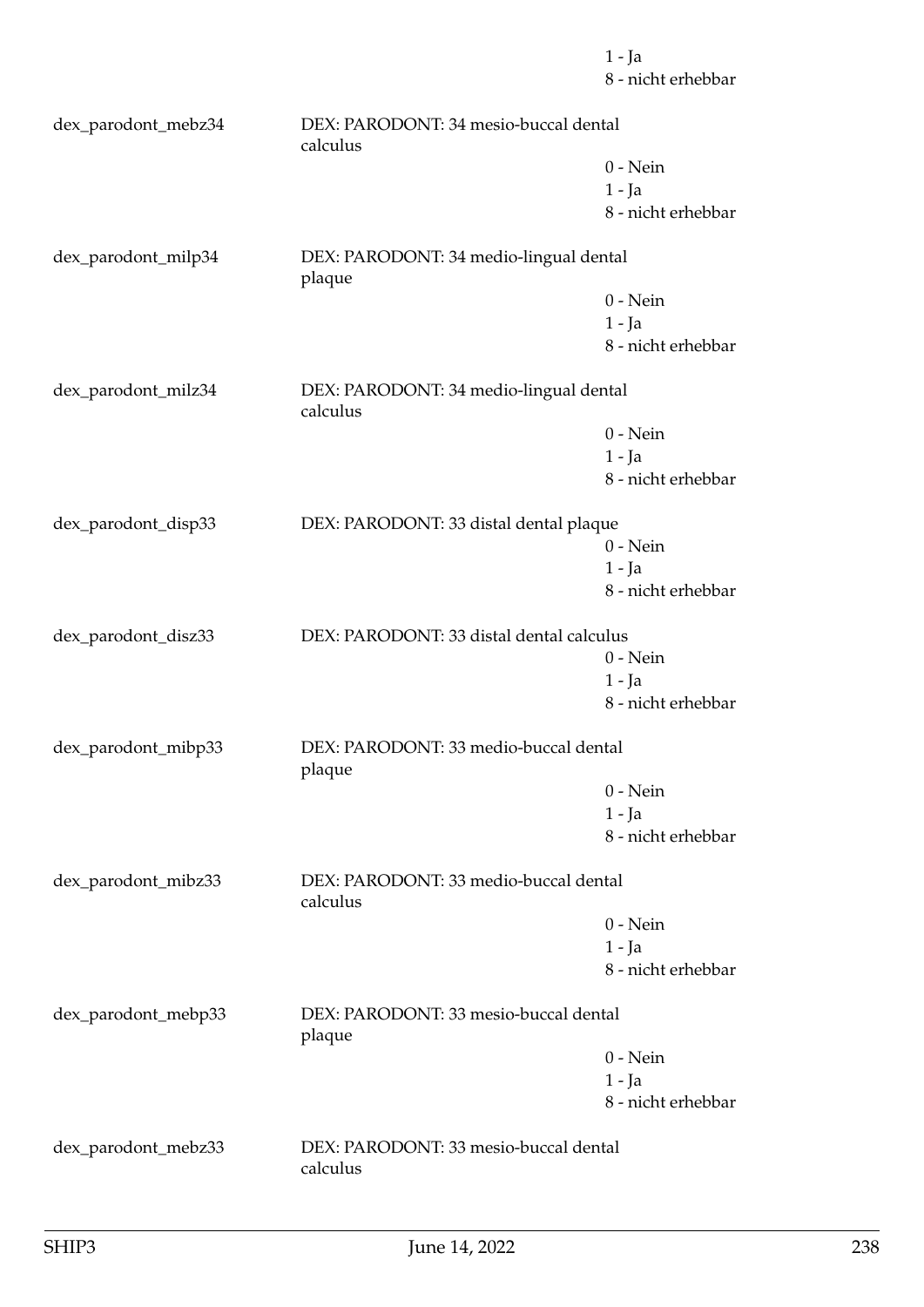|                     |                                                    | $0$ - Nein         |
|---------------------|----------------------------------------------------|--------------------|
|                     |                                                    | $1 - Ja$           |
|                     |                                                    | 8 - nicht erhebbar |
| dex_parodont_milp33 | DEX: PARODONT: 33 medio-lingual dental<br>plaque   |                    |
|                     |                                                    | $0$ - Nein         |
|                     |                                                    | $1 - Ja$           |
|                     |                                                    | 8 - nicht erhebbar |
| dex_parodont_milz33 | DEX: PARODONT: 33 medio-lingual dental<br>calculus |                    |
|                     |                                                    | $0$ - Nein         |
|                     |                                                    | $1 - Ja$           |
|                     |                                                    | 8 - nicht erhebbar |
| dex_parodont_disp32 | DEX: PARODONT: 32 distal dental plaque             |                    |
|                     |                                                    | $0$ - Nein         |
|                     |                                                    | $1 - Ja$           |
|                     |                                                    | 8 - nicht erhebbar |
|                     |                                                    |                    |
| dex_parodont_disz32 | DEX: PARODONT: 32 distal dental calculus           |                    |
|                     |                                                    | $0$ - Nein         |
|                     |                                                    | $1 - Ja$           |
|                     |                                                    | 8 - nicht erhebbar |
| dex_parodont_mibp32 | DEX: PARODONT: 32 medio-buccal dental<br>plaque    |                    |
|                     |                                                    | $0 - Nein$         |
|                     |                                                    | $1 - Ja$           |
|                     |                                                    | 8 - nicht erhebbar |
| dex_parodont_mibz32 | DEX: PARODONT: 32 medio-buccal dental<br>calculus  |                    |
|                     |                                                    | $0 - Nein$         |
|                     |                                                    | $1 - Ja$           |
|                     |                                                    | 8 - nicht erhebbar |
| dex_parodont_mebp32 | DEX: PARODONT: 32 mesio-buccal dental<br>plaque    |                    |
|                     |                                                    | $0 - Nein$         |
|                     |                                                    | $1 - Ja$           |
|                     |                                                    | 8 - nicht erhebbar |
| dex_parodont_mebz32 | DEX: PARODONT: 32 mesio-buccal dental<br>calculus  |                    |
|                     |                                                    | $0 - Nein$         |
|                     |                                                    | $1 - Ja$           |
|                     |                                                    | 8 - nicht erhebbar |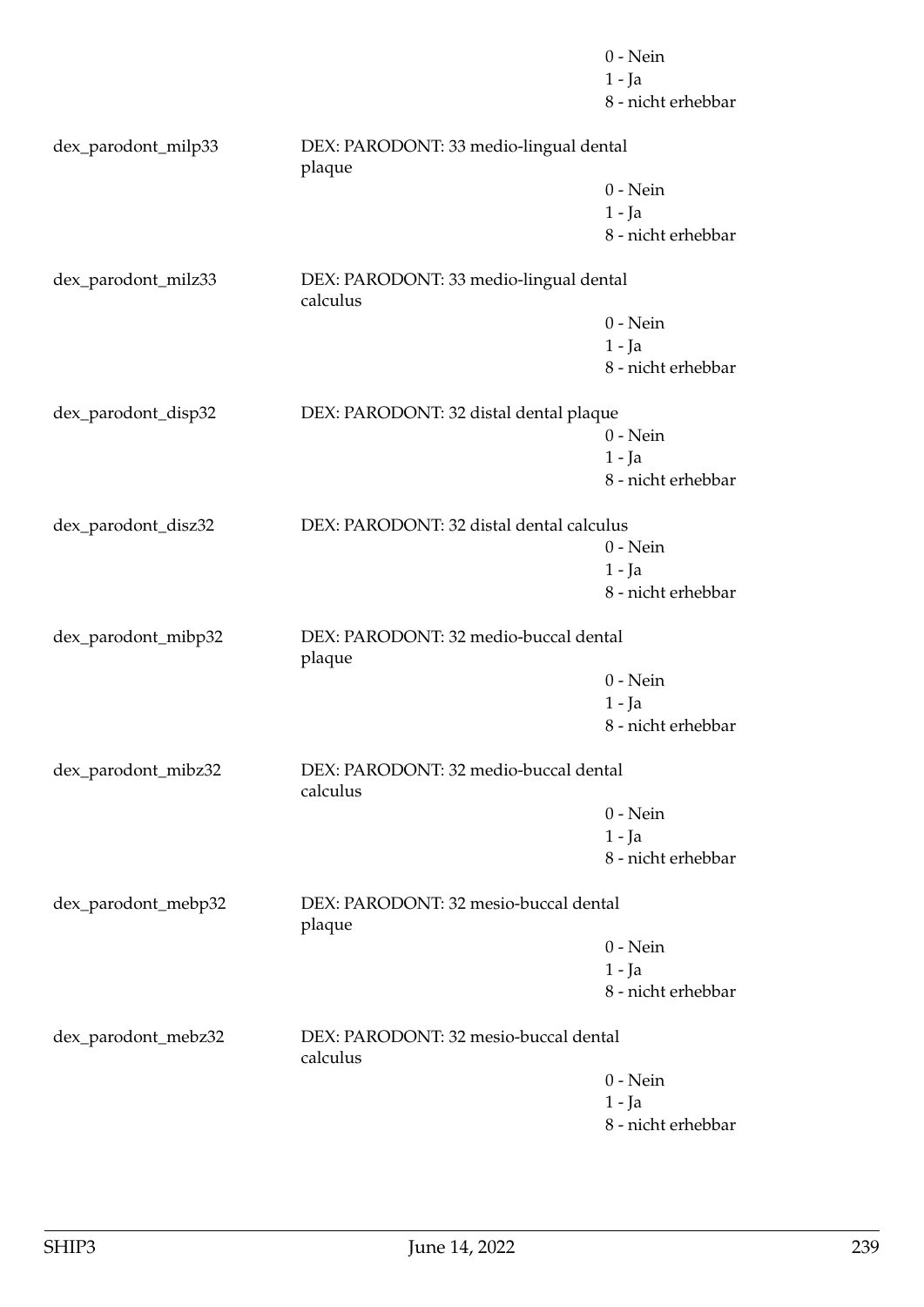| dex_parodont_milp32 |                                                    | DEX: PARODONT: 32 medio-lingual dental<br>plaque |  |
|---------------------|----------------------------------------------------|--------------------------------------------------|--|
|                     |                                                    | $0$ - Nein                                       |  |
|                     |                                                    | $1 - Ja$                                         |  |
|                     |                                                    | 8 - nicht erhebbar                               |  |
| dex_parodont_milz32 | DEX: PARODONT: 32 medio-lingual dental<br>calculus |                                                  |  |
|                     |                                                    | $0$ - Nein                                       |  |
|                     |                                                    | $1 - Ja$                                         |  |
|                     |                                                    | 8 - nicht erhebbar                               |  |
| dex_parodont_disp31 | DEX: PARODONT: 31 distal dental plaque             |                                                  |  |
|                     |                                                    | $0 - Nein$                                       |  |
|                     |                                                    | $1 - Ja$                                         |  |
|                     |                                                    | 8 - nicht erhebbar                               |  |
| dex_parodont_disz31 | DEX: PARODONT: 31 distal dental calculus           |                                                  |  |
|                     |                                                    | $0$ - Nein                                       |  |
|                     |                                                    | $1 - Ja$                                         |  |
|                     |                                                    | 8 - nicht erhebbar                               |  |
| dex_parodont_mibp31 | DEX: PARODONT: 31 medio-buccal dental<br>plaque    |                                                  |  |
|                     |                                                    | $0$ - Nein                                       |  |
|                     |                                                    | $1 - Ja$                                         |  |
|                     |                                                    | 8 - nicht erhebbar                               |  |
| dex_parodont_mibz31 | DEX: PARODONT: 31 medio-buccal dental<br>calculus  |                                                  |  |
|                     |                                                    | $0$ - Nein                                       |  |
|                     |                                                    | $1 - Ja$                                         |  |
|                     |                                                    | 8 - nicht erhebbar                               |  |
| dex_parodont_mebp31 | DEX: PARODONT: 31 mesio-buccal dental<br>plaque    |                                                  |  |
|                     |                                                    | $0$ - Nein                                       |  |
|                     |                                                    | 1 - Ja                                           |  |
|                     |                                                    | 8 - nicht erhebbar                               |  |
| dex_parodont_mebz31 | DEX: PARODONT: 31 mesio-buccal dental<br>calculus  |                                                  |  |
|                     |                                                    | $0$ - Nein                                       |  |
|                     |                                                    | $1 - Ja$                                         |  |
|                     |                                                    | 8 - nicht erhebbar                               |  |
| dex_parodont_milp31 | DEX: PARODONT: 31 medio-lingual dental<br>plaque   |                                                  |  |
|                     |                                                    | $0$ - Nein                                       |  |
|                     |                                                    | $1 - Ja$                                         |  |
|                     |                                                    | 8 - nicht erhebbar                               |  |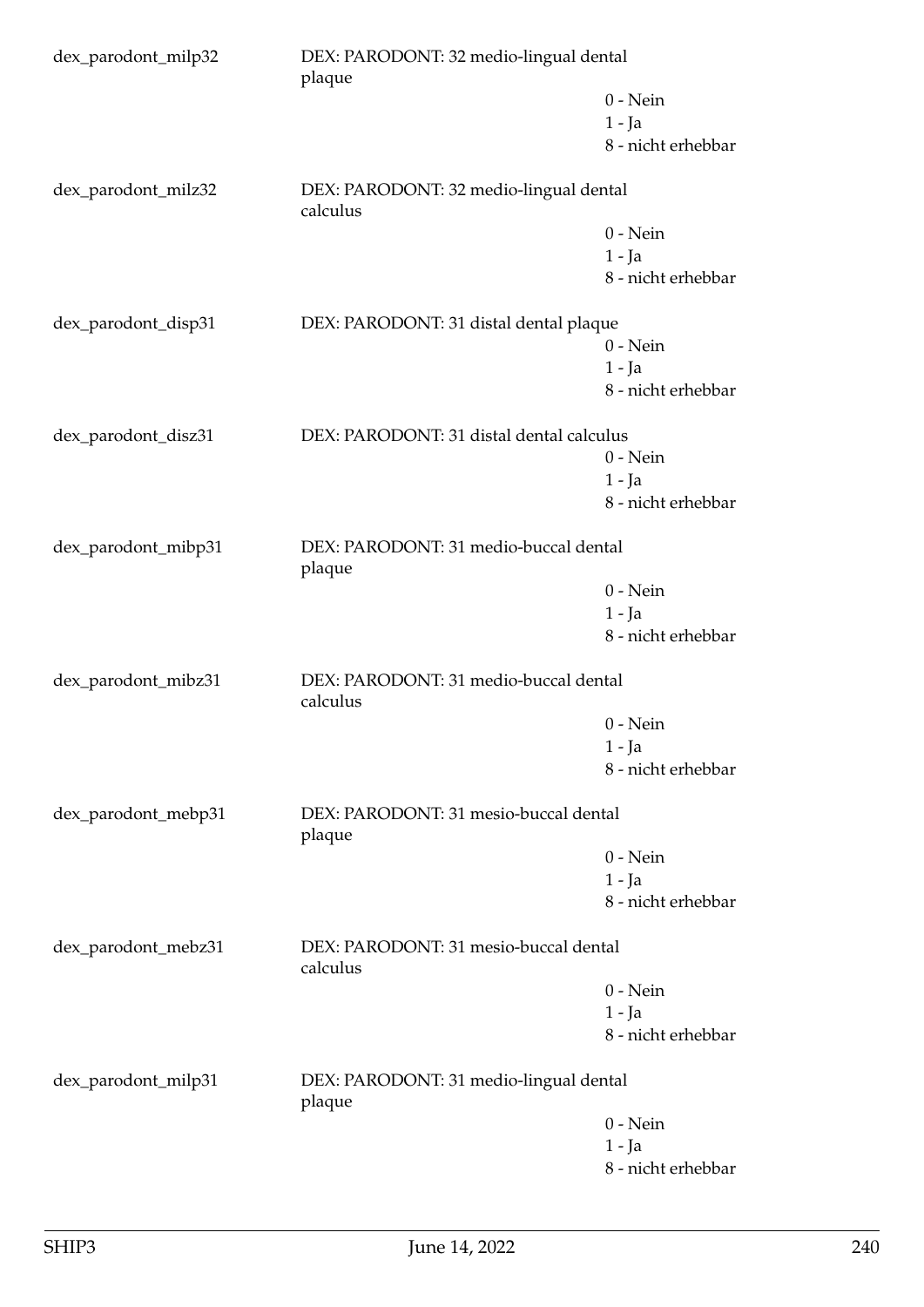| dex_parodont_milz31 | DEX: PARODONT: 31 medio-lingual dental<br>calculus             |                                              |
|---------------------|----------------------------------------------------------------|----------------------------------------------|
|                     |                                                                | $0$ - Nein<br>$1 - Ja$<br>8 - nicht erhebbar |
| dex_parodont_disg27 | DEX: PARODONT: 27 distal gingival margin                       |                                              |
| dex_parodont_diss27 | DEX: PARODONT: 27 distal periodontal probing<br>depth          |                                              |
| dex_parodont_disa27 | DEX: PARODONT: 27 distal attachment loss                       |                                              |
| dex_parodont_mibg27 | DEX: PARODONT: 27 medio-buccal gingival<br>margin              |                                              |
| dex_parodont_mibs27 | DEX: PARODONT: 27 medio-buccal periodontal<br>probing depth    |                                              |
| dex_parodont_miba27 | DEX: PARODONT: 27 medio-buccal attachment<br>loss              |                                              |
| dex_parodont_mebg27 | DEX: PARODONT: 27 mesio-buccal gingival<br>margin              |                                              |
| dex_parodont_mebs27 | DEX: PARODONT: 27 mesio-buccal periodontal<br>probing depth    |                                              |
| dex_parodont_meba27 | DEX: PARODONT: 27 mesio-buccal attachment<br>loss              |                                              |
| dex_parodont_mipg27 | DEX: PARODONT: 27 medio-palatinal gingival<br>margin           |                                              |
| dex_parodont_mips27 | DEX: PARODONT: 27 medio-palatinal<br>periodontal probing depth |                                              |
| dex_parodont_mipa27 | DEX: PARODONT: 27 medio-palatinal<br>attachment loss           |                                              |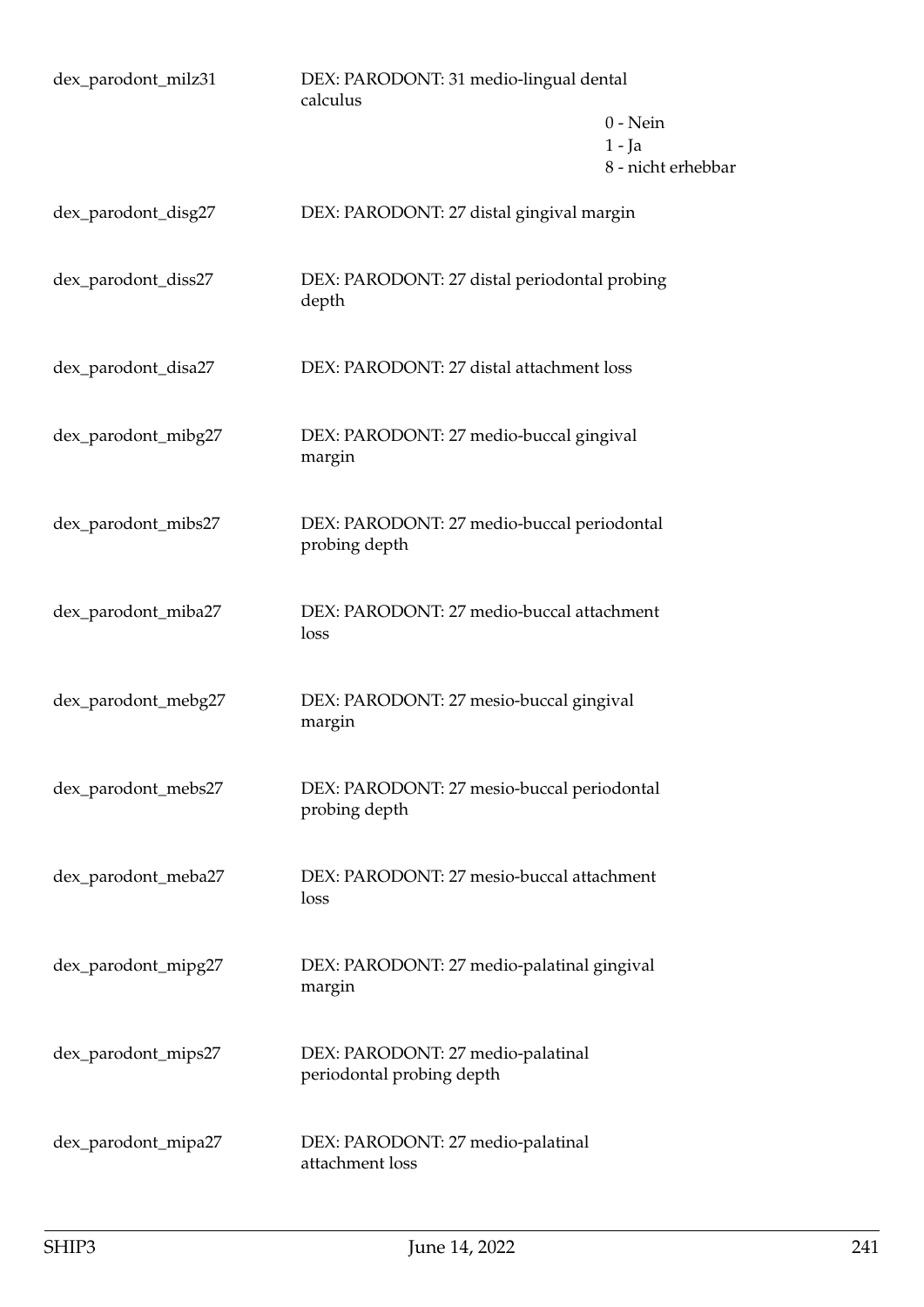| dex_parodont_disg26 | DEX: PARODONT: 26 distal gingival margin                       |
|---------------------|----------------------------------------------------------------|
| dex_parodont_diss26 | DEX: PARODONT: 26 distal periodontal probing<br>depth          |
| dex_parodont_disa26 | DEX: PARODONT: 26 distal attachment loss                       |
| dex_parodont_mibg26 | DEX: PARODONT: 26 medio-buccal gingival<br>margin              |
| dex_parodont_mibs26 | DEX: PARODONT: 26 medio-buccal periodontal<br>probing depth    |
| dex_parodont_miba26 | DEX: PARODONT: 26 medio-buccal attachment<br>loss              |
| dex_parodont_mebg26 | DEX: PARODONT: 26 mesio-buccal gingival<br>margin              |
| dex_parodont_mebs26 | DEX: PARODONT: 26 mesio-buccal periodontal<br>probing depth    |
| dex_parodont_meba26 | DEX: PARODONT: 26 mesio-buccal attachment<br>loss              |
| dex_parodont_mipg26 | DEX: PARODONT: 26 medio-palatinal gingival<br>margin           |
| dex_parodont_mips26 | DEX: PARODONT: 26 medio-palatinal<br>periodontal probing depth |
| dex_parodont_mipa26 | DEX: PARODONT: 26 medio-palatinal<br>attachment loss           |
| dex_parodont_disg25 | DEX: PARODONT: 25 distal gingival margin                       |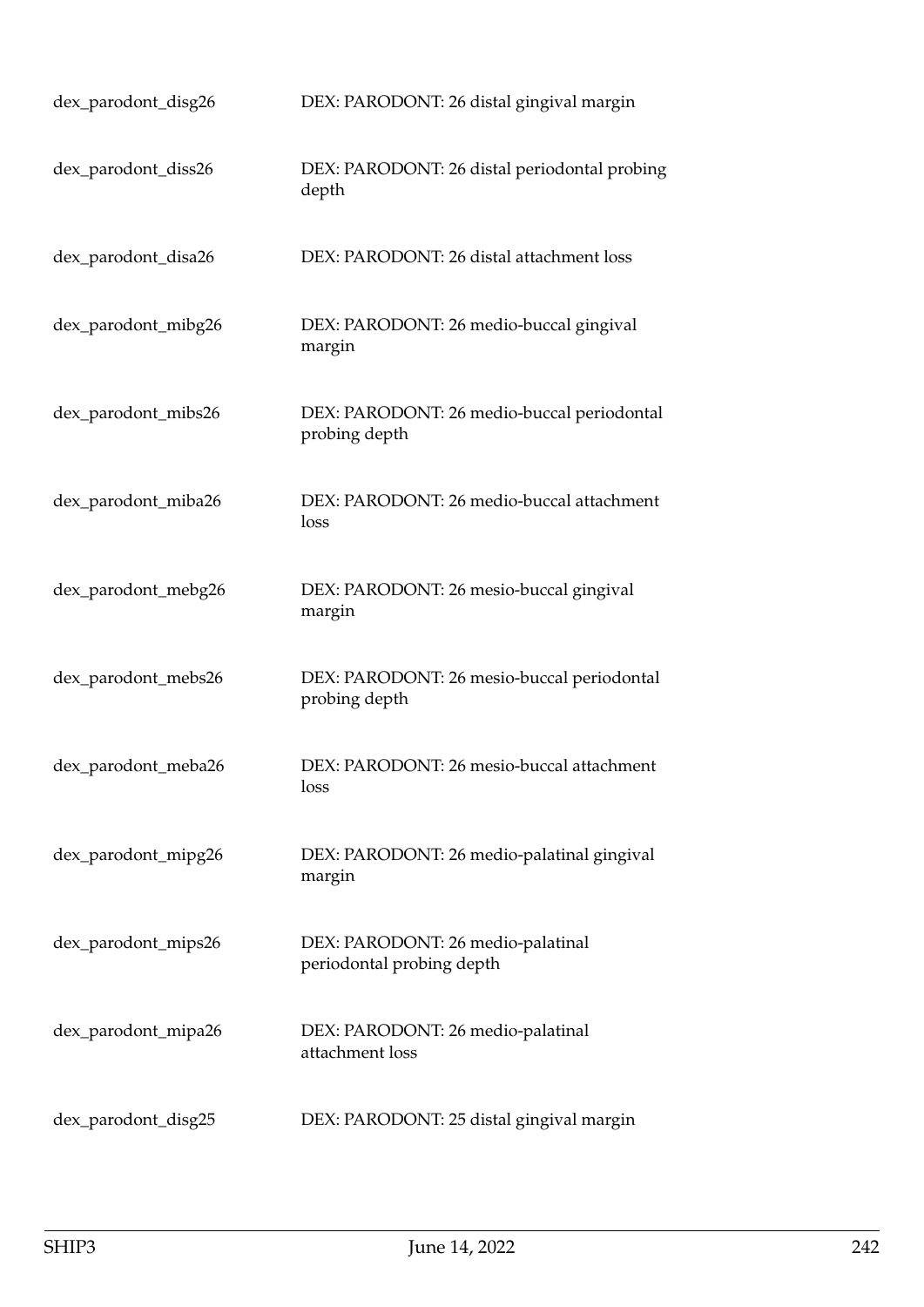| dex_parodont_diss25 | DEX: PARODONT: 25 distal periodontal probing<br>depth          |
|---------------------|----------------------------------------------------------------|
| dex_parodont_disa25 | DEX: PARODONT: 25 distal attachment loss                       |
| dex_parodont_mibg25 | DEX: PARODONT: 25 medio-buccal gingival<br>margin              |
| dex_parodont_mibs25 | DEX: PARODONT: 25 medio-buccal periodontal<br>probing depth    |
| dex_parodont_miba25 | DEX: PARODONT: 25 medio-buccal attachment<br>loss              |
| dex_parodont_mebg25 | DEX: PARODONT: 25 mesio-buccal gingival<br>margin              |
| dex_parodont_mebs25 | DEX: PARODONT: 25 mesio-buccal periodontal<br>probing depth    |
| dex_parodont_meba25 | DEX: PARODONT: 25 mesio-buccal attachment<br>loss              |
| dex_parodont_mipg25 | DEX: PARODONT: 25 medio-palatinal gingival<br>margin           |
| dex_parodont_mips25 | DEX: PARODONT: 25 medio-palatinal<br>periodontal probing depth |
| dex_parodont_mipa25 | DEX: PARODONT: 25 medio-palatinal<br>attachment loss           |
| dex_parodont_disg24 | DEX: PARODONT: 24 distal gingival margin                       |
| dex_parodont_diss24 | DEX: PARODONT: 24 distal periodontal probing<br>depth          |
| dex_parodont_disa24 | DEX: PARODONT: 24 distal attachment loss                       |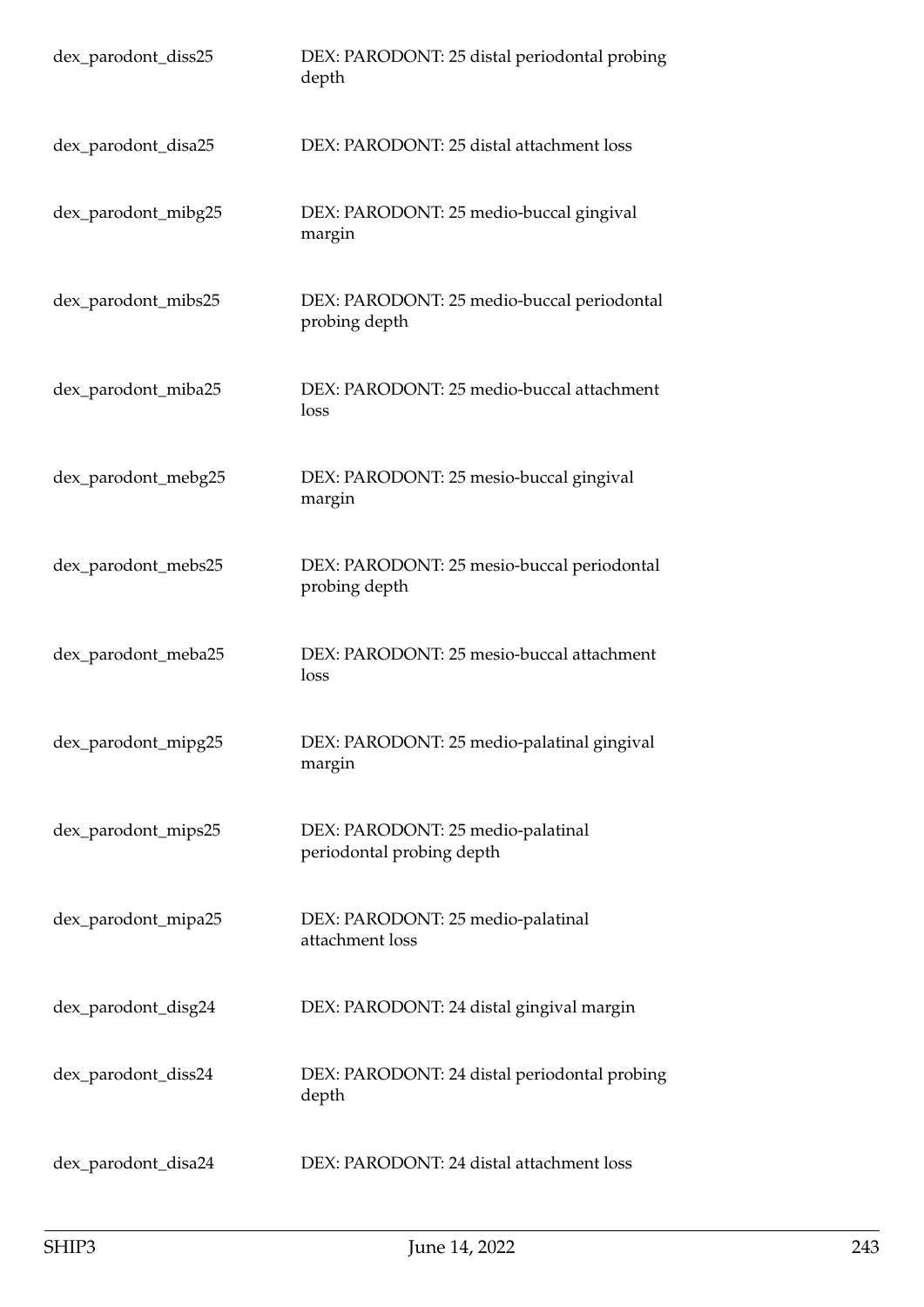| dex_parodont_mibg24 | DEX: PARODONT: 24 medio-buccal gingival<br>margin              |
|---------------------|----------------------------------------------------------------|
| dex_parodont_mibs24 | DEX: PARODONT: 24 medio-buccal periodontal<br>probing depth    |
| dex_parodont_miba24 | DEX: PARODONT: 24 medio-buccal attachment<br>loss              |
| dex_parodont_mebg24 | DEX: PARODONT: 24 mesio-buccal gingival<br>margin              |
| dex_parodont_mebs24 | DEX: PARODONT: 24 mesio-buccal periodontal<br>probing depth    |
| dex_parodont_meba24 | DEX: PARODONT: 24 mesio-buccal attachment<br>loss              |
| dex_parodont_mipg24 | DEX: PARODONT: 24 medio-palatinal gingival<br>margin           |
| dex_parodont_mips24 | DEX: PARODONT: 24 medio-palatinal<br>periodontal probing depth |
| dex_parodont_mipa24 | DEX: PARODONT: 24 medio-palatinal<br>attachment loss           |
| dex_parodont_disg23 | DEX: PARODONT: 23 distal gingival margin                       |
| dex_parodont_diss23 | DEX: PARODONT: 23 distal periodontal probing<br>depth          |
| dex_parodont_disa23 | DEX: PARODONT: 23 distal attachment loss                       |
| dex_parodont_mibg23 | DEX: PARODONT: 23 medio-buccal gingival<br>margin              |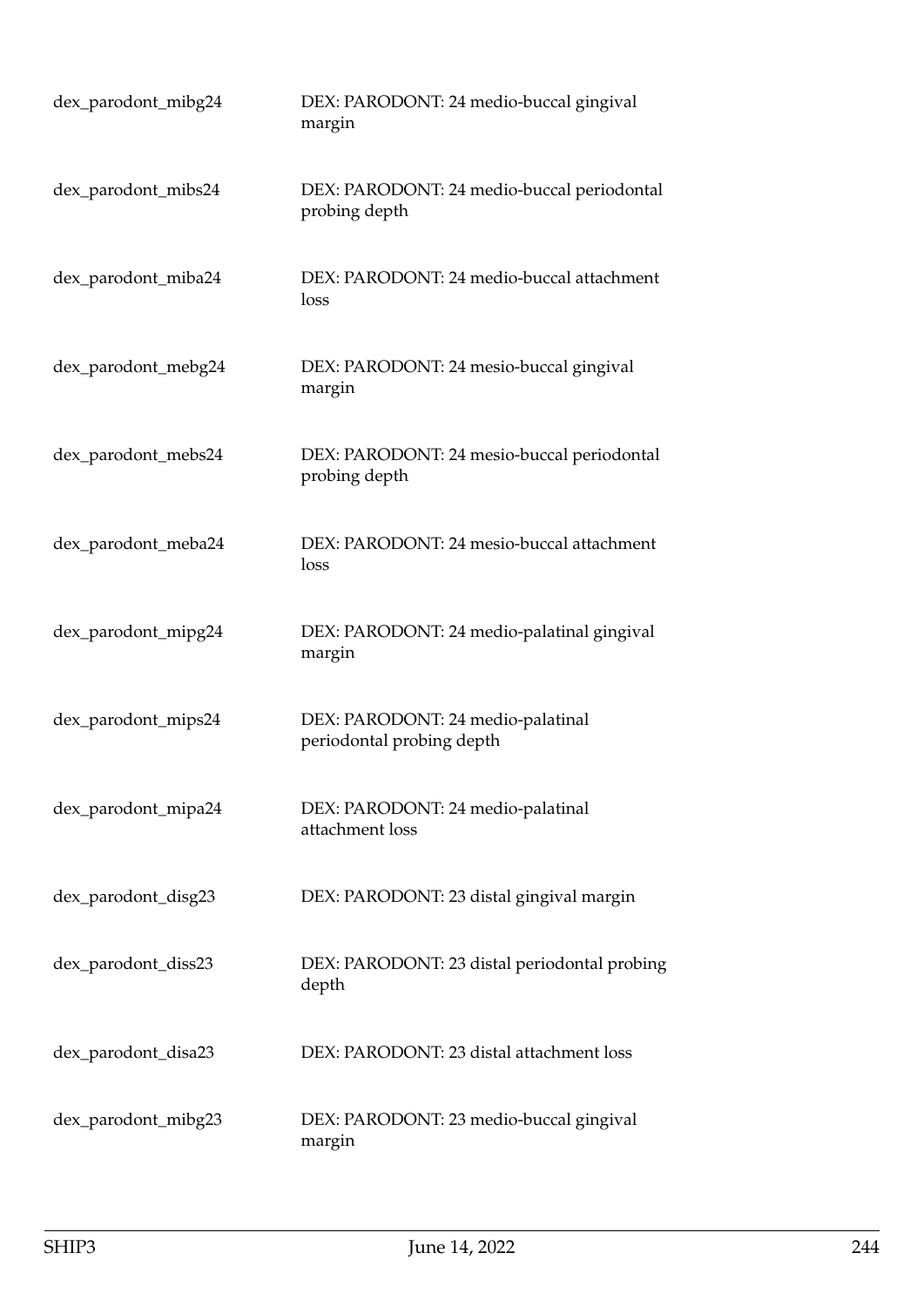| dex_parodont_mibs23 | DEX: PARODONT: 23 medio-buccal periodontal<br>probing depth    |
|---------------------|----------------------------------------------------------------|
| dex_parodont_miba23 | DEX: PARODONT: 23 medio-buccal attachment<br>loss              |
| dex_parodont_mebg23 | DEX: PARODONT: 23 mesio-buccal gingival<br>margin              |
| dex_parodont_mebs23 | DEX: PARODONT: 23 mesio-buccal periodontal<br>probing depth    |
| dex_parodont_meba23 | DEX: PARODONT: 23 mesio-buccal attachment<br>loss              |
| dex_parodont_mipg23 | DEX: PARODONT: 23 medio-palatinal gingival<br>margin           |
| dex_parodont_mips23 | DEX: PARODONT: 23 medio-palatinal<br>periodontal probing depth |
| dex_parodont_mipa23 | DEX: PARODONT: 23 medio-palatinal<br>attachment loss           |
| dex_parodont_disg22 | DEX: PARODONT: 22 distal gingival margin                       |
| dex_parodont_diss22 | DEX: PARODONT: 22 distal periodontal probing<br>depth          |
| dex_parodont_disa22 | DEX: PARODONT: 22 distal attachment loss                       |
| dex_parodont_mibg22 | DEX: PARODONT: 22 medio-buccal gingival<br>margin              |
| dex_parodont_mibs22 | DEX: PARODONT: 22 medio-buccal periodontal<br>probing depth    |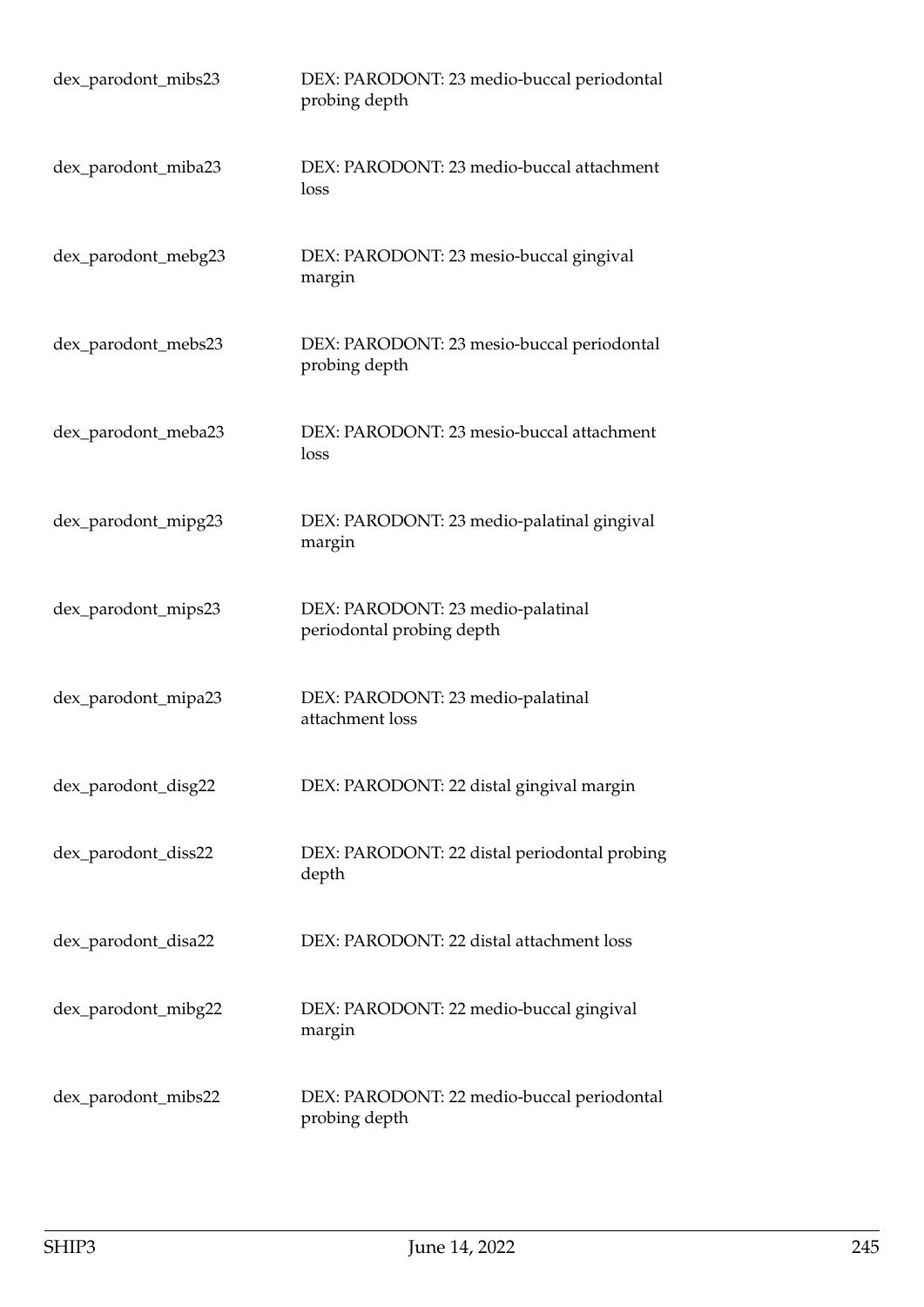| dex_parodont_miba22 | DEX: PARODONT: 22 medio-buccal attachment<br>loss              |
|---------------------|----------------------------------------------------------------|
| dex_parodont_mebg22 | DEX: PARODONT: 22 mesio-buccal gingival<br>margin              |
| dex_parodont_mebs22 | DEX: PARODONT: 22 mesio-buccal periodontal<br>probing depth    |
| dex_parodont_meba22 | DEX: PARODONT: 22 mesio-buccal attachment<br>loss              |
| dex_parodont_mipg22 | DEX: PARODONT: 22 medio-palatinal gingival<br>margin           |
| dex_parodont_mips22 | DEX: PARODONT: 22 medio-palatinal<br>periodontal probing depth |
| dex_parodont_mipa22 | DEX: PARODONT: 22 medio-palatinal<br>attachment loss           |
| dex_parodont_disg21 | DEX: PARODONT: 21 distal gingival margin                       |
| dex_parodont_diss21 | DEX: PARODONT: 21 distal periodontal probing<br>depth          |
| dex_parodont_disa21 | DEX: PARODONT: 21 distal attachment loss                       |
| dex_parodont_mibg21 | DEX: PARODONT: 21 medio-buccal gingival<br>margin              |
| dex_parodont_mibs21 | DEX: PARODONT: 21 medio-buccal periodontal<br>probing depth    |
| dex_parodont_miba21 | DEX: PARODONT: 21 medio-buccal attachment<br>loss              |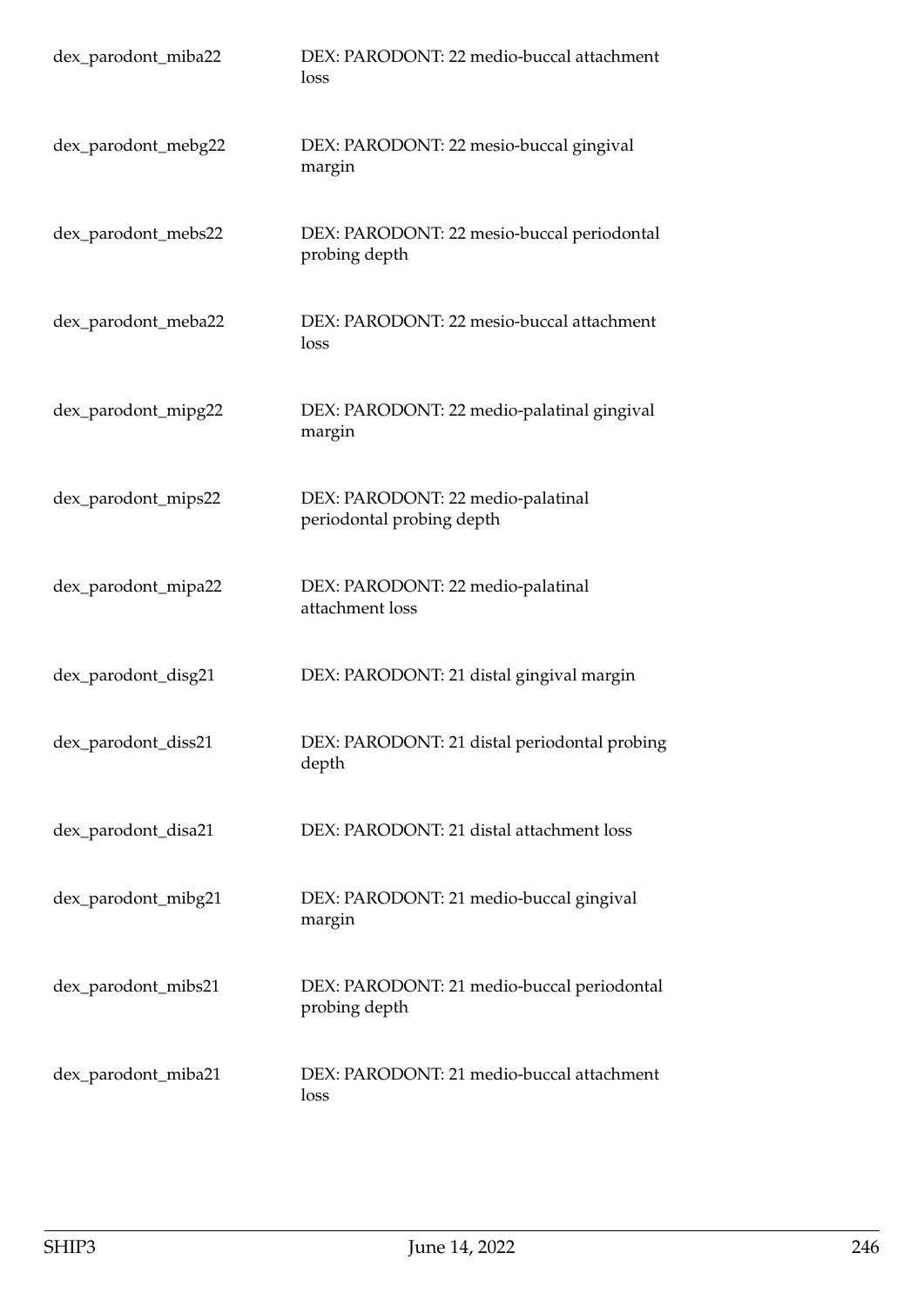| dex_parodont_mebg21 | DEX: PARODONT: 21 mesio-buccal gingival<br>margin                         |                                                                  |
|---------------------|---------------------------------------------------------------------------|------------------------------------------------------------------|
| dex_parodont_mebs21 | DEX: PARODONT: 21 mesio-buccal periodontal<br>probing depth               |                                                                  |
| dex_parodont_meba21 | DEX: PARODONT: 21 mesio-buccal attachment<br>loss                         |                                                                  |
| dex_parodont_mipg21 | DEX: PARODONT: 21 medio-palatinal gingival<br>margin                      |                                                                  |
| dex_parodont_mips21 | DEX: PARODONT: 21 medio-palatinal<br>periodontal probing depth            |                                                                  |
| dex_parodont_mipa21 | DEX: PARODONT: 21 medio-palatinal<br>attachment loss                      |                                                                  |
| dex_parodont_disb27 | DEX: PARODONT: 27 distal haemorrhage<br>post-periodontal probing          | $0$ - Nein<br>$1 - Ja$                                           |
| dex_parodont_mibb27 | DEX: PARODONT: 27 medio-buccal<br>haemorrhage post-periodontal probing    | 8 - nicht erhebbar<br>$0$ - Nein<br>1 - Ja<br>8 - nicht erhebbar |
| dex_parodont_mebb27 | DEX: PARODONT: 27 mesio-buccal haemorrhage<br>post-periodontal probing    | $0$ - Nein<br>$1 - Ja$<br>8 - nicht erhebbar                     |
| dex_parodont_mipb27 | DEX: PARODONT: 27 medio palatinal<br>haemorrhage post-periodontal probing | $0$ - Nein<br>$1 - Ja$<br>8 - nicht erhebbar                     |
| dex_parodont_disb26 | DEX: PARODONT: 26 distal haemorrhage<br>post-periodontal probing          | $0$ - Nein                                                       |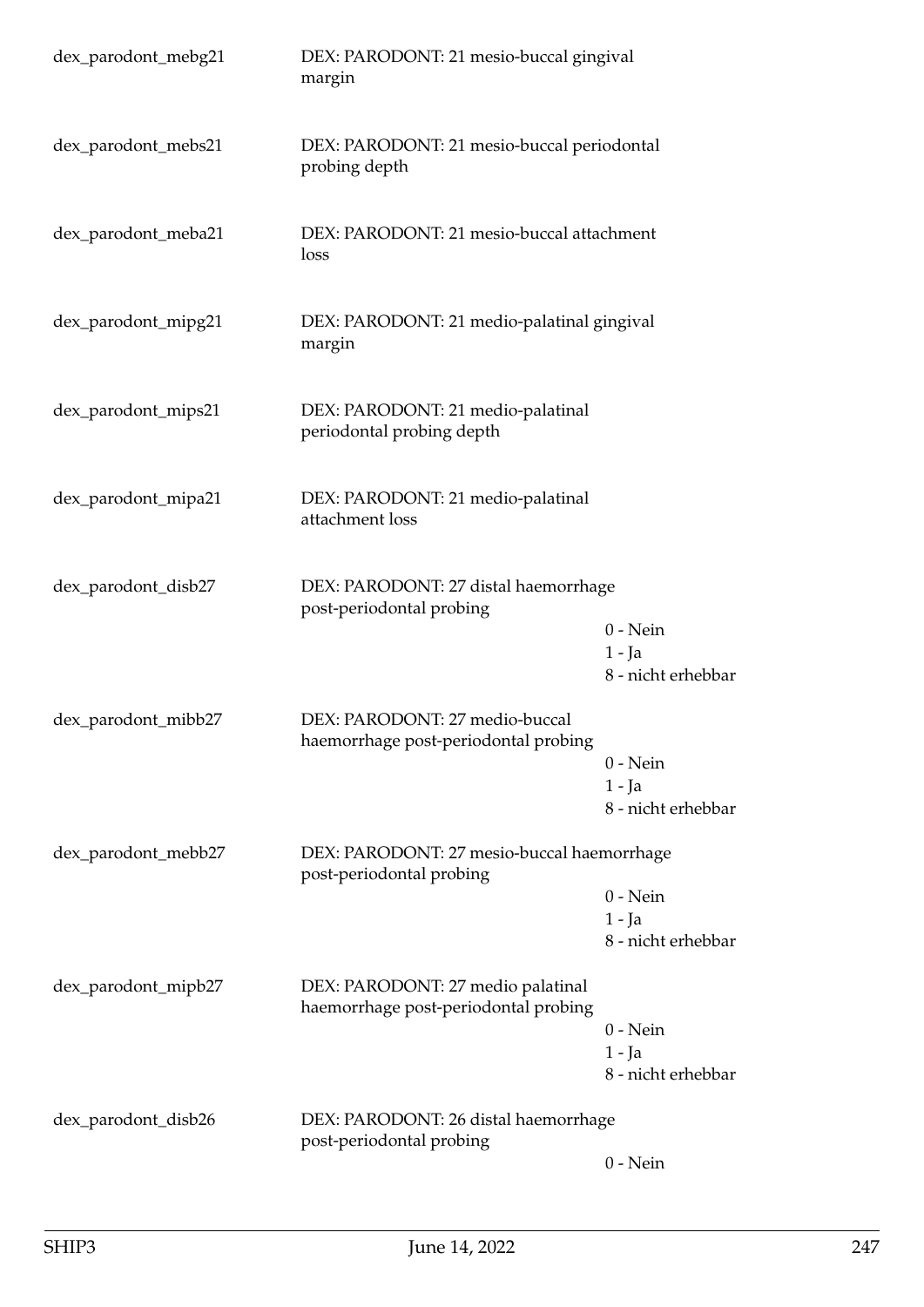|                     |                                                                           | $1 - Ja$<br>8 - nicht erhebbar |
|---------------------|---------------------------------------------------------------------------|--------------------------------|
| dex_parodont_mibb26 | DEX: PARODONT: 26 medio-buccal                                            |                                |
|                     | haemorrhage post-periodontal probing                                      |                                |
|                     |                                                                           | $0$ - Nein                     |
|                     |                                                                           | $1 - Ja$                       |
|                     |                                                                           | 8 - nicht erhebbar             |
| dex_parodont_mebb26 | DEX: PARODONT: 26 mesio-buccal haemorrhage<br>post-periodontal probing    |                                |
|                     |                                                                           | $0$ - Nein                     |
|                     |                                                                           | $1 - Ja$                       |
|                     |                                                                           | 8 - nicht erhebbar             |
| dex_parodont_mipb26 | DEX: PARODONT: 26 medio palatinal<br>haemorrhage post-periodontal probing |                                |
|                     |                                                                           | $0 - Nein$                     |
|                     |                                                                           | $1 - Ja$                       |
|                     |                                                                           | 8 - nicht erhebbar             |
| dex_parodont_disb24 | DEX: PARODONT: 24 distal haemorrhage<br>post-periodontal probing          |                                |
|                     |                                                                           | $0 - Nein$                     |
|                     |                                                                           | $1 - Ja$                       |
|                     |                                                                           | 8 - nicht erhebbar             |
| dex_parodont_mibb24 | DEX: PARODONT: 24 medio-buccal<br>haemorrhage post-periodontal probing    |                                |
|                     |                                                                           | $0$ - Nein                     |
|                     |                                                                           | 1 - Ja                         |
|                     |                                                                           | 8 - nicht erhebbar             |
| dex_parodont_mebb24 | DEX: PARODONT: 24 mesio-buccal haemorrhage<br>post-periodontal probing    |                                |
|                     |                                                                           | $0$ - Nein                     |
|                     |                                                                           | $1 - Ja$                       |
|                     |                                                                           | 8 - nicht erhebbar             |
| dex_parodont_mipb24 | DEX: PARODONT: 24 medio palatinal<br>haemorrhage post-periodontal probing |                                |
|                     |                                                                           | $0 - Nein$                     |
|                     |                                                                           | $1 - Ja$                       |
|                     |                                                                           | 8 - nicht erhebbar             |
| dex_parodont_disb23 | DEX: PARODONT: 23 distal haemorrhage<br>post-periodontal probing          |                                |
|                     |                                                                           | $0 - Nein$                     |
|                     |                                                                           | 1 - Ja                         |
|                     |                                                                           |                                |

8 - nicht erhebbar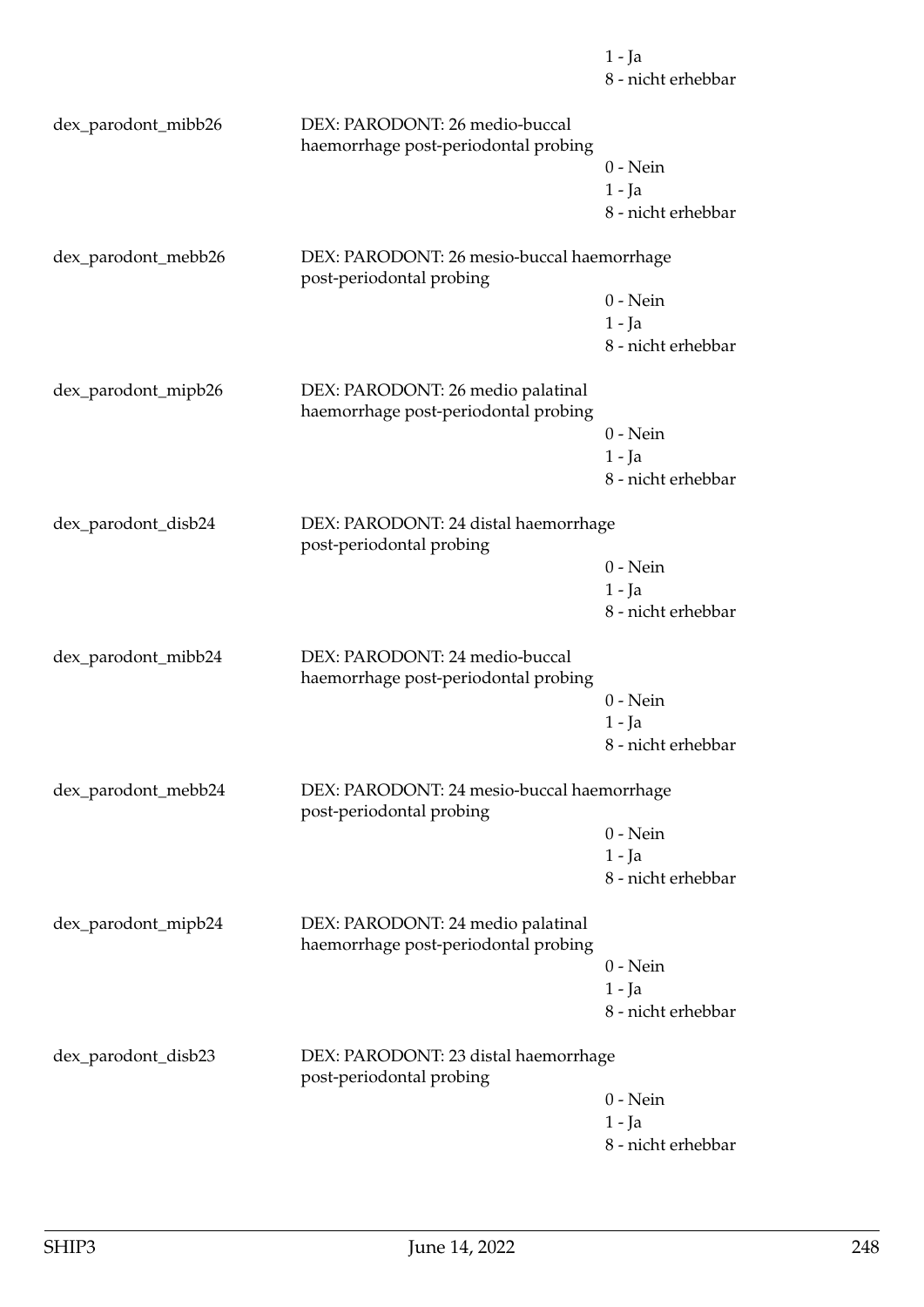| dex_parodont_mibb23 | DEX: PARODONT: 23 medio-buccal<br>haemorrhage post-periodontal probing    | $0$ - Nein<br>$1 - Ja$<br>8 - nicht erhebbar |
|---------------------|---------------------------------------------------------------------------|----------------------------------------------|
| dex_parodont_mebb23 | DEX: PARODONT: 23 mesio-buccal haemorrhage<br>post-periodontal probing    | $0$ - Nein<br>$1 - Ja$                       |
|                     |                                                                           | 8 - nicht erhebbar                           |
| dex_parodont_mipb23 | DEX: PARODONT: 23 medio palatinal<br>haemorrhage post-periodontal probing |                                              |
|                     |                                                                           | $0$ - Nein<br>$1 - Ja$<br>8 - nicht erhebbar |
| dex_parodont_disb22 | DEX: PARODONT: 22 distal haemorrhage<br>post-periodontal probing          |                                              |
|                     |                                                                           | $0$ - Nein                                   |
|                     |                                                                           | $1 - Ja$                                     |
|                     |                                                                           | 8 - nicht erhebbar                           |
| dex_parodont_mibb22 | DEX: PARODONT: 22 medio-buccal<br>haemorrhage post-periodontal probing    |                                              |
|                     |                                                                           | $0 - Nein$                                   |
|                     |                                                                           | $1 - Ja$                                     |
|                     |                                                                           | 8 - nicht erhebbar                           |
| dex_parodont_mebb22 | DEX: PARODONT: 22 mesio-buccal haemorrhage<br>post-periodontal probing    |                                              |
|                     |                                                                           | $0$ - Nein                                   |
|                     |                                                                           | $1 - Ja$                                     |
|                     |                                                                           | 8 - nicht erhebbar                           |
| dex_parodont_mipb22 | DEX: PARODONT: 22 medio palatinal<br>haemorrhage post-periodontal probing |                                              |
|                     |                                                                           | $0$ - Nein                                   |
|                     |                                                                           | $1 - Ja$                                     |
|                     |                                                                           | 8 - nicht erhebbar                           |
| dex_parodont_disb21 | DEX: PARODONT: 21 distal haemorrhage<br>post-periodontal probing          |                                              |
|                     |                                                                           | $0$ - Nein                                   |
|                     |                                                                           | $1 - Ja$                                     |
|                     |                                                                           | 8 - nicht erhebbar                           |
| dex_parodont_mibb21 | DEX: PARODONT: 21 medio-buccal<br>haemorrhage post-periodontal probing    |                                              |
|                     |                                                                           | $0$ - Nein                                   |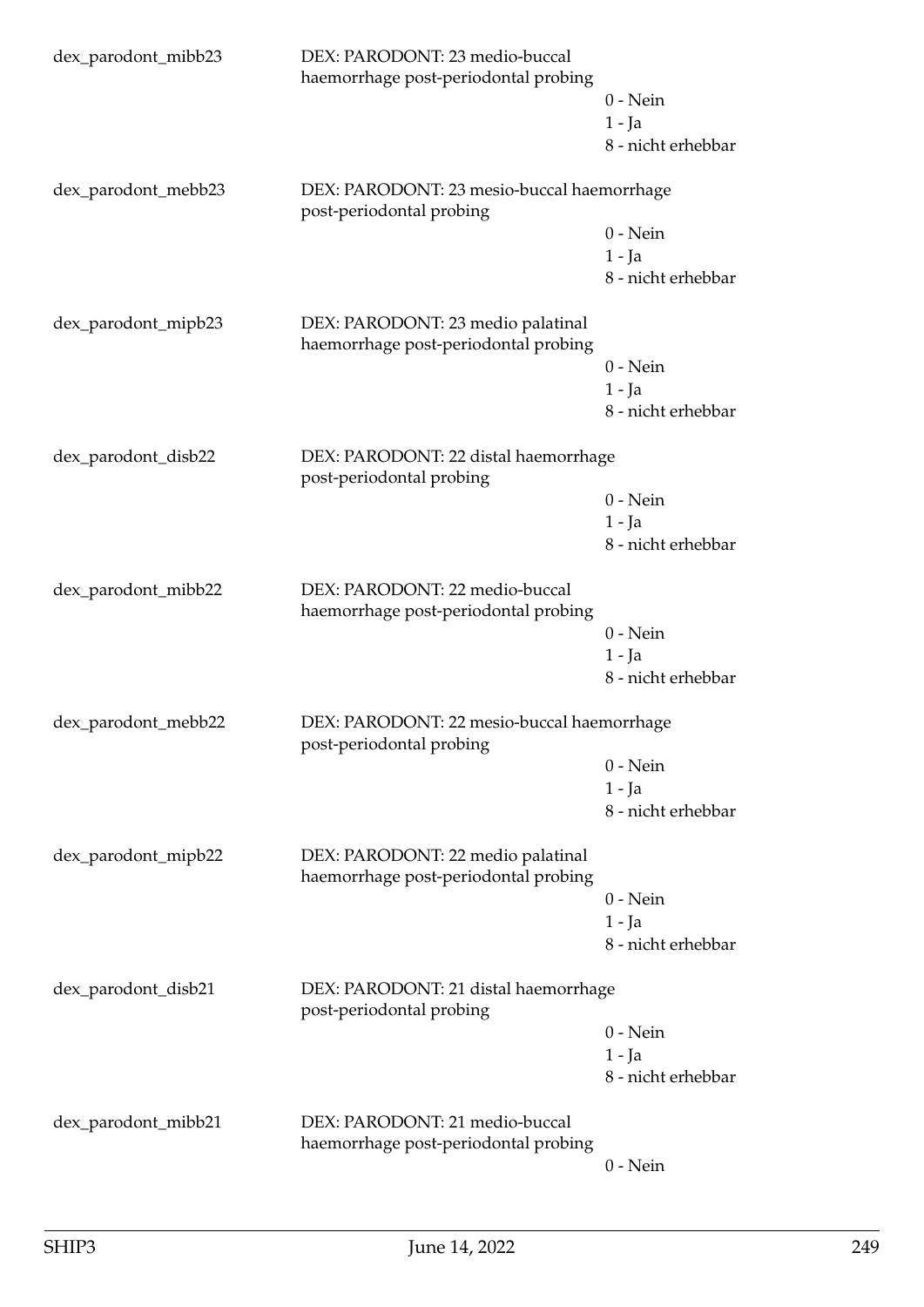1 - Ja 8 - nicht erhebbar

| dex_parodont_mebb21 | DEX: PARODONT: 21 mesio-buccal haemorrhage<br>post-periodontal probing    |                                              |
|---------------------|---------------------------------------------------------------------------|----------------------------------------------|
|                     |                                                                           | $0$ - Nein<br>$1 - Ja$<br>8 - nicht erhebbar |
| dex_parodont_mipb21 | DEX: PARODONT: 21 medio palatinal<br>haemorrhage post-periodontal probing | $0$ - Nein<br>$1 - Ja$<br>8 - nicht erhebbar |
| dex_parodont_disg37 | DEX: PARODONT: 37 distal gingival margin                                  |                                              |
| dex_parodont_diss37 | DEX: PARODONT: 37 distal periodontal probing<br>depth                     |                                              |
| dex_parodont_disa37 | DEX: PARODONT: 37 distal attachment loss                                  |                                              |
| dex_parodont_mibg37 | DEX: PARODONT: 37 medio-buccal gingival<br>margin                         |                                              |
| dex_parodont_mibs37 | DEX: PARODONT: 37 medio-buccal periodontal<br>probing depth               |                                              |
| dex_parodont_miba37 | DEX: PARODONT: 37 medio-buccal attachment<br>loss                         |                                              |
| dex_parodont_mebg37 | DEX: PARODONT: 37 mesio-buccal gingival<br>margin                         |                                              |
| dex_parodont_mebs37 | DEX: PARODONT: 37 mesio-buccal periodontal<br>probing depth               |                                              |
| dex_parodont_meba37 | DEX: PARODONT: 37 mesio-buccal attachment<br>loss                         |                                              |
| dex_parodont_milg37 | DEX: PARODONT: 37 medio-lingual gingival<br>margin                        |                                              |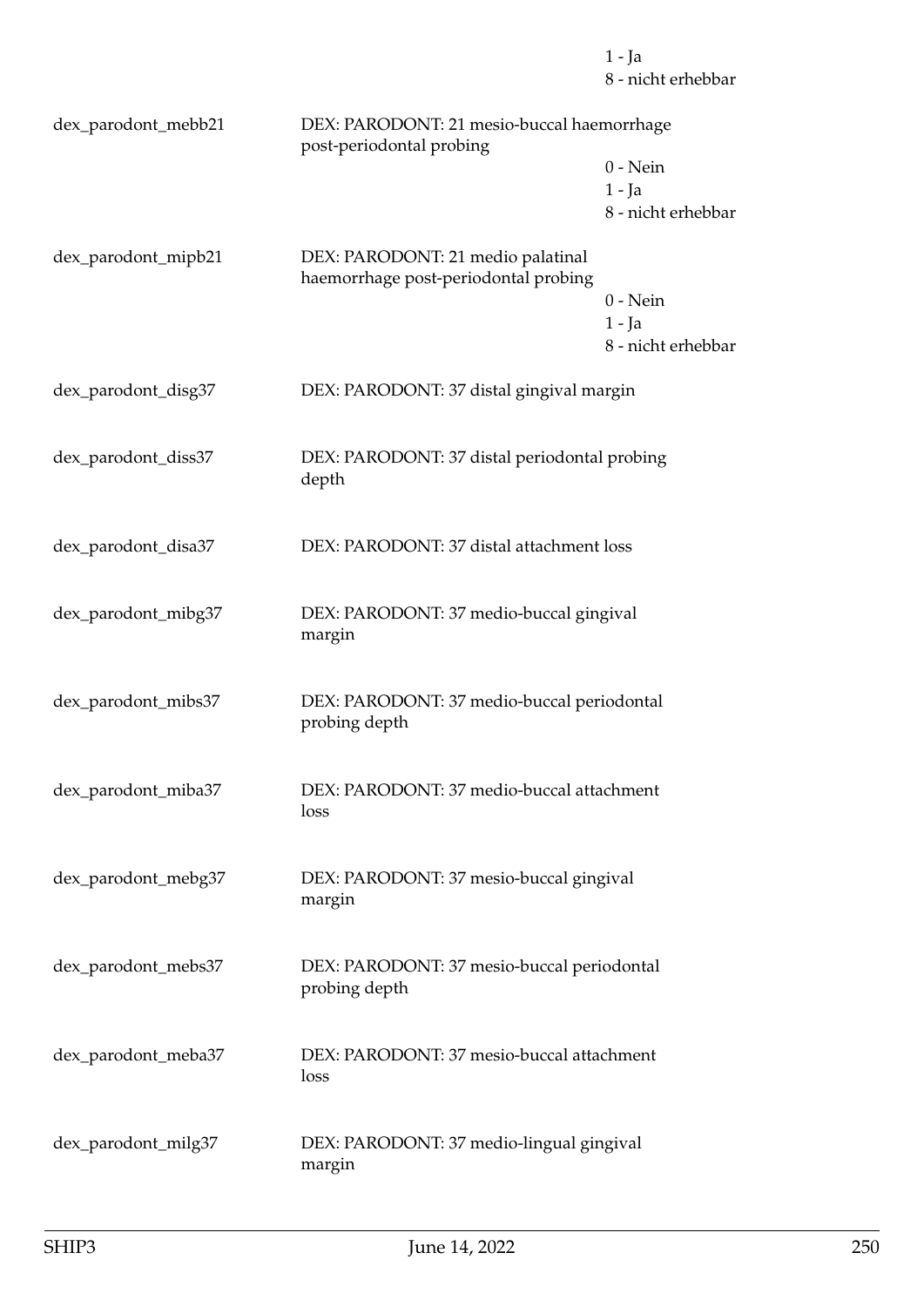| dex_parodont_mils37 | DEX: PARODONT: 37 medio-lingual periodontal<br>probing depth |
|---------------------|--------------------------------------------------------------|
| dex_parodont_mila37 | DEX: PARODONT: 37 medio-lingual attachment<br>loss           |
| dex_parodont_disg36 | DEX: PARODONT: 36 distal gingival margin                     |
| dex_parodont_diss36 | DEX: PARODONT: 36 distal periodontal probing<br>depth        |
| dex_parodont_disa36 | DEX: PARODONT: 36 distal attachment loss                     |
| dex_parodont_mibg36 | DEX: PARODONT: 36 medio-buccal gingival<br>margin            |
| dex_parodont_mibs36 | DEX: PARODONT: 36 medio-buccal periodontal<br>probing depth  |
| dex_parodont_miba36 | DEX: PARODONT: 36 medio-buccal attachment<br>loss            |
| dex_parodont_mebg36 | DEX: PARODONT: 36 mesio-buccal gingival<br>margin            |
| dex_parodont_mebs36 | DEX: PARODONT: 36 mesio-buccal periodontal<br>probing depth  |
| dex_parodont_meba36 | DEX: PARODONT: 36 mesio-buccal attachment<br>loss            |
| dex_parodont_milg36 | DEX: PARODONT: 36 medio-lingual gingival<br>margin           |
| dex_parodont_mils36 | DEX: PARODONT: 36 medio-lingual periodontal<br>probing depth |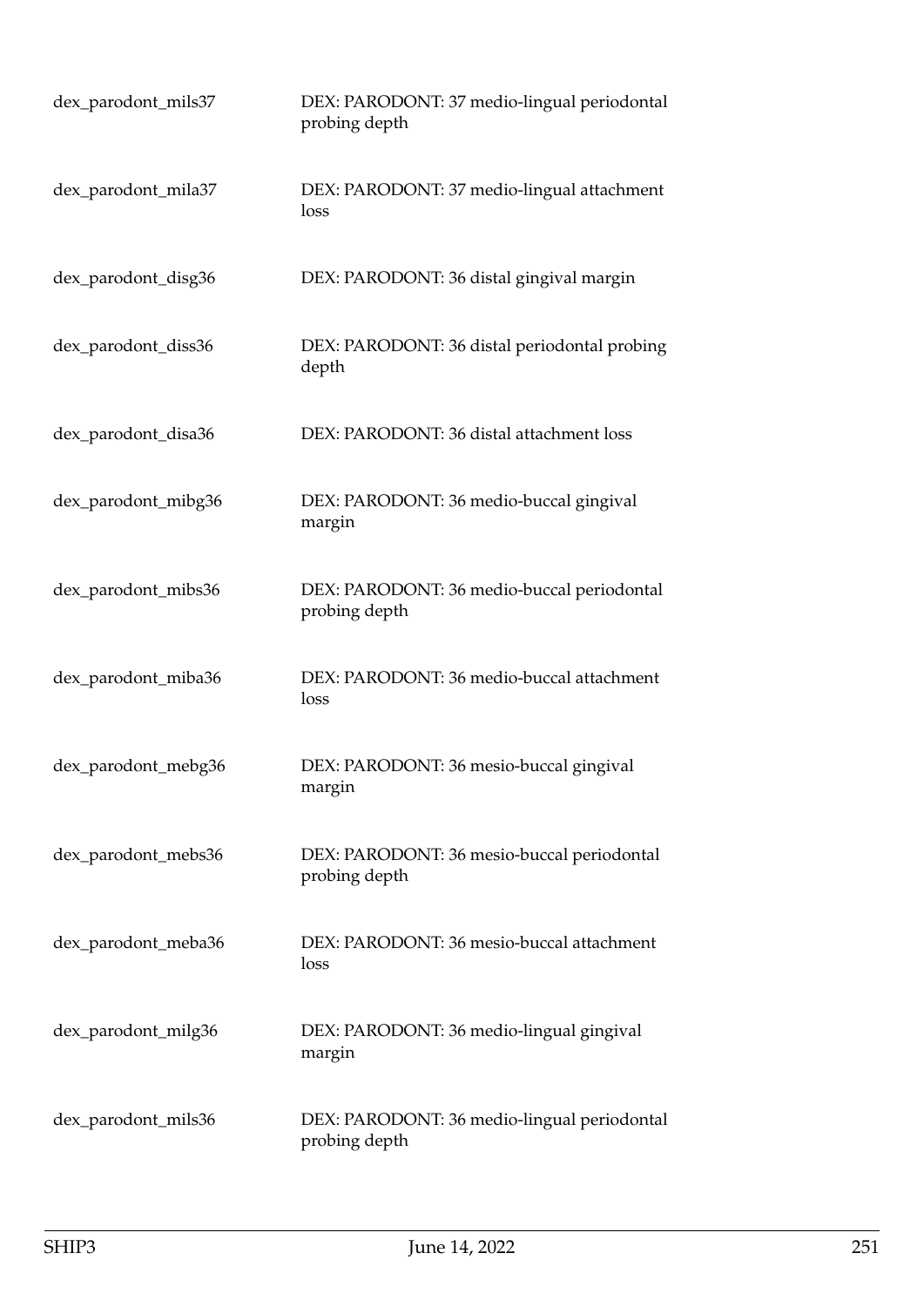| dex_parodont_mila36 | DEX: PARODONT: 36 medio-lingual attachment<br>loss           |
|---------------------|--------------------------------------------------------------|
| dex_parodont_disg35 | DEX: PARODONT: 35 distal gingival margin                     |
| dex_parodont_diss35 | DEX: PARODONT: 35 distal periodontal probing<br>depth        |
| dex_parodont_disa35 | DEX: PARODONT: 35 distal attachment loss                     |
| dex_parodont_mibg35 | DEX: PARODONT: 35 medio-buccal gingival<br>margin            |
| dex_parodont_mibs35 | DEX: PARODONT: 35 medio-buccal periodontal<br>probing depth  |
| dex_parodont_miba35 | DEX: PARODONT: 35 medio-buccal attachment<br>loss            |
| dex_parodont_mebg35 | DEX: PARODONT: 35 mesio-buccal gingival<br>margin            |
| dex_parodont_mebs35 | DEX: PARODONT: 35 mesio-buccal periodontal<br>probing depth  |
| dex_parodont_meba35 | DEX: PARODONT: 35 mesio-buccal attachment<br>loss            |
| dex_parodont_milg35 | DEX: PARODONT: 35 medio-lingual gingival<br>margin           |
| dex_parodont_mils35 | DEX: PARODONT: 35 medio-lingual periodontal<br>probing depth |
| dex_parodont_mila35 | DEX: PARODONT: 35 medio-lingual attachment<br>loss           |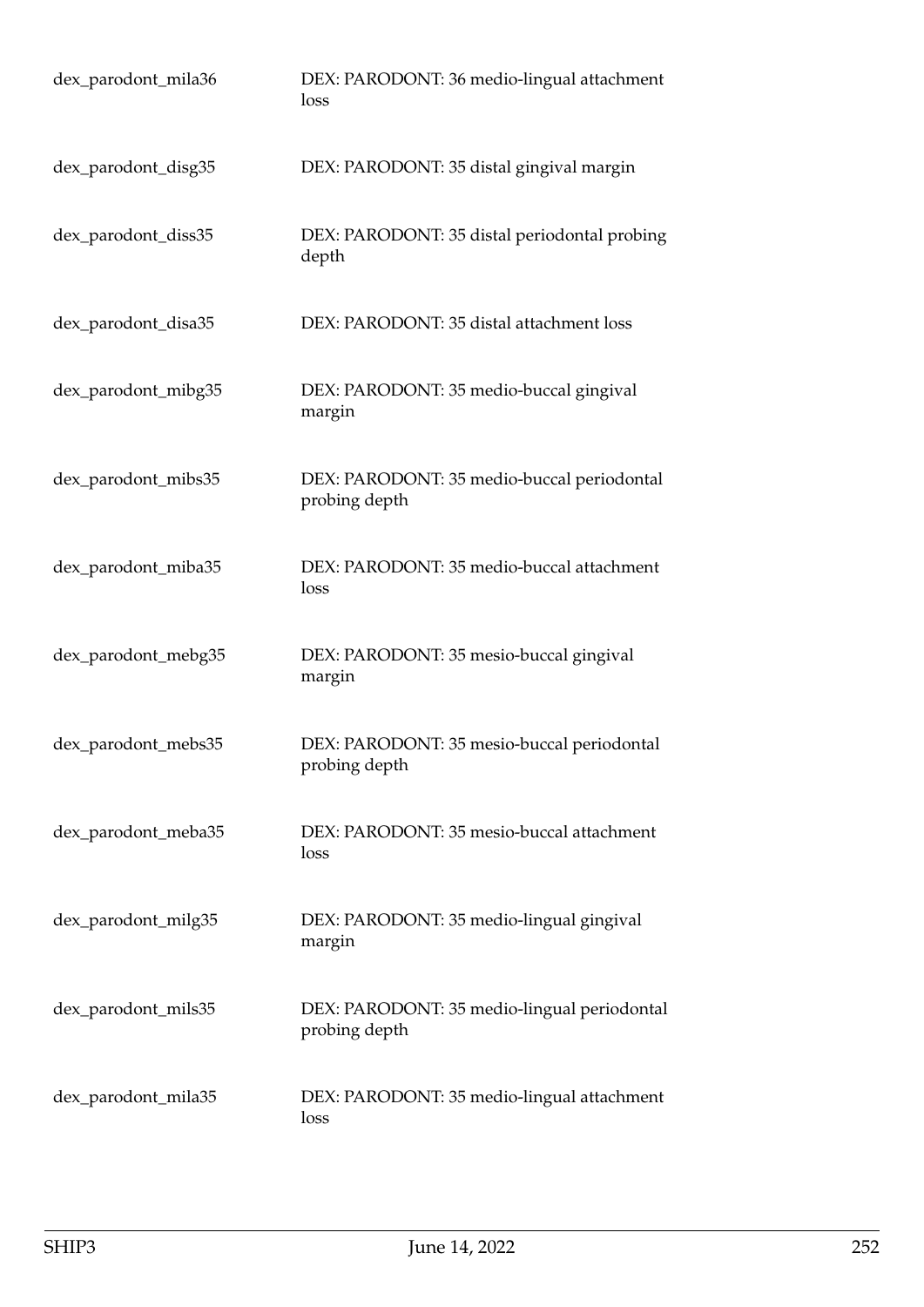| dex_parodont_disg34 | DEX: PARODONT: 34 distal gingival margin                     |
|---------------------|--------------------------------------------------------------|
| dex_parodont_diss34 | DEX: PARODONT: 34 distal periodontal probing<br>depth        |
| dex_parodont_disa34 | DEX: PARODONT: 34 distal attachment loss                     |
| dex_parodont_mibg34 | DEX: PARODONT: 34 medio-buccal gingival<br>margin            |
| dex_parodont_mibs34 | DEX: PARODONT: 34 medio-buccal periodontal<br>probing depth  |
| dex_parodont_miba34 | DEX: PARODONT: 34 medio-buccal attachment<br>loss            |
| dex_parodont_mebg34 | DEX: PARODONT: 34 mesio-buccal gingival<br>margin            |
| dex_parodont_mebs34 | DEX: PARODONT: 34 mesio-buccal periodontal<br>probing depth  |
| dex_parodont_meba34 | DEX: PARODONT: 34 mesio-buccal attachment<br>loss            |
| dex_parodont_milg34 | DEX: PARODONT: 34 medio-lingual gingival<br>margin           |
| dex_parodont_mils34 | DEX: PARODONT: 34 medio-lingual periodontal<br>probing depth |
| dex_parodont_mila34 | DEX: PARODONT: 34 medio-lingual attachment<br>loss           |
| dex_parodont_disg33 | DEX: PARODONT: 33 distal gingival margin                     |
| dex_parodont_diss33 | DEX: PARODONT: 33 distal periodontal probing<br>depth        |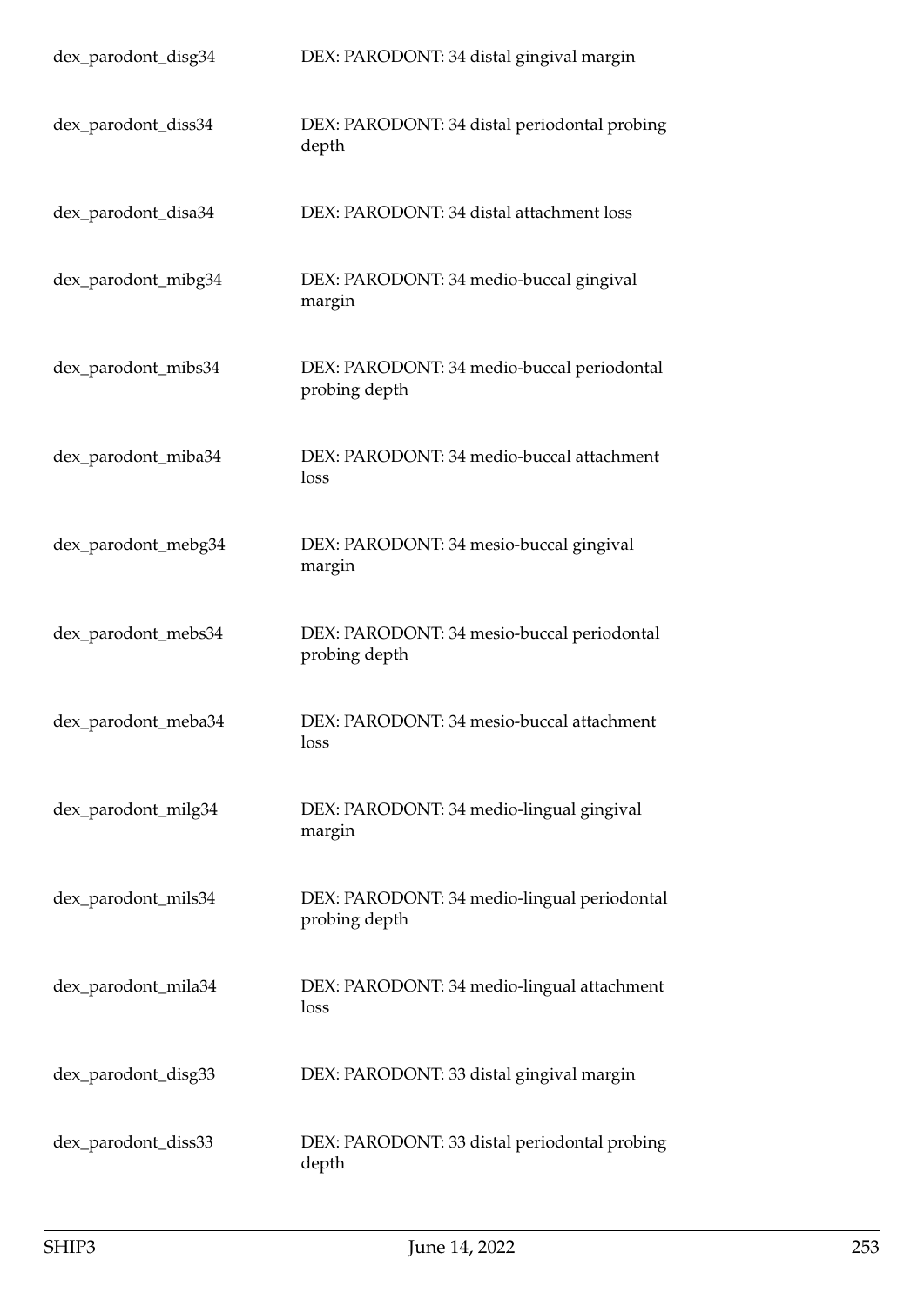| dex_parodont_disa33 | DEX: PARODONT: 33 distal attachment loss                     |
|---------------------|--------------------------------------------------------------|
| dex_parodont_mibg33 | DEX: PARODONT: 33 medio-buccal gingival<br>margin            |
| dex_parodont_mibs33 | DEX: PARODONT: 33 medio-buccal periodontal<br>probing depth  |
| dex_parodont_miba33 | DEX: PARODONT: 33 medio-buccal attachment<br>loss            |
| dex_parodont_mebg33 | DEX: PARODONT: 33 mesio-buccal gingival<br>margin            |
| dex_parodont_mebs33 | DEX: PARODONT: 33 mesio-buccal periodontal<br>probing depth  |
| dex_parodont_meba33 | DEX: PARODONT: 33 mesio-buccal attachment<br>loss            |
| dex_parodont_milg33 | DEX: PARODONT: 33 medio-lingual gingival<br>margin           |
| dex_parodont_mils33 | DEX: PARODONT: 33 medio-lingual periodontal<br>probing depth |
| dex_parodont_mila33 | DEX: PARODONT: 33 medio-lingual attachment<br>loss           |
| dex_parodont_disg32 | DEX: PARODONT: 32 distal gingival margin                     |
| dex_parodont_diss32 | DEX: PARODONT: 32 distal periodontal probing<br>depth        |
| dex_parodont_disa32 | DEX: PARODONT: 32 distal attachment loss                     |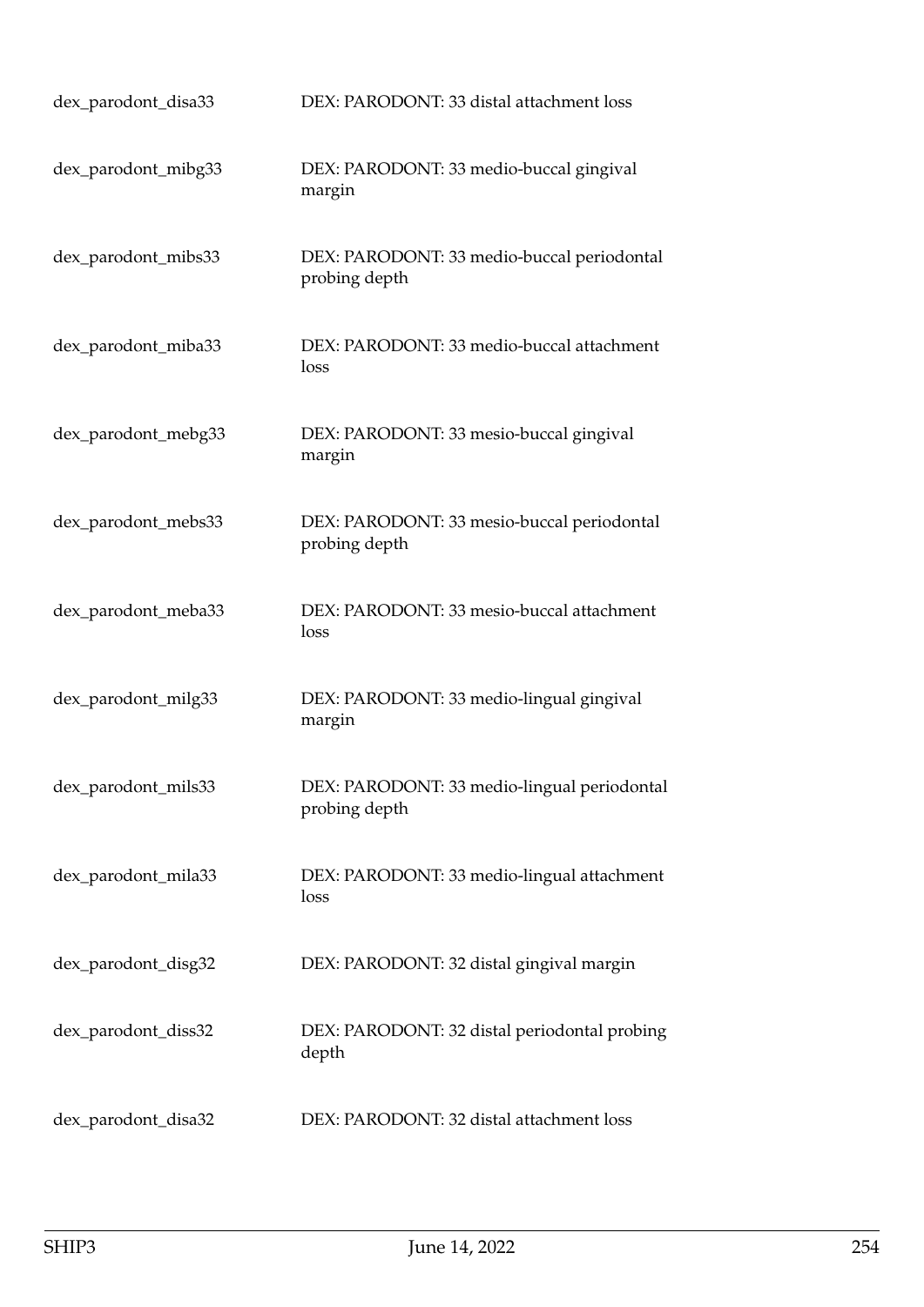| dex_parodont_mibg32 | DEX: PARODONT: 32 medio-buccal gingival<br>margin            |
|---------------------|--------------------------------------------------------------|
| dex_parodont_mibs32 | DEX: PARODONT: 32 medio-buccal periodontal<br>probing depth  |
| dex_parodont_miba32 | DEX: PARODONT: 32 medio-buccal attachment<br>loss            |
| dex_parodont_mebg32 | DEX: PARODONT: 32 mesio-buccal gingival<br>margin            |
| dex_parodont_mebs32 | DEX: PARODONT: 32 mesio-buccal periodontal<br>probing depth  |
| dex_parodont_meba32 | DEX: PARODONT: 32 mesio-buccal attachment<br>loss            |
| dex_parodont_milg32 | DEX: PARODONT: 32 medio-lingual gingival<br>margin           |
| dex_parodont_mils32 | DEX: PARODONT: 32 medio-lingual periodontal<br>probing depth |
| dex_parodont_mila32 | DEX: PARODONT: 32 medio-lingual attachment<br>loss           |
| dex_parodont_disg31 | DEX: PARODONT: 31 distal gingival margin                     |
| dex_parodont_diss31 | DEX: PARODONT: 31 distal periodontal probing<br>depth        |
| dex_parodont_disa31 | DEX: PARODONT: 31 distal attachment loss                     |
| dex_parodont_mibg31 | DEX: PARODONT: 31 medio-buccal gingival<br>margin            |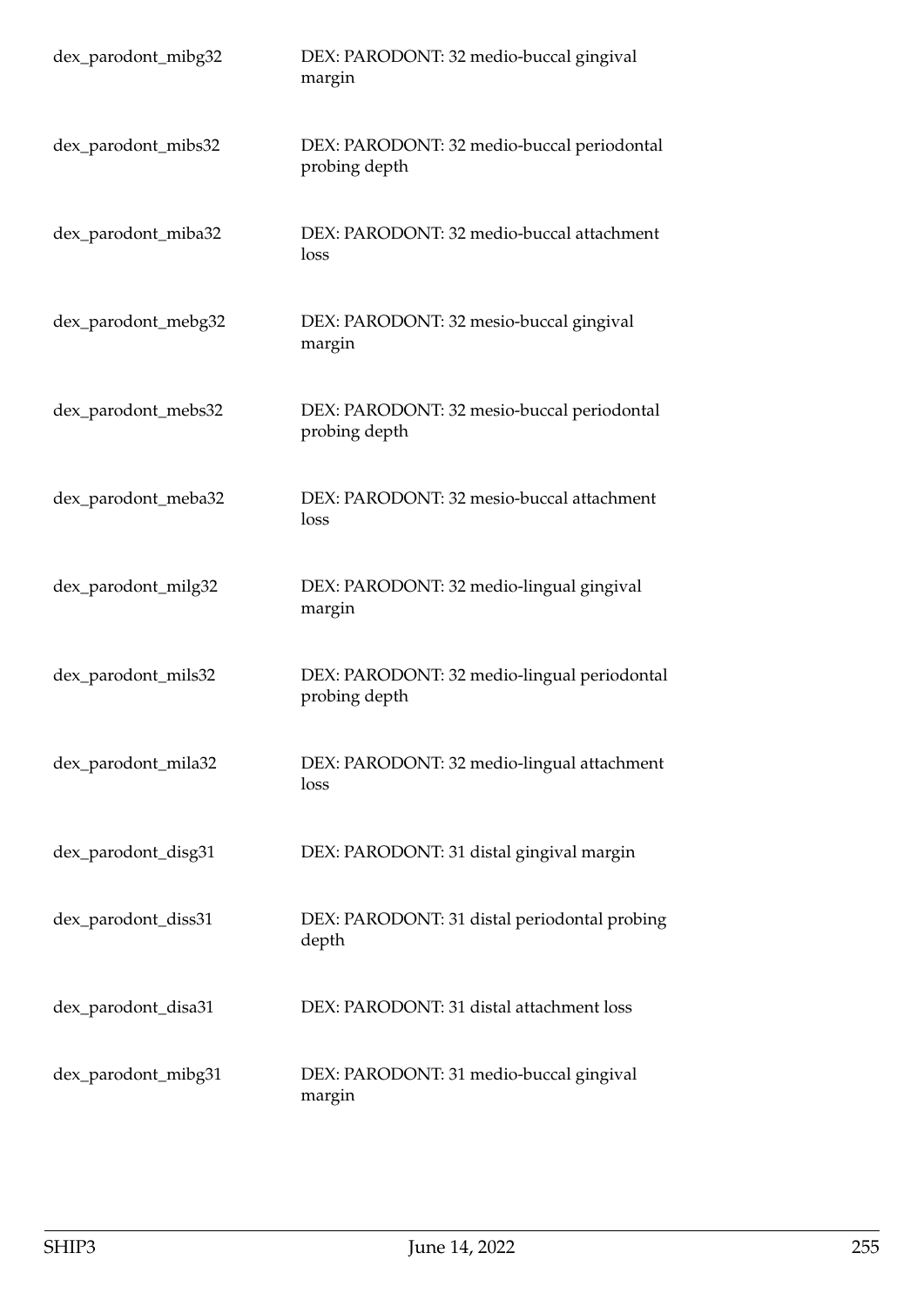| dex_parodont_mibs31 | DEX: PARODONT: 31 medio-buccal periodontal<br>probing depth            |                                              |
|---------------------|------------------------------------------------------------------------|----------------------------------------------|
| dex_parodont_miba31 | DEX: PARODONT: 31 medio-buccal attachment<br>loss                      |                                              |
| dex_parodont_mebg31 | DEX: PARODONT: 31 mesio-buccal gingival<br>margin                      |                                              |
| dex_parodont_mebs31 | DEX: PARODONT: 31 mesio-buccal periodontal<br>probing depth            |                                              |
| dex_parodont_meba31 | DEX: PARODONT: 31 mesio-buccal attachment<br>loss                      |                                              |
| dex_parodont_milg31 | DEX: PARODONT: 31 medio-lingual gingival<br>margin                     |                                              |
| dex_parodont_mils31 | DEX: PARODONT: 31 medio-lingual periodontal<br>probing depth           |                                              |
| dex_parodont_mila31 | DEX: PARODONT: 31 medio-lingual attachment<br>loss                     |                                              |
| dex_parodont_disb37 | DEX: PARODONT: 37 distal haemorrhage<br>post-periodontal probing       | $0$ - Nein<br>$1 - Ja$<br>8 - nicht erhebbar |
| dex_parodont_mibb37 | DEX: PARODONT: 37 medio-buccal<br>haemorrhage post-periodontal probing | $0 - Nein$<br>1 - Ja<br>8 - nicht erhebbar   |
| dex_parodont_mebb37 | DEX: PARODONT: 37 mesio-buccal haemorrhage<br>post-periodontal probing | $0 - Nein$<br>1 - Ja<br>8 - nicht erhebbar   |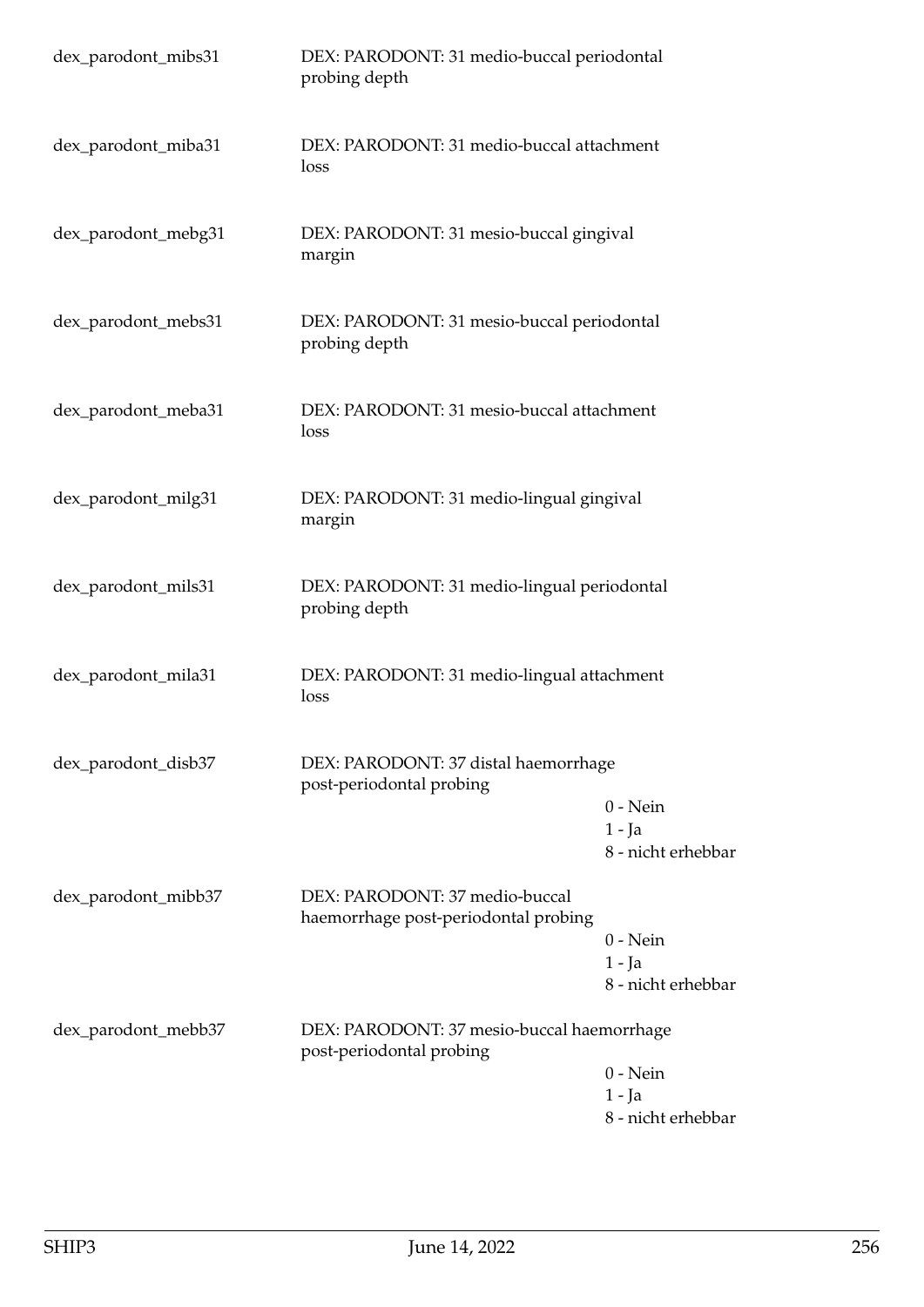| dex_parodont_milb37 | DEX: PARODONT: 37 medio-lingual<br>haemorrhage post-periodontal probing | $0$ - Nein<br>$1 - Ja$<br>8 - nicht erhebbar |
|---------------------|-------------------------------------------------------------------------|----------------------------------------------|
| dex_parodont_disb36 | DEX: PARODONT: 36 distal haemorrhage<br>post-periodontal probing        | $0$ - Nein<br>$1 - Ja$<br>8 - nicht erhebbar |
| dex_parodont_mibb36 | DEX: PARODONT: 36 medio-buccal<br>haemorrhage post-periodontal probing  | $0$ - Nein<br>$1 - Ja$<br>8 - nicht erhebbar |
| dex_parodont_mebb36 | DEX: PARODONT: 36 mesio-buccal haemorrhage<br>post-periodontal probing  | $0$ - Nein<br>$1 - Ja$<br>8 - nicht erhebbar |
| dex_parodont_milb36 | DEX: PARODONT: 36 medio-lingual<br>haemorrhage post-periodontal probing | $0$ - Nein<br>$1 - Ja$<br>8 - nicht erhebbar |
| dex_parodont_disb34 | DEX: PARODONT: 34 distal haemorrhage<br>post-periodontal probing        | $0$ - Nein<br>$1 - Ja$<br>8 - nicht erhebbar |
| dex_parodont_mibb34 | DEX: PARODONT: 34 medio-buccal<br>haemorrhage post-periodontal probing  | $0$ - Nein<br>$1 - Ja$<br>8 - nicht erhebbar |
| dex_parodont_mebb34 | DEX: PARODONT: 34 mesio-buccal haemorrhage<br>post-periodontal probing  | $0$ - Nein<br>$1 - Ja$<br>8 - nicht erhebbar |
| dex_parodont_milb34 | DEX: PARODONT: 34 medio-lingual<br>haemorrhage post-periodontal probing | $0$ - Nein                                   |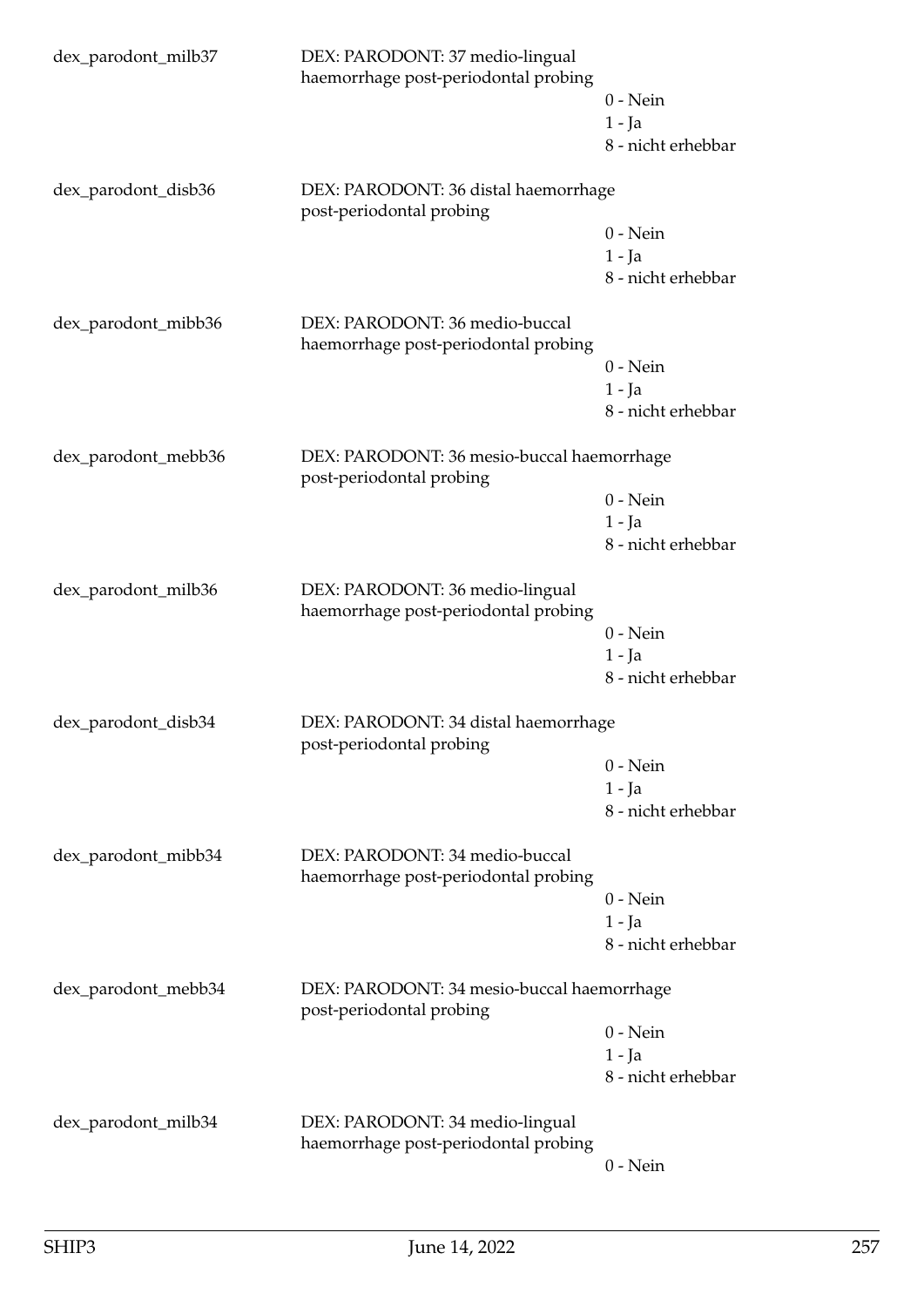8 - nicht erhebbar dex\_parodont\_disb33 DEX: PARODONT: 33 distal haemorrhage post-periodontal probing 0 - Nein 1 - Ja 8 - nicht erhebbar dex\_parodont\_mibb33 DEX: PARODONT: 33 medio-buccal haemorrhage post-periodontal probing 0 - Nein 1 - Ja 8 - nicht erhebbar dex\_parodont\_mebb33 DEX: PARODONT: 33 mesio-buccal haemorrhage post-periodontal probing 0 - Nein 1 - Ja 8 - nicht erhebbar dex\_parodont\_milb33 DEX: PARODONT: 33 medio-lingual haemorrhage post-periodontal probing 0 - Nein 1 - Ja 8 - nicht erhebbar dex\_parodont\_disb32 DEX: PARODONT: 32 distal haemorrhage post-periodontal probing 0 - Nein 1 - Ja 8 - nicht erhebbar dex\_parodont\_mibb32 DEX: PARODONT: 32 medio-buccal haemorrhage post-periodontal probing 0 - Nein 1 - Ja 8 - nicht erhebbar dex\_parodont\_mebb32 DEX: PARODONT: 32 mesio-buccal haemorrhage post-periodontal probing 0 - Nein 1 - Ja 8 - nicht erhebbar dex\_parodont\_milb32 DEX: PARODONT: 32 medio-lingual haemorrhage post-periodontal probing 0 - Nein 1 - Ja 8 - nicht erhebbar

1 - Ja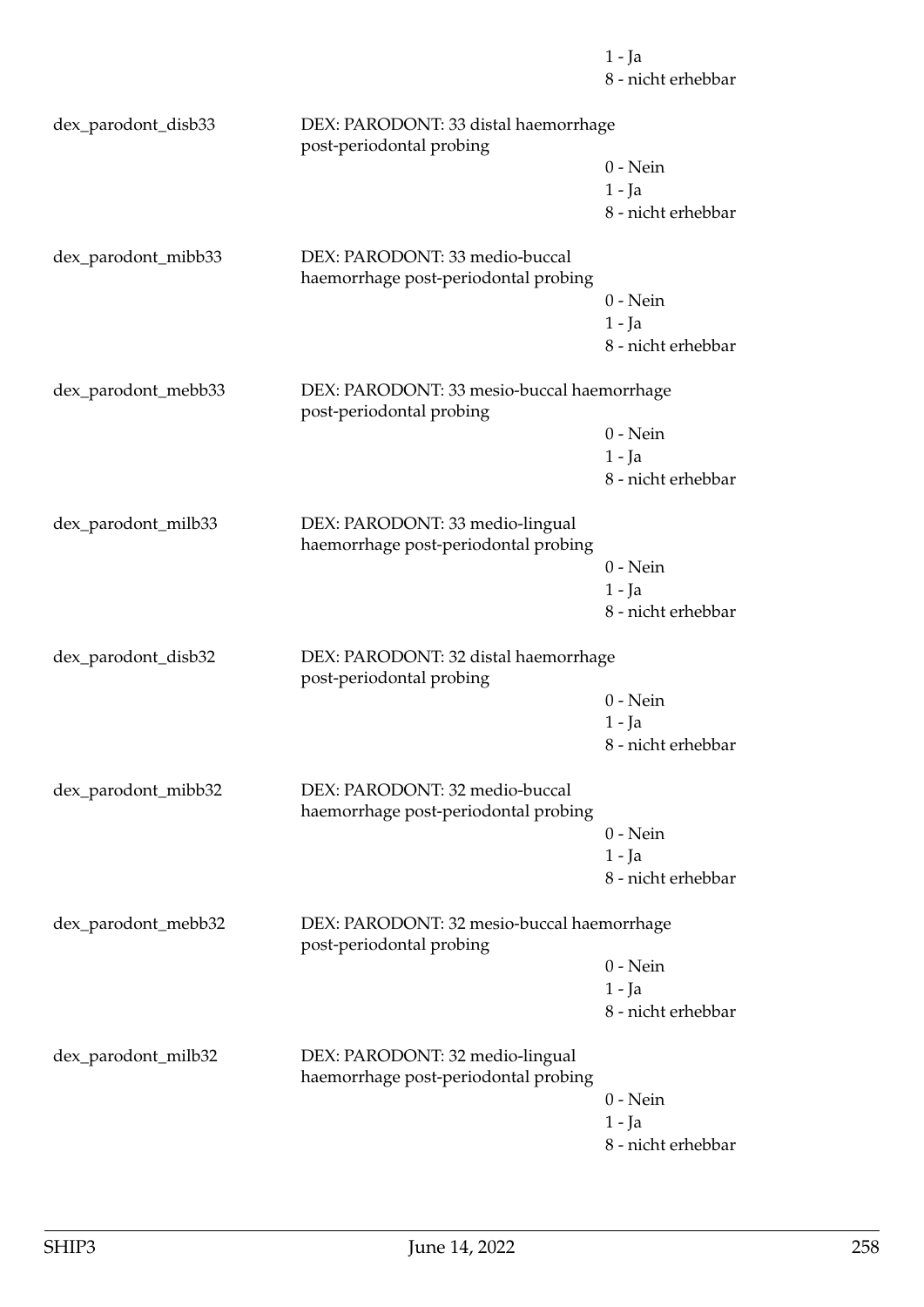| dex_parodont_disb31  | DEX: PARODONT: 31 distal haemorrhage<br>post-periodontal probing        |                                       |  |
|----------------------|-------------------------------------------------------------------------|---------------------------------------|--|
|                      |                                                                         | $0$ - Nein                            |  |
|                      |                                                                         | $1 - Ja$                              |  |
|                      |                                                                         | 8 - nicht erhebbar                    |  |
| dex_parodont_mibb31  | DEX: PARODONT: 31 medio-buccal<br>haemorrhage post-periodontal probing  |                                       |  |
|                      |                                                                         | $0 - Nein$                            |  |
|                      |                                                                         | $1 - Ja$                              |  |
|                      |                                                                         | 8 - nicht erhebbar                    |  |
| dex_parodont_mebb31  | DEX: PARODONT: 31 mesio-buccal haemorrhage<br>post-periodontal probing  |                                       |  |
|                      |                                                                         | $0$ - Nein                            |  |
|                      |                                                                         | $1 - Ja$                              |  |
|                      |                                                                         | 8 - nicht erhebbar                    |  |
| dex_parodont_milb31  | DEX: PARODONT: 31 medio-lingual<br>haemorrhage post-periodontal probing |                                       |  |
|                      |                                                                         | $0$ - Nein                            |  |
|                      |                                                                         | $1 - Ja$                              |  |
|                      |                                                                         | 8 - nicht erhebbar                    |  |
| dex_parodont_bes     | DEX: PARODONT: special features periodontal<br>diagnostic               |                                       |  |
|                      |                                                                         | 0 - no particularities                |  |
|                      |                                                                         | 1 - particularities                   |  |
|                      |                                                                         | 8 - total data sheets not collectible |  |
|                      |                                                                         | 9 - total data sheets disallowed      |  |
| dex_parodont_bestext | DEX: PARODONT: remark periodontal<br>diagnostic                         |                                       |  |
| dex_parodont_end     | DEX: PARODONT: end periodontal diagnostic                               |                                       |  |
| dex_parodont_plindex | plaque index                                                            |                                       |  |
| dex_parodont_zsindex | tartar index                                                            |                                       |  |
| dex_parodont_smean   | probing depth (mean)                                                    |                                       |  |
| dex_parodont_avmean  | attachment loss (mean)                                                  |                                       |  |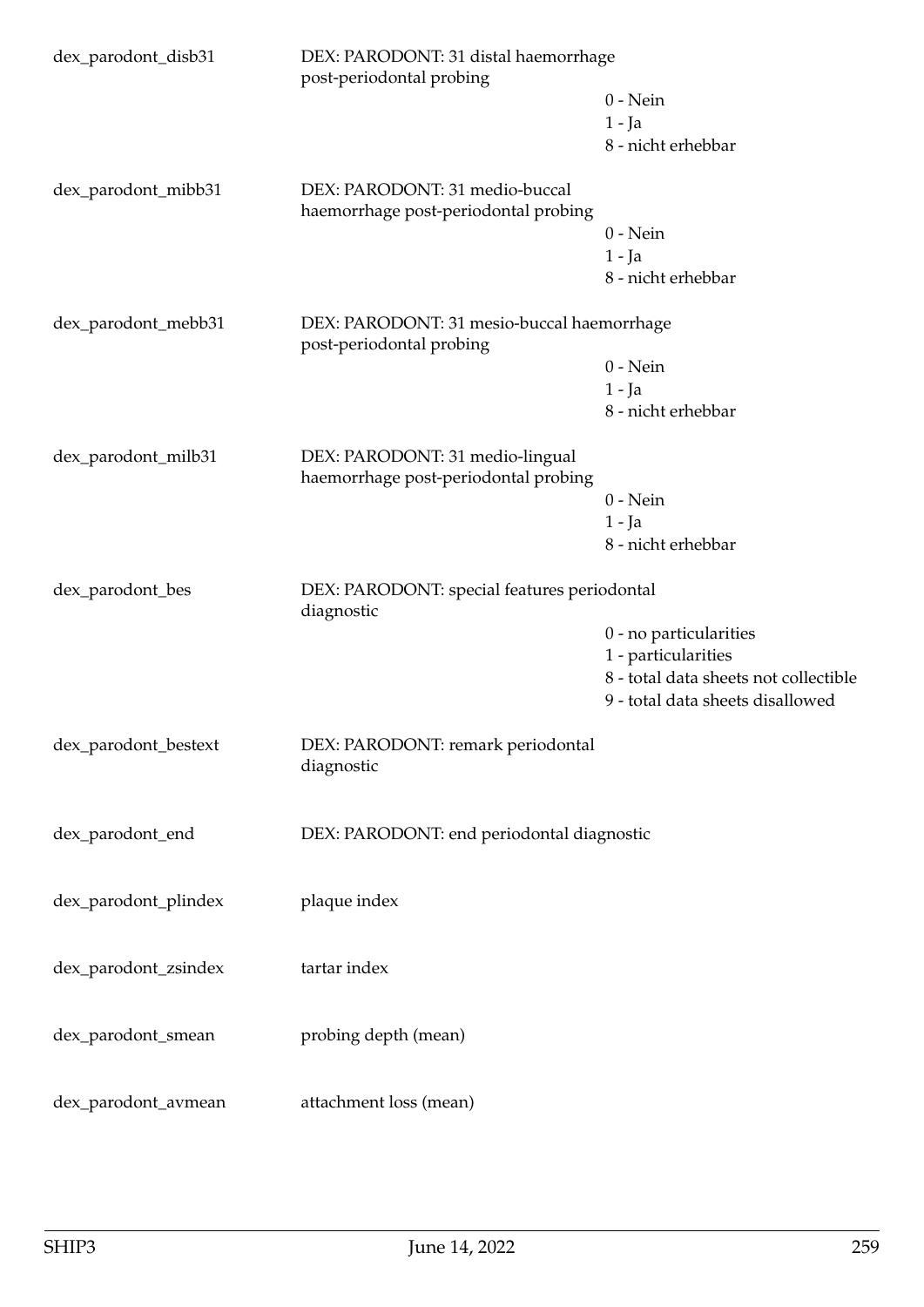| dex_parodont_blutindex | parodontal bleeding index                      |                                                                                                                                                                                                                                                                                                                                                                                                                                                                                                                                                |
|------------------------|------------------------------------------------|------------------------------------------------------------------------------------------------------------------------------------------------------------------------------------------------------------------------------------------------------------------------------------------------------------------------------------------------------------------------------------------------------------------------------------------------------------------------------------------------------------------------------------------------|
| dex_cariesco_begin     | DEX: CARIESCO: begin caries diagnostic         |                                                                                                                                                                                                                                                                                                                                                                                                                                                                                                                                                |
| dex_cariesco_do17      | DEX: CARIESCO: 17 occlusal dental crown caries | $0$ - gesund<br>2 - kariöser Defekt = 3 mm<br>3 - Dentinkaries > 3 mm<br>4 - Füllung: (Prothetischer Befund)<br>5 - Sekundärkaries<br>6 - extrahiert<br>8 - nicht erhebbar<br>9 - persistierende Zähne der 1. Denti-<br>tion<br>10 - Kronen/Füllungen im Bereich<br>der Inzisivi nach eruierbarem Trauma<br>(nachfragen)<br>11 - einzelne durch Trauma verloren<br>gegangene Zähne (nachfragen)<br>12 - aus kieferorthopädischen Grün-<br>den (nachfragen) symmetrisch ex-<br>trahierte Prämolaren<br>13 - durch Nichtanlage fehlende<br>Zähne |
| dex_cariesco_dd17      | DEX: CARIESCO: 17 distal dental crown caries   | $0$ - gesund<br>2 - kariöser Defekt = 3 mm<br>3 - Dentinkaries > 3 mm<br>4 - Füllung: (Prothetischer Befund)<br>5 - Sekundärkaries<br>6 - extrahiert<br>8 - nicht erhebbar<br>9 - persistierende Zähne der 1. Denti-<br>tion<br>10 - Kronen/Füllungen im Bereich<br>der Inzisivi nach eruierbarem Trauma<br>(nachfragen)<br>11 - einzelne durch Trauma verloren<br>gegangene Zähne (nachfragen)<br>12 - aus kieferorthopädischen Grün-<br>den (nachfragen) symmetrisch ex-<br>trahierte Prämolaren<br>13 - durch Nichtanlage fehlende<br>Zähne |
| dex_cariesco_db17      | DEX: CARIESCO: 17 buccal dental crown caries   | $0$ - gesund<br>2 - kariöser Defekt = 3 mm                                                                                                                                                                                                                                                                                                                                                                                                                                                                                                     |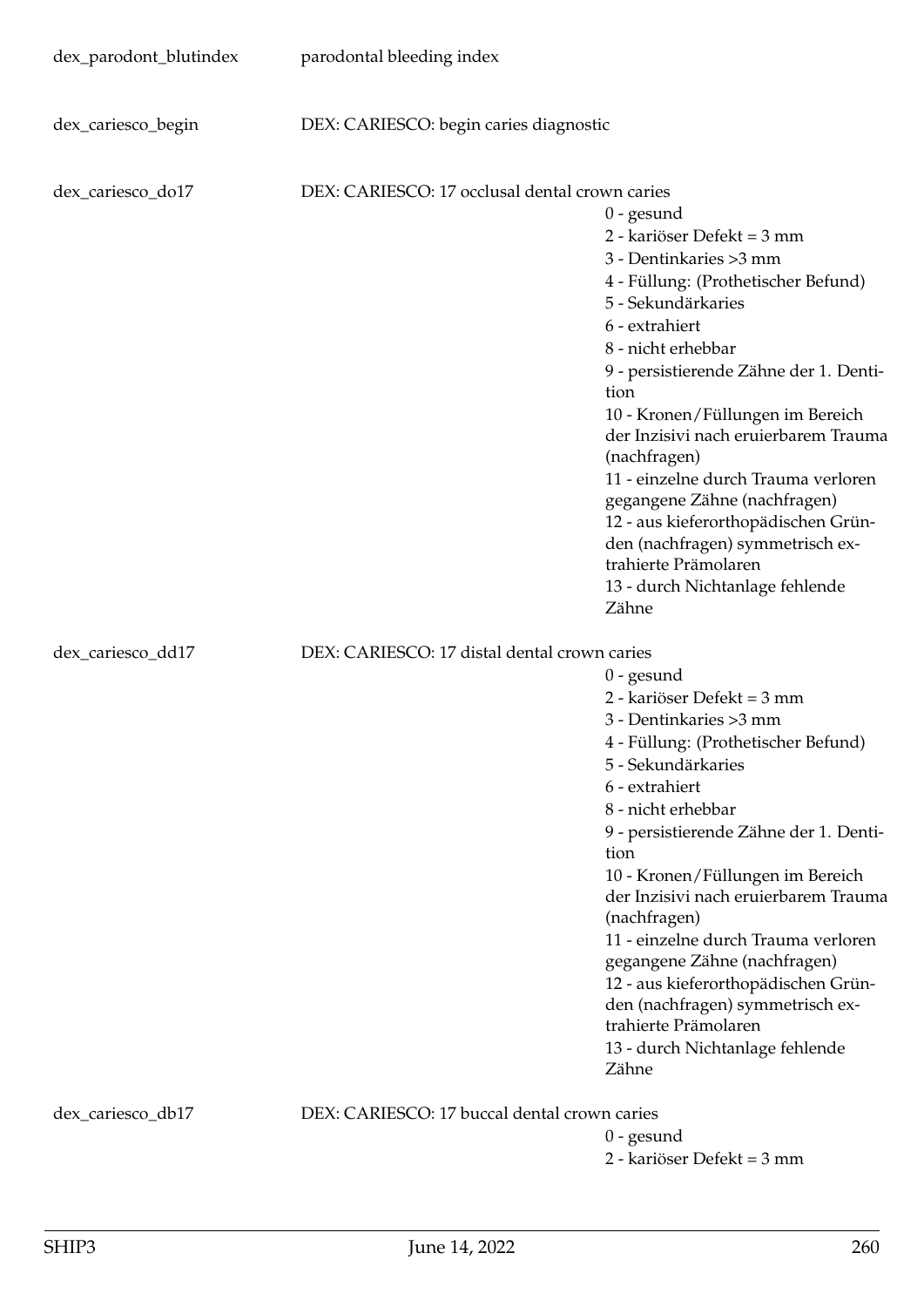|                   |                                                    | 3 - Dentinkaries > 3 mm<br>4 - Füllung: (Prothetischer Befund)<br>5 - Sekundärkaries<br>6 - extrahiert<br>8 - nicht erhebbar<br>9 - persistierende Zähne der 1. Denti-<br>tion<br>10 - Kronen/Füllungen im Bereich<br>der Inzisivi nach eruierbarem Trauma<br>(nachfragen)<br>11 - einzelne durch Trauma verloren<br>gegangene Zähne (nachfragen)<br>12 - aus kieferorthopädischen Grün-<br>den (nachfragen) symmetrisch ex-<br>trahierte Prämolaren<br>13 - durch Nichtanlage fehlende<br>Zähne |
|-------------------|----------------------------------------------------|--------------------------------------------------------------------------------------------------------------------------------------------------------------------------------------------------------------------------------------------------------------------------------------------------------------------------------------------------------------------------------------------------------------------------------------------------------------------------------------------------|
| dex_cariesco_dm17 | DEX: CARIESCO: 17 mesial dental crown caries       |                                                                                                                                                                                                                                                                                                                                                                                                                                                                                                  |
|                   |                                                    | $0$ - gesund                                                                                                                                                                                                                                                                                                                                                                                                                                                                                     |
|                   |                                                    | 2 - kariöser Defekt = 3 mm                                                                                                                                                                                                                                                                                                                                                                                                                                                                       |
|                   |                                                    | 3 - Dentinkaries > 3 mm                                                                                                                                                                                                                                                                                                                                                                                                                                                                          |
|                   |                                                    | 4 - Füllung: (Prothetischer Befund)                                                                                                                                                                                                                                                                                                                                                                                                                                                              |
|                   |                                                    | 5 - Sekundärkaries                                                                                                                                                                                                                                                                                                                                                                                                                                                                               |
|                   |                                                    | 6 - extrahiert                                                                                                                                                                                                                                                                                                                                                                                                                                                                                   |
|                   |                                                    | 8 - nicht erhebbar                                                                                                                                                                                                                                                                                                                                                                                                                                                                               |
|                   |                                                    | 9 - persistierende Zähne der 1. Denti-                                                                                                                                                                                                                                                                                                                                                                                                                                                           |
|                   |                                                    | tion                                                                                                                                                                                                                                                                                                                                                                                                                                                                                             |
|                   |                                                    | 10 - Kronen/Füllungen im Bereich                                                                                                                                                                                                                                                                                                                                                                                                                                                                 |
|                   |                                                    | der Inzisivi nach eruierbarem Trauma                                                                                                                                                                                                                                                                                                                                                                                                                                                             |
|                   |                                                    | (nachfragen)<br>11 - einzelne durch Trauma verloren                                                                                                                                                                                                                                                                                                                                                                                                                                              |
|                   |                                                    | gegangene Zähne (nachfragen)                                                                                                                                                                                                                                                                                                                                                                                                                                                                     |
|                   |                                                    | 12 - aus kieferorthopädischen Grün-                                                                                                                                                                                                                                                                                                                                                                                                                                                              |
|                   |                                                    | den (nachfragen) symmetrisch ex-                                                                                                                                                                                                                                                                                                                                                                                                                                                                 |
|                   |                                                    | trahierte Prämolaren                                                                                                                                                                                                                                                                                                                                                                                                                                                                             |
|                   |                                                    | 13 - durch Nichtanlage fehlende                                                                                                                                                                                                                                                                                                                                                                                                                                                                  |
|                   |                                                    | Zähne                                                                                                                                                                                                                                                                                                                                                                                                                                                                                            |
| dex_cariesco_dp17 | DEX: CARIESCO: 17 palatinal dental crown<br>caries |                                                                                                                                                                                                                                                                                                                                                                                                                                                                                                  |
|                   |                                                    | $0$ - gesund                                                                                                                                                                                                                                                                                                                                                                                                                                                                                     |
|                   |                                                    | 2 - kariöser Defekt = 3 mm                                                                                                                                                                                                                                                                                                                                                                                                                                                                       |
|                   |                                                    | 3 - Dentinkaries > 3 mm                                                                                                                                                                                                                                                                                                                                                                                                                                                                          |
|                   |                                                    | 4 - Füllung: (Prothetischer Befund)                                                                                                                                                                                                                                                                                                                                                                                                                                                              |
|                   |                                                    | 5 - Sekundärkaries                                                                                                                                                                                                                                                                                                                                                                                                                                                                               |
|                   |                                                    | 6 - extrahiert                                                                                                                                                                                                                                                                                                                                                                                                                                                                                   |
|                   |                                                    | 8 - nicht erhebbar                                                                                                                                                                                                                                                                                                                                                                                                                                                                               |
|                   |                                                    | 9 - persistierende Zähne der 1. Denti-                                                                                                                                                                                                                                                                                                                                                                                                                                                           |

tion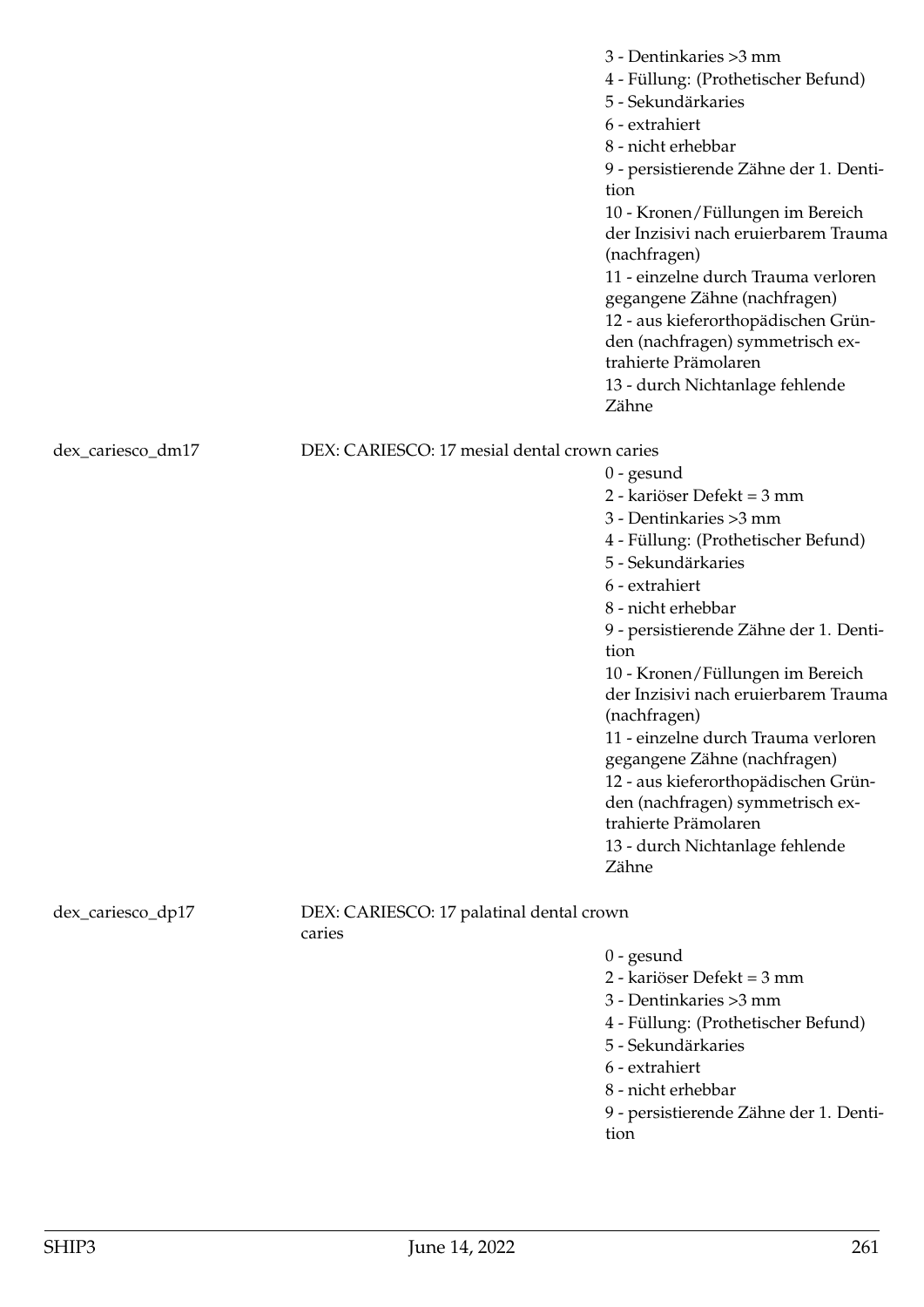|                   |                                                | 10 - Kronen/Füllungen im Bereich<br>der Inzisivi nach eruierbarem Trauma<br>(nachfragen)<br>11 - einzelne durch Trauma verloren<br>gegangene Zähne (nachfragen)<br>12 - aus kieferorthopädischen Grün-<br>den (nachfragen) symmetrisch ex-<br>trahierte Prämolaren<br>13 - durch Nichtanlage fehlende<br>Zähne |
|-------------------|------------------------------------------------|----------------------------------------------------------------------------------------------------------------------------------------------------------------------------------------------------------------------------------------------------------------------------------------------------------------|
| dex_cariesco_do16 | DEX: CARIESCO: 16 occlusal dental crown caries |                                                                                                                                                                                                                                                                                                                |
|                   |                                                | $0$ - gesund                                                                                                                                                                                                                                                                                                   |
|                   |                                                | 2 - kariöser Defekt = 3 mm                                                                                                                                                                                                                                                                                     |
|                   |                                                | 3 - Dentinkaries > 3 mm                                                                                                                                                                                                                                                                                        |
|                   |                                                | 4 - Füllung: (Prothetischer Befund)                                                                                                                                                                                                                                                                            |
|                   |                                                | 5 - Sekundärkaries                                                                                                                                                                                                                                                                                             |
|                   |                                                | 6 - extrahiert                                                                                                                                                                                                                                                                                                 |
|                   |                                                | 8 - nicht erhebbar                                                                                                                                                                                                                                                                                             |
|                   |                                                | 9 - persistierende Zähne der 1. Denti-<br>tion                                                                                                                                                                                                                                                                 |
|                   |                                                | 10 - Kronen/Füllungen im Bereich                                                                                                                                                                                                                                                                               |
|                   |                                                | der Inzisivi nach eruierbarem Trauma<br>(nachfragen)                                                                                                                                                                                                                                                           |
|                   |                                                | 11 - einzelne durch Trauma verloren                                                                                                                                                                                                                                                                            |
|                   |                                                | gegangene Zähne (nachfragen)                                                                                                                                                                                                                                                                                   |
|                   |                                                | 12 - aus kieferorthopädischen Grün-                                                                                                                                                                                                                                                                            |
|                   |                                                | den (nachfragen) symmetrisch ex-<br>trahierte Prämolaren                                                                                                                                                                                                                                                       |
|                   |                                                | 13 - durch Nichtanlage fehlende                                                                                                                                                                                                                                                                                |
|                   |                                                | Zähne                                                                                                                                                                                                                                                                                                          |
| dex_cariesco_dd16 | DEX: CARIESCO: 16 distal dental crown caries   |                                                                                                                                                                                                                                                                                                                |
|                   |                                                | $0$ - gesund                                                                                                                                                                                                                                                                                                   |
|                   |                                                | 2 - kariöser Defekt = 3 mm                                                                                                                                                                                                                                                                                     |
|                   |                                                | 3 - Dentinkaries > 3 mm                                                                                                                                                                                                                                                                                        |
|                   |                                                | 4 - Füllung: (Prothetischer Befund)<br>5 - Sekundärkaries                                                                                                                                                                                                                                                      |
|                   |                                                | 6 - extrahiert                                                                                                                                                                                                                                                                                                 |
|                   |                                                | 8 - nicht erhebbar                                                                                                                                                                                                                                                                                             |
|                   |                                                | 9 - persistierende Zähne der 1. Denti-<br>tion                                                                                                                                                                                                                                                                 |
|                   |                                                | 10 - Kronen/Füllungen im Bereich                                                                                                                                                                                                                                                                               |
|                   |                                                | der Inzisivi nach eruierbarem Trauma                                                                                                                                                                                                                                                                           |
|                   |                                                | (nachfragen)                                                                                                                                                                                                                                                                                                   |
|                   |                                                | 11 - einzelne durch Trauma verloren                                                                                                                                                                                                                                                                            |
|                   |                                                | gegangene Zähne (nachfragen)                                                                                                                                                                                                                                                                                   |
|                   |                                                | 12 - aus kieferorthopädischen Grün-                                                                                                                                                                                                                                                                            |
|                   |                                                | den (nachfragen) symmetrisch ex-                                                                                                                                                                                                                                                                               |
|                   |                                                | trahierte Prämolaren                                                                                                                                                                                                                                                                                           |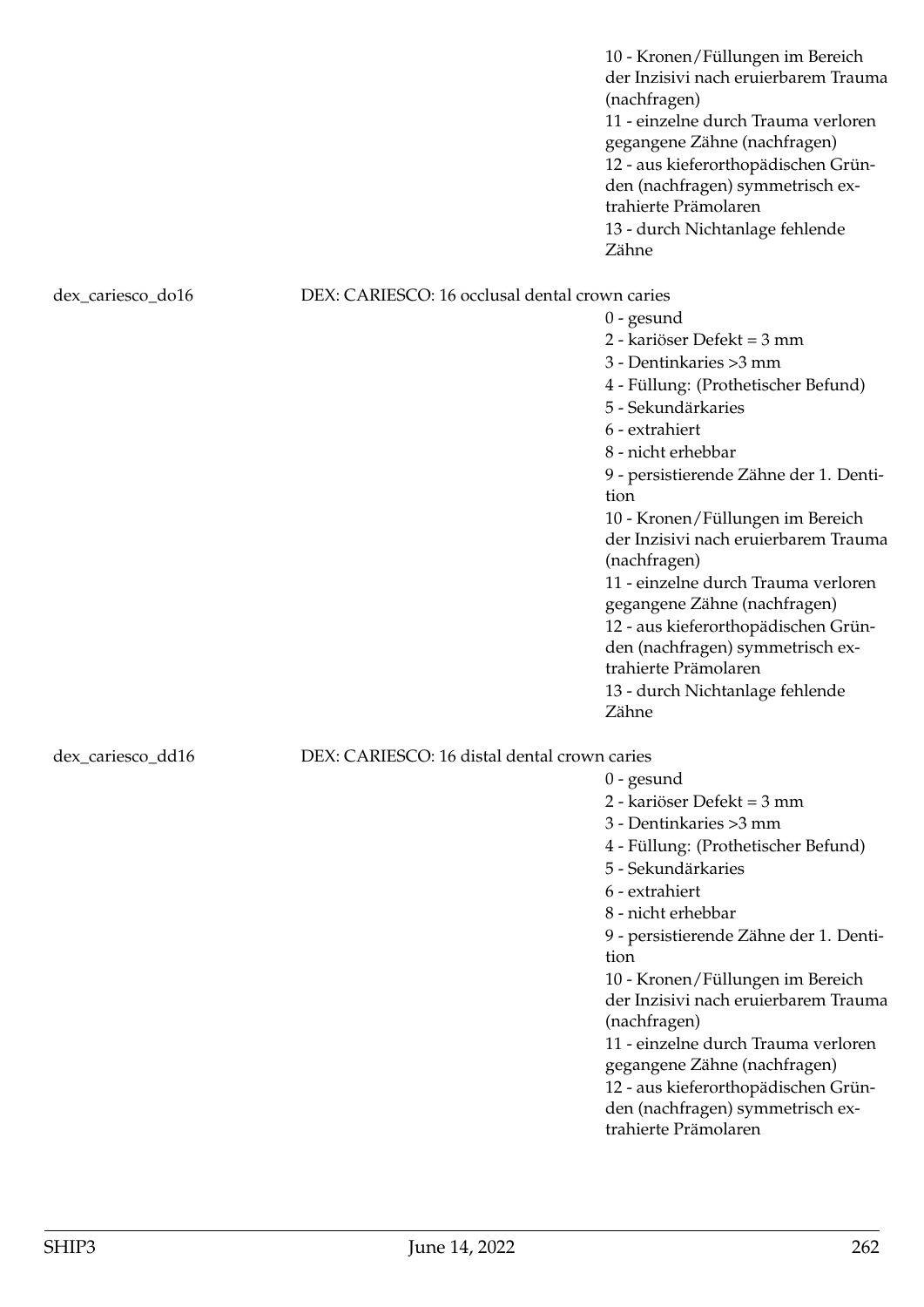13 - durch Nichtanlage fehlende Zähne

| dex_cariesco_db16 | DEX: CARIESCO: 16 buccal dental crown caries |                                                                                          |
|-------------------|----------------------------------------------|------------------------------------------------------------------------------------------|
|                   |                                              | $0$ - gesund                                                                             |
|                   |                                              | 2 - kariöser Defekt = 3 mm                                                               |
|                   |                                              | 3 - Dentinkaries > 3 mm                                                                  |
|                   |                                              | 4 - Füllung: (Prothetischer Befund)                                                      |
|                   |                                              | 5 - Sekundärkaries                                                                       |
|                   |                                              | 6 - extrahiert                                                                           |
|                   |                                              | 8 - nicht erhebbar                                                                       |
|                   |                                              | 9 - persistierende Zähne der 1. Denti-<br>tion                                           |
|                   |                                              | 10 - Kronen/Füllungen im Bereich<br>der Inzisivi nach eruierbarem Trauma<br>(nachfragen) |
|                   |                                              | 11 - einzelne durch Trauma verloren<br>gegangene Zähne (nachfragen)                      |
|                   |                                              | 12 - aus kieferorthopädischen Grün-                                                      |
|                   |                                              | den (nachfragen) symmetrisch ex-<br>trahierte Prämolaren                                 |
|                   |                                              | 13 - durch Nichtanlage fehlende                                                          |
|                   |                                              | Zähne                                                                                    |
| dex_cariesco_dm16 | DEX: CARIESCO: 16 mesial dental crown caries |                                                                                          |
|                   |                                              | $0$ - gesund                                                                             |
|                   |                                              | 2 - kariöser Defekt = 3 mm                                                               |
|                   |                                              | 3 - Dentinkaries > 3 mm                                                                  |
|                   |                                              | 4 - Füllung: (Prothetischer Befund)                                                      |
|                   |                                              | 5 - Sekundärkaries                                                                       |
|                   |                                              | 6 - extrahiert                                                                           |
|                   |                                              | 8 - nicht erhebbar                                                                       |
|                   |                                              | 9 - persistierende Zähne der 1. Denti-                                                   |
|                   |                                              | tion                                                                                     |
|                   |                                              | 10 - Kronen/Füllungen im Bereich                                                         |
|                   |                                              | der Inzisivi nach eruierbarem Trauma<br>(nachfragen)                                     |
|                   |                                              | 11 - einzelne durch Trauma verloren                                                      |
|                   |                                              | gegangene Zähne (nachfragen)                                                             |
|                   |                                              | 12 - aus kieferorthopädischen Grün-                                                      |
|                   |                                              | den (nachfragen) symmetrisch ex-                                                         |
|                   |                                              | trahierte Prämolaren                                                                     |
|                   |                                              | 13 - durch Nichtanlage fehlende<br>Zähne                                                 |
| dex_cariesco_dp16 | DEX: CARIESCO: 16 palatinal dental crown     |                                                                                          |
|                   | caries                                       |                                                                                          |
|                   |                                              | $0$ - gesund                                                                             |
|                   |                                              | 2 - kariöser Defekt = 3 mm                                                               |
|                   |                                              | 3 - Dentinkaries > 3 mm                                                                  |
|                   |                                              | 4 - Füllung: (Prothetischer Befund)                                                      |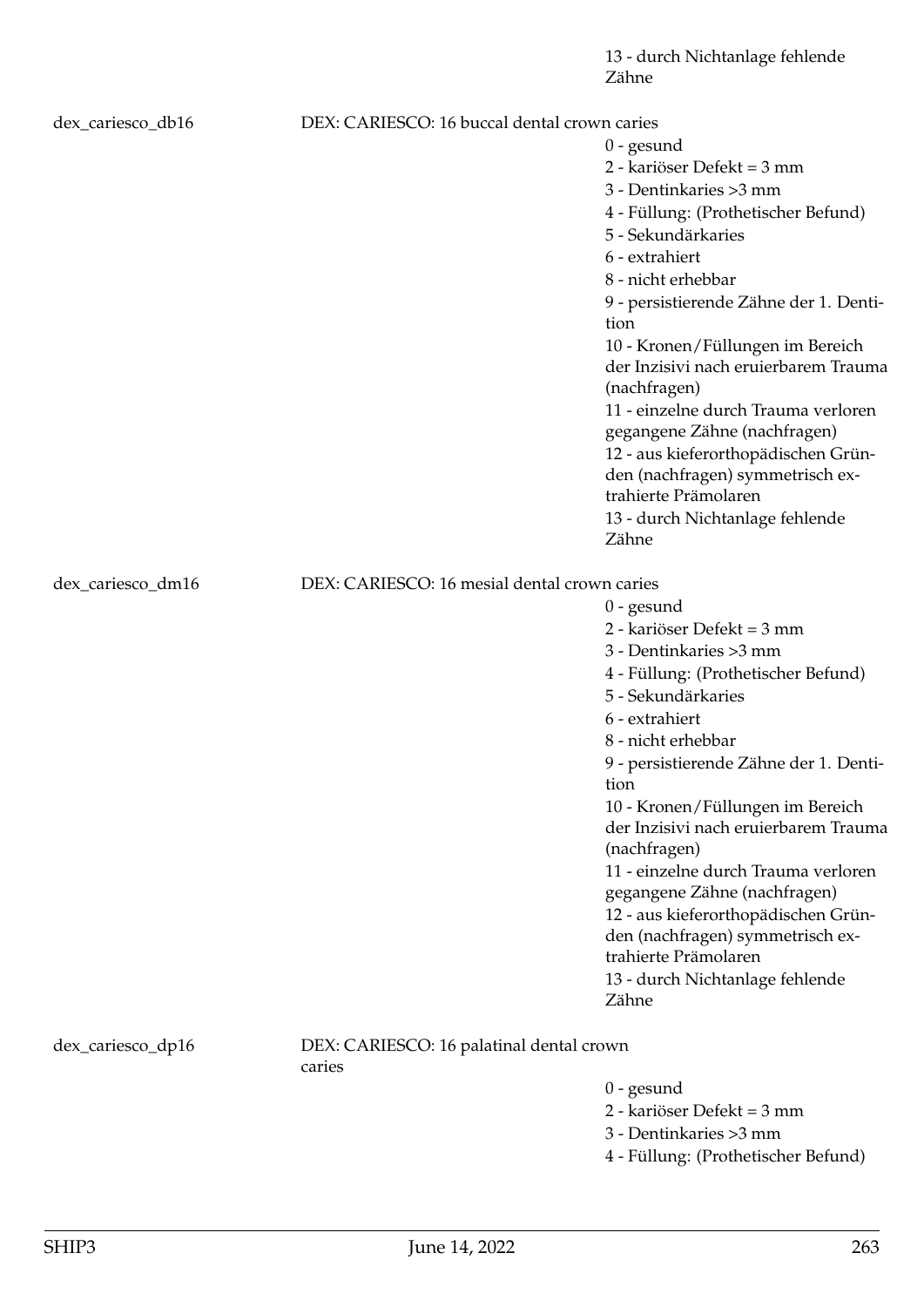|                   |                                                | 5 - Sekundärkaries<br>6 - extrahiert<br>8 - nicht erhebbar<br>9 - persistierende Zähne der 1. Denti-<br>tion<br>10 - Kronen/Füllungen im Bereich<br>der Inzisivi nach eruierbarem Trauma<br>(nachfragen)<br>11 - einzelne durch Trauma verloren<br>gegangene Zähne (nachfragen)<br>12 - aus kieferorthopädischen Grün-<br>den (nachfragen) symmetrisch ex-<br>trahierte Prämolaren<br>13 - durch Nichtanlage fehlende<br>Zähne                                                                                                                 |
|-------------------|------------------------------------------------|------------------------------------------------------------------------------------------------------------------------------------------------------------------------------------------------------------------------------------------------------------------------------------------------------------------------------------------------------------------------------------------------------------------------------------------------------------------------------------------------------------------------------------------------|
| dex_cariesco_do15 | DEX: CARIESCO: 15 occlusal dental crown caries |                                                                                                                                                                                                                                                                                                                                                                                                                                                                                                                                                |
|                   |                                                | $0$ - gesund<br>2 - kariöser Defekt = 3 mm<br>3 - Dentinkaries > 3 mm<br>4 - Füllung: (Prothetischer Befund)<br>5 - Sekundärkaries<br>6 - extrahiert<br>8 - nicht erhebbar<br>9 - persistierende Zähne der 1. Denti-<br>tion<br>10 - Kronen/Füllungen im Bereich<br>der Inzisivi nach eruierbarem Trauma<br>(nachfragen)<br>11 - einzelne durch Trauma verloren<br>gegangene Zähne (nachfragen)<br>12 - aus kieferorthopädischen Grün-<br>den (nachfragen) symmetrisch ex-<br>trahierte Prämolaren<br>13 - durch Nichtanlage fehlende<br>Zähne |
| dex_cariesco_dd15 | DEX: CARIESCO: 15 distal dental crown caries   | $0$ - gesund<br>2 - kariöser Defekt = 3 mm<br>3 - Dentinkaries > 3 mm<br>4 - Füllung: (Prothetischer Befund)<br>5 - Sekundärkaries<br>6 - extrahiert<br>8 - nicht erhebbar<br>9 - persistierende Zähne der 1. Denti-<br>tion<br>10 - Kronen/Füllungen im Bereich<br>der Inzisivi nach eruierbarem Trauma<br>(nachfragen)                                                                                                                                                                                                                       |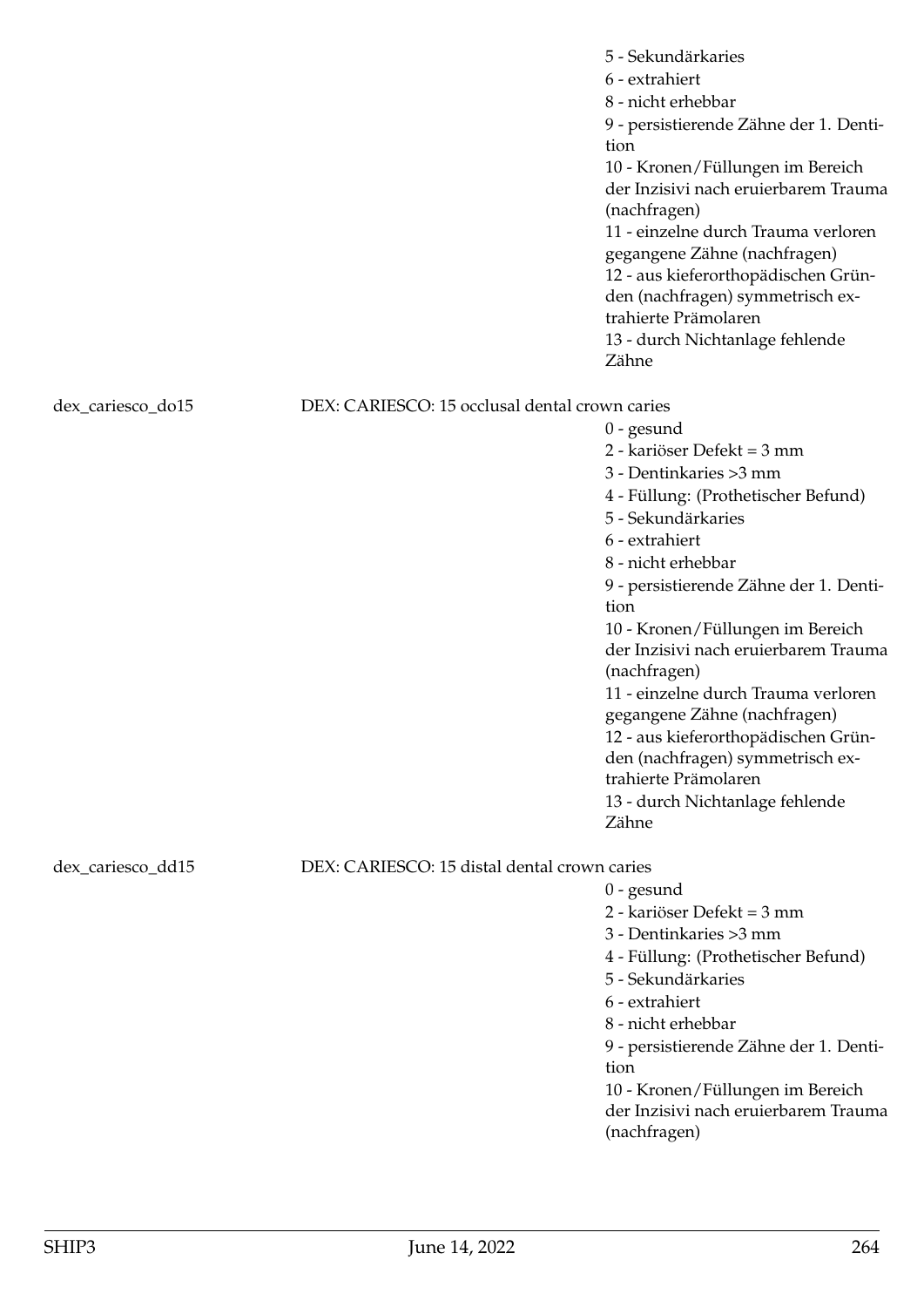|                   |                                              | 11 - einzelne durch Trauma verloren<br>gegangene Zähne (nachfragen)<br>12 - aus kieferorthopädischen Grün-<br>den (nachfragen) symmetrisch ex-<br>trahierte Prämolaren<br>13 - durch Nichtanlage fehlende<br>Zähne |
|-------------------|----------------------------------------------|--------------------------------------------------------------------------------------------------------------------------------------------------------------------------------------------------------------------|
| dex_cariesco_db15 | DEX: CARIESCO: 15 buccal dental crown caries |                                                                                                                                                                                                                    |
|                   |                                              | $0$ - gesund                                                                                                                                                                                                       |
|                   |                                              | 2 - kariöser Defekt = 3 mm                                                                                                                                                                                         |
|                   |                                              | 3 - Dentinkaries > 3 mm                                                                                                                                                                                            |
|                   |                                              | 4 - Füllung: (Prothetischer Befund)                                                                                                                                                                                |
|                   |                                              | 5 - Sekundärkaries                                                                                                                                                                                                 |
|                   |                                              | 6 - extrahiert                                                                                                                                                                                                     |
|                   |                                              | 8 - nicht erhebbar                                                                                                                                                                                                 |
|                   |                                              | 9 - persistierende Zähne der 1. Denti-                                                                                                                                                                             |
|                   |                                              | tion                                                                                                                                                                                                               |
|                   |                                              | 10 - Kronen/Füllungen im Bereich                                                                                                                                                                                   |
|                   |                                              | der Inzisivi nach eruierbarem Trauma                                                                                                                                                                               |
|                   |                                              | (nachfragen)                                                                                                                                                                                                       |
|                   |                                              | 11 - einzelne durch Trauma verloren                                                                                                                                                                                |
|                   |                                              | gegangene Zähne (nachfragen)                                                                                                                                                                                       |
|                   |                                              | 12 - aus kieferorthopädischen Grün-                                                                                                                                                                                |
|                   |                                              | den (nachfragen) symmetrisch ex-                                                                                                                                                                                   |
|                   |                                              | trahierte Prämolaren                                                                                                                                                                                               |
|                   |                                              | 13 - durch Nichtanlage fehlende                                                                                                                                                                                    |
|                   |                                              | Zähne                                                                                                                                                                                                              |
| dex_cariesco_dm15 | DEX: CARIESCO: 15 mesial dental crown caries |                                                                                                                                                                                                                    |
|                   |                                              | $0$ - gesund                                                                                                                                                                                                       |
|                   |                                              | 2 - kariöser Defekt = 3 mm                                                                                                                                                                                         |
|                   |                                              | 3 - Dentinkaries > 3 mm                                                                                                                                                                                            |
|                   |                                              | 4 - Füllung: (Prothetischer Befund)                                                                                                                                                                                |
|                   |                                              | 5 - Sekundärkaries                                                                                                                                                                                                 |
|                   |                                              | 6 - extrahiert                                                                                                                                                                                                     |
|                   |                                              | 8 - nicht erhebbar                                                                                                                                                                                                 |
|                   |                                              | 9 - persistierende Zähne der 1. Denti-                                                                                                                                                                             |
|                   |                                              | tion                                                                                                                                                                                                               |
|                   |                                              | 10 - Kronen/Füllungen im Bereich                                                                                                                                                                                   |
|                   |                                              | der Inzisivi nach eruierbarem Trauma                                                                                                                                                                               |
|                   |                                              | (nachfragen)                                                                                                                                                                                                       |
|                   |                                              | 11 - einzelne durch Trauma verloren                                                                                                                                                                                |
|                   |                                              | gegangene Zähne (nachfragen)                                                                                                                                                                                       |

12 - aus kieferorthopädischen Gründen (nachfragen) symmetrisch ex-

13 - durch Nichtanlage fehlende

trahierte Prämolaren

Zähne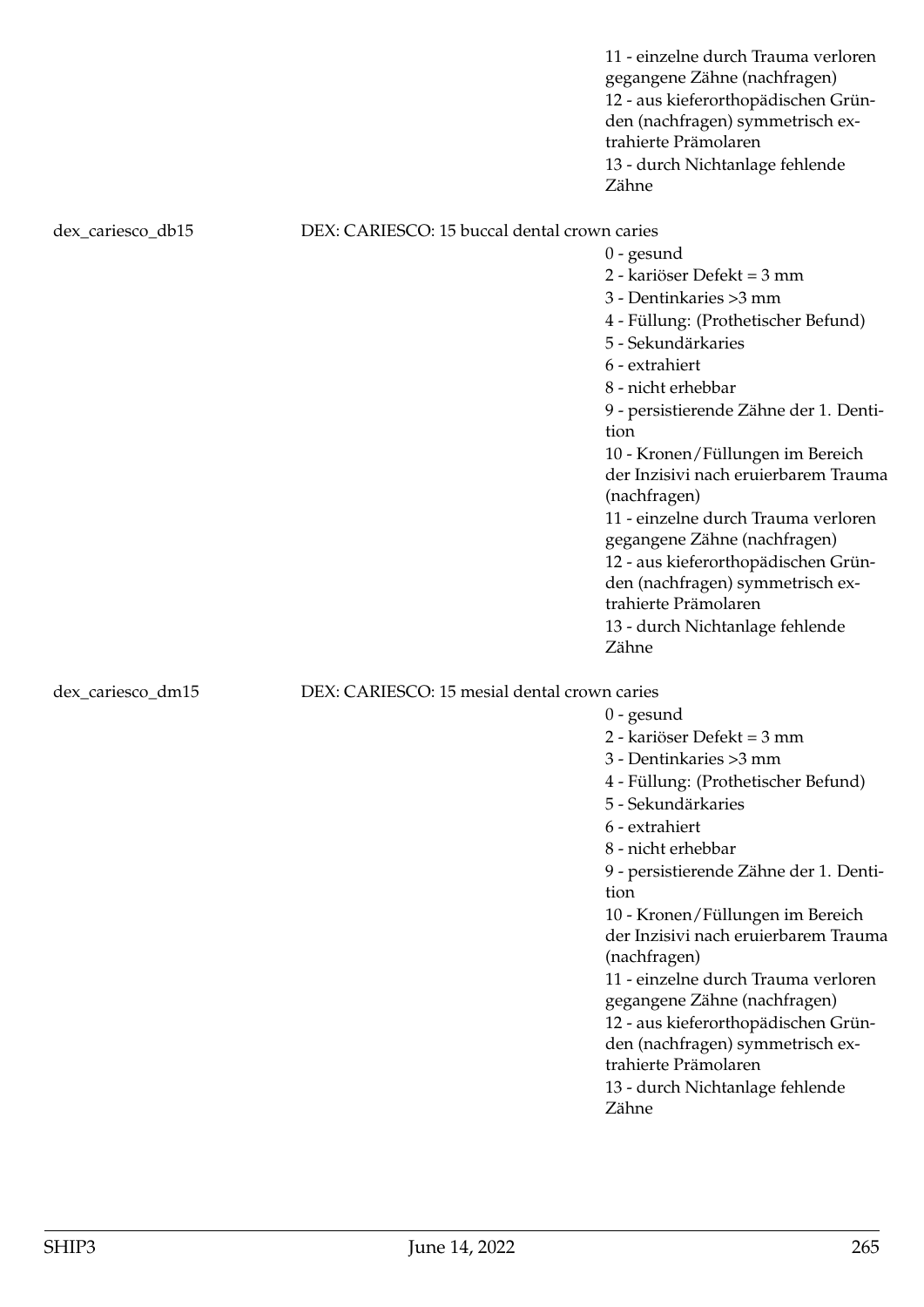dex\_cariesco\_do14

dex\_cariesco\_dd14

|                                                | $0$ - gesund                                                                             |
|------------------------------------------------|------------------------------------------------------------------------------------------|
|                                                | 2 - kariöser Defekt = 3 mm                                                               |
|                                                | 3 - Dentinkaries > 3 mm                                                                  |
|                                                | 4 - Füllung: (Prothetischer Befund)                                                      |
|                                                | 5 - Sekundärkaries                                                                       |
|                                                | 6 - extrahiert                                                                           |
|                                                | 8 - nicht erhebbar                                                                       |
|                                                | 9 - persistierende Zähne der 1. Denti-<br>tion                                           |
|                                                | 10 - Kronen/Füllungen im Bereich                                                         |
|                                                | der Inzisivi nach eruierbarem Trauma<br>(nachfragen)                                     |
|                                                | 11 - einzelne durch Trauma verloren                                                      |
|                                                | gegangene Zähne (nachfragen)                                                             |
|                                                | 12 - aus kieferorthopädischen Grün-                                                      |
|                                                | den (nachfragen) symmetrisch ex-                                                         |
|                                                | trahierte Prämolaren                                                                     |
|                                                | 13 - durch Nichtanlage fehlende                                                          |
|                                                | Zähne                                                                                    |
| DEX: CARIESCO: 14 occlusal dental crown caries | $0$ - gesund                                                                             |
|                                                | 2 - kariöser Defekt = 3 mm                                                               |
|                                                | 3 - Dentinkaries >3 mm                                                                   |
|                                                | 4 - Füllung: (Prothetischer Befund)                                                      |
|                                                | 5 - Sekundärkaries                                                                       |
|                                                | 6 - extrahiert                                                                           |
|                                                | 8 - nicht erhebbar                                                                       |
|                                                | 9 - persistierende Zähne der 1. Denti-                                                   |
|                                                | tion                                                                                     |
|                                                | 10 - Kronen/Füllungen im Bereich<br>der Inzisivi nach eruierbarem Trauma<br>(nachfragen) |
|                                                | 11 - einzelne durch Trauma verloren                                                      |
|                                                | gegangene Zähne (nachfragen)                                                             |
|                                                | 12 - aus kieferorthopädischen Grün-                                                      |
|                                                | den (nachfragen) symmetrisch ex-                                                         |
|                                                | trahierte Prämolaren                                                                     |
|                                                | 13 - durch Nichtanlage fehlende                                                          |
|                                                | Zähne                                                                                    |
|                                                |                                                                                          |
| DEX: CARIESCO: 14 distal dental crown caries   |                                                                                          |
|                                                | $0$ - gesund                                                                             |

- 2 kariöser Defekt = 3 mm
- 3 Dentinkaries >3 mm
- 4 Füllung: (Prothetischer Befund)
- 5 Sekundärkaries
- 6 extrahiert
- 8 nicht erhebbar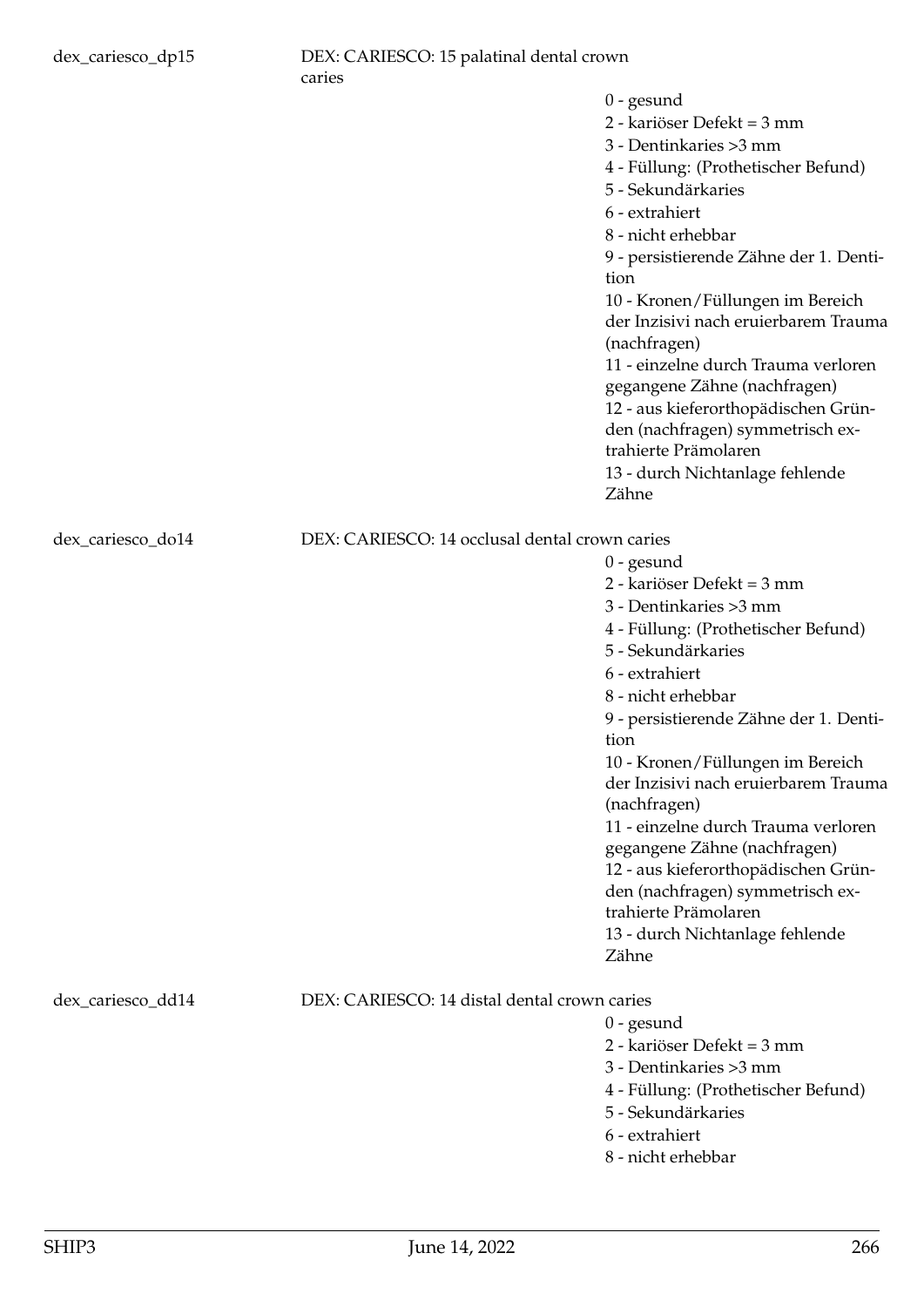9 - persistierende Zähne der 1. Dentition 10 - Kronen/Füllungen im Bereich der Inzisivi nach eruierbarem Trauma (nachfragen) 11 - einzelne durch Trauma verloren gegangene Zähne (nachfragen) 12 - aus kieferorthopädischen Gründen (nachfragen) symmetrisch extrahierte Prämolaren 13 - durch Nichtanlage fehlende Zähne

dex\_cariesco\_db14 DEX: CARIESCO: 14 buccal dental crown caries

2 - kariöser Defekt = 3 mm 3 - Dentinkaries >3 mm 4 - Füllung: (Prothetischer Befund) 5 - Sekundärkaries 6 - extrahiert 8 - nicht erhebbar 9 - persistierende Zähne der 1. Dentition 10 - Kronen/Füllungen im Bereich der Inzisivi nach eruierbarem Trauma (nachfragen) 11 - einzelne durch Trauma verloren gegangene Zähne (nachfragen) 12 - aus kieferorthopädischen Gründen (nachfragen) symmetrisch extrahierte Prämolaren 13 - durch Nichtanlage fehlende Zähne

dex\_cariesco\_dm14 DEX: CARIESCO: 14 mesial dental crown caries

0 - gesund

0 - gesund

- 2 kariöser Defekt = 3 mm
- 3 Dentinkaries >3 mm
- 4 Füllung: (Prothetischer Befund)
- 5 Sekundärkaries
- 6 extrahiert
- 8 nicht erhebbar
- 9 persistierende Zähne der 1. Dentition
- 10 Kronen/Füllungen im Bereich der Inzisivi nach eruierbarem Trauma (nachfragen)
- 11 einzelne durch Trauma verloren gegangene Zähne (nachfragen)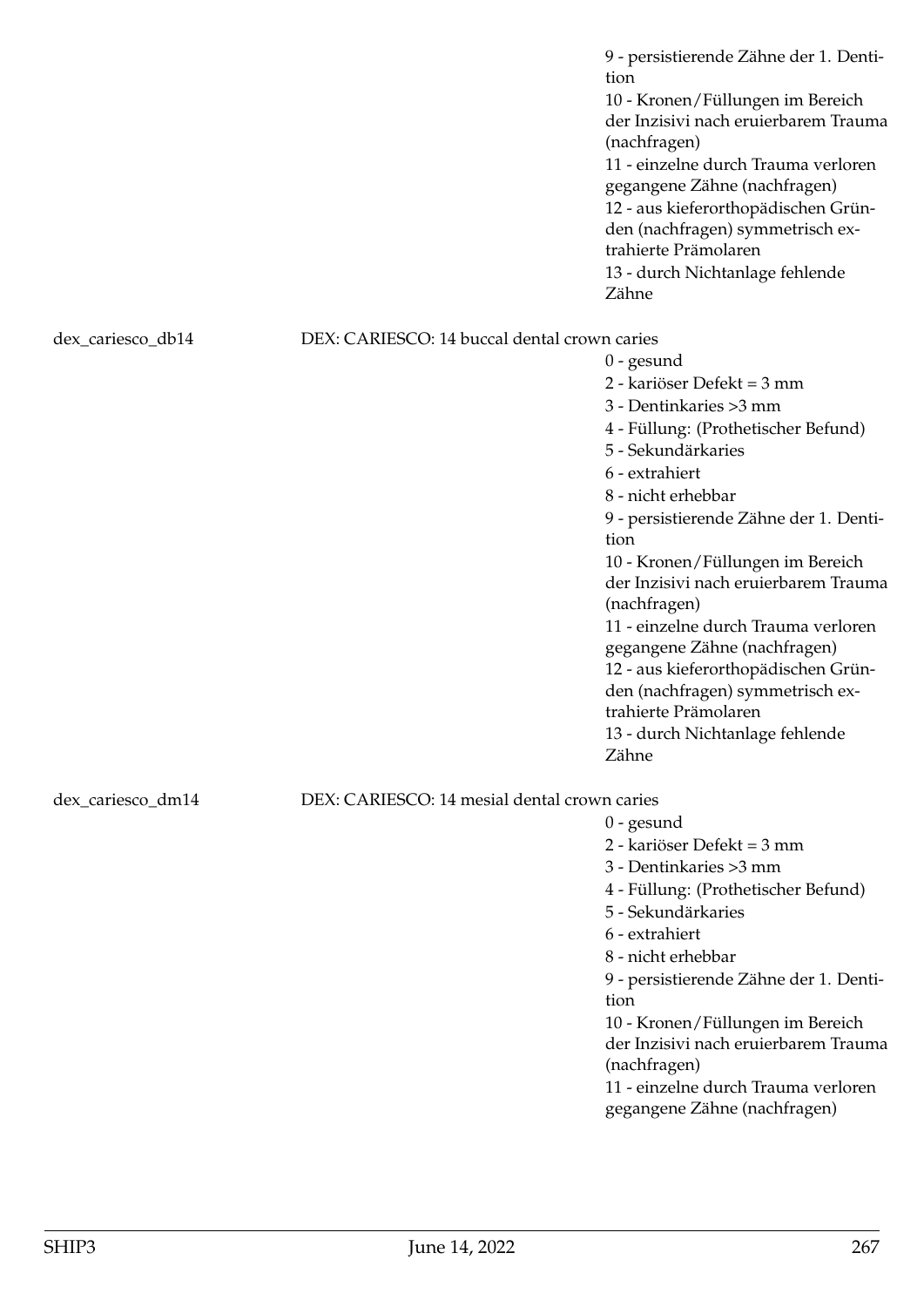|                   |                                                    | 12 - aus kieferorthopädischen Grün-<br>den (nachfragen) symmetrisch ex-<br>trahierte Prämolaren<br>13 - durch Nichtanlage fehlende<br>Zähne                                                                                                                                                                                                                                                                                                                                                                                                    |
|-------------------|----------------------------------------------------|------------------------------------------------------------------------------------------------------------------------------------------------------------------------------------------------------------------------------------------------------------------------------------------------------------------------------------------------------------------------------------------------------------------------------------------------------------------------------------------------------------------------------------------------|
| dex_cariesco_dp14 | DEX: CARIESCO: 14 palatinal dental crown<br>caries |                                                                                                                                                                                                                                                                                                                                                                                                                                                                                                                                                |
|                   |                                                    | $0$ - gesund<br>2 - kariöser Defekt = 3 mm<br>3 - Dentinkaries > 3 mm<br>4 - Füllung: (Prothetischer Befund)<br>5 - Sekundärkaries<br>6 - extrahiert<br>8 - nicht erhebbar<br>9 - persistierende Zähne der 1. Denti-<br>tion<br>10 - Kronen/Füllungen im Bereich<br>der Inzisivi nach eruierbarem Trauma<br>(nachfragen)<br>11 - einzelne durch Trauma verloren<br>gegangene Zähne (nachfragen)<br>12 - aus kieferorthopädischen Grün-<br>den (nachfragen) symmetrisch ex-<br>trahierte Prämolaren<br>13 - durch Nichtanlage fehlende<br>Zähne |
| dex_cariesco_dd13 | DEX: CARIESCO: 13 distal dental crown caries       | $0$ - gesund<br>2 - kariöser Defekt = 3 mm<br>3 - Dentinkaries > 3 mm<br>4 - Füllung: (Prothetischer Befund)<br>5 - Sekundärkaries<br>6 - extrahiert<br>8 - nicht erhebbar<br>9 - persistierende Zähne der 1. Denti-<br>tion<br>10 - Kronen/Füllungen im Bereich<br>der Inzisivi nach eruierbarem Trauma<br>(nachfragen)<br>11 - einzelne durch Trauma verloren<br>gegangene Zähne (nachfragen)<br>12 - aus kieferorthopädischen Grün-<br>den (nachfragen) symmetrisch ex-<br>trahierte Prämolaren<br>13 - durch Nichtanlage fehlende<br>Zähne |
| dex_cariesco_db13 | DEX: CARIESCO: 13 buccal dental crown caries       |                                                                                                                                                                                                                                                                                                                                                                                                                                                                                                                                                |

0 - gesund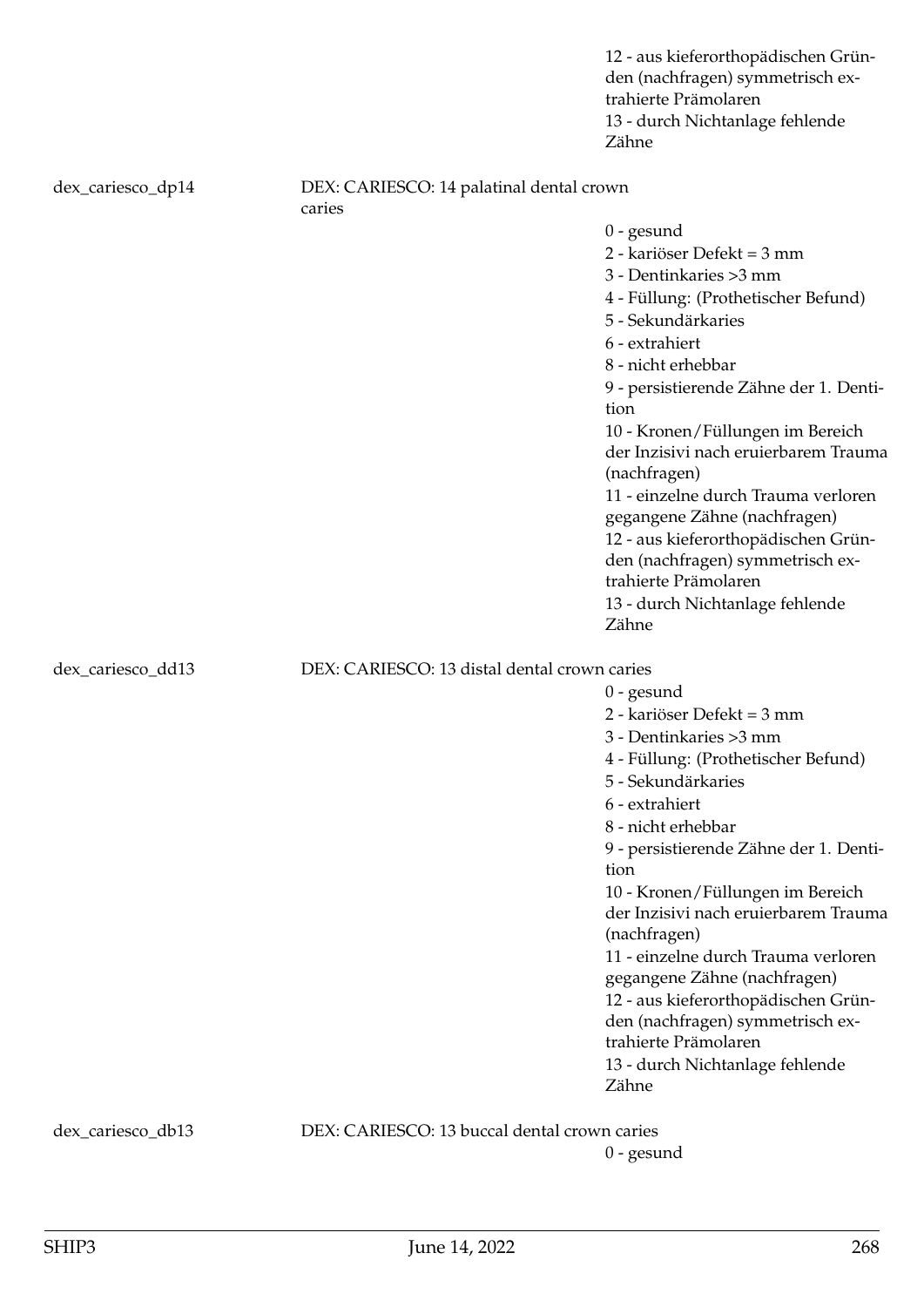2 - kariöser Defekt = 3 mm 3 - Dentinkaries >3 mm 4 - Füllung: (Prothetischer Befund) 5 - Sekundärkaries 6 - extrahiert 8 - nicht erhebbar 9 - persistierende Zähne der 1. Dentition 10 - Kronen/Füllungen im Bereich der Inzisivi nach eruierbarem Trauma (nachfragen) 11 - einzelne durch Trauma verloren gegangene Zähne (nachfragen) 12 - aus kieferorthopädischen Gründen (nachfragen) symmetrisch extrahierte Prämolaren 13 - durch Nichtanlage fehlende Zähne

dex\_cariesco\_dm13 DEX: CARIESCO: 13 mesial dental crown caries

0 - gesund 2 - kariöser Defekt = 3 mm 3 - Dentinkaries >3 mm 4 - Füllung: (Prothetischer Befund) 5 - Sekundärkaries 6 - extrahiert 8 - nicht erhebbar 9 - persistierende Zähne der 1. Dentition 10 - Kronen/Füllungen im Bereich der Inzisivi nach eruierbarem Trauma (nachfragen) 11 - einzelne durch Trauma verloren gegangene Zähne (nachfragen) 12 - aus kieferorthopädischen Gründen (nachfragen) symmetrisch extrahierte Prämolaren 13 - durch Nichtanlage fehlende Zähne

dex\_cariesco\_dp13 DEX: CARIESCO: 13 palatinal dental crown caries

0 - gesund

2 - kariöser Defekt = 3 mm

3 - Dentinkaries >3 mm

4 - Füllung: (Prothetischer Befund)

- 5 Sekundärkaries
- 6 extrahiert
- 8 nicht erhebbar

9 - persistierende Zähne der 1. Dentition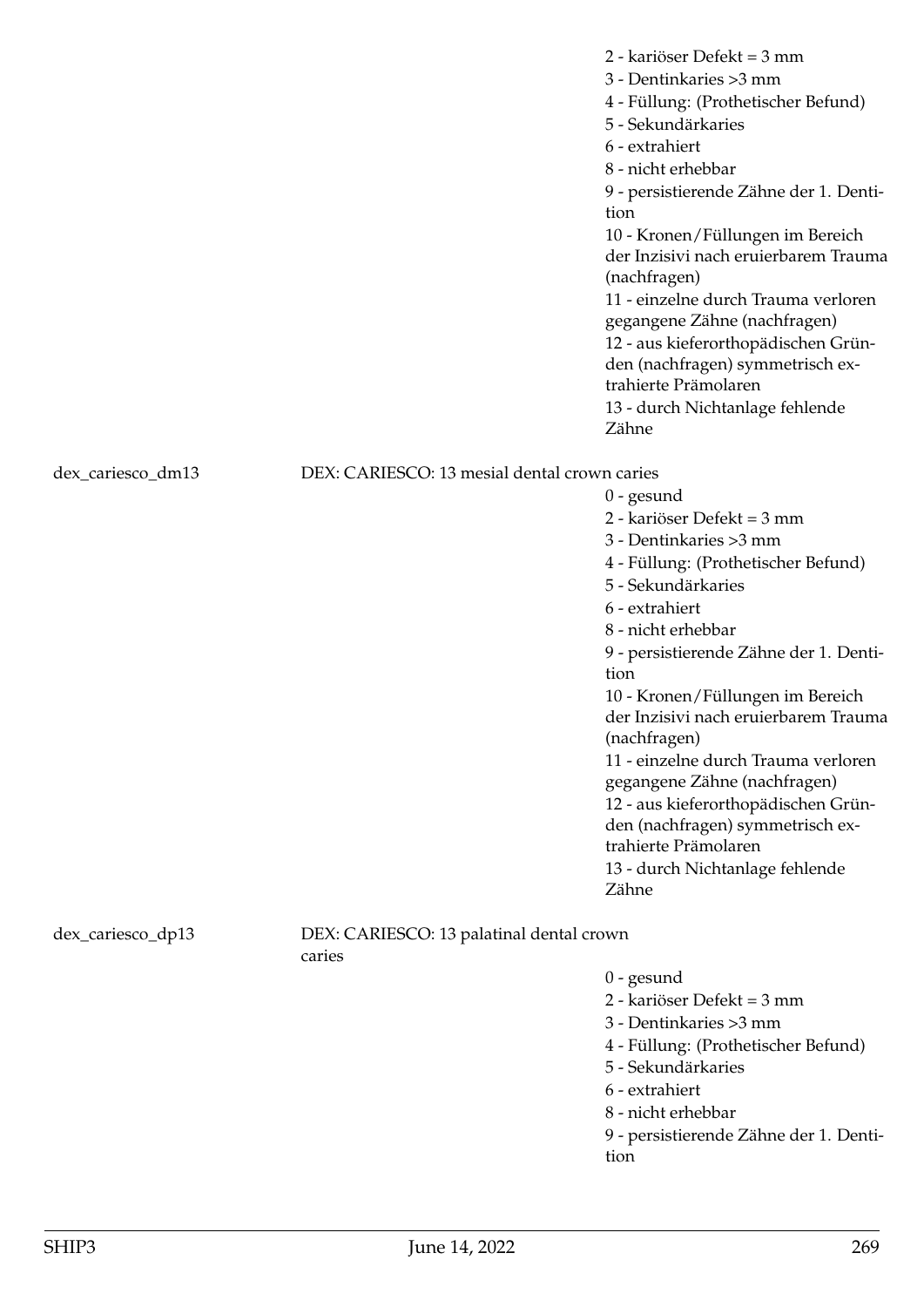10 - Kronen/Füllungen im Bereich der Inzisivi nach eruierbarem Trauma (nachfragen) 11 - einzelne durch Trauma verloren gegangene Zähne (nachfragen) 12 - aus kieferorthopädischen Gründen (nachfragen) symmetrisch extrahierte Prämolaren 13 - durch Nichtanlage fehlende Zähne

0 - gesund

0 - gesund

2 - kariöser Defekt = 3 mm 3 - Dentinkaries >3 mm

5 - Sekundärkaries

6 - extrahiert 8 - nicht erhebbar

(nachfragen)

trahierte Prämolaren

tion

4 - Füllung: (Prothetischer Befund)

9 - persistierende Zähne der 1. Denti-

10 - Kronen/Füllungen im Bereich der Inzisivi nach eruierbarem Trauma

11 - einzelne durch Trauma verloren gegangene Zähne (nachfragen) 12 - aus kieferorthopädischen Gründen (nachfragen) symmetrisch ex-

### dex\_cariesco\_dd12 DEX: CARIESCO: 12 distal dental crown caries

2 - kariöser Defekt = 3 mm 3 - Dentinkaries >3 mm 4 - Füllung: (Prothetischer Befund) 5 - Sekundärkaries 6 - extrahiert 8 - nicht erhebbar 9 - persistierende Zähne der 1. Dentition 10 - Kronen/Füllungen im Bereich der Inzisivi nach eruierbarem Trauma (nachfragen) 11 - einzelne durch Trauma verloren gegangene Zähne (nachfragen) 12 - aus kieferorthopädischen Gründen (nachfragen) symmetrisch extrahierte Prämolaren 13 - durch Nichtanlage fehlende Zähne

## dex cariesco db12 DEX: CARIESCO: 12 buccal dental crown caries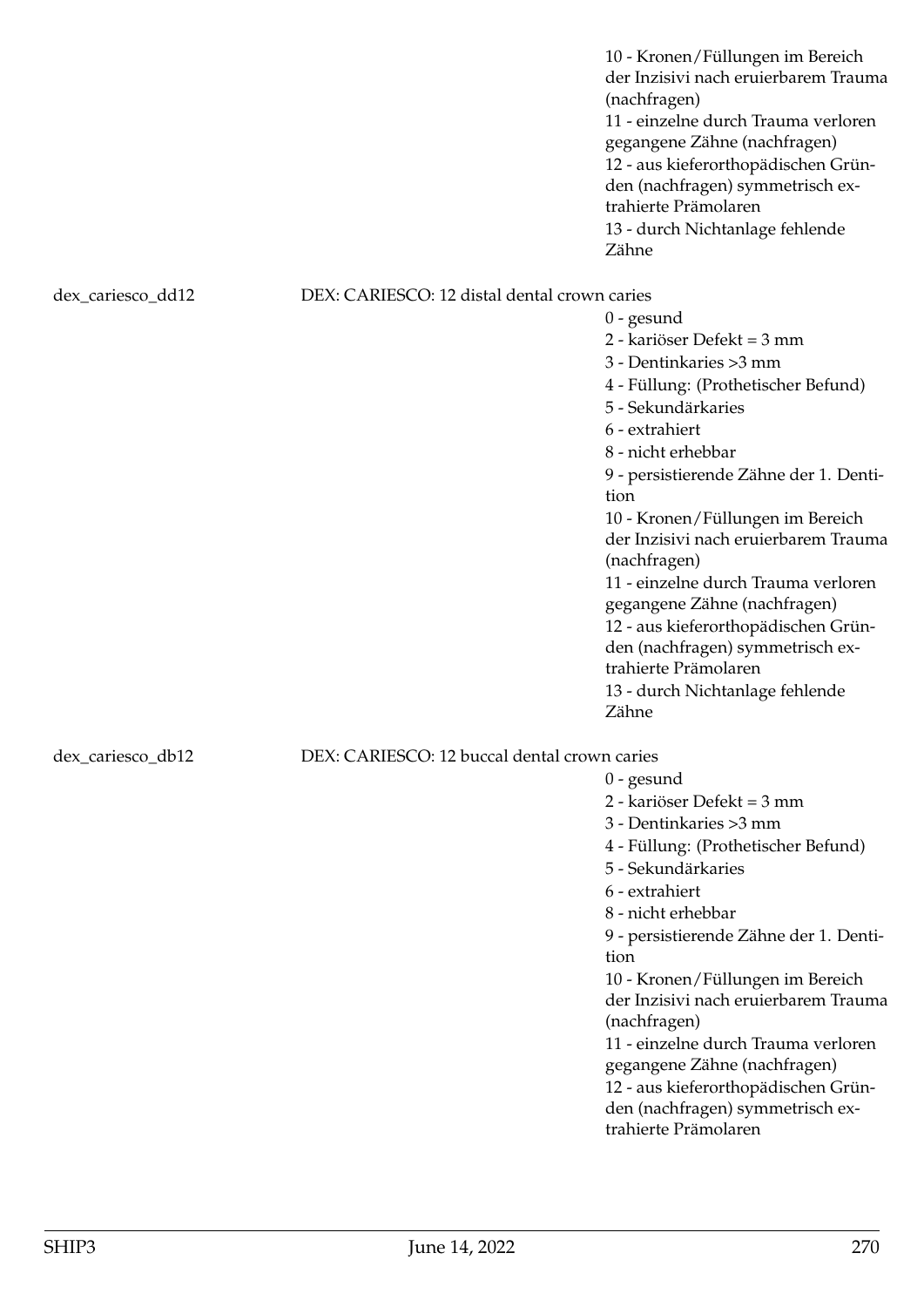13 - durch Nichtanlage fehlende Zähne

| dex_cariesco_dm12 | DEX: CARIESCO: 12 mesial dental crown caries       |                                                                                                                                                                                                                                                                                                                                                                                                                                                                                                                                                |
|-------------------|----------------------------------------------------|------------------------------------------------------------------------------------------------------------------------------------------------------------------------------------------------------------------------------------------------------------------------------------------------------------------------------------------------------------------------------------------------------------------------------------------------------------------------------------------------------------------------------------------------|
|                   |                                                    | $0$ - gesund<br>2 - kariöser Defekt = 3 mm<br>3 - Dentinkaries > 3 mm<br>4 - Füllung: (Prothetischer Befund)<br>5 - Sekundärkaries<br>6 - extrahiert<br>8 - nicht erhebbar<br>9 - persistierende Zähne der 1. Denti-<br>tion<br>10 - Kronen/Füllungen im Bereich<br>der Inzisivi nach eruierbarem Trauma<br>(nachfragen)<br>11 - einzelne durch Trauma verloren<br>gegangene Zähne (nachfragen)<br>12 - aus kieferorthopädischen Grün-<br>den (nachfragen) symmetrisch ex-<br>trahierte Prämolaren<br>13 - durch Nichtanlage fehlende<br>Zähne |
| dex_cariesco_dp12 | DEX: CARIESCO: 12 palatinal dental crown<br>caries |                                                                                                                                                                                                                                                                                                                                                                                                                                                                                                                                                |
|                   |                                                    | $0$ - gesund<br>2 - kariöser Defekt = 3 mm<br>3 - Dentinkaries > 3 mm<br>4 - Füllung: (Prothetischer Befund)<br>5 - Sekundärkaries<br>6 - extrahiert<br>8 - nicht erhebbar<br>9 - persistierende Zähne der 1. Denti-<br>tion<br>10 - Kronen/Füllungen im Bereich<br>der Inzisivi nach eruierbarem Trauma<br>(nachfragen)<br>11 - einzelne durch Trauma verloren<br>gegangene Zähne (nachfragen)<br>12 - aus kieferorthopädischen Grün-<br>den (nachfragen) symmetrisch ex-<br>trahierte Prämolaren<br>13 - durch Nichtanlage fehlende<br>Zähne |
| dex_cariesco_dd11 | DEX: CARIESCO: 11 distal dental crown caries       | $0$ - gesund<br>2 - kariöser Defekt = 3 mm                                                                                                                                                                                                                                                                                                                                                                                                                                                                                                     |
|                   |                                                    | 3 - Dentinkaries > 3 mm<br>4 - Füllung: (Prothetischer Befund)                                                                                                                                                                                                                                                                                                                                                                                                                                                                                 |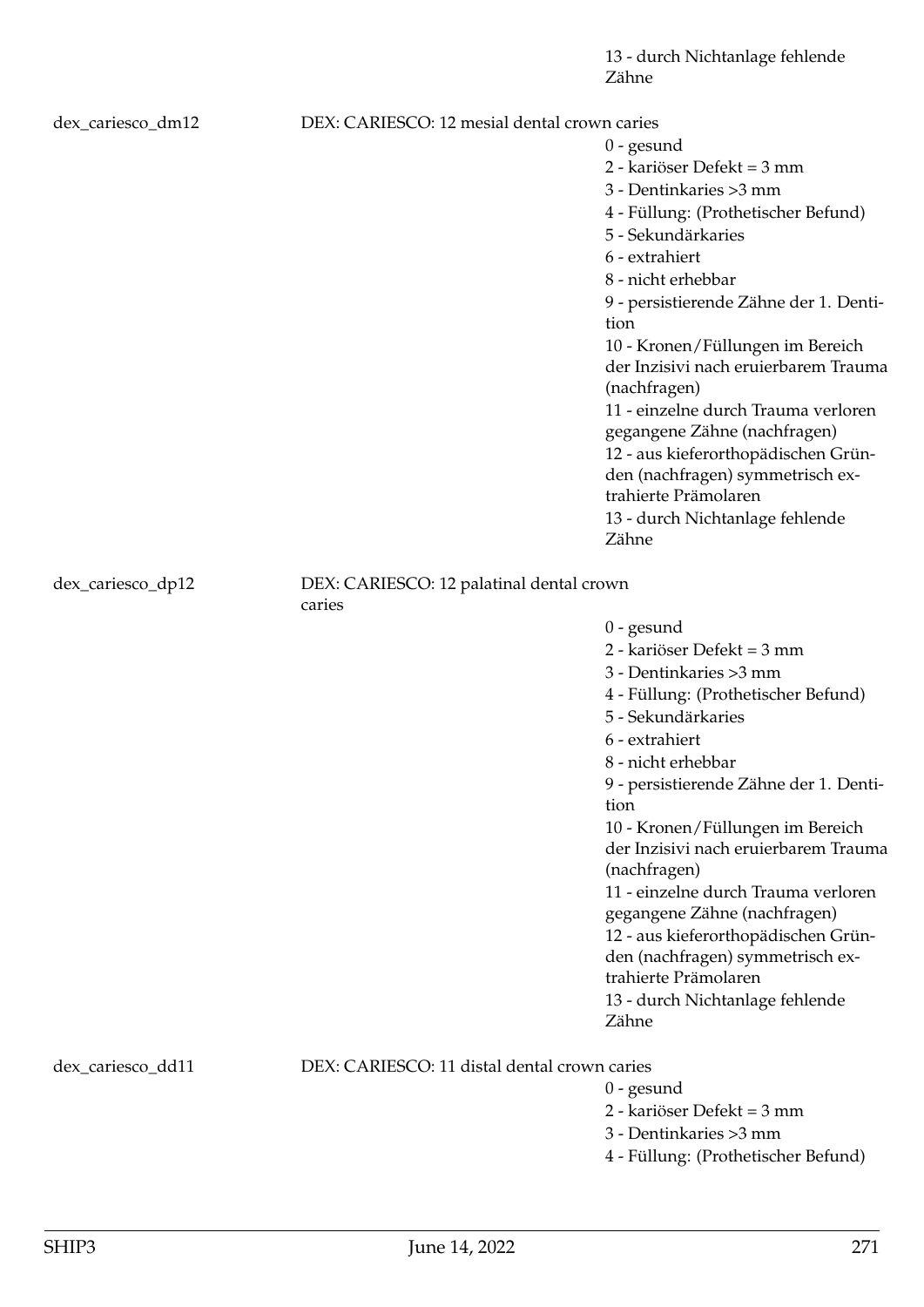|                   |                                              | 5 - Sekundärkaries<br>6 - extrahiert<br>8 - nicht erhebbar<br>9 - persistierende Zähne der 1. Denti-<br>tion<br>10 - Kronen/Füllungen im Bereich<br>der Inzisivi nach eruierbarem Trauma<br>(nachfragen)<br>11 - einzelne durch Trauma verloren<br>gegangene Zähne (nachfragen)<br>12 - aus kieferorthopädischen Grün-<br>den (nachfragen) symmetrisch ex-<br>trahierte Prämolaren<br>13 - durch Nichtanlage fehlende<br>Zähne                                                                                                                 |
|-------------------|----------------------------------------------|------------------------------------------------------------------------------------------------------------------------------------------------------------------------------------------------------------------------------------------------------------------------------------------------------------------------------------------------------------------------------------------------------------------------------------------------------------------------------------------------------------------------------------------------|
| dex_cariesco_db11 | DEX: CARIESCO: 11 buccal dental crown caries |                                                                                                                                                                                                                                                                                                                                                                                                                                                                                                                                                |
|                   |                                              | $0$ - gesund<br>2 - kariöser Defekt = 3 mm<br>3 - Dentinkaries > 3 mm<br>4 - Füllung: (Prothetischer Befund)<br>5 - Sekundärkaries<br>6 - extrahiert<br>8 - nicht erhebbar<br>9 - persistierende Zähne der 1. Denti-<br>tion<br>10 - Kronen/Füllungen im Bereich<br>der Inzisivi nach eruierbarem Trauma<br>(nachfragen)<br>11 - einzelne durch Trauma verloren<br>gegangene Zähne (nachfragen)<br>12 - aus kieferorthopädischen Grün-<br>den (nachfragen) symmetrisch ex-<br>trahierte Prämolaren<br>13 - durch Nichtanlage fehlende<br>Zähne |
| dex_cariesco_dm11 | DEX: CARIESCO: 11 mesial dental crown caries |                                                                                                                                                                                                                                                                                                                                                                                                                                                                                                                                                |
|                   |                                              | $0$ - gesund<br>2 - kariöser Defekt = 3 mm<br>3 - Dentinkaries > 3 mm<br>4 - Füllung: (Prothetischer Befund)<br>5 - Sekundärkaries<br>6 - extrahiert<br>8 - nicht erhebbar<br>9 - persistierende Zähne der 1. Denti-<br>tion<br>10 - Kronen/Füllungen im Bereich<br>der Inzisivi nach eruierbarem Trauma<br>(nachfragen)                                                                                                                                                                                                                       |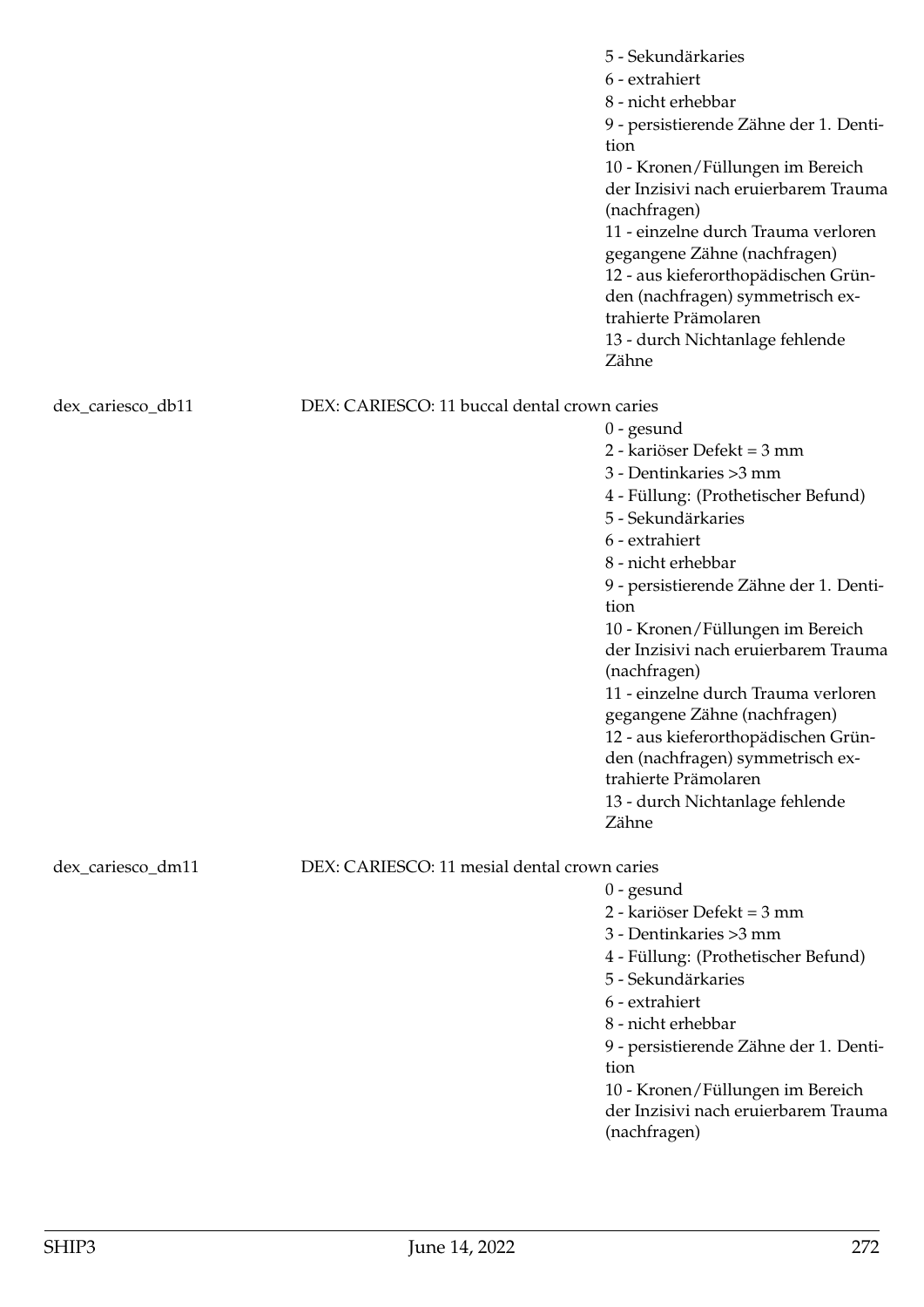11 - einzelne durch Trauma verloren gegangene Zähne (nachfragen) 12 - aus kieferorthopädischen Gründen (nachfragen) symmetrisch extrahierte Prämolaren 13 - durch Nichtanlage fehlende Zähne

### dex\_cariesco\_dp11 DEX: CARIESCO: 11 palatinal dental crown caries

0 - gesund

- 2 kariöser Defekt = 3 mm
- 3 Dentinkaries >3 mm
- 4 Füllung: (Prothetischer Befund)
- 5 Sekundärkaries
- 6 extrahiert
- 8 nicht erhebbar
- 9 persistierende Zähne der 1. Dentition

10 - Kronen/Füllungen im Bereich der Inzisivi nach eruierbarem Trauma (nachfragen)

11 - einzelne durch Trauma verloren gegangene Zähne (nachfragen)

12 - aus kieferorthopädischen Grün-

den (nachfragen) symmetrisch ex-

trahierte Prämolaren

0 - gesund

13 - durch Nichtanlage fehlende Zähne

dex cariesco\_do47 DEX: CARIESCO: 47 occlusal dental crown caries

2 - kariöser Defekt = 3 mm 3 - Dentinkaries >3 mm 4 - Füllung: (Prothetischer Befund) 5 - Sekundärkaries 6 - extrahiert 8 - nicht erhebbar 9 - persistierende Zähne der 1. Dentition 10 - Kronen/Füllungen im Bereich der Inzisivi nach eruierbarem Trauma (nachfragen) 11 - einzelne durch Trauma verloren gegangene Zähne (nachfragen) 12 - aus kieferorthopädischen Gründen (nachfragen) symmetrisch extrahierte Prämolaren

> 13 - durch Nichtanlage fehlende Zähne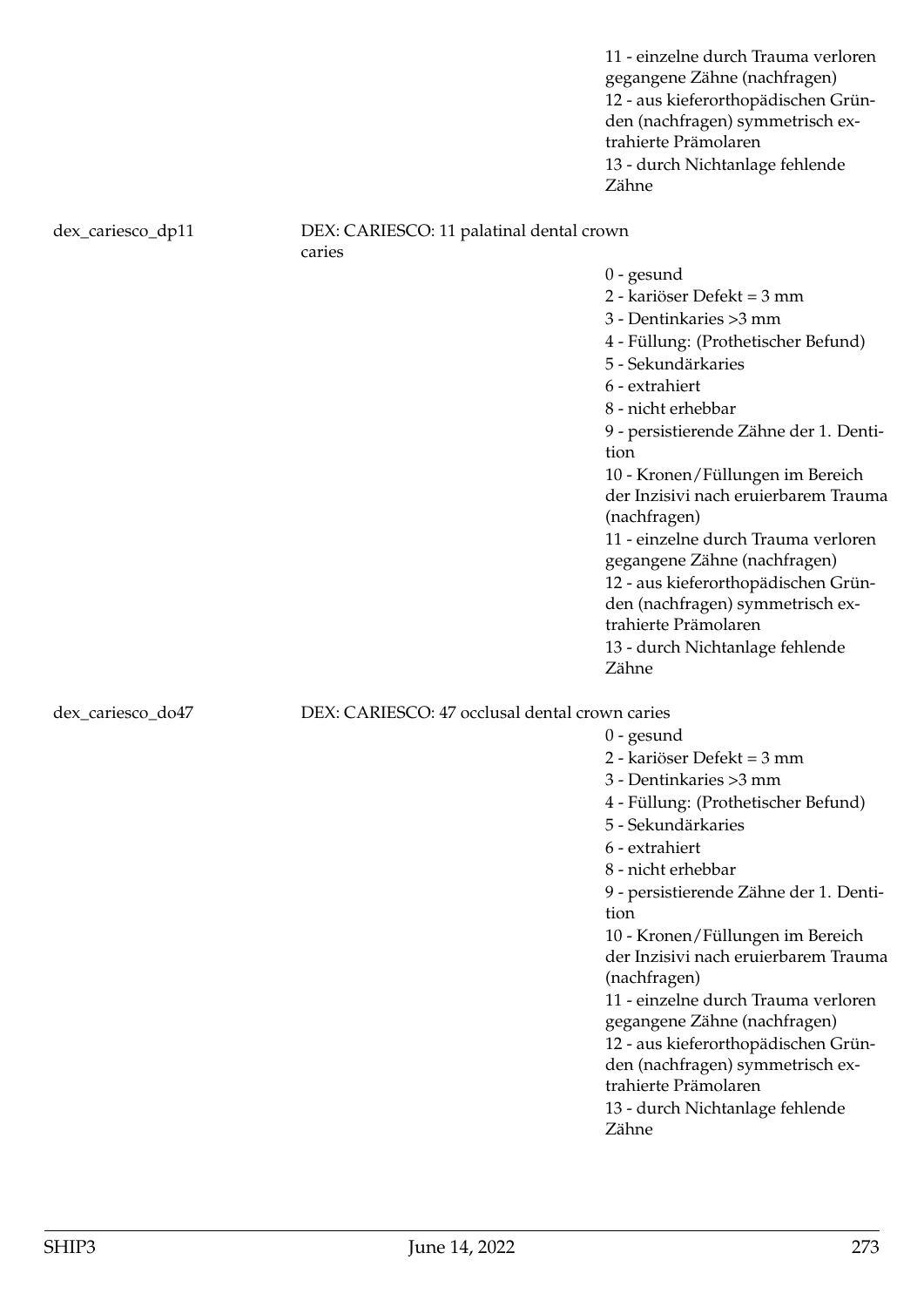### dex\_cariesco\_dd47 DEX: CARIESCO: 47 distal dental crown caries

|                   |                                              | 2 - kariöser Defekt = 3 mm             |
|-------------------|----------------------------------------------|----------------------------------------|
|                   |                                              | 3 - Dentinkaries > 3 mm                |
|                   |                                              | 4 - Füllung: (Prothetischer Befund)    |
|                   |                                              | 5 - Sekundärkaries                     |
|                   |                                              | 6 - extrahiert                         |
|                   |                                              | 8 - nicht erhebbar                     |
|                   |                                              | 9 - persistierende Zähne der 1. Denti- |
|                   |                                              | tion                                   |
|                   |                                              | 10 - Kronen/Füllungen im Bereich       |
|                   |                                              | der Inzisivi nach eruierbarem Trauma   |
|                   |                                              | (nachfragen)                           |
|                   |                                              | 11 - einzelne durch Trauma verloren    |
|                   |                                              | gegangene Zähne (nachfragen)           |
|                   |                                              | 12 - aus kieferorthopädischen Grün-    |
|                   |                                              | den (nachfragen) symmetrisch ex-       |
|                   |                                              | trahierte Prämolaren                   |
|                   |                                              | 13 - durch Nichtanlage fehlende        |
|                   |                                              | Zähne                                  |
| dex_cariesco_db47 | DEX: CARIESCO: 47 buccal dental crown caries |                                        |
|                   |                                              | $0$ - gesund                           |
|                   |                                              | 2 - kariöser Defekt = 3 mm             |

3 - Dentinkaries >3 mm

5 - Sekundärkaries

6 - extrahiert 8 - nicht erhebbar

(nachfragen)

trahierte Prämolaren

tion

Zähne

0 - gesund

4 - Füllung: (Prothetischer Befund)

9 - persistierende Zähne der 1. Denti-

10 - Kronen/Füllungen im Bereich der Inzisivi nach eruierbarem Trauma

11 - einzelne durch Trauma verloren gegangene Zähne (nachfragen) 12 - aus kieferorthopädischen Gründen (nachfragen) symmetrisch ex-

13 - durch Nichtanlage fehlende

2 - kariöser Defekt = 3 mm 3 - Dentinkaries >3 mm

5 - Sekundärkaries 6 - extrahiert 8 - nicht erhebbar

4 - Füllung: (Prothetischer Befund)

0 - gesund

dex cariesco\_dm47 DEX: CARIESCO: 47 mesial dental crown caries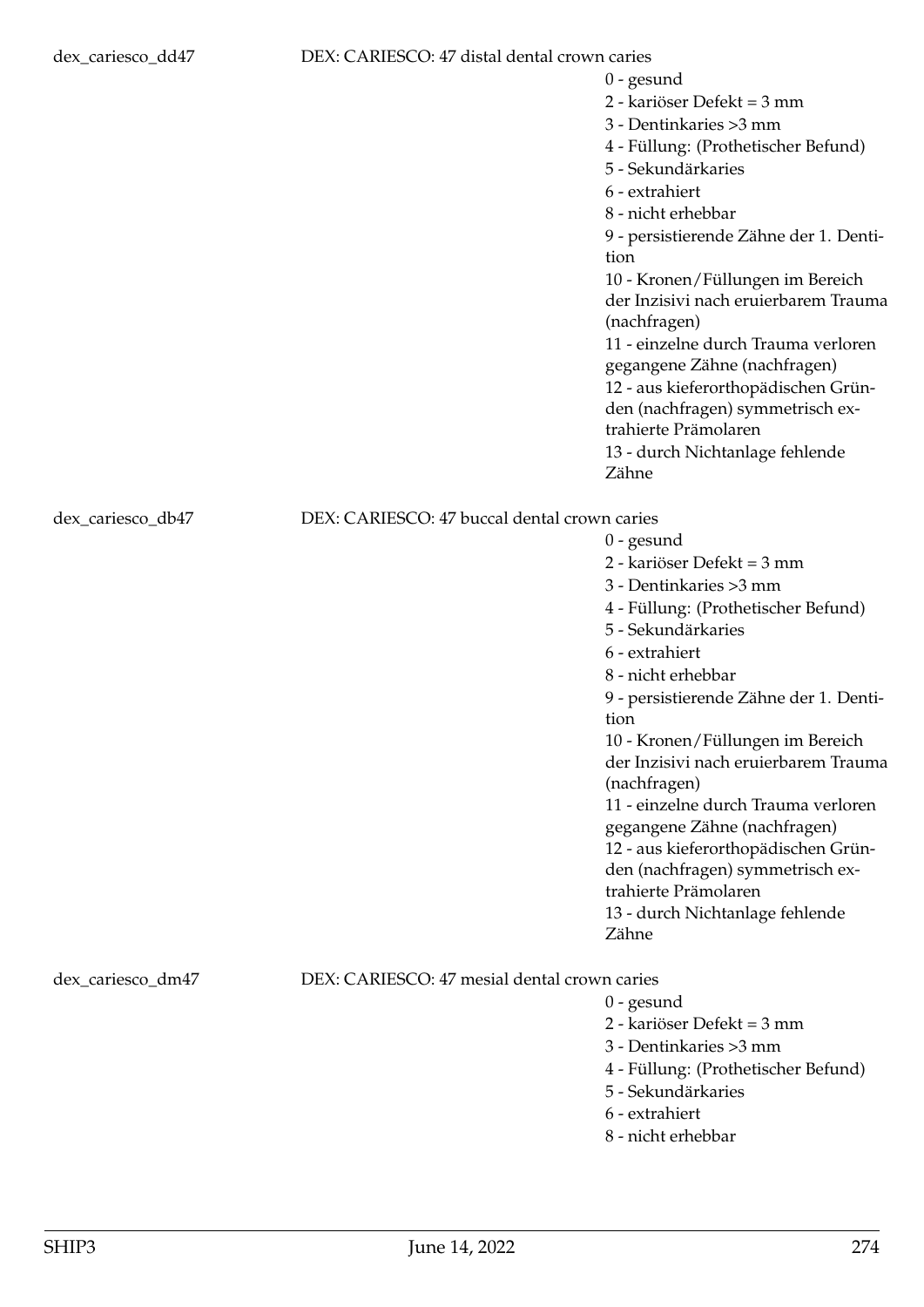9 - persistierende Zähne der 1. Dentition 10 - Kronen/Füllungen im Bereich der Inzisivi nach eruierbarem Trauma (nachfragen) 11 - einzelne durch Trauma verloren gegangene Zähne (nachfragen) 12 - aus kieferorthopädischen Gründen (nachfragen) symmetrisch extrahierte Prämolaren 13 - durch Nichtanlage fehlende Zähne

dex\_cariesco\_dl47 DEX: CARIESCO: 47 lingual dental crown caries

dex\_cariesco\_do46 DEX: CARIESCO: 46 occlusal dental crown caries

0 - gesund

Zähne

0 - gesund

2 - kariöser Defekt = 3 mm 3 - Dentinkaries >3 mm

5 - Sekundärkaries

6 - extrahiert 8 - nicht erhebbar

(nachfragen)

tion

4 - Füllung: (Prothetischer Befund)

9 - persistierende Zähne der 1. Denti-

10 - Kronen/Füllungen im Bereich der Inzisivi nach eruierbarem Trauma

11 - einzelne durch Trauma verloren gegangene Zähne (nachfragen) 12 - aus kieferorthopädischen Gründen (nachfragen) symmetrisch ex-

13 - durch Nichtanlage fehlende

- 2 kariöser Defekt = 3 mm
- 3 Dentinkaries >3 mm

trahierte Prämolaren

4 - Füllung: (Prothetischer Befund)

- 5 Sekundärkaries
- 6 extrahiert
- 8 nicht erhebbar

9 - persistierende Zähne der 1. Dentition

10 - Kronen/Füllungen im Bereich der Inzisivi nach eruierbarem Trauma (nachfragen)

11 - einzelne durch Trauma verloren gegangene Zähne (nachfragen)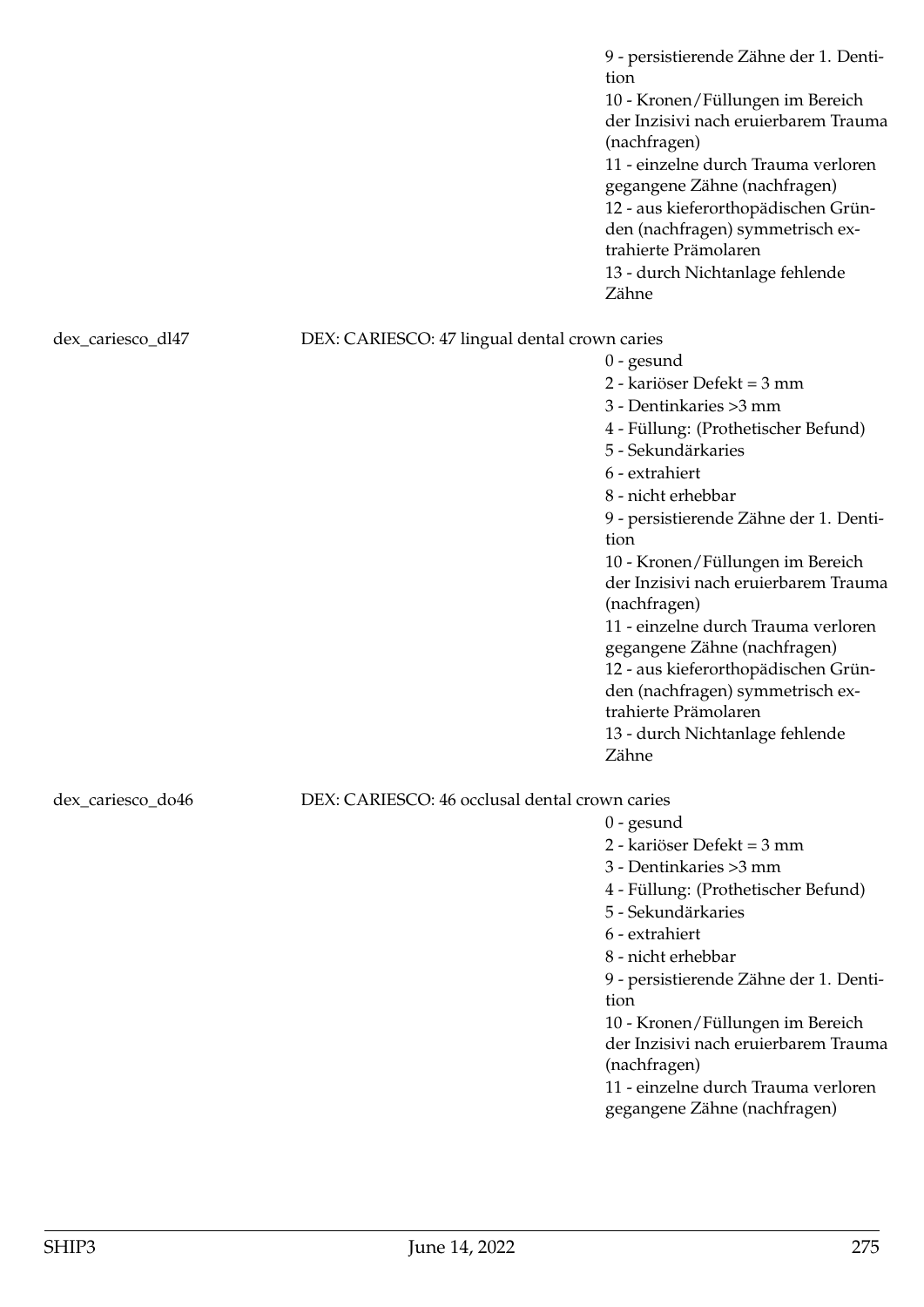|                   |                                              | 12 - aus kieferorthopädischen Grün-<br>den (nachfragen) symmetrisch ex-<br>trahierte Prämolaren<br>13 - durch Nichtanlage fehlende<br>Zähne |
|-------------------|----------------------------------------------|---------------------------------------------------------------------------------------------------------------------------------------------|
| dex_cariesco_dd46 | DEX: CARIESCO: 46 distal dental crown caries |                                                                                                                                             |
|                   |                                              | $0$ - gesund                                                                                                                                |
|                   |                                              | 2 - kariöser Defekt = 3 mm                                                                                                                  |
|                   |                                              | 3 - Dentinkaries > 3 mm                                                                                                                     |
|                   |                                              | 4 - Füllung: (Prothetischer Befund)                                                                                                         |
|                   |                                              | 5 - Sekundärkaries                                                                                                                          |
|                   |                                              | 6 - extrahiert                                                                                                                              |
|                   |                                              | 8 - nicht erhebbar                                                                                                                          |
|                   |                                              | 9 - persistierende Zähne der 1. Denti-<br>tion                                                                                              |
|                   |                                              | 10 - Kronen/Füllungen im Bereich                                                                                                            |
|                   |                                              | der Inzisivi nach eruierbarem Trauma<br>(nachfragen)                                                                                        |
|                   |                                              | 11 - einzelne durch Trauma verloren                                                                                                         |
|                   |                                              | gegangene Zähne (nachfragen)                                                                                                                |
|                   |                                              | 12 - aus kieferorthopädischen Grün-                                                                                                         |
|                   |                                              | den (nachfragen) symmetrisch ex-                                                                                                            |
|                   |                                              | trahierte Prämolaren                                                                                                                        |
|                   |                                              | 13 - durch Nichtanlage fehlende<br>Zähne                                                                                                    |
| dex_cariesco_db46 | DEX: CARIESCO: 46 buccal dental crown caries |                                                                                                                                             |
|                   |                                              | $0$ - gesund                                                                                                                                |
|                   |                                              | 2 - kariöser Defekt = 3 mm                                                                                                                  |
|                   |                                              | 3 - Dentinkaries > 3 mm                                                                                                                     |
|                   |                                              | 4 - Füllung: (Prothetischer Befund)                                                                                                         |
|                   |                                              | 5 - Sekundärkaries                                                                                                                          |
|                   |                                              | 6 - extrahiert                                                                                                                              |
|                   |                                              | 8 - nicht erhebbar                                                                                                                          |
|                   |                                              | 9 - persistierende Zähne der 1. Denti-                                                                                                      |
|                   |                                              | tion                                                                                                                                        |
|                   |                                              | 10 - Kronen/Füllungen im Bereich<br>der Inzisivi nach eruierbarem Trauma                                                                    |
|                   |                                              | (nachfragen)                                                                                                                                |
|                   |                                              | 11 - einzelne durch Trauma verloren                                                                                                         |
|                   |                                              | gegangene Zähne (nachfragen)                                                                                                                |
|                   |                                              | 12 - aus kieferorthopädischen Grün-                                                                                                         |
|                   |                                              | den (nachfragen) symmetrisch ex-                                                                                                            |
|                   |                                              | trahierte Prämolaren                                                                                                                        |
|                   |                                              | 13 - durch Nichtanlage fehlende                                                                                                             |
|                   |                                              | Zähne                                                                                                                                       |
| dex_cariesco_dm46 | DEX: CARIESCO: 46 mesial dental crown caries |                                                                                                                                             |
|                   |                                              | $0$ - gesund                                                                                                                                |
|                   |                                              | 2 - kariöser Defekt = 3 mm                                                                                                                  |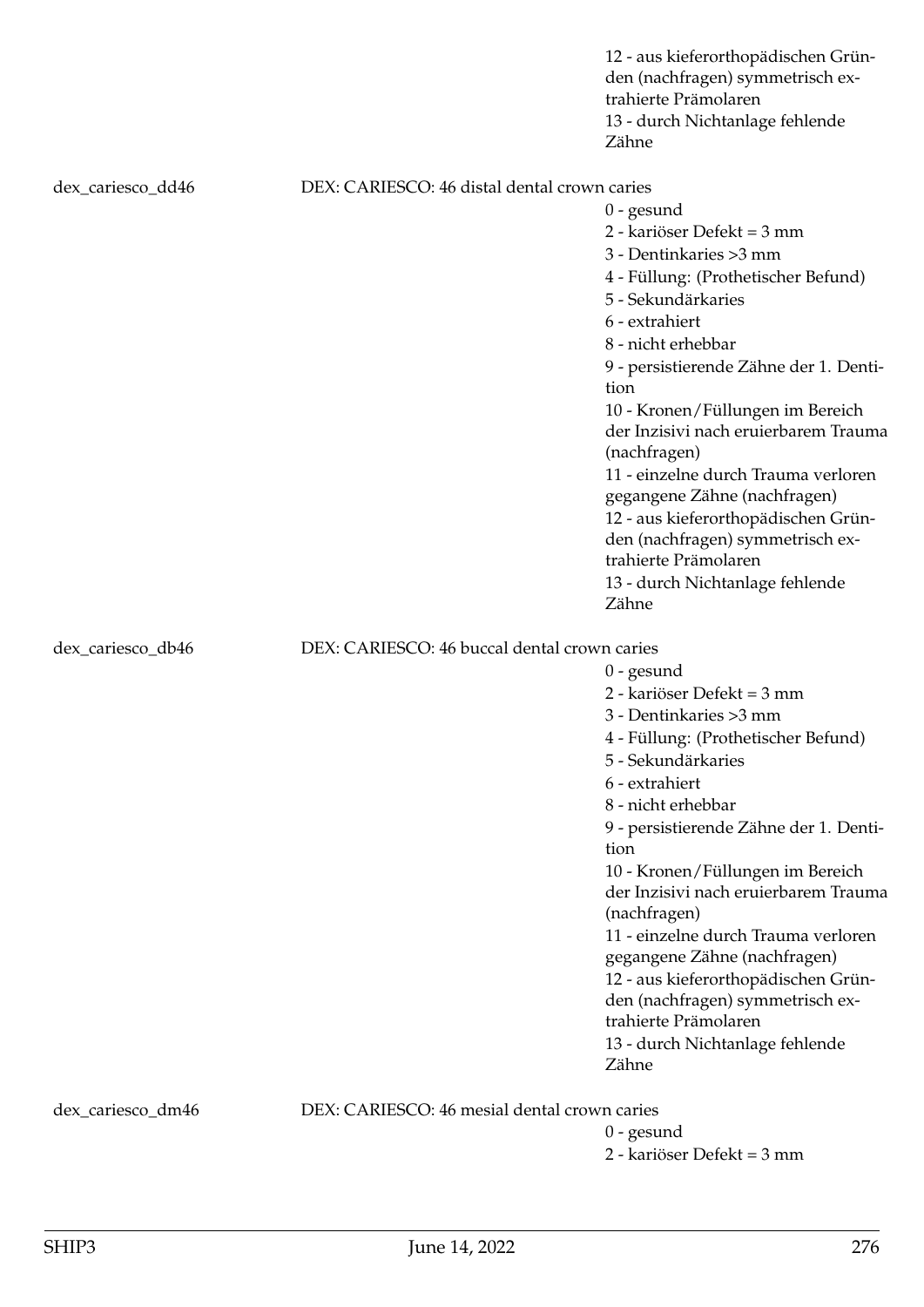|                   |                                                | 3 - Dentinkaries > 3 mm<br>4 - Füllung: (Prothetischer Befund)<br>5 - Sekundärkaries<br>6 - extrahiert<br>8 - nicht erhebbar<br>9 - persistierende Zähne der 1. Denti-<br>tion<br>10 - Kronen/Füllungen im Bereich<br>der Inzisivi nach eruierbarem Trauma<br>(nachfragen)<br>11 - einzelne durch Trauma verloren<br>gegangene Zähne (nachfragen)<br>12 - aus kieferorthopädischen Grün-<br>den (nachfragen) symmetrisch ex-<br>trahierte Prämolaren<br>13 - durch Nichtanlage fehlende<br>Zähne                                               |
|-------------------|------------------------------------------------|------------------------------------------------------------------------------------------------------------------------------------------------------------------------------------------------------------------------------------------------------------------------------------------------------------------------------------------------------------------------------------------------------------------------------------------------------------------------------------------------------------------------------------------------|
| dex_cariesco_dl46 | DEX: CARIESCO: 46 lingual dental crown caries  | $0$ - gesund<br>2 - kariöser Defekt = 3 mm<br>3 - Dentinkaries > 3 mm<br>4 - Füllung: (Prothetischer Befund)<br>5 - Sekundärkaries<br>6 - extrahiert<br>8 - nicht erhebbar<br>9 - persistierende Zähne der 1. Denti-<br>tion<br>10 - Kronen/Füllungen im Bereich<br>der Inzisivi nach eruierbarem Trauma<br>(nachfragen)<br>11 - einzelne durch Trauma verloren<br>gegangene Zähne (nachfragen)<br>12 - aus kieferorthopädischen Grün-<br>den (nachfragen) symmetrisch ex-<br>trahierte Prämolaren<br>13 - durch Nichtanlage fehlende<br>Zähne |
| dex_cariesco_do45 | DEX: CARIESCO: 45 occlusal dental crown caries | $0$ - gesund<br>2 - kariöser Defekt = 3 mm<br>3 - Dentinkaries > 3 mm<br>4 - Füllung: (Prothetischer Befund)<br>5 - Sekundärkaries<br>6 - extrahiert                                                                                                                                                                                                                                                                                                                                                                                           |

8 - nicht erhebbar

9 - persistierende Zähne der 1. Dentition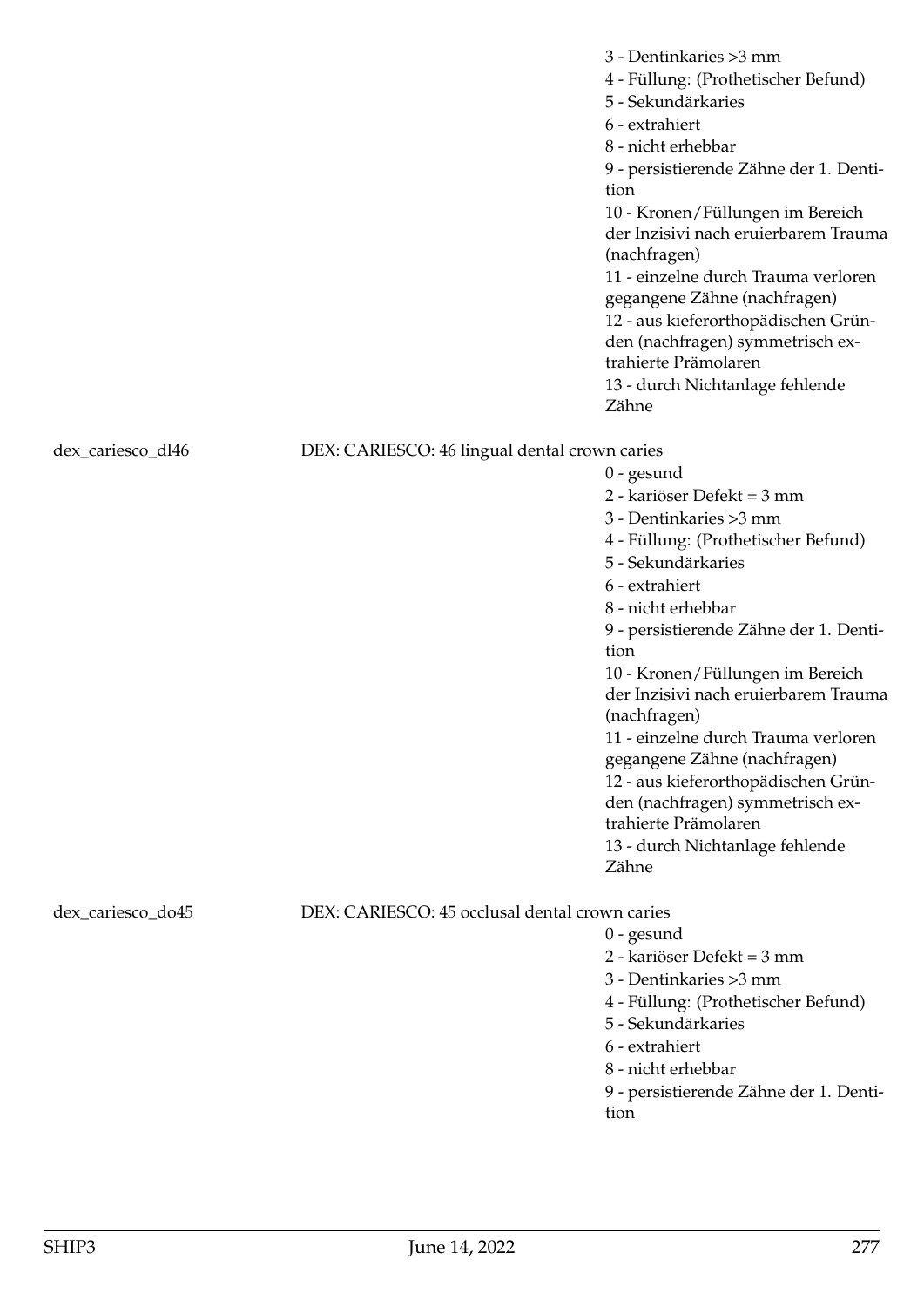10 - Kronen/Füllungen im Bereich der Inzisivi nach eruierbarem Trauma (nachfragen) 11 - einzelne durch Trauma verloren gegangene Zähne (nachfragen) 12 - aus kieferorthopädischen Gründen (nachfragen) symmetrisch extrahierte Prämolaren 13 - durch Nichtanlage fehlende Zähne

### dex\_cariesco\_dd45 DEX: CARIESCO: 45 distal dental crown caries

0 - gesund 2 - kariöser Defekt = 3 mm 3 - Dentinkaries >3 mm 4 - Füllung: (Prothetischer Befund) 5 - Sekundärkaries 6 - extrahiert 8 - nicht erhebbar 9 - persistierende Zähne der 1. Dentition 10 - Kronen/Füllungen im Bereich der Inzisivi nach eruierbarem Trauma (nachfragen) 11 - einzelne durch Trauma verloren gegangene Zähne (nachfragen) 12 - aus kieferorthopädischen Gründen (nachfragen) symmetrisch extrahierte Prämolaren 13 - durch Nichtanlage fehlende Zähne

0 - gesund

2 - kariöser Defekt = 3 mm 3 - Dentinkaries >3 mm

5 - Sekundärkaries

6 - extrahiert 8 - nicht erhebbar

(nachfragen)

trahierte Prämolaren

tion

4 - Füllung: (Prothetischer Befund)

9 - persistierende Zähne der 1. Denti-

10 - Kronen/Füllungen im Bereich der Inzisivi nach eruierbarem Trauma

11 - einzelne durch Trauma verloren gegangene Zähne (nachfragen) 12 - aus kieferorthopädischen Gründen (nachfragen) symmetrisch ex-

## dex cariesco db45 DEX: CARIESCO: 45 buccal dental crown caries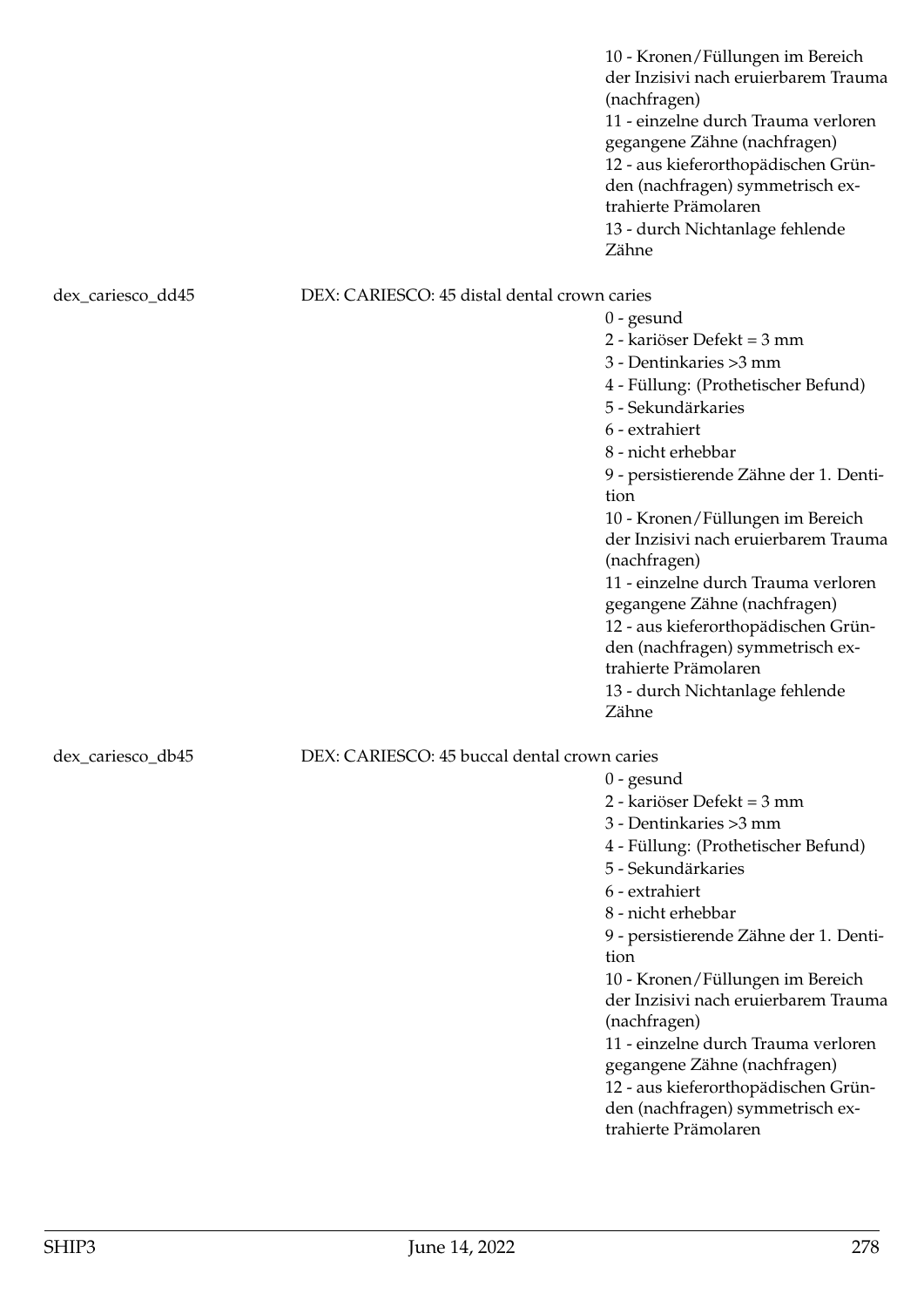13 - durch Nichtanlage fehlende Zähne

| dex_cariesco_dm45 | DEX: CARIESCO: 45 mesial dental crown caries   |                                                                          |
|-------------------|------------------------------------------------|--------------------------------------------------------------------------|
|                   |                                                | $0$ - gesund                                                             |
|                   |                                                | 2 - kariöser Defekt = 3 mm                                               |
|                   |                                                | 3 - Dentinkaries > 3 mm                                                  |
|                   |                                                | 4 - Füllung: (Prothetischer Befund)                                      |
|                   |                                                | 5 - Sekundärkaries                                                       |
|                   |                                                | 6 - extrahiert                                                           |
|                   |                                                | 8 - nicht erhebbar                                                       |
|                   |                                                | 9 - persistierende Zähne der 1. Denti-                                   |
|                   |                                                | tion                                                                     |
|                   |                                                | 10 - Kronen/Füllungen im Bereich<br>der Inzisivi nach eruierbarem Trauma |
|                   |                                                | (nachfragen)                                                             |
|                   |                                                | 11 - einzelne durch Trauma verloren                                      |
|                   |                                                | gegangene Zähne (nachfragen)                                             |
|                   |                                                | 12 - aus kieferorthopädischen Grün-                                      |
|                   |                                                | den (nachfragen) symmetrisch ex-                                         |
|                   |                                                | trahierte Prämolaren                                                     |
|                   |                                                | 13 - durch Nichtanlage fehlende                                          |
|                   |                                                | Zähne                                                                    |
| dex_cariesco_dl45 | DEX: CARIESCO: 45 lingual dental crown caries  |                                                                          |
|                   |                                                | $0$ - gesund                                                             |
|                   |                                                | 2 - kariöser Defekt = 3 mm                                               |
|                   |                                                | 3 - Dentinkaries > 3 mm                                                  |
|                   |                                                | 4 - Füllung: (Prothetischer Befund)                                      |
|                   |                                                | 5 - Sekundärkaries                                                       |
|                   |                                                | 6 - extrahiert                                                           |
|                   |                                                | 8 - nicht erhebbar                                                       |
|                   |                                                | 9 - persistierende Zähne der 1. Denti-                                   |
|                   |                                                | tion                                                                     |
|                   |                                                | 10 - Kronen/Füllungen im Bereich                                         |
|                   |                                                | der Inzisivi nach eruierbarem Trauma<br>(nachfragen)                     |
|                   |                                                | 11 - einzelne durch Trauma verloren                                      |
|                   |                                                | gegangene Zähne (nachfragen)                                             |
|                   |                                                | 12 - aus kieferorthopädischen Grün-                                      |
|                   |                                                | den (nachfragen) symmetrisch ex-                                         |
|                   |                                                | trahierte Prämolaren                                                     |
|                   |                                                | 13 - durch Nichtanlage fehlende                                          |
|                   |                                                | Zähne                                                                    |
| dex_cariesco_do44 | DEX: CARIESCO: 44 occlusal dental crown caries |                                                                          |
|                   |                                                | $0$ - gesund                                                             |
|                   |                                                | 2 - kariöser Defekt = 3 mm                                               |
|                   |                                                | 3 - Dentinkaries > 3 mm                                                  |
|                   |                                                | 4 - Füllung: (Prothetischer Befund)                                      |
|                   |                                                |                                                                          |

5 - Sekundärkaries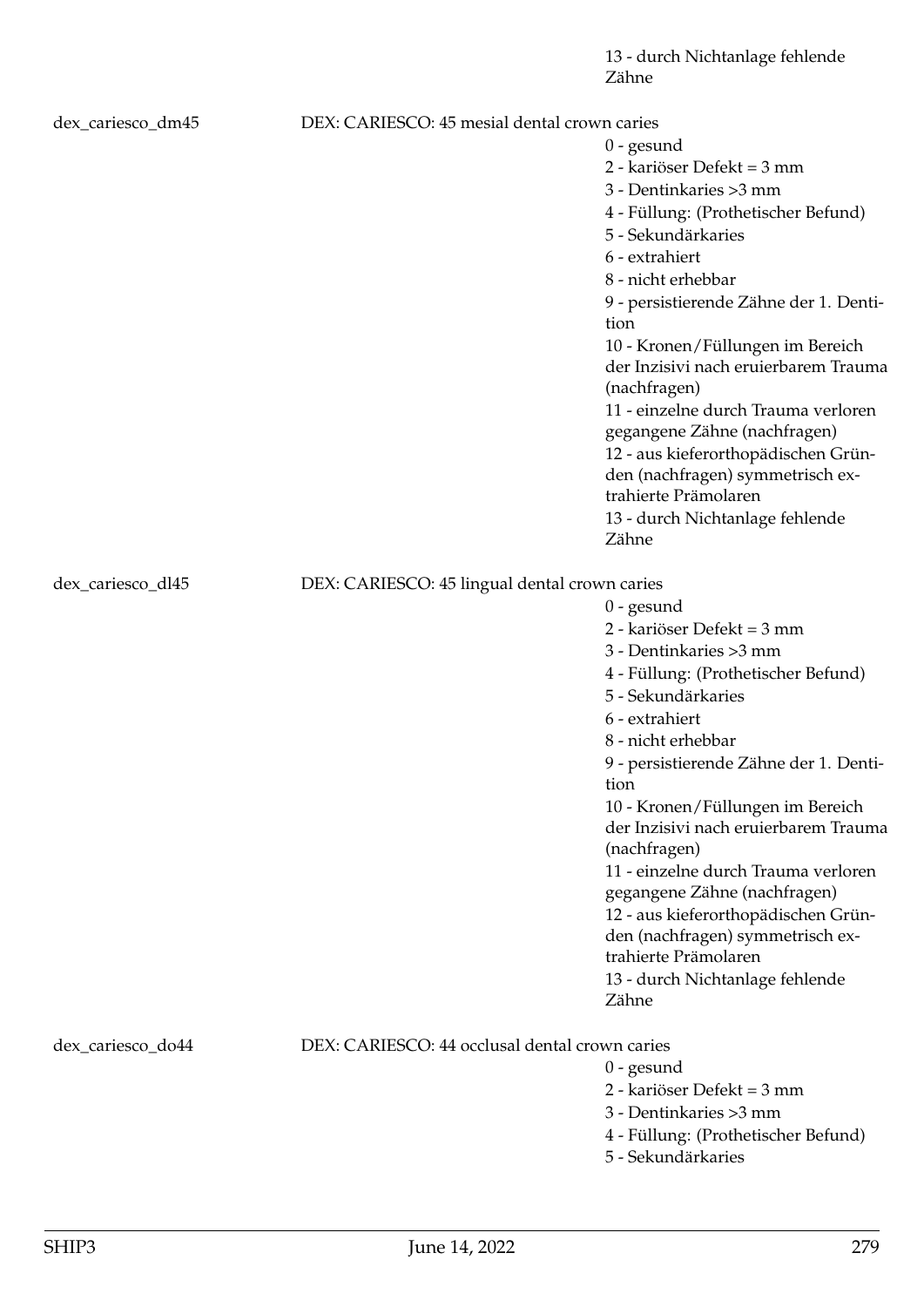|                   |                                              | 6 - extrahiert<br>8 - nicht erhebbar<br>9 - persistierende Zähne der 1. Denti-<br>tion<br>10 - Kronen/Füllungen im Bereich<br>der Inzisivi nach eruierbarem Trauma<br>(nachfragen)<br>11 - einzelne durch Trauma verloren<br>gegangene Zähne (nachfragen)<br>12 - aus kieferorthopädischen Grün-<br>den (nachfragen) symmetrisch ex-<br>trahierte Prämolaren<br>13 - durch Nichtanlage fehlende<br>Zähne |
|-------------------|----------------------------------------------|----------------------------------------------------------------------------------------------------------------------------------------------------------------------------------------------------------------------------------------------------------------------------------------------------------------------------------------------------------------------------------------------------------|
| dex_cariesco_dd44 | DEX: CARIESCO: 44 distal dental crown caries |                                                                                                                                                                                                                                                                                                                                                                                                          |
|                   |                                              | $0$ - gesund                                                                                                                                                                                                                                                                                                                                                                                             |
|                   |                                              | 2 - kariöser Defekt = 3 mm                                                                                                                                                                                                                                                                                                                                                                               |
|                   |                                              | 3 - Dentinkaries > 3 mm                                                                                                                                                                                                                                                                                                                                                                                  |
|                   |                                              | 4 - Füllung: (Prothetischer Befund)                                                                                                                                                                                                                                                                                                                                                                      |
|                   |                                              | 5 - Sekundärkaries                                                                                                                                                                                                                                                                                                                                                                                       |
|                   |                                              | 6 - extrahiert                                                                                                                                                                                                                                                                                                                                                                                           |
|                   |                                              | 8 - nicht erhebbar                                                                                                                                                                                                                                                                                                                                                                                       |
|                   |                                              | 9 - persistierende Zähne der 1. Denti-                                                                                                                                                                                                                                                                                                                                                                   |
|                   |                                              | tion                                                                                                                                                                                                                                                                                                                                                                                                     |
|                   |                                              | 10 - Kronen/Füllungen im Bereich<br>der Inzisivi nach eruierbarem Trauma                                                                                                                                                                                                                                                                                                                                 |
|                   |                                              | (nachfragen)                                                                                                                                                                                                                                                                                                                                                                                             |
|                   |                                              | 11 - einzelne durch Trauma verloren                                                                                                                                                                                                                                                                                                                                                                      |
|                   |                                              | gegangene Zähne (nachfragen)                                                                                                                                                                                                                                                                                                                                                                             |
|                   |                                              | 12 - aus kieferorthopädischen Grün-                                                                                                                                                                                                                                                                                                                                                                      |
|                   |                                              | den (nachfragen) symmetrisch ex-                                                                                                                                                                                                                                                                                                                                                                         |
|                   |                                              | trahierte Prämolaren                                                                                                                                                                                                                                                                                                                                                                                     |
|                   |                                              | 13 - durch Nichtanlage fehlende                                                                                                                                                                                                                                                                                                                                                                          |
|                   |                                              | Zähne                                                                                                                                                                                                                                                                                                                                                                                                    |
| dex_cariesco_db44 | DEX: CARIESCO: 44 buccal dental crown caries |                                                                                                                                                                                                                                                                                                                                                                                                          |
|                   |                                              | $0$ - gesund                                                                                                                                                                                                                                                                                                                                                                                             |
|                   |                                              | 2 - kariöser Defekt = 3 mm                                                                                                                                                                                                                                                                                                                                                                               |
|                   |                                              | 3 - Dentinkaries > 3 mm                                                                                                                                                                                                                                                                                                                                                                                  |
|                   |                                              | 4 - Füllung: (Prothetischer Befund)                                                                                                                                                                                                                                                                                                                                                                      |
|                   |                                              | 5 - Sekundärkaries                                                                                                                                                                                                                                                                                                                                                                                       |
|                   |                                              | 6 - extrahiert                                                                                                                                                                                                                                                                                                                                                                                           |
|                   |                                              | 8 - nicht erhebbar                                                                                                                                                                                                                                                                                                                                                                                       |
|                   |                                              | 9 - persistierende Zähne der 1. Denti-                                                                                                                                                                                                                                                                                                                                                                   |
|                   |                                              | tion                                                                                                                                                                                                                                                                                                                                                                                                     |
|                   |                                              | 10 - Kronen/Füllungen im Bereich<br>der Inzisivi nach eruierbarem Trauma                                                                                                                                                                                                                                                                                                                                 |
|                   |                                              | (nachfragen)                                                                                                                                                                                                                                                                                                                                                                                             |
|                   |                                              | 11 - einzelne durch Trauma verloren                                                                                                                                                                                                                                                                                                                                                                      |
|                   |                                              | gegangene Zähne (nachfragen)                                                                                                                                                                                                                                                                                                                                                                             |
|                   |                                              |                                                                                                                                                                                                                                                                                                                                                                                                          |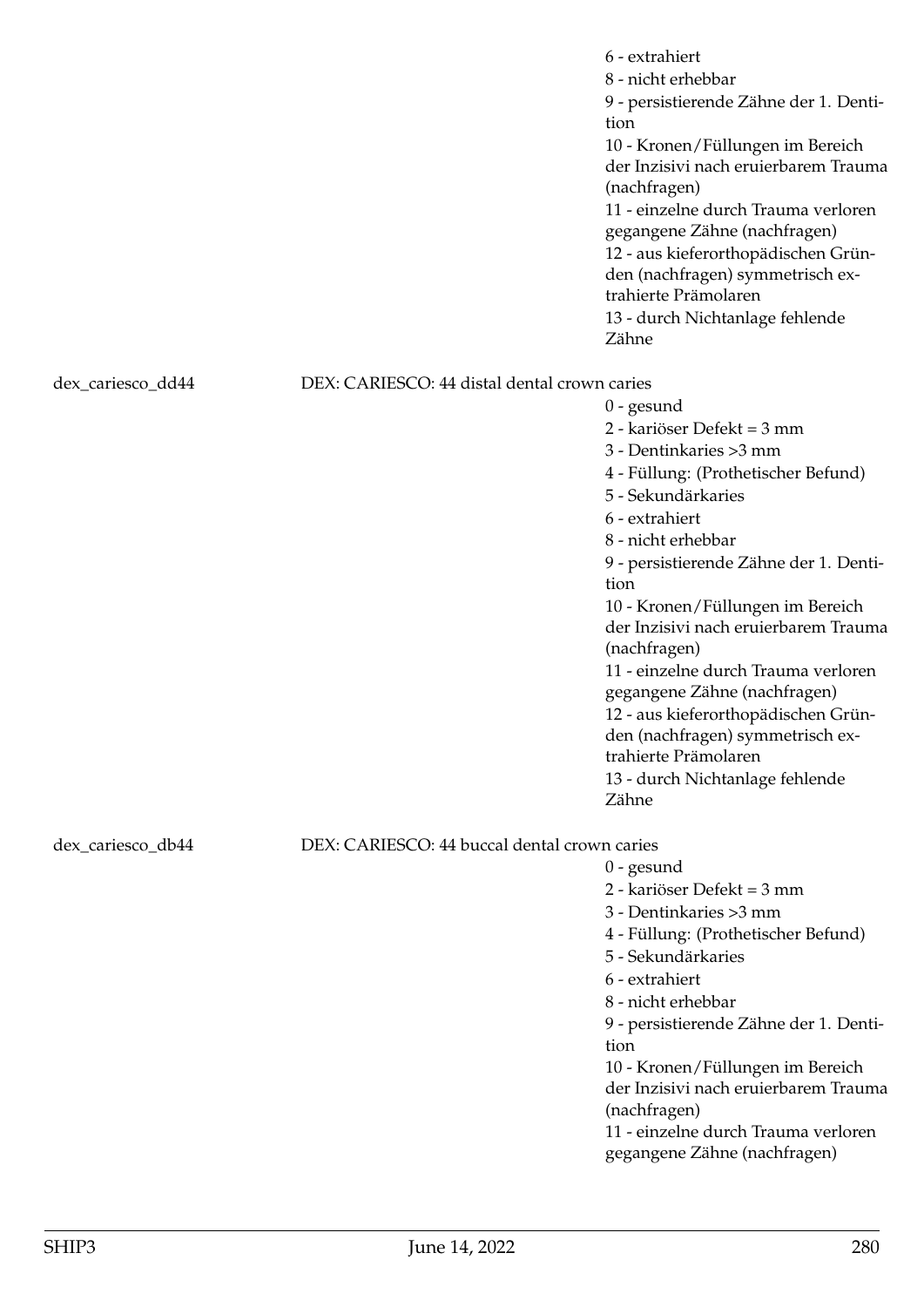|                   |                                               | 12 - aus kieferorthopädischen Grün-<br>den (nachfragen) symmetrisch ex-<br>trahierte Prämolaren<br>13 - durch Nichtanlage fehlende<br>Zähne |
|-------------------|-----------------------------------------------|---------------------------------------------------------------------------------------------------------------------------------------------|
| dex_cariesco_dm44 | DEX: CARIESCO: 44 mesial dental crown caries  |                                                                                                                                             |
|                   |                                               | $0$ - gesund                                                                                                                                |
|                   |                                               | 2 - kariöser Defekt = 3 mm                                                                                                                  |
|                   |                                               | 3 - Dentinkaries > 3 mm                                                                                                                     |
|                   |                                               | 4 - Füllung: (Prothetischer Befund)                                                                                                         |
|                   |                                               | 5 - Sekundärkaries                                                                                                                          |
|                   |                                               | 6 - extrahiert                                                                                                                              |
|                   |                                               | 8 - nicht erhebbar                                                                                                                          |
|                   |                                               | 9 - persistierende Zähne der 1. Denti-<br>tion                                                                                              |
|                   |                                               | 10 - Kronen/Füllungen im Bereich                                                                                                            |
|                   |                                               | der Inzisivi nach eruierbarem Trauma<br>(nachfragen)                                                                                        |
|                   |                                               | 11 - einzelne durch Trauma verloren                                                                                                         |
|                   |                                               | gegangene Zähne (nachfragen)                                                                                                                |
|                   |                                               | 12 - aus kieferorthopädischen Grün-                                                                                                         |
|                   |                                               | den (nachfragen) symmetrisch ex-                                                                                                            |
|                   |                                               | trahierte Prämolaren                                                                                                                        |
|                   |                                               | 13 - durch Nichtanlage fehlende<br>Zähne                                                                                                    |
|                   |                                               |                                                                                                                                             |
| dex_cariesco_dl44 | DEX: CARIESCO: 44 lingual dental crown caries |                                                                                                                                             |
|                   |                                               | $0$ - gesund                                                                                                                                |
|                   |                                               | 2 - kariöser Defekt = 3 mm                                                                                                                  |
|                   |                                               | 3 - Dentinkaries > 3 mm                                                                                                                     |
|                   |                                               | 4 - Füllung: (Prothetischer Befund)                                                                                                         |
|                   |                                               | 5 - Sekundärkaries<br>6 - extrahiert                                                                                                        |
|                   |                                               | 8 - nicht erhebbar                                                                                                                          |
|                   |                                               | 9 - persistierende Zähne der 1. Denti-                                                                                                      |
|                   |                                               | tion                                                                                                                                        |
|                   |                                               | 10 - Kronen/Füllungen im Bereich                                                                                                            |
|                   |                                               | der Inzisivi nach eruierbarem Trauma                                                                                                        |
|                   |                                               | (nachfragen)                                                                                                                                |
|                   |                                               | 11 - einzelne durch Trauma verloren                                                                                                         |
|                   |                                               | gegangene Zähne (nachfragen)                                                                                                                |
|                   |                                               | 12 - aus kieferorthopädischen Grün-                                                                                                         |
|                   |                                               | den (nachfragen) symmetrisch ex-                                                                                                            |
|                   |                                               | trahierte Prämolaren                                                                                                                        |
|                   |                                               | 13 - durch Nichtanlage fehlende                                                                                                             |
|                   |                                               | Zähne                                                                                                                                       |
| dex_cariesco_dd43 | DEX: CARIESCO: 43 distal dental crown caries  |                                                                                                                                             |
|                   |                                               | $0$ - gesund                                                                                                                                |
|                   |                                               | 2 - kariöser Defekt = 3 mm                                                                                                                  |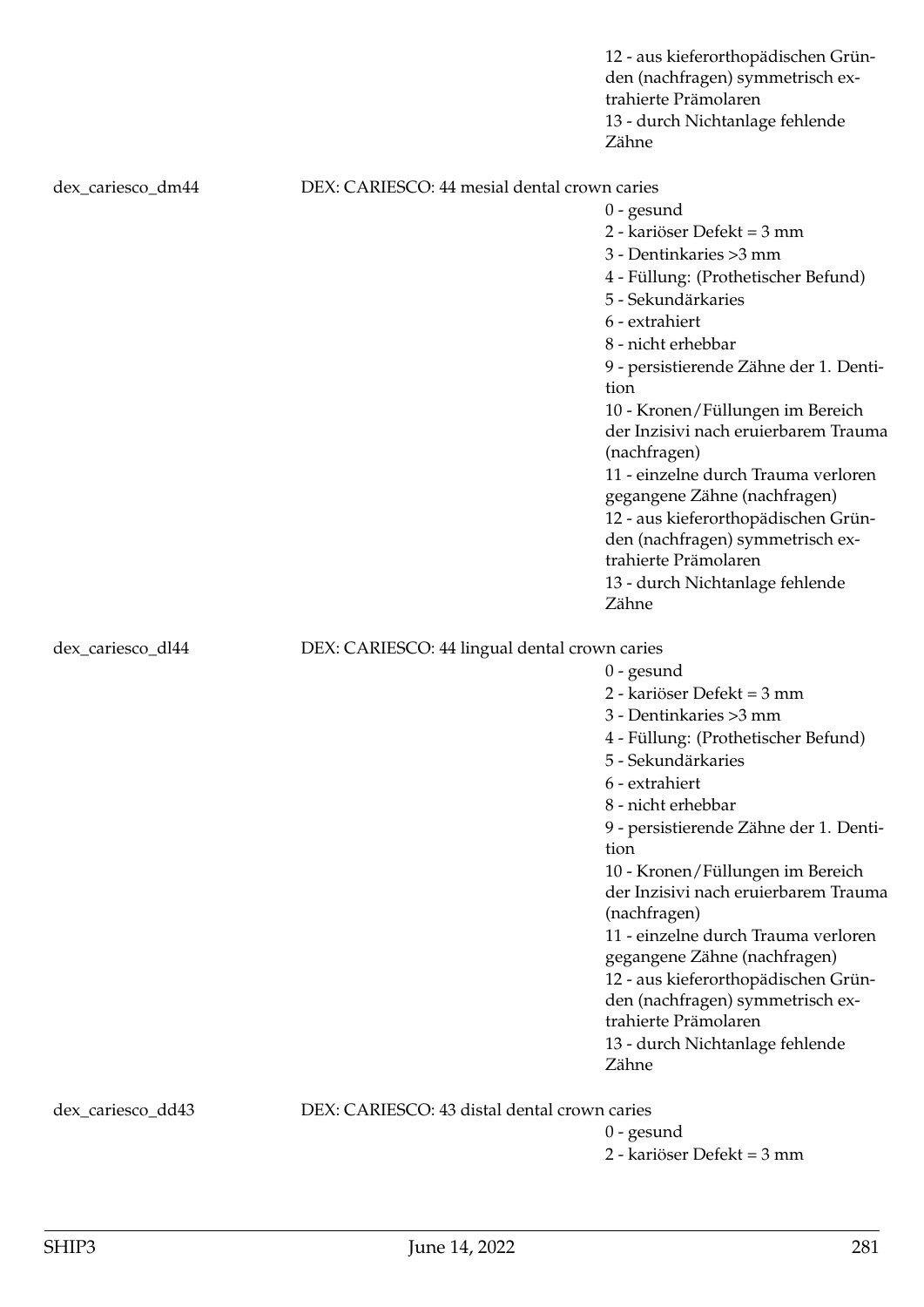|                   |                                              | 3 - Dentinkaries > 3 mm<br>4 - Füllung: (Prothetischer Befund)<br>5 - Sekundärkaries<br>6 - extrahiert<br>8 - nicht erhebbar<br>9 - persistierende Zähne der 1. Denti-<br>tion<br>10 - Kronen/Füllungen im Bereich<br>der Inzisivi nach eruierbarem Trauma<br>(nachfragen)<br>11 - einzelne durch Trauma verloren<br>gegangene Zähne (nachfragen)<br>12 - aus kieferorthopädischen Grün-<br>den (nachfragen) symmetrisch ex-<br>trahierte Prämolaren<br>13 - durch Nichtanlage fehlende<br>Zähne |
|-------------------|----------------------------------------------|--------------------------------------------------------------------------------------------------------------------------------------------------------------------------------------------------------------------------------------------------------------------------------------------------------------------------------------------------------------------------------------------------------------------------------------------------------------------------------------------------|
| dex_cariesco_db43 | DEX: CARIESCO: 43 buccal dental crown caries |                                                                                                                                                                                                                                                                                                                                                                                                                                                                                                  |
|                   |                                              | $0$ - gesund                                                                                                                                                                                                                                                                                                                                                                                                                                                                                     |
|                   |                                              | 2 - kariöser Defekt = 3 mm                                                                                                                                                                                                                                                                                                                                                                                                                                                                       |
|                   |                                              | 3 - Dentinkaries > 3 mm                                                                                                                                                                                                                                                                                                                                                                                                                                                                          |
|                   |                                              | 4 - Füllung: (Prothetischer Befund)                                                                                                                                                                                                                                                                                                                                                                                                                                                              |
|                   |                                              | 5 - Sekundärkaries                                                                                                                                                                                                                                                                                                                                                                                                                                                                               |
|                   |                                              | 6 - extrahiert                                                                                                                                                                                                                                                                                                                                                                                                                                                                                   |
|                   |                                              | 8 - nicht erhebbar                                                                                                                                                                                                                                                                                                                                                                                                                                                                               |
|                   |                                              | 9 - persistierende Zähne der 1. Denti-                                                                                                                                                                                                                                                                                                                                                                                                                                                           |
|                   |                                              | tion                                                                                                                                                                                                                                                                                                                                                                                                                                                                                             |
|                   |                                              | 10 - Kronen/Füllungen im Bereich<br>der Inzisivi nach eruierbarem Trauma<br>(nachfragen)                                                                                                                                                                                                                                                                                                                                                                                                         |
|                   |                                              | 11 - einzelne durch Trauma verloren                                                                                                                                                                                                                                                                                                                                                                                                                                                              |
|                   |                                              | gegangene Zähne (nachfragen)                                                                                                                                                                                                                                                                                                                                                                                                                                                                     |
|                   |                                              | 12 - aus kieferorthopädischen Grün-                                                                                                                                                                                                                                                                                                                                                                                                                                                              |
|                   |                                              | den (nachfragen) symmetrisch ex-                                                                                                                                                                                                                                                                                                                                                                                                                                                                 |
|                   |                                              | trahierte Prämolaren                                                                                                                                                                                                                                                                                                                                                                                                                                                                             |
|                   |                                              | 13 - durch Nichtanlage fehlende                                                                                                                                                                                                                                                                                                                                                                                                                                                                  |
|                   |                                              | Zähne                                                                                                                                                                                                                                                                                                                                                                                                                                                                                            |
| dex_cariesco_dm43 | DEX: CARIESCO: 43 mesial dental crown caries |                                                                                                                                                                                                                                                                                                                                                                                                                                                                                                  |
|                   |                                              | $0$ - gesund                                                                                                                                                                                                                                                                                                                                                                                                                                                                                     |
|                   |                                              | 2 - kariöser Defekt = 3 mm                                                                                                                                                                                                                                                                                                                                                                                                                                                                       |
|                   |                                              | 3 - Dentinkaries > 3 mm                                                                                                                                                                                                                                                                                                                                                                                                                                                                          |
|                   |                                              | 4 - Füllung: (Prothetischer Befund)                                                                                                                                                                                                                                                                                                                                                                                                                                                              |
|                   |                                              | 5 - Sekundärkaries                                                                                                                                                                                                                                                                                                                                                                                                                                                                               |
|                   |                                              | 6 - extrahiert                                                                                                                                                                                                                                                                                                                                                                                                                                                                                   |

8 - nicht erhebbar

9 - persistierende Zähne der 1. Dentition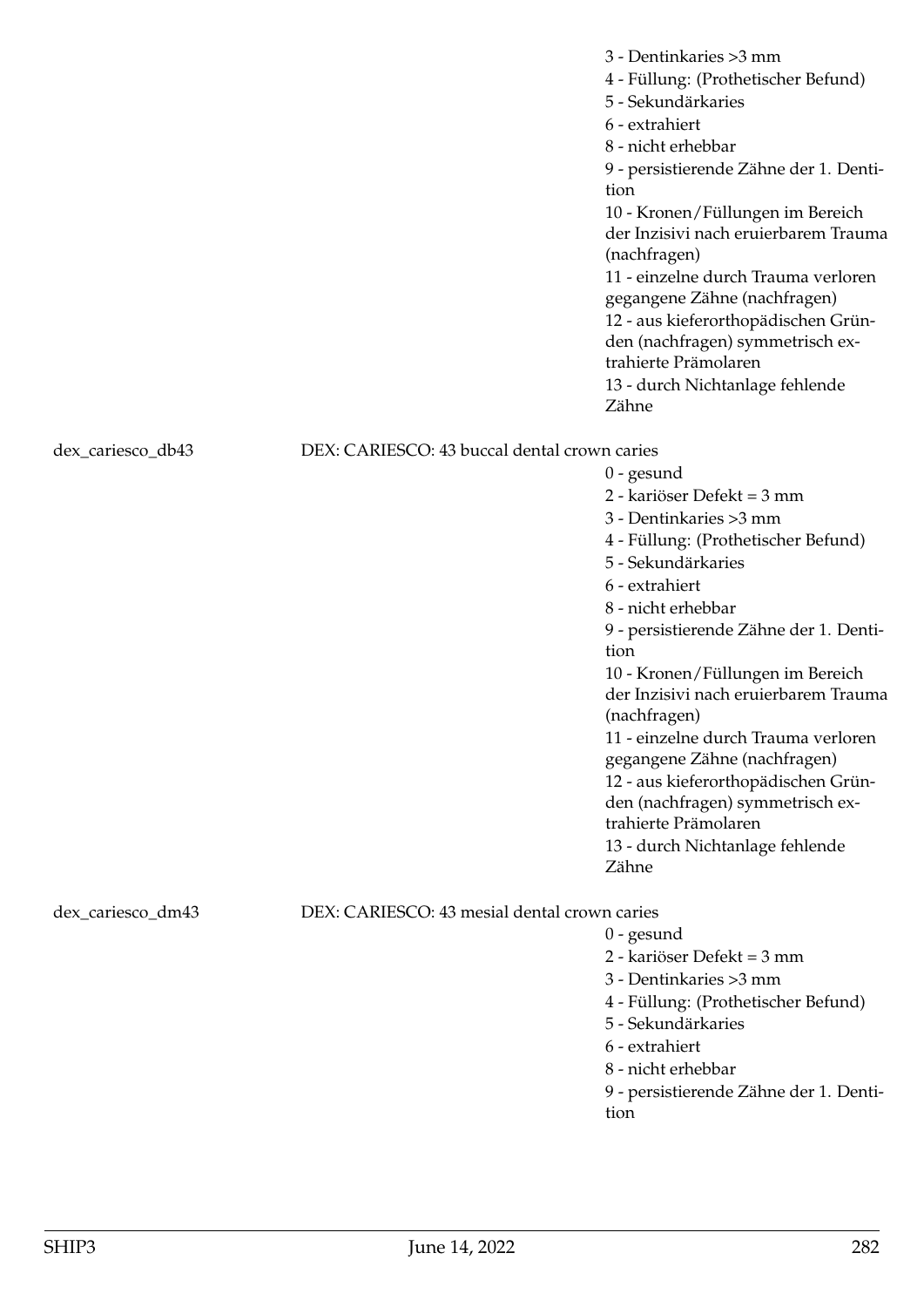10 - Kronen/Füllungen im Bereich der Inzisivi nach eruierbarem Trauma (nachfragen) 11 - einzelne durch Trauma verloren gegangene Zähne (nachfragen) 12 - aus kieferorthopädischen Gründen (nachfragen) symmetrisch extrahierte Prämolaren 13 - durch Nichtanlage fehlende Zähne

### dex\_cariesco\_dl43 DEX: CARIESCO: 43 lingual dental crown caries

0 - gesund 2 - kariöser Defekt = 3 mm 3 - Dentinkaries >3 mm 4 - Füllung: (Prothetischer Befund) 5 - Sekundärkaries 6 - extrahiert 8 - nicht erhebbar 9 - persistierende Zähne der 1. Dentition 10 - Kronen/Füllungen im Bereich der Inzisivi nach eruierbarem Trauma (nachfragen) 11 - einzelne durch Trauma verloren gegangene Zähne (nachfragen) 12 - aus kieferorthopädischen Gründen (nachfragen) symmetrisch extrahierte Prämolaren 13 - durch Nichtanlage fehlende Zähne

0 - gesund

2 - kariöser Defekt = 3 mm 3 - Dentinkaries >3 mm

5 - Sekundärkaries

6 - extrahiert 8 - nicht erhebbar

(nachfragen)

trahierte Prämolaren

tion

4 - Füllung: (Prothetischer Befund)

9 - persistierende Zähne der 1. Denti-

10 - Kronen/Füllungen im Bereich der Inzisivi nach eruierbarem Trauma

11 - einzelne durch Trauma verloren gegangene Zähne (nachfragen) 12 - aus kieferorthopädischen Gründen (nachfragen) symmetrisch ex-

## dex\_cariesco\_dd42 DEX: CARIESCO: 42 distal dental crown caries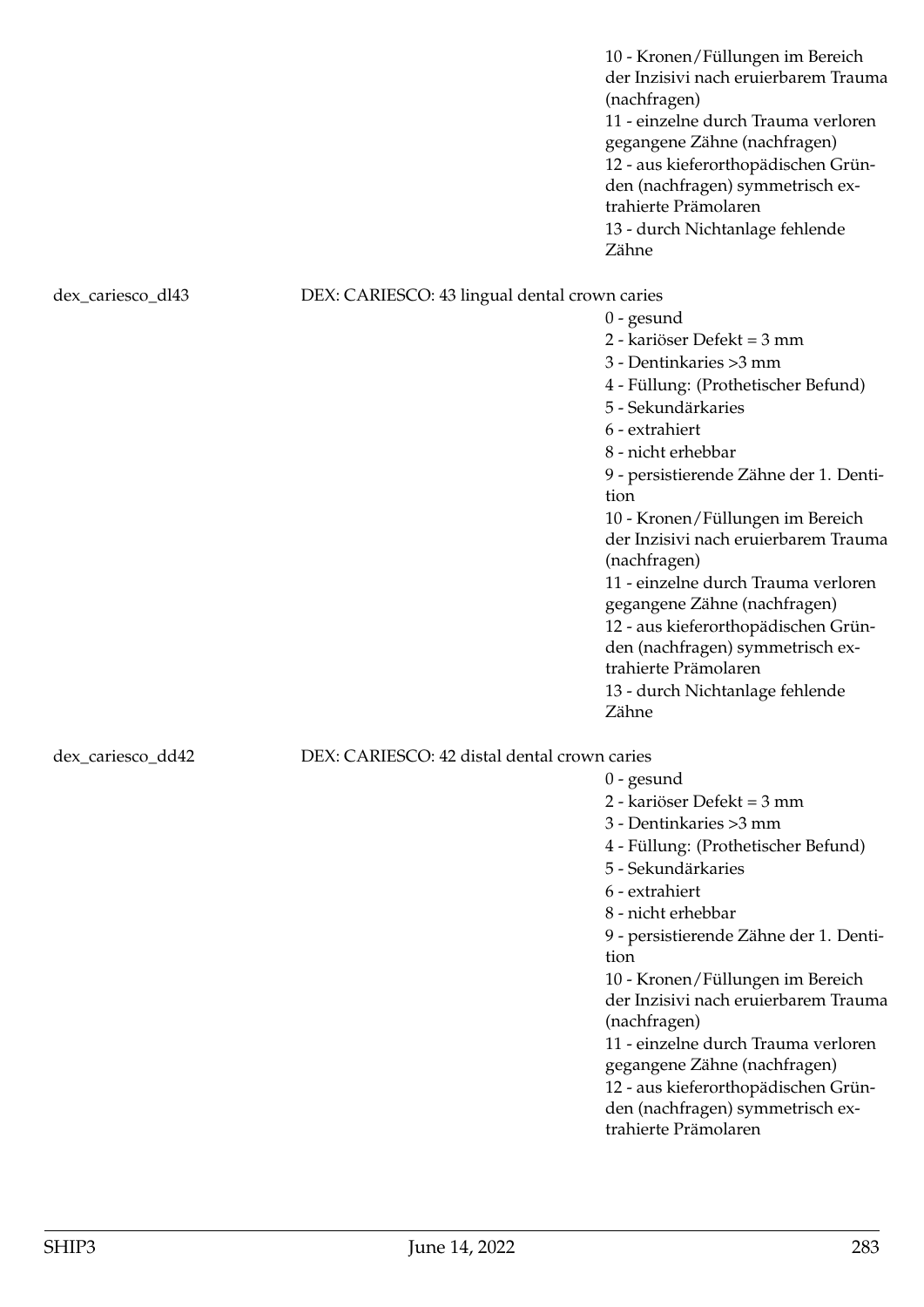13 - durch Nichtanlage fehlende Zähne

| dex_cariesco_db42 |                                               | DEX: CARIESCO: 42 buccal dental crown caries                             |  |
|-------------------|-----------------------------------------------|--------------------------------------------------------------------------|--|
|                   |                                               | $0$ - gesund                                                             |  |
|                   |                                               | 2 - kariöser Defekt = 3 mm                                               |  |
|                   |                                               | 3 - Dentinkaries > 3 mm                                                  |  |
|                   |                                               | 4 - Füllung: (Prothetischer Befund)                                      |  |
|                   |                                               | 5 - Sekundärkaries                                                       |  |
|                   |                                               | 6 - extrahiert                                                           |  |
|                   |                                               | 8 - nicht erhebbar                                                       |  |
|                   |                                               | 9 - persistierende Zähne der 1. Denti-                                   |  |
|                   |                                               | tion                                                                     |  |
|                   |                                               | 10 - Kronen/Füllungen im Bereich                                         |  |
|                   |                                               | der Inzisivi nach eruierbarem Trauma                                     |  |
|                   |                                               | (nachfragen)                                                             |  |
|                   |                                               | 11 - einzelne durch Trauma verloren                                      |  |
|                   |                                               | gegangene Zähne (nachfragen)                                             |  |
|                   |                                               | 12 - aus kieferorthopädischen Grün-                                      |  |
|                   |                                               | den (nachfragen) symmetrisch ex-                                         |  |
|                   |                                               | trahierte Prämolaren                                                     |  |
|                   |                                               | 13 - durch Nichtanlage fehlende                                          |  |
|                   |                                               | Zähne                                                                    |  |
| dex_cariesco_dm42 | DEX: CARIESCO: 42 mesial dental crown caries  |                                                                          |  |
|                   |                                               | $0$ - gesund                                                             |  |
|                   |                                               | 2 - kariöser Defekt = 3 mm                                               |  |
|                   |                                               | 3 - Dentinkaries > 3 mm                                                  |  |
|                   |                                               |                                                                          |  |
|                   |                                               | 4 - Füllung: (Prothetischer Befund)<br>5 - Sekundärkaries                |  |
|                   |                                               |                                                                          |  |
|                   |                                               | 6 - extrahiert                                                           |  |
|                   |                                               | 8 - nicht erhebbar                                                       |  |
|                   |                                               | 9 - persistierende Zähne der 1. Denti-                                   |  |
|                   |                                               | tion                                                                     |  |
|                   |                                               | 10 - Kronen/Füllungen im Bereich<br>der Inzisivi nach eruierbarem Trauma |  |
|                   |                                               |                                                                          |  |
|                   |                                               | (nachfragen)<br>11 - einzelne durch Trauma verloren                      |  |
|                   |                                               | gegangene Zähne (nachfragen)                                             |  |
|                   |                                               |                                                                          |  |
|                   |                                               | 12 - aus kieferorthopädischen Grün-<br>den (nachfragen) symmetrisch ex-  |  |
|                   |                                               | trahierte Prämolaren                                                     |  |
|                   |                                               | 13 - durch Nichtanlage fehlende                                          |  |
|                   |                                               | Zähne                                                                    |  |
|                   |                                               |                                                                          |  |
| dex_cariesco_dl42 | DEX: CARIESCO: 42 lingual dental crown caries |                                                                          |  |
|                   |                                               | $0$ - gesund                                                             |  |
|                   |                                               | 2 - kariöser Defekt = 3 mm                                               |  |
|                   |                                               | 3 - Dentinkaries > 3 mm                                                  |  |
|                   |                                               | 4 - Füllung: (Prothetischer Befund)                                      |  |
|                   |                                               |                                                                          |  |

5 - Sekundärkaries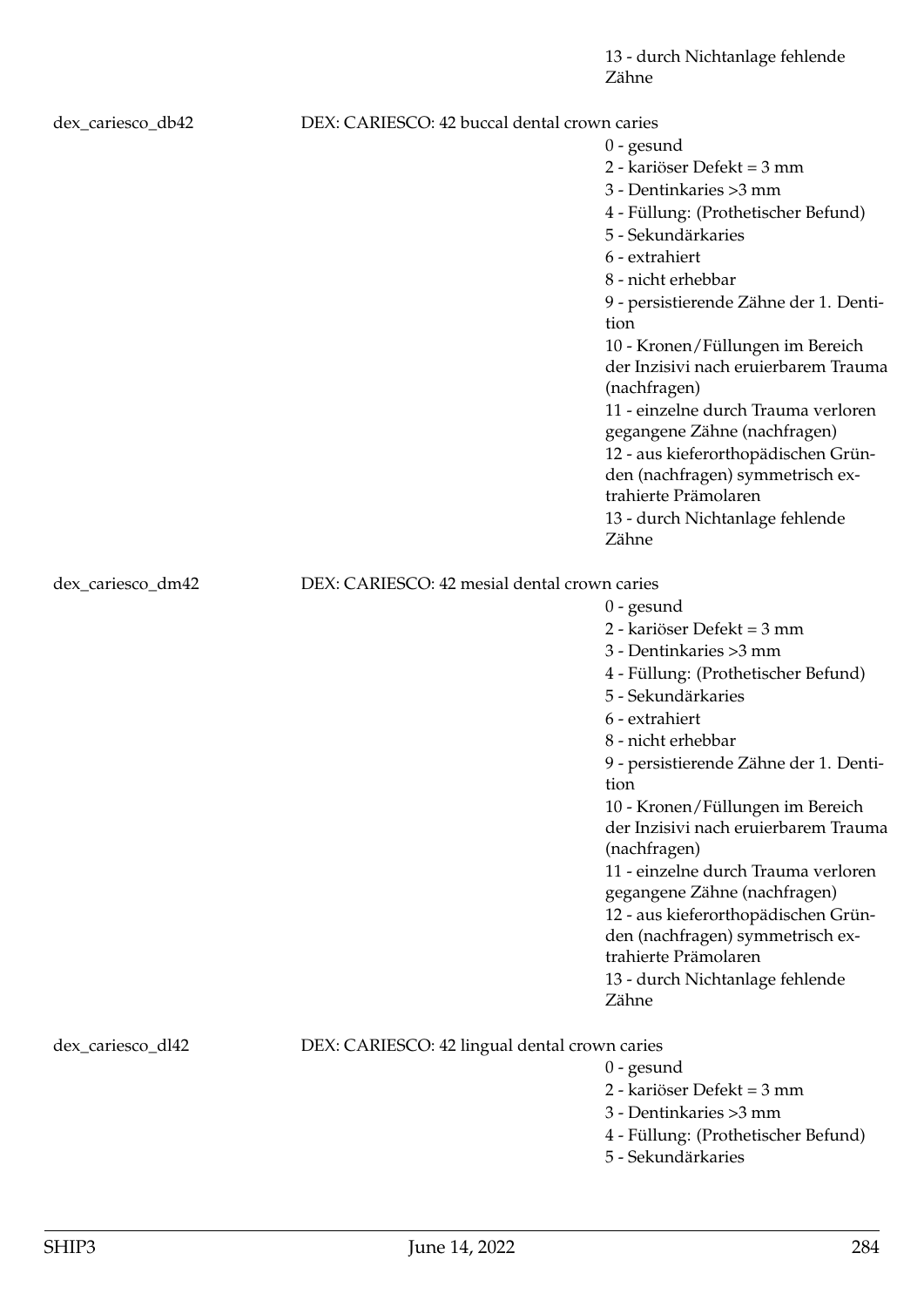|                                                                   |                                              | 6 - extrahiert<br>8 - nicht erhebbar<br>9 - persistierende Zähne der 1. Denti-<br>tion<br>10 - Kronen/Füllungen im Bereich<br>der Inzisivi nach eruierbarem Trauma<br>(nachfragen)<br>11 - einzelne durch Trauma verloren<br>gegangene Zähne (nachfragen)<br>12 - aus kieferorthopädischen Grün-<br>den (nachfragen) symmetrisch ex-<br>trahierte Prämolaren<br>13 - durch Nichtanlage fehlende<br>Zähne |
|-------------------------------------------------------------------|----------------------------------------------|----------------------------------------------------------------------------------------------------------------------------------------------------------------------------------------------------------------------------------------------------------------------------------------------------------------------------------------------------------------------------------------------------------|
| dex_cariesco_dd41                                                 | DEX: CARIESCO: 41 distal dental crown caries |                                                                                                                                                                                                                                                                                                                                                                                                          |
|                                                                   |                                              | $0$ - gesund                                                                                                                                                                                                                                                                                                                                                                                             |
|                                                                   |                                              | 2 - kariöser Defekt = 3 mm                                                                                                                                                                                                                                                                                                                                                                               |
|                                                                   |                                              | 3 - Dentinkaries > 3 mm                                                                                                                                                                                                                                                                                                                                                                                  |
|                                                                   |                                              | 4 - Füllung: (Prothetischer Befund)                                                                                                                                                                                                                                                                                                                                                                      |
|                                                                   |                                              | 5 - Sekundärkaries                                                                                                                                                                                                                                                                                                                                                                                       |
|                                                                   |                                              | 6 - extrahiert                                                                                                                                                                                                                                                                                                                                                                                           |
|                                                                   |                                              | 8 - nicht erhebbar                                                                                                                                                                                                                                                                                                                                                                                       |
|                                                                   |                                              | 9 - persistierende Zähne der 1. Denti-                                                                                                                                                                                                                                                                                                                                                                   |
|                                                                   |                                              | tion                                                                                                                                                                                                                                                                                                                                                                                                     |
|                                                                   |                                              | 10 - Kronen/Füllungen im Bereich<br>der Inzisivi nach eruierbarem Trauma                                                                                                                                                                                                                                                                                                                                 |
|                                                                   |                                              | (nachfragen)                                                                                                                                                                                                                                                                                                                                                                                             |
|                                                                   |                                              | 11 - einzelne durch Trauma verloren                                                                                                                                                                                                                                                                                                                                                                      |
|                                                                   |                                              | gegangene Zähne (nachfragen)                                                                                                                                                                                                                                                                                                                                                                             |
|                                                                   |                                              | 12 - aus kieferorthopädischen Grün-                                                                                                                                                                                                                                                                                                                                                                      |
|                                                                   |                                              | den (nachfragen) symmetrisch ex-<br>trahierte Prämolaren                                                                                                                                                                                                                                                                                                                                                 |
|                                                                   |                                              | 13 - durch Nichtanlage fehlende                                                                                                                                                                                                                                                                                                                                                                          |
|                                                                   |                                              | Zähne                                                                                                                                                                                                                                                                                                                                                                                                    |
| DEX: CARIESCO: 41 buccal dental crown caries<br>dex_cariesco_db41 |                                              |                                                                                                                                                                                                                                                                                                                                                                                                          |
|                                                                   |                                              | $0$ - gesund                                                                                                                                                                                                                                                                                                                                                                                             |
|                                                                   |                                              | 2 - kariöser Defekt = 3 mm                                                                                                                                                                                                                                                                                                                                                                               |
|                                                                   |                                              | 3 - Dentinkaries > 3 mm                                                                                                                                                                                                                                                                                                                                                                                  |
|                                                                   |                                              | 4 - Füllung: (Prothetischer Befund)                                                                                                                                                                                                                                                                                                                                                                      |
|                                                                   |                                              | 5 - Sekundärkaries                                                                                                                                                                                                                                                                                                                                                                                       |
|                                                                   |                                              | 6 - extrahiert                                                                                                                                                                                                                                                                                                                                                                                           |
|                                                                   |                                              | 8 - nicht erhebbar                                                                                                                                                                                                                                                                                                                                                                                       |
|                                                                   |                                              | 9 - persistierende Zähne der 1. Denti-                                                                                                                                                                                                                                                                                                                                                                   |
|                                                                   |                                              | tion                                                                                                                                                                                                                                                                                                                                                                                                     |
|                                                                   |                                              | 10 - Kronen/Füllungen im Bereich                                                                                                                                                                                                                                                                                                                                                                         |
|                                                                   |                                              | der Inzisivi nach eruierbarem Trauma                                                                                                                                                                                                                                                                                                                                                                     |
|                                                                   |                                              | (nachfragen)<br>11 - einzelne durch Trauma verloren                                                                                                                                                                                                                                                                                                                                                      |
|                                                                   |                                              | gegangene Zähne (nachfragen)                                                                                                                                                                                                                                                                                                                                                                             |
|                                                                   |                                              |                                                                                                                                                                                                                                                                                                                                                                                                          |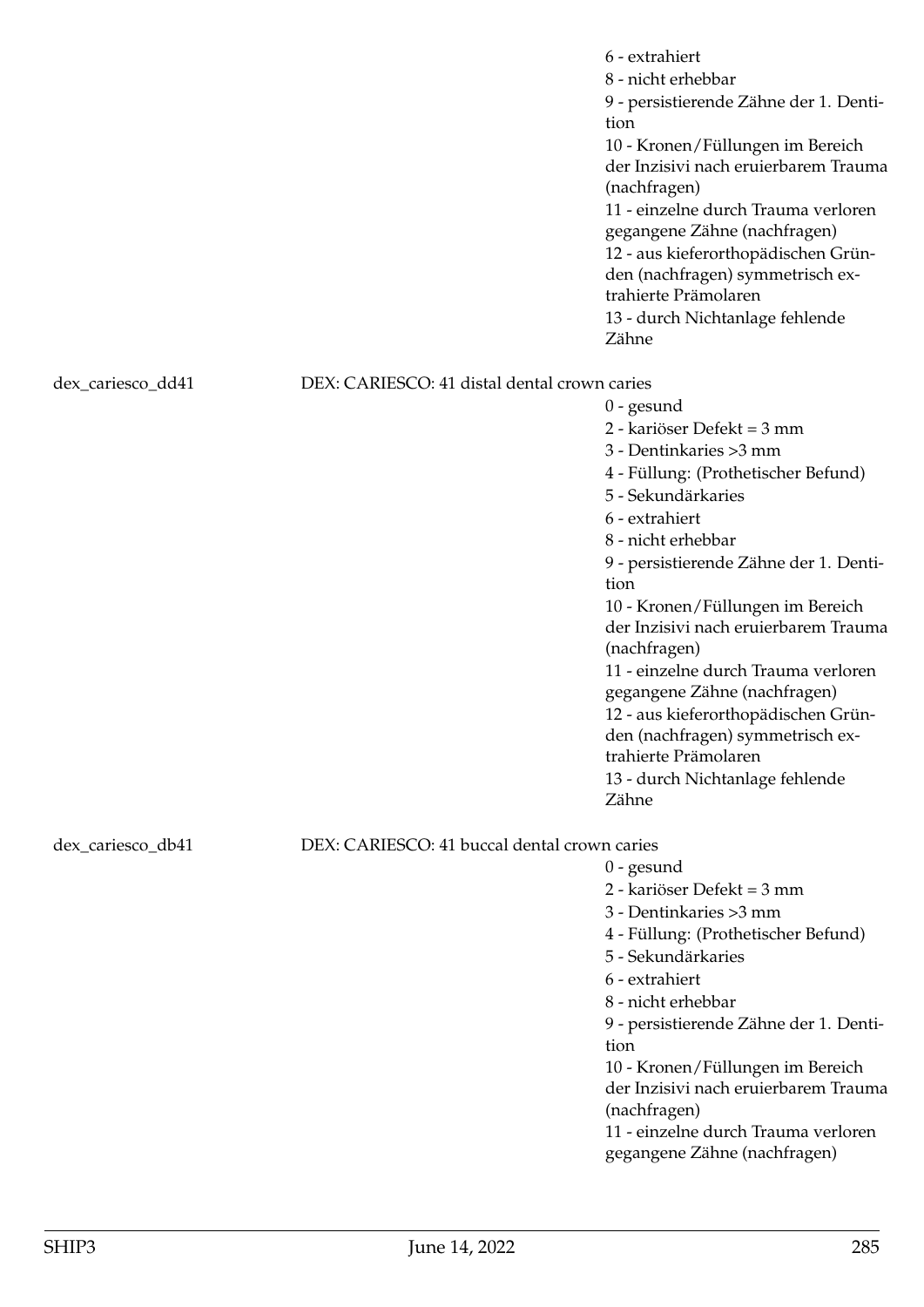|                   | 12 - aus kieferorthopädischen Grün-<br>den (nachfragen) symmetrisch ex-<br>trahierte Prämolaren<br>13 - durch Nichtanlage fehlende<br>Zähne |  |  |
|-------------------|---------------------------------------------------------------------------------------------------------------------------------------------|--|--|
| dex_cariesco_dm41 | DEX: CARIESCO: 41 mesial dental crown caries                                                                                                |  |  |
|                   | $0$ - gesund                                                                                                                                |  |  |
|                   | 2 - kariöser Defekt = 3 mm                                                                                                                  |  |  |
|                   | 3 - Dentinkaries > 3 mm                                                                                                                     |  |  |
|                   | 4 - Füllung: (Prothetischer Befund)                                                                                                         |  |  |
|                   | 5 - Sekundärkaries                                                                                                                          |  |  |
|                   | 6 - extrahiert                                                                                                                              |  |  |
|                   | 8 - nicht erhebbar                                                                                                                          |  |  |
|                   | 9 - persistierende Zähne der 1. Denti-<br>tion                                                                                              |  |  |
|                   | 10 - Kronen/Füllungen im Bereich                                                                                                            |  |  |
|                   | der Inzisivi nach eruierbarem Trauma<br>(nachfragen)                                                                                        |  |  |
|                   | 11 - einzelne durch Trauma verloren                                                                                                         |  |  |
|                   | gegangene Zähne (nachfragen)                                                                                                                |  |  |
|                   | 12 - aus kieferorthopädischen Grün-                                                                                                         |  |  |
|                   | den (nachfragen) symmetrisch ex-                                                                                                            |  |  |
|                   | trahierte Prämolaren                                                                                                                        |  |  |
|                   | 13 - durch Nichtanlage fehlende<br>Zähne                                                                                                    |  |  |
|                   |                                                                                                                                             |  |  |
| dex_cariesco_dl41 | DEX: CARIESCO: 41 lingual dental crown caries                                                                                               |  |  |
|                   | $0$ - gesund                                                                                                                                |  |  |
|                   | 2 - kariöser Defekt = 3 mm                                                                                                                  |  |  |
|                   | 3 - Dentinkaries > 3 mm                                                                                                                     |  |  |
|                   | 4 - Füllung: (Prothetischer Befund)                                                                                                         |  |  |
|                   | 5 - Sekundärkaries                                                                                                                          |  |  |
|                   | 6 - extrahiert                                                                                                                              |  |  |
|                   | 8 - nicht erhebbar                                                                                                                          |  |  |
|                   | 9 - persistierende Zähne der 1. Denti-                                                                                                      |  |  |
|                   | tion                                                                                                                                        |  |  |
|                   | 10 - Kronen/Füllungen im Bereich<br>der Inzisivi nach eruierbarem Trauma                                                                    |  |  |
|                   | (nachfragen)                                                                                                                                |  |  |
|                   | 11 - einzelne durch Trauma verloren                                                                                                         |  |  |
|                   | gegangene Zähne (nachfragen)                                                                                                                |  |  |
|                   | 12 - aus kieferorthopädischen Grün-                                                                                                         |  |  |
|                   | den (nachfragen) symmetrisch ex-                                                                                                            |  |  |
|                   | trahierte Prämolaren                                                                                                                        |  |  |
|                   | 13 - durch Nichtanlage fehlende                                                                                                             |  |  |
|                   | Zähne                                                                                                                                       |  |  |
| dex_cariesco_do27 | DEX: CARIESCO: 27 occlusal dental crown caries                                                                                              |  |  |
|                   | $0$ - gesund                                                                                                                                |  |  |
|                   | 2 - kariöser Defekt = 3 mm                                                                                                                  |  |  |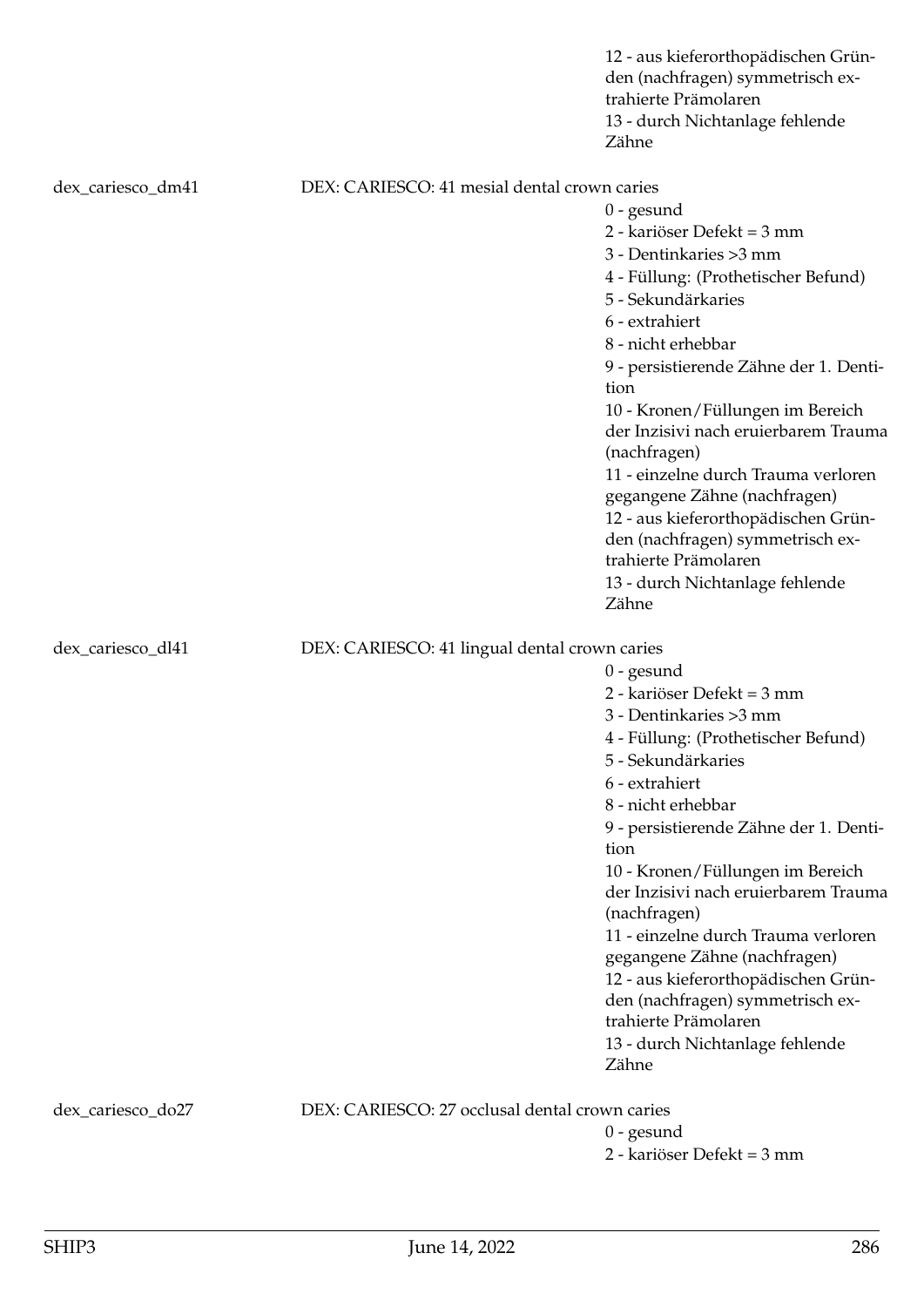|                                              | 6 - extrahiert<br>8 - nicht erhebbar<br>9 - persistierende Zähne der 1. Denti-<br>tion<br>10 - Kronen/Füllungen im Bereich<br>der Inzisivi nach eruierbarem Trauma<br>(nachfragen)<br>11 - einzelne durch Trauma verloren<br>gegangene Zähne (nachfragen)<br>12 - aus kieferorthopädischen Grün-<br>den (nachfragen) symmetrisch ex-<br>trahierte Prämolaren<br>13 - durch Nichtanlage fehlende<br>Zähne                                                                                                                                       |  |
|----------------------------------------------|------------------------------------------------------------------------------------------------------------------------------------------------------------------------------------------------------------------------------------------------------------------------------------------------------------------------------------------------------------------------------------------------------------------------------------------------------------------------------------------------------------------------------------------------|--|
|                                              |                                                                                                                                                                                                                                                                                                                                                                                                                                                                                                                                                |  |
|                                              | $0$ - gesund<br>2 - kariöser Defekt = 3 mm<br>3 - Dentinkaries > 3 mm<br>4 - Füllung: (Prothetischer Befund)<br>5 - Sekundärkaries<br>6 - extrahiert<br>8 - nicht erhebbar<br>9 - persistierende Zähne der 1. Denti-<br>tion<br>10 - Kronen/Füllungen im Bereich<br>der Inzisivi nach eruierbarem Trauma<br>(nachfragen)<br>11 - einzelne durch Trauma verloren<br>gegangene Zähne (nachfragen)<br>12 - aus kieferorthopädischen Grün-<br>den (nachfragen) symmetrisch ex-<br>trahierte Prämolaren<br>13 - durch Nichtanlage fehlende<br>Zähne |  |
| DEX: CARIESCO: 27 buccal dental crown caries |                                                                                                                                                                                                                                                                                                                                                                                                                                                                                                                                                |  |
|                                              | $0$ - gesund<br>2 - kariöser Defekt = 3 mm<br>3 - Dentinkaries > 3 mm<br>4 - Füllung: (Prothetischer Befund)<br>5 - Sekundärkaries<br>6 - extrahiert<br>8 - nicht erhebbar                                                                                                                                                                                                                                                                                                                                                                     |  |
|                                              | DEX: CARIESCO: 27 distal dental crown caries                                                                                                                                                                                                                                                                                                                                                                                                                                                                                                   |  |

9 - persistierende Zähne der 1. Dentition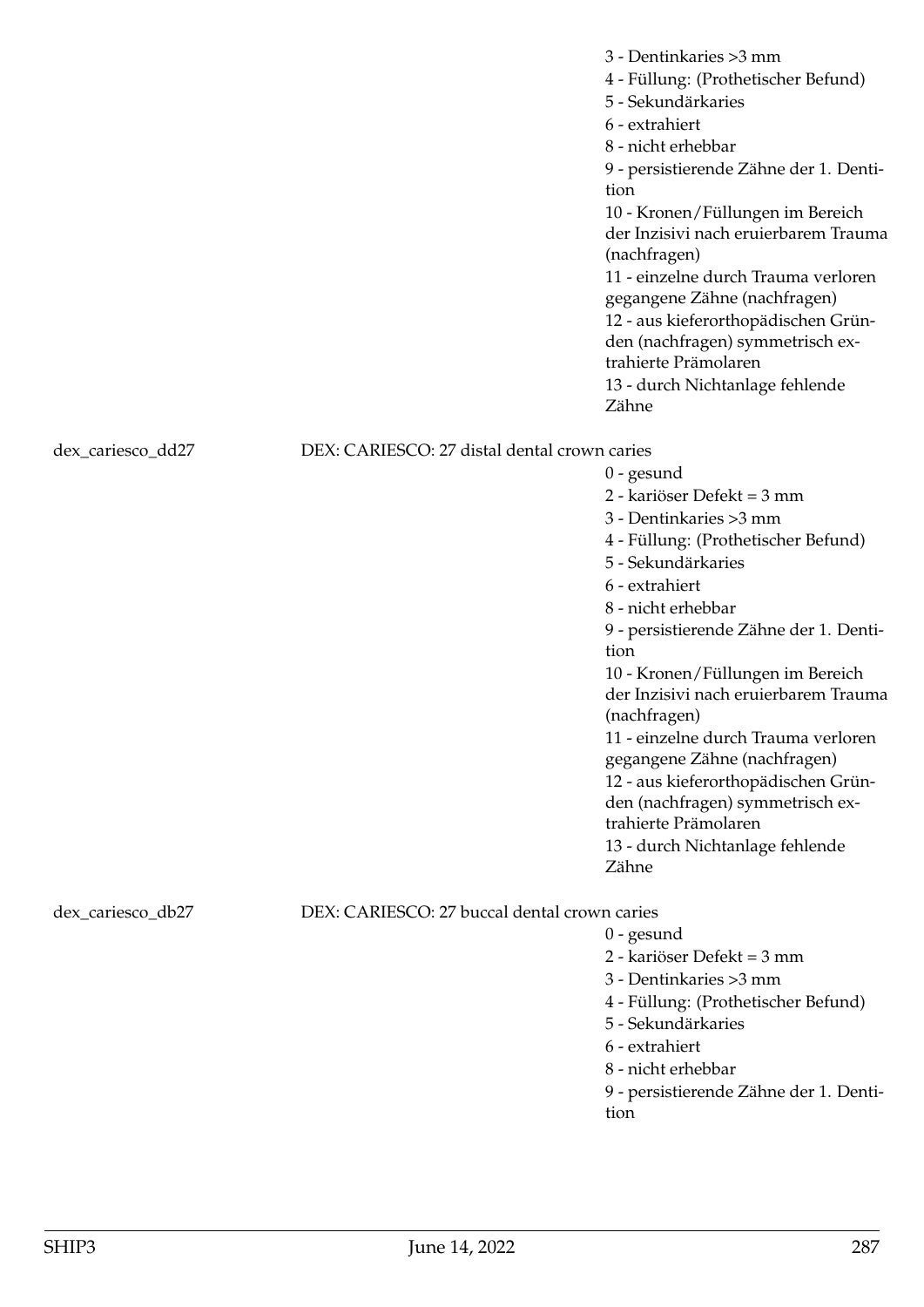10 - Kronen/Füllungen im Bereich der Inzisivi nach eruierbarem Trauma (nachfragen) 11 - einzelne durch Trauma verloren gegangene Zähne (nachfragen) 12 - aus kieferorthopädischen Gründen (nachfragen) symmetrisch extrahierte Prämolaren 13 - durch Nichtanlage fehlende Zähne

### dex\_cariesco\_dm27 DEX: CARIESCO: 27 mesial dental crown caries

0 - gesund 2 - kariöser Defekt = 3 mm 3 - Dentinkaries >3 mm 4 - Füllung: (Prothetischer Befund) 5 - Sekundärkaries 6 - extrahiert 8 - nicht erhebbar 9 - persistierende Zähne der 1. Dentition 10 - Kronen/Füllungen im Bereich der Inzisivi nach eruierbarem Trauma (nachfragen) 11 - einzelne durch Trauma verloren gegangene Zähne (nachfragen) 12 - aus kieferorthopädischen Gründen (nachfragen) symmetrisch extrahierte Prämolaren 13 - durch Nichtanlage fehlende Zähne

# dex\_cariesco\_dp27 DEX: CARIESCO: 27 palatinal dental crown

caries

0 - gesund

- 2 kariöser Defekt = 3 mm
- 3 Dentinkaries >3 mm
- 4 Füllung: (Prothetischer Befund)
- 5 Sekundärkaries
- 6 extrahiert
- 8 nicht erhebbar

9 - persistierende Zähne der 1. Dentition

10 - Kronen/Füllungen im Bereich der Inzisivi nach eruierbarem Trauma (nachfragen)

11 - einzelne durch Trauma verloren gegangene Zähne (nachfragen) 12 - aus kieferorthopädischen Grün-

den (nachfragen) symmetrisch extrahierte Prämolaren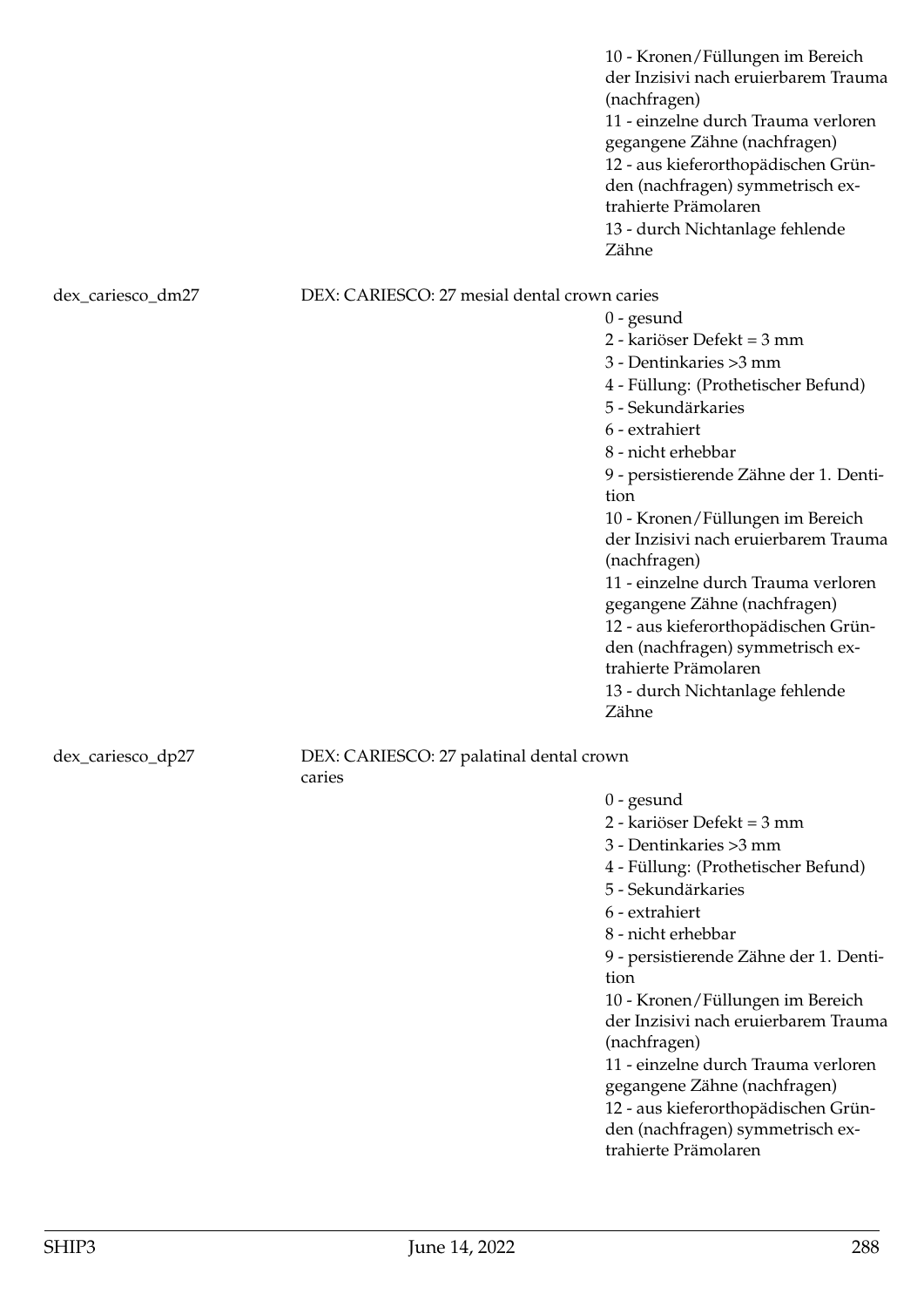| dex_cariesco_do26 | DEX: CARIESCO: 26 occlusal dental crown caries |                                                          |
|-------------------|------------------------------------------------|----------------------------------------------------------|
|                   |                                                | $0$ - gesund                                             |
|                   |                                                | 2 - kariöser Defekt = 3 mm                               |
|                   |                                                | 3 - Dentinkaries > 3 mm                                  |
|                   |                                                | 4 - Füllung: (Prothetischer Befund)                      |
|                   |                                                | 5 - Sekundärkaries                                       |
|                   |                                                | 6 - extrahiert                                           |
|                   |                                                | 8 - nicht erhebbar                                       |
|                   |                                                | 9 - persistierende Zähne der 1. Denti-                   |
|                   |                                                | tion                                                     |
|                   |                                                | 10 - Kronen/Füllungen im Bereich                         |
|                   |                                                | der Inzisivi nach eruierbarem Trauma                     |
|                   |                                                | (nachfragen)                                             |
|                   |                                                | 11 - einzelne durch Trauma verloren                      |
|                   |                                                | gegangene Zähne (nachfragen)                             |
|                   |                                                | 12 - aus kieferorthopädischen Grün-                      |
|                   |                                                | den (nachfragen) symmetrisch ex-                         |
|                   |                                                | trahierte Prämolaren                                     |
|                   |                                                | 13 - durch Nichtanlage fehlende                          |
|                   |                                                | Zähne                                                    |
|                   |                                                |                                                          |
| dex_cariesco_dd26 | DEX: CARIESCO: 26 distal dental crown caries   |                                                          |
|                   |                                                | $0$ - gesund<br>2 - kariöser Defekt = 3 mm               |
|                   |                                                |                                                          |
|                   |                                                | 3 - Dentinkaries > 3 mm                                  |
|                   |                                                | 4 - Füllung: (Prothetischer Befund)                      |
|                   |                                                | 5 - Sekundärkaries                                       |
|                   |                                                | 6 - extrahiert                                           |
|                   |                                                | 8 - nicht erhebbar                                       |
|                   |                                                | 9 - persistierende Zähne der 1. Denti-                   |
|                   |                                                | tion                                                     |
|                   |                                                | 10 - Kronen/Füllungen im Bereich                         |
|                   |                                                | der Inzisivi nach eruierbarem Trauma                     |
|                   |                                                | (nachfragen)                                             |
|                   |                                                | 11 - einzelne durch Trauma verloren                      |
|                   |                                                | gegangene Zähne (nachfragen)                             |
|                   |                                                | 12 - aus kieferorthopädischen Grün-                      |
|                   |                                                | den (nachfragen) symmetrisch ex-<br>trahierte Prämolaren |
|                   |                                                |                                                          |
|                   |                                                | 13 - durch Nichtanlage fehlende<br>Zähne                 |
|                   |                                                |                                                          |
| dex_cariesco_db26 | DEX: CARIESCO: 26 buccal dental crown caries   |                                                          |
|                   |                                                | $0$ - gesund                                             |
|                   |                                                | 2 - kariöser Defekt = 3 mm                               |
|                   |                                                | 3 - Dentinkaries > 3 mm                                  |
|                   |                                                | 4 - Füllung: (Prothetischer Befund)                      |
|                   |                                                | 5 - Sekundärkaries                                       |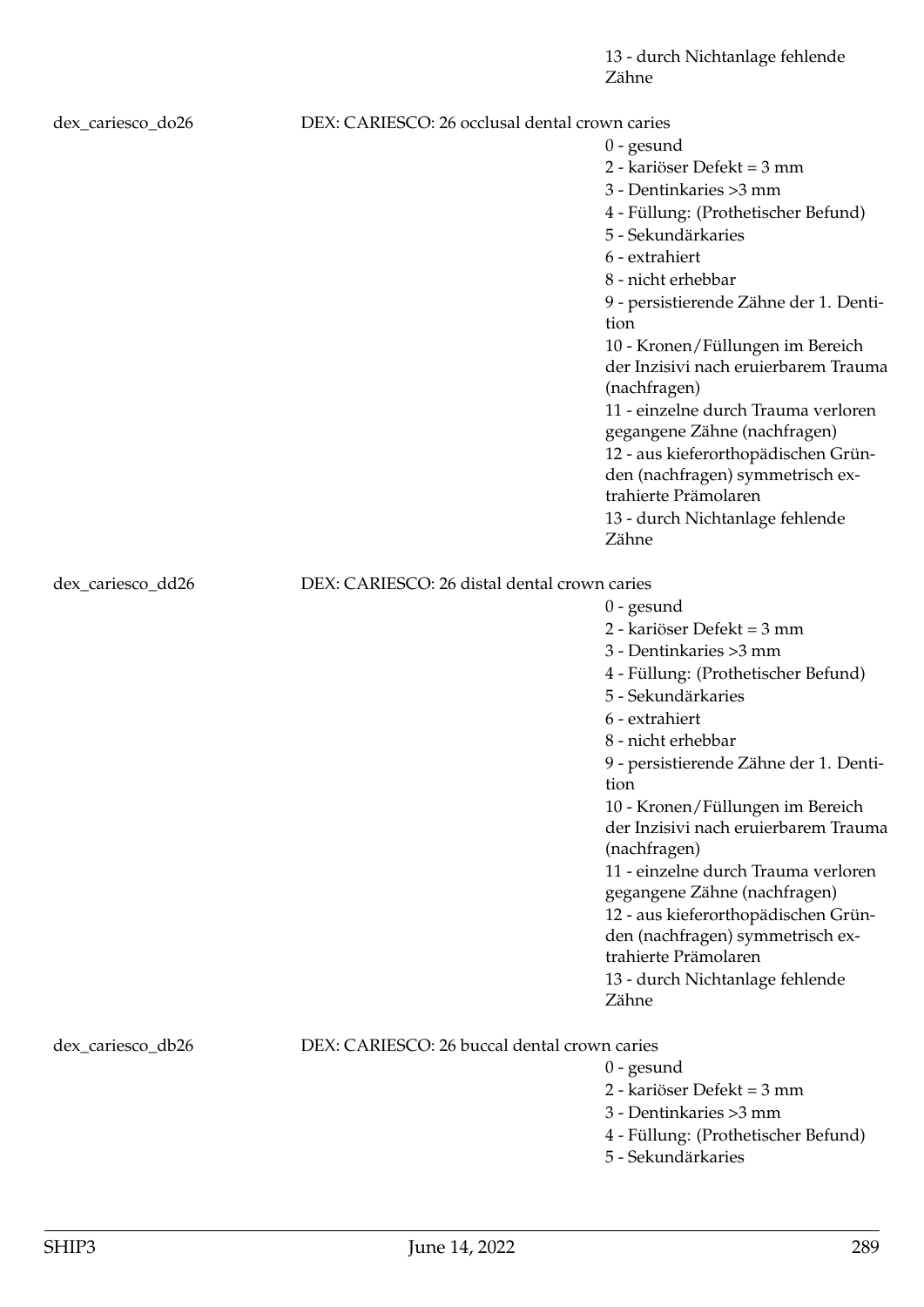| 6 - extrahiert<br>8 - nicht erhebbar<br>9 - persistierende Zähne der 1. Denti-<br>tion<br>10 - Kronen/Füllungen im Bereich<br>der Inzisivi nach eruierbarem Trauma<br>(nachfragen)<br>11 - einzelne durch Trauma verloren<br>gegangene Zähne (nachfragen)<br>12 - aus kieferorthopädischen Grün-<br>den (nachfragen) symmetrisch ex-<br>trahierte Prämolaren<br>13 - durch Nichtanlage fehlende<br>Zähne |  |
|----------------------------------------------------------------------------------------------------------------------------------------------------------------------------------------------------------------------------------------------------------------------------------------------------------------------------------------------------------------------------------------------------------|--|
| DEX: CARIESCO: 26 mesial dental crown caries<br>dex_cariesco_dm26                                                                                                                                                                                                                                                                                                                                        |  |
| $0$ - gesund                                                                                                                                                                                                                                                                                                                                                                                             |  |
| 2 - kariöser Defekt = 3 mm                                                                                                                                                                                                                                                                                                                                                                               |  |
| 3 - Dentinkaries > 3 mm                                                                                                                                                                                                                                                                                                                                                                                  |  |
| 4 - Füllung: (Prothetischer Befund)                                                                                                                                                                                                                                                                                                                                                                      |  |
| 5 - Sekundärkaries                                                                                                                                                                                                                                                                                                                                                                                       |  |
| 6 - extrahiert                                                                                                                                                                                                                                                                                                                                                                                           |  |
| 8 - nicht erhebbar                                                                                                                                                                                                                                                                                                                                                                                       |  |
| 9 - persistierende Zähne der 1. Denti-<br>tion                                                                                                                                                                                                                                                                                                                                                           |  |
| 10 - Kronen/Füllungen im Bereich<br>der Inzisivi nach eruierbarem Trauma<br>(nachfragen)                                                                                                                                                                                                                                                                                                                 |  |
| 11 - einzelne durch Trauma verloren<br>gegangene Zähne (nachfragen)                                                                                                                                                                                                                                                                                                                                      |  |
| 12 - aus kieferorthopädischen Grün-<br>den (nachfragen) symmetrisch ex-                                                                                                                                                                                                                                                                                                                                  |  |
| trahierte Prämolaren                                                                                                                                                                                                                                                                                                                                                                                     |  |
| 13 - durch Nichtanlage fehlende<br>Zähne                                                                                                                                                                                                                                                                                                                                                                 |  |
| DEX: CARIESCO: 26 palatinal dental crown<br>dex_cariesco_dp26<br>caries                                                                                                                                                                                                                                                                                                                                  |  |
| $0$ - gesund                                                                                                                                                                                                                                                                                                                                                                                             |  |
| 2 - kariöser Defekt = 3 mm                                                                                                                                                                                                                                                                                                                                                                               |  |
| 3 - Dentinkaries > 3 mm                                                                                                                                                                                                                                                                                                                                                                                  |  |
| 4 - Füllung: (Prothetischer Befund)                                                                                                                                                                                                                                                                                                                                                                      |  |
| 5 - Sekundärkaries                                                                                                                                                                                                                                                                                                                                                                                       |  |
| 6 - extrahiert                                                                                                                                                                                                                                                                                                                                                                                           |  |
| 8 - nicht erhebbar                                                                                                                                                                                                                                                                                                                                                                                       |  |
| 9 - persistierende Zähne der 1. Denti-<br>tion                                                                                                                                                                                                                                                                                                                                                           |  |
| 10 - Kronen/Füllungen im Bereich                                                                                                                                                                                                                                                                                                                                                                         |  |
| der Inzisivi nach eruierbarem Trauma<br>(nachfragen)                                                                                                                                                                                                                                                                                                                                                     |  |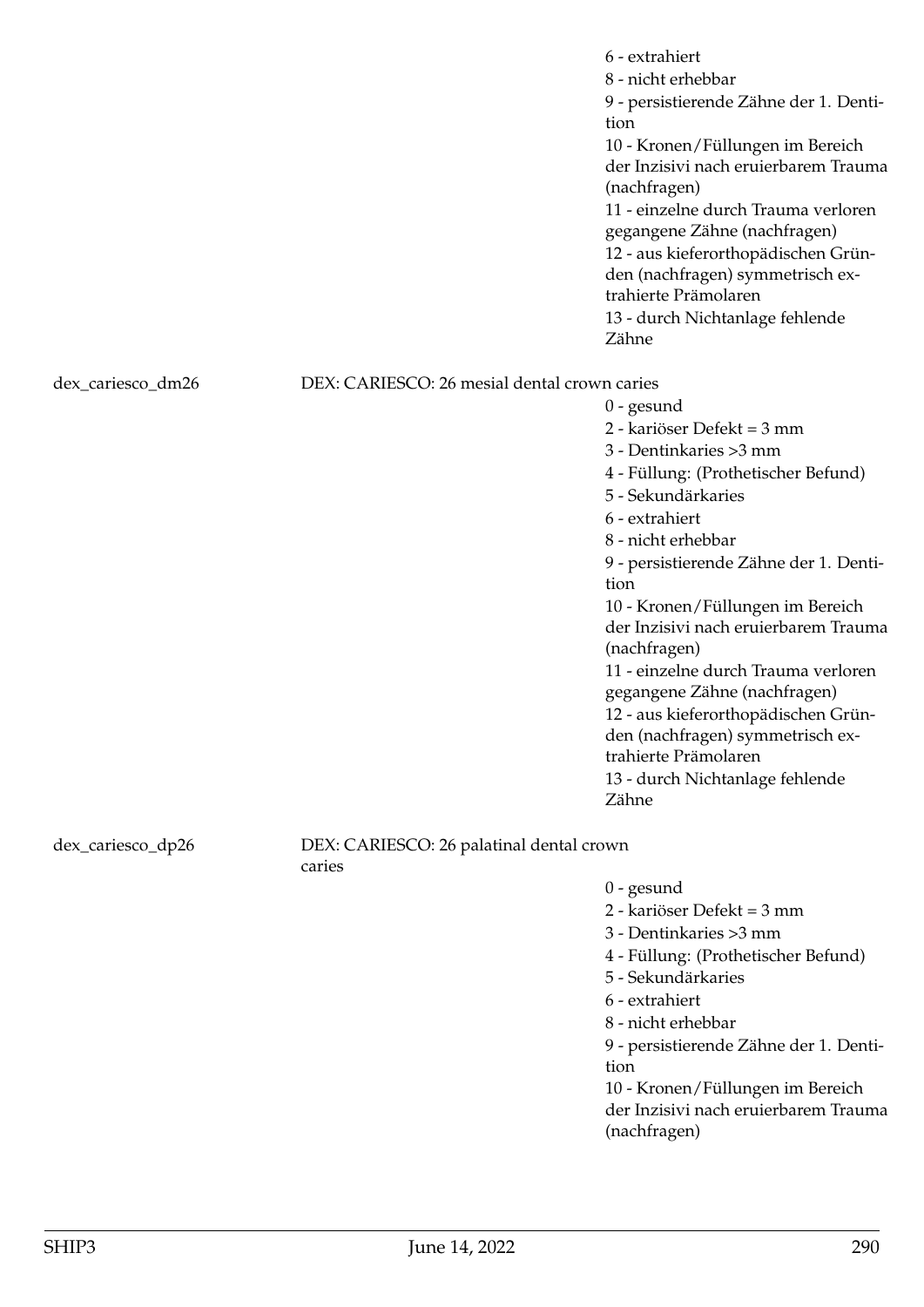|                   |                                                | 11 - einzelne durch Trauma verloren<br>gegangene Zähne (nachfragen)<br>12 - aus kieferorthopädischen Grün-<br>den (nachfragen) symmetrisch ex-<br>trahierte Prämolaren<br>13 - durch Nichtanlage fehlende<br>Zähne                                                                                                                                                                                                                                                                                                                             |
|-------------------|------------------------------------------------|------------------------------------------------------------------------------------------------------------------------------------------------------------------------------------------------------------------------------------------------------------------------------------------------------------------------------------------------------------------------------------------------------------------------------------------------------------------------------------------------------------------------------------------------|
| dex_cariesco_do25 | DEX: CARIESCO: 25 occlusal dental crown caries |                                                                                                                                                                                                                                                                                                                                                                                                                                                                                                                                                |
|                   |                                                | $0$ - gesund<br>2 - kariöser Defekt = 3 mm<br>3 - Dentinkaries > 3 mm<br>4 - Füllung: (Prothetischer Befund)<br>5 - Sekundärkaries<br>6 - extrahiert<br>8 - nicht erhebbar<br>9 - persistierende Zähne der 1. Denti-<br>tion<br>10 - Kronen/Füllungen im Bereich<br>der Inzisivi nach eruierbarem Trauma<br>(nachfragen)<br>11 - einzelne durch Trauma verloren<br>gegangene Zähne (nachfragen)<br>12 - aus kieferorthopädischen Grün-<br>den (nachfragen) symmetrisch ex-<br>trahierte Prämolaren<br>13 - durch Nichtanlage fehlende<br>Zähne |
| dex_cariesco_dd25 | DEX: CARIESCO: 25 distal dental crown caries   | $0$ - gesund<br>2 - kariöser Defekt = 3 mm<br>3 - Dentinkaries > 3 mm<br>4 - Füllung: (Prothetischer Befund)<br>5 - Sekundärkaries<br>6 - extrahiert<br>8 - nicht erhebbar<br>9 - persistierende Zähne der 1. Denti-<br>tion<br>10 - Kronen/Füllungen im Bereich<br>der Inzisivi nach eruierbarem Trauma<br>(nachfragen)<br>11 - einzelne durch Trauma verloren<br>gegangene Zähne (nachfragen)<br>12 - aus kieferorthopädischen Grün-<br>den (nachfragen) symmetrisch ex-<br>trahierte Prämolaren<br>13 - durch Nichtanlage fehlende<br>Zähne |

dex\_cariesco\_db25 DEX: CARIESCO: 25 buccal dental crown caries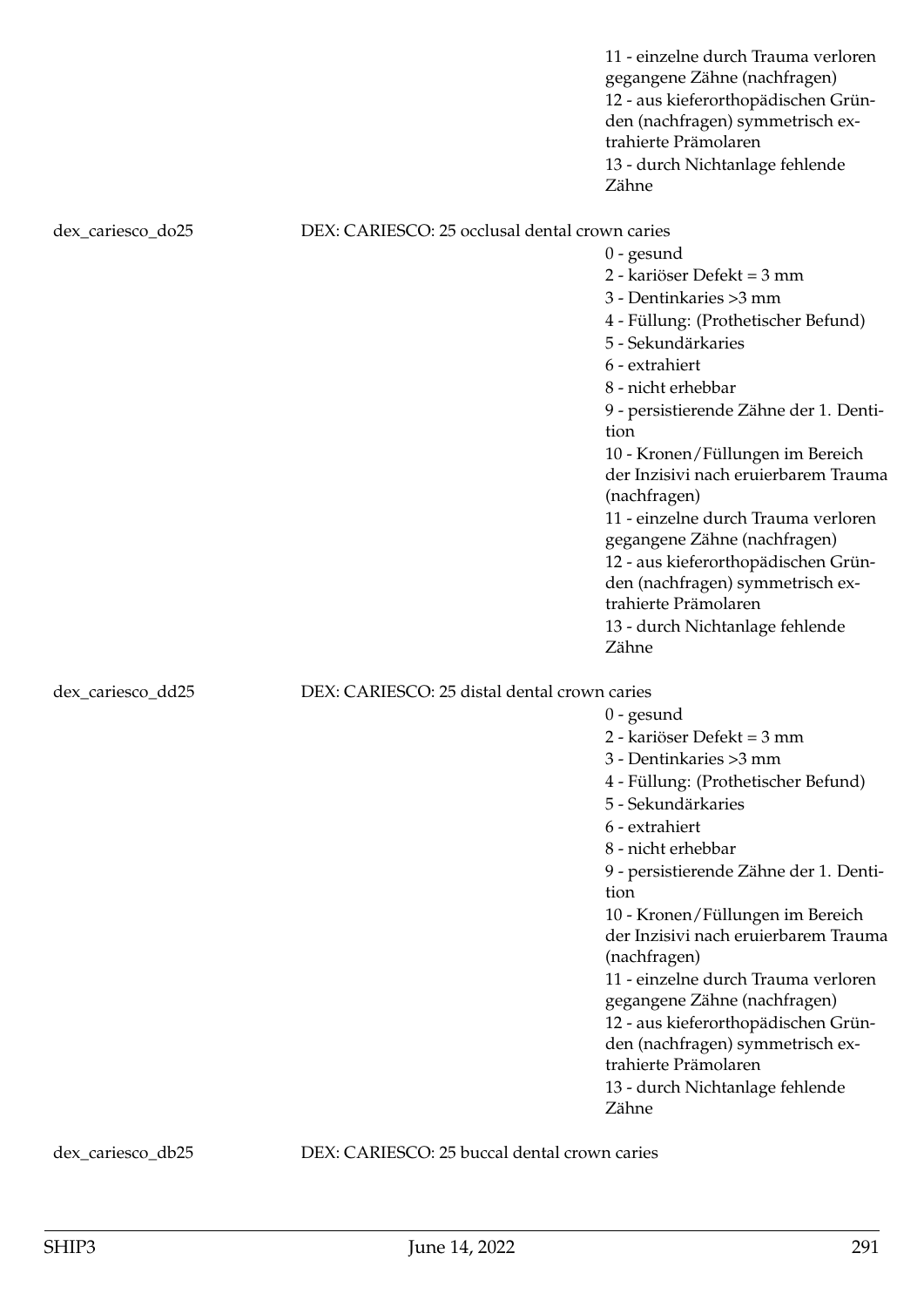0 - gesund

2 - kariöser Defekt = 3 mm

3 - Dentinkaries >3 mm

4 - Füllung: (Prothetischer Befund)

- 5 Sekundärkaries
- 6 extrahiert
- 8 nicht erhebbar

9 - persistierende Zähne der 1. Dentition

10 - Kronen/Füllungen im Bereich der Inzisivi nach eruierbarem Trauma (nachfragen)

11 - einzelne durch Trauma verloren gegangene Zähne (nachfragen) 12 - aus kieferorthopädischen Grün-

den (nachfragen) symmetrisch ex-

- trahierte Prämolaren
- 13 durch Nichtanlage fehlende Zähne

dex\_cariesco\_dm25 DEX: CARIESCO: 25 mesial dental crown caries

0 - gesund 2 - kariöser Defekt = 3 mm 3 - Dentinkaries >3 mm 4 - Füllung: (Prothetischer Befund) 5 - Sekundärkaries 6 - extrahiert 8 - nicht erhebbar 9 - persistierende Zähne der 1. Dentition 10 - Kronen/Füllungen im Bereich der Inzisivi nach eruierbarem Trauma (nachfragen) 11 - einzelne durch Trauma verloren gegangene Zähne (nachfragen) 12 - aus kieferorthopädischen Gründen (nachfragen) symmetrisch extrahierte Prämolaren 13 - durch Nichtanlage fehlende Zähne

dex\_cariesco\_dp25 DEX: CARIESCO: 25 palatinal dental crown

caries

- 0 gesund
- 2 kariöser Defekt = 3 mm
- 3 Dentinkaries >3 mm
- 4 Füllung: (Prothetischer Befund)
- 5 Sekundärkaries
- 6 extrahiert
- 8 nicht erhebbar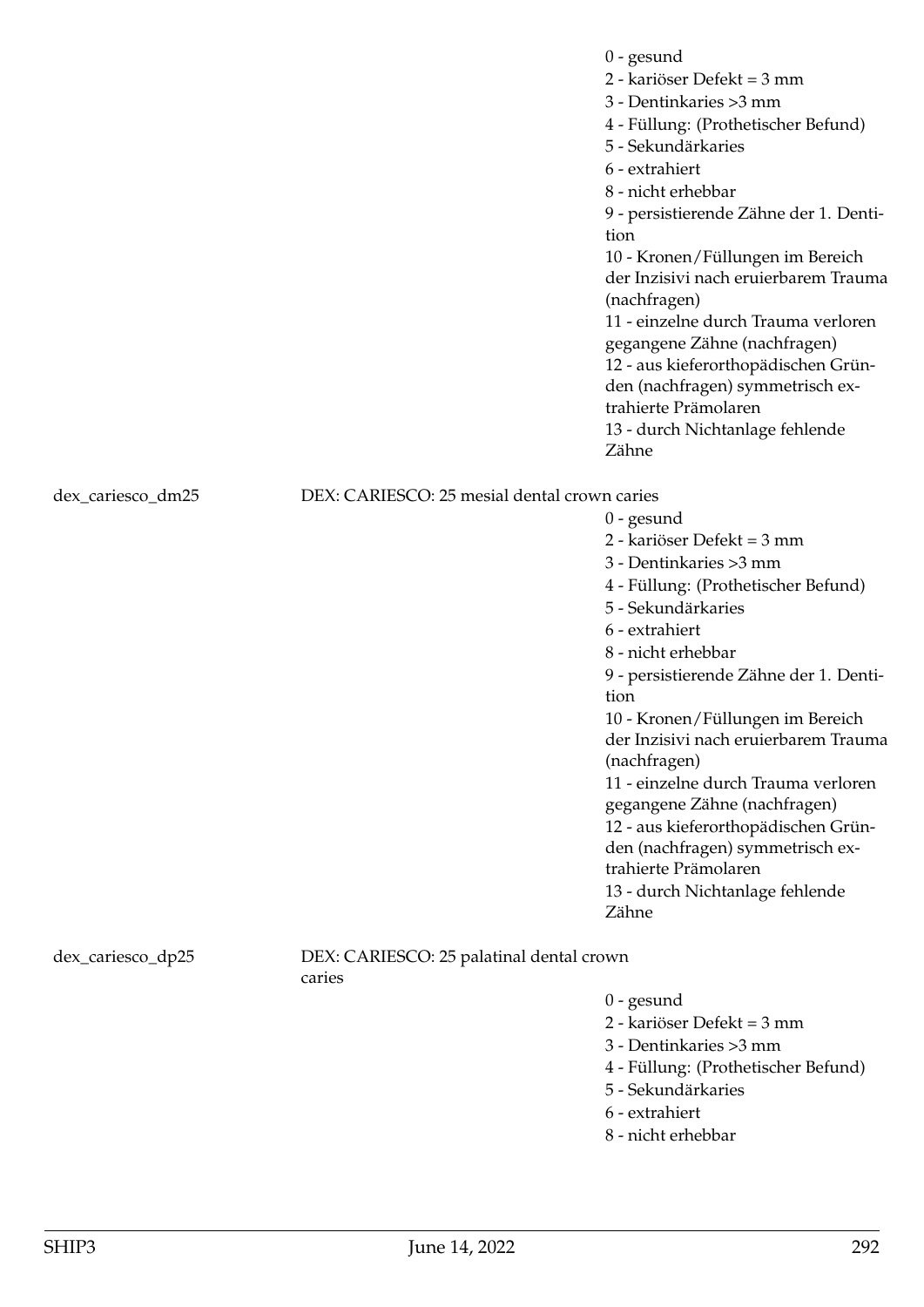|                   |                                                | 9 - persistierende Zähne der 1. Denti-<br>tion<br>10 - Kronen/Füllungen im Bereich<br>der Inzisivi nach eruierbarem Trauma<br>(nachfragen)<br>11 - einzelne durch Trauma verloren<br>gegangene Zähne (nachfragen)<br>12 - aus kieferorthopädischen Grün-<br>den (nachfragen) symmetrisch ex-<br>trahierte Prämolaren<br>13 - durch Nichtanlage fehlende<br>Zähne                                |
|-------------------|------------------------------------------------|-------------------------------------------------------------------------------------------------------------------------------------------------------------------------------------------------------------------------------------------------------------------------------------------------------------------------------------------------------------------------------------------------|
| dex_cariesco_do24 | DEX: CARIESCO: 24 occlusal dental crown caries | $0$ - gesund<br>2 - kariöser Defekt = 3 mm<br>3 - Dentinkaries > 3 mm                                                                                                                                                                                                                                                                                                                           |
|                   |                                                | 4 - Füllung: (Prothetischer Befund)<br>5 - Sekundärkaries<br>6 - extrahiert<br>8 - nicht erhebbar<br>9 - persistierende Zähne der 1. Denti-<br>tion                                                                                                                                                                                                                                             |
|                   |                                                | 10 - Kronen/Füllungen im Bereich<br>der Inzisivi nach eruierbarem Trauma<br>(nachfragen)<br>11 - einzelne durch Trauma verloren                                                                                                                                                                                                                                                                 |
|                   |                                                | gegangene Zähne (nachfragen)<br>12 - aus kieferorthopädischen Grün-<br>den (nachfragen) symmetrisch ex-<br>trahierte Prämolaren<br>13 - durch Nichtanlage fehlende<br>Zähne                                                                                                                                                                                                                     |
| dex_cariesco_dd24 | DEX: CARIESCO: 24 distal dental crown caries   |                                                                                                                                                                                                                                                                                                                                                                                                 |
|                   |                                                | $0$ - gesund<br>2 - kariöser Defekt = 3 mm<br>3 - Dentinkaries > 3 mm<br>4 - Füllung: (Prothetischer Befund)<br>5 - Sekundärkaries<br>6 - extrahiert<br>8 - nicht erhebbar<br>9 - persistierende Zähne der 1. Denti-<br>tion<br>10 - Kronen/Füllungen im Bereich<br>der Inzisivi nach eruierbarem Trauma<br>(nachfragen)<br>11 - einzelne durch Trauma verloren<br>gegangene Zähne (nachfragen) |
|                   |                                                |                                                                                                                                                                                                                                                                                                                                                                                                 |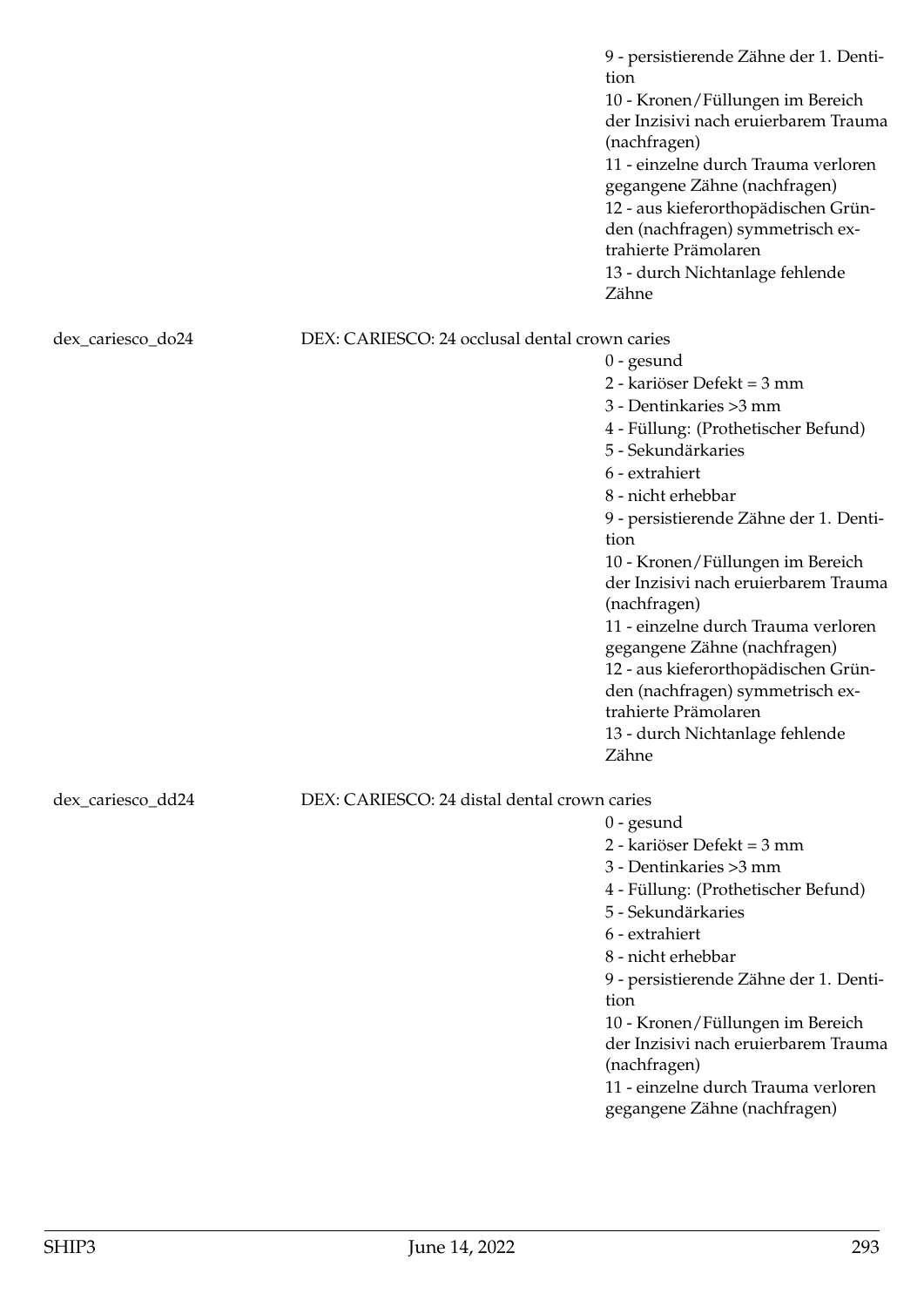|                   |                                                    | 12 - aus kieferorthopädischen Grün-<br>den (nachfragen) symmetrisch ex-<br>trahierte Prämolaren<br>13 - durch Nichtanlage fehlende<br>Zähne                                                                                                                                                                                                                                                                                                                                                                                                    |
|-------------------|----------------------------------------------------|------------------------------------------------------------------------------------------------------------------------------------------------------------------------------------------------------------------------------------------------------------------------------------------------------------------------------------------------------------------------------------------------------------------------------------------------------------------------------------------------------------------------------------------------|
| dex_cariesco_db24 | DEX: CARIESCO: 24 buccal dental crown caries       |                                                                                                                                                                                                                                                                                                                                                                                                                                                                                                                                                |
|                   |                                                    | $0$ - gesund<br>2 - kariöser Defekt = 3 mm<br>3 - Dentinkaries > 3 mm<br>4 - Füllung: (Prothetischer Befund)<br>5 - Sekundärkaries<br>6 - extrahiert<br>8 - nicht erhebbar<br>9 - persistierende Zähne der 1. Denti-<br>tion<br>10 - Kronen/Füllungen im Bereich<br>der Inzisivi nach eruierbarem Trauma<br>(nachfragen)<br>11 - einzelne durch Trauma verloren<br>gegangene Zähne (nachfragen)<br>12 - aus kieferorthopädischen Grün-<br>den (nachfragen) symmetrisch ex-<br>trahierte Prämolaren<br>13 - durch Nichtanlage fehlende<br>Zähne |
| dex_cariesco_dm24 | DEX: CARIESCO: 24 mesial dental crown caries       |                                                                                                                                                                                                                                                                                                                                                                                                                                                                                                                                                |
|                   |                                                    | $0$ - gesund<br>2 - kariöser Defekt = 3 mm<br>3 - Dentinkaries > 3 mm<br>4 - Füllung: (Prothetischer Befund)<br>5 - Sekundärkaries<br>6 - extrahiert<br>8 - nicht erhebbar<br>9 - persistierende Zähne der 1. Denti-<br>tion<br>10 - Kronen/Füllungen im Bereich<br>der Inzisivi nach eruierbarem Trauma<br>(nachfragen)<br>11 - einzelne durch Trauma verloren<br>gegangene Zähne (nachfragen)<br>12 - aus kieferorthopädischen Grün-<br>den (nachfragen) symmetrisch ex-<br>trahierte Prämolaren<br>13 - durch Nichtanlage fehlende<br>Zähne |
| dex_cariesco_dp24 | DEX: CARIESCO: 24 palatinal dental crown<br>caries | $0$ - gesund                                                                                                                                                                                                                                                                                                                                                                                                                                                                                                                                   |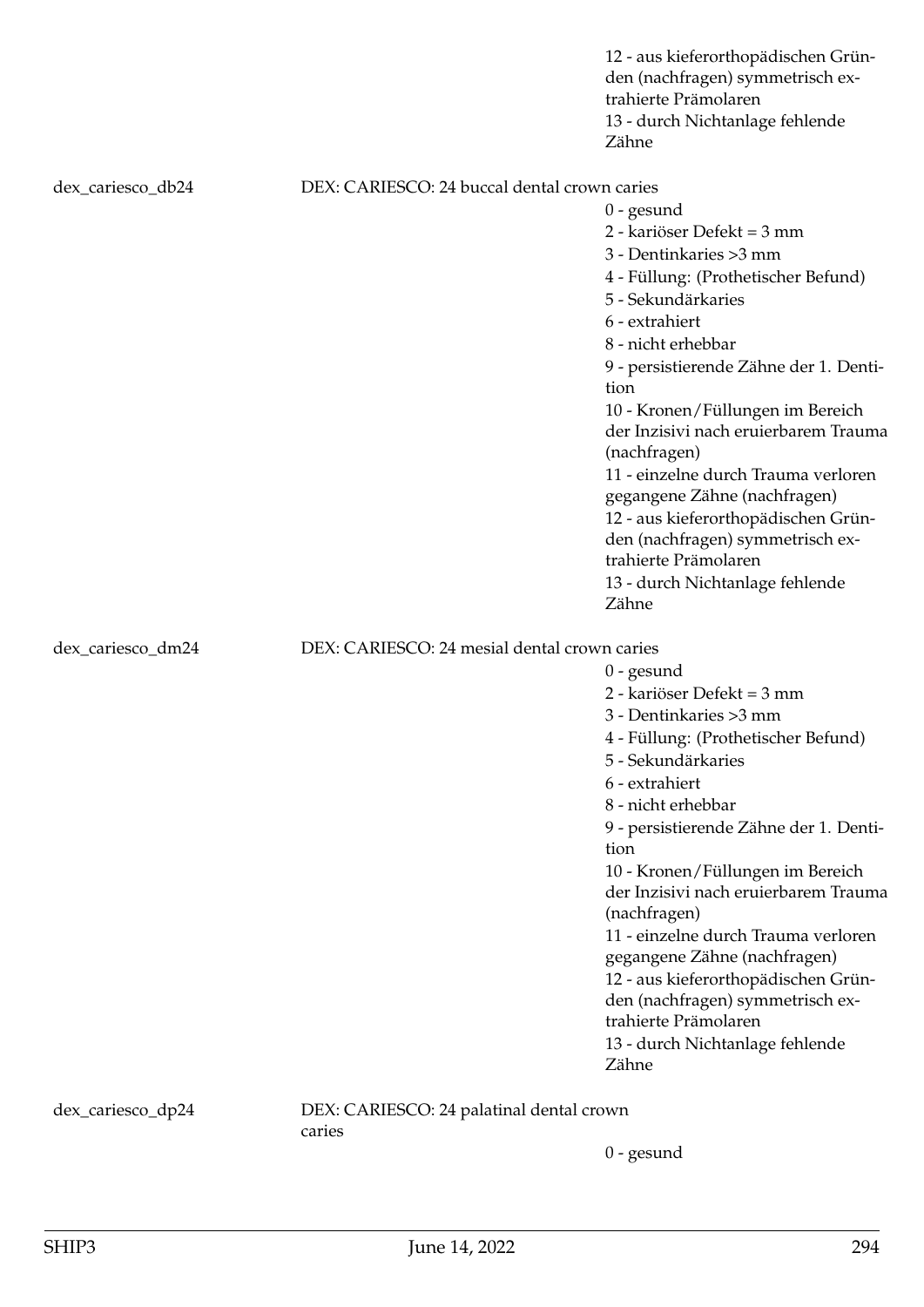2 - kariöser Defekt = 3 mm 3 - Dentinkaries >3 mm 4 - Füllung: (Prothetischer Befund) 5 - Sekundärkaries 6 - extrahiert 8 - nicht erhebbar 9 - persistierende Zähne der 1. Dentition 10 - Kronen/Füllungen im Bereich der Inzisivi nach eruierbarem Trauma (nachfragen) 11 - einzelne durch Trauma verloren gegangene Zähne (nachfragen) 12 - aus kieferorthopädischen Gründen (nachfragen) symmetrisch extrahierte Prämolaren 13 - durch Nichtanlage fehlende Zähne

dex\_cariesco\_dd23 DEX: CARIESCO: 23 distal dental crown caries

0 - gesund 2 - kariöser Defekt = 3 mm 3 - Dentinkaries >3 mm 4 - Füllung: (Prothetischer Befund) 5 - Sekundärkaries 6 - extrahiert 8 - nicht erhebbar 9 - persistierende Zähne der 1. Dentition 10 - Kronen/Füllungen im Bereich der Inzisivi nach eruierbarem Trauma (nachfragen) 11 - einzelne durch Trauma verloren gegangene Zähne (nachfragen) 12 - aus kieferorthopädischen Gründen (nachfragen) symmetrisch extrahierte Prämolaren 13 - durch Nichtanlage fehlende Zähne

dex\_cariesco\_db23 DEX: CARIESCO: 23 buccal dental crown caries

- 0 gesund 2 - kariöser Defekt = 3 mm 3 - Dentinkaries >3 mm 4 - Füllung: (Prothetischer Befund) 5 - Sekundärkaries 6 - extrahiert 8 - nicht erhebbar
- 9 persistierende Zähne der 1. Dentition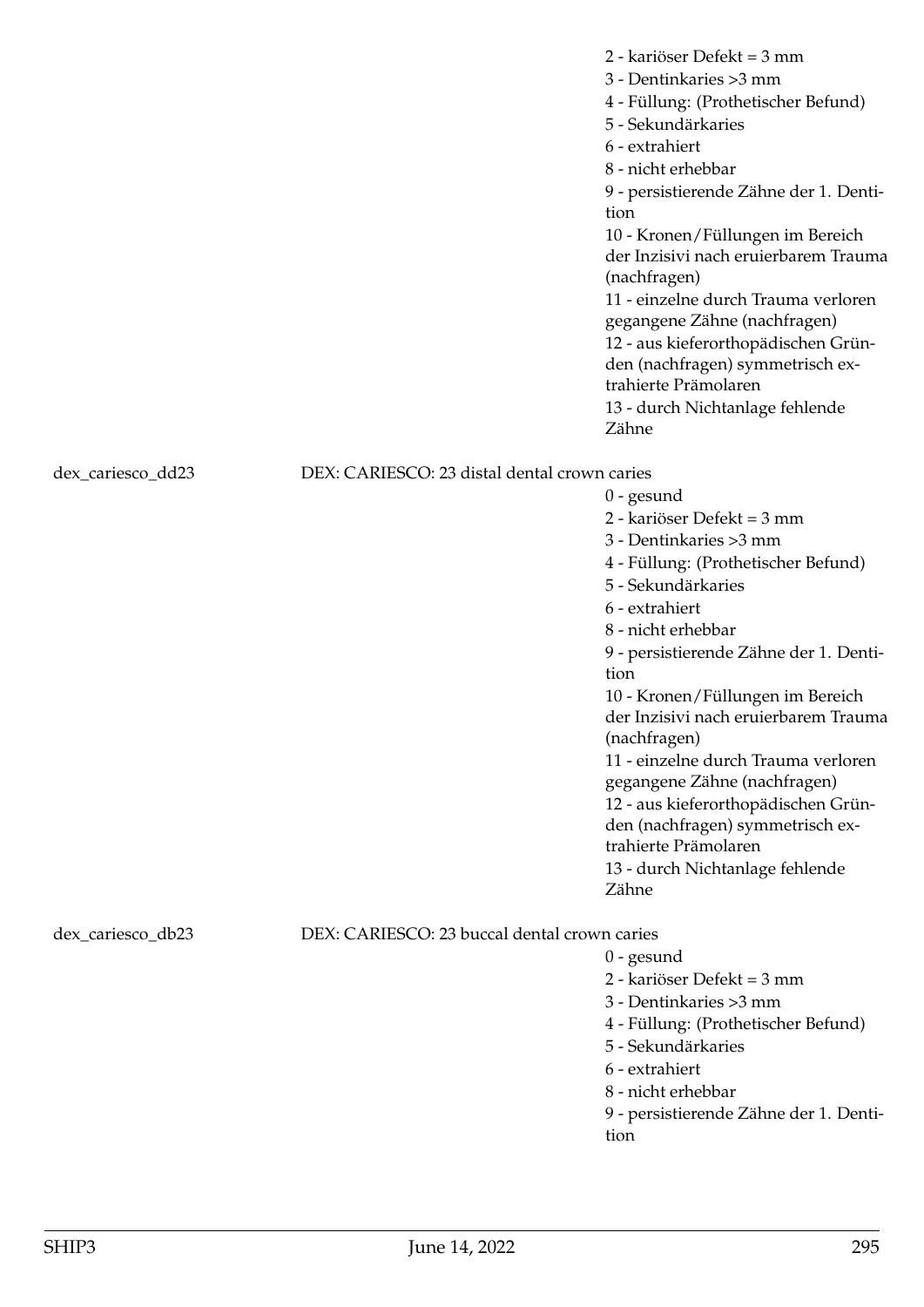10 - Kronen/Füllungen im Bereich der Inzisivi nach eruierbarem Trauma (nachfragen) 11 - einzelne durch Trauma verloren gegangene Zähne (nachfragen) 12 - aus kieferorthopädischen Gründen (nachfragen) symmetrisch extrahierte Prämolaren 13 - durch Nichtanlage fehlende Zähne

### dex\_cariesco\_dm23 DEX: CARIESCO: 23 mesial dental crown caries

0 - gesund 2 - kariöser Defekt = 3 mm 3 - Dentinkaries >3 mm 4 - Füllung: (Prothetischer Befund) 5 - Sekundärkaries 6 - extrahiert 8 - nicht erhebbar 9 - persistierende Zähne der 1. Dentition 10 - Kronen/Füllungen im Bereich der Inzisivi nach eruierbarem Trauma (nachfragen) 11 - einzelne durch Trauma verloren gegangene Zähne (nachfragen) 12 - aus kieferorthopädischen Gründen (nachfragen) symmetrisch extrahierte Prämolaren 13 - durch Nichtanlage fehlende Zähne

# dex\_cariesco\_dp23 DEX: CARIESCO: 23 palatinal dental crown

caries

0 - gesund

2 - kariöser Defekt = 3 mm

3 - Dentinkaries >3 mm

4 - Füllung: (Prothetischer Befund)

5 - Sekundärkaries

6 - extrahiert

8 - nicht erhebbar

9 - persistierende Zähne der 1. Dentition

10 - Kronen/Füllungen im Bereich der Inzisivi nach eruierbarem Trauma (nachfragen)

11 - einzelne durch Trauma verloren gegangene Zähne (nachfragen) 12 - aus kieferorthopädischen Grün-

den (nachfragen) symmetrisch extrahierte Prämolaren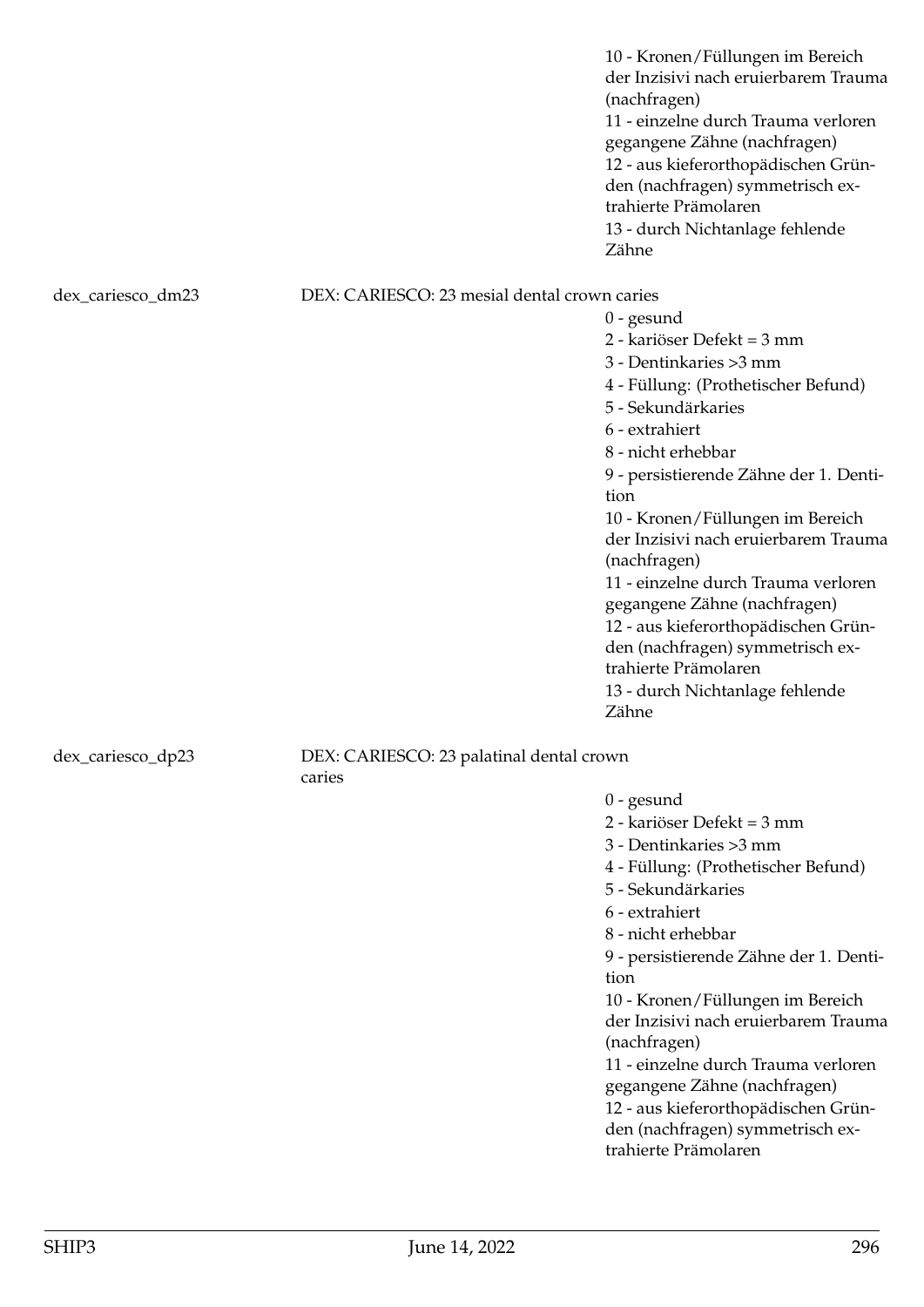| dex_cariesco_dd22 | DEX: CARIESCO: 22 distal dental crown caries |                                                           |
|-------------------|----------------------------------------------|-----------------------------------------------------------|
|                   |                                              | $0$ - gesund                                              |
|                   |                                              | 2 - kariöser Defekt = 3 mm                                |
|                   |                                              | 3 - Dentinkaries > 3 mm                                   |
|                   |                                              | 4 - Füllung: (Prothetischer Befund)                       |
|                   |                                              | 5 - Sekundärkaries                                        |
|                   |                                              | 6 - extrahiert                                            |
|                   |                                              | 8 - nicht erhebbar                                        |
|                   |                                              | 9 - persistierende Zähne der 1. Denti-                    |
|                   |                                              | tion                                                      |
|                   |                                              | 10 - Kronen/Füllungen im Bereich                          |
|                   |                                              | der Inzisivi nach eruierbarem Trauma                      |
|                   |                                              | (nachfragen)                                              |
|                   |                                              | 11 - einzelne durch Trauma verloren                       |
|                   |                                              | gegangene Zähne (nachfragen)                              |
|                   |                                              | 12 - aus kieferorthopädischen Grün-                       |
|                   |                                              | den (nachfragen) symmetrisch ex-                          |
|                   |                                              | trahierte Prämolaren                                      |
|                   |                                              | 13 - durch Nichtanlage fehlende                           |
|                   |                                              | Zähne                                                     |
| dex_cariesco_db22 | DEX: CARIESCO: 22 buccal dental crown caries |                                                           |
|                   |                                              | $0$ - gesund                                              |
|                   |                                              | 2 - kariöser Defekt = 3 mm                                |
|                   |                                              | 3 - Dentinkaries > 3 mm                                   |
|                   |                                              | 4 - Füllung: (Prothetischer Befund)                       |
|                   |                                              | 5 - Sekundärkaries                                        |
|                   |                                              | 6 - extrahiert                                            |
|                   |                                              | 8 - nicht erhebbar                                        |
|                   |                                              | 9 - persistierende Zähne der 1. Denti-                    |
|                   |                                              | tion                                                      |
|                   |                                              | 10 - Kronen/Füllungen im Bereich                          |
|                   |                                              | der Inzisivi nach eruierbarem Trauma                      |
|                   |                                              | (nachfragen)                                              |
|                   |                                              | 11 - einzelne durch Trauma verloren                       |
|                   |                                              | gegangene Zähne (nachfragen)                              |
|                   |                                              | 12 - aus kieferorthopädischen Grün-                       |
|                   |                                              | den (nachfragen) symmetrisch ex-                          |
|                   |                                              | trahierte Prämolaren                                      |
|                   |                                              | 13 - durch Nichtanlage fehlende                           |
|                   |                                              | Zähne                                                     |
| dex_cariesco_dm22 | DEX: CARIESCO: 22 mesial dental crown caries |                                                           |
|                   |                                              | $0$ - gesund                                              |
|                   |                                              | 2 - kariöser Defekt = 3 mm                                |
|                   |                                              | 3 - Dentinkaries > 3 mm                                   |
|                   |                                              |                                                           |
|                   |                                              | 4 - Füllung: (Prothetischer Befund)<br>5 - Sekundärkaries |
|                   |                                              |                                                           |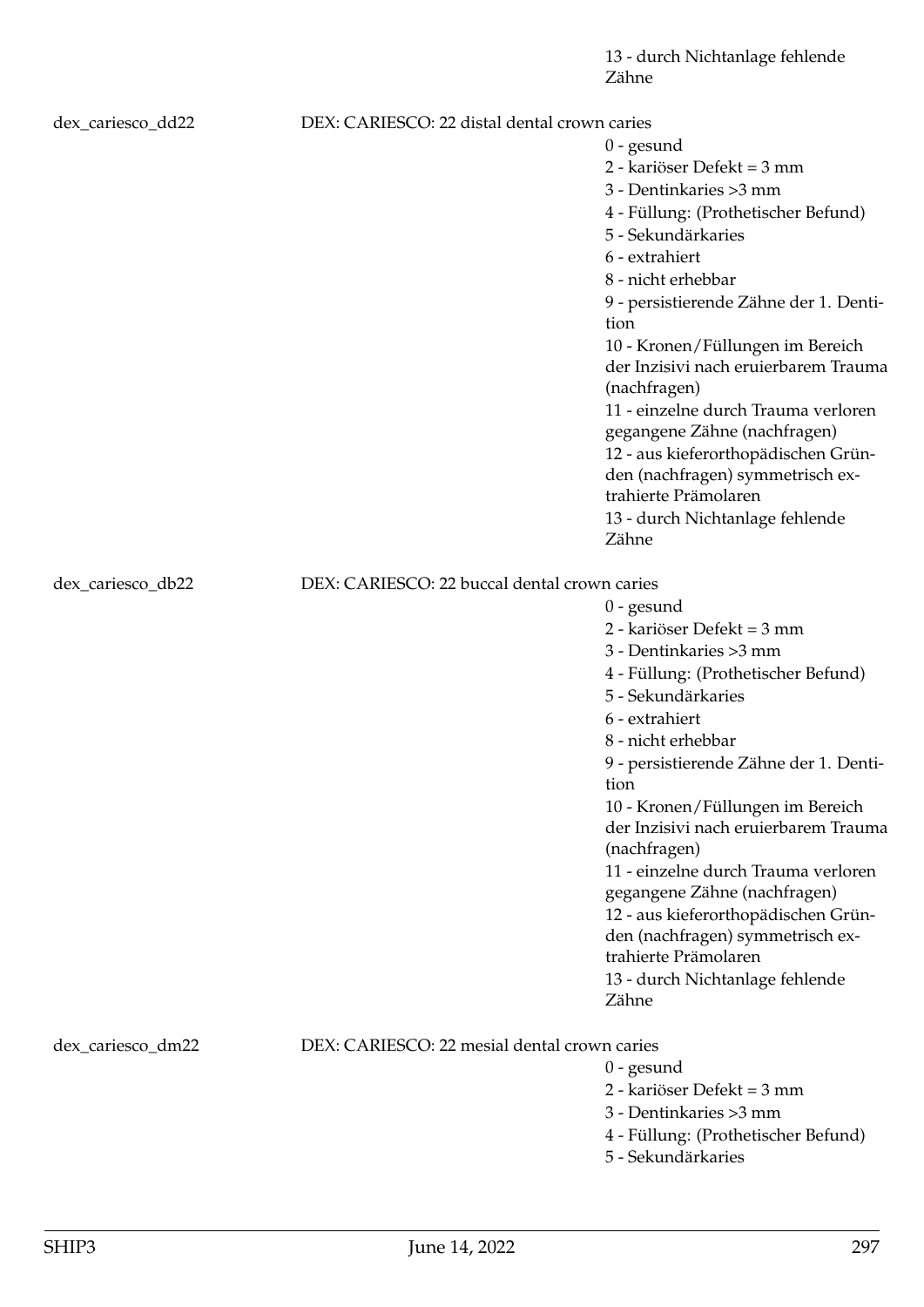|                   |                                                    | 6 - extrahiert<br>8 - nicht erhebbar<br>9 - persistierende Zähne der 1. Denti-<br>tion<br>10 - Kronen/Füllungen im Bereich<br>der Inzisivi nach eruierbarem Trauma<br>(nachfragen)<br>11 - einzelne durch Trauma verloren<br>gegangene Zähne (nachfragen)                                                                                                                                                                                                                                                                                      |
|-------------------|----------------------------------------------------|------------------------------------------------------------------------------------------------------------------------------------------------------------------------------------------------------------------------------------------------------------------------------------------------------------------------------------------------------------------------------------------------------------------------------------------------------------------------------------------------------------------------------------------------|
|                   |                                                    | 12 - aus kieferorthopädischen Grün-<br>den (nachfragen) symmetrisch ex-<br>trahierte Prämolaren<br>13 - durch Nichtanlage fehlende<br>Zähne                                                                                                                                                                                                                                                                                                                                                                                                    |
| dex_cariesco_dp22 | DEX: CARIESCO: 22 palatinal dental crown<br>caries |                                                                                                                                                                                                                                                                                                                                                                                                                                                                                                                                                |
|                   |                                                    | $0$ - gesund<br>2 - kariöser Defekt = 3 mm<br>3 - Dentinkaries > 3 mm<br>4 - Füllung: (Prothetischer Befund)<br>5 - Sekundärkaries<br>6 - extrahiert<br>8 - nicht erhebbar<br>9 - persistierende Zähne der 1. Denti-<br>tion<br>10 - Kronen/Füllungen im Bereich<br>der Inzisivi nach eruierbarem Trauma<br>(nachfragen)<br>11 - einzelne durch Trauma verloren<br>gegangene Zähne (nachfragen)<br>12 - aus kieferorthopädischen Grün-<br>den (nachfragen) symmetrisch ex-<br>trahierte Prämolaren<br>13 - durch Nichtanlage fehlende<br>Zähne |
| dex_cariesco_dd21 | DEX: CARIESCO: 21 distal dental crown caries       | $0$ - gesund                                                                                                                                                                                                                                                                                                                                                                                                                                                                                                                                   |
|                   |                                                    | 2 - kariöser Defekt = 3 mm<br>3 - Dentinkaries > 3 mm<br>4 - Füllung: (Prothetischer Befund)<br>5 - Sekundärkaries<br>6 - extrahiert<br>8 - nicht erhebbar<br>9 - persistierende Zähne der 1. Denti-<br>tion<br>10 - Kronen/Füllungen im Bereich<br>der Inzisivi nach eruierbarem Trauma<br>(nachfragen)                                                                                                                                                                                                                                       |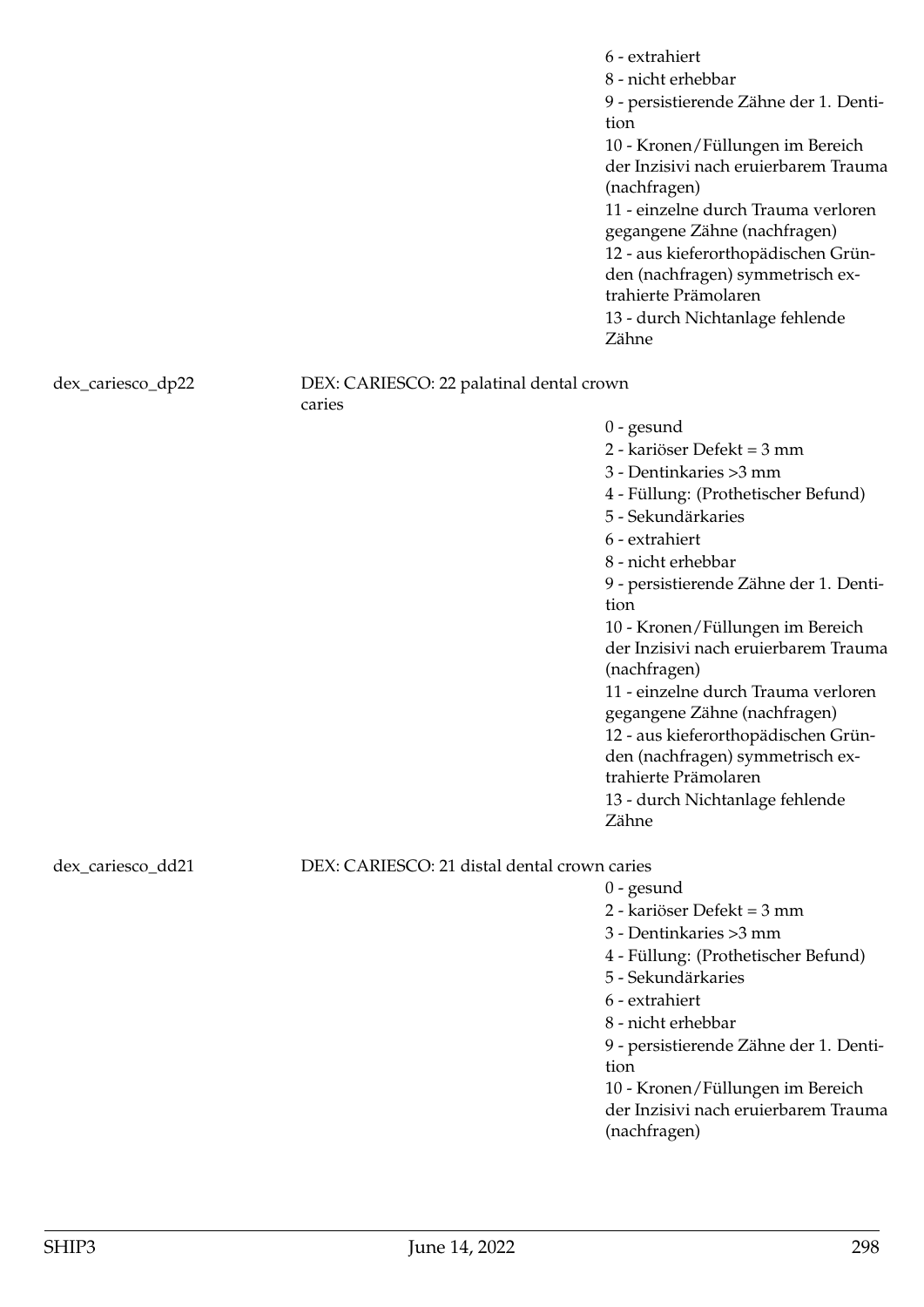|                   |                                              | 11 - einzelne durch Trauma verloren<br>gegangene Zähne (nachfragen)<br>12 - aus kieferorthopädischen Grün-<br>den (nachfragen) symmetrisch ex-<br>trahierte Prämolaren<br>13 - durch Nichtanlage fehlende<br>Zähne |
|-------------------|----------------------------------------------|--------------------------------------------------------------------------------------------------------------------------------------------------------------------------------------------------------------------|
| dex_cariesco_db21 | DEX: CARIESCO: 21 buccal dental crown caries |                                                                                                                                                                                                                    |
|                   |                                              | $0$ - gesund                                                                                                                                                                                                       |
|                   |                                              | 2 - kariöser Defekt = 3 mm                                                                                                                                                                                         |
|                   |                                              | 3 - Dentinkaries > 3 mm                                                                                                                                                                                            |
|                   |                                              | 4 - Füllung: (Prothetischer Befund)                                                                                                                                                                                |
|                   |                                              | 5 - Sekundärkaries                                                                                                                                                                                                 |
|                   |                                              | 6 - extrahiert                                                                                                                                                                                                     |
|                   |                                              | 8 - nicht erhebbar                                                                                                                                                                                                 |
|                   |                                              | 9 - persistierende Zähne der 1. Denti-                                                                                                                                                                             |
|                   |                                              | tion                                                                                                                                                                                                               |
|                   |                                              | 10 - Kronen/Füllungen im Bereich                                                                                                                                                                                   |
|                   |                                              | der Inzisivi nach eruierbarem Trauma                                                                                                                                                                               |
|                   |                                              | (nachfragen)                                                                                                                                                                                                       |
|                   |                                              | 11 - einzelne durch Trauma verloren                                                                                                                                                                                |
|                   |                                              | gegangene Zähne (nachfragen)                                                                                                                                                                                       |
|                   |                                              | 12 - aus kieferorthopädischen Grün-                                                                                                                                                                                |
|                   |                                              | den (nachfragen) symmetrisch ex-                                                                                                                                                                                   |
|                   |                                              | trahierte Prämolaren                                                                                                                                                                                               |
|                   |                                              | 13 - durch Nichtanlage fehlende                                                                                                                                                                                    |
|                   |                                              | Zähne                                                                                                                                                                                                              |
| dex_cariesco_dm21 | DEX: CARIESCO: 21 mesial dental crown caries |                                                                                                                                                                                                                    |
|                   |                                              | $0$ - gesund                                                                                                                                                                                                       |
|                   |                                              | 2 - kariöser Defekt = 3 mm                                                                                                                                                                                         |
|                   |                                              | 3 - Dentinkaries > 3 mm                                                                                                                                                                                            |
|                   |                                              | 4 - Füllung: (Prothetischer Befund)                                                                                                                                                                                |
|                   |                                              | 5 - Sekundärkaries                                                                                                                                                                                                 |
|                   |                                              | 6 - extrahiert                                                                                                                                                                                                     |
|                   |                                              | 8 - nicht erhebbar                                                                                                                                                                                                 |
|                   |                                              | 9 - persistierende Zähne der 1. Denti-                                                                                                                                                                             |
|                   |                                              | tion                                                                                                                                                                                                               |
|                   |                                              | 10 - Kronen/Füllungen im Bereich                                                                                                                                                                                   |
|                   |                                              | der Inzisivi nach eruierbarem Trauma                                                                                                                                                                               |
|                   |                                              | (nachfragen)                                                                                                                                                                                                       |
|                   |                                              | 11 - einzelne durch Trauma verloren                                                                                                                                                                                |
|                   |                                              | gegangene Zähne (nachfragen)                                                                                                                                                                                       |

12 - aus kieferorthopädischen Gründen (nachfragen) symmetrisch ex-

13 - durch Nichtanlage fehlende

trahierte Prämolaren

Zähne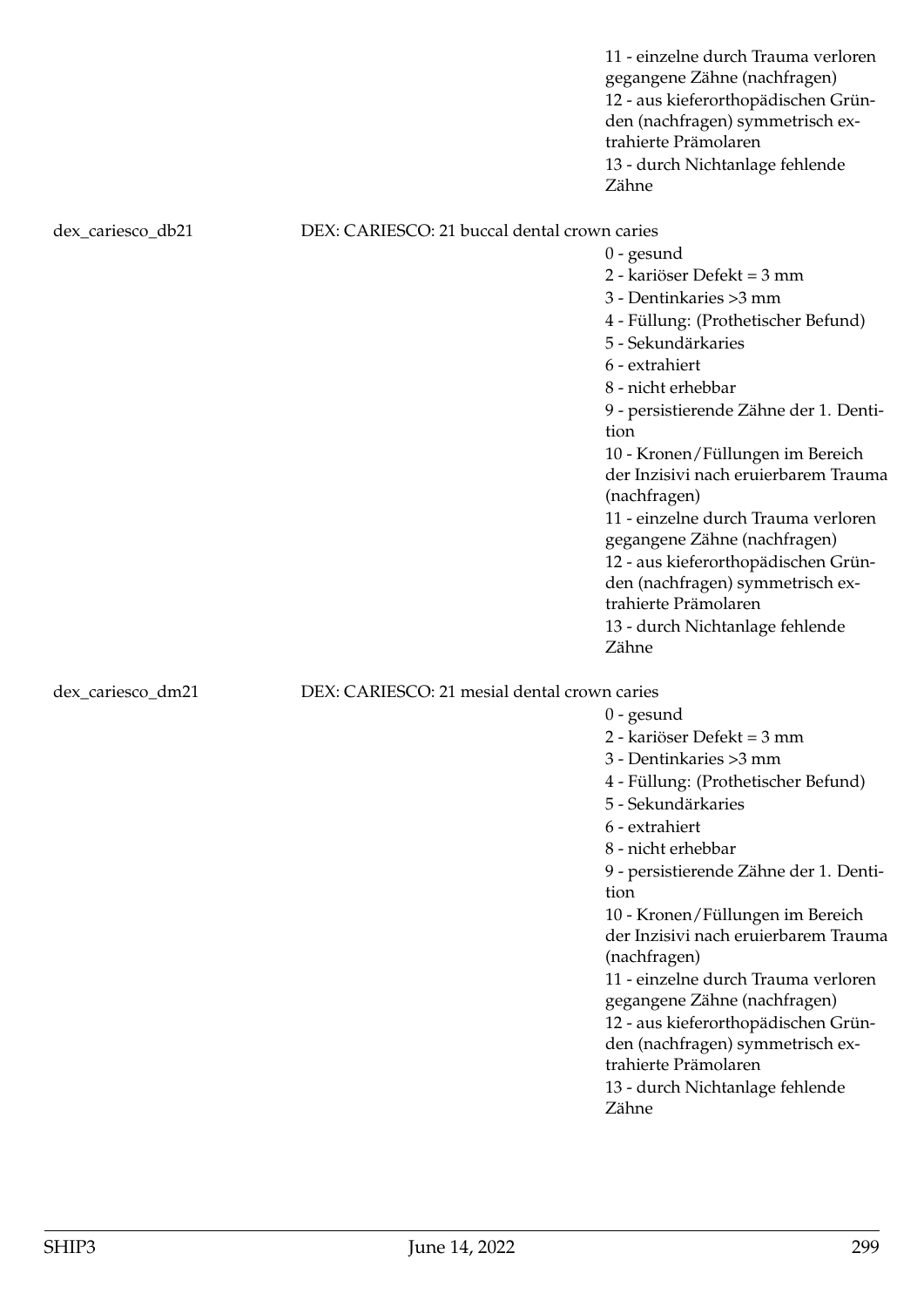|                                                | 0 - gesund                                               |
|------------------------------------------------|----------------------------------------------------------|
|                                                | 2 - kariöser Defekt = 3 mm                               |
|                                                | 3 - Dentinkaries > 3 mm                                  |
|                                                | 4 - Füllung: (Prothetischer Befund)                      |
|                                                | 5 - Sekundärkaries                                       |
|                                                | 6 - extrahiert                                           |
|                                                | 8 - nicht erhebbar                                       |
|                                                | 9 - persistierende Zähne der 1. Denti-                   |
|                                                | tion                                                     |
|                                                | 10 - Kronen/Füllungen im Bereich                         |
|                                                | der Inzisivi nach eruierbarem Trauma                     |
|                                                | (nachfragen)                                             |
|                                                | 11 - einzelne durch Trauma verloren                      |
|                                                | gegangene Zähne (nachfragen)                             |
|                                                | 12 - aus kieferorthopädischen Grün-                      |
|                                                | den (nachfragen) symmetrisch ex-                         |
|                                                | trahierte Prämolaren                                     |
|                                                | 13 - durch Nichtanlage fehlende                          |
|                                                | Zähne                                                    |
|                                                |                                                          |
| DEX: CARIESCO: 37 occlusal dental crown caries |                                                          |
|                                                | $0$ - gesund                                             |
|                                                | 2 - kariöser Defekt = 3 mm                               |
|                                                | 3 - Dentinkaries > 3 mm                                  |
|                                                | 4 - Füllung: (Prothetischer Befund)                      |
|                                                | 5 - Sekundärkaries                                       |
|                                                | 6 - extrahiert                                           |
|                                                | 8 - nicht erhebbar                                       |
|                                                | 9 - persistierende Zähne der 1. Denti-                   |
|                                                | tion                                                     |
|                                                | 10 - Kronen/Füllungen im Bereich                         |
|                                                | der Inzisivi nach eruierbarem Trauma                     |
|                                                | (nachfragen)                                             |
|                                                | 11 - einzelne durch Trauma verloren                      |
|                                                | gegangene Zähne (nachfragen)                             |
|                                                | 12 - aus kieferorthopädischen Grün-                      |
|                                                | den (nachfragen) symmetrisch ex-<br>trahierte Prämolaren |
|                                                | 13 - durch Nichtanlage fehlende                          |
|                                                |                                                          |
|                                                |                                                          |
|                                                | Zähne                                                    |

dex\_cariesco\_do37

# dex\_cariesco\_dd37 DEX: CARIESCO: 37 distal dental crown caries

- 0 gesund
- 2 kariöser Defekt = 3 mm
- 3 Dentinkaries >3 mm
- 4 Füllung: (Prothetischer Befund)
- 5 Sekundärkaries
- 6 extrahiert
- 8 nicht erhebbar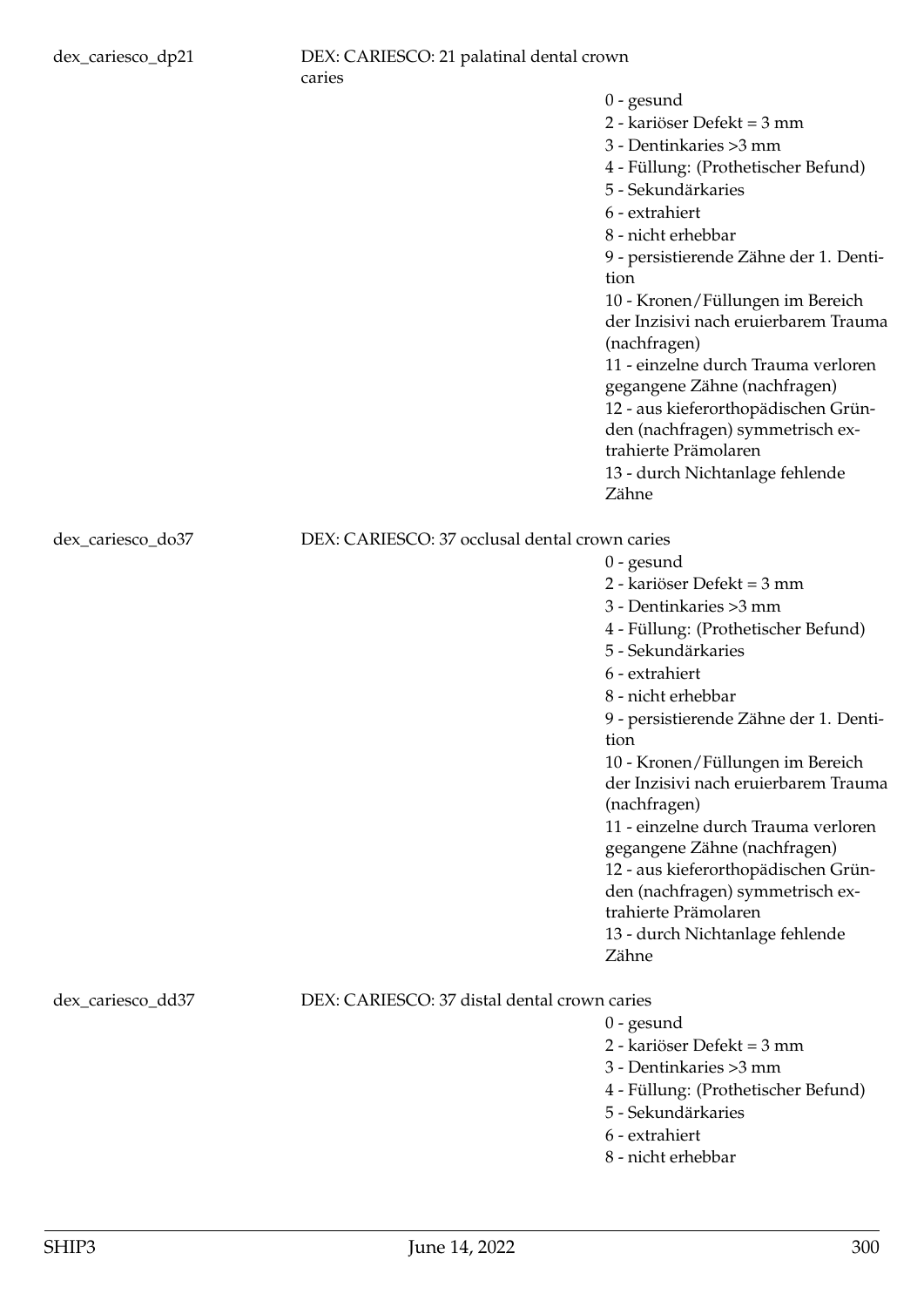9 - persistierende Zähne der 1. Dentition 10 - Kronen/Füllungen im Bereich der Inzisivi nach eruierbarem Trauma (nachfragen) 11 - einzelne durch Trauma verloren gegangene Zähne (nachfragen) 12 - aus kieferorthopädischen Gründen (nachfragen) symmetrisch extrahierte Prämolaren 13 - durch Nichtanlage fehlende Zähne

dex\_cariesco\_db37 DEX: CARIESCO: 37 buccal dental crown caries

2 - kariöser Defekt = 3 mm 3 - Dentinkaries >3 mm 4 - Füllung: (Prothetischer Befund) 5 - Sekundärkaries 6 - extrahiert 8 - nicht erhebbar 9 - persistierende Zähne der 1. Dentition 10 - Kronen/Füllungen im Bereich der Inzisivi nach eruierbarem Trauma (nachfragen) 11 - einzelne durch Trauma verloren gegangene Zähne (nachfragen) 12 - aus kieferorthopädischen Gründen (nachfragen) symmetrisch extrahierte Prämolaren 13 - durch Nichtanlage fehlende

dex\_cariesco\_dm37 DEX: CARIESCO: 37 mesial dental crown caries

0 - gesund

Zähne

0 - gesund

- 2 kariöser Defekt = 3 mm
- 3 Dentinkaries >3 mm

4 - Füllung: (Prothetischer Befund)

- 5 Sekundärkaries
- 6 extrahiert
- 8 nicht erhebbar

9 - persistierende Zähne der 1. Dentition

10 - Kronen/Füllungen im Bereich der Inzisivi nach eruierbarem Trauma (nachfragen)

11 - einzelne durch Trauma verloren gegangene Zähne (nachfragen)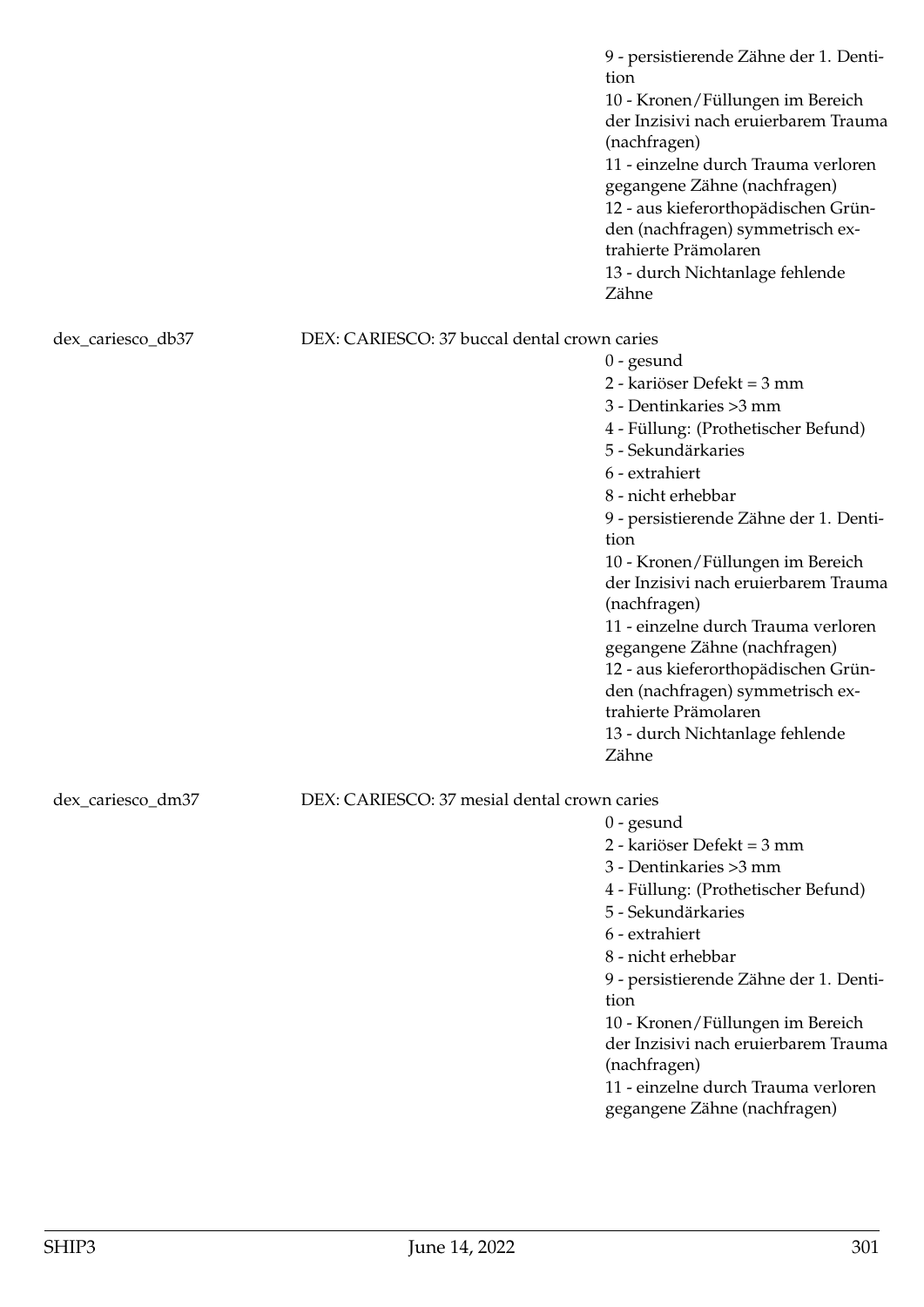| Zähne                                                                             | 12 - aus kieferorthopädischen Grün-<br>den (nachfragen) symmetrisch ex-<br>trahierte Prämolaren<br>13 - durch Nichtanlage fehlende |  |
|-----------------------------------------------------------------------------------|------------------------------------------------------------------------------------------------------------------------------------|--|
| dex_cariesco_dl37<br>DEX: CARIESCO: 37 lingual dental crown caries                |                                                                                                                                    |  |
| $0$ - gesund                                                                      |                                                                                                                                    |  |
|                                                                                   | 2 - kariöser Defekt = 3 mm                                                                                                         |  |
|                                                                                   | 3 - Dentinkaries > 3 mm                                                                                                            |  |
|                                                                                   | 4 - Füllung: (Prothetischer Befund)                                                                                                |  |
|                                                                                   | 5 - Sekundärkaries                                                                                                                 |  |
|                                                                                   | 6 - extrahiert                                                                                                                     |  |
|                                                                                   | 8 - nicht erhebbar                                                                                                                 |  |
| tion                                                                              | 9 - persistierende Zähne der 1. Denti-                                                                                             |  |
|                                                                                   | 10 - Kronen/Füllungen im Bereich                                                                                                   |  |
|                                                                                   | der Inzisivi nach eruierbarem Trauma<br>(nachfragen)                                                                               |  |
|                                                                                   | 11 - einzelne durch Trauma verloren                                                                                                |  |
|                                                                                   | gegangene Zähne (nachfragen)                                                                                                       |  |
|                                                                                   | 12 - aus kieferorthopädischen Grün-                                                                                                |  |
|                                                                                   | den (nachfragen) symmetrisch ex-                                                                                                   |  |
|                                                                                   | trahierte Prämolaren                                                                                                               |  |
| Zähne                                                                             | 13 - durch Nichtanlage fehlende                                                                                                    |  |
|                                                                                   |                                                                                                                                    |  |
| DEX: CARIESCO: 36 occlusal dental crown caries<br>dex_cariesco_do36               |                                                                                                                                    |  |
| $0$ - gesund                                                                      |                                                                                                                                    |  |
|                                                                                   | 2 - kariöser Defekt = 3 mm                                                                                                         |  |
|                                                                                   | 3 - Dentinkaries > 3 mm                                                                                                            |  |
|                                                                                   | 4 - Füllung: (Prothetischer Befund)                                                                                                |  |
|                                                                                   | 5 - Sekundärkaries                                                                                                                 |  |
|                                                                                   | 6 - extrahiert                                                                                                                     |  |
|                                                                                   | 8 - nicht erhebbar                                                                                                                 |  |
|                                                                                   | 9 - persistierende Zähne der 1. Denti-                                                                                             |  |
| tion                                                                              |                                                                                                                                    |  |
|                                                                                   | 10 - Kronen/Füllungen im Bereich                                                                                                   |  |
|                                                                                   | der Inzisivi nach eruierbarem Trauma                                                                                               |  |
|                                                                                   | (nachfragen)<br>11 - einzelne durch Trauma verloren                                                                                |  |
|                                                                                   |                                                                                                                                    |  |
|                                                                                   | gegangene Zähne (nachfragen)<br>12 - aus kieferorthopädischen Grün-                                                                |  |
|                                                                                   | den (nachfragen) symmetrisch ex-                                                                                                   |  |
|                                                                                   | trahierte Prämolaren                                                                                                               |  |
|                                                                                   | 13 - durch Nichtanlage fehlende                                                                                                    |  |
| Zähne                                                                             |                                                                                                                                    |  |
|                                                                                   |                                                                                                                                    |  |
| DEX: CARIESCO: 36 distal dental crown caries<br>dex_cariesco_dd36<br>$0$ - gesund |                                                                                                                                    |  |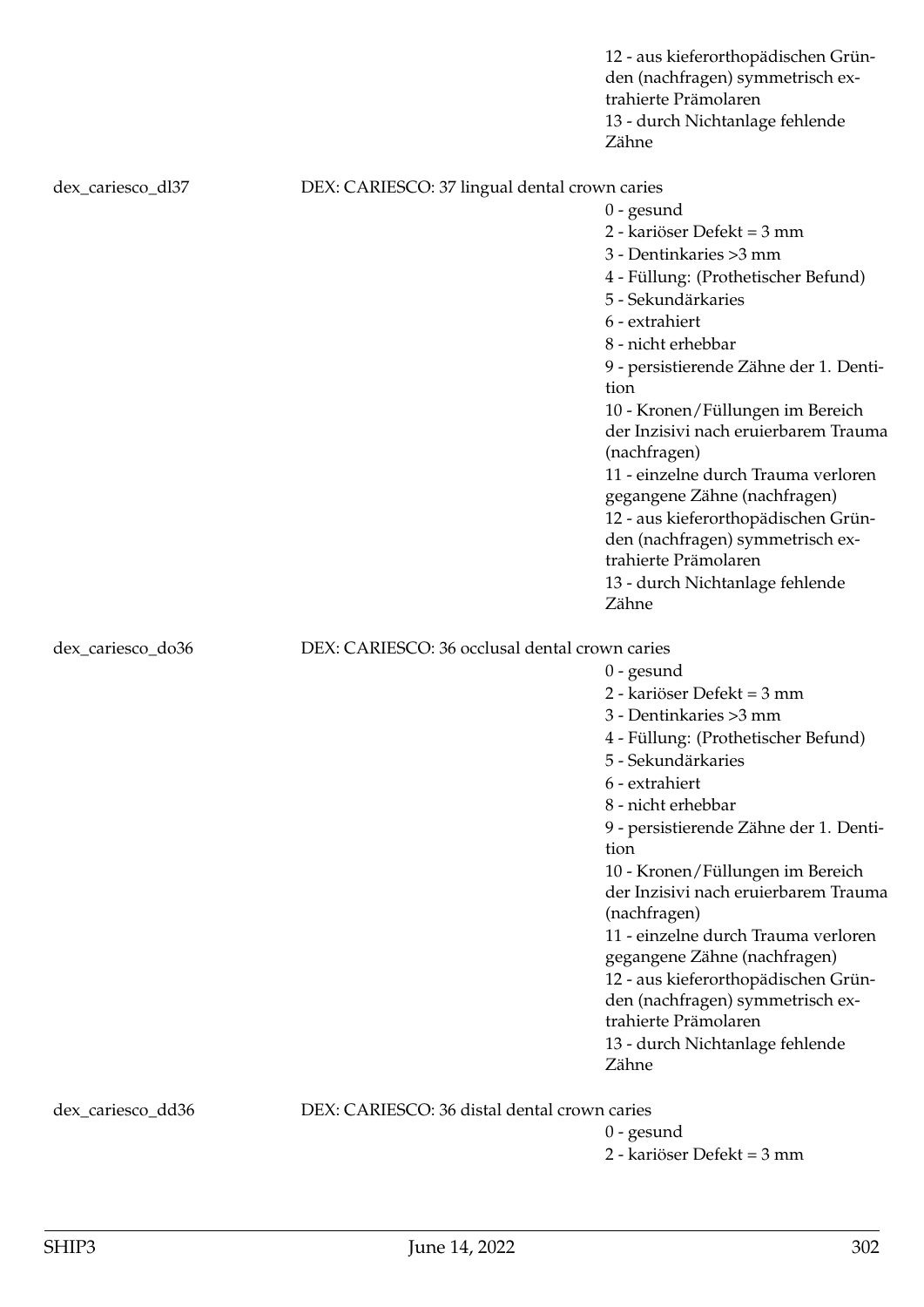|                   |                                              | 3 - Dentinkaries > 3 mm<br>4 - Füllung: (Prothetischer Befund)<br>5 - Sekundärkaries<br>6 - extrahiert<br>8 - nicht erhebbar<br>9 - persistierende Zähne der 1. Denti-<br>tion<br>10 - Kronen/Füllungen im Bereich<br>der Inzisivi nach eruierbarem Trauma<br>(nachfragen)<br>11 - einzelne durch Trauma verloren<br>gegangene Zähne (nachfragen)<br>12 - aus kieferorthopädischen Grün-<br>den (nachfragen) symmetrisch ex-<br>trahierte Prämolaren<br>13 - durch Nichtanlage fehlende<br>Zähne                                               |
|-------------------|----------------------------------------------|------------------------------------------------------------------------------------------------------------------------------------------------------------------------------------------------------------------------------------------------------------------------------------------------------------------------------------------------------------------------------------------------------------------------------------------------------------------------------------------------------------------------------------------------|
| dex_cariesco_db36 | DEX: CARIESCO: 36 buccal dental crown caries | $0$ - gesund<br>2 - kariöser Defekt = 3 mm<br>3 - Dentinkaries > 3 mm<br>4 - Füllung: (Prothetischer Befund)<br>5 - Sekundärkaries<br>6 - extrahiert<br>8 - nicht erhebbar<br>9 - persistierende Zähne der 1. Denti-<br>tion<br>10 - Kronen/Füllungen im Bereich<br>der Inzisivi nach eruierbarem Trauma<br>(nachfragen)<br>11 - einzelne durch Trauma verloren<br>gegangene Zähne (nachfragen)<br>12 - aus kieferorthopädischen Grün-<br>den (nachfragen) symmetrisch ex-<br>trahierte Prämolaren<br>13 - durch Nichtanlage fehlende<br>Zähne |
| dex_cariesco_dm36 | DEX: CARIESCO: 36 mesial dental crown caries | $0$ - gesund<br>2 - kariöser Defekt = 3 mm<br>3 - Dentinkaries > 3 mm<br>4 - Füllung: (Prothetischer Befund)<br>5 - Sekundärkaries<br>6 - extrahiert                                                                                                                                                                                                                                                                                                                                                                                           |

8 - nicht erhebbar

9 - persistierende Zähne der 1. Dentition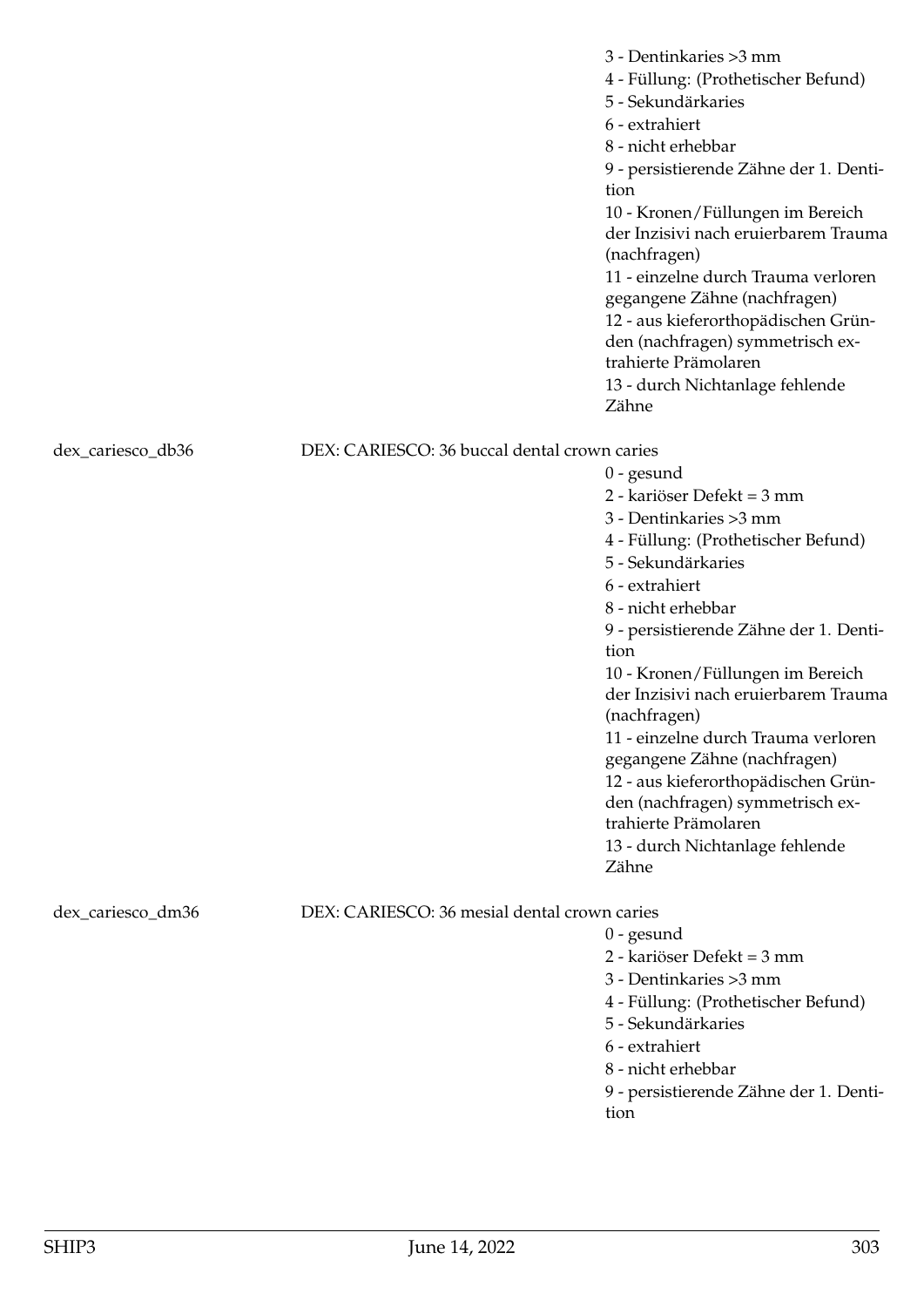10 - Kronen/Füllungen im Bereich der Inzisivi nach eruierbarem Trauma (nachfragen) 11 - einzelne durch Trauma verloren gegangene Zähne (nachfragen) 12 - aus kieferorthopädischen Gründen (nachfragen) symmetrisch extrahierte Prämolaren 13 - durch Nichtanlage fehlende Zähne

0 - gesund

0 - gesund

tion

(nachfragen)

trahierte Prämolaren

2 - kariöser Defekt = 3 mm 3 - Dentinkaries >3 mm

5 - Sekundärkaries 6 - extrahiert 8 - nicht erhebbar

4 - Füllung: (Prothetischer Befund)

9 - persistierende Zähne der 1. Denti-

10 - Kronen/Füllungen im Bereich der Inzisivi nach eruierbarem Trauma

11 - einzelne durch Trauma verloren gegangene Zähne (nachfragen) 12 - aus kieferorthopädischen Gründen (nachfragen) symmetrisch ex-

### dex\_cariesco\_dl36 DEX: CARIESCO: 36 lingual dental crown caries

2 - kariöser Defekt = 3 mm 3 - Dentinkaries >3 mm 4 - Füllung: (Prothetischer Befund) 5 - Sekundärkaries 6 - extrahiert 8 - nicht erhebbar 9 - persistierende Zähne der 1. Dentition 10 - Kronen/Füllungen im Bereich der Inzisivi nach eruierbarem Trauma (nachfragen) 11 - einzelne durch Trauma verloren gegangene Zähne (nachfragen) 12 - aus kieferorthopädischen Gründen (nachfragen) symmetrisch extrahierte Prämolaren 13 - durch Nichtanlage fehlende Zähne

# dex cariesco do35 DEX: CARIESCO: 35 occlusal dental crown caries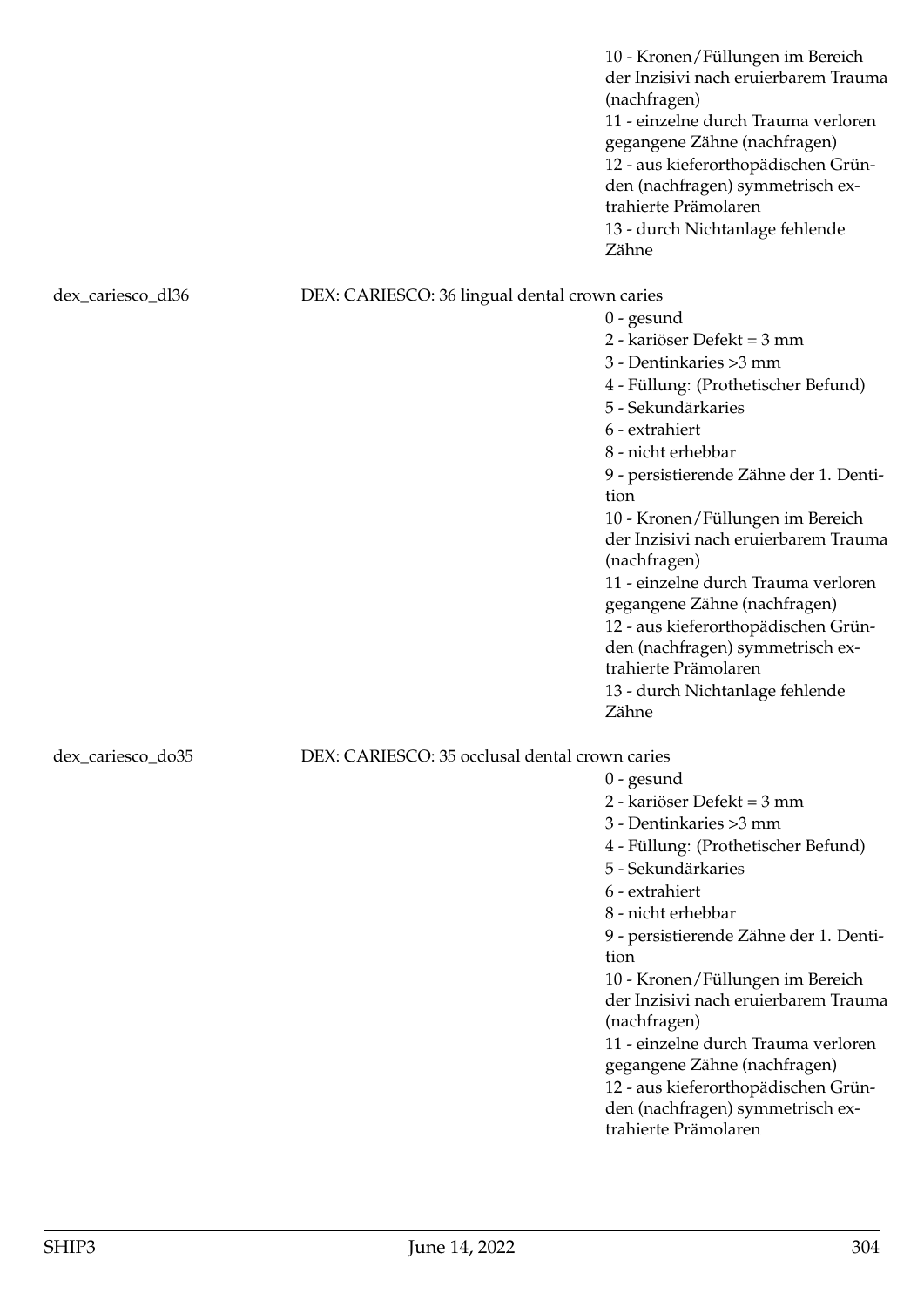| dex_cariesco_dd35 | DEX: CARIESCO: 35 distal dental crown caries |                                                                          |
|-------------------|----------------------------------------------|--------------------------------------------------------------------------|
|                   |                                              | $0$ - gesund                                                             |
|                   |                                              | 2 - kariöser Defekt = 3 mm                                               |
|                   |                                              | 3 - Dentinkaries > 3 mm                                                  |
|                   |                                              | 4 - Füllung: (Prothetischer Befund)                                      |
|                   |                                              | 5 - Sekundärkaries                                                       |
|                   |                                              | 6 - extrahiert                                                           |
|                   |                                              | 8 - nicht erhebbar                                                       |
|                   |                                              | 9 - persistierende Zähne der 1. Denti-                                   |
|                   |                                              | tion                                                                     |
|                   |                                              | 10 - Kronen/Füllungen im Bereich                                         |
|                   |                                              | der Inzisivi nach eruierbarem Trauma                                     |
|                   |                                              | (nachfragen)                                                             |
|                   |                                              | 11 - einzelne durch Trauma verloren                                      |
|                   |                                              | gegangene Zähne (nachfragen)                                             |
|                   |                                              | 12 - aus kieferorthopädischen Grün-                                      |
|                   |                                              | den (nachfragen) symmetrisch ex-                                         |
|                   |                                              | trahierte Prämolaren                                                     |
|                   |                                              | 13 - durch Nichtanlage fehlende                                          |
|                   |                                              | Zähne                                                                    |
|                   | DEX: CARIESCO: 35 buccal dental crown caries |                                                                          |
| dex_cariesco_db35 |                                              |                                                                          |
|                   |                                              | $0$ - gesund<br>2 - kariöser Defekt = 3 mm                               |
|                   |                                              |                                                                          |
|                   |                                              | 3 - Dentinkaries > 3 mm                                                  |
|                   |                                              | 4 - Füllung: (Prothetischer Befund)                                      |
|                   |                                              | 5 - Sekundärkaries                                                       |
|                   |                                              | 6 - extrahiert                                                           |
|                   |                                              | 8 - nicht erhebbar                                                       |
|                   |                                              | 9 - persistierende Zähne der 1. Denti-                                   |
|                   |                                              | tion                                                                     |
|                   |                                              | 10 - Kronen/Füllungen im Bereich<br>der Inzisivi nach eruierbarem Trauma |
|                   |                                              |                                                                          |
|                   |                                              | (nachfragen)<br>11 - einzelne durch Trauma verloren                      |
|                   |                                              | gegangene Zähne (nachfragen)                                             |
|                   |                                              | 12 - aus kieferorthopädischen Grün-                                      |
|                   |                                              | den (nachfragen) symmetrisch ex-                                         |
|                   |                                              | trahierte Prämolaren                                                     |
|                   |                                              | 13 - durch Nichtanlage fehlende                                          |
|                   |                                              | Zähne                                                                    |
|                   |                                              |                                                                          |
| dex_cariesco_dm35 | DEX: CARIESCO: 35 mesial dental crown caries |                                                                          |
|                   |                                              | $0$ - gesund                                                             |
|                   |                                              | 2 - kariöser Defekt = 3 mm                                               |
|                   |                                              | 3 - Dentinkaries > 3 mm                                                  |
|                   |                                              | 4 - Füllung: (Prothetischer Befund)                                      |
|                   |                                              | 5 - Sekundärkaries                                                       |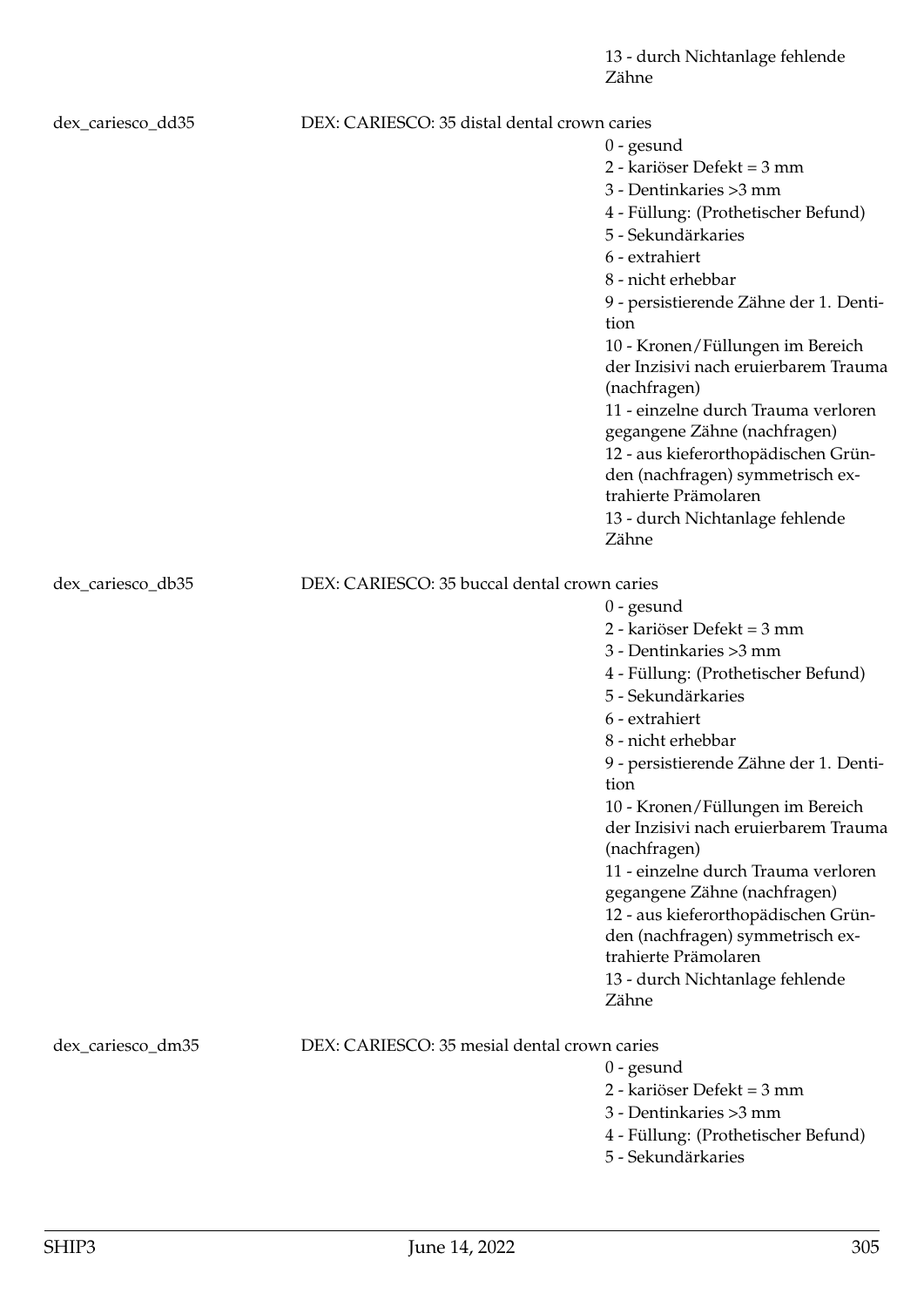|                   |                                                | 6 - extrahiert<br>8 - nicht erhebbar<br>9 - persistierende Zähne der 1. Denti-<br>tion<br>10 - Kronen/Füllungen im Bereich<br>der Inzisivi nach eruierbarem Trauma<br>(nachfragen)<br>11 - einzelne durch Trauma verloren<br>gegangene Zähne (nachfragen)<br>12 - aus kieferorthopädischen Grün-<br>den (nachfragen) symmetrisch ex-<br>trahierte Prämolaren<br>13 - durch Nichtanlage fehlende<br>Zähne |
|-------------------|------------------------------------------------|----------------------------------------------------------------------------------------------------------------------------------------------------------------------------------------------------------------------------------------------------------------------------------------------------------------------------------------------------------------------------------------------------------|
| dex_cariesco_dl35 | DEX: CARIESCO: 35 lingual dental crown caries  |                                                                                                                                                                                                                                                                                                                                                                                                          |
|                   |                                                | $0$ - gesund                                                                                                                                                                                                                                                                                                                                                                                             |
|                   |                                                | 2 - kariöser Defekt = 3 mm                                                                                                                                                                                                                                                                                                                                                                               |
|                   |                                                | 3 - Dentinkaries > 3 mm                                                                                                                                                                                                                                                                                                                                                                                  |
|                   |                                                | 4 - Füllung: (Prothetischer Befund)                                                                                                                                                                                                                                                                                                                                                                      |
|                   |                                                | 5 - Sekundärkaries                                                                                                                                                                                                                                                                                                                                                                                       |
|                   |                                                | 6 - extrahiert                                                                                                                                                                                                                                                                                                                                                                                           |
|                   |                                                | 8 - nicht erhebbar                                                                                                                                                                                                                                                                                                                                                                                       |
|                   |                                                | 9 - persistierende Zähne der 1. Denti-                                                                                                                                                                                                                                                                                                                                                                   |
|                   |                                                | tion                                                                                                                                                                                                                                                                                                                                                                                                     |
|                   |                                                | 10 - Kronen/Füllungen im Bereich                                                                                                                                                                                                                                                                                                                                                                         |
|                   |                                                | der Inzisivi nach eruierbarem Trauma                                                                                                                                                                                                                                                                                                                                                                     |
|                   |                                                | (nachfragen)<br>11 - einzelne durch Trauma verloren                                                                                                                                                                                                                                                                                                                                                      |
|                   |                                                | gegangene Zähne (nachfragen)                                                                                                                                                                                                                                                                                                                                                                             |
|                   |                                                | 12 - aus kieferorthopädischen Grün-                                                                                                                                                                                                                                                                                                                                                                      |
|                   |                                                | den (nachfragen) symmetrisch ex-                                                                                                                                                                                                                                                                                                                                                                         |
|                   |                                                | trahierte Prämolaren                                                                                                                                                                                                                                                                                                                                                                                     |
|                   |                                                | 13 - durch Nichtanlage fehlende                                                                                                                                                                                                                                                                                                                                                                          |
|                   |                                                | Zähne                                                                                                                                                                                                                                                                                                                                                                                                    |
|                   |                                                |                                                                                                                                                                                                                                                                                                                                                                                                          |
| dex_cariesco_do34 | DEX: CARIESCO: 34 occlusal dental crown caries |                                                                                                                                                                                                                                                                                                                                                                                                          |
|                   |                                                | $0$ - gesund<br>2 - kariöser Defekt = 3 mm                                                                                                                                                                                                                                                                                                                                                               |
|                   |                                                | 3 - Dentinkaries > 3 mm                                                                                                                                                                                                                                                                                                                                                                                  |
|                   |                                                | 4 - Füllung: (Prothetischer Befund)                                                                                                                                                                                                                                                                                                                                                                      |
|                   |                                                | 5 - Sekundärkaries                                                                                                                                                                                                                                                                                                                                                                                       |
|                   |                                                | 6 - extrahiert                                                                                                                                                                                                                                                                                                                                                                                           |
|                   |                                                | 8 - nicht erhebbar                                                                                                                                                                                                                                                                                                                                                                                       |
|                   |                                                | 9 - persistierende Zähne der 1. Denti-                                                                                                                                                                                                                                                                                                                                                                   |
|                   |                                                | tion                                                                                                                                                                                                                                                                                                                                                                                                     |
|                   |                                                | 10 - Kronen/Füllungen im Bereich                                                                                                                                                                                                                                                                                                                                                                         |
|                   |                                                | der Inzisivi nach eruierbarem Trauma                                                                                                                                                                                                                                                                                                                                                                     |
|                   |                                                | (nachfragen)                                                                                                                                                                                                                                                                                                                                                                                             |
|                   |                                                | 11 - einzelne durch Trauma verloren                                                                                                                                                                                                                                                                                                                                                                      |
|                   |                                                | gegangene Zähne (nachfragen)                                                                                                                                                                                                                                                                                                                                                                             |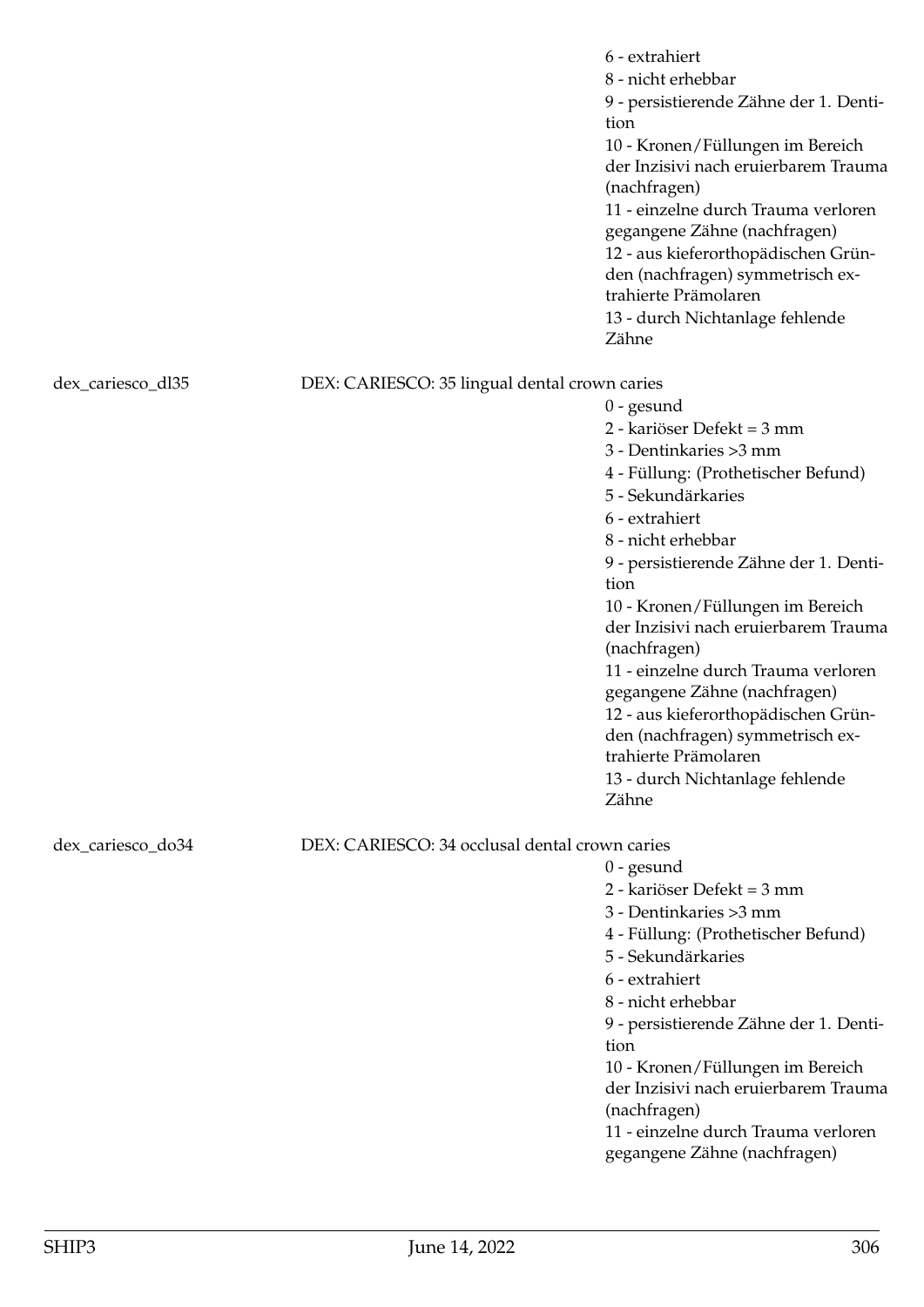|                   |                                              | 12 - aus kieferorthopädischen Grün-<br>den (nachfragen) symmetrisch ex-<br>trahierte Prämolaren<br>13 - durch Nichtanlage fehlende<br>Zähne |  |
|-------------------|----------------------------------------------|---------------------------------------------------------------------------------------------------------------------------------------------|--|
| dex_cariesco_dd34 | DEX: CARIESCO: 34 distal dental crown caries |                                                                                                                                             |  |
|                   |                                              | $0$ - gesund                                                                                                                                |  |
|                   |                                              | 2 - kariöser Defekt = 3 mm                                                                                                                  |  |
|                   |                                              | 3 - Dentinkaries > 3 mm                                                                                                                     |  |
|                   |                                              | 4 - Füllung: (Prothetischer Befund)                                                                                                         |  |
|                   |                                              | 5 - Sekundärkaries                                                                                                                          |  |
|                   |                                              | 6 - extrahiert                                                                                                                              |  |
|                   |                                              | 8 - nicht erhebbar                                                                                                                          |  |
|                   |                                              | 9 - persistierende Zähne der 1. Denti-<br>tion                                                                                              |  |
|                   |                                              | 10 - Kronen/Füllungen im Bereich                                                                                                            |  |
|                   |                                              | der Inzisivi nach eruierbarem Trauma<br>(nachfragen)                                                                                        |  |
|                   |                                              | 11 - einzelne durch Trauma verloren                                                                                                         |  |
|                   |                                              | gegangene Zähne (nachfragen)                                                                                                                |  |
|                   |                                              | 12 - aus kieferorthopädischen Grün-                                                                                                         |  |
|                   |                                              | den (nachfragen) symmetrisch ex-                                                                                                            |  |
|                   |                                              | trahierte Prämolaren                                                                                                                        |  |
|                   |                                              | 13 - durch Nichtanlage fehlende<br>Zähne                                                                                                    |  |
| dex_cariesco_db34 |                                              | DEX: CARIESCO: 34 buccal dental crown caries                                                                                                |  |
|                   |                                              | $0$ - gesund                                                                                                                                |  |
|                   |                                              | 2 - kariöser Defekt = 3 mm                                                                                                                  |  |
|                   |                                              | 3 - Dentinkaries > 3 mm                                                                                                                     |  |
|                   |                                              | 4 - Füllung: (Prothetischer Befund)                                                                                                         |  |
|                   |                                              | 5 - Sekundärkaries                                                                                                                          |  |
|                   |                                              | 6 - extrahiert                                                                                                                              |  |
|                   |                                              | 8 - nicht erhebbar                                                                                                                          |  |
|                   |                                              | 9 - persistierende Zähne der 1. Denti-                                                                                                      |  |
|                   |                                              | tion                                                                                                                                        |  |
|                   |                                              | 10 - Kronen/Füllungen im Bereich                                                                                                            |  |
|                   |                                              | der Inzisivi nach eruierbarem Trauma<br>(nachfragen)                                                                                        |  |
|                   |                                              | 11 - einzelne durch Trauma verloren                                                                                                         |  |
|                   |                                              | gegangene Zähne (nachfragen)                                                                                                                |  |
|                   |                                              | 12 - aus kieferorthopädischen Grün-                                                                                                         |  |
|                   |                                              | den (nachfragen) symmetrisch ex-<br>trahierte Prämolaren                                                                                    |  |
|                   |                                              | 13 - durch Nichtanlage fehlende                                                                                                             |  |
|                   |                                              | Zähne                                                                                                                                       |  |
| dex_cariesco_dm34 | DEX: CARIESCO: 34 mesial dental crown caries |                                                                                                                                             |  |
|                   |                                              | $0$ - gesund                                                                                                                                |  |
|                   |                                              | 2 - kariöser Defekt = 3 mm                                                                                                                  |  |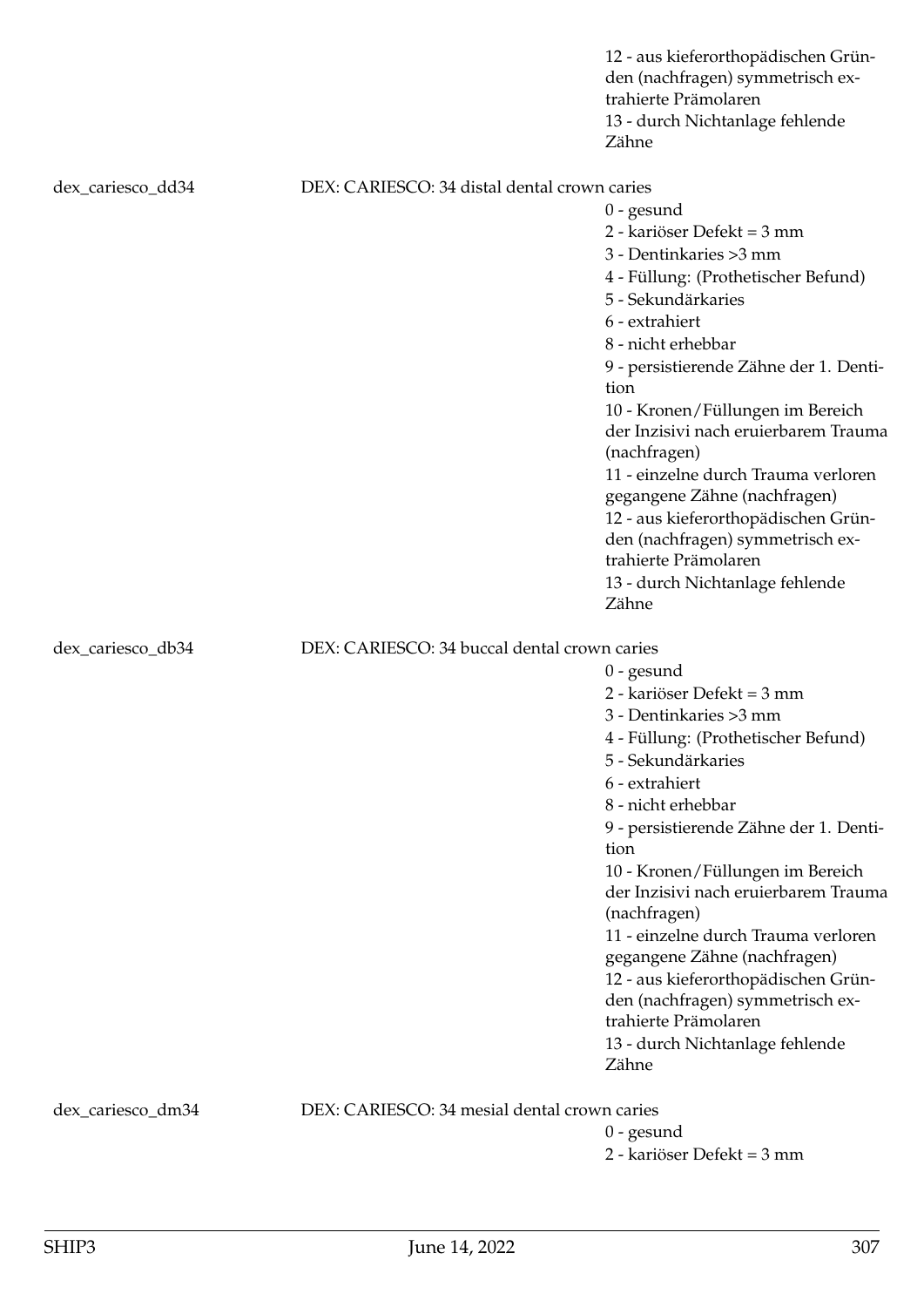|                   |                                               | 3 - Dentinkaries > 3 mm<br>4 - Füllung: (Prothetischer Befund)<br>5 - Sekundärkaries<br>6 - extrahiert<br>8 - nicht erhebbar<br>9 - persistierende Zähne der 1. Denti-<br>tion<br>10 - Kronen/Füllungen im Bereich<br>der Inzisivi nach eruierbarem Trauma<br>(nachfragen)<br>11 - einzelne durch Trauma verloren<br>gegangene Zähne (nachfragen)<br>12 - aus kieferorthopädischen Grün-<br>den (nachfragen) symmetrisch ex-<br>trahierte Prämolaren<br>13 - durch Nichtanlage fehlende<br>Zähne                                               |
|-------------------|-----------------------------------------------|------------------------------------------------------------------------------------------------------------------------------------------------------------------------------------------------------------------------------------------------------------------------------------------------------------------------------------------------------------------------------------------------------------------------------------------------------------------------------------------------------------------------------------------------|
| dex_cariesco_dl34 | DEX: CARIESCO: 34 lingual dental crown caries |                                                                                                                                                                                                                                                                                                                                                                                                                                                                                                                                                |
|                   |                                               | $0$ - gesund<br>2 - kariöser Defekt = 3 mm<br>3 - Dentinkaries > 3 mm<br>4 - Füllung: (Prothetischer Befund)<br>5 - Sekundärkaries<br>6 - extrahiert<br>8 - nicht erhebbar<br>9 - persistierende Zähne der 1. Denti-<br>tion<br>10 - Kronen/Füllungen im Bereich<br>der Inzisivi nach eruierbarem Trauma<br>(nachfragen)<br>11 - einzelne durch Trauma verloren<br>gegangene Zähne (nachfragen)<br>12 - aus kieferorthopädischen Grün-<br>den (nachfragen) symmetrisch ex-<br>trahierte Prämolaren<br>13 - durch Nichtanlage fehlende<br>Zähne |
| dex_cariesco_dd33 | DEX: CARIESCO: 33 distal dental crown caries  |                                                                                                                                                                                                                                                                                                                                                                                                                                                                                                                                                |
|                   |                                               | $0$ - gesund<br>2 - kariöser Defekt = 3 mm<br>3 - Dentinkaries > 3 mm<br>4 - Füllung: (Prothetischer Befund)                                                                                                                                                                                                                                                                                                                                                                                                                                   |

- 5 Sekundärkaries
- 6 extrahiert
- 8 nicht erhebbar

9 - persistierende Zähne der 1. Dentition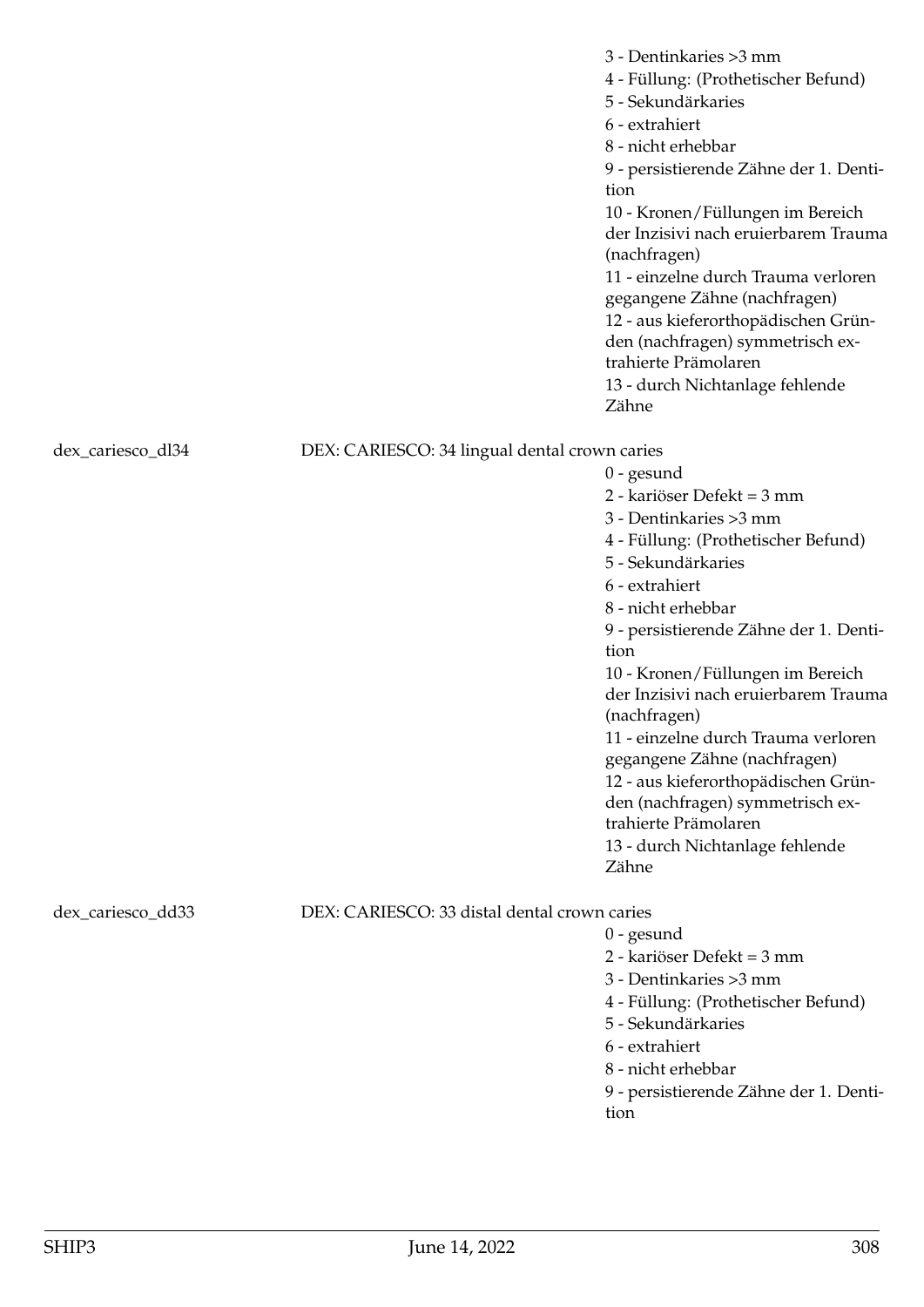10 - Kronen/Füllungen im Bereich der Inzisivi nach eruierbarem Trauma (nachfragen) 11 - einzelne durch Trauma verloren gegangene Zähne (nachfragen) 12 - aus kieferorthopädischen Gründen (nachfragen) symmetrisch extrahierte Prämolaren 13 - durch Nichtanlage fehlende Zähne

### dex\_cariesco\_db33 DEX: CARIESCO: 33 buccal dental crown caries

0 - gesund 2 - kariöser Defekt = 3 mm 3 - Dentinkaries >3 mm 4 - Füllung: (Prothetischer Befund) 5 - Sekundärkaries 6 - extrahiert 8 - nicht erhebbar 9 - persistierende Zähne der 1. Dentition 10 - Kronen/Füllungen im Bereich der Inzisivi nach eruierbarem Trauma (nachfragen) 11 - einzelne durch Trauma verloren gegangene Zähne (nachfragen) 12 - aus kieferorthopädischen Gründen (nachfragen) symmetrisch extrahierte Prämolaren 13 - durch Nichtanlage fehlende Zähne

0 - gesund

2 - kariöser Defekt = 3 mm 3 - Dentinkaries >3 mm

5 - Sekundärkaries

6 - extrahiert 8 - nicht erhebbar

(nachfragen)

trahierte Prämolaren

tion

4 - Füllung: (Prothetischer Befund)

9 - persistierende Zähne der 1. Denti-

10 - Kronen/Füllungen im Bereich der Inzisivi nach eruierbarem Trauma

11 - einzelne durch Trauma verloren gegangene Zähne (nachfragen) 12 - aus kieferorthopädischen Gründen (nachfragen) symmetrisch ex-

# dex cariesco dm33 DEX: CARIESCO: 33 mesial dental crown caries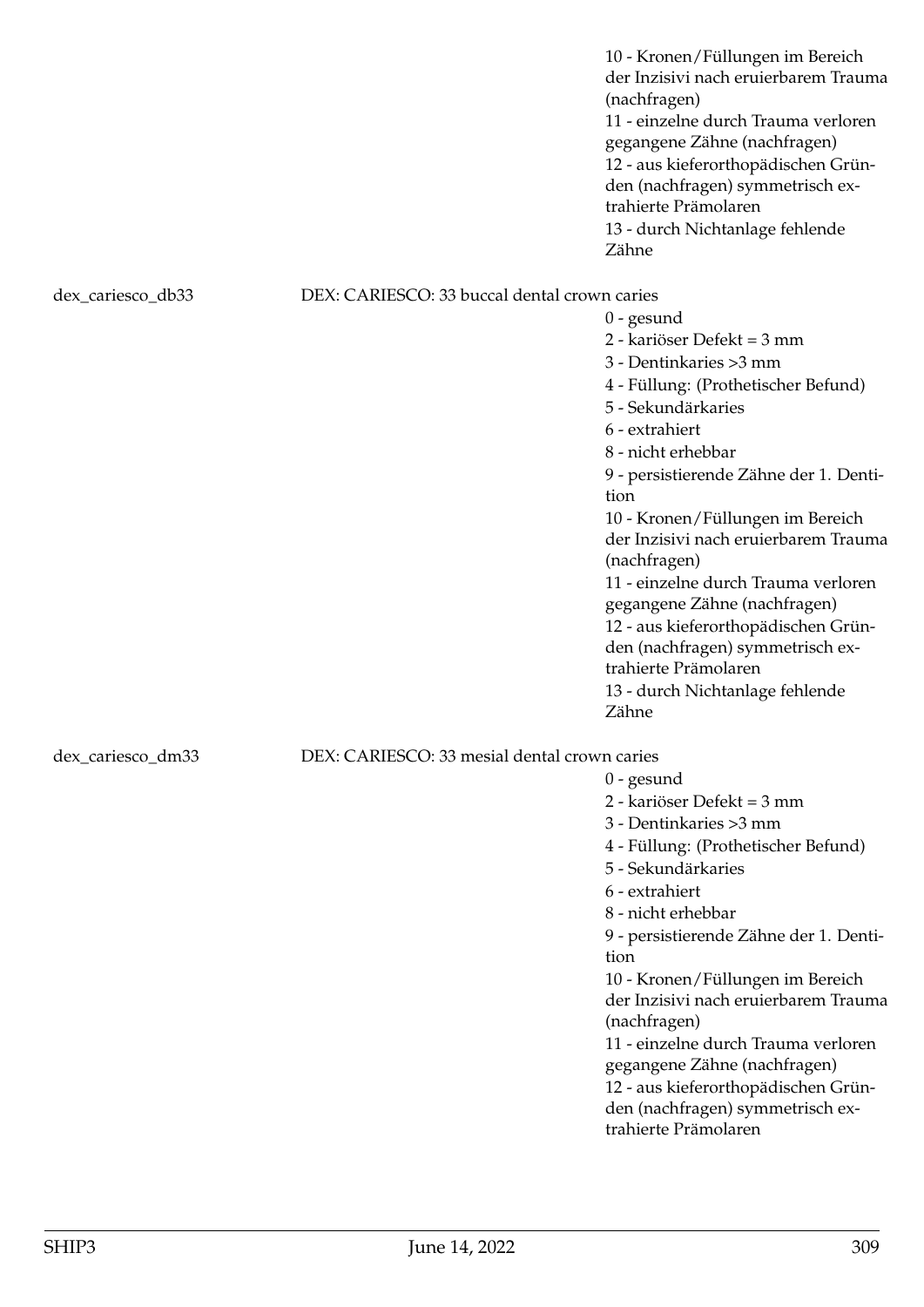| dex_cariesco_dl33 | DEX: CARIESCO: 33 lingual dental crown caries |                                                                          |
|-------------------|-----------------------------------------------|--------------------------------------------------------------------------|
|                   |                                               | $0$ - gesund                                                             |
|                   |                                               | 2 - kariöser Defekt = 3 mm                                               |
|                   |                                               | 3 - Dentinkaries > 3 mm                                                  |
|                   |                                               | 4 - Füllung: (Prothetischer Befund)                                      |
|                   |                                               | 5 - Sekundärkaries                                                       |
|                   |                                               | 6 - extrahiert                                                           |
|                   |                                               | 8 - nicht erhebbar                                                       |
|                   |                                               | 9 - persistierende Zähne der 1. Denti-                                   |
|                   |                                               | tion                                                                     |
|                   |                                               | 10 - Kronen/Füllungen im Bereich                                         |
|                   |                                               | der Inzisivi nach eruierbarem Trauma                                     |
|                   |                                               | (nachfragen)                                                             |
|                   |                                               | 11 - einzelne durch Trauma verloren                                      |
|                   |                                               | gegangene Zähne (nachfragen)                                             |
|                   |                                               | 12 - aus kieferorthopädischen Grün-                                      |
|                   |                                               | den (nachfragen) symmetrisch ex-                                         |
|                   |                                               | trahierte Prämolaren                                                     |
|                   |                                               | 13 - durch Nichtanlage fehlende                                          |
|                   |                                               | Zähne                                                                    |
|                   |                                               |                                                                          |
| dex_cariesco_dd32 | DEX: CARIESCO: 32 distal dental crown caries  |                                                                          |
|                   |                                               | $0$ - gesund<br>2 - kariöser Defekt = 3 mm                               |
|                   |                                               |                                                                          |
|                   |                                               | 3 - Dentinkaries > 3 mm                                                  |
|                   |                                               | 4 - Füllung: (Prothetischer Befund)                                      |
|                   |                                               | 5 - Sekundärkaries                                                       |
|                   |                                               | 6 - extrahiert                                                           |
|                   |                                               | 8 - nicht erhebbar                                                       |
|                   |                                               | 9 - persistierende Zähne der 1. Denti-                                   |
|                   |                                               | tion                                                                     |
|                   |                                               | 10 - Kronen/Füllungen im Bereich<br>der Inzisivi nach eruierbarem Trauma |
|                   |                                               | (nachfragen)                                                             |
|                   |                                               | 11 - einzelne durch Trauma verloren                                      |
|                   |                                               | gegangene Zähne (nachfragen)                                             |
|                   |                                               | 12 - aus kieferorthopädischen Grün-                                      |
|                   |                                               | den (nachfragen) symmetrisch ex-                                         |
|                   |                                               | trahierte Prämolaren                                                     |
|                   |                                               | 13 - durch Nichtanlage fehlende                                          |
|                   |                                               | Zähne                                                                    |
|                   |                                               |                                                                          |
| dex_cariesco_db32 | DEX: CARIESCO: 32 buccal dental crown caries  |                                                                          |
|                   |                                               | $0$ - gesund                                                             |
|                   |                                               | 2 - kariöser Defekt = 3 mm                                               |
|                   |                                               | 3 - Dentinkaries > 3 mm                                                  |
|                   |                                               | 4 - Füllung: (Prothetischer Befund)                                      |
|                   |                                               | 5 - Sekundärkaries                                                       |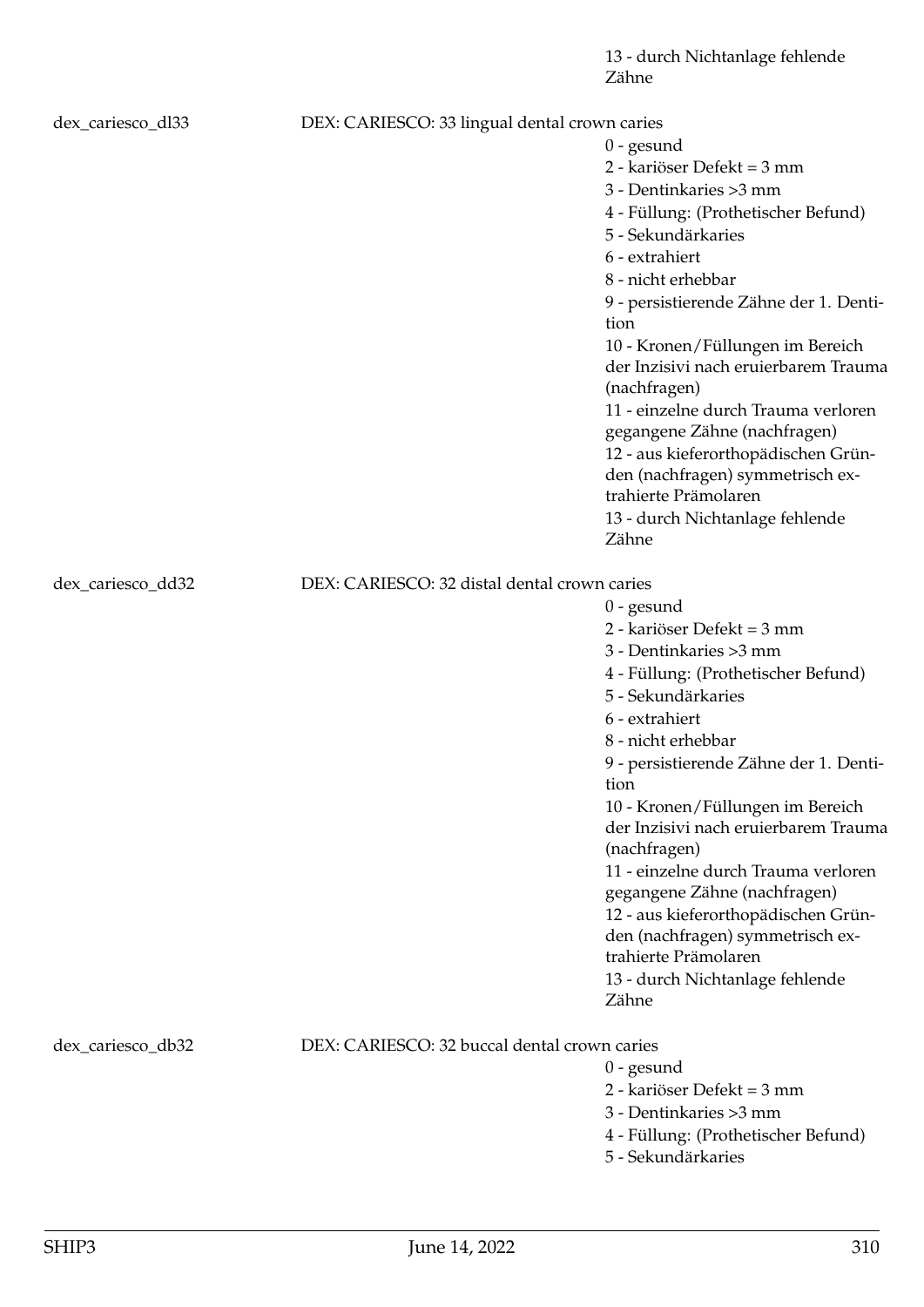|                   |                                               | 6 - extrahiert<br>8 - nicht erhebbar<br>9 - persistierende Zähne der 1. Denti-<br>tion<br>10 - Kronen/Füllungen im Bereich<br>der Inzisivi nach eruierbarem Trauma<br>(nachfragen)<br>11 - einzelne durch Trauma verloren<br>gegangene Zähne (nachfragen)<br>12 - aus kieferorthopädischen Grün-<br>den (nachfragen) symmetrisch ex-<br>trahierte Prämolaren<br>13 - durch Nichtanlage fehlende<br>Zähne |
|-------------------|-----------------------------------------------|----------------------------------------------------------------------------------------------------------------------------------------------------------------------------------------------------------------------------------------------------------------------------------------------------------------------------------------------------------------------------------------------------------|
| dex_cariesco_dm32 | DEX: CARIESCO: 32 mesial dental crown caries  |                                                                                                                                                                                                                                                                                                                                                                                                          |
|                   |                                               | $0$ - gesund                                                                                                                                                                                                                                                                                                                                                                                             |
|                   |                                               | 2 - kariöser Defekt = 3 mm                                                                                                                                                                                                                                                                                                                                                                               |
|                   |                                               | 3 - Dentinkaries > 3 mm                                                                                                                                                                                                                                                                                                                                                                                  |
|                   |                                               | 4 - Füllung: (Prothetischer Befund)                                                                                                                                                                                                                                                                                                                                                                      |
|                   |                                               | 5 - Sekundärkaries                                                                                                                                                                                                                                                                                                                                                                                       |
|                   |                                               | 6 - extrahiert                                                                                                                                                                                                                                                                                                                                                                                           |
|                   |                                               | 8 - nicht erhebbar                                                                                                                                                                                                                                                                                                                                                                                       |
|                   |                                               | 9 - persistierende Zähne der 1. Denti-                                                                                                                                                                                                                                                                                                                                                                   |
|                   |                                               | tion                                                                                                                                                                                                                                                                                                                                                                                                     |
|                   |                                               | 10 - Kronen/Füllungen im Bereich<br>der Inzisivi nach eruierbarem Trauma                                                                                                                                                                                                                                                                                                                                 |
|                   |                                               | (nachfragen)                                                                                                                                                                                                                                                                                                                                                                                             |
|                   |                                               | 11 - einzelne durch Trauma verloren                                                                                                                                                                                                                                                                                                                                                                      |
|                   |                                               | gegangene Zähne (nachfragen)                                                                                                                                                                                                                                                                                                                                                                             |
|                   |                                               | 12 - aus kieferorthopädischen Grün-                                                                                                                                                                                                                                                                                                                                                                      |
|                   |                                               | den (nachfragen) symmetrisch ex-                                                                                                                                                                                                                                                                                                                                                                         |
|                   |                                               | trahierte Prämolaren                                                                                                                                                                                                                                                                                                                                                                                     |
|                   |                                               | 13 - durch Nichtanlage fehlende                                                                                                                                                                                                                                                                                                                                                                          |
|                   |                                               | Zähne                                                                                                                                                                                                                                                                                                                                                                                                    |
| dex_cariesco_dl32 | DEX: CARIESCO: 32 lingual dental crown caries |                                                                                                                                                                                                                                                                                                                                                                                                          |
|                   |                                               | $0$ - gesund                                                                                                                                                                                                                                                                                                                                                                                             |
|                   |                                               | 2 - kariöser Defekt = 3 mm                                                                                                                                                                                                                                                                                                                                                                               |
|                   |                                               | 3 - Dentinkaries > 3 mm                                                                                                                                                                                                                                                                                                                                                                                  |
|                   |                                               | 4 - Füllung: (Prothetischer Befund)                                                                                                                                                                                                                                                                                                                                                                      |
|                   |                                               | 5 - Sekundärkaries                                                                                                                                                                                                                                                                                                                                                                                       |
|                   |                                               | 6 - extrahiert                                                                                                                                                                                                                                                                                                                                                                                           |
|                   |                                               | 8 - nicht erhebbar                                                                                                                                                                                                                                                                                                                                                                                       |
|                   |                                               | 9 - persistierende Zähne der 1. Denti-                                                                                                                                                                                                                                                                                                                                                                   |
|                   |                                               | tion                                                                                                                                                                                                                                                                                                                                                                                                     |
|                   |                                               | 10 - Kronen/Füllungen im Bereich                                                                                                                                                                                                                                                                                                                                                                         |
|                   |                                               | der Inzisivi nach eruierbarem Trauma                                                                                                                                                                                                                                                                                                                                                                     |
|                   |                                               | (nachfragen)                                                                                                                                                                                                                                                                                                                                                                                             |
|                   |                                               | 11 - einzelne durch Trauma verloren                                                                                                                                                                                                                                                                                                                                                                      |
|                   |                                               | gegangene Zähne (nachfragen)                                                                                                                                                                                                                                                                                                                                                                             |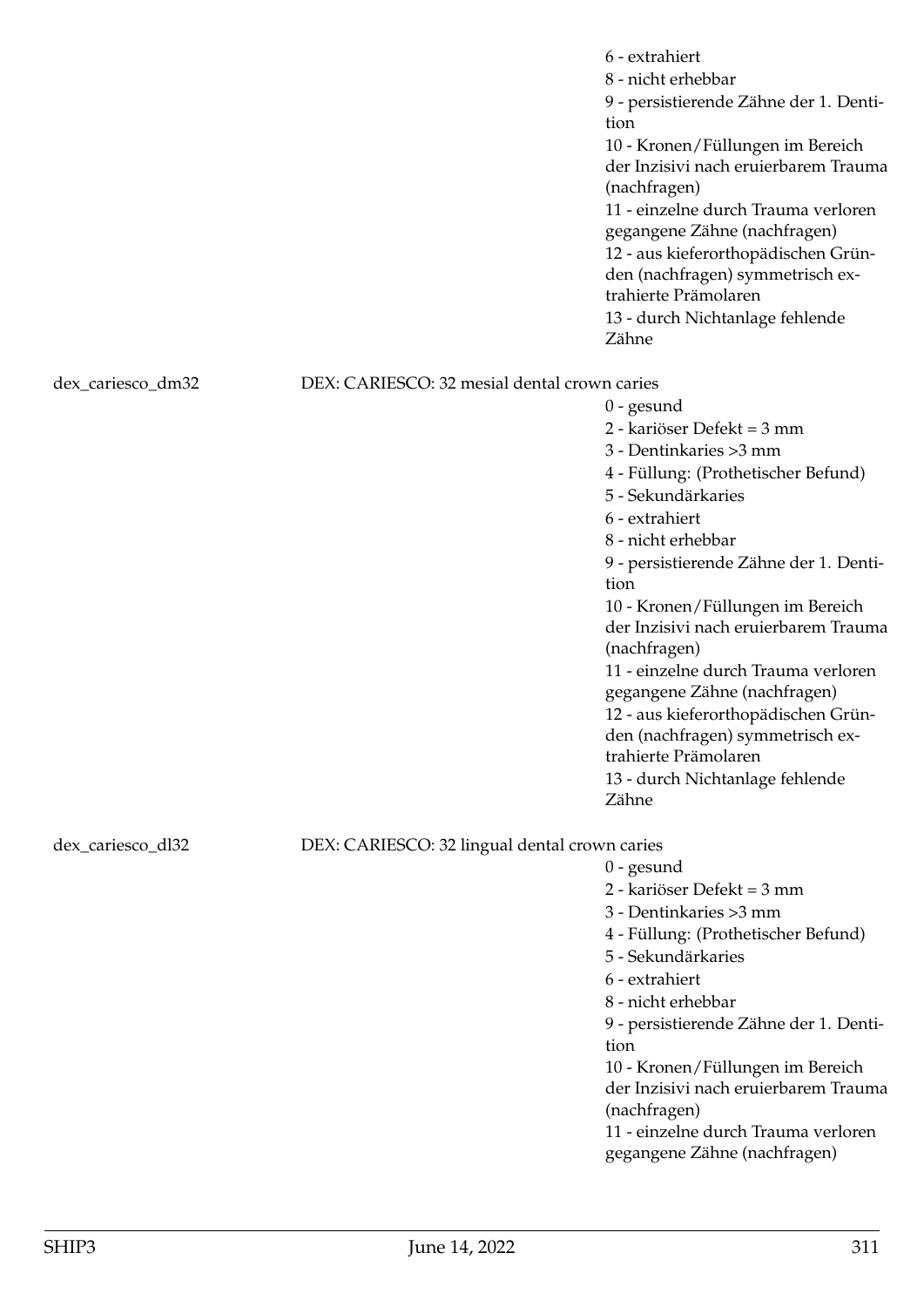|                   |                                              | 12 - aus kieferorthopädischen Grün-<br>den (nachfragen) symmetrisch ex-<br>trahierte Prämolaren<br>13 - durch Nichtanlage fehlende<br>Zähne |
|-------------------|----------------------------------------------|---------------------------------------------------------------------------------------------------------------------------------------------|
| dex_cariesco_dd31 | DEX: CARIESCO: 31 distal dental crown caries |                                                                                                                                             |
|                   |                                              | $0$ - gesund                                                                                                                                |
|                   |                                              | 2 - kariöser Defekt = 3 mm                                                                                                                  |
|                   |                                              | 3 - Dentinkaries > 3 mm                                                                                                                     |
|                   |                                              | 4 - Füllung: (Prothetischer Befund)                                                                                                         |
|                   |                                              | 5 - Sekundärkaries                                                                                                                          |
|                   |                                              | 6 - extrahiert                                                                                                                              |
|                   |                                              | 8 - nicht erhebbar                                                                                                                          |
|                   |                                              | 9 - persistierende Zähne der 1. Denti-<br>tion                                                                                              |
|                   |                                              | 10 - Kronen/Füllungen im Bereich                                                                                                            |
|                   |                                              | der Inzisivi nach eruierbarem Trauma<br>(nachfragen)                                                                                        |
|                   |                                              | 11 - einzelne durch Trauma verloren                                                                                                         |
|                   |                                              | gegangene Zähne (nachfragen)                                                                                                                |
|                   |                                              | 12 - aus kieferorthopädischen Grün-                                                                                                         |
|                   |                                              | den (nachfragen) symmetrisch ex-                                                                                                            |
|                   |                                              | trahierte Prämolaren                                                                                                                        |
|                   |                                              | 13 - durch Nichtanlage fehlende                                                                                                             |
|                   |                                              | Zähne                                                                                                                                       |
| dex_cariesco_db31 | DEX: CARIESCO: 31 buccal dental crown caries |                                                                                                                                             |
|                   |                                              | $0$ - gesund                                                                                                                                |
|                   |                                              | 2 - kariöser Defekt = 3 mm                                                                                                                  |
|                   |                                              | 3 - Dentinkaries > 3 mm                                                                                                                     |
|                   |                                              | 4 - Füllung: (Prothetischer Befund)                                                                                                         |
|                   |                                              | 5 - Sekundärkaries                                                                                                                          |
|                   |                                              | 6 - extrahiert                                                                                                                              |
|                   |                                              | 8 - nicht erhebbar                                                                                                                          |
|                   |                                              | 9 - persistierende Zähne der 1. Denti-                                                                                                      |
|                   |                                              | tion                                                                                                                                        |
|                   |                                              | 10 - Kronen/Füllungen im Bereich<br>der Inzisivi nach eruierbarem Trauma                                                                    |
|                   |                                              | (nachfragen)                                                                                                                                |
|                   |                                              | 11 - einzelne durch Trauma verloren                                                                                                         |
|                   |                                              | gegangene Zähne (nachfragen)                                                                                                                |
|                   |                                              | 12 - aus kieferorthopädischen Grün-                                                                                                         |
|                   |                                              | den (nachfragen) symmetrisch ex-                                                                                                            |
|                   |                                              | trahierte Prämolaren                                                                                                                        |
|                   |                                              | 13 - durch Nichtanlage fehlende                                                                                                             |
|                   |                                              | Zähne                                                                                                                                       |
|                   | DEX: CARIESCO: 31 mesial dental crown caries |                                                                                                                                             |
| dex_cariesco_dm31 |                                              | $0$ - gesund                                                                                                                                |
|                   |                                              | 2 - kariöser Defekt = 3 mm                                                                                                                  |
|                   |                                              |                                                                                                                                             |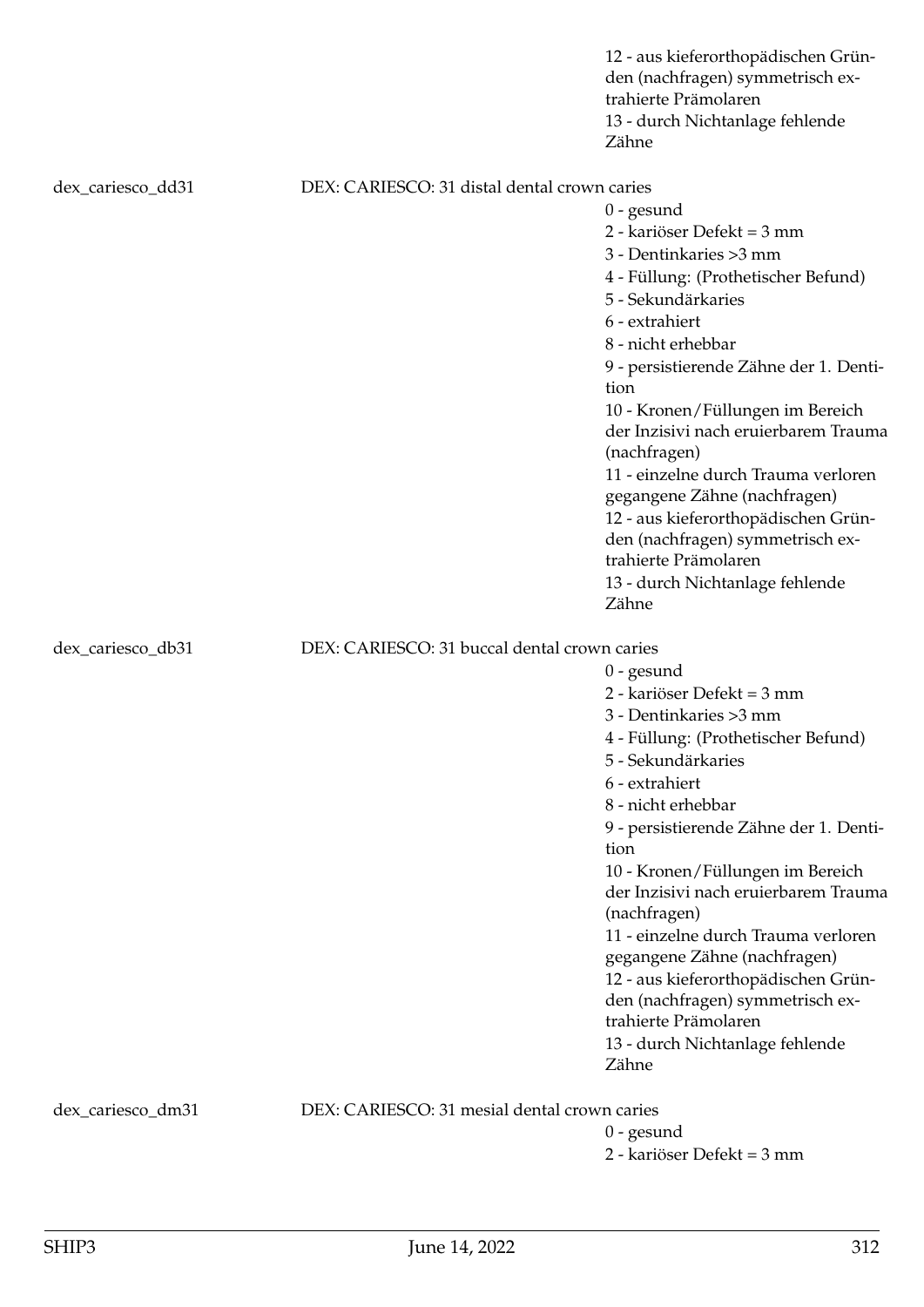|                      |                                                      | 3 - Dentinkaries > 3 mm<br>4 - Füllung: (Prothetischer Befund)<br>5 - Sekundärkaries<br>6 - extrahiert<br>8 - nicht erhebbar<br>9 - persistierende Zähne der 1. Denti-<br>tion<br>10 - Kronen/Füllungen im Bereich<br>der Inzisivi nach eruierbarem Trauma<br>(nachfragen)<br>11 - einzelne durch Trauma verloren<br>gegangene Zähne (nachfragen)<br>12 - aus kieferorthopädischen Grün-<br>den (nachfragen) symmetrisch ex-<br>trahierte Prämolaren<br>13 - durch Nichtanlage fehlende<br>Zähne                                               |
|----------------------|------------------------------------------------------|------------------------------------------------------------------------------------------------------------------------------------------------------------------------------------------------------------------------------------------------------------------------------------------------------------------------------------------------------------------------------------------------------------------------------------------------------------------------------------------------------------------------------------------------|
| dex_cariesco_dl31    | DEX: CARIESCO: 31 lingual dental crown caries        | $0$ - gesund<br>2 - kariöser Defekt = 3 mm<br>3 - Dentinkaries > 3 mm<br>4 - Füllung: (Prothetischer Befund)<br>5 - Sekundärkaries<br>6 - extrahiert<br>8 - nicht erhebbar<br>9 - persistierende Zähne der 1. Denti-<br>tion<br>10 - Kronen/Füllungen im Bereich<br>der Inzisivi nach eruierbarem Trauma<br>(nachfragen)<br>11 - einzelne durch Trauma verloren<br>gegangene Zähne (nachfragen)<br>12 - aus kieferorthopädischen Grün-<br>den (nachfragen) symmetrisch ex-<br>trahierte Prämolaren<br>13 - durch Nichtanlage fehlende<br>Zähne |
| dex_cariesco_bes     | DEX: CARIESCO: special features caries<br>diagnostic | 0 - no particularities<br>1 - particularities<br>8 - total data sheets not collectible<br>9 - total data sheets disallowed                                                                                                                                                                                                                                                                                                                                                                                                                     |
| dex_cariesco_bestext | DEX: CARIESCO: remark caries diagnostic              |                                                                                                                                                                                                                                                                                                                                                                                                                                                                                                                                                |
| dex_cariesco_end     | DEX: CARIESCO: end caries diagnostic                 |                                                                                                                                                                                                                                                                                                                                                                                                                                                                                                                                                |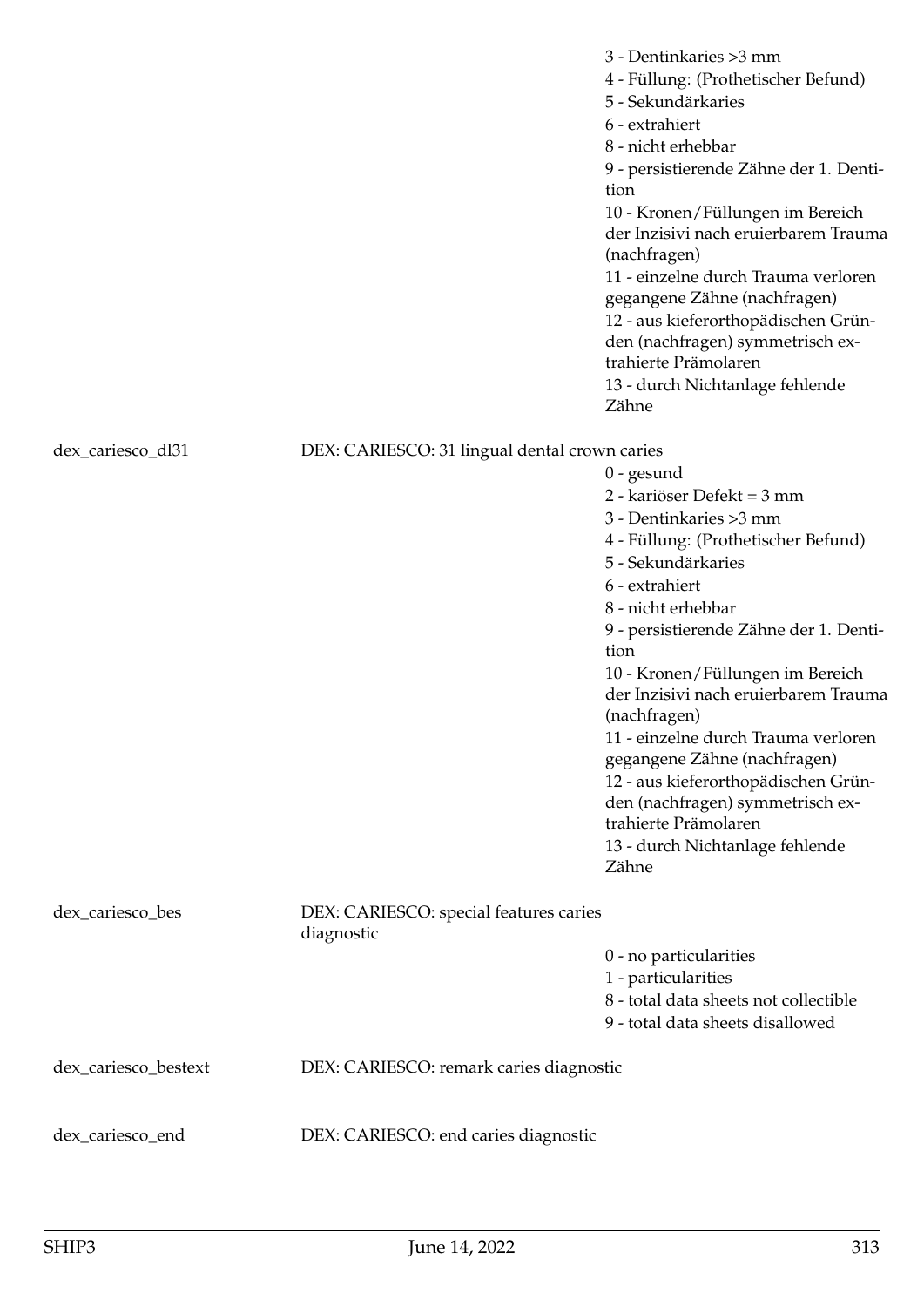| dex_cariesco_ds   | caries without enamel defects                 |                                                                                                                                                                                                                                                                          |
|-------------------|-----------------------------------------------|--------------------------------------------------------------------------------------------------------------------------------------------------------------------------------------------------------------------------------------------------------------------------|
| dex_cariesco_fs   | fillings                                      |                                                                                                                                                                                                                                                                          |
| dex_cariesco_ms   | missing surfaces (caries)                     |                                                                                                                                                                                                                                                                          |
| dex_cariesco_dmfs | DMF-S                                         |                                                                                                                                                                                                                                                                          |
| dex_rootcar_begin | DEX: ROOTCAR: begin root caries diagnostic    |                                                                                                                                                                                                                                                                          |
| dex_rootcar_wd17  | DEX: ROOTCAR: 17 distal dental root caries    | 0 - kein Befund (keine Rezession,<br>keine Wurzelkaries)<br>1 - Rezession ohne Wurzelkaries<br>2 - Rezession und Wurzelkaries<br>4 - Rezession und Füllung im Wurzel-<br>bereich<br>5 - Sekundärkaries an Füllungen im<br>Wurzelbereich<br>8 - Sonstiges, nicht erhebbar |
| dex_rootcar_wb17  | DEX: ROOTCAR: 17 buccal dental root caries    |                                                                                                                                                                                                                                                                          |
|                   |                                               | 0 - kein Befund (keine Rezession,<br>keine Wurzelkaries)<br>1 - Rezession ohne Wurzelkaries<br>2 - Rezession und Wurzelkaries<br>4 - Rezession und Füllung im Wurzel-<br>bereich<br>5 - Sekundärkaries an Füllungen im<br>Wurzelbereich<br>8 - Sonstiges, nicht erhebbar |
| dex_rootcar_wm17  | DEX: ROOTCAR: 17 mesial dental root caries    |                                                                                                                                                                                                                                                                          |
|                   |                                               | 0 - kein Befund (keine Rezession,<br>keine Wurzelkaries)<br>1 - Rezession ohne Wurzelkaries<br>2 - Rezession und Wurzelkaries<br>4 - Rezession und Füllung im Wurzel-<br>bereich<br>5 - Sekundärkaries an Füllungen im<br>Wurzelbereich<br>8 - Sonstiges, nicht erhebbar |
| dex_rootcar_wp17  | DEX: ROOTCAR: 17 palatinal dental root caries |                                                                                                                                                                                                                                                                          |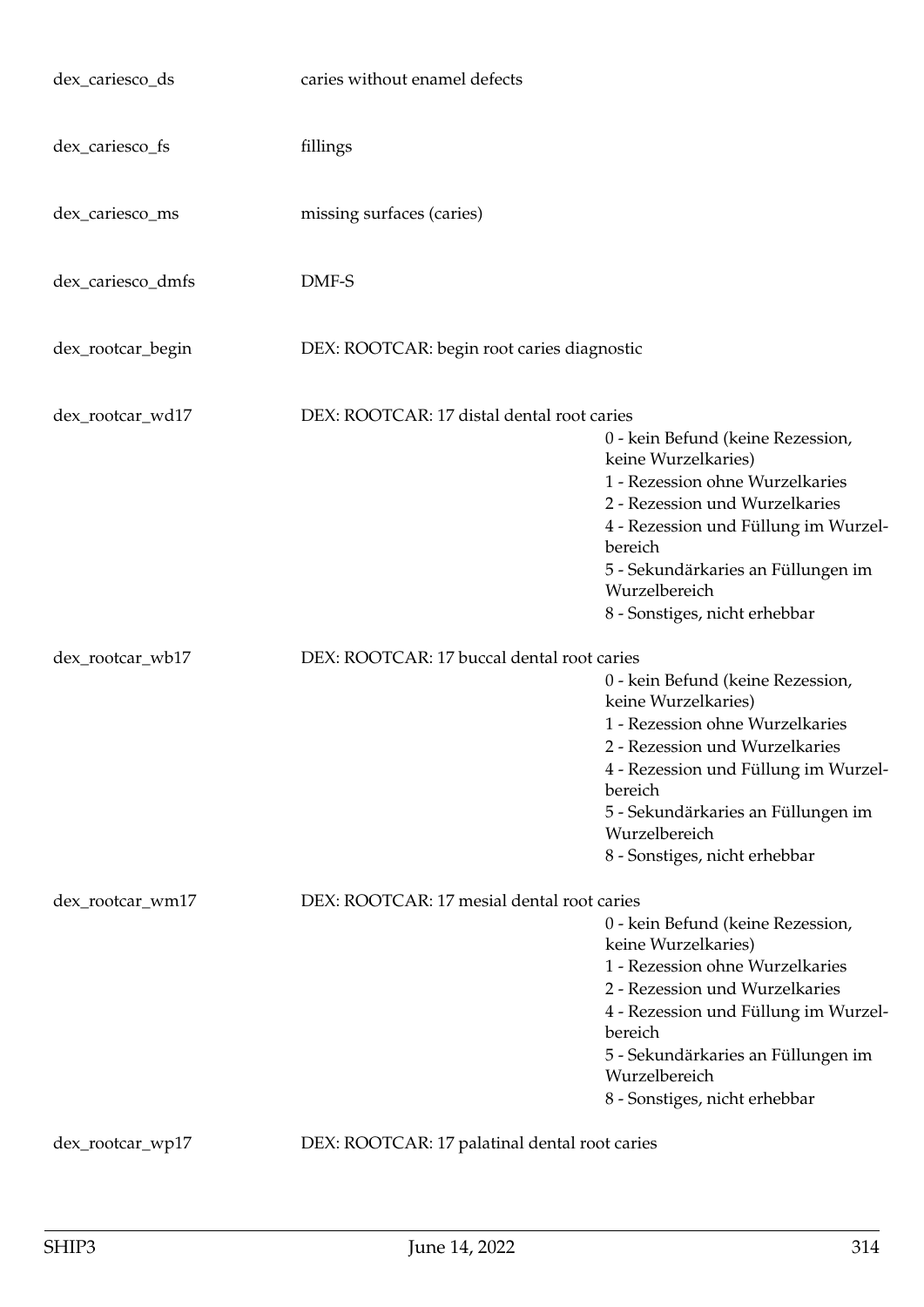|                  |                                               | 0 - kein Befund (keine Rezession,<br>keine Wurzelkaries)<br>1 - Rezession ohne Wurzelkaries<br>2 - Rezession und Wurzelkaries<br>4 - Rezession und Füllung im Wurzel-<br>bereich<br>5 - Sekundärkaries an Füllungen im<br>Wurzelbereich<br>8 - Sonstiges, nicht erhebbar |
|------------------|-----------------------------------------------|--------------------------------------------------------------------------------------------------------------------------------------------------------------------------------------------------------------------------------------------------------------------------|
| dex_rootcar_wd16 | DEX: ROOTCAR: 16 distal dental root caries    |                                                                                                                                                                                                                                                                          |
|                  |                                               | 0 - kein Befund (keine Rezession,<br>keine Wurzelkaries)<br>1 - Rezession ohne Wurzelkaries<br>2 - Rezession und Wurzelkaries<br>4 - Rezession und Füllung im Wurzel-<br>bereich<br>5 - Sekundärkaries an Füllungen im<br>Wurzelbereich<br>8 - Sonstiges, nicht erhebbar |
| dex_rootcar_wb16 | DEX: ROOTCAR: 16 buccal dental root caries    | 0 - kein Befund (keine Rezession,<br>keine Wurzelkaries)<br>1 - Rezession ohne Wurzelkaries<br>2 - Rezession und Wurzelkaries<br>4 - Rezession und Füllung im Wurzel-<br>bereich<br>5 - Sekundärkaries an Füllungen im<br>Wurzelbereich<br>8 - Sonstiges, nicht erhebbar |
| dex_rootcar_wm16 | DEX: ROOTCAR: 16 mesial dental root caries    | 0 - kein Befund (keine Rezession,<br>keine Wurzelkaries)<br>1 - Rezession ohne Wurzelkaries<br>2 - Rezession und Wurzelkaries<br>4 - Rezession und Füllung im Wurzel-<br>bereich<br>5 - Sekundärkaries an Füllungen im<br>Wurzelbereich<br>8 - Sonstiges, nicht erhebbar |
| dex_rootcar_wp16 | DEX: ROOTCAR: 16 palatinal dental root caries | 0 - kein Befund (keine Rezession,<br>keine Wurzelkaries)<br>1 - Rezession ohne Wurzelkaries<br>2 - Rezession und Wurzelkaries<br>4 - Rezession und Füllung im Wurzel-<br>bereich                                                                                         |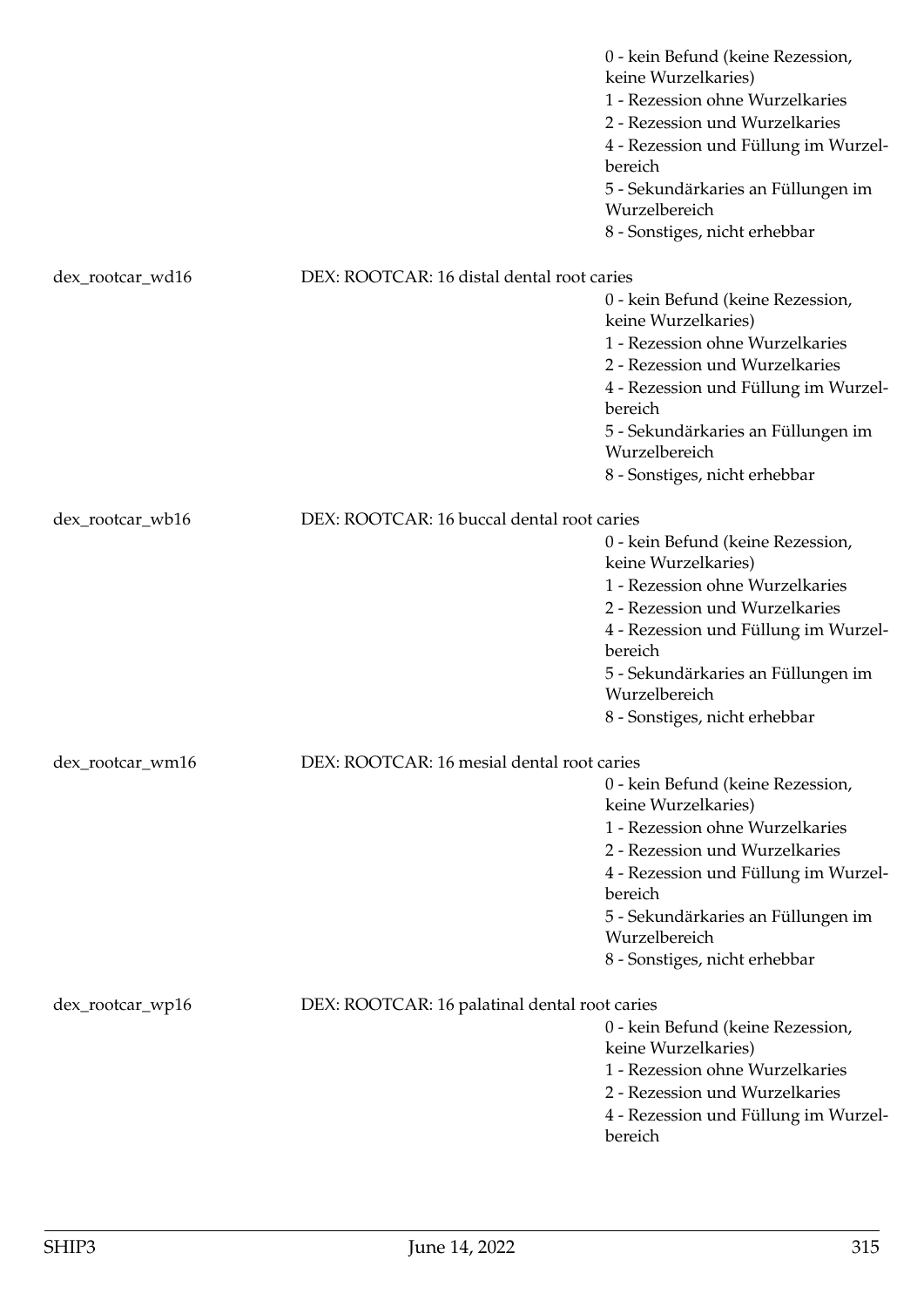|                  |                                               | 5 - Sekundärkaries an Füllungen im<br>Wurzelbereich      |
|------------------|-----------------------------------------------|----------------------------------------------------------|
|                  |                                               | 8 - Sonstiges, nicht erhebbar                            |
|                  |                                               |                                                          |
| dex_rootcar_wd15 | DEX: ROOTCAR: 15 distal dental root caries    |                                                          |
|                  |                                               | 0 - kein Befund (keine Rezession,<br>keine Wurzelkaries) |
|                  |                                               | 1 - Rezession ohne Wurzelkaries                          |
|                  |                                               | 2 - Rezession und Wurzelkaries                           |
|                  |                                               | 4 - Rezession und Füllung im Wurzel-<br>bereich          |
|                  |                                               | 5 - Sekundärkaries an Füllungen im<br>Wurzelbereich      |
|                  |                                               | 8 - Sonstiges, nicht erhebbar                            |
| dex_rootcar_wb15 | DEX: ROOTCAR: 15 buccal dental root caries    |                                                          |
|                  |                                               | 0 - kein Befund (keine Rezession,                        |
|                  |                                               | keine Wurzelkaries)                                      |
|                  |                                               | 1 - Rezession ohne Wurzelkaries                          |
|                  |                                               | 2 - Rezession und Wurzelkaries                           |
|                  |                                               | 4 - Rezession und Füllung im Wurzel-<br>bereich          |
|                  |                                               | 5 - Sekundärkaries an Füllungen im<br>Wurzelbereich      |
|                  |                                               | 8 - Sonstiges, nicht erhebbar                            |
| dex_rootcar_wm15 | DEX: ROOTCAR: 15 mesial dental root caries    |                                                          |
|                  |                                               | 0 - kein Befund (keine Rezession,                        |
|                  |                                               | keine Wurzelkaries)                                      |
|                  |                                               | 1 - Rezession ohne Wurzelkaries                          |
|                  |                                               | 2 - Rezession und Wurzelkaries                           |
|                  |                                               | 4 - Rezession und Füllung im Wurzel-<br>bereich          |
|                  |                                               | 5 - Sekundärkaries an Füllungen im<br>Wurzelbereich      |
|                  |                                               | 8 - Sonstiges, nicht erhebbar                            |
|                  |                                               |                                                          |
| dex_rootcar_wp15 | DEX: ROOTCAR: 15 palatinal dental root caries | 0 - kein Befund (keine Rezession,                        |
|                  |                                               | keine Wurzelkaries)                                      |
|                  |                                               | 1 - Rezession ohne Wurzelkaries                          |
|                  |                                               | 2 - Rezession und Wurzelkaries                           |
|                  |                                               | 4 - Rezession und Füllung im Wurzel-                     |
|                  |                                               | bereich                                                  |
|                  |                                               | 5 - Sekundärkaries an Füllungen im                       |
|                  |                                               | Wurzelbereich                                            |
|                  |                                               | 8 - Sonstiges, nicht erhebbar                            |
| dex_rootcar_wd14 | DEX: ROOTCAR: 14 distal dental root caries    |                                                          |
|                  |                                               | 0 - kein Befund (keine Rezession,                        |
|                  |                                               | keine Wurzelkaries)                                      |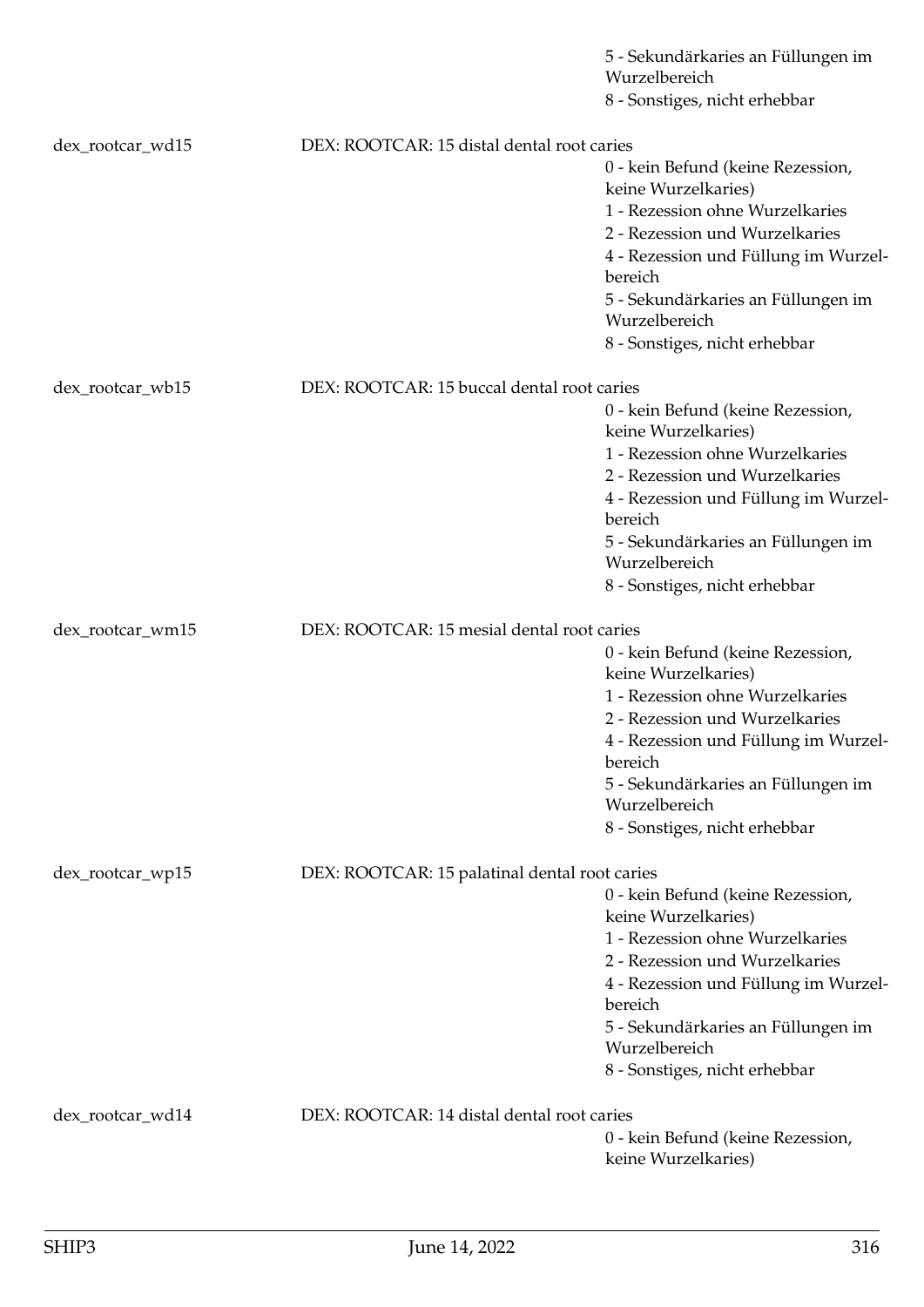|                  |                                               | 1 - Rezession ohne Wurzelkaries<br>2 - Rezession und Wurzelkaries<br>4 - Rezession und Füllung im Wurzel-<br>bereich<br>5 - Sekundärkaries an Füllungen im<br>Wurzelbereich<br>8 - Sonstiges, nicht erhebbar                                                             |
|------------------|-----------------------------------------------|--------------------------------------------------------------------------------------------------------------------------------------------------------------------------------------------------------------------------------------------------------------------------|
| dex_rootcar_wb14 | DEX: ROOTCAR: 14 buccal dental root caries    |                                                                                                                                                                                                                                                                          |
|                  |                                               | 0 - kein Befund (keine Rezession,<br>keine Wurzelkaries)<br>1 - Rezession ohne Wurzelkaries<br>2 - Rezession und Wurzelkaries<br>4 - Rezession und Füllung im Wurzel-<br>bereich<br>5 - Sekundärkaries an Füllungen im<br>Wurzelbereich                                  |
|                  |                                               | 8 - Sonstiges, nicht erhebbar                                                                                                                                                                                                                                            |
| dex_rootcar_wm14 | DEX: ROOTCAR: 14 mesial dental root caries    |                                                                                                                                                                                                                                                                          |
|                  |                                               | 0 - kein Befund (keine Rezession,<br>keine Wurzelkaries)<br>1 - Rezession ohne Wurzelkaries<br>2 - Rezession und Wurzelkaries<br>4 - Rezession und Füllung im Wurzel-<br>bereich<br>5 - Sekundärkaries an Füllungen im<br>Wurzelbereich<br>8 - Sonstiges, nicht erhebbar |
| dex_rootcar_wp14 | DEX: ROOTCAR: 14 palatinal dental root caries |                                                                                                                                                                                                                                                                          |
|                  |                                               | 0 - kein Befund (keine Rezession,<br>keine Wurzelkaries)<br>1 - Rezession ohne Wurzelkaries<br>2 - Rezession und Wurzelkaries<br>4 - Rezession und Füllung im Wurzel-<br>bereich<br>5 - Sekundärkaries an Füllungen im<br>Wurzelbereich<br>8 - Sonstiges, nicht erhebbar |
| dex_rootcar_wd13 | DEX: ROOTCAR: 13 distal dental root caries    | 0 - kein Befund (keine Rezession,<br>keine Wurzelkaries)<br>1 - Rezession ohne Wurzelkaries<br>2 - Rezession und Wurzelkaries<br>4 - Rezession und Füllung im Wurzel-<br>bereich<br>5 - Sekundärkaries an Füllungen im<br>Wurzelbereich<br>8 - Sonstiges, nicht erhebbar |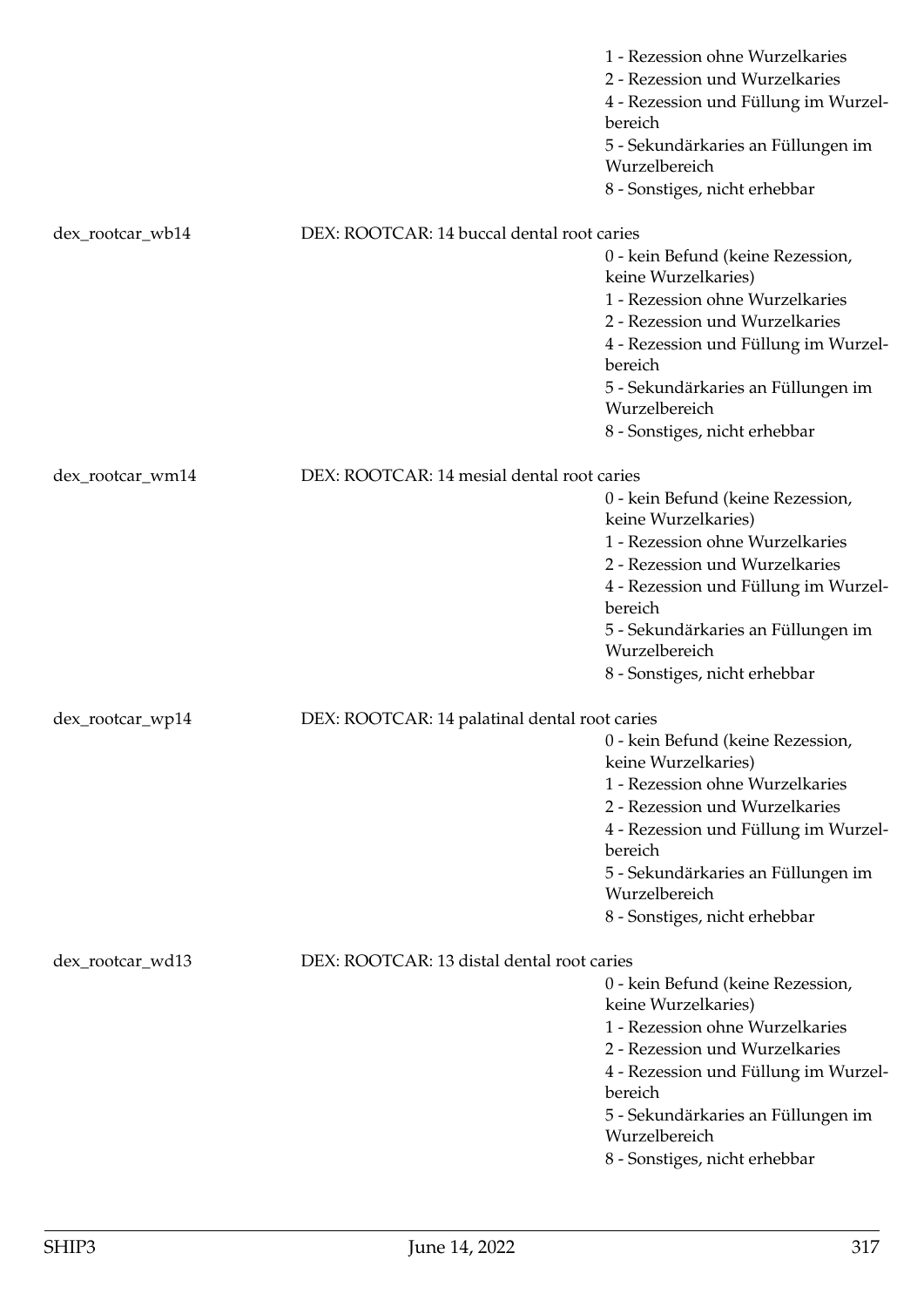| dex_rootcar_wb13 | DEX: ROOTCAR: 13 buccal dental root caries    |                                                                                                                               |
|------------------|-----------------------------------------------|-------------------------------------------------------------------------------------------------------------------------------|
|                  |                                               | 0 - kein Befund (keine Rezession,<br>keine Wurzelkaries)<br>1 - Rezession ohne Wurzelkaries<br>2 - Rezession und Wurzelkaries |
|                  |                                               | 4 - Rezession und Füllung im Wurzel-<br>bereich                                                                               |
|                  |                                               | 5 - Sekundärkaries an Füllungen im<br>Wurzelbereich                                                                           |
|                  |                                               | 8 - Sonstiges, nicht erhebbar                                                                                                 |
| dex_rootcar_wm13 | DEX: ROOTCAR: 13 mesial dental root caries    |                                                                                                                               |
|                  |                                               | 0 - kein Befund (keine Rezession,<br>keine Wurzelkaries)                                                                      |
|                  |                                               | 1 - Rezession ohne Wurzelkaries                                                                                               |
|                  |                                               | 2 - Rezession und Wurzelkaries                                                                                                |
|                  |                                               | 4 - Rezession und Füllung im Wurzel-<br>bereich                                                                               |
|                  |                                               | 5 - Sekundärkaries an Füllungen im<br>Wurzelbereich                                                                           |
|                  |                                               | 8 - Sonstiges, nicht erhebbar                                                                                                 |
| dex_rootcar_wp13 | DEX: ROOTCAR: 13 palatinal dental root caries |                                                                                                                               |
|                  |                                               | 0 - kein Befund (keine Rezession,<br>keine Wurzelkaries)                                                                      |
|                  |                                               | 1 - Rezession ohne Wurzelkaries                                                                                               |
|                  |                                               | 2 - Rezession und Wurzelkaries                                                                                                |
|                  |                                               | 4 - Rezession und Füllung im Wurzel-<br>bereich                                                                               |
|                  |                                               | 5 - Sekundärkaries an Füllungen im<br>Wurzelbereich                                                                           |
|                  |                                               | 8 - Sonstiges, nicht erhebbar                                                                                                 |
| dex_rootcar_wd12 | DEX: ROOTCAR: 12 distal dental root caries    |                                                                                                                               |
|                  |                                               | 0 - kein Befund (keine Rezession,<br>keine Wurzelkaries)                                                                      |
|                  |                                               | 1 - Rezession ohne Wurzelkaries                                                                                               |
|                  |                                               | 2 - Rezession und Wurzelkaries                                                                                                |
|                  |                                               | 4 - Rezession und Füllung im Wurzel-                                                                                          |
|                  |                                               | bereich                                                                                                                       |
|                  |                                               | 5 - Sekundärkaries an Füllungen im                                                                                            |
|                  |                                               | Wurzelbereich<br>8 - Sonstiges, nicht erhebbar                                                                                |
|                  |                                               |                                                                                                                               |
| dex_rootcar_wb12 | DEX: ROOTCAR: 12 buccal dental root caries    | 0 - kein Befund (keine Rezession,                                                                                             |
|                  |                                               | keine Wurzelkaries)                                                                                                           |
|                  |                                               | 1 - Rezession ohne Wurzelkaries                                                                                               |
|                  |                                               | 2 - Rezession und Wurzelkaries                                                                                                |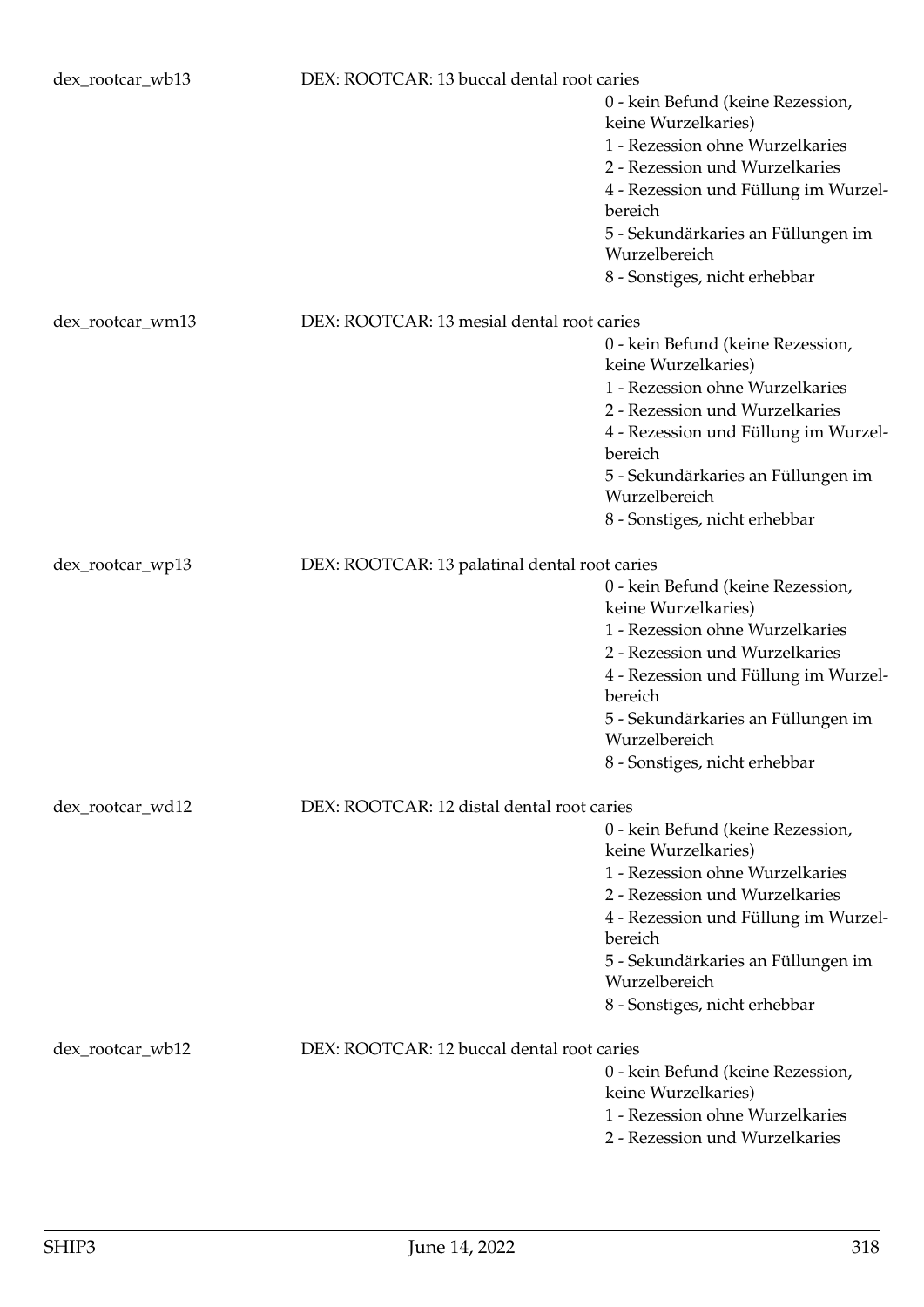|                  |                                               | 4 - Rezession und Füllung im Wurzel-<br>bereich<br>5 - Sekundärkaries an Füllungen im<br>Wurzelbereich |
|------------------|-----------------------------------------------|--------------------------------------------------------------------------------------------------------|
|                  |                                               | 8 - Sonstiges, nicht erhebbar                                                                          |
| dex_rootcar_wm12 | DEX: ROOTCAR: 12 mesial dental root caries    |                                                                                                        |
|                  |                                               | 0 - kein Befund (keine Rezession,<br>keine Wurzelkaries)<br>1 - Rezession ohne Wurzelkaries            |
|                  |                                               | 2 - Rezession und Wurzelkaries<br>4 - Rezession und Füllung im Wurzel-<br>bereich                      |
|                  |                                               | 5 - Sekundärkaries an Füllungen im<br>Wurzelbereich                                                    |
|                  |                                               | 8 - Sonstiges, nicht erhebbar                                                                          |
| dex_rootcar_wp12 | DEX: ROOTCAR: 12 palatinal dental root caries |                                                                                                        |
|                  |                                               | 0 - kein Befund (keine Rezession,<br>keine Wurzelkaries)                                               |
|                  |                                               | 1 - Rezession ohne Wurzelkaries<br>2 - Rezession und Wurzelkaries                                      |
|                  |                                               | 4 - Rezession und Füllung im Wurzel-<br>bereich                                                        |
|                  |                                               | 5 - Sekundärkaries an Füllungen im<br>Wurzelbereich                                                    |
|                  |                                               | 8 - Sonstiges, nicht erhebbar                                                                          |
| dex_rootcar_wd11 | DEX: ROOTCAR: 11 distal dental root caries    |                                                                                                        |
|                  |                                               | 0 - kein Befund (keine Rezession,<br>keine Wurzelkaries)                                               |
|                  |                                               | 1 - Rezession ohne Wurzelkaries                                                                        |
|                  |                                               | 2 - Rezession und Wurzelkaries<br>4 - Rezession und Füllung im Wurzel-                                 |
|                  |                                               | bereich                                                                                                |
|                  |                                               | 5 - Sekundärkaries an Füllungen im<br>Wurzelbereich                                                    |
|                  |                                               | 8 - Sonstiges, nicht erhebbar                                                                          |
| dex_rootcar_wb11 | DEX: ROOTCAR: 11 buccal dental root caries    |                                                                                                        |
|                  |                                               | 0 - kein Befund (keine Rezession,                                                                      |
|                  |                                               | keine Wurzelkaries)<br>1 - Rezession ohne Wurzelkaries                                                 |
|                  |                                               | 2 - Rezession und Wurzelkaries                                                                         |
|                  |                                               | 4 - Rezession und Füllung im Wurzel-                                                                   |
|                  |                                               | bereich                                                                                                |
|                  |                                               | 5 - Sekundärkaries an Füllungen im<br>Wurzelbereich                                                    |
|                  |                                               | 8 - Sonstiges, nicht erhebbar                                                                          |
| dex_rootcar_wm11 | DEX: ROOTCAR: 11 mesial dental root caries    |                                                                                                        |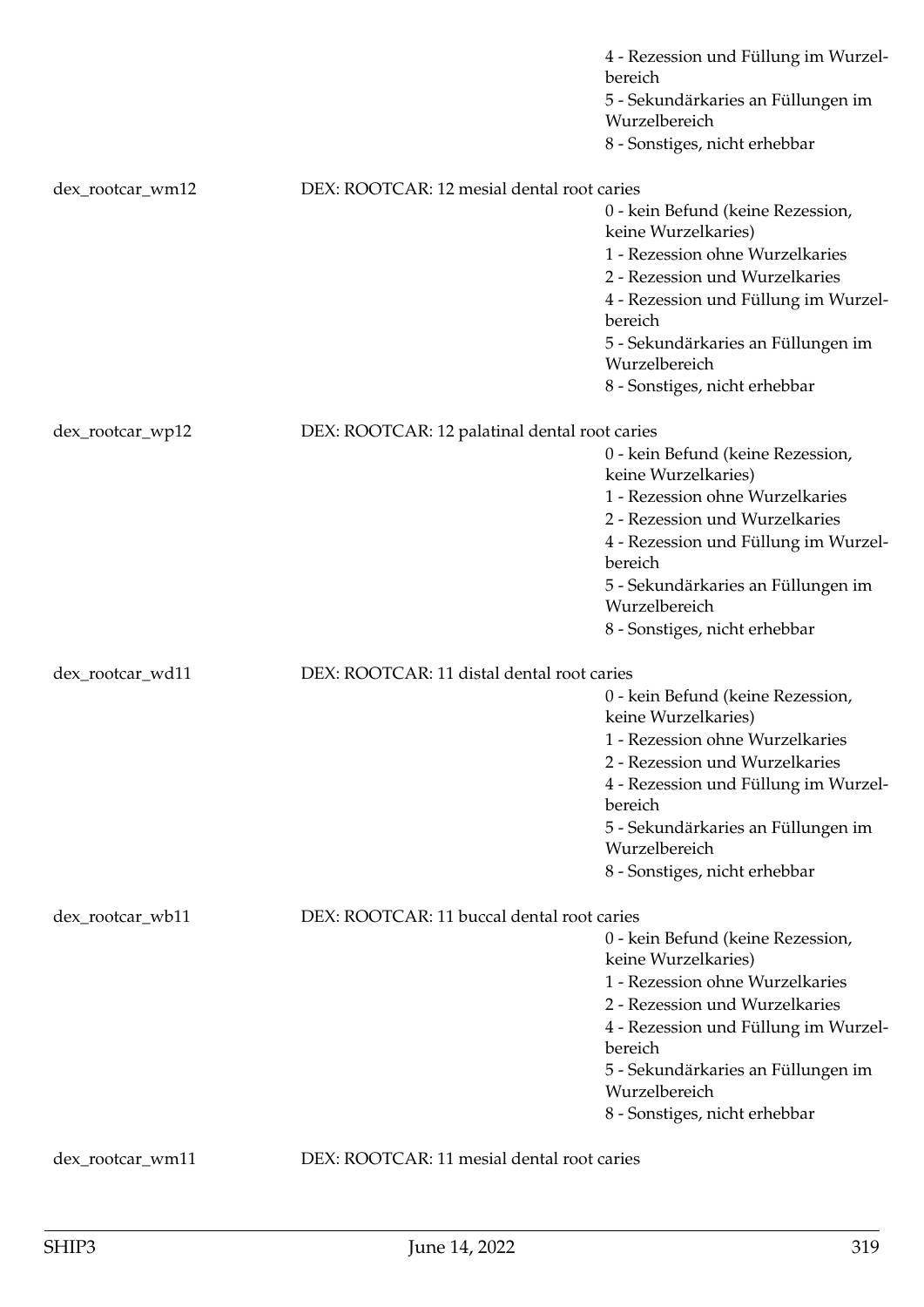|                                                                |                                               | 0 - kein Befund (keine Rezession,<br>keine Wurzelkaries)<br>1 - Rezession ohne Wurzelkaries<br>2 - Rezession und Wurzelkaries<br>4 - Rezession und Füllung im Wurzel- |
|----------------------------------------------------------------|-----------------------------------------------|-----------------------------------------------------------------------------------------------------------------------------------------------------------------------|
|                                                                |                                               | bereich<br>5 - Sekundärkaries an Füllungen im<br>Wurzelbereich                                                                                                        |
|                                                                |                                               | 8 - Sonstiges, nicht erhebbar                                                                                                                                         |
|                                                                |                                               |                                                                                                                                                                       |
| dex_rootcar_wp11                                               | DEX: ROOTCAR: 11 palatinal dental root caries | 0 - kein Befund (keine Rezession,                                                                                                                                     |
|                                                                |                                               | keine Wurzelkaries)                                                                                                                                                   |
|                                                                |                                               | 1 - Rezession ohne Wurzelkaries                                                                                                                                       |
|                                                                |                                               | 2 - Rezession und Wurzelkaries                                                                                                                                        |
|                                                                |                                               | 4 - Rezession und Füllung im Wurzel-<br>bereich                                                                                                                       |
|                                                                |                                               | 5 - Sekundärkaries an Füllungen im<br>Wurzelbereich                                                                                                                   |
|                                                                |                                               | 8 - Sonstiges, nicht erhebbar                                                                                                                                         |
| dex_rootcar_wd21                                               | DEX: ROOTCAR: 21 distal dental root caries    |                                                                                                                                                                       |
|                                                                |                                               | 0 - kein Befund (keine Rezession,                                                                                                                                     |
|                                                                |                                               | keine Wurzelkaries)                                                                                                                                                   |
|                                                                |                                               | 1 - Rezession ohne Wurzelkaries                                                                                                                                       |
|                                                                |                                               | 2 - Rezession und Wurzelkaries                                                                                                                                        |
|                                                                |                                               | 4 - Rezession und Füllung im Wurzel-<br>bereich                                                                                                                       |
|                                                                |                                               | 5 - Sekundärkaries an Füllungen im<br>Wurzelbereich                                                                                                                   |
|                                                                |                                               | 8 - Sonstiges, nicht erhebbar                                                                                                                                         |
|                                                                |                                               |                                                                                                                                                                       |
| DEX: ROOTCAR: 21 buccal dental root caries<br>dex_rootcar_wb21 |                                               | 0 - kein Befund (keine Rezession,                                                                                                                                     |
|                                                                |                                               | keine Wurzelkaries)                                                                                                                                                   |
|                                                                |                                               | 1 - Rezession ohne Wurzelkaries                                                                                                                                       |
|                                                                |                                               | 2 - Rezession und Wurzelkaries                                                                                                                                        |
|                                                                |                                               | 4 - Rezession und Füllung im Wurzel-<br>bereich                                                                                                                       |
|                                                                |                                               | 5 - Sekundärkaries an Füllungen im                                                                                                                                    |
|                                                                |                                               | Wurzelbereich                                                                                                                                                         |
|                                                                |                                               | 8 - Sonstiges, nicht erhebbar                                                                                                                                         |
| dex_rootcar_wm21                                               | DEX: ROOTCAR: 21 mesial dental root caries    |                                                                                                                                                                       |
|                                                                |                                               | 0 - kein Befund (keine Rezession,                                                                                                                                     |
|                                                                |                                               | keine Wurzelkaries)                                                                                                                                                   |
|                                                                |                                               | 1 - Rezession ohne Wurzelkaries                                                                                                                                       |
|                                                                |                                               | 2 - Rezession und Wurzelkaries                                                                                                                                        |
|                                                                |                                               | 4 - Rezession und Füllung im Wurzel-<br>bereich                                                                                                                       |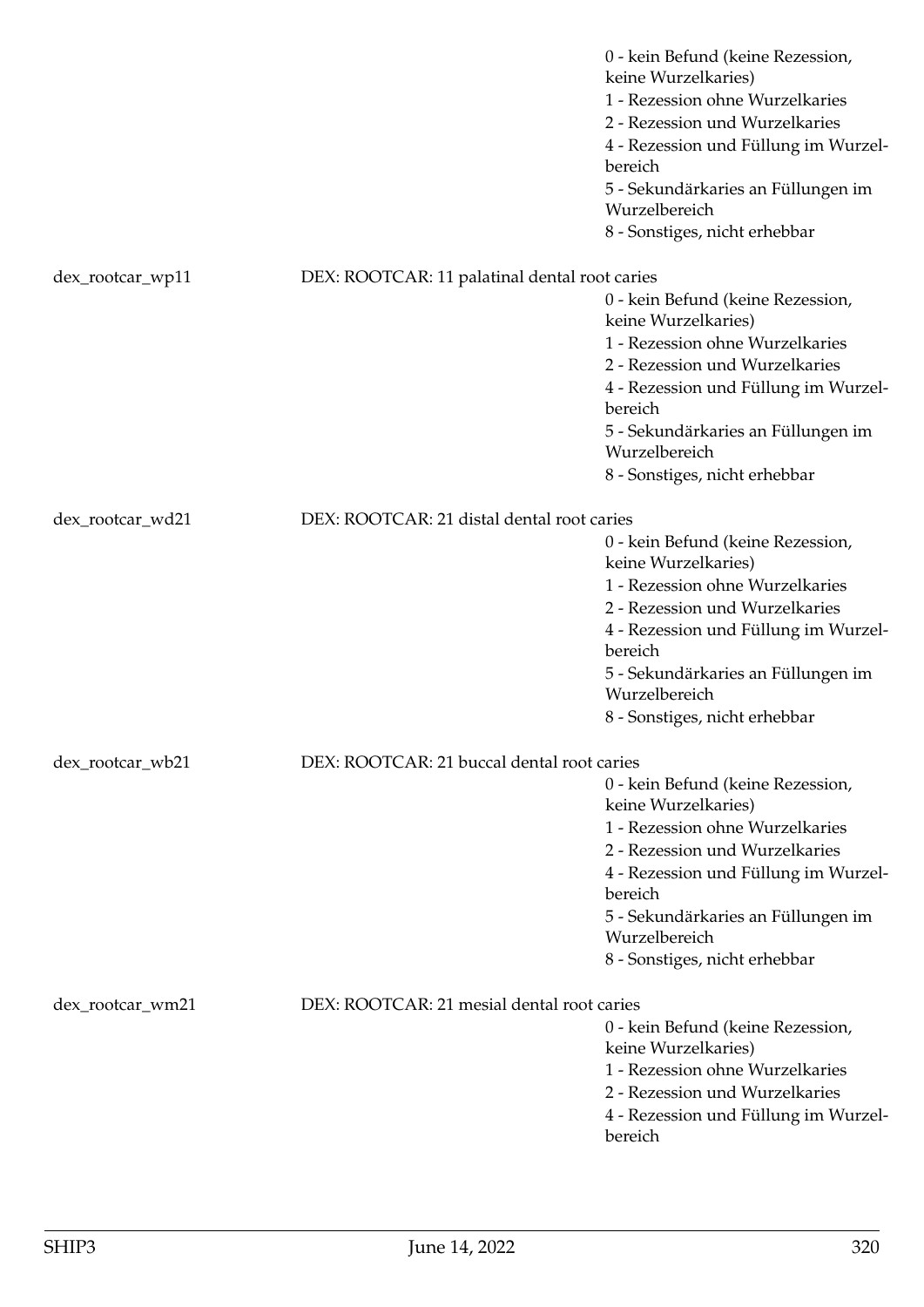|                  |                                               | 5 - Sekundärkaries an Füllungen im<br>Wurzelbereich      |
|------------------|-----------------------------------------------|----------------------------------------------------------|
|                  |                                               | 8 - Sonstiges, nicht erhebbar                            |
|                  |                                               |                                                          |
| dex_rootcar_wp21 | DEX: ROOTCAR: 21 palatinal dental root caries |                                                          |
|                  |                                               | 0 - kein Befund (keine Rezession,<br>keine Wurzelkaries) |
|                  |                                               | 1 - Rezession ohne Wurzelkaries                          |
|                  |                                               | 2 - Rezession und Wurzelkaries                           |
|                  |                                               | 4 - Rezession und Füllung im Wurzel-<br>bereich          |
|                  |                                               | 5 - Sekundärkaries an Füllungen im<br>Wurzelbereich      |
|                  |                                               | 8 - Sonstiges, nicht erhebbar                            |
|                  | DEX: ROOTCAR: 22 distal dental root caries    |                                                          |
| dex_rootcar_wd22 |                                               | 0 - kein Befund (keine Rezession,                        |
|                  |                                               | keine Wurzelkaries)                                      |
|                  |                                               | 1 - Rezession ohne Wurzelkaries                          |
|                  |                                               | 2 - Rezession und Wurzelkaries                           |
|                  |                                               | 4 - Rezession und Füllung im Wurzel-<br>bereich          |
|                  |                                               | 5 - Sekundärkaries an Füllungen im<br>Wurzelbereich      |
|                  |                                               | 8 - Sonstiges, nicht erhebbar                            |
|                  |                                               |                                                          |
| dex_rootcar_wb22 | DEX: ROOTCAR: 22 buccal dental root caries    | 0 - kein Befund (keine Rezession,                        |
|                  |                                               | keine Wurzelkaries)                                      |
|                  |                                               | 1 - Rezession ohne Wurzelkaries                          |
|                  |                                               | 2 - Rezession und Wurzelkaries                           |
|                  |                                               | 4 - Rezession und Füllung im Wurzel-<br>bereich          |
|                  |                                               | 5 - Sekundärkaries an Füllungen im<br>Wurzelbereich      |
|                  |                                               | 8 - Sonstiges, nicht erhebbar                            |
|                  | DEX: ROOTCAR: 22 mesial dental root caries    |                                                          |
| dex_rootcar_wm22 |                                               | 0 - kein Befund (keine Rezession,                        |
|                  |                                               | keine Wurzelkaries)                                      |
|                  |                                               | 1 - Rezession ohne Wurzelkaries                          |
|                  |                                               | 2 - Rezession und Wurzelkaries                           |
|                  |                                               | 4 - Rezession und Füllung im Wurzel-                     |
|                  |                                               | bereich                                                  |
|                  |                                               | 5 - Sekundärkaries an Füllungen im                       |
|                  |                                               | Wurzelbereich                                            |
|                  |                                               | 8 - Sonstiges, nicht erhebbar                            |
| dex_rootcar_wp22 | DEX: ROOTCAR: 22 palatinal dental root caries |                                                          |
|                  |                                               | 0 - kein Befund (keine Rezession,<br>keine Wurzelkaries) |
|                  |                                               |                                                          |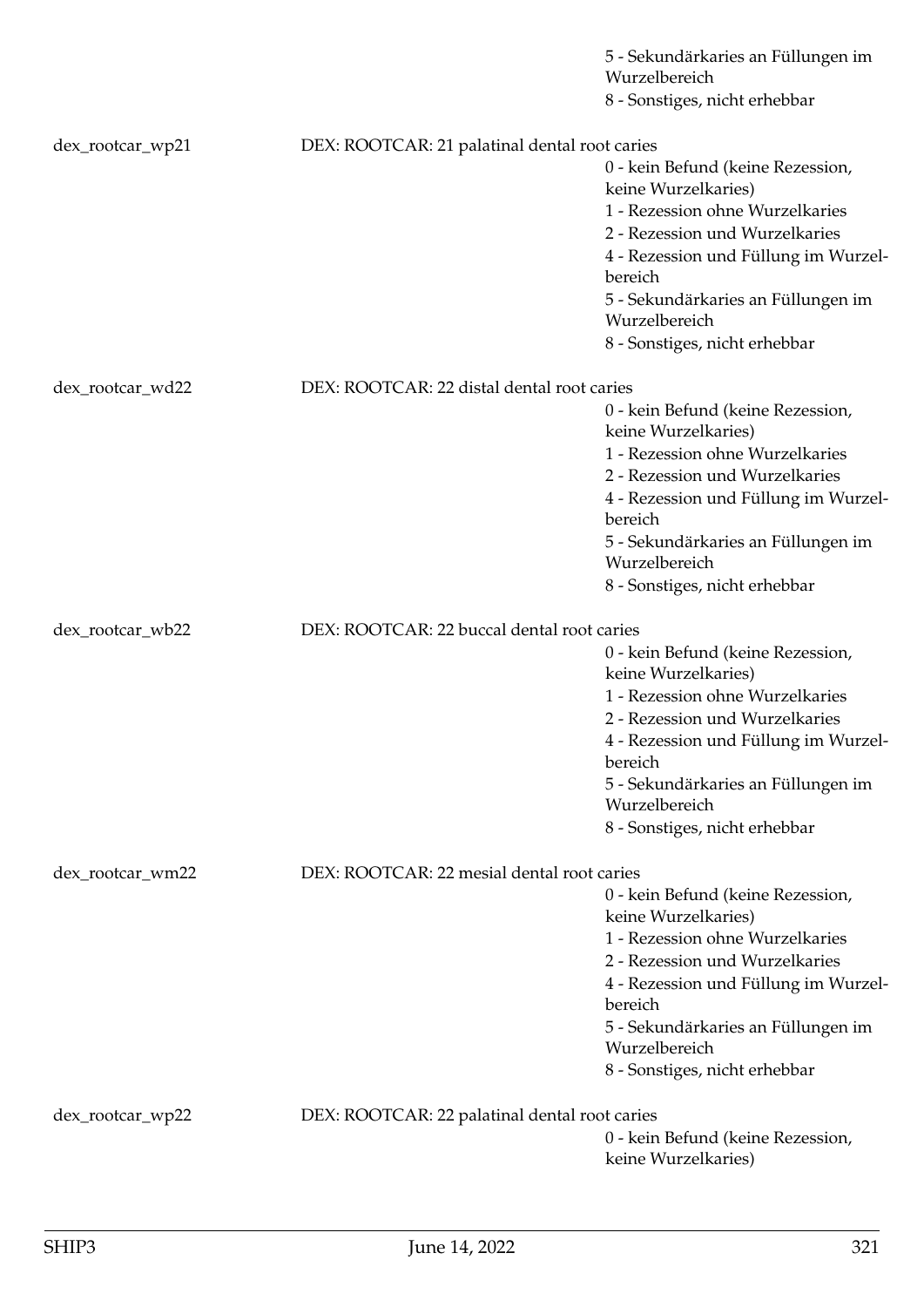|                  |                                               | 1 - Rezession ohne Wurzelkaries<br>2 - Rezession und Wurzelkaries<br>4 - Rezession und Füllung im Wurzel-<br>bereich<br>5 - Sekundärkaries an Füllungen im<br>Wurzelbereich<br>8 - Sonstiges, nicht erhebbar                                                             |
|------------------|-----------------------------------------------|--------------------------------------------------------------------------------------------------------------------------------------------------------------------------------------------------------------------------------------------------------------------------|
| dex_rootcar_wd23 | DEX: ROOTCAR: 23 distal dental root caries    |                                                                                                                                                                                                                                                                          |
|                  |                                               | 0 - kein Befund (keine Rezession,<br>keine Wurzelkaries)<br>1 - Rezession ohne Wurzelkaries<br>2 - Rezession und Wurzelkaries<br>4 - Rezession und Füllung im Wurzel-<br>bereich<br>5 - Sekundärkaries an Füllungen im<br>Wurzelbereich<br>8 - Sonstiges, nicht erhebbar |
| dex_rootcar_wb23 | DEX: ROOTCAR: 23 buccal dental root caries    |                                                                                                                                                                                                                                                                          |
|                  |                                               | 0 - kein Befund (keine Rezession,<br>keine Wurzelkaries)                                                                                                                                                                                                                 |
|                  |                                               | 1 - Rezession ohne Wurzelkaries<br>2 - Rezession und Wurzelkaries<br>4 - Rezession und Füllung im Wurzel-<br>bereich                                                                                                                                                     |
|                  |                                               | 5 - Sekundärkaries an Füllungen im<br>Wurzelbereich<br>8 - Sonstiges, nicht erhebbar                                                                                                                                                                                     |
|                  |                                               |                                                                                                                                                                                                                                                                          |
| dex_rootcar_wm23 | DEX: ROOTCAR: 23 mesial dental root caries    | 0 - kein Befund (keine Rezession,<br>keine Wurzelkaries)<br>1 - Rezession ohne Wurzelkaries<br>2 - Rezession und Wurzelkaries<br>4 - Rezession und Füllung im Wurzel-<br>bereich<br>5 - Sekundärkaries an Füllungen im<br>Wurzelbereich<br>8 - Sonstiges, nicht erhebbar |
| dex_rootcar_wp23 | DEX: ROOTCAR: 23 palatinal dental root caries | 0 - kein Befund (keine Rezession,<br>keine Wurzelkaries)<br>1 - Rezession ohne Wurzelkaries<br>2 - Rezession und Wurzelkaries<br>4 - Rezession und Füllung im Wurzel-<br>bereich<br>5 - Sekundärkaries an Füllungen im<br>Wurzelbereich<br>8 - Sonstiges, nicht erhebbar |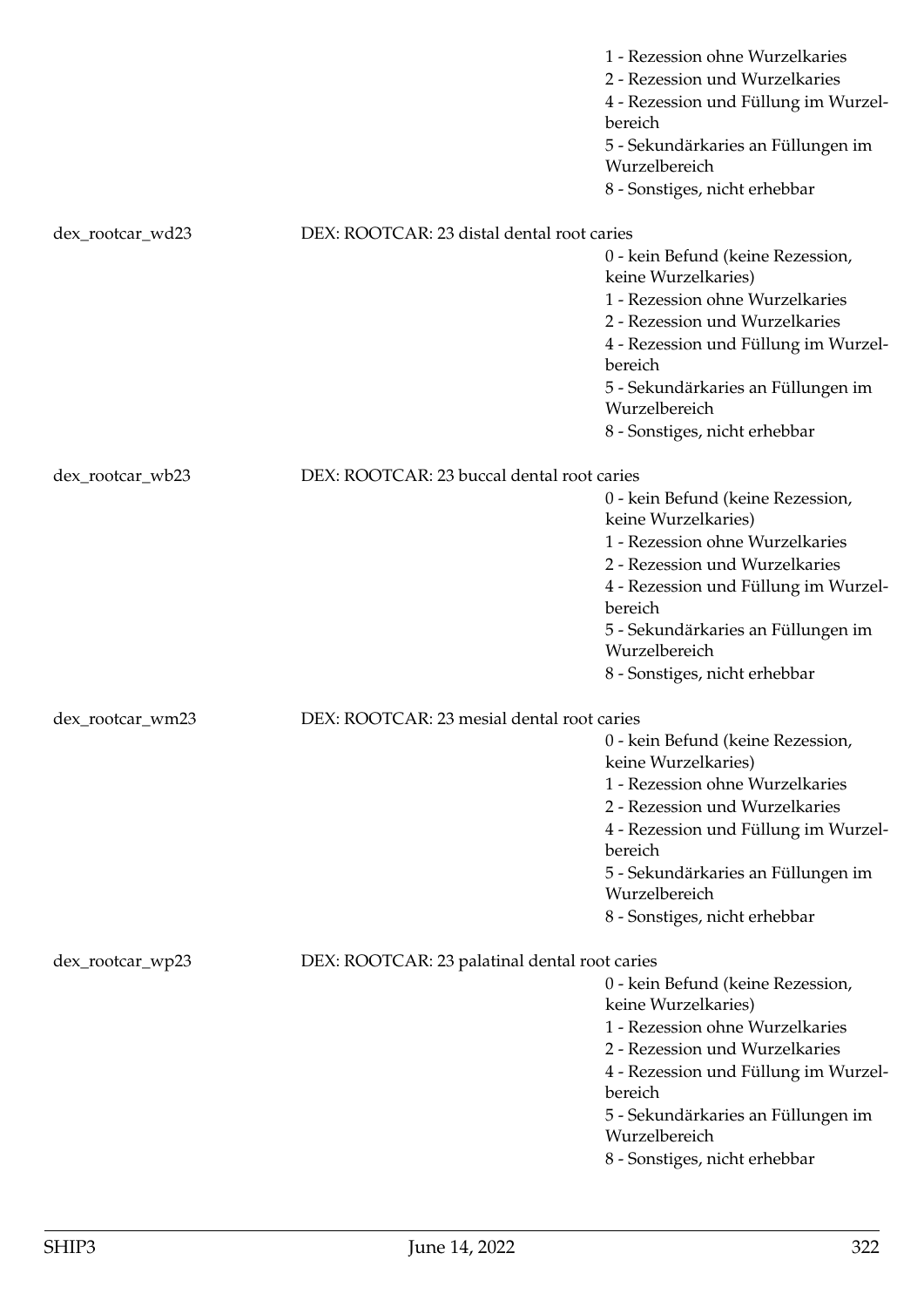| dex_rootcar_wd24                                               | DEX: ROOTCAR: 24 distal dental root caries    |                                                                                                                                                                                                                                                                          |
|----------------------------------------------------------------|-----------------------------------------------|--------------------------------------------------------------------------------------------------------------------------------------------------------------------------------------------------------------------------------------------------------------------------|
|                                                                |                                               | 0 - kein Befund (keine Rezession,<br>keine Wurzelkaries)<br>1 - Rezession ohne Wurzelkaries<br>2 - Rezession und Wurzelkaries<br>4 - Rezession und Füllung im Wurzel-<br>bereich<br>5 - Sekundärkaries an Füllungen im<br>Wurzelbereich<br>8 - Sonstiges, nicht erhebbar |
| DEX: ROOTCAR: 24 buccal dental root caries<br>dex_rootcar_wb24 |                                               |                                                                                                                                                                                                                                                                          |
|                                                                |                                               | 0 - kein Befund (keine Rezession,<br>keine Wurzelkaries)<br>1 - Rezession ohne Wurzelkaries<br>2 - Rezession und Wurzelkaries<br>4 - Rezession und Füllung im Wurzel-<br>bereich<br>5 - Sekundärkaries an Füllungen im<br>Wurzelbereich                                  |
|                                                                |                                               | 8 - Sonstiges, nicht erhebbar                                                                                                                                                                                                                                            |
| dex_rootcar_wm24                                               | DEX: ROOTCAR: 24 mesial dental root caries    |                                                                                                                                                                                                                                                                          |
|                                                                |                                               | 0 - kein Befund (keine Rezession,<br>keine Wurzelkaries)<br>1 - Rezession ohne Wurzelkaries<br>2 - Rezession und Wurzelkaries<br>4 - Rezession und Füllung im Wurzel-<br>bereich<br>5 - Sekundärkaries an Füllungen im<br>Wurzelbereich<br>8 - Sonstiges, nicht erhebbar |
| dex_rootcar_wp24                                               | DEX: ROOTCAR: 24 palatinal dental root caries |                                                                                                                                                                                                                                                                          |
|                                                                |                                               | 0 - kein Befund (keine Rezession,<br>keine Wurzelkaries)<br>1 - Rezession ohne Wurzelkaries<br>2 - Rezession und Wurzelkaries<br>4 - Rezession und Füllung im Wurzel-<br>bereich<br>5 - Sekundärkaries an Füllungen im<br>Wurzelbereich<br>8 - Sonstiges, nicht erhebbar |
| dex_rootcar_wd25                                               | DEX: ROOTCAR: 25 distal dental root caries    | 0 - kein Befund (keine Rezession,<br>keine Wurzelkaries)<br>1 - Rezession ohne Wurzelkaries<br>2 - Rezession und Wurzelkaries                                                                                                                                            |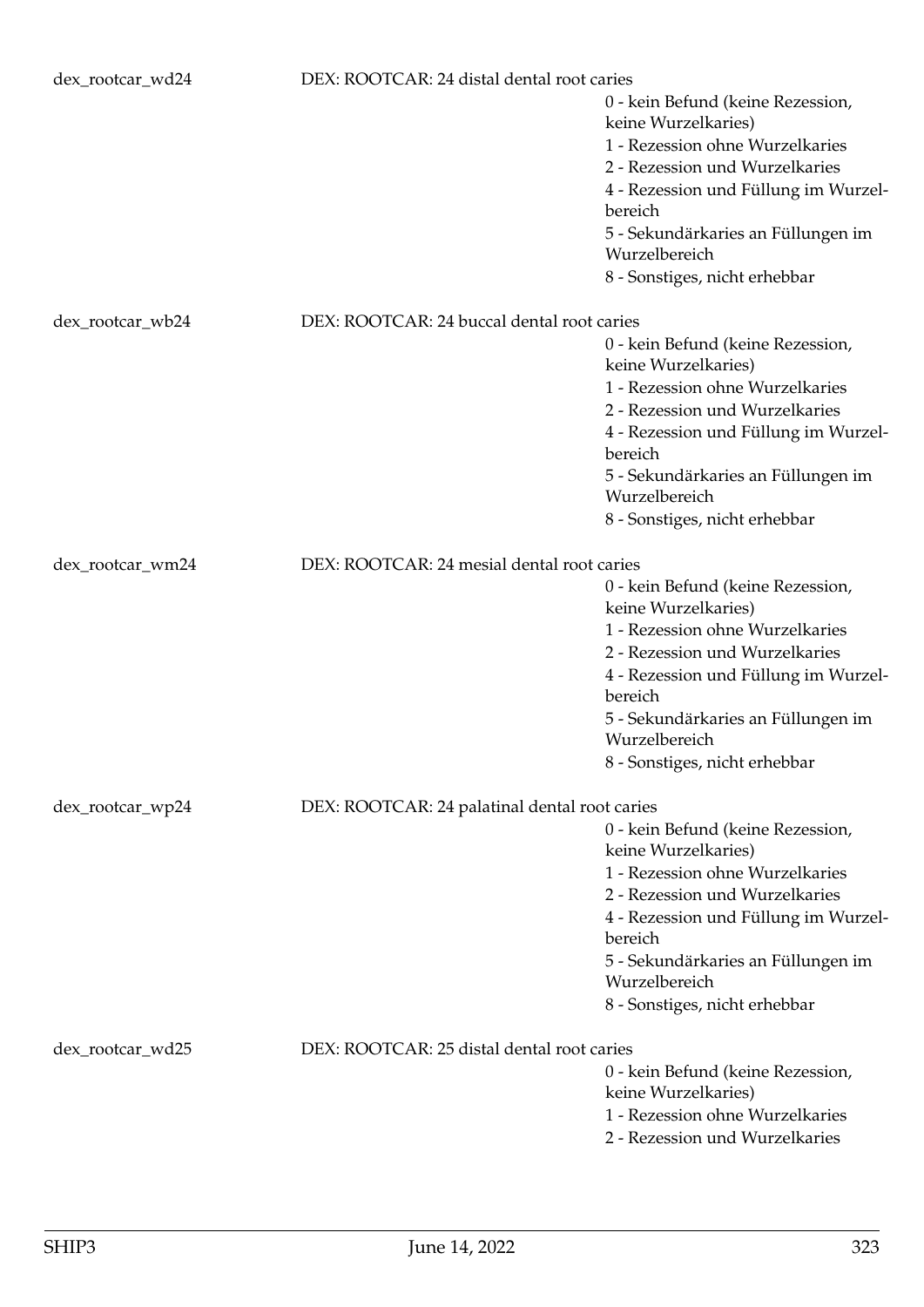|                  |                                               | 4 - Rezession und Füllung im Wurzel-<br>bereich<br>5 - Sekundärkaries an Füllungen im<br>Wurzelbereich |
|------------------|-----------------------------------------------|--------------------------------------------------------------------------------------------------------|
|                  |                                               | 8 - Sonstiges, nicht erhebbar                                                                          |
| dex_rootcar_wb25 | DEX: ROOTCAR: 25 buccal dental root caries    |                                                                                                        |
|                  |                                               | 0 - kein Befund (keine Rezession,<br>keine Wurzelkaries)                                               |
|                  |                                               | 1 - Rezession ohne Wurzelkaries<br>2 - Rezession und Wurzelkaries                                      |
|                  |                                               | 4 - Rezession und Füllung im Wurzel-<br>bereich                                                        |
|                  |                                               | 5 - Sekundärkaries an Füllungen im<br>Wurzelbereich                                                    |
|                  |                                               | 8 - Sonstiges, nicht erhebbar                                                                          |
| dex_rootcar_wm25 | DEX: ROOTCAR: 25 mesial dental root caries    |                                                                                                        |
|                  |                                               | 0 - kein Befund (keine Rezession,<br>keine Wurzelkaries)                                               |
|                  |                                               | 1 - Rezession ohne Wurzelkaries                                                                        |
|                  |                                               | 2 - Rezession und Wurzelkaries<br>4 - Rezession und Füllung im Wurzel-                                 |
|                  |                                               | bereich                                                                                                |
|                  |                                               | 5 - Sekundärkaries an Füllungen im<br>Wurzelbereich                                                    |
|                  |                                               | 8 - Sonstiges, nicht erhebbar                                                                          |
| dex_rootcar_wp25 | DEX: ROOTCAR: 25 palatinal dental root caries |                                                                                                        |
|                  |                                               | 0 - kein Befund (keine Rezession,<br>keine Wurzelkaries)                                               |
|                  |                                               | 1 - Rezession ohne Wurzelkaries                                                                        |
|                  |                                               | 2 - Rezession und Wurzelkaries<br>4 - Rezession und Füllung im Wurzel-                                 |
|                  |                                               | bereich                                                                                                |
|                  |                                               | 5 - Sekundärkaries an Füllungen im<br>Wurzelbereich                                                    |
|                  |                                               | 8 - Sonstiges, nicht erhebbar                                                                          |
| dex_rootcar_wd26 | DEX: ROOTCAR: 26 distal dental root caries    |                                                                                                        |
|                  |                                               | 0 - kein Befund (keine Rezession,                                                                      |
|                  |                                               | keine Wurzelkaries)                                                                                    |
|                  |                                               | 1 - Rezession ohne Wurzelkaries<br>2 - Rezession und Wurzelkaries                                      |
|                  |                                               | 4 - Rezession und Füllung im Wurzel-<br>bereich                                                        |
|                  |                                               | 5 - Sekundärkaries an Füllungen im<br>Wurzelbereich                                                    |
|                  |                                               | 8 - Sonstiges, nicht erhebbar                                                                          |
| dex_rootcar_wb26 | DEX: ROOTCAR: 26 buccal dental root caries    |                                                                                                        |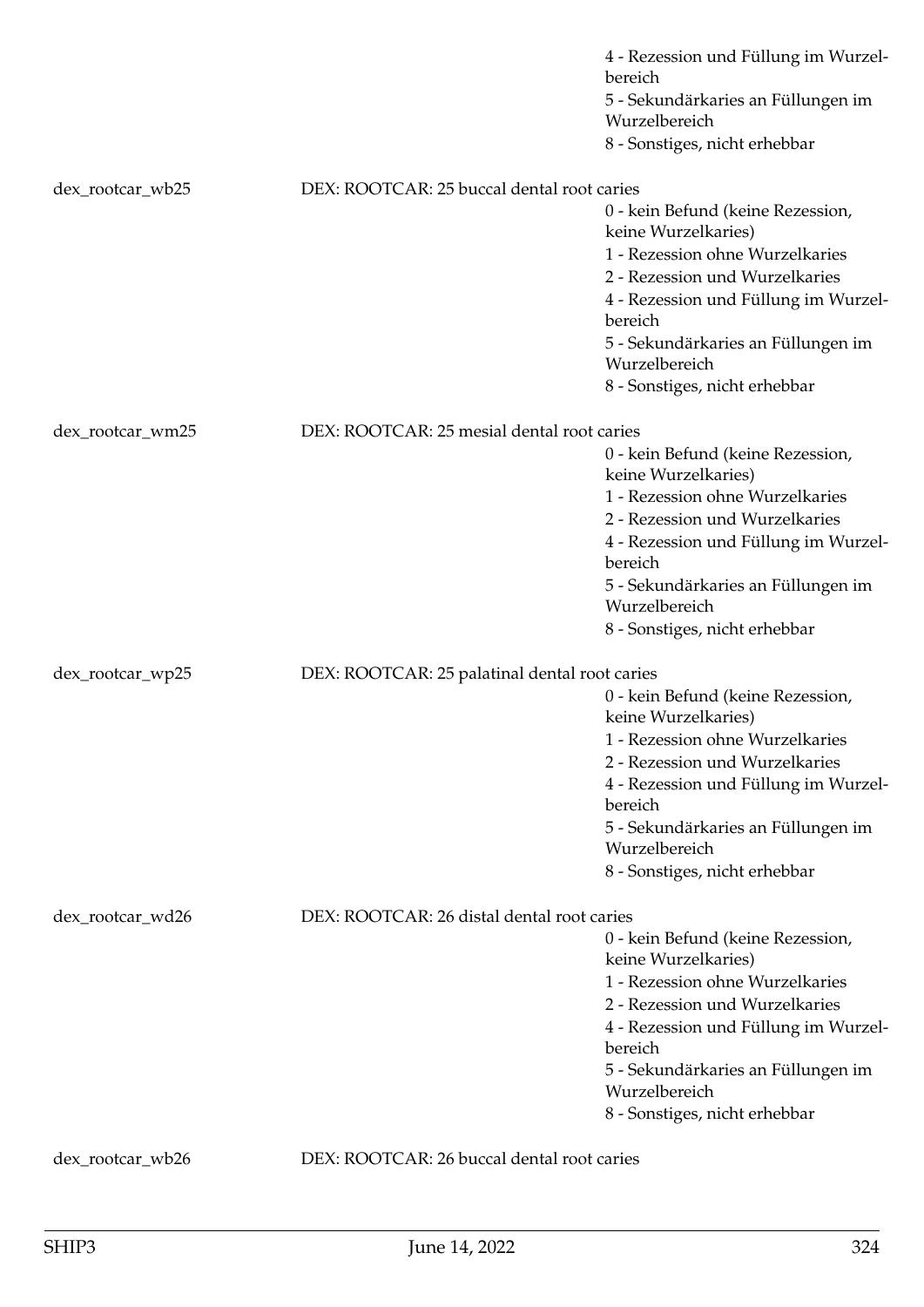|                  |                                               | 0 - kein Befund (keine Rezession,<br>keine Wurzelkaries)<br>1 - Rezession ohne Wurzelkaries<br>2 - Rezession und Wurzelkaries<br>4 - Rezession und Füllung im Wurzel-<br>bereich<br>5 - Sekundärkaries an Füllungen im<br>Wurzelbereich<br>8 - Sonstiges, nicht erhebbar |
|------------------|-----------------------------------------------|--------------------------------------------------------------------------------------------------------------------------------------------------------------------------------------------------------------------------------------------------------------------------|
| dex_rootcar_wm26 | DEX: ROOTCAR: 26 mesial dental root caries    |                                                                                                                                                                                                                                                                          |
|                  |                                               | 0 - kein Befund (keine Rezession,<br>keine Wurzelkaries)                                                                                                                                                                                                                 |
|                  |                                               | 1 - Rezession ohne Wurzelkaries<br>2 - Rezession und Wurzelkaries                                                                                                                                                                                                        |
|                  |                                               | 4 - Rezession und Füllung im Wurzel-<br>bereich                                                                                                                                                                                                                          |
|                  |                                               | 5 - Sekundärkaries an Füllungen im<br>Wurzelbereich                                                                                                                                                                                                                      |
|                  |                                               | 8 - Sonstiges, nicht erhebbar                                                                                                                                                                                                                                            |
| dex_rootcar_wp26 | DEX: ROOTCAR: 26 palatinal dental root caries |                                                                                                                                                                                                                                                                          |
|                  |                                               | 0 - kein Befund (keine Rezession,                                                                                                                                                                                                                                        |
|                  |                                               | keine Wurzelkaries)                                                                                                                                                                                                                                                      |
|                  |                                               | 1 - Rezession ohne Wurzelkaries<br>2 - Rezession und Wurzelkaries                                                                                                                                                                                                        |
|                  |                                               | 4 - Rezession und Füllung im Wurzel-<br>bereich                                                                                                                                                                                                                          |
|                  |                                               | 5 - Sekundärkaries an Füllungen im<br>Wurzelbereich                                                                                                                                                                                                                      |
|                  |                                               | 8 - Sonstiges, nicht erhebbar                                                                                                                                                                                                                                            |
| dex_rootcar_wd27 | DEX: ROOTCAR: 27 distal dental root caries    |                                                                                                                                                                                                                                                                          |
|                  |                                               | 0 - kein Befund (keine Rezession,                                                                                                                                                                                                                                        |
|                  |                                               | keine Wurzelkaries)                                                                                                                                                                                                                                                      |
|                  |                                               | 1 - Rezession ohne Wurzelkaries<br>2 - Rezession und Wurzelkaries                                                                                                                                                                                                        |
|                  |                                               | 4 - Rezession und Füllung im Wurzel-                                                                                                                                                                                                                                     |
|                  |                                               | bereich                                                                                                                                                                                                                                                                  |
|                  |                                               | 5 - Sekundärkaries an Füllungen im<br>Wurzelbereich                                                                                                                                                                                                                      |
|                  |                                               | 8 - Sonstiges, nicht erhebbar                                                                                                                                                                                                                                            |
| dex_rootcar_wb27 | DEX: ROOTCAR: 27 buccal dental root caries    |                                                                                                                                                                                                                                                                          |
|                  |                                               | 0 - kein Befund (keine Rezession,                                                                                                                                                                                                                                        |
|                  |                                               | keine Wurzelkaries)                                                                                                                                                                                                                                                      |
|                  |                                               | 1 - Rezession ohne Wurzelkaries<br>2 - Rezession und Wurzelkaries                                                                                                                                                                                                        |
|                  |                                               | 4 - Rezession und Füllung im Wurzel-                                                                                                                                                                                                                                     |
|                  |                                               | bereich                                                                                                                                                                                                                                                                  |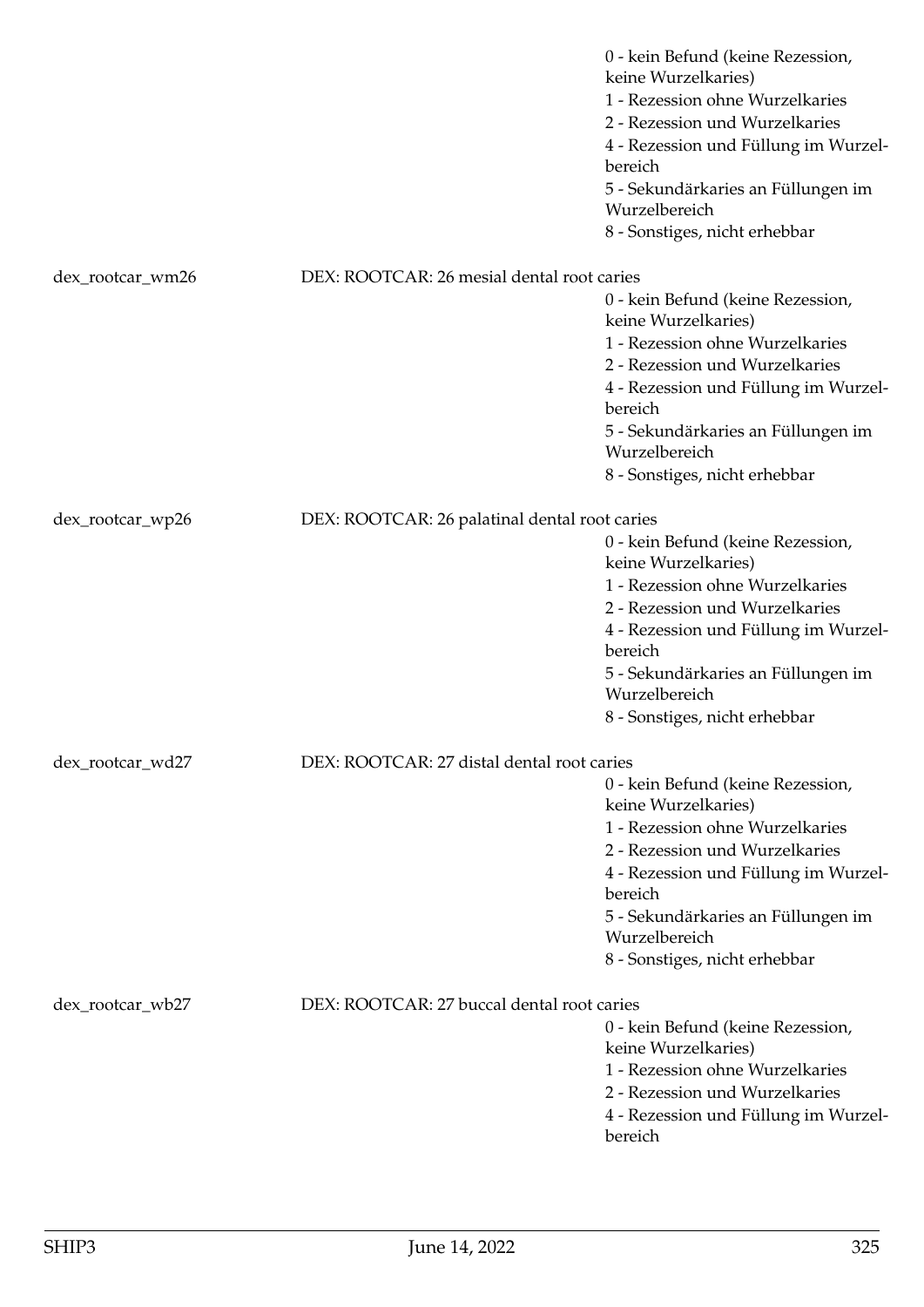|                  |                                               | 5 - Sekundärkaries an Füllungen im                     |
|------------------|-----------------------------------------------|--------------------------------------------------------|
|                  |                                               | Wurzelbereich<br>8 - Sonstiges, nicht erhebbar         |
|                  |                                               |                                                        |
| dex_rootcar_wm27 | DEX: ROOTCAR: 27 mesial dental root caries    |                                                        |
|                  |                                               | 0 - kein Befund (keine Rezession,                      |
|                  |                                               | keine Wurzelkaries)<br>1 - Rezession ohne Wurzelkaries |
|                  |                                               | 2 - Rezession und Wurzelkaries                         |
|                  |                                               | 4 - Rezession und Füllung im Wurzel-                   |
|                  |                                               | bereich                                                |
|                  |                                               | 5 - Sekundärkaries an Füllungen im                     |
|                  |                                               | Wurzelbereich                                          |
|                  |                                               | 8 - Sonstiges, nicht erhebbar                          |
| dex_rootcar_wp27 | DEX: ROOTCAR: 27 palatinal dental root caries |                                                        |
|                  |                                               | 0 - kein Befund (keine Rezession,                      |
|                  |                                               | keine Wurzelkaries)                                    |
|                  |                                               | 1 - Rezession ohne Wurzelkaries                        |
|                  |                                               | 2 - Rezession und Wurzelkaries                         |
|                  |                                               | 4 - Rezession und Füllung im Wurzel-                   |
|                  |                                               | bereich                                                |
|                  |                                               | 5 - Sekundärkaries an Füllungen im<br>Wurzelbereich    |
|                  |                                               | 8 - Sonstiges, nicht erhebbar                          |
|                  |                                               |                                                        |
| dex_rootcar_wd37 | DEX: ROOTCAR: 37 distal dental root caries    |                                                        |
|                  |                                               | 0 - kein Befund (keine Rezession,                      |
|                  |                                               | keine Wurzelkaries)                                    |
|                  |                                               | 1 - Rezession ohne Wurzelkaries                        |
|                  |                                               | 2 - Rezession und Wurzelkaries                         |
|                  |                                               | 4 - Rezession und Füllung im Wurzel-<br>bereich        |
|                  |                                               | 5 - Sekundärkaries an Füllungen im                     |
|                  |                                               | Wurzelbereich                                          |
|                  |                                               | 8 - Sonstiges, nicht erhebbar                          |
| dex_rootcar_wb37 | DEX: ROOTCAR: 37 buccal dental root caries    |                                                        |
|                  |                                               | 0 - kein Befund (keine Rezession,                      |
|                  |                                               | keine Wurzelkaries)                                    |
|                  |                                               | 1 - Rezession ohne Wurzelkaries                        |
|                  |                                               | 2 - Rezession und Wurzelkaries                         |
|                  |                                               | 4 - Rezession und Füllung im Wurzel-                   |
|                  |                                               | bereich                                                |
|                  |                                               | 5 - Sekundärkaries an Füllungen im<br>Wurzelbereich    |
|                  |                                               | 8 - Sonstiges, nicht erhebbar                          |
|                  |                                               |                                                        |
| dex_rootcar_wm37 | DEX: ROOTCAR: 37 mesial dental root caries    |                                                        |
|                  |                                               | 0 - kein Befund (keine Rezession,                      |
|                  |                                               | keine Wurzelkaries)                                    |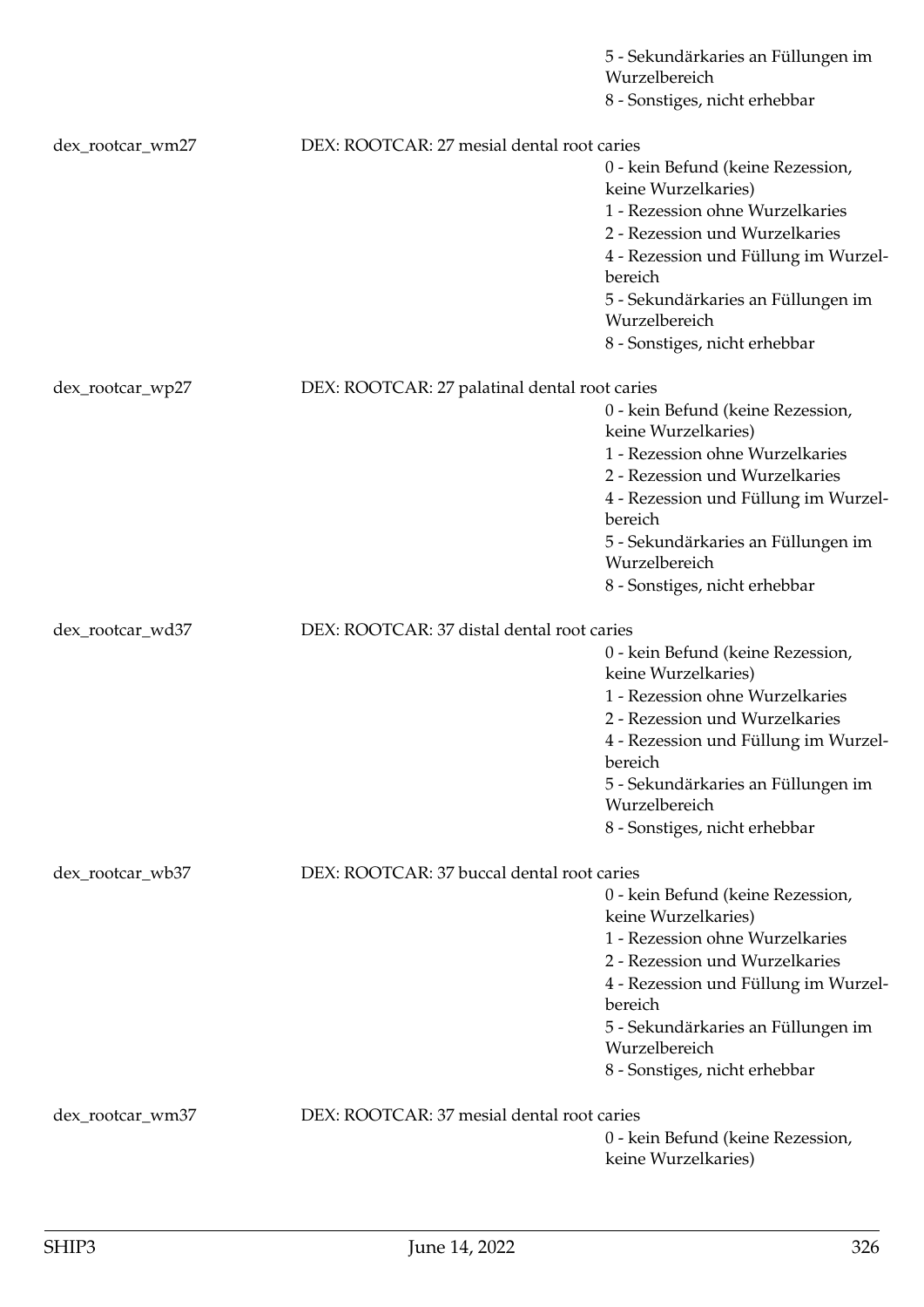|                  |                                             | 1 - Rezession ohne Wurzelkaries<br>2 - Rezession und Wurzelkaries<br>4 - Rezession und Füllung im Wurzel-<br>bereich<br>5 - Sekundärkaries an Füllungen im<br>Wurzelbereich<br>8 - Sonstiges, nicht erhebbar                                                             |
|------------------|---------------------------------------------|--------------------------------------------------------------------------------------------------------------------------------------------------------------------------------------------------------------------------------------------------------------------------|
| dex_rootcar_wl37 | DEX: ROOTCAR: 37 lingual dental root caries |                                                                                                                                                                                                                                                                          |
|                  |                                             | 0 - kein Befund (keine Rezession,<br>keine Wurzelkaries)<br>1 - Rezession ohne Wurzelkaries<br>2 - Rezession und Wurzelkaries<br>4 - Rezession und Füllung im Wurzel-<br>bereich<br>5 - Sekundärkaries an Füllungen im<br>Wurzelbereich<br>8 - Sonstiges, nicht erhebbar |
| dex_rootcar_wd36 | DEX: ROOTCAR: 36 distal dental root caries  |                                                                                                                                                                                                                                                                          |
|                  |                                             | 0 - kein Befund (keine Rezession,<br>keine Wurzelkaries)<br>1 - Rezession ohne Wurzelkaries<br>2 - Rezession und Wurzelkaries<br>4 - Rezession und Füllung im Wurzel-<br>bereich<br>5 - Sekundärkaries an Füllungen im<br>Wurzelbereich<br>8 - Sonstiges, nicht erhebbar |
| dex_rootcar_wb36 | DEX: ROOTCAR: 36 buccal dental root caries  |                                                                                                                                                                                                                                                                          |
|                  |                                             | 0 - kein Befund (keine Rezession,<br>keine Wurzelkaries)<br>1 - Rezession ohne Wurzelkaries<br>2 - Rezession und Wurzelkaries<br>4 - Rezession und Füllung im Wurzel-<br>bereich<br>5 - Sekundärkaries an Füllungen im<br>Wurzelbereich<br>8 - Sonstiges, nicht erhebbar |
| dex_rootcar_wm36 | DEX: ROOTCAR: 36 mesial dental root caries  |                                                                                                                                                                                                                                                                          |
|                  |                                             | 0 - kein Befund (keine Rezession,<br>keine Wurzelkaries)<br>1 - Rezession ohne Wurzelkaries<br>2 - Rezession und Wurzelkaries<br>4 - Rezession und Füllung im Wurzel-<br>bereich<br>5 - Sekundärkaries an Füllungen im<br>Wurzelbereich<br>8 - Sonstiges, nicht erhebbar |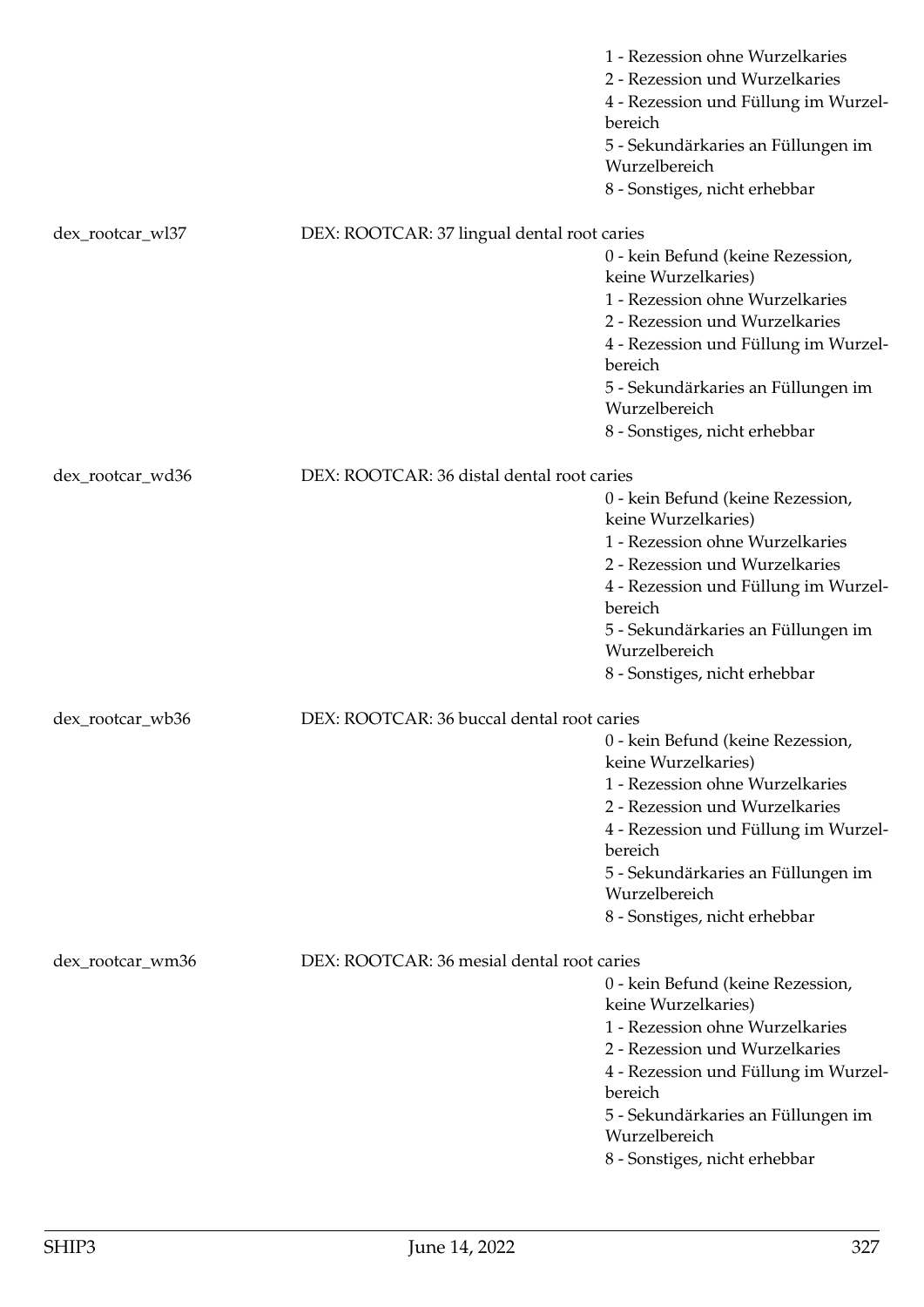| dex_rootcar_wl36 | DEX: ROOTCAR: 36 lingual dental root caries |                                                          |
|------------------|---------------------------------------------|----------------------------------------------------------|
|                  |                                             | 0 - kein Befund (keine Rezession,<br>keine Wurzelkaries) |
|                  |                                             | 1 - Rezession ohne Wurzelkaries                          |
|                  |                                             | 2 - Rezession und Wurzelkaries                           |
|                  |                                             | 4 - Rezession und Füllung im Wurzel-                     |
|                  |                                             | bereich                                                  |
|                  |                                             | 5 - Sekundärkaries an Füllungen im                       |
|                  |                                             | Wurzelbereich                                            |
|                  |                                             | 8 - Sonstiges, nicht erhebbar                            |
| dex_rootcar_wd35 | DEX: ROOTCAR: 35 distal dental root caries  |                                                          |
|                  |                                             | 0 - kein Befund (keine Rezession,                        |
|                  |                                             | keine Wurzelkaries)                                      |
|                  |                                             | 1 - Rezession ohne Wurzelkaries                          |
|                  |                                             | 2 - Rezession und Wurzelkaries                           |
|                  |                                             | 4 - Rezession und Füllung im Wurzel-<br>bereich          |
|                  |                                             | 5 - Sekundärkaries an Füllungen im<br>Wurzelbereich      |
|                  |                                             | 8 - Sonstiges, nicht erhebbar                            |
| dex_rootcar_wb35 | DEX: ROOTCAR: 35 buccal dental root caries  |                                                          |
|                  |                                             | 0 - kein Befund (keine Rezession,                        |
|                  |                                             | keine Wurzelkaries)                                      |
|                  |                                             | 1 - Rezession ohne Wurzelkaries                          |
|                  |                                             | 2 - Rezession und Wurzelkaries                           |
|                  |                                             | 4 - Rezession und Füllung im Wurzel-<br>bereich          |
|                  |                                             | 5 - Sekundärkaries an Füllungen im                       |
|                  |                                             | Wurzelbereich                                            |
|                  |                                             | 8 - Sonstiges, nicht erhebbar                            |
| dex_rootcar_wm35 | DEX: ROOTCAR: 35 mesial dental root caries  |                                                          |
|                  |                                             | 0 - kein Befund (keine Rezession,                        |
|                  |                                             | keine Wurzelkaries)                                      |
|                  |                                             | 1 - Rezession ohne Wurzelkaries                          |
|                  |                                             | 2 - Rezession und Wurzelkaries                           |
|                  |                                             | 4 - Rezession und Füllung im Wurzel-                     |
|                  |                                             | bereich                                                  |
|                  |                                             | 5 - Sekundärkaries an Füllungen im<br>Wurzelbereich      |
|                  |                                             | 8 - Sonstiges, nicht erhebbar                            |
| dex_rootcar_wl35 | DEX: ROOTCAR: 35 lingual dental root caries |                                                          |
|                  |                                             | 0 - kein Befund (keine Rezession,                        |
|                  |                                             | keine Wurzelkaries)                                      |
|                  |                                             | 1 - Rezession ohne Wurzelkaries                          |
|                  |                                             | 2 - Rezession und Wurzelkaries                           |
|                  |                                             |                                                          |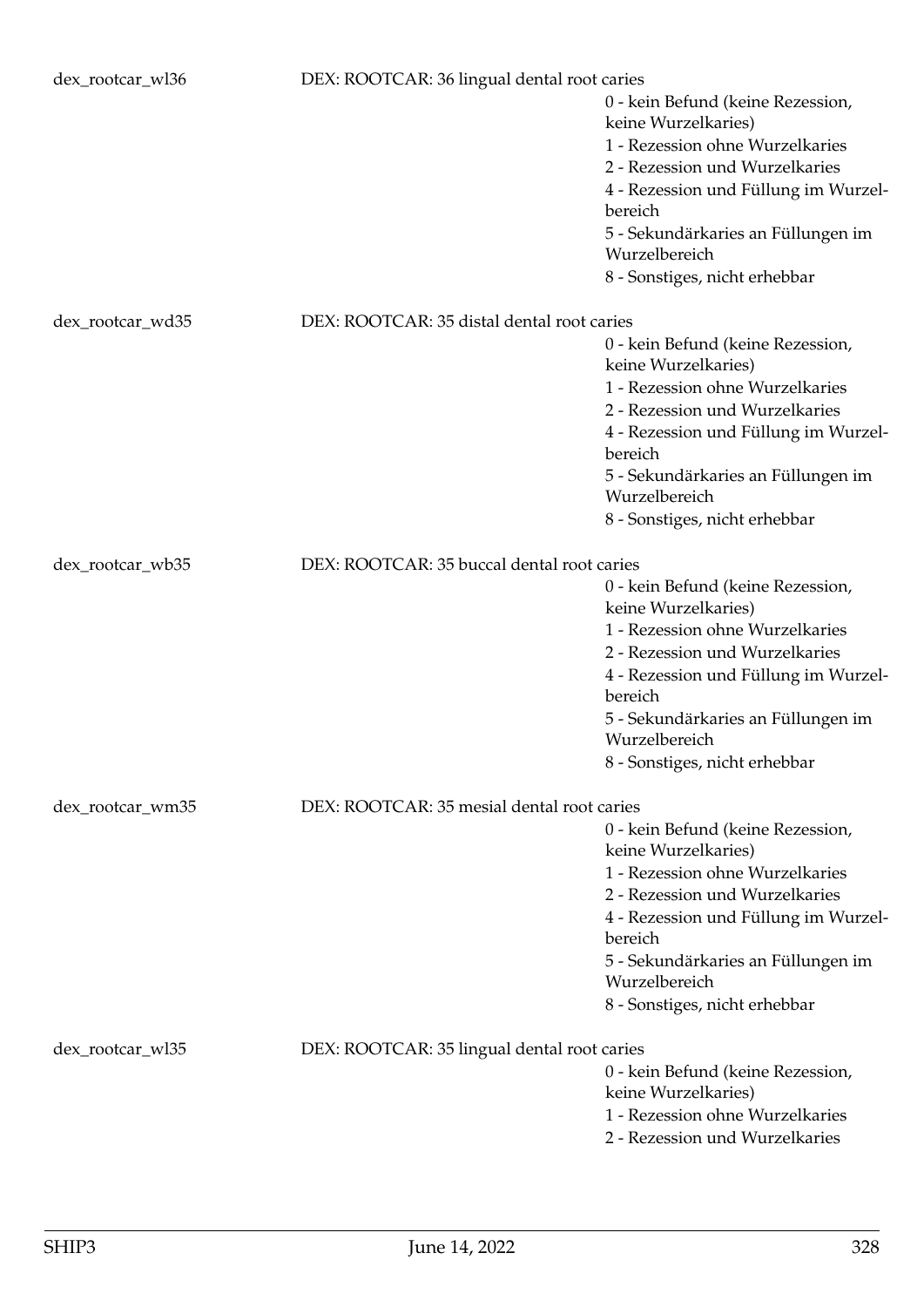|                  |                                             | 4 - Rezession und Füllung im Wurzel-<br>bereich<br>5 - Sekundärkaries an Füllungen im<br>Wurzelbereich    |
|------------------|---------------------------------------------|-----------------------------------------------------------------------------------------------------------|
|                  |                                             | 8 - Sonstiges, nicht erhebbar                                                                             |
| dex_rootcar_wd34 | DEX: ROOTCAR: 34 distal dental root caries  |                                                                                                           |
|                  |                                             | 0 - kein Befund (keine Rezession,<br>keine Wurzelkaries)<br>1 - Rezession ohne Wurzelkaries               |
|                  |                                             | 2 - Rezession und Wurzelkaries                                                                            |
|                  |                                             | 4 - Rezession und Füllung im Wurzel-<br>bereich                                                           |
|                  |                                             | 5 - Sekundärkaries an Füllungen im<br>Wurzelbereich                                                       |
|                  |                                             | 8 - Sonstiges, nicht erhebbar                                                                             |
| dex_rootcar_wb34 | DEX: ROOTCAR: 34 buccal dental root caries  |                                                                                                           |
|                  |                                             | 0 - kein Befund (keine Rezession,<br>keine Wurzelkaries)                                                  |
|                  |                                             | 1 - Rezession ohne Wurzelkaries<br>2 - Rezession und Wurzelkaries<br>4 - Rezession und Füllung im Wurzel- |
|                  |                                             | bereich                                                                                                   |
|                  |                                             | 5 - Sekundärkaries an Füllungen im<br>Wurzelbereich                                                       |
|                  |                                             | 8 - Sonstiges, nicht erhebbar                                                                             |
| dex_rootcar_wm34 | DEX: ROOTCAR: 34 mesial dental root caries  |                                                                                                           |
|                  |                                             | 0 - kein Befund (keine Rezession,<br>keine Wurzelkaries)                                                  |
|                  |                                             | 1 - Rezession ohne Wurzelkaries                                                                           |
|                  |                                             | 2 - Rezession und Wurzelkaries                                                                            |
|                  |                                             | 4 - Rezession und Füllung im Wurzel-<br>bereich                                                           |
|                  |                                             | 5 - Sekundärkaries an Füllungen im                                                                        |
|                  |                                             | Wurzelbereich                                                                                             |
|                  |                                             | 8 - Sonstiges, nicht erhebbar                                                                             |
| dex_rootcar_wl34 | DEX: ROOTCAR: 34 lingual dental root caries |                                                                                                           |
|                  |                                             | 0 - kein Befund (keine Rezession,                                                                         |
|                  |                                             | keine Wurzelkaries)<br>1 - Rezession ohne Wurzelkaries                                                    |
|                  |                                             | 2 - Rezession und Wurzelkaries                                                                            |
|                  |                                             | 4 - Rezession und Füllung im Wurzel-                                                                      |
|                  |                                             | bereich                                                                                                   |
|                  |                                             | 5 - Sekundärkaries an Füllungen im                                                                        |
|                  |                                             | Wurzelbereich<br>8 - Sonstiges, nicht erhebbar                                                            |
|                  |                                             |                                                                                                           |
| dex_rootcar_wd33 | DEX: ROOTCAR: 33 distal dental root caries  |                                                                                                           |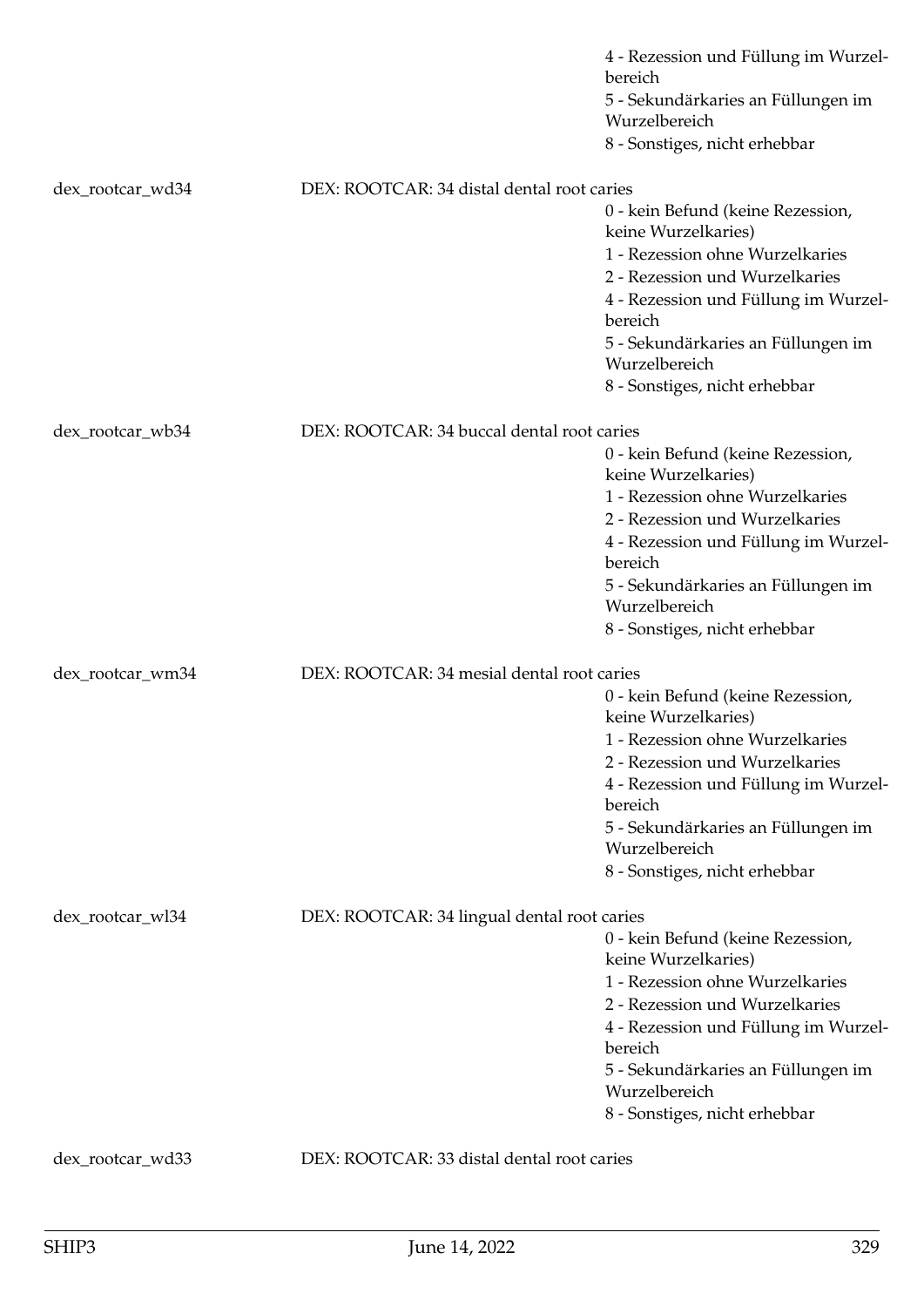|                  |                                             | 0 - kein Befund (keine Rezession,<br>keine Wurzelkaries)<br>1 - Rezession ohne Wurzelkaries<br>2 - Rezession und Wurzelkaries<br>4 - Rezession und Füllung im Wurzel-<br>bereich<br>5 - Sekundärkaries an Füllungen im<br>Wurzelbereich<br>8 - Sonstiges, nicht erhebbar |
|------------------|---------------------------------------------|--------------------------------------------------------------------------------------------------------------------------------------------------------------------------------------------------------------------------------------------------------------------------|
| dex_rootcar_wb33 | DEX: ROOTCAR: 33 buccal dental root caries  |                                                                                                                                                                                                                                                                          |
|                  |                                             | 0 - kein Befund (keine Rezession,<br>keine Wurzelkaries)<br>1 - Rezession ohne Wurzelkaries<br>2 - Rezession und Wurzelkaries<br>4 - Rezession und Füllung im Wurzel-<br>bereich<br>5 - Sekundärkaries an Füllungen im<br>Wurzelbereich<br>8 - Sonstiges, nicht erhebbar |
| dex_rootcar_wm33 | DEX: ROOTCAR: 33 mesial dental root caries  | 0 - kein Befund (keine Rezession,<br>keine Wurzelkaries)<br>1 - Rezession ohne Wurzelkaries<br>2 - Rezession und Wurzelkaries<br>4 - Rezession und Füllung im Wurzel-<br>bereich<br>5 - Sekundärkaries an Füllungen im<br>Wurzelbereich<br>8 - Sonstiges, nicht erhebbar |
| dex_rootcar_wl33 | DEX: ROOTCAR: 33 lingual dental root caries | 0 - kein Befund (keine Rezession,<br>keine Wurzelkaries)<br>1 - Rezession ohne Wurzelkaries<br>2 - Rezession und Wurzelkaries<br>4 - Rezession und Füllung im Wurzel-<br>bereich<br>5 - Sekundärkaries an Füllungen im<br>Wurzelbereich<br>8 - Sonstiges, nicht erhebbar |
| dex_rootcar_wd32 | DEX: ROOTCAR: 32 distal dental root caries  | 0 - kein Befund (keine Rezession,<br>keine Wurzelkaries)<br>1 - Rezession ohne Wurzelkaries<br>2 - Rezession und Wurzelkaries<br>4 - Rezession und Füllung im Wurzel-<br>bereich                                                                                         |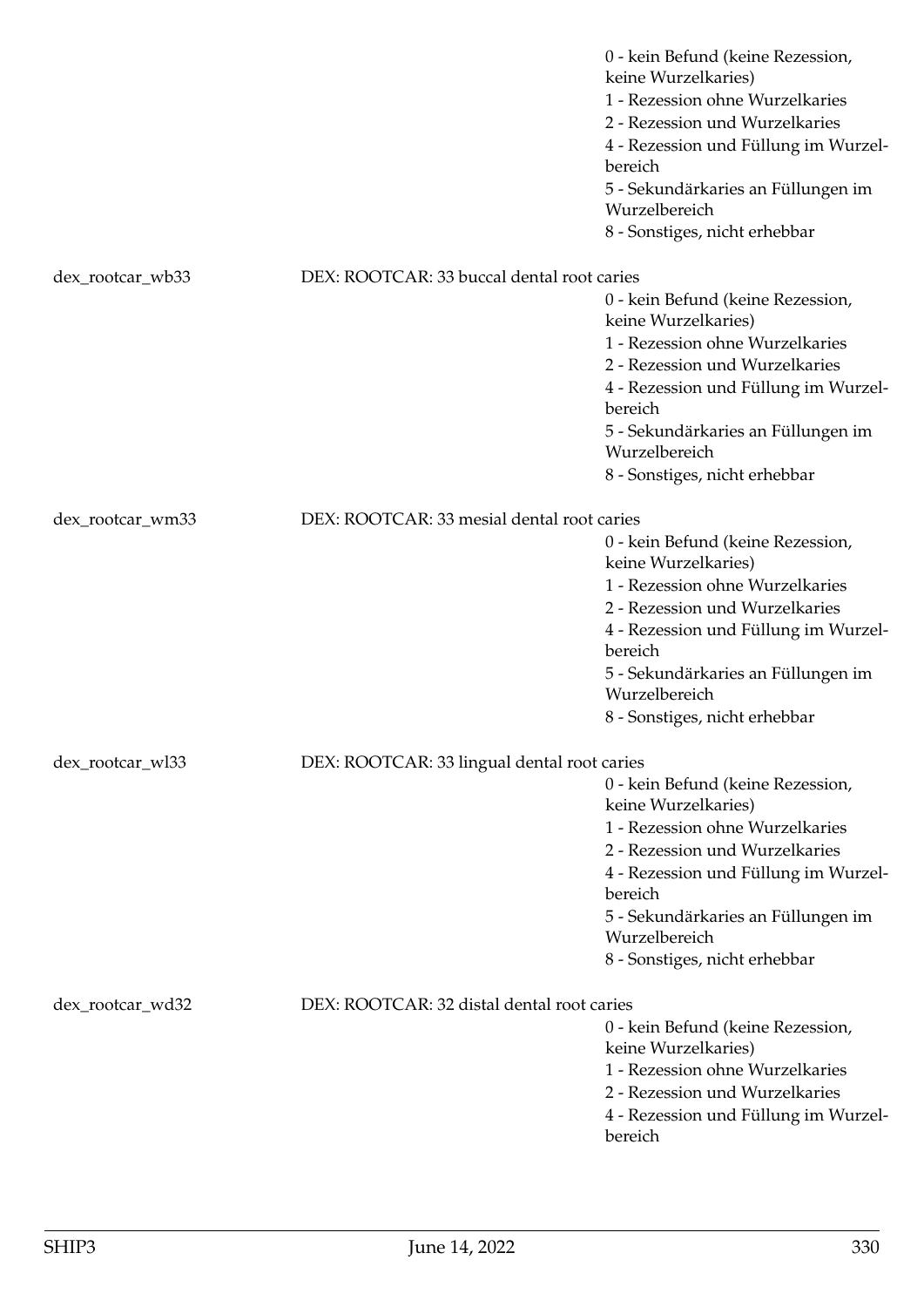|                  |                                             | 5 - Sekundärkaries an Füllungen im                       |
|------------------|---------------------------------------------|----------------------------------------------------------|
|                  |                                             | Wurzelbereich<br>8 - Sonstiges, nicht erhebbar           |
|                  |                                             |                                                          |
| dex_rootcar_wb32 | DEX: ROOTCAR: 32 buccal dental root caries  |                                                          |
|                  |                                             | 0 - kein Befund (keine Rezession,<br>keine Wurzelkaries) |
|                  |                                             | 1 - Rezession ohne Wurzelkaries                          |
|                  |                                             | 2 - Rezession und Wurzelkaries                           |
|                  |                                             | 4 - Rezession und Füllung im Wurzel-<br>bereich          |
|                  |                                             | 5 - Sekundärkaries an Füllungen im<br>Wurzelbereich      |
|                  |                                             | 8 - Sonstiges, nicht erhebbar                            |
| dex_rootcar_wm32 | DEX: ROOTCAR: 32 mesial dental root caries  |                                                          |
|                  |                                             | 0 - kein Befund (keine Rezession,                        |
|                  |                                             | keine Wurzelkaries)                                      |
|                  |                                             | 1 - Rezession ohne Wurzelkaries                          |
|                  |                                             | 2 - Rezession und Wurzelkaries                           |
|                  |                                             | 4 - Rezession und Füllung im Wurzel-<br>bereich          |
|                  |                                             | 5 - Sekundärkaries an Füllungen im<br>Wurzelbereich      |
|                  |                                             | 8 - Sonstiges, nicht erhebbar                            |
|                  |                                             |                                                          |
| dex_rootcar_wl32 | DEX: ROOTCAR: 32 lingual dental root caries | 0 - kein Befund (keine Rezession,                        |
|                  |                                             | keine Wurzelkaries)                                      |
|                  |                                             | 1 - Rezession ohne Wurzelkaries                          |
|                  |                                             | 2 - Rezession und Wurzelkaries                           |
|                  |                                             | 4 - Rezession und Füllung im Wurzel-<br>bereich          |
|                  |                                             | 5 - Sekundärkaries an Füllungen im<br>Wurzelbereich      |
|                  |                                             | 8 - Sonstiges, nicht erhebbar                            |
|                  |                                             |                                                          |
| dex_rootcar_wd31 | DEX: ROOTCAR: 31 distal dental root caries  |                                                          |
|                  |                                             | 0 - kein Befund (keine Rezession,                        |
|                  |                                             | keine Wurzelkaries)<br>1 - Rezession ohne Wurzelkaries   |
|                  |                                             | 2 - Rezession und Wurzelkaries                           |
|                  |                                             | 4 - Rezession und Füllung im Wurzel-                     |
|                  |                                             | bereich                                                  |
|                  |                                             | 5 - Sekundärkaries an Füllungen im                       |
|                  |                                             | Wurzelbereich                                            |
|                  |                                             | 8 - Sonstiges, nicht erhebbar                            |
| dex_rootcar_wb31 | DEX: ROOTCAR: 31 buccal dental root caries  |                                                          |
|                  |                                             | 0 - kein Befund (keine Rezession,                        |
|                  |                                             | keine Wurzelkaries)                                      |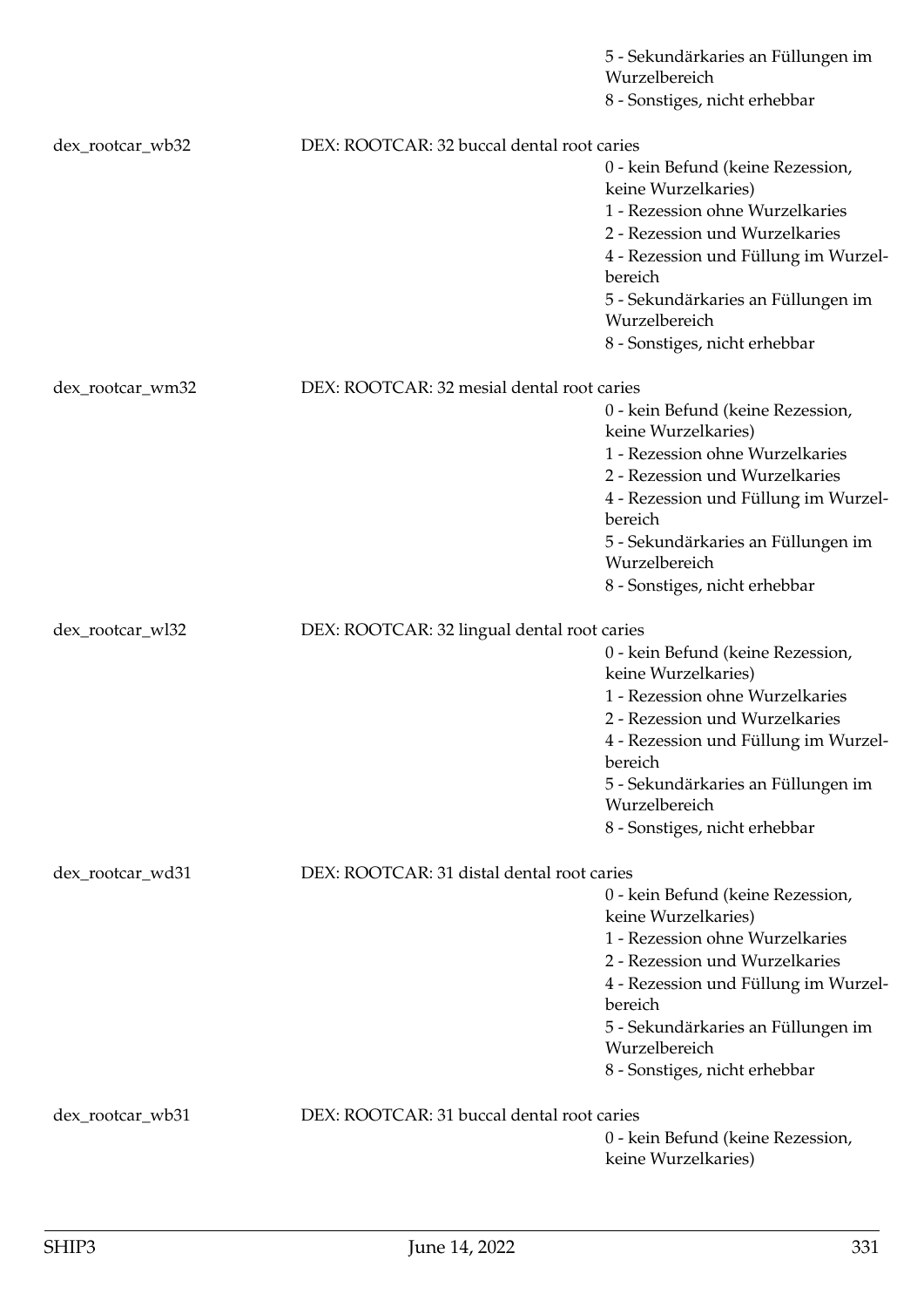|                  |                                             | 1 - Rezession ohne Wurzelkaries<br>2 - Rezession und Wurzelkaries<br>4 - Rezession und Füllung im Wurzel-<br>bereich<br>5 - Sekundärkaries an Füllungen im<br>Wurzelbereich<br>8 - Sonstiges, nicht erhebbar                                                             |
|------------------|---------------------------------------------|--------------------------------------------------------------------------------------------------------------------------------------------------------------------------------------------------------------------------------------------------------------------------|
| dex_rootcar_wm31 | DEX: ROOTCAR: 31 mesial dental root caries  |                                                                                                                                                                                                                                                                          |
|                  |                                             | 0 - kein Befund (keine Rezession,<br>keine Wurzelkaries)<br>1 - Rezession ohne Wurzelkaries<br>2 - Rezession und Wurzelkaries<br>4 - Rezession und Füllung im Wurzel-<br>bereich<br>5 - Sekundärkaries an Füllungen im<br>Wurzelbereich<br>8 - Sonstiges, nicht erhebbar |
| dex_rootcar_wl31 | DEX: ROOTCAR: 31 lingual dental root caries |                                                                                                                                                                                                                                                                          |
|                  |                                             | 0 - kein Befund (keine Rezession,<br>keine Wurzelkaries)<br>1 - Rezession ohne Wurzelkaries<br>2 - Rezession und Wurzelkaries<br>4 - Rezession und Füllung im Wurzel-<br>bereich<br>5 - Sekundärkaries an Füllungen im<br>Wurzelbereich<br>8 - Sonstiges, nicht erhebbar |
| dex_rootcar_wd41 | DEX: ROOTCAR: 41 distal dental root caries  |                                                                                                                                                                                                                                                                          |
|                  |                                             | 0 - kein Befund (keine Rezession,<br>keine Wurzelkaries)<br>1 - Rezession ohne Wurzelkaries<br>2 - Rezession und Wurzelkaries<br>4 - Rezession und Füllung im Wurzel-<br>bereich<br>5 - Sekundärkaries an Füllungen im<br>Wurzelbereich<br>8 - Sonstiges, nicht erhebbar |
| dex_rootcar_wb41 | DEX: ROOTCAR: 41 buccal dental root caries  |                                                                                                                                                                                                                                                                          |
|                  |                                             | 0 - kein Befund (keine Rezession,<br>keine Wurzelkaries)<br>1 - Rezession ohne Wurzelkaries<br>2 - Rezession und Wurzelkaries<br>4 - Rezession und Füllung im Wurzel-<br>bereich<br>5 - Sekundärkaries an Füllungen im<br>Wurzelbereich<br>8 - Sonstiges, nicht erhebbar |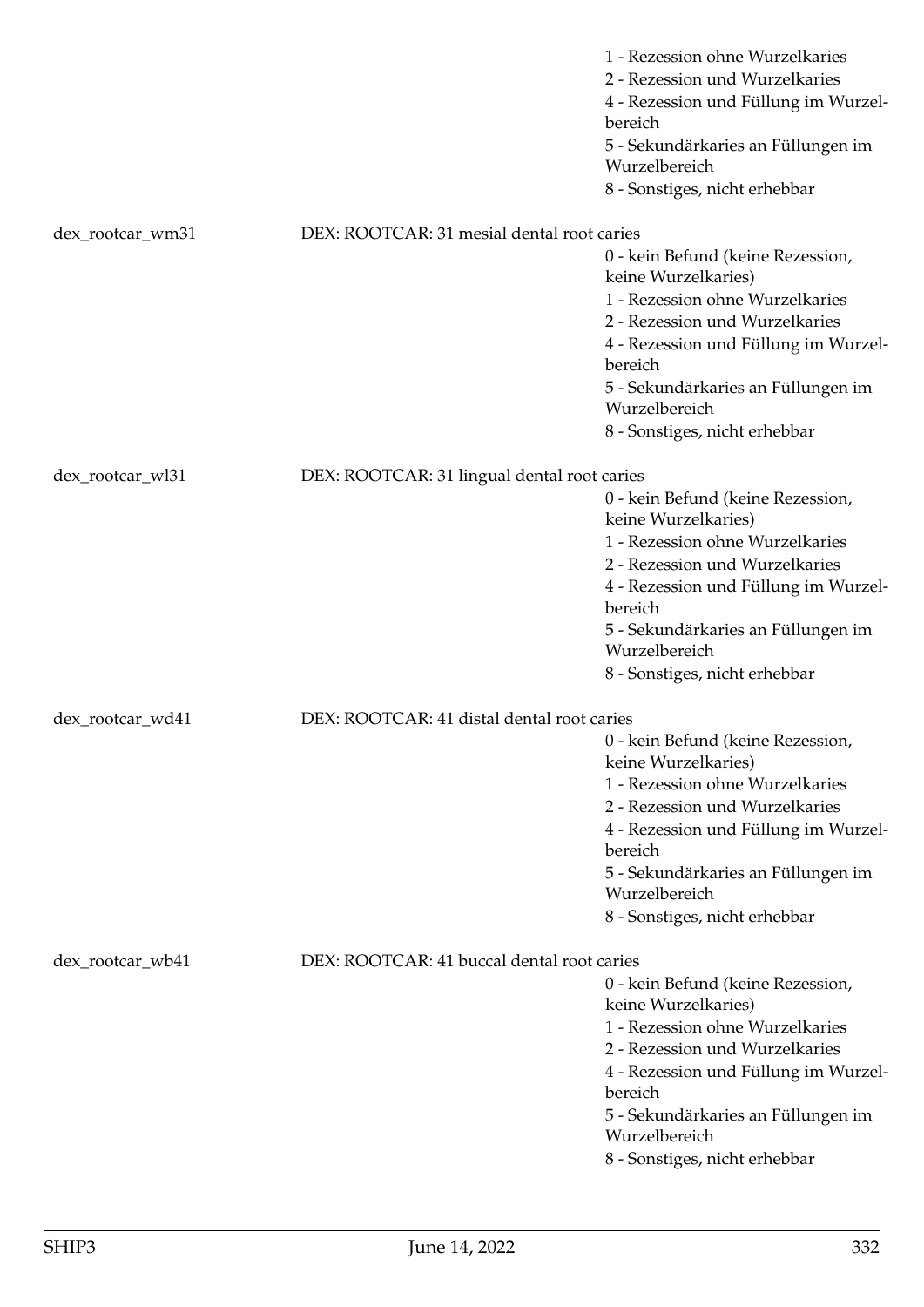| dex_rootcar_wm41 | DEX: ROOTCAR: 41 mesial dental root caries  | 0 - kein Befund (keine Rezession,<br>keine Wurzelkaries)<br>1 - Rezession ohne Wurzelkaries<br>2 - Rezession und Wurzelkaries<br>4 - Rezession und Füllung im Wurzel-<br>bereich<br>5 - Sekundärkaries an Füllungen im<br>Wurzelbereich<br>8 - Sonstiges, nicht erhebbar |
|------------------|---------------------------------------------|--------------------------------------------------------------------------------------------------------------------------------------------------------------------------------------------------------------------------------------------------------------------------|
| dex_rootcar_wl41 | DEX: ROOTCAR: 41 lingual dental root caries | 0 - kein Befund (keine Rezession,<br>keine Wurzelkaries)<br>1 - Rezession ohne Wurzelkaries<br>2 - Rezession und Wurzelkaries<br>4 - Rezession und Füllung im Wurzel-<br>bereich<br>5 - Sekundärkaries an Füllungen im<br>Wurzelbereich<br>8 - Sonstiges, nicht erhebbar |
| dex_rootcar_wd42 | DEX: ROOTCAR: 42 distal dental root caries  | 0 - kein Befund (keine Rezession,<br>keine Wurzelkaries)<br>1 - Rezession ohne Wurzelkaries<br>2 - Rezession und Wurzelkaries<br>4 - Rezession und Füllung im Wurzel-<br>bereich<br>5 - Sekundärkaries an Füllungen im<br>Wurzelbereich<br>8 - Sonstiges, nicht erhebbar |
| dex_rootcar_wb42 | DEX: ROOTCAR: 42 buccal dental root caries  | 0 - kein Befund (keine Rezession,<br>keine Wurzelkaries)<br>1 - Rezession ohne Wurzelkaries<br>2 - Rezession und Wurzelkaries<br>4 - Rezession und Füllung im Wurzel-<br>bereich<br>5 - Sekundärkaries an Füllungen im<br>Wurzelbereich<br>8 - Sonstiges, nicht erhebbar |
| dex_rootcar_wm42 | DEX: ROOTCAR: 42 mesial dental root caries  | 0 - kein Befund (keine Rezession,<br>keine Wurzelkaries)<br>1 - Rezession ohne Wurzelkaries<br>2 - Rezession und Wurzelkaries                                                                                                                                            |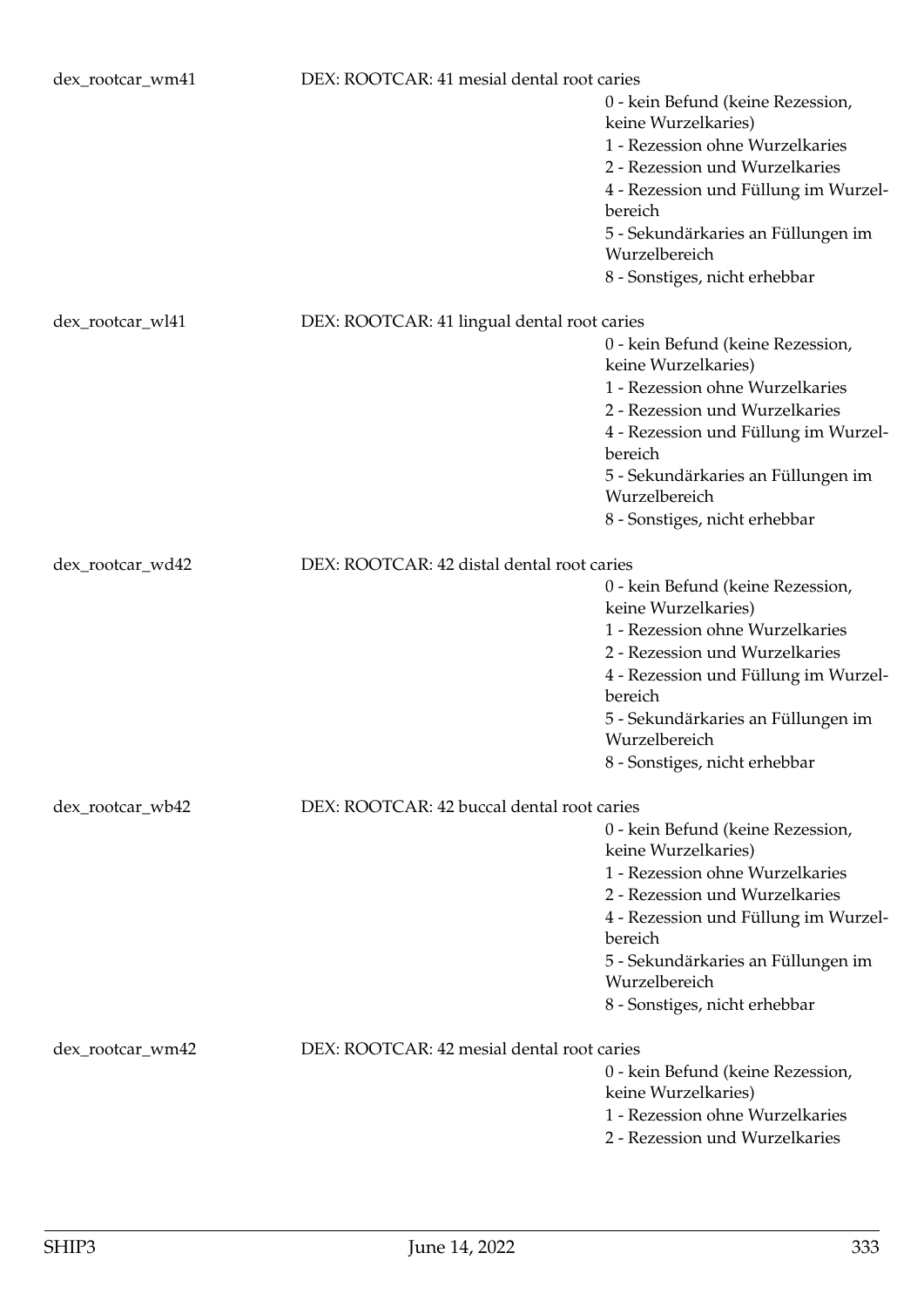|                  |                                             | 4 - Rezession und Füllung im Wurzel-<br>bereich<br>5 - Sekundärkaries an Füllungen im<br>Wurzelbereich |
|------------------|---------------------------------------------|--------------------------------------------------------------------------------------------------------|
|                  |                                             | 8 - Sonstiges, nicht erhebbar                                                                          |
| dex_rootcar_wl42 | DEX: ROOTCAR: 42 lingual dental root caries |                                                                                                        |
|                  |                                             | 0 - kein Befund (keine Rezession,<br>keine Wurzelkaries)                                               |
|                  |                                             | 1 - Rezession ohne Wurzelkaries<br>2 - Rezession und Wurzelkaries                                      |
|                  |                                             | 4 - Rezession und Füllung im Wurzel-<br>bereich                                                        |
|                  |                                             | 5 - Sekundärkaries an Füllungen im<br>Wurzelbereich                                                    |
|                  |                                             | 8 - Sonstiges, nicht erhebbar                                                                          |
| dex_rootcar_wd43 | DEX: ROOTCAR: 43 distal dental root caries  |                                                                                                        |
|                  |                                             | 0 - kein Befund (keine Rezession,<br>keine Wurzelkaries)                                               |
|                  |                                             | 1 - Rezession ohne Wurzelkaries<br>2 - Rezession und Wurzelkaries                                      |
|                  |                                             | 4 - Rezession und Füllung im Wurzel-                                                                   |
|                  |                                             | bereich                                                                                                |
|                  |                                             | 5 - Sekundärkaries an Füllungen im<br>Wurzelbereich                                                    |
|                  |                                             | 8 - Sonstiges, nicht erhebbar                                                                          |
| dex_rootcar_wb43 | DEX: ROOTCAR: 43 buccal dental root caries  |                                                                                                        |
|                  |                                             | 0 - kein Befund (keine Rezession,<br>keine Wurzelkaries)                                               |
|                  |                                             | 1 - Rezession ohne Wurzelkaries                                                                        |
|                  |                                             | 2 - Rezession und Wurzelkaries<br>4 - Rezession und Füllung im Wurzel-                                 |
|                  |                                             | bereich                                                                                                |
|                  |                                             | 5 - Sekundärkaries an Füllungen im<br>Wurzelbereich                                                    |
|                  |                                             | 8 - Sonstiges, nicht erhebbar                                                                          |
| dex_rootcar_wm43 | DEX: ROOTCAR: 43 mesial dental root caries  |                                                                                                        |
|                  |                                             | 0 - kein Befund (keine Rezession,                                                                      |
|                  |                                             | keine Wurzelkaries)<br>1 - Rezession ohne Wurzelkaries                                                 |
|                  |                                             | 2 - Rezession und Wurzelkaries                                                                         |
|                  |                                             | 4 - Rezession und Füllung im Wurzel-<br>bereich                                                        |
|                  |                                             | 5 - Sekundärkaries an Füllungen im<br>Wurzelbereich                                                    |
|                  |                                             | 8 - Sonstiges, nicht erhebbar                                                                          |
| dex_rootcar_wl43 | DEX: ROOTCAR: 43 lingual dental root caries |                                                                                                        |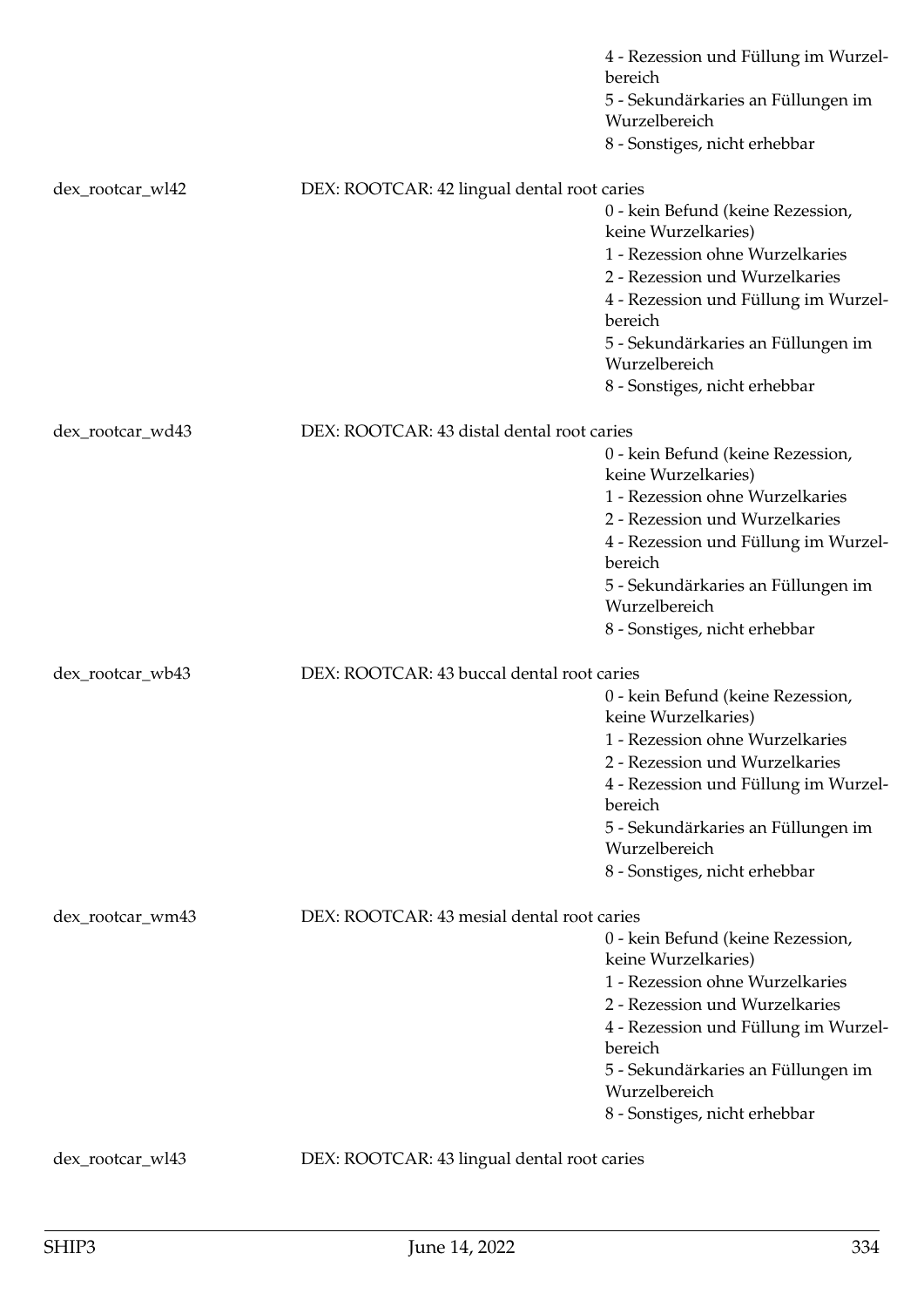|                  |                                             | 0 - kein Befund (keine Rezession,<br>keine Wurzelkaries)<br>1 - Rezession ohne Wurzelkaries<br>2 - Rezession und Wurzelkaries<br>4 - Rezession und Füllung im Wurzel-<br>bereich<br>5 - Sekundärkaries an Füllungen im<br>Wurzelbereich<br>8 - Sonstiges, nicht erhebbar |
|------------------|---------------------------------------------|--------------------------------------------------------------------------------------------------------------------------------------------------------------------------------------------------------------------------------------------------------------------------|
| dex_rootcar_wd44 | DEX: ROOTCAR: 44 distal dental root caries  |                                                                                                                                                                                                                                                                          |
|                  |                                             | 0 - kein Befund (keine Rezession,<br>keine Wurzelkaries)<br>1 - Rezession ohne Wurzelkaries<br>2 - Rezession und Wurzelkaries<br>4 - Rezession und Füllung im Wurzel-<br>bereich<br>5 - Sekundärkaries an Füllungen im<br>Wurzelbereich<br>8 - Sonstiges, nicht erhebbar |
| dex_rootcar_wb44 | DEX: ROOTCAR: 44 buccal dental root caries  | 0 - kein Befund (keine Rezession,<br>keine Wurzelkaries)<br>1 - Rezession ohne Wurzelkaries<br>2 - Rezession und Wurzelkaries<br>4 - Rezession und Füllung im Wurzel-<br>bereich<br>5 - Sekundärkaries an Füllungen im<br>Wurzelbereich<br>8 - Sonstiges, nicht erhebbar |
| dex_rootcar_wm44 | DEX: ROOTCAR: 44 mesial dental root caries  | 0 - kein Befund (keine Rezession,<br>keine Wurzelkaries)<br>1 - Rezession ohne Wurzelkaries<br>2 - Rezession und Wurzelkaries<br>4 - Rezession und Füllung im Wurzel-<br>bereich<br>5 - Sekundärkaries an Füllungen im<br>Wurzelbereich<br>8 - Sonstiges, nicht erhebbar |
| dex_rootcar_wl44 | DEX: ROOTCAR: 44 lingual dental root caries | 0 - kein Befund (keine Rezession,<br>keine Wurzelkaries)<br>1 - Rezession ohne Wurzelkaries<br>2 - Rezession und Wurzelkaries<br>4 - Rezession und Füllung im Wurzel-<br>bereich                                                                                         |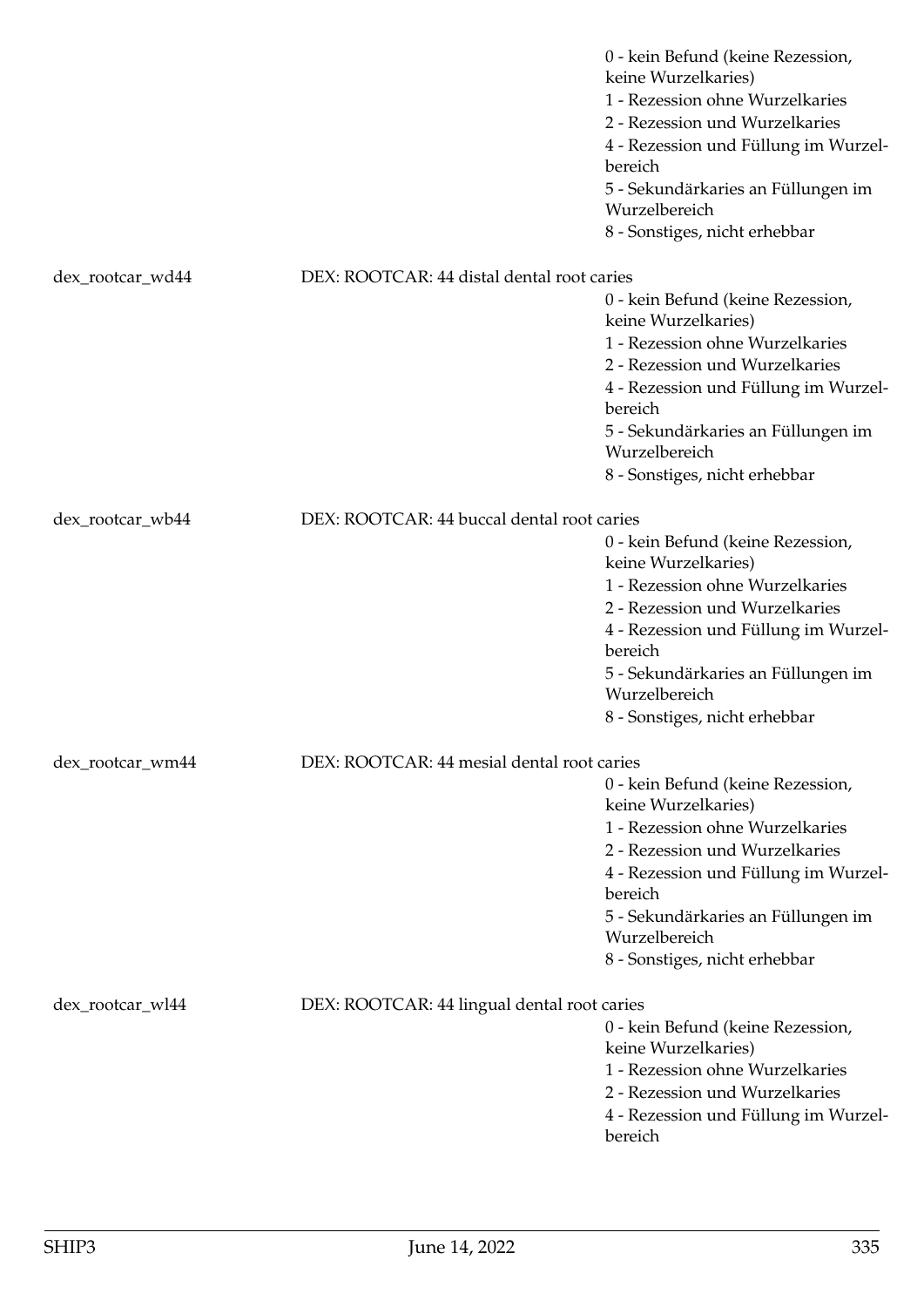|                  |                                             | 5 - Sekundärkaries an Füllungen im<br>Wurzelbereich      |
|------------------|---------------------------------------------|----------------------------------------------------------|
|                  |                                             | 8 - Sonstiges, nicht erhebbar                            |
|                  |                                             |                                                          |
| dex_rootcar_wd45 | DEX: ROOTCAR: 45 distal dental root caries  |                                                          |
|                  |                                             | 0 - kein Befund (keine Rezession,<br>keine Wurzelkaries) |
|                  |                                             | 1 - Rezession ohne Wurzelkaries                          |
|                  |                                             | 2 - Rezession und Wurzelkaries                           |
|                  |                                             | 4 - Rezession und Füllung im Wurzel-<br>bereich          |
|                  |                                             | 5 - Sekundärkaries an Füllungen im<br>Wurzelbereich      |
|                  |                                             | 8 - Sonstiges, nicht erhebbar                            |
|                  | DEX: ROOTCAR: 45 buccal dental root caries  |                                                          |
| dex_rootcar_wb45 |                                             | 0 - kein Befund (keine Rezession,                        |
|                  |                                             | keine Wurzelkaries)                                      |
|                  |                                             | 1 - Rezession ohne Wurzelkaries                          |
|                  |                                             | 2 - Rezession und Wurzelkaries                           |
|                  |                                             | 4 - Rezession und Füllung im Wurzel-<br>bereich          |
|                  |                                             | 5 - Sekundärkaries an Füllungen im<br>Wurzelbereich      |
|                  |                                             | 8 - Sonstiges, nicht erhebbar                            |
|                  |                                             |                                                          |
| dex_rootcar_wm45 | DEX: ROOTCAR: 45 mesial dental root caries  |                                                          |
|                  |                                             | 0 - kein Befund (keine Rezession,<br>keine Wurzelkaries) |
|                  |                                             | 1 - Rezession ohne Wurzelkaries                          |
|                  |                                             | 2 - Rezession und Wurzelkaries                           |
|                  |                                             | 4 - Rezession und Füllung im Wurzel-<br>bereich          |
|                  |                                             | 5 - Sekundärkaries an Füllungen im<br>Wurzelbereich      |
|                  |                                             | 8 - Sonstiges, nicht erhebbar                            |
|                  |                                             |                                                          |
| dex_rootcar_wl45 | DEX: ROOTCAR: 45 lingual dental root caries |                                                          |
|                  |                                             | 0 - kein Befund (keine Rezession,<br>keine Wurzelkaries) |
|                  |                                             | 1 - Rezession ohne Wurzelkaries                          |
|                  |                                             | 2 - Rezession und Wurzelkaries                           |
|                  |                                             | 4 - Rezession und Füllung im Wurzel-                     |
|                  |                                             | bereich                                                  |
|                  |                                             | 5 - Sekundärkaries an Füllungen im                       |
|                  |                                             | Wurzelbereich                                            |
|                  |                                             | 8 - Sonstiges, nicht erhebbar                            |
| dex_rootcar_wd46 | DEX: ROOTCAR: 46 distal dental root caries  |                                                          |
|                  |                                             | 0 - kein Befund (keine Rezession,                        |
|                  |                                             | keine Wurzelkaries)                                      |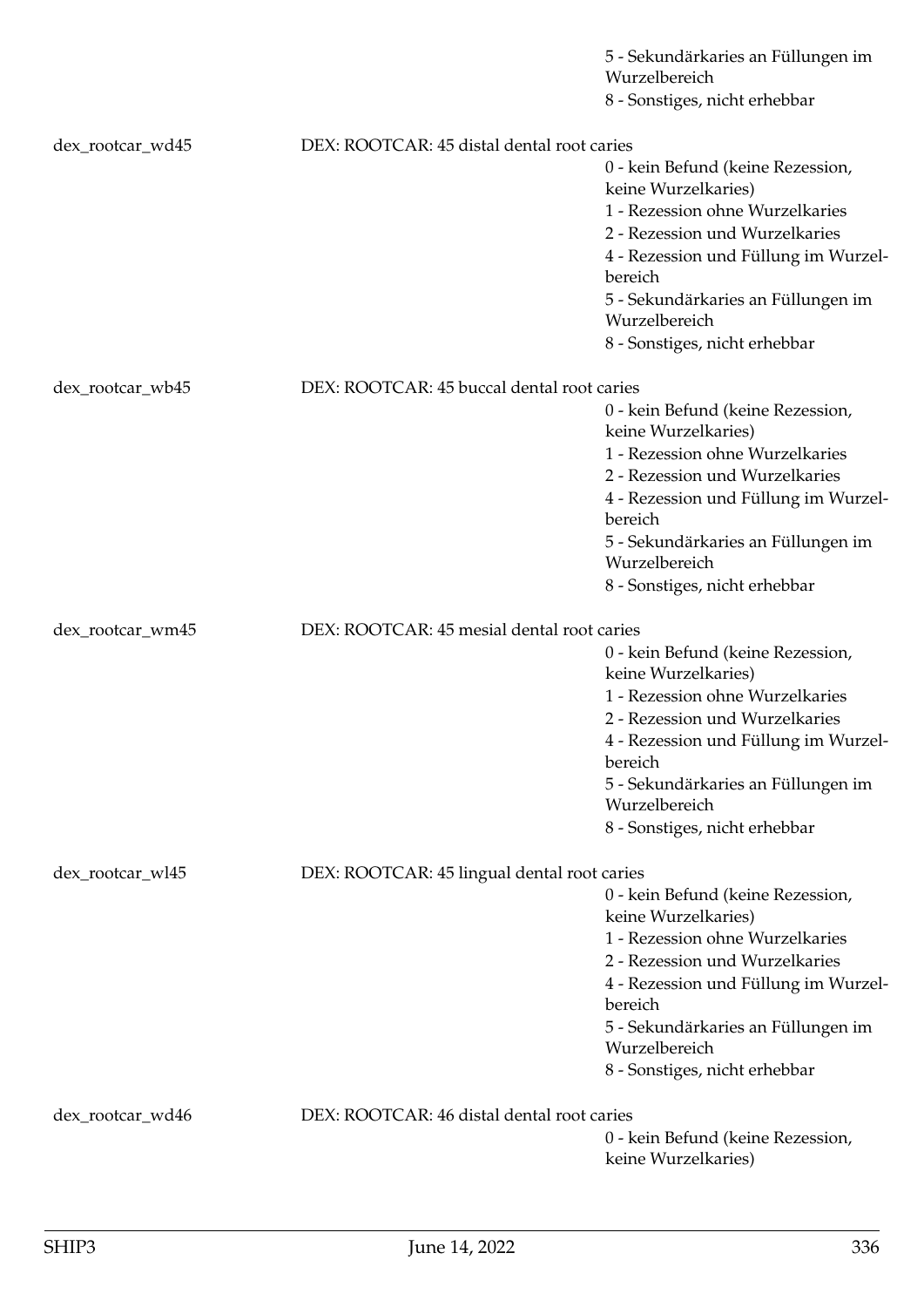| 1 - Rezession ohne Wurzelkaries<br>2 - Rezession und Wurzelkaries<br>4 - Rezession und Füllung im Wurzel-<br>bereich<br>5 - Sekundärkaries an Füllungen im<br>Wurzelbereich<br>8 - Sonstiges, nicht erhebbar                                                             |
|--------------------------------------------------------------------------------------------------------------------------------------------------------------------------------------------------------------------------------------------------------------------------|
|                                                                                                                                                                                                                                                                          |
| 0 - kein Befund (keine Rezession,<br>keine Wurzelkaries)<br>1 - Rezession ohne Wurzelkaries<br>2 - Rezession und Wurzelkaries<br>4 - Rezession und Füllung im Wurzel-<br>bereich<br>5 - Sekundärkaries an Füllungen im<br>Wurzelbereich<br>8 - Sonstiges, nicht erhebbar |
|                                                                                                                                                                                                                                                                          |
| 0 - kein Befund (keine Rezession,<br>keine Wurzelkaries)                                                                                                                                                                                                                 |
| 1 - Rezession ohne Wurzelkaries<br>2 - Rezession und Wurzelkaries<br>4 - Rezession und Füllung im Wurzel-<br>bereich                                                                                                                                                     |
| 5 - Sekundärkaries an Füllungen im<br>Wurzelbereich<br>8 - Sonstiges, nicht erhebbar                                                                                                                                                                                     |
|                                                                                                                                                                                                                                                                          |
|                                                                                                                                                                                                                                                                          |
| 0 - kein Befund (keine Rezession,<br>keine Wurzelkaries)                                                                                                                                                                                                                 |
| 1 - Rezession ohne Wurzelkaries                                                                                                                                                                                                                                          |
| 2 - Rezession und Wurzelkaries<br>4 - Rezession und Füllung im Wurzel-<br>bereich                                                                                                                                                                                        |
| 5 - Sekundärkaries an Füllungen im<br>Wurzelbereich                                                                                                                                                                                                                      |
| 8 - Sonstiges, nicht erhebbar                                                                                                                                                                                                                                            |
| 0 - kein Befund (keine Rezession,<br>keine Wurzelkaries)<br>1 - Rezession ohne Wurzelkaries<br>2 - Rezession und Wurzelkaries<br>4 - Rezession und Füllung im Wurzel-<br>bereich<br>5 - Sekundärkaries an Füllungen im<br>Wurzelbereich<br>8 - Sonstiges, nicht erhebbar |
| DEX: ROOTCAR: 46 buccal dental root caries<br>DEX: ROOTCAR: 46 mesial dental root caries<br>DEX: ROOTCAR: 46 lingual dental root caries<br>DEX: ROOTCAR: 47 distal dental root caries                                                                                    |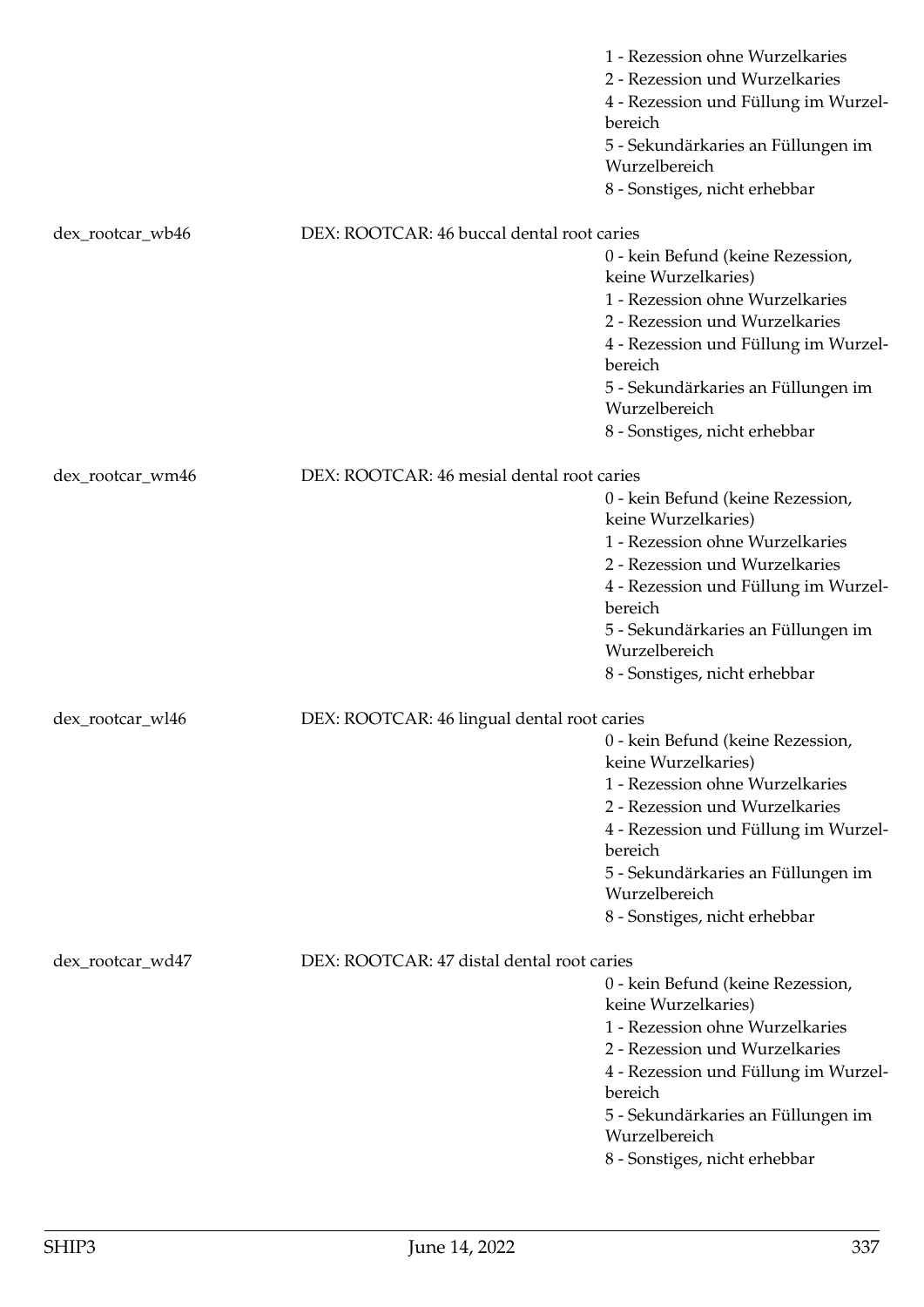| dex_rootcar_wb47    | DEX: ROOTCAR: 47 buccal dental root caries               |                                                                                                                                                                                  |  |
|---------------------|----------------------------------------------------------|----------------------------------------------------------------------------------------------------------------------------------------------------------------------------------|--|
|                     |                                                          | 0 - kein Befund (keine Rezession,<br>keine Wurzelkaries)<br>1 - Rezession ohne Wurzelkaries<br>2 - Rezession und Wurzelkaries<br>4 - Rezession und Füllung im Wurzel-<br>bereich |  |
|                     |                                                          | 5 - Sekundärkaries an Füllungen im<br>Wurzelbereich                                                                                                                              |  |
|                     |                                                          | 8 - Sonstiges, nicht erhebbar                                                                                                                                                    |  |
| dex_rootcar_wm47    | DEX: ROOTCAR: 47 mesial dental root caries               |                                                                                                                                                                                  |  |
|                     |                                                          | 0 - kein Befund (keine Rezession,<br>keine Wurzelkaries)                                                                                                                         |  |
|                     |                                                          | 1 - Rezession ohne Wurzelkaries                                                                                                                                                  |  |
|                     |                                                          | 2 - Rezession und Wurzelkaries                                                                                                                                                   |  |
|                     |                                                          | 4 - Rezession und Füllung im Wurzel-<br>bereich                                                                                                                                  |  |
|                     |                                                          | 5 - Sekundärkaries an Füllungen im<br>Wurzelbereich                                                                                                                              |  |
|                     |                                                          | 8 - Sonstiges, nicht erhebbar                                                                                                                                                    |  |
| dex_rootcar_wl47    | DEX: ROOTCAR: 47 lingual dental root caries              |                                                                                                                                                                                  |  |
|                     |                                                          | 0 - kein Befund (keine Rezession,<br>keine Wurzelkaries)                                                                                                                         |  |
|                     |                                                          | 1 - Rezession ohne Wurzelkaries                                                                                                                                                  |  |
|                     |                                                          | 2 - Rezession und Wurzelkaries                                                                                                                                                   |  |
|                     |                                                          | 4 - Rezession und Füllung im Wurzel-                                                                                                                                             |  |
|                     |                                                          | bereich                                                                                                                                                                          |  |
|                     |                                                          | 5 - Sekundärkaries an Füllungen im                                                                                                                                               |  |
|                     |                                                          | Wurzelbereich                                                                                                                                                                    |  |
|                     |                                                          | 8 - Sonstiges, nicht erhebbar                                                                                                                                                    |  |
| dex_rootcar_bes     | DEX: ROOTCAR: special features root caries<br>diagnostic |                                                                                                                                                                                  |  |
|                     |                                                          | 0 - no particularities                                                                                                                                                           |  |
|                     |                                                          | 1 - particularities                                                                                                                                                              |  |
|                     |                                                          | 8 - total data sheets not collectible                                                                                                                                            |  |
|                     |                                                          | 9 - total data sheets disallowed                                                                                                                                                 |  |
| dex_rootcar_bestext | DEX: ROOTCAR: remark root caries diagnostic              |                                                                                                                                                                                  |  |
| dex_rootcar_end     | DEX: ROOTCAR: end root caries diagnostic                 |                                                                                                                                                                                  |  |
| dex_rootcar_rci     | root caries index                                        |                                                                                                                                                                                  |  |
|                     |                                                          |                                                                                                                                                                                  |  |
| <b>ORALEND</b>      | DEX: Final data                                          |                                                                                                                                                                                  |  |
|                     |                                                          |                                                                                                                                                                                  |  |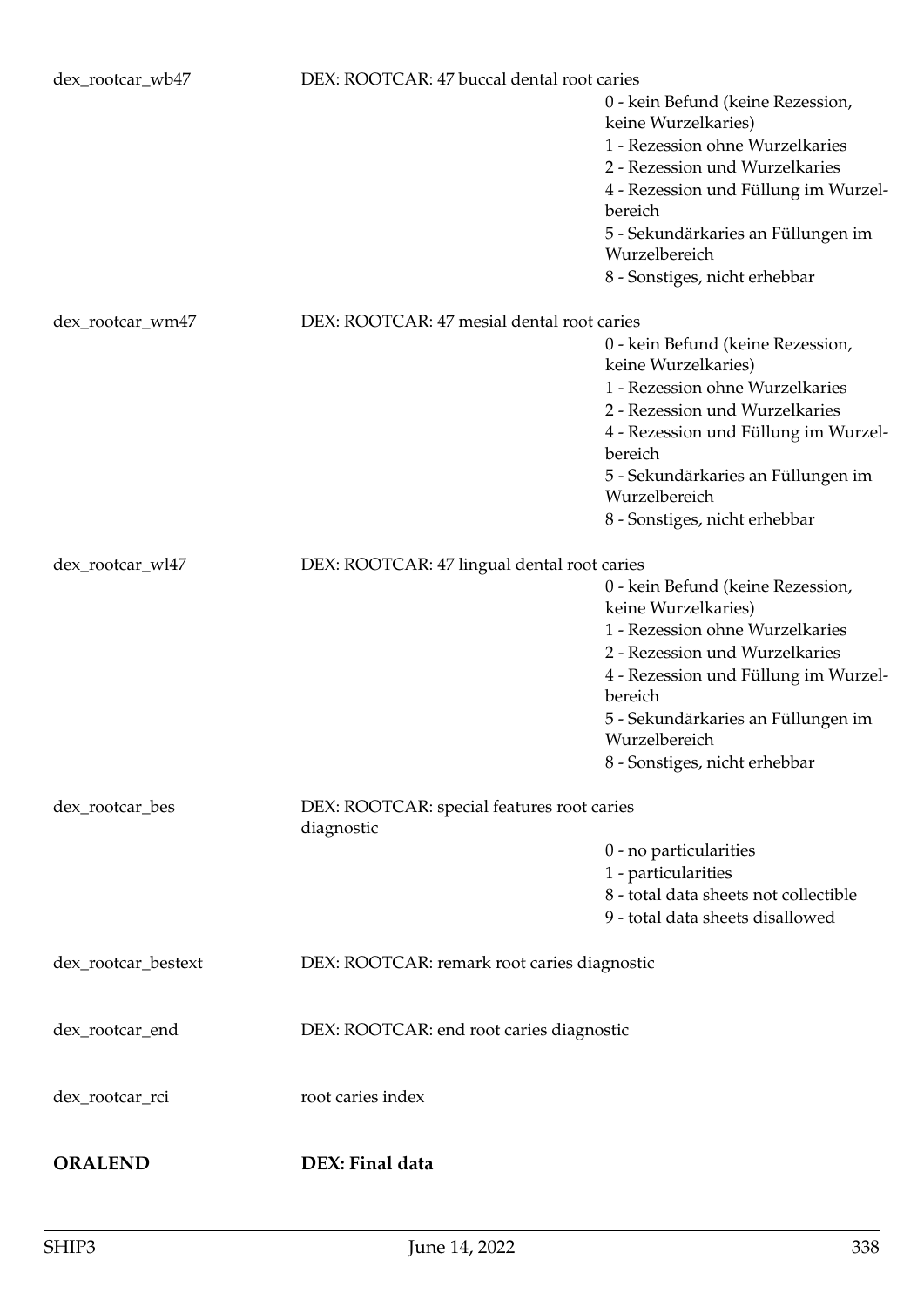| dex_oralend_begin           | begin of final dental examination                         |                                                                        |
|-----------------------------|-----------------------------------------------------------|------------------------------------------------------------------------|
| dex_oralend_interponat      | Bite register                                             | $1 - Yes$<br>$0 - No$<br>8 - value not usable<br>9 - refused           |
| dex_oralend_interponat_note | reason for non realisation                                |                                                                        |
| dex_oralend_dentimpress     | dental impression                                         | $1 - Yes$<br>$0 - No$<br>8 - value not usable<br>9 - refused           |
| dex_dentimpess_note         | Reason for non realisation                                |                                                                        |
| dex_ab_msh                  | Admission note: mucosa degeneration                       | $1 - Yes$<br>$0 - No$<br>8 - value not usable<br>9 - refused           |
| dex_oralend_ab_karies       | Admission note: crown resp. root caries                   | $1 - Yes$<br>$0 - No$<br>8 - value not usable<br>9 - refused           |
| dex_oralend_ab_paro         | admission note: periodontitis (gingival<br>$sulcus>=5mm)$ | $1 - Yes$<br>$0 - No$<br>8 - value not usable<br>9 - refused           |
| dex_oralend_bes             | DEX: ORALEND: Besonderheiten im<br>Abschlussgespräch      | $0$ - not any<br>$1 - single$<br>8 - not possible to do<br>9 - refused |
| dex_oralend_ab_bestext      | DEX: ORALEND: Besonderheiten im ZÄ<br>Abschlussgespräch   |                                                                        |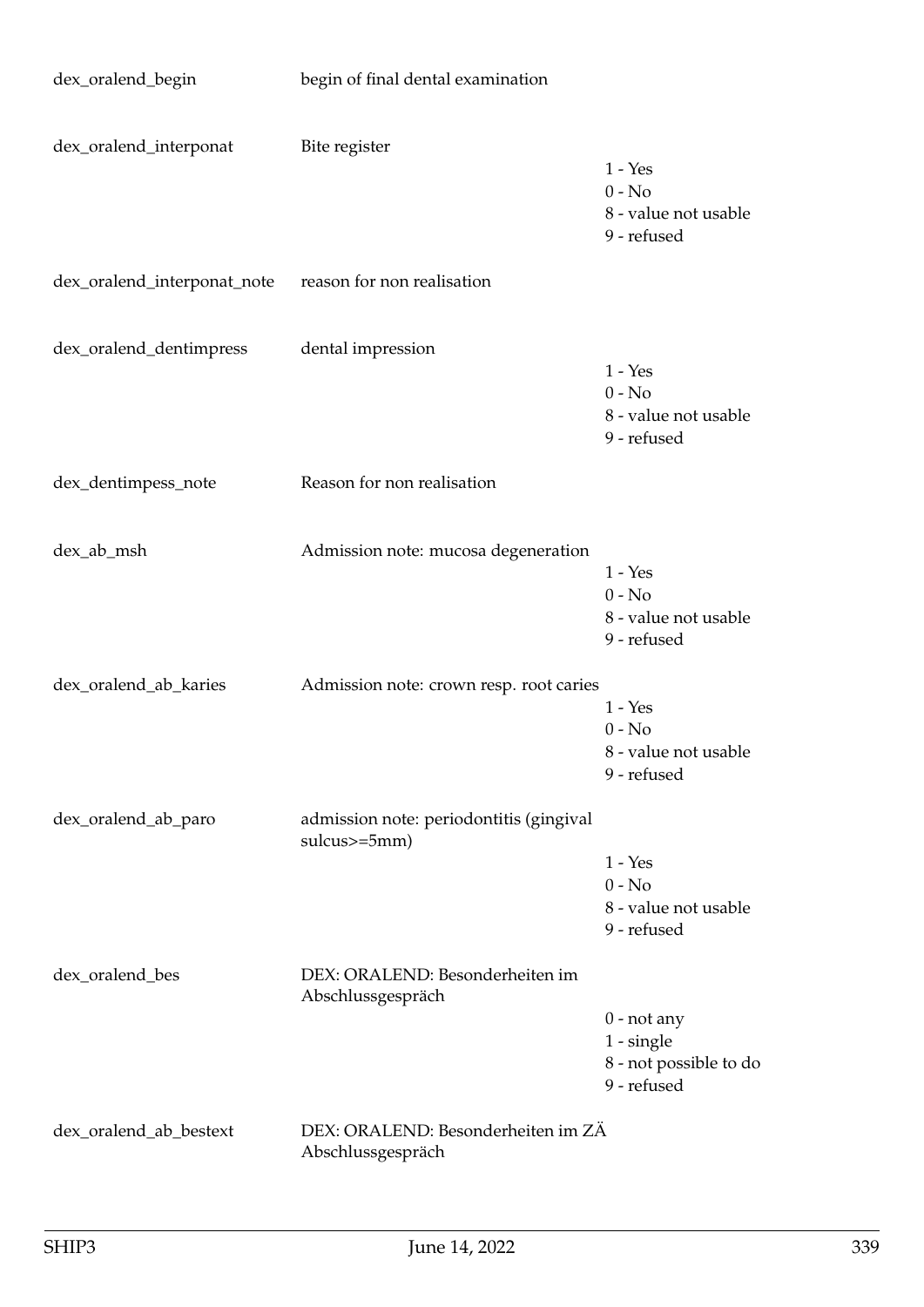## dex\_oralend\_end end of dental examination

| <b>DEXIMPRESS</b>                                         | Dental impression |
|-----------------------------------------------------------|-------------------|
| deximpressread_defect_cerv11 Cervical defects 11 [mm^{}2] |                   |
| deximpressread_defect_cerv12 Cervical defects 12 [mm^{}2] |                   |
| deximpressread_defect_cerv13 Cervical defects 13 [mm^{}2] |                   |
| deximpressread_defect_cerv14 Cervical defects 14 [mm^{}2] |                   |
| deximpressread_defect_cerv15 Cervical defects 15 [mm^{}2] |                   |
| deximpressread_defect_cerv16 Cervical defects 16 [mm^{}2] |                   |
| deximpressread_defect_cerv17 Cervical defects 17 [mm^{}2] |                   |
| deximpressread_defect_cerv21 Cervical defects 21 [mm^{}2] |                   |
| deximpressread_defect_cerv22 Cervical defects 22 [mm^{}2] |                   |
| deximpressread_defect_cerv23 Cervical defects 23 [mm^{}2] |                   |
| deximpressread_defect_cerv24 Cervical defects 24 [mm^{}2] |                   |
| deximpressread_defect_cerv25 Cervical defects 25 [mm^{}2] |                   |
| deximpressread_defect_cerv26 Cervical defects 26 [mm^{}2] |                   |
| deximpressread_defect_cerv27 Cervical defects 27 [mm^{}2] |                   |
| deximpressread_defect_cerv31 Cervical defects 31 [mm^{}2] |                   |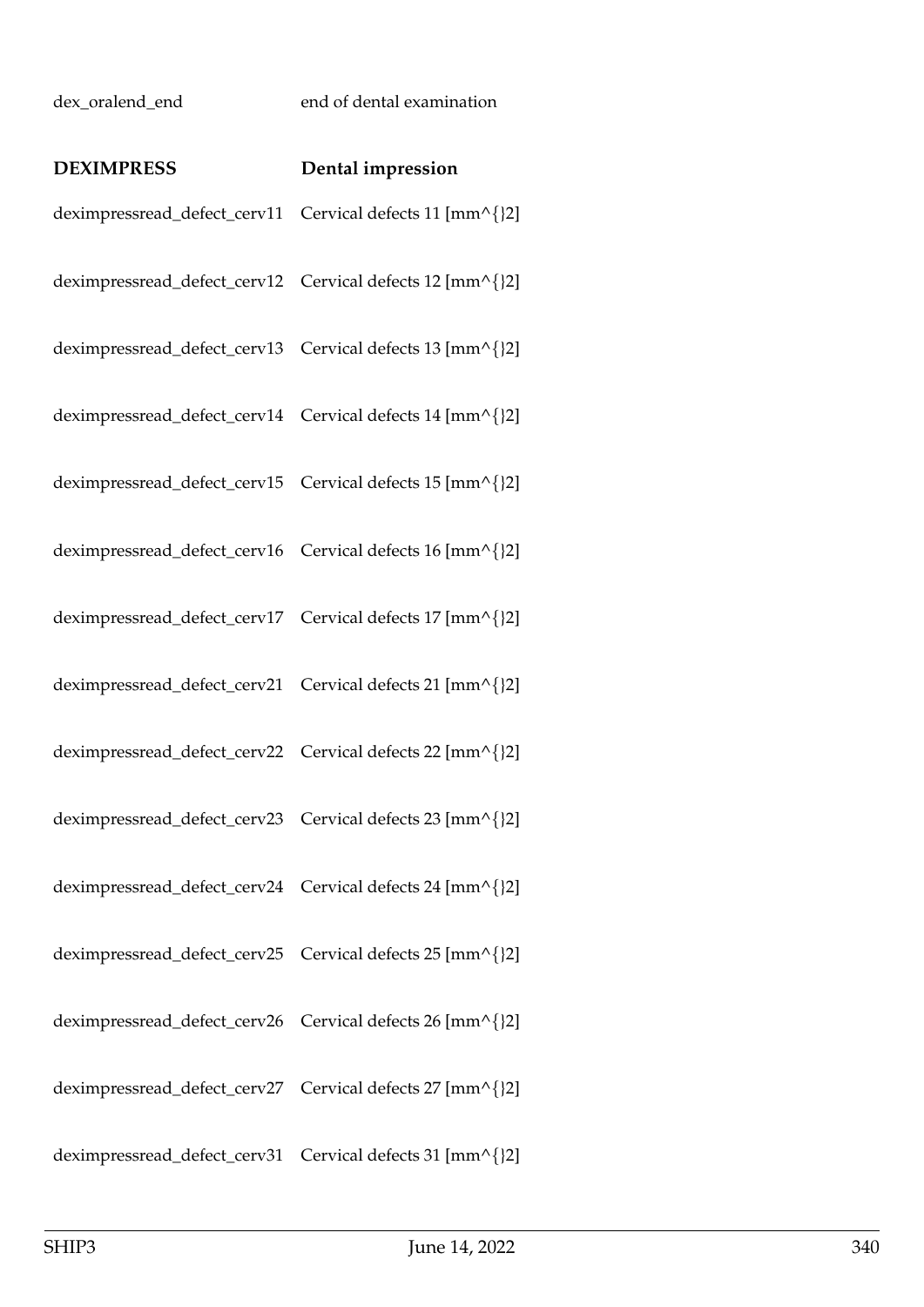| deximpressread_defect_cerv32 Cervical defects 32 [mm^{}2] |  |
|-----------------------------------------------------------|--|
| deximpressread_defect_cerv33 Cervical defects 33 [mm^{}2] |  |
| deximpressread_defect_cerv34 Cervical defects 34 [mm^{}2] |  |
| deximpressread_defect_cerv35 Cervical defects 35 [mm^{}2] |  |
| deximpressread_defect_cerv36 Cervical defects 36 [mm^{}2] |  |
| deximpressread_defect_cerv37 Cervical defects 37 [mm^{}2] |  |
| deximpressread_defect_cerv41 Cervical defects 41 [mm^{}2] |  |
| deximpressread_defect_cerv42 Cervical defects 42 [mm^{}2] |  |
| deximpressread_defect_cerv43 Cervical defects 43 [mm^{}2] |  |
| deximpressread_defect_cerv44 Cervical defects 44 [mm^{}2] |  |
| deximpressread_defect_cerv45 Cervical defects 45 [mm^{}2] |  |
| deximpressread_defect_cerv46 Cervical defects 46 [mm^{}2] |  |
| deximpressread_defect_cerv47 Cervical defects 47 [mm^{}2] |  |
|                                                           |  |
|                                                           |  |
|                                                           |  |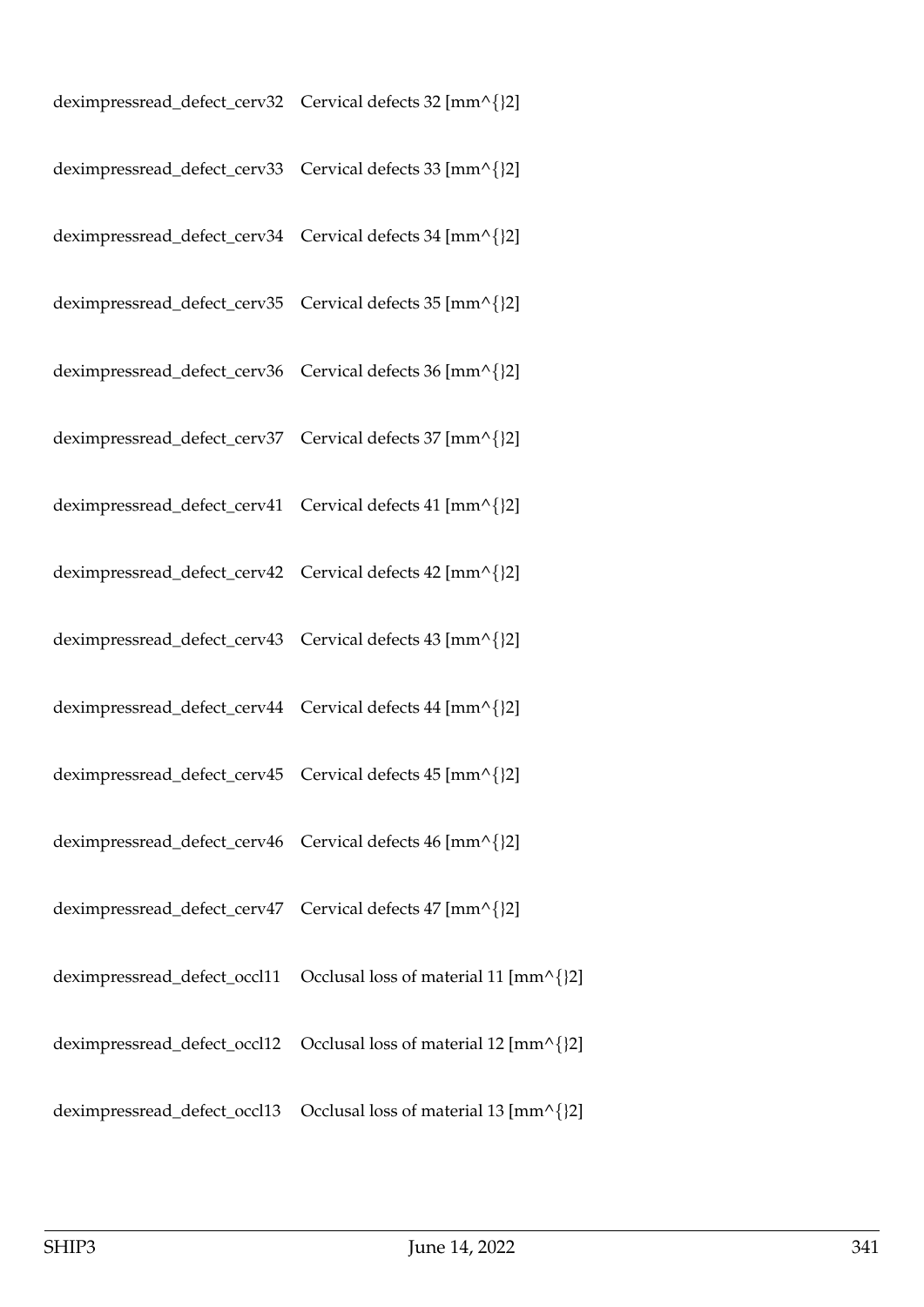| deximpressread_defect_occl15 | Occlusal loss of material 15 $\text{[mm\textdegree]}\{2\}$ |
|------------------------------|------------------------------------------------------------|
| deximpressread_defect_occl16 | Occlusal loss of material 16 [mm^{}2]                      |
| deximpressread_defect_occl17 | Occlusal loss of material 17 [mm^{}2]                      |
| deximpressread_defect_occl21 | Occlusal loss of material 21 [mm^{}2]                      |
| deximpressread_defect_occl22 | Occlusal loss of material 22 [mm^{}2]                      |
| deximpressread_defect_occl23 | Occlusal loss of material 23 [mm^{}2]                      |
|                              |                                                            |
|                              |                                                            |
|                              |                                                            |
| deximpressread_defect_occl27 | Occlusal loss of material 27 [mm^{}2]                      |
|                              |                                                            |
|                              |                                                            |
|                              |                                                            |
|                              |                                                            |
| deximpressread_defect_occl35 | Occlusal loss of material 35 [mm^{}2]                      |
| deximpressread_defect_occl36 | Occlusal loss of material 36 [mm^{}2]                      |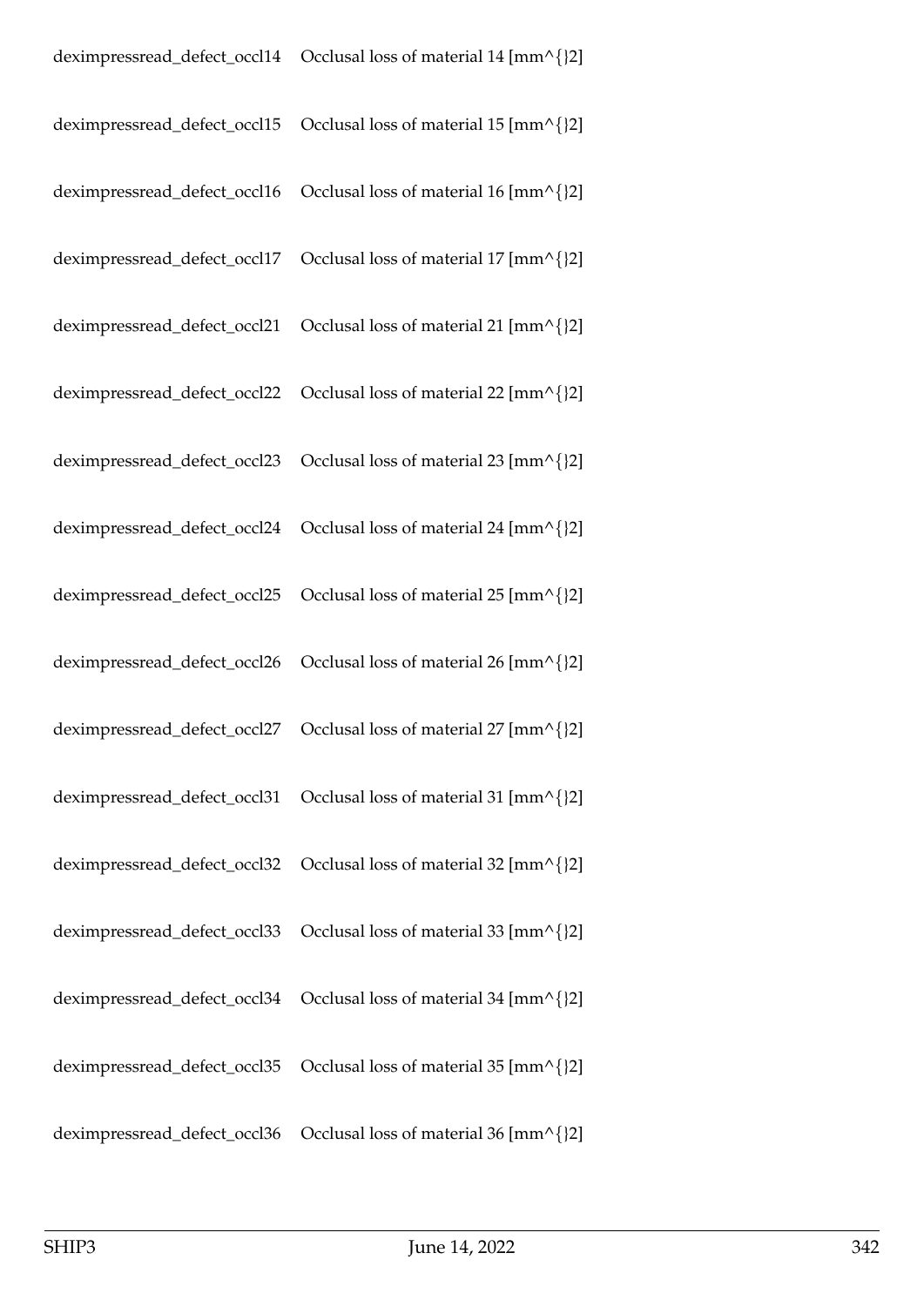| <b>MEX</b>                         | medical examination                                   |
|------------------------------------|-------------------------------------------------------|
| <b>ULTRASOU</b><br><b>ECHOALLG</b> | ultrasound examination<br><b>ECHO</b> heart - general |
| ech_tem                            | room temperature $(^{\circ}C)$                        |
| ech_beg                            | echo: beginning                                       |
| ech_usnr                           | echo: examiner number                                 |
| ech_usnr2_jn                       | Echo: 2. Untersucher(in)?                             |
| ech_usnr2                          | examiner number 2                                     |
| ech_grid                           | echo: equipment ID                                    |
|                                    |                                                       |

0 - No 1 - Yes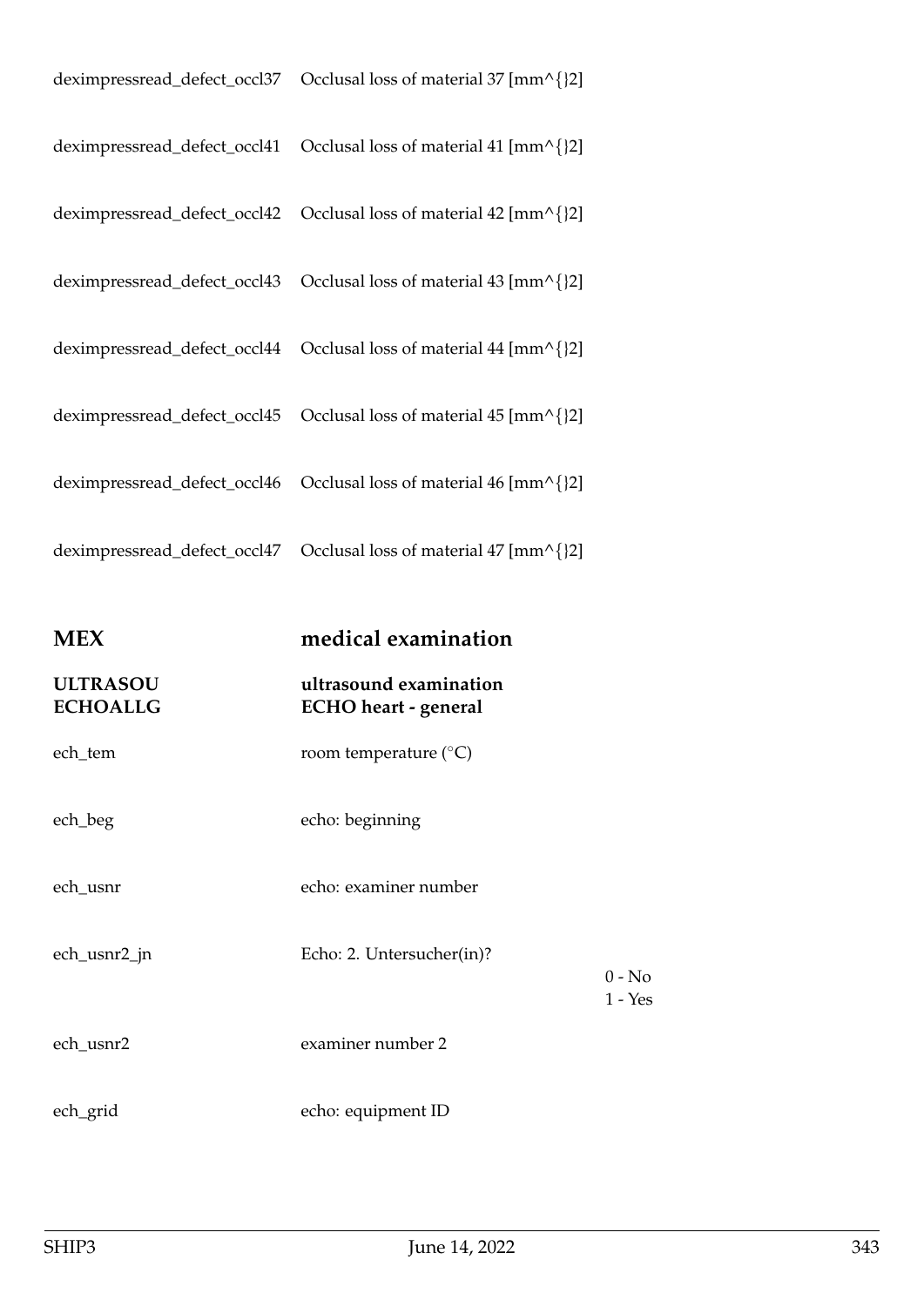| ech_bsnr                | echo: specific features                      |                                 |
|-------------------------|----------------------------------------------|---------------------------------|
|                         |                                              | 0 - ohne besondere Vorkommnisse |
|                         |                                              | 1 - besonderes Vorkommnis       |
|                         |                                              | 8 - nicht erhebbar              |
| ech_note_flachlage      | Echo: Lagerung des Teilnehmers nicht möglich |                                 |
|                         |                                              | $0 - No$                        |
|                         |                                              | $1 - Yes$                       |
|                         |                                              |                                 |
| ech_note_vhf            | Echo: VHF                                    |                                 |
|                         |                                              | $0 - No$                        |
|                         |                                              | $1 - Yes$                       |
|                         |                                              |                                 |
| ech_note_herzrhyt       | Echo: andere Herzrhythmusstörungen           | $0 - No$                        |
|                         |                                              |                                 |
|                         |                                              | $1$ - $\operatorname{Yes}$      |
| ech_note_herzrhyth_note | Echo: andere Herzrhythmusstörungen, welche?  |                                 |
|                         |                                              |                                 |
| ech_note_brady          | Echo: Bradykardie (<55 bpm)                  |                                 |
|                         |                                              | $0 - No$                        |
|                         |                                              | $1 - Yes$                       |
|                         |                                              |                                 |
| ech_note_tachy          | Echo: Tachykardie (>100 bpm)                 |                                 |
|                         |                                              | $0 - No$                        |
|                         |                                              | $1 - Yes$                       |
|                         |                                              |                                 |
| ech_note_ekg            | Echo: EKG defekt/stört                       |                                 |
|                         |                                              | $0 - No$                        |
|                         |                                              | $1 - Yes$                       |
| ech_note_herzschritt    | Echo: Herzschrittmacher                      |                                 |
|                         |                                              | $0 - No$                        |
|                         |                                              | $1 - Yes$                       |
|                         |                                              |                                 |
| ech_note_defi           | Echo: Defibrillator                          |                                 |
|                         |                                              | $0 - No$                        |
|                         |                                              | $1 - Yes$                       |
| ech_note_sonst          | Echo: sonstiges                              |                                 |
|                         |                                              | $0 - No$                        |
|                         |                                              | $1 - Yes$                       |
|                         |                                              |                                 |
| ech_note                | echo: other notes                            |                                 |
|                         |                                              |                                 |
| ech_lv                  | echo: recording LV M-Mode                    |                                 |
|                         |                                              | $0 - 0 -$                       |
|                         |                                              | $1 - 1 -$                       |
|                         |                                              |                                 |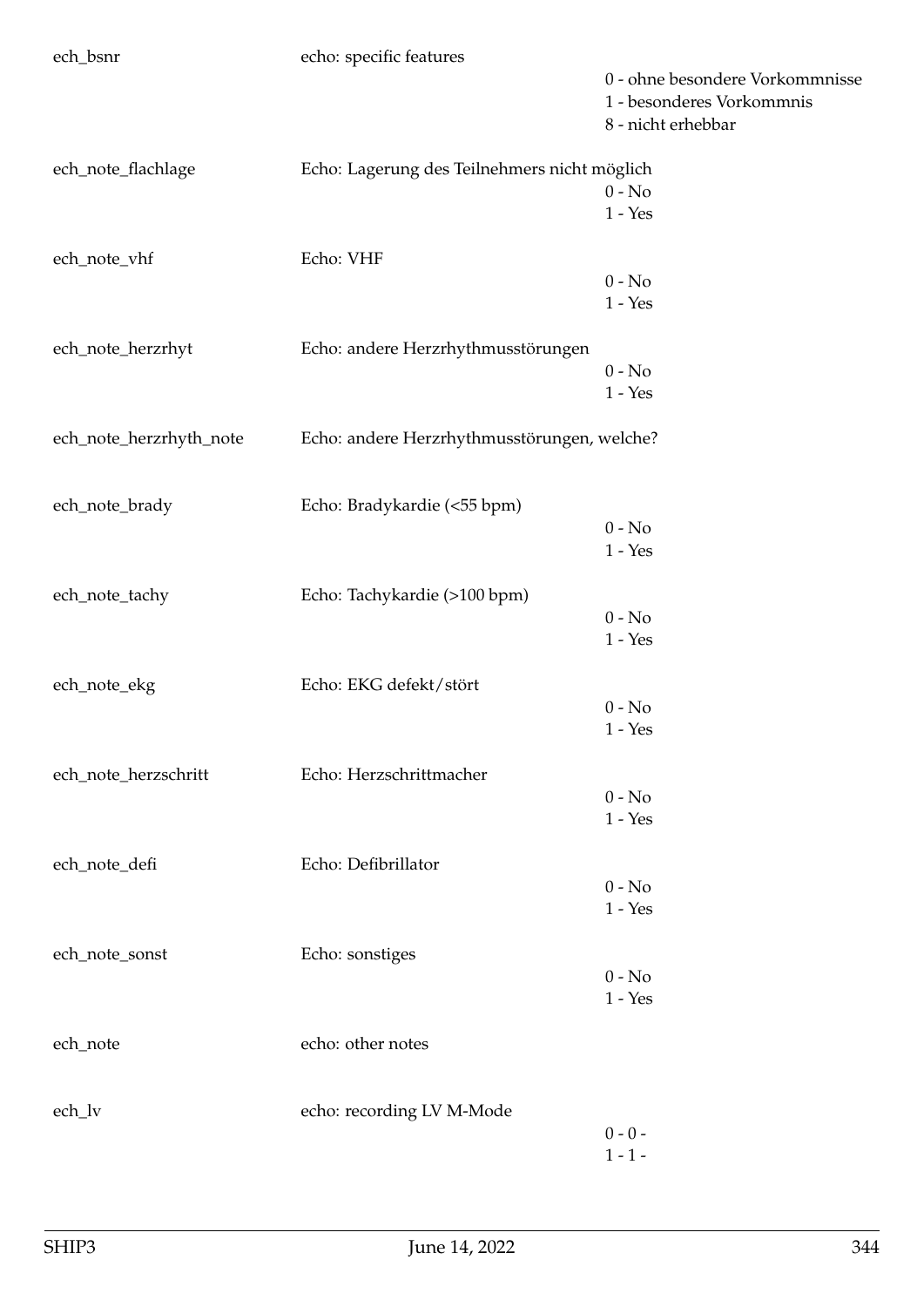|                |                                                     | 8 - not assessable<br>$9 - 9 -$ |
|----------------|-----------------------------------------------------|---------------------------------|
| ech_aola       | echo: recording AO M-Mode                           |                                 |
|                |                                                     | $0 - 0 -$                       |
|                |                                                     | $1 - 1 -$                       |
|                |                                                     | 8 - not assessable              |
|                |                                                     | $9 - 9 -$                       |
| ech_akl        | echo: finding of aortic valve                       |                                 |
|                |                                                     | $1 - yes$                       |
|                |                                                     | $0 - no$                        |
| ech_mkl        | echo: mitral valve finding                          |                                 |
|                |                                                     | $1 - yes$                       |
|                |                                                     | $0 - no$                        |
| ech_md         | echo: mitral valve doppler                          |                                 |
|                |                                                     | 0 - good image                  |
|                |                                                     | 1 - poor image                  |
|                |                                                     | 8 - not assessable              |
|                |                                                     | 9 - no image                    |
| ech_mv         | echo: E/A valsalva                                  |                                 |
|                |                                                     | 0 - good image                  |
|                |                                                     | 1 - poor image                  |
|                |                                                     | 8 - not assessable              |
|                |                                                     | 9 - no image                    |
| ech_pk         | echo: pulmonary valve                               |                                 |
|                |                                                     | 0 - good image                  |
|                |                                                     | 1 - poor image                  |
|                |                                                     | 8 - not assessable              |
|                |                                                     | 9 - no image                    |
| ech_tk         | echo: Presence of insufficiency of tricuspid valve? |                                 |
|                |                                                     | $0 - no$                        |
|                |                                                     | 1 - regurgitation               |
|                |                                                     | 2 - suspicion of insufficiency  |
|                |                                                     | 8 - cannot be evaluated         |
| ech_schul      | Schulungsrelevant?                                  | $0 - No$                        |
|                |                                                     |                                 |
|                |                                                     | $1 - Yes$                       |
| ech_schul_note | Was soll geschult werden?                           |                                 |
| ech_end        | echo: end                                           |                                 |
|                |                                                     |                                 |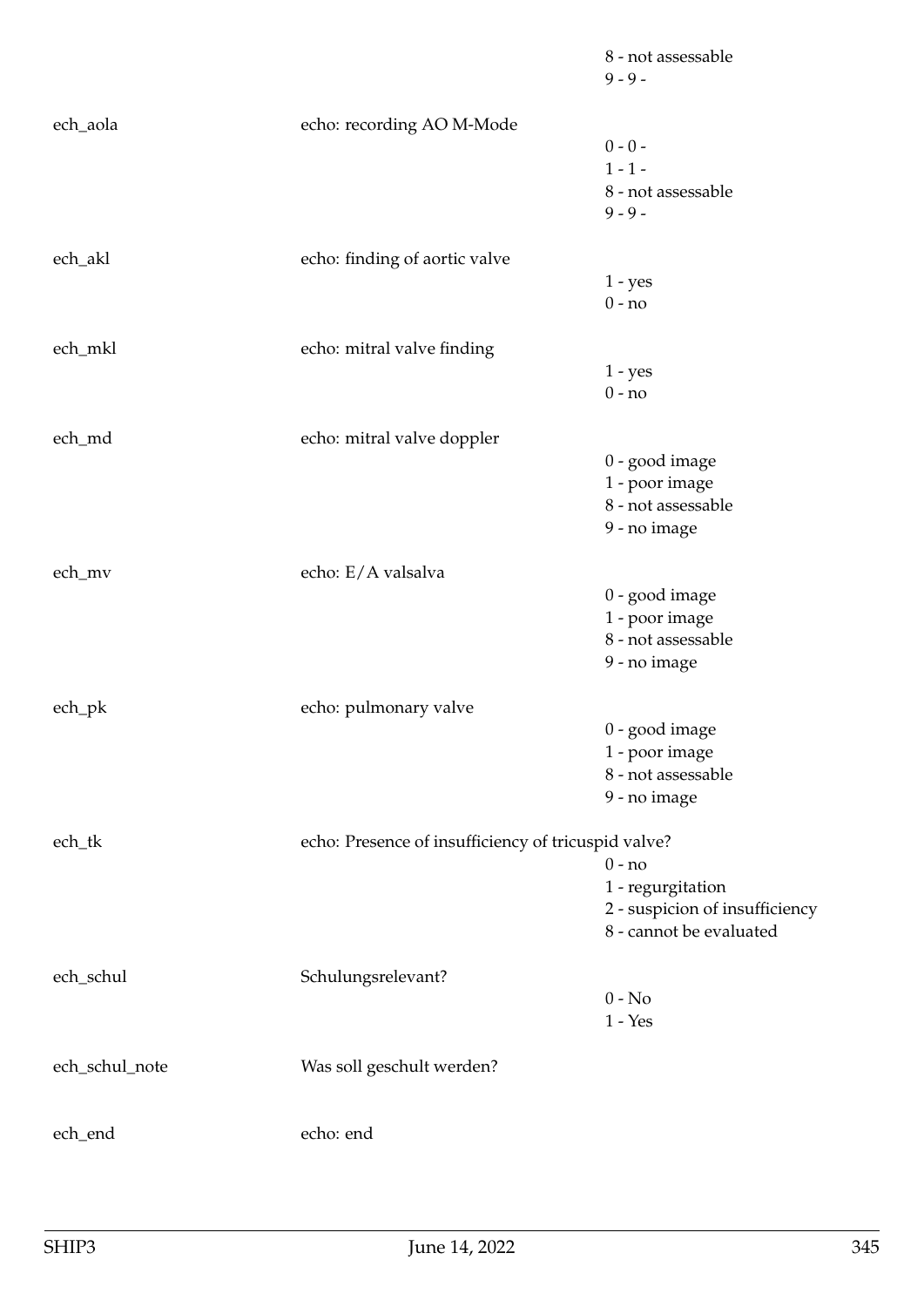## **ECHOAKL ECHO heart - aortic valve findings**

| akl_skle | aortic valve: morphological specific feature                 |                                                                  |  |
|----------|--------------------------------------------------------------|------------------------------------------------------------------|--|
|          |                                                              | 0 - unremarkable                                                 |  |
|          |                                                              | 1 - sclerosis                                                    |  |
|          |                                                              | 2 - calcification                                                |  |
|          |                                                              | 8 - not to assess                                                |  |
|          |                                                              | 9 - unlevied                                                     |  |
|          |                                                              |                                                                  |  |
| akl_ring | aortic valve: morphological finding localization -<br>circle |                                                                  |  |
|          |                                                              | $0 - No$                                                         |  |
|          |                                                              | $1 - Yes$                                                        |  |
|          |                                                              | 8 - cannot be evaluated                                          |  |
|          |                                                              | 9 - not done                                                     |  |
| akl_ncc  | <b>NCC</b>                                                   | aortic valve: morphological finding localization -               |  |
|          |                                                              | $0 - No$                                                         |  |
|          |                                                              | $1 - Yes$                                                        |  |
|          |                                                              | 8 - cannot be evaluated                                          |  |
|          |                                                              | 9 - not done                                                     |  |
|          |                                                              |                                                                  |  |
| akl_lcc  | <b>LCC</b>                                                   | aortic valve: morphological finding localization -               |  |
|          |                                                              | $0 - No$                                                         |  |
|          |                                                              | $1 - Yes$                                                        |  |
|          |                                                              | 8 - cannot be evaluated                                          |  |
|          |                                                              | 9 - not done                                                     |  |
| akl_rcc  |                                                              | aortic valve: morphological finding localization -<br><b>RCC</b> |  |
|          |                                                              | $0 - No$                                                         |  |
|          |                                                              | $1 - Yes$                                                        |  |
|          |                                                              | 8 - cannot be evaluated                                          |  |
|          |                                                              | 9 - not done                                                     |  |
| akl_ins  | aortic valve: insufficiency                                  |                                                                  |  |
|          |                                                              | $0 - no$                                                         |  |
|          |                                                              | 1 - regurgitation                                                |  |
|          |                                                              | 2 - suspicion of insufficiency                                   |  |
|          |                                                              | 8 - cannot be evaluated                                          |  |
|          |                                                              |                                                                  |  |
| akl_sten | aortic valve: stenosis                                       |                                                                  |  |
|          |                                                              | $0 - No$                                                         |  |
|          |                                                              | 1 - constraint of the mobility                                   |  |
|          |                                                              | 2 - suspicion stenosis                                           |  |
|          |                                                              | 8 - not to assess                                                |  |
|          |                                                              |                                                                  |  |
| akl_mmax | aortic valve: stenosis - CW AOK (max. gradient)              |                                                                  |  |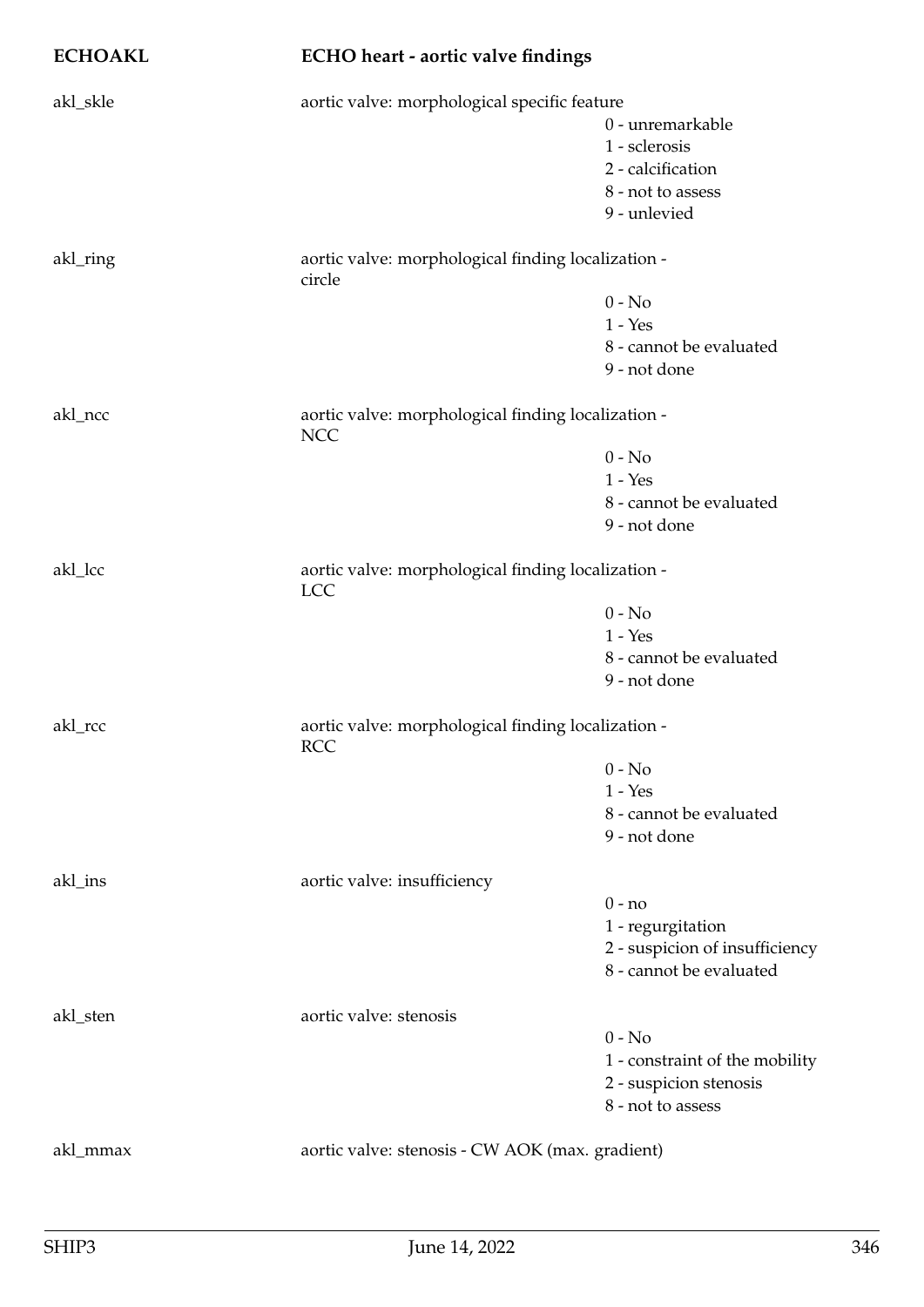| akl_lmax                 | aortic valve: stenosis - PW LVOT (max. gradient) |                                                                  |
|--------------------------|--------------------------------------------------|------------------------------------------------------------------|
| akl_lvot                 | aortic valve: stenosis - LVOT (diameter)         |                                                                  |
| akl_koef                 | valve orifice area                               |                                                                  |
| akl_veg                  | aortic valve: vegetation                         | $0 - No$<br>$1 - Yes$<br>8 - cannot be evaluated<br>9 - not done |
| akl_bsnr                 | aortic valve: other (yes/no)                     | 0 - not miscellaneous<br>1 - other finding (see text box)        |
| akl_sonst_aklersatz      | Echo: Aortenklappenersatz                        | $0 - No$<br>$1 - Yes$                                            |
| akl_sonst_aklersatz_jahr | Echo: Jahr der letzten OP                        |                                                                  |
| akl_sonst_aklersatz_ort  | Echo: Ort der letzten OP                         |                                                                  |
| akl_sonst_schwerschall   | Echo: unsicherer Befund, da schwer schallbar     | $0 - No$<br>$1 - Yes$                                            |
| akl_sonst_bikuakl        | Echo: V.a. bikuspide Aortenklappe                | $0 - No$<br>$1 - Yes$                                            |
| akl_sonst_sonstiges      | Echo: sonstiges                                  | $0 - No$<br>$1 - Yes$                                            |
| akl_sons                 | aortic valve: other (text)                       |                                                                  |
| <b>ECHOMKL</b>           | <b>ECHO</b> heart - mitral valve findings        |                                                                  |
| mkl_skle                 | mitral valve: morphological specific feature     | 0 - unremarkable<br>1 - sclerosis                                |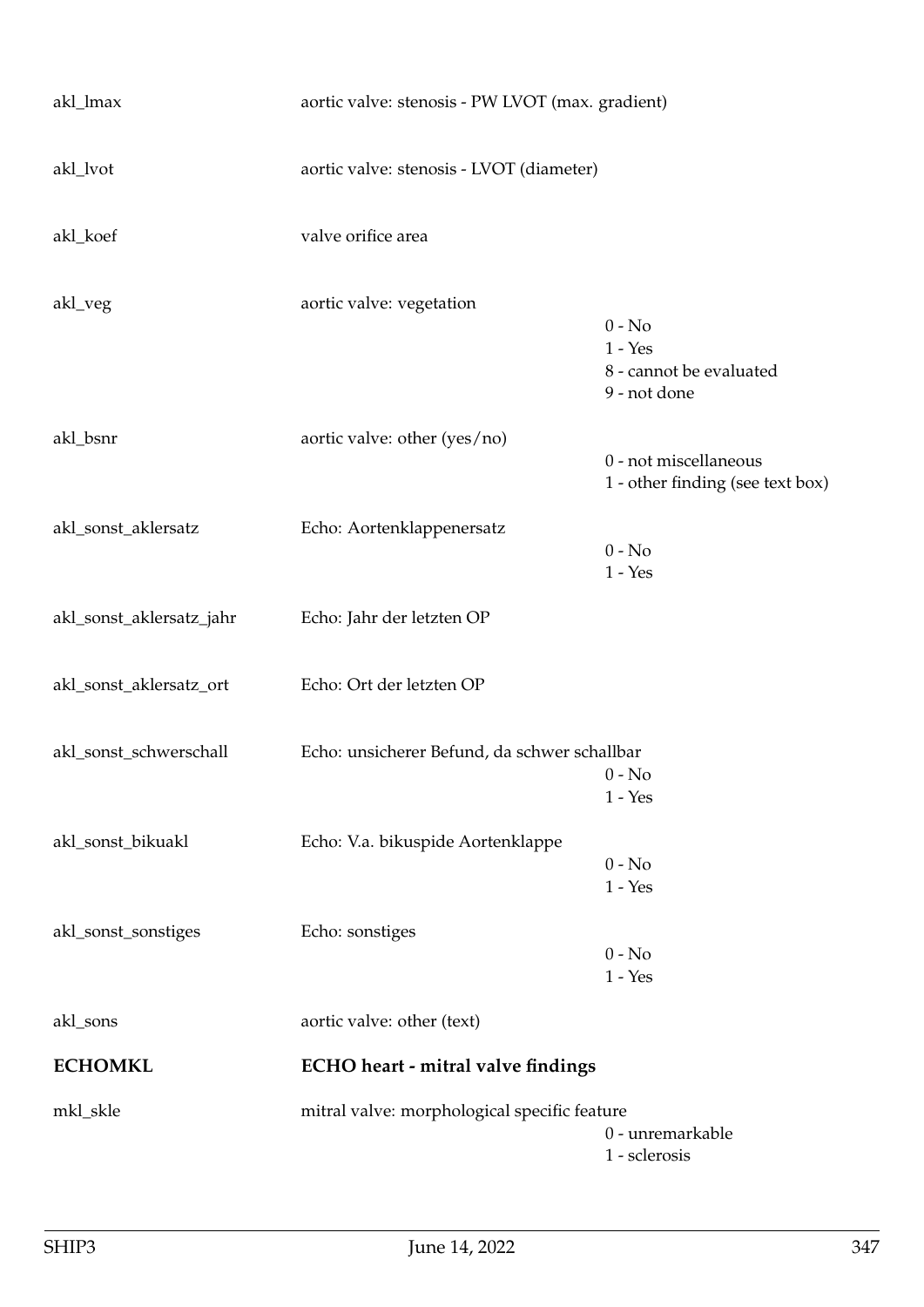|          |                                                                      | 2 - calcification              |
|----------|----------------------------------------------------------------------|--------------------------------|
|          |                                                                      | 8 - not to assess              |
|          |                                                                      | 9 - unlevied                   |
| mkl_rina | mitral valve: morphological finding localization -<br>anterior ring  |                                |
|          |                                                                      | $0 - No$                       |
|          |                                                                      | $1 - Yes$                      |
|          |                                                                      | 8 - cannot be evaluated        |
|          |                                                                      | 9 - not done                   |
| mkl_rinp | mitral valve: morphological finding localization -<br>posterior ring |                                |
|          |                                                                      | $0 - No$                       |
|          |                                                                      | $1 - Yes$                      |
|          |                                                                      | 8 - cannot be evaluated        |
|          |                                                                      | 9 - not done                   |
| mkl_aml  | mitral valve: morphological finding localization -<br>aML            |                                |
|          |                                                                      | $0 - No$                       |
|          |                                                                      | $1 - Yes$                      |
|          |                                                                      | 8 - cannot be evaluated        |
|          |                                                                      | 9 - not done                   |
| mkl_pml  | mitral valve: morphological finding localization -<br>pML            |                                |
|          |                                                                      | $0 - No$                       |
|          |                                                                      | $1 - Yes$                      |
|          |                                                                      | 8 - cannot be evaluated        |
|          |                                                                      | 9 - not done                   |
| mkl_ins  | mitral valve: insufficiency                                          |                                |
|          |                                                                      | $0 - no$                       |
|          |                                                                      | 1 - regurgitation              |
|          |                                                                      | 2 - suspicion of insufficiency |
|          |                                                                      | 8 - cannot be evaluated        |
| mkl_sten | mitral valve: stenosis                                               |                                |
|          |                                                                      | $0 - No$                       |
|          |                                                                      | 1 - constraint of the mobility |
|          |                                                                      | 2 - suspicion stenosis         |
|          |                                                                      | 8 - not to assess              |
| mkl_mmax | mitral valve: stenosis - CW MK (max. gradient)                       |                                |
| mkl_lmax | mitral valve: stenosis - PW LVOT (max. gradient)                     |                                |
|          |                                                                      |                                |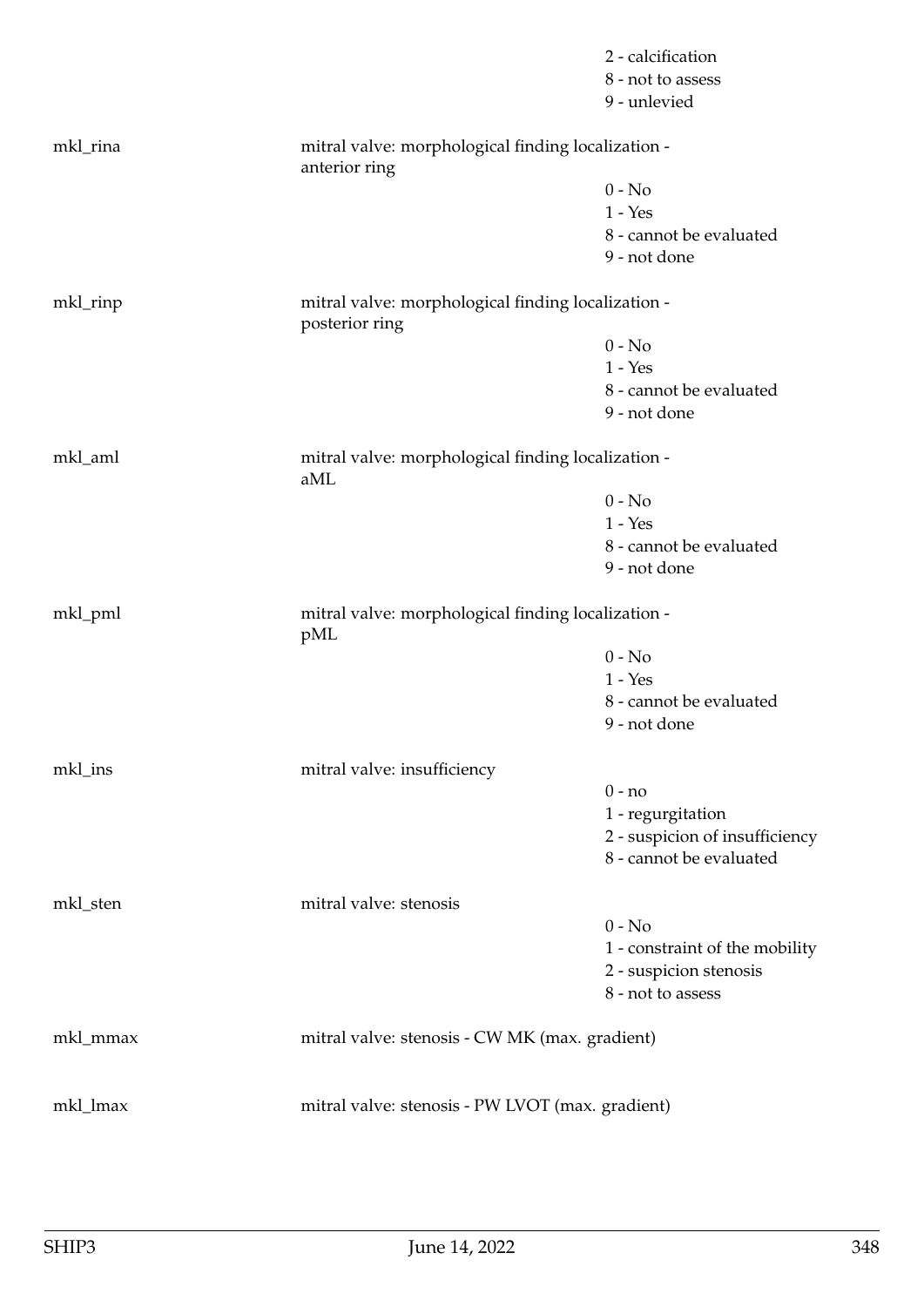| mkl_lvot                 | mitral valve: stenosis - LVOT (diameter) |                                                                  |
|--------------------------|------------------------------------------|------------------------------------------------------------------|
| mkl_veg                  | mitral valve: vegetation                 | $0 - No$<br>$1 - Yes$<br>8 - cannot be evaluated<br>9 - not done |
| mkl_bsnr                 | mitral valve: other (yes/no)             | 0 - not miscellaneous<br>1 - other finding (see text box)        |
| mkl_sonst_mklersatz      | Echo: Mitralklappenersatz                | $0 - No$<br>$1 - Yes$                                            |
| mkl_sonst_mklersatz_jahr | Echo: Jahr der letzten OP                |                                                                  |
| mkl_sonst_mklersatz_ort  | Echo: Ort der letzten OP                 | $0 - No$<br>$1 - Yes$                                            |
| mkl_sonst_mklprolaps     | Echo: V.a. Mitralklappenprolaps          | $0 - No$<br>$1 - Yes$                                            |
| mkl_sonst_sonstiges      | Echo: sonstiges                          | $0 - No$<br>$1 - Yes$                                            |
| mkl_sons                 | mitral valve: other (text)               |                                                                  |
| <b>LIVERUS</b>           | echo liver                               |                                                                  |
| hep_tem                  | room temperature ( $\rm ^{\circ}C)$      |                                                                  |
| hep_beg                  | liver sonography: beginning              |                                                                  |
| hep_usnr                 | liver sonography: examiner number        |                                                                  |
| hep_usnr2_jn             | 2nd observer?                            | $0 - No$<br>$1 - Yes$                                            |
| hep_usnr2                | observer 2                               |                                                                  |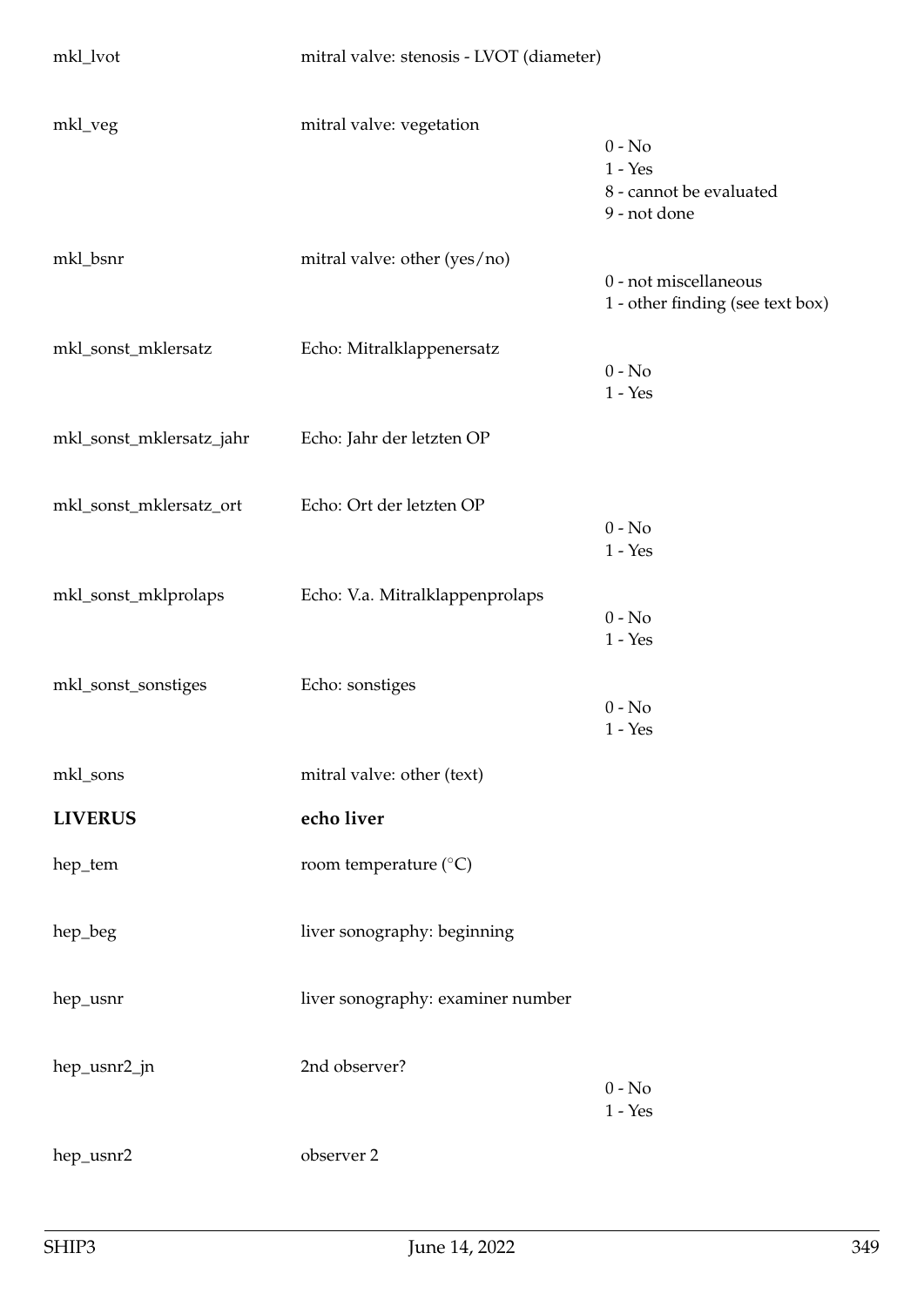| hep_grid | liver sonography: equipment ID           |                                                                                                                       |
|----------|------------------------------------------|-----------------------------------------------------------------------------------------------------------------------|
| hep_bsnr | liver sonography: any specific features  | $0$ - no remarks<br>1 - remarks<br>8 - unable to perform examination                                                  |
| hep_note | liver sonography: which special features |                                                                                                                       |
| hep_mega | liver sonography: hepatomegaly           | $0 - No$<br>1 - moderately pronounced<br>2 - massive<br>8 - not to assess<br>9 - unlevied                             |
| hep_echo | liver sonography: echogenicity           | 0 - normal<br>1 - hypoechoic<br>2 - hyperechoic<br>3 - questionable<br>8 - not to assess<br>9 - unlevied              |
| hep_stru | liver sonography: structure              | 0 - homogeneous<br>1 - inhomogeneous<br>2 - homogeneous, as far as visible<br>8 - not assessable<br>9 - not collected |
| hep_gall | liver sonography: gall bladder stone     | $0 - No$<br>$1 - Yes$<br>2 - status post cholecystectomy<br>8 - not to assess<br>9 - unlevied                         |
| hep_bef  | liver sonography: liver finding          | 0 - normal finding<br>1 - fatty liver<br>2 - liver cirrhosis<br>3 - other<br>8 - not to assess<br>9 - unlevied        |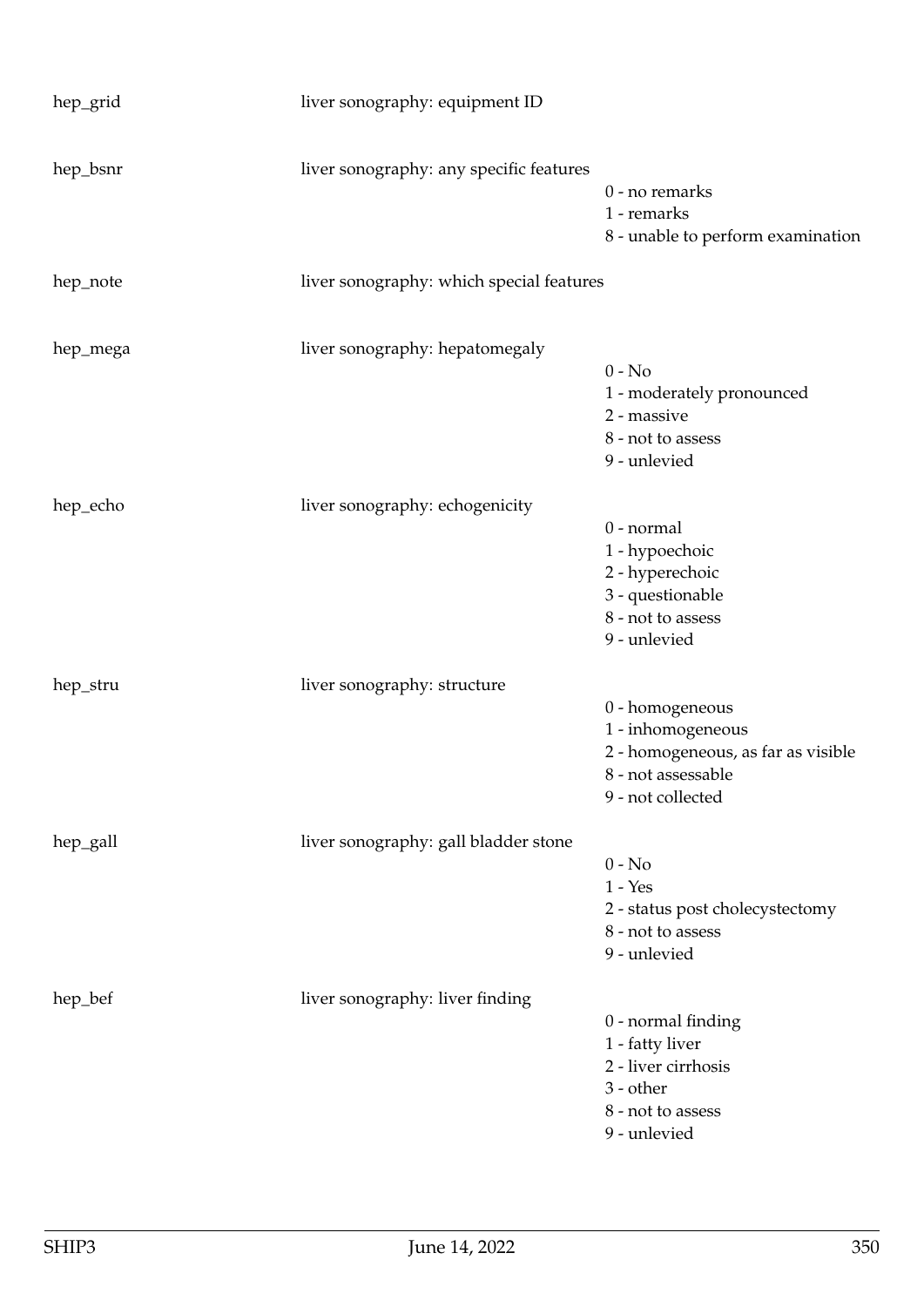| hep_sonst_jn    | other findings of the liver?                            |                                                                                    |
|-----------------|---------------------------------------------------------|------------------------------------------------------------------------------------|
|                 |                                                         | $0 - No$<br>$1 - Yes$                                                              |
| hep_sbef        | liver sonography: other liver finding                   |                                                                                    |
| hep_zbef_jn     | additional finding (other organs than the liver)        | $0 - No$<br>$1 - Yes$                                                              |
| hep_zbef        | liver sonography: additional findings (other<br>organs) |                                                                                    |
| hep_schul       | Schulungsrelevant?                                      | $0 - No$<br>$1 - Yes$                                                              |
| hep_schul_note  | Was soll geschult werden?                               |                                                                                    |
| hep_end         | liver sonography: end                                   |                                                                                    |
| <b>CAROTIDU</b> | sono carotid artery                                     |                                                                                    |
| cca_tem         | room temperature (°C)                                   |                                                                                    |
| cca_beg         | carotid sonography: beginning                           |                                                                                    |
| cca_usnr        | carotid sonography: examiner number                     |                                                                                    |
| cca_usnr2_jn    | Karotisult: 2. Untersucher(in)?                         | $0 - No$<br>$1 - Yes$                                                              |
| cca_usnr2       | Karotisult: Untersucher(in) 2                           |                                                                                    |
| cca_grid        | carotid sonography: equipment ID                        |                                                                                    |
| cca_bsnr        | carotid sonography: specific features                   | 0 - ohne besondere Vorkommnisse<br>1 - besonderes Vorkommnis<br>8 - nicht erhebbar |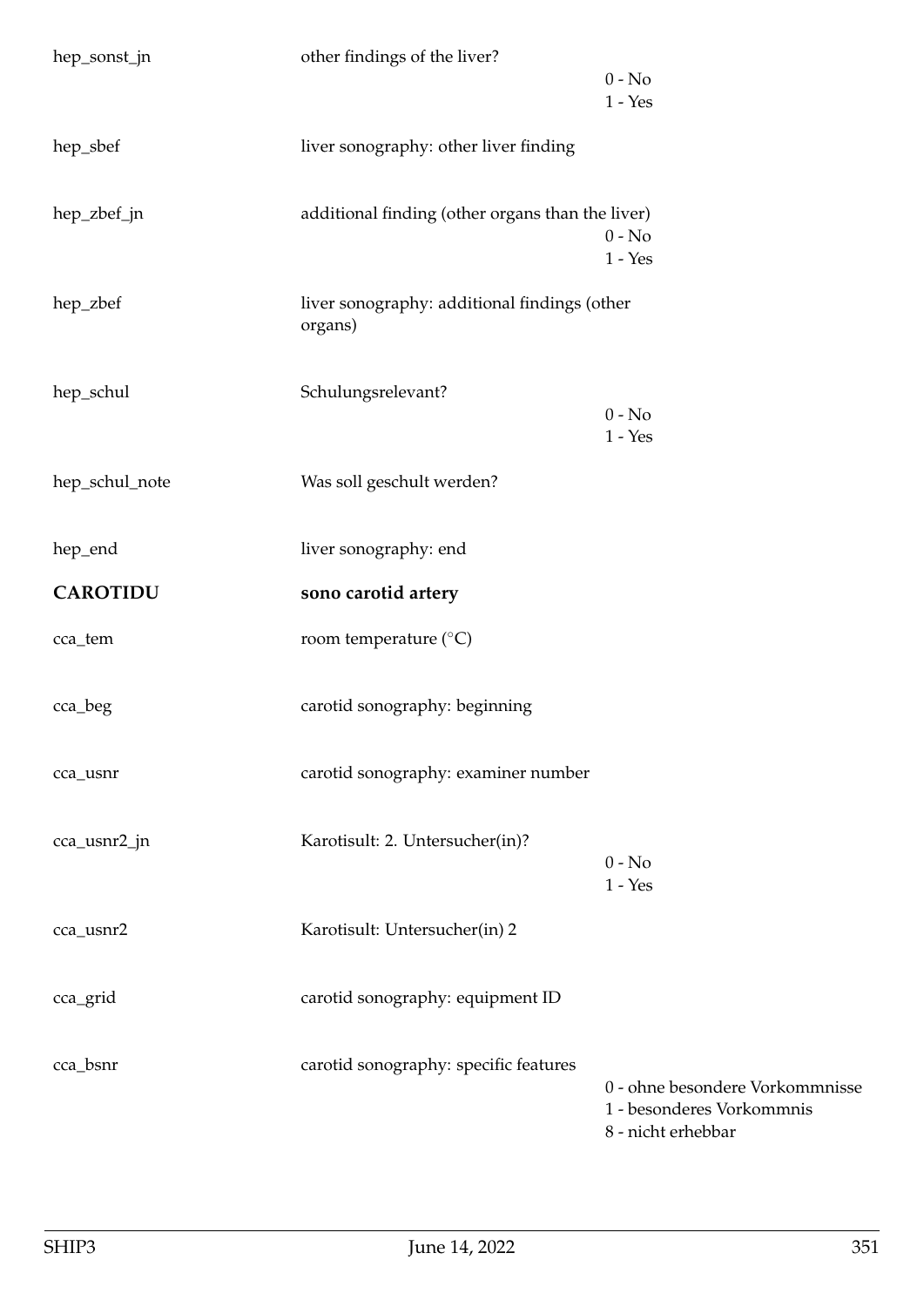| cca_note_flachlage     | Karotisult: Lagerung des Teilnehmers nicht<br>möglich |                       |  |
|------------------------|-------------------------------------------------------|-----------------------|--|
|                        |                                                       | $0 - No$<br>$1 - Yes$ |  |
| cca_note_op_re         | Karotisult: Z.n. Karotis-OP rechts                    | $0 - No$<br>$1 - Yes$ |  |
| cca_note_op_re_jahr    | Karotisult: Jahr der letzten OP                       |                       |  |
| cca_note_op_re_ort     | Karotisult: Ort der letzten OP                        |                       |  |
| cca_note_op_li         | Karotisult: Z.n. Karotis-OP links                     | $0 - No$<br>$1 - Yes$ |  |
| cca_note_op_li_jahr    | Karotisult: Jahr der letzten OP                       |                       |  |
| cca_note_op_li_ort     | Karotisult: Ort der letzten OP                        |                       |  |
| cca_note_stent_re      | Karotisult: Stent rechts                              | $0 - No$<br>$1 - Yes$ |  |
| cca_note_stent_re_jahr | Karotisult: Jahr des letzten Stents                   |                       |  |
| cca_note_stent_re_ort  | Karotisult: Ort des letzten Stents                    |                       |  |
| cca_note_stent_li      | Karotisult: Stent links                               | $0 - No$<br>$1 - Yes$ |  |
| cca_note_stent_li_jahr | Karotisult: Jahr des letzten Stents                   |                       |  |
| cca_note_stent_li_ort  | Karotisult: Ort des letzten Stents                    |                       |  |
| cca_note_schall        | Karotisult: schwer schallbar                          | $0 - No$<br>$1 - Yes$ |  |
| cca_note_sonst         | Karotisult: Sonstiges                                 |                       |  |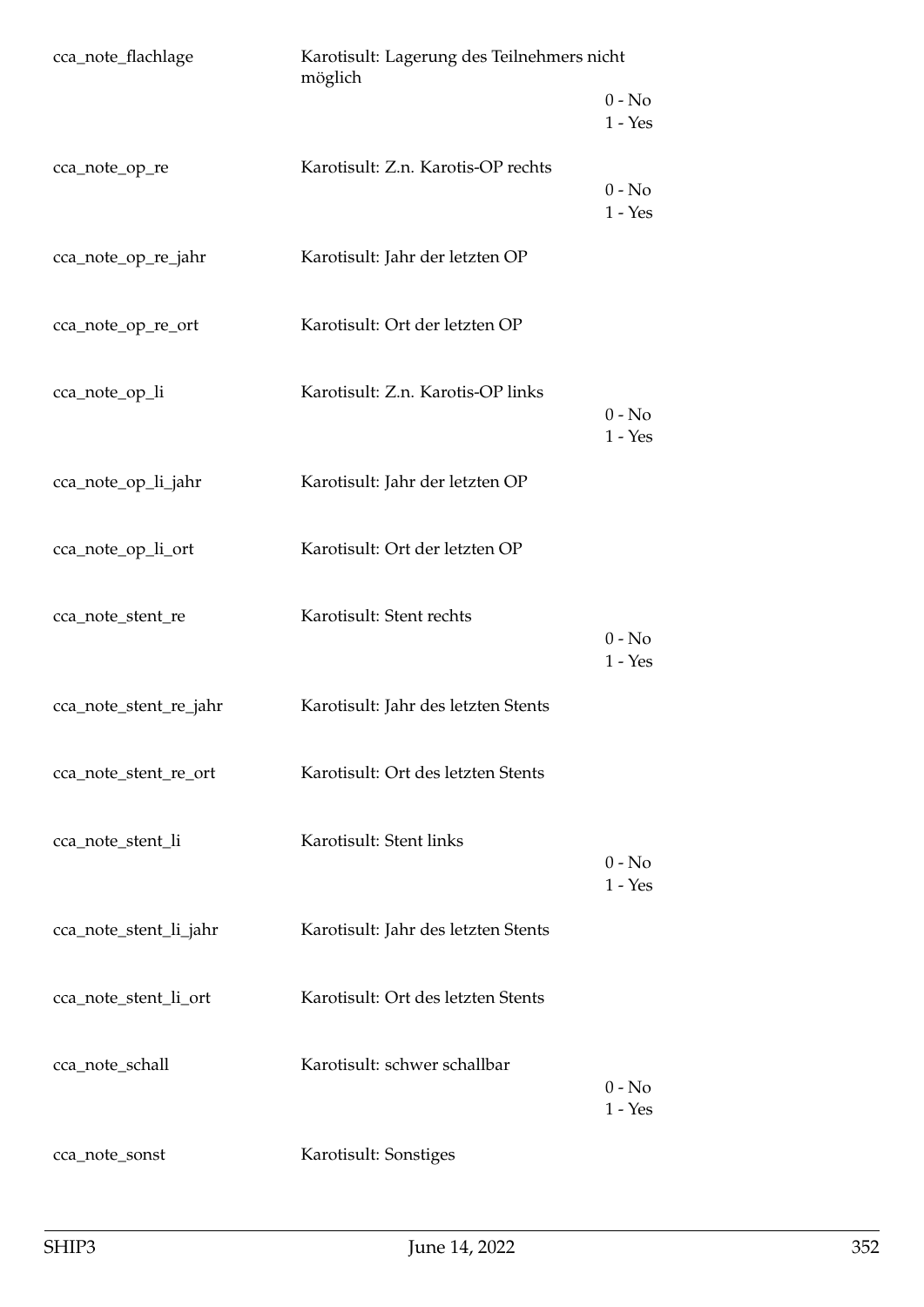|                      |                                                       | $0 - No$                           |
|----------------------|-------------------------------------------------------|------------------------------------|
|                      |                                                       | $1 - Yes$                          |
| cca_note             | carotid sonography: Specific features, which<br>ones? |                                    |
|                      |                                                       |                                    |
| cca_acre             | carotid sonography: plaque ACC right                  |                                    |
|                      |                                                       | $0$ - inexistent                   |
|                      |                                                       | 1 - existent                       |
|                      |                                                       | 8 - not to assess                  |
|                      |                                                       | 9 - unlevied                       |
| acc_verlauf_re_haemo | plaque: ACC course right haemodynamics                |                                    |
|                      |                                                       | 0 - none/occlusion                 |
|                      |                                                       | 1 - without haemodynamic relevance |
|                      |                                                       | 2 - yet without haemodynamic rele- |
|                      |                                                       | vance                              |
|                      |                                                       | 3 - frequency increase             |
| cca_bifr             | carotid sonography: plaque BIF right                  |                                    |
|                      |                                                       | $0$ - inexistent                   |
|                      |                                                       | 1 - existent                       |
|                      |                                                       | 8 - not to assess                  |
|                      |                                                       | 9 - unlevied                       |
| bifurkation_re_haemo | plaque: bifurcation right haemodynamics               |                                    |
|                      |                                                       | 0 - none/occlusion                 |
|                      |                                                       | 1 - without haemodynamic relevance |
|                      |                                                       | 2 - yet without haemodynamic rele- |
|                      |                                                       | vance                              |
|                      |                                                       | 3 - frequency increase             |
| cca_acir             | carotid sonography: plaque ACI right                  |                                    |
|                      |                                                       | $0$ - inexistent                   |
|                      |                                                       | 1 - existent                       |
|                      |                                                       | 8 - not to assess                  |
|                      |                                                       | 9 - unlevied                       |
| aci_abg_ver_re       | Plaque: ACI Gefäß rechts                              |                                    |
|                      |                                                       | 0 - Abgang                         |
|                      |                                                       | 1 - Verlauf                        |
|                      |                                                       | 2 - Abgang/Verlauf                 |
| aci_abgang_re_haemo  | plaque: ACI outlet right haemodynamics                |                                    |
|                      |                                                       | $0$ - none/occlusion               |
|                      |                                                       | 1 - without haemodynamic relevance |
|                      |                                                       | 2 - yet without haemodynamic rele- |
|                      |                                                       | vance                              |
|                      |                                                       | 3 - frequency increase             |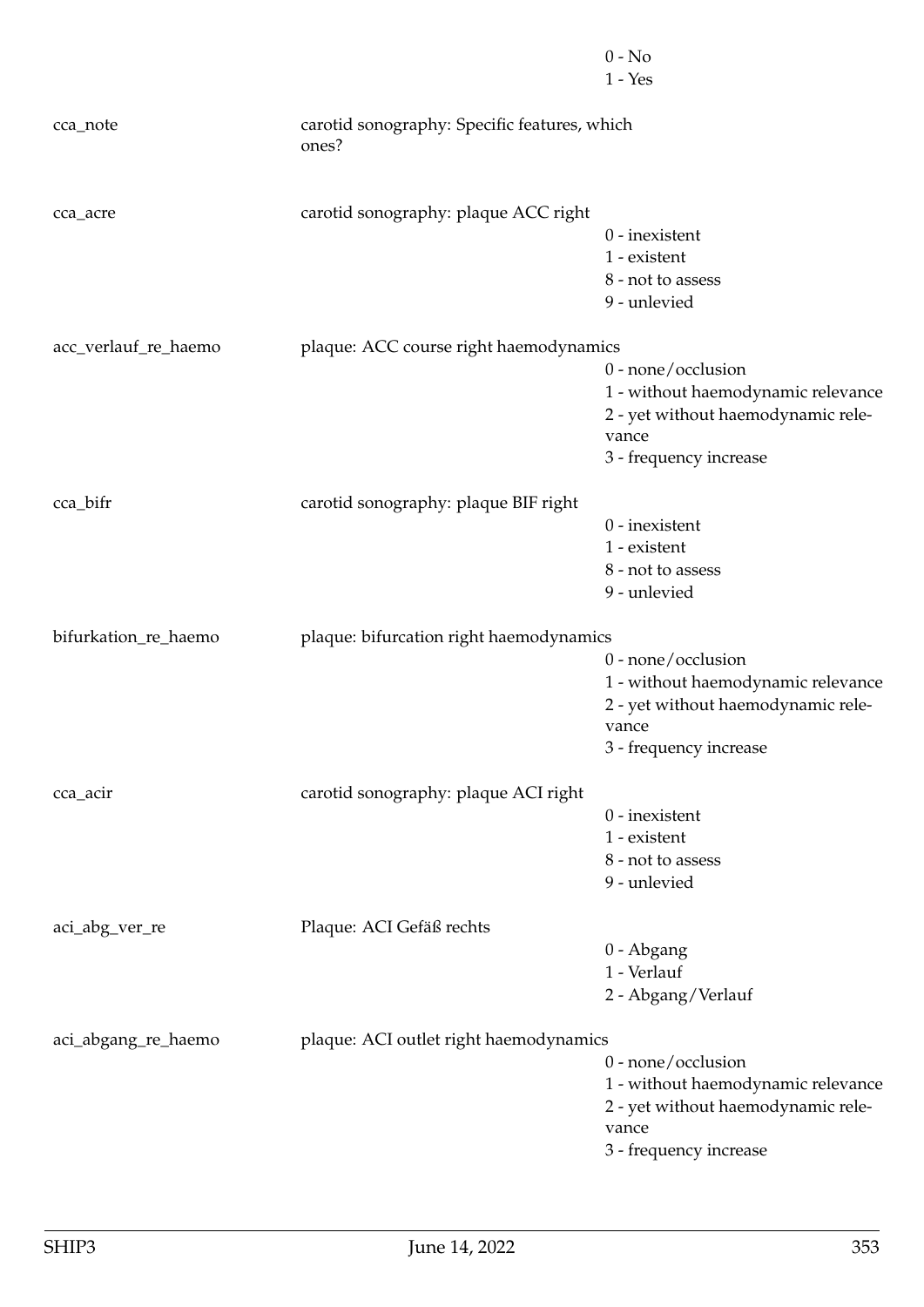| aci_verlauf_re_haemo | plaque: ACI course right haemodynamics          |                                    |
|----------------------|-------------------------------------------------|------------------------------------|
|                      |                                                 | $0$ - none/occlusion               |
|                      |                                                 | 1 - without haemodynamic relevance |
|                      |                                                 | 2 - yet without haemodynamic rele- |
|                      |                                                 | vance                              |
|                      |                                                 | 3 - frequency increase             |
|                      |                                                 |                                    |
| cca_stre             | carotid sonography: stenosis ACI right          |                                    |
|                      |                                                 | $0$ - none                         |
|                      |                                                 | $1 - 50\%$                         |
|                      |                                                 | $2 - 50 - 60\%$                    |
|                      |                                                 | $3 - 60 - 70\%$                    |
|                      |                                                 | $4 - 70 - 80\%$                    |
|                      |                                                 | $5 - 80 - 90\%$                    |
|                      |                                                 | $6 - 590\%$                        |
|                      |                                                 | 7 - occlusion                      |
|                      |                                                 | 8 - not assessable                 |
|                      |                                                 | 9 - not collected                  |
|                      |                                                 |                                    |
| cca_aci_zus_re       | carotid sonography: additional finding internal |                                    |
|                      | carotid artery right                            |                                    |
|                      |                                                 | 0 - no additional finding          |
|                      |                                                 | 1 - tortuosity                     |
|                      |                                                 | 2 - kinking/coiling                |
|                      | carotid sonography: plaque ACE right            |                                    |
| cca_acer             |                                                 | $0$ - inexistent                   |
|                      |                                                 | 1 - existent                       |
|                      |                                                 | 8 - not to assess                  |
|                      |                                                 | 9 - unlevied                       |
|                      |                                                 |                                    |
| ace_abg_ver_re       | Plaque: ACE Gefäß rechts                        |                                    |
|                      |                                                 | 0 - Abgang                         |
|                      |                                                 | 1 - Verlauf                        |
|                      |                                                 | 2 - Abgang/Verlauf                 |
|                      | plaque: ACE outlet right haemodynamics          |                                    |
| ace_abgang_re_haemo  |                                                 | 0 - none/occlusion                 |
|                      |                                                 |                                    |
|                      |                                                 | 1 - without haemodynamic relevance |
|                      |                                                 | 2 - yet without haemodynamic rele- |
|                      |                                                 | vance                              |
|                      |                                                 | 3 - frequency increase             |
| ace_verlauf_re_haemo | plaque: ACE course right haemodynamics          |                                    |
|                      |                                                 | 0 - none/occlusion                 |
|                      |                                                 | 1 - without haemodynamic relevance |
|                      |                                                 | 2 - yet without haemodynamic rele- |
|                      |                                                 | vance                              |
|                      |                                                 | 3 - frequency increase             |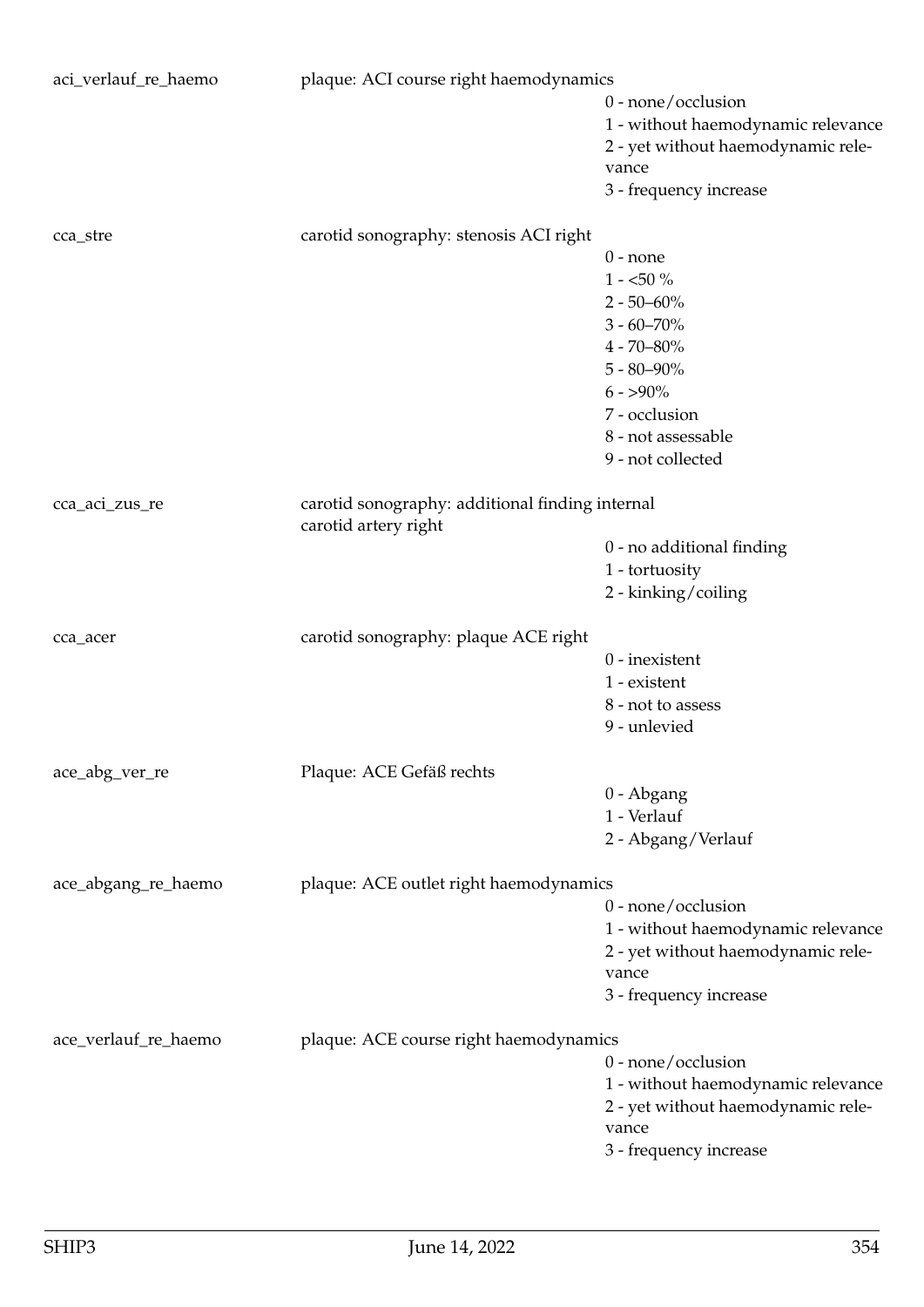| cca_stace_re         | carotid sonography: in addition to finding<br>stenosis ACE right        |                                    |
|----------------------|-------------------------------------------------------------------------|------------------------------------|
|                      |                                                                         | 0 - not available                  |
|                      |                                                                         | 1 - existing                       |
|                      |                                                                         | 8 - not to assess                  |
|                      |                                                                         | 9 - unlevied                       |
| cca_ace_zus_re       | carotid sonography: additional finding external<br>carotid artery right |                                    |
|                      |                                                                         | 0 - no additional finding          |
|                      |                                                                         | 1 - tortuosity                     |
|                      |                                                                         | 2 - kinking/coiling                |
|                      |                                                                         |                                    |
| cca_acli             | carotid sonography: plaque ACC left                                     |                                    |
|                      |                                                                         | $0$ - inexistent                   |
|                      |                                                                         | 1 - existent                       |
|                      |                                                                         | 8 - not to assess                  |
|                      |                                                                         | 9 - unlevied                       |
| acc_verlauf_li_haemo | plaque: ACC course left haemodynamics                                   |                                    |
|                      |                                                                         | $0$ - none/occlusion               |
|                      |                                                                         | 1 - without haemodynamic relevance |
|                      |                                                                         | 2 - yet without haemodynamic rele- |
|                      |                                                                         | vance                              |
|                      |                                                                         | 3 - frequency increase             |
|                      |                                                                         |                                    |
| cca_bifl             | carotid sonography: plaque BIF left                                     | $0$ - inexistent                   |
|                      |                                                                         | 1 - existent                       |
|                      |                                                                         |                                    |
|                      |                                                                         | 8 - not to assess                  |
|                      |                                                                         | 9 - unlevied                       |
| bifurkation_li_haemo | plaque: bifurcation left haemodynamics                                  |                                    |
|                      |                                                                         | 0 - none/occlusion                 |
|                      |                                                                         | 1 - without haemodynamic relevance |
|                      |                                                                         | 2 - yet without haemodynamic rele- |
|                      |                                                                         | vance                              |
|                      |                                                                         | 3 - frequency increase             |
| cca_acil             | carotid sonography: plaque ACI left                                     |                                    |
|                      |                                                                         | $0$ - inexistent                   |
|                      |                                                                         | 1 - existent                       |
|                      |                                                                         | 8 - not to assess                  |
|                      |                                                                         | 9 - unlevied                       |
|                      |                                                                         |                                    |
| aci_abg_ver_li       | Plaque: ACI Gefäß links                                                 | 0 - Abgang                         |
|                      |                                                                         | 1 - Verlauf                        |
|                      |                                                                         |                                    |
|                      |                                                                         | 2 - Abgang/Verlauf                 |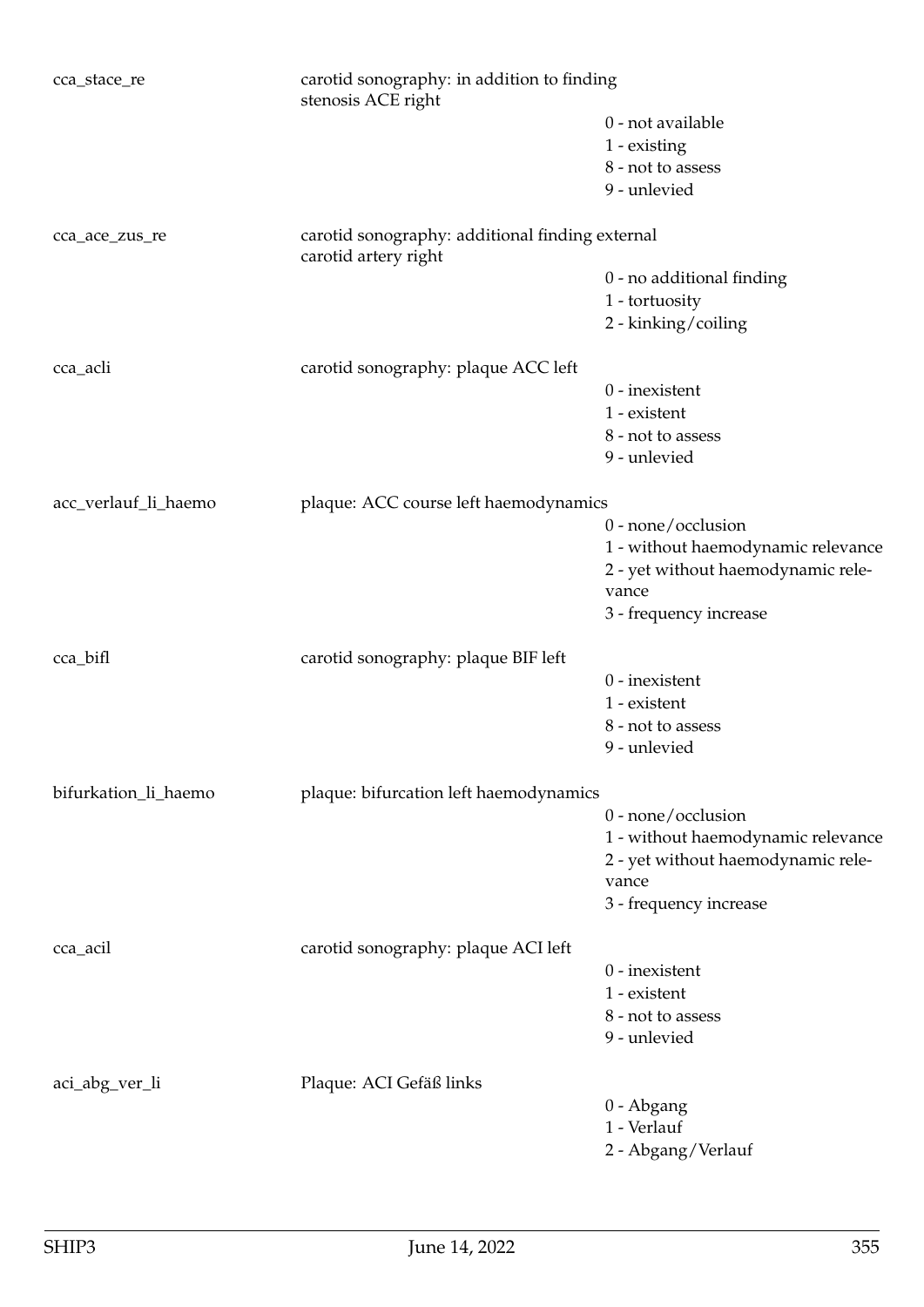| aci_abgang_li_haemo  | plaque: ACI outlet left haemodynamics                                  |                                             |
|----------------------|------------------------------------------------------------------------|---------------------------------------------|
|                      |                                                                        | 0 - none/occlusion                          |
|                      |                                                                        | 1 - without haemodynamic relevance          |
|                      |                                                                        | 2 - yet without haemodynamic rele-          |
|                      |                                                                        | vance                                       |
|                      |                                                                        | 3 - frequency increase                      |
| aci_verlauf_li_haemo | plaque: ACI course left haemodynamics                                  |                                             |
|                      |                                                                        | $0$ - none/occlusion                        |
|                      |                                                                        | 1 - without haemodynamic relevance          |
|                      |                                                                        | 2 - yet without haemodynamic rele-          |
|                      |                                                                        | vance                                       |
|                      |                                                                        | 3 - frequency increase                      |
| cca_stli             | carotid sonography: stenosis ACI left                                  |                                             |
|                      |                                                                        | $0$ - none                                  |
|                      |                                                                        | $1$ - $<\!\!50$ $\!\%$                      |
|                      |                                                                        | $2 - 50 - 60\%$                             |
|                      |                                                                        | $3 - 60 - 70\%$                             |
|                      |                                                                        | $4 - 70 - 80\%$                             |
|                      |                                                                        | $5 - 80 - 90\%$                             |
|                      |                                                                        | $6 - 590\%$                                 |
|                      |                                                                        | 7 - occlusion                               |
|                      |                                                                        | 8 - not assessable                          |
|                      |                                                                        | 9 - not collected                           |
| cca_aci_zus_li       | carotid sonography: additional finding internal<br>carotid artery left |                                             |
|                      |                                                                        | 0 - no additional finding                   |
|                      |                                                                        | 1 - tortuosity                              |
|                      |                                                                        | 2 - kinking/coiling                         |
| cca_acel             | carotid sonography: plaque ACE left                                    |                                             |
|                      |                                                                        | $0$ - inexistent                            |
|                      |                                                                        | 1 - existent                                |
|                      |                                                                        | 8 - not to assess                           |
|                      |                                                                        | 9 - unlevied                                |
| ace_abg_ver_li       | Plaque: ACE Gefäß links                                                |                                             |
|                      |                                                                        | 0 - Abgang                                  |
|                      |                                                                        | 1 - Verlauf                                 |
|                      |                                                                        | 2 - Abgang/Verlauf                          |
| ace_abgang_li_haemo  | plaque: ACE outlet left haemodynamics                                  |                                             |
|                      |                                                                        | 0 - none/occlusion                          |
|                      |                                                                        | 1 - without haemodynamic relevance          |
|                      |                                                                        | 2 - yet without haemodynamic rele-<br>vance |
|                      |                                                                        | 3 - frequency increase                      |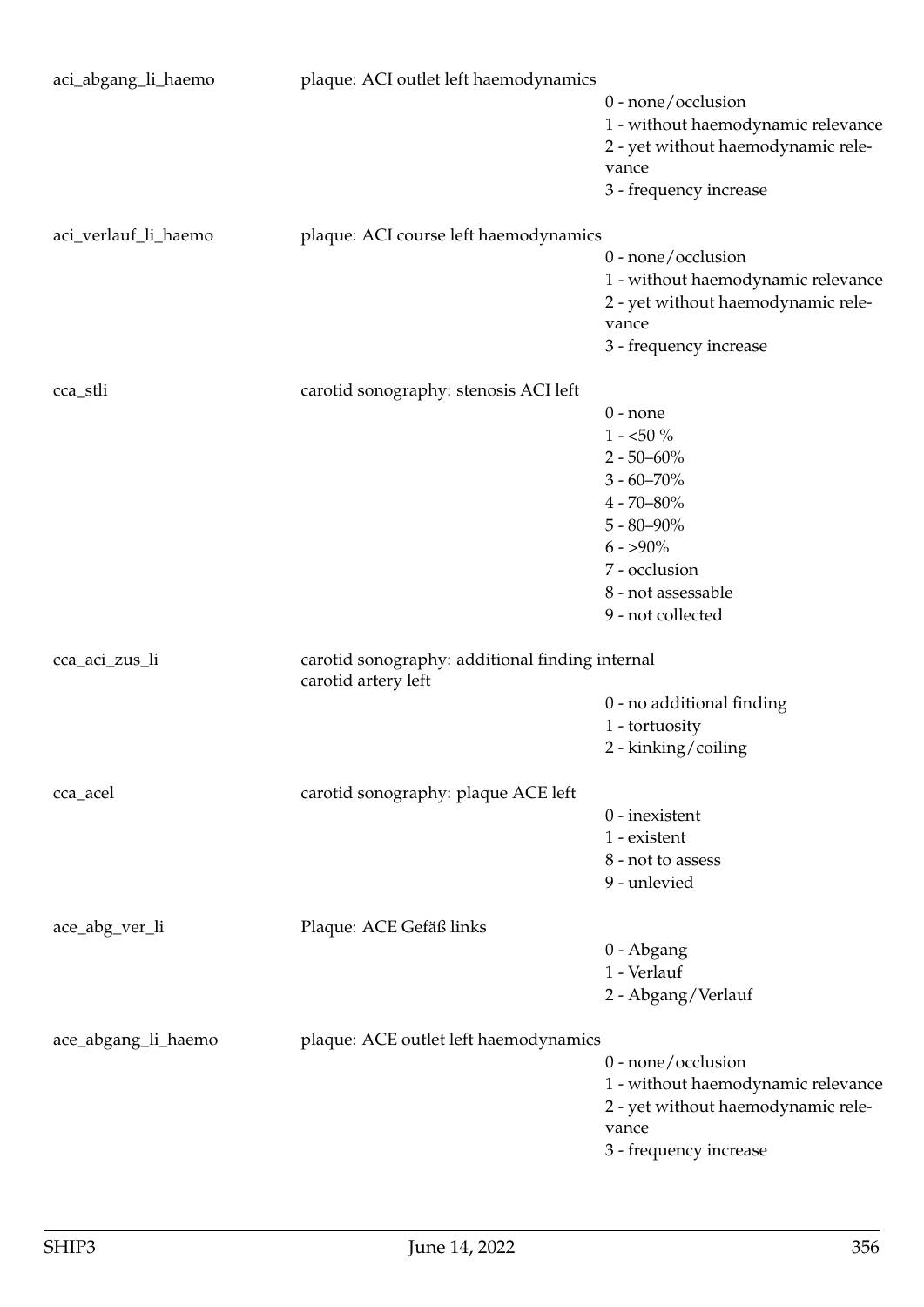| ace_verlauf_li_haemo | plaque: ACE course left haemodynamics                                  |                                    |
|----------------------|------------------------------------------------------------------------|------------------------------------|
|                      |                                                                        | $0$ - none/occlusion               |
|                      |                                                                        | 1 - without haemodynamic relevance |
|                      |                                                                        | 2 - yet without haemodynamic rele- |
|                      |                                                                        | vance                              |
|                      |                                                                        | 3 - frequency increase             |
| cca_stace_li         | carotid sonography: in addition to finding                             |                                    |
|                      | stenosis ACE left                                                      |                                    |
|                      |                                                                        | 0 - not available                  |
|                      |                                                                        | 1 - existing                       |
|                      |                                                                        | 8 - not to assess                  |
|                      |                                                                        | 9 - unlevied                       |
| cca_ace_zus_li       | carotid sonography: additional finding external<br>carotid artery left |                                    |
|                      |                                                                        | 0 - no additional finding          |
|                      |                                                                        | 1 - tortuosity                     |
|                      |                                                                        | 2 - kinking/coiling                |
|                      |                                                                        |                                    |
| cca_bef              | carotid sonography: summary finding                                    |                                    |
|                      |                                                                        | 0 - unremarkable                   |
|                      |                                                                        | 1 - remarkable                     |
|                      |                                                                        | 8 - not assessable                 |
|                      |                                                                        | 9 - not collected                  |
|                      |                                                                        |                                    |
| cca_cbef             | carotid sonography: summary finding, if not<br>unremarkable            |                                    |
|                      |                                                                        |                                    |
| cca_schul            | Schulungsrelevant?                                                     |                                    |
|                      |                                                                        | $0 - No$                           |
|                      |                                                                        | $1 - Yes$                          |
|                      |                                                                        |                                    |
| cca_schul_note       | Was soll geschult werden?                                              |                                    |
|                      |                                                                        |                                    |
| cca_end              | carotid sonography: end                                                |                                    |
| <b>THYROIDU</b>      | sono thyroid                                                           |                                    |
|                      |                                                                        |                                    |
| sd_tem               | room temperature (°C)                                                  |                                    |
|                      |                                                                        |                                    |
| sd_beg               | thyroid: start                                                         |                                    |
|                      |                                                                        |                                    |
| sd_usnr              | thyroid: observer                                                      |                                    |
|                      |                                                                        |                                    |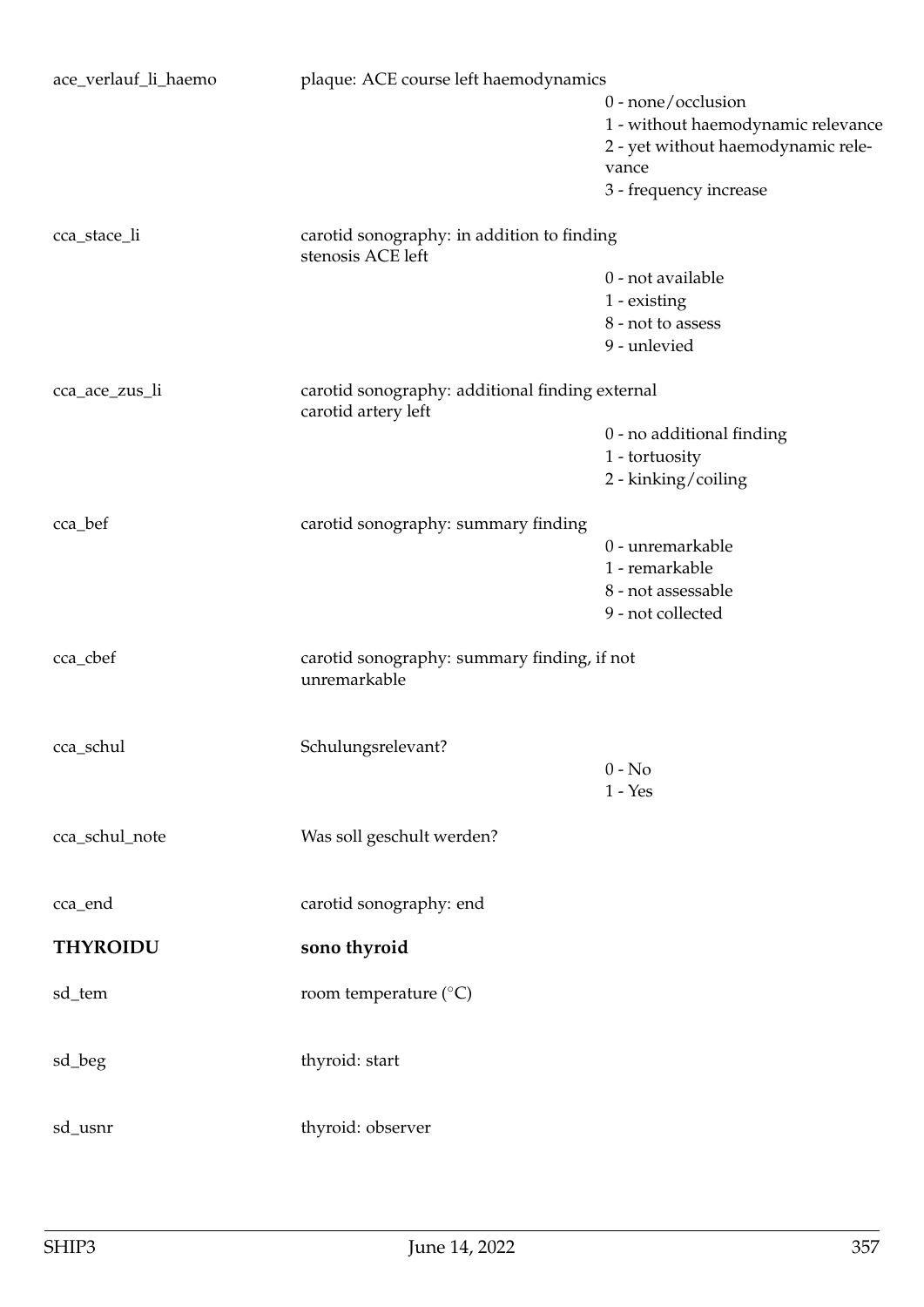| sd_usnr2_jn        | Schilddrue: 2. Untersucher(in)?                          | $0 - No$<br>$1 - Yes$                                                              |
|--------------------|----------------------------------------------------------|------------------------------------------------------------------------------------|
| sd_usnr2           | examiner 2                                               |                                                                                    |
| sd_grid            | thyroid: device                                          |                                                                                    |
| sd_bsnr            | thyroid: particularities                                 | 0 - ohne besondere Vorkommnisse<br>1 - besonderes Vorkommnis<br>8 - nicht erhebbar |
| sd_note_flachlage  | Schilddrue: Lagerung des Teilnehmers nicht<br>möglich    |                                                                                    |
|                    |                                                          | $0 - no$<br>$1 - yes$                                                              |
| sd_note_sonst      | Schilddrue: sonstige                                     | $0 - no$<br>$1 - yes$                                                              |
| sd_note            | thyroid: further notes                                   |                                                                                    |
| sd_rjther          | condition after radio-iodine therapy?                    | $0 - No$<br>$1 - Yes$<br>2 - do not know                                           |
| sd_rad_jod_th_year | MEX: thyroid: year of radio-iodine therapy               |                                                                                    |
| sd_op              | condition after thyroid surgery?                         | $0 - No$<br>1 - Yes, right<br>2 - Yes, left<br>3 - Yes, both<br>4 - do not know    |
| sd_op_re_year      | MEX: thyroid: last year of thyroid surgery right<br>lobe |                                                                                    |
| sd_op_li_year      | MEX: thyroid: last year of thyroid surgery left<br>lobe  |                                                                                    |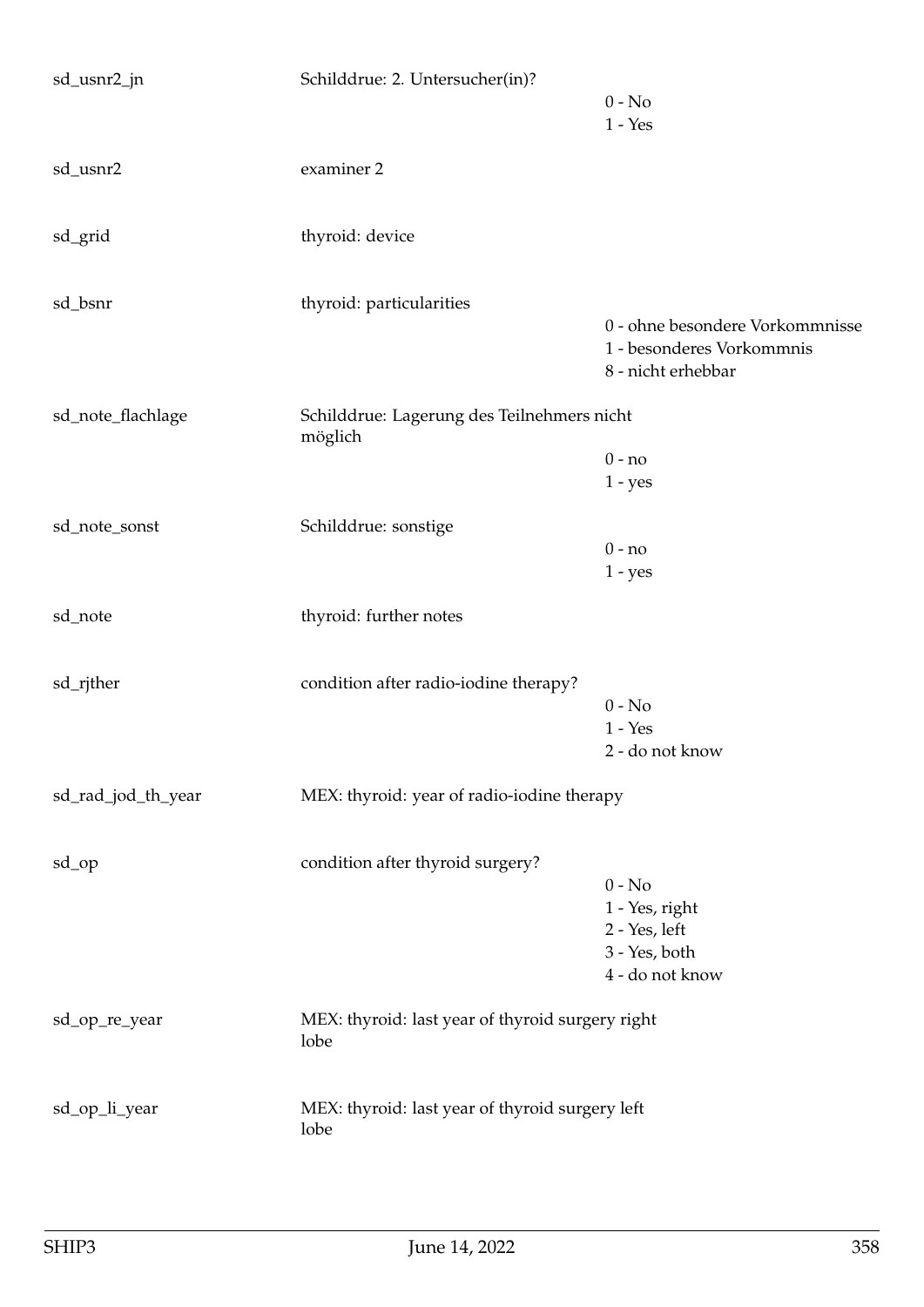| sd_lre    | thyroid: length right lobe         |                                                                                                                                                   |
|-----------|------------------------------------|---------------------------------------------------------------------------------------------------------------------------------------------------|
| sd_bre    | thyroid: width right lobe          |                                                                                                                                                   |
| sd_tre    | thyroid: depth right lobe          |                                                                                                                                                   |
| sd_volre  | thyroid: volume right lobe         |                                                                                                                                                   |
| sd_lli    | thyroid: length left lobe          |                                                                                                                                                   |
| sd_bli    | thyroid: width left lobe           |                                                                                                                                                   |
| sd_tli    | thyroid: depth left lobe           |                                                                                                                                                   |
| sd_volli  | thyroid: volume left lobe          |                                                                                                                                                   |
| sd_volg   | thyroid: volume                    |                                                                                                                                                   |
| sd_isth   | thyroid: isthmus                   |                                                                                                                                                   |
| sd_echre  | thyroid: echogenicity right lobe   | 0 - normal echogenicity<br>1 - tendency to hypoechoicity<br>2 - hypoechoic<br>3 - complex echogenicity<br>8 - cannot be evaluated<br>9 - not done |
| sd_homore | thyroid: homogeneity of right lobe | 0 - homogeneous<br>1 - inhomogeneous<br>8 - not to assess<br>9 - unlevied                                                                         |
| sd_kre    | thyroid: number of right lobe      | $0$ - one notes<br>1 - one notes<br>2 - two nodes<br>3 - three nodes                                                                              |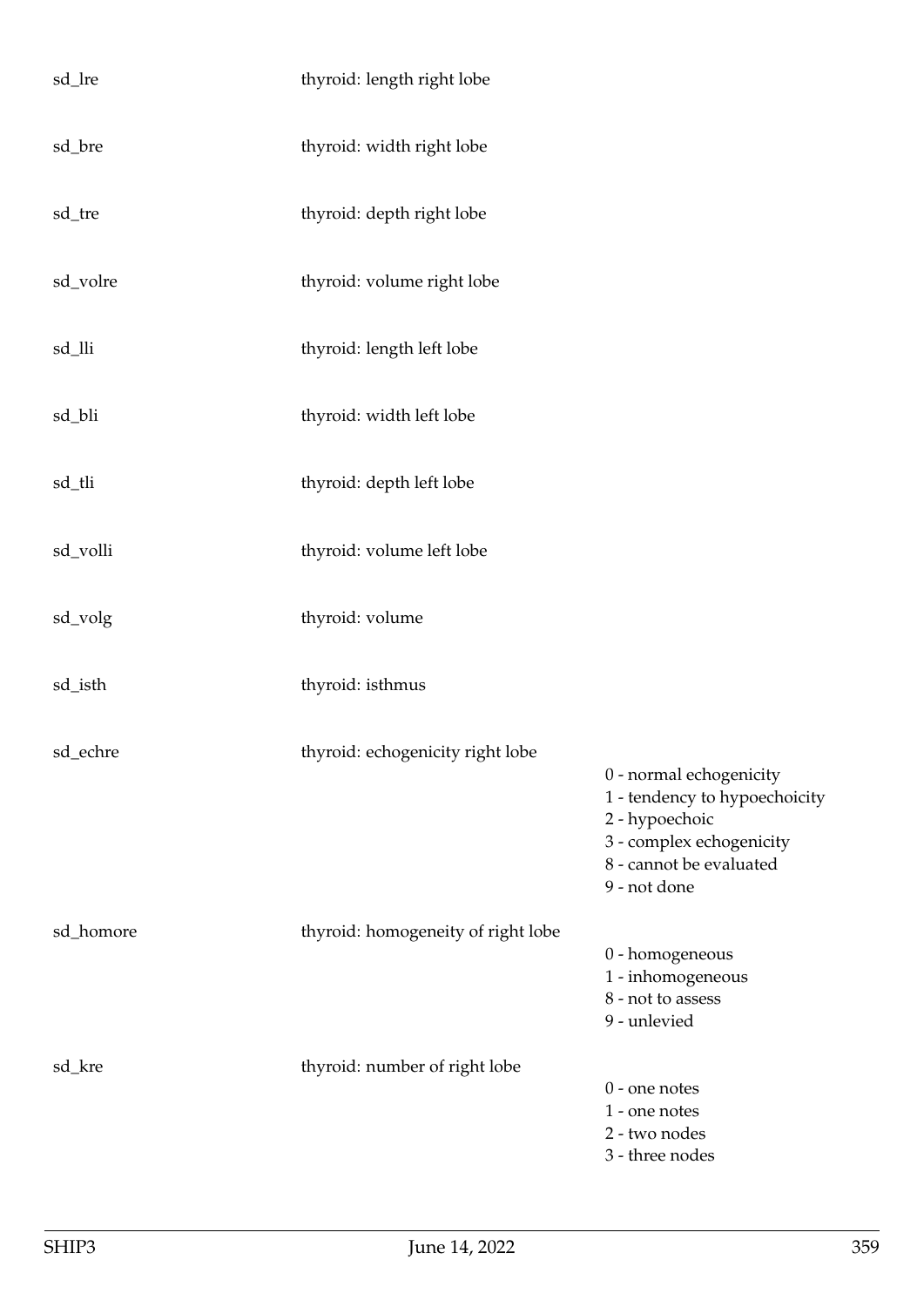|             |                                   | 4 - four nodes<br>5 - five and more than five nodes<br>8 - cannot be evaluated<br>9 - not done                                                                         |
|-------------|-----------------------------------|------------------------------------------------------------------------------------------------------------------------------------------------------------------------|
| sd_echli    | thyroid: echogenicity left lobe   | 0 - normal echogenicity<br>1 - tendency to hypoechoicity<br>2 - hypoechoic<br>3 - complex echogenicity<br>8 - cannot be evaluated<br>9 - not done                      |
| sd_homoli   | thyroid: homogeneity of left lobe | 0 - homogeneous<br>1 - inhomogeneous<br>8 - not to assess<br>9 - unlevied                                                                                              |
| sd_kli      | thyroid: number of left lobe      | $0$ - one notes<br>1 - one notes<br>2 - two nodes<br>3 - three nodes<br>4 - four nodes<br>5 - five and more than five nodes<br>8 - cannot be evaluated<br>9 - not done |
| sd_kis      | thyroid: number of nodes isthmus  | $0$ - one notes<br>1 - one notes<br>2 - two nodes<br>3 - three nodes<br>4 - four nodes<br>5 - five and more than five nodes<br>8 - cannot be evaluated<br>9 - not done |
| sd_befnr    | thyroid: findings                 | 0 - unremarkable<br>1 - boundary finding<br>2 - pathological finding<br>8 - not assessable<br>9 - not collected                                                        |
| sd_bef_aufg | Schilddrue: Gewebe aufgelockert   | $0 - No$<br>$1 - Yes$                                                                                                                                                  |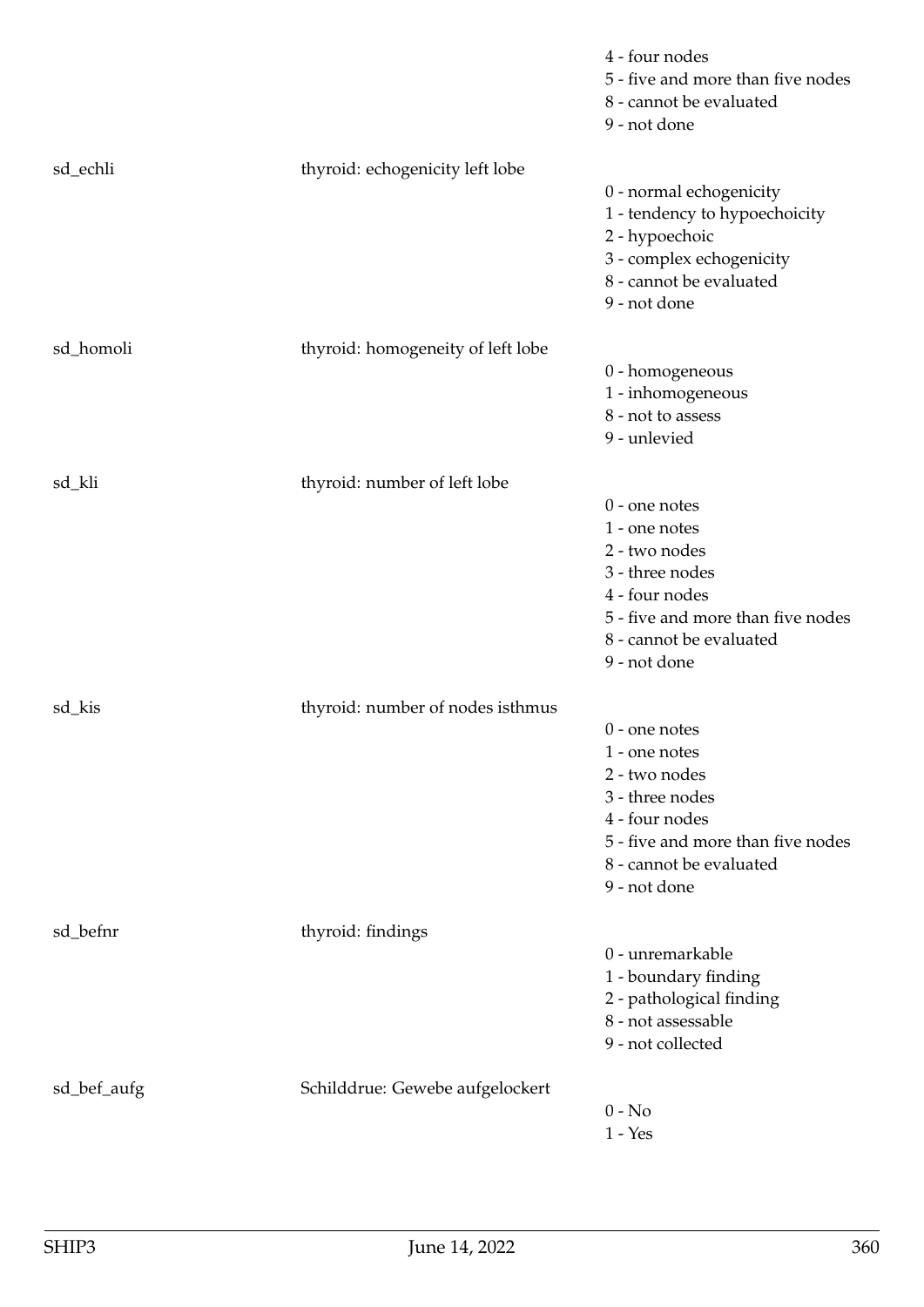| sd_bef_kalkre   | Schilddrue: Kalk im rechten Lappen                                 | $0 - No$<br>$1 - Yes$ |
|-----------------|--------------------------------------------------------------------|-----------------------|
| sd_bef_kalkli   | Schilddrue: Kalk im linken Lappen                                  | $0 - No$<br>$1 - Yes$ |
| sd_bef_verkl    | Schilddrue: kleine SD (Ges. Vol.: w: <10 ml, m:<br>$\langle$ 12ml) | $0 - No$<br>$1 - Yes$ |
| sd_bef_vergr    | Schilddrue: vergrößerte SD (Ges. Vol.: w: >18 ml,<br>$m: >25$ ml)  | $0 - No$<br>$1 - Yes$ |
| sd_bef_knbeg    | incipient nodal transformation                                     | $0 - No$<br>$1 - Yes$ |
| sd_bef_knvoll   | fully transformed node                                             | $0 - No$<br>$1 - Yes$ |
| sd_bef_schall   | Schilddrue: schwer schallbar                                       | $0 - No$<br>$1 - Yes$ |
| sd_bef_sonst    | other                                                              | $0 - No$<br>$1 - Yes$ |
| sd_sbef         | which?                                                             |                       |
| sd_schul        | Schulungsrelevant?                                                 | $0 - No$<br>$1 - Yes$ |
| sd_schul_note   | Was soll geschult werden?                                          |                       |
| sd_end          | thyroid: end                                                       |                       |
| <b>SDKNOTEN</b> | thyroid nodules                                                    |                       |
| $kn_1_re\_gr$   | thyroid: size node right 1                                         | $1 - 1$ cm            |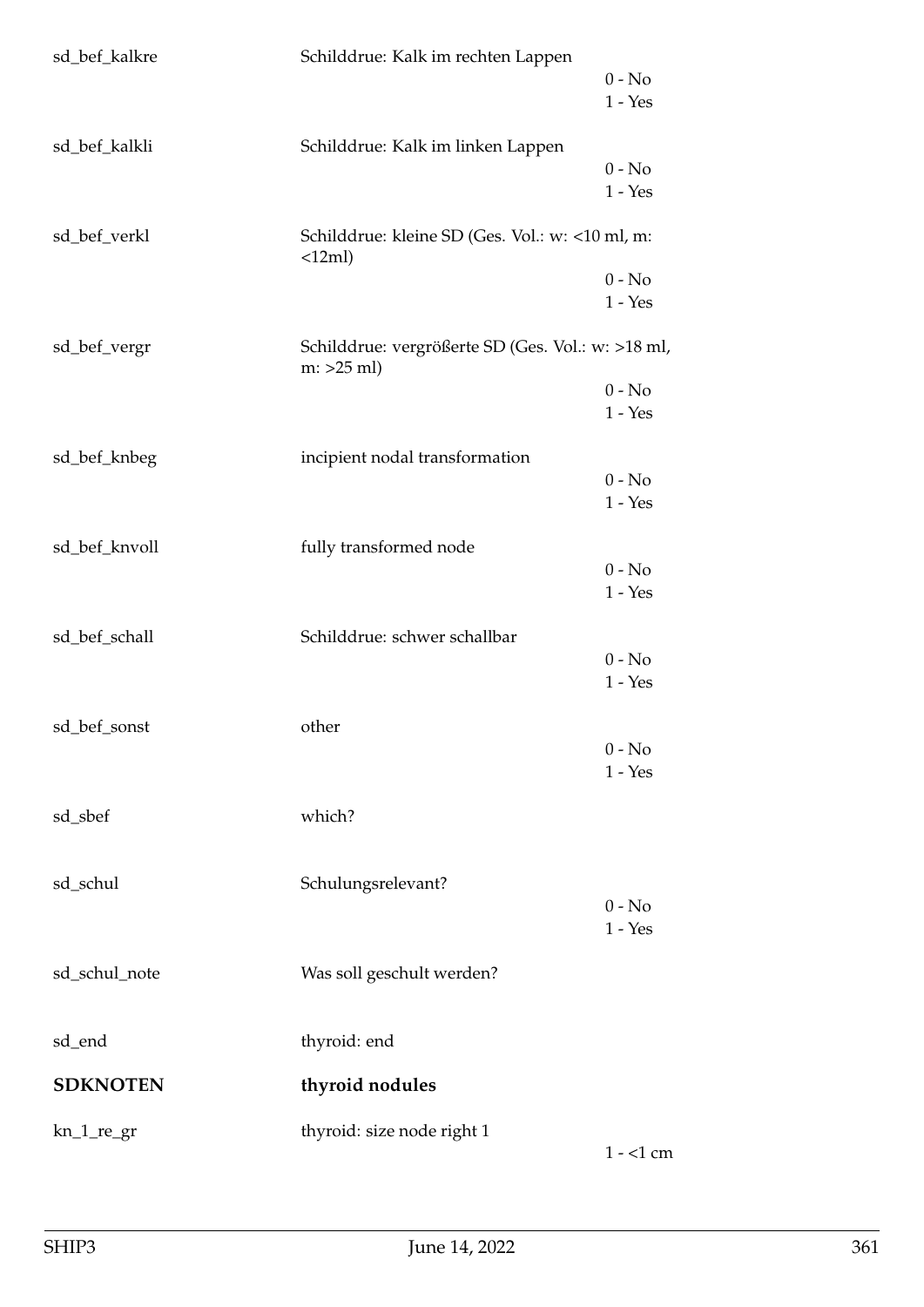|                  |                                     | $2 - \ge 1$ cm<br>8 - not assessable<br>9 - no declaration                                                                                                                                                                                                      |
|------------------|-------------------------------------|-----------------------------------------------------------------------------------------------------------------------------------------------------------------------------------------------------------------------------------------------------------------|
| kn_1_re_echo     | thyroid: echogenicity node right 1  | 0 - normal echo<br>1 - hypoechoic<br>2 - hyperechoic<br>3 - echo complex<br>4 - normal echo (degenerative cyst)<br>5 - hyperechoic (degenerative cyst)<br>6 - anechoic (cyst)<br>7 - hypoechoic (degenerative cyst)<br>8 - not assessable<br>9 - no declaration |
| kn_1_re_abgrenz  | thyroid: demarcation node right 1   | 0 - well demarcated<br>1 - poorly demarcated<br>8 - not assessable<br>9 - no declaration                                                                                                                                                                        |
| kn_1_re_zystform | thyroid: cystic node right 1        | 0 - without internal echoes<br>1 - chocolate cyst<br>8 - not assessable<br>9 - no declaration                                                                                                                                                                   |
| kn_1_re_kalk     | thyroid: calcification node right 1 | $0 - No$<br>$1 - Yes$<br>8 - cannot be evaluated<br>9 - no information given                                                                                                                                                                                    |
| kn_1_re_rand     | thyroid: rim node right 1           | 0 - not available<br>1 - available<br>8 - not assessable<br>9 - no declaration                                                                                                                                                                                  |
| $kn_2_re\_gr$    | thyroid: size node right 2          | $1 - 1$ cm<br>$2 - \ge 1$ cm<br>8 - not assessable<br>9 - no declaration                                                                                                                                                                                        |
| kn_2_re_echo     | thyroid: echogenicity node right 2  | 0 - normal echo<br>1 - hypoechoic<br>2 - hyperechoic                                                                                                                                                                                                            |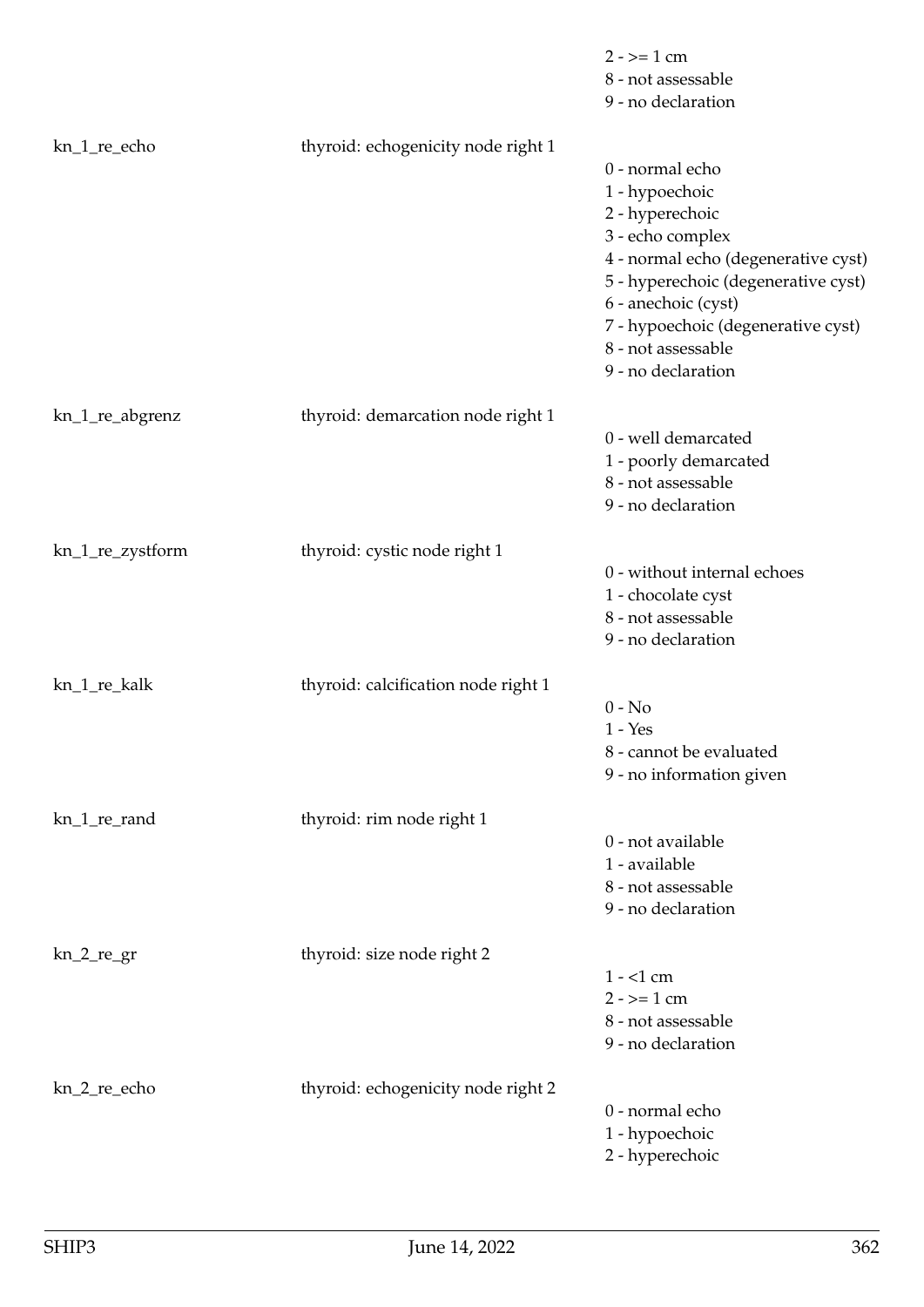|                  |                                     | 3 - echo complex<br>4 - normal echo (degenerative cyst)<br>5 - hyperechoic (degenerative cyst)<br>6 - anechoic (cyst)<br>7 - hypoechoic (degenerative cyst)<br>8 - not assessable<br>9 - no declaration                                                         |
|------------------|-------------------------------------|-----------------------------------------------------------------------------------------------------------------------------------------------------------------------------------------------------------------------------------------------------------------|
| kn_2_re_abgrenz  | thyroid: demarcation node right 2   | 0 - well demarcated<br>1 - poorly demarcated<br>8 - not assessable<br>9 - no declaration                                                                                                                                                                        |
| kn_2_re_zystform | thyroid: cystic node right 2        | 0 - without internal echoes<br>1 - chocolate cyst<br>8 - not assessable<br>9 - no declaration                                                                                                                                                                   |
| kn_2_re_kalk     | thyroid: calcification node right 2 | $0 - No$<br>$1 - Yes$<br>8 - cannot be evaluated<br>9 - no information given                                                                                                                                                                                    |
| kn_2_re_rand     | thyroid: rim node right 2           | 0 - not available<br>1 - available<br>8 - not assessable<br>9 - no declaration                                                                                                                                                                                  |
| $kn_3_re_gr$     | thyroid: size node right 3          | $1 - 1$ cm<br>$2 - \ge 1$ cm<br>8 - not assessable<br>9 - no declaration                                                                                                                                                                                        |
| kn_3_re_echo     | thyroid: echogenicity node right 3  | 0 - normal echo<br>1 - hypoechoic<br>2 - hyperechoic<br>3 - echo complex<br>4 - normal echo (degenerative cyst)<br>5 - hyperechoic (degenerative cyst)<br>6 - anechoic (cyst)<br>7 - hypoechoic (degenerative cyst)<br>8 - not assessable<br>9 - no declaration |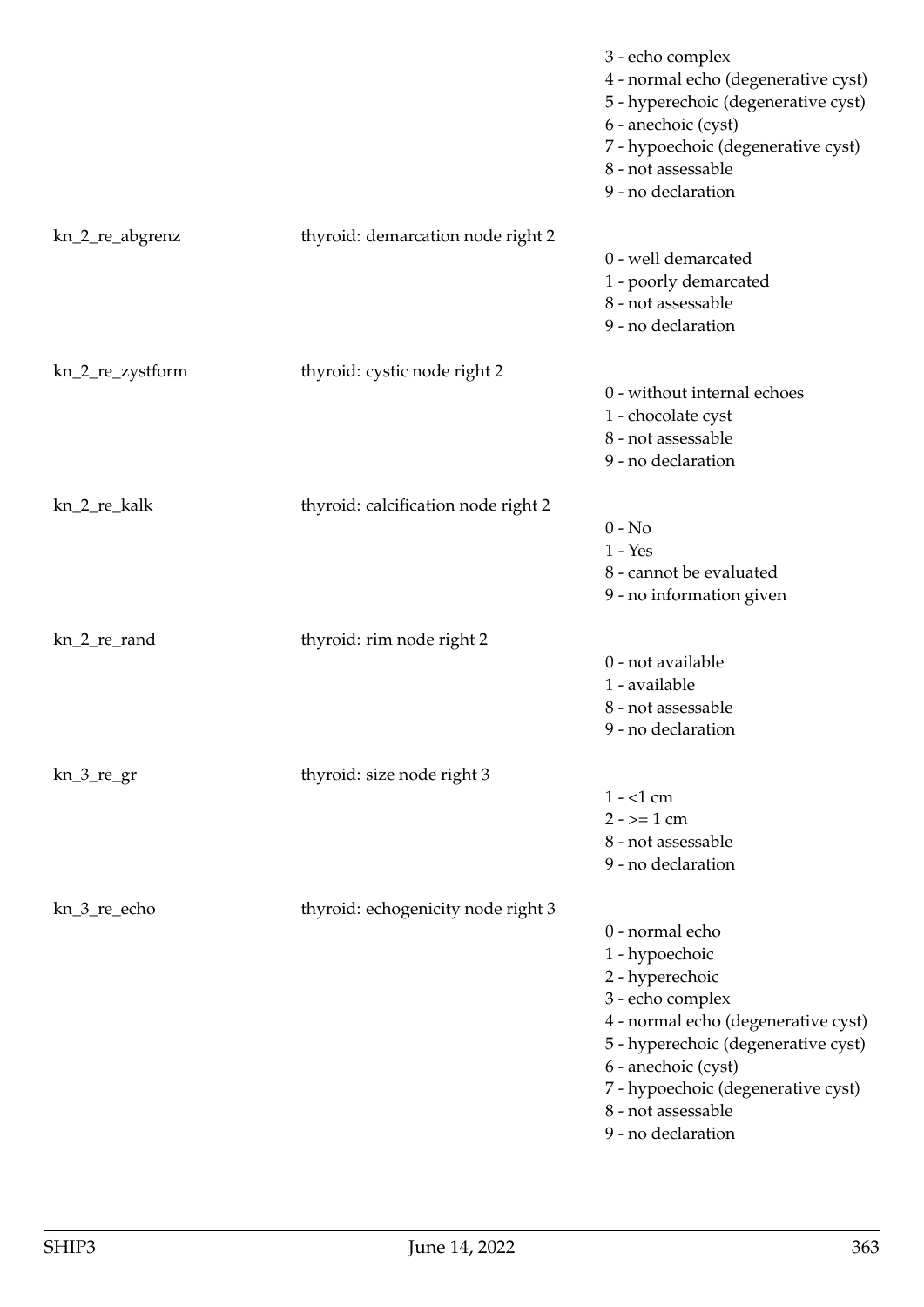| kn_3_re_abgrenz  | thyroid: demarcation node right 3   | 0 - well demarcated<br>1 - poorly demarcated<br>8 - not assessable<br>9 - no declaration                                                                                                                                                                        |
|------------------|-------------------------------------|-----------------------------------------------------------------------------------------------------------------------------------------------------------------------------------------------------------------------------------------------------------------|
| kn_3_re_zystform | thyroid: cystic node right 3        | 0 - without internal echoes<br>1 - chocolate cyst<br>8 - not assessable<br>9 - no declaration                                                                                                                                                                   |
| kn_3_re_kalk     | thyroid: calcification node right 3 | $0 - No$<br>$1 - Yes$<br>8 - cannot be evaluated<br>9 - no information given                                                                                                                                                                                    |
| kn_3_re_rand     | thyroid: rim node right 3           | 0 - not available<br>1 - available<br>8 - not assessable<br>9 - no declaration                                                                                                                                                                                  |
| $kn_4_re\_gr$    | thyroid: size node right 4          | $1 - 1$ cm<br>$2 - \ge 1$ cm<br>8 - not assessable<br>9 - no declaration                                                                                                                                                                                        |
| kn_4_re_echo     | thyroid: echogenicity node right 4  | 0 - normal echo<br>1 - hypoechoic<br>2 - hyperechoic<br>3 - echo complex<br>4 - normal echo (degenerative cyst)<br>5 - hyperechoic (degenerative cyst)<br>6 - anechoic (cyst)<br>7 - hypoechoic (degenerative cyst)<br>8 - not assessable<br>9 - no declaration |
| kn_4_re_abgrenz  | thyroid: demarcation node right 4   | 0 - well demarcated<br>1 - poorly demarcated<br>8 - not assessable<br>9 - no declaration                                                                                                                                                                        |
| kn_4_re_zystform | thyroid: cystic node right 4        | 0 - without internal echoes                                                                                                                                                                                                                                     |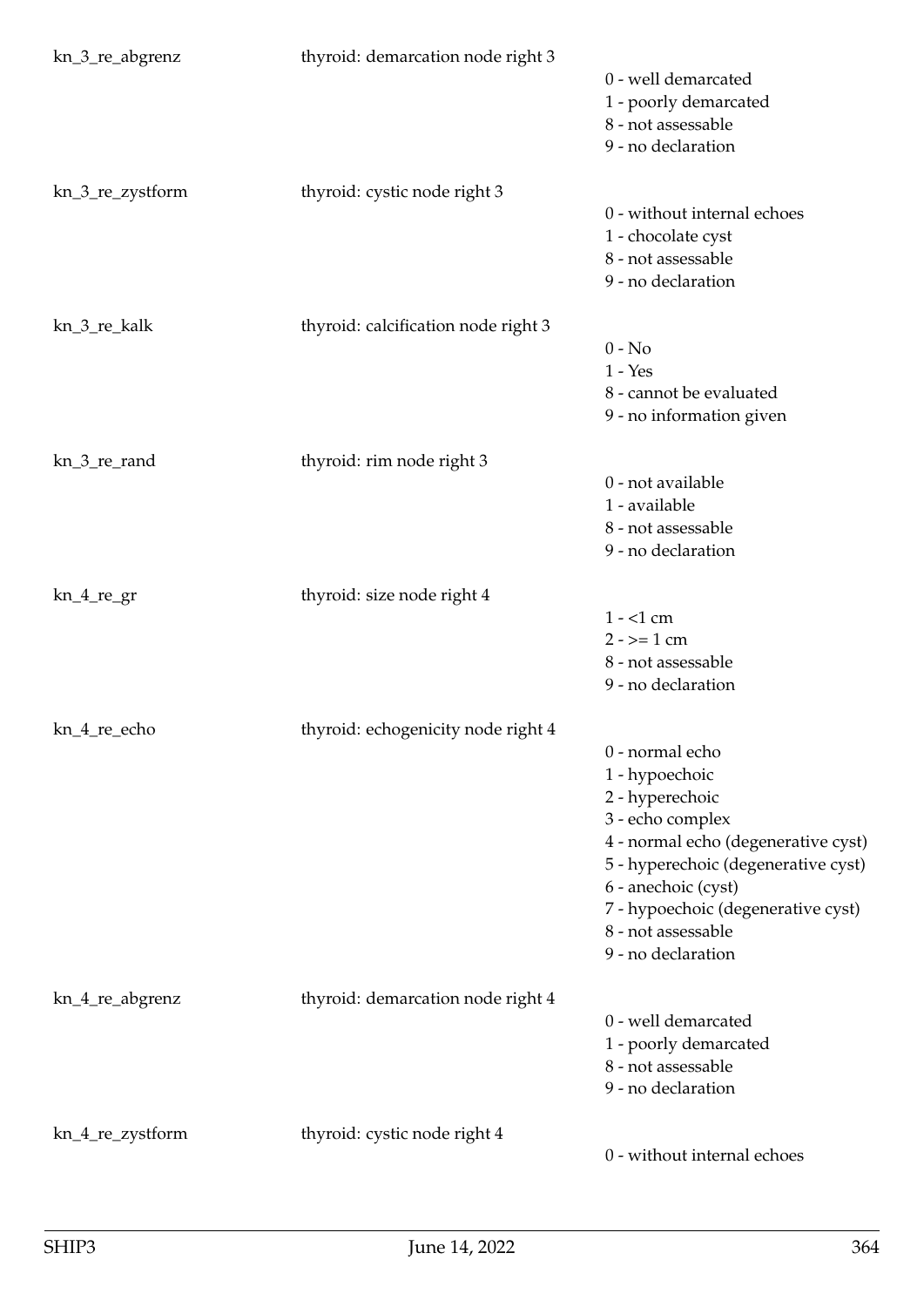|                  |                                       | 1 - chocolate cyst<br>8 - not assessable<br>9 - no declaration                                                                                                                                                                                                  |
|------------------|---------------------------------------|-----------------------------------------------------------------------------------------------------------------------------------------------------------------------------------------------------------------------------------------------------------------|
| kn_4_re_kalk     | thyroid: calcium deposit node right 4 | $0 - No$<br>$1 - Yes$<br>8 - cannot be evaluated<br>9 - no information given                                                                                                                                                                                    |
| kn_4_re_rand     | thyroid: rim node right 4             | 0 - not available<br>1 - available<br>8 - not assessable<br>9 - no declaration                                                                                                                                                                                  |
| kn_5_re_gr       | thyroid: size node right 5            | $1 - 1$ cm<br>$2 - \ge 1$ cm<br>8 - not assessable<br>9 - no declaration                                                                                                                                                                                        |
| kn_5_re_echo     | thyroid: echogenicity node right 5    | 0 - normal echo<br>1 - hypoechoic<br>2 - hyperechoic<br>3 - echo complex<br>4 - normal echo (degenerative cyst)<br>5 - hyperechoic (degenerative cyst)<br>6 - anechoic (cyst)<br>7 - hypoechoic (degenerative cyst)<br>8 - not assessable<br>9 - no declaration |
| kn_5_re_abgrenz  | thyroid: demarcation node right 5     | 0 - well demarcated<br>1 - poorly demarcated<br>8 - not assessable<br>9 - no declaration                                                                                                                                                                        |
| kn_5_re_zystform | thyroid: cystic node right 5          | 0 - without internal echoes<br>1 - chocolate cyst<br>8 - not assessable<br>9 - no declaration                                                                                                                                                                   |
| kn_5_re_kalk     | thyroid: calcification node right 5   | $0 - No$<br>$1 - Yes$<br>8 - cannot be evaluated                                                                                                                                                                                                                |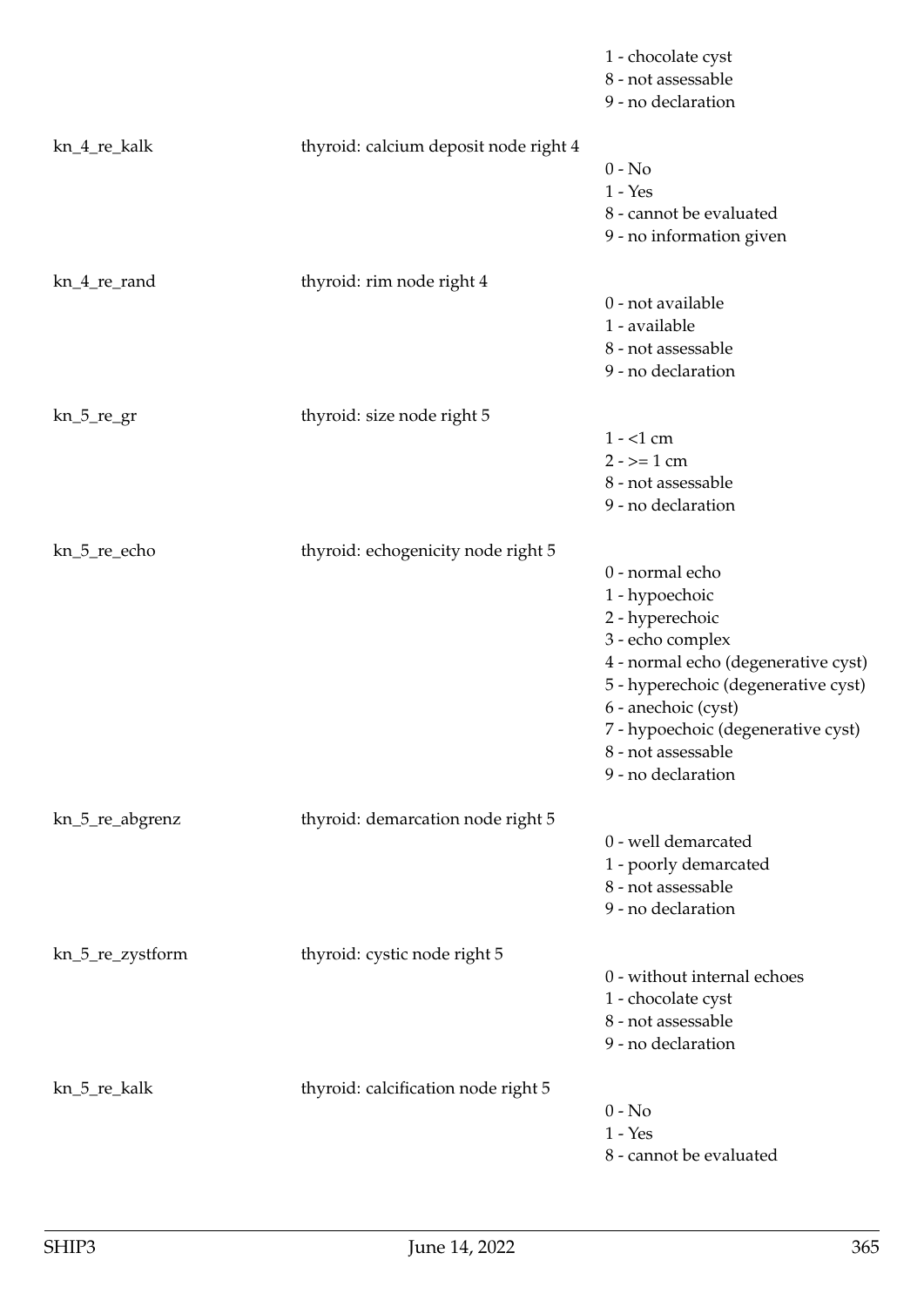| kn_5_re_rand     | thyroid: rim node right 5          |                                     |
|------------------|------------------------------------|-------------------------------------|
|                  |                                    | 0 - not available                   |
|                  |                                    | 1 - available                       |
|                  |                                    | 8 - not assessable                  |
|                  |                                    | 9 - no declaration                  |
| kn_1_li_gr       | thyroid: size node left 1          |                                     |
|                  |                                    | $1 - 1$ cm                          |
|                  |                                    | $2 - 2 = 1$ cm                      |
|                  |                                    | 8 - not assessable                  |
|                  |                                    | 9 - no declaration                  |
| kn_1_li_echo     | thyroid: echogenicity node left 1  |                                     |
|                  |                                    | 0 - normal echo                     |
|                  |                                    | 1 - hypoechoic                      |
|                  |                                    | 2 - hyperechoic                     |
|                  |                                    | 3 - echo complex                    |
|                  |                                    | 4 - normal echo (degenerative cyst) |
|                  |                                    | 5 - hyperechoic (degenerative cyst) |
|                  |                                    | 6 - anechoic (cyst)                 |
|                  |                                    | 7 - hypoechoic (degenerative cyst)  |
|                  |                                    | 8 - not assessable                  |
|                  |                                    | 9 - no declaration                  |
| kn_1_li_abgrenz  | thyroid: demarcation node left 1   |                                     |
|                  |                                    | 0 - well demarcated                 |
|                  |                                    | 1 - poorly demarcated               |
|                  |                                    | 8 - not assessable                  |
|                  |                                    | 9 - no declaration                  |
| kn_1_li_zystform | thyroid: cystic node left 1        |                                     |
|                  |                                    | 0 - without internal echoes         |
|                  |                                    | 1 - chocolate cyst                  |
|                  |                                    | 8 - not assessable                  |
|                  |                                    | 9 - no declaration                  |
| kn_1_li_kalk     | thyroid: calcification node left 1 |                                     |
|                  |                                    | $0 - No$                            |
|                  |                                    | $1 - Yes$                           |
|                  |                                    | 8 - cannot be evaluated             |
|                  |                                    | 9 - no information given            |
| kn_1_li_rand     | thyroid: rim node left 1           |                                     |
|                  |                                    | 0 - not available                   |
|                  |                                    | 1 - available                       |
|                  |                                    | 8 - not assessable                  |
|                  |                                    | 9 - no declaration                  |

9 - no information given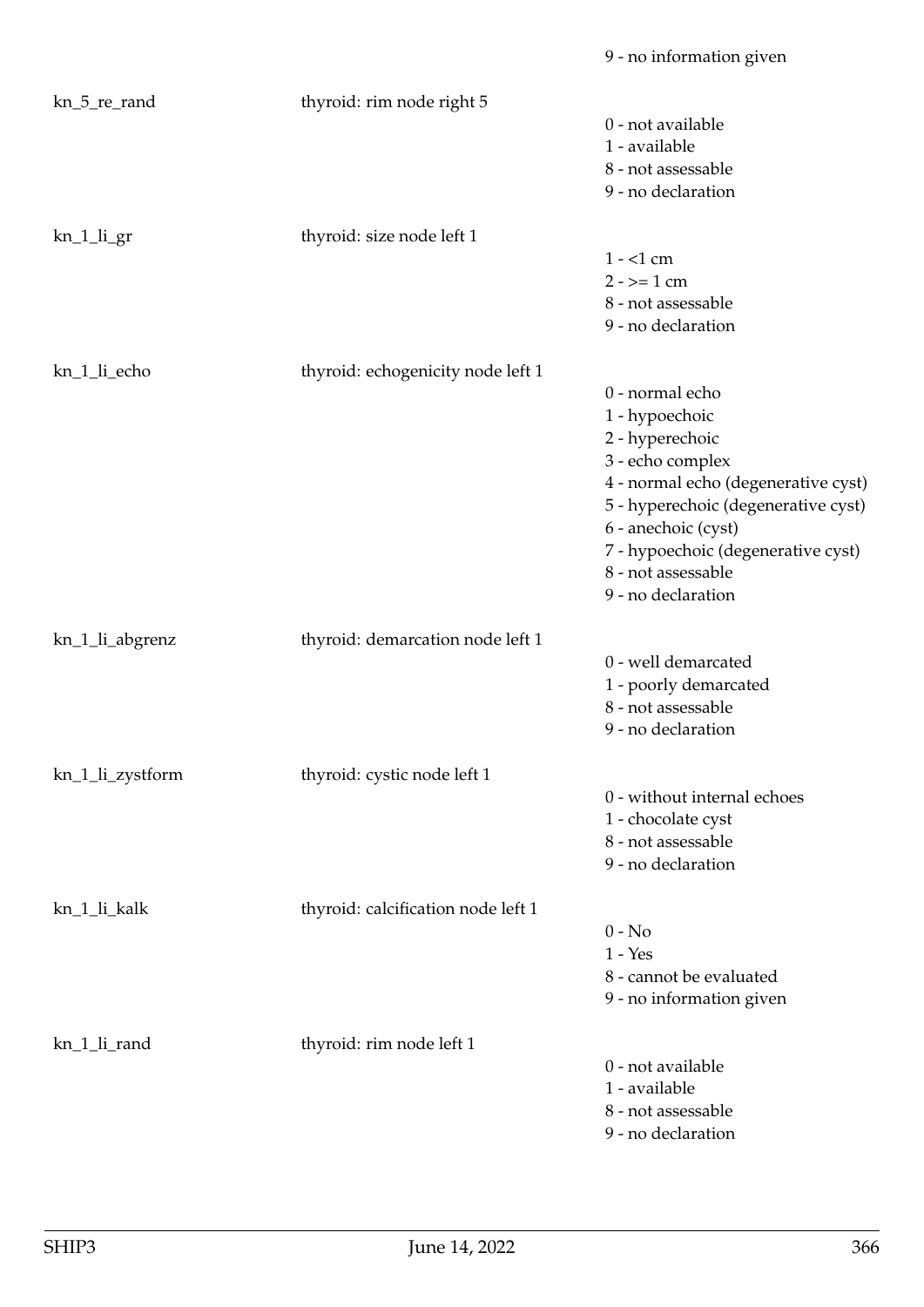kn\_2\_li\_gr thyroid: size node left 2

|                  | alytona. Size houe refe 2          |                                                         |
|------------------|------------------------------------|---------------------------------------------------------|
|                  |                                    | $1 - 1$ cm                                              |
|                  |                                    | $2 - \ge 1$ cm                                          |
|                  |                                    | 8 - not assessable                                      |
|                  |                                    | 9 - no declaration                                      |
| kn_2_li_echo     | thyroid: echogenicity node left 2  |                                                         |
|                  |                                    | 0 - normal echo                                         |
|                  |                                    | 1 - hypoechoic                                          |
|                  |                                    | 2 - hyperechoic                                         |
|                  |                                    | 3 - echo complex<br>4 - normal echo (degenerative cyst) |
|                  |                                    | 5 - hyperechoic (degenerative cyst)                     |
|                  |                                    | 6 - anechoic (cyst)                                     |
|                  |                                    | 7 - hypoechoic (degenerative cyst)                      |
|                  |                                    | 8 - not assessable                                      |
|                  |                                    | 9 - no declaration                                      |
| kn_2_li_abgrenz  | thyroid: demarcation node left 2   |                                                         |
|                  |                                    | 0 - well demarcated                                     |
|                  |                                    | 1 - poorly demarcated                                   |
|                  |                                    | 8 - not assessable                                      |
|                  |                                    | 9 - no declaration                                      |
| kn_2_li_zystform | thyroid: cystic node left 2        |                                                         |
|                  |                                    | 0 - without internal echoes                             |
|                  |                                    | 1 - chocolate cyst<br>8 - not assessable                |
|                  |                                    | 9 - no declaration                                      |
|                  |                                    |                                                         |
| kn_2_li_kalk     | thyroid: calcification node left 2 | $0 - No$                                                |
|                  |                                    | $1 - Yes$                                               |
|                  |                                    | 8 - cannot be evaluated                                 |
|                  |                                    | 9 - no information given                                |
| kn_2_li_rand     | thyroid: rim node left 2           |                                                         |
|                  |                                    | 0 - not available                                       |
|                  |                                    | 1 - available                                           |
|                  |                                    | 8 - not assessable                                      |
|                  |                                    | 9 - no declaration                                      |
| $kn_3_$ li_gr    | thyroid: size node left 3          |                                                         |
|                  |                                    | $1 - 1$ cm                                              |
|                  |                                    | $2 - \ge 1$ cm                                          |
|                  |                                    | 8 - not assessable                                      |
|                  |                                    | 9 - no declaration                                      |
| kn_3_li_echo     | thyroid: echogenicity node left 3  |                                                         |
|                  |                                    | 0 - normal echo                                         |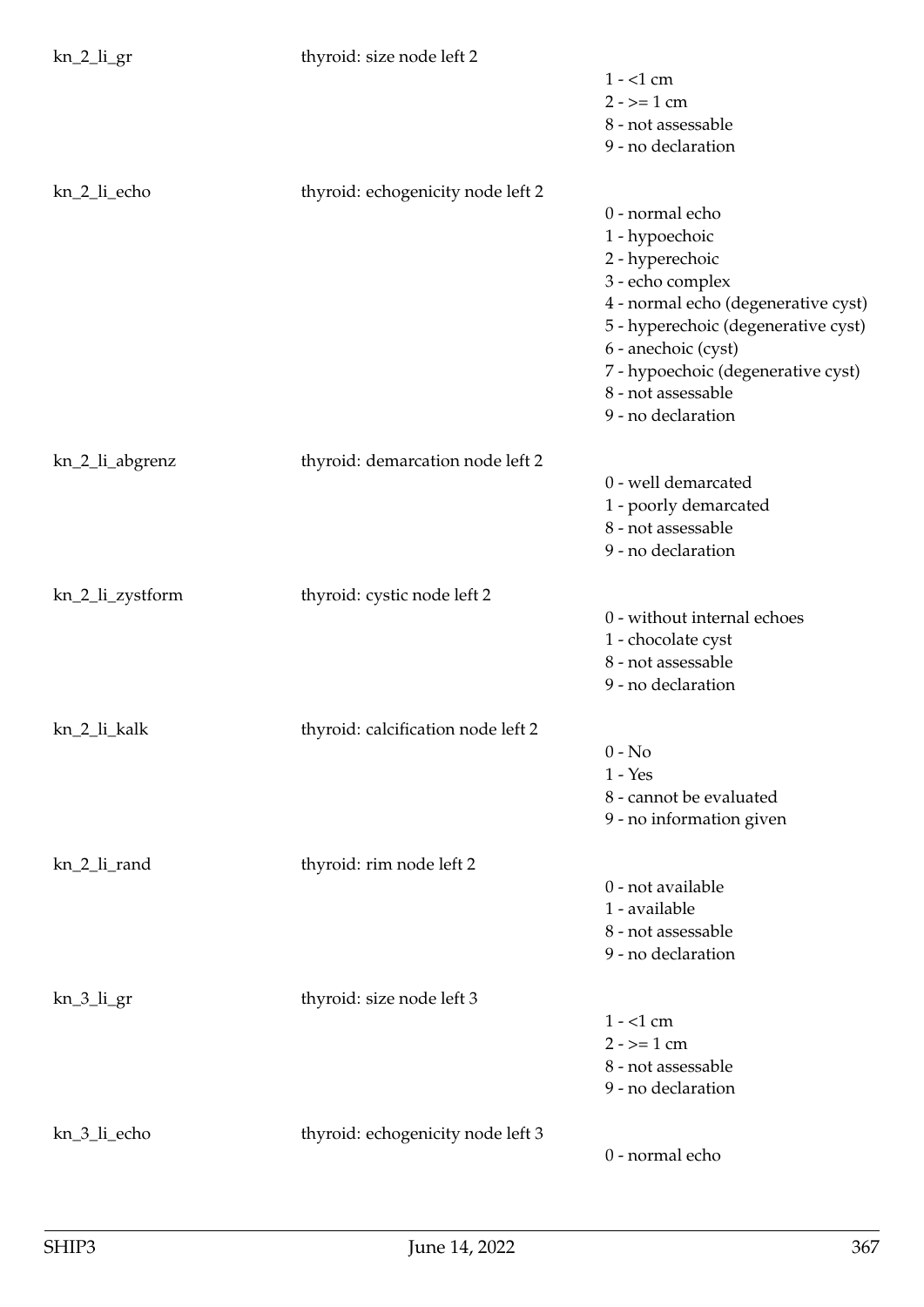|                  |                                    | 1 - hypoechoic<br>2 - hyperechoic<br>3 - echo complex<br>4 - normal echo (degenerative cyst)<br>5 - hyperechoic (degenerative cyst)<br>6 - anechoic (cyst)<br>7 - hypoechoic (degenerative cyst)<br>8 - not assessable<br>9 - no declaration |
|------------------|------------------------------------|----------------------------------------------------------------------------------------------------------------------------------------------------------------------------------------------------------------------------------------------|
| kn_3_li_abgrenz  | thyroid: demarcation node left 3   |                                                                                                                                                                                                                                              |
|                  |                                    | 0 - well demarcated<br>1 - poorly demarcated<br>8 - not assessable<br>9 - no declaration                                                                                                                                                     |
| kn_3_li_zystform | thyroid: cystic node left 3        |                                                                                                                                                                                                                                              |
|                  |                                    | 0 - without internal echoes<br>1 - chocolate cyst<br>8 - not assessable<br>9 - no declaration                                                                                                                                                |
| kn_3_li_kalk     | thyroid: calcification node left 3 |                                                                                                                                                                                                                                              |
|                  |                                    | $0 - No$<br>$1 - Yes$<br>8 - cannot be evaluated<br>9 - no information given                                                                                                                                                                 |
| kn_3_li_rand     | thyroid: rim node left 3           |                                                                                                                                                                                                                                              |
|                  |                                    | 0 - not available<br>1 - available<br>8 - not assessable<br>9 - no declaration                                                                                                                                                               |
| kn_4_li_gr       | thyroid: size node left 4          |                                                                                                                                                                                                                                              |
|                  |                                    | $1 - 1$ cm<br>$2 - \ge 1$ cm<br>8 - not assessable<br>9 - no declaration                                                                                                                                                                     |
| kn_4_li_echo     | thyroid: echogenicity node left 4  |                                                                                                                                                                                                                                              |
|                  |                                    | 0 - normal echo<br>1 - hypoechoic<br>2 - hyperechoic<br>3 - echo complex<br>4 - normal echo (degenerative cyst)<br>5 - hyperechoic (degenerative cyst)<br>6 - anechoic (cyst)<br>7 - hypoechoic (degenerative cyst)<br>8 - not assessable    |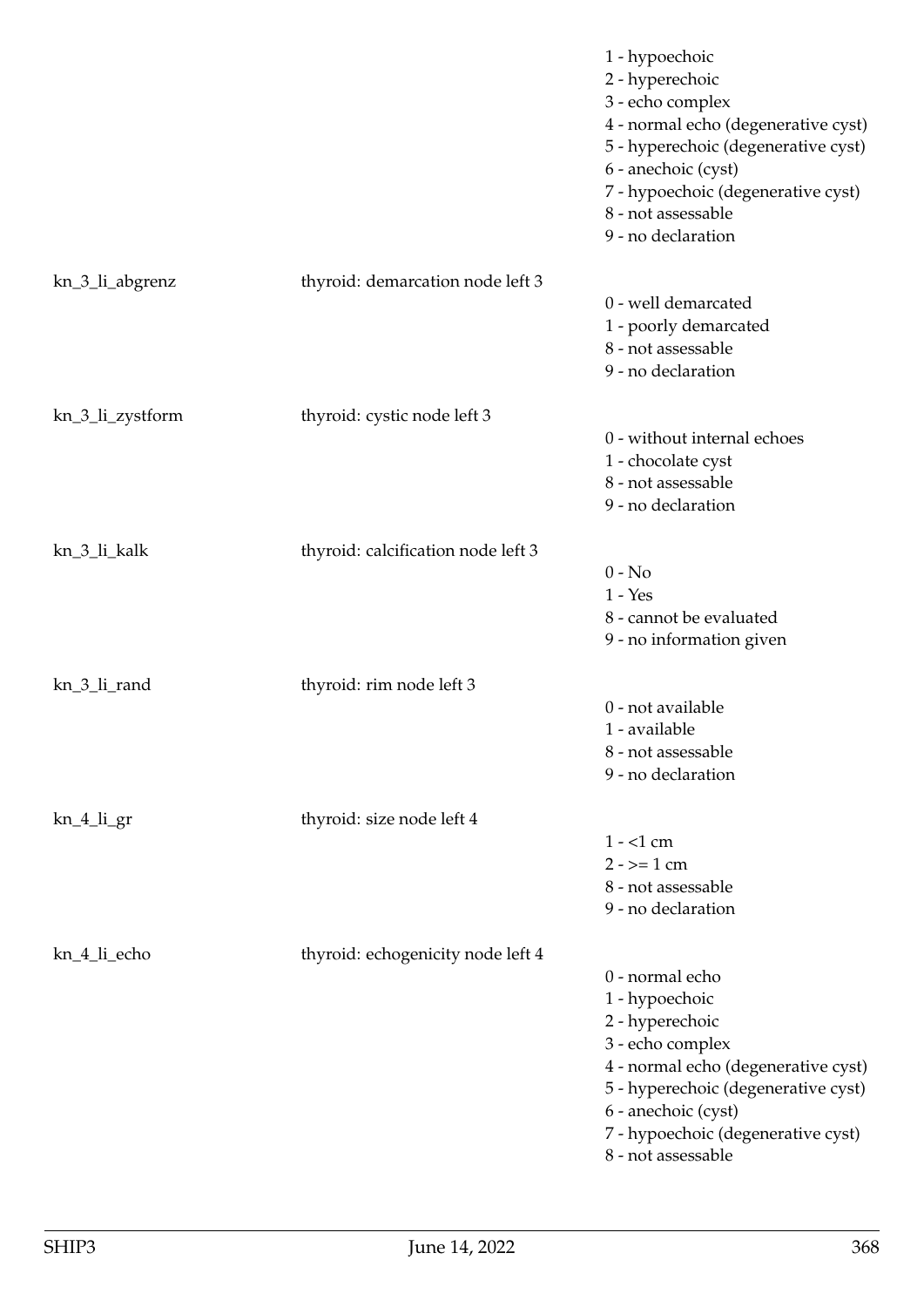|                  |                                      | 9 - no declaration                  |
|------------------|--------------------------------------|-------------------------------------|
| kn_4_li_abgrenz  | thyroid: demarcation node left 4     |                                     |
|                  |                                      | 0 - well demarcated                 |
|                  |                                      | 1 - poorly demarcated               |
|                  |                                      | 8 - not assessable                  |
|                  |                                      | 9 - no declaration                  |
| kn_4_li_zystform | thyroid: cystic node left 4          |                                     |
|                  |                                      | 0 - without internal echoes         |
|                  |                                      | 1 - chocolate cyst                  |
|                  |                                      | 8 - not assessable                  |
|                  |                                      | 9 - no declaration                  |
| kn_4_li_kalk     | thyroid: calcium deposit node left 4 |                                     |
|                  |                                      | $0 - No$                            |
|                  |                                      | $1 - Yes$                           |
|                  |                                      | 8 - cannot be evaluated             |
|                  |                                      | 9 - no information given            |
| kn_4_li_rand     | thyroid: rim node left 4             |                                     |
|                  |                                      | 0 - not available                   |
|                  |                                      | 1 - available                       |
|                  |                                      | 8 - not assessable                  |
|                  |                                      | 9 - no declaration                  |
| kn_5_li_gr       | thyroid: size node left 5            |                                     |
|                  |                                      | $1 - 1$ cm                          |
|                  |                                      | $2 - \ge 1$ cm                      |
|                  |                                      | 8 - not assessable                  |
|                  |                                      | 9 - no declaration                  |
| kn_5_li_echo     | thyroid: echogenicity node left 5    |                                     |
|                  |                                      | 0 - normal echo                     |
|                  |                                      | 1 - hypoechoic                      |
|                  |                                      | 2 - hyperechoic                     |
|                  |                                      | 3 - echo complex                    |
|                  |                                      | 4 - normal echo (degenerative cyst) |
|                  |                                      | 5 - hyperechoic (degenerative cyst) |
|                  |                                      | 6 - anechoic (cyst)                 |
|                  |                                      | 7 - hypoechoic (degenerative cyst)  |
|                  |                                      | 8 - not assessable                  |
|                  |                                      | 9 - no declaration                  |
| kn_5_li_abgrenz  | thyroid: demarcation node left 5     |                                     |
|                  |                                      | 0 - well demarcated                 |
|                  |                                      | 1 - poorly demarcated               |
|                  |                                      | 8 - not assessable                  |
|                  |                                      | 9 - no declaration                  |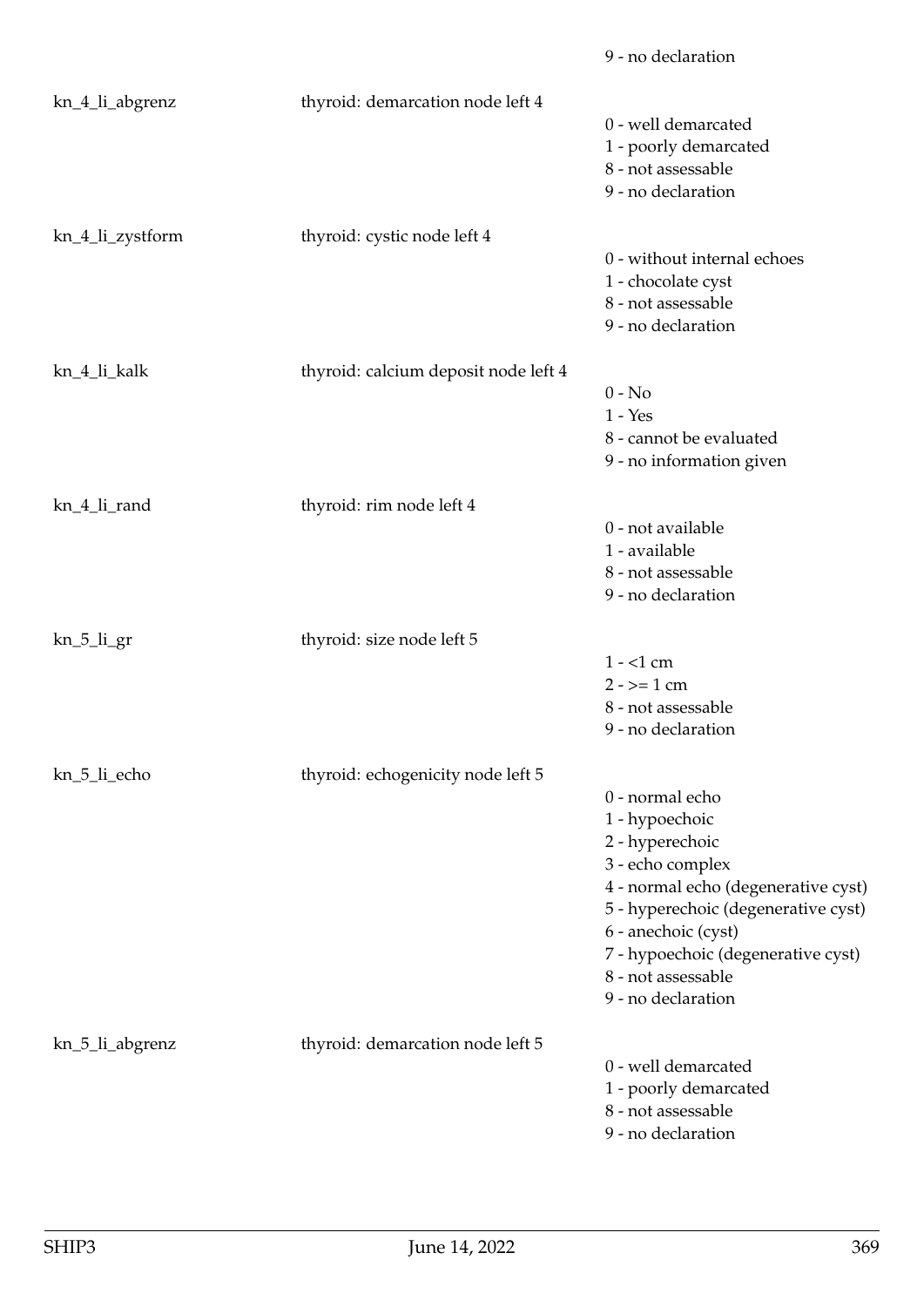| kn_5_li_zystform | thyroid: cystic node left 5           |                                     |
|------------------|---------------------------------------|-------------------------------------|
|                  |                                       | 0 - without internal echoes         |
|                  |                                       | 1 - chocolate cyst                  |
|                  |                                       | 8 - not assessable                  |
|                  |                                       | 9 - no declaration                  |
| kn_5_li_kalk     | thyroid: calcium deposit node left 5  |                                     |
|                  |                                       | $0 - No$                            |
|                  |                                       | $1 - Yes$                           |
|                  |                                       | 8 - cannot be evaluated             |
|                  |                                       | 9 - no information given            |
| kn_5_li_rand     | thyroid: rim node left 5              |                                     |
|                  |                                       | 0 - not available                   |
|                  |                                       | 1 - available                       |
|                  |                                       | 8 - not assessable                  |
|                  |                                       | 9 - no declaration                  |
| $kn_1_is_2r$     | thyroid: size node isthmus 1          |                                     |
|                  |                                       | $1 - 1$ cm                          |
|                  |                                       | $2 - \ge 1$ cm                      |
|                  |                                       | 8 - not assessable                  |
|                  |                                       | 9 - no declaration                  |
| kn_1_is_echo     | thyroid: echogenicity node isthmus 1  |                                     |
|                  |                                       | 0 - normal echo                     |
|                  |                                       | 1 - hypoechoic                      |
|                  |                                       | 2 - hyperechoic                     |
|                  |                                       | 3 - echo complex                    |
|                  |                                       | 4 - normal echo (degenerative cyst) |
|                  |                                       | 5 - hyperechoic (degenerative cyst) |
|                  |                                       | 6 - anechoic (cyst)                 |
|                  |                                       | 7 - hypoechoic (degenerative cyst)  |
|                  |                                       | 8 - not assessable                  |
|                  |                                       | 9 - no declaration                  |
| kn_1_is_abgrenz  | thyroid: demarcation node isthmus 1   |                                     |
|                  |                                       | 0 - well demarcated                 |
|                  |                                       | 1 - poorly demarcated               |
|                  |                                       | 8 - not assessable                  |
|                  |                                       | 9 - no declaration                  |
| kn_1_is_zystform | thyroid: cyst form node isthmus 1     |                                     |
|                  |                                       | 0 - without internal echoes         |
|                  |                                       | 1 - chocolate cyst                  |
|                  |                                       | 8 - not assessable                  |
|                  |                                       | 9 - no declaration                  |
| kn_1_is_kalk     | thyroid: calcification node isthmus 1 |                                     |
|                  |                                       | $0 - No$                            |
|                  |                                       |                                     |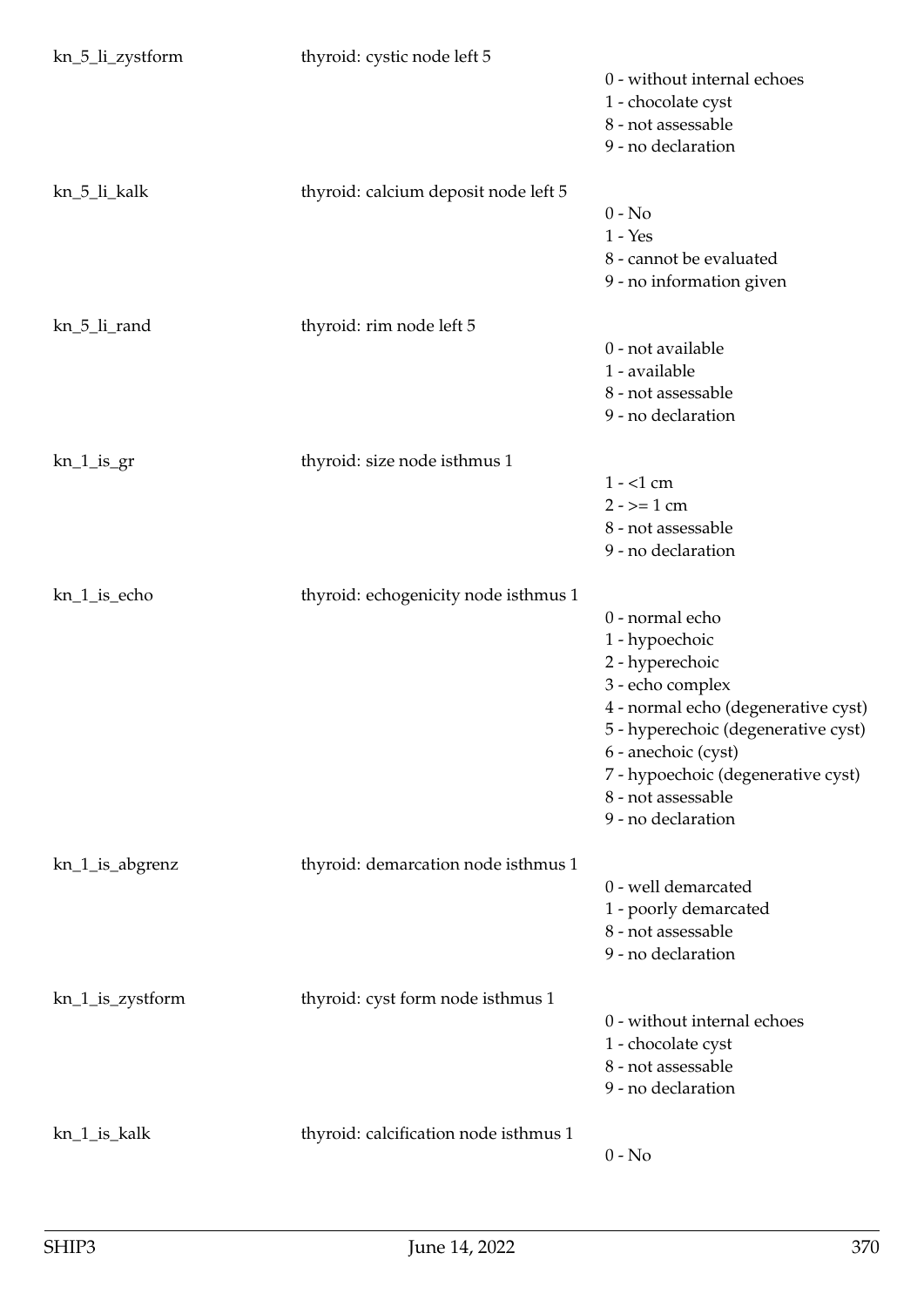|                  |                                       | $1 - Yes$<br>8 - cannot be evaluated<br>9 - no information given                                                                                                                                                                                                |
|------------------|---------------------------------------|-----------------------------------------------------------------------------------------------------------------------------------------------------------------------------------------------------------------------------------------------------------------|
| kn_1_is_rand     | thyroid: rim node isthmus 1           | 0 - not available<br>1 - available<br>8 - not assessable<br>9 - no declaration                                                                                                                                                                                  |
| $kn_2_is_gr$     | thyroid: size node isthmus 2          | $1 - 1$ cm<br>$2 - \ge 1$ cm<br>8 - not assessable<br>9 - no declaration                                                                                                                                                                                        |
| kn_2_is_echo     | thyroid: echogenicity node isthmus 2  | 0 - normal echo<br>1 - hypoechoic<br>2 - hyperechoic<br>3 - echo complex<br>4 - normal echo (degenerative cyst)<br>5 - hyperechoic (degenerative cyst)<br>6 - anechoic (cyst)<br>7 - hypoechoic (degenerative cyst)<br>8 - not assessable<br>9 - no declaration |
| kn_2_is_abgrenz  | thyroid: demarcation node isthmus 2   | 0 - well demarcated<br>1 - poorly demarcated<br>8 - not assessable<br>9 - no declaration                                                                                                                                                                        |
| kn_2_is_zystform | thyroid: cyst form node isthmus 2     | 0 - without internal echoes<br>1 - chocolate cyst<br>8 - not assessable<br>9 - no declaration                                                                                                                                                                   |
| kn_2_is_kalk     | thyroid: calcification node isthmus 2 | $0 - No$<br>$1 - Yes$<br>8 - cannot be evaluated<br>9 - no information given                                                                                                                                                                                    |
| kn_2_is_rand     | thyroid: rim node isthmus 2           | 0 - not available<br>1 - available<br>8 - not assessable                                                                                                                                                                                                        |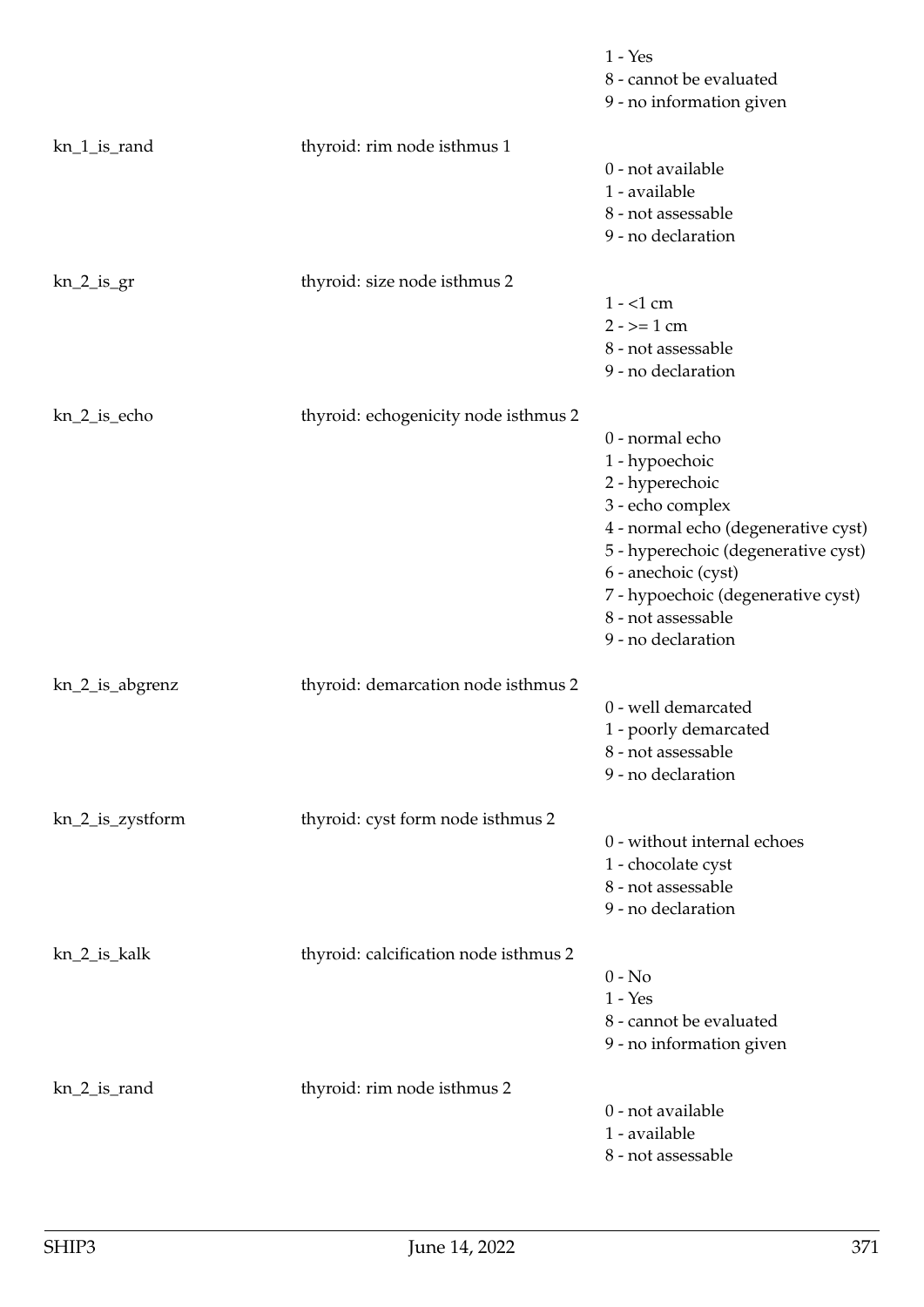|                  |                                       | 9 - no declaration                       |
|------------------|---------------------------------------|------------------------------------------|
| $kn_3_is_gr$     | thyroid: size node isthmus 3          |                                          |
|                  |                                       | $1 - 1$ cm                               |
|                  |                                       | $2 - \ge 1$ cm                           |
|                  |                                       | 8 - not assessable                       |
|                  |                                       | 9 - no declaration                       |
| kn_3_is_echo     | thyroid: echogenicity node isthmus 3  |                                          |
|                  |                                       | 0 - normal echo                          |
|                  |                                       | 1 - hypoechoic                           |
|                  |                                       | 2 - hyperechoic                          |
|                  |                                       | 3 - echo complex                         |
|                  |                                       | 4 - normal echo (degenerative cyst)      |
|                  |                                       | 5 - hyperechoic (degenerative cyst)      |
|                  |                                       | 6 - anechoic (cyst)                      |
|                  |                                       | 7 - hypoechoic (degenerative cyst)       |
|                  |                                       | 8 - not assessable                       |
|                  |                                       | 9 - no declaration                       |
| kn_3_is_abgrenz  | thyroid: demarcation node isthmus 3   |                                          |
|                  |                                       | 0 - well demarcated                      |
|                  |                                       | 1 - poorly demarcated                    |
|                  |                                       | 8 - not assessable                       |
|                  |                                       | 9 - no declaration                       |
|                  |                                       |                                          |
| kn_3_is_zystform | thyroid: cyst form node isthmus 3     | 0 - without internal echoes              |
|                  |                                       |                                          |
|                  |                                       | 1 - chocolate cyst<br>8 - not assessable |
|                  |                                       |                                          |
|                  |                                       | 9 - no declaration                       |
| kn_3_is_kalk     | thyroid: calcification node isthmus 3 |                                          |
|                  |                                       | $0 - No$                                 |
|                  |                                       | $1 - Yes$                                |
|                  |                                       | 8 - cannot be evaluated                  |
|                  |                                       | 9 - no information given                 |
| kn_3_is_rand     | thyroid: rim node isthmus 3           |                                          |
|                  |                                       | 0 - not available                        |
|                  |                                       | 1 - available                            |
|                  |                                       | 8 - not assessable                       |
|                  |                                       | 9 - no declaration                       |
| $kn_4$ is gr     | thyroid: size node isthmus 4          |                                          |
|                  |                                       | $1 - 1$ cm                               |
|                  |                                       | $2 - \ge 1$ cm                           |
|                  |                                       | 8 - not assessable                       |
|                  |                                       | 9 - no declaration                       |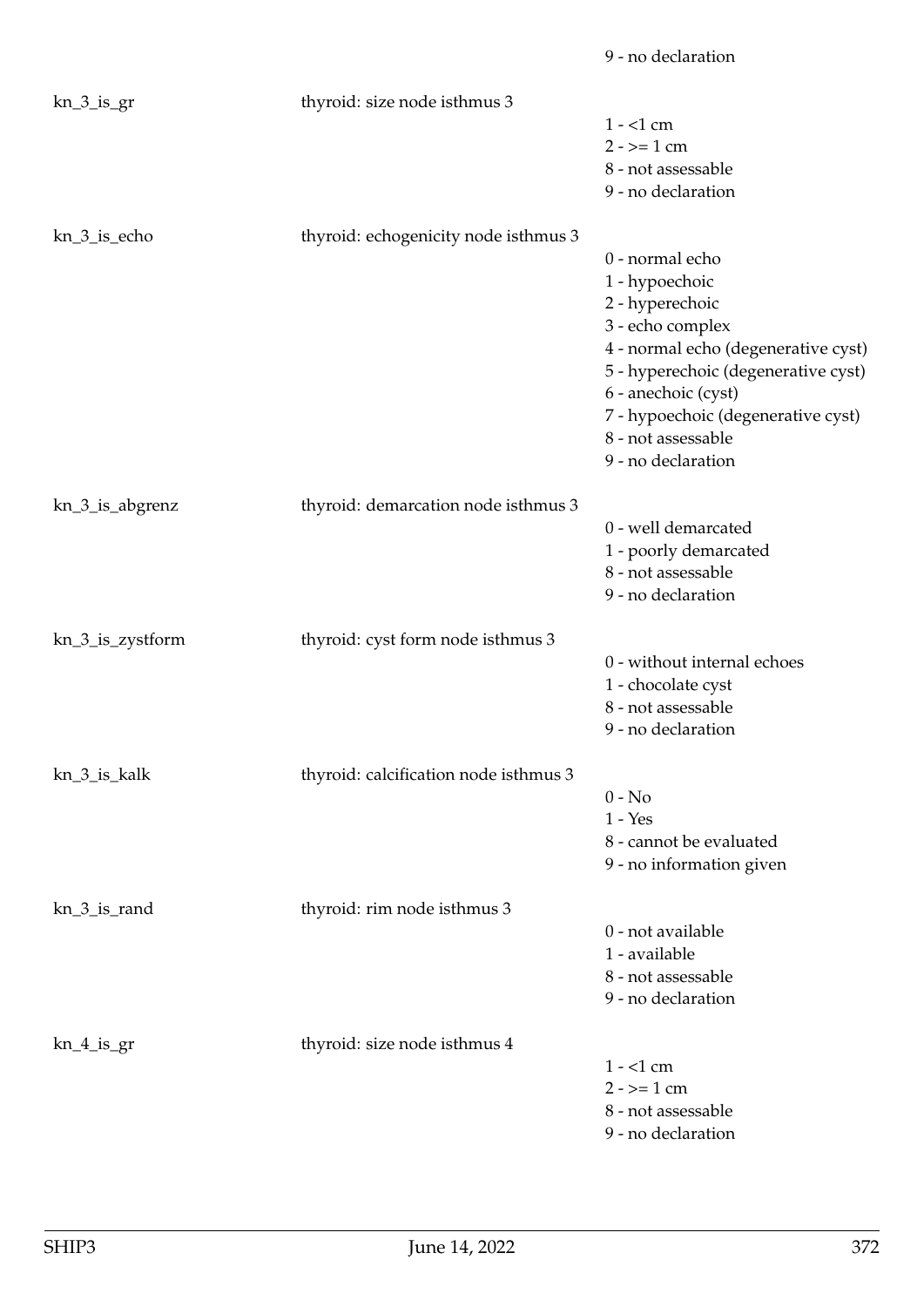| kn_4_is_echo     | thyroid: echogenicity node isthmus 4  |                                     |
|------------------|---------------------------------------|-------------------------------------|
|                  |                                       | 0 - normal echo                     |
|                  |                                       | 1 - hypoechoic                      |
|                  |                                       | 2 - hyperechoic                     |
|                  |                                       | 3 - echo complex                    |
|                  |                                       | 4 - normal echo (degenerative cyst) |
|                  |                                       | 5 - hyperechoic (degenerative cyst) |
|                  |                                       | 6 - anechoic (cyst)                 |
|                  |                                       | 7 - hypoechoic (degenerative cyst)  |
|                  |                                       | 8 - not assessable                  |
|                  |                                       | 9 - no declaration                  |
| kn_4_is_abgrenz  | thyroid: demarcation node isthmus 4   |                                     |
|                  |                                       | 0 - well demarcated                 |
|                  |                                       | 1 - poorly demarcated               |
|                  |                                       | 8 - not assessable                  |
|                  |                                       | 9 - no declaration                  |
|                  |                                       |                                     |
| kn_4_is_zystform | thyroid: cyst form node isthmus 4     |                                     |
|                  |                                       | 0 - without internal echoes         |
|                  |                                       | 1 - chocolate cyst                  |
|                  |                                       | 8 - not assessable                  |
|                  |                                       | 9 - no declaration                  |
| kn_4_is_kalk     | thyroid: calcification node isthmus 4 |                                     |
|                  |                                       | $0 - No$                            |
|                  |                                       | $1 - Yes$                           |
|                  |                                       | 8 - cannot be evaluated             |
|                  |                                       | 9 - no information given            |
| kn_4_is_rand     | thyroid: rim node isthmus 4           |                                     |
|                  |                                       | 0 - not available                   |
|                  |                                       | 1 - available                       |
|                  |                                       | 8 - not assessable                  |
|                  |                                       | 9 - no declaration                  |
|                  |                                       |                                     |
| $kn_5_is_gr$     | thyroid: size node isthmus 5          |                                     |
|                  |                                       | $1 - 1$ cm                          |
|                  |                                       | $2 - 2 = 1$ cm                      |
|                  |                                       | 8 - not assessable                  |
|                  |                                       | 9 - no declaration                  |
| kn_5_is_echo     | thyroid: echogenicity node isthmus 5  |                                     |
|                  |                                       | 0 - normal echo                     |
|                  |                                       | 1 - hypoechoic                      |
|                  |                                       | 2 - hyperechoic                     |
|                  |                                       | 3 - echo complex                    |
|                  |                                       | 4 - normal echo (degenerative cyst) |
|                  |                                       | 5 - hyperechoic (degenerative cyst) |
|                  |                                       | 6 - anechoic (cyst)                 |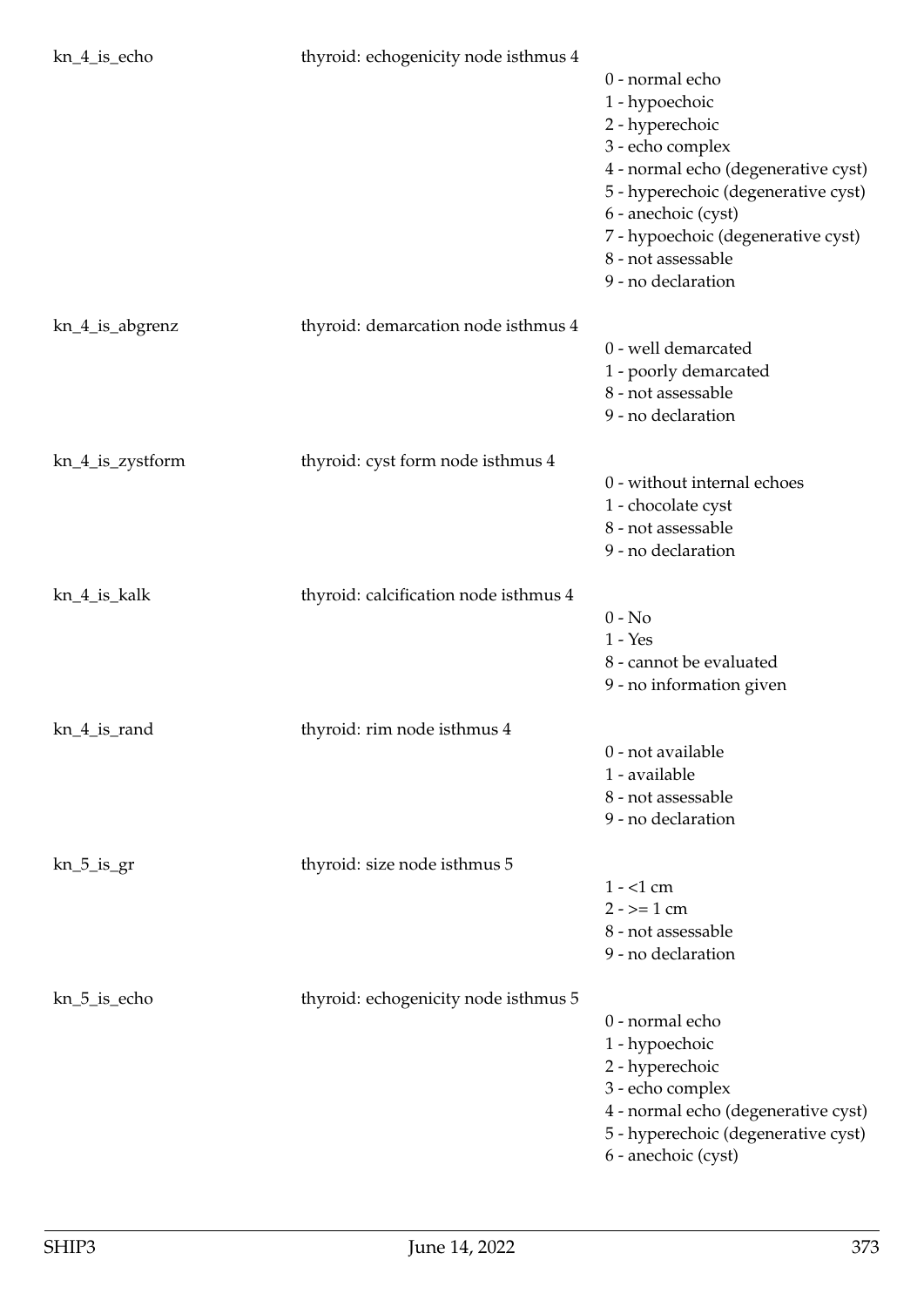|                                    |                                             | 7 - hypoechoic (degenerative cyst)<br>8 - not assessable<br>9 - no declaration                |
|------------------------------------|---------------------------------------------|-----------------------------------------------------------------------------------------------|
| kn_5_is_abgrenz                    | thyroid: demarcation node isthmus 5         | 0 - well demarcated<br>1 - poorly demarcated<br>8 - not assessable<br>9 - no declaration      |
| kn_5_is_zystform                   | thyroid: cyst form node isthmus 5           | 0 - without internal echoes<br>1 - chocolate cyst<br>8 - not assessable<br>9 - no declaration |
| kn_5_is_kalk                       | thyroid: calcium deposit node isthmus       | $0 - No$<br>$1 - Yes$<br>8 - cannot be evaluated<br>9 - no information given                  |
| kn_5_is_rand                       | thyroid: rim node isthmus 5                 | 0 - not available<br>1 - available<br>8 - not assessable<br>9 - no declaration                |
| <b>PHYSEXAM</b><br><b>ECGPROCE</b> | physical examination<br><b>ECG</b> findings |                                                                                               |
|                                    |                                             |                                                                                               |
| p_dur                              | <b>ECG</b> : P duration                     |                                                                                               |
| qrs_dur                            | ECG: QRS duration                           |                                                                                               |
| $\mathtt{qt\_int}$                 | ECG: QT interval                            |                                                                                               |
| qtc_int                            | ECG: QTc interval                           |                                                                                               |
| heart_r                            | ECG: heart rate (bpm)                       |                                                                                               |
| $p_ax$                             | ECG: P axis (degrees)                       |                                                                                               |
| qrs_ax                             | ECG: QRS axis (degrees)                     |                                                                                               |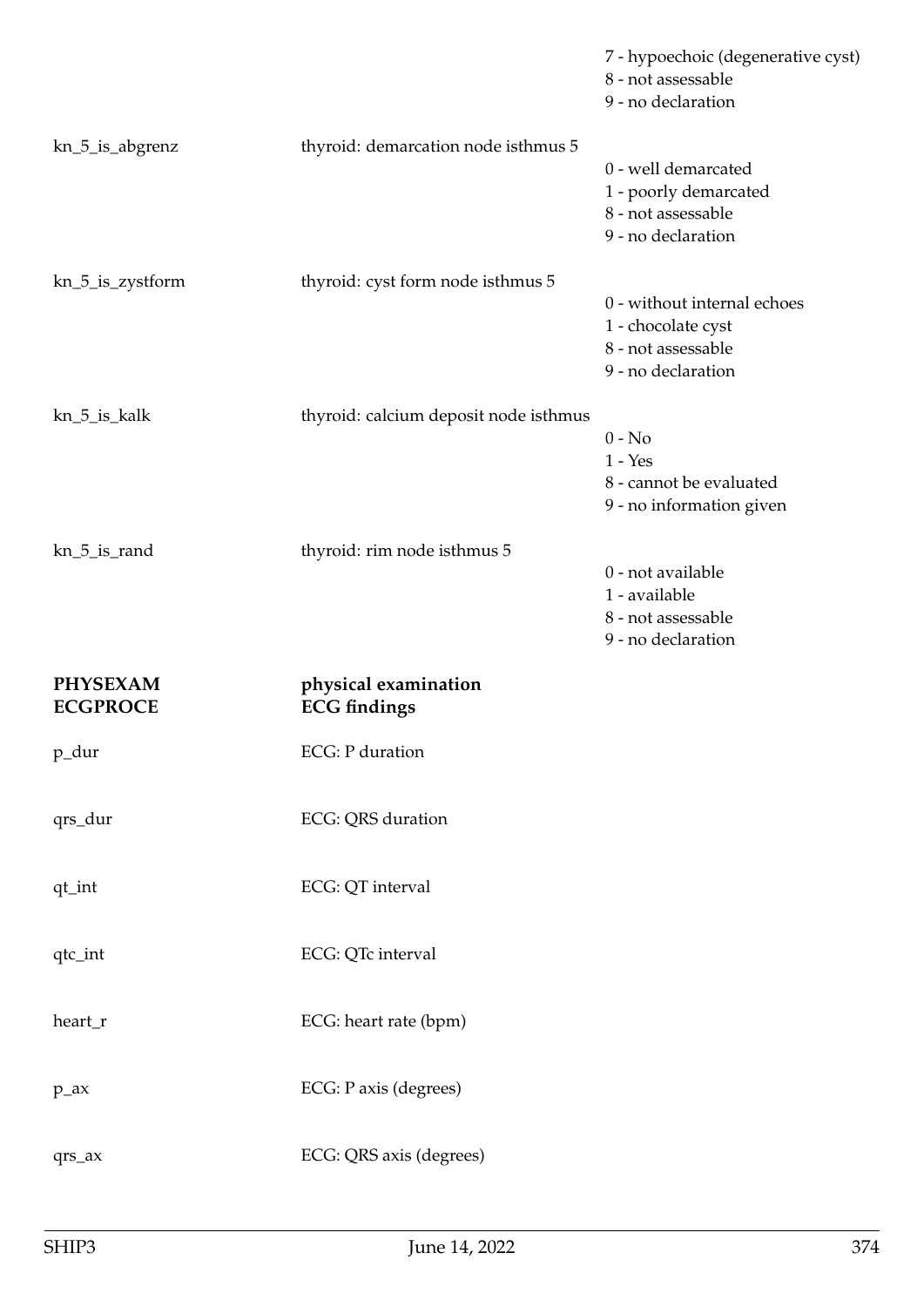| $t_{ax}$ | ECG: T axis (degrees)              |
|----------|------------------------------------|
| miq1     | ECG: min Q amplitude in lead I     |
| maqrs1   | ECG: max QRS amplitude in lead I   |
| miqrs1   | ECG: min QRS amplitude in lead I   |
| miq2     | ECG: min Q amplitude in lead II    |
| maqrs2   | ECG: max QRS amplitude in lead II  |
| miqrs2   | ECG: min QRS amplitude in lead II  |
| miq3     | ECG: min Q amplitude in lead III   |
| maqrs3   | ECG: max QRS amplitude in lead III |
| miqrs3   | ECG: min QRS amplitude in lead III |
| miqavr   | ECG: min Q amplitude aVR           |
| maqrsr   | ECG: max QRS amplitude aVR         |
| miqrsr   | ECG: min QRS amplitude aVR         |
| miqavl   | ECG: min Q amplitude aVL           |
| maqrsl   | ECG: max QRS amplitude aVL         |
| miqrsl   | ECG: min QRS amplitude aVL         |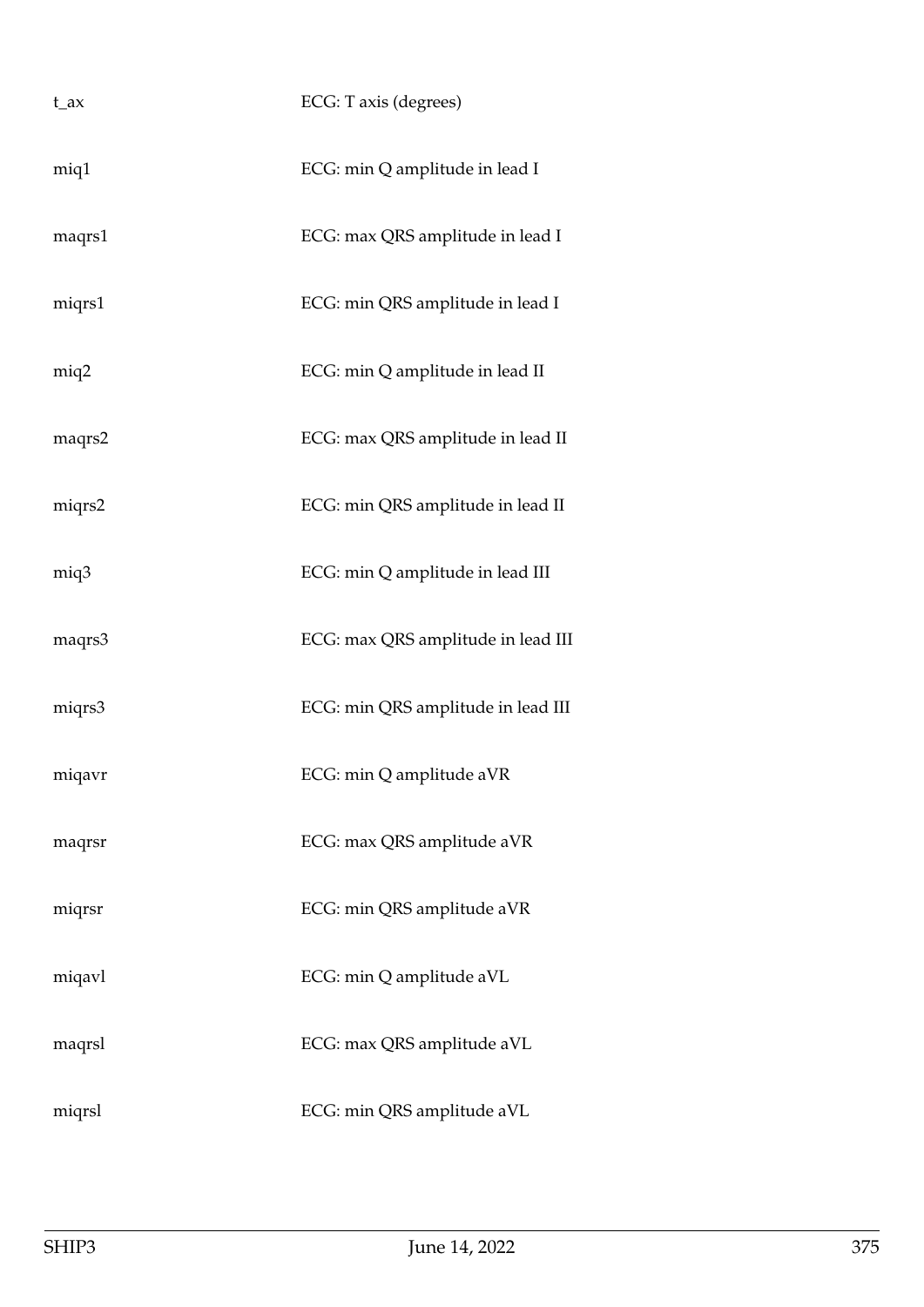| miqavf              | ECG: min Q amplitude aVF   |
|---------------------|----------------------------|
| maqrsf              | ECG: max QRS amplitude aVF |
| miqrsf              | ECG: min QRS amplitude aVF |
| $miq_v1$            | ECG: min Q amplitude V1    |
| maqrsv1             | ECG: max QRS amplitude V1  |
| miqrsv1             | ECG: min QRS amplitude V1  |
| $miq_v^2$           | ECG: min Q amplitude V2    |
| maqrsv2             | ECG: max QRS amplitude V2  |
| miqrsv2             | ECG: min QRS amplitude V2  |
| $miq_v3$            | ECG: min Q amplitude V3    |
| maqrsv3             | ECG: max QRS amplitude V3  |
| miqrsv3             | ECG: min QRS amplitude V3  |
| $miq_v4$            | ECG: min Q amplitude V4    |
| maqrsv4             | ECG: max QRS amplitude V4  |
| miqrsv4             | ECG: min QRS amplitude V4  |
| $miq_v5$            | ECG: min Q amplitude V5    |
| maqrsv <sub>5</sub> | ECG: max QRS amplitude V5  |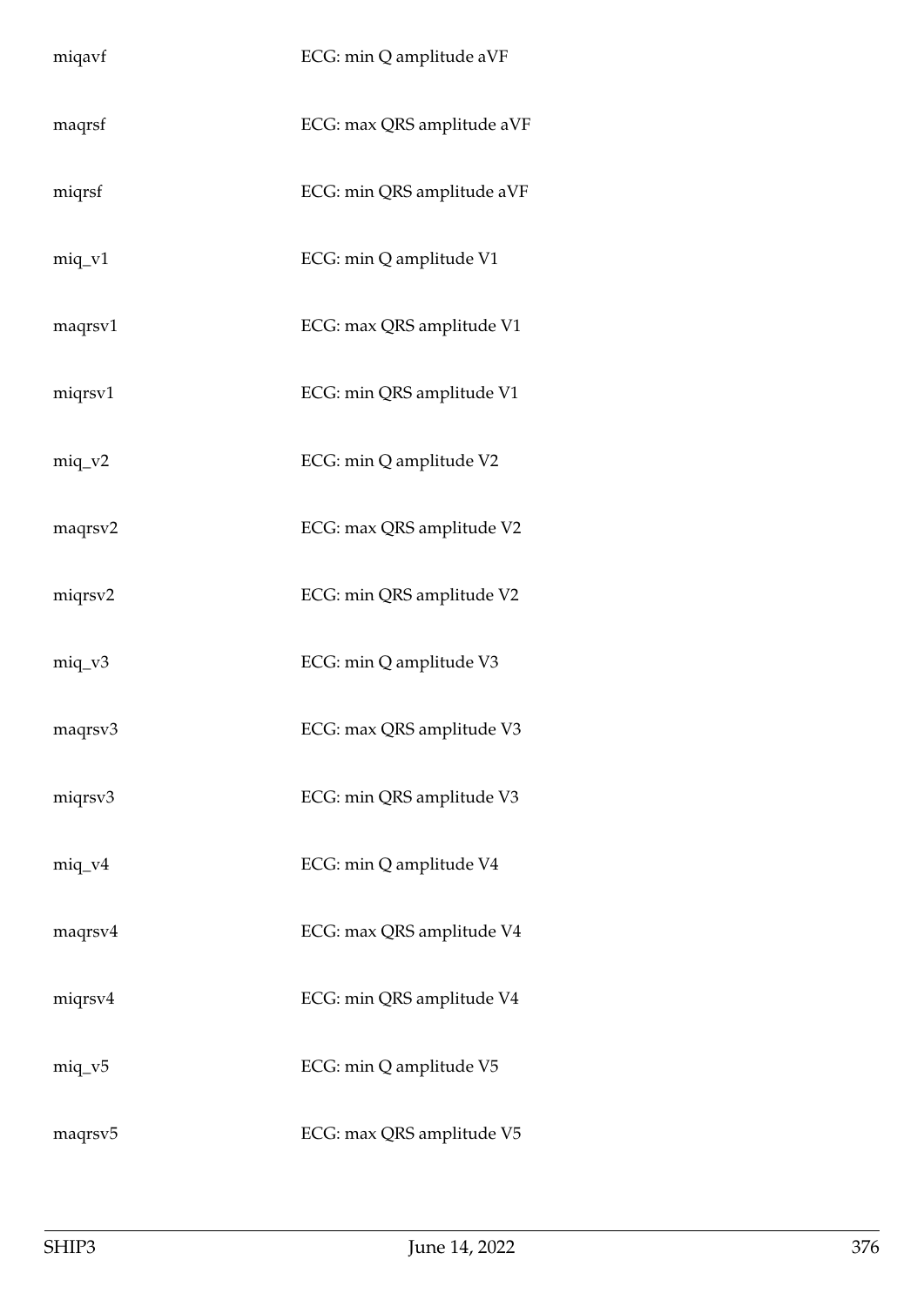| miqrsv5 | ECG: min QRS amplitude V5      |                                                                              |
|---------|--------------------------------|------------------------------------------------------------------------------|
| miq_v6  | ECG: min Q amplitude V6        |                                                                              |
| maqrsv6 | ECG: min QRS amplitude V6      |                                                                              |
| miqrsv6 | ECG: max QRS amplitude V6      |                                                                              |
| major1  | ECG: major 1-code              |                                                                              |
| major2  | ECG: major 2-code              |                                                                              |
| major3  | ECG: major 3-code              |                                                                              |
| major4  | ECG: major 4-code              |                                                                              |
| major5  | ECG: major 5-code              |                                                                              |
| major6  | ECG: major 6-code              |                                                                              |
| major7  | ECG: major 7-code              |                                                                              |
| major8  | ECG: major 8-code              |                                                                              |
| major9  | ECG: major 9-code              |                                                                              |
| lbbb    | ECG: left bundle branch block  | $0$ - absent<br>1 - consider<br>2 - possible<br>3 - probable<br>4 - definite |
| rbbb    | ECG: right bundle branch block | $0$ - absent<br>1 - consider                                                 |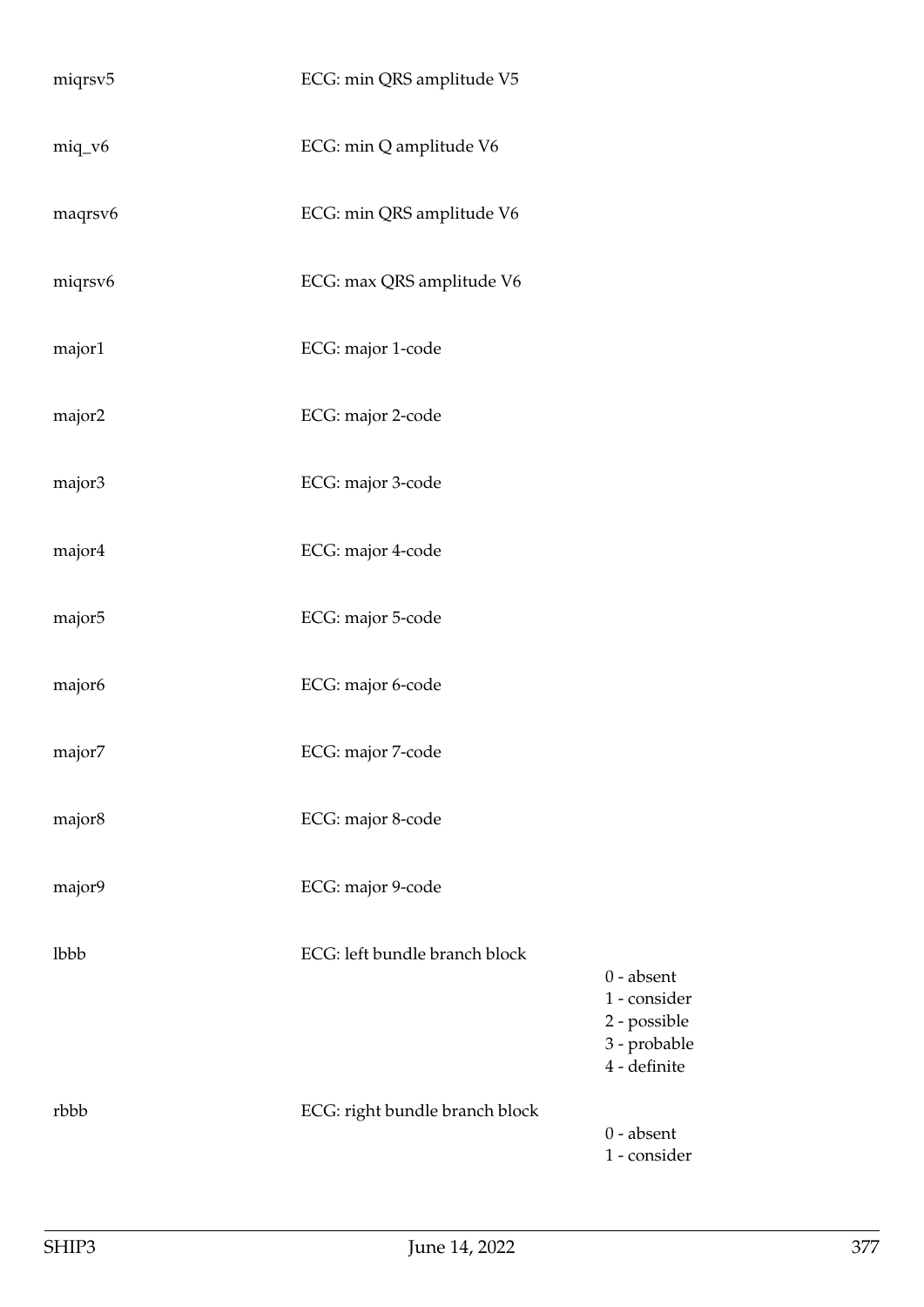|       |                                           | 2 - possible<br>3 - probable<br>4 - definite |
|-------|-------------------------------------------|----------------------------------------------|
| irbbb | ECG: incomplete right bundle branch block |                                              |
|       |                                           | $0$ - absent                                 |
|       |                                           | 1 - consider                                 |
|       |                                           | 2 - possible                                 |
|       |                                           | 3 - probable<br>4 - definite                 |
|       |                                           |                                              |
| lafb  | ECG: left anterior fascicular block       |                                              |
|       |                                           | $0$ - absent                                 |
|       |                                           | 1 - consider                                 |
|       |                                           | 2 - possible                                 |
|       |                                           | 3 - probable<br>4 - definite                 |
|       |                                           |                                              |
| lpfb  | ECG: left posterior fascicular block      |                                              |
|       |                                           | $0$ - absent                                 |
|       |                                           | 1 - consider                                 |
|       |                                           | 2 - possible                                 |
|       |                                           | 3 - probable                                 |
|       |                                           | 4 - definite                                 |
| icd   | ECG: intraventricular conduction defect   |                                              |
|       |                                           | $0$ - absent                                 |
|       |                                           | 1 - slight                                   |
|       |                                           | 2 - moderate                                 |
|       |                                           | 3 - marked                                   |
|       |                                           | 4 - very strong                              |
| wpw   | ECG: Wolff-Parkinson-White syndrome       |                                              |
|       |                                           | $0$ - absent                                 |
|       |                                           | 1 - consider                                 |
|       |                                           | 2 - possible                                 |
|       |                                           | 3 - probable                                 |
|       |                                           | 4 - definite                                 |
| lvh   | ECG: left ventricular hypertrophy         |                                              |
|       |                                           | $0$ - absent                                 |
|       |                                           | 1 - consider                                 |
|       |                                           | 2 - possible                                 |
|       |                                           | 3 - probable                                 |
|       |                                           | 4 - definite                                 |
| rvh   | ECG: right ventricular hypertrophy        |                                              |
|       |                                           | $0$ - absent                                 |
|       |                                           | 1 - consider                                 |
|       |                                           | 2 - possible                                 |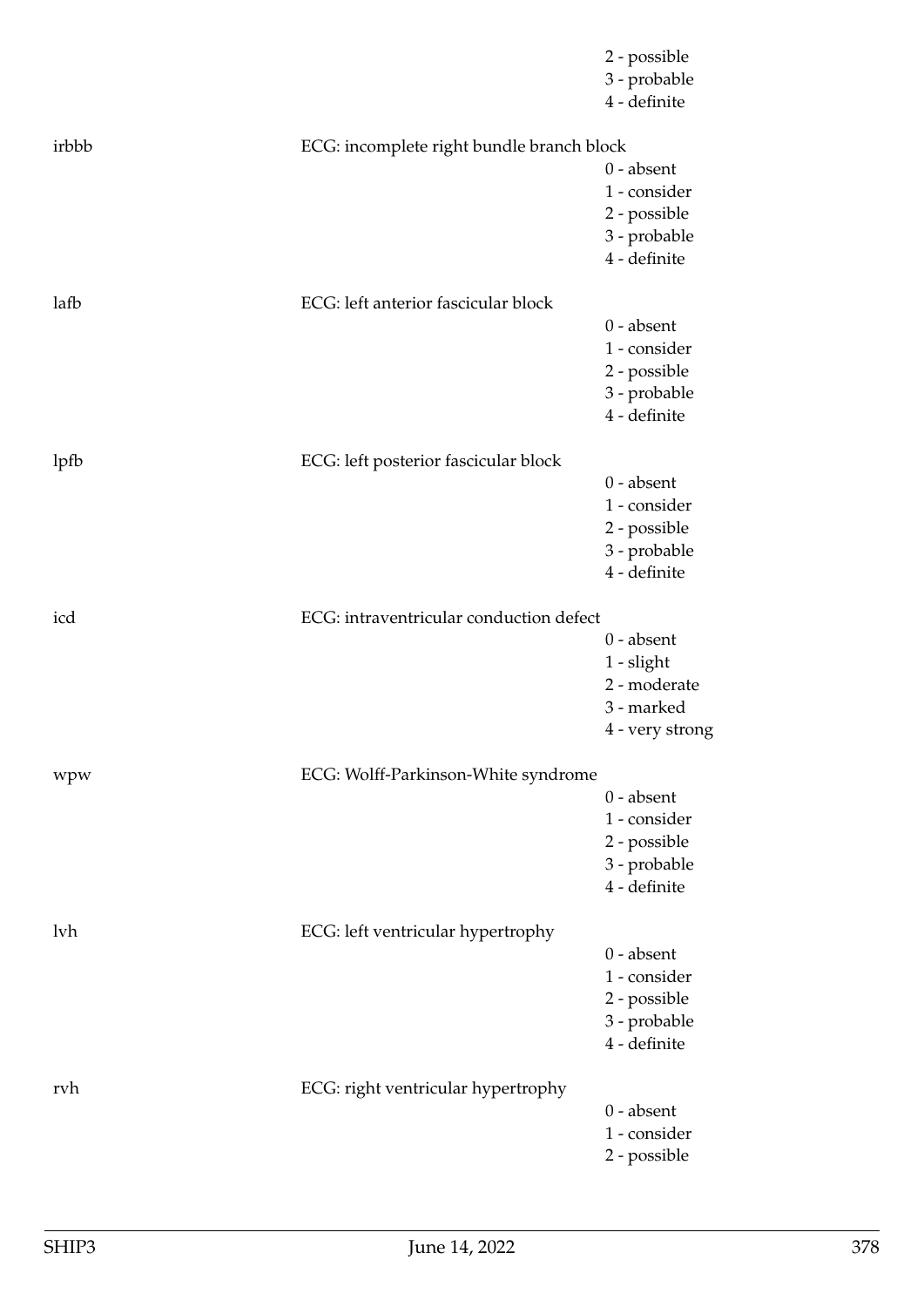|      |                                     | 3 - probable<br>4 - definite                                                                                                                                                                           |
|------|-------------------------------------|--------------------------------------------------------------------------------------------------------------------------------------------------------------------------------------------------------|
| ami  | ECG: anterior myocardial infarction | $0$ - absent<br>1 - consider<br>2 - possible<br>3 - probable<br>4 - definite                                                                                                                           |
| imi  | ECG: inferior myocardial infarction | $0$ - absent<br>1 - consider<br>2 - possible<br>3 - probable<br>4 - definite                                                                                                                           |
| ste  | <b>ECG: ST elevation</b>            | $0$ - absent<br>1 - anterior site<br>2 - inferior site                                                                                                                                                 |
| std  | ECG: ST depression                  | $0$ - absent<br>1 - anterior site<br>2 - inferior site                                                                                                                                                 |
| ra   | ECG: repolarization abnormality     | $0$ - absent<br>1 - slight<br>2 - moderate<br>3 - marked<br>4 - very strong                                                                                                                            |
| rhyt | ECG: rhythm                         | $0$ - other rhythm<br>$1$ - sinus rhythm<br>2 - sinus arrhythmia<br>3 - atrial rhythm<br>4 - atrial flutter<br>5 - atrial fibrillation<br>6 - AV junctional rhythm<br>7 - supraventricular tachycardia |
| rr   | <b>ECG: RR</b> intervall            |                                                                                                                                                                                                        |
| pr   | <b>ECG</b> : PR intervall           |                                                                                                                                                                                                        |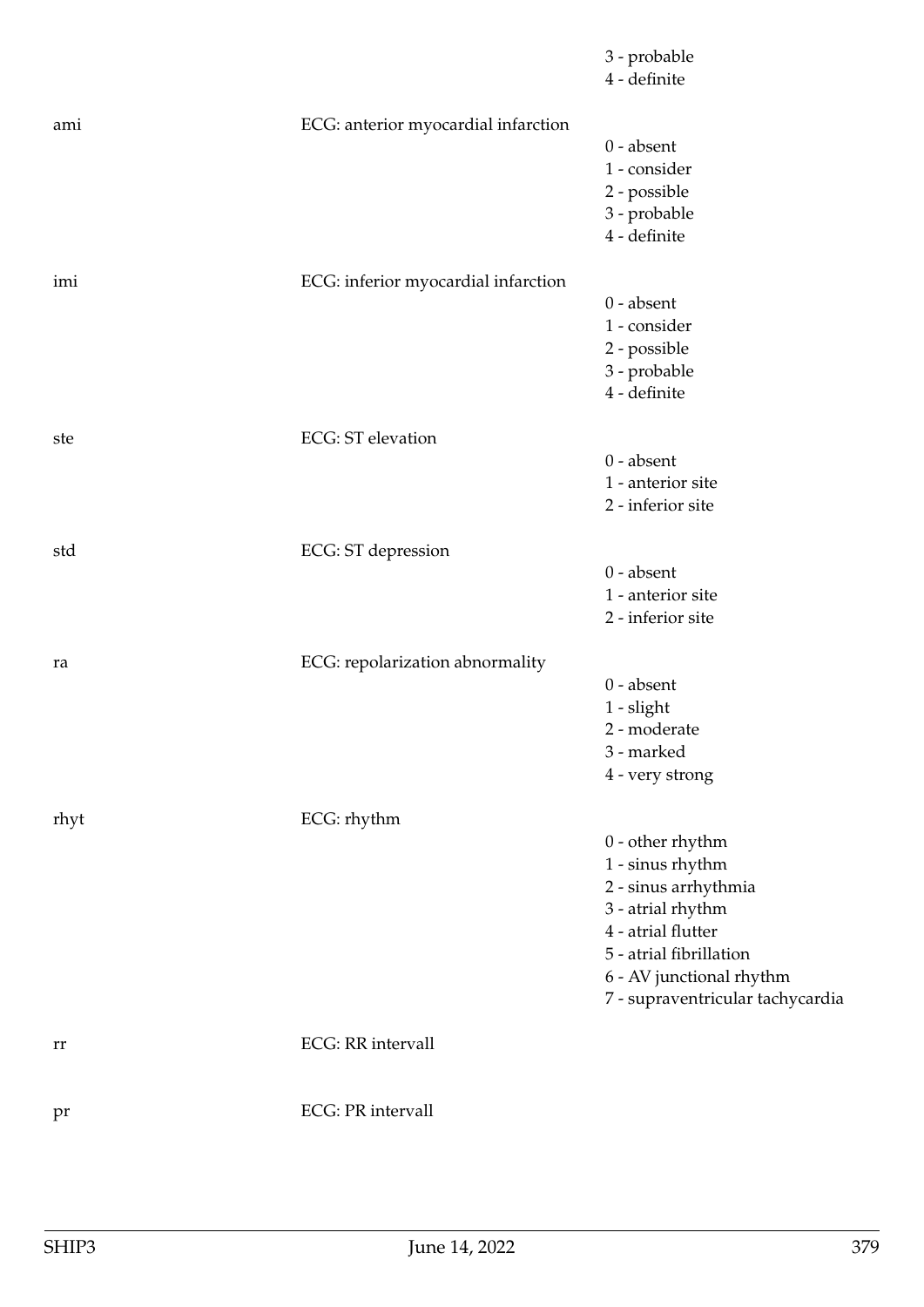av\_block ECG: degree AV block

0 - absent 1 - 1st degree AV block 2 - 2nd degree AV block 3 - 3st degree AV block

| ekg_rdat              | reading date Rotterdam                           |                                                                   |
|-----------------------|--------------------------------------------------|-------------------------------------------------------------------|
| <b>READTEST</b>       | reading test                                     |                                                                   |
| readtest_beg          | READTEST: Beginn                                 |                                                                   |
| readtest_usnr         | READTEST: Untersucher(in)                        |                                                                   |
| readtest_usnr2_jn     | READTEST: 2. Untersucher(in)?                    | $0 - No$<br>$1 - Yes$                                             |
| readtest_usnr2        | READTEST: Untersucher(in) 2                      |                                                                   |
| nahvisus_0            | test feasible                                    | $0 - No$<br>$1 - Yes$                                             |
| nahvisus_0a           | reason                                           |                                                                   |
| nahvisus_nr           | read plate number                                |                                                                   |
| nahvisus_cm           | distance (cm)                                    |                                                                   |
| nahvisus_leuchtdichte | luminance $(cd/m^2)$                             |                                                                   |
| nahvisus_hilfe        | Were visual aids used?                           | $0$ - none<br>1 - eyeglasses<br>2 - contact lenses<br>$3$ - other |
| nahvisus_hilfea       | What other visual aids were used?                |                                                                   |
| nahvisus_hilfeb       | Do the subject use visual aids in everyday life? | $1 - Yes$                                                         |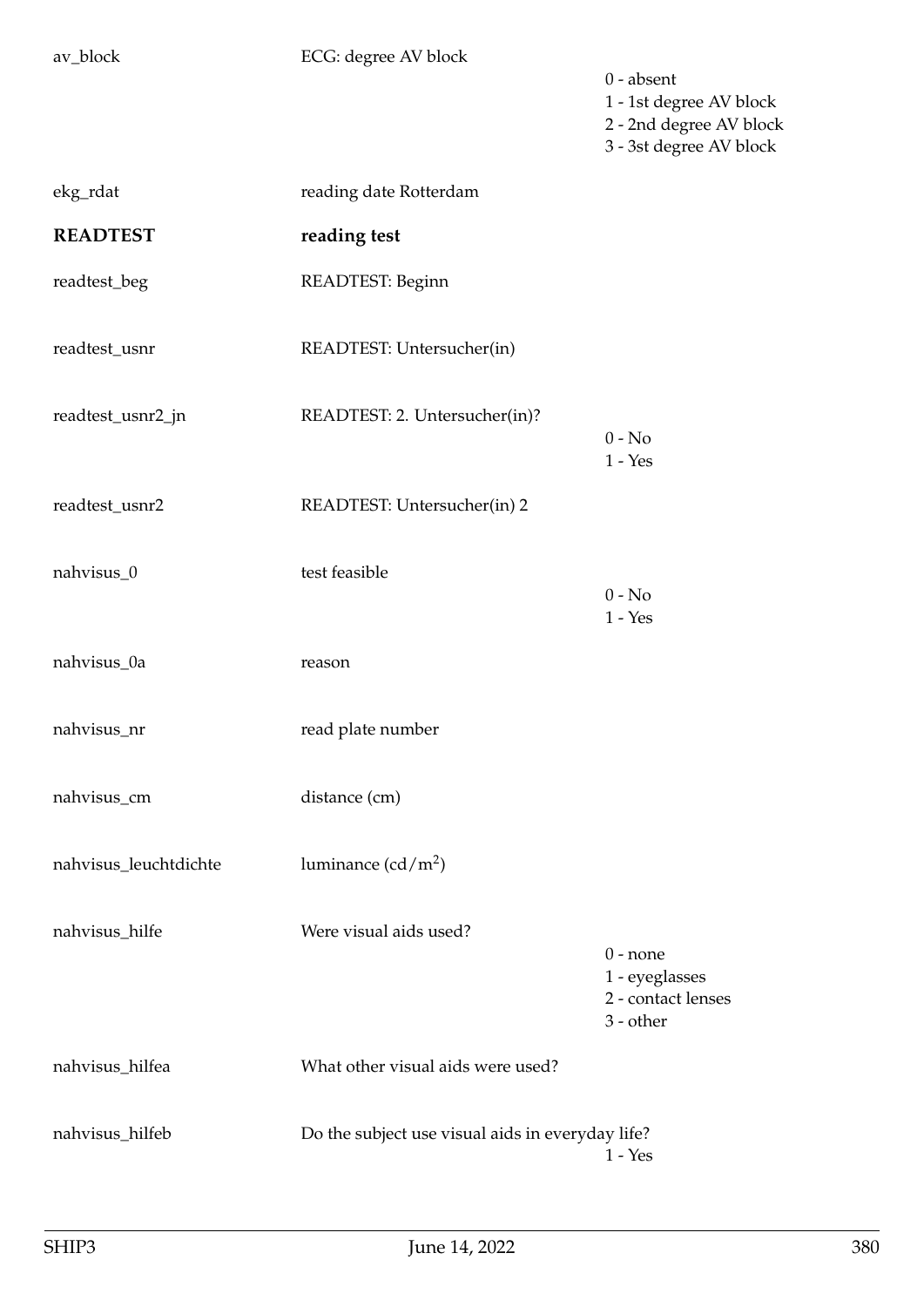|               |                                                                                    | $0 - No$                              |
|---------------|------------------------------------------------------------------------------------|---------------------------------------|
|               |                                                                                    | 8 - don't know                        |
|               |                                                                                    | 9 - refusal to reply                  |
| readtest_bsnr | READTEST: Besonderheiten                                                           |                                       |
|               |                                                                                    | $0 - No$                              |
|               |                                                                                    | $1 - Yes$                             |
|               |                                                                                    |                                       |
| readtest_note | <b>READTEST: Welche?</b>                                                           |                                       |
| nahvisus_7    | Was the reading of the 1st sentence (largest font)<br>possible?                    |                                       |
|               |                                                                                    | 0 - ended after 30 seconds of reading |
|               |                                                                                    | time                                  |
|               |                                                                                    | $1 - Yes$                             |
|               |                                                                                    | $2 - No$                              |
|               |                                                                                    | 3 - no longer offered                 |
| nahvisus_7s   | READTEST: Benötigte Zeit für das Lesen des 1.<br>Satzes (größte Schrift) (ss,msms) |                                       |
|               |                                                                                    |                                       |
| nahvisus_6    | Was the reading of the 2nd sentence possible?                                      |                                       |
|               |                                                                                    | 0 - ended after 30 seconds of reading |
|               |                                                                                    | time                                  |
|               |                                                                                    | $1 - Yes$                             |
|               |                                                                                    | $2 - No$                              |
|               |                                                                                    | 3 - no longer offered                 |
| nahvisus_6s   | READTEST: Benötigte Zeit für das Lesen des 2.<br>Satzes (ss, msms)                 |                                       |
|               |                                                                                    |                                       |
| nahvisus_5    | Was the reading of the 3rd sentence possible?                                      | 0 - ended after 30 seconds of reading |
|               |                                                                                    | time                                  |
|               |                                                                                    | $1 - Yes$                             |
|               |                                                                                    | $2 - No$                              |
|               |                                                                                    | 3 - no longer offered                 |
| nahvisus_5s   | READTEST: Benötigte Zeit für das Lesen des 3.                                      |                                       |
|               | Satzes (ss, msms)                                                                  |                                       |
| nahvisus_4    | Was the reading of the 4th sentence possible?                                      |                                       |
|               |                                                                                    | 0 - ended after 30 seconds of reading |
|               |                                                                                    | time                                  |
|               |                                                                                    | $1 - Yes$                             |
|               |                                                                                    | $2 - No$                              |
|               |                                                                                    | 3 - no longer offered                 |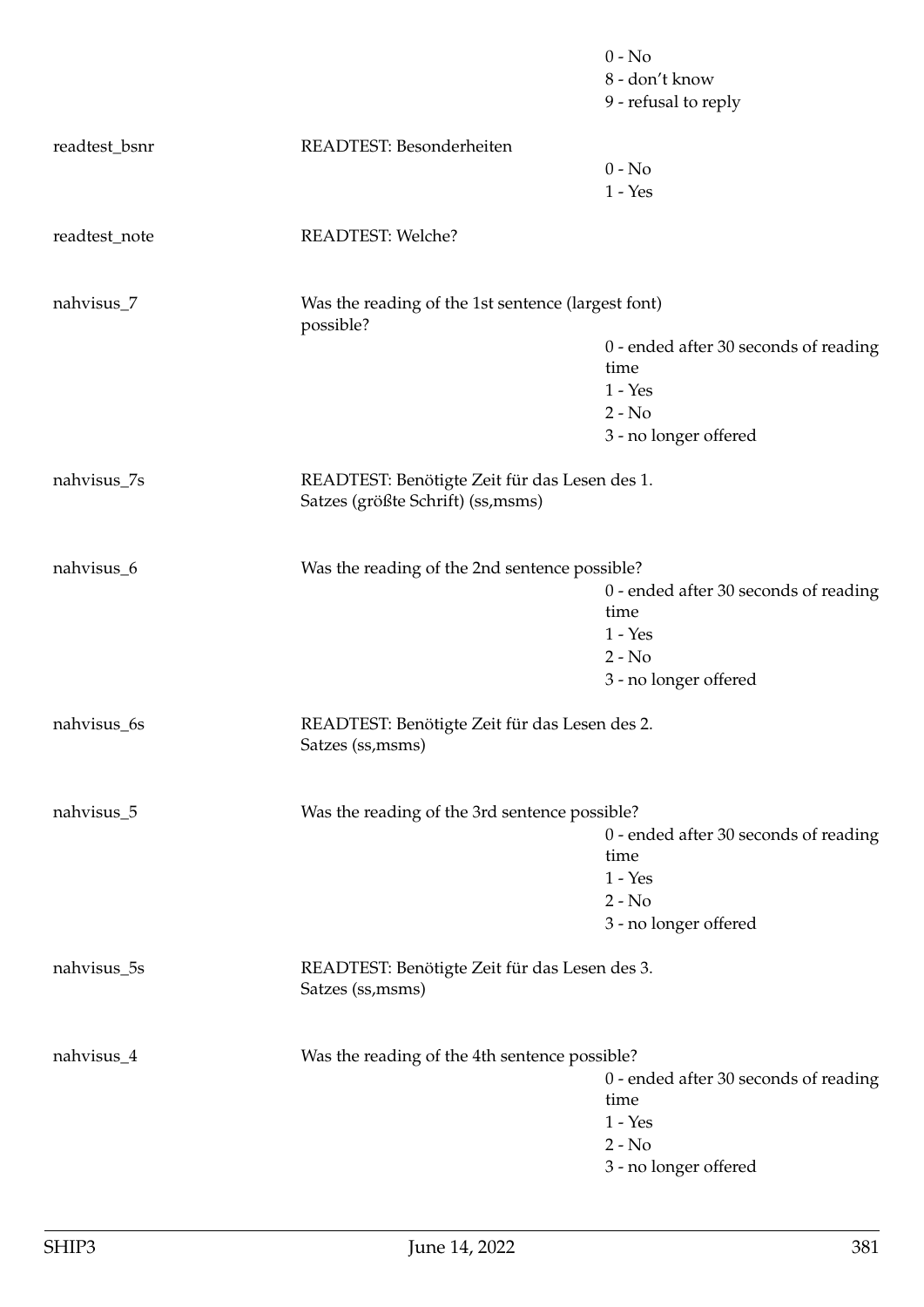| nahvisus_4s                    | READTEST: Benötigte Zeit für das Lesen des 4.<br>Satzes (ss, msms)                    |                                                                                                 |
|--------------------------------|---------------------------------------------------------------------------------------|-------------------------------------------------------------------------------------------------|
| nahvisus_3                     | Was the reading of the 5th sentence possible?                                         | 0 - ended after 30 seconds of reading<br>time<br>$1 - Yes$<br>$2 - No$<br>3 - no longer offered |
| nahvisus_3s                    | READTEST: Benötigte Zeit für das Lesen des 5.<br>Satzes (ss, msms)                    |                                                                                                 |
| nahvisus_2                     | Was the reading of the 6th sentence possible?                                         | 0 - ended after 30 seconds of reading<br>time<br>$1 - Yes$<br>$2 - No$<br>3 - no longer offered |
| nahvisus_2s                    | READTEST: Benötigte Zeit für das Lesen des 6.<br>Satzes (ss, msms)                    |                                                                                                 |
| nahvisus_1                     | Was the reading of the 7th sentence (smallest<br>font) possible?                      | 0 - ended after 30 seconds of reading<br>time<br>$1 - Yes$<br>$2 - No$<br>3 - no longer offered |
| nahvisus_1s                    | READTEST: Benötigte Zeit für das Lesen des 7.<br>Satzes (kleinste Schrift) (ss, msms) |                                                                                                 |
| nahvisus_tb                    | Was it possible to find the phone number?                                             | $1 - Yes$<br>$0 - No$<br>3 - no longer offered                                                  |
| nahvisus_tbs                   | READTEST: Benötige Zeit für das Finden der<br>Telefonnummer (ss, msms)                |                                                                                                 |
| readtest_end<br><b>SOMATOM</b> | READTEST: Ende<br>somatometry                                                         |                                                                                                 |
|                                |                                                                                       |                                                                                                 |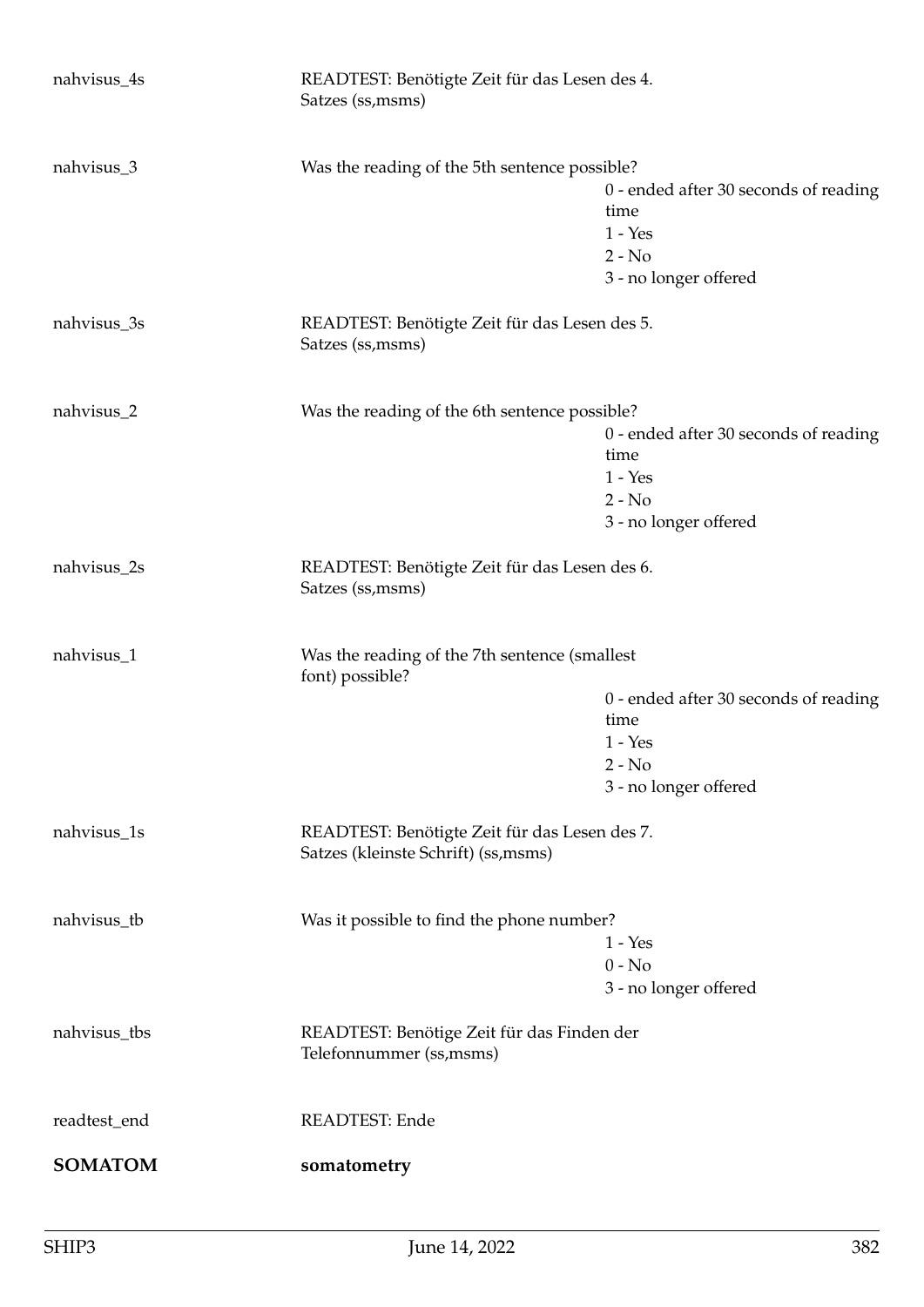| som_beg         | begin                    |                                                                    |
|-----------------|--------------------------|--------------------------------------------------------------------|
| som_usnr        | examiner                 |                                                                    |
| som_usnr2_yn    | with assistant examiner  | $0 - no$<br>$1 - yes$                                              |
| som_usnr2       | assistant examiner       |                                                                    |
| som_bsnr        | remarks                  | 0 - no remarks<br>1 - remarks<br>8 - unable to perform examination |
| som_note        | notes                    |                                                                    |
| som_gew         | body weight (kg)         |                                                                    |
| som_gid2        | device ID, scale         |                                                                    |
| som_groe        | body height (cm)         |                                                                    |
| som_gid1        | device ID, height rod    |                                                                    |
| som_tail        | waist circumference (cm) |                                                                    |
| som_huef        | hip circumference (cm)   |                                                                    |
| som_gid3        | device ID, tape          |                                                                    |
| som_end         | end                      |                                                                    |
| <b>BLOODPRE</b> | blood pressure           |                                                                    |
| rr_beg          | blood pressure: begin    |                                                                    |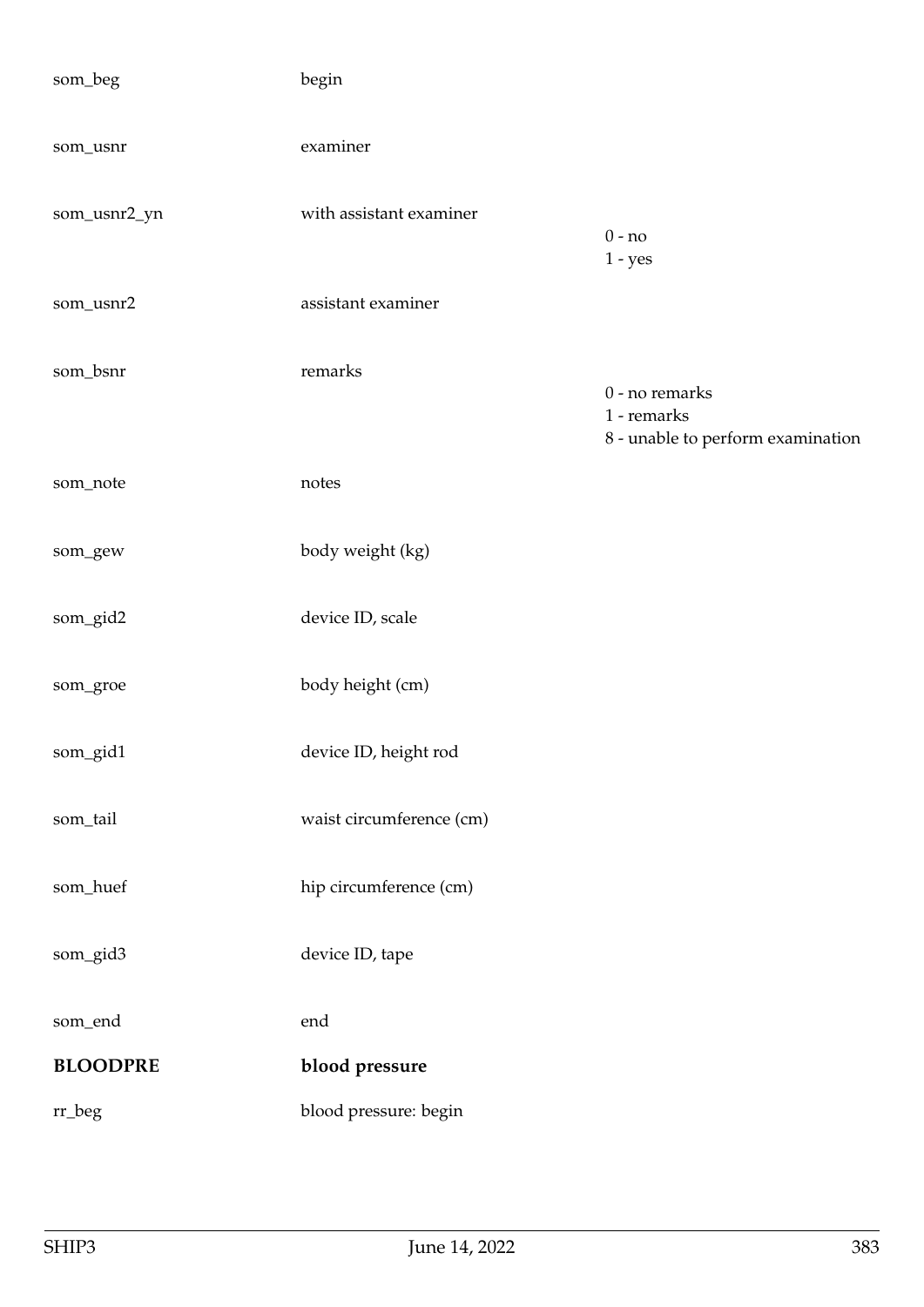| rr_usnr              | blood pressure: examiner number            |                                                            |
|----------------------|--------------------------------------------|------------------------------------------------------------|
| rr_usnr2_jn          | Blutdruck: 2. Untersucher(in)?             | $0 - No$<br>$1 - Yes$                                      |
| $rr\_usnr2$          | Blutdruck: Untersucher(in) 2               |                                                            |
| rr_temp              | Blutdruck: Raumtemperatur                  |                                                            |
| rr_grid              | blood pressure: device ID                  |                                                            |
| rr_mansch            | Blutdruck: Manschettennummer               |                                                            |
| rr_bsnr              | blood pressure: notes                      | 0 - without special occurrences<br>1 - special occurrences |
| rr_bsnr_links        | left arm                                   | $0 - No$<br>$1 - Yes$                                      |
| rr_bsnr_sonst        | others                                     | $0 - No$<br>$1 - Yes$                                      |
| rr_note              | blood pressure: note details               |                                                            |
| $rr_Z1$              | blood pressure: time 1st measurement       |                                                            |
| $rr$ <sub>-ps1</sub> | blood pressure: systolic blood pressure 1  |                                                            |
| $rr\_pd1$            | blood pressure: diastolic blood pressure 1 |                                                            |
| $rr_hr1$             | blood pressure: heart rate 1               |                                                            |
| rr_auffaellig1       | special occurences                         | $0 - No$<br>$1 - Yes$                                      |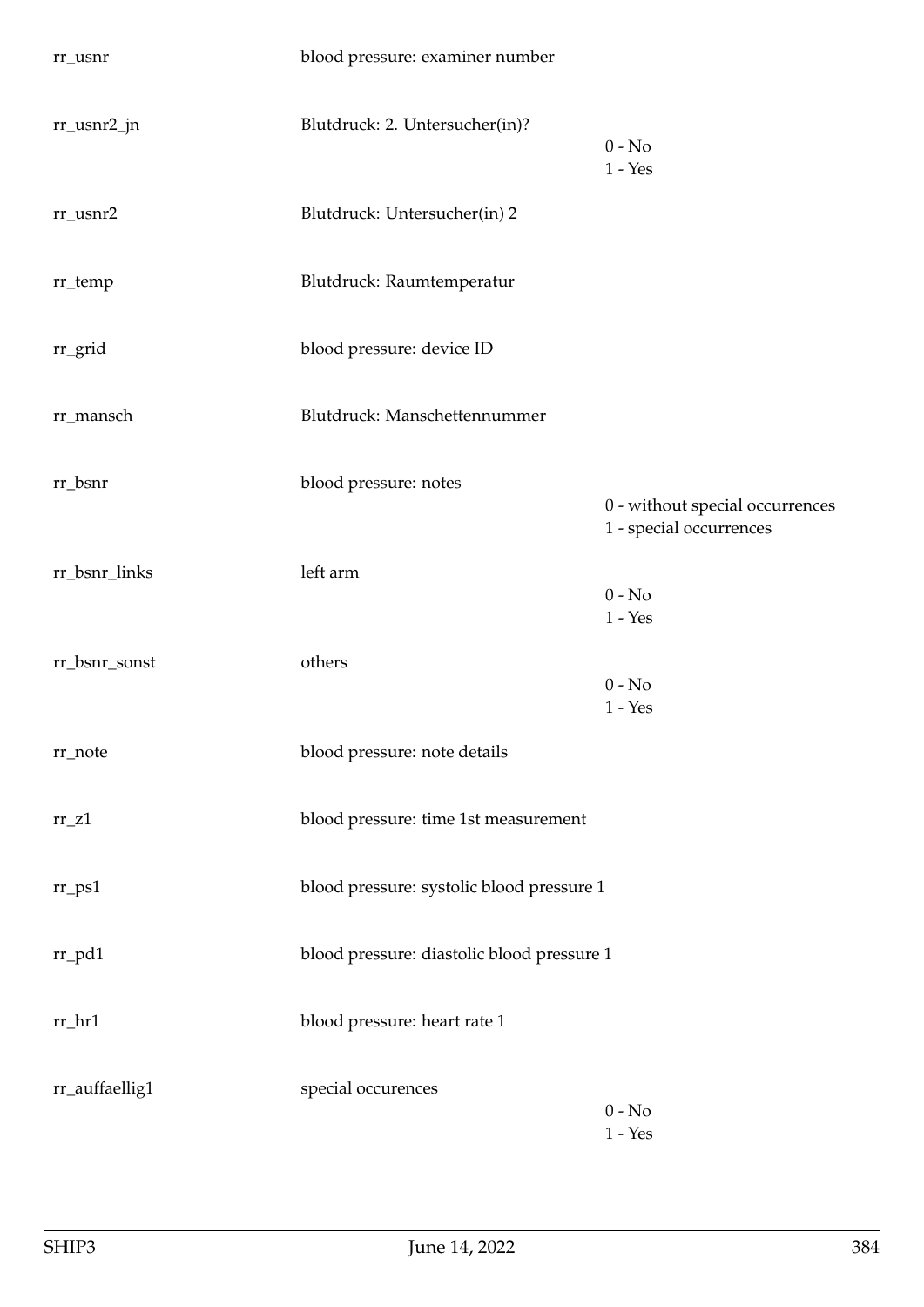| rr_wiederhol1  | repeated measurements                                      | $0 - No$<br>$1 - Yes$ |
|----------------|------------------------------------------------------------|-----------------------|
| rr_sprechen1   | participant spoke during measurement                       | $0 - No$<br>$1 - Yes$ |
| rr_unruhe1     | disturbances                                               | $0 - No$<br>$1 - Yes$ |
| rr_belastung1  | Blutdruck: Erwähnung belastender Themen vor<br>der Messung | $0 - No$<br>$1 - Yes$ |
| rr_sonst1      | further occurences                                         | $0 - No$<br>$1 - Yes$ |
| rr_note1       | note details                                               |                       |
| $rr_zz$        | blood pressure: time 2nd measurement                       |                       |
| $rr_{PS2}$     | blood pressure: systolic blood pressure 2                  |                       |
| $rr_p d2$      | blood pressure: diastolic blood pressure 2                 |                       |
| $rr_hr2$       | blood pressure: heart rate 2                               |                       |
| rr_auffaellig2 | special occurences2                                        | $0 - no$<br>$1 - yes$ |
| rr_wiederhol2  | repeated measurements                                      | $0 - no$<br>$1 - yes$ |
| rr_sprechen2   | participant spoke during measurement                       | $0 - No$<br>$1 - Yes$ |
| rr_unruhe2     | disturbances                                               | $0 - No$              |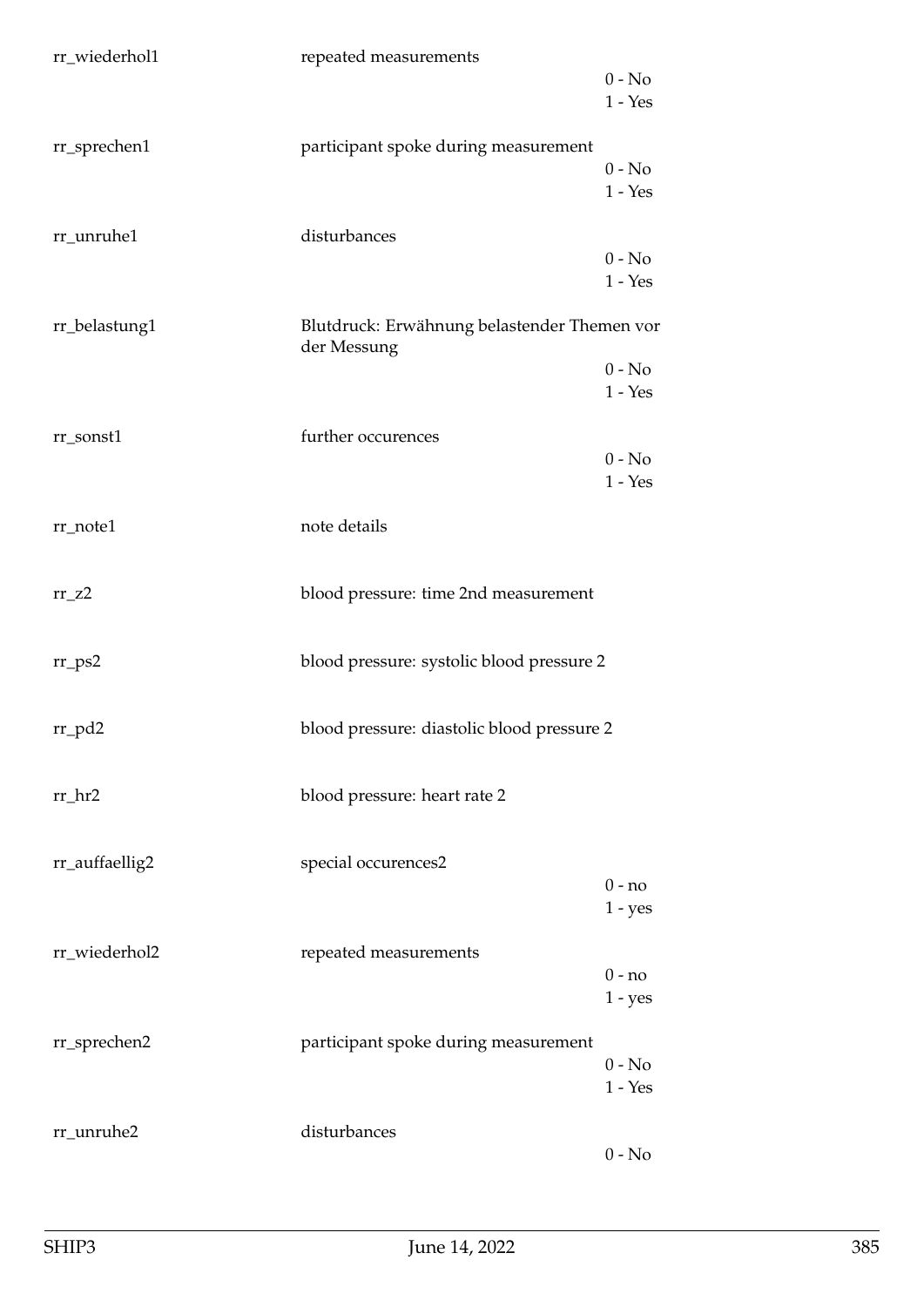| rr_belastung2  | mentioning of emotionally distressing subjects | $0 - No$<br>$1 - Yes$ |
|----------------|------------------------------------------------|-----------------------|
| rr_sonst2      | further occurences                             | $0 - No$<br>$1 - Yes$ |
| rr_note2       | note details                                   |                       |
| $rr_Z3$        | blood pressure: time 3rd measurement           |                       |
| $rr_{PS}3$     | blood pressure: systolic blood pressure 3      |                       |
| $rr_p d3$      | blood pressure: diastolic blood pressure 3     |                       |
| rr_hr3         | blood pressure: heart rate 3                   |                       |
| rr_auffaellig3 | special occurences3                            | $0 - No$<br>$1 - Yes$ |
| rr_wiederhol3  | repeated measurements                          | $0 - No$<br>$1 - Yes$ |
| rr_sprechen3   | participant spoke during measurement           | $0 - No$<br>$1 - Yes$ |
| rr_unruhe3     | disturbances                                   | $0 - no$<br>$1 - yes$ |
| rr_belastung3  | mentioning of emotionally distressing subjects | $0 - No$<br>$1 - Yes$ |
| rr_sonst3      | further occurences                             | $0 - no$<br>$1 - yes$ |
| rr_note3       | note details                                   |                       |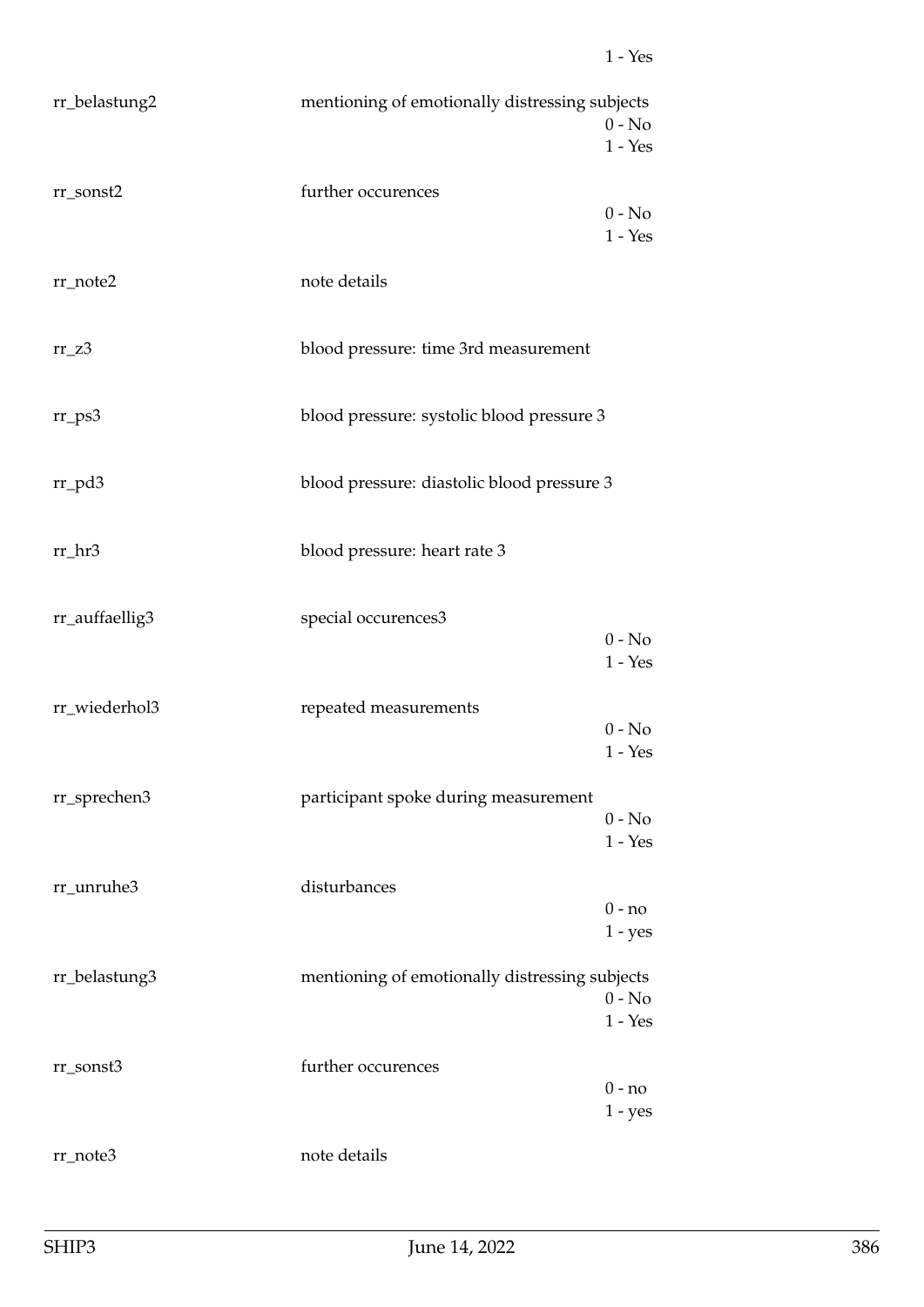| rr_end             | blood pressure: end      |                                                                                                                                                                                                              |
|--------------------|--------------------------|--------------------------------------------------------------------------------------------------------------------------------------------------------------------------------------------------------------|
| <b>ECGRECOR</b>    | <b>ECG</b>               |                                                                                                                                                                                                              |
| ekg_beg            | ECG: beginning           |                                                                                                                                                                                                              |
| ekg_usnr           | ECG: examiner number     |                                                                                                                                                                                                              |
| ekg_usnr2_jn       | EKG: 2. Untersucher(in)? | $0 - No$<br>$1 - Yes$                                                                                                                                                                                        |
| ekg_usnr2          | EKG: Untersucher(in) 2   |                                                                                                                                                                                                              |
| ekg_temp           | EKG: Raumtemperatur (°C) |                                                                                                                                                                                                              |
| ekg_grid           | ECG: equipment ID        |                                                                                                                                                                                                              |
| ekg_pace           | ECG: pacemaker           | 0 - not available<br>1 - available<br>8 - not assessable<br>9 - not collected                                                                                                                                |
| ekg_bsnr           | comments                 | $0 - None$<br>1 - Deviation of the position of the<br>electrodes (due to the anatomy of the<br>breast)<br>2 - ECG recorded 2 times<br>3 - ECG recorded 3 times<br>4 - ECG could not be recorded<br>5 - Other |
| ekg_xmal_warum     | EKG: Warum?              | 1 - Schlechte Qualität<br>2 - Untersuchungsbedingt<br>3 - Sonstiges                                                                                                                                          |
| ekg_xm_untbed_note | Welche?                  |                                                                                                                                                                                                              |
| ekg_xm_sonst_note  | Welche?                  |                                                                                                                                                                                                              |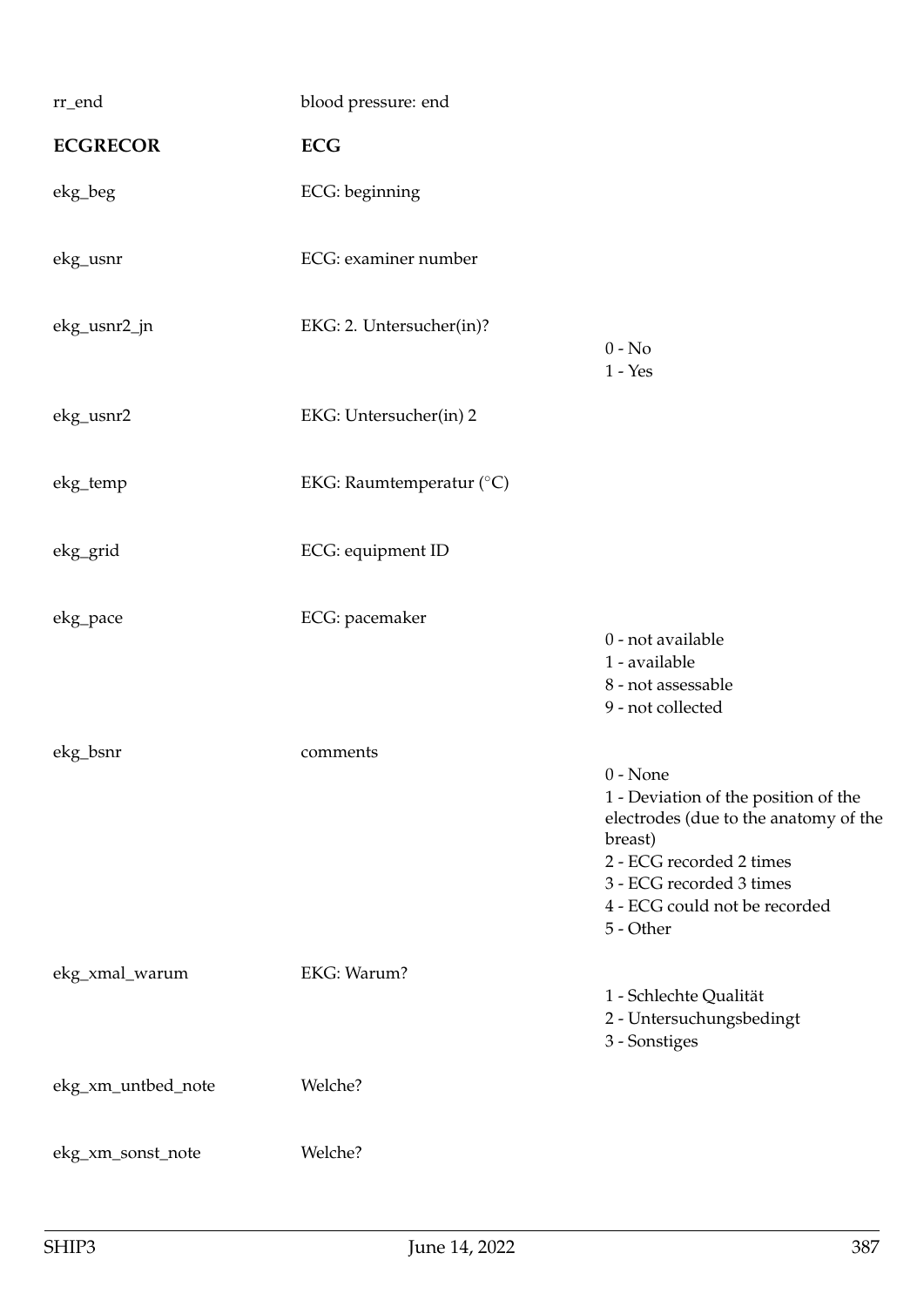| ekg_sonst_sonst_note | Welche?                                 |                                                                                               |
|----------------------|-----------------------------------------|-----------------------------------------------------------------------------------------------|
| ekg_grid_prob        | Device with defect                      | $0 - No$<br>$1 - Yes$                                                                         |
| ekg_grid_prob_note   | EKG: Welche?                            |                                                                                               |
| ekg_pc_prob          | Computer with defect                    | $0 - No$<br>$1 - Yes$                                                                         |
| ekg_pc_prob_note     | EKG: Welche?                            |                                                                                               |
| ekg_druck_prob       | Printer with defect                     | $0 - No$<br>$1 - Yes$                                                                         |
| ekg_druck_prob_note  | EKG: Welche?                            |                                                                                               |
| ekg_sonst            | Other                                   | $0 - No$<br>$1 - Yes$                                                                         |
| ekg_sonst_note       | EKG: Welche?                            |                                                                                               |
| ekg_end              | ECG: end                                |                                                                                               |
| <b>HANDGRIP</b>      | hand grip                               |                                                                                               |
| greif_beg            | Begin of examination                    |                                                                                               |
| greif_usnr           | examiner                                |                                                                                               |
| greif_01             | Are you by nature right or left-handed? | 1 - right-hander<br>2 - left-hander<br>$3 - both$<br>998 - I don't know<br>999 - non-response |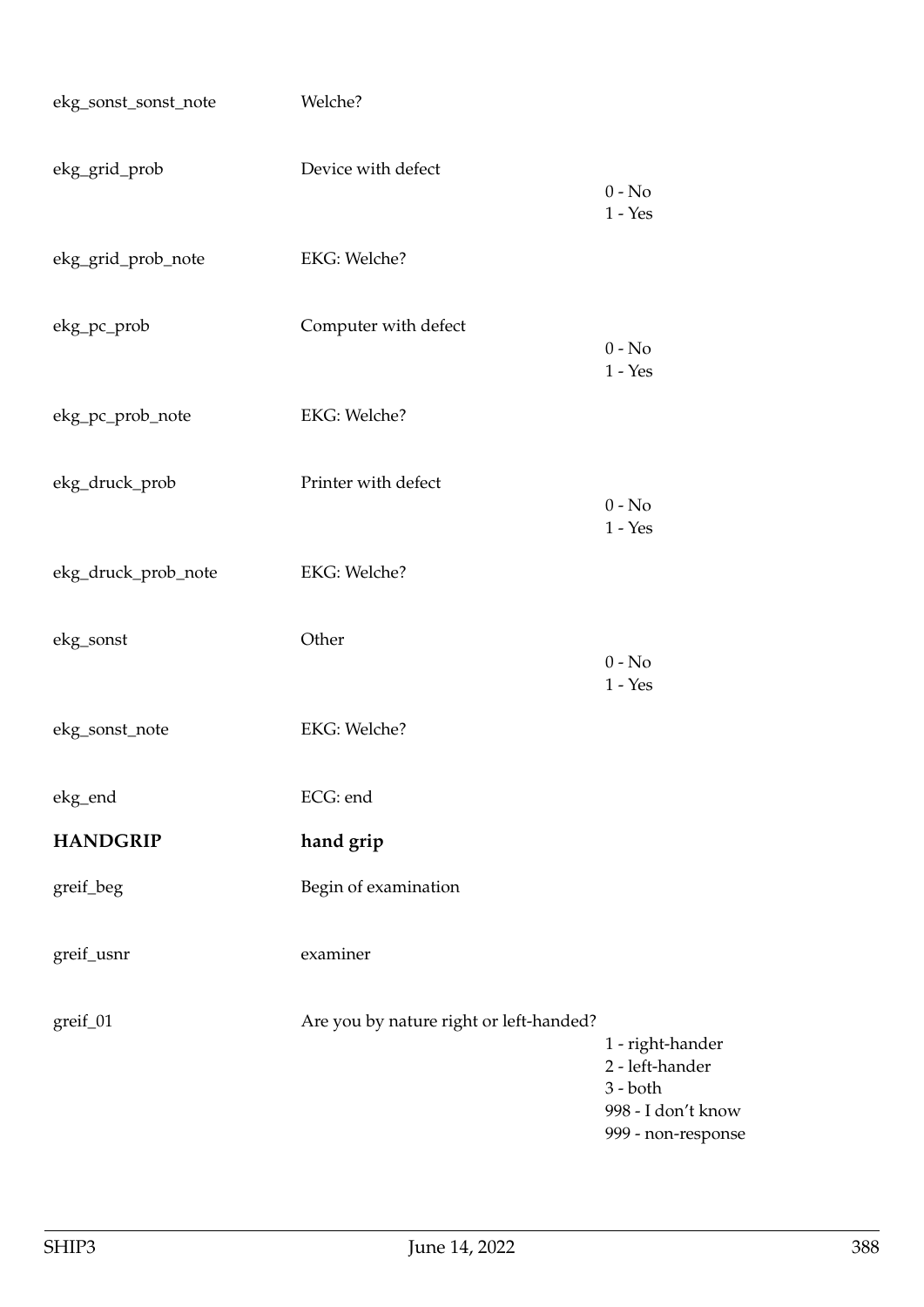| greif_02            | practical handedness                                                                                              |                                                                               |
|---------------------|-------------------------------------------------------------------------------------------------------------------|-------------------------------------------------------------------------------|
|                     |                                                                                                                   | 1 - right hand<br>2 - left hand<br>998 - I don't know<br>999 - non-response   |
| greif_03            | Are there characteristics of your hands, for<br>example anomalies of the hand, acute<br>inflammation, rheumatism? |                                                                               |
|                     |                                                                                                                   | $0 - No$                                                                      |
|                     |                                                                                                                   | $1 - Yes$                                                                     |
| greif_03a           | Which?                                                                                                            |                                                                               |
| greif_03b           | Feasable hands?                                                                                                   |                                                                               |
|                     |                                                                                                                   | $1 - yes$<br>2 - right only<br>3 - left only<br>$0 - no$<br>998 - do not know |
| greif_grid          | Device ID                                                                                                         |                                                                               |
| greif_m1_right      | 1st measurement right                                                                                             |                                                                               |
| greif_m1_right_fail | No. of fails                                                                                                      | $0 - 0$<br>$1 - 1$<br>$2 - 2$<br>$3 - 3$                                      |
| greif_m1_left       | 1. measurement left                                                                                               |                                                                               |
| greif_m1_left_fail  | No. of fails                                                                                                      | $0 - 0$<br>$1 - 1$<br>$2 - 2$<br>$3 - 3$                                      |
| greif_m2_right      | 2nd measurement right                                                                                             |                                                                               |
| greif_m2_right_fail | No. of fails                                                                                                      | $0 - 0$<br>$1 - 1$<br>$2 - 2$                                                 |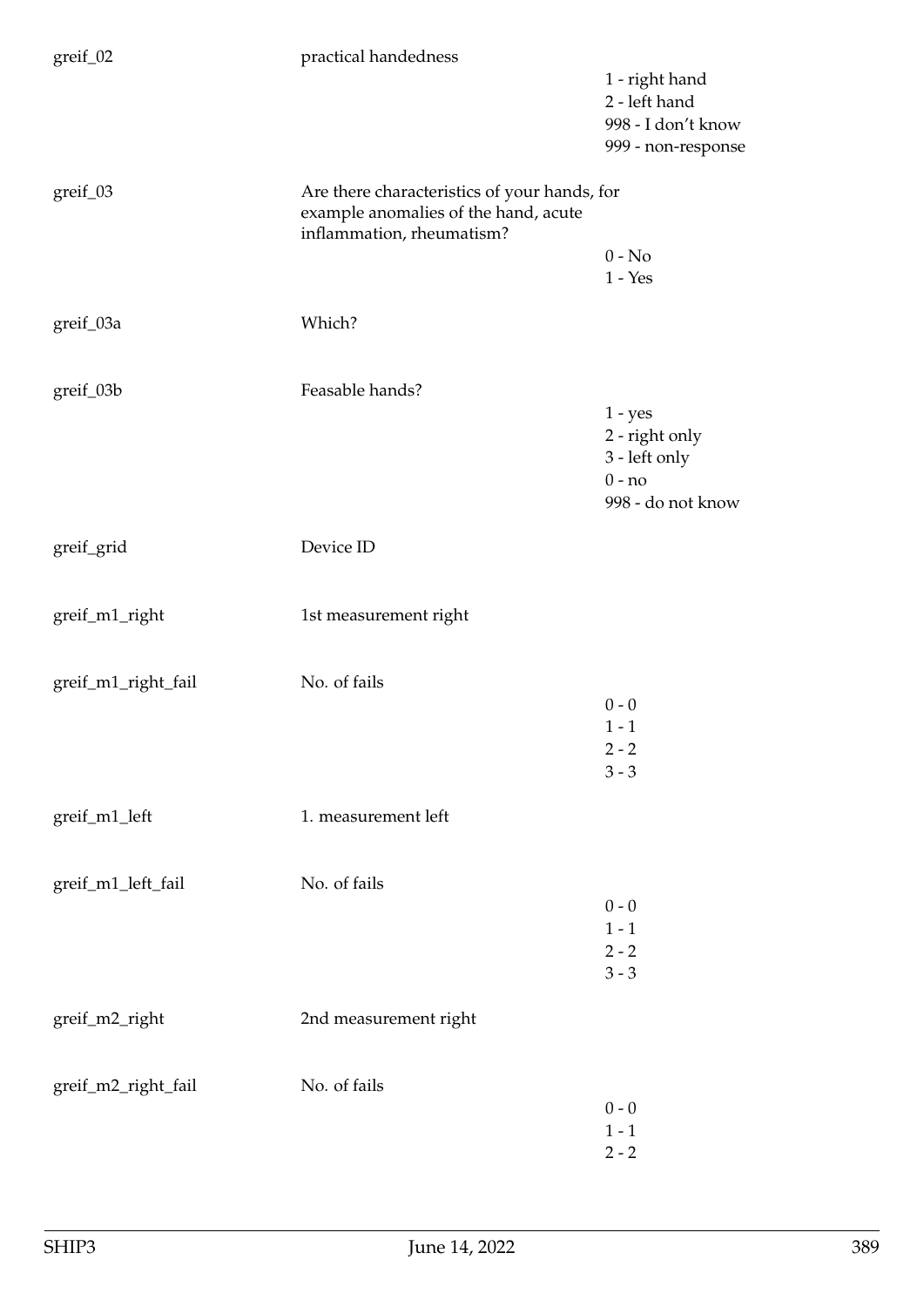| greif_m2_left       | 2nd measurement left      |                                                    |
|---------------------|---------------------------|----------------------------------------------------|
| greif_m2_left_fail  | No. of fails              | $0 - 0$<br>$1 - 1$<br>$2 - 2$<br>$3 - 3$           |
| greif_m3_right      | 3rd measurement right     |                                                    |
| greif_m3_right_fail | No. of fails              | $0 - 0$<br>$1 - 1$<br>$2 - 2$<br>$3 - 3$           |
| greif_m3_left       | 3rd measurement left      |                                                    |
| greif_m3_left_fail  | No. of fails              | $0 - 0$<br>$1 - 1$<br>$2 - 2$<br>$3 - 3$           |
| greif_bsnr          | Remarks?                  | $0 - No$<br>$1 - Yes$                              |
| greif_note          | Comments                  |                                                    |
| greif_end           | End of Examination        |                                                    |
| <b>NEU</b>          | timed up & go             |                                                    |
| neu_beg             | neuroscreening: beginning |                                                    |
| neu_usnr            | neuroscreening: observer  |                                                    |
| neu_usnr2_jn        | 2. Untersucher(in)?       | $0 - No$<br>$1 - \ensuremath{\mathrm{Yes}}\xspace$ |

3 - 3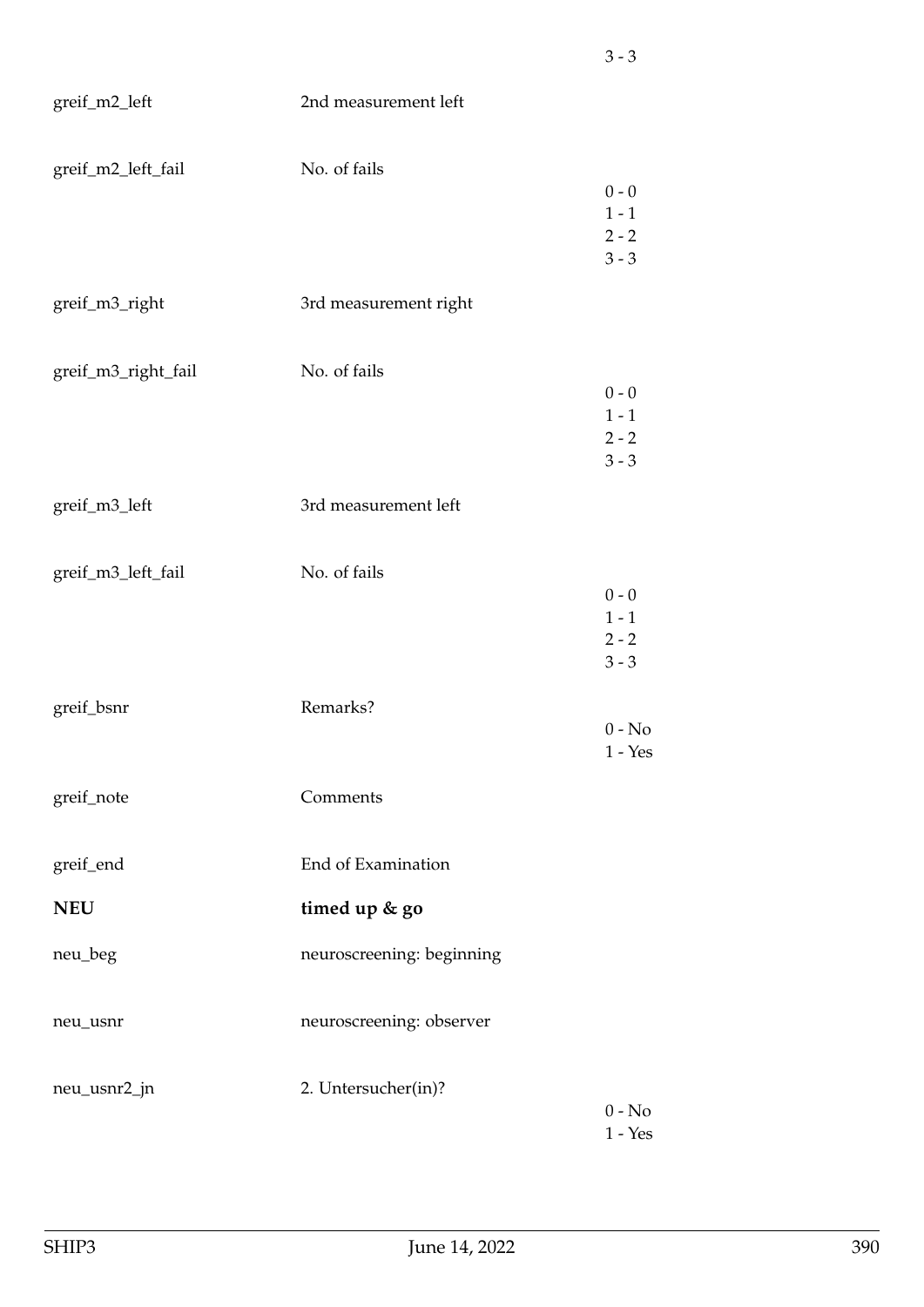| neu_timed             | neuroscreening: time up and go levied             | 1 - collected<br>8 - not feasible<br>9 - refusal                 |
|-----------------------|---------------------------------------------------|------------------------------------------------------------------|
| neu_timed_note_roll   | Timed up & go: Proband im Rollstuhl               | $0 - No$<br>$1 - Yes$                                            |
| neu_timed_note_gelaem | Timed up & go: Proband halbseitig gelähmt         | $0 - No$<br>$1 - Yes$                                            |
| neu_timed_note_blind  | Timed up & go: Proband ist blind                  | $0 - No$<br>$1 - Yes$                                            |
| neu_timed_note_sonst  | Timed up & go: sonstiges                          | $0 - No$<br>$1 - Yes$                                            |
| neu_timed_note        | neuroscreening: reason                            |                                                                  |
| neu_timedup1          | neuroscreening: time up and go - 1st trial        |                                                                  |
| neu_timedup2          | neuroscreening: time up and go - 2nd trial        |                                                                  |
| neu_timedup3          | neuroscreening: time up and go - 3rd trial        |                                                                  |
| neu_gehhilfe          | neuroscreening: walking aid used?                 | $0 - No$<br>$1 - Yes$<br>8 - cannot be evaluated<br>9 - not done |
| neu_bsnr              | neuroscreening: specifics                         | 0 - ohne besonderes Vorkommnis<br>1 - besonderes Vorkommnis      |
| neu_bsnr_note_glgew   | Timed up & go: bekannte<br>Gleichgewichtsprobleme | $0 - No$<br>$1 - Yes$                                            |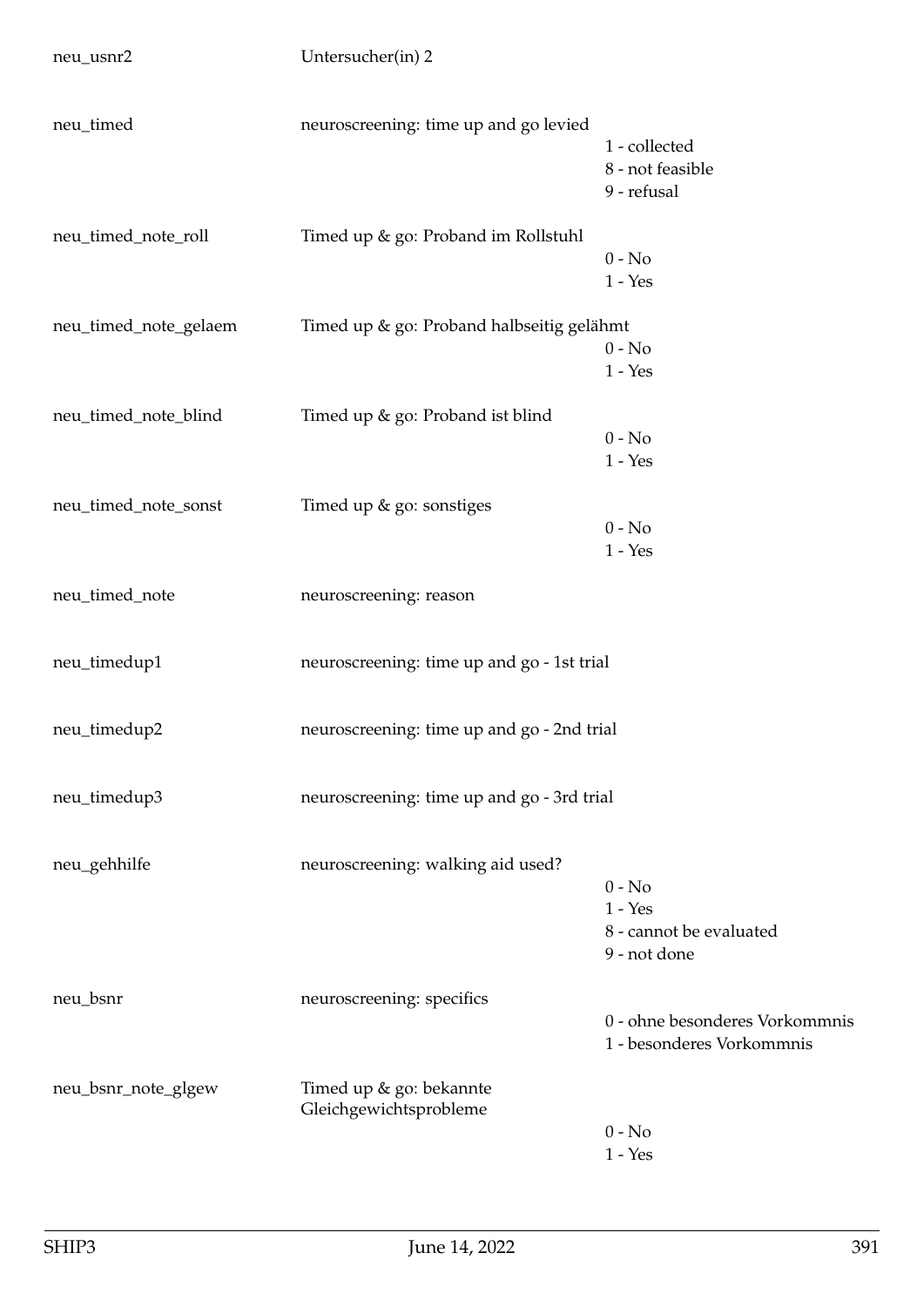| neu_bsnr_note_beinproth        | Timed up & go: Beinprothese       | $0 - No$<br>$1 - Yes$                                               |
|--------------------------------|-----------------------------------|---------------------------------------------------------------------|
| neu_bsnr_note_sonst            | Timed up & go: sonstiges          | $0 - No$<br>$1 - Yes$                                               |
| neu_note                       | neuroscreening: notes             |                                                                     |
| neu_end                        | neuroscreening: end               |                                                                     |
| <b>BIOMAT</b><br><b>BLOOD1</b> | biomaterials<br>blood sampling 1  |                                                                     |
| blt_beg                        | begin                             |                                                                     |
| blt_meal_fasting               | fasting time (h) after last meal  |                                                                     |
| blt_drink_fasting              | fasting time (h) after last drink |                                                                     |
| blt_grav                       | pregnancy                         | $0 - no$<br>$1 - yes$                                               |
| <b>BS_FORM</b>                 | operational data                  |                                                                     |
| bs_examiner                    | examiner                          |                                                                     |
| bs_examiner_2nd_yn             | with second examiner              | $0 - no$<br>$1 - yes$                                               |
| bs_examiner_2nd                | second examiner                   |                                                                     |
| bs_cap                         | bathing cap                       | $0 - no$<br>$1 - yes$<br>2 - yes, with problem<br>3 - no, bald head |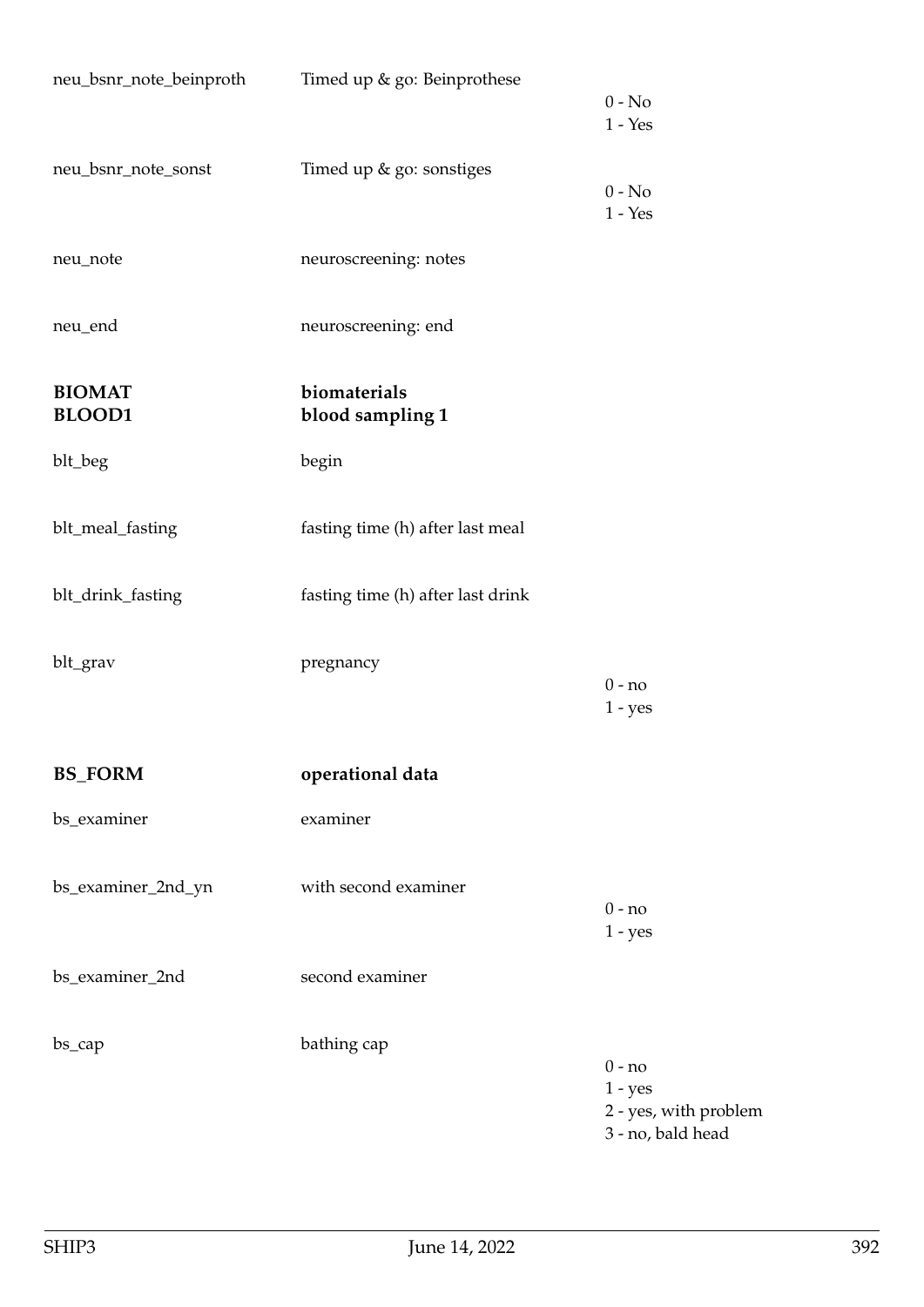| bs_bra                    | participant wearing bra                            |           |
|---------------------------|----------------------------------------------------|-----------|
|                           |                                                    | $0 - no$  |
|                           |                                                    | $1 - yes$ |
|                           |                                                    |           |
| bs remarks                | remarks                                            |           |
|                           |                                                    | 0 - no    |
|                           |                                                    | $1 - yes$ |
|                           |                                                    |           |
| bs_note                   | remarks; notes                                     |           |
|                           |                                                    |           |
|                           |                                                    |           |
|                           |                                                    |           |
| <b>BS_MEASURE</b>         | measures                                           |           |
|                           |                                                    |           |
| bs_st_len_body_height     | body height with feet spaced to hip width (cm);    |           |
|                           | vertical distance (0010: Body height)              |           |
|                           |                                                    |           |
|                           |                                                    |           |
| bs_st_len_head_height     | head height (neck to vertex) (cm); vertical        |           |
|                           | distance (0020: Head height)                       |           |
|                           |                                                    |           |
| bs_st_hei_neck_height     | neck height (neck point above floor) (cm);         |           |
|                           | vertical distance (0030: Neck height)              |           |
|                           |                                                    |           |
|                           |                                                    |           |
| bs_st_len_neck_to_buttock | distance neck to buttock (cm); vertical distance   |           |
|                           | (0040: Distance neck to buttock)                   |           |
|                           |                                                    |           |
|                           |                                                    |           |
| bs_st_len_neck_to_knee    | distance neck to knee (cm); vertical distance      |           |
|                           | (0050: Distance neck-knee)                         |           |
|                           |                                                    |           |
|                           |                                                    |           |
| bs_st_len_waist_to_knee   | distance waist to knee (cm); vertical distance     |           |
|                           | (0060: Distance waist-knee)                        |           |
|                           |                                                    |           |
| bs_st_hei_waist           | waist height above floor (cm); vertical distance   |           |
|                           | (0080: Waist height)                               |           |
|                           |                                                    |           |
|                           |                                                    |           |
| bs_st_hei_high_waist      | high waist height above floor (cm); vertical       |           |
|                           | distance (0085: High waist height)                 |           |
|                           |                                                    |           |
|                           |                                                    |           |
| bs_st_hei_buttock         | buttock height above floor (cm); vertical distance |           |
|                           | (0090: Buttock height)                             |           |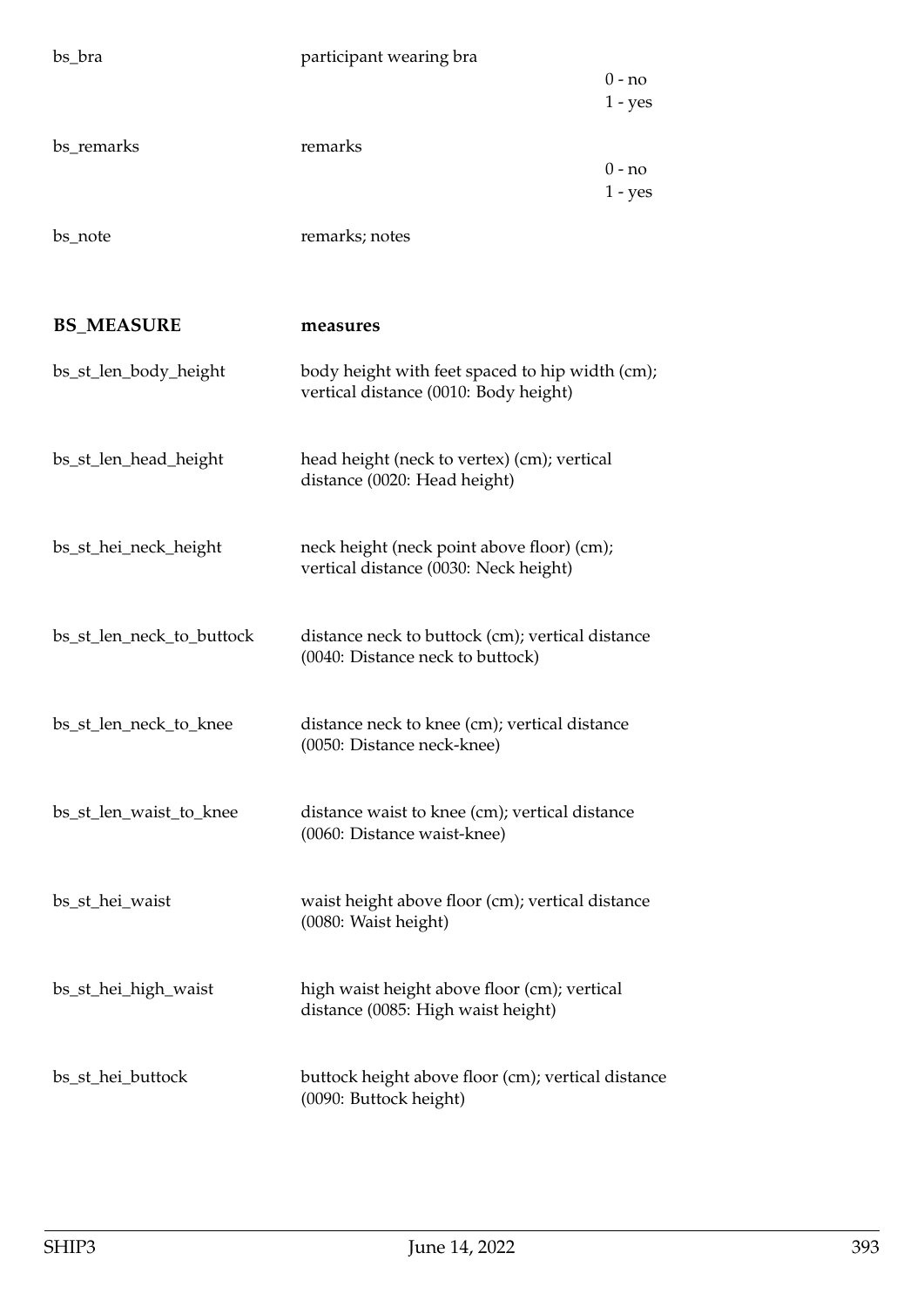| bs_st_hei_hip            | hip height above floor (cm); vertical distance<br>(0095: Hip height)                                                                     |
|--------------------------|------------------------------------------------------------------------------------------------------------------------------------------|
| bs_st_hei_crotch         | crotch height above floor (cm); vertical distance<br>(0100: Crotch height)                                                               |
| bs_st_hei_knee           | knee height above floor (cm); vertical distance<br>(0110: Knee height)                                                                   |
| bs_st_hei_ankle          | ankle height above floor (cm); vertical distance<br>(0120: Ankle height)                                                                 |
| bs_st_hei_belly_circ     | belly circumference height above floor (cm);<br>vertical distance (0150: Belly circumference<br>height)                                  |
| bs_st_hei_max_belly_circ | maximum belly circumference height above floor<br>(cm); vertical distance (0155: Maximum belly<br>circumference height)                  |
| bs_st_hei_shoulderblades | height of shoulder blades above floor (measured<br>between shoulder blades) (cm); vertical distance<br>(0160: Height of shoulder blades) |
| bs_st_hei_scapula        | right scapula height above floor (cm); vertical<br>distance (0165: scapula height 2)                                                     |
| bs_st_hei_breast         | breast height above floor (cm); vertical distance<br>(0170: Breast height)                                                               |
| bs_st_hei_neck_front     | front neck point height above floor (cm); vertical<br>distance (0180: Neck height front)                                                 |
| $bs_st_d2v_7cv$          | distance C7 to vertical (cm); horizontal distance<br>(0510: Distance 7CV - vertical)                                                     |
| bs_st_d2v_neck_front     | distance front neck point to vertical (cm);<br>horizontal distance (0515: Distance neck front to<br>vertical)                            |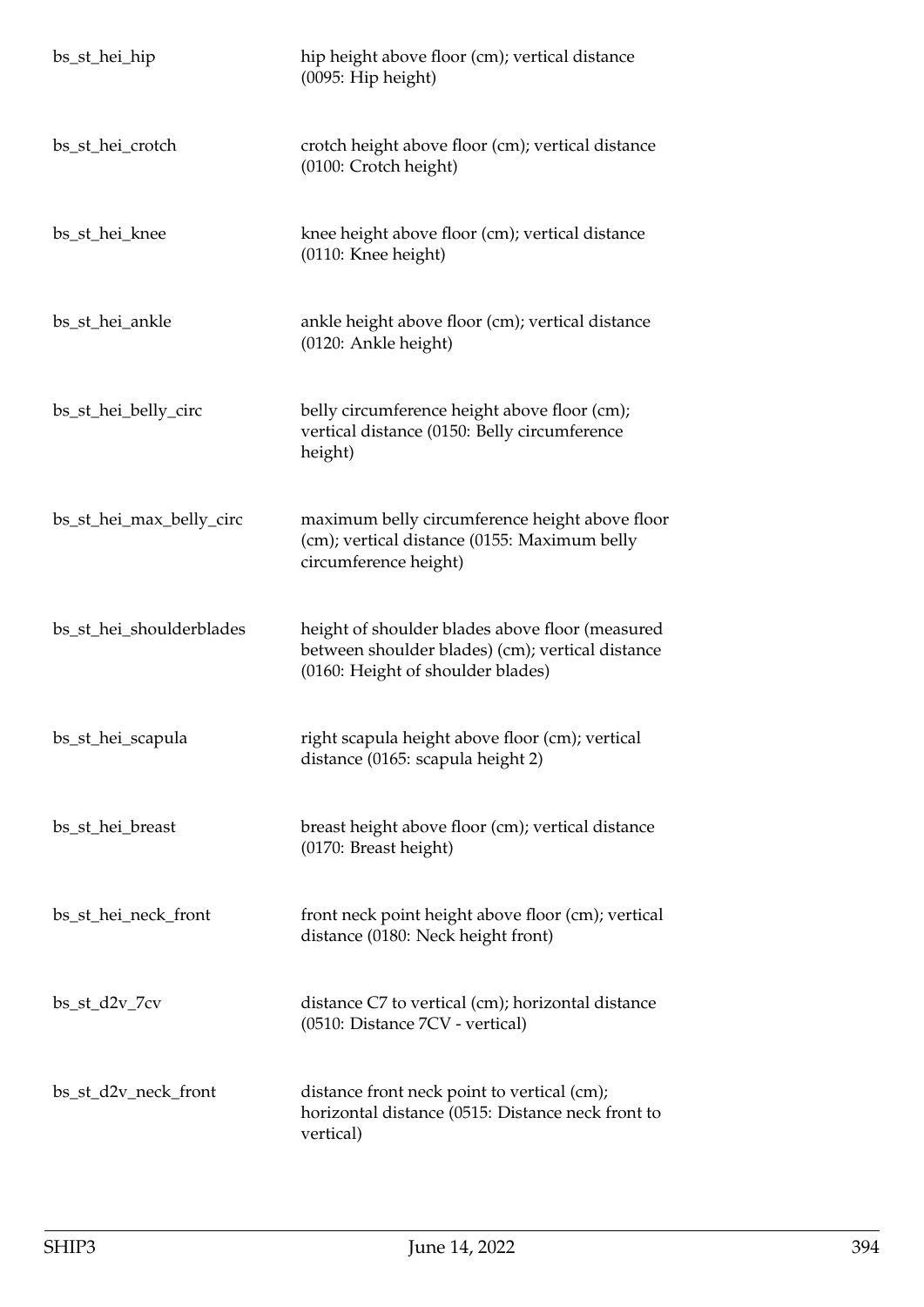| bs_st_d2v_scapula          | distance scapula to vertical (cm); horizontal<br>distance (0520: Distance scapula to vertical)                                                    |
|----------------------------|---------------------------------------------------------------------------------------------------------------------------------------------------|
| bs_st_d2v_waist_back       | distance waist dorsal to vertical (cm); horizontal<br>distance (0530: Distance waist back to vertical)                                            |
| bs_st_d2v_buttock_back     | distance buttock circumference dorsal to vertical<br>(cm); horizontal distance (0540: Distance buttock<br>to vertical)                            |
| bs_st_d2v_buttock_front    | distance buttock circumference ventral to vertical<br>(cm); horizontal distance (0550: Distance<br>abdomen to vertical)                           |
| bs_st_d2v_breast           | distance breast circumference ventral to vertical<br>(cm); horizontal distance (0600: Distance breast<br>to vertical)                             |
| bs_st_d2v_breast_dorsal    | distance breast circumference dorsal to vertical<br>(cm); horizontal distance (0610: Distance back in<br>breast height to vertical)               |
| bs_st_d2v_belly            | distance belly circumference ventral to vertical<br>(cm); horizontal distance (0620: Distance belly to<br>vertical)                               |
| bs_st_d2v_belly_dorsal     | distance belly circumference dorsal to vertical<br>(cm); horizontal distance (0630: Distance back in<br>belly height to vertical)                 |
| bs_st_d2v_max_belly_dorsal | distance maximum belly circumference dorsal to<br>vertical (cm); horizontal distance (0650: Distance<br>back in maximum belly height to vertical) |
| bs_st_d2v_max_belly        | distance maximum belly circumference ventral to<br>vertical (cm); horizontal distance (0660: Distance<br>maximum belly to vertical)               |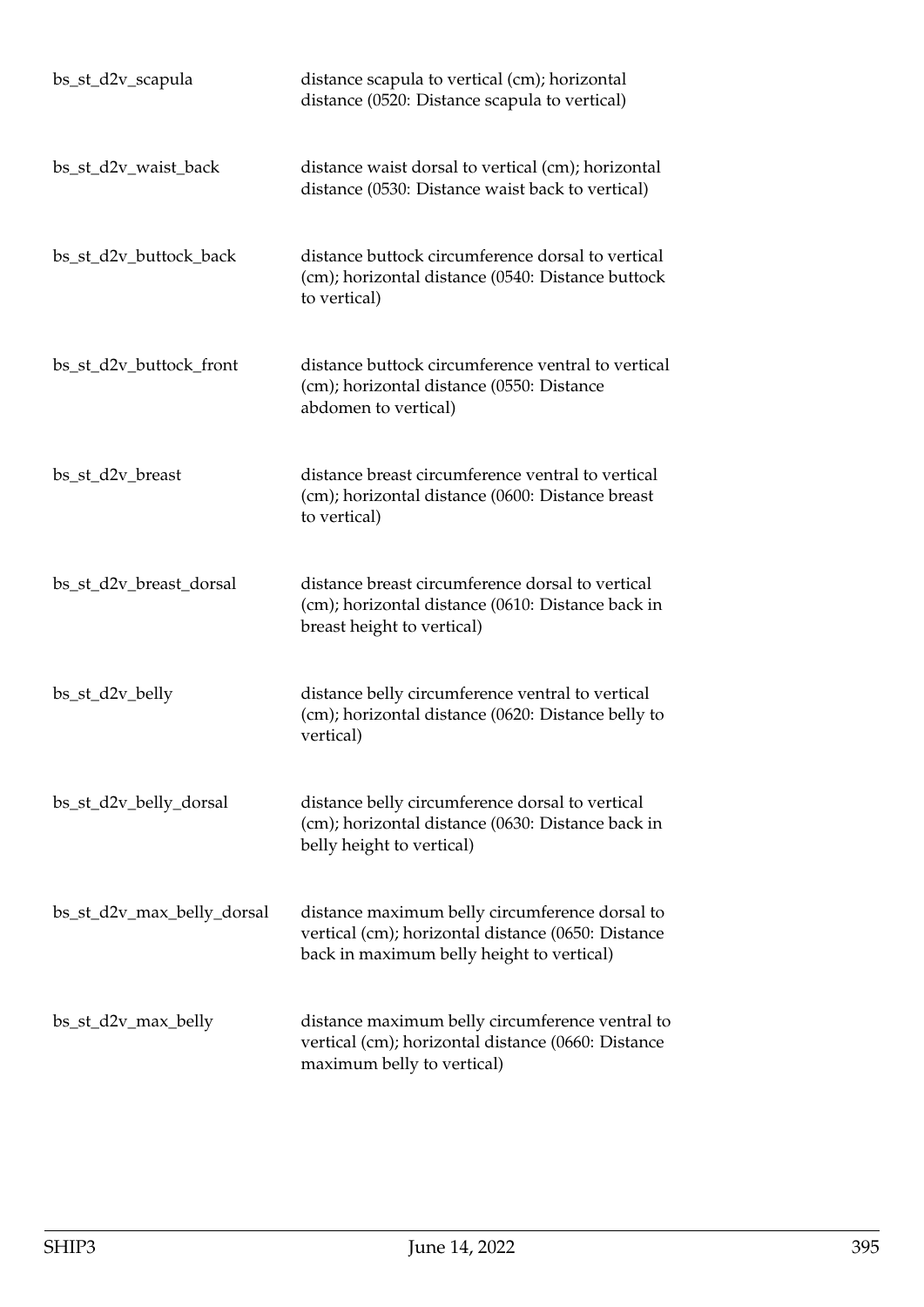| bs_st_d2v_hip_ventral       | distance hip circumference ventral to vertical<br>(cm); horizontal distance (0670: Distance front in<br>hip height to vertical)      |
|-----------------------------|--------------------------------------------------------------------------------------------------------------------------------------|
| bs_st_d2v_hip_dorsal        | distance hip circumference dorsal to vertical<br>(cm); horizontal distance (0680: Distance back in<br>hip height to vertical)        |
| bs_st_deg_upper_torso       | upper torso torsion $(°)$ ; angle (0996: Upper torso<br>torsion)                                                                     |
| bs_st_len_neck_diam         | neck diameter (cm); horizontal distance (1010:<br>Neck diameter)                                                                     |
| bs_st_circ_mid_neck         | mid neck girth (cm); circumference (1510: Mid<br>neck girth)                                                                         |
| bs_st_circ_neck_at_base     | neck at base girth (cm); circumference (1520:<br>Neck at base girth)                                                                 |
| bs_st_circ_head             | head circumference (cm); circumference (1530:<br>Head circumference)                                                                 |
| bs_st_len_upper_torso_left  | side upper torso length left (cm); straight<br>distance (2010: Side upper torso length left)                                         |
| bs_st_len_upper_torso_right | side upper torso length right (cm); straight<br>distance (2020: Side upper torso length right)                                       |
| bs_st_len_torso_width_waist | torso width at waist ventral (cm); distance: tape<br>across surface (2030: Torso width at waist)                                     |
| bs_st_circ_total_torso      | total torso girth: right shoulder - bust - crotch -<br>across back - right shoulder (cm); circumference<br>(2510: Total torso girth) |
| bs_st_len_cross_shoul_neck  | cross shoulder over neck (cm); distance: tape<br>across surface (3010: Cross shoulder over neck)                                     |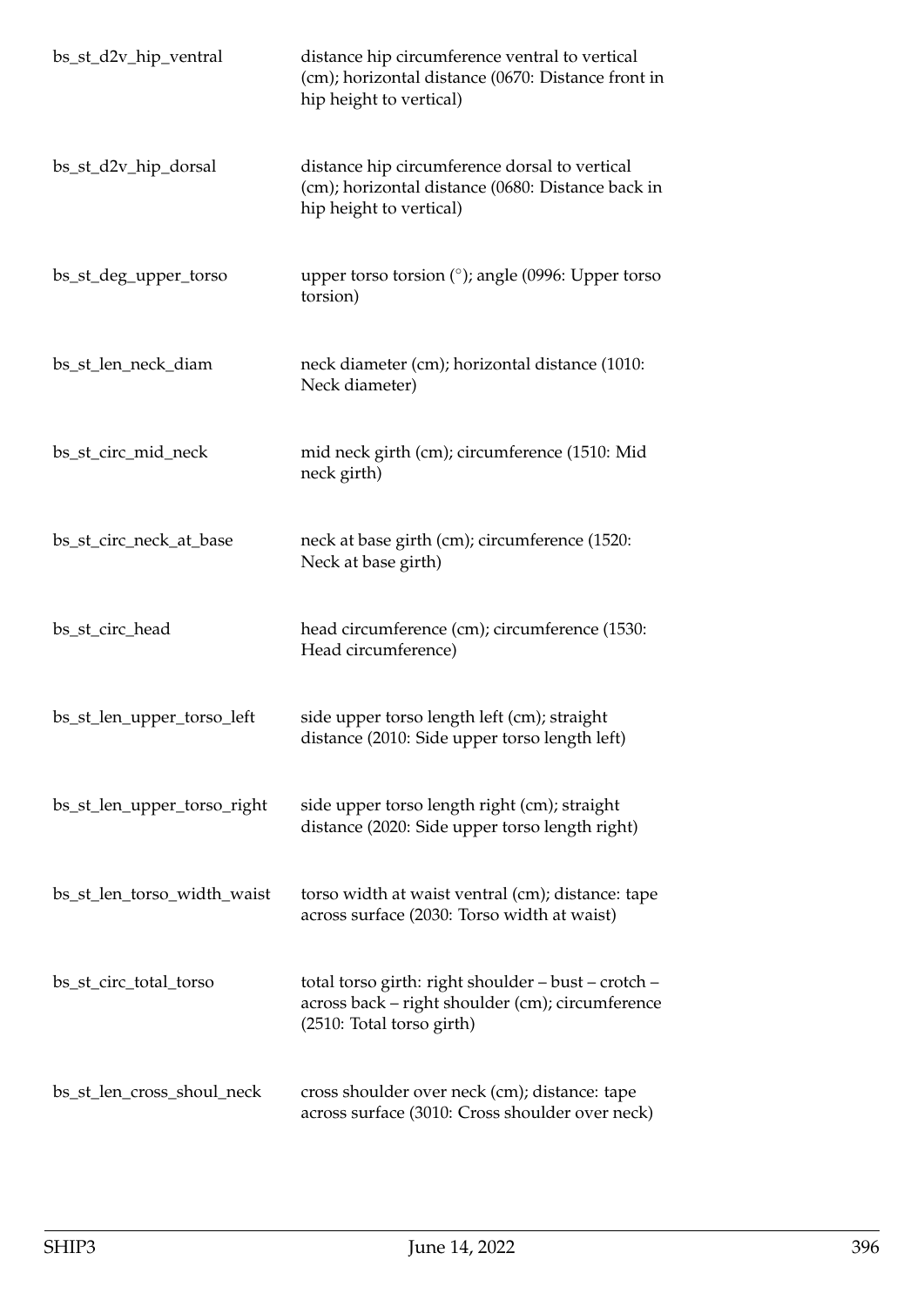| bs_st_len_cross_shoul        | cross shoulder (cm); distance: tape across surface<br>(3020: Cross shoulder)                                            |
|------------------------------|-------------------------------------------------------------------------------------------------------------------------|
| bs_st_len_shoul_width_left   | shoulder width left (cm); distance: tape across<br>surface (3030: Shoulder width left)                                  |
| bs_st_len_shoul_width_right  | shoulder width right (cm); distance: tape across<br>surface (3031: Shoulder width right)                                |
| bs_st_deg_shoul_angle_left   | shoulder angle left (°); angle (3910: Shoulder<br>angle left)                                                           |
| bs_st_deg_shoul_angle_right  | shoulder angle right (°); angle (3911: Shoulder<br>angle right)                                                         |
| bs_st_len_width_ventral      | across front width (cm); distance: tape across<br>surface (4010: Across front width)                                    |
| bs_st_len_width_axi_ventral  | ventral distance of axillae (cm); distance: tape<br>across surface (4020: Width armpits)                                |
| bs_st_len_bust_points_width  | bust points width (cm); horizontal distance (4030:<br>Bust points width)                                                |
| bs_st_len_neck_ri_bust_waist | neck right to waist over bust (cm); distance: tape<br>across surface (4040: Neck right to waist over<br>bust)           |
| bs_st_len_neck_front_waist   | neck front to waist (cm); distance: tape across<br>surface (4050: Neck front to waist)                                  |
| bs_st_len_neck_fr_bust_waist | neck front to waist over bust line (cm); distance:<br>tape across surface (4060: Neck front to waist<br>over bust line) |
| bs_st_len_bust_around_neck   | bust points around neck (cm); distance: tape<br>across surface (4070: Bust points around neck)                          |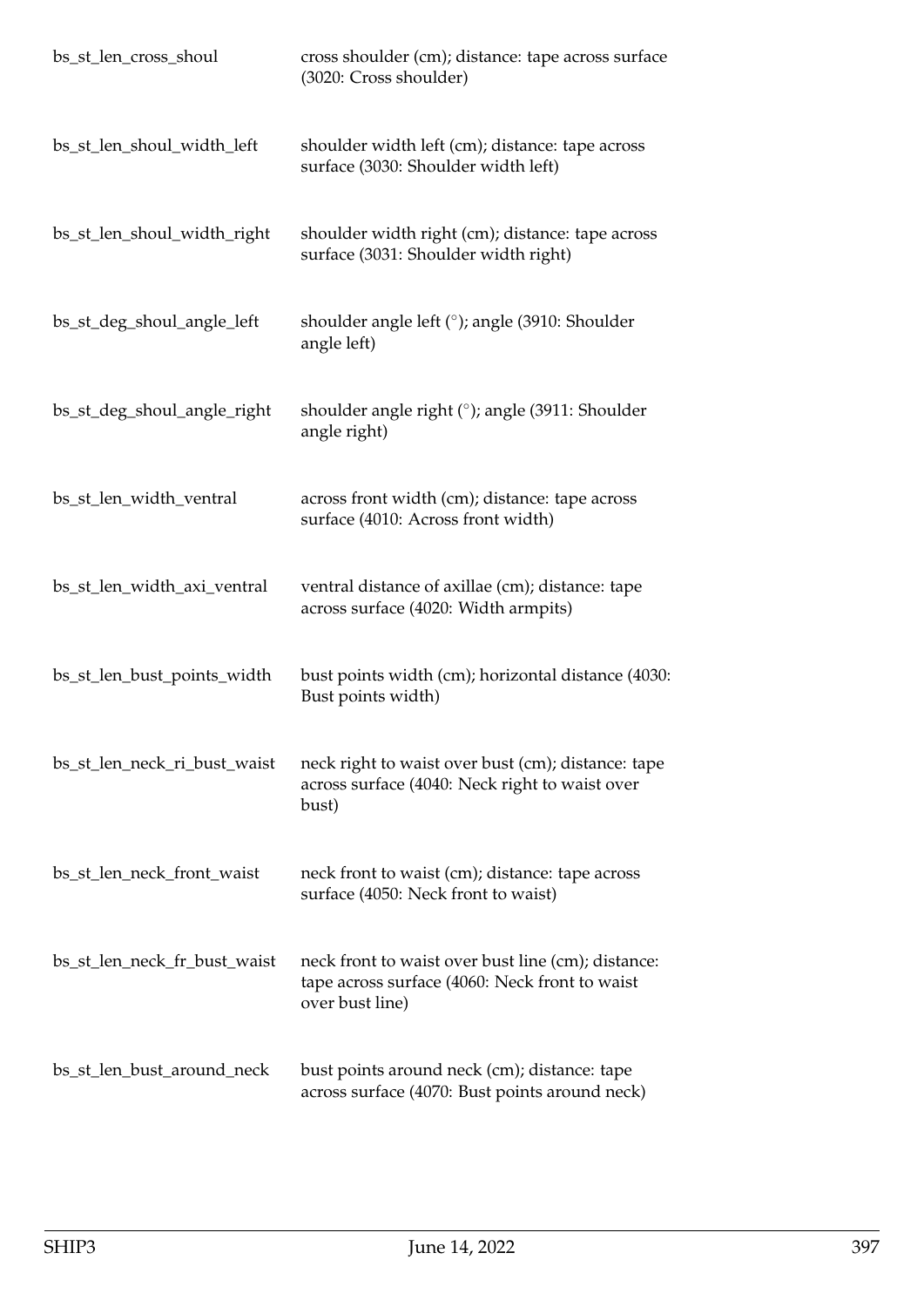| bs_st_len_bust_to_neck_left  | bust point to neck left (cm); distance: tape across<br>surface (4080: Bust point to neck left)                                                        |
|------------------------------|-------------------------------------------------------------------------------------------------------------------------------------------------------|
| bs_st_len_bust_to_neck_right | bust point to neck right (cm); distance: tape<br>across surface (4081: Bust point to neck right)                                                      |
| bs_st_circ_bust_horiz        | bust / chest girth (cm); horizontal circumference<br>(4510: Bust/chest girth (horizontal))                                                            |
| bs_st_circ_bust              | bust / chest girth (cm); circumference (4515:<br>Bust/chest girth)                                                                                    |
| bs_st_circ_underbust_horiz   | underbust circumference (cm); horizontal<br>circumference (4520: Underbust circumference<br>(horizontal))                                             |
| bs_st_len_width_dorsal       | across back width (cm); distance: tape across<br>surface (5010: Across back width)                                                                    |
| bs_st_len_width_axi_dorsal   | dorsal distance of axillae (cm); distance: tape<br>across surface (5020: Across back width (armpit<br>level))                                         |
| bs_st_len_c7_width_axi_dor   | distance between dorsal neck point and dorsal<br>axillae line (cm); distance: tape across surface<br>(5030: Neck to across back width (armpit level)) |
| bs_st_len_c7_waist           | distance between dorsal neck point and waist<br>circumference (cm); distance: tape across surface<br>(5040: Neck to waist center back)                |
| bs_st_len_neck_left_waist    | distance between left neck point and waist<br>circumference (cm); distance: tape across surface<br>(5050: Neck left to waist back)                    |
| bs_st_len_neck_right_waist   | distance between right neck point and waist<br>circumference (cm); distance: tape across surface<br>(5051: Neck right to waist back)                  |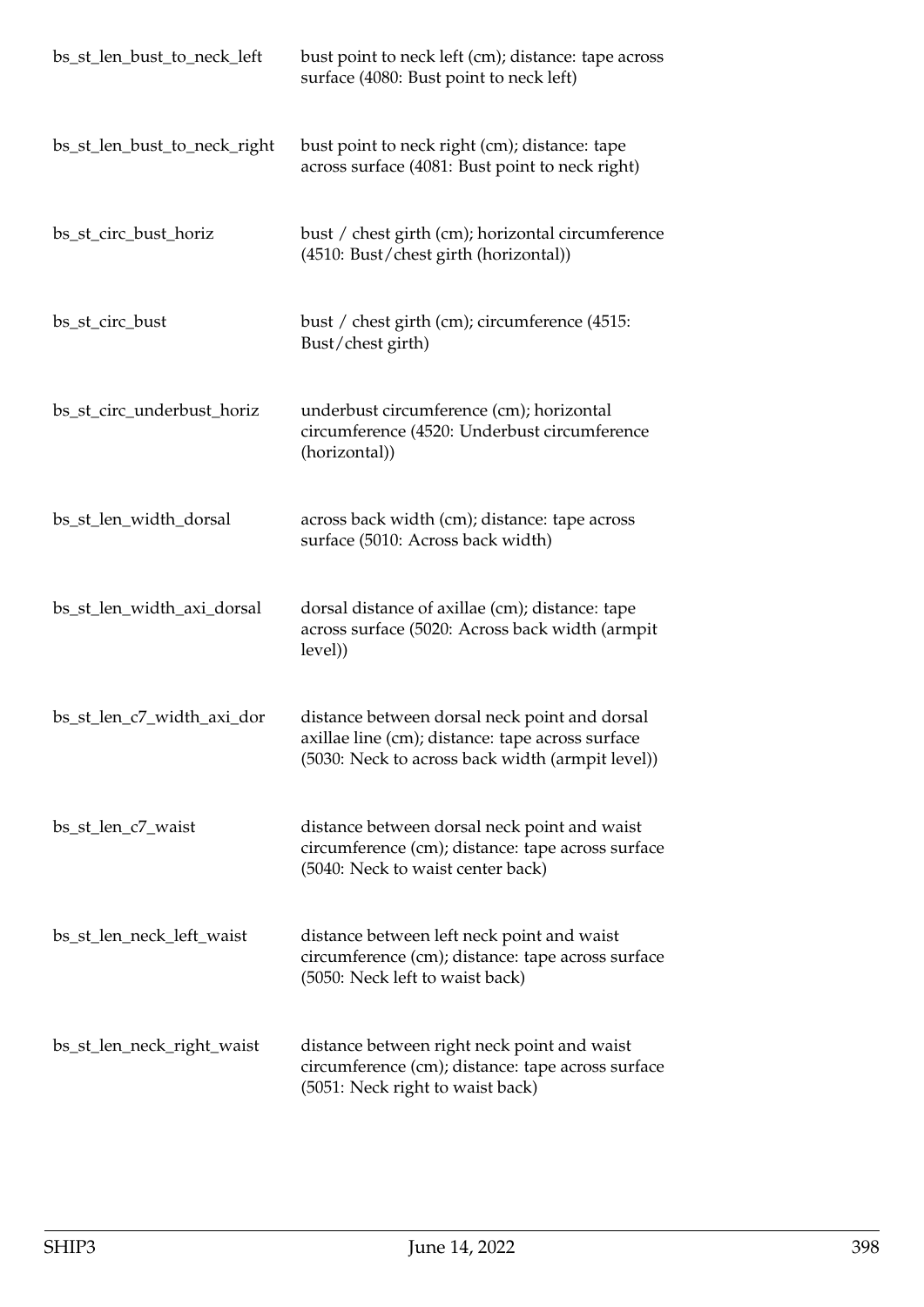| bs_st_len_width_ax_dor_waist | distance between dorsal axillae line and waist<br>circumference (cm); distance: tape across surface<br>(5060: Distance across back width (armpit level) -<br>waist) |
|------------------------------|---------------------------------------------------------------------------------------------------------------------------------------------------------------------|
| bs_st_len_waist_high_hip     | distance between waist circumference and high<br>hip circumference (cm); distance: tape across<br>surface (5070: Waist to high hip back)                            |
| bs_st_len_waist_buttock      | distance between waist circumference and<br>buttock circumference (cm); distance: tape across<br>surface (5080: Waist to buttock)                                   |
| bs_st_len_crotch             | distance from waist circumference dorsal to<br>ventral along crotch (cm); distance: tape across<br>surface (6010: Crotch length)                                    |
| bs_st_len_crotch_front       | distance from ventral waist circumference to<br>crotch (cm); distance: tape across surface (6011:<br>Crotch length, front)                                          |
| bs_st_len_crotch_back        | distance from dorsal waist circumference to<br>crotch (cm); distance: tape across surface (6012:<br>Crotch length, rear)                                            |
| bs_st_circ_waist             | waist girth (cm); circumference (6510: Waist<br>girth)                                                                                                              |
| bs_st_circ_middle_hip        | middle hip (cm); circumference (6512: Middle<br>Hip)                                                                                                                |
| bs_st_circ_high_waist        | high waist girth (cm); circumference (6515: High<br>waist girth)                                                                                                    |
| bs_st_len_waist_buttock_left | left distance between waist circumference and<br>buttock circumference (cm); distance: tape across<br>surface (7010: Waist to buttock height left)                  |
| bs_st_len_waist_buttock_rght | right distance between waist circumference and<br>buttock circumference (cm); distance: tape across<br>surface (7011: Waist to buttock height right)                |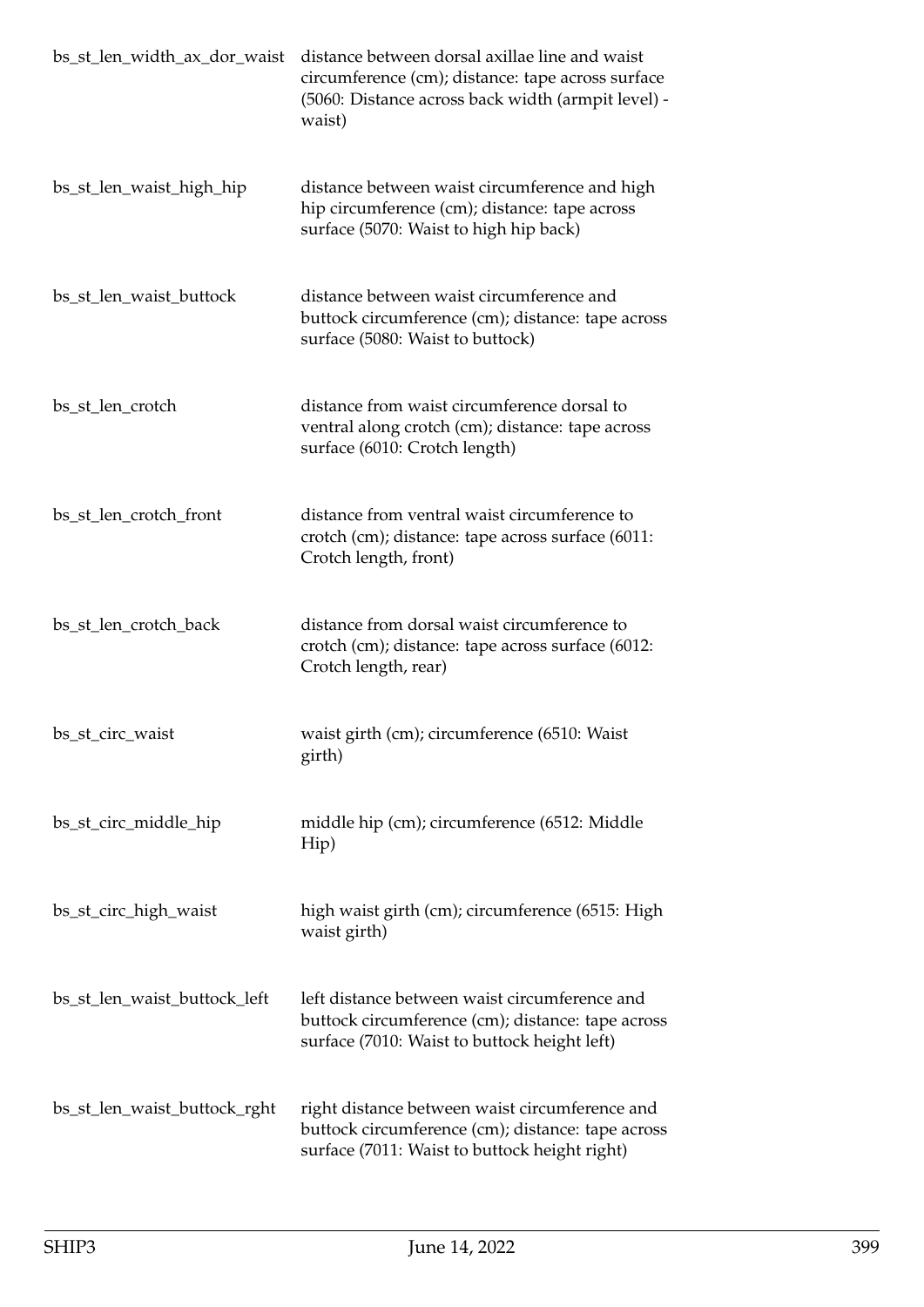| bs_st_len_waist_thigh_left  | distance between waist circumference and left<br>thigh (cm); distance: tape across surface (7020:<br>Waist to hip/thigh left)             |
|-----------------------------|-------------------------------------------------------------------------------------------------------------------------------------------|
| bs_st_len_waist_thigh_right | distance between waist circumference and right<br>thigh (cm); distance: tape across surface (7021:<br>Waist to hip/thigh right)           |
| bs_st_circ_high_hip         | high hip girth (cm); horizontal circumference<br>(7510: High hip girth)                                                                   |
| bs_st_circ_buttock          | buttock girth (cm); horizontal circumference<br>(7520: Buttock girth)                                                                     |
| bs_st_circ_hip              | low hip girth (cm); horizontal circumference<br>$(7525:$ Hip girth)                                                                       |
| bs_st_circ_at_thigh         | body circumference at thigh height (cm);<br>horizontal circumference (7530: Hip/thigh girth)                                              |
| bs_st_circ_belly            | belly circumference (cm); horizontal<br>circumference (7540: Belly circumference)                                                         |
| bs_st_circ_max_belly        | maximum belly circumference (cm); horizontal<br>circumference (7545: Maximum belly<br>circumference)                                      |
| bs_st_len_arm_c7_left       | left arm length from neck point across shoulder<br>to wrist (cm); distance: tape across surface (8010:<br>Arm length to neck back left)   |
| bs_st_len_arm_c7_right      | right arm length from neck point across shoulder<br>to wrist (cm); distance: tape across surface (8011:<br>Arm length to neck back right) |
| bs_st_len_arm_neck_left     | left arm length from left neck point across<br>shoulder to wrist (cm); distance: tape across<br>surface (8020: Arm length to neck left)   |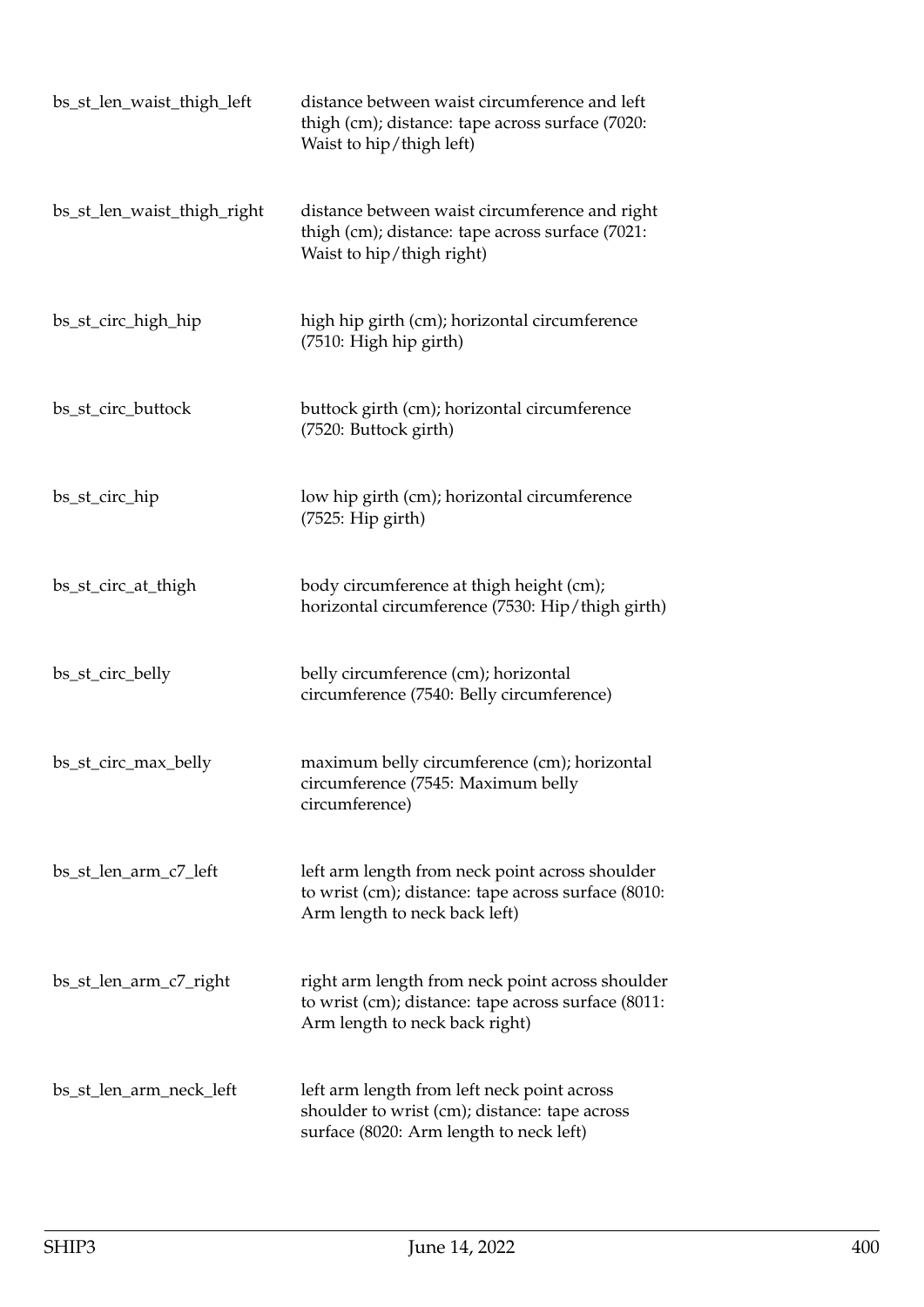| bs_st_len_arm_neck_right  | right arm length from right neck point across<br>shoulder to wrist (cm); distance: tape across<br>surface (8021: Arm length to neck right) |
|---------------------------|--------------------------------------------------------------------------------------------------------------------------------------------|
| bs_st_len_arm_left        | arm length left (cm); distance: tape across surface<br>(8030: Arm length left)                                                             |
| bs_st_len_arm_right       | arm length right (cm); distance: tape across<br>surface (8031: Arm length right)                                                           |
| bs_st_len_upperarm_left   | upper arm length left (cm); distance: tape across<br>surface (8040: Upper arm length left)                                                 |
| bs_st_len_upperarm_right  | upper arm length right (cm); distance: tape<br>across surface (8041: Upper arm length right)                                               |
| bs_st_len_forearm_left    | forearm length left (cm); distance: tape across<br>surface (8050: Forearm length left)                                                     |
| bs_st_len_forearm_right   | forearm length right (cm); distance: tape across<br>surface (8051: Forearm length right)                                                   |
| bs_st_circ_upperarm_left  | upper arm girth left (cm); circumference (8520:<br>Upper arm girth left)                                                                   |
| bs_st_circ_upperarm_right | upper arm girth right (cm); circumference (8521:<br>Upper arm girth right)                                                                 |
| bs_st_circ_elbow_left     | elbow girth left (cm); circumference (8530: Elbow<br>girth left)                                                                           |
| bs_st_circ_elbow_right    | elbow girth right (cm); circumference (8531:<br>Elbow girth right)                                                                         |
| bs_st_circ_forearm_left   | forearm girth left (cm); circumference (8540:<br>Forearm girth left)                                                                       |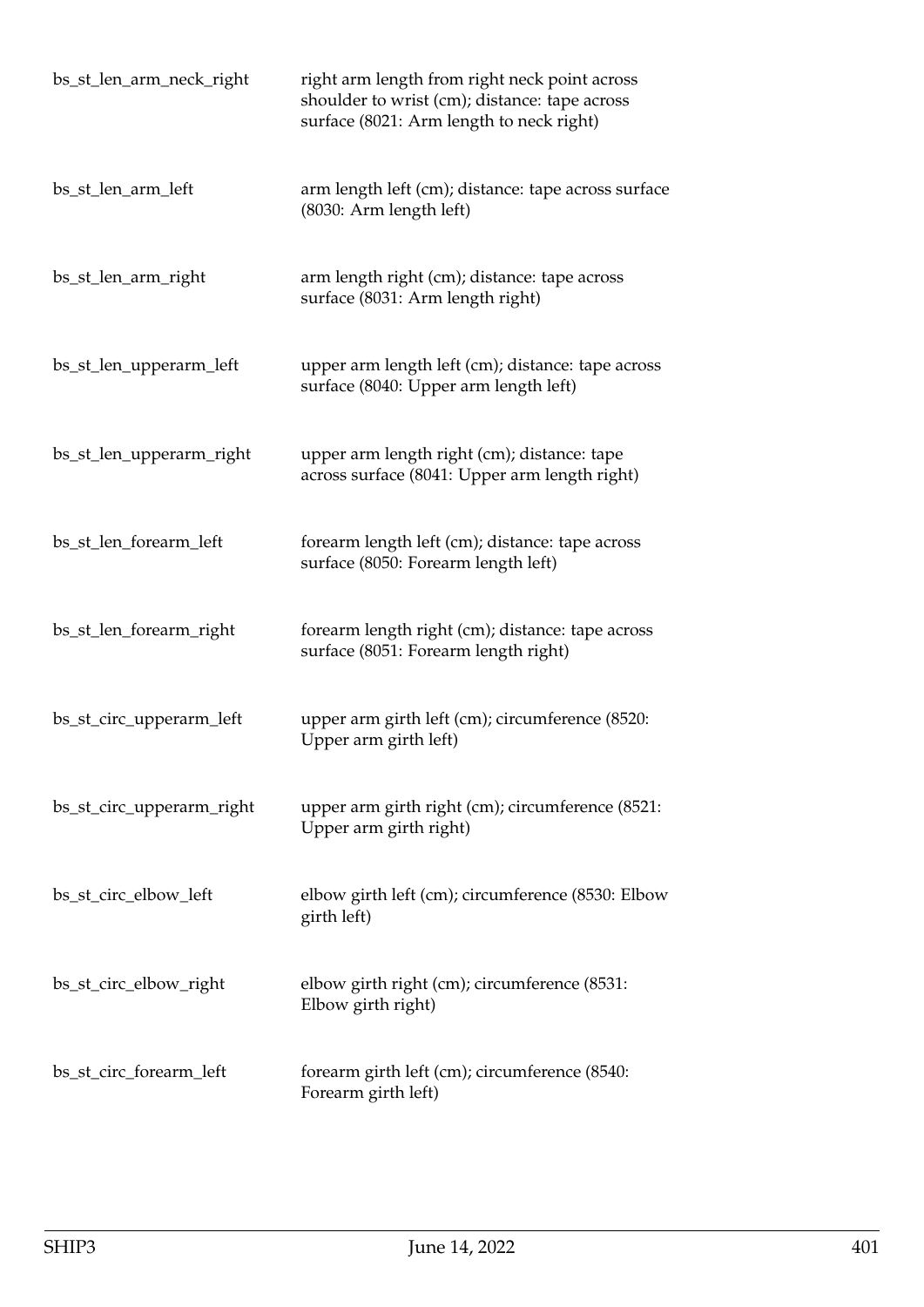| bs_st_circ_forearm_right     | forearm girth right (cm); circumference (8541:<br>Forearm girth right)                                                          |
|------------------------------|---------------------------------------------------------------------------------------------------------------------------------|
| bs_st_circ_wrist_left        | wrist girth left (cm); circumference (8550: Wrist<br>girth left)                                                                |
| bs_st_circ_wrist_right       | wrist girth right (cm); circumference (8551: Wrist<br>girth right)                                                              |
|                              | bs_st_len_upperarm_diam_left upper arm diameter left (cm); horizontal distance<br>(8910: Upper arm diameter left)               |
|                              | bs_st_len_upperarm_diam_rght_upper arm diameter right (cm); horizontal<br>distance (8911: Upper arm diameter right)             |
| bs_st_len_leg_ankle_left_med | inside leg length from cross to left ankle (cm);<br>distance: tape across surface (9010: Inside<br>leg-ankle left)              |
| bs_st_len_leg_ankle_rght_med | inside leg length from cross to right ankle (cm);<br>distance: tape across surface (9011: Inside<br>leg-ankle right)            |
| bs_st_len_leg_left_med       | inside leg length left (cm); distance: tape across<br>surface (9020: Inseam left)                                               |
| bs_st_len_leg_right_med      | inside leg length right (cm); distance: tape across<br>surface (9021: Inseam right)                                             |
| bs_st_len_leg_left_lat       | outside leg length from left waistband point (cm);<br>distance: tape across surface (9030: Sideseam left)                       |
| bs_st_len_leg_right_lat      | outside leg length from right waistband point<br>(cm); distance: tape across surface (9031:<br>Sideseam right)                  |
| bs_st_len_leg_waist_left_lat | outside leg length from left waist circumference<br>point (cm); distance: tape across surface (9035:<br>Sideseam at waist left) |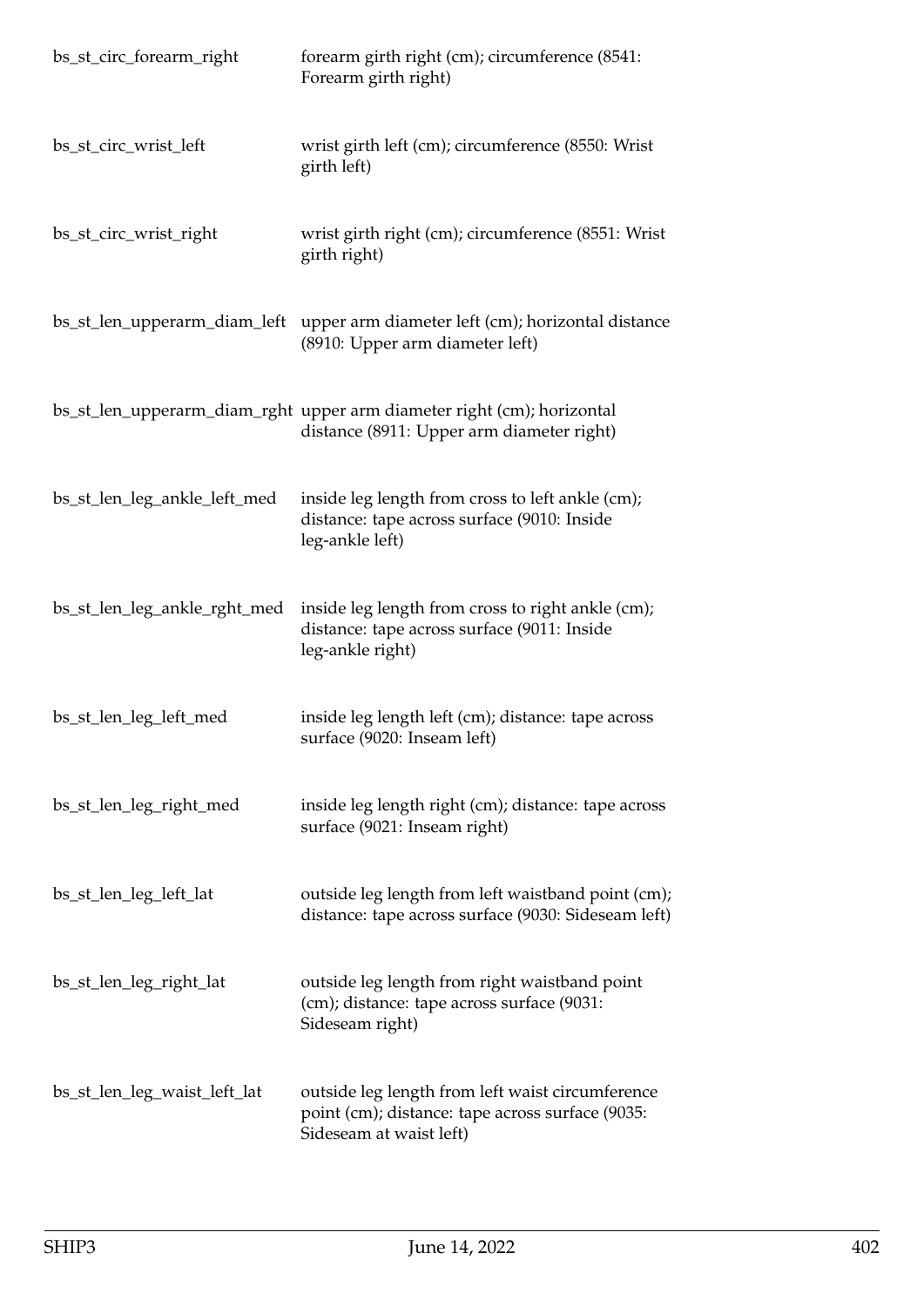| bs_st_len_leg_waist_rght_lat | outside leg length from right waist circumference<br>point (cm); distance: tape across surface (9036:<br>Sideseam at waist right)   |
|------------------------------|-------------------------------------------------------------------------------------------------------------------------------------|
| bs_st_len_leg_ankle_left_lat | outside leg length from left waistband point to<br>left ankle (cm); distance: tape across surface<br>(9040: Sideseam ankle left)    |
| bs_st_len_leg_ankle_rght_lat | outside leg length from right waistband point to<br>right ankle (cm); distance: tape across surface<br>(9041: Sideseam ankle right) |
| bs_st_circ_thigh_left_horiz  | thigh girth left (cm); horizontal circumference<br>(9510: Thigh girth left (horizontal))                                            |
| bs_st_circ_thigh_right_horiz | thigh girth right (cm); horizontal circumference<br>(9511: Thigh girth right (horizontal))                                          |
| bs_st_circ_knee_left         | knee girth left (cm); circumference (9520: Knee<br>girth left)                                                                      |
| bs_st_circ_knee_right        | knee girth right (cm); circumference (9521: Knee<br>girth right)                                                                    |
| bs_st_circ_calf_left         | calf girth left (cm); horizontal circumference<br>$(9540:$ calf girth left)                                                         |
| bs_st_circ_calf_right        | calf girth right (cm); horizontal circumference<br>(9541: calf girth right)                                                         |
| bs_st_circ_ankle_left        | ankle girth left (cm); horizontal circumference<br>(9550: Ankle girth left)                                                         |
| bs_st_circ_ankle_right       | ankle girth right (cm); horizontal circumference<br>(9551: Ankle girth right)                                                       |
| bs_st_circ_min_leg_left      | minimum leg girth left (cm); horizontal<br>circumference (9580: min. leg girth left)                                                |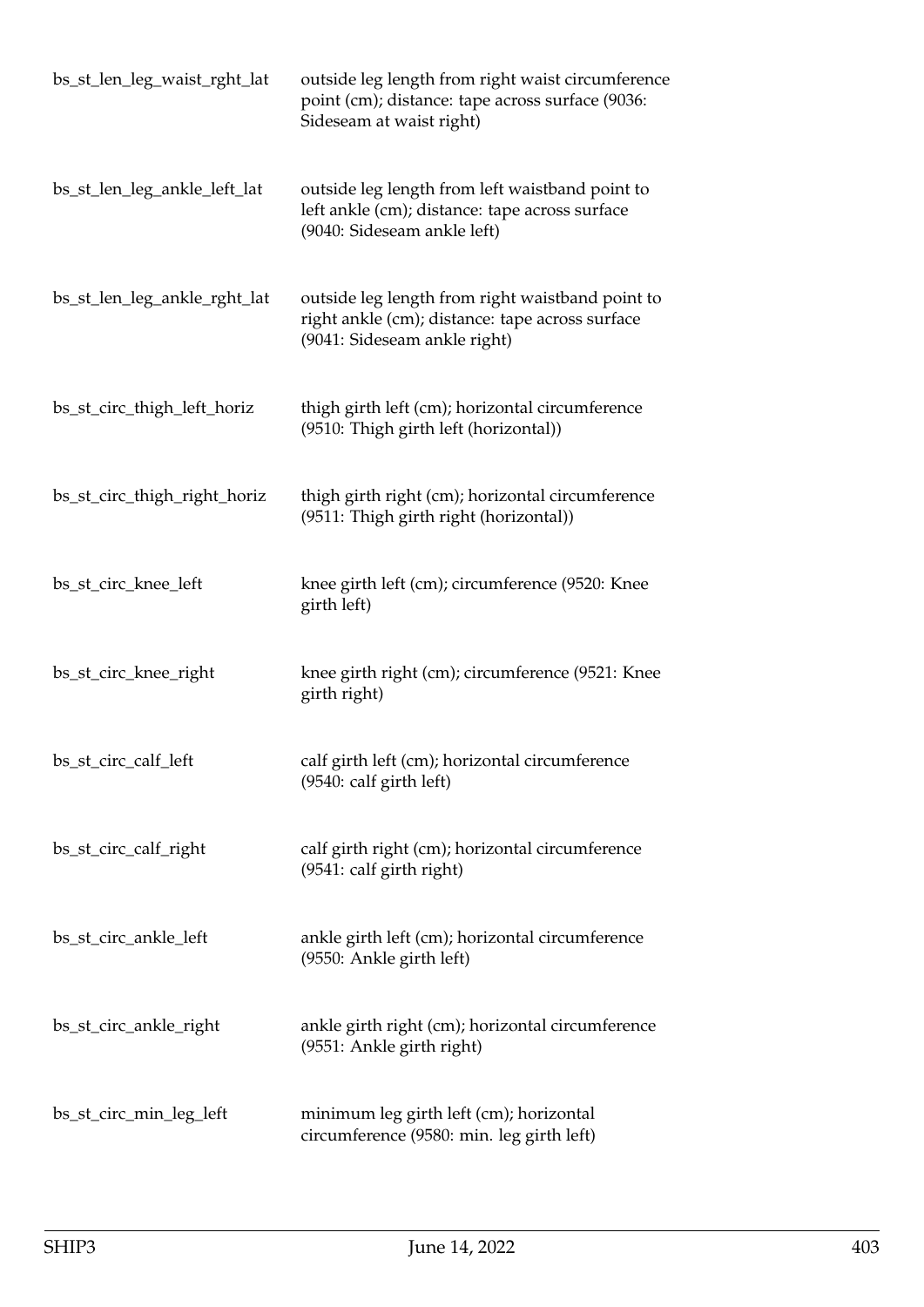| bs_st_circ_min_leg_right | minimum leg girth right (cm); horizontal<br>circumference (9581: min. leg girth right) |                                                                                       |
|--------------------------|----------------------------------------------------------------------------------------|---------------------------------------------------------------------------------------|
| bs_st_weight             | weight (kg) (9800: Weight)                                                             |                                                                                       |
| bs_hs_body_length        | body height (cm); vertical distance                                                    |                                                                                       |
| <b>LAB</b>               | laboratory analysis                                                                    |                                                                                       |
| <b>URIN</b><br>LAB       | urine laboratory analyses<br>laboratory analysis                                       |                                                                                       |
| iodid_u                  | LAB: (urine) iodide $(\mu g/dl)$                                                       |                                                                                       |
| sg_u                     | LAB: (urine) density $(kg/l)$                                                          |                                                                                       |
| ph_u                     | LAB: (urine) pH                                                                        |                                                                                       |
| leuco_u                  | LAB: (urine) leukocytes $\left(\frac{\mu}{\mu}\right)$                                 | $0 - 0 - 10$<br>$1 - 10 - 50$<br>$2 - 50 - 400$<br>$3 - > 400$                        |
| nitri_u                  | LAB: (urine) nitrite (pos/neg)                                                         | $0$ - negative<br>1 - positive                                                        |
| prot_u                   | LAB: (urine) protein $(g/l)$                                                           | $0 - 0 - 0.2$<br>$1 - 0.2 - 0.5$<br>$2 - 0.5 - 1.2$<br>$3 - 1.2 - 4.0$<br>$4 - > 4.0$ |
| gluc_u                   | LAB: (urine) glucose (mmol/l)                                                          | $0 - 0 - 2$<br>$1 - 2 - 5$<br>$2 - 5 - 15$<br>$3 - 15 - 40$<br>$4 - > 40$             |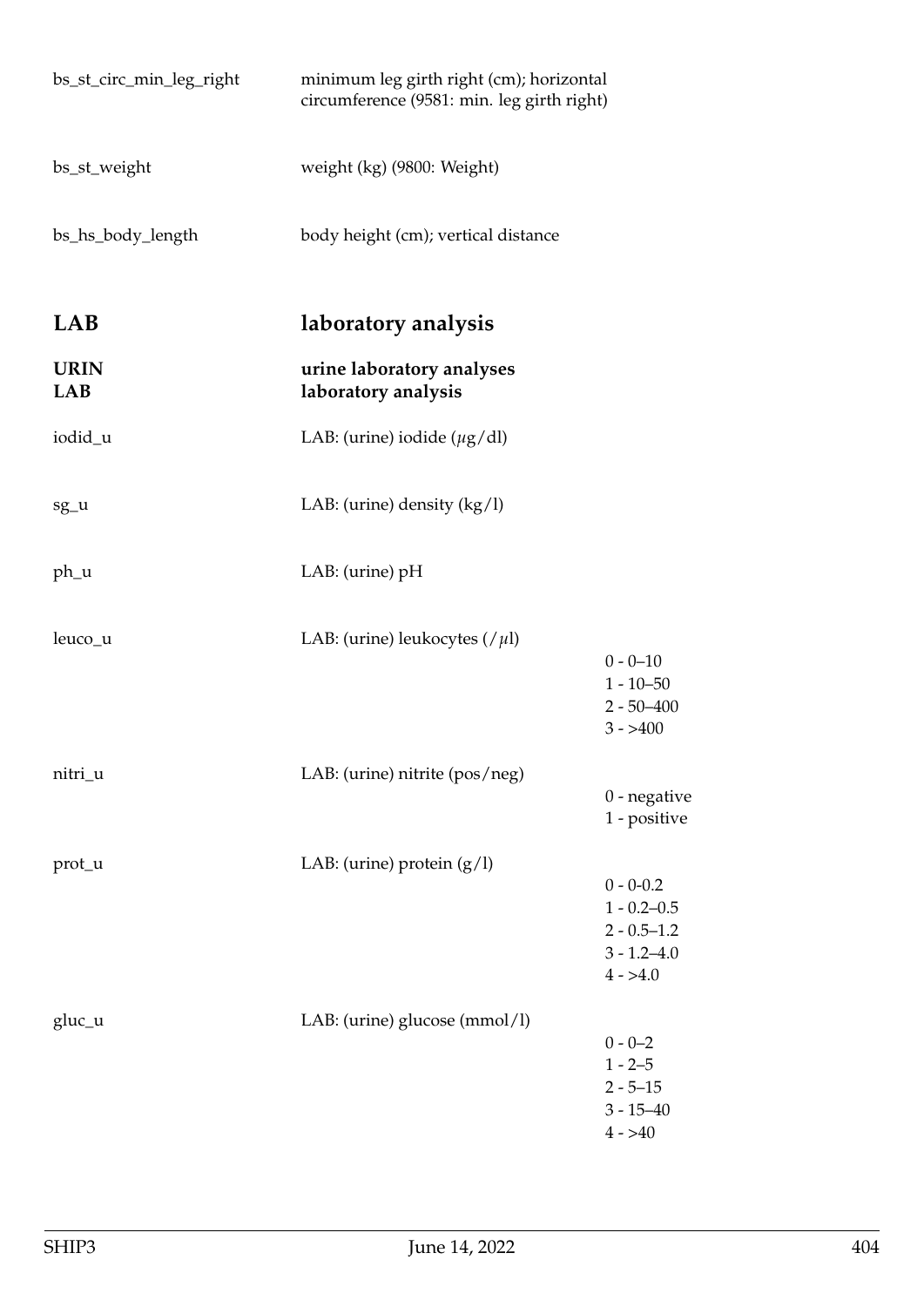| ket_u                     | LAB: (urine) ketone (mmol/l)                   |                                   |
|---------------------------|------------------------------------------------|-----------------------------------|
|                           |                                                | $0 - 0 - 0.2$                     |
|                           |                                                | $1 - 0.2 - 1.0$                   |
|                           |                                                | $2 - 1.0 - 4.0$<br>$3 - 4.0 - 12$ |
|                           |                                                | $4 - > 12$                        |
|                           |                                                |                                   |
| $ubg_u$                   | LAB: (urine) urobilinogen $(\mu \text{mol/l})$ |                                   |
|                           |                                                | $0 - 0 - 10$                      |
|                           |                                                | $1 - 10 - 50$                     |
|                           |                                                | $2 - 50 - 100$<br>$3 - 100 - 180$ |
|                           |                                                | $4 - 180$                         |
|                           |                                                |                                   |
| bili_u                    | LAB: (urine) bilirubin $(\mu \text{mol/l})$    |                                   |
|                           |                                                | $0 - 0 - 5$                       |
|                           |                                                | $1 - 5 - 40$                      |
|                           |                                                | $2 - 40 - 80$<br>$3 - 80$         |
|                           |                                                |                                   |
| $ery_u$                   | LAB: (urine) erythrocytes $//\mu$ l)           |                                   |
|                           |                                                | $0 - 0 - 5$                       |
|                           |                                                | $1 - 5 - 20$                      |
|                           |                                                | $2 - 20 - 40$<br>$3 - 40 - 110$   |
|                           |                                                | $4 - 110 - 200$                   |
|                           |                                                | $5 - 200$                         |
|                           |                                                |                                   |
| ust_farb                  | LAB: (urine) urine color                       |                                   |
|                           |                                                | 0 - light yellow                  |
|                           |                                                | 1 - yellow<br>2 - dark yellow     |
|                           |                                                | 3 - brown                         |
|                           |                                                | $4 - red$                         |
|                           |                                                |                                   |
| ust_trueb                 | LAB: (urine) urine turbidity, clouding         | $0$ - clear                       |
|                           |                                                | 1 - slightly cloudy               |
|                           |                                                | $2 -$ cloudy                      |
|                           |                                                |                                   |
| crea_u                    | LAB: (urine) creatinine (mmol/l)               |                                   |
|                           |                                                |                                   |
| $alb_$ u                  | LAB: (urine) albumin $(mg/l)$                  |                                   |
|                           |                                                |                                   |
|                           |                                                |                                   |
| <b>BLUT</b><br><b>LAB</b> | blood laboratory analyses                      |                                   |
|                           | laboratory analysis                            |                                   |
| wbc                       | LAB: WBC/leukocytes (Gpt/l)                    |                                   |
|                           |                                                |                                   |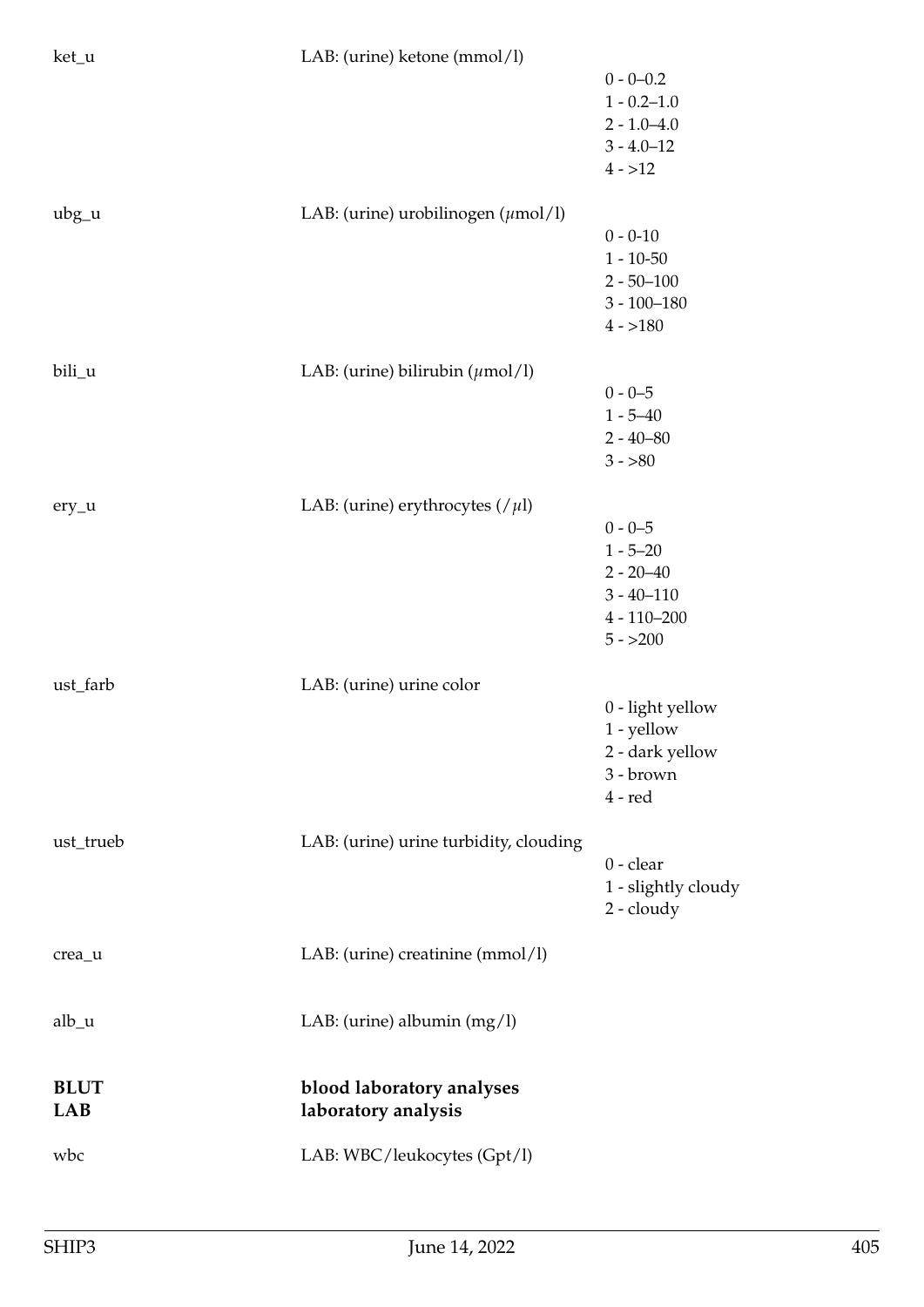| rbc        | LAB: RBC/erythrocytes (Tpt/l)                                    |
|------------|------------------------------------------------------------------|
| hgb        | LAB: haemoglobin (mmol/l)                                        |
| hct        | LAB: haematocrit                                                 |
| mcv        | LAB: mcv/mean corpuscular volume (fl)                            |
| mch        | LAB: MCH/mean corpuscular haemoglobin<br>(fmol)                  |
| mchc       | LAB: MCHC/mean corpuscular haemoglobin<br>concentration (mmol/l) |
| rdw        | LAB: RDW/red cell distribution width (%)                         |
| plt        | LAB: PLT/thrombocytes (Gpt/l)                                    |
| mpv        | LAB: MPV/mean platelet volume (fl)                               |
| hba1c      | LAB: Hb A1 $c$ (%)                                               |
| hba1c_ifcc | HbA1c (IFCC) (mmol/mol)                                          |
| quick      | LAB: QUICK/thromboplastin time (%)                               |
| inr        | LAB: thromboplastin time international<br>normalized ratio       |
| ptt        | LAB: PTT/partial thromboplastin time (s)                         |
| fib_cl     | LAB: fibrinogen (Clauss) $(g/l)$                                 |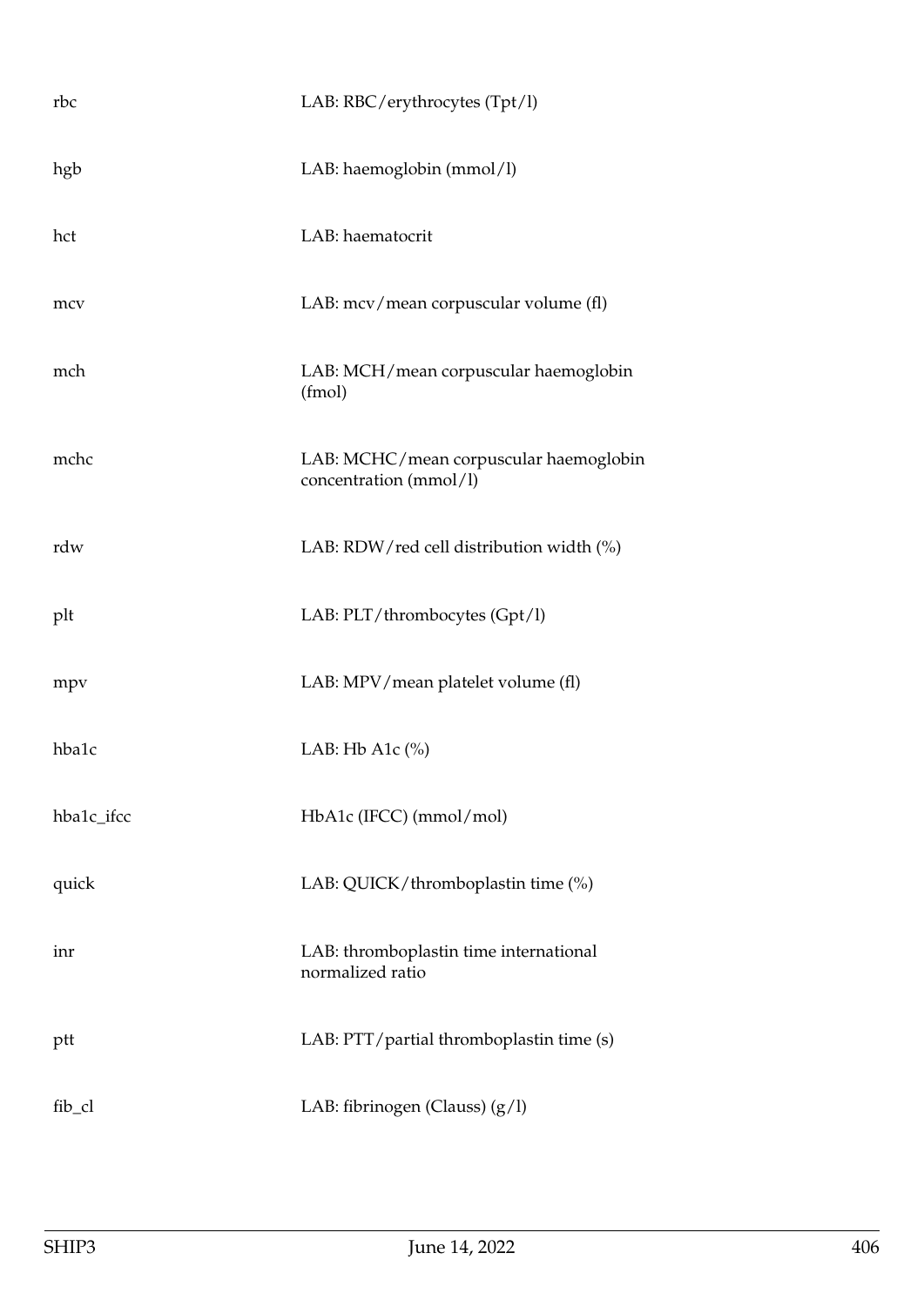| $fib_p$                        | LAB: fibrinogen $(g/l)$                                 |
|--------------------------------|---------------------------------------------------------|
| $na_s$                         | LAB: Na/sodium (mmol/l)                                 |
| $k_s$                          | LAB: K/potassium (mmol/l)                               |
| crea_s                         | LAB: serum creatinine $(\mu \text{mol/l})$              |
| hrs_s                          | LAB: serum uric acid $(\mu \text{mol/l})$               |
| gluc_s                         | LAB: serum glucose (mmol/l)                             |
| cystatin                       | LAB: cystatin $C$ (mg/l)                                |
| $ca$ <sub><math>s</math></sub> | LAB: serum calcium, total (mmol/l)                      |
| $mg_{-}s$                      | LAB: magnesium (mmol/l)                                 |
| $crp_$                         | CRP (high-sensitive) (mg/l)                             |
| tsh                            | LAB: TSH/thyroid-stimulating hormone (mU/l)             |
| ft3                            | LAB: f T3/triiodothyronine, free (pmol/l)               |
| ft4                            | LAB: f T4/thyroxine, free (pmol/l)                      |
| b12                            | LAB: B12/vitamin B12 (pg/ml)                            |
| fols                           | LAB: folic acid $(ng/ml)$                               |
| tpo_ak                         | LAB: TPO-AK/ anti-thyroid peroxidase antibody<br>(U/ml) |
| ne_pct_e                       | LAB: neutrophils (%)                                    |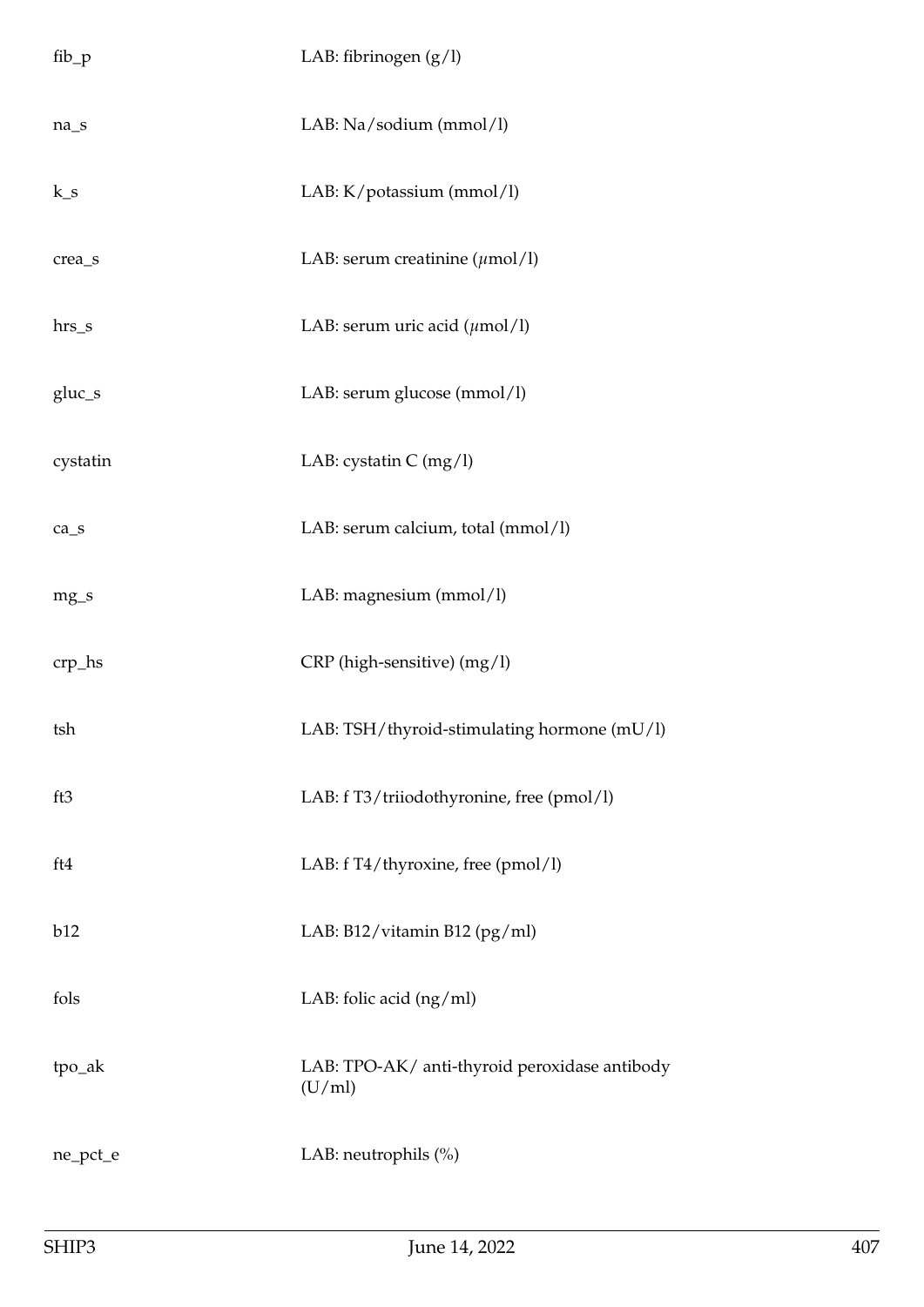| $ly_{pct_e}$ | LAB: lymphocytes (%)                  |                                      |
|--------------|---------------------------------------|--------------------------------------|
| mo_pct_e     | LAB: monocytes (%)                    |                                      |
| eo_pct_e     | LAB: eosinophils (%)                  |                                      |
| ba_pct_e     | LAB: basophils (%)                    |                                      |
| normo_pct    | normoblasts (%)                       |                                      |
| ne_e         | LAB: neutrophils (absolute) (Gpt/l)   |                                      |
| $ly_e$       | LAB: lymphocytes (absolute) (Gpt/l)   |                                      |
| normo        | normoblasts (absolute) (Gpt/l)        |                                      |
| seg_e        | LAB: segmented neutrophils (MICR) (%) |                                      |
| stabk_e      | LAB: banded neutrophils (MICR) (%)    |                                      |
| lymph_e      | LAB: lymphocytes (MICR) (%)           |                                      |
| mono_e       | LAB: monocytes (MICR) (%)             |                                      |
| eos_e        | LAB: eosinophils (MICR) (%)           |                                      |
| ly_reiz_e    | LAB: atypical lymphozytes (MICR) (%)  |                                      |
| meta_e       | LAB: metamyelocytes (MICR) (%)        |                                      |
| ani_e        | LAB: anisocytosis (MICR)              | $1 - + -$ minor<br>$2 - ++$ - medium |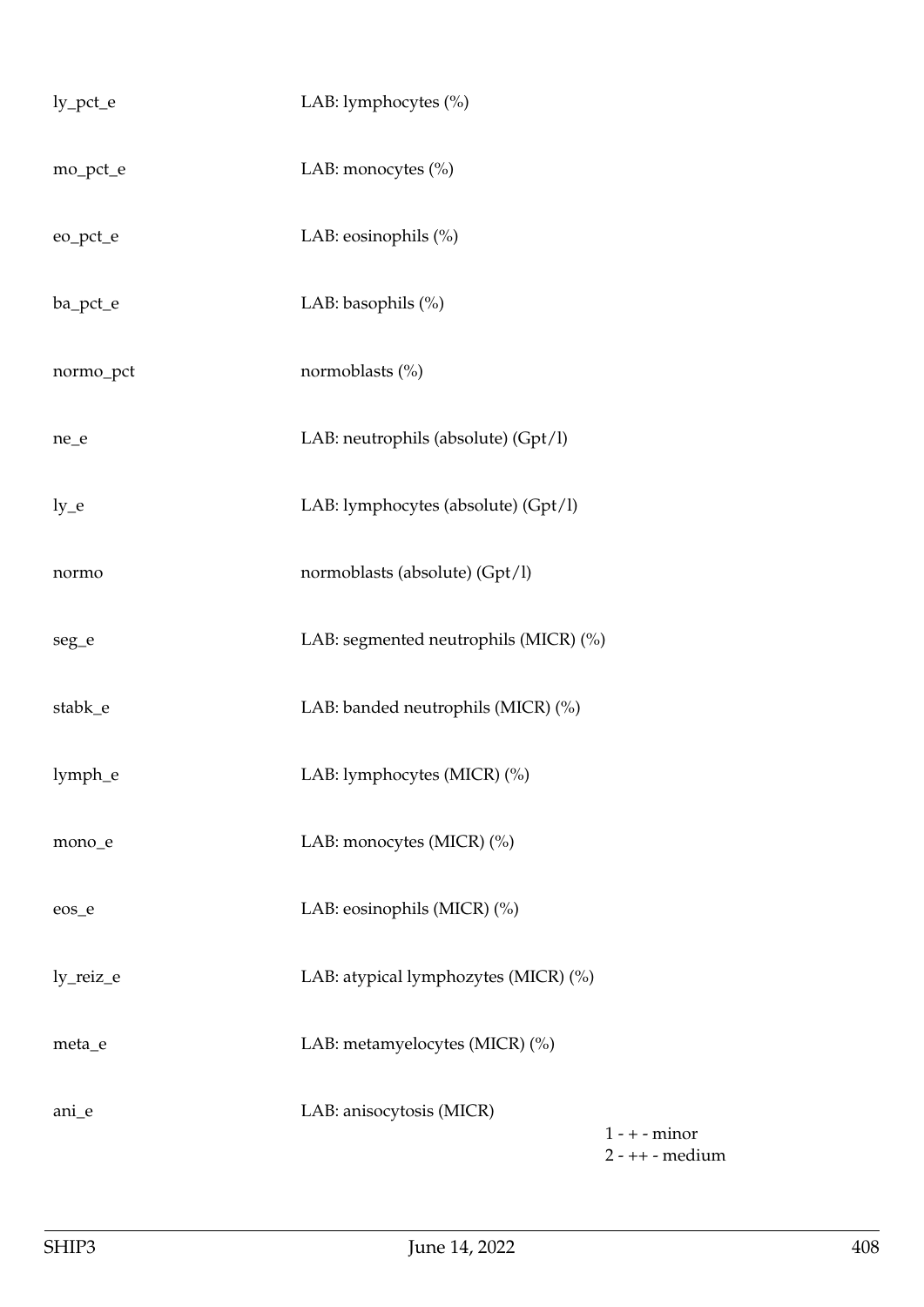| poiki_e       | LAB: poikilocytosis (MICR)                          | $1 - +$ |
|---------------|-----------------------------------------------------|---------|
| toxgran       | LAB: toxic granulation (MICR)                       | $1 - +$ |
| ueseg         | LAB: hypersegmented neutrophils (MICR)              | $1 - +$ |
| elliptozy     | LAB: elliptocytes (MICR)                            | $1 - +$ |
| riesenthro    | LAB: macrothrombocytes (MICR)                       | $1 - +$ |
| plt_aniso     | LAB: thrombocytes-anisocytosis (MICR)               | $1 - +$ |
| poly_e        | LAB: polychromasia (MICR)                           | $1 - +$ |
| myelo_e       | LAB: myelocytes (MICR) (%)                          |         |
| baso_e        | LAB: basophils (MICR) (%)                           |         |
| kern_e        | LAB: nuclear shadows (degraded cells) (MICR)<br>(%) |         |
| plasmacells_e | plasma cells (MICR) (%)                             |         |
| geldroll      | rouleaux formation (MICR)                           | $1 - +$ |
| lymphgra      | granular lymphocytes (MICR) [%]                     |         |
| macrocy       | macrocytes (MICR)                                   | $1 - +$ |
| norm_e        | normoblasts (MICR)                                  |         |
| anulo         | hypochromic erythrocytes (MICR)                     | $1 - +$ |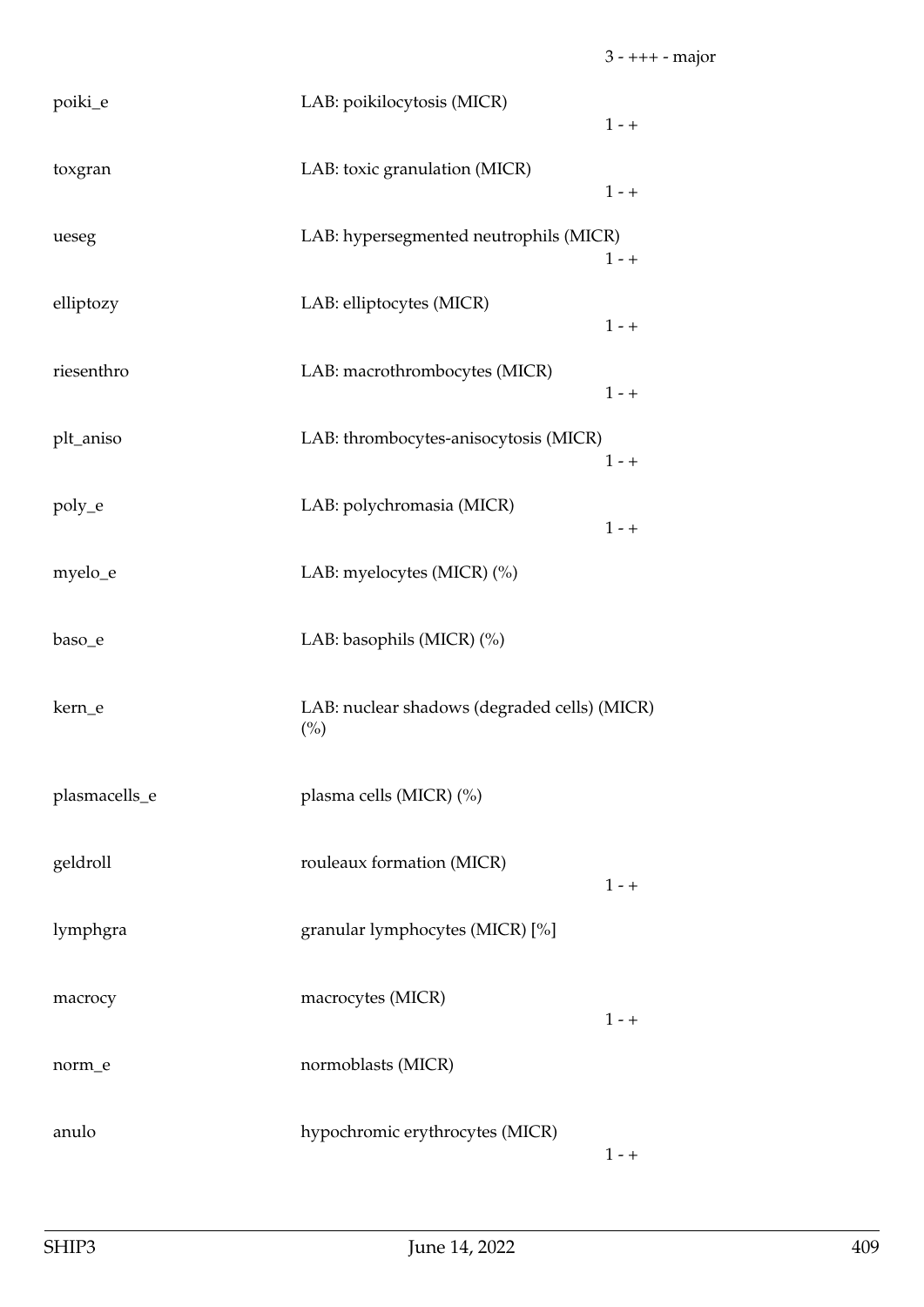| basotupf | basophilic stippling (MICR)                                   | $1 - +$ |
|----------|---------------------------------------------------------------|---------|
| microcy  | microcytes (MICR)                                             | $1 - +$ |
| ovalo    | elliptocytes (MICR)                                           | $1 - +$ |
| teardrop | dacrocytes (tear drop cells) (MICR)                           | $1 - +$ |
| $tg_s$   | LAB: triglycerides (total) (mmol/l)                           |         |
| chol_s   | LAB: cholesterol (total) (mmol/l)                             |         |
| ldlch    | LAB: LDL-cholesterol (mmol/l)                                 |         |
| hdlch    | LAB: HDL-cholesterol (mmol/l)                                 |         |
| alat_s   | LAB: alanine aminotransferase (ALAT/GPT)<br>$(\mu$ katal/l)   |         |
| asat_s   | LAB: aspartate aminotransferase (ASAT/GOT)<br>$(\mu$ katal/l) |         |
| amyl_s   | LAB: serum amylase (alpha-amylase) ( $\mu$ katal/l)           |         |
| ggt_s    | LAB: gamma-glutamyltransferase $(\mu$ katal/l)                |         |
| $lip_s$  | LAB: lipase $(\mu$ katal/l)                                   |         |
| $ck_s$   | LAB: creatine kinase (total) ( $\mu$ katal/l)                 |         |
| $ldh_s$  | LAB: lactate dehydrogenase ( $\mu$ katal/l)                   |         |
| ferri    | Ferritin $(\mu g/l)$                                          |         |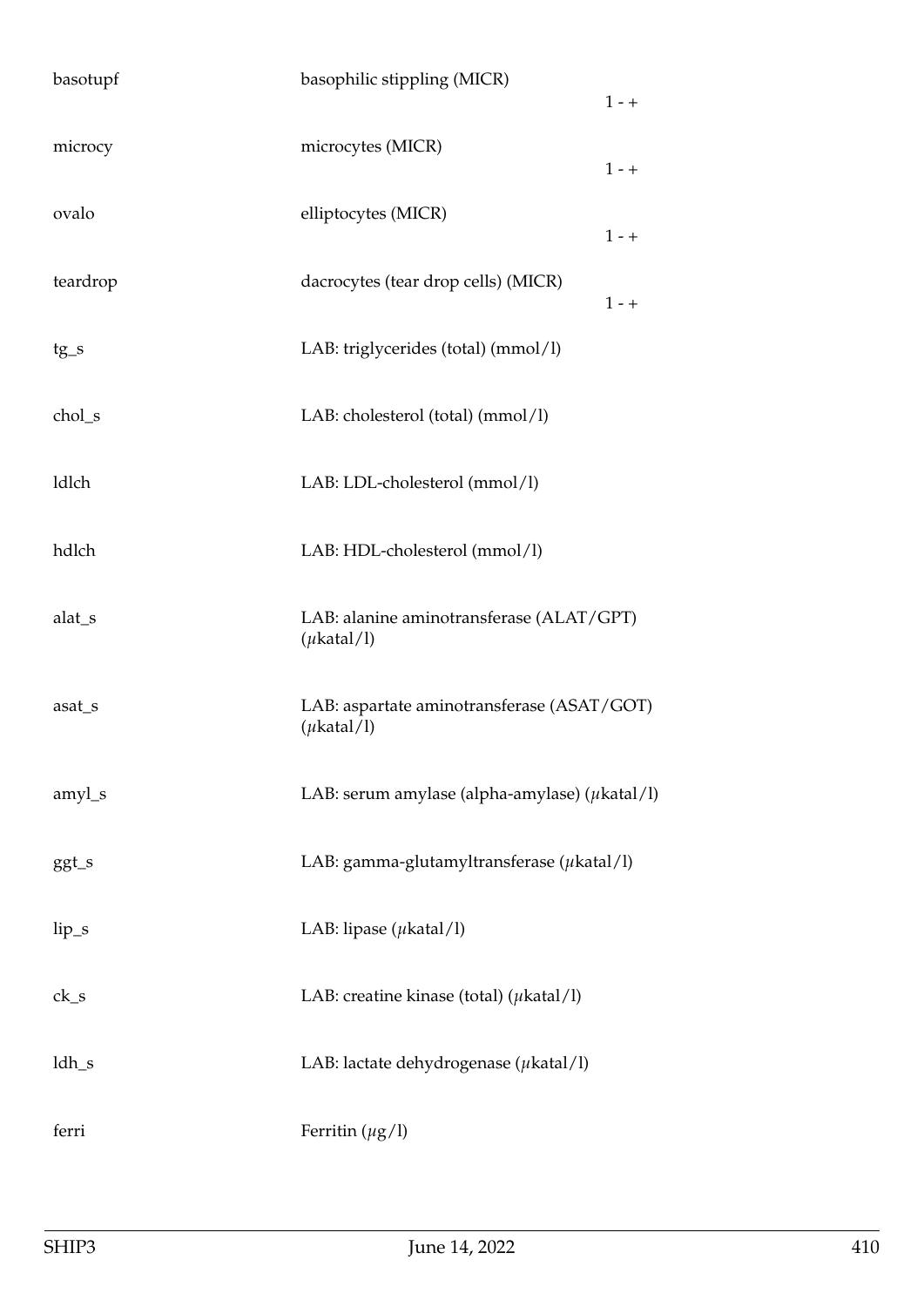| LAX                                  | additional laboratory parameters                                         |                                                                                                                 |
|--------------------------------------|--------------------------------------------------------------------------|-----------------------------------------------------------------------------------------------------------------|
| XTD_BLUT<br><b>LAX</b>               | additional blood laboratory analyses<br>additional laboratory parameters |                                                                                                                 |
| hev_ab                               | anti-hepatitis E IgG/IgM [U/ml]                                          |                                                                                                                 |
| bdnf                                 | Brain-derived neurotrophic factor, BDNF (ELISA)<br>[pg/ml]               |                                                                                                                 |
| <b>RUE</b>                           | reading of ultrasound examinations                                       |                                                                                                                 |
| <b>READCARO</b><br><b>CAROTIREAD</b> | reading IMT<br>carotis findings                                          |                                                                                                                 |
| cca_rdbeg                            | beginning                                                                |                                                                                                                 |
| cca_reader                           | cca: reader                                                              |                                                                                                                 |
| cca_rd2_jn                           | 2nd reader present?                                                      | $0 - No$<br>$1 - Yes$                                                                                           |
| cca_rd2                              | readernr 2                                                               |                                                                                                                 |
| cca_rmess                            | rechte Messung                                                           | 1 - Messung 1<br>2 - Messung 2<br>3 - Messung 3<br>4 - Messung 4<br>5 - Messung 5<br>6 - Messung 6<br>7 - keine |
| cca_lmess                            | linke Messung                                                            | 1 - Messung 1<br>2 - Messung 2<br>3 - Messung 3<br>4 - Messung 4<br>5 - Messung 5<br>6 - Messung 6<br>7 - keine |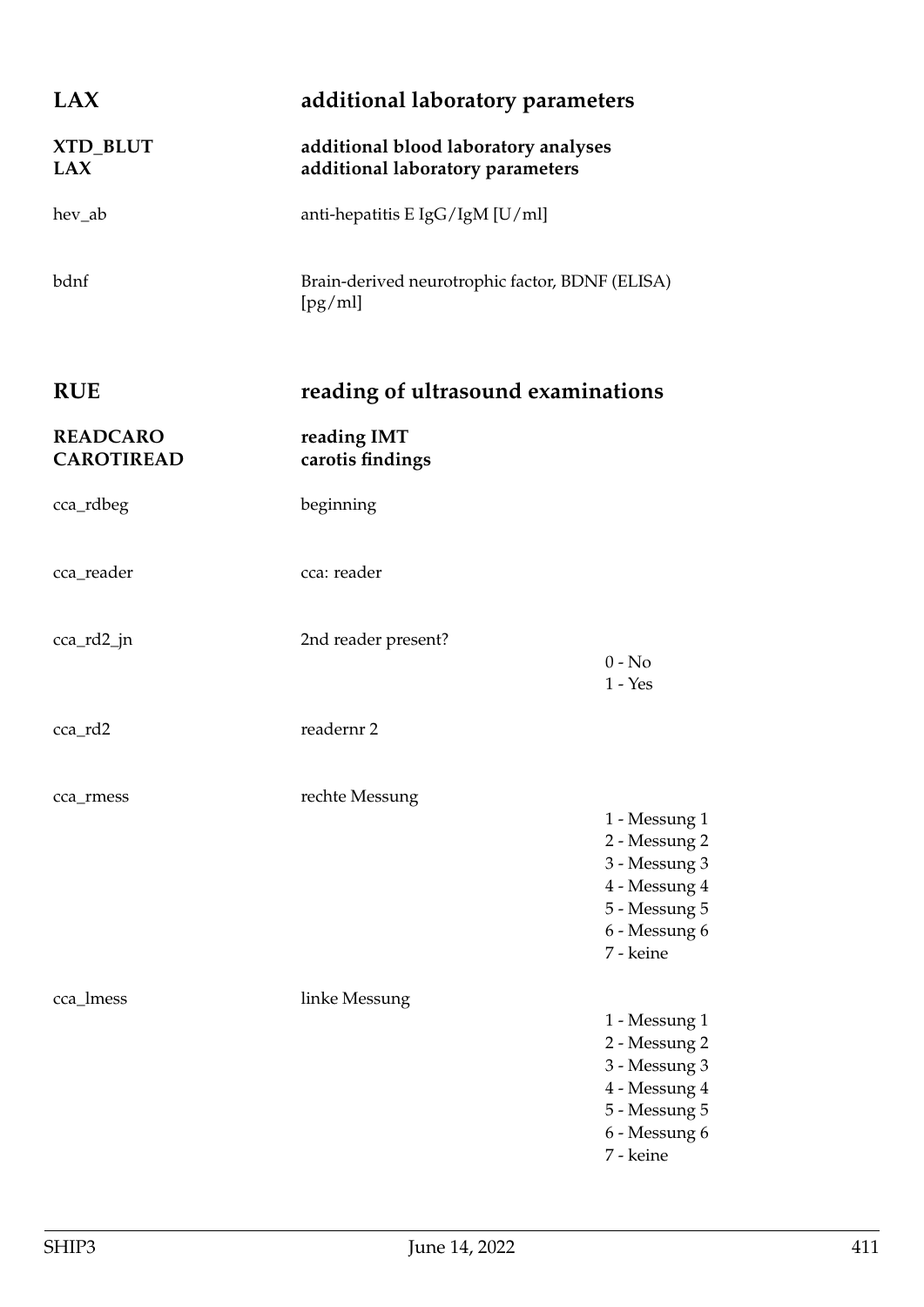| cca_rread   | cca: reading ri       |                             |
|-------------|-----------------------|-----------------------------|
|             |                       | $0 - no$                    |
|             |                       | $1 - yes$                   |
|             |                       |                             |
| cca_rnr     | cca: image number ri  |                             |
|             |                       |                             |
|             |                       |                             |
| cca_rqua    | cca: image quality ri |                             |
|             |                       | 1 - 1 - very good           |
|             |                       | $2 - 1,5 - good$            |
|             |                       | 3 - 2 - acceptable          |
|             |                       | 4 - 2,5 - still measurable  |
|             |                       | 5 - 3 - not measurable      |
|             |                       | 6 - 4 - not recorded        |
|             |                       |                             |
|             |                       |                             |
| cca_ranmerk | cca: note ri          |                             |
|             |                       | 1 - no comments             |
|             |                       | 2 - image not available     |
|             |                       | 3 - quality index           |
|             |                       | 4 - >30% systematic failure |
|             |                       | $5 - other$                 |
|             |                       | 6 - follow-up necessary     |
|             |                       | 7 - multilayered IMT        |
|             |                       |                             |
| cca_rnote   | cca: note ri          |                             |
|             |                       |                             |
|             |                       |                             |
| cca_lread   | cca: reading left     |                             |
|             |                       | $0 - no$                    |
|             |                       | $1 - yes$                   |
|             |                       |                             |
| cca_lnr     | cca: image number le  |                             |
|             |                       |                             |
|             |                       |                             |
| cca_lqua    | cca: image quality le |                             |
|             |                       | $1 - 1$ - very good         |
|             |                       | $2 - 1,5 - good$            |
|             |                       | 3 - 2 - acceptable          |
|             |                       | 4 - 2,5 - still measurable  |
|             |                       | 5 - 3 - not measurable      |
|             |                       |                             |
|             |                       | 6 - 4 - not recorded        |
|             |                       |                             |
| cca_lanmerk | cca: note le          |                             |
|             |                       | 1 - no comments             |
|             |                       | 2 - image not available     |
|             |                       | 3 - quality index           |
|             |                       | 4 - >30% systematic failure |
|             |                       | 5 - other                   |
|             |                       | 6 - follow-up necessary     |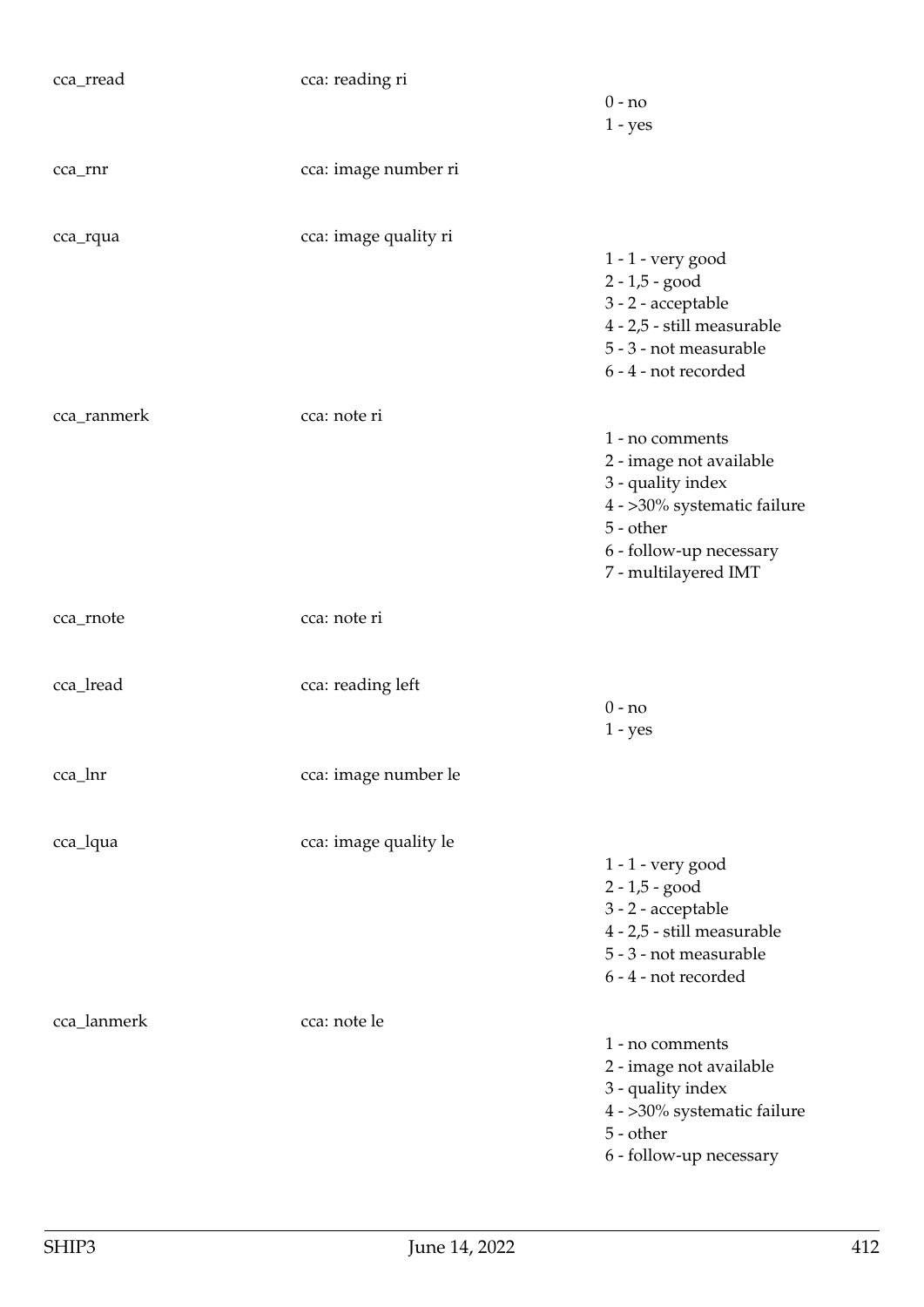| cca_lnote                                   | cca: note ri                               |
|---------------------------------------------|--------------------------------------------|
| <b>CAROTIREADDATA</b>                       | carotis findings data                      |
| cca_rmean                                   | cca: average IMT [mm] ri                   |
| cca_lmean                                   | cca: average IMT [mm] le                   |
| cca_rmax                                    | cca: maximal IMT [mm] ri                   |
| cca_lmax                                    | cca: maximal IMT [mm] le                   |
| cca_rmin                                    | cca: minimal IMT [mm] ri                   |
| cca_lmin                                    | cca: minimal IMT [mm] le                   |
| cca_rpts                                    | cca: reading points ri                     |
| cca_lpts                                    | cca: reading points le                     |
| cca_rmeasure                                | cca: measurement right in worksheet        |
| cca_lmeasure                                | cca: measurement links in worksheet        |
| <b>READECHO</b><br><b>ECHOREADINGDATA_S</b> | reading echo<br>echo findings data         |
| $er_l v_r v$                                | right ventricle: diameter [cm]             |
| SAQ                                         | self-answering questionnaire               |
| <b>HEALTH</b><br><b>SAQ_HOME</b>            | Gesundheit<br>Fragebogen Home              |
| home_bewe_29                                | Sind Sie zurzeit berufstätig?<br>$1 - Yes$ |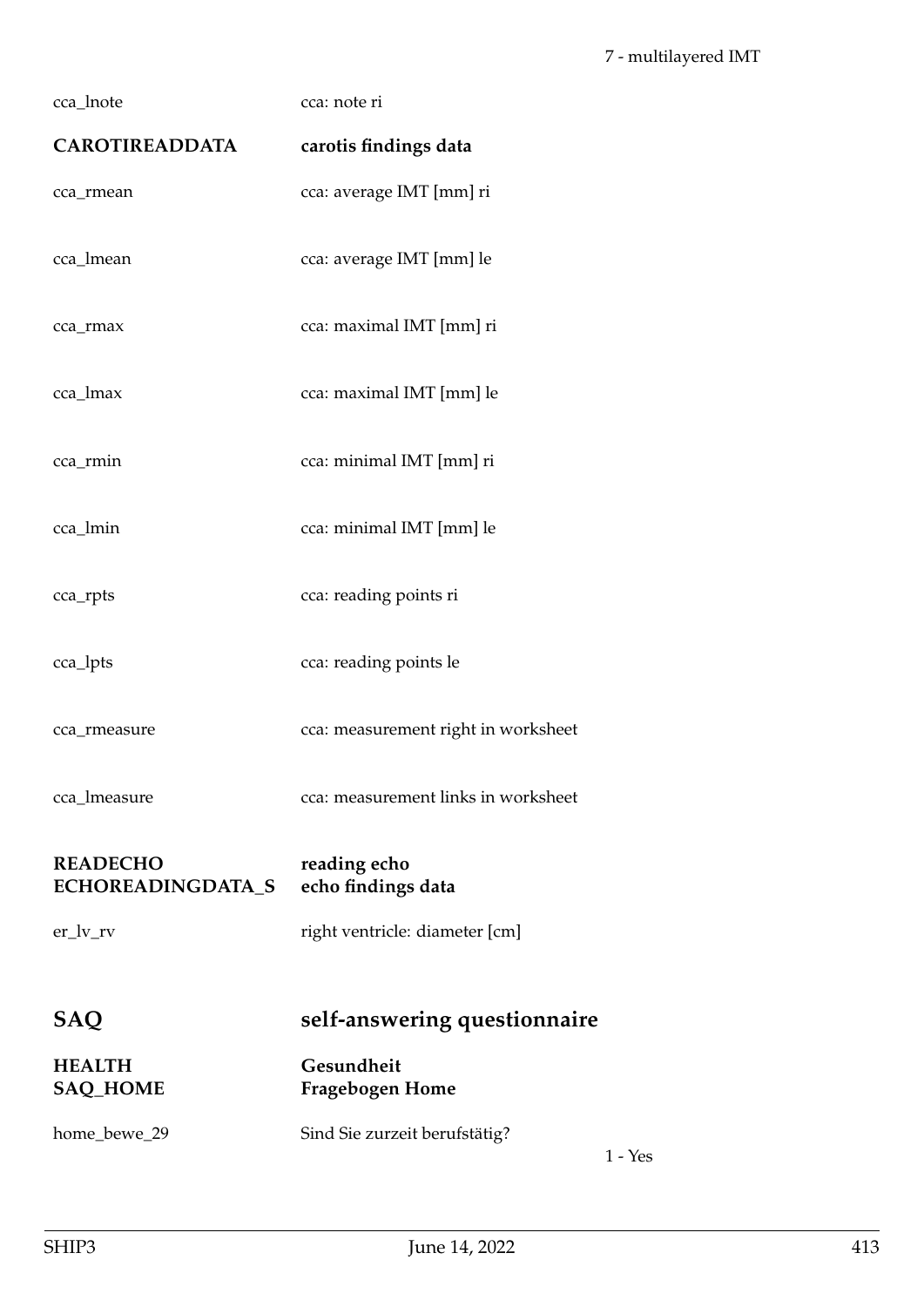| home_bewe_1<br>Wie hoch ist Ihre körperliche Belastung am<br>Arbeitsplatz? Bei der Arbeit sitze ich |                                                                                                                  |                                                                   |
|-----------------------------------------------------------------------------------------------------|------------------------------------------------------------------------------------------------------------------|-------------------------------------------------------------------|
|                                                                                                     |                                                                                                                  | $1 -$ Nie<br>2 - Selten<br>3 - Manchmal<br>$4 - Oft$<br>5 - Immer |
| home_bewe_2                                                                                         | Wie hoch ist Ihre körperliche Belastung am<br>Arbeitsplatz? Bei der Arbeit stehe ich                             |                                                                   |
|                                                                                                     |                                                                                                                  | $1 -$ Nie<br>2 - Selten<br>3 - Manchmal<br>$4 - Oft$<br>5 - Immer |
| home_bewe_3                                                                                         | Wie hoch ist Ihre körperliche Belastung am<br>Arbeitsplatz? Bei der Arbeit gehe ich zu Fuß                       | $1 -$ Nie<br>2 - Selten<br>3 - Manchmal<br>$4 - Oft$<br>5 - Immer |
| home_bewe_4                                                                                         | Wie hoch ist Ihre körperliche Belastung am<br>Arbeitsplatz? Bei der Arbeit hebe ich schwere<br>Lasten / Gewichte | $1 -$ Nie<br>2 - Selten<br>3 - Manchmal<br>$4 - Oft$<br>5 - Immer |
| home_bewe_5                                                                                         | Wie hoch ist Ihre körperliche Belastung am<br>Arbeitsplatz? Nach der Arbeit bin ich müde                         | $1 -$ Nie<br>2 - Selten<br>3 - Manchmal<br>$4 - Oft$<br>5 - Immer |
| home_bewe_6                                                                                         | Wie hoch ist Ihre körperliche Belastung am<br>Arbeitsplatz? Bei der Arbeit schwitze ich                          | $1 -$ Nie<br>2 - Selten<br>3 - Manchmal<br>$4 - Oft$<br>5 - Immer |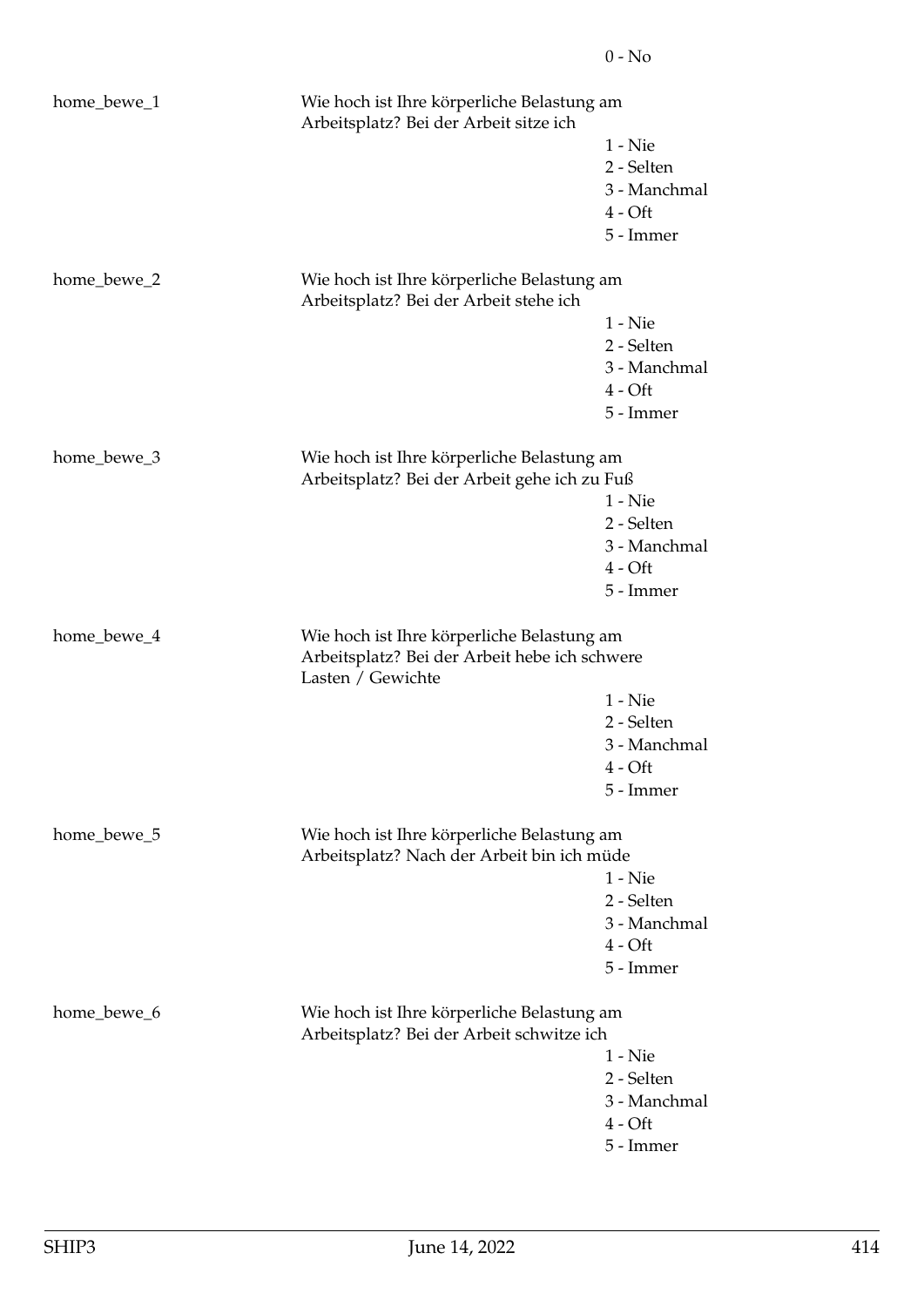| home_bewe_7  | Im Vergleich zu anderen Menschen meines Alters<br>ist, glaube ich, meine Arbeit körperlich |                   |
|--------------|--------------------------------------------------------------------------------------------|-------------------|
|              |                                                                                            | 1 - Viel schwerer |
|              |                                                                                            | 2 - Schwerer      |
|              |                                                                                            | 3 - Ebenso schwer |
|              |                                                                                            | 4 - Leichter      |
|              |                                                                                            | 5 - Viel leichter |
| home_bewe_8  | Treiben Sie Sport?                                                                         |                   |
|              |                                                                                            | $0 - No$          |
|              |                                                                                            | $1 - Yes$         |
| home_bewe_9a | Welchen Sport üben Sie meistens aus? Aerobic                                               |                   |
|              |                                                                                            | $0 - No$          |
|              |                                                                                            | $1 - Yes$         |
| home_bewe_9b | Welchen Sport üben Sie meistens aus? Angeln                                                |                   |
|              |                                                                                            | $0 - No$          |
|              |                                                                                            | $1 - Yes$         |
| home_bewe_9c | Welchen Sport üben Sie meistens aus? Fußball                                               |                   |
|              |                                                                                            | $0 - No$          |
|              |                                                                                            | $1 - Yes$         |
| home_bewe_9d | Welchen Sport üben Sie meistens aus? Volleyball                                            |                   |
|              |                                                                                            | $0 - No$          |
|              |                                                                                            | $1 - Yes$         |
| home_bewe_9e | Welchen Sport üben Sie meistens aus?<br>Badminton                                          |                   |
|              |                                                                                            | $0 - No$          |
|              |                                                                                            | $1 - Yes$         |
| home_bewe_9f | Welchen Sport üben Sie meistens aus?<br>Inlineskating                                      |                   |
|              |                                                                                            | $0 - No$          |
|              |                                                                                            | $1 - Yes$         |
| home_bewe_9g | Welchen Sport üben Sie meistens aus? Fitness<br>(z.B. Fitnessstudio, Hanteltraining)       |                   |
|              |                                                                                            | $0 - No$          |
|              |                                                                                            | $1 - Yes$         |
| home_bewe_9h | Welchen Sport üben Sie meistens aus?                                                       |                   |
|              | Hometrainer (z.B. Stepper, Fahrradergometer)                                               |                   |
|              |                                                                                            | $0 - No$          |
|              |                                                                                            | $1 - Yes$         |
| home_bewe_9i | Welchen Sport üben Sie meistens aus?                                                       |                   |
|              | Gymnastik (z.B. Turnen, Morgengymnastik,<br>Yoga, Seniorentanz, Calanetics)                |                   |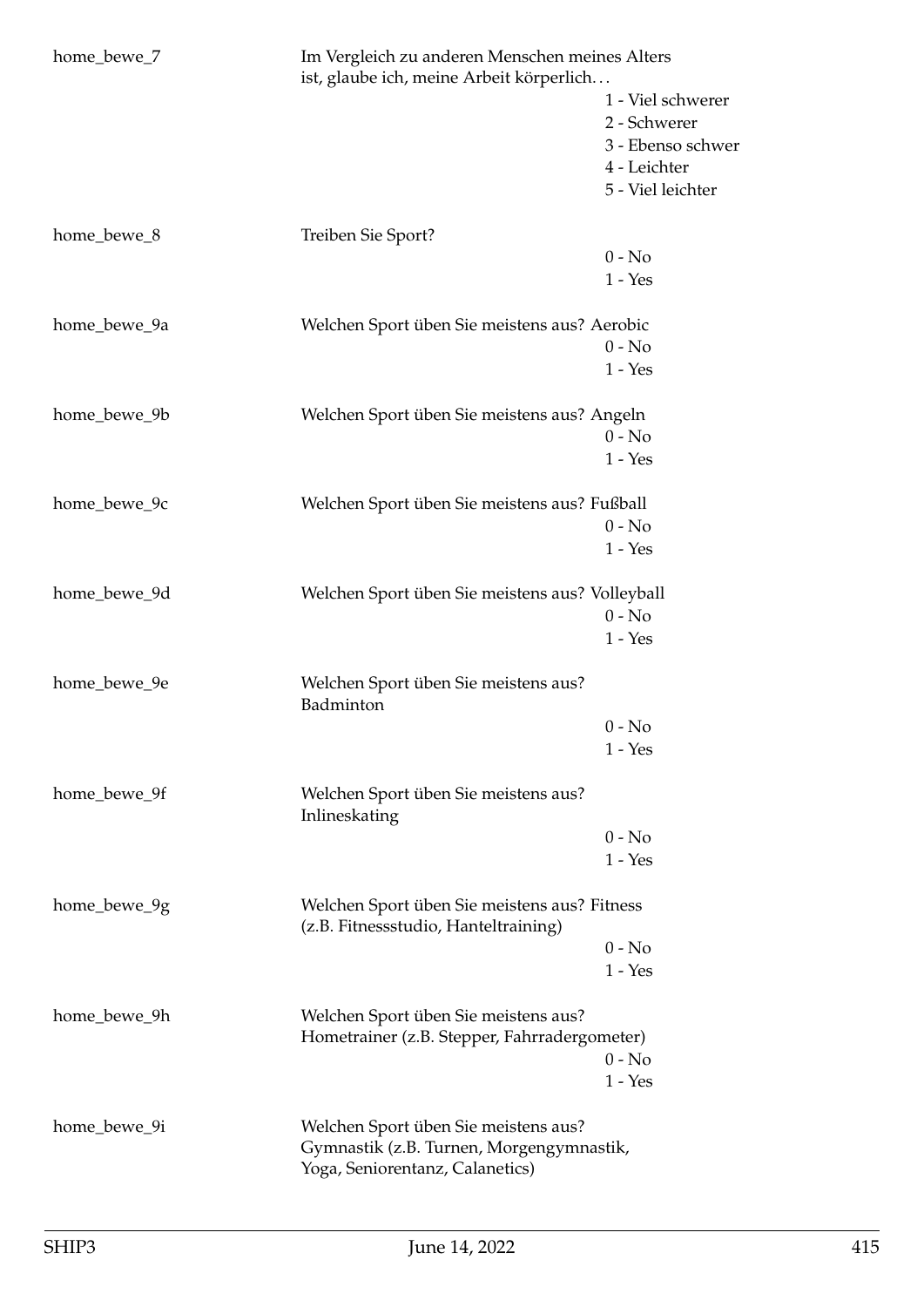|              | $1 - Yes$                                                                                                                                   |
|--------------|---------------------------------------------------------------------------------------------------------------------------------------------|
| home_bewe_9j | Welchen Sport üben Sie meistens aus? Therapeut.<br>Gymnastik (z.B. Kranken-/ Sitz-/<br>Wirbelsäulen-/ Rückengymnastik, Herz-/<br>Rehasport) |
|              | $0 - No$                                                                                                                                    |
|              | $1 - Yes$                                                                                                                                   |
| home_bewe_9k | Welchen Sport üben Sie meistens aus? Joggen<br>$0 - No$<br>$1 - Yes$                                                                        |
| home_bewe_9l | Welchen Sport üben Sie meistens aus? Kegeln<br>$0 - No$<br>$1 - Yes$                                                                        |
| home_bewe_9m | Welchen Sport üben Sie meistens aus? Radfahren<br>$0 - No$<br>$1 - Yes$                                                                     |
| home_bewe_9n | Welchen Sport üben Sie meistens aus? Reiten<br>$0 - No$<br>$1 - Yes$                                                                        |
| home_bewe_90 | Welchen Sport üben Sie meistens aus?<br>Schwimmen                                                                                           |
|              | $0 - No$<br>$1 - Yes$                                                                                                                       |
| home_bewe_9p | Welchen Sport üben Sie meistens aus? Surfen<br>0 - No<br>$1 - Yes$                                                                          |
| home_bewe_9q | Welchen Sport üben Sie meistens aus? Segeln<br>$0 - No$<br>$1 - Yes$                                                                        |
| home_bewe_9r | Welchen Sport üben Sie meistens aus? Tennis<br>$0 - No$<br>$1 - Yes$                                                                        |
| home_bewe_9s | Welchen Sport üben Sie meistens aus?<br>Tischtennis                                                                                         |
|              | $0 - No$                                                                                                                                    |
|              | $1 - Yes$                                                                                                                                   |
| home_bewe_9t | Welchen Sport üben Sie meistens aus? Walking                                                                                                |
|              | $0 - No$                                                                                                                                    |

0 - No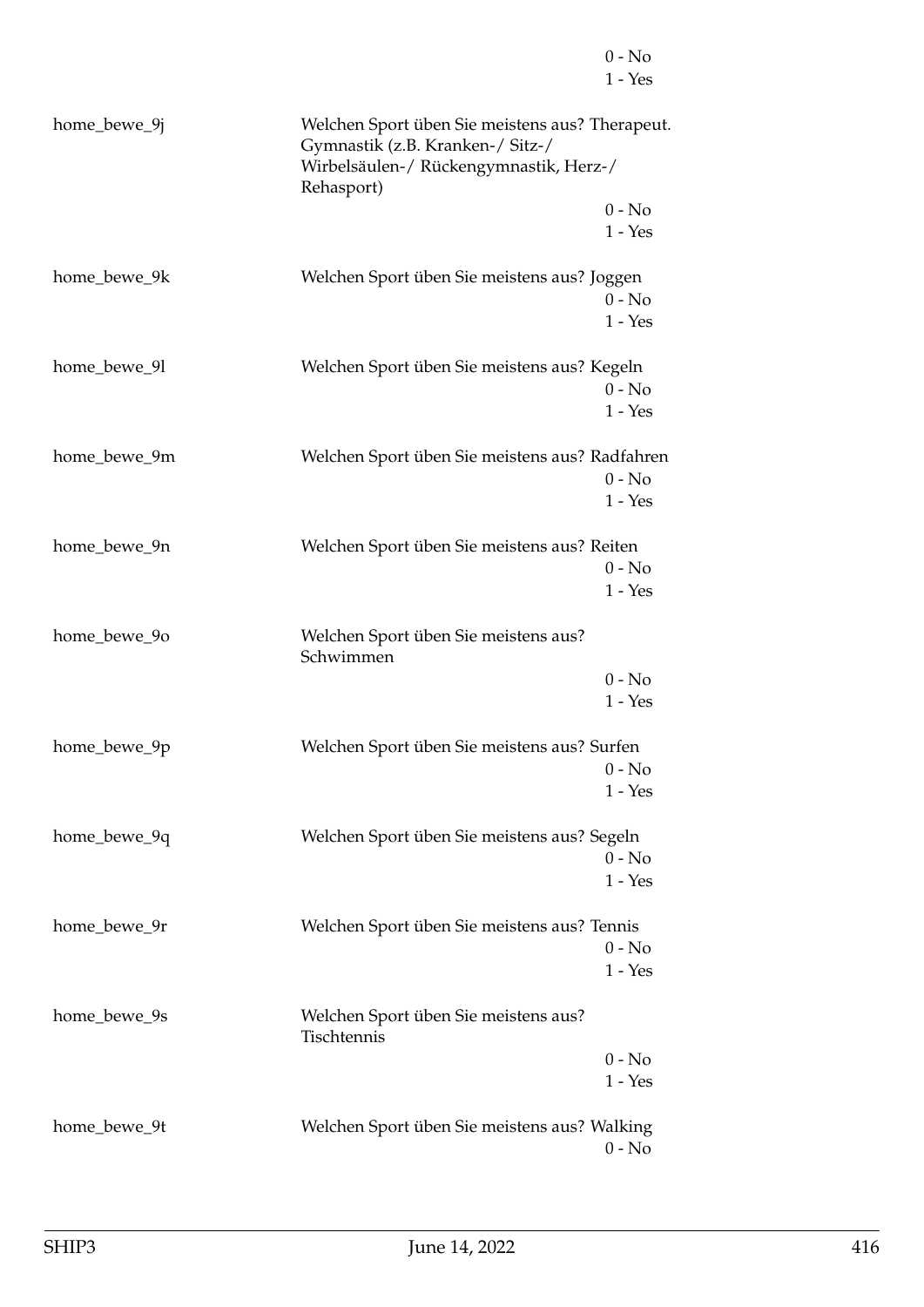| home_bewe_9u  | Welchen Sport üben Sie meistens aus?<br>Wassergymnastik                   |                           |
|---------------|---------------------------------------------------------------------------|---------------------------|
|               |                                                                           | $0 - No$                  |
|               |                                                                           | $1 - Yes$                 |
| home_bewe_9v  | Welchen Sport üben Sie meistens aus? Wandern                              |                           |
|               |                                                                           | $0 - No$                  |
|               |                                                                           | $1 - Yes$                 |
| home_bewe_9w  | Welchen Sport üben Sie meistens aus? Sonstiges                            |                           |
|               |                                                                           | $0 - No$                  |
|               |                                                                           | $1 - Yes$                 |
| home_bewe_9x  | Welchen Sport üben Sie meistens aus? Sonstiges                            |                           |
| home_bewe_10  | Wie viele Stunden pro Woche betreiben Sie<br>diesen Sport?                |                           |
|               |                                                                           | 1 - Weniger als 1 Stunde  |
|               |                                                                           | 2 - 1 bis unter 2 Stunden |
|               |                                                                           | 3 - 2 bis unter 3 Stunden |
|               |                                                                           | 4 - 3 bis unter 4 Stunden |
|               |                                                                           | 5 - Mehr als 4 Stunden    |
| home_bewe_11  | Wie viele Monate pro Jahr betreiben Sie diesen<br>Sport? (bitte angeben): |                           |
| home_bewe_12  | Üben Sie einen zweiten Sport aus?                                         |                           |
|               |                                                                           | $0 - No$                  |
|               |                                                                           | $1 - Yes$                 |
| home_bewe_13a | Welcher Sport ist das? Aerobic                                            |                           |
|               |                                                                           | $0 - No$                  |
|               |                                                                           | $1 - Yes$                 |
| home_bewe_13b | Welcher Sport ist das? Angeln                                             |                           |
|               |                                                                           | $0 - No$                  |
|               |                                                                           | $1 - Yes$                 |
| home_bewe_13c | Welcher Sport ist das? Fußball                                            |                           |
|               |                                                                           | $0 - No$                  |
|               |                                                                           | $1 - Yes$                 |
| home_bewe_13d | Welcher Sport ist das? Volleyball                                         |                           |
|               |                                                                           | $0 - No$                  |
|               |                                                                           | $1 - Yes$                 |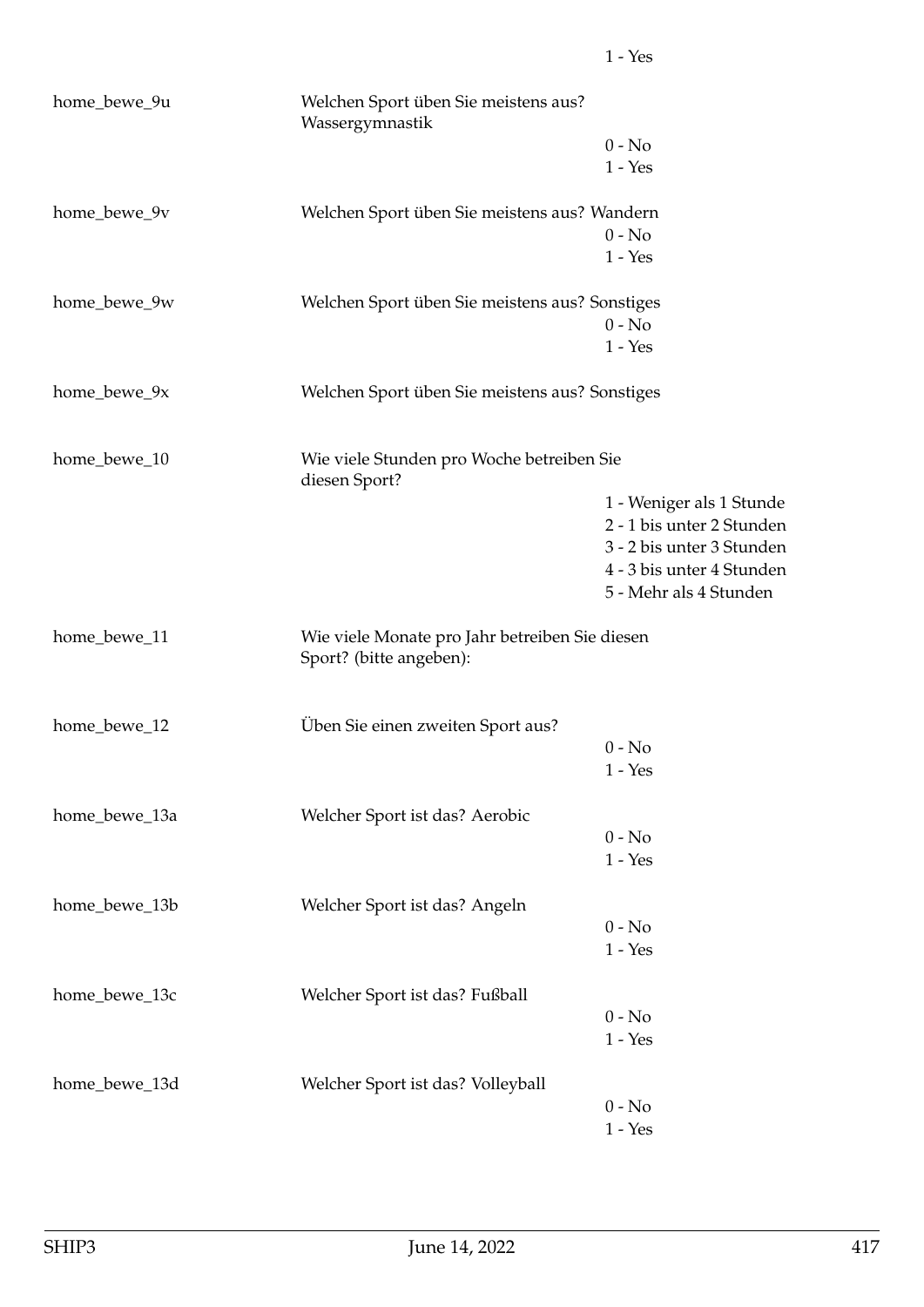| home_bewe_13e | Welcher Sport ist das? Badminton                                                                                          | $0 - No$              |
|---------------|---------------------------------------------------------------------------------------------------------------------------|-----------------------|
|               |                                                                                                                           | $1 - Yes$             |
| home_bewe_13f | Welcher Sport ist das? Inlineskating                                                                                      |                       |
|               |                                                                                                                           | $0 - No$<br>$1 - Yes$ |
| home_bewe_13g | Welcher Sport ist das? Fitness (z.B. Fitnessstudio,<br>Hanteltraining)                                                    |                       |
|               |                                                                                                                           | $0 - No$<br>$1 - Yes$ |
| home_bewe_13h | Welcher Sport ist das? Hometrainer (z.B. Stepper,<br>Fahrradergometer)                                                    |                       |
|               |                                                                                                                           | $0 - No$              |
|               |                                                                                                                           | $1 - Yes$             |
| home_bewe_13i | Welcher Sport ist das? Gymnastik (z.B. Turnen,<br>Morgengymnastik, Yoga, Seniorentanz,<br>Calanetics)                     |                       |
|               |                                                                                                                           | $0 - No$              |
|               |                                                                                                                           | $1 - Yes$             |
| home_bewe_13j | Welcher Sport ist das?Therapeut. Gymnastik<br>(z.B. Kranken-/ Sitz-/ Wirbelsäulen-/<br>Rückengymnastik, Herz-/ Rehasport) |                       |
|               |                                                                                                                           | $0 - No$              |
|               |                                                                                                                           | $1 - Yes$             |
| home_bewe_13k | Welcher Sport ist das? Joggen                                                                                             |                       |
|               |                                                                                                                           | $0 - No$<br>$1 - Yes$ |
|               |                                                                                                                           |                       |
| home_bewe_13l | Welcher Sport ist das? Kegeln                                                                                             |                       |
|               |                                                                                                                           | $0 - No$              |
|               |                                                                                                                           | $1 - Yes$             |
| home_bewe_13m | Welcher Sport ist das? Radfahren                                                                                          |                       |
|               |                                                                                                                           | $0 - No$              |
|               |                                                                                                                           | $1 - Yes$             |
| home_bewe_13n | Welcher Sport ist das? Reiten                                                                                             |                       |
|               |                                                                                                                           | $0 - No$              |
|               |                                                                                                                           | $1 - Yes$             |
|               |                                                                                                                           |                       |
| home_bewe_13o | Welcher Sport ist das? Schwimmen                                                                                          | $0 - No$              |
|               |                                                                                                                           | $1 - Yes$             |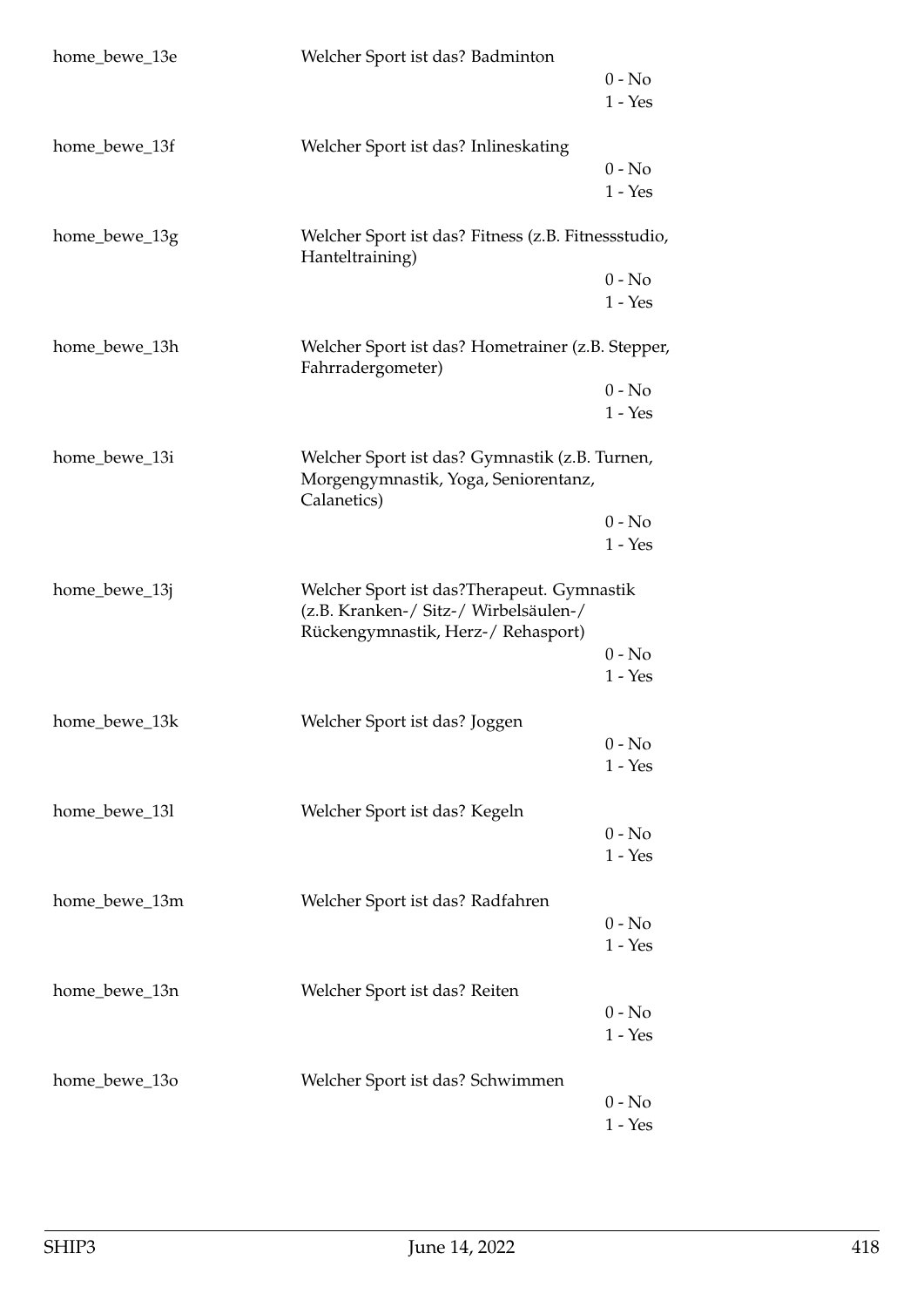| home_bewe_13p | Welcher Sport ist das? Surfen                              | $0 - No$                  |
|---------------|------------------------------------------------------------|---------------------------|
|               |                                                            | $1 - Yes$                 |
| home_bewe_13q | Welcher Sport ist das? Segeln                              |                           |
|               |                                                            | $0 - No$                  |
|               |                                                            | $1 - Yes$                 |
| home_bewe_13r | Welcher Sport ist das? Tennis                              |                           |
|               |                                                            | $0 - No$                  |
|               |                                                            | $1 - Yes$                 |
| home_bewe_13s | Welcher Sport ist das? Tischtennis                         |                           |
|               |                                                            | $0 - No$                  |
|               |                                                            | $1 - Yes$                 |
|               |                                                            |                           |
| home_bewe_13t | Welcher Sport ist das? Walking                             |                           |
|               |                                                            | $0 - No$<br>$1 - Yes$     |
|               |                                                            |                           |
| home_bewe_13u | Welcher Sport ist das? Wassergymnastik                     |                           |
|               |                                                            | $0 - No$                  |
|               |                                                            | $1 - Yes$                 |
| home_bewe_13v | Welcher Sport ist das? Wandern                             |                           |
|               |                                                            | $0 - No$                  |
|               |                                                            | $1 - Yes$                 |
| home_bewe_13w | Welcher Sport ist das? Sonstiges (bitte angeben):          |                           |
|               |                                                            | $0 - No$                  |
|               |                                                            | $1 - Yes$                 |
|               |                                                            |                           |
| home_bewe_13x | Welcher Sport ist das? Sonstiges (bitte angeben):          |                           |
|               |                                                            |                           |
| home_bewe_14  | Wie viele Stunden pro Woche betreiben Sie<br>diesen Sport? |                           |
|               |                                                            | 1 - Weniger als 1 Stunde  |
|               |                                                            | 2 - 1 bis unter 2 Stunden |
|               |                                                            | 3 - 2 bis unter 3 Stunden |
|               |                                                            | 4 - 3 bis unter 4 Stunden |
|               |                                                            | 5 - Mehr als 4 Stunden    |
| home_bewe_15  | Wie viele Monate pro Jahr betreiben Sie diesen             |                           |
|               | Sport? (bitte angeben):                                    |                           |
|               |                                                            |                           |
| home_bewe_16  | Im Vergleich zu anderen Menschen meines Alters             |                           |
|               | ist, glaube ich, meine körperliche Aktivität               |                           |
|               |                                                            | 1 - Viel Größer           |
|               |                                                            |                           |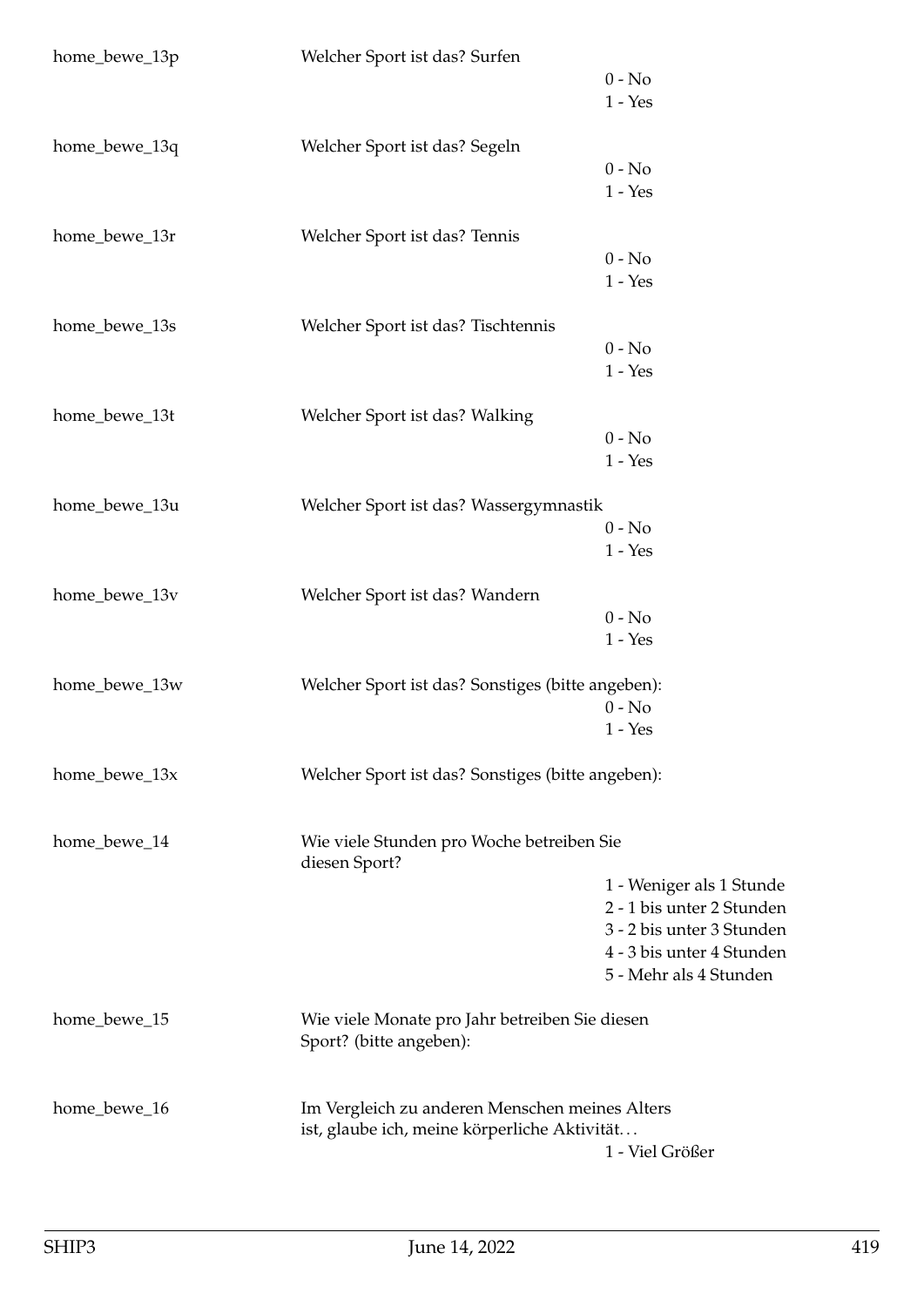|              |                                                                                                | 2 - Größer        |
|--------------|------------------------------------------------------------------------------------------------|-------------------|
|              |                                                                                                | 3 - Gleich        |
|              |                                                                                                | 4 - Geringer      |
|              |                                                                                                | 5 - Viel geringer |
| home_bewe_17 | Wie hoch ist Ihre körperliche Belastung in Ihrer<br>Freizeit? In der Freizeit schwitze ich     |                   |
|              |                                                                                                | $1 -$ Nie         |
|              |                                                                                                | 2 - Selten        |
|              |                                                                                                | 3 - Manchmal      |
|              |                                                                                                | $4 - Oft$         |
|              |                                                                                                | 5 - Sehr oft      |
| home_bewe_18 | Wie hoch ist Ihre körperliche Belastung in Ihrer<br>Freizeit? In der Freizeit treibe ich Sport |                   |
|              |                                                                                                | $1 -$ Nie         |
|              |                                                                                                | 2 - Selten        |
|              |                                                                                                | 3 - Manchmal      |
|              |                                                                                                | $4 - Oft$         |
|              |                                                                                                | 5 - Sehr oft      |
| home_bewe_19 | Wie hoch ist Ihre körperliche Belastung in Ihrer<br>Freizeit? In der Freizeit sehe ich fern    |                   |
|              |                                                                                                | $1 -$ Nie         |
|              |                                                                                                | 2 - Selten        |
|              |                                                                                                | 3 - Manchmal      |
|              |                                                                                                | $4 - Oft$         |
|              |                                                                                                | 5 - Sehr oft      |
| home_bewe_20 | Wie hoch ist Ihre körperliche Belastung in Ihrer<br>Freizeit? In der Freizeit gehe ich zu Fuß  |                   |
|              |                                                                                                | 1 - Nie           |
|              |                                                                                                | 2 - Selten        |
|              |                                                                                                | 3 - Manchmal      |
|              |                                                                                                | $4 - Oft$         |
|              |                                                                                                | 5 - Sehr oft      |
| home_bewe_21 | Wie hoch ist Ihre körperliche Belastung in Ihrer<br>Freizeit? In der Freizeit fahre ich Rad    |                   |
|              |                                                                                                | $1 -$ Nie         |
|              |                                                                                                | 2 - Selten        |
|              |                                                                                                | 3 - Manchmal      |
|              |                                                                                                | $4 - Oft$         |
|              |                                                                                                | 5 - Sehr oft      |
| home_bewe_27 | Wie hoch ist Ihre körperliche Belastung in Ihrer                                               |                   |
|              | Freizeit? In meiner Freizeit arbeite ich im Garten                                             |                   |
|              |                                                                                                | $1 -$ Nie         |
|              |                                                                                                | 2 - Selten        |
|              |                                                                                                | 3 - Manchmal      |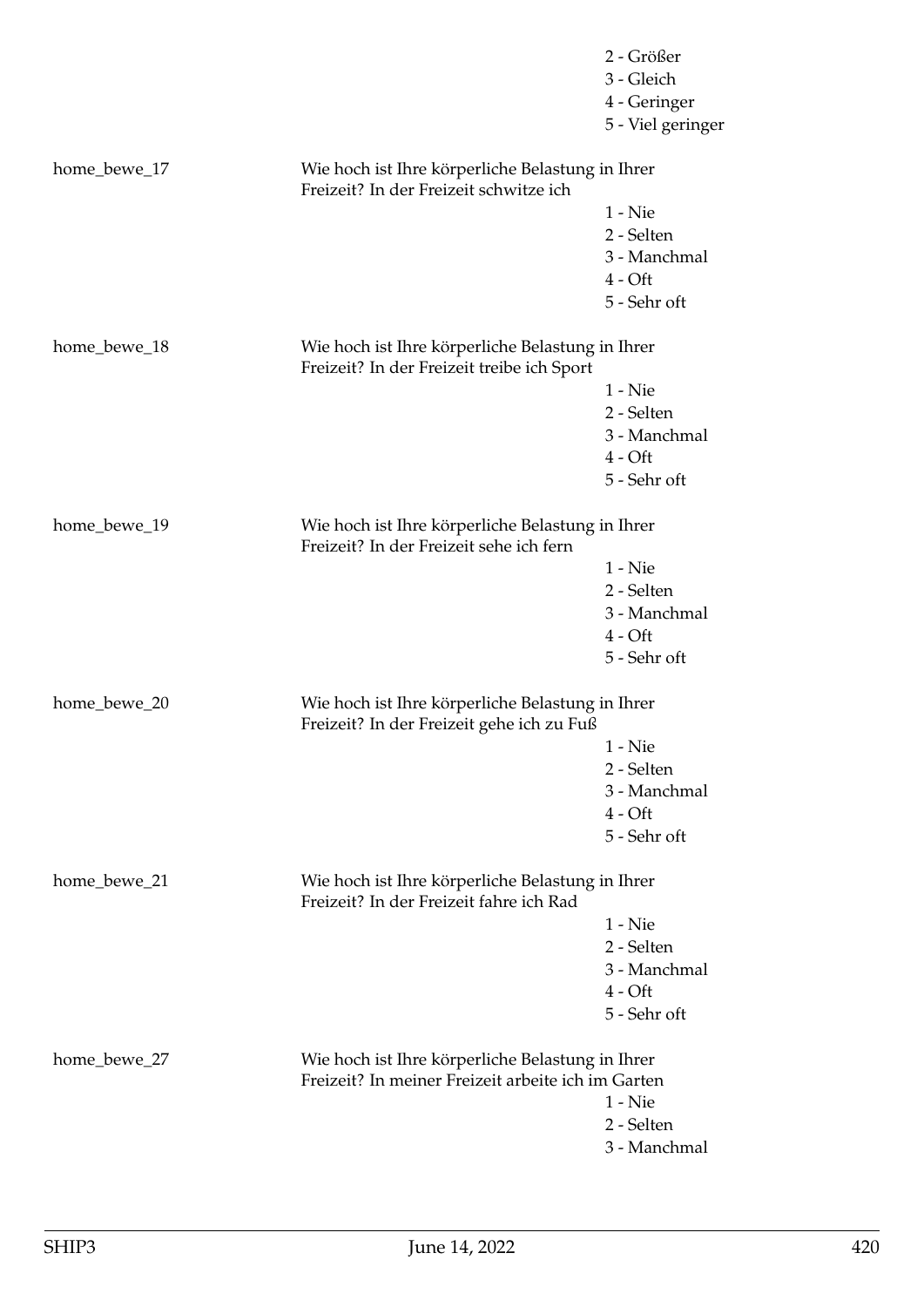|                |                                                                                                   | $4 - Oft$             |
|----------------|---------------------------------------------------------------------------------------------------|-----------------------|
|                |                                                                                                   | 5 - Sehr oft          |
| home_bewe_28   | Wie hoch ist Ihre körperliche Belastung in Ihrer<br>Freizeit? In meiner Freizeit gehe ich hand    |                       |
|                | werklichen Tätigkeiten nach ("Heimwerken")                                                        |                       |
|                |                                                                                                   | $1 -$ Nie             |
|                |                                                                                                   | 2 - Selten            |
|                |                                                                                                   | 3 - Manchmal          |
|                |                                                                                                   | $4 - Oft$             |
|                |                                                                                                   | 5 - Sehr oft          |
| home_bewe_22   | Wie viele Minuten pro Tag gehen Sie zu Fuß oder<br>fahren mit dem Rad zur Arbeit, zur Schule oder |                       |
|                | zum Einkaufen?                                                                                    |                       |
|                |                                                                                                   | 1 - Weniger als 5 min |
|                |                                                                                                   | $2 - 5 - 15$ min      |
|                |                                                                                                   | 3 - 15-30 min         |
|                |                                                                                                   | 4 - 30-45 min         |
|                |                                                                                                   | 5 - Mehr als 45 min   |
| <b>SAQ_MRT</b> | Fragebogen MRT                                                                                    |                       |
| mrt_bsi_1      | Wie sehr litten Sie in den letzten 7 Tagen bis heute                                              |                       |
|                | unter ? Ohnmachts- oder Schwindelgefühlen                                                         |                       |
|                |                                                                                                   | 0 - Gar nicht         |
|                |                                                                                                   | 1 - Ein wenig         |
|                |                                                                                                   | 2 - Ziemlich          |
|                |                                                                                                   | 3 - Stark             |
|                |                                                                                                   | 4 - Sehr stark        |
| mrt_bsi_2      | Wie sehr litten Sie in den letzten 7 Tagen bis                                                    |                       |
|                | heute unter ? dem Gefühl, sich für nichts zu<br>interessieren                                     |                       |
|                |                                                                                                   | 0 - Gar nicht         |
|                |                                                                                                   | 1 - Ein wenig         |
|                |                                                                                                   | 2 - Ziemlich          |
|                |                                                                                                   | 3 - Stark             |
|                |                                                                                                   | 4 - Sehr stark        |
|                |                                                                                                   |                       |
| mrt_bsi_3      | Wie sehr litten Sie in den letzten 7 Tagen bis<br>heute unter ? Nervosität oder innerem Zittern   |                       |
|                |                                                                                                   | 0 - Gar nicht         |
|                |                                                                                                   | 1 - Ein wenig         |
|                |                                                                                                   | 2 - Ziemlich          |
|                |                                                                                                   | 3 - Stark             |
|                |                                                                                                   | 4 - Sehr stark        |
|                |                                                                                                   |                       |
| mrt_bsi_4      | Wie sehr litten Sie in den letzten 7 Tagen bis                                                    |                       |
|                | heute unter ? Herz- und Brustschmerzen                                                            |                       |
|                |                                                                                                   | 0 - Gar nicht         |
|                |                                                                                                   | 1 - Ein wenig         |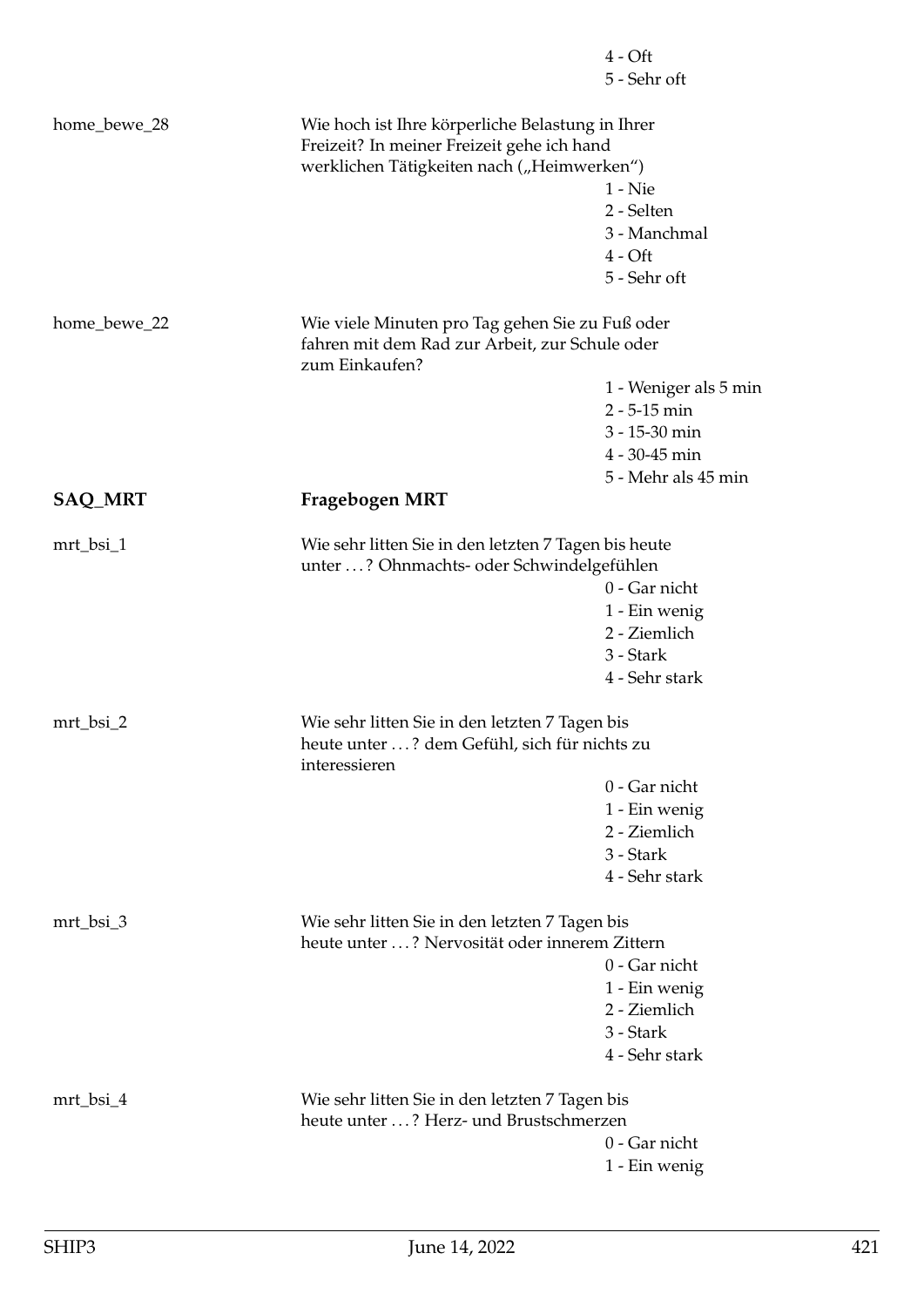|            |                                                                                                               | 2 - Ziemlich<br>3 - Stark<br>4 - Sehr stark |
|------------|---------------------------------------------------------------------------------------------------------------|---------------------------------------------|
| mrt_bsi_5  | Wie sehr litten Sie in den letzten 7 Tagen bis<br>heute unter ? Einsamkeitsgefühlen                           |                                             |
|            |                                                                                                               | 0 - Gar nicht                               |
|            |                                                                                                               | 1 - Ein wenig                               |
|            |                                                                                                               | 2 - Ziemlich                                |
|            |                                                                                                               | 3 - Stark                                   |
|            |                                                                                                               | 4 - Sehr stark                              |
| mrt_bsi_6  | Wie sehr litten Sie in den letzten 7 Tagen bis<br>heute unter ? dem Gefühl gespannt oder<br>aufgeregt zu sein |                                             |
|            |                                                                                                               | 0 - Gar nicht                               |
|            |                                                                                                               | 1 - Ein wenig                               |
|            |                                                                                                               | 2 - Ziemlich                                |
|            |                                                                                                               | 3 - Stark                                   |
|            |                                                                                                               | 4 - Sehr stark                              |
| mrt_bsi_7  | Wie sehr litten Sie in den letzten 7 Tagen bis heute<br>unter ? Übelkeit oder Magenverstimmung                |                                             |
|            |                                                                                                               | 0 - Gar nicht                               |
|            |                                                                                                               | 1 - Ein wenig                               |
|            |                                                                                                               | 2 - Ziemlich                                |
|            |                                                                                                               | 3 - Stark                                   |
|            |                                                                                                               | 4 - Sehr stark                              |
| mrt_bsi_8  | Wie sehr litten Sie in den letzten 7 Tagen bis<br>heute unter ? Schwermut                                     |                                             |
|            |                                                                                                               | 0 - Gar nicht                               |
|            |                                                                                                               | 1 - Ein wenig                               |
|            |                                                                                                               | 2 - Ziemlich                                |
|            |                                                                                                               | 3 - Stark                                   |
|            |                                                                                                               | 4 - Sehr stark                              |
| mrt_bsi_9  | Wie sehr litten Sie in den letzten 7 Tagen bis heute<br>unter ? plötzlichem Erschrecken ohne Grund            |                                             |
|            |                                                                                                               | 0 - Gar nicht                               |
|            |                                                                                                               | 1 - Ein wenig                               |
|            |                                                                                                               | 2 - Ziemlich                                |
|            |                                                                                                               | 3 - Stark                                   |
|            |                                                                                                               | 4 - Sehr stark                              |
| mrt_bsi_10 | Wie sehr litten Sie in den letzten 7 Tagen bis                                                                |                                             |
|            | heute unter ? Schwierigkeiten beim Atmen                                                                      |                                             |
|            |                                                                                                               | 0 - Gar nicht                               |
|            |                                                                                                               | 1 - Ein wenig                               |
|            |                                                                                                               | 2 - Ziemlich                                |
|            |                                                                                                               | 3 - Stark                                   |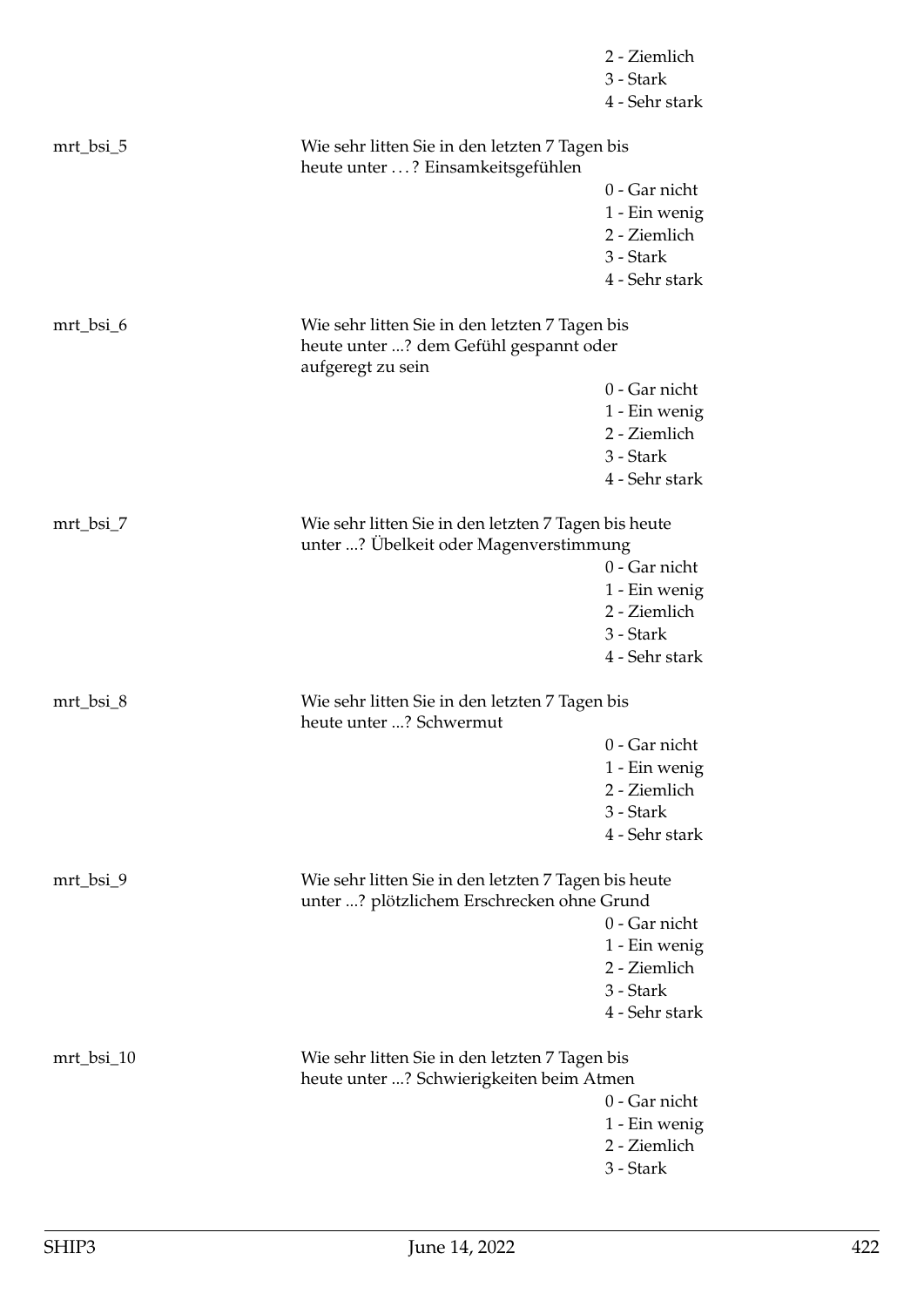| mrt_bsi_11 | Wie sehr litten Sie in den letzten 7 Tagen bis<br>heute unter ? dem Gefühl, wertlos zu sein                                          | 0 - Gar nicht<br>1 - Ein wenig<br>2 - Ziemlich<br>3 - Stark<br>4 - Sehr stark |
|------------|--------------------------------------------------------------------------------------------------------------------------------------|-------------------------------------------------------------------------------|
| mrt_bsi_12 | Wie sehr litten Sie in den letzten 7 Tagen bis<br>heute unter ? Schreck- oder Panikanfällen                                          | 0 - Gar nicht<br>1 - Ein wenig<br>2 - Ziemlich<br>3 - Stark<br>4 - Sehr stark |
| mrt_bsi_13 | Wie sehr litten Sie in den letzten 7 Tagen bis<br>heute unter ?Taubheit oder Kribbeln in<br>einzelnen Körperteilen                   | 0 - Gar nicht<br>1 - Ein wenig<br>2 - Ziemlich                                |
| mrt_bsi_14 | Wie sehr litten Sie in den letzten 7 Tagen bis<br>heute unter ?einem Gefühl der<br>Hoffnungslosigkeit angesichts Ihrer Zukunft       | 3 - Stark<br>4 - Sehr stark<br>0 - Gar nicht<br>1 - Ein wenig<br>2 - Ziemlich |
| mrt_bsi_15 | Wie sehr litten Sie in den letzten 7 Tagen bis<br>heute unter ? so starker Ruhelosigkeit, dass Sie<br>nicht mehr still sitzen können | 3 - Stark<br>4 - Sehr stark<br>0 - Gar nicht<br>1 - Ein wenig<br>2 - Ziemlich |
| mrt_bsi_16 | Wie sehr litten Sie in den letzten 7 Tagen bis<br>heute unter ? Schwächegefühl in einzelnen<br>Körperteilen                          | 3 - Stark<br>4 - Sehr stark<br>0 - Gar nicht<br>1 - Ein wenig<br>2 - Ziemlich |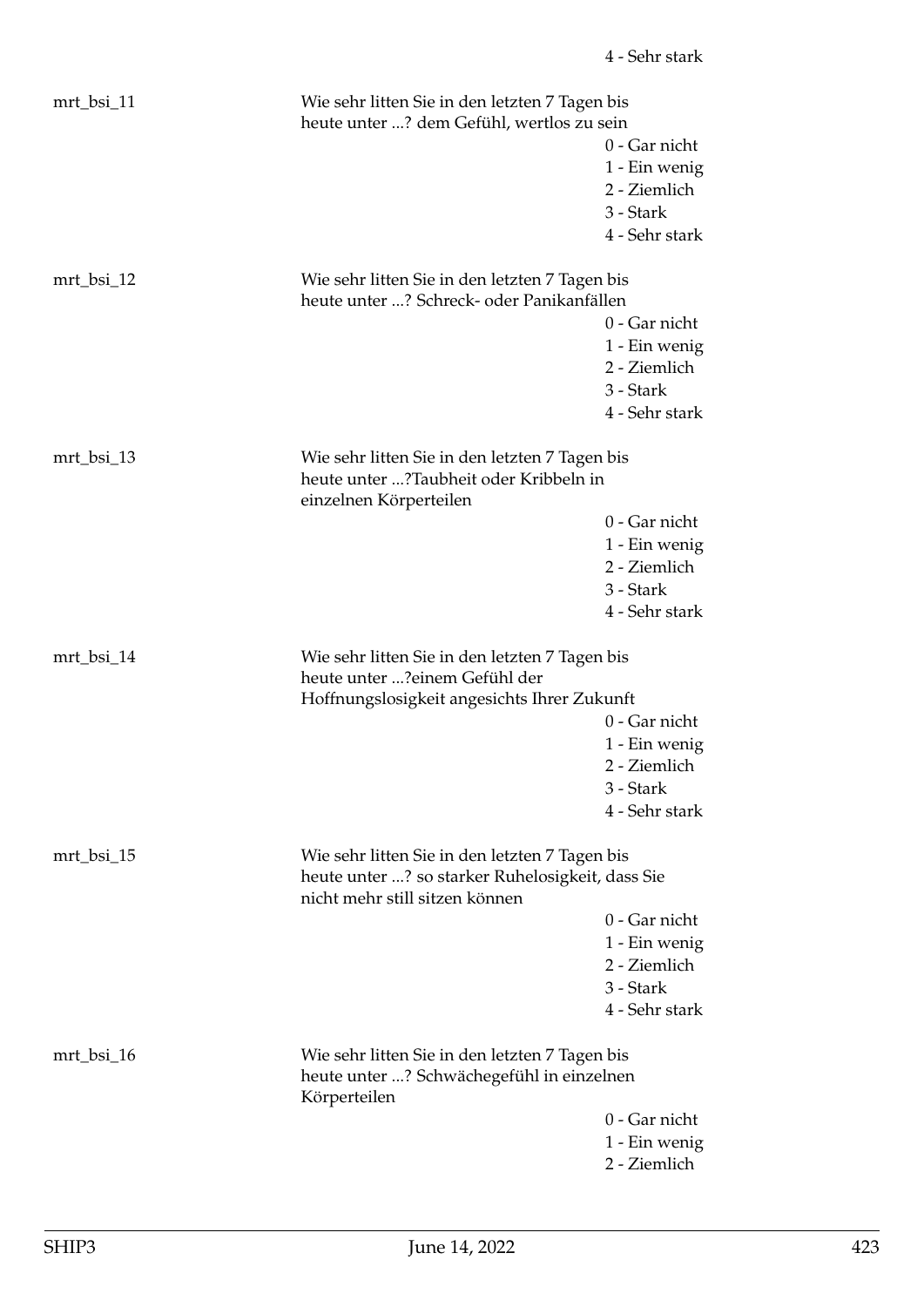|                                |                                                                                                    | 3 - Stark<br>4 - Sehr stark                                                   |
|--------------------------------|----------------------------------------------------------------------------------------------------|-------------------------------------------------------------------------------|
| mrt_bsi_17                     | Wie sehr litten Sie in den letzten 7 Tagen bis heute<br>unter ? Gedanken, sich das Leben zu nehmen | 0 - Gar nicht<br>1 - Ein wenig<br>2 - Ziemlich<br>3 - Stark                   |
| mrt_bsi_18                     | Wie sehr litten Sie in den letzten 7 Tagen bis                                                     | 4 - Sehr stark                                                                |
|                                | heute unter ? Furchtsamkeit                                                                        | 0 - Gar nicht<br>1 - Ein wenig<br>2 - Ziemlich<br>3 - Stark<br>4 - Sehr stark |
| mrt_bsi_19                     | Wie sehr litten Sie in den letzten 7 Tagen bis<br>heute unter ? Furcht vor engen Räumen            | 0 - Gar nicht<br>1 - Ein wenig<br>2 - Ziemlich<br>3 - Stark<br>4 - Sehr stark |
| mrt_bsi_20                     | Wie alt war Ihr Vater bei Ihrer Geburt? Bitte<br>geben Sie das Alter an:                           |                                                                               |
| mrt_bsi_21                     | Wie alt war Ihre Mutter bei Ihrer Geburt? Bitte<br>geben Sie das Alter an:                         |                                                                               |
| <b>SINU</b><br><b>SAQ_HOME</b> | <b>Sinusitis</b><br>Fragebogen Home                                                                |                                                                               |
| home_sinu_01                   | Leiden Sie unter einer behinderten<br>Nasenatmung?                                                 | $0 - No$<br>$1 - Yes$                                                         |
| home_sinu_02                   | Leiden Sie unter einer behinderten<br>Nasenatmung? Seit wann?                                      |                                                                               |
| home_sinu_03                   | Wann besteht die behinderte Nasenatmung?                                                           | 1 - Ständig<br>2 - Nachts<br>3 - Nur in bestimmten Monaten                    |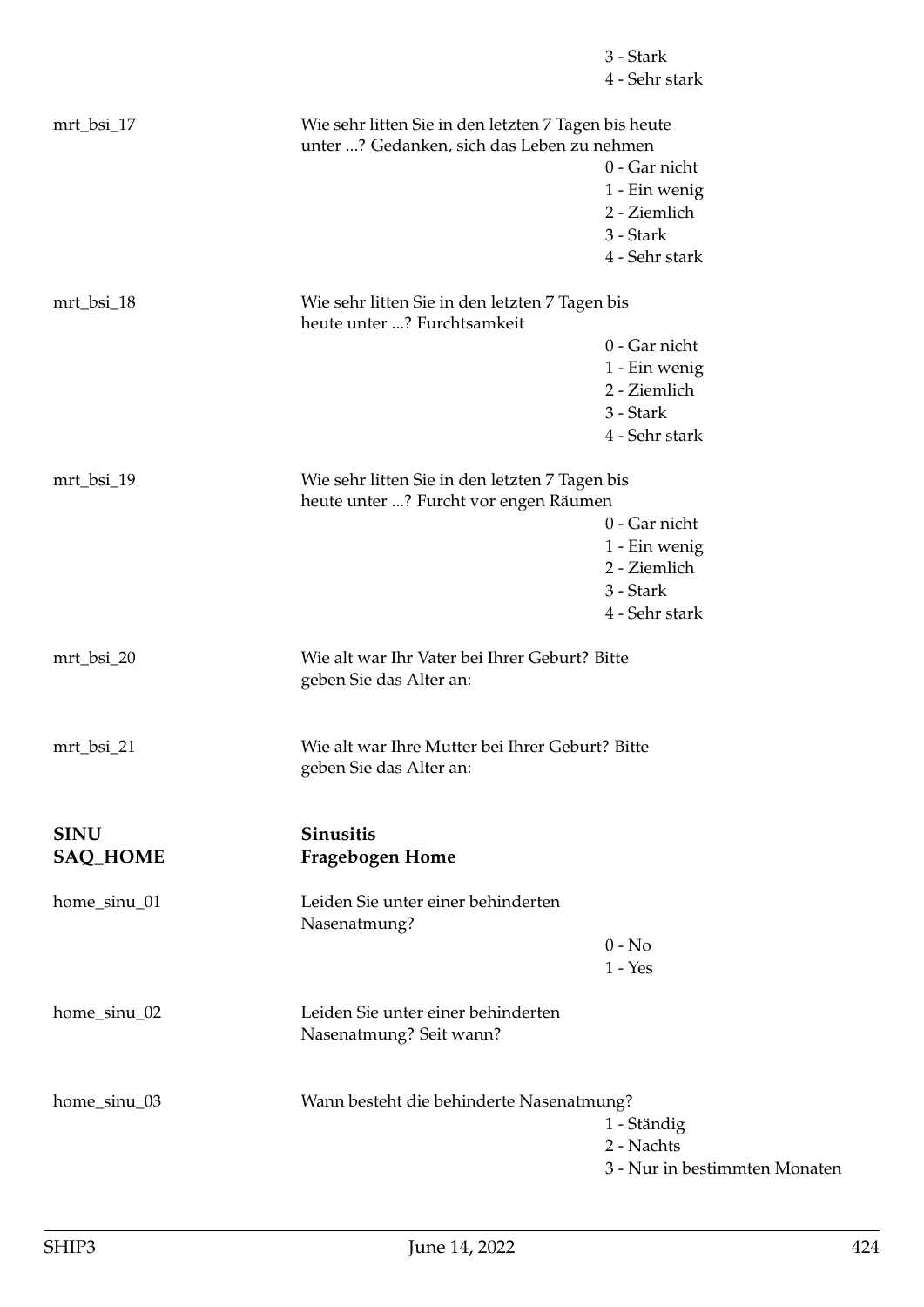| home_sinu_03o | Wann besteht die behinderte Nasenatmung?<br>Sonstiges:            |                   |  |
|---------------|-------------------------------------------------------------------|-------------------|--|
| home_sinu_04  | Auf welcher Seite besteht die behinderte<br>Nasenatmung?          |                   |  |
|               |                                                                   | 1 - Beidseitig    |  |
|               |                                                                   | 2 - Beidseitig    |  |
|               |                                                                   | 3 - Immer links   |  |
|               |                                                                   | 4 - Wechselseitig |  |
| home_sinu_03a | In welchen Monaten besteht die behinderte<br>Nasenatmung? Januar  |                   |  |
|               |                                                                   | $0 - No$          |  |
|               |                                                                   | $1 - Yes$         |  |
| home_sinu_03b | In welchen Monaten besteht die behinderte<br>Nasenatmung? Februar |                   |  |
|               |                                                                   | $0 - No$          |  |
|               |                                                                   | $1 - Yes$         |  |
| home_sinu_03c | In welchen Monaten besteht die behinderte<br>Nasenatmung? März    |                   |  |
|               |                                                                   | $0 - No$          |  |
|               |                                                                   | $1 - Yes$         |  |
| home_sinu_03d | In welchen Monaten besteht die behinderte<br>Nasenatmung? April   |                   |  |
|               |                                                                   | $0 - No$          |  |
|               |                                                                   | $1 - Yes$         |  |
| home_sinu_03e | In welchen Monaten besteht die behinderte<br>Nasenatmung? Mai     |                   |  |
|               |                                                                   | $0 - No$          |  |
|               |                                                                   | $1 - Yes$         |  |
| home_sinu_03f | In welchen Monaten besteht die behinderte<br>Nasenatmung? Juni    |                   |  |
|               |                                                                   | $0 - No$          |  |
|               |                                                                   | $1 - Yes$         |  |
| home_sinu_03g | In welchen Monaten besteht die behinderte<br>Nasenatmung? Juli    |                   |  |
|               |                                                                   | $0 - No$          |  |
|               |                                                                   | $1 - Yes$         |  |
| home_sinu_03h | In welchen Monaten besteht die behinderte<br>Nasenatmung? August  |                   |  |
|               |                                                                   | $0 - No$          |  |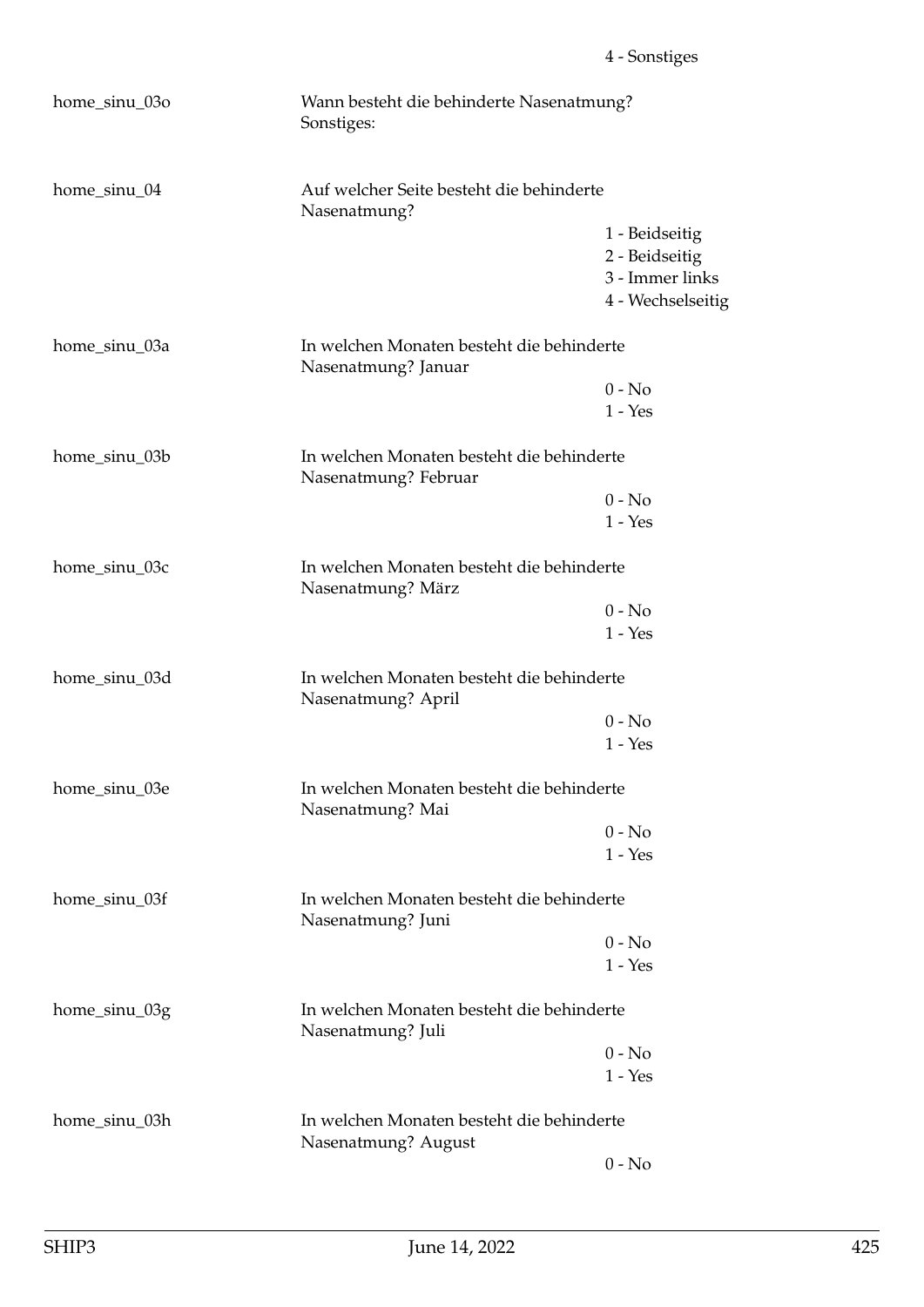| home_sinu_03i | In welchen Monaten besteht die behinderte<br>Nasenatmung? September     |                       |
|---------------|-------------------------------------------------------------------------|-----------------------|
|               |                                                                         | $0 - No$<br>$1 - Yes$ |
| home_sinu_03j | In welchen Monaten besteht die behinderte<br>Nasenatmung? Oktober       |                       |
|               |                                                                         | $0 - No$<br>$1 - Yes$ |
| home_sinu_03k | In welchen Monaten besteht die behinderte<br>Nasenatmung? November      |                       |
|               |                                                                         | $0 - No$<br>$1 - Yes$ |
| home_sinu_03l | In welchen Monaten besteht die behinderte<br>Nasenatmung? Dezember      |                       |
|               |                                                                         | $0 - No$<br>$1 - Yes$ |
| home_sinu_05  | Wurde bei Ihnen bereits einmal die<br>Nasenscheidewand begradigt?       |                       |
|               |                                                                         | $0 - No$<br>$1 - Yes$ |
| home_sinu_06  | Wurde bei Ihnen bereits einmal die<br>Nasenscheidewand begradigt? Wann? |                       |
|               |                                                                         | $0 - No$<br>$1 - Yes$ |
| home_sinu_07  | Ist Ihnen ein Loch in der Nasenscheidewand<br>bekannt?                  |                       |
|               |                                                                         | $0 - No$<br>$1 - Yes$ |
| home_sinu_08  | Ist Ihnen ein Loch in der Nasenscheidewand<br>bekannt? Seit wann?       |                       |
| home_sinu_09  | Wurden Sie bereits einmal an der äußeren Nase<br>operiert?              |                       |
|               |                                                                         | $0 - No$              |
|               |                                                                         | $1 - Yes$             |
| home_sinu_10  | Wurden Sie bereits einmal an der äußeren Nase<br>operiert? Wann?        |                       |
|               |                                                                         | $0 - No$              |
|               |                                                                         | $1 - Yes$             |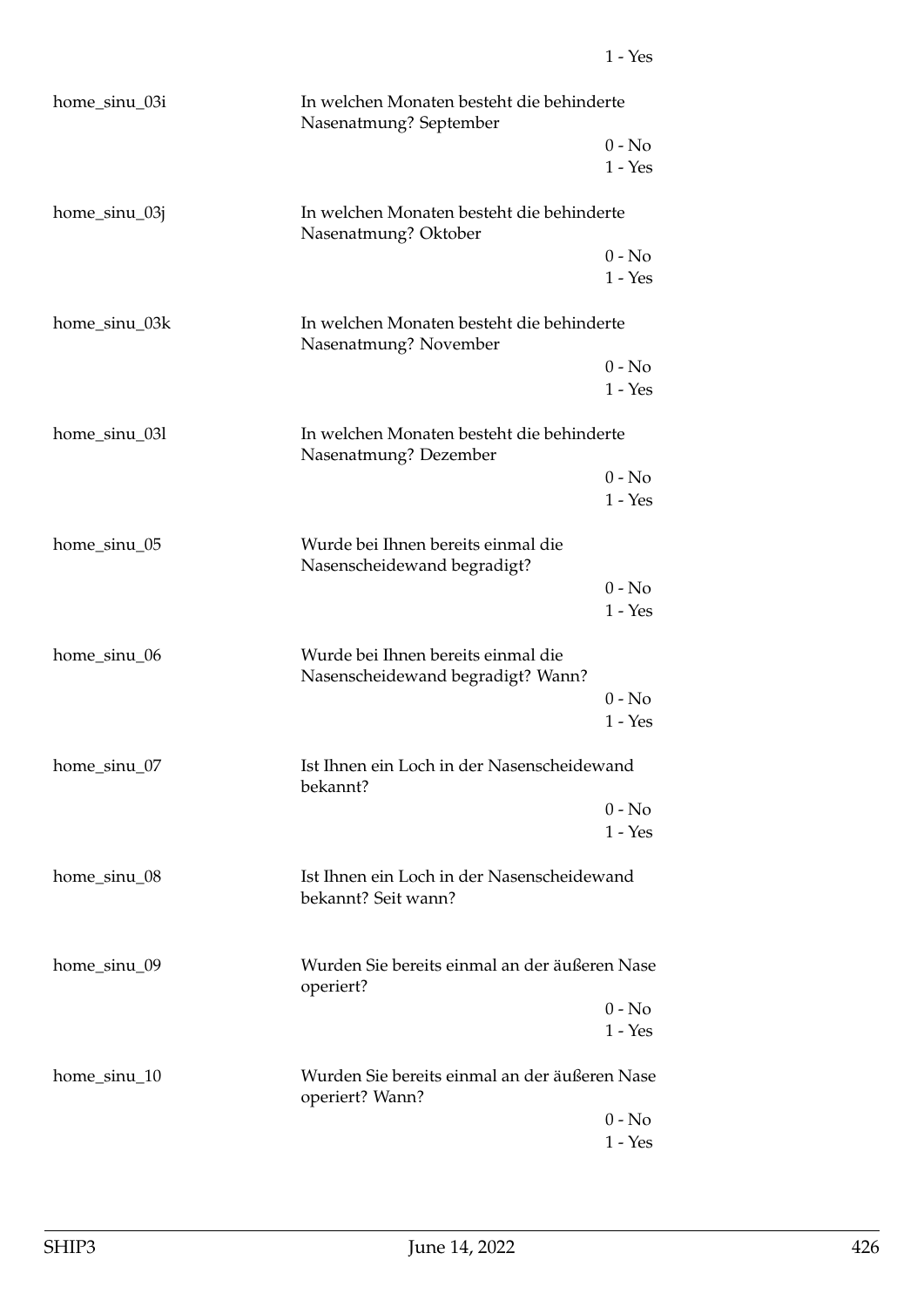| home_sinu_11 | Wurde bei Ihnen einmal die Kieferhöhle gespült?                                                                | $0 - No$<br>$1 - Yes$                                                               |
|--------------|----------------------------------------------------------------------------------------------------------------|-------------------------------------------------------------------------------------|
| home_sinu_12 | Wurde bei Ihnen einmal die Kieferhöhle gespült?<br>Wann?                                                       |                                                                                     |
| home_sinu_13 | Wurden Sie bereits einmal an den<br>Nasennebenhöhlen operiert?                                                 | $0 - No$<br>$1 - Yes$                                                               |
| home_sinu_14 | Wurden Sie bereits einmal an den<br>Nasennebenhöhlen operiert? Wann?                                           |                                                                                     |
| home_sinu_15 | Analgetika-Intoleranz (d.h. Schwellung oder<br>Atemnot nach Einnahme von<br>Aspirin/ASS-haltigen Medikamenten) | $0 - No$<br>$1 - Yes$                                                               |
| home_sinu_16 | Lippen-Kiefer-Gaumenspalte                                                                                     | $0 - No$<br>$1 - Yes$                                                               |
| home_sinu_17 | Wie oft haben Sie Nasenbluten?                                                                                 | $1 -$ Nie<br>2 - Selten<br>3 - Ab und zu<br>4 - Häufig                              |
| home_sinu_18 | Wie beurteilen Sie Ihr Riechvermögen?                                                                          | 1 - Normal<br>2 - Ich rieche gar nichts<br>3 - Vermehrt<br>4 - Vermindert           |
| home_sinu_19 | Leiden Sie unter unangenehmen, unbegründeten<br>Riecheindrücken?                                               | $0$ - Nein<br>1 - Ja<br>2 - Ich rieche gar nichts<br>3 - Vermehrt<br>4 - Vermindert |
| home_sinu_20 | Wie beurteilen Sie Ihr Schmeckvermögen?                                                                        | 1 - Normal<br>2 - Ich schmecke gar nichts                                           |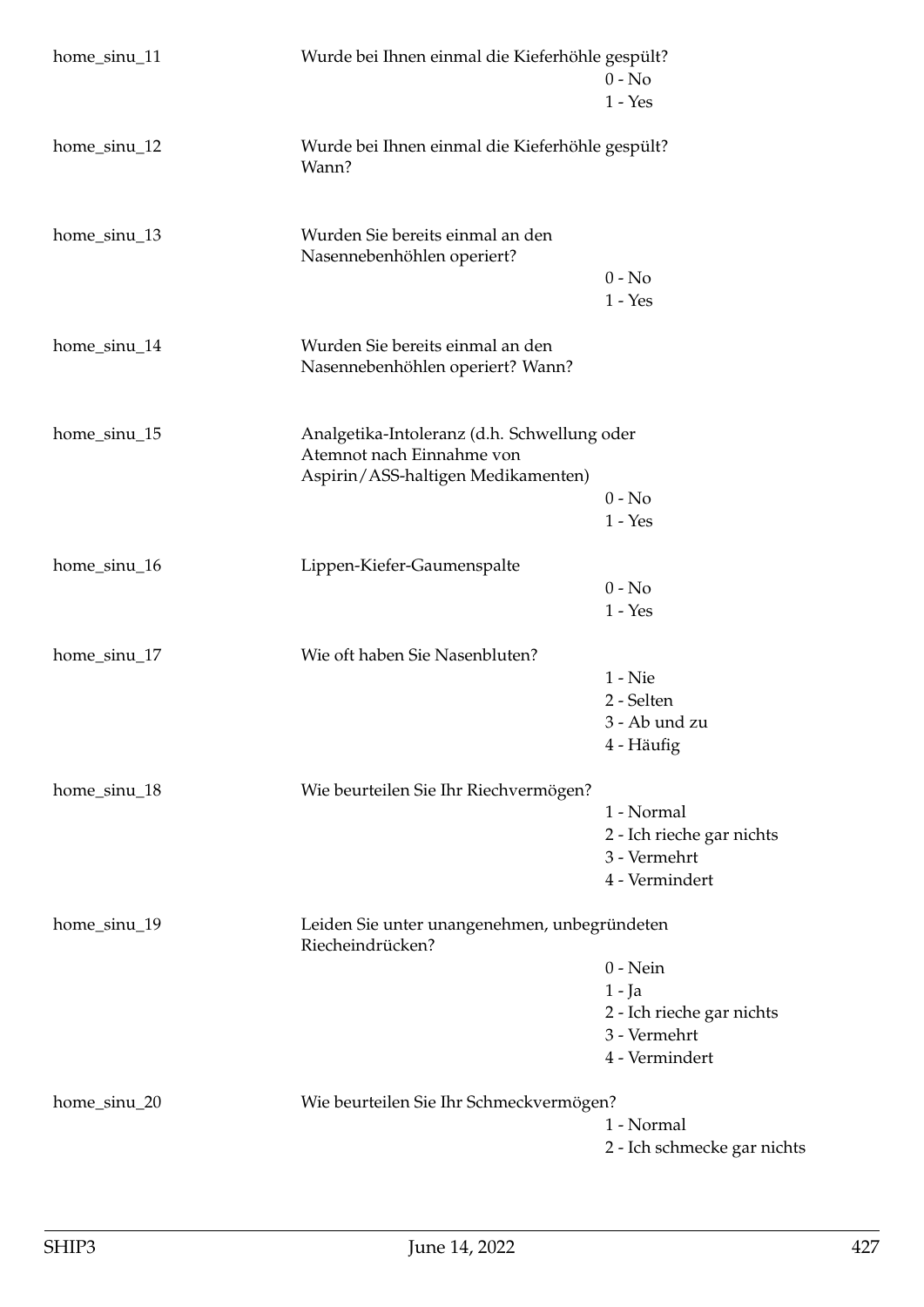|                      |                                                                                                                                                                                                                    | 3 - Vermehrt<br>4 - Vermindert                                                                                                     |
|----------------------|--------------------------------------------------------------------------------------------------------------------------------------------------------------------------------------------------------------------|------------------------------------------------------------------------------------------------------------------------------------|
| <b>SAQ_FRS</b>       | Fragebogen Funktionelle Resssourcen                                                                                                                                                                                |                                                                                                                                    |
| frs_stufe            | Haben Sie zurzeit eine Pflegestufe?                                                                                                                                                                                | $0 - No$<br>$1 - Yes$                                                                                                              |
| frs_stufenr          | Welche Pflegestufe?                                                                                                                                                                                                | 1 - Pflegestufe 1<br>2 - Pflegestufe 2<br>3 - Pflegestufe 3 ohne Härtefall-<br>regelung<br>4 - Pflegestufe 3 mit Härtefallregelung |
| frs_hilfejetzt_ang   | Erhalten Sie aufgrund gesundheitlicher<br>Einschränkungen regelmäßig (das heißt täglich)<br>Hilfe, Pflege oder andere Unterstützung von<br>folgenden Personen bzw. Einrichtungen?<br>Angehörigen                   | $1 - Yes$<br>$0 - No$                                                                                                              |
| frs_hilfejetzt_bek   | Erhalten Sie aufgrund gesundheitlicher<br>Einschränkungen regelmäßig (das heißt täglich)<br>Hilfe, Pflege oder andere Unterstützung von<br>folgenden Personen bzw. Einrichtungen?<br>Bekannten, Freunden, Nachbarn | $1 - yes$<br>$0 - no$                                                                                                              |
| frs_hilfejetzt_pfleg | Erhalten Sie aufgrund gesundheitlicher<br>Einschränkungen regelmäßig (das heißt täglich)<br>Hilfe, Pflege oder andere Unterstützung von<br>folgenden Personen bzw. Einrichtungen?<br>Pflegedienst                  | $1 - yes$<br>$0 - no$                                                                                                              |
| frs_hilfejetzt_gesb  | Erhalten Sie aufgrund gesundheitlicher<br>Einschränkungen regelmäßig (das heißt täglich)<br>Hilfe, Pflege oder andere Unterstützung von<br>folgenden Personen bzw. Einrichtungen?<br>Gesetzlichen Betreuer         | $1 - Yes$<br>$0 - No$                                                                                                              |
| frs_hilfemgl_ang     | Könnten Sie regelmäßige Hilfe, Pflege oder<br>andere Unterstützung von folgenden Personen<br>erhalten, wenn Sie diese benötigen würden?<br>Angehörigen                                                             |                                                                                                                                    |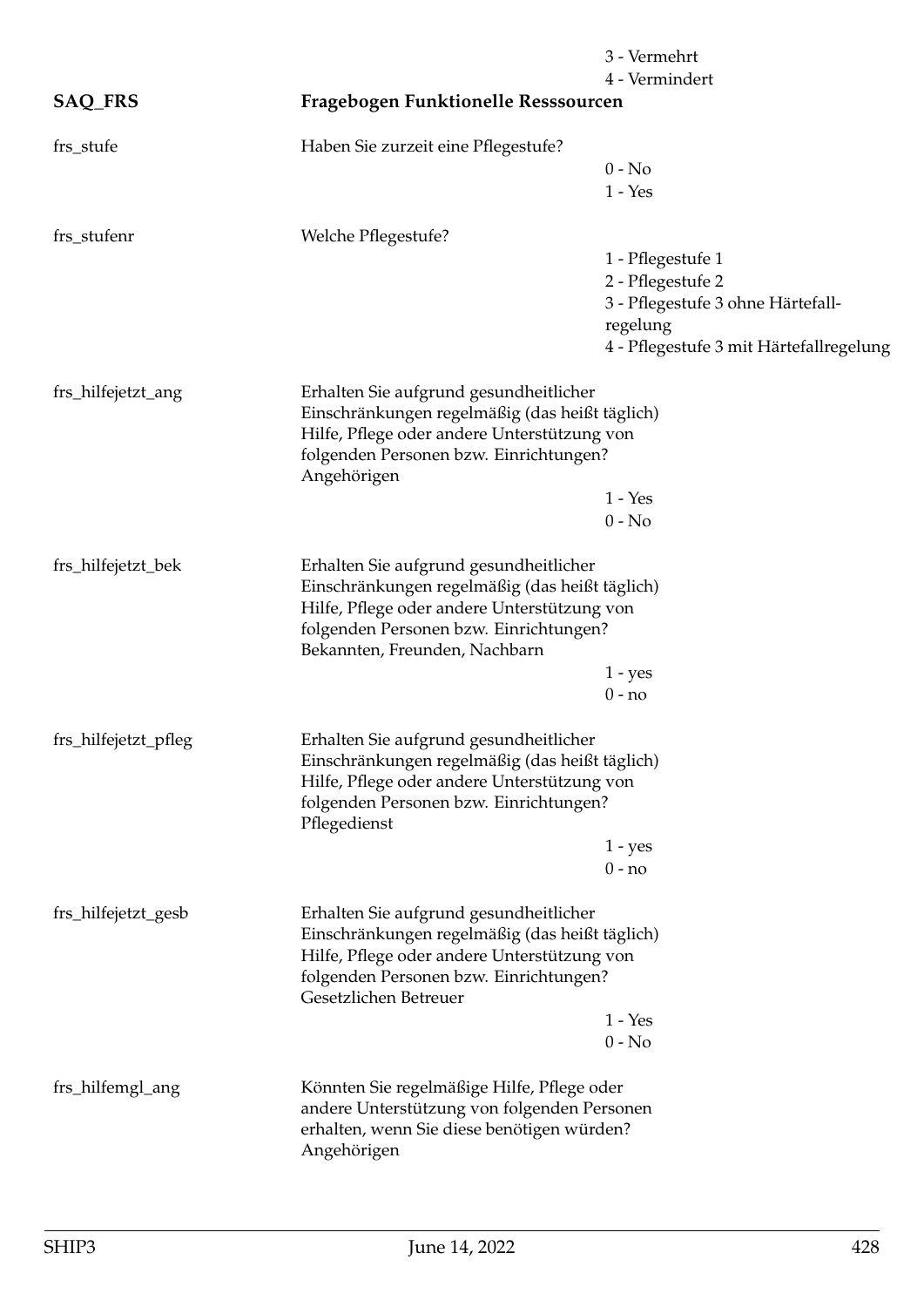|                   |                                                                                                                                                                          | 1 - Ja, ganz sicher<br>2 - Ja, ziemlich wahrscheinlich<br>3 - Nein, wahrscheinlich nicht<br>4 - Nein, keinesfalls                                                                        |
|-------------------|--------------------------------------------------------------------------------------------------------------------------------------------------------------------------|------------------------------------------------------------------------------------------------------------------------------------------------------------------------------------------|
| frs_hilfemgl_bek  | Könnten Sie regelmäßige Hilfe, Pflege oder<br>andere Unterstützung von folgenden Personen<br>erhalten, wenn Sie diese benötigen würden?<br>Bekannten, Freunden, Nachbarn |                                                                                                                                                                                          |
|                   |                                                                                                                                                                          | 1 - Ja, ganz sicher<br>2 - Ja, ziemlich wahrscheinlich<br>3 - Nein, wahrscheinlich nicht<br>4 - Nein, keinesfalls                                                                        |
| frs_medi          | Nehmen Sie Medikamente ein?                                                                                                                                              | $0 - No$<br>$1 - Yes$                                                                                                                                                                    |
| frs mediwie       | Wie nehmen Sie Ihre Medikamente ein?                                                                                                                                     | 1 - Vollkommen selbstständig ohne<br>Hilfe<br>2 - Mit etwas Hilfe (z.B. jemand erin-<br>nert Sie an die Einnahme oder bere-<br>itet die Medikamente vor)<br>3 - Ausschließlich mit Hilfe |
| frs_sturz         | Sind Sie innerhalb der letzten 12 Monate<br>mindestens ein Mal gestürzt?                                                                                                 | $0 - No$<br>$1 - Yes$                                                                                                                                                                    |
| frs_sturzanz      | Wie oft sind Sie gestürzt? (bitte angeben):                                                                                                                              |                                                                                                                                                                                          |
| frs_sturzwo       | Wo war Ihr letzter Sturz?                                                                                                                                                | 1 - Innerhalb der Wohnung?<br>2 - Außerhalb der Wohnung?                                                                                                                                 |
| frs_sturzmed_amb  | War eine medizinische Behandlung notwendig?<br>Bei einem niedergelassenen Arzt?                                                                                          | $1 - Yes$<br>$0 - No$                                                                                                                                                                    |
| frs_sturzmed_stat | War eine medizinische Behandlung notwendig?<br>Im Krankenhaus / stationär?                                                                                               | $1 - Yes$<br>$0 - No$                                                                                                                                                                    |
| frs_mobil_rad     | Wie mobil sind Sie zurzeit? Ich fahre Fahrrad.                                                                                                                           | $1 - yes$<br>$0 - no$                                                                                                                                                                    |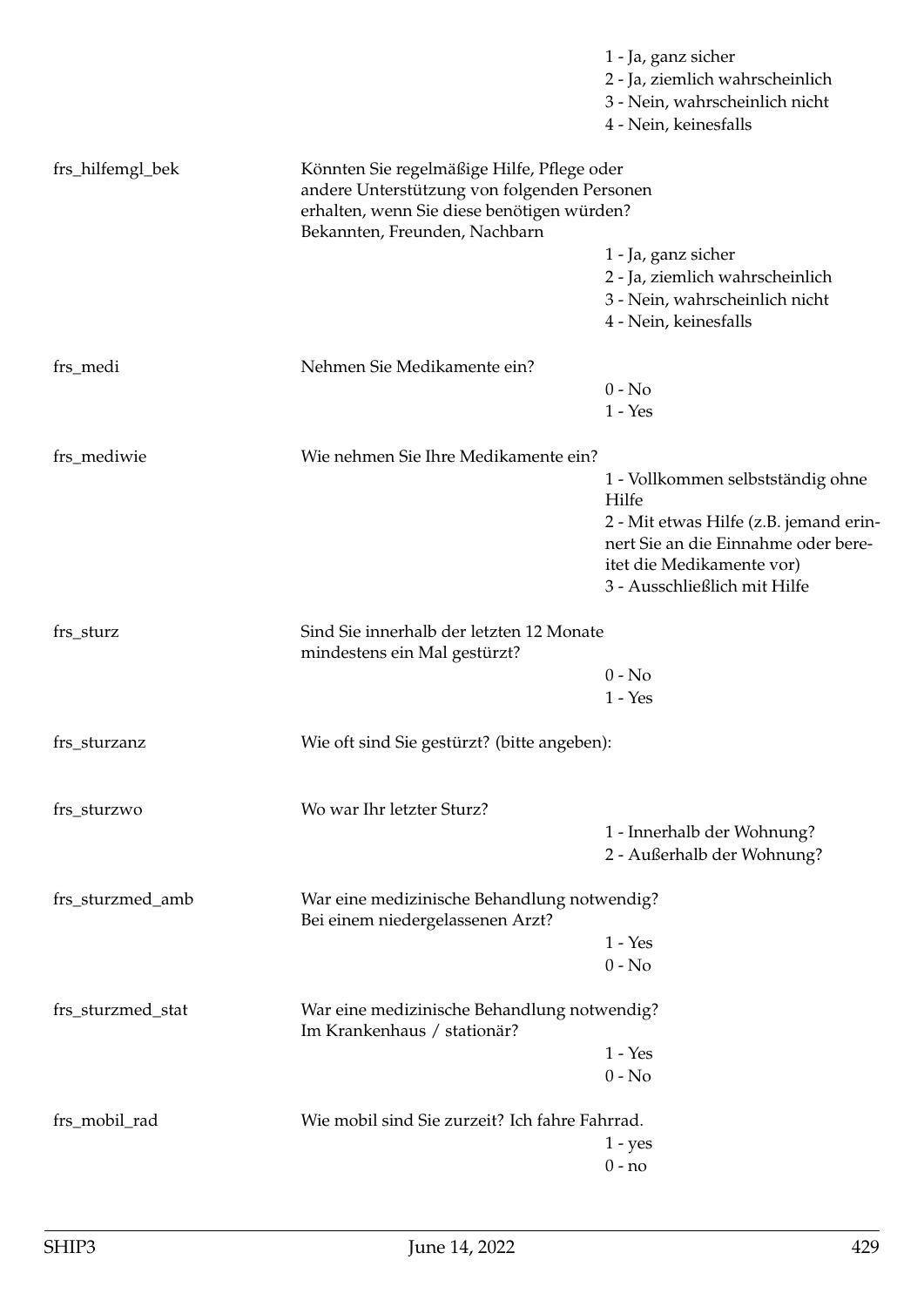| frs_mobil_mofa     | Wie mobil sind Sie zurzeit? Ich fahre Mofa oder<br>ähnliches.                                                      |                       |
|--------------------|--------------------------------------------------------------------------------------------------------------------|-----------------------|
|                    |                                                                                                                    | $1 - yes$<br>$0 - no$ |
| frs_mobil_auto     | Wie mobil sind Sie zurzeit? Ich fahre selbst Auto.                                                                 | $1 - Yes$<br>$0 - No$ |
| frs_mobil_taxi     | Wie mobil sind Sie zurzeit? Ich fahre mit dem<br>Taxi.                                                             |                       |
|                    |                                                                                                                    | $1 - Yes$<br>$0 - No$ |
| frs_mobil_public   | Wie mobil sind Sie zurzeit? Ich fahre mit<br>öffentlichen Verkehrsmitteln (Bus, Zug).                              |                       |
|                    |                                                                                                                    | $1 - Yes$<br>$0 - No$ |
| frs_mobil_mitfahr  | Wie mobil sind Sie zurzeit? Ich werde vom<br>Ehepartner / von Verwandten / Freunden /<br>Bekannten gefahren.       |                       |
|                    |                                                                                                                    | $1 - Yes$<br>$0 - No$ |
| frs_mobil_trans    | Wie mobil sind Sie zurzeit? Ich benutze einen<br>speziellen Krankentransport.                                      |                       |
|                    |                                                                                                                    | $1 - Yes$<br>$0 - No$ |
| frs_mobil_fuss     | Wie mobil sind Sie zurzeit? Ich kann zu Fuß<br>einkaufen gehen bzw. Besorgungen erledigen<br>oder Spazieren gehen. |                       |
|                    |                                                                                                                    | $1 - Yes$<br>$0 - No$ |
| frs_mobil_ohngeh   | Wie mobil sind Sie zurzeit? Ich laufe ohne<br>Gehhilfen.                                                           |                       |
|                    |                                                                                                                    | $1 - Yes$<br>$0 - No$ |
| frs_mobil_mitgeh   | Wie mobil sind Sie zurzeit? Ich laufe mit einem<br>Gehstock.                                                       |                       |
|                    |                                                                                                                    | $1 - Yes$<br>$0 - No$ |
| frs_mobil_rollator | Wie mobil sind Sie zurzeit? Ich laufe mit einem<br>Rollator.                                                       |                       |
|                    |                                                                                                                    | $1 - Yes$<br>$0 - No$ |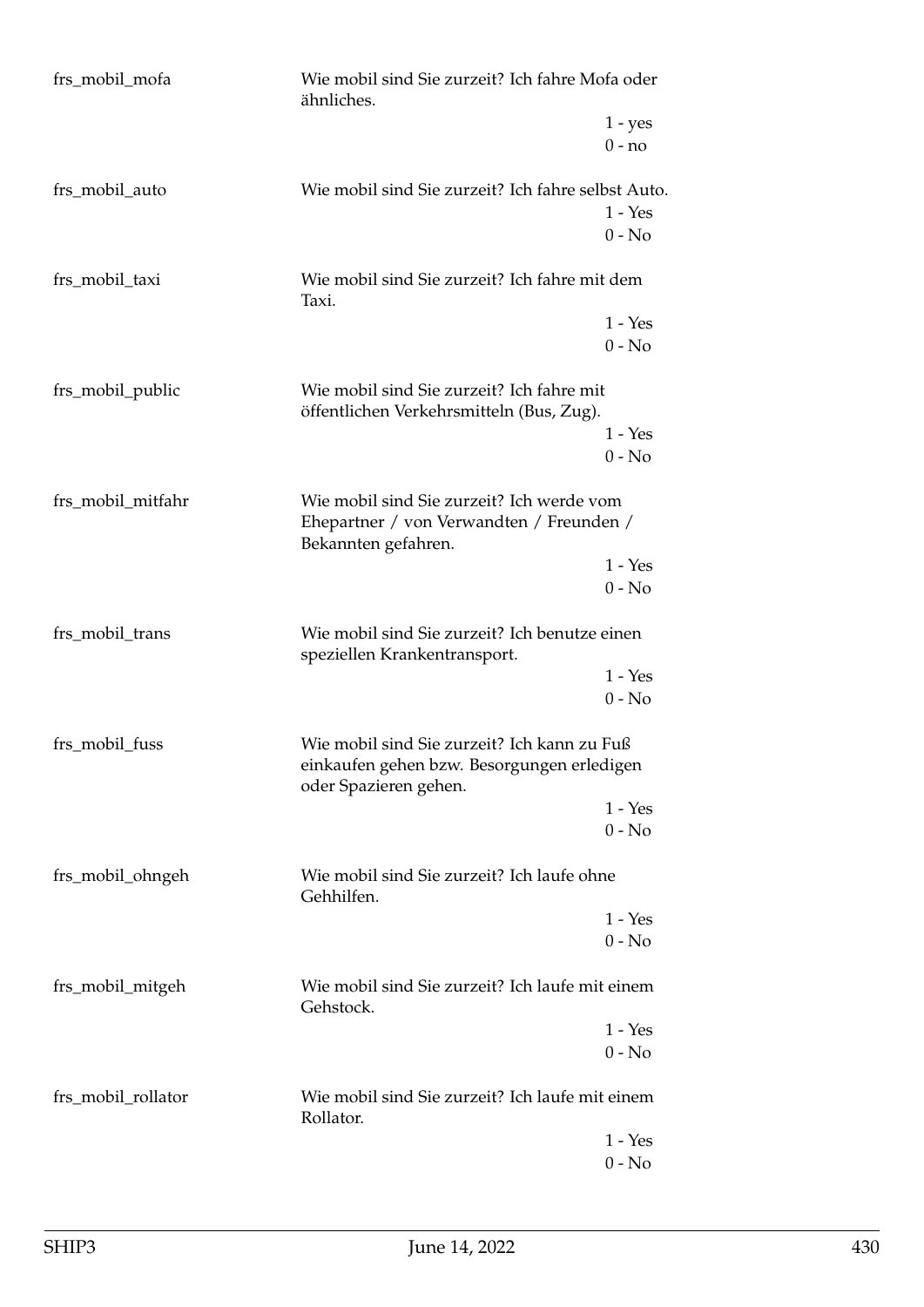| frs_mobil_rollstuhl | Wie mobil sind Sie zurzeit? Ich benutze einen<br>Rollstuhl.                                                  |                       |
|---------------------|--------------------------------------------------------------------------------------------------------------|-----------------------|
|                     |                                                                                                              | $1 - Yes$<br>$0 - No$ |
| frs_mobil_elektro   | Wie mobil sind Sie zurzeit? Ich benutze ein<br>Elektromobil.                                                 |                       |
|                     |                                                                                                              | $1 - Yes$<br>$0 - No$ |
| frs_mobil_begleit   | Wie mobil sind Sie zurzeit? Ich gehe nur in<br>Begleitung aus dem Haus.                                      |                       |
|                     |                                                                                                              | $1 - Yes$             |
|                     |                                                                                                              | $0 - No$              |
| frs_alltag_eink     | Was trifft zurzeit auf Sie zu? Ich erledige meine<br>Besorgungen und Einkäufe selbständig.                   |                       |
|                     |                                                                                                              | $1 - Off$             |
|                     |                                                                                                              | 2 - Manchmal          |
|                     |                                                                                                              | $3 -$ Nie             |
| frs_alltag_events   | Was trifft zurzeit auf Sie zu? Ich besuche<br>Veranstaltungen und Seniorentreffen, Konzerte,<br>Kirche, usw. |                       |
|                     |                                                                                                              | $1 - Off$             |
|                     |                                                                                                              | 2 - Manchmal          |
|                     |                                                                                                              | $3 -$ Nie             |
| frs_alltag_finanz   | Was trifft zurzeit auf Sie zu? Ich erledige meine<br>finanziellen Angelegenheiten selbst.                    |                       |
|                     |                                                                                                              | $1 - Off$             |
|                     |                                                                                                              | 2 - Manchmal          |
|                     |                                                                                                              | $3 -$ Nie             |
| frs_alltag_termin   | Was trifft zurzeit auf Sie zu? Ich vergesse<br>Verabredungen oder Arzttermine.                               |                       |
|                     |                                                                                                              | $1 - Off$             |
|                     |                                                                                                              | 2 - Manchmal          |
|                     |                                                                                                              | $3 -$ Nie             |
| frs_alltag_tv       | Was trifft zurzeit auf Sie zu? Ich schaue mir<br>Fernsehsendungen an.                                        |                       |
|                     |                                                                                                              | $1 - Off$             |
|                     |                                                                                                              | 2 - Manchmal          |
|                     |                                                                                                              | $3 -$ Nie             |
| frs_alltag_strasse  | Was trifft zurzeit auf Sie zu? Ich überquere ohne<br>Hilfe belebte Straßen.                                  |                       |
|                     |                                                                                                              | $1 - Off$             |
|                     |                                                                                                              | 2 - Manchmal          |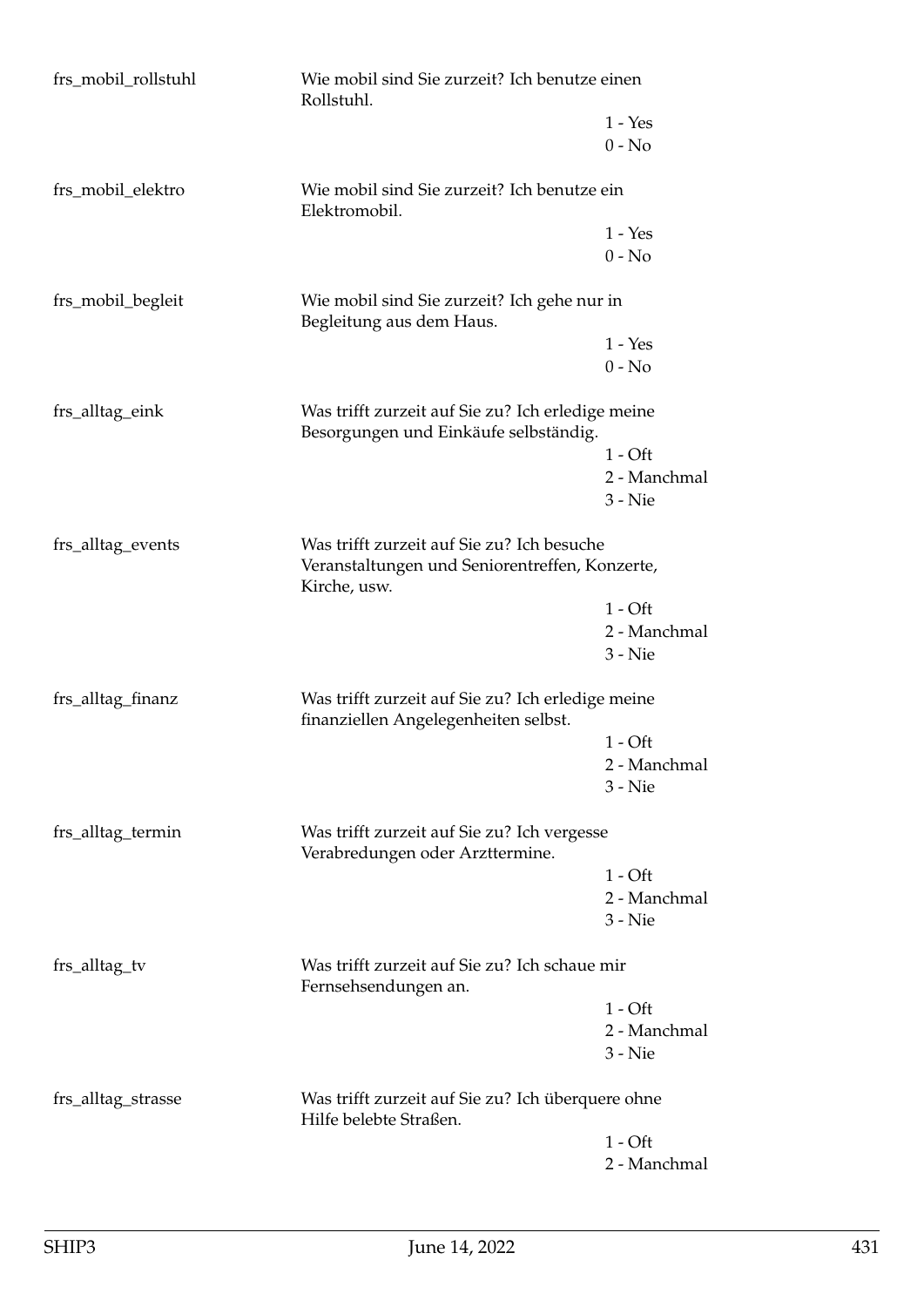| frs_alltag_datum<br>Was trifft zurzeit auf Sie zu? Ich vergesse das<br>Datum. |                                                                                                                        |                                                                                          |  |
|-------------------------------------------------------------------------------|------------------------------------------------------------------------------------------------------------------------|------------------------------------------------------------------------------------------|--|
|                                                                               |                                                                                                                        | $1 - Off$                                                                                |  |
|                                                                               |                                                                                                                        | 2 - Manchmal                                                                             |  |
|                                                                               |                                                                                                                        | $3 -$ Nie                                                                                |  |
| frs_alltag_anzieh                                                             | Was trifft zurzeit auf Sie zu? Ich habe Mühe beim<br>An- und Ausziehen.                                                |                                                                                          |  |
|                                                                               |                                                                                                                        | $1 - Off$                                                                                |  |
|                                                                               |                                                                                                                        | 2 - Manchmal                                                                             |  |
|                                                                               |                                                                                                                        | $3 - Nie$                                                                                |  |
| frs_alltag_ausgeh                                                             | Was trifft zurzeit auf Sie zu? Ich gehe allein außer<br>Haus.                                                          |                                                                                          |  |
|                                                                               |                                                                                                                        | $1 - Off$                                                                                |  |
|                                                                               |                                                                                                                        | 2 - Manchmal                                                                             |  |
|                                                                               |                                                                                                                        | $3 -$ Nie                                                                                |  |
| frs_alltag_wortfind                                                           | Was trifft zurzeit auf Sie zu? Ich kann Worte, die<br>mir auf der Zunge liegen, nicht sagen.                           |                                                                                          |  |
|                                                                               |                                                                                                                        | $1 - Off$                                                                                |  |
|                                                                               |                                                                                                                        | 2 - Manchmal                                                                             |  |
|                                                                               |                                                                                                                        | $3 -$ Nie                                                                                |  |
| frs_alltag_anruf                                                              | Was trifft zurzeit auf Sie zu? Ich rufe selbst<br>jemanden an.                                                         |                                                                                          |  |
|                                                                               |                                                                                                                        | $1 - Off$                                                                                |  |
|                                                                               |                                                                                                                        | 2 - Manchmal                                                                             |  |
|                                                                               |                                                                                                                        | $3 -$ Nie                                                                                |  |
| frs_alltag_erledig                                                            | Was trifft zurzeit auf Sie zu? Ich erledige kleinere<br>alltägliche Arbeiten wie Aufräumen, Abstauben,<br>usw. selbst. |                                                                                          |  |
|                                                                               |                                                                                                                        | $1 - Off$                                                                                |  |
|                                                                               |                                                                                                                        | 2 - Manchmal                                                                             |  |
|                                                                               |                                                                                                                        | $3 -$ Nie                                                                                |  |
| frs_alltag_brief                                                              |                                                                                                                        | Was trifft zurzeit auf Sie zu? Ich schreibe<br>jemandem einen Brief oder eine Postkarte. |  |
|                                                                               |                                                                                                                        | $1 - Off$                                                                                |  |
|                                                                               |                                                                                                                        | 2 - Manchmal                                                                             |  |
|                                                                               |                                                                                                                        | $3 -$ Nie                                                                                |  |
| frs_alltag_besuch                                                             | Verwandte, Bekannte, Freunde.                                                                                          | Was trifft zurzeit auf Sie zu? Ich besuche                                               |  |
|                                                                               |                                                                                                                        | $1 - Off$                                                                                |  |
|                                                                               |                                                                                                                        | 2 - Manchmal                                                                             |  |
|                                                                               |                                                                                                                        | $3 - Nie$                                                                                |  |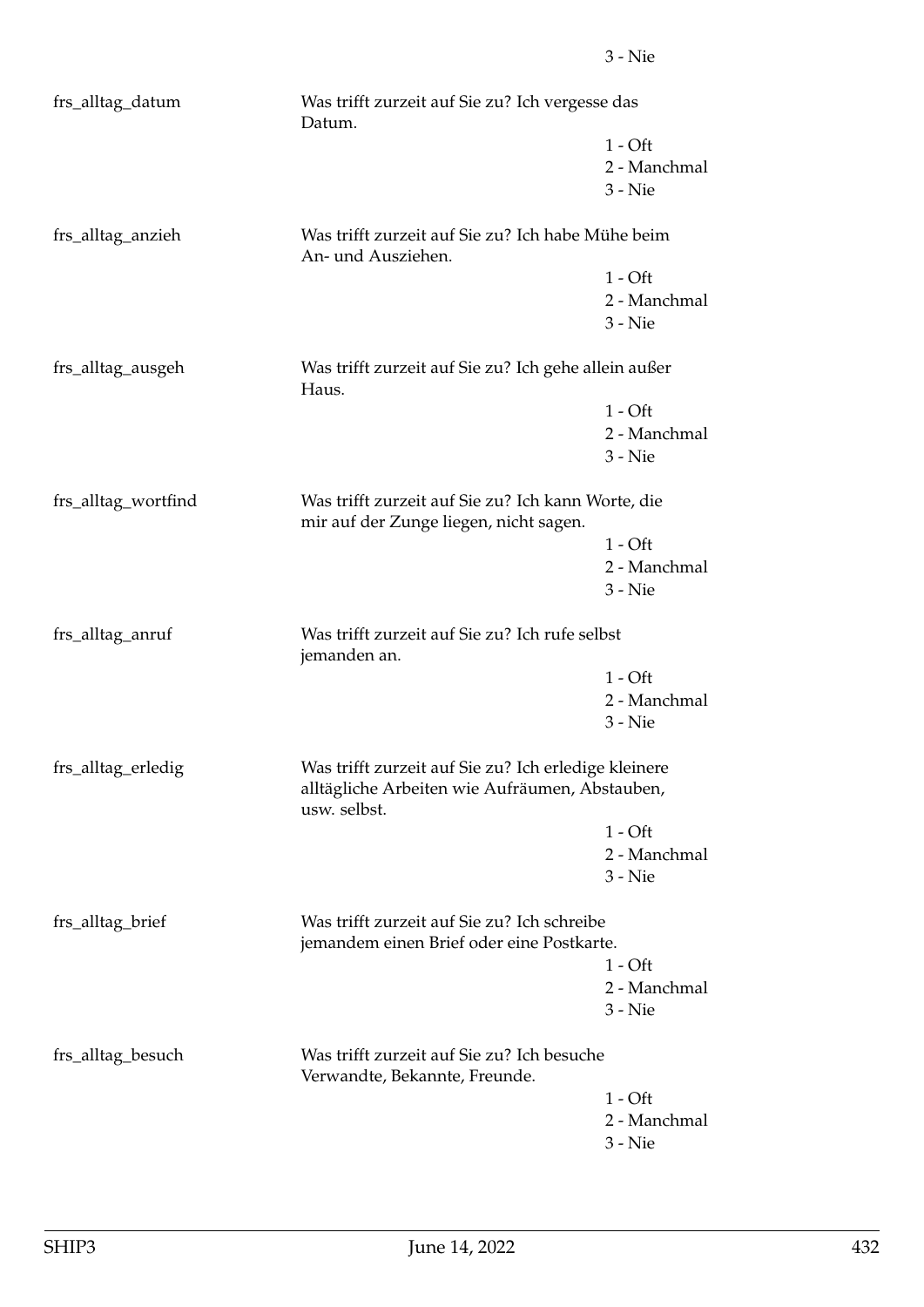| frs_alltag_mahlzeit            | den Mahlzeiten kleine Hilfen.                                                              | Was trifft zurzeit auf Sie zu? Ich bekomme bei                     |  |
|--------------------------------|--------------------------------------------------------------------------------------------|--------------------------------------------------------------------|--|
|                                |                                                                                            | $1 - Off$                                                          |  |
|                                |                                                                                            | 2 - Manchmal                                                       |  |
|                                |                                                                                            | $3 -$ Nie                                                          |  |
|                                |                                                                                            |                                                                    |  |
| frs_alltag_finden              | Was trifft zurzeit auf Sie zu? Ich habe<br>Schwierigkeiten, meine Brille, meinen Schlüssel |                                                                    |  |
|                                | oder meinen Geldbeutel zu finden.                                                          |                                                                    |  |
|                                |                                                                                            | $1 - Off$                                                          |  |
|                                |                                                                                            | 2 - Manchmal                                                       |  |
|                                |                                                                                            | $3 -$ Nie                                                          |  |
| frs_alltag_zeitung             | Was trifft zurzeit auf Sie zu? Ich lese die Zeitung<br>oder die Illustrierte.              |                                                                    |  |
|                                |                                                                                            | $1 - Off$                                                          |  |
|                                |                                                                                            | 2 - Manchmal                                                       |  |
|                                |                                                                                            | $3 -$ Nie                                                          |  |
| frs_alltag_werk                | Was trifft zurzeit auf Sie zu? Ich mache kleinere                                          |                                                                    |  |
|                                | handwerkliche Arbeiten selbst wie Knöpfe                                                   |                                                                    |  |
|                                | annähen oder einen Nagel in die Wand schlagen.                                             |                                                                    |  |
|                                |                                                                                            | $1 - Off$                                                          |  |
|                                |                                                                                            | 2 - Manchmal                                                       |  |
|                                |                                                                                            | $3 -$ Nie                                                          |  |
| <b>SNOT</b><br><b>SAQ_HOME</b> | Beurteilung des Schweregrades einer chronischen Sinusitis<br><b>Fragebogen Home</b>        |                                                                    |  |
|                                |                                                                                            | Notwendigkeit, die Nase zu schnauben/ sich zu                      |  |
| home_snot_bes_01               |                                                                                            |                                                                    |  |
|                                | schnäuzen                                                                                  | 0 - Kein Problem                                                   |  |
|                                |                                                                                            |                                                                    |  |
|                                |                                                                                            | 1 - Sehr geringes Problem                                          |  |
|                                |                                                                                            | 2 - Kleines Problem                                                |  |
|                                |                                                                                            | 3 - Mittelgradiges Problem                                         |  |
|                                |                                                                                            | 4 - Hochgradiges Problem<br>5 - Schlechter kann es nicht mehr wer- |  |
|                                |                                                                                            | den                                                                |  |
|                                |                                                                                            |                                                                    |  |
| home_snot_bes_02               | Niesen                                                                                     |                                                                    |  |
|                                |                                                                                            | 0 - Kein Problem                                                   |  |
|                                |                                                                                            | 1 - Sehr geringes Problem                                          |  |
|                                |                                                                                            | 2 - Kleines Problem                                                |  |
|                                |                                                                                            | 3 - Mittelgradiges Problem                                         |  |
|                                |                                                                                            | 4 - Hochgradiges Problem                                           |  |
|                                |                                                                                            | 5 - Schlechter kann es nicht mehr wer-                             |  |
|                                |                                                                                            | den                                                                |  |
|                                |                                                                                            |                                                                    |  |
| home_snot_bes_03               | laufende Nase                                                                              | 0 - Kein Problem                                                   |  |
|                                |                                                                                            | 1 - Sehr geringes Problem                                          |  |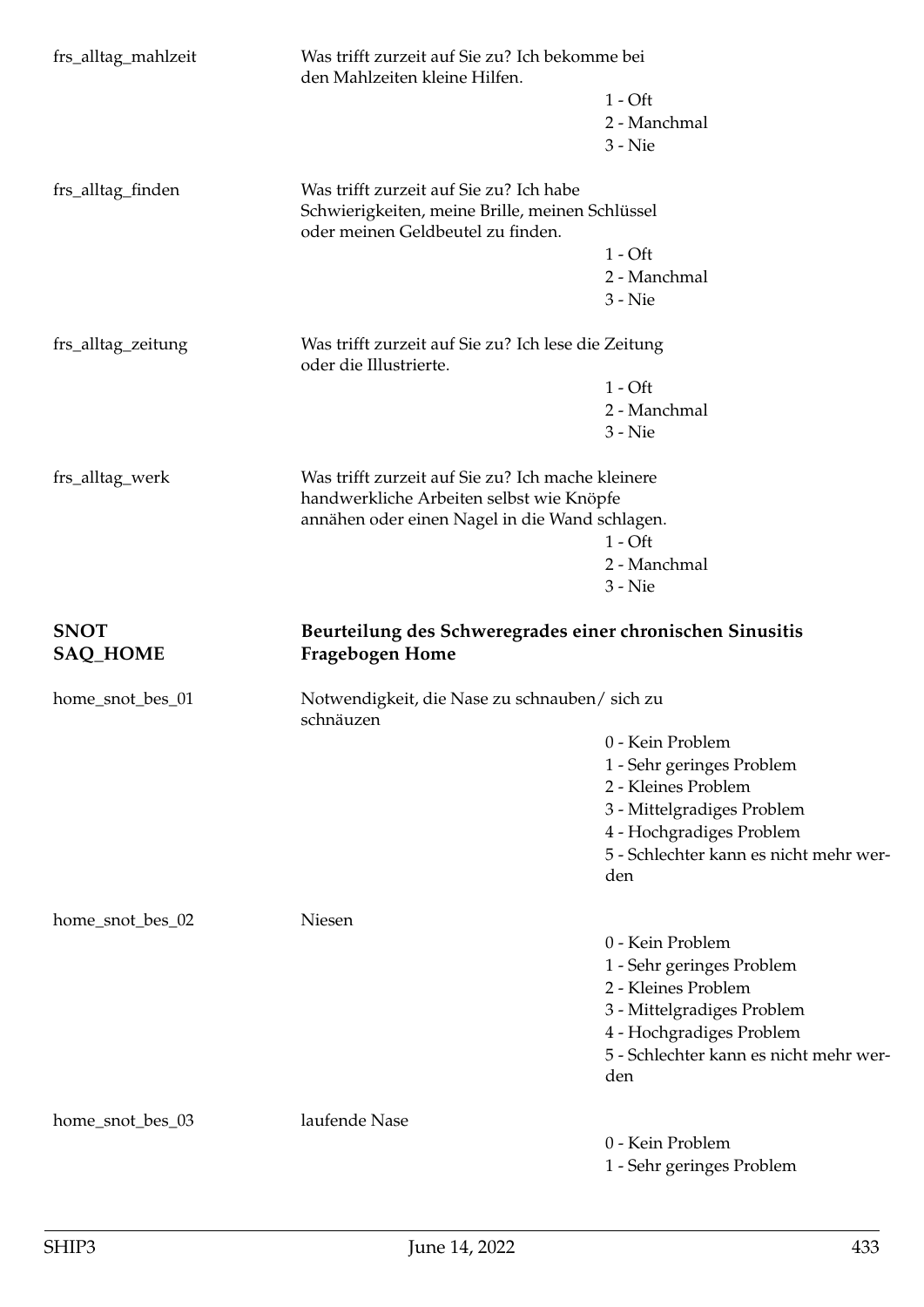|                  |                                                                   | 2 - Kleines Problem<br>3 - Mittelgradiges Problem<br>4 - Hochgradiges Problem<br>5 - Schlechter kann es nicht mehr wer-<br>den                                                  |
|------------------|-------------------------------------------------------------------|---------------------------------------------------------------------------------------------------------------------------------------------------------------------------------|
| home_snot_bes_04 | Husten                                                            | 0 - Kein Problem<br>1 - Sehr geringes Problem<br>2 - Kleines Problem<br>3 - Mittelgradiges Problem<br>4 - Hochgradiges Problem<br>5 - Schlechter kann es nicht mehr wer-<br>den |
| home_snot_bes_05 | in den Rachenraum fließendes Nasensekret                          | 0 - Kein Problem<br>1 - Sehr geringes Problem<br>2 - Kleines Problem<br>3 - Mittelgradiges Problem<br>4 - Hochgradiges Problem<br>5 - Schlechter kann es nicht mehr wer-<br>den |
| home_snot_bes_06 | Wichtigste gesundheitliche Probleme:<br>dickflüssiges Nasensekret | 0 - Kein Problem<br>1 - Sehr geringes Problem<br>2 - Kleines Problem<br>3 - Mittelgradiges Problem<br>4 - Hochgradiges Problem<br>5 - Schlechter kann es nicht mehr wer-<br>den |
| home_snot_bes_07 | Druck auf den Ohren                                               | 0 - Kein Problem<br>1 - Sehr geringes Problem<br>2 - Kleines Problem<br>3 - Mittelgradiges Problem<br>4 - Hochgradiges Problem<br>5 - Schlechter kann es nicht mehr wer-<br>den |
| home_snot_bes_08 | Schwindelgefühl                                                   | 0 - Kein Problem<br>1 - Sehr geringes Problem<br>2 - Kleines Problem<br>3 - Mittelgradiges Problem<br>4 - Hochgradiges Problem<br>5 - Schlechter kann es nicht mehr wer-<br>den |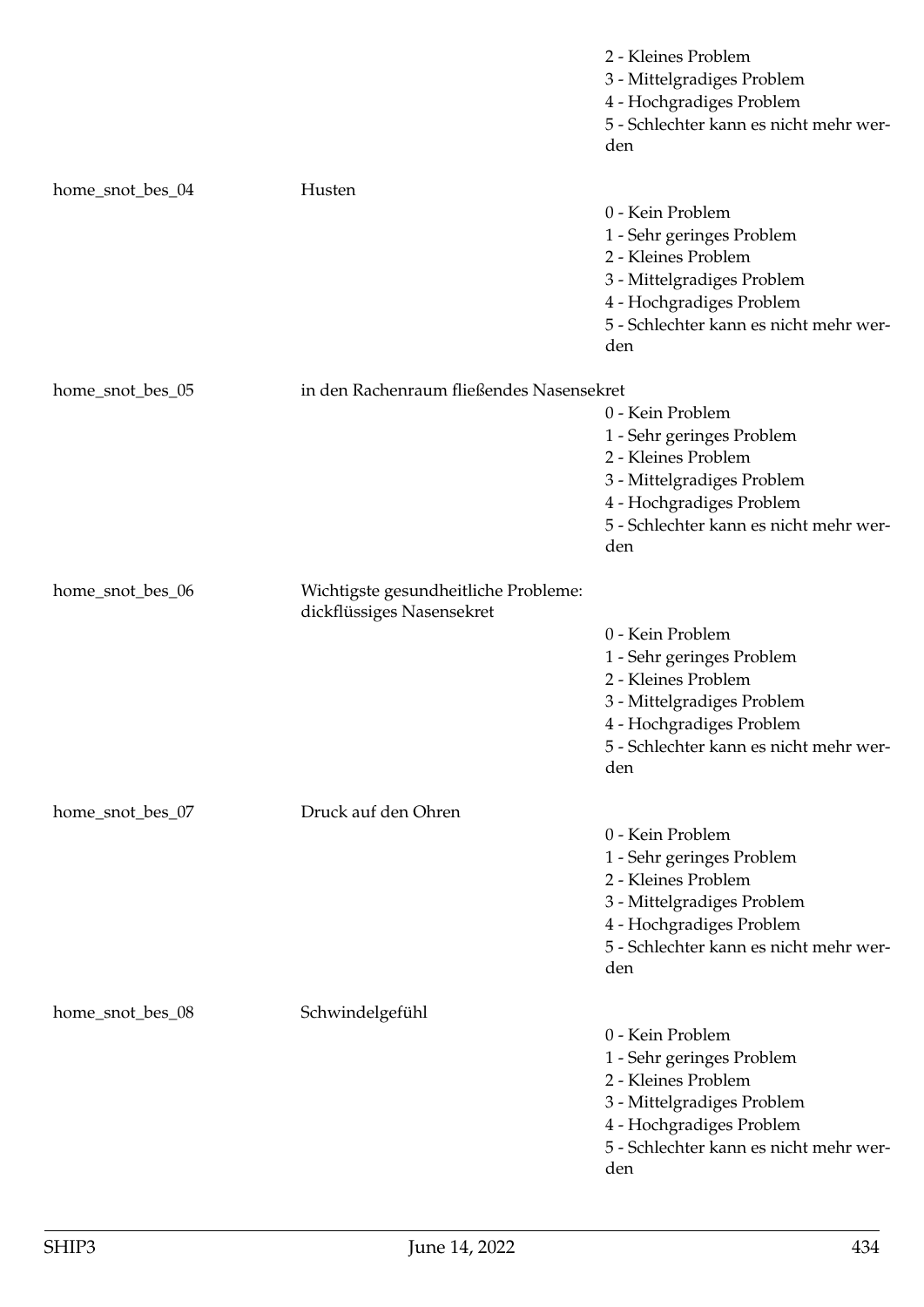| home_snot_bes_09 | Ohrenschmerzen                        |                                                                                                                                                                                 |
|------------------|---------------------------------------|---------------------------------------------------------------------------------------------------------------------------------------------------------------------------------|
|                  |                                       | 0 - Kein Problem<br>1 - Sehr geringes Problem<br>2 - Kleines Problem<br>3 - Mittelgradiges Problem<br>4 - Hochgradiges Problem<br>5 - Schlechter kann es nicht mehr wer-<br>den |
| home_snot_bes_10 | Kopfschmerzen/ Druckgefühl im Gesicht | 0 - Kein Problem<br>1 - Sehr geringes Problem<br>2 - Kleines Problem<br>3 - Mittelgradiges Problem<br>4 - Hochgradiges Problem<br>5 - Schlechter kann es nicht mehr wer-<br>den |
| home_snot_bes_11 | Einschlafschwierigkeiten              | 0 - Kein Problem<br>1 - Sehr geringes Problem<br>2 - Kleines Problem<br>3 - Mittelgradiges Problem<br>4 - Hochgradiges Problem<br>5 - Schlechter kann es nicht mehr wer-<br>den |
| home_snot_bes_12 | nächtliches Aufwachen                 | 0 - Kein Problem<br>1 - Sehr geringes Problem<br>2 - Kleines Problem<br>3 - Mittelgradiges Problem<br>4 - Hochgradiges Problem<br>5 - Schlechter kann es nicht mehr wer-<br>den |
| home_snot_bes_13 | Mangel an erholsamen Schlaf           | 0 - Kein Problem<br>1 - Sehr geringes Problem<br>2 - Kleines Problem<br>3 - Mittelgradiges Problem<br>4 - Hochgradiges Problem<br>5 - Schlechter kann es nicht mehr wer-<br>den |
| home_snot_bes_14 | Müdigkeit beim Aufwachen              | 0 - Kein Problem<br>1 - Sehr geringes Problem<br>2 - Kleines Problem                                                                                                            |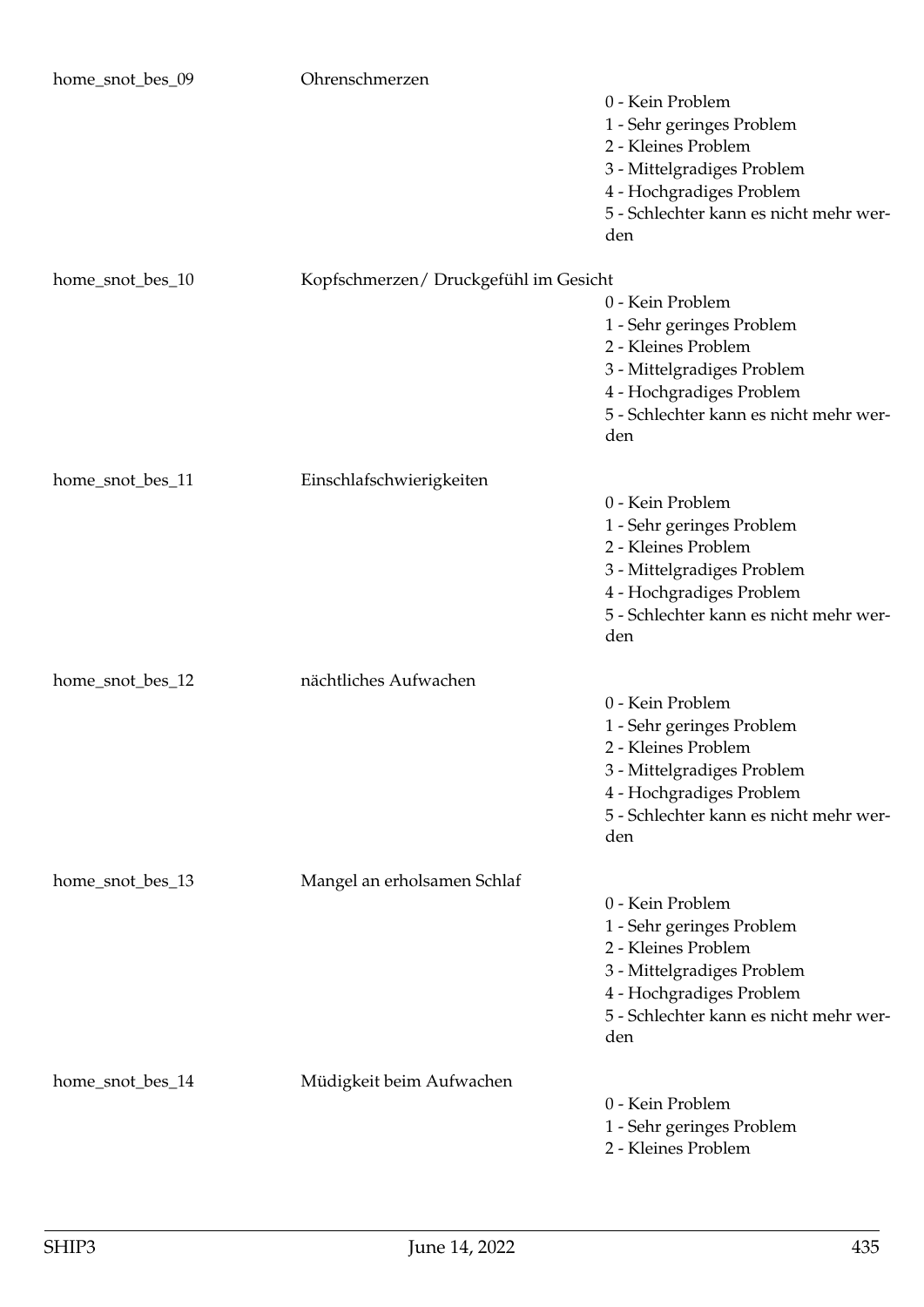|                  |                                     | 3 - Mittelgradiges Problem<br>4 - Hochgradiges Problem<br>5 - Schlechter kann es nicht mehr wer-<br>den                                                                         |
|------------------|-------------------------------------|---------------------------------------------------------------------------------------------------------------------------------------------------------------------------------|
| home_snot_bes_15 | Erschöpfung/Mattigkeit              | 0 - Kein Problem<br>1 - Sehr geringes Problem<br>2 - Kleines Problem<br>3 - Mittelgradiges Problem<br>4 - Hochgradiges Problem<br>5 - Schlechter kann es nicht mehr wer-<br>den |
| home_snot_bes_16 | verminderte Leistungsfähigkeit      | 0 - Kein Problem<br>1 - Sehr geringes Problem<br>2 - Kleines Problem<br>3 - Mittelgradiges Problem<br>4 - Hochgradiges Problem<br>5 - Schlechter kann es nicht mehr wer-<br>den |
| home_snot_bes_17 | verminderte Konzentrationsfähigkeit | 0 - Kein Problem<br>1 - Sehr geringes Problem<br>2 - Kleines Problem<br>3 - Mittelgradiges Problem<br>4 - Hochgradiges Problem<br>5 - Schlechter kann es nicht mehr wer-<br>den |
| home_snot_bes_18 | frustriert/unruhig/reizbar          | 0 - Kein Problem<br>1 - Sehr geringes Problem<br>2 - Kleines Problem<br>3 - Mittelgradiges Problem<br>4 - Hochgradiges Problem<br>5 - Schlechter kann es nicht mehr wer-<br>den |
| home_snot_bes_19 | traurig                             | 0 - Kein Problem<br>1 - Sehr geringes Problem<br>2 - Kleines Problem<br>3 - Mittelgradiges Problem<br>4 - Hochgradiges Problem<br>5 - Schlechter kann es nicht mehr wer-<br>den |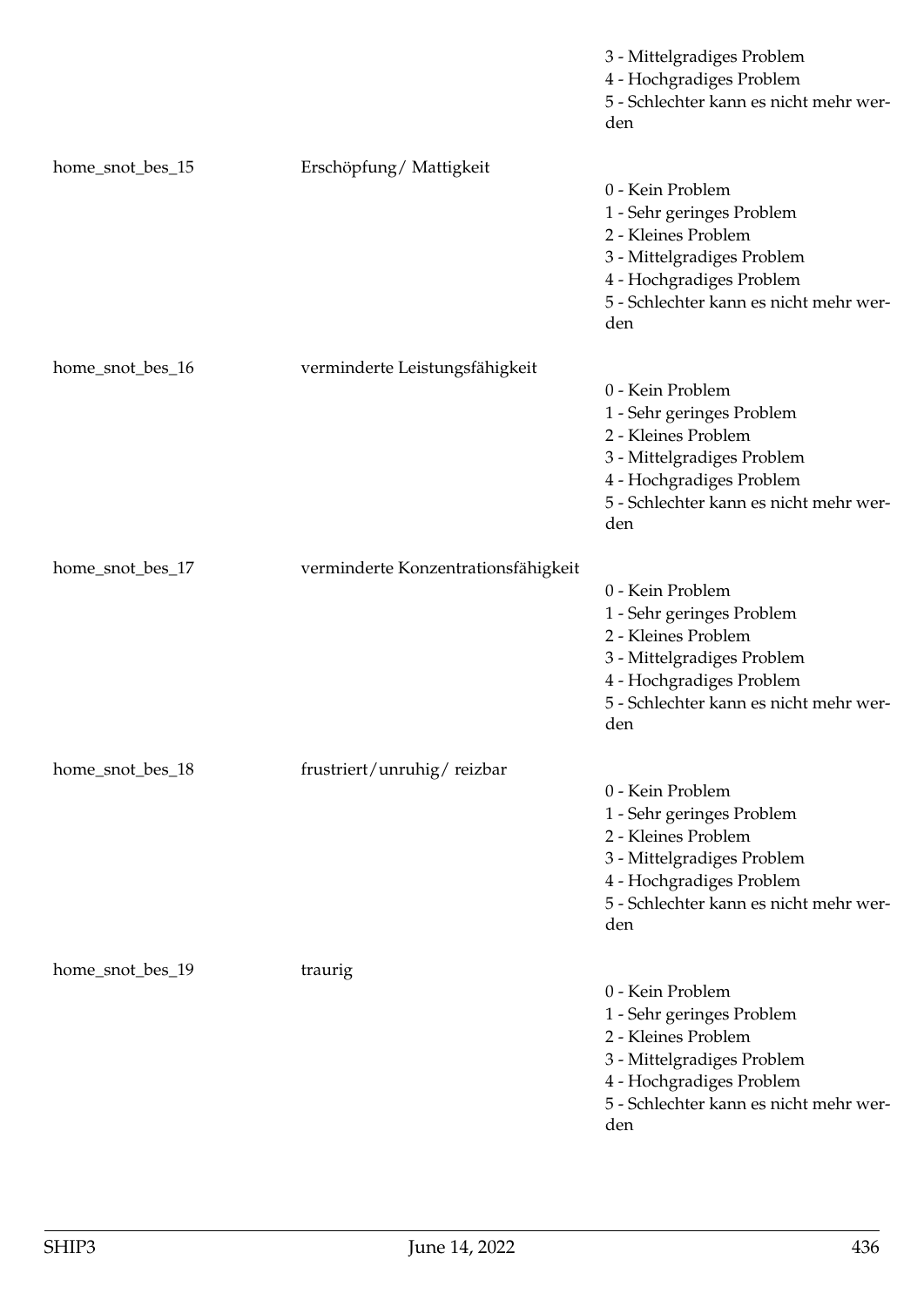| home_snot_bes_20  | beschämt, verlegen                                          |                                        |
|-------------------|-------------------------------------------------------------|----------------------------------------|
|                   |                                                             | 0 - Kein Problem                       |
|                   |                                                             | 1 - Sehr geringes Problem              |
|                   |                                                             | 2 - Kleines Problem                    |
|                   |                                                             | 3 - Mittelgradiges Problem             |
|                   |                                                             | 4 - Hochgradiges Problem               |
|                   |                                                             | 5 - Schlechter kann es nicht mehr wer- |
|                   |                                                             | den                                    |
| home_snot_prob_01 | Wichtigste gesundheitliche Probleme:                        |                                        |
|                   | Notwendigkeit, die Nase zu schnauben/ sich zu<br>schnäuzen  |                                        |
|                   |                                                             | $0 - No$                               |
|                   |                                                             | $1 - Yes$                              |
| home_snot_prob_02 | Wichtigste gesundheitliche Probleme: Niesen                 |                                        |
|                   |                                                             | $0 - No$                               |
|                   |                                                             | $1 - Yes$                              |
|                   |                                                             |                                        |
| home_snot_prob_03 | Wichtigste gesundheitliche Probleme: laufende<br>Nase       |                                        |
|                   |                                                             | $0 - No$                               |
|                   |                                                             | $1 - Yes$                              |
| home_snot_prob_04 | Wichtigste gesundheitliche Probleme: Husten                 |                                        |
|                   |                                                             | $0 - No$                               |
|                   |                                                             | $1 - Yes$                              |
| home_snot_prob_05 | Wichtigste gesundheitliche Probleme: in den                 |                                        |
|                   | Rachenraum fließendes Nasensekret                           |                                        |
|                   |                                                             | $0 - No$                               |
|                   |                                                             | $1 - Yes$                              |
| home_snot_prob_06 | Wichtigste gesundheitliche Probleme:                        |                                        |
|                   | dickflüssiges Nasensekret                                   |                                        |
|                   |                                                             | $0 - No$                               |
|                   |                                                             | $1 - Yes$                              |
| home_snot_prob_07 | Wichtigste gesundheitliche Probleme: Druck auf<br>den Ohren |                                        |
|                   |                                                             | $0 - No$                               |
|                   |                                                             | $1 - Yes$                              |
| home_snot_prob_08 | Wichtigste gesundheitliche Probleme:<br>Schwindelgefühl     |                                        |
|                   |                                                             | $0 - No$                               |
|                   |                                                             | $1 - Yes$                              |
| home_snot_prob_09 | Wichtigste gesundheitliche Probleme:                        |                                        |
|                   | Ohrenschmerzen                                              |                                        |
|                   |                                                             | $0 - No$                               |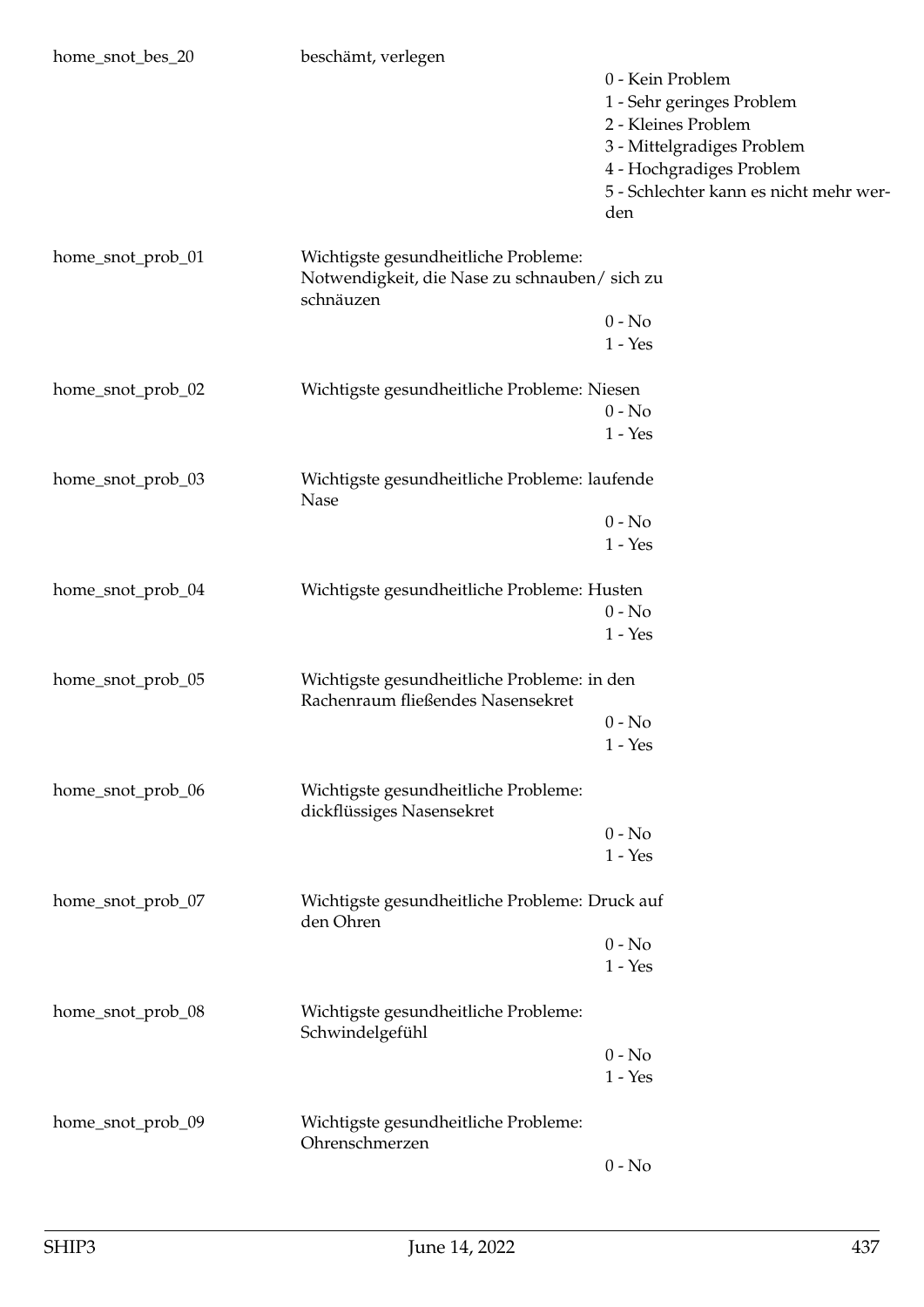| home_snot_prob_10 | Wichtigste gesundheitliche Probleme:<br>Kopfschmerzen/ Druckgefühl im Gesicht                        |           |
|-------------------|------------------------------------------------------------------------------------------------------|-----------|
|                   |                                                                                                      | $0 - No$  |
|                   |                                                                                                      | $1 - Yes$ |
| home_snot_prob_11 | Wichtigste gesundheitliche Probleme:<br>Einschlafschwierigkeiten                                     |           |
|                   |                                                                                                      | $0 - No$  |
|                   |                                                                                                      | $1 - Yes$ |
| home_snot_prob_12 | Wichtigste gesundheitliche Probleme: nächtliches<br>Aufwachen                                        |           |
|                   |                                                                                                      | $0 - No$  |
|                   |                                                                                                      | $1 - Yes$ |
| home_snot_prob_13 | Wichtigste gesundheitliche Probleme: Mangel an<br>erholsamen Schlaf                                  |           |
|                   |                                                                                                      | $0 - No$  |
|                   |                                                                                                      | $1 - Yes$ |
| home_snot_prob_14 | Wichtigste gesundheitliche Probleme: Müdigkeit<br>beim Aufwachen                                     |           |
|                   |                                                                                                      | $0 - No$  |
|                   |                                                                                                      | $1 - Yes$ |
| home_snot_prob_15 | Wichtigste gesundheitliche Probleme:<br>Erschöpfung/Mattigkeit                                       |           |
|                   |                                                                                                      | $0 - No$  |
|                   |                                                                                                      | $1 - Yes$ |
| home_snot_prob_16 | Wichtigste gesundheitliche Probleme:<br>verminderte Leistungsfähigkeiteme:<br>Erschöpfung/Mattigkeit |           |
|                   |                                                                                                      | $0 - No$  |
|                   |                                                                                                      | $1 - Yes$ |
| home_snot_prob_17 | Wichtigste gesundheitliche Probleme:<br>verminderte Konzentrationsfähigkeit                          |           |
|                   |                                                                                                      | $0 - No$  |
|                   |                                                                                                      | $1 - Yes$ |
| home_snot_prob_18 | Wichtigste gesundheitliche Probleme:<br>frustriert/unruhig/reizbar                                   |           |
|                   |                                                                                                      | $0 - No$  |
|                   |                                                                                                      | $1 - Yes$ |
| home_snot_prob_19 | Wichtigste gesundheitliche Probleme: traurig                                                         |           |
|                   |                                                                                                      | $0 - No$  |
|                   |                                                                                                      | $1 - Yes$ |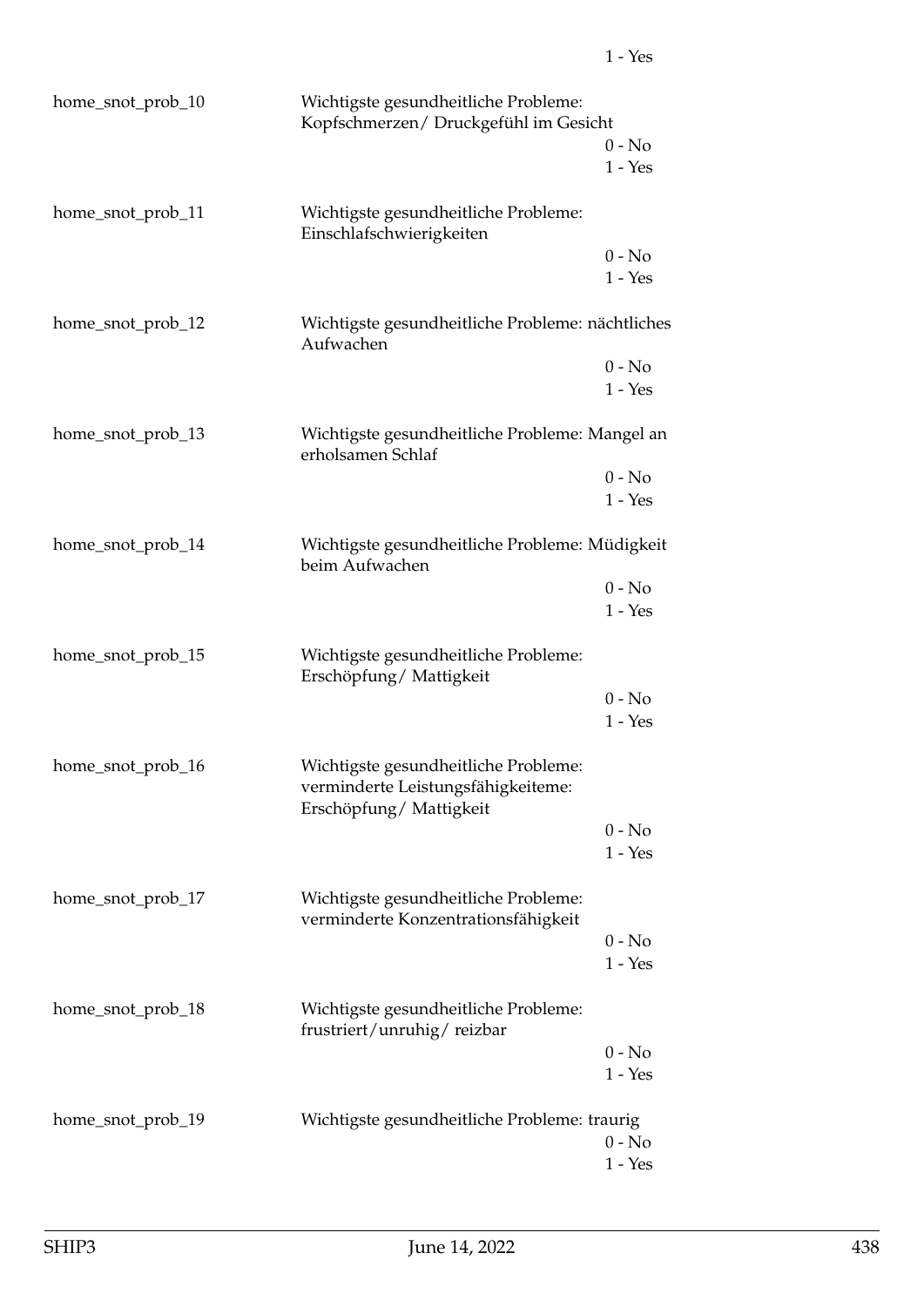| home_snot_prob_20             | Wichtigste gesundheitliche Probleme: beschämt,<br>verlegen                                                                                                    |                                                  |  |
|-------------------------------|---------------------------------------------------------------------------------------------------------------------------------------------------------------|--------------------------------------------------|--|
|                               |                                                                                                                                                               | $0 - No$                                         |  |
|                               |                                                                                                                                                               | $1 - Yes$                                        |  |
| <b>BGL</b><br><b>SAQ_HOME</b> | Oberbauchorgane<br><b>Fragebogen Home</b>                                                                                                                     |                                                  |  |
| home_shit_01                  | Wie oft haben Sie normalerweise Stuhlgang am<br>Tag?                                                                                                          |                                                  |  |
| home_shit_02                  | Wie empfinden Sie die Konsistenz Ihres<br>Stuhlgangs in der Regel?                                                                                            |                                                  |  |
|                               |                                                                                                                                                               | 1 - Flüssig bis breiig                           |  |
|                               |                                                                                                                                                               | 2 - Normal                                       |  |
|                               |                                                                                                                                                               | 3 - Unangenehm hart                              |  |
| home_shit_03                  | Hatten Sie in den letzten drei Monaten an<br>mindestens drei Tagen im Monat krampfartige<br>Bauchschmerzen, Blähungen oder ein<br>Unwohlsein im Bauchbereich? |                                                  |  |
|                               |                                                                                                                                                               | $0 - No$                                         |  |
|                               |                                                                                                                                                               | $1 - Yes$                                        |  |
| home_shit_04                  | Haben diese Beschwerden vor mehr als sechs<br>Monaten begonnen?                                                                                               |                                                  |  |
|                               |                                                                                                                                                               | $0 - No$                                         |  |
|                               |                                                                                                                                                               | $1 - Yes$                                        |  |
| home_shit_05                  | Trat dabei eine Veränderung der Stuhlhäufigkeit<br>(vermehrt oder vermindert) auf?                                                                            |                                                  |  |
|                               |                                                                                                                                                               | $0$ - Nein                                       |  |
|                               |                                                                                                                                                               | 1 - Ja, immer vermehrt                           |  |
|                               |                                                                                                                                                               | 2 - Ja, immer vermindert                         |  |
|                               |                                                                                                                                                               | 3 - Ja, sowohl vermehrt als auch ver-<br>mindert |  |
| home_shit_06                  | Trat dabei eine Veränderung der Stuhlkonsistenz<br>(breiiger oder fester) auf?                                                                                |                                                  |  |
|                               |                                                                                                                                                               | $0 - Nein$                                       |  |
|                               |                                                                                                                                                               | 1 - Ja, immer breiiger                           |  |
|                               |                                                                                                                                                               | 2 - Ja, immer fester                             |  |
|                               |                                                                                                                                                               | 3 - Ja, sowohl breiiger als auch fester          |  |
| home_shit_07                  | Bessern sich diese Beschwerden nach dem<br>Stuhlgang?                                                                                                         |                                                  |  |
|                               |                                                                                                                                                               | $0 - No$                                         |  |
|                               |                                                                                                                                                               | $1 - Yes$                                        |  |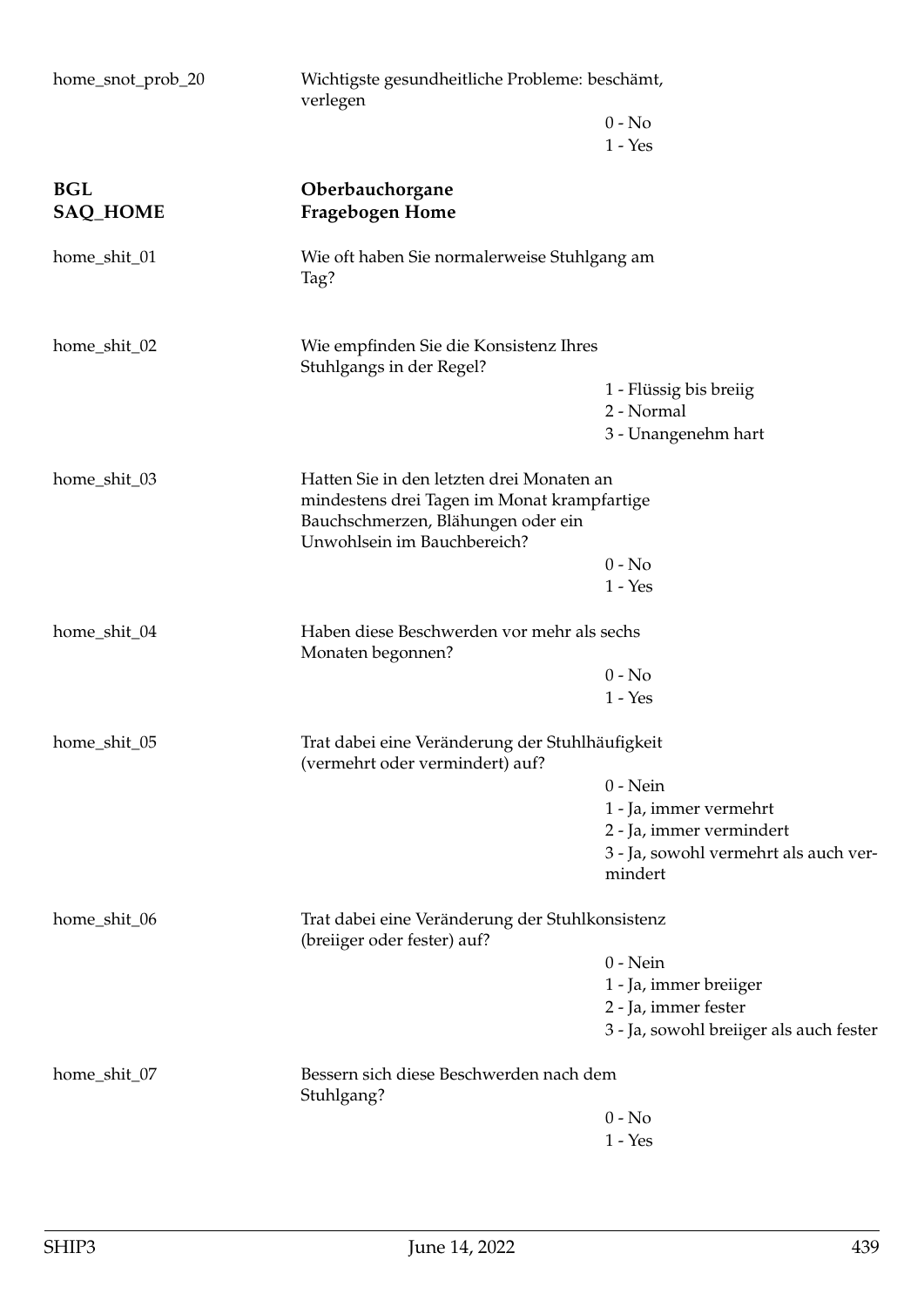| home_shit_08 | Kam es zu einer Verschlimmerung der<br>Beschwerden durch Stress, Angst oder<br>Frustration? |                                                  |  |
|--------------|---------------------------------------------------------------------------------------------|--------------------------------------------------|--|
|              |                                                                                             | $0 - No$                                         |  |
|              |                                                                                             | $1 - Yes$                                        |  |
| home_shit_09 | Waren Sie deshalb beim Arzt?                                                                |                                                  |  |
|              |                                                                                             | $0 - Nein$                                       |  |
|              |                                                                                             | 1 - Ja, und er hat folgende Diagnose<br>gestellt |  |
|              |                                                                                             | 2 - Ja, aber er hat keine Diagnose               |  |
|              |                                                                                             | gestellt                                         |  |
|              |                                                                                             | 3 - Ja, aber Diagnose unbekannt                  |  |
| home_shit_10 | Waren Sie deshalb beim Arzt? (bitte Diagnose<br>angeben):                                   |                                                  |  |
|              |                                                                                             |                                                  |  |
| home_shit_11 | Kam es bei Ihnen in den letzten drei Monaten zu                                             |                                                  |  |
|              | einer Veränderung der Stuhlkonsistenz                                                       |                                                  |  |
|              | (Durchfall, Verstopfung oder beides im Wechsel)?                                            | $0 - No$                                         |  |
|              |                                                                                             | $1 - Yes$                                        |  |
|              |                                                                                             |                                                  |  |
| home_shit_12 | Hatten Sie in den letzten drei Monaten das                                                  |                                                  |  |
|              | Gefühl einer unvollständigen Darmentleerung?                                                |                                                  |  |
|              |                                                                                             | $0 - No$                                         |  |
|              |                                                                                             | $1 - Yes$                                        |  |
| home_shit_13 | Hatten Sie in den letzten drei Monaten Blut- oder<br>Schleimbeimengungen im Stuhl?          |                                                  |  |
|              |                                                                                             | $0 - No$                                         |  |
|              |                                                                                             | $1 - Yes$                                        |  |
| home_shit_14 | Gibt es in Ihrer Familie Fälle von Darmkrebs?                                               |                                                  |  |
|              |                                                                                             | $0 - No$                                         |  |
|              |                                                                                             | $1 - Yes$                                        |  |
| home_shit_15 | Haben Familieangehörige eine chronisch                                                      |                                                  |  |
|              | entzündliche Darmerkrankung wie Morbus<br>Crohn oder Colitis ulcerosa?                      |                                                  |  |
|              |                                                                                             | $0 - No$                                         |  |
|              |                                                                                             | $1 - Yes$                                        |  |
| home_shit_16 | Ist bei Ihnen jemals eine chronisch entzündliche                                            |                                                  |  |
|              | Darmerkrankung wie Morbus Crohn oder Colitis<br>ulcerosa diagnostiziert worden?             |                                                  |  |
|              |                                                                                             | $0 - No$                                         |  |
|              |                                                                                             | $1 - Yes$                                        |  |
|              |                                                                                             |                                                  |  |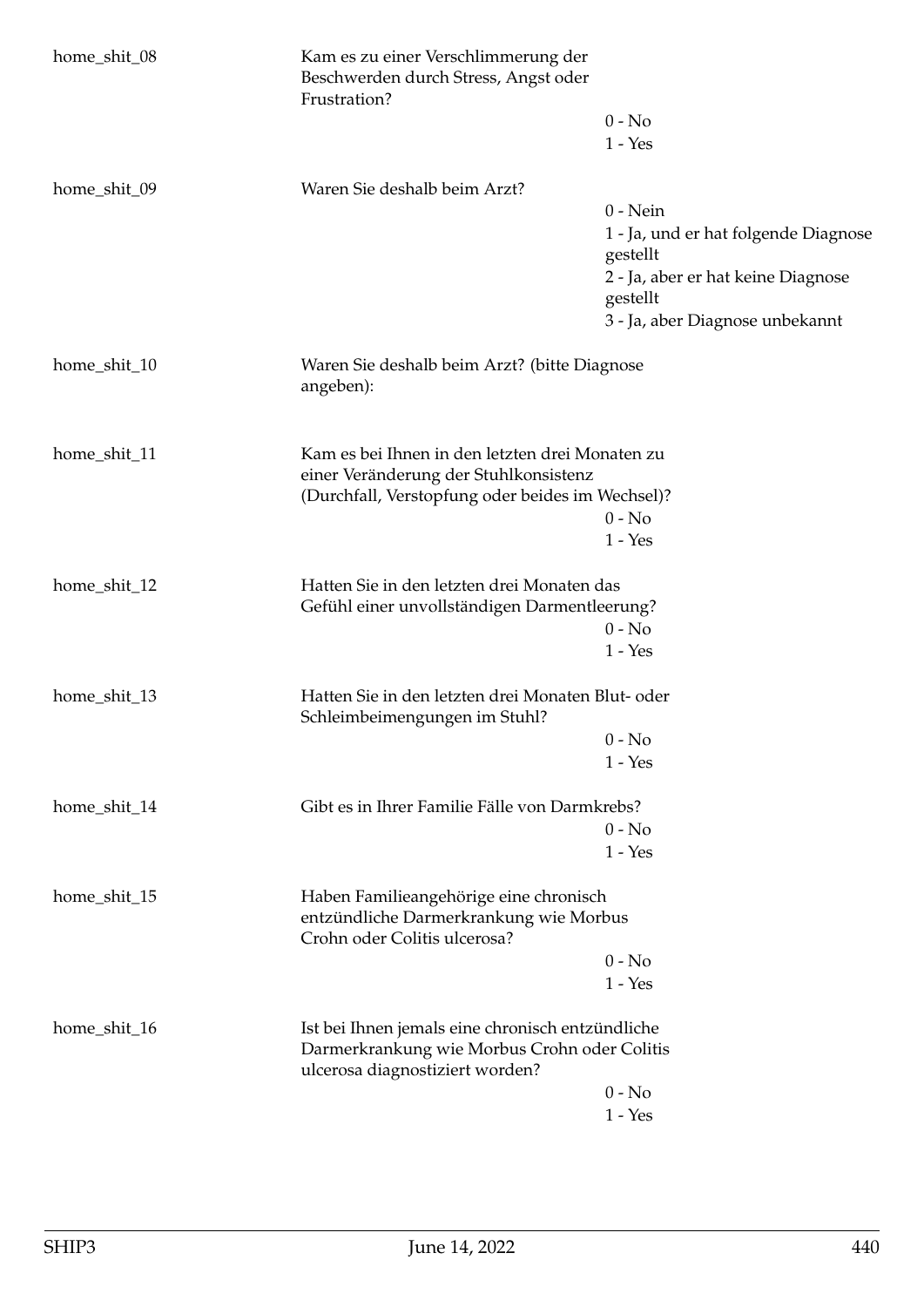| home_shit_17 | Haben Sie Hämorrhoiden oder brennt bzw. juckt<br>der Enddarm stark nach dem Toilettengang?                                                                                             | $0 - No$<br>$1 - Yes$                                                                                                           |
|--------------|----------------------------------------------------------------------------------------------------------------------------------------------------------------------------------------|---------------------------------------------------------------------------------------------------------------------------------|
| home_shit_18 | Bestanden bei Ihnen über einen Zeitraum von<br>etwa 3 Monaten während des letzten halben<br>Jahres krampf- oder kolikartige Schmerzen im<br>Oberbauch besonders auf der rechten Seite? |                                                                                                                                 |
|              |                                                                                                                                                                                        | $0 - No$<br>$1 - Yes$                                                                                                           |
| home_bgl_02  | Wurden in diesem Zusammenhang<br>Gallenblasensteine bei Ihnen gefunden?                                                                                                                |                                                                                                                                 |
|              |                                                                                                                                                                                        | $0 - No$<br>$1 - Yes$                                                                                                           |
| home_shit_19 | Wurden Sie jemals wegen einem<br>Gallensteinleiden operiert?                                                                                                                           |                                                                                                                                 |
|              |                                                                                                                                                                                        | $0 - No$<br>$1 - Yes$                                                                                                           |
| home_bgl_03  | Hatten Sie jemals gürtelförmig oder in den<br>Rücken ausstrahlende Schmerzen im Oberbauch?                                                                                             | $0 - No$                                                                                                                        |
|              |                                                                                                                                                                                        | $1 - Yes$                                                                                                                       |
| home_bgl_04  | Wurde in diesem Zusammenhang von einem<br>Arzt jemals eine Entzündung der<br>Bauchspeicheldrüse (Pankreatitis) festgestellt?                                                           |                                                                                                                                 |
|              |                                                                                                                                                                                        | $0 - No$<br>$1 - Yes$                                                                                                           |
| home_bgl_05  | Hatten Sie schon mehr als einmal eine<br>Bauchspeichel drüsenentzündung (Pankreatitis)?                                                                                                |                                                                                                                                 |
|              |                                                                                                                                                                                        | $0 - No$<br>$1 - Yes$                                                                                                           |
| home_shit_20 | Wurden Sie jemals mit einer<br>Bauchspeicheldrüsenentzündung (Pankreatitis)<br>im Krankenhaus stationär behandelt?                                                                     |                                                                                                                                 |
|              |                                                                                                                                                                                        | $0$ - Nein<br>1 - Ja, und zwar in folgendem<br>Krankenhaus<br>2 - Ja, aber Name und Adresse des<br>Krankenhauses sind unbekannt |
| home_shit_21 | Wurden Sie jemals mit einer<br>Bauchspeicheldrüsenentzündung (Pankreatitis)<br>im Krankenhaus stationär behandelt? (Adresse<br>des Krankenhauses)                                      |                                                                                                                                 |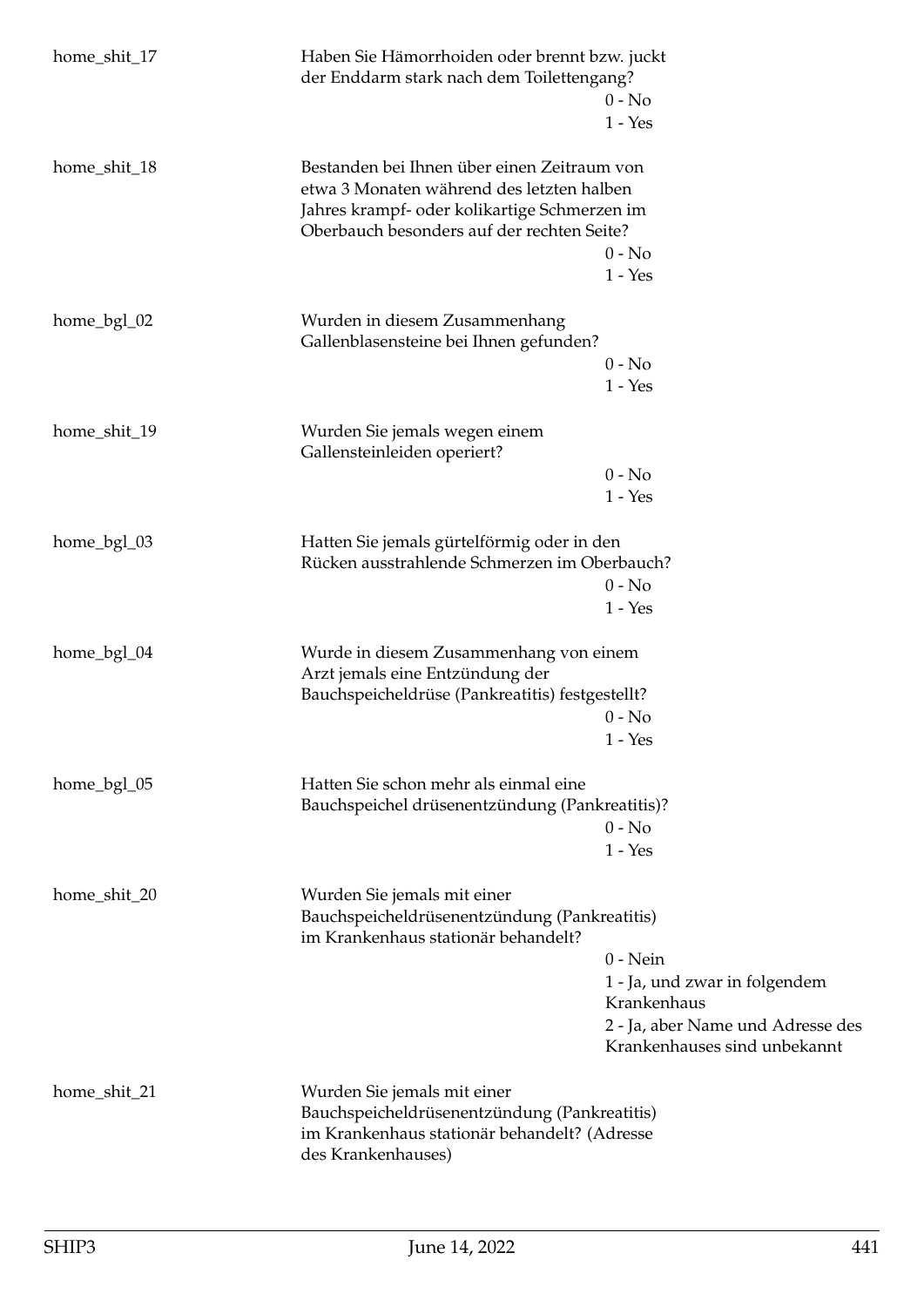| home_bgl_06  | Wurde in diesem Zusammenhang von einem<br>Arzt eine chronische Entzündung der<br>Bauchspeicheldrüse (chronische Pankreatitis)<br>festgestellt?                                                                                   | $0 - No$<br>$1 - Yes$                                                                      |
|--------------|----------------------------------------------------------------------------------------------------------------------------------------------------------------------------------------------------------------------------------|--------------------------------------------------------------------------------------------|
| home_bgl_07  | Gibt es in Ihrer Familie eine oder mehrere mit<br>Ihnen verwandte (nicht verschwägerte)<br>Personen, die an einer akuten oder chronischen<br>Bauchspeicheldrüsenentzündung leiden oder<br>gelitten haben?                        | $0$ - Nein<br>1 - Ja, ca. ____ Personen<br>2 - Ja, aber Anzahl der Personen un-<br>bekannt |
| home_shit_22 | Gibt es in Ihrer Familie eine oder mehrere mit<br>Ihnen verwandte (nicht verschwägerte)<br>Personen, die an einer akuten oder chronischen<br>Bauchspeicheldrüsenentzündung leiden oder<br>gelitten haben? (Anzahl der Personen): |                                                                                            |
| home_shit_23 | Wurde bei Ihnen jemals eine Operation an der<br>Bauchspeicheldrüse durchgeführt?                                                                                                                                                 | $0 - No$<br>$1 - Yes$                                                                      |
| home_shit_24 | Gibt es in Ihrer Familie eine oder mehrere mit<br>Ihnen verwandte (nicht verschwägerte)<br>Personen, die an einem<br>Bauchspeicheldrüsentumor (Pankreaskarzinom)<br>leiden oder gelitten haben?                                  | $0$ - Nein<br>1 - Ja, ca. ____ Personen<br>2 - Ja, aber Anzahl der Personen un-<br>bekannt |
| home_shit_25 | Gibt es in Ihrer Familie eine oder mehrere mit<br>Ihnen verwandte (nicht verschwägerte)<br>Personen, die an einem<br>Bauchspeicheldrüsentumor (Pankreaskarzinom)<br>leiden oder gelitten haben? (Anzahl der<br>Personen):        |                                                                                            |
| home_shit_26 | Hatten Sie jemals eine Leberentzündung<br>(Gelbsucht)?                                                                                                                                                                           | $0 - No$                                                                                   |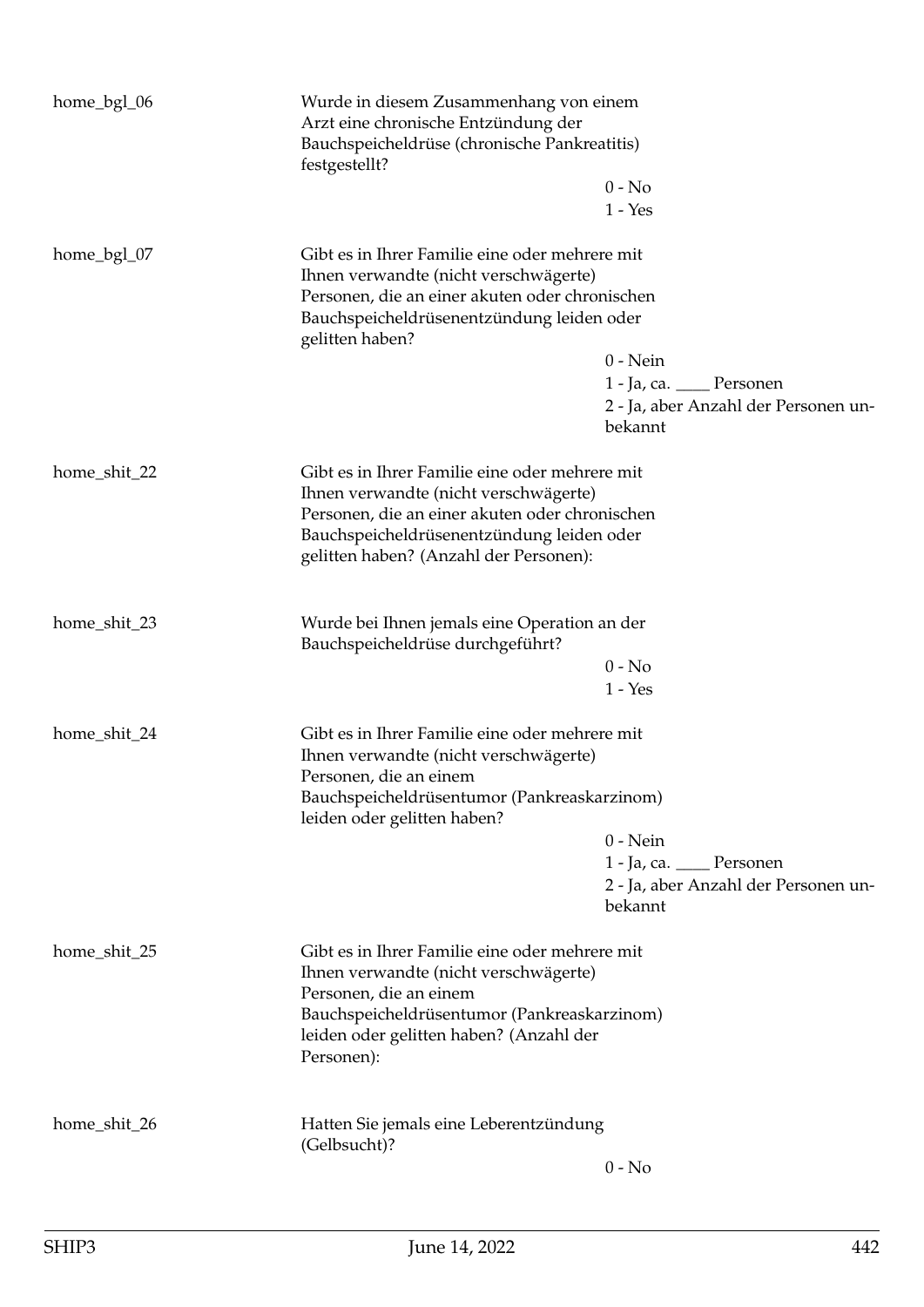| home_shit_27       | Wurde bei Ihnen jemals von einem Arzt eine<br>Fettleber diagnostiziert?                                                |               |
|--------------------|------------------------------------------------------------------------------------------------------------------------|---------------|
|                    |                                                                                                                        | $0 - No$      |
|                    |                                                                                                                        | $1 - Yes$     |
| home_reflux_03     | Tritt bei Ihnen an mehr als 2 Tagen in der Woche<br>Sodbrennen auf?                                                    |               |
|                    |                                                                                                                        | $0 - No$      |
|                    |                                                                                                                        | $1 - Yes$     |
| home_reflux_01     | Bestanden bei Ihnen über einen Zeitraum von<br>etwa 3 Monaten während des letzten halben<br>Jahres ein ausgesprochenes |               |
|                    | Völlegefühl/Unwohlsein nach dem Essen?                                                                                 |               |
|                    |                                                                                                                        | $0 - No$      |
|                    |                                                                                                                        | $1 - Yes$     |
| home_reflux_02     | Kam es dabei zu<br>Oberbauchschmerzen/Druckgefühl?                                                                     |               |
|                    |                                                                                                                        | $0 - No$      |
|                    |                                                                                                                        | $1 - Yes$     |
| home_reflux_04     | Hatten Sie in den letzten 6 Monaten eine<br>Magenschleimhautentzündung (Gastritis)?                                    |               |
|                    |                                                                                                                        | $0 - No$      |
|                    |                                                                                                                        | $1 - Yes$     |
| home_reflux_05     | Hatten Sie jemals ein Magen- oder<br>Zwölffingerdarmgeschwür?                                                          |               |
|                    |                                                                                                                        | $0 - No$      |
|                    |                                                                                                                        | $1 - Yes$     |
| home_reflux_06     | Bekommen Sie beim Genuss von                                                                                           |               |
|                    | Milchprodukten Blähungen oder Durchfall?                                                                               |               |
|                    |                                                                                                                        | $0 - No$      |
|                    |                                                                                                                        | $1 - Yes$     |
| SAQ_UZ             | Fragebogen zum Selbstausfüllen                                                                                         |               |
| $uz\_ges\_sf12_01$ | Wie würden Sie Ihren Gesundheitszustand im<br>Allgemeinen beschreiben?                                                 |               |
|                    |                                                                                                                        | 1 - excellent |
|                    |                                                                                                                        | 2 - very good |
|                    |                                                                                                                        | $3 - good$    |
|                    |                                                                                                                        | 4 - less good |
|                    |                                                                                                                        | $5 - bad$     |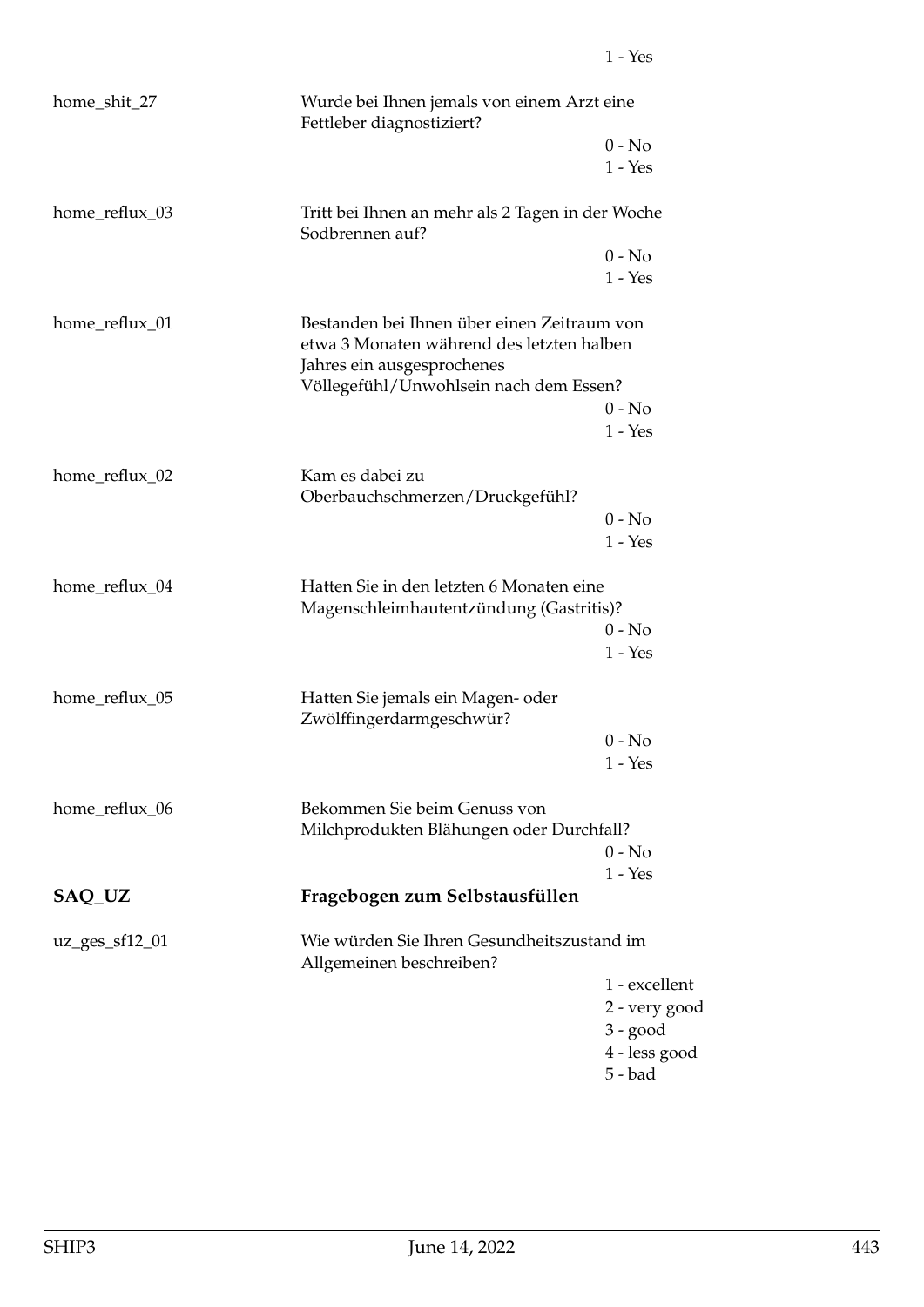| $uz\_ges\_sf12_02$ | Im Folgenden sind einige Tätigkeiten<br>beschrieben, die Sie vielleicht an einem normalen<br>Tag ausüben. Sind Sie durch Ihren derzeitigen<br>Gesund heitszustand bei diesen Tätigkeiten<br>eingeschränkt? Wenn ja, wie stark?<br>Mittelschwere Tätigkeiten, z.B. einen Tisch<br>verschieben, Staubsaugen, Kegeln |                                                                                  |
|--------------------|-------------------------------------------------------------------------------------------------------------------------------------------------------------------------------------------------------------------------------------------------------------------------------------------------------------------|----------------------------------------------------------------------------------|
|                    |                                                                                                                                                                                                                                                                                                                   | 1 - yes, strongly limited<br>2 - Yes, slightly limited<br>3 - not limited at all |
| $uz\_ges\_sf12_03$ | Im Folgenden sind einige Tätigkeiten<br>beschrieben, die Sie vielleicht an einem normalen<br>Tag ausüben. Sind Sie durch Ihren derzeitigen<br>Gesund heitszustand bei diesen Tätigkeiten<br>eingeschränkt? Wenn ja, wie stark?Mehrere<br>Treppenabsätze steigen                                                   | 1 - yes, strongly limited<br>2 - Yes, slightly limited<br>3 - not limited at all |
| $uz\_ges\_sf12_04$ | Hatten Sie in den vergangenen 4 Wochen<br>aufgrund Ihrer körperlichen Gesundheit<br>irgendwelche Schwierigkeiten bei der Arbeit<br>oder anderen alltäglichen Tätigkeiten im Beruf<br>bzw. zu Hause?Ich habe weniger geschafft als ich<br>wollte                                                                   | $1 - Yes$<br>$0 - No$                                                            |
| uz_ges_sf12_05     | Hatten Sie in den vergangenen 4 Wochen<br>aufgrund Ihrer körperlichen Gesundheit<br>irgendwelche Schwierigkeiten bei der Arbeit<br>oder anderen alltäglichen Tätigkeiten im Beruf<br>bzw. zu Hause?Ich konnte nur bestimmte Dinge<br>tun                                                                          | $1 - Yes$<br>$0 - No$                                                            |
| $uz\_ges\_sf12_06$ | Hatten Sie in den vergangenen 4 Wochen<br>aufgrund seelischer Probleme irgendwelche<br>Schwierigkeiten bei der Arbeit oder anderen<br>alltäglichen Tätigkeiten im Beruf bzw. zu Hause<br>(z.B. weil Sie sich niedergeschlagen oder<br>ängstlich fühlten)?Ich habe weniger geschafft als<br>ich wollte             | $1 - Yes$<br>$0 - No$                                                            |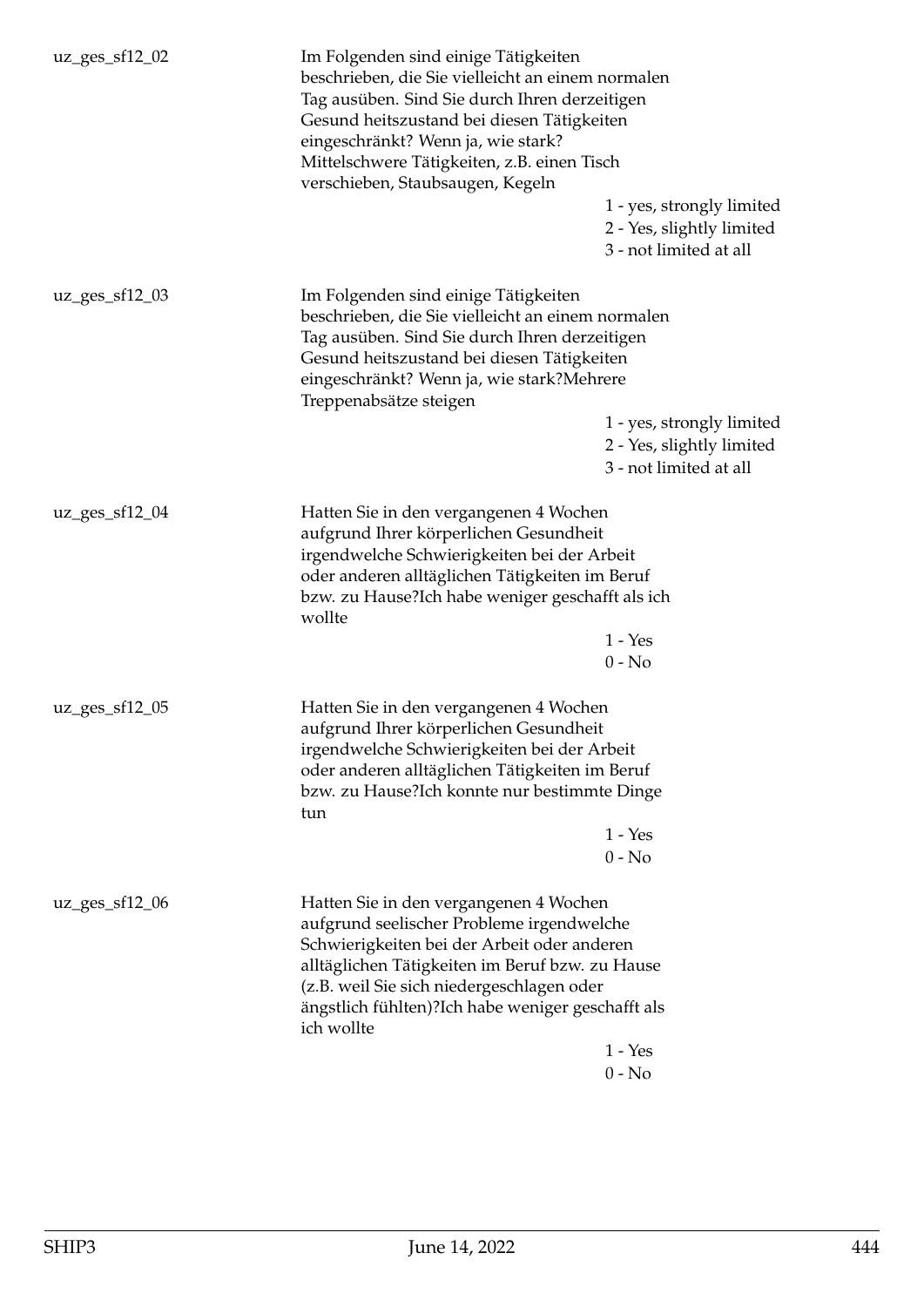| $uz\_ges\_sf12\_07$ | Hatten Sie in den vergangenen 4 Wochen<br>aufgrund seelischer Probleme irgendwelche<br>Schwierigkeiten bei der Arbeit oder anderen<br>alltäglichen Tätigkeiten im Beruf bzw. zu Hause<br>(z.B. weil Sie sich niedergeschlagen oder<br>ängstlich fühlten)?Ich konnte nur bestimmte<br>Dinge tun                 |                                                                                         |
|---------------------|----------------------------------------------------------------------------------------------------------------------------------------------------------------------------------------------------------------------------------------------------------------------------------------------------------------|-----------------------------------------------------------------------------------------|
|                     |                                                                                                                                                                                                                                                                                                                | $1 - Yes$                                                                               |
|                     |                                                                                                                                                                                                                                                                                                                | $0 - No$                                                                                |
| $uz\_ges\_sf12\_13$ | Hatten Sie in den vergangenen 4 Wochen<br>aufgrund seelischer Probleme irgendwelche<br>Schwierigkeiten bei der Arbeit oder anderen<br>alltäglichen Tätigkeiten im Beruf bzw. zu Hause<br>(z.B. weil Sie sich niedergeschlagen oder<br>ängstlich fühlten)?Ich konnte nicht so sorgfältig<br>wie üblich arbeiten | $1 - Yes$                                                                               |
|                     |                                                                                                                                                                                                                                                                                                                | $0 - No$                                                                                |
| $uz\_ges\_sf12_08$  | Inwieweit haben Schmerzen Sie in den<br>vergangenen 4 Wochen bei der Ausübung Ihrer<br>Alltagstätigkeiten zu Hause und im Beruf<br>behindert?                                                                                                                                                                  |                                                                                         |
|                     |                                                                                                                                                                                                                                                                                                                | 1 - not at all<br>2 - a little<br>3 - moderate<br>$4$ - quite<br>5 - greatly            |
| $uz\_ges\_sf12\_09$ | Wie oft waren Sie in den vergangenen 4<br>Wochen ruhig und gelassen?                                                                                                                                                                                                                                           |                                                                                         |
|                     |                                                                                                                                                                                                                                                                                                                | 1 - always<br>$2$ - often<br>3 - very often<br>4 - sometimes<br>5 - hardly<br>6 - never |
| $uz\_ges\_sf12\_10$ | Wie oft waren Sie in den vergangenen 4<br>Wochen voller Energie?                                                                                                                                                                                                                                               |                                                                                         |
|                     |                                                                                                                                                                                                                                                                                                                | 1 - always<br>$2$ - often<br>3 - very often<br>4 - sometimes<br>5 - hardly<br>6 - never |
| $uz\_ges\_sf12\_11$ | Wie oft waren Sie in den vergangenen 4<br>Wochen entmutigt und traurig?                                                                                                                                                                                                                                        | 1 - always                                                                              |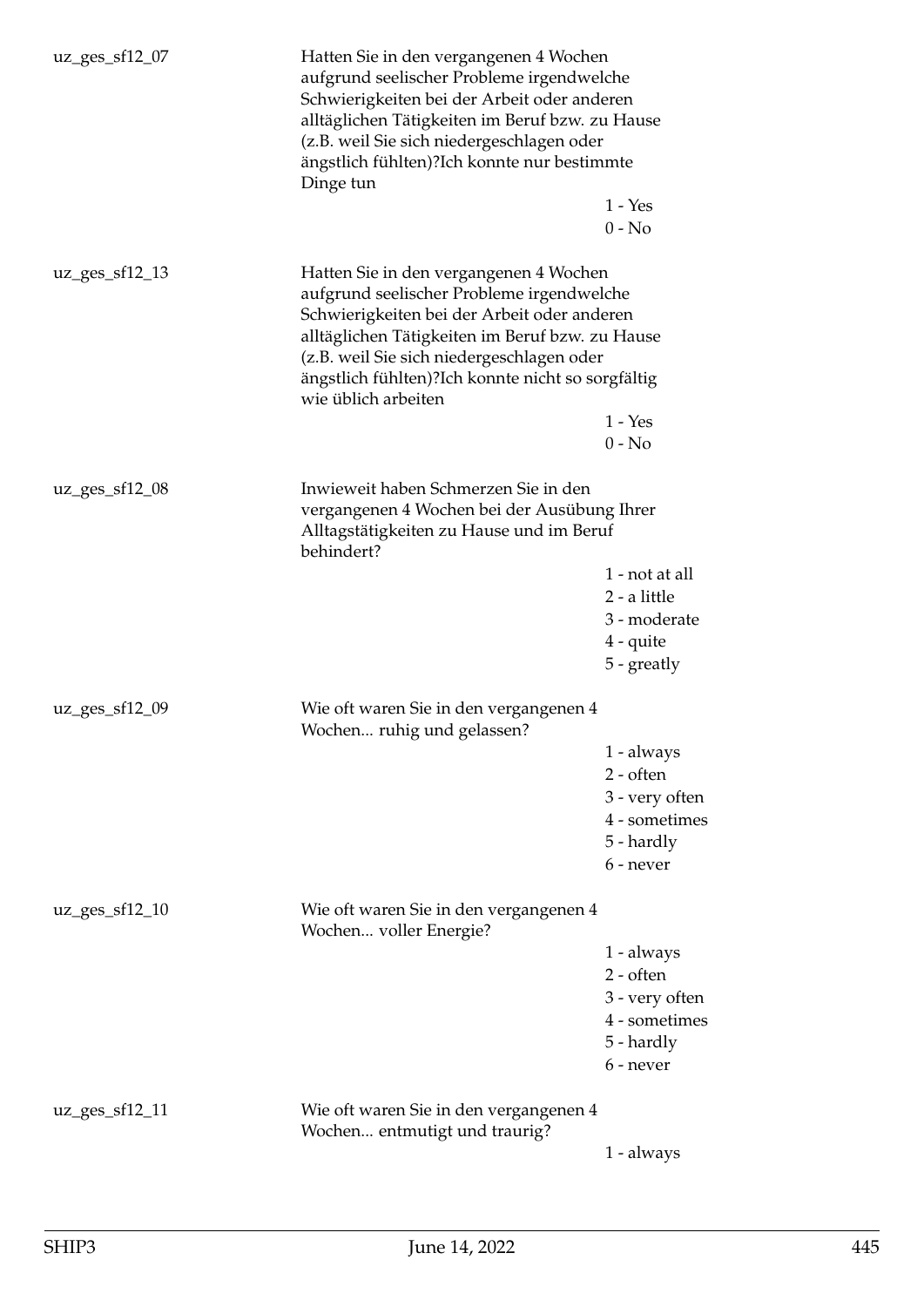|                               |                                                                                                                                                                                                         | $2 - often$<br>3 - very often<br>4 - sometimes<br>5 - hardly<br>6 - never    |
|-------------------------------|---------------------------------------------------------------------------------------------------------------------------------------------------------------------------------------------------------|------------------------------------------------------------------------------|
| $uz\_ges\_sf12\_12$           | Wie häufig haben Ihre körperliche Gesundheit<br>oder seelischen Probleme in den vergangenen 4<br>Wochen Ihre Kontakte zu anderen Menschen<br>(Besuche bei Freunden, Verwandten usw.)<br>beeinträchtigt? |                                                                              |
|                               |                                                                                                                                                                                                         | 1 - always<br>$2 - \text{often}$<br>3 - sometimes<br>4 - hardly<br>5 - never |
| <b>SAQ_BESCHWER</b><br>SAQ_UZ | <b>Beschwerden</b><br>Fragebogen zum Selbstausfüllen                                                                                                                                                    |                                                                              |
| $uz\_ges_bl_01$               | Kloßgefühl, Engigkeit oder Würgen im Hals                                                                                                                                                               | $1$ - none<br>2 - little<br>3 - moderate<br>4 - highly                       |
| $uz\_ges_bl_02$               | Kurzatmigkeit                                                                                                                                                                                           | $1$ - none<br>2 - little<br>3 - moderate<br>4 - highly                       |
| $uz\_ges_bl_03$               | Schwächegefühl                                                                                                                                                                                          | $1$ - none<br>2 - little<br>3 - moderate<br>4 - highly                       |
| uz_ges_bl_04                  | Schluckbeschwerden                                                                                                                                                                                      | $1$ - none<br>2 - little<br>3 - moderate<br>4 - highly                       |
| $uz\_ges_bl_05$               | Stiche, Schmerzen oder Ziehen in der Brust                                                                                                                                                              | $1 - none$<br>2 - little<br>3 - moderate<br>4 - highly                       |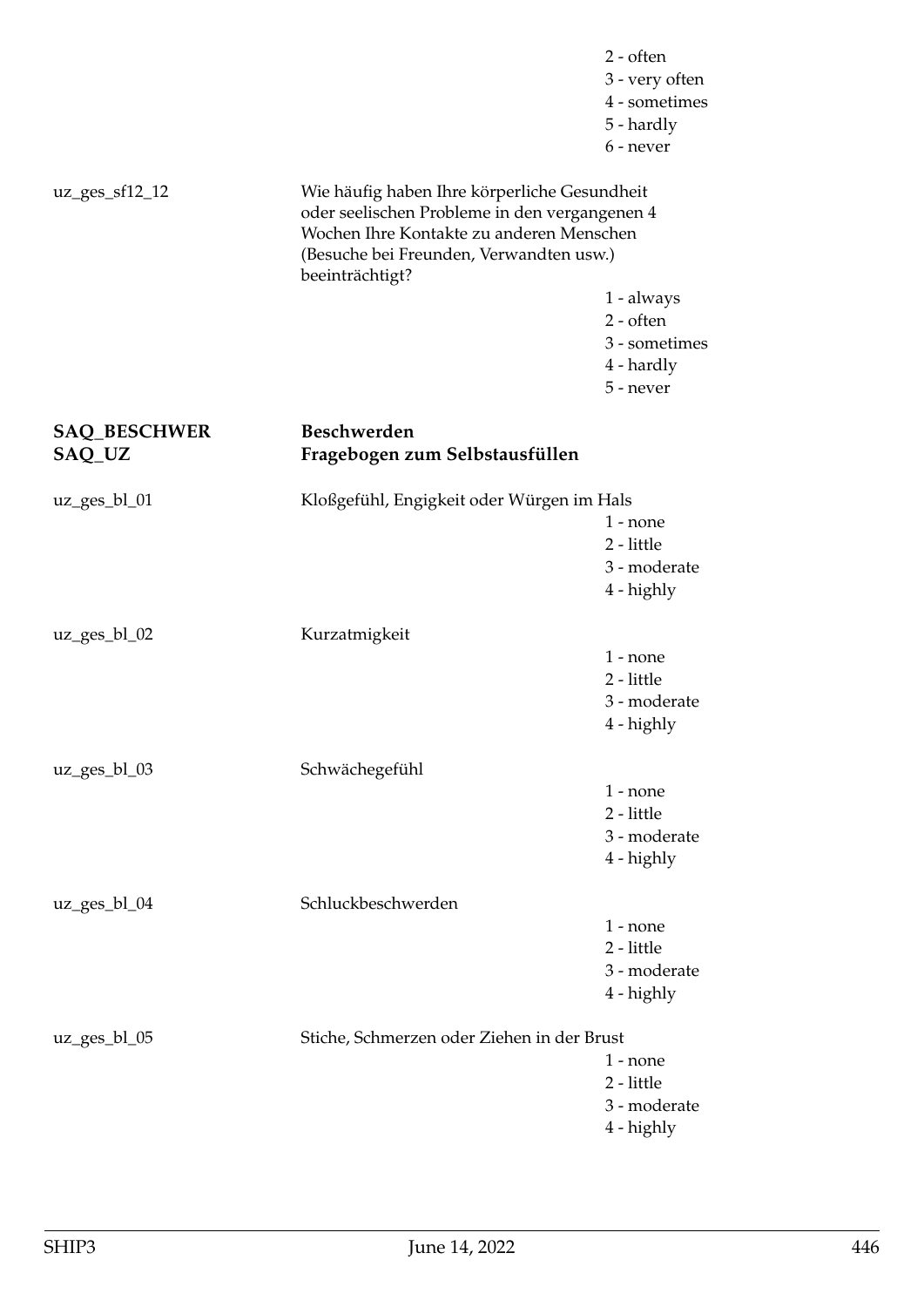| uz_ges_bl_06 | Druck- oder Völlegefühl im Leib  | $1$ - none<br>2 - little<br>3 - moderate<br>4 - highly |
|--------------|----------------------------------|--------------------------------------------------------|
| uz_ges_bl_07 | Mattigkeit                       | $1$ - none<br>2 - little<br>3 - moderate<br>4 - highly |
| uz_ges_bl_08 | Übelkeit                         | $1 - none$<br>2 - little<br>3 - moderate<br>4 - highly |
| uz_ges_bl_09 | Sodbrennen oder saures Aufstoßen | $1$ - none<br>2 - little<br>3 - moderate<br>4 - highly |
| uz_ges_bl_10 | Reizbarkeit                      | $1 - none$<br>2 - little<br>3 - moderate<br>4 - highly |
| uz_ges_bl_11 | Grübelei                         | $1 - none$<br>2 - little<br>3 - moderate<br>4 - highly |
| uz_ges_bl_12 | Starkes Schwitzen                | $1 - none$<br>2 - little<br>3 - moderate<br>4 - highly |
| uz_ges_bl_13 | Kreuz- oder Rückenschmerzen      | $1$ - none<br>2 - little<br>3 - moderate<br>4 - highly |
| uz_ges_bl_14 | Innere Unruhe                    | $1 - none$                                             |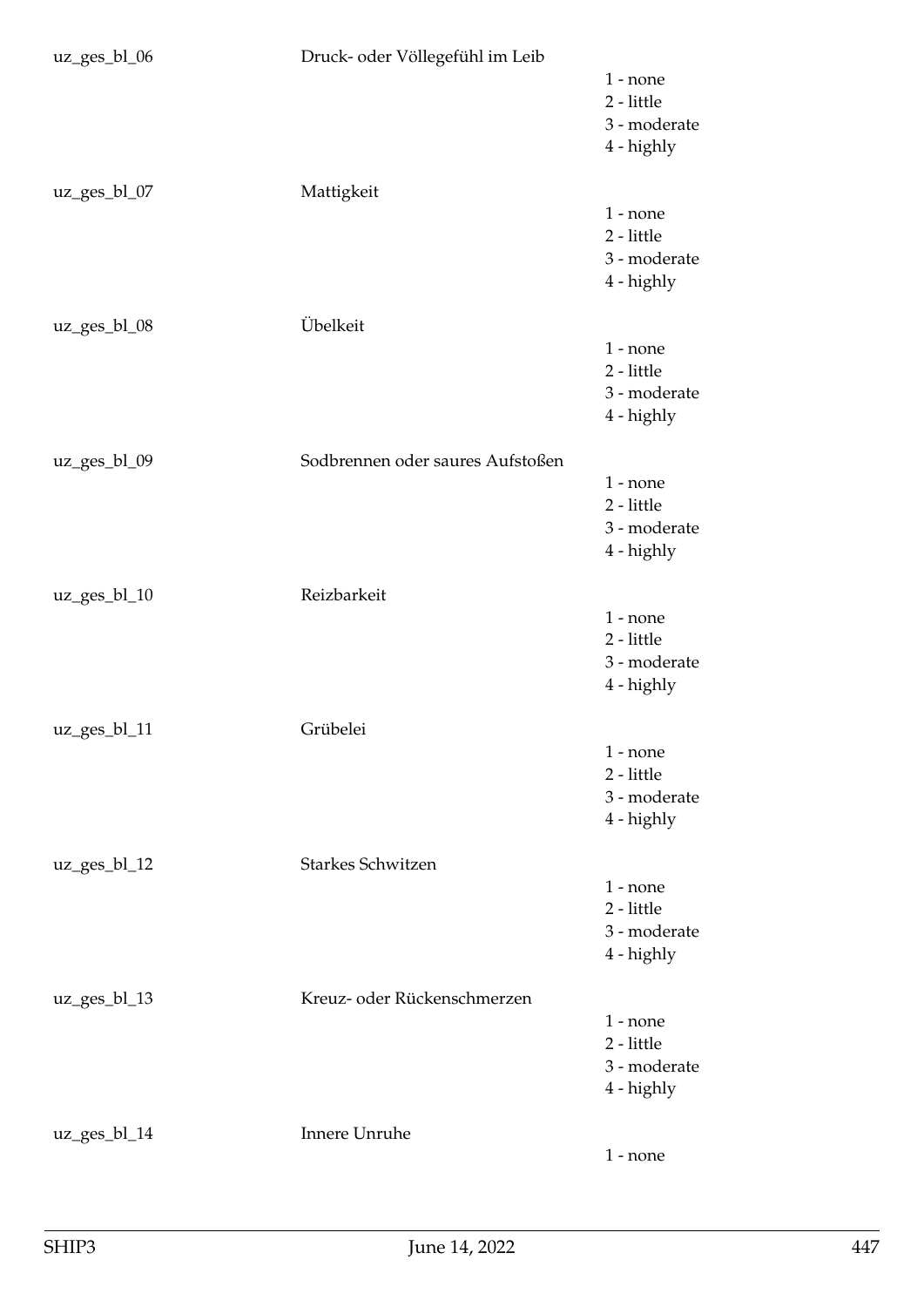|                 |                                            | 2 - little<br>3 - moderate<br>4 - highly               |
|-----------------|--------------------------------------------|--------------------------------------------------------|
| $uz\_ges_bl_15$ | Schweregefühl bzw. Müdigkeit in den Beinen | $1$ - none<br>2 - little<br>3 - moderate<br>4 - highly |
| uz_ges_bl_16    | Unruhe in den Beinen                       | $1$ - none<br>2 - little<br>3 - moderate<br>4 - highly |
| uz_ges_bl_17    | Überempfindlichkeit gegen Wärme            | $1$ - none<br>2 - little<br>3 - moderate<br>4 - highly |
| uz_ges_bl_18    | Überempfindlichkeit gegen Kälte            | $1$ - none<br>2 - little<br>3 - moderate<br>4 - highly |
| uz_ges_bl_19    | Übermäßiges Schlafbedürfnis                | $1 - none$<br>2 - little<br>3 - moderate<br>4 - highly |
| uz_ges_bl_20    | Schlaflosigkeit                            | $1$ - none<br>2 - little<br>3 - moderate<br>4 - highly |
| uz_ges_bl_21    | Schwindelgefühl                            | $1$ - none<br>2 - little<br>3 - moderate<br>4 - highly |
| $uz\_ges_b1_22$ | Zittern                                    | $1$ - none<br>2 - little<br>3 - moderate               |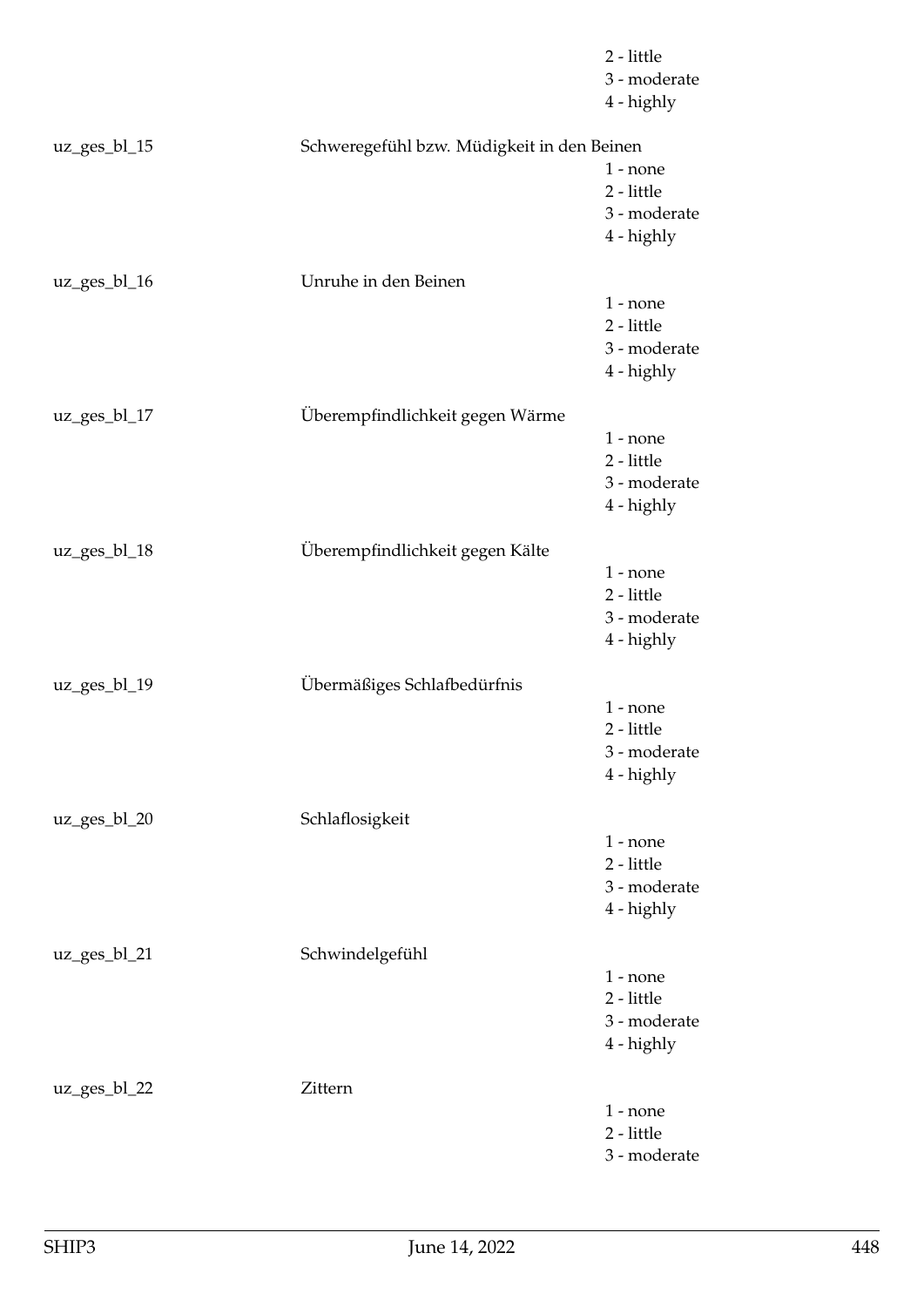|              |                                                            | 4 - highly   |
|--------------|------------------------------------------------------------|--------------|
| uz_ges_bl_23 | Nacken- und Schulterschmerzen                              |              |
|              |                                                            | $1$ - none   |
|              |                                                            | 2 - little   |
|              |                                                            | 3 - moderate |
|              |                                                            | 4 - highly   |
| uz_ges_bl_24 | Gewichtsabnahme                                            |              |
|              |                                                            | $1$ - none   |
|              |                                                            | 2 - little   |
|              |                                                            | 3 - moderate |
|              |                                                            | 4 - highly   |
| uz_ges_bl_25 | Kopfschmerzen bzw. Druck im Kopf oder<br>Gesichtsschmerzen |              |
|              |                                                            | $1$ - none   |
|              |                                                            | 2 - little   |
|              |                                                            | 3 - moderate |
|              |                                                            | 4 - highly   |
| uz_ges_bl_26 | Müdigkeit                                                  |              |
|              |                                                            | $1$ - none   |
|              |                                                            | 2 - little   |
|              |                                                            | 3 - moderate |
|              |                                                            | 4 - highly   |
| uz_ges_bl_27 | Anfallsweise Atemnot                                       |              |
|              |                                                            | $1$ - none   |
|              |                                                            | 2 - little   |
|              |                                                            | 3 - moderate |
|              |                                                            | 4 - highly   |
| uz_ges_bl_28 | Erstickungsgefühl                                          |              |
|              |                                                            | $1 - none$   |
|              |                                                            | 2 - little   |
|              |                                                            | 3 - moderate |
|              |                                                            | 4 - highly   |
| uz_ges_bl_29 | Herzklopfen, Herzjagen oder Herzstolpern                   |              |
|              |                                                            | $1$ - none   |
|              |                                                            | 2 - little   |
|              |                                                            | 3 - moderate |
|              |                                                            | 4 - highly   |
| uz_ges_bl_30 | Angstgefühl                                                |              |
|              |                                                            | $1$ - none   |
|              |                                                            | 2 - little   |
|              |                                                            | 3 - moderate |
|              |                                                            | 4 - highly   |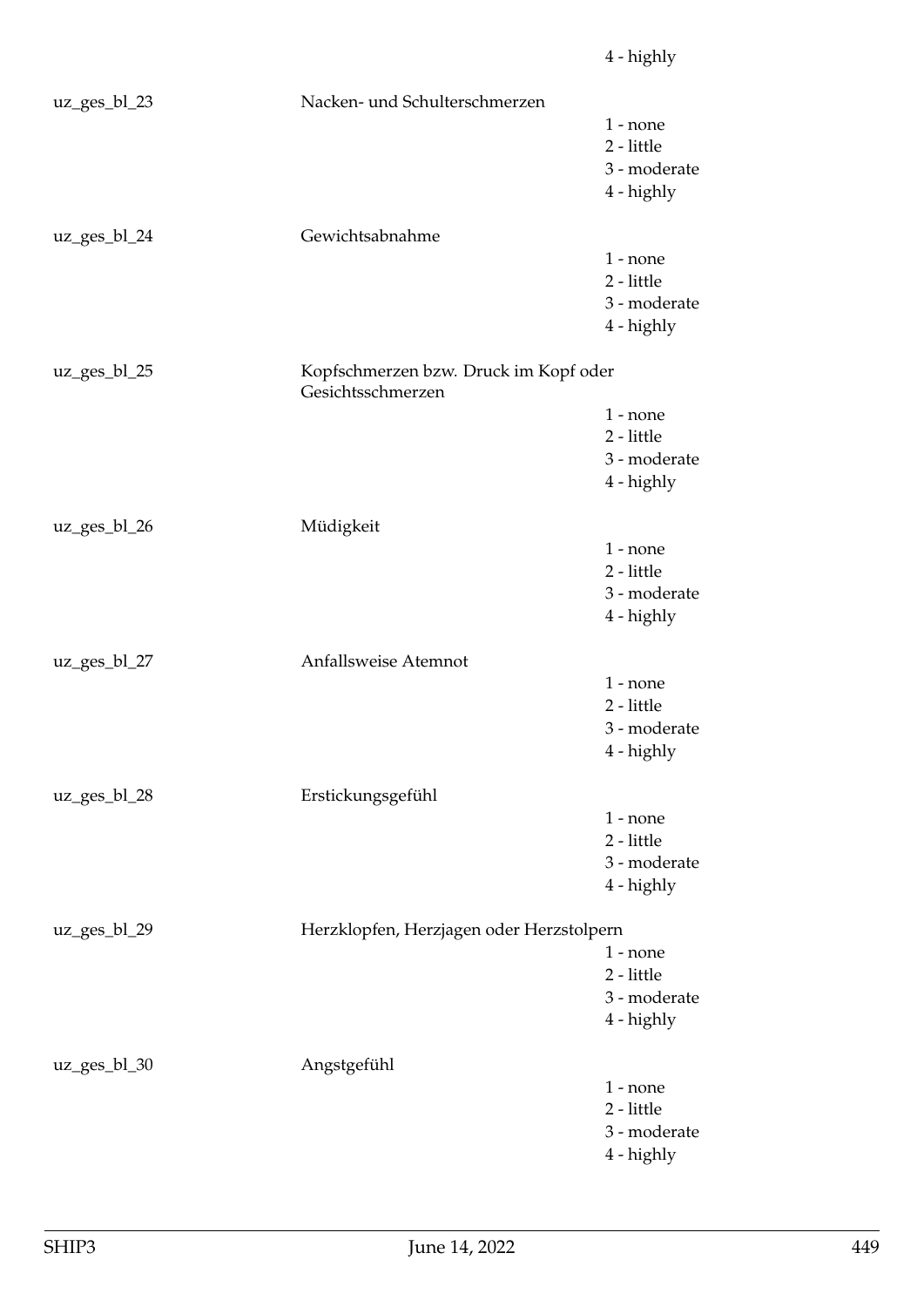| uz_ges_bl_31    | Leibschmerzen (einschließlich Magen- oder<br>Unterleibsschmerzen)                     |                            |
|-----------------|---------------------------------------------------------------------------------------|----------------------------|
|                 |                                                                                       | $1$ - none                 |
|                 |                                                                                       | 2 - little                 |
|                 |                                                                                       | 3 - moderate               |
|                 |                                                                                       | 4 - highly                 |
| $uz\_ges_b1_32$ | Energielosigkeit                                                                      |                            |
|                 |                                                                                       | $1$ - none                 |
|                 |                                                                                       | 2 - little<br>3 - moderate |
|                 |                                                                                       | 4 - highly                 |
|                 |                                                                                       |                            |
| uz_ges_bl_33    | Gelenk- oder Gliederschmerzen                                                         |                            |
|                 |                                                                                       | $1$ - none<br>2 - little   |
|                 |                                                                                       | 3 - moderate               |
|                 |                                                                                       | 4 - highly                 |
|                 |                                                                                       |                            |
| $uz\_ges_bl_34$ | Konzentrationsschwäche                                                                |                            |
|                 |                                                                                       | $1$ - none<br>2 - little   |
|                 |                                                                                       | 3 - moderate               |
|                 |                                                                                       | 4 - highly                 |
|                 |                                                                                       |                            |
| uz_ges_bl_35    | Aufsteigende Hitze, Hitzewallungen                                                    | $1$ - none                 |
|                 |                                                                                       | 2 - little                 |
|                 |                                                                                       | 3 - moderate               |
|                 |                                                                                       | 4 - highly                 |
|                 |                                                                                       |                            |
| uz_ges_bl_36    | Innere Gespanntheit                                                                   | $1$ - none                 |
|                 |                                                                                       | 2 - little                 |
|                 |                                                                                       | 3 - moderate               |
|                 |                                                                                       | 4 - highly                 |
| uz_ges_bl_37    | Taubheitsgefühl (Einschlafen, Absterben,<br>Brennen oder Kribbeln) in Händen und/oder |                            |
|                 | Füßen                                                                                 |                            |
|                 |                                                                                       | $1$ - none                 |
|                 |                                                                                       | 2 - little                 |
|                 |                                                                                       | 3 - moderate               |
|                 |                                                                                       | 4 - highly                 |
| uz_ges_bl_38    | Wetterfühligkeit                                                                      |                            |
|                 |                                                                                       | $1$ - none                 |
|                 |                                                                                       | 2 - little                 |
|                 |                                                                                       | 3 - moderate               |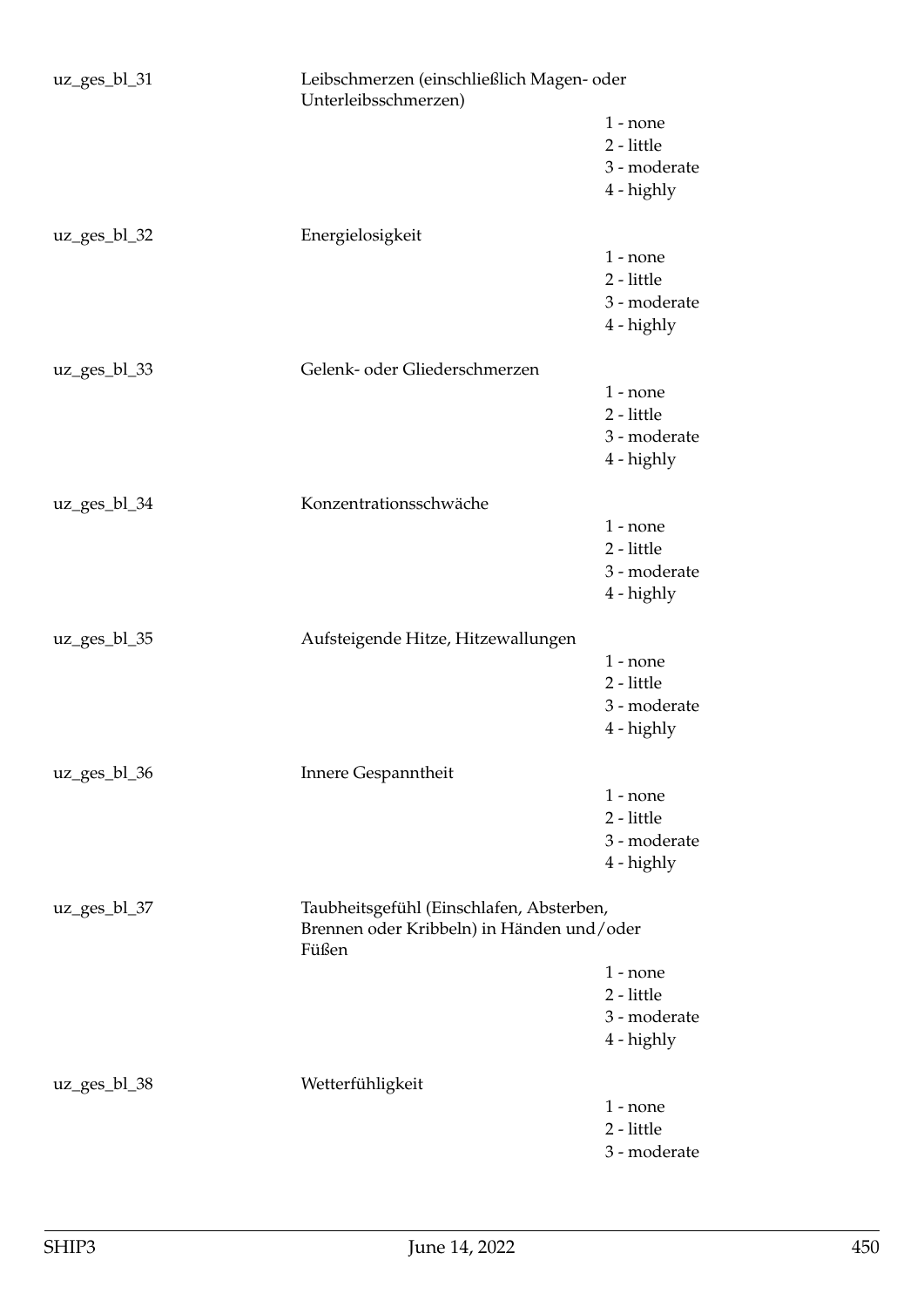uz\_ges\_bl\_39 Schwerhörigkeit, Hörbeschwerden 1 - none 2 - little 3 - moderate 4 - highly uz\_ges\_bl\_40 Niedergeschlagenheit, Depressionen 1 - none 2 - little 3 - moderate 4 - highly uz\_ges\_bl\_42 Gleichgewichtsstörungen 1 - none 2 - little 3 - moderate 4 - highly uz\_ges\_bl\_43 Neigung zum Weinen 1 - none 2 - little 3 - moderate 4 - highly uz\_ges\_bl\_44 Appetitlosigkeit 1 - none 2 - little 3 - moderate 4 - highly uz\_ges\_bl\_45 Schluckauf 1 - none 2 - little 3 - moderate 4 - highly uz\_ges\_bl\_46 Rasche Erschöpfbarkeit 1 - none 2 - little 3 - moderate 4 - highly uz\_ges\_bl\_47 Verstopfung 1 - none 2 - little

3 - moderate

4 - highly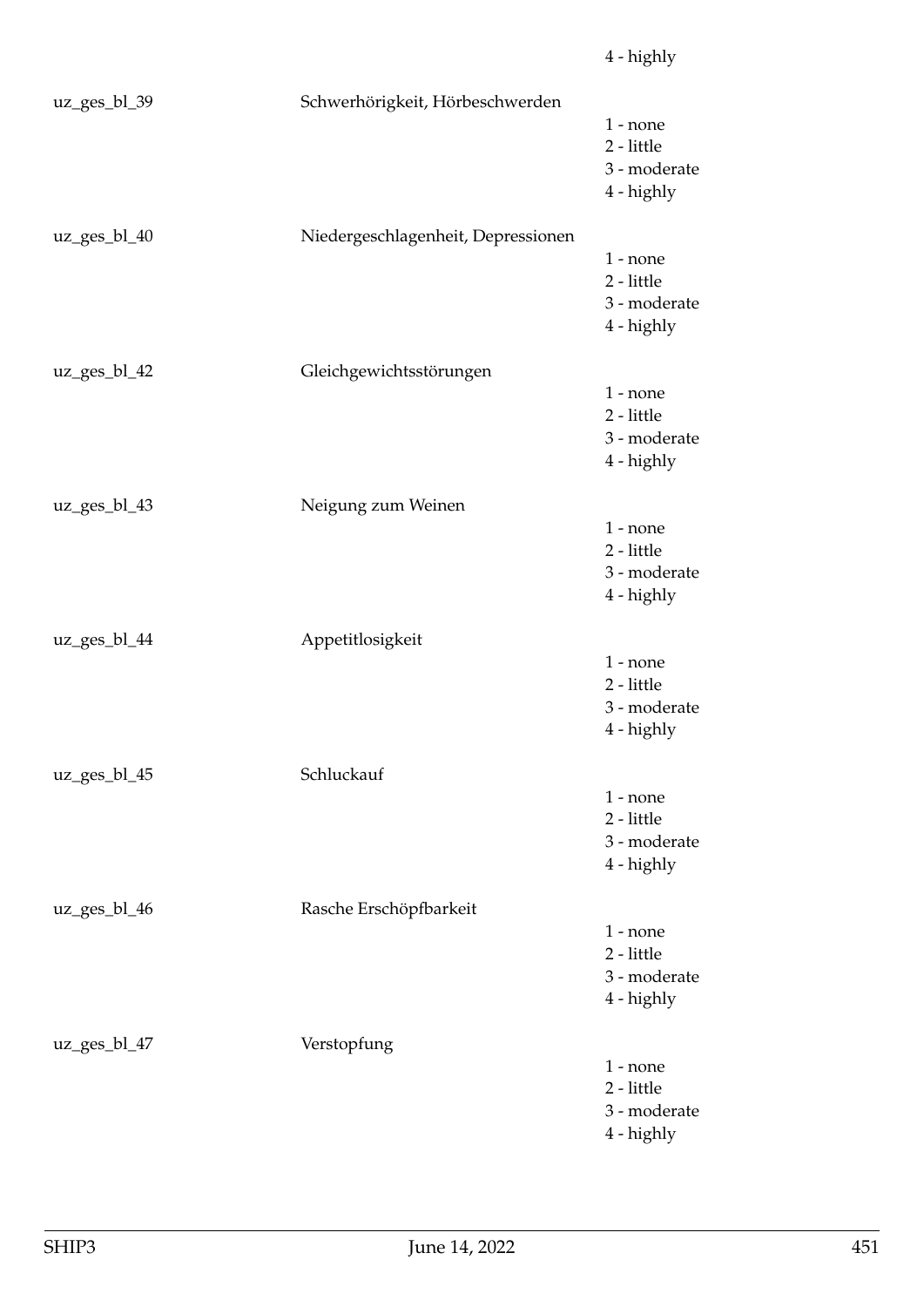| $1 - none$<br>2 - little<br>3 - moderate<br>4 - highly<br>Mangel an geschlechtlicher Erregbarkeit<br>uz_ges_bl_49<br>$1$ - none<br>2 - little<br>3 - moderate<br>4 - highly<br>Leichtes Erröten<br>uz_ges_bl_50<br>$1 - none$<br>$2$ - little $\,$<br>3 - moderate<br>4 - highly<br>Frieren<br>uz_ges_bl_51<br>$1 - none$<br>2 - little<br>3 - moderate<br>4 - highly<br>Trübe Gedanken<br>uz_ges_bl_52<br>$1 - none$<br>2 - little<br>3 - moderate<br>4 - highly<br>uz_ges_bl_53<br>Angst in engen Räumen<br>$1 - none$<br>2 - little<br>3 - moderate<br>4 - highly<br>Ich habe andere Beschwerden und zwar: (bitte<br>uz_ges_bl_41<br>eintragen)<br>Wenn ich Pläne habe, verfolge ich sie auch.<br>$uz_r s_01$<br>1 - nein, stimme nicht zu<br>$2 - 2$<br>$3 - 3$<br>$4 - 4$<br>$5 - 5$<br>$6 - 6$<br>Normalerweise schaffe ich alles irgendwie.<br>$uz_r s_02$ | uz_ges_bl_48 | Kalte Füße |                          |
|-------------------------------------------------------------------------------------------------------------------------------------------------------------------------------------------------------------------------------------------------------------------------------------------------------------------------------------------------------------------------------------------------------------------------------------------------------------------------------------------------------------------------------------------------------------------------------------------------------------------------------------------------------------------------------------------------------------------------------------------------------------------------------------------------------------------------------------------------------------------|--------------|------------|--------------------------|
|                                                                                                                                                                                                                                                                                                                                                                                                                                                                                                                                                                                                                                                                                                                                                                                                                                                                   |              |            |                          |
|                                                                                                                                                                                                                                                                                                                                                                                                                                                                                                                                                                                                                                                                                                                                                                                                                                                                   |              |            |                          |
|                                                                                                                                                                                                                                                                                                                                                                                                                                                                                                                                                                                                                                                                                                                                                                                                                                                                   |              |            |                          |
|                                                                                                                                                                                                                                                                                                                                                                                                                                                                                                                                                                                                                                                                                                                                                                                                                                                                   |              |            |                          |
|                                                                                                                                                                                                                                                                                                                                                                                                                                                                                                                                                                                                                                                                                                                                                                                                                                                                   |              |            |                          |
|                                                                                                                                                                                                                                                                                                                                                                                                                                                                                                                                                                                                                                                                                                                                                                                                                                                                   |              |            |                          |
|                                                                                                                                                                                                                                                                                                                                                                                                                                                                                                                                                                                                                                                                                                                                                                                                                                                                   |              |            |                          |
|                                                                                                                                                                                                                                                                                                                                                                                                                                                                                                                                                                                                                                                                                                                                                                                                                                                                   |              |            |                          |
|                                                                                                                                                                                                                                                                                                                                                                                                                                                                                                                                                                                                                                                                                                                                                                                                                                                                   |              |            |                          |
|                                                                                                                                                                                                                                                                                                                                                                                                                                                                                                                                                                                                                                                                                                                                                                                                                                                                   |              |            |                          |
|                                                                                                                                                                                                                                                                                                                                                                                                                                                                                                                                                                                                                                                                                                                                                                                                                                                                   |              |            |                          |
|                                                                                                                                                                                                                                                                                                                                                                                                                                                                                                                                                                                                                                                                                                                                                                                                                                                                   |              |            |                          |
|                                                                                                                                                                                                                                                                                                                                                                                                                                                                                                                                                                                                                                                                                                                                                                                                                                                                   |              |            |                          |
|                                                                                                                                                                                                                                                                                                                                                                                                                                                                                                                                                                                                                                                                                                                                                                                                                                                                   |              |            |                          |
|                                                                                                                                                                                                                                                                                                                                                                                                                                                                                                                                                                                                                                                                                                                                                                                                                                                                   |              |            |                          |
|                                                                                                                                                                                                                                                                                                                                                                                                                                                                                                                                                                                                                                                                                                                                                                                                                                                                   |              |            |                          |
|                                                                                                                                                                                                                                                                                                                                                                                                                                                                                                                                                                                                                                                                                                                                                                                                                                                                   |              |            |                          |
|                                                                                                                                                                                                                                                                                                                                                                                                                                                                                                                                                                                                                                                                                                                                                                                                                                                                   |              |            |                          |
|                                                                                                                                                                                                                                                                                                                                                                                                                                                                                                                                                                                                                                                                                                                                                                                                                                                                   |              |            |                          |
|                                                                                                                                                                                                                                                                                                                                                                                                                                                                                                                                                                                                                                                                                                                                                                                                                                                                   |              |            |                          |
|                                                                                                                                                                                                                                                                                                                                                                                                                                                                                                                                                                                                                                                                                                                                                                                                                                                                   |              |            |                          |
|                                                                                                                                                                                                                                                                                                                                                                                                                                                                                                                                                                                                                                                                                                                                                                                                                                                                   |              |            |                          |
|                                                                                                                                                                                                                                                                                                                                                                                                                                                                                                                                                                                                                                                                                                                                                                                                                                                                   |              |            |                          |
|                                                                                                                                                                                                                                                                                                                                                                                                                                                                                                                                                                                                                                                                                                                                                                                                                                                                   |              |            |                          |
|                                                                                                                                                                                                                                                                                                                                                                                                                                                                                                                                                                                                                                                                                                                                                                                                                                                                   |              |            |                          |
|                                                                                                                                                                                                                                                                                                                                                                                                                                                                                                                                                                                                                                                                                                                                                                                                                                                                   |              |            |                          |
|                                                                                                                                                                                                                                                                                                                                                                                                                                                                                                                                                                                                                                                                                                                                                                                                                                                                   |              |            |                          |
|                                                                                                                                                                                                                                                                                                                                                                                                                                                                                                                                                                                                                                                                                                                                                                                                                                                                   |              |            |                          |
|                                                                                                                                                                                                                                                                                                                                                                                                                                                                                                                                                                                                                                                                                                                                                                                                                                                                   |              |            |                          |
|                                                                                                                                                                                                                                                                                                                                                                                                                                                                                                                                                                                                                                                                                                                                                                                                                                                                   |              |            |                          |
|                                                                                                                                                                                                                                                                                                                                                                                                                                                                                                                                                                                                                                                                                                                                                                                                                                                                   |              |            |                          |
|                                                                                                                                                                                                                                                                                                                                                                                                                                                                                                                                                                                                                                                                                                                                                                                                                                                                   |              |            |                          |
|                                                                                                                                                                                                                                                                                                                                                                                                                                                                                                                                                                                                                                                                                                                                                                                                                                                                   |              |            |                          |
|                                                                                                                                                                                                                                                                                                                                                                                                                                                                                                                                                                                                                                                                                                                                                                                                                                                                   |              |            |                          |
|                                                                                                                                                                                                                                                                                                                                                                                                                                                                                                                                                                                                                                                                                                                                                                                                                                                                   |              |            |                          |
|                                                                                                                                                                                                                                                                                                                                                                                                                                                                                                                                                                                                                                                                                                                                                                                                                                                                   |              |            |                          |
|                                                                                                                                                                                                                                                                                                                                                                                                                                                                                                                                                                                                                                                                                                                                                                                                                                                                   |              |            |                          |
|                                                                                                                                                                                                                                                                                                                                                                                                                                                                                                                                                                                                                                                                                                                                                                                                                                                                   |              |            |                          |
|                                                                                                                                                                                                                                                                                                                                                                                                                                                                                                                                                                                                                                                                                                                                                                                                                                                                   |              |            |                          |
|                                                                                                                                                                                                                                                                                                                                                                                                                                                                                                                                                                                                                                                                                                                                                                                                                                                                   |              |            |                          |
|                                                                                                                                                                                                                                                                                                                                                                                                                                                                                                                                                                                                                                                                                                                                                                                                                                                                   |              |            |                          |
|                                                                                                                                                                                                                                                                                                                                                                                                                                                                                                                                                                                                                                                                                                                                                                                                                                                                   |              |            |                          |
|                                                                                                                                                                                                                                                                                                                                                                                                                                                                                                                                                                                                                                                                                                                                                                                                                                                                   |              |            | 7 - ja, stimme völlig zu |
|                                                                                                                                                                                                                                                                                                                                                                                                                                                                                                                                                                                                                                                                                                                                                                                                                                                                   |              |            |                          |
|                                                                                                                                                                                                                                                                                                                                                                                                                                                                                                                                                                                                                                                                                                                                                                                                                                                                   |              |            |                          |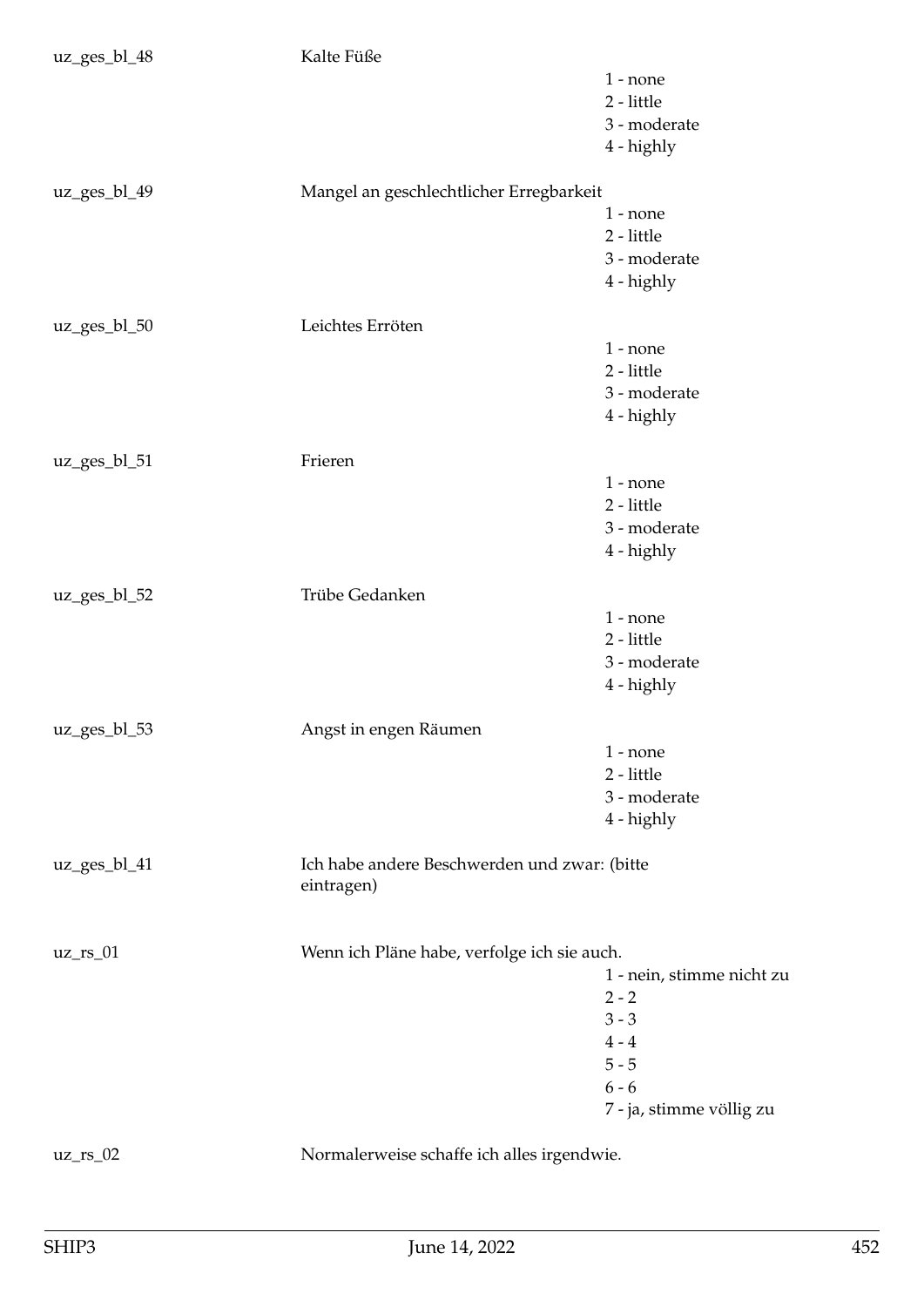|             |                                                                 | 1 - nein, stimme nicht zu            |
|-------------|-----------------------------------------------------------------|--------------------------------------|
|             |                                                                 | $2 - 2$                              |
|             |                                                                 | $3 - 3$                              |
|             |                                                                 | $4 - 4$                              |
|             |                                                                 | $5 - 5$                              |
|             |                                                                 | $6 - 6$                              |
|             |                                                                 | 7 - ja, stimme völlig zu             |
| $uz_r s_03$ | Ich kann mich eher auf mich selbst als auf<br>Andere verlassen. |                                      |
|             |                                                                 | 1 - nein, stimme nicht zu            |
|             |                                                                 | $2 - 2$                              |
|             |                                                                 | $3 - 3$                              |
|             |                                                                 | $4 - 4$                              |
|             |                                                                 | $5 - 5$                              |
|             |                                                                 | $6 - 6$                              |
|             |                                                                 | 7 - ja, stimme völlig zu             |
|             |                                                                 |                                      |
| $uz_r s_04$ | Es ist mir wichtig, an vielen Dingen interessiert<br>zu sein.   |                                      |
|             |                                                                 | 1 - nein, stimme nicht zu            |
|             |                                                                 | $2 - 2$                              |
|             |                                                                 | $3 - 3$                              |
|             |                                                                 | $4 - 4$                              |
|             |                                                                 | $5 - 5$                              |
|             |                                                                 | $6 - 6$                              |
|             |                                                                 | 7 - ja, stimme völlig zu             |
| $uz_r s_05$ | Wenn ich muss, kann ich auch alleine sein.                      |                                      |
|             |                                                                 | 1 - nein, stimme nicht zu            |
|             |                                                                 | $2 - 2$                              |
|             |                                                                 | $3 - 3$                              |
|             |                                                                 | $4 - 4$                              |
|             |                                                                 | $5 - 5$                              |
|             |                                                                 | $6 - 6$                              |
|             |                                                                 | 7 - ja, stimme völlig zu             |
| $uz_r s_06$ |                                                                 |                                      |
|             | Ich bin stolz auf das, was ich schon geleistet habe.            |                                      |
|             |                                                                 | 1 - nein, stimme nicht zu<br>$2 - 2$ |
|             |                                                                 | $3 - 3$                              |
|             |                                                                 |                                      |
|             |                                                                 | $4 - 4$                              |
|             |                                                                 | $5 - 5$                              |
|             |                                                                 | $6 - 6$                              |
|             |                                                                 | 7 - ja, stimme völlig zu             |
| $uz_r s_07$ | Ich lasse mich nicht so schnell aus der Bahn                    |                                      |
|             | werfen.                                                         |                                      |
|             |                                                                 | 1 - nein, stimme nicht zu            |
|             |                                                                 | $2 - 2$                              |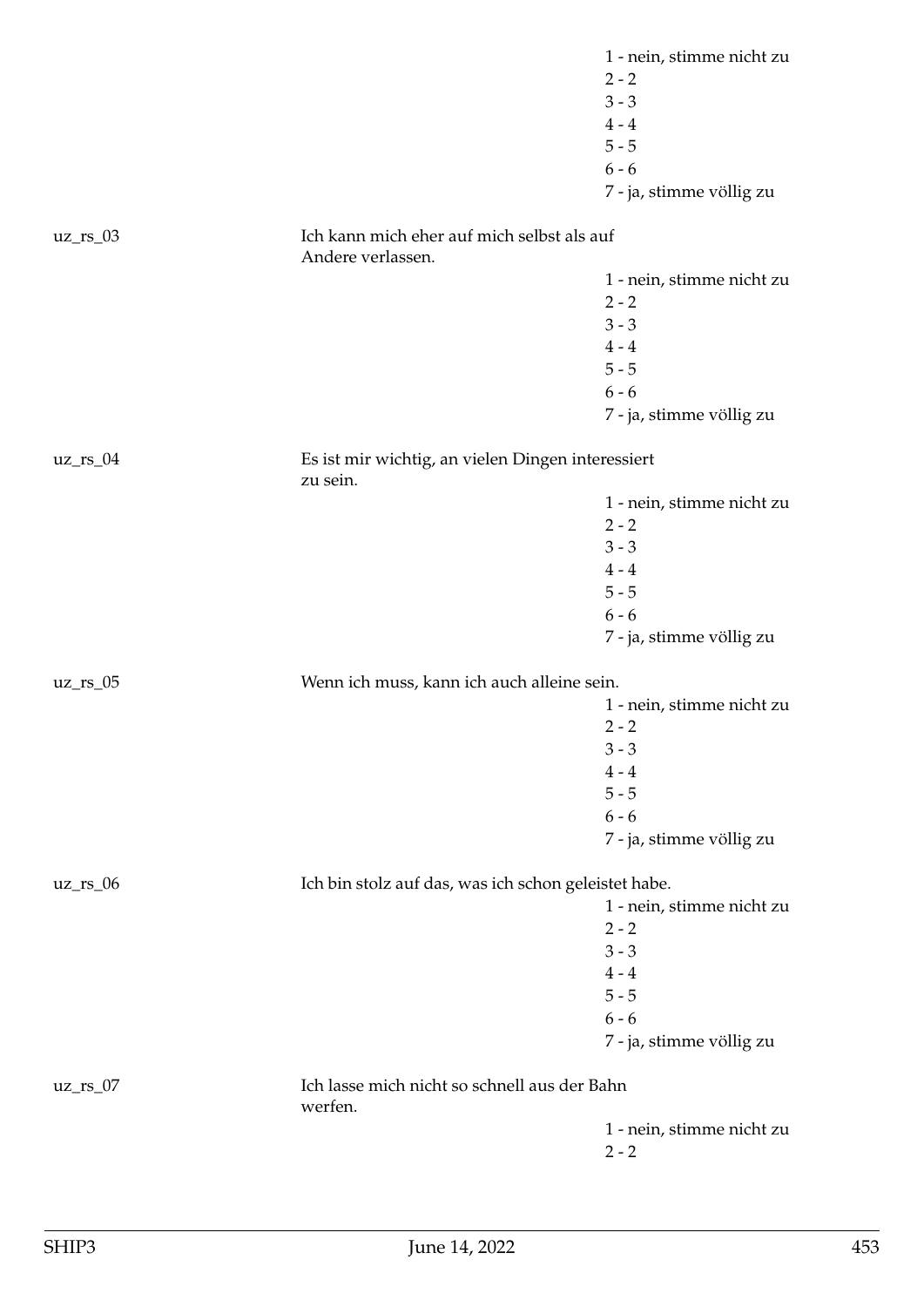|                     |                                                 | $3 - 3$                   |
|---------------------|-------------------------------------------------|---------------------------|
|                     |                                                 | $4 - 4$                   |
|                     |                                                 | $5 - 5$                   |
|                     |                                                 | $6 - 6$                   |
|                     |                                                 | 7 - ja, stimme völlig zu  |
| $uz_r s_08$         | Ich mag mich.                                   |                           |
|                     |                                                 | 1 - nein, stimme nicht zu |
|                     |                                                 | $2 - 2$                   |
|                     |                                                 | $3 - 3$                   |
|                     |                                                 | $4 - 4$                   |
|                     |                                                 | $5 - 5$                   |
|                     |                                                 | $6 - 6$                   |
|                     |                                                 | 7 - ja, stimme völlig zu  |
|                     |                                                 |                           |
| $\text{uz\_rs\_09}$ | Ich kann mehrere Dinge gleichzeitig bewältigen. |                           |
|                     |                                                 | 1 - nein, stimme nicht zu |
|                     |                                                 | $2 - 2$                   |
|                     |                                                 | $3 - 3$                   |
|                     |                                                 | $4 - 4$                   |
|                     |                                                 | $5 - 5$                   |
|                     |                                                 | $6 - 6$                   |
|                     |                                                 | 7 - ja, stimme völlig zu  |
| $uz_r s_10$         | Ich bin entschlossen.                           |                           |
|                     |                                                 | 1 - nein, stimme nicht zu |
|                     |                                                 | $2 - 2$                   |
|                     |                                                 | $3 - 3$                   |
|                     |                                                 | $4 - 4$                   |
|                     |                                                 | $5 - 5$                   |
|                     |                                                 | $6 - 6$                   |
|                     |                                                 | 7 - ja, stimme völlig zu  |
| $uz_r s_11$         | Ich stelle mir selten Sinnfragen.               |                           |
|                     |                                                 | 1 - nein, stimme nicht zu |
|                     |                                                 | $2 - 2$                   |
|                     |                                                 | $3 - 3$                   |
|                     |                                                 | $4 - 4$                   |
|                     |                                                 | $5 - 5$                   |
|                     |                                                 | $6 - 6$                   |
|                     |                                                 | 7 - ja, stimme völlig zu  |
|                     |                                                 |                           |
| $uz_r s_12$         | Ich nehme die Dinge wie sie kommen.             |                           |
|                     |                                                 | 1 - nein, stimme nicht zu |
|                     |                                                 | $2 - 2$                   |
|                     |                                                 | $3 - 3$                   |
|                     |                                                 | $4 - 4$                   |
|                     |                                                 | $5 - 5$                   |
|                     |                                                 | $6 - 6$                   |
|                     |                                                 | 7 - ja, stimme völlig zu  |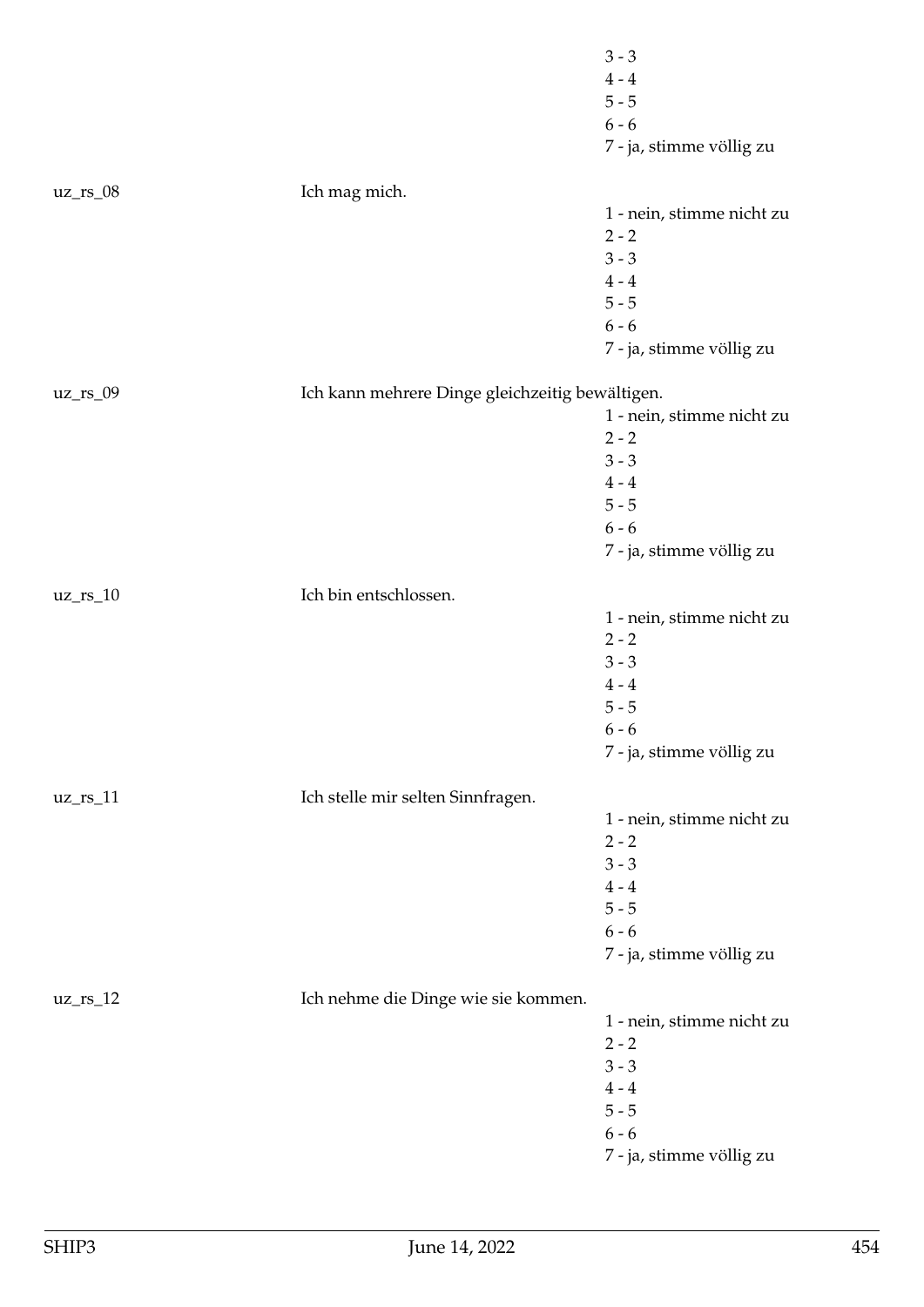| $uz_r s_13$  | Ich kann schwierige Zeiten durchstehen, weil ich<br>weiß, dass ich das früher auch schon geschafft<br>habe. |                           |
|--------------|-------------------------------------------------------------------------------------------------------------|---------------------------|
|              |                                                                                                             | 1 - nein, stimme nicht zu |
|              |                                                                                                             | $2 - 2$                   |
|              |                                                                                                             | $3 - 3$                   |
|              |                                                                                                             |                           |
|              |                                                                                                             | $4 - 4$                   |
|              |                                                                                                             | $5 - 5$                   |
|              |                                                                                                             | $6 - 6$                   |
|              |                                                                                                             | 7 - ja, stimme völlig zu  |
| $uz_{rs_14}$ | Ich habe Selbstdisziplin.                                                                                   |                           |
|              |                                                                                                             | 1 - nein, stimme nicht zu |
|              |                                                                                                             | $2 - 2$                   |
|              |                                                                                                             | $3 - 3$                   |
|              |                                                                                                             | $4 - 4$                   |
|              |                                                                                                             | $5 - 5$                   |
|              |                                                                                                             | $6 - 6$                   |
|              |                                                                                                             | 7 - ja, stimme völlig zu  |
| $uz_r s_15$  | Ich behalte an vielen Dingen Interesse.                                                                     |                           |
|              |                                                                                                             | 1 - nein, stimme nicht zu |
|              |                                                                                                             | $2 - 2$                   |
|              |                                                                                                             | $3 - 3$                   |
|              |                                                                                                             | $4 - 4$                   |
|              |                                                                                                             | $5 - 5$                   |
|              |                                                                                                             | $6 - 6$                   |
|              |                                                                                                             |                           |
|              |                                                                                                             | 7 - ja, stimme völlig zu  |
| $uz_r s_16$  | Ich finde öfter etwas, worüber ich lachen kann.                                                             |                           |
|              |                                                                                                             | 1 - nein, stimme nicht zu |
|              |                                                                                                             | $2 - 2$                   |
|              |                                                                                                             | $3 - 3$                   |
|              |                                                                                                             | $4 - 4$                   |
|              |                                                                                                             | $5 - 5$                   |
|              |                                                                                                             | $6 - 6$                   |
|              |                                                                                                             | 7 - ja, stimme völlig zu  |
| $uz_{rs_1}$  | Mein Glauben an mich selbst hilft mir auch in<br>harten Zeiten.                                             |                           |
|              |                                                                                                             | 1 - nein, stimme nicht zu |
|              |                                                                                                             | $2 - 2$                   |
|              |                                                                                                             | $3 - 3$                   |
|              |                                                                                                             | $4 - 4$                   |
|              |                                                                                                             | $5 - 5$                   |
|              |                                                                                                             | $6 - 6$                   |
|              |                                                                                                             |                           |
|              |                                                                                                             | 7 - ja, stimme völlig zu  |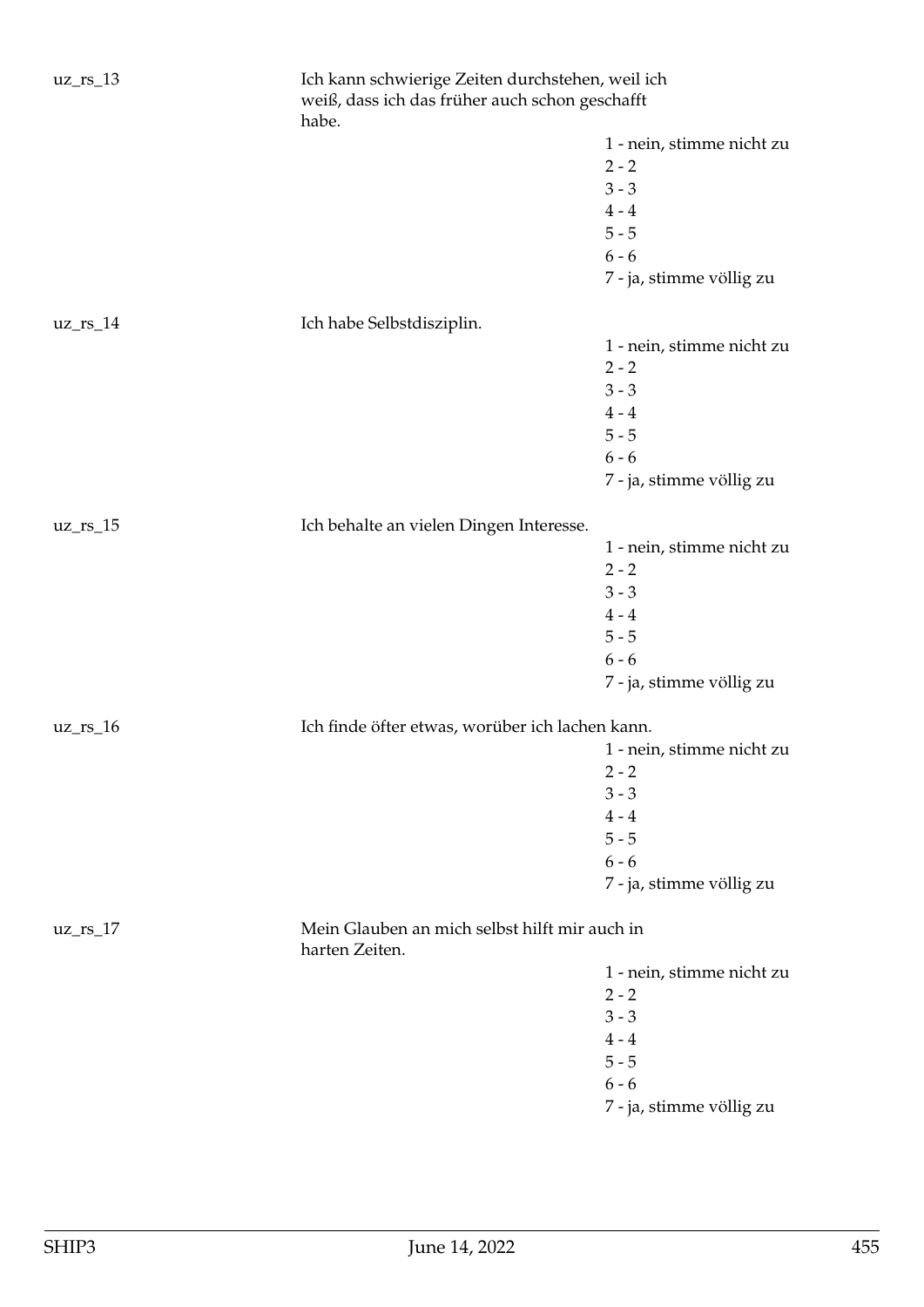| $uz_r s_18$  | Normalerweise kann ich eine Situation aus<br>mehreren Perspektiven betrachten.         |                           |
|--------------|----------------------------------------------------------------------------------------|---------------------------|
|              |                                                                                        | 1 - nein, stimme nicht zu |
|              |                                                                                        | $2 - 2$                   |
|              |                                                                                        | $3 - 3$                   |
|              |                                                                                        | $4 - 4$                   |
|              |                                                                                        | $5 - 5$                   |
|              |                                                                                        | $6 - 6$                   |
|              |                                                                                        | 7 - ja, stimme völlig zu  |
| $uz_{rs_19}$ | Ich kann mich auch überwinden, Dinge zu tun,<br>die ich eigentlich nicht machen will.  |                           |
|              |                                                                                        | 1 - nein, stimme nicht zu |
|              |                                                                                        | $2 - 2$                   |
|              |                                                                                        | $3 - 3$                   |
|              |                                                                                        | $4 - 4$                   |
|              |                                                                                        | $5 - 5$                   |
|              |                                                                                        | $6 - 6$                   |
|              |                                                                                        | 7 - ja, stimme völlig zu  |
|              |                                                                                        |                           |
| $uz_r s_20$  | Mein Leben hat einen Sinn.                                                             |                           |
|              |                                                                                        | 1 - nein, stimme nicht zu |
|              |                                                                                        | $2 - 2$                   |
|              |                                                                                        | $3 - 3$                   |
|              |                                                                                        | $4 - 4$                   |
|              |                                                                                        | $5 - 5$                   |
|              |                                                                                        | $6 - 6$                   |
|              |                                                                                        | 7 - ja, stimme völlig zu  |
| $uz_{rs_21}$ | Ich beharre nicht auf Dingen, die ich nicht<br>ändern kann.                            |                           |
|              |                                                                                        | 1 - nein, stimme nicht zu |
|              |                                                                                        | $2 - 2$                   |
|              |                                                                                        | $3 - 3$                   |
|              |                                                                                        | $4 - 4$                   |
|              |                                                                                        | $5 - 5$                   |
|              |                                                                                        | $6 - 6$                   |
|              |                                                                                        | 7 - ja, stimme völlig zu  |
| $uz_{rs_22}$ | Wenn ich in einer schwierigen Situation bin,<br>finde ich gewöhnlich einen Weg heraus. |                           |
|              |                                                                                        | 1 - nein, stimme nicht zu |
|              |                                                                                        | $2 - 2$                   |
|              |                                                                                        | $3 - 3$                   |
|              |                                                                                        | $4\,\text{-}\,4$          |
|              |                                                                                        | $5 - 5$                   |
|              |                                                                                        | $6 - 6$                   |
|              |                                                                                        | 7 - ja, stimme völlig zu  |
|              |                                                                                        |                           |
| $uz_{rs_2}$  | In mir steckt genügend Energie, um alles zu<br>machen, was ich machen muss.            |                           |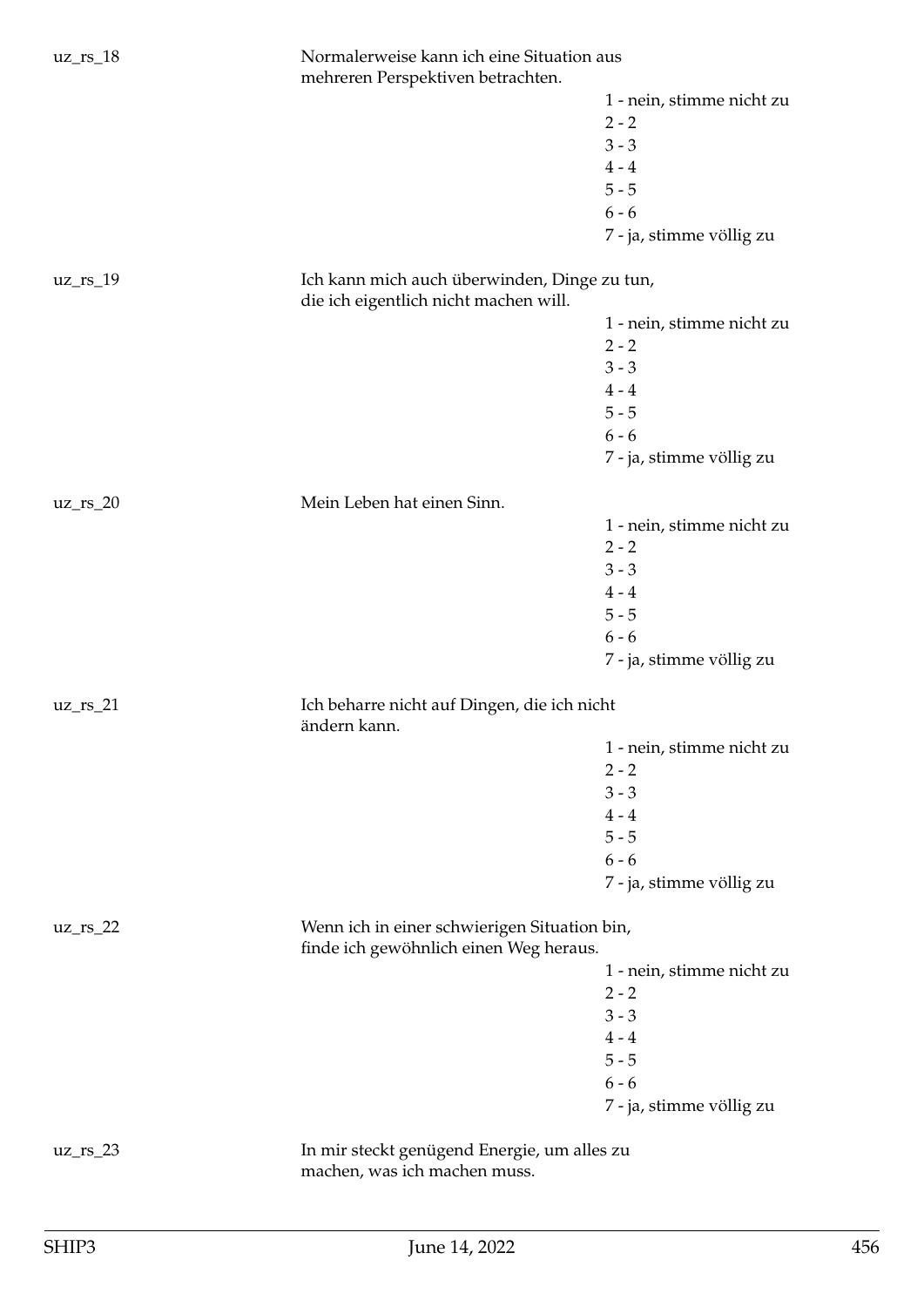|                  |                                                            | 1 - nein, stimme nicht zu                               |
|------------------|------------------------------------------------------------|---------------------------------------------------------|
|                  |                                                            | $2 - 2$                                                 |
|                  |                                                            | $3 - 3$                                                 |
|                  |                                                            | $4 - 4$                                                 |
|                  |                                                            | $5 - 5$                                                 |
|                  |                                                            | $6 - 6$                                                 |
|                  |                                                            | 7 - ja, stimme völlig zu                                |
| $uz_r s_24$      | Ich kann akzeptieren, wenn mich nicht alle Leute<br>mögen. |                                                         |
|                  |                                                            | 1 - nein, stimme nicht zu                               |
|                  |                                                            | $2 - 2$                                                 |
|                  |                                                            | $3 - 3$                                                 |
|                  |                                                            | $4 - 4$                                                 |
|                  |                                                            | $5 - 5$                                                 |
|                  |                                                            | $6 - 6$                                                 |
|                  |                                                            | 7 - ja, stimme völlig zu                                |
|                  |                                                            |                                                         |
| SAQ_EQ<br>SAQ_UZ | $EQ 5-D$<br>Fragebogen zum Selbstausfüllen                 |                                                         |
| $uz\_ges\_eq_01$ | A Beweglichkeit / Mobilität                                |                                                         |
|                  |                                                            | 1 - I have no problems walking                          |
|                  |                                                            | around                                                  |
|                  |                                                            | 2 - I have some problem walking                         |
|                  |                                                            | around                                                  |
|                  |                                                            | 3 - I am bedridden                                      |
| $uz\_ges\_eq_02$ | B Für sich selbst sorgen                                   |                                                         |
|                  |                                                            | 1 - I have no problem caring for my-                    |
|                  |                                                            | self                                                    |
|                  |                                                            | 2 - I have some problem washing my-<br>self or dressing |
|                  |                                                            | 3 - I am not able to wash myself or to<br>dress         |
| uz_ges_eq_03     | C Allgemeine Tätigkeiten, z.B. Arbeit, Studium,            |                                                         |
|                  | Hausarbeit, Familien- oder Freizeitaktivitäten             |                                                         |
|                  |                                                            | 1 - I have no problems managing my<br>daily activities  |
|                  |                                                            | 2 - I have some problems managing                       |
|                  |                                                            | my daily activities                                     |
|                  |                                                            | 3 - I am not able to manage my daily<br>activities      |
|                  |                                                            |                                                         |
| uz_ges_eq_04     | D Schmerzen / Körperliche Beschwerden                      |                                                         |
|                  |                                                            | 1 - I have no pains or complaints                       |
|                  |                                                            | 2 - I have moderate pains or com-<br>plaints            |
|                  |                                                            | 3 - I have extreme pain or complaints                   |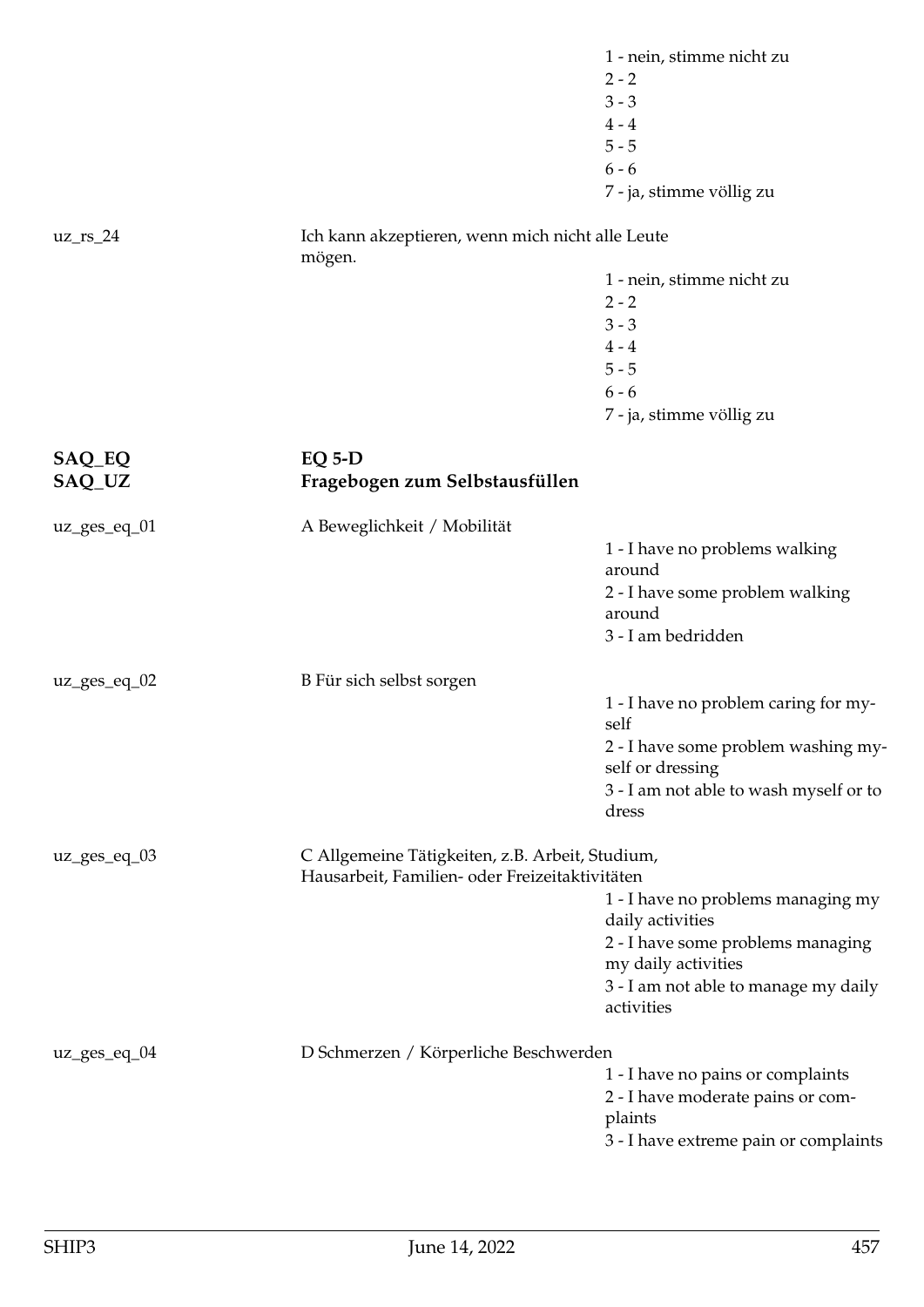| $uz\_ges\_eq_05$ | E Angst / Niedergeschlagenheit                                             | 1 - I am not anxious or depressed                         |
|------------------|----------------------------------------------------------------------------|-----------------------------------------------------------|
|                  |                                                                            | 2 - I am moderately anxious or de-                        |
|                  |                                                                            | pressed                                                   |
|                  |                                                                            | 3 - I am extremely anxious or de-                         |
|                  |                                                                            | pressed                                                   |
| <b>SAQ_PAIN</b>  | Schmerz                                                                    |                                                           |
| SAQ_UZ           | Fragebogen zum Selbstausfüllen                                             |                                                           |
| uz_ges_pain_01   | Hatten Sie in den letzten 7 Tagen Schmerzen?                               |                                                           |
|                  |                                                                            | $1 - Yes$                                                 |
|                  |                                                                            | $0 - No$                                                  |
| <b>SAQ_PHQ</b>   | Gesundheitsfragebogen für Patienten                                        |                                                           |
| SAQ_UZ           | Fragebogen zum Selbstausfüllen                                             |                                                           |
| $uz_ble_p hq01$  | Wie oft fühlten Sie sich im Verlauf der letzten 2                          |                                                           |
|                  | Wochen durch die folgenden Beschwerden                                     |                                                           |
|                  | beeinträchtigt? Wenig Interesse oder Freude an                             |                                                           |
|                  | Ihren Tätigkeiten                                                          |                                                           |
|                  |                                                                            | 1 - not at all                                            |
|                  |                                                                            | 2 - on single days<br>3 - On more than half of the days   |
|                  |                                                                            | 4 - almost every day                                      |
|                  |                                                                            |                                                           |
| uz_ble_phq02     | Wie oft fühlten Sie sich im Verlauf der letzten 2                          |                                                           |
|                  | Wochen durch die folgenden Beschwerden                                     |                                                           |
|                  | beeinträchtigt? Niedergeschlagenheit,<br>Schwermut oder Hoffnungslosigkeit |                                                           |
|                  |                                                                            | 1 - not at all                                            |
|                  |                                                                            | 2 - on single days                                        |
|                  |                                                                            | 3 - On more than half of the days                         |
|                  |                                                                            | 4 - almost every day                                      |
|                  |                                                                            |                                                           |
| $uz_ble_p hq03$  | Wie oft fühlten Sie sich im Verlauf der letzten 2                          |                                                           |
|                  | Wochen durch die folgenden Beschwerden                                     |                                                           |
|                  | beeinträchtigt? 'Schwierigkeiten ein- oder                                 |                                                           |
|                  | durchzuschlafen oder vermehrter Schlaf                                     |                                                           |
|                  |                                                                            | 1 - not at all                                            |
|                  |                                                                            | 2 - on single days                                        |
|                  |                                                                            | 3 - On more than half of the days<br>4 - almost every day |
|                  | Wie oft fühlten Sie sich im Verlauf der letzten 2                          |                                                           |
| uz_ble_phq04     | Wochen durch die folgenden Beschwerden                                     |                                                           |
|                  | beeinträchtigt? Müdigkeit oder Gefühl, keine                               |                                                           |
|                  | Energie zu haben                                                           | 1 - not at all                                            |
|                  |                                                                            | 2 - on single days                                        |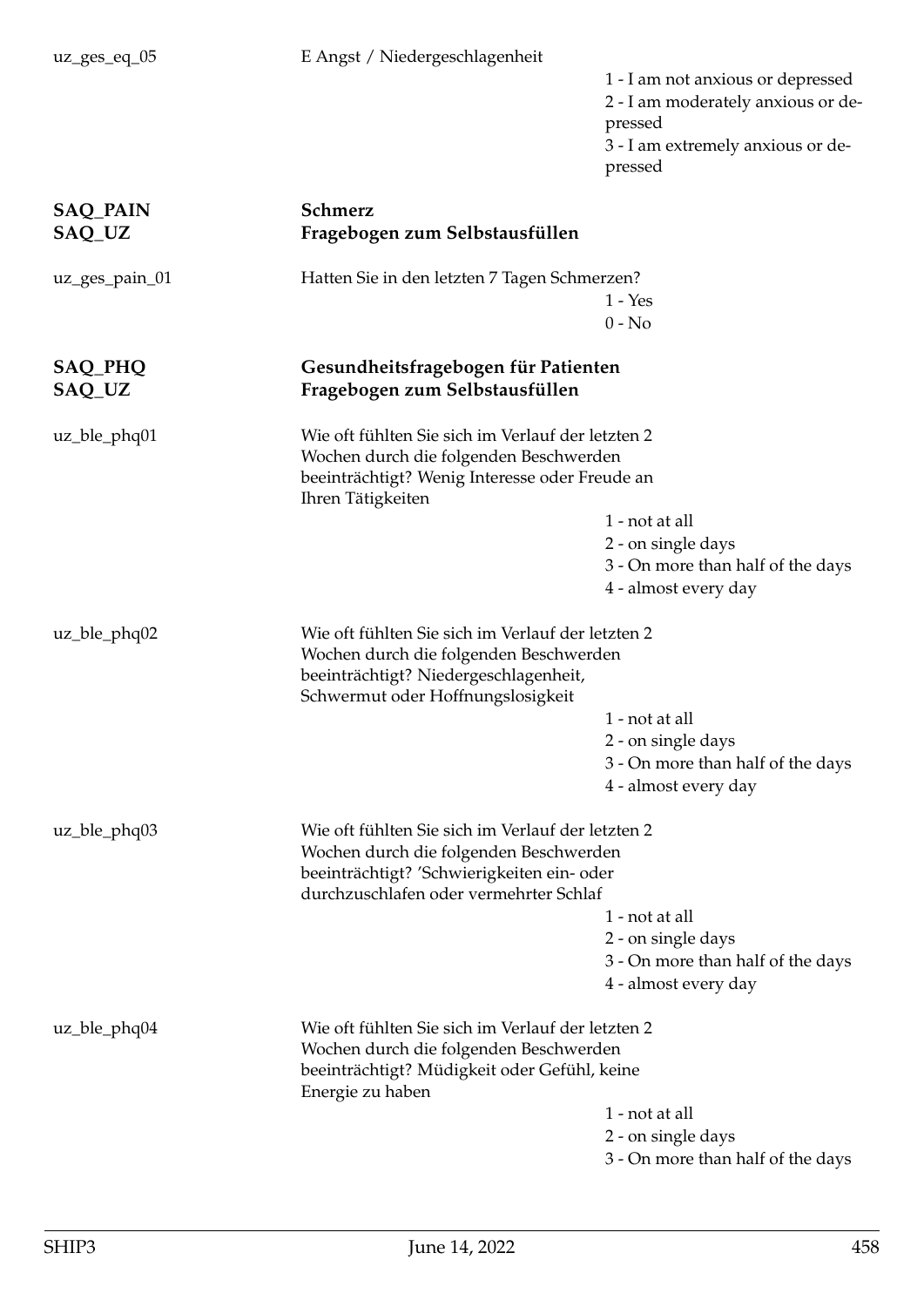| uz_ble_phq05    | Wie oft fühlten Sie sich im Verlauf der letzten 2<br>Wochen durch die folgenden Beschwerden<br>beeinträchtigt? Verminderter Appetit oder<br>übermäßiges Bedürfnis zu essen                                                            | 1 - not at all                                                                  |
|-----------------|---------------------------------------------------------------------------------------------------------------------------------------------------------------------------------------------------------------------------------------|---------------------------------------------------------------------------------|
|                 |                                                                                                                                                                                                                                       | 2 - on single days<br>3 - On more than half of the days<br>4 - almost every day |
| uz_ble_phq06    | Wie oft fühlten Sie sich im Verlauf der letzten 2<br>Wochen durch die folgenden Beschwerden<br>beeinträchtigt? Schlechte Meinung von sich<br>selbst; Gefühl, ein Versager zu sein oder die<br>Familie enttäuscht zu haben             |                                                                                 |
|                 |                                                                                                                                                                                                                                       | 1 - not at all                                                                  |
|                 |                                                                                                                                                                                                                                       | 2 - on single days                                                              |
|                 |                                                                                                                                                                                                                                       | 3 - On more than half of the days                                               |
|                 |                                                                                                                                                                                                                                       | 4 - almost every day                                                            |
| uz_ble_phq07    | Wie oft fühlten Sie sich im Verlauf der letzten 2<br>Wochen durch die folgenden Beschwerden<br>beeinträchtigt? Schwierigkeiten, sich auf etwas                                                                                        |                                                                                 |
|                 | zu konzentrieren, z.B. beim Zeitunglesen oder<br>Fernsehen                                                                                                                                                                            |                                                                                 |
|                 |                                                                                                                                                                                                                                       | 1 - not at all                                                                  |
|                 |                                                                                                                                                                                                                                       | 2 - on single days                                                              |
|                 |                                                                                                                                                                                                                                       | 3 - On more than half of the days                                               |
|                 |                                                                                                                                                                                                                                       | 4 - almost every day                                                            |
| $uz_ble_p hq08$ | Wie oft fühlten Sie sich im Verlauf der letzten 2                                                                                                                                                                                     |                                                                                 |
|                 | Wochen durch die folgenden Beschwerden                                                                                                                                                                                                |                                                                                 |
|                 | beeinträchtigt? Waren Ihre Bewegungen oder                                                                                                                                                                                            |                                                                                 |
|                 | Ihre Sprache so verlangsamt, dass es auch<br>anderen auffallen würde? Oder waren Sie im                                                                                                                                               |                                                                                 |
|                 | Gegenteil "zappelig" oder ruhelos und hatten                                                                                                                                                                                          |                                                                                 |
|                 | dadurch einen stärkeren Bewegungsdrang als<br>sonst?                                                                                                                                                                                  |                                                                                 |
|                 |                                                                                                                                                                                                                                       | 1 - not at all                                                                  |
|                 |                                                                                                                                                                                                                                       | 2 - on single days                                                              |
|                 |                                                                                                                                                                                                                                       | 3 - On more than half of the days                                               |
|                 |                                                                                                                                                                                                                                       | 4 - almost every day                                                            |
| uz_ble_phq09    | Wie oft fühlten Sie sich im Verlauf der letzten 2<br>Wochen durch die folgenden Beschwerden<br>beeinträchtigt? Waren Ihre Bewegungen oder<br>Ihre Sprache so verlangsamt, dass es auch<br>anderen auffallen würde? Gedanken, dass Sie |                                                                                 |
|                 | lieber tot wären oder sich Leid zufügen möchten                                                                                                                                                                                       |                                                                                 |
|                 |                                                                                                                                                                                                                                       | 1 - not at all                                                                  |
|                 |                                                                                                                                                                                                                                       | 2 - on single days                                                              |
|                 |                                                                                                                                                                                                                                       |                                                                                 |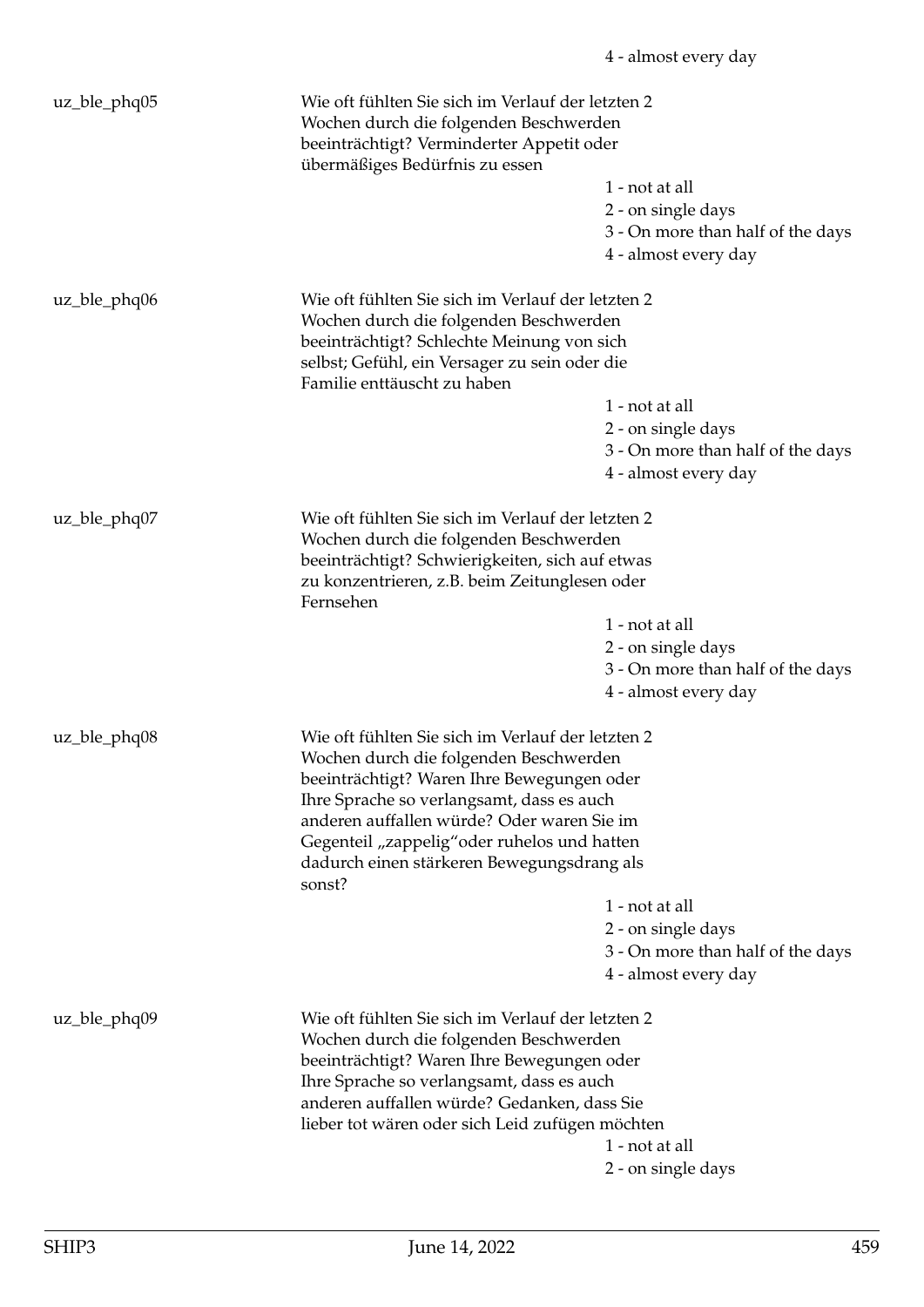## 3 - On more than half of the days 4 - almost every day

| uz_ble_phq10              | Wenn eines oder mehrere dieser Probleme bei<br>Ihnen vorliegen, geben Sie bitte an, wie sehr<br>diese Probleme es Ihnen erschwert haben, Ihre<br>Arbeit zu erledigen, Ihren Haushalt zu regeln<br>oder mit anderen Menschen zurecht zu kommen: | 1 - Überhaupt nicht erschwert<br>2 - Etwas erschwert<br>3 - Relativ stark erschwert<br>4 - Sehr stark erschwert                                                                                                                             |
|---------------------------|------------------------------------------------------------------------------------------------------------------------------------------------------------------------------------------------------------------------------------------------|---------------------------------------------------------------------------------------------------------------------------------------------------------------------------------------------------------------------------------------------|
| <b>SAQ_INAN</b><br>SAQ_UZ | Inanspruchnahme von Versorgungsangeboten<br>Fragebogen zum Selbstausfüllen                                                                                                                                                                     |                                                                                                                                                                                                                                             |
| uz_inan_psy_01            | Welche der folgenden Aussagen beschreibt am<br>besten, wie Sie sich fühlen? Bitte wählen Sie eine<br>der beiden folgenden Aussagen aus:                                                                                                        | 1 - Sie hätten Schwierigkeiten damit,<br>mit jemandem zu reden, der schwer-<br>wiegende psychische Probleme hat<br>2 - Sie hätten keine Schwierigkeiten<br>damit, mit jemandem zu reden, der<br>schwerwiegende psychische Prob-<br>leme hat |
| uz_inan_psy_02            | Würden Sie sich schämen, wenn Sie selbst eine<br>psychische Erkrankung hätten?                                                                                                                                                                 | 1 - Gar nicht<br>2 - Ein wenig<br>3 - Mäßig<br>4 - Ziemlich stark<br>5 - Sehr stark                                                                                                                                                         |
| uz_inan_psy_03            | Würden Sie selbst professionelle therapeutische<br>Hilfe aufsuchen, wenn Sie für längere Zeit<br>bedrückt oder niedergeschlagen wären, oder<br>wenn Sie andere psychische Probleme hätten.                                                     | 1 - Auf keinen Fall<br>$2 - 2$<br>$3 - 3$<br>$4 - 4$<br>5 - Auf jeden Fall                                                                                                                                                                  |
| $uz_$ inan_psy_04         | Wenn Sie an Ihre psychische Gesundheit in Ihrem<br>bisherigen Leben denken: Wie schätzen Sie das<br>selber ein, hatten Sie in ihrem bisherigen Leben<br>schon einmal eine psychische Krankheit?                                                | 1 - Ja, ganz bestimmt<br>2 - Eher ja                                                                                                                                                                                                        |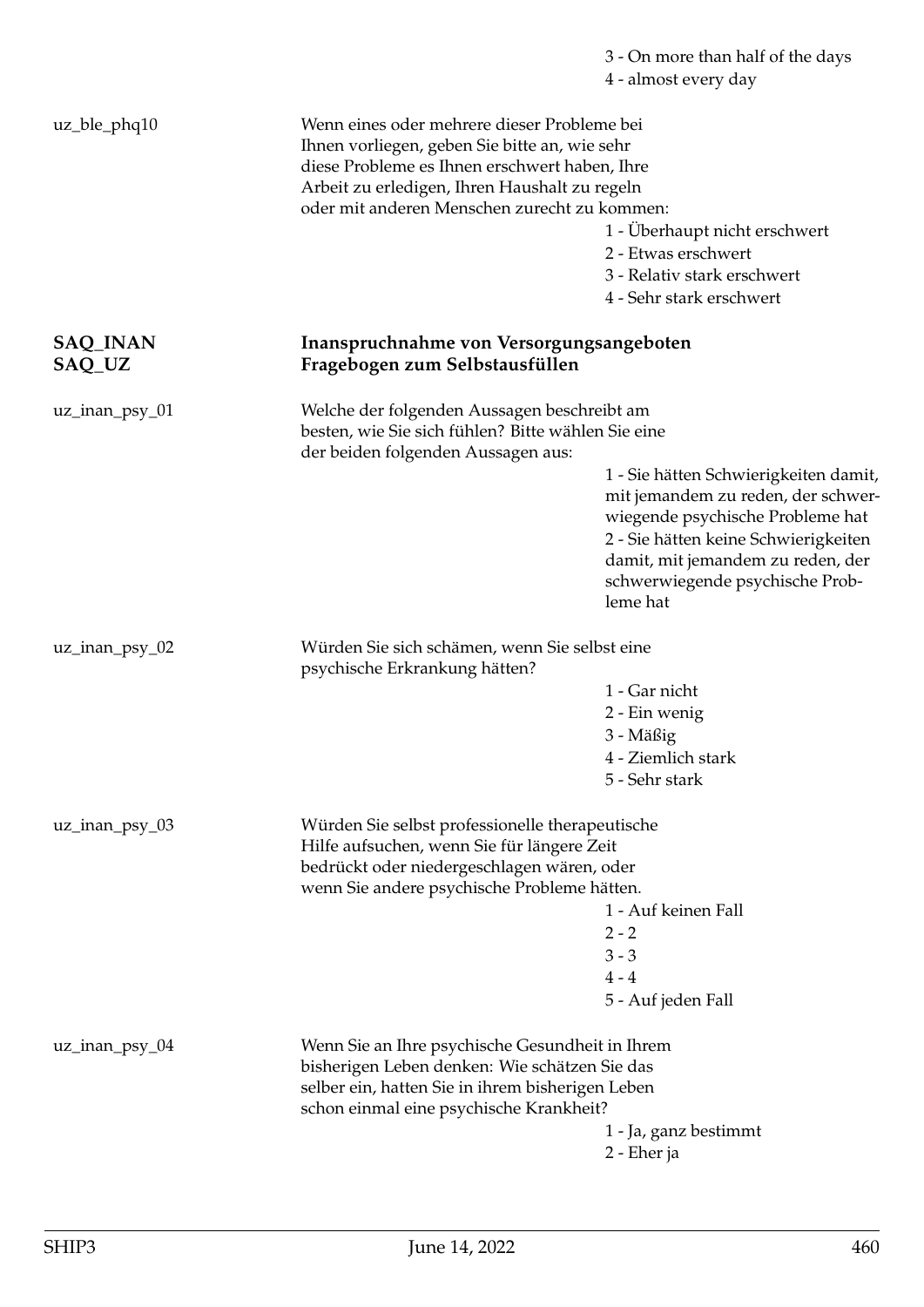|                                |                                                                                      | 3 - Unentschieden<br>4 - Eher nein<br>5 - Nein, sicher nicht |
|--------------------------------|--------------------------------------------------------------------------------------|--------------------------------------------------------------|
| uz_inan_psy_05                 | Bitte beurteilen Sie jetzt Ihre psychische<br>Gesundheit in den letzten zwei Wochen. |                                                              |
|                                |                                                                                      | 1 - Psychisch schwer krank                                   |
|                                |                                                                                      | $2 - 2$                                                      |
|                                |                                                                                      | $3 - 3$                                                      |
|                                |                                                                                      | $4 - 4$                                                      |
|                                |                                                                                      | $5 - 5$                                                      |
|                                |                                                                                      | $6 - 6$                                                      |
|                                |                                                                                      | 7 - Psychisch vollkommen gesund                              |
| IMB                            | clinic internal medicine B                                                           |                                                              |
| <b>OPDB</b><br><b>IMBINTRO</b> | <b>Operational data Innere</b><br>internal medicine consent                          |                                                              |
| introb_beg                     | Intro: start                                                                         |                                                              |
| introb_usnr                    | Intro: examiner                                                                      |                                                              |
| intro_cons_vasc                | Consent measurement ankle-brachial index and<br>pulse wave analysis                  |                                                              |
|                                |                                                                                      | $1 - Yes$                                                    |
|                                |                                                                                      | $0 - No$                                                     |
| intro_cons_bpg                 | lung function consent                                                                |                                                              |
|                                |                                                                                      | $1 - Yes$                                                    |
|                                |                                                                                      | $0 - No$                                                     |
| intro_cons_spi                 | Intro: spiroergometry consent                                                        |                                                              |
|                                |                                                                                      | $1 - Yes$                                                    |
|                                |                                                                                      | $0 - No$                                                     |
| introb_bsnr                    | special circumstances                                                                |                                                              |
|                                |                                                                                      | $1 - Yes$                                                    |
|                                |                                                                                      | $0 - No$                                                     |
| introb_note                    | notes                                                                                |                                                              |
| introb_end                     | Intro: end                                                                           |                                                              |
| <b>PRE</b>                     | <b>Preparation Innere</b>                                                            |                                                              |
|                                |                                                                                      |                                                              |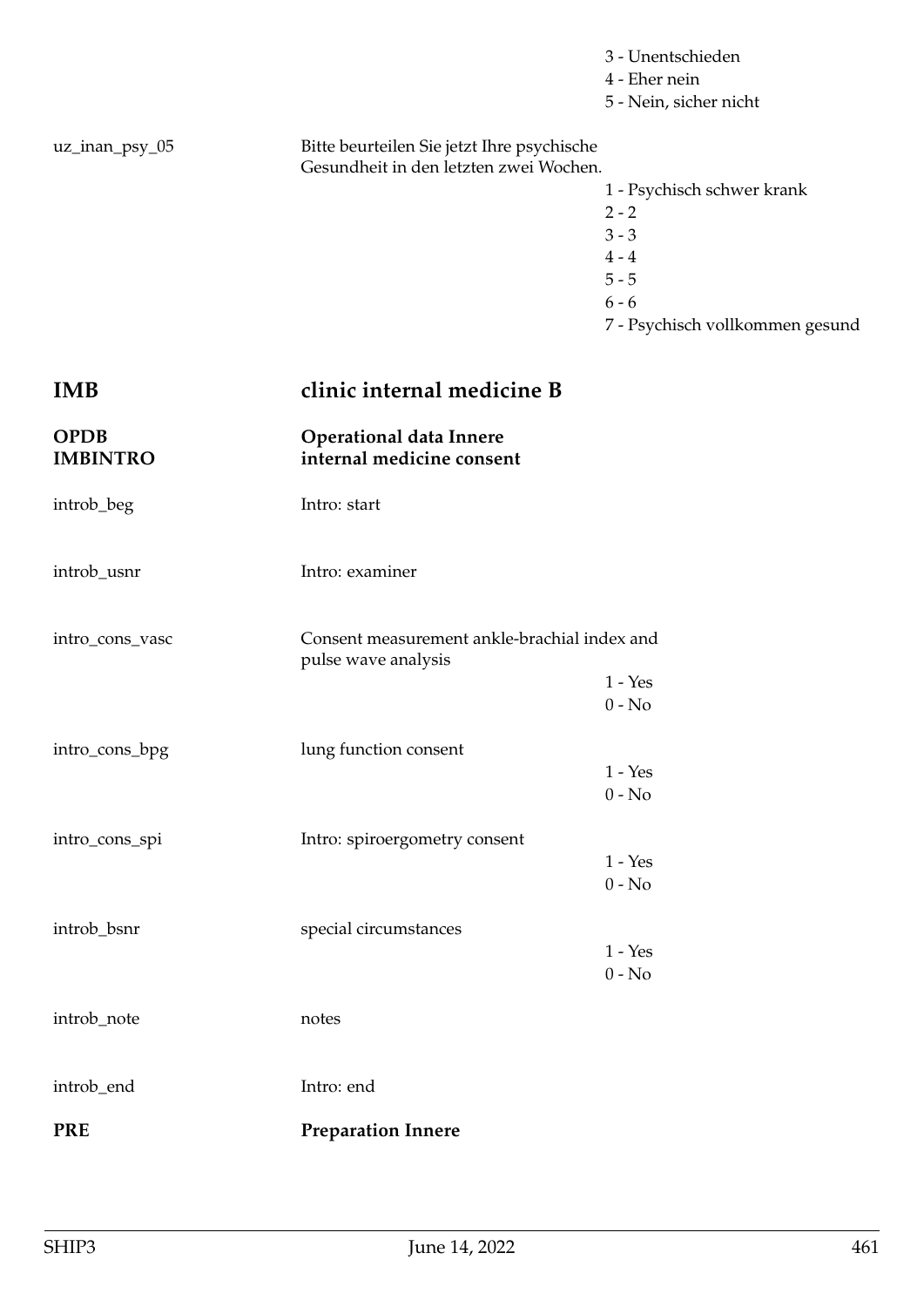| pre_beg           | <b>Start</b>                                                            |                                                    |
|-------------------|-------------------------------------------------------------------------|----------------------------------------------------|
| pre_usnr          | Examiner                                                                |                                                    |
| pre_sport         | Do you take exercise?                                                   | $0 - No$<br>$1 - Yes$                              |
| pre_sport_h       | When do you last exercise?                                              |                                                    |
| pre_sport_bicycle | Riding a bicycle                                                        | $0 - No$<br>$1 - Yes$                              |
| pre_sport_jogging | Running/jogging                                                         | $0 - No$<br>$1 - Yes$                              |
| pre_sport_fitnes  | Fitnes (gym, aerobics, step-aerobics)                                   | $0 - No$<br>$1 - Yes$                              |
| pre_sport_gymn    | Gymnastics (rehabilitation sports, back exercises,<br>water gymnastics) | $0 - No$<br>$1 - Yes$                              |
| pre_sport_swim    | Swimming                                                                | $0 - No$<br>$1 - Yes$                              |
| pre_sport_walk    | Walking/ nordic walking                                                 | $0 - No$<br>$1 - Yes$                              |
| pre_sport_ball    | <b>Ball</b> sports                                                      | $0 - No$<br>$1 - Yes$                              |
| pre_sport_other   | Other sports                                                            | $0 - No$<br>$1 - \ensuremath{\mathrm{Yes}}\xspace$ |
| pre_sport_other_t | Which other sports?                                                     |                                                    |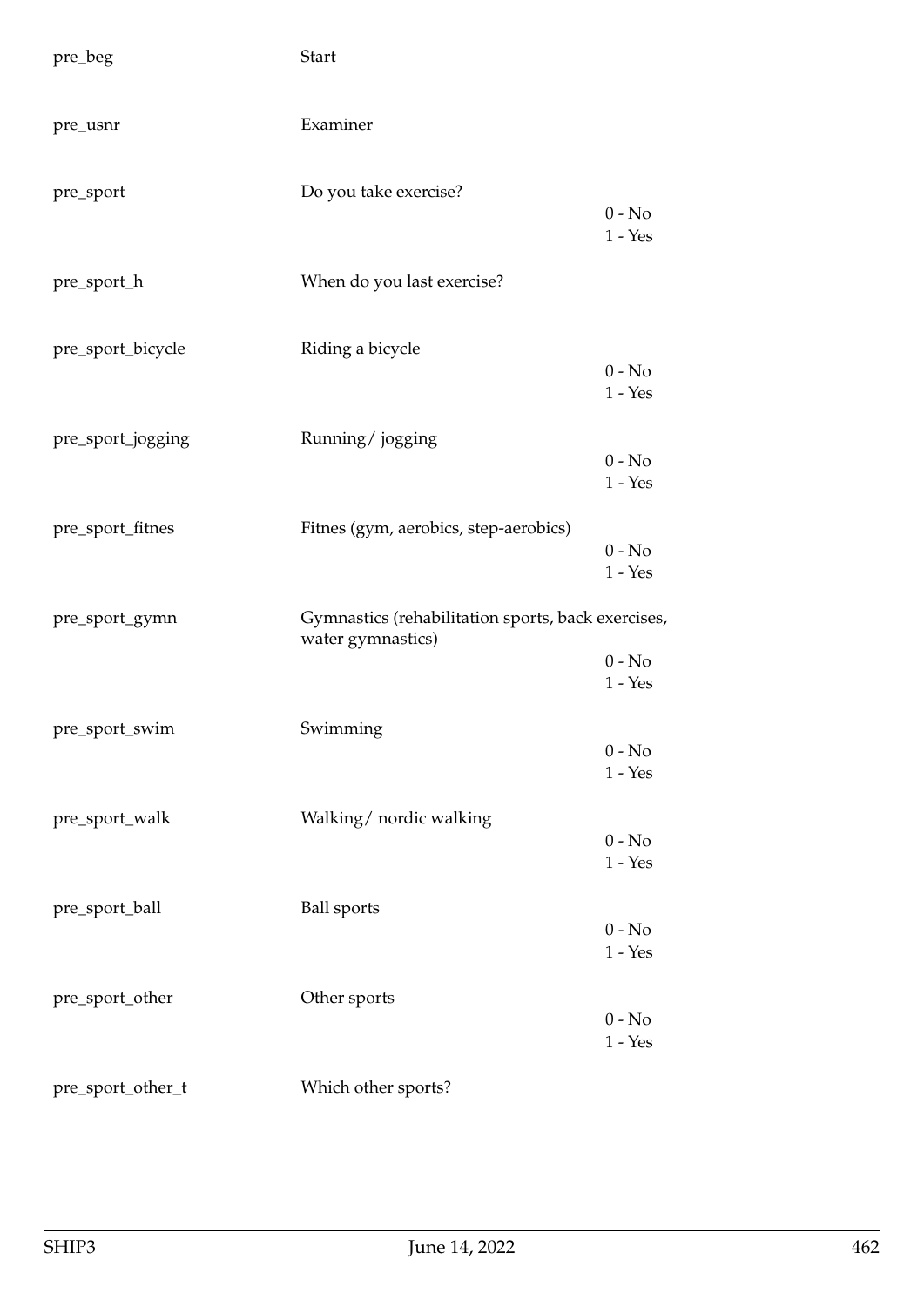| pre_physhard     | PRE: Waren Sie in den letzten 12 Stunden<br>körperlich schwer aktiv ("körperlich schwer<br>aktiv"bedeutet mindestens 30 Minuten Joggen<br>oder schnelles Fahrradfahren, Garten umgraben,<br>längeres Tragen von schweren Gegenständen<br>über 10 kg oder ähnliche körperliche<br>Tätigkeiten)? |
|------------------|------------------------------------------------------------------------------------------------------------------------------------------------------------------------------------------------------------------------------------------------------------------------------------------------|
|                  | $0 - No$<br>$1 - Yes$                                                                                                                                                                                                                                                                          |
| pre_physhard_h   | PRE: Wann haben Sie diese Tätigkeit in etwa<br>beendet?                                                                                                                                                                                                                                        |
| pre_rauch        | Are you smoker (cigars, small cigars, pipes)?<br>$0 - No$<br>$1 - Yes$                                                                                                                                                                                                                         |
| pre_zig          | When did you last smoke a cigar, small cigarette<br>or pipe?                                                                                                                                                                                                                                   |
| pre_zig_last     | How many hours since last cigar, small cigarette<br>or pipe?                                                                                                                                                                                                                                   |
| pre_heartmedic   | Do you take any medication for the treatment of<br>heart deseases (e. g. heart<br>failure/heart-insufficiency, coronary heart<br>disease) or high blood pressure?                                                                                                                              |
|                  | $0 - No$<br>$1 - Yes$                                                                                                                                                                                                                                                                          |
| pre_heartmedic_h | When did you last take this medication?                                                                                                                                                                                                                                                        |
| pre_lungmedic    | Do you take any medication (e.g. spray or<br>tablets) for the treatment of lung deseases (e.g.<br>asthma, COPD, lung fibrosis) or allergies?<br>$0 - No$<br>$1 - Yes$                                                                                                                          |
| pre_lungmedic_h  | When did you last take this medication?                                                                                                                                                                                                                                                        |
| pre_mealtime     | PRE: Wann haben Sie die letzte Mahlzeit zu sich<br>genommen (d.h. nicht nur Getränke)?                                                                                                                                                                                                         |
| pre_coffee       | PRE: Haben Sie innerhalb der letzten 24 Stunden<br>Kaffee getrunken?                                                                                                                                                                                                                           |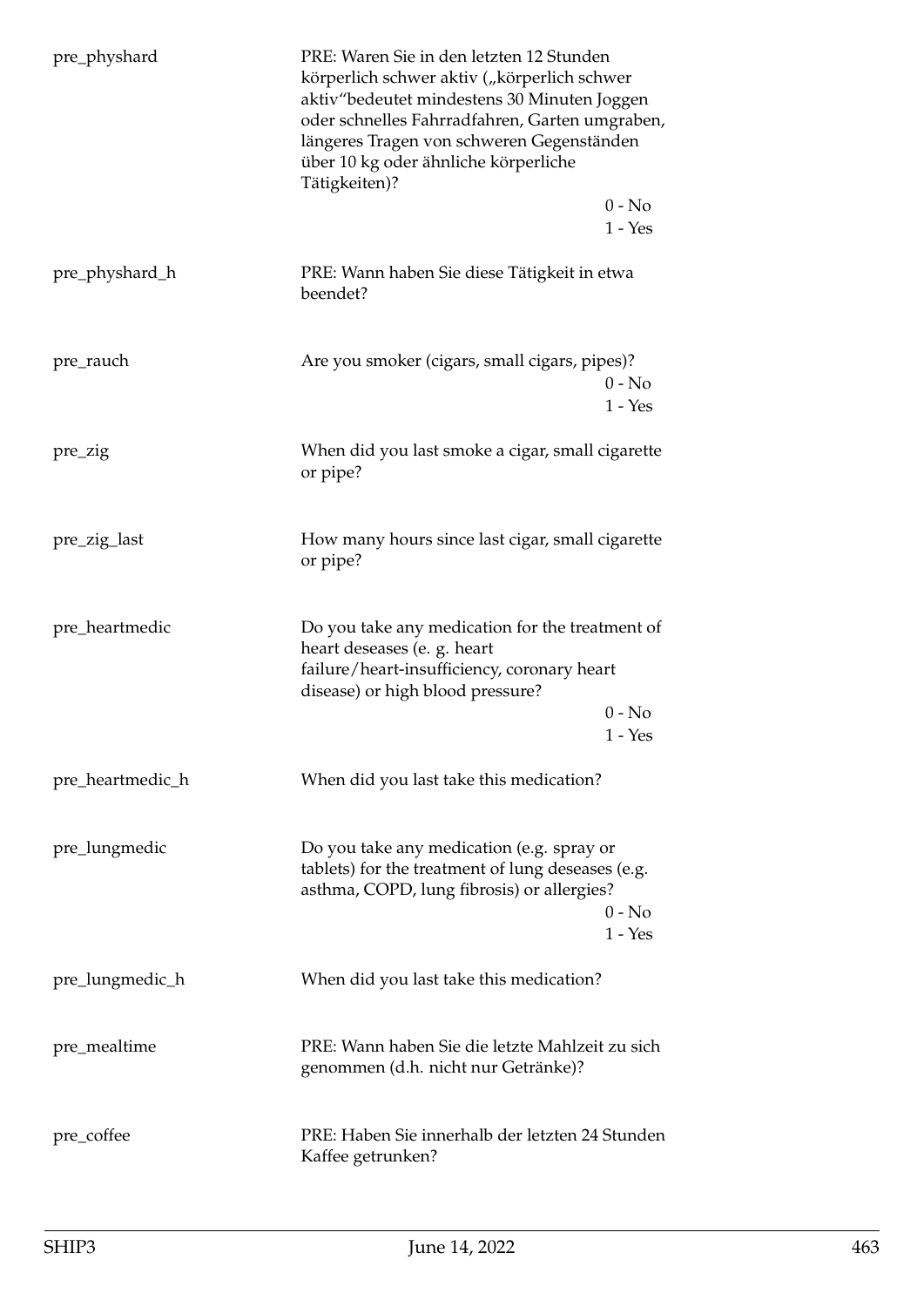|                             |                                                                        | $0 - No$<br>$1 - Yes$                                                                                          |
|-----------------------------|------------------------------------------------------------------------|----------------------------------------------------------------------------------------------------------------|
| pre_coffee_h                | PRE: Wann war das in etwa?                                             |                                                                                                                |
| pre_alcohol                 | PRE: Haben Sie innerhalb der letzten 24 Stunden<br>Alkohol getrunken?  |                                                                                                                |
|                             |                                                                        | $0 - No$<br>$1 - Yes$                                                                                          |
| pre_alcohol_h               | PRE: Wann war das in etwa?                                             |                                                                                                                |
| pre_unt                     | Weight measurement carried out?                                        | $0 - No$                                                                                                       |
|                             |                                                                        | $1 - Yes$                                                                                                      |
| pre_grund                   | Reason for not carrying out weight measurement                         |                                                                                                                |
| pre_gid                     | Instrument                                                             | 130 - Bathroom scale - Personal Scale<br>SOEHNLE 7700<br>129 - Bathroom scale - Personal Scale<br>SOEHNLE 7730 |
| pre_weight                  | Weight (kg) (Innere)                                                   |                                                                                                                |
| pre_bsnr                    | Special circumstances                                                  | $0 - No$<br>$1 - Yes$                                                                                          |
| pre_note                    | <b>Notes</b>                                                           |                                                                                                                |
| pre_end                     | End                                                                    |                                                                                                                |
| <b>SPI</b><br><b>SPIOPD</b> | cardiopulmonary stress testing spiroergometry<br>SPI: operational data |                                                                                                                |
| spi_beg                     | SPIRO: start                                                           |                                                                                                                |
| spi_usnr                    | SPIRO: examiner                                                        |                                                                                                                |
| spi_usnr2_jn                | second examiner?                                                       |                                                                                                                |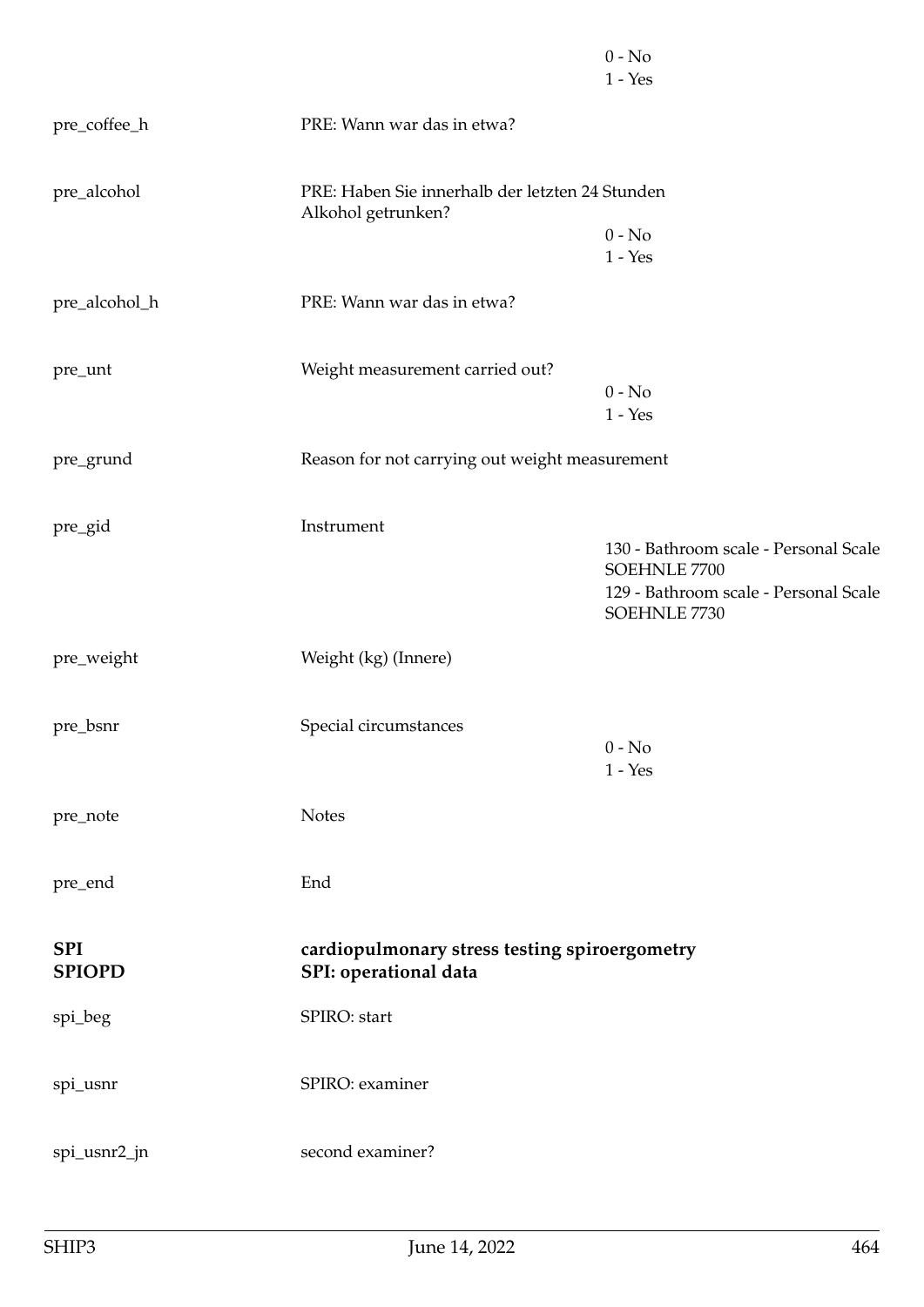|                 |                                                      | $0 - No$<br>$1 - Yes$                                                                                                                                                                                                                                                                                                                                                           |
|-----------------|------------------------------------------------------|---------------------------------------------------------------------------------------------------------------------------------------------------------------------------------------------------------------------------------------------------------------------------------------------------------------------------------------------------------------------------------|
| spi_usnr2       | examiner 2                                           |                                                                                                                                                                                                                                                                                                                                                                                 |
| spi_tem         | SPIRO: Aktuelle Raumtemperatur (°C)                  |                                                                                                                                                                                                                                                                                                                                                                                 |
| spi_unt         | Spiroergometry is being carried out?                 | $0 - No$<br>$1 - Yes$<br>2 - Only ergometry                                                                                                                                                                                                                                                                                                                                     |
| spi_grund       | SPIRO: reason for not carrying out<br>spiroergometry | 1 - facial mask intolerance<br>2 - subject declined<br>3 - technical problem<br>4 - miscellaneous                                                                                                                                                                                                                                                                               |
| spi_grund_techn | Which technical problem?                             |                                                                                                                                                                                                                                                                                                                                                                                 |
| spi_grund_sonst | Which other reason?                                  |                                                                                                                                                                                                                                                                                                                                                                                 |
| spi_gid         | SPIRO: instrument                                    | 42 - Spiroergometry OXYCON-PRO<br>(sitting)<br>49 - Spiroergometry OXYCON-PRO<br>(semisitting)<br>132 - DZHK Spiroergometry Bicycle<br>(sitting)                                                                                                                                                                                                                                |
| abbruch_1       | SPIRO: reason for abort one                          | 1 - participant fatigue<br>2 - muscle fatigue<br>3 - hip or knee pain<br>4 - chest pain/angina pectoris<br>5 - dyspnoea<br>6 - syncope<br>7 - frequent ventricular extrasystoles<br>8 - pathological increase in respira-<br>tory rate<br>9 - pathological decrease in respira-<br>tory rate<br>10 - pathological ST reductions<br>11 - pathological ST increases<br>12 - Other |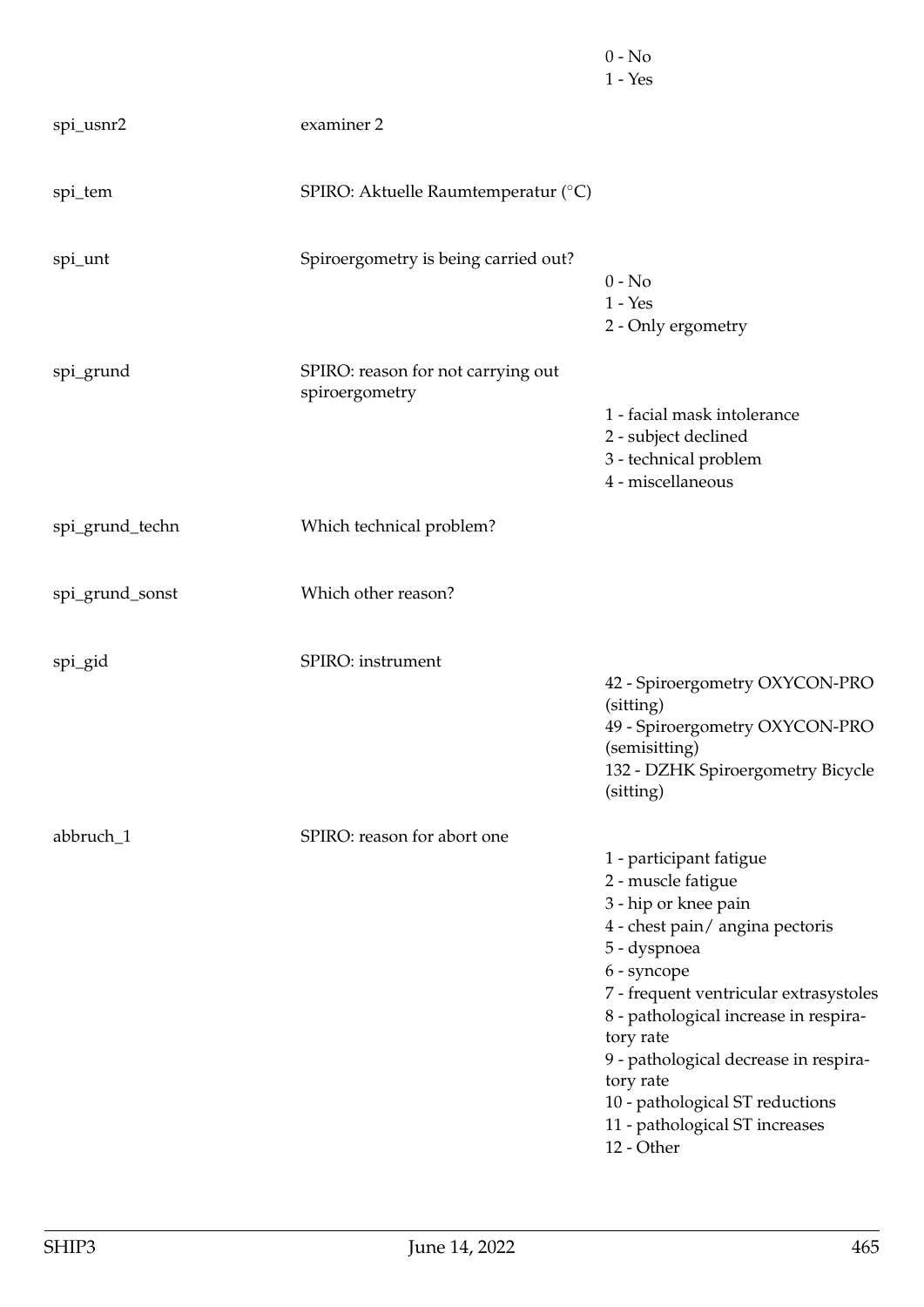| abbruch_2         | Which other reason for abort?              |                       |
|-------------------|--------------------------------------------|-----------------------|
| borgskala         | SPIRO: Borg-Skala                          |                       |
| spi_bsnr          | special circumstances                      | $0 - No$<br>$1 - Yes$ |
| spi_bsnr_manrr    | manual blood pressure measurement          | $0 - no$<br>$1 - yes$ |
| spi_bsnr_maske    | facial mask intolerance /leaking face mask | $0 - no$<br>$1 - yes$ |
| spi_bsnr_sens     | breathing analyzer defect                  | $0 - no$<br>$1 - yes$ |
| spi_bsnr_ekgdef   | <b>ECG</b> malfunctioning                  | $0 - no$<br>$1 - yes$ |
| spi_bsnr_pcdef    | PC out of order                            | $0 - no$<br>$1 - yes$ |
| spi_bsnr_druckdef | printer out of order                       | $0 - no$<br>$1 - yes$ |
| spi_bsnr_sonst    | miscellaneous                              | $0 - no$<br>$1 - yes$ |
| spi_note          | Which one?                                 |                       |
| spi_end           | SPIRO: end                                 |                       |
| <b>SPIREAD</b>    | SPI: reading data                          |                       |
| spi_rbeg          | <b>Start</b>                               |                       |
| spi_full          | SPIRO: Was ist auswertbar?                 |                       |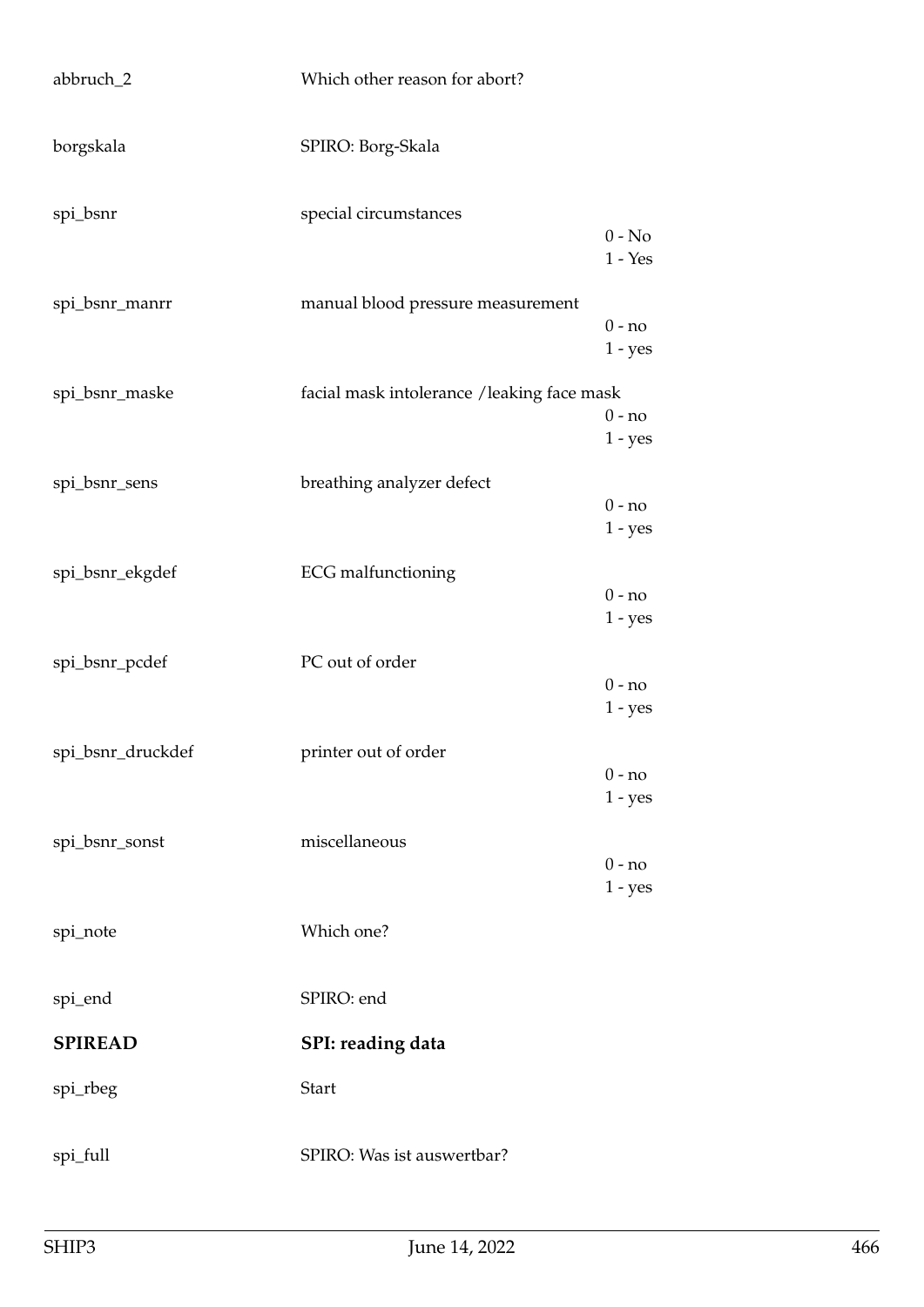1 - full spiroergometry 2 - only ergometry 3 - no evaluation possible

| spi_full_note     | SPIRO: Why?                     |                       |
|-------------------|---------------------------------|-----------------------|
| spi_eingabe       | SPIRO: input assistant reading  |                       |
| spi_reader        | SPIRO: reader                   | $116 - 116$           |
| spi_atbest        | SPIRO: AT determined?           | $0 - No$              |
| spi_maxbest       | Peak determined?                | $1 - Yes$<br>$0 - No$ |
| spi_rcpbest       | AT determined?                  | $1 - Yes$<br>$0 - No$ |
| spi_rbsnr         | SPIRO: specific features        | $1 - Yes$<br>$0 - No$ |
| spi_rnote         | Which one?                      | $1 - Yes$             |
| spi_rend          | End                             |                       |
| <b>SPIEXP</b>     | SPI: Export data                |                       |
| spiexp_zeit_ruhe  | SPIEXP: time at rest [min]      |                       |
| spiexp_zeit_ae    | SPIEXP: time VE/V02 Nadir [min] |                       |
| spiexp_zeit_atman | SPIEXP: time AT manual [min]    |                       |
| spiexp_zeit_rcp   | SPIEXP: time RCP [min]          |                       |
| spiexp_zeit_maxw  | SPIEXP: time max watt [min]     |                       |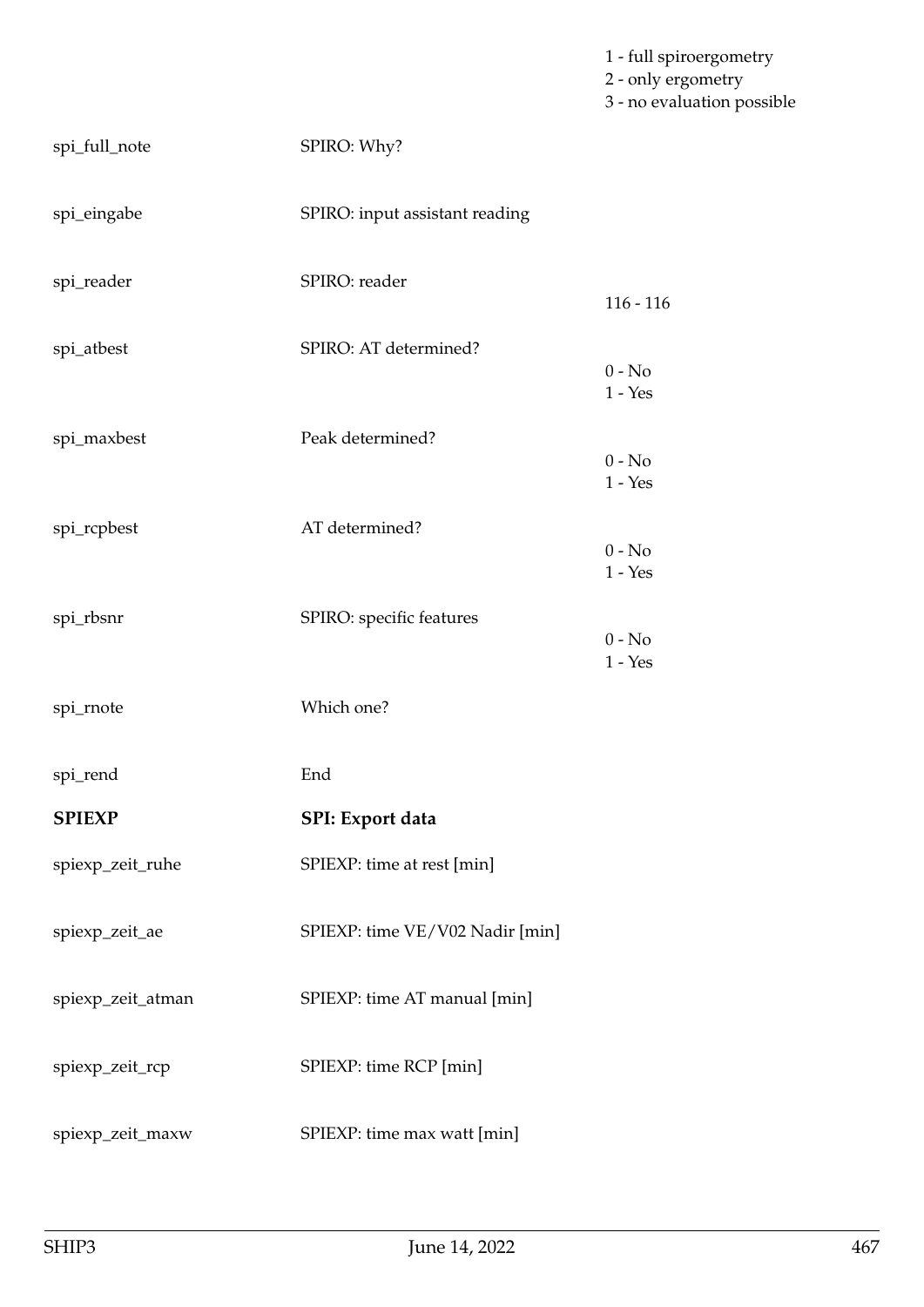| spiexp_zeit_maxvo2     | SPIEXP: time maxVO2 [min]               |
|------------------------|-----------------------------------------|
| spiexp_zeit_erhol60s   | SPIEXP: time recovery 60 seconds [min]  |
| spiexp_watt_ruhe       | SPIEXP: watt at rest [W]                |
| spiexp_watt_ae         | SPIEXP: watt VE/V02 Nadir [W]           |
| spiexp_watt_atman      | SPIEXP: watt AT manual [W]              |
| spiexp_watt_rcp        | SPIEXP: watt RCP [W]                    |
| spiexp_watt_maxw       | SPIEXP: watt max watt [W]               |
| spiexp_watt_maxvo2     | SPIEXP: watt maxVO2 [W]                 |
| spiexp_watt_maxwsoll   | SPIEXP: watt max %predicted [W]         |
| spiexp_watt_maxvo2soll | SPIEXP: watt maxVO2 %predicted [W]      |
| spiexp_watt_erhol60s   | SPIEXP: watt recovery 60 seconds [W]    |
| spiexp_hr_ruhe         | SPIEXP: heart rate at rest [1/min]      |
| spiexp_hr_ae           | SPIEXP: heart rate VE/V02 Nadir [1/min] |
| spiexp_hr_atman        | SPIEXP: heart rate AT manual [1/min]    |
| spiexp_hr_rcp          | SPIEXP: heart rate RCP [1/min]          |
| spiexp_hr_maxw         | SPIEXP: heart rate max watt [1/min]     |
| spiexp_hr_maxvo2       | SPIEXP: heart rate maxVO2 [1/min]       |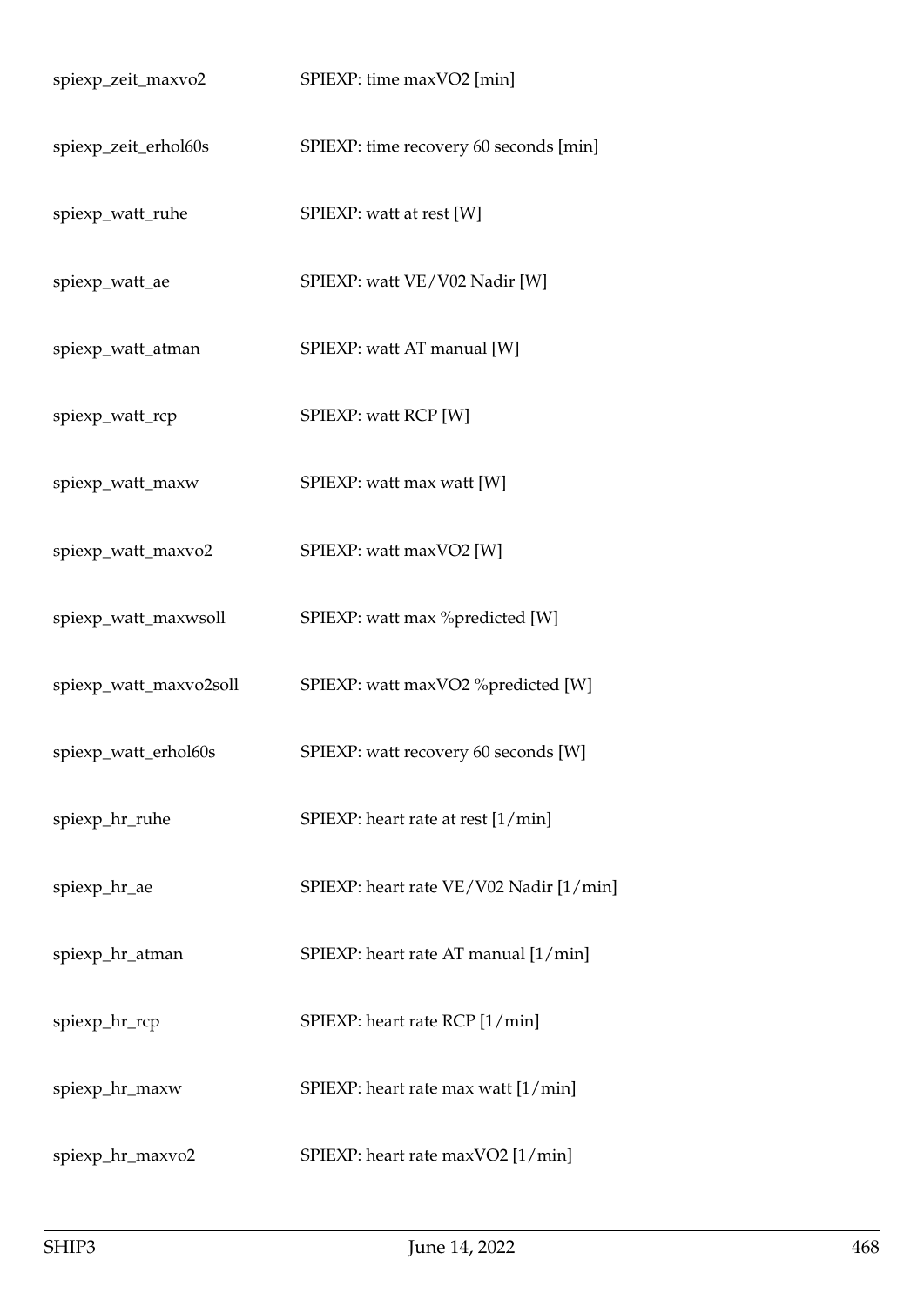| spiexp_hr_maxwsoll     | SPIEXP: heart rate max %predicted [1/min]                     |
|------------------------|---------------------------------------------------------------|
| spiexp_hr_maxvo2soll   | SPIEXP: heart rate maxVO2 %predicted [1/min]                  |
| spiexp_hr_erhol60s     | SPIEXP: heart rate recovery 60 seconds [1/min]                |
| spiexp_psys_ruhe       | SPIEXP: systolic blood pressure at rest [mmHg]                |
| spiexp_psys_ae         | SPIEXP: systolic blood pressure VE/V02 Nadir<br>[mmHg]        |
| spiexp_psys_atman      | SPIEXP: systolic blood pressure AT manual<br>[mmHg]           |
| spiexp_psys_rcp        | SPIEXP: systolic blood pressure RCP [mmHg]                    |
| spiexp_psys_maxw       | SPIEXP: systolic blood pressure max watt<br>[mmHg]            |
| spiexp_psys_maxvo2     | SPIEXP: systolic blood pressure maxVO2<br>[mmHg]              |
| spiexp_psys_maxwsoll   | SPIEXP: systolic blood pressure max %predicted<br>[mmHg]      |
| spiexp_psys_maxvo2soll | SPIEXP: systolic blood pressure maxVO2<br>%predicted [mmHg]   |
| spiexp_psys_erhol60s   | SPIEXP: systolic blood pressure recovery 60<br>seconds [mmHg] |
| spiexp_pdia_ruhe       | SPIEXP: diastolic blood pressure at rest [mmHg]               |
| spiexp_pdia_ae         | SPIEXP: diastolic blood pressure VE/V02 Nadir<br>[mmHg]       |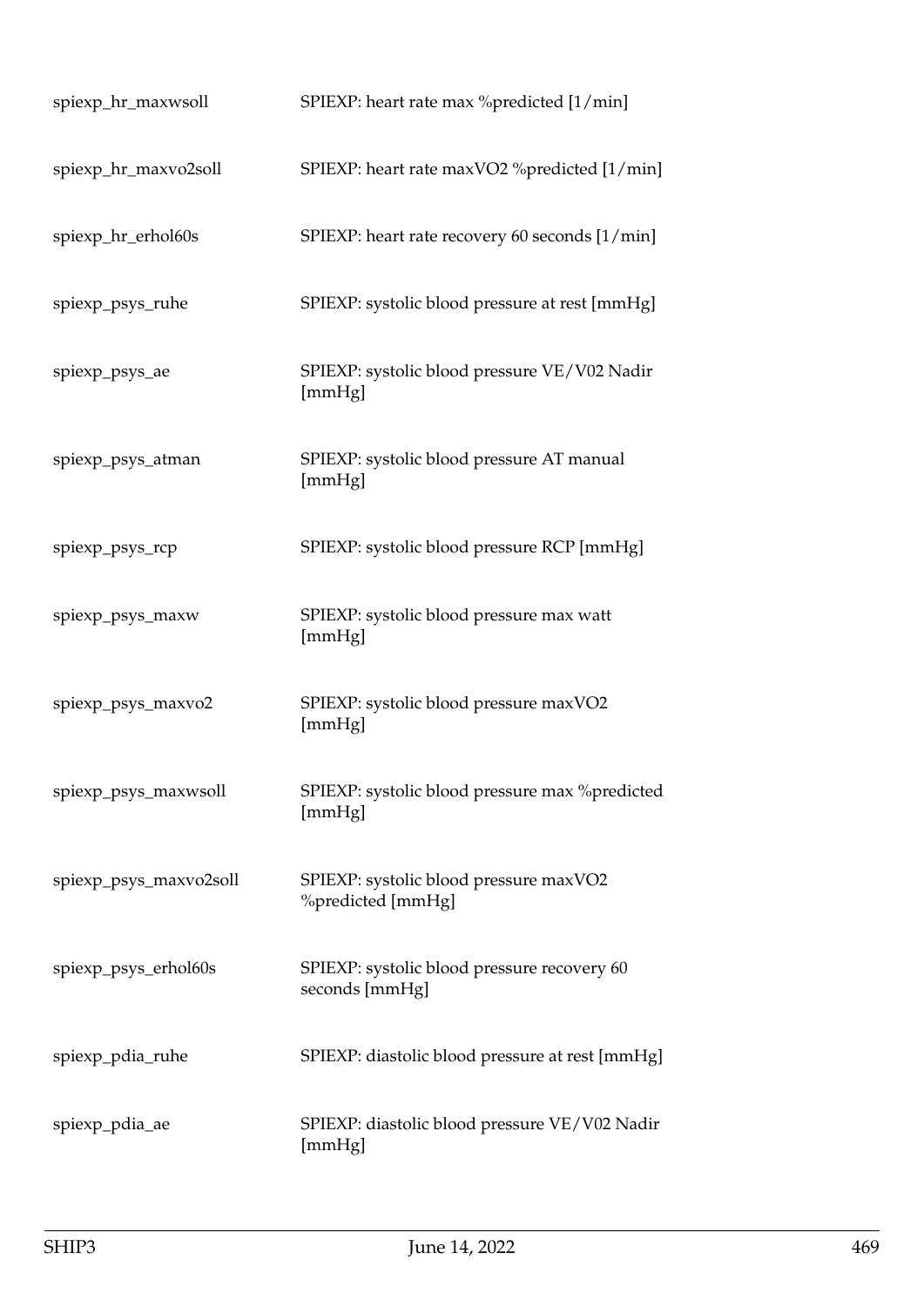| spiexp_pdia_atman      | SPIEXP: diastolic blood pressure AT manual<br>[mmHg]           |
|------------------------|----------------------------------------------------------------|
| spiexp_pdia_rcp        | SPIEXP: diastolic blood pressure RCP [mmHg]                    |
| spiexp_pdia_maxw       | SPIEXP: diastolic blood pressure max watt<br>[mmHg]            |
| spiexp_pdia_maxvo2     | SPIEXP: diastolic blood pressure maxVO2<br>[mmHg]              |
| spiexp_pdia_maxwsoll   | SPIEXP: diastolic blood pressure max % predicted<br>[mmHg]     |
| spiexp_pdia_maxvo2soll | SPIEXP: diastolic blood pressure maxVO2<br>%predicted [mmHg]   |
| spiexp_pdia_erhol60s   | SPIEXP: diastolic blood pressure recovery 60<br>seconds [mmHg] |
| spiexp_spo2_ruhe       | SPIEXP: SpO2 at rest [%]                                       |
| spiexp_spo2_ae         | SPIEXP: SpO2 VE/V02 Nadir [%]                                  |
| spiexp_spo2_atman      | SPIEXP: SpO2 AT manual [%]                                     |
| spiexp_spo2_rcp        | SPIEXP: SpO2 RCP [%]                                           |
| spiexp_spo2_maxw       | SPIEXP: SpO2 max watt [%]                                      |
| spiexp_spo2_maxvo2     | SPIEXP: SpO2 maxVO2 [%]                                        |
| spiexp_spo2_maxwsoll   | SPIEXP: SpO2 max %predicted [%]                                |
| spiexp_spo2_maxvo2soll | SPIEXP: SpO2 maxVO2 %predicted [%]                             |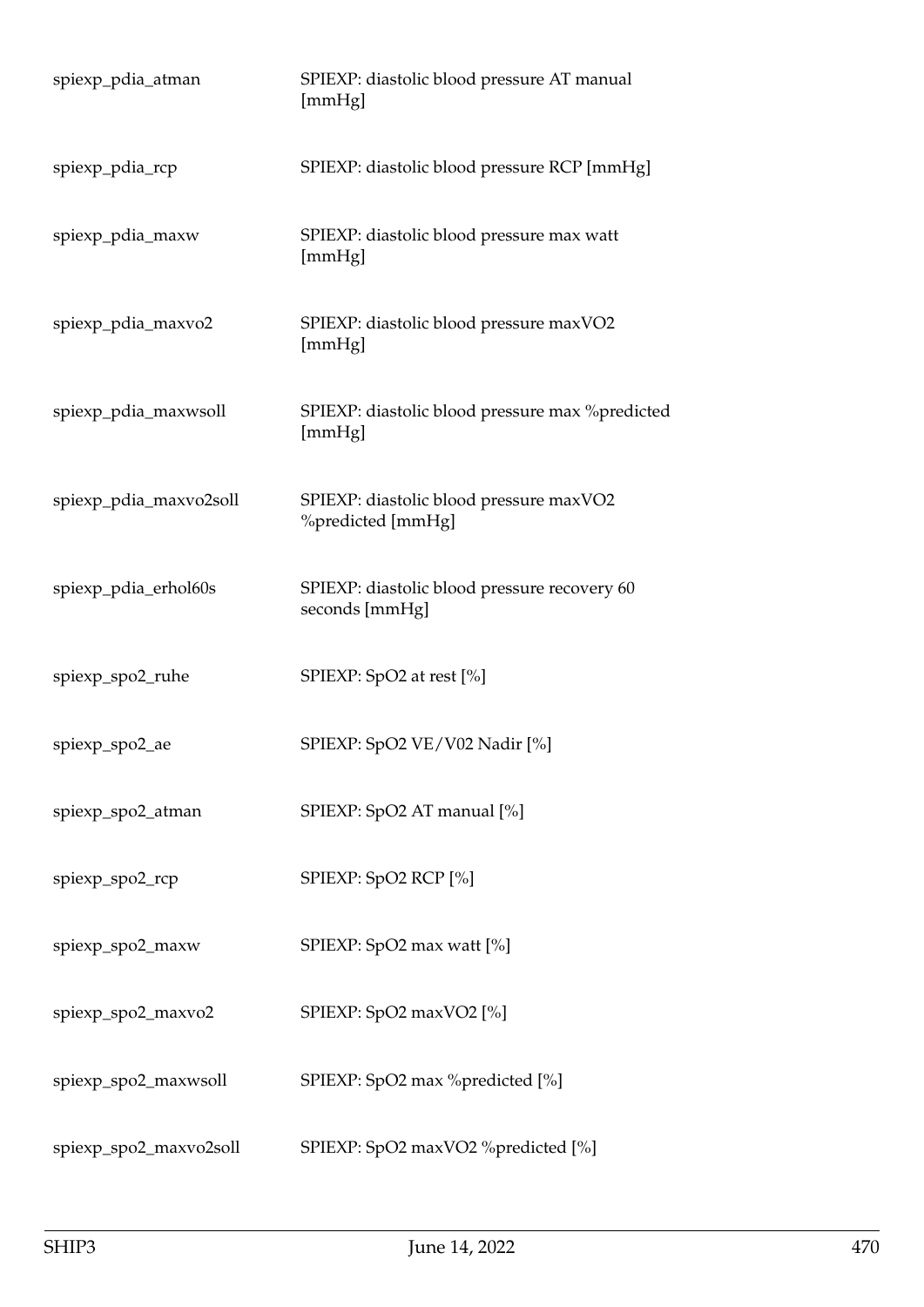| spiexp_spo2_erhol60s  | SPIEXP: SpO2 recovery 60 seconds [%]      |
|-----------------------|-------------------------------------------|
| spiexp_vo2_ruhe       | SPIEXP: V'O2 at rest [ml/min]             |
| spiexp_vo2_ae         | SPIEXP: V'O2 VE/V02 Nadir [ml/min]        |
| spiexp_vo2_atman      | SPIEXP: V'O2 AT manual [ml/min]           |
| spiexp_vo2_rcp        | SPIEXP: V'O2 RCP [ml/min]                 |
| spiexp_vo2_maxw       | SPIEXP: V'O2 max watt [ml/min]            |
| spiexp_vo2_maxvo2     | SPIEXP: V'O2 maxVO2 [ml/min]              |
| spiexp_vo2_maxwsoll   | SPIEXP: V'O2 max %predicted [ml/min]      |
| spiexp_vo2_maxvo2soll | SPIEXP: V'O2 maxVO2 %predicted [ml/min]   |
| spiexp_vo2_erhol60s   | SPIEXP: V'O2 recovery 60 seconds [ml/min] |
| spiexp_vo2_kg_ruhe    | SPIEXP: VO2/kg at rest [ml/min/kg]        |
| spiexp_vo2_kg_ae      | SPIEXP: VO2/kg VE/V02 Nadir [ml/min/kg]   |
| spiexp_vo2_kg_atman   | SPIEXP: VO2/kg AT manual [ml/min/kg]      |
| spiexp_vo2_kg_rcp     | SPIEXP: VO2/kg RCP [ml/min/kg]            |
| spiexp_vo2_kg_maxw    | SPIEXP: VO2/kg max watt [ml/min/kg]       |
| spiexp_vo2_kg_maxvo2  | SPIEXP: VO2/kg maxVO2 [ml/min/kg]         |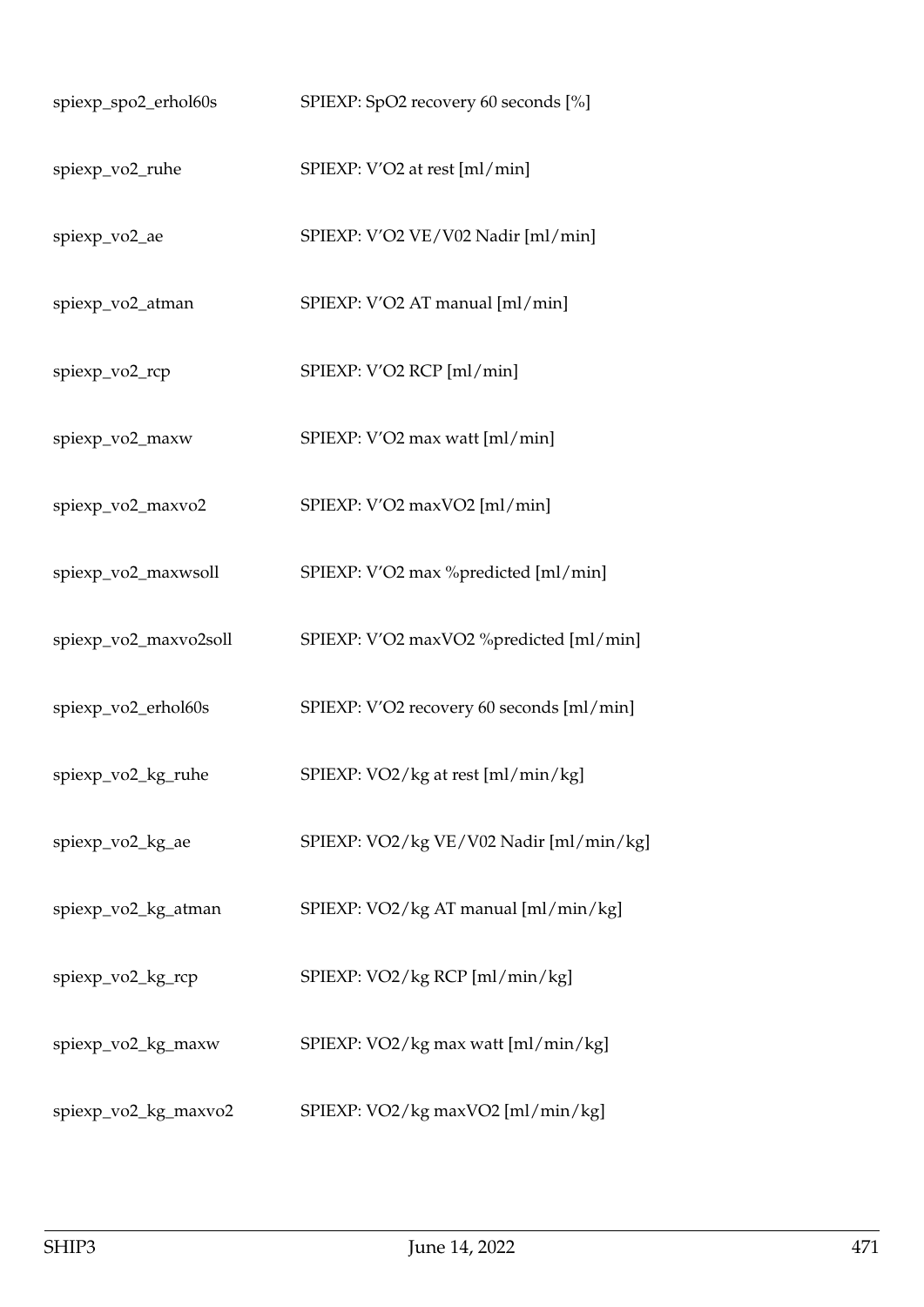| spiexp_vo2_kg_maxwsoll   | SPIEXP: VO2/kg max %predicted [ml/min/kg]         |
|--------------------------|---------------------------------------------------|
| spiexp_vo2_kg_maxvo2soll | SPIEXP: VO2/kg maxVO2 %predicted<br>[m]/min/kg]   |
| spiexp_vo2_kg_erhol60s   | SPIEXP: VO2/kg recovery 60 seconds<br>[m]/min/kg] |
| spiexp_o2_hr_ruhe        | SPIEXP: O2/HR at rest [ml]                        |
| spiexp_o2_hr_ae          | SPIEXP: O2/HR VE/V02 Nadir [ml]                   |
| spiexp_o2_hr_atman       | SPIEXP: O2/HR AT manual [ml]                      |
| spiexp_o2_hr_rcp         | SPIEXP: O2/HR RCP [ml]                            |
| spiexp_o2_hr_maxw        | SPIEXP: O2/HR max watt [ml]                       |
| spiexp_o2_hr_maxvo2      | SPIEXP: O2/HR maxVO2 [ml]                         |
| spiexp_o2_hr_maxwsoll    | SPIEXP: O2/HR max %predicted [ml]                 |
| spiexp_o2_hr_maxvo2soll  | SPIEXP: O2/HR maxVO2 %predicted [ml]              |
| spiexp_o2_hr_erhol60s    | SPIEXP: O2/HR recovery 60 seconds [ml]            |
| spiexp_do2_dw_ruhe       | SPIEXP: dO2/dW at rest [ml/min/watt]              |
| spiexp_do2_dw_ae         | SPIEXP: dO2/dW VE/V02 Nadir [ml/min/watt]         |
| spiexp_do2_dw_atman      | SPIEXP: dO2/dW AT manual [ml/min/watt]            |
| spiexp_do2_dw_rcp        | SPIEXP: dO2/dW RCP [ml/min/watt]                  |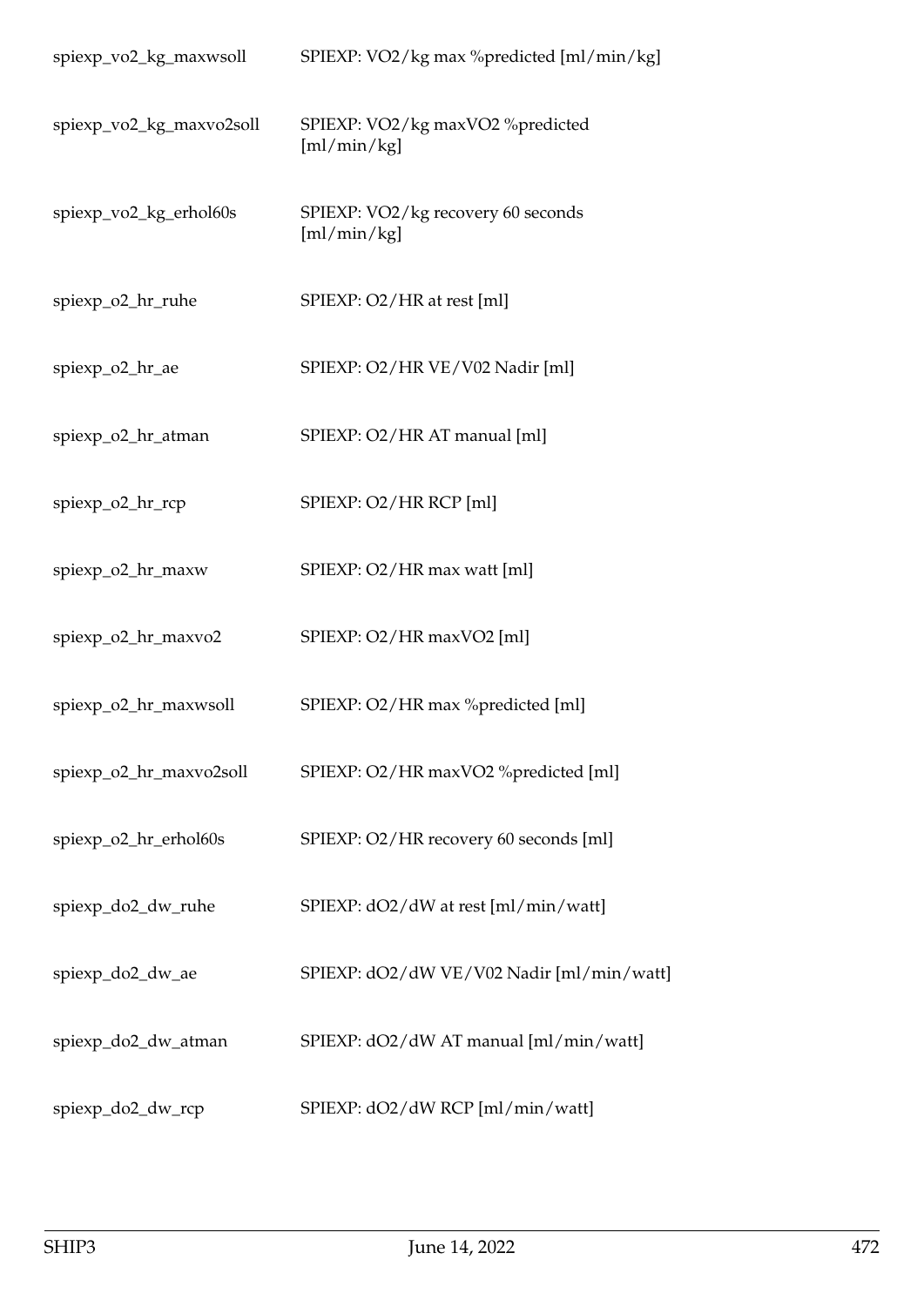| spiexp_do2_dw_maxw       | SPIEXP: dO2/dW max watt [ml/min/watt]               |
|--------------------------|-----------------------------------------------------|
| spiexp_do2_dw_maxvo2     | SPIEXP: dO2/dW maxVO2 [ml/min/watt]                 |
| spiexp_do2_dw_maxwsoll   | SPIEXP: dO2/dW max %predicted<br>[m]/min/watt]      |
| spiexp_do2_dw_maxvo2soll | SPIEXP: dO2/dW maxVO2 %predicted<br>[m]/min/watt]   |
| spiexp_do2_dw_erhol60s   | SPIEXP: dO2/dW recovery 60 seconds<br>[m]/min/watt] |
| spiexp_ve_ruhe           | SPIEXP: V'E at rest [l/min]                         |
| spiexp_ve_ae             | SPIEXP: V'E VE/V02 Nadir [l/min]                    |
| spiexp_ve_atman          | SPIEXP: V'E AT manual [1/min]                       |
| spiexp_ve_rcp            | SPIEXP: V'E RCP [l/min]                             |
| spiexp_ve_maxw           | SPIEXP: V'E max watt [1/min]                        |
| spiexp_ve_maxvo2         | SPIEXP: V'E maxVO2 [1/min]                          |
| spiexp_ve_maxwsoll       | SPIEXP: V'E max % predicted [l/min]                 |
| spiexp_ve_maxvo2soll     | SPIEXP: V'E maxVO2 %predicted [l/min]               |
| spiexp_ve_erhol60s       | SPIEXP: V'E recovery 60 seconds [l/min]             |
| spiexp_vtex_ruhe         | SPIEXP: VTex at rest [1]                            |
| spiexp_vtex_ae           | SPIEXP: VTex VE/V02 Nadir [1]                       |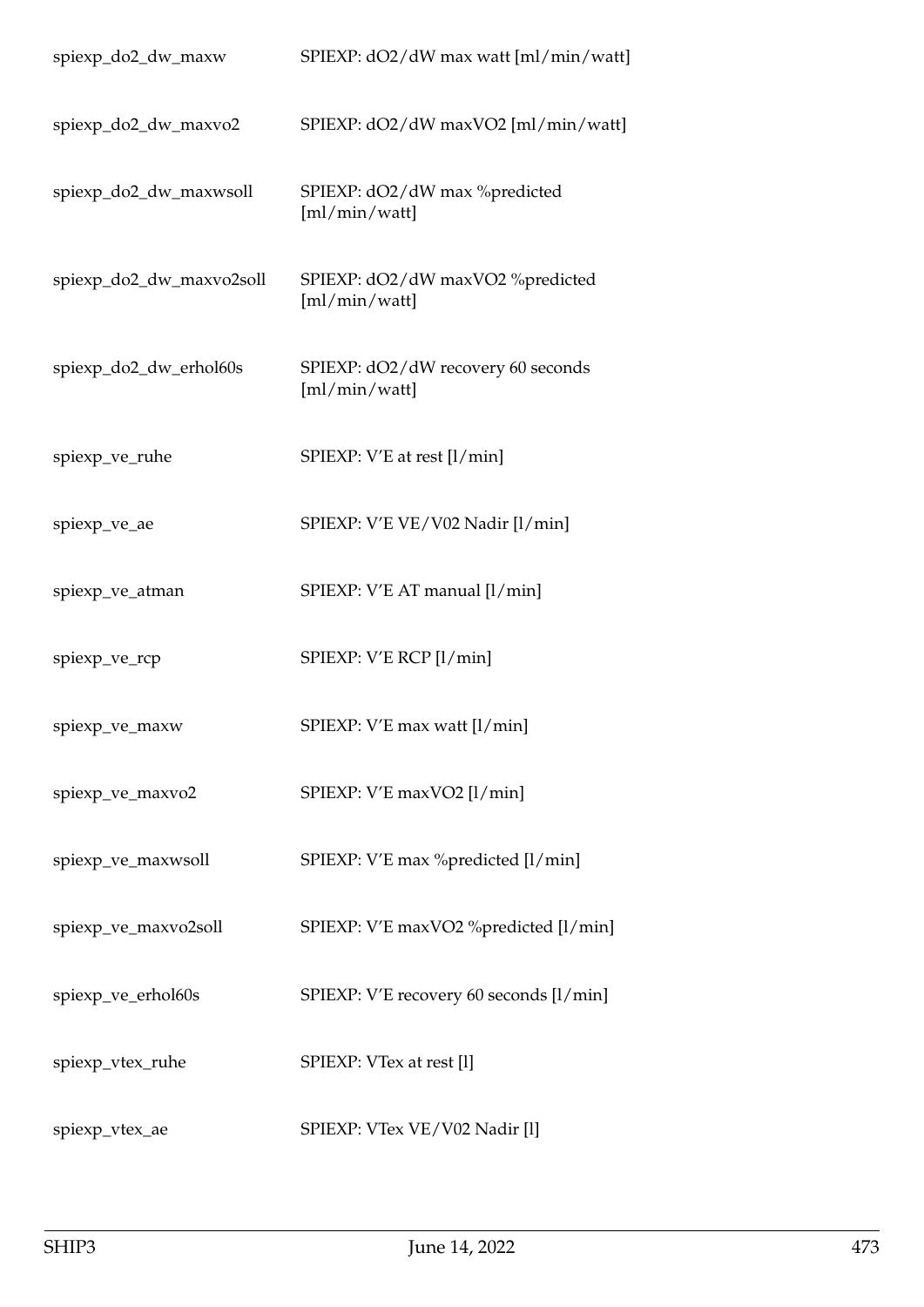| spiexp_vtex_atman      | SPIEXP: VTex AT manual [1]           |
|------------------------|--------------------------------------|
| spiexp_vtex_rcp        | SPIEXP: VTex RCP [1]                 |
| spiexp_vtex_maxw       | SPIEXP: VTex max watt [1]            |
| spiexp_vtex_maxvo2     | SPIEXP: VTex maxVO2 [1]              |
| spiexp_vtex_maxwsoll   | SPIEXP: VTex max %predicted [1]      |
| spiexp_vtex_maxvo2soll | SPIEXP: VTex maxVO2 %predicted [l]   |
| spiexp_vtex_erhol60s   | SPIEXP: VTex recovery 60 seconds [1] |
| spiexp_br_ruhe         | SPIEXP: BR at rest [%]               |
| spiexp_br_ae           | SPIEXP: BR VE/V02 Nadir [%]          |
| spiexp_br_atman        | SPIEXP: BR AT manual [%]             |
| spiexp_br_rcp          | SPIEXP: BR RCP [%]                   |
| spiexp_br_maxw         | SPIEXP: BR max watt [%]              |
| spiexp_br_maxvo2       | SPIEXP: BR maxVO2 [%]                |
| spiexp_br_maxwsoll     | SPIEXP: BR max %predicted [%]        |
| spiexp_br_maxvo2soll   | SPIEXP: BR maxVO2 %predicted [%]     |
| spiexp_br_erhol60s     | SPIEXP: BR recovery 60 seconds [%]   |
| spiexp_bf_ruhe         | SPIEXP: BF at rest [1/min]           |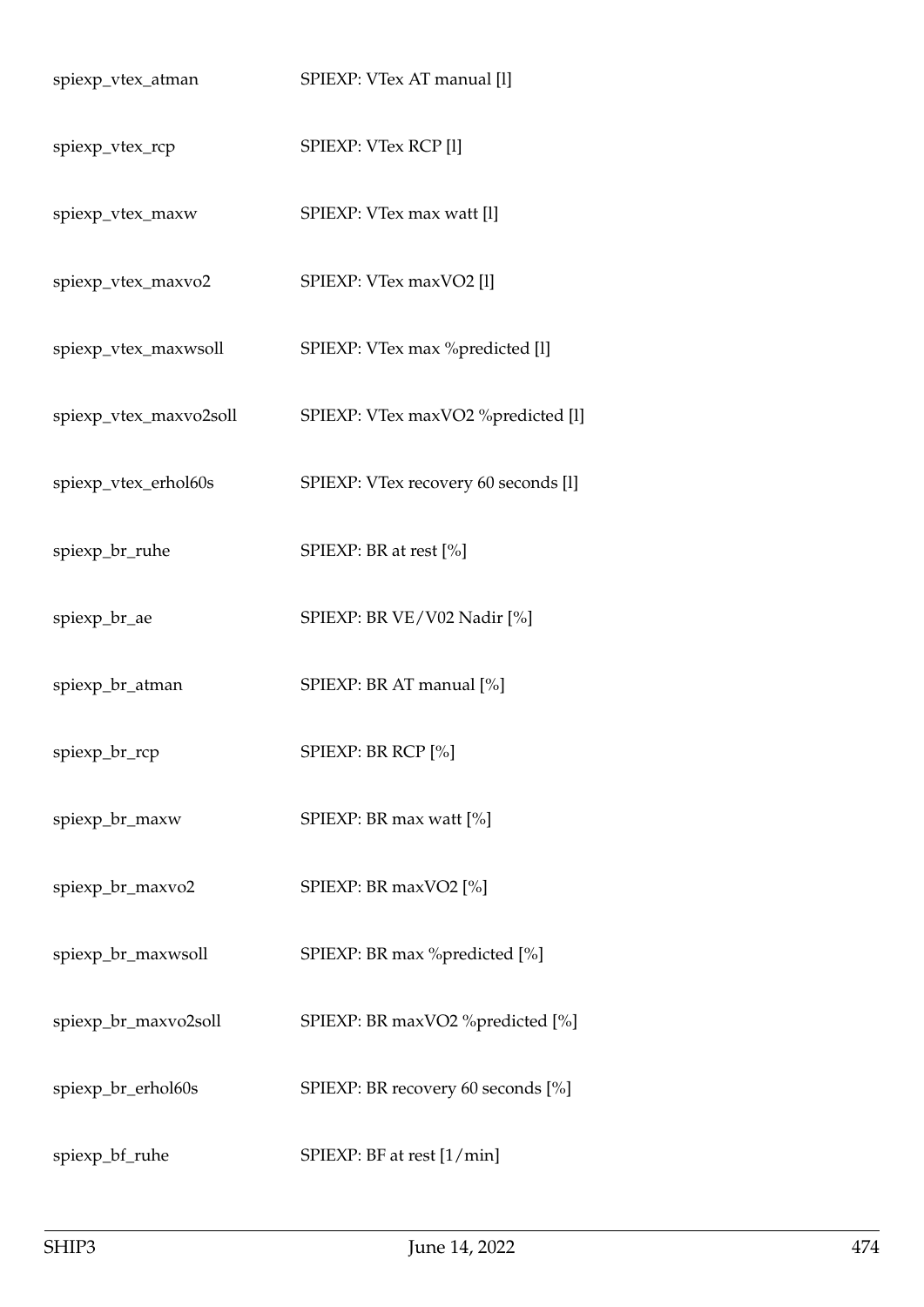| spiexp_bf_ae             | SPIEXP: BF VE/V02 Nadir [1/min]        |
|--------------------------|----------------------------------------|
| spiexp_bf_atman          | SPIEXP: BF AT manual [1/min]           |
| spiexp_bf_rcp            | SPIEXP: BF RCP [1/min]                 |
| spiexp_bf_maxw           | SPIEXP: BF max watt [1/min]            |
| spiexp_bf_maxvo2         | SPIEXP: BF maxVO2 [1/min]              |
| spiexp_bf_maxwsoll       | SPIEXP: BF max %predicted [1/min]      |
| spiexp_bf_maxvo2soll     | SPIEXP: BF maxVO2 %predicted [1/min]   |
| spiexp_bf_erhol60s       | SPIEXP: BF recovery 60 seconds [1/min] |
| spiexp_vt_icd_ruhe       | SPIEXP: VT%ICd at rest [%]             |
| spiexp_vt_icd_ae         | SPIEXP: VT%ICd VE/V02 Nadir [%]        |
| spiexp_vt_icd_atman      | SPIEXP: VT%ICd AT manual [%]           |
| spiexp_vt_icd_rcp        | SPIEXP: VT%ICd RCP [%]                 |
| spiexp_vt_icd_maxw       | SPIEXP: VT%ICd max watt [%]            |
| spiexp_vt_icd_maxvo2     | SPIEXP: VT%ICd maxVO2 [%]              |
| spiexp_vt_icd_maxwsoll   | SPIEXP: VT%ICd max %predicted [%]      |
| spiexp_vt_icd_maxvo2soll | SPIEXP: VT%ICd maxVO2 %predicted [%]   |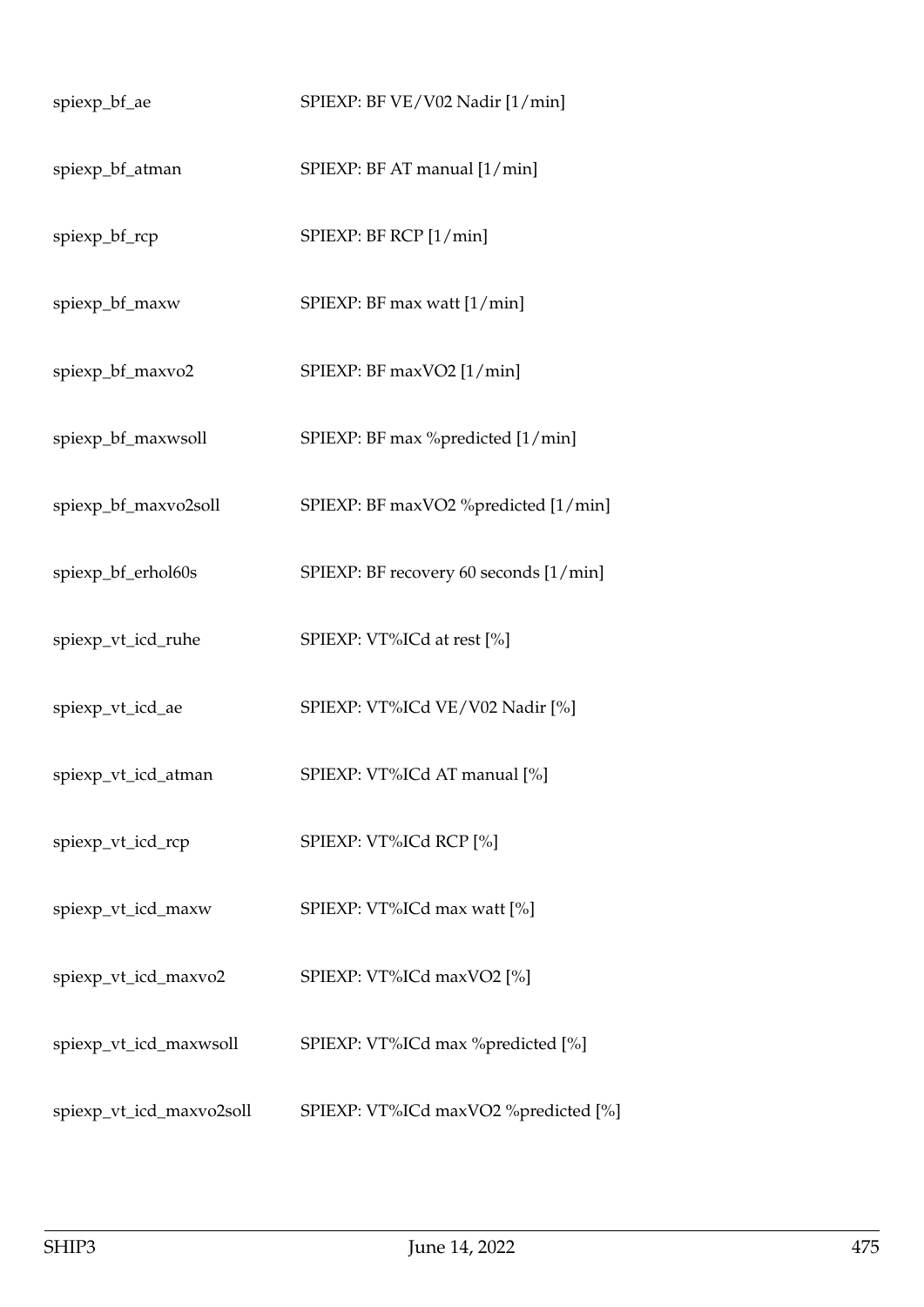| spiexp_ti_tot_ruhe       | SPIEXP: ti/tot at rest [%]             |
|--------------------------|----------------------------------------|
| spiexp_ti_tot_ae         | SPIEXP: ti/tot VE/V02 Nadir [%]        |
| spiexp_vde_vt_ruhe       | SPIEXP: Vde/VT at rest [%]             |
| spiexp_ti_tot_atman      | SPIEXP: ti/tot AT manual [%]           |
| spiexp_vde_vt_ae         | SPIEXP: Vde/VT VE/V02 Nadir [%]        |
| spiexp_ti_tot_rcp        | SPIEXP: ti/tot RCP [%]                 |
| spiexp_vde_vt_atman      | SPIEXP: Vde/VT AT manual [%]           |
| spiexp_vde_vt_rcp        | SPIEXP: Vde/VT RCP [%]                 |
| spiexp_ti_tot_maxw       | SPIEXP: ti/tot max watt [%]            |
| spiexp_ti_tot_maxvo2     | SPIEXP: ti/tot maxVO2 [%]              |
| spiexp_vde_vt_maxw       | SPIEXP: Vde/VT max watt [%]            |
| spiexp_vde_vt_maxvo2     | SPIEXP: Vde/VT maxVO2 [%]              |
| spiexp_ti_tot_maxwsoll   | SPIEXP: ti/tot max %predicted [%]      |
| spiexp_vde_vt_maxwsoll   | SPIEXP: Vde/VT max %predicted [%]      |
| spiexp_ti_tot_maxvo2soll | SPIEXP: ti/tot maxVO2 %predicted [%]   |
| spiexp_ti_tot_erhol60s   | SPIEXP: ti/tot recovery 60 seconds [%] |
| spiexp_vde_vt_maxvo2soll | SPIEXP: Vde/VT maxVO2 %predicted [%]   |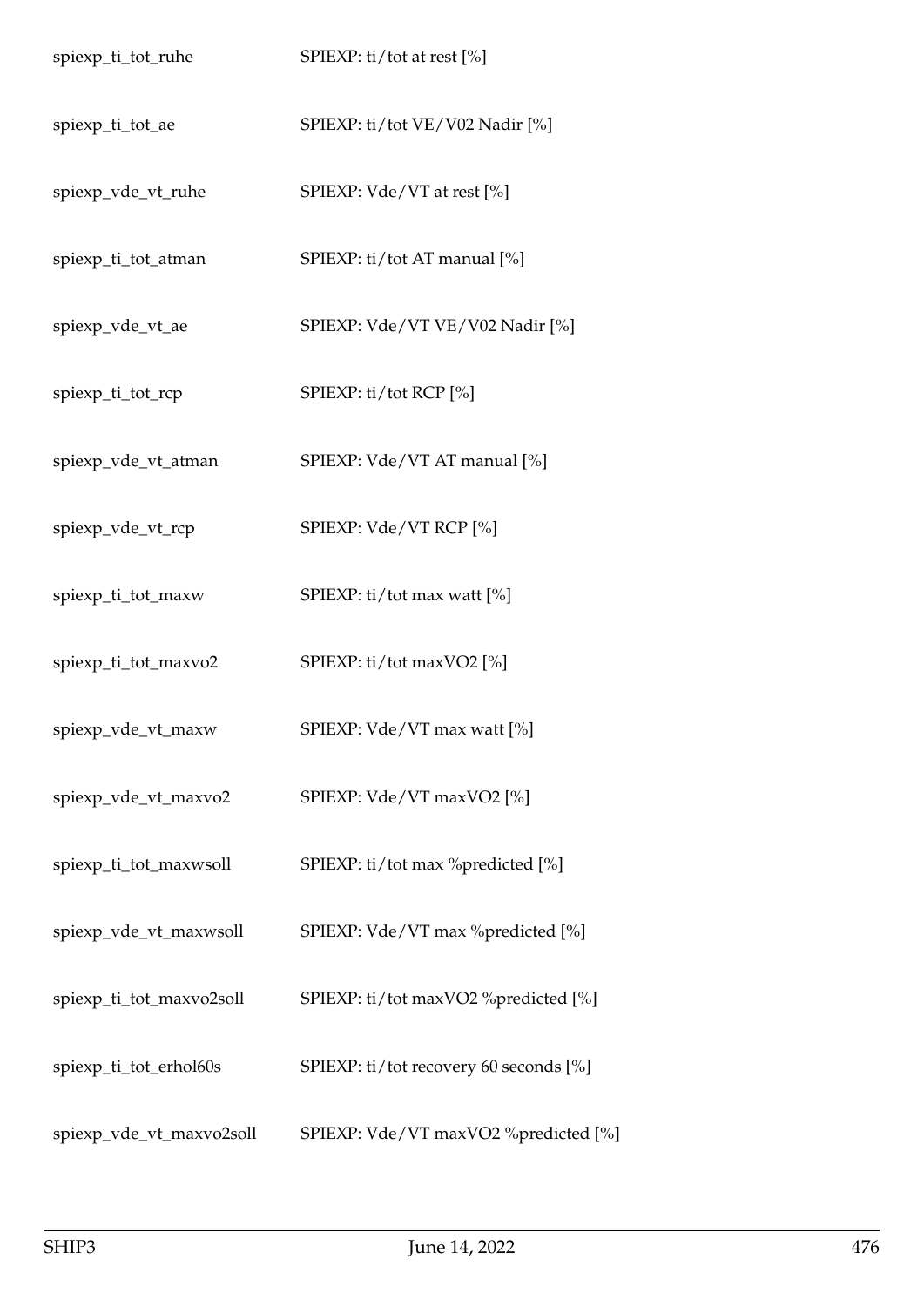| spiexp_vde_vt_erhol60s | SPIEXP: Vde/VT recovery 60 seconds [%] |
|------------------------|----------------------------------------|
| spiexp_eqo2_ruhe       | SPIEXP: EqO2 at rest                   |
| spiexp_eqo2_ae         | SPIEXP: EqO2 VE/V02 Nadir              |
| spiexp_eqo2_atman      | SPIEXP: EqO2 AT manual                 |
| spiexp_eqo2_rcp        | SPIEXP: EqO2 RCP                       |
| spiexp_eqo2_maxw       | SPIEXP: EqO2 max watt                  |
| spiexp_eqo2_maxvo2     | SPIEXP: EqO2 maxVO2                    |
| spiexp_eqo2_maxwsoll   | SPIEXP: EqO2 max %predicted            |
| spiexp_eqo2_maxvo2soll | SPIEXP: EqO2 maxVO2 %predicted         |
| spiexp_eqo2_erhol60s   | SPIEXP: EqO2 recovery 60 seconds       |
| spiexp_eqco2_ruhe      | SPIEXP: EqCO2 at rest                  |
| spiexp_eqco2_ae        | SPIEXP: EqCO2 VE/V02 Nadir             |
| spiexp_eqco2_atman     | SPIEXP: EqCO2 AT manual                |
| spiexp_eqco2_rcp       | SPIEXP: EqCO2 RCP                      |
| spiexp_eqco2_maxw      | SPIEXP: EqCO2 max watt                 |
| spiexp_eqco2_maxvo2    | SPIEXP: EqCO2 maxVO2                   |
| spiexp_eqco2_maxwsoll  | SPIEXP: EqCO2 max %predicted           |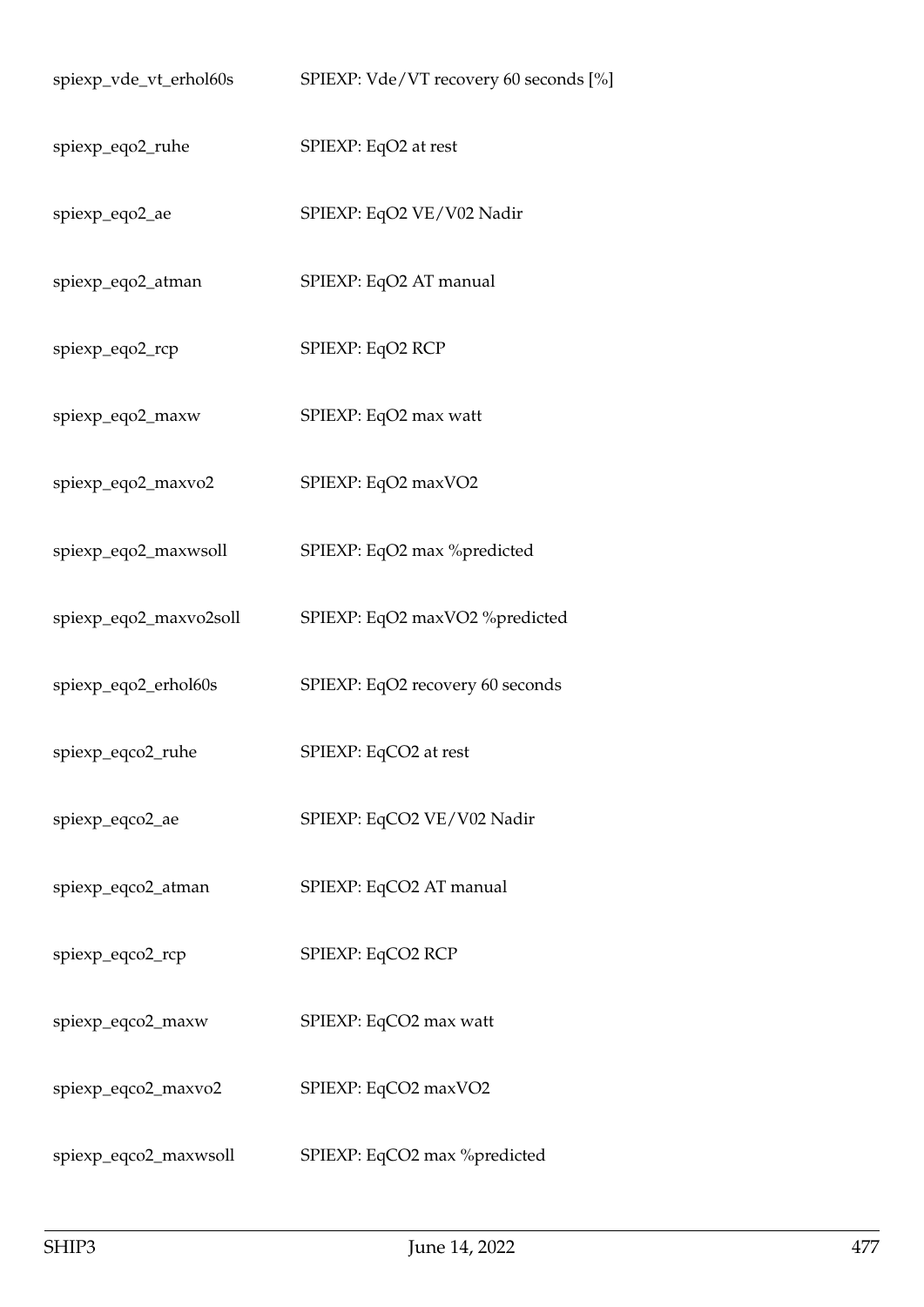| spiexp_eqco2_maxvo2soll | SPIEXP: EqCO2 maxVO2 %predicted          |
|-------------------------|------------------------------------------|
| spiexp_eqco2_erhol60s   | SPIEXP: EqCO2 recovery 60 seconds        |
| spiexp_peto2_ruhe       | SPIEXP: PETO2 at rest [mmHg]             |
| spiexp_peto2_ae         | SPIEXP: PETO2 VE/V02 Nadir [mmHg]        |
| spiexp_peto2_atman      | SPIEXP: PETO2 AT manual [mmHg]           |
| spiexp_peto2_rcp        | SPIEXP: PETO2 RCP [mmHg]                 |
| spiexp_peto2_maxw       | SPIEXP: PETO2 max watt [mmHg]            |
| spiexp_peto2_maxvo2     | SPIEXP: PETO2 maxVO2 [mmHg]              |
| spiexp_peto2_maxwsoll   | SPIEXP: PETO2 max %predicted [mmHg]      |
| spiexp_peto2_maxvo2soll | SPIEXP: PETO2 maxVO2 %predicted [mmHg]   |
| spiexp_peto2_erhol60s   | SPIEXP: PETO2 recovery 60 seconds [mmHg] |
| spiexp_petco2_ruhe      | SPIEXP: PETCO2 at rest [mmHg]            |
| spiexp_petco2_ae        | SPIEXP: PETCO2 VE/V02 Nadir [mmHg]       |
| spiexp_petco2_atman     | SPIEXP: PETCO2 AT manual [mmHg]          |
| spiexp_petco2_rcp       | SPIEXP: PETCO2 RCP [mmHg]                |
| spiexp_petco2_maxw      | SPIEXP: PETCO2 max watt [mmHg]           |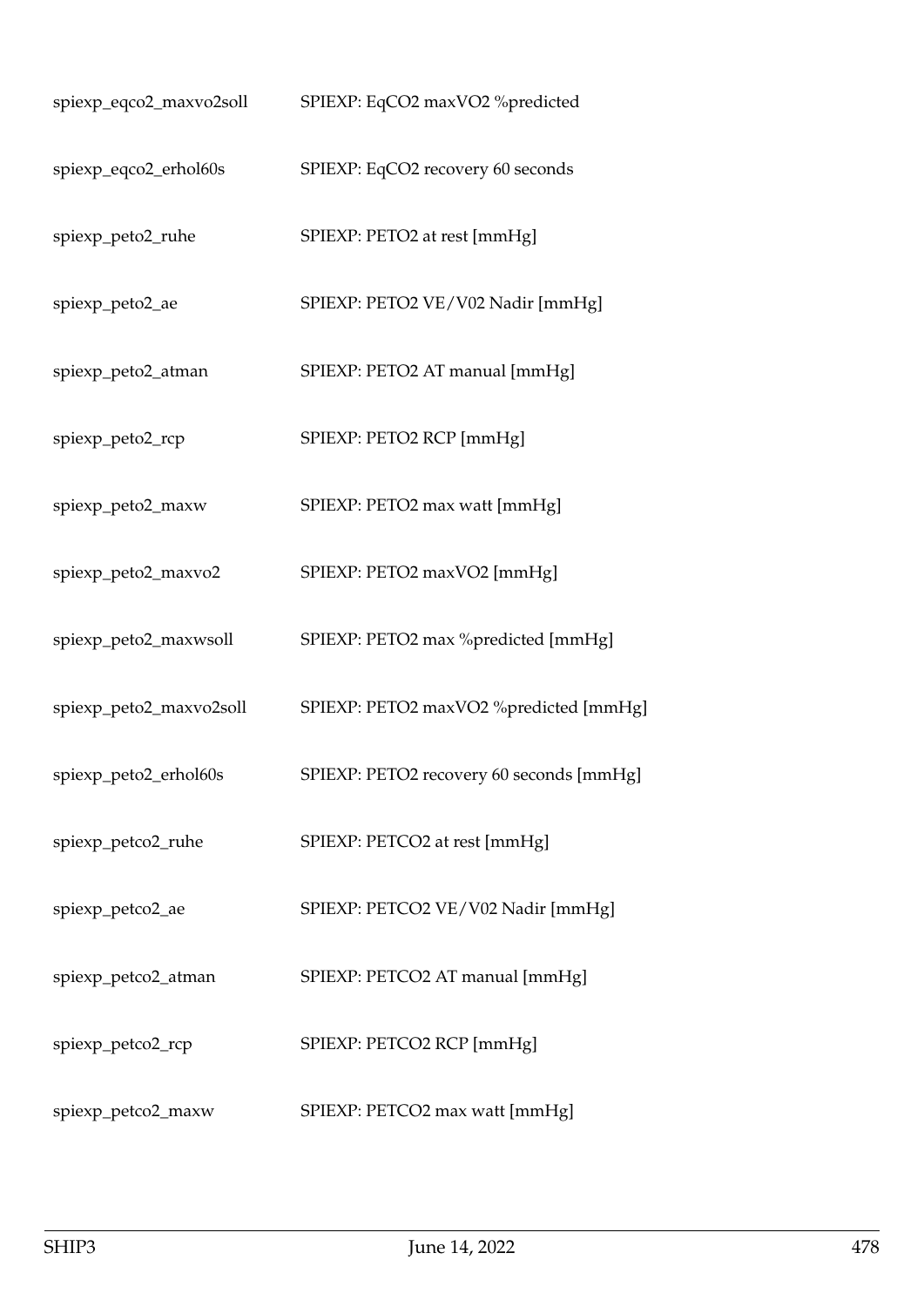| spiexp_petco2_maxvo2       | SPIEXP: PETCO2 maxVO2 [mmHg]              |
|----------------------------|-------------------------------------------|
| spiexp_petco2_maxwsoll     | SPIEXP: PETCO2 max %predicted [mmHg]      |
| spiexp_petco2_maxvo2soll   | SPIEXP: PETCO2 maxVO2 %predicted [mmHg]   |
| spiexp_petco2_erhol60s     | SPIEXP: PETCO2 recovery 60 seconds [mmHg] |
| spiexp_peco2_ruhe          | SPIEXP: PECO2 at rest [mmHg]              |
| spiexp_peco2_ae            | SPIEXP: PECO2 VE/V02 Nadir [mmHg]         |
| spiexp_peco2_atman         | SPIEXP: PECO2 AT manual [mmHg]            |
| spiexp_peco2_rcp           | SPIEXP: PECO2 RCP [mmHg]                  |
| spiexp_peco2_maxw          | SPIEXP: PECO2 max watt [mmHg]             |
| spiexp_peco2_maxvo2        | SPIEXP: PECO2 maxVO2 [mmHg]               |
| spiexp_peco2_maxwsoll      | SPIEXP: PECO2 max %predicted [mmHg]       |
| spiexp_peco2_maxvo2soll    | SPIEXP: PECO2 maxVO2 %predicted [mmHg]    |
| spiexp_peco2_erhol60s      | SPIEXP: PECO2 recovery 60 seconds [mmHg]  |
| spiexp_ve_vco2_slope_stand | SPIEXP: VE/VCO2 slope standard            |
| spiexp_ve_vco2_slope_typ2  | SPIEXP: VE/VCO2 slope type II             |
| spiexp_zeit_gas1           | SPIEXP: time blood gas1 [min]             |
| spiexp_watt_gas1           | SPIEXP: watt blood gas1 [watt]            |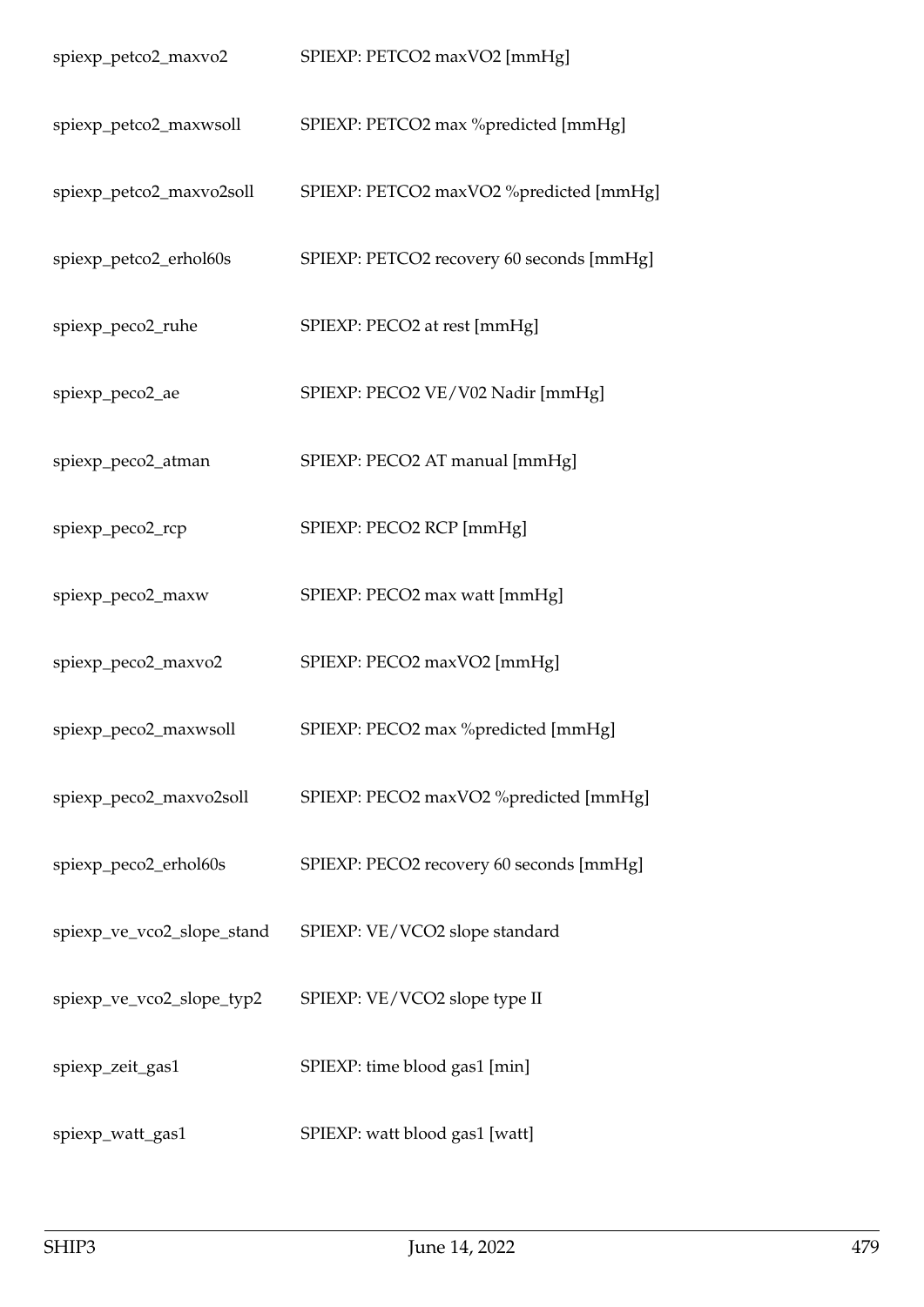| spiexp_vo2_gas1     | SPIEXP: V'O2 blood gas1 [ml/min] |
|---------------------|----------------------------------|
| spiexp_paco2_gas1   | SPIEXP: PaCO2 blood gas1 [mmHg]  |
| spiexp_pao2_gas1    | SPIEXP: PaO2 blood gas1 [mmHg]   |
| spiexp_aado2_gas1   | SPIEXP: AaDO2 blood gas1 [mmHg]  |
| spiexp_paetc2_gas1  | SPIEXP: PaETC2 blood gas1 [mmHg] |
| spiexp_zeit_gas2    | SPIEXP: time blood gas2 [min]    |
| spiexp_watt_gas2    | SPIEXP: watt blood gas2 [watt]   |
| spiexp_vo2_gas2     | SPIEXP: V'O2 blood gas2 [ml/min] |
| spiexp_zeit_gas3    | SPIEXP: time blood gas3 [min]    |
| spiexp_zeit_gas4    | SPIEXP: time blood gas4 [min]    |
| spiexp_zeit_gas5    | SPIEXP: time blood gas5 [min]    |
| spiexp_zeit_gas6    | SPIEXP: time blood gas6 [min]    |
| spiexp_fev_1_ist    | SPIEXP: FEV 1 measured [1]       |
| spiexp_ic_ist       | SPIEXP: IC measured [1]          |
| spiexp_zeit_breath1 | SPIEXP: time Intrabreath1 [min]  |
| spiexp_vtin_breath1 | SPIEXP: VTin Intrabreath1 [1]    |
| spiexp_vtex_breath1 | SPIEXP: VTex Intrabreath1 [1]    |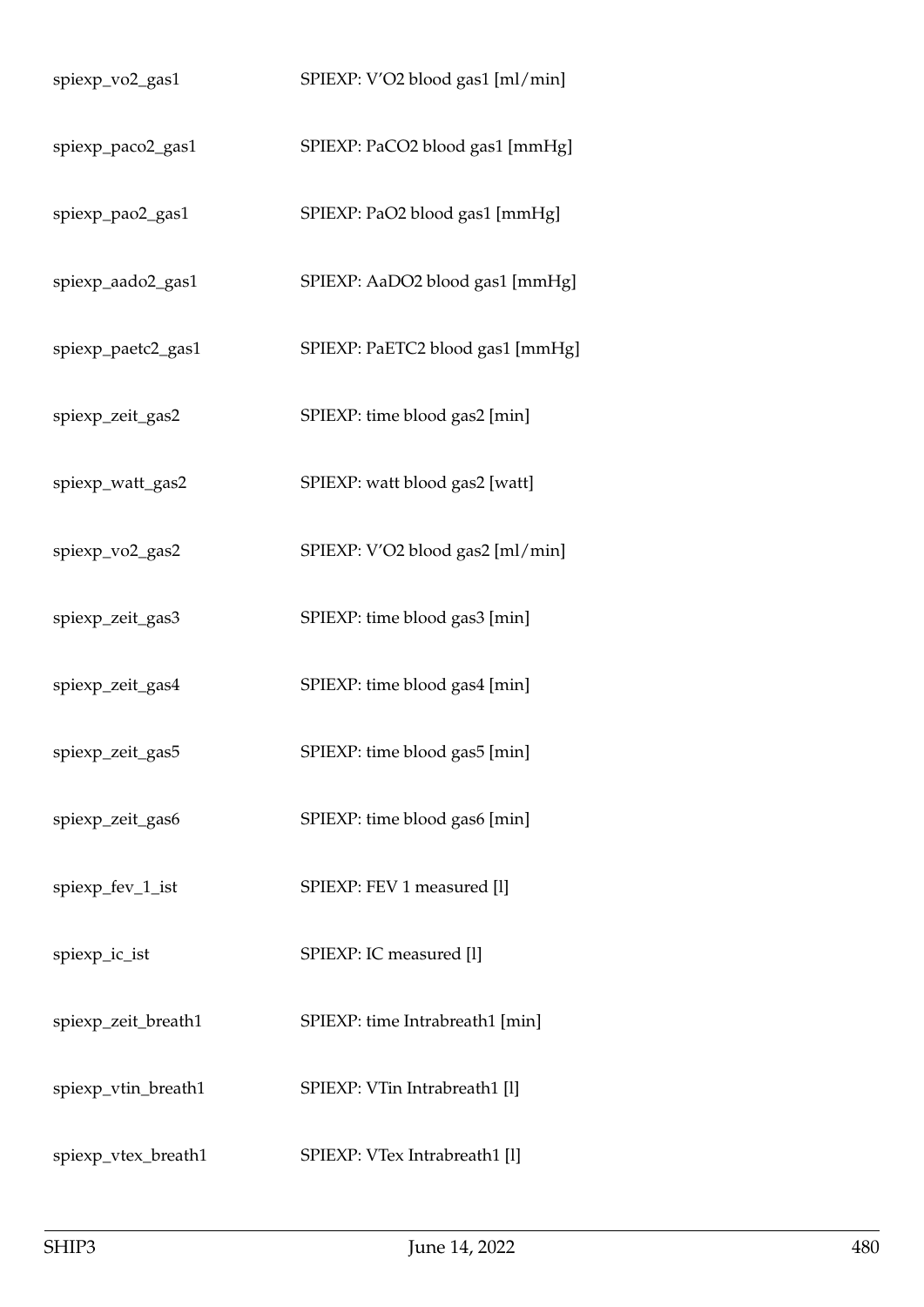| spiexp_bf_breath1     | SPIEXP: BF Intrabreath1 [1/min] |
|-----------------------|---------------------------------|
| spiexp_eelv_breath1   | SPIEXP: EELV Intrabreath1 [1]   |
| spiexp_ic_d_breath1   | SPIEXP: IC_d Intrabreath1 [1]   |
| spiexp_icd_ev_breath1 | SPIEXP: Icd%EV Intrabreath1 [%] |
| spiexp_zeit_breath2   | SPIEXP: time Intrabreath2 [min] |
| spiexp_vtin_breath2   | SPIEXP: VTin Intrabreath2 [1]   |
| spiexp_vtex_breath2   | SPIEXP: VTex Intrabreath2 [1]   |
| spiexp_bf_breath2     | SPIEXP: BF Intrabreath2 [1/min] |
| spiexp_eelv_breath2   | SPIEXP: EELV Intrabreath2 [1]   |
| spiexp_ic_d_breath2   | SPIEXP: IC_d Intrabreath2 [1]   |
| spiexp_icd_ev_breath2 | SPIEXP: Icd%EV Intrabreath2 [%] |
| spiexp_zeit_breath3   | SPIEXP: time Intrabreath3 [min] |
| spiexp_vtin_breath3   | SPIEXP: VTin Intrabreath3 [1]   |
| spiexp_vtex_breath3   | SPIEXP: VTex Intrabreath3 [1]   |
| spiexp_bf_breath3     | SPIEXP: BF Intrabreath3 [1/min] |
| spiexp_eelv_breath3   | SPIEXP: EELV Intrabreath3 [1]   |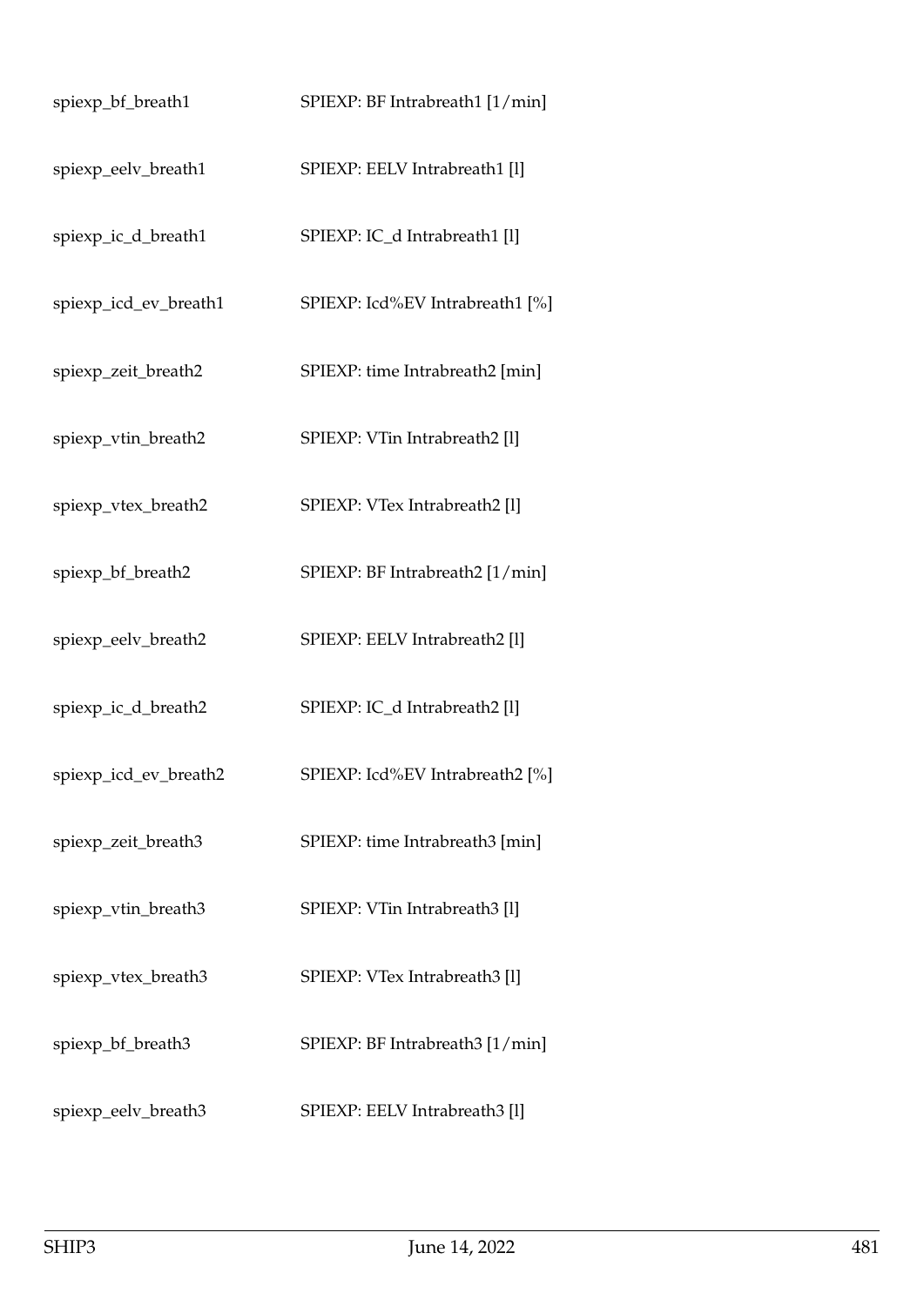| spiexp_ic_d_breath3   | SPIEXP: IC_d Intrabreath3 [1]   |
|-----------------------|---------------------------------|
| spiexp_icd_ev_breath3 | SPIEXP: Icd%EV Intrabreath3 [%] |
| spiexp_zeit_breath4   | SPIEXP: time Intrabreath4 [min] |
| spiexp_vtin_breath4   | SPIEXP: VTin Intrabreath4 [1]   |
| spiexp_vtex_breath4   | SPIEXP: VTex Intrabreath4 [1]   |
| spiexp_bf_breath4     | SPIEXP: BF Intrabreath4 [1/min] |
| spiexp_eelv_breath4   | SPIEXP: EELV Intrabreath4 [1]   |
| spiexp_ic_d_breath4   | SPIEXP: IC_d Intrabreath4 [1]   |
| spiexp_icd_ev_breath4 | SPIEXP: Icd%EV Intrabreath4 [%] |
| spiexp_zeit_breath5   | SPIEXP: time Intrabreath5 [min] |
| spiexp_vtin_breath5   | SPIEXP: VTin Intrabreath5 [1]   |
| spiexp_vtex_breath5   | SPIEXP: VTex Intrabreath5 [1]   |
| spiexp_bf_breath5     | SPIEXP: BF Intrabreath5 [1/min] |
| spiexp_eelv_breath5   | SPIEXP: EELV Intrabreath5 [1]   |
| spiexp_ic_d_breath5   | SPIEXP: IC_d Intrabreath5 [1]   |
| spiexp_icd_ev_breath5 | SPIEXP: Icd%EV Intrabreath5 [%] |
| spiexp_zeit_breath6   | SPIEXP: time Intrabreath6 [min] |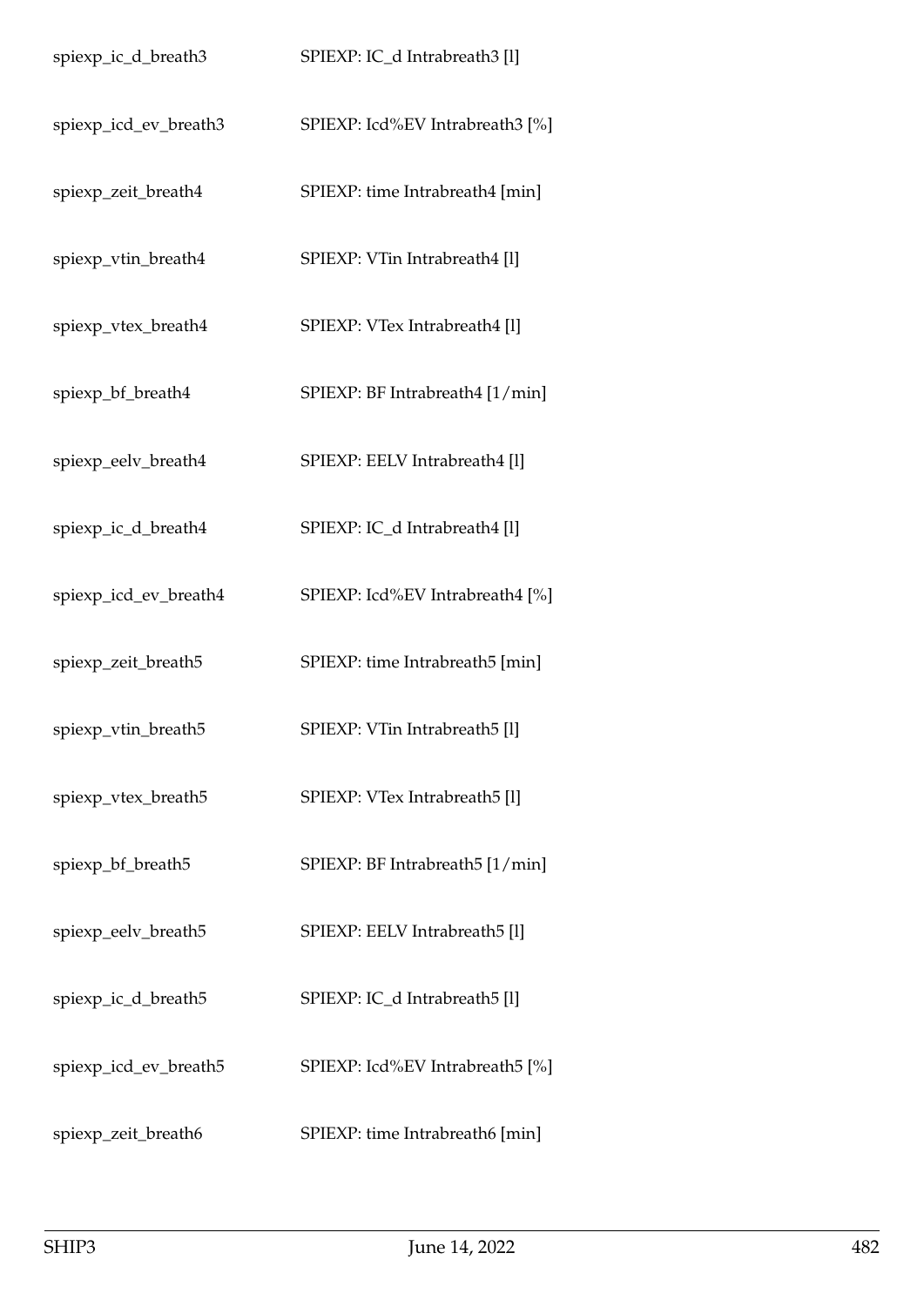| spiexp_vtin_breath6   | SPIEXP: VTin Intrabreath6 [1]   |
|-----------------------|---------------------------------|
| spiexp_vtex_breath6   | SPIEXP: VTex Intrabreath6 [1]   |
| spiexp_bf_breath6     | SPIEXP: BF Intrabreath6 [1/min] |
| spiexp_eelv_breath6   | SPIEXP: EELV Intrabreath6 [1]   |
| spiexp_ic_d_breath6   | SPIEXP: IC_d Intrabreath6 [1]   |
| spiexp_icd_ev_breath6 | SPIEXP: Icd%EV Intrabreath6 [%] |
| spiexp_zeit_breath7   | SPIEXP: time Intrabreath7 [min] |
| spiexp_vtin_breath7   | SPIEXP: VTin Intrabreath7 [1]   |
| spiexp_vtex_breath7   | SPIEXP: VTex Intrabreath7 [1]   |
| spiexp_bf_breath7     | SPIEXP: BF Intrabreath7 [1/min] |
| spiexp_eelv_breath7   | SPIEXP: EELV Intrabreath7 [1]   |
| spiexp_ic_d_breath7   | SPIEXP: IC_d Intrabreath7 [1]   |
| spiexp_icd_ev_breath7 | SPIEXP: Icd%EV Intrabreath7 [%] |
| spiexp_zeit_breath8   | SPIEXP: time Intrabreath8 [min] |
| spiexp_vtin_breath8   | SPIEXP: VTin Intrabreath8 [1]   |
| spiexp_vtex_breath8   | SPIEXP: VTex Intrabreath8 [1]   |
| spiexp_bf_breath8     | SPIEXP: BF Intrabreath8 [1/min] |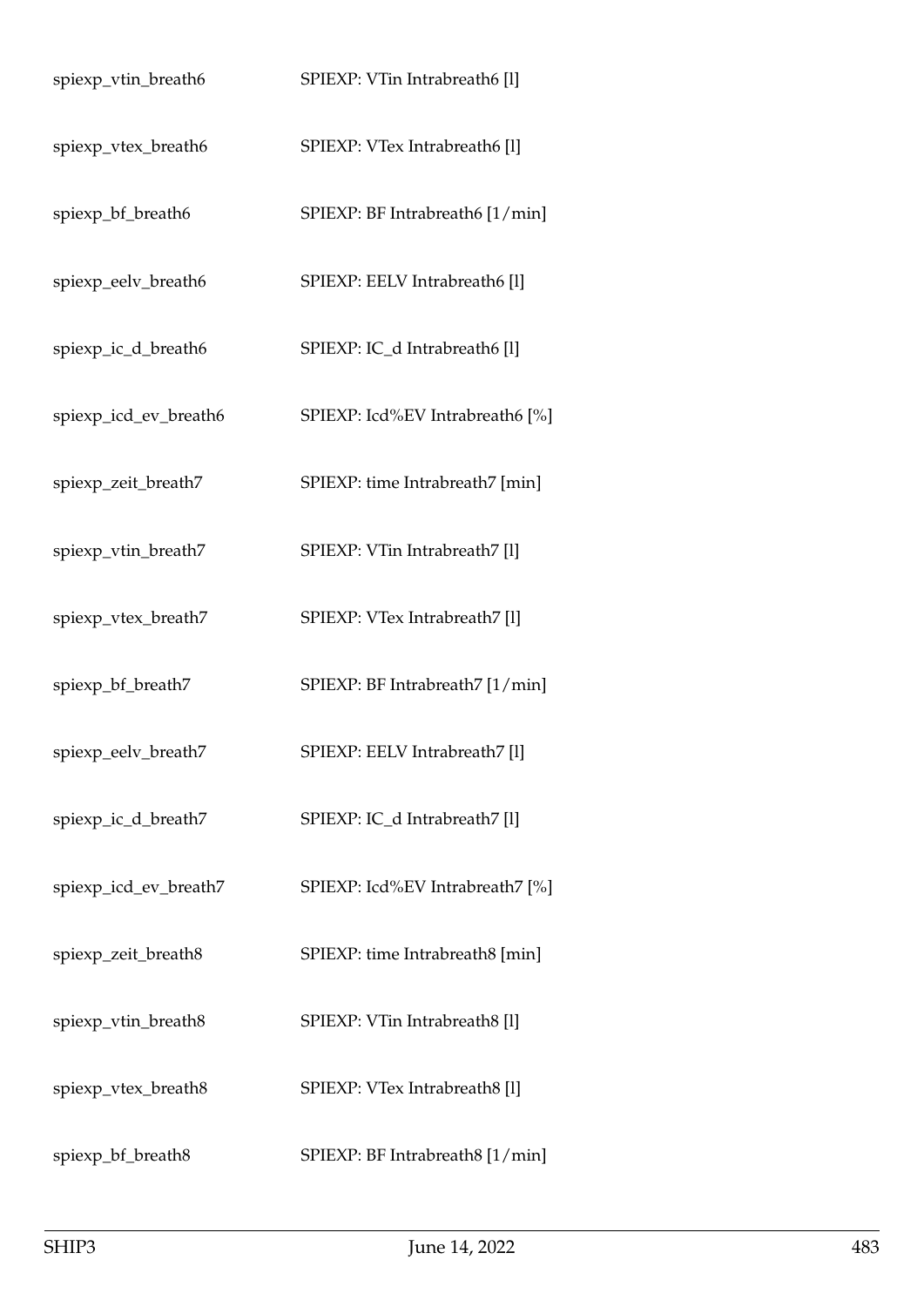| spiexp_eelv_breath8         | SPIEXP: EELV Intrabreath8 [1]                        |                       |
|-----------------------------|------------------------------------------------------|-----------------------|
| spiexp_ic_d_breath8         | SPIEXP: IC_d Intrabreath8 [1]                        |                       |
| spiexp_icd_ev_breath8       | SPIEXP: Icd%EV Intrabreath8 [%]                      |                       |
| spiexp_bel_dauer            | SPIEXP: duration of exposure [min]                   |                       |
| <b>LUF</b><br><b>LUFOPD</b> | pulmonary function<br>operational data lung function |                       |
| luf_beg                     | start                                                |                       |
| luf_usnr                    | examiner                                             |                       |
| luf_usnr2_jn                | 2. examiner?                                         | $0 - No$<br>$1 - Yes$ |
| luf_usnr2                   | examiner 2                                           |                       |
| luf_tem                     | LUFU: Aktuelle Raumtemperatur (°C)                   |                       |
| luf_ablmes                  | special occurences ABL measurement                   | $1 - yes$<br>$0 - no$ |
| luf_ablmes_abldef           | ABL-device defect                                    | $0 - No$<br>$1 - Yes$ |
| luf_ablmes_wertfehl         | ABL values incomplete                                | $0 - No$<br>$1 - Yes$ |
| luf_ablmes_sonst            | Other                                                | $0 - no$<br>$1 - yes$ |
| luf_ablmes_sonst_t          | Which one?                                           |                       |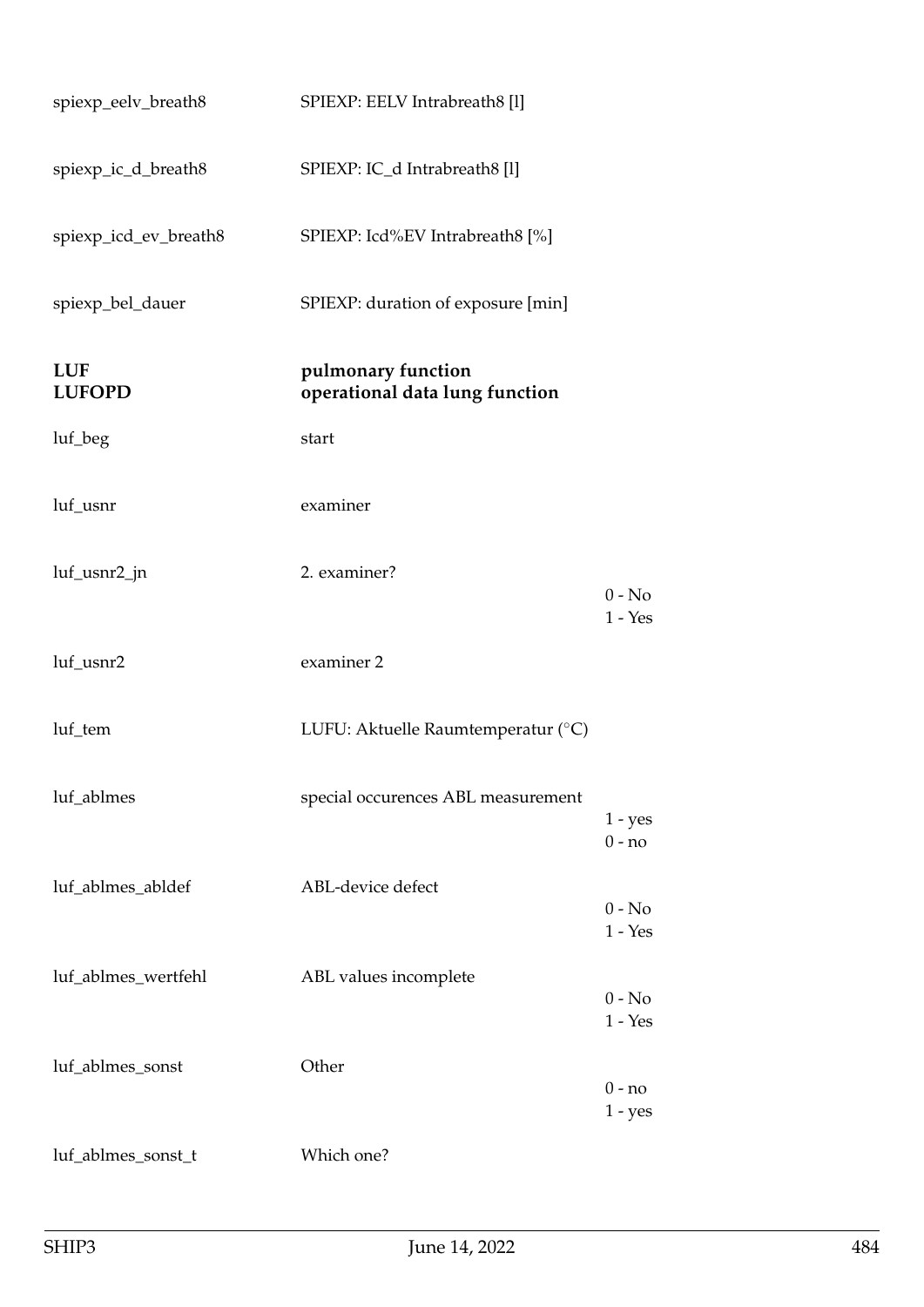| luf_ios_unt             | IOS is carried out?             |                                      |
|-------------------------|---------------------------------|--------------------------------------|
|                         |                                 | $0 - No$                             |
|                         |                                 | $1 - Yes$                            |
| luf_ios_grund           | IOS reason for not conducting   |                                      |
|                         |                                 | 1 - patient rejection                |
|                         |                                 | 2 - no cooperation from patient      |
|                         |                                 | 3 - device defect/ calibration error |
|                         |                                 | 10 - Other                           |
| luf_ios_grund_note      | IOS Which other reason?         |                                      |
|                         |                                 |                                      |
| luf_ios_grid            | IOS device id                   |                                      |
|                         |                                 | 43 - Diffusion measurement place,    |
|                         |                                 | VIASYS, MASTER SCREEN                |
| luf_ios_bsnr            | IOS special circumstances       |                                      |
|                         |                                 | $0 - No$                             |
|                         |                                 | $1 - Yes$                            |
|                         |                                 |                                      |
| luf_ios_bsnr_compliance | IOS Bad participant cooperation |                                      |
|                         |                                 | $0 - No$<br>$1 - Yes$                |
|                         |                                 |                                      |
| luf_ios_bsnr_cold       | IOS Participant has a cold      |                                      |
|                         |                                 | $0 - No$                             |
|                         |                                 | $1 - Yes$                            |
| luf_ios_bsnr_cough      | IOS Coughing during examination |                                      |
|                         |                                 | $0 - No$                             |
|                         |                                 | $1 - Yes$                            |
|                         |                                 |                                      |
| luf_ios_bsnr_defect     | IOS Technical defect            | $0 - No$                             |
|                         |                                 | $1 - Yes$                            |
|                         |                                 |                                      |
| luf_ios_bsnr_other      | IOS Other                       |                                      |
|                         |                                 | $0 - No$                             |
|                         |                                 | $1 - Yes$                            |
|                         |                                 |                                      |
| luf_ios_note            | IOS Which?                      |                                      |
|                         |                                 |                                      |
| luf_bod_unt             | Body/Spiro is carried out?      |                                      |
|                         |                                 | $0 - No$                             |
|                         |                                 | $1 - Yes$                            |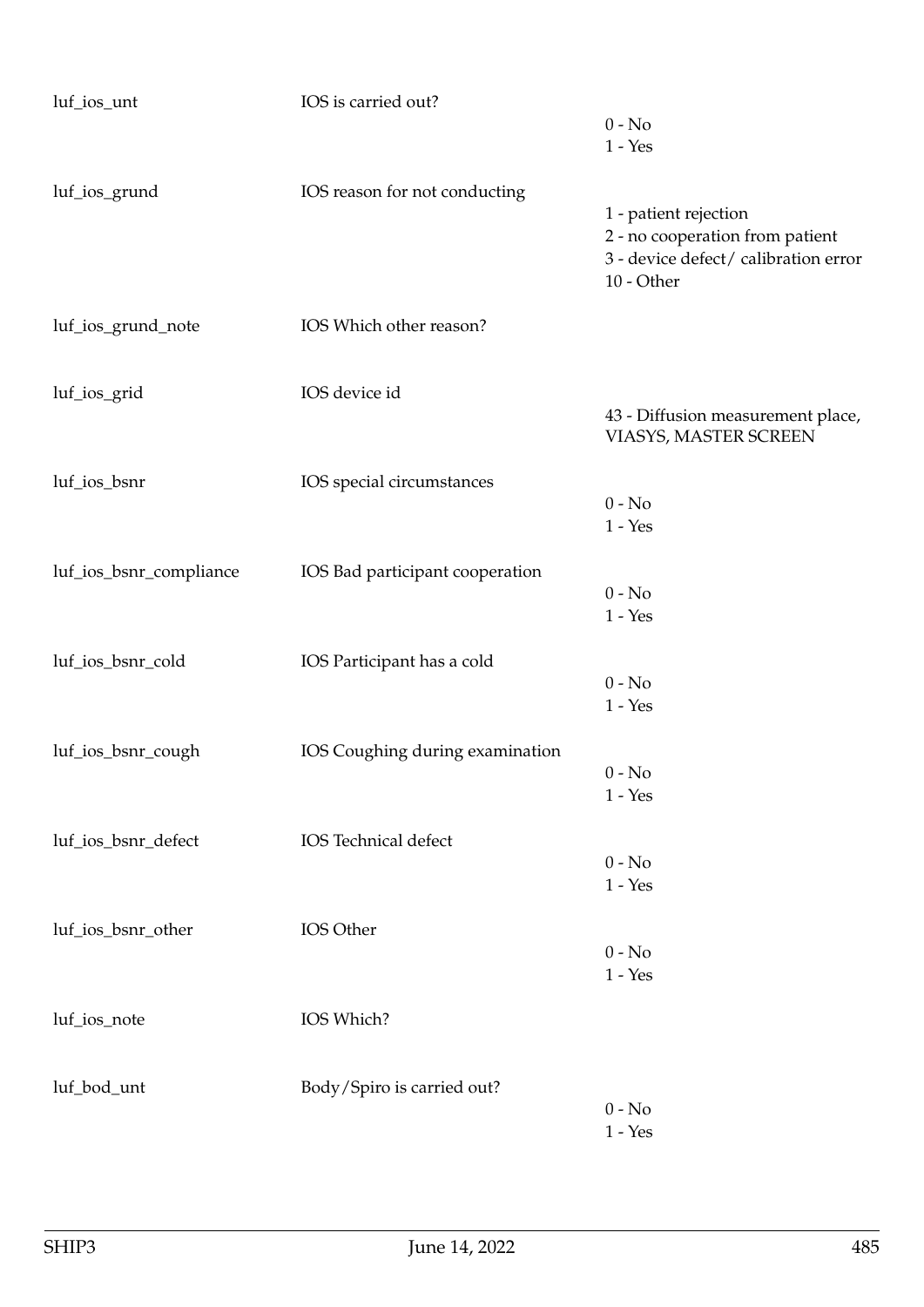| luf_bod_grund           | Body/Spiro reason for not conducting   | 1 - patient rejection<br>2 - no cooperation from patient<br>3 - device defect/ calibration error<br>$10$ - Other |
|-------------------------|----------------------------------------|------------------------------------------------------------------------------------------------------------------|
| luf_bod_grund_note      | Body/Spiro Which other reason?         |                                                                                                                  |
| luf_bod_grid            | Body/Spiro device id                   | 41 - Bodyplethysmograph measure-<br>ment place<br>131 - DZHK Bodyplethysmograph<br>measurement place             |
| luf_bod_bsnr            | Body/Spiro special circumstances       | $0 - No$<br>$1 - Yes$                                                                                            |
| luf_bod_bsnr_compliance | Body/Spiro Bad participant cooperation | $0 - No$<br>$1 - Yes$                                                                                            |
| luf_bod_bsnr_cold       | Body/Spiro Participant has a cold      | $0 - No$<br>$1 - Yes$                                                                                            |
| luf_bod_bsnr_cough      | Body/Spiro Coughing during examination | $0 - No$<br>$1 - Yes$                                                                                            |
| luf_bod_bsnr_defect     | Body/Spiro Technical defect            | $0 - No$<br>$1 - Yes$                                                                                            |
| luf_bod_bsnr_gasempty   | Body/Spiro Gas bottle empty            | $0 - No$<br>$1 - Yes$                                                                                            |
| luf_bod_bsnr_other      | Body/Spiro Other                       | $0 - No$<br>$1 - Yes$                                                                                            |
| luf_bod_note            | Body/Spiro Which?                      |                                                                                                                  |
| luf_cod_unt             | CO-Diffusion is carried out?           | $0 - No$<br>$1 - Yes$                                                                                            |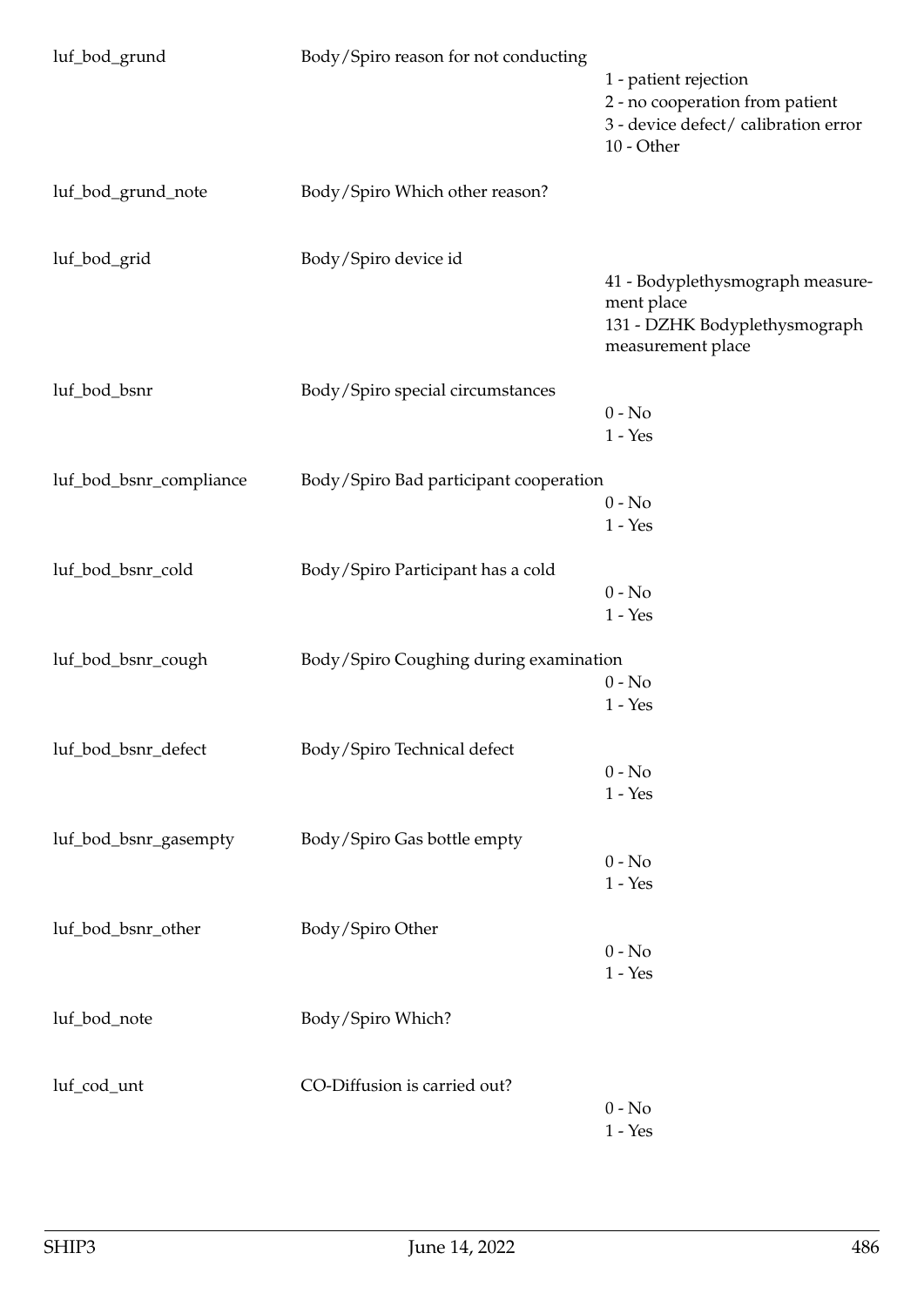| luf_cod_grund           | CO-Diffusion reason for not conducting   | 1 - patient rejection<br>2 - no cooperation from patient<br>3 - device defect/ calibration error<br>4 - empty gas bottle<br>5 - smoked during last 24 h<br>10 - Other |
|-------------------------|------------------------------------------|-----------------------------------------------------------------------------------------------------------------------------------------------------------------------|
| luf_cod_grund_note      | CO-Diffusion Which other reason?         |                                                                                                                                                                       |
| luf_cod_grid            | CO-Diffusion device id                   | 41 - Bodyplethysmograph measure-<br>ment place<br>131 - DZHK Bodyplethysmograph<br>measurement place                                                                  |
| luf_cod_bsnr            | CO-Diffusion special circumstances       | $0 - No$<br>$1 - Yes$                                                                                                                                                 |
| luf_cod_bsnr_compliance | CO-Diffusion Bad participant cooperation | $0 - No$<br>$1 - Yes$                                                                                                                                                 |
| luf_cod_bsnr_cold       | CO-Diffusion Participant has a cold      | $0 - No$<br>$1 - Yes$                                                                                                                                                 |
| luf_cod_bsnr_cough      | CO-Diffusion Coughing during examination | $0 - No$<br>$1 - Yes$                                                                                                                                                 |
| luf_cod_bsnr_defect     | CO-Diffusion Technical defect            | $0 - No$<br>$1 - Yes$                                                                                                                                                 |
| luf_cod_bsnr_gasempty   | CO-Diffusion Gas bottle empty            | $0 - No$<br>$1 - Yes$                                                                                                                                                 |
| luf_cod_bsnr_other      | CO-Diffusion Other                       | $0 - No$<br>$1 - Yes$                                                                                                                                                 |
| luf_cod_note            | CO-Diffusion Which?                      |                                                                                                                                                                       |
| luf_nod_unt             | NOCO-Diffusion is carried out?           | $0 - No$                                                                                                                                                              |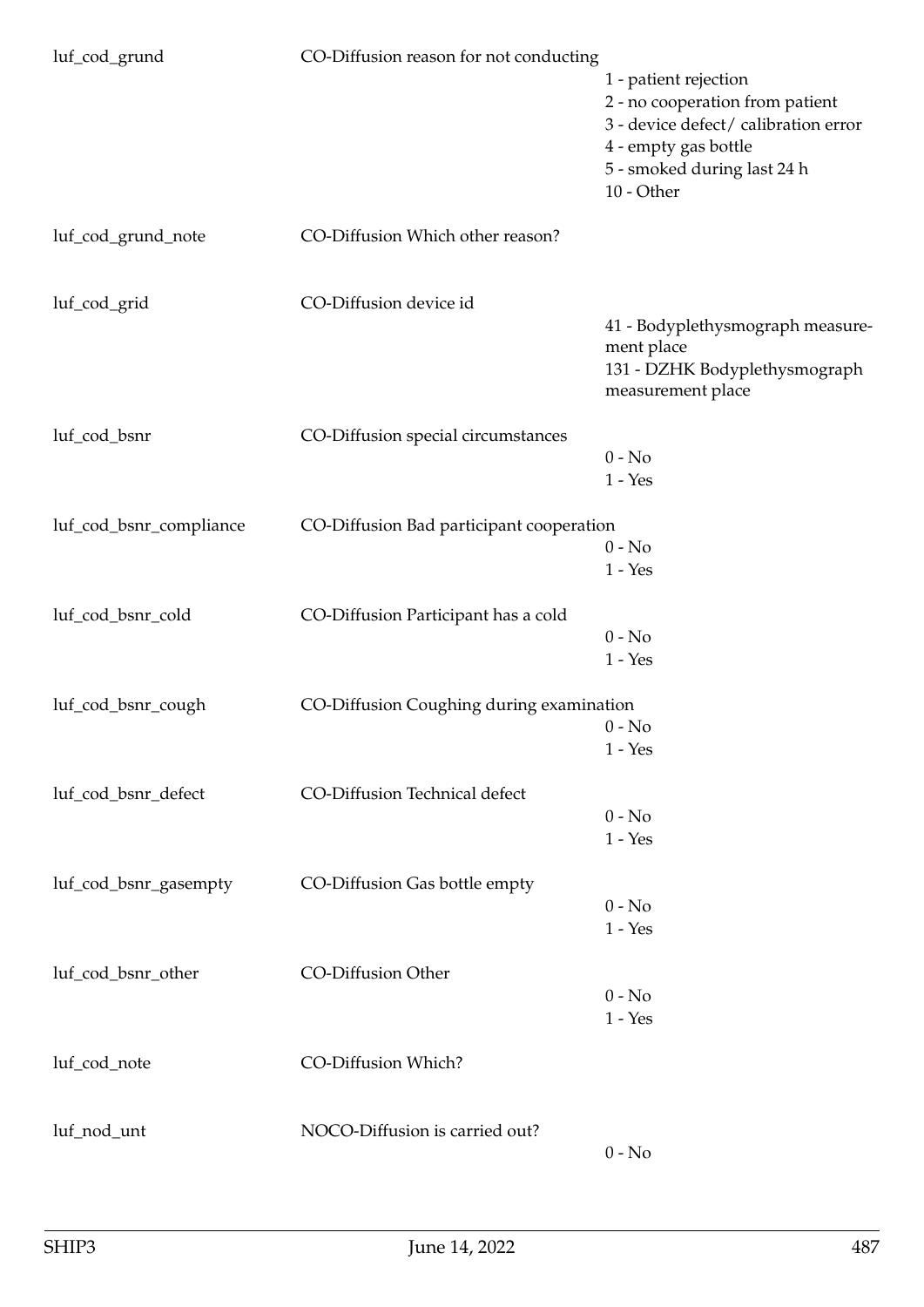| luf_nod_grund           | NOCO-Diffusion reason for not conducting   |                                                              |
|-------------------------|--------------------------------------------|--------------------------------------------------------------|
|                         |                                            | 1 - patient rejection<br>2 - no cooperation from patient     |
|                         |                                            | 3 - device defect/ calibration error<br>4 - empty gas bottle |
|                         |                                            | 10 - Other                                                   |
| luf_nod_grund_note      | NOCO-Diffusion Which other reason?         |                                                              |
| luf_nod_grid            | NOCO-Diffusion device id                   |                                                              |
|                         |                                            | 43 - Diffusion measurement place,<br>VIASYS, MASTER SCREEN   |
| luf_nod_bsnr            | NOCO-Diffusion special circumstances       |                                                              |
|                         |                                            | $0 - No$<br>$1 - Yes$                                        |
| luf_nod_bsnr_compliance | NOCO-Diffusion Bad participant cooperation |                                                              |
|                         |                                            | $0 - No$<br>$1 - Yes$                                        |
| luf_nod_bsnr_cold       | NOCO-Diffusion Participant has a cold      |                                                              |
|                         |                                            | $0 - No$<br>$1 - Yes$                                        |
| luf_nod_bsnr_cough      |                                            |                                                              |
|                         | NOCO-Diffusion Coughing during examination | $0 - No$                                                     |
|                         |                                            | $1 - Yes$                                                    |
| luf_nod_bsnr_defect     | NOCO-Diffusion Technical defect            |                                                              |
|                         |                                            | $0 - No$<br>$1 - Yes$                                        |
| luf_nod_bsnr_gasempty   | NOCO-Diffusion Gas bottle empty            |                                                              |
|                         |                                            | $0 - No$                                                     |
|                         |                                            | $1 - Yes$                                                    |
| luf_nod_bsnr_other      | NOCO-Diffusion Other                       |                                                              |
|                         |                                            | $0 - No$<br>$1 - Yes$                                        |
| luf_nod_note            | NOCO-Diffusion Which?                      |                                                              |
| luf_end                 | end                                        |                                                              |
| <b>LUFBOD</b>           | <b>Pulmonary function</b>                  |                                                              |
|                         |                                            |                                                              |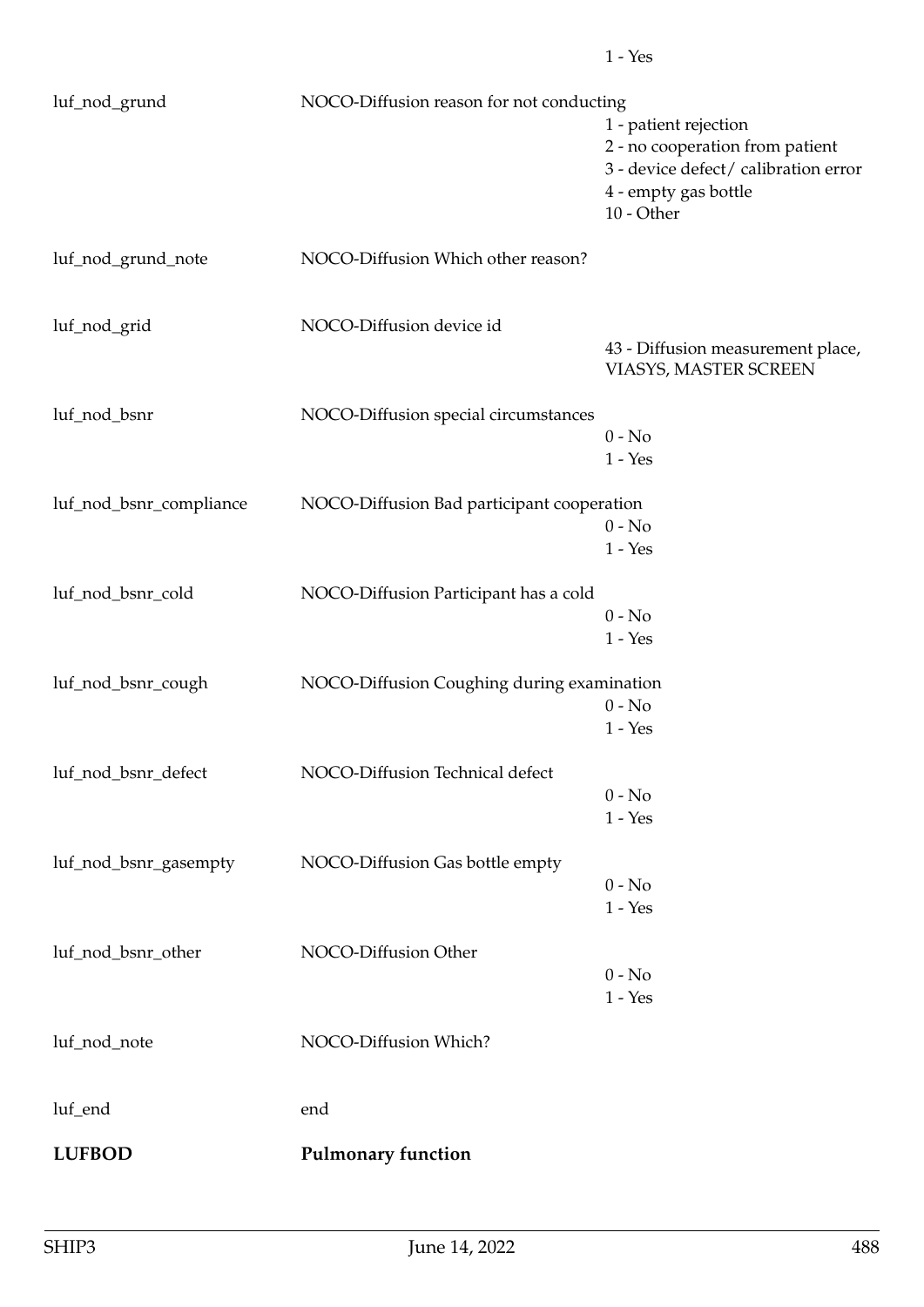| $luf\_bod_r_0_5_in$  | $R$ 0.5 IN                 |
|----------------------|----------------------------|
| luf_bod_r_tot        | Total airway resistance    |
| luf_bod_r_eff        | R eff                      |
| luf_bod_r_in         | $\mathbb R$ IN             |
| luf_bod_r_ex         | $\mathbb{R}$ EX            |
| luf_bod_r_eff_in     | R eff IN                   |
| luf_bod_r_eff_ex     | R eff EX                   |
| luf_bod_r_peak       | R PEAK                     |
| luf_bod_sr_tot       | Specific airway resistance |
| luf_bod_sr_eff       | SR eff                     |
| luf_bod_vt           | <b>VT</b>                  |
| luf_bod_tg_alpha     | tg alpha                   |
| luf_bod_tg_beta_tot  | tg beta tot                |
| luf_bod_frcpl_p_pred | FRCpl% pred                |
| luf_bod_g_tot        | G tot                      |
| luf_bod_g_eff        | ${\mathsf G}$ eff          |
| luf_bod_sg_tot       | SG tot                     |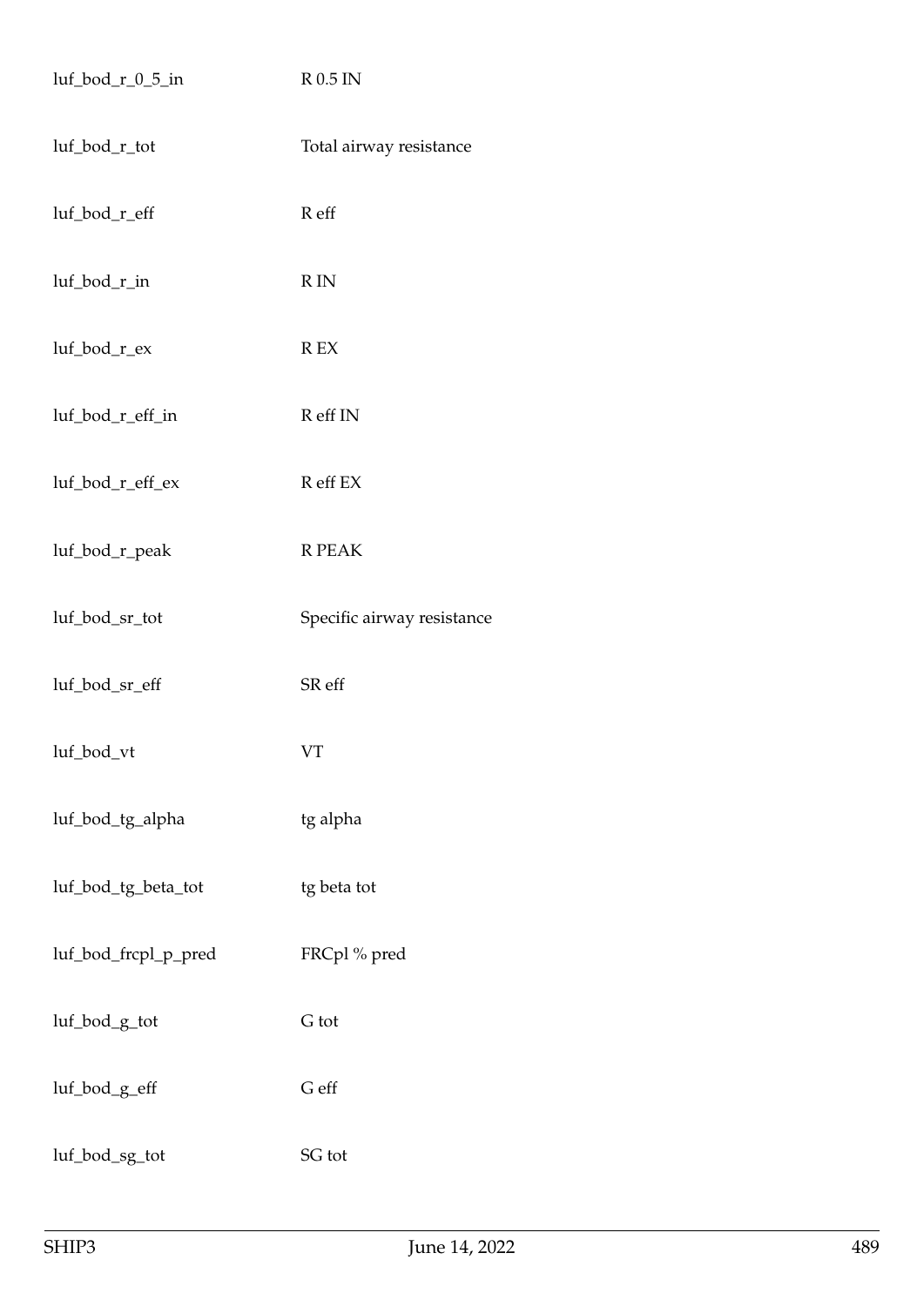| luf_bod_sg_eff      | SG eff              |
|---------------------|---------------------|
| luf_bod_frcpleth    | FRCpleth            |
| luf_bod_rv          | Residual volume     |
| luf_bod_tlc         | Total lung capacity |
| luf_bod_rv_p_tlc    | Parts RV of TLC     |
| luf_bod_frcpl_p_tlc | FRCpl%TLC           |
| luf_bod_d_pao       | d-PAO               |
| luf_bod_vc          | <b>VC</b>           |
| luf_bod_erv         | <b>ERV</b>          |
| luf_bod_ic          | IC                  |
| luf_bod_boxvol      | Box Volume          |
| luf_bod_bar_pr      | Bar.Pressure        |
| luf_bod_pef         | PEF                 |
| luf_bod_fev1        | FEV1                |
| luf_bod_srt_in      | sRt IN              |
| luf_bod_srt_ex      | sRt EX              |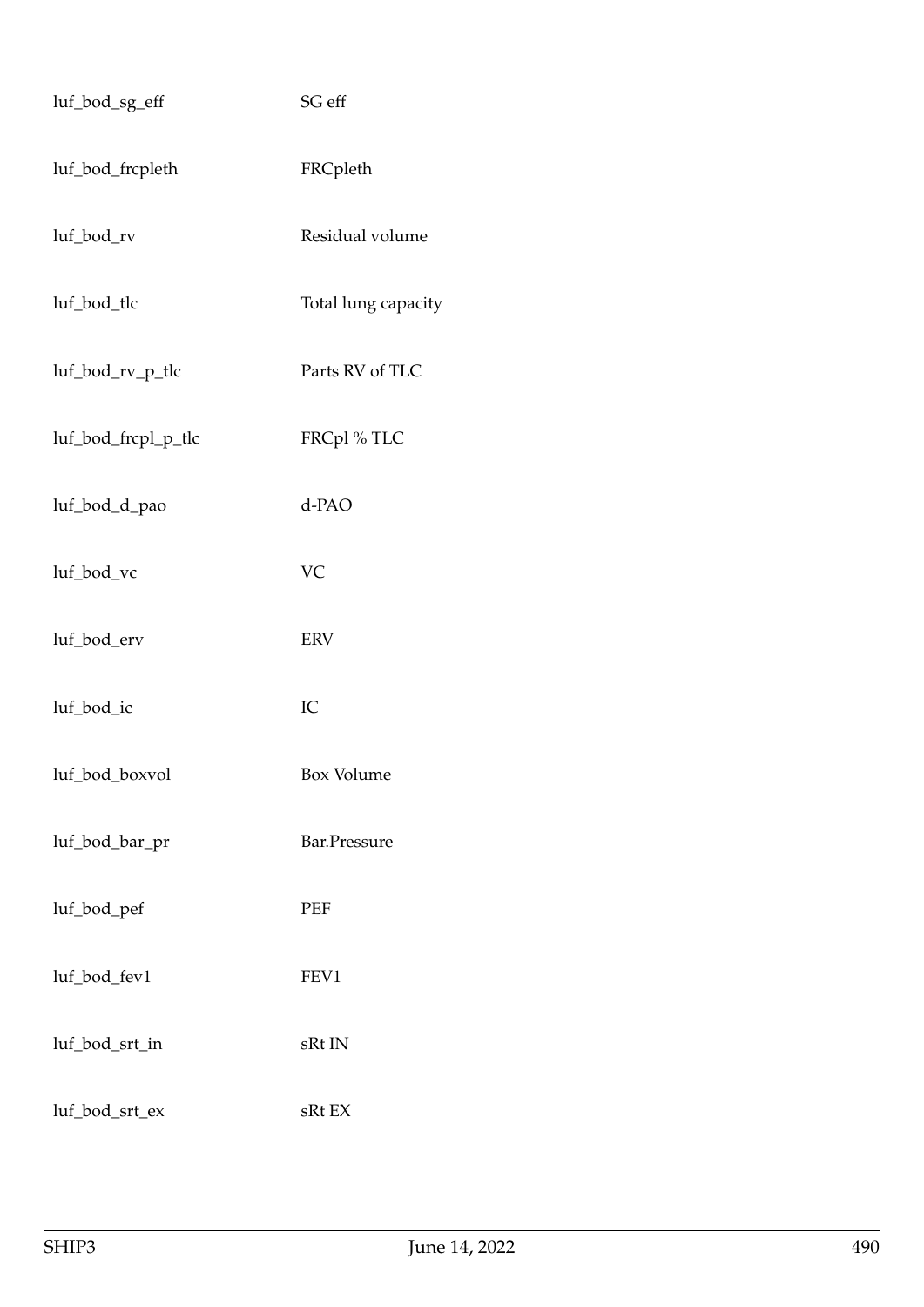| luf_bod_sr_0_5_in      | sR 0.5 IN                    |
|------------------------|------------------------------|
| $luf\_bod_g_0_5_in$    | $G$ 0.5 IN                   |
| luf_bod_sg_0_5_in      | sG 0.5 IN                    |
| luf_bod_tg_beta_0_5    | tg ß 0.5                     |
| luf_bod_sr_eff_in      | sR eff IN                    |
| luf_bod_sr_eff_ex      | sR eff EX                    |
| luf_bod_tg_beta_eff    | tg ß eff                     |
| luf_bod_sr_peak        | sR peak                      |
| luf_bod_g_peak         | G peak                       |
| luf_bod_sg_peak        | sG peak                      |
| luf_bod_tg_beta_peak   | tg ß peak                    |
| luf_bod_frcpl_u_in_res | FRCpl used in resis.         |
| luf_bod_version        | Version                      |
| luf_bod_pemax          | PE max (FRCpl)               |
| luf_bod_pimax          | Maximum inspiration pressure |
| luf_bod_swob_in        | sWOB IN                      |
| luf_bod_swob_ex        | sWOB EX                      |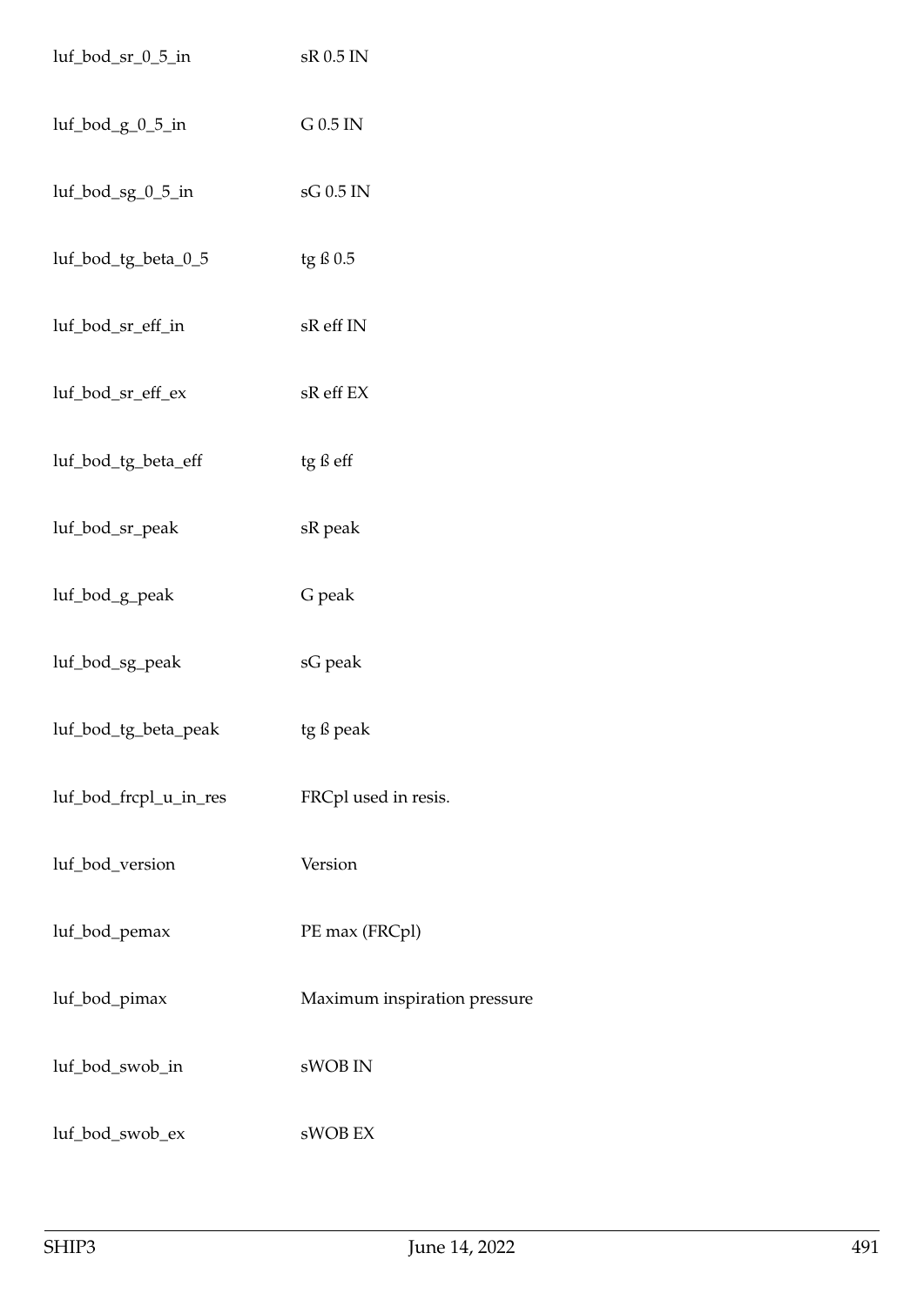| luf_bod_swob          | sWOB                       |
|-----------------------|----------------------------|
| luf_bod_wob_in        | Work of breath.IN          |
| luf_bod_wob_ex        | Work of breath.EX          |
| luf_bod_wob           | Work of breathing          |
| luf_bod_pob           | Power of breathing         |
| luf_bod_p0_1          | Mouth occlusion pressure   |
| luf_bod_asc_sett      | ASC-Setting                |
| luf_bod_r_mid         | R mid                      |
| luf_bod_sr_mid        | sR mid                     |
| luf_bod_g_mid         | G mid                      |
| luf_bod_sg_mid        | sG mid                     |
| luf_bod_tg_beta_r_mid | tg ß R mid                 |
| luf_bod_r_mid_in      | R mid IN                   |
| luf_bod_sr_mid_in     | sR mid IN                  |
| luf_bod_r_mid_ex      | R mid EX                   |
| luf_bod_sr_mid_ex     | sR mid EX                  |
| luf_bod_man_slope     | Manual slope BY, FRCpl, SP |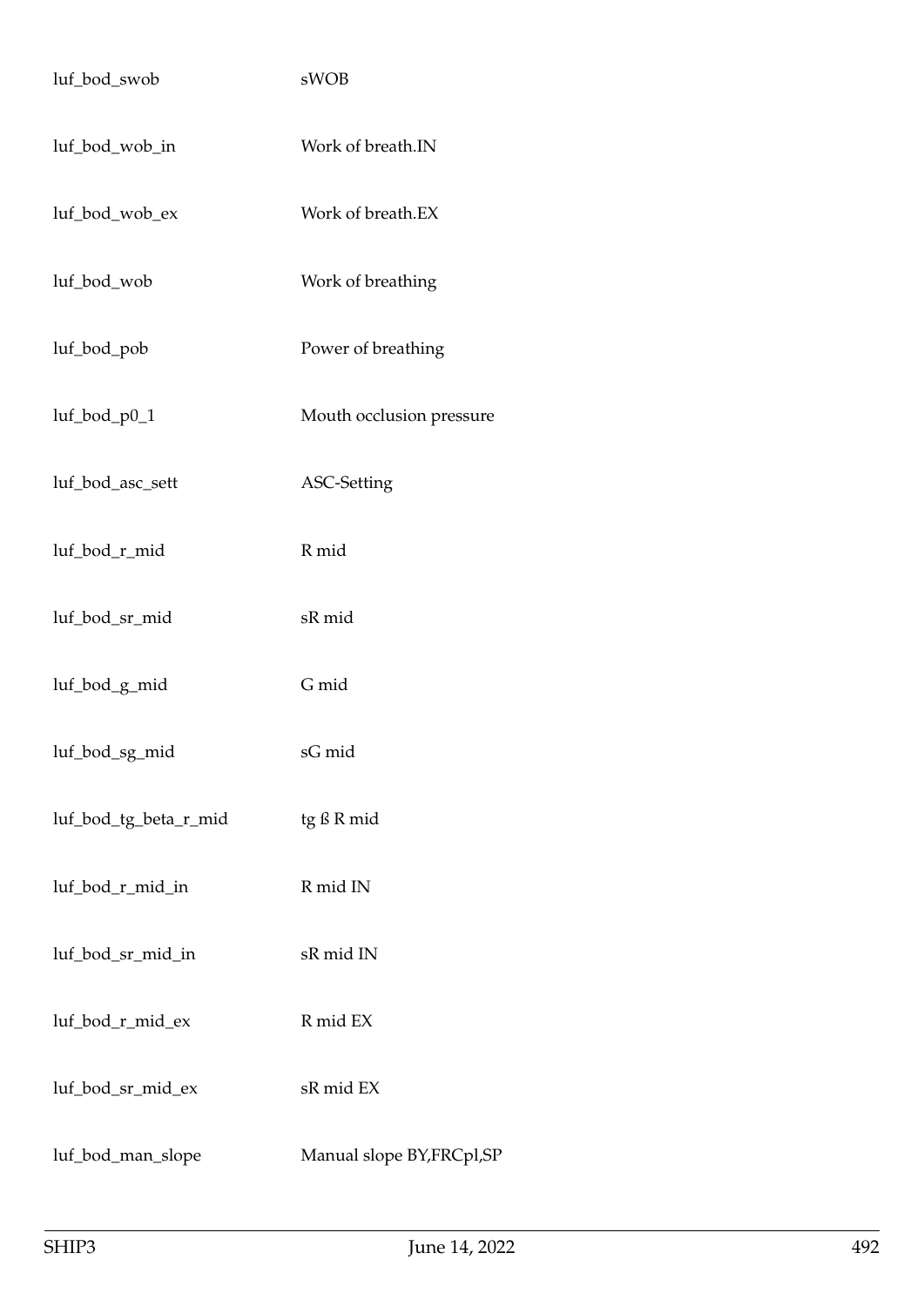| luf_bod_man_best           | Manual best BY, FRCp, SP, F |
|----------------------------|-----------------------------|
| luf_bod_ds_app             | App. deadspace              |
| luf_bod_bf_res             | <b>BF</b> Res               |
| luf_bod_frcpl_error_mayo   | FRCpl error Mayo            |
| luf_bod_res_error_mayo     | Res error Mayo              |
| luf_bod_sr_0_5             | sR 0.5                      |
| luf_bod_r_0_5              | R <sub>0.5</sub>            |
| luf_bod_g_0_5              | $G$ 0.5                     |
| luf_bod_sg_0_5             | sG 0.5                      |
| luf_bod_sr_0_5_ex          | sR 0.5 EX                   |
| $luf\_bod_r_0_5_\text{ex}$ | R 0.5 EX                    |
| luf_bod_r_beg_in           | R begin in                  |
| luf_bod_reg_r_bi           | reg R bi                    |
| luf_bod_r_beg_ex           | R begin ex                  |
| luf_bod_reg_r_be           | reg R be                    |
| luf_bod_r_end_ex           | R end ex                    |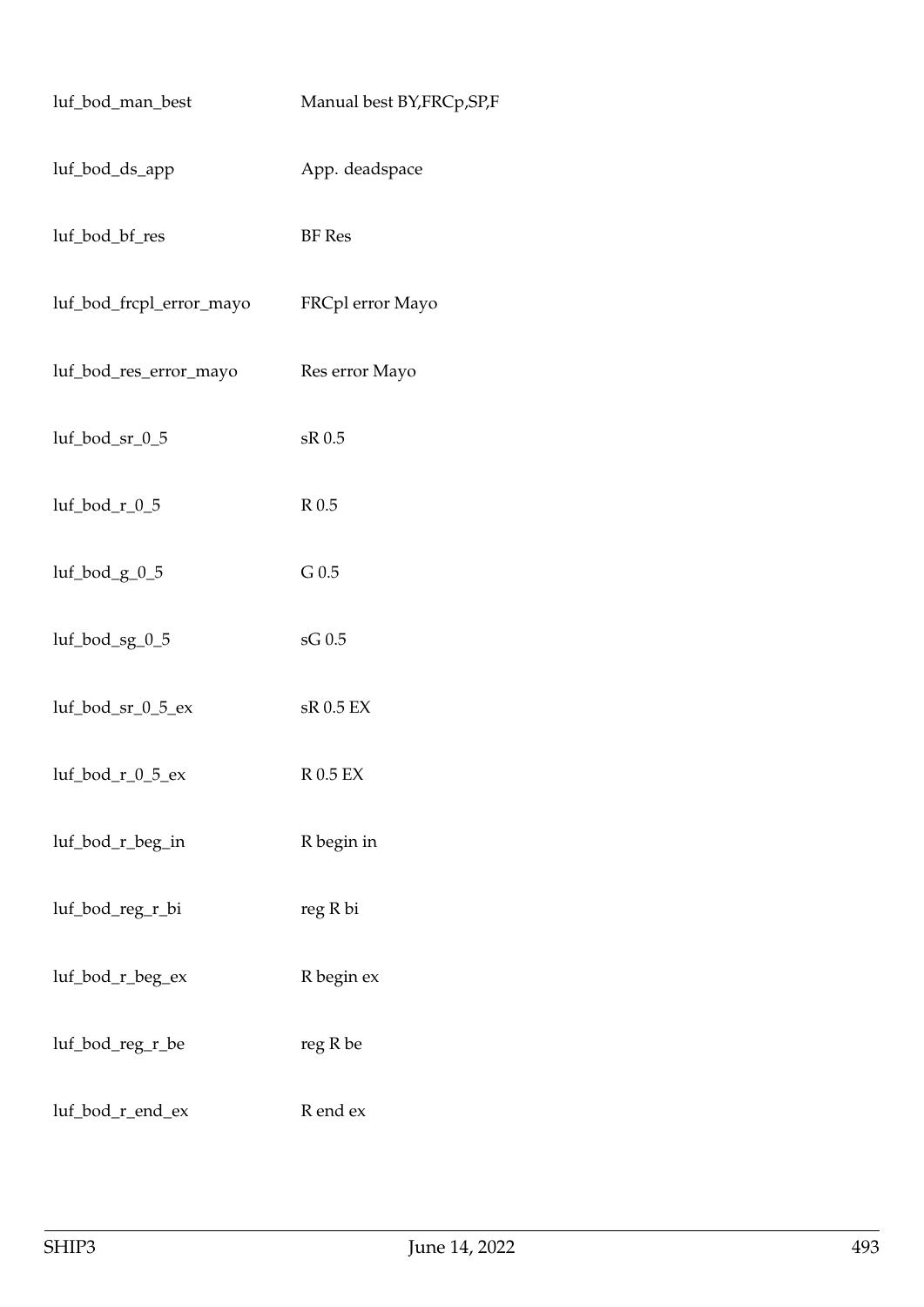| luf_bod_reg_r_ee     | reg R ee       |
|----------------------|----------------|
| luf_bod_ree_rbe      | Ree/Rbe        |
| luf_bod_r_max_ex     | R Max EX       |
| luf_bod_r_mean_ex    | R Mean EX      |
| luf_bod_r_mean_in    | R Mean IN      |
| luf_bod_r_min_in     | R Min IN       |
| luf_bod_r_mex_min    | Diff RMEX RMIN |
| luf_bod_area_rv_loop | Area R/V loop  |
| luf_bod_peak_to_peak | Peak to Peak   |
| luf_bod_ref_max      | <b>REFmax</b>  |
| luf_bod_rif_max      | RIFmax         |
| luf_bod_r_max_in     | R Max IN       |
| luf_bod_vr_max_p_ve  | VRmax%VE       |
| luf_bod_vr_max_p_vi  | VRmax%VI       |
| luf_bod_sbe          | <b>SBE</b>     |
| luf_bod_sbi          | SBI            |
| luf_bod_vol_beg_in   | Vol begin In   |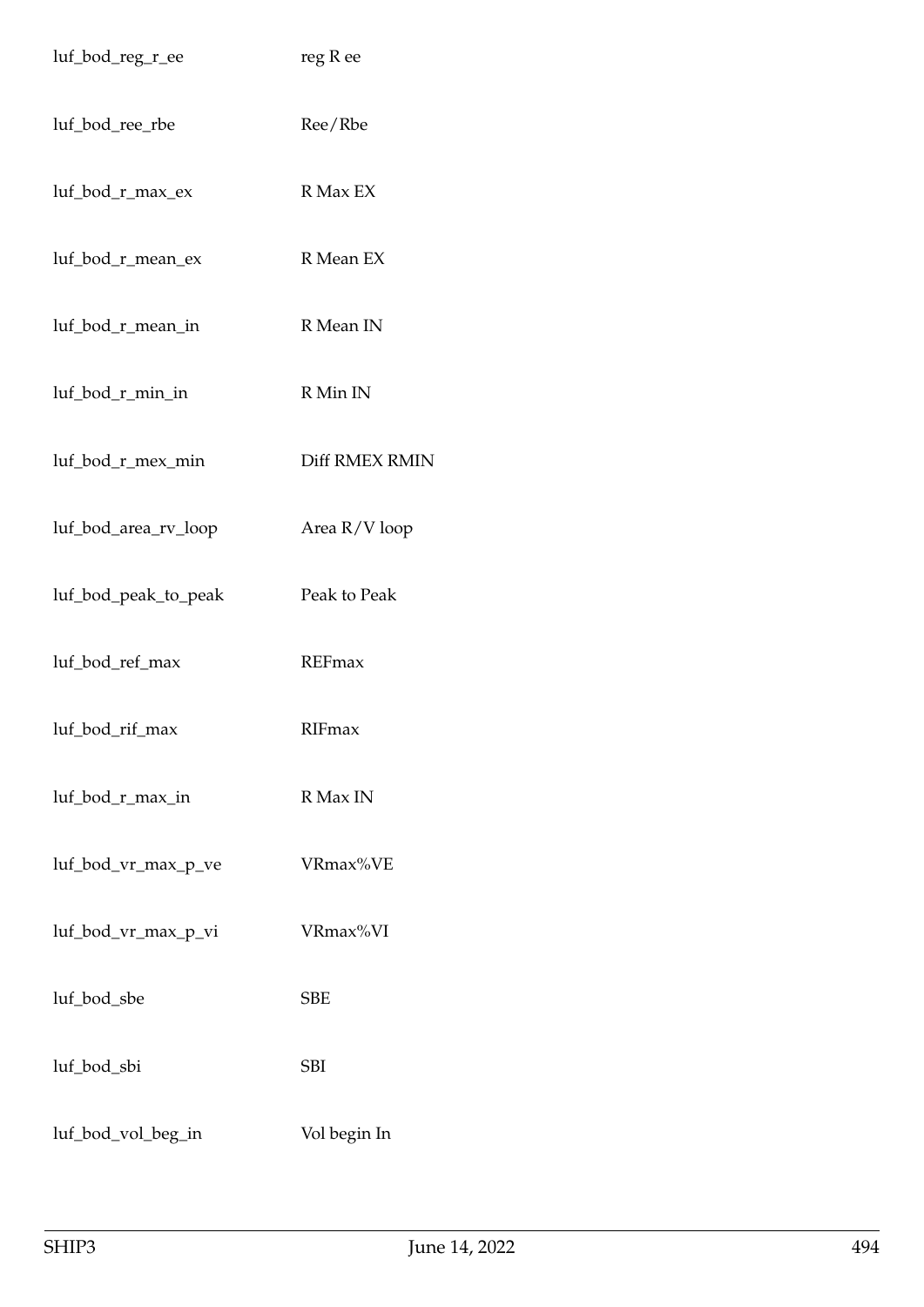| luf_bod_vol_beg_ex      | Vol begin Ex    |
|-------------------------|-----------------|
| luf_bod_vol_end_ex      | Vol end Ex      |
| luf_bod_vol_max_flow_ex | Vol Max Flow ex |
| luf_bod_vol_max_flow_in | Vol·Max·Flow·in |
| luf_bod_tlc_p_pred      | TLC % pred      |
| luf_bod_vc_p_pred       | VC % pred       |
| luf_bod_erv_p_pred      | ERV % pred      |
| luf_bod_rv_p_pred       | RV % pred       |
| luf_bod_frc_p_pred      | FRCpl % pred    |
| luf_bod_r_eff_p_pred    | R eff % pred    |
| luf_bod_sr_eff_p_pred   | sR eff % pred   |
| luf_bod_g_eff_p_pred    | G eff % pred    |
| luf_bod_sg_eff_p_pred   | sG eff % pred   |
| luf_bod_r_mid_p_pred    | R mid % pred    |
| luf_bod_sr_mid_p_pred   | sR mid % pred   |
| luf_bod_g_mid_p_pred    | G mid % pred    |
| luf_bod_sg_mid_p_pred   | sG mid % pred   |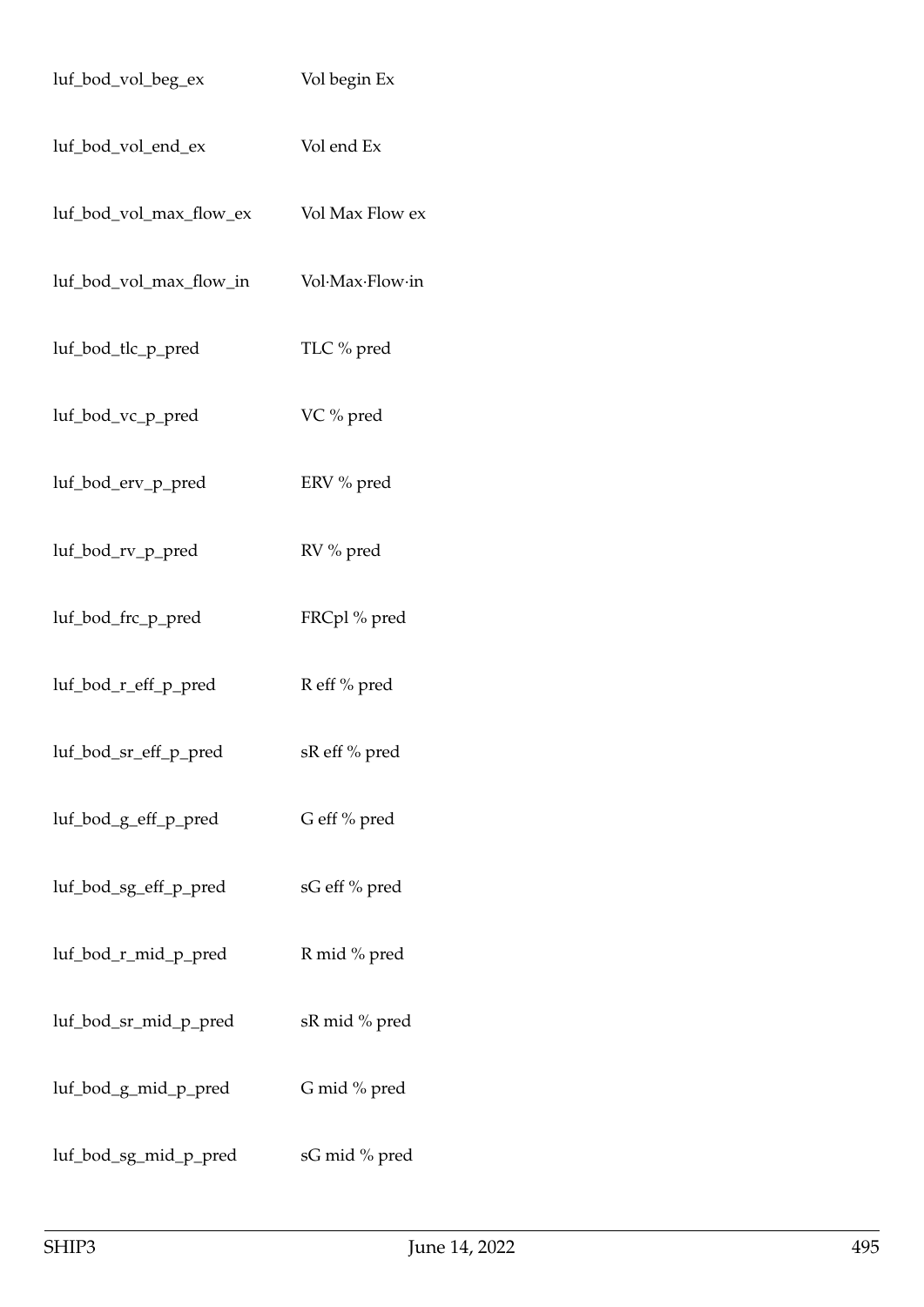| luf_bod_gendate      | Creation date of the entry   |
|----------------------|------------------------------|
| <b>LUFSPI</b>        | Spirometry                   |
| luf_spi_vc_in        | Vital capacity               |
| luf_spi_ic           | IC                           |
| luf_spi_erv          | <b>ERV</b>                   |
| luf_spi_vt           | Breath volume                |
| luf_spi_mv           | Breath volume per minute     |
| luf_spi_bf           | Breathing rate               |
| luf_spi_irv          | <b>IRV</b>                   |
| luf_spi_vc_ex        | VC EX                        |
| luf_spi_vc_max       | <b>VC MAX</b>                |
| luf_spi_fev_0_5      | <b>FEV 0.5</b>               |
| luf_spi_fev1         | One-second capacity          |
| luf_spi_fev_2        | FEV <sub>2</sub>             |
| luf_spi_fev_3        | FEV <sub>3</sub>             |
| luf_spi_fev1_p_vc_in | Relative one-second capacity |
| luf_spi_fev1_p_fvc   | FEV 1 % FVC                  |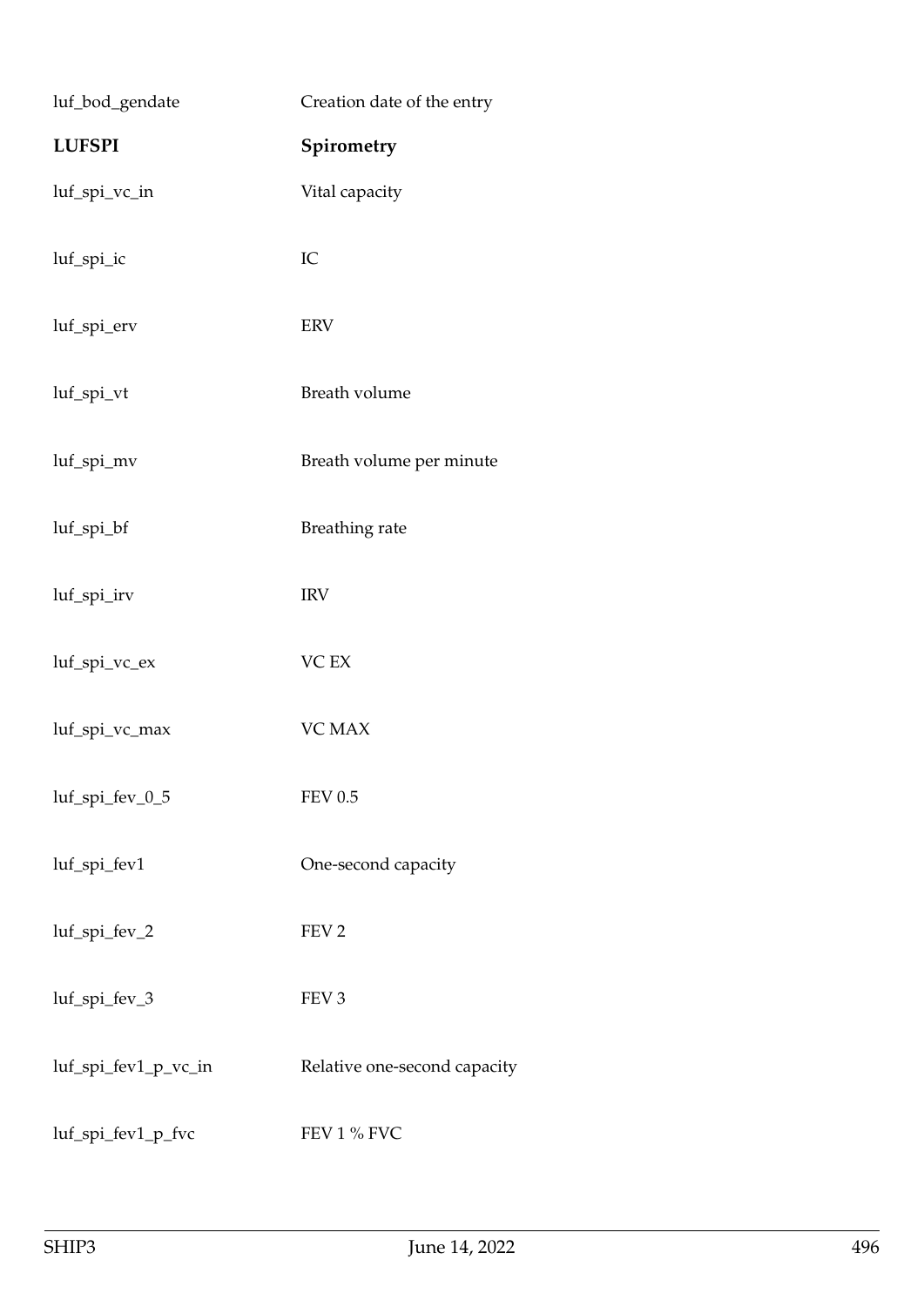| luf_spi_fev1_p_vc_max | FEV 1 % VC MAX                           |
|-----------------------|------------------------------------------|
| luf_spi_fev1_30       | FEV 1*30                                 |
| luf_spi_t_in          | <b>TIN</b>                               |
| luf_spi_t_ex          | ${\rm T~EX}$                             |
| luf_spi_t_tot         | T TOT                                    |
| luf_spi_t_in_ttot     | TIN/TTOT                                 |
| luf_spi_t_ex_ttot     | TEX/TTOT                                 |
| luf_spi_tin_tex       | TIN/TEX                                  |
| luf_spi_mif           | <b>MIF</b>                               |
| luf_spi_mef           | <b>MEF</b>                               |
| luf_spi_fvc           | Forced expiratory vital capacity         |
| luf_spi_fev1_p_vc_ex  | FEV 1 % VC EX                            |
| luf_spi_fet           | FET                                      |
| luf_spi_mef_75        | Forced expiratory flow at 75% of the FVC |
| luf_spi_mef_50        | Forced expiratory flow at 50% of the FVC |
| luf_spi_mef_25        | Forced expiratory flow at 25% of the FVC |
| luf_spi_pef           | Peak expiratory flow                     |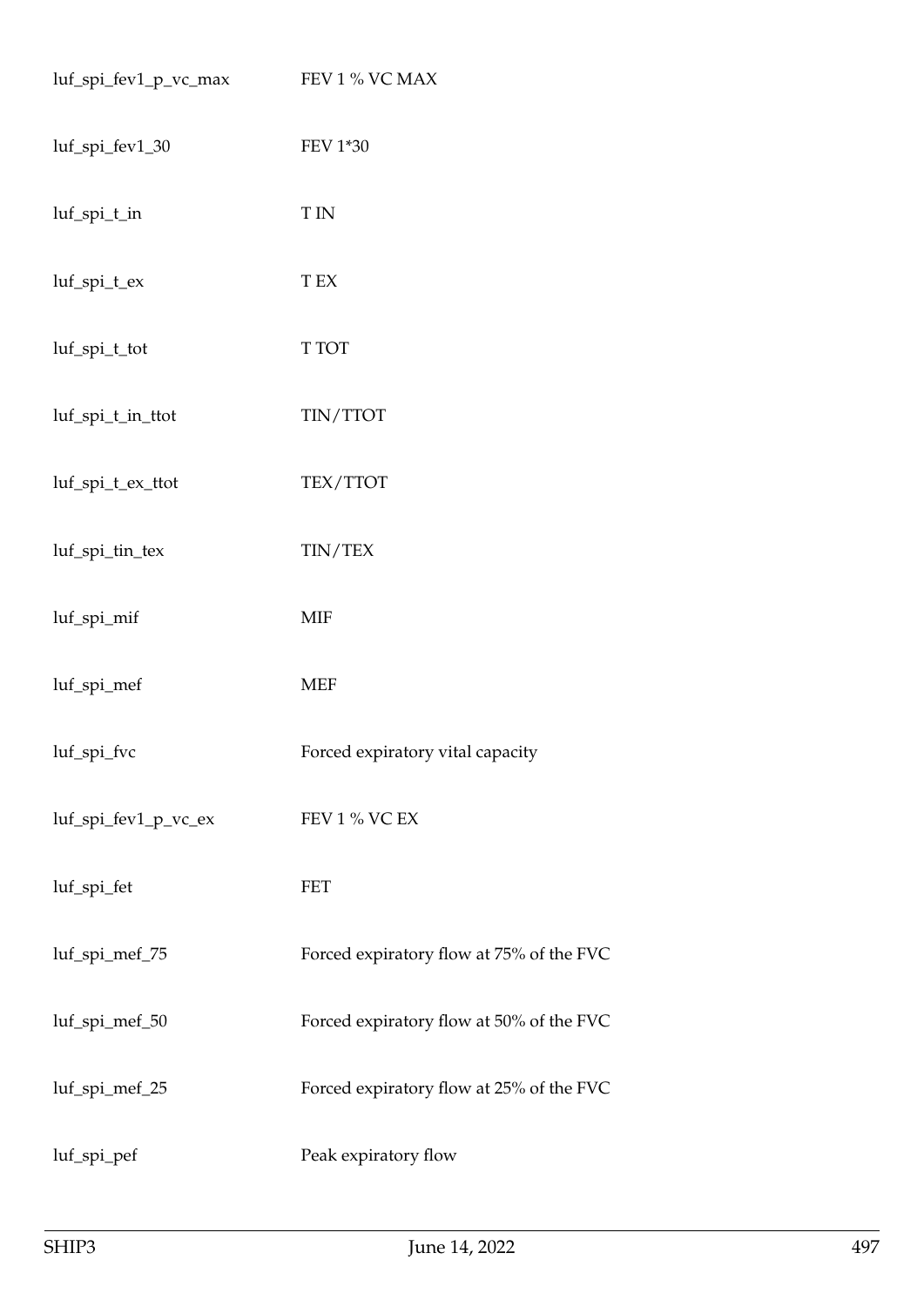| luf_spi_fev_pef      | <b>FEV PEF</b>         |
|----------------------|------------------------|
| luf_spi_fet_pev      | <b>FET PEF</b>         |
| luf_spi_tbe_ex       | T backextrapol. ex     |
| luf_spi_vbe_ex       | V backextrapolation ex |
| luf_spi_vbe_p_fvc    | V backextrapol. % FVC  |
| luf_spi_qc_ok        | QC-Accepted            |
| luf_spi_mef_50_p_fvc | MEF 50 % FVC           |
| luf_spi_mmef_75_25   | <b>MMEF 75/25</b>      |
| luf_spi_fef_75_85    | FEF 75/85              |
| luf_spi_tc_25_50     | TC 25/50               |
| luf_spi_mtt          | Mean transit time      |
| luf_spi_aex          | Exspir. F/V area       |
| luf_spi_vers         | Version                |
| luf_spi_conf1        | Configuration 1        |
| luf_spi_conf2        | Configuration 2        |
| luf_spi_fev3_p_fvc   | FEV3 % FVC             |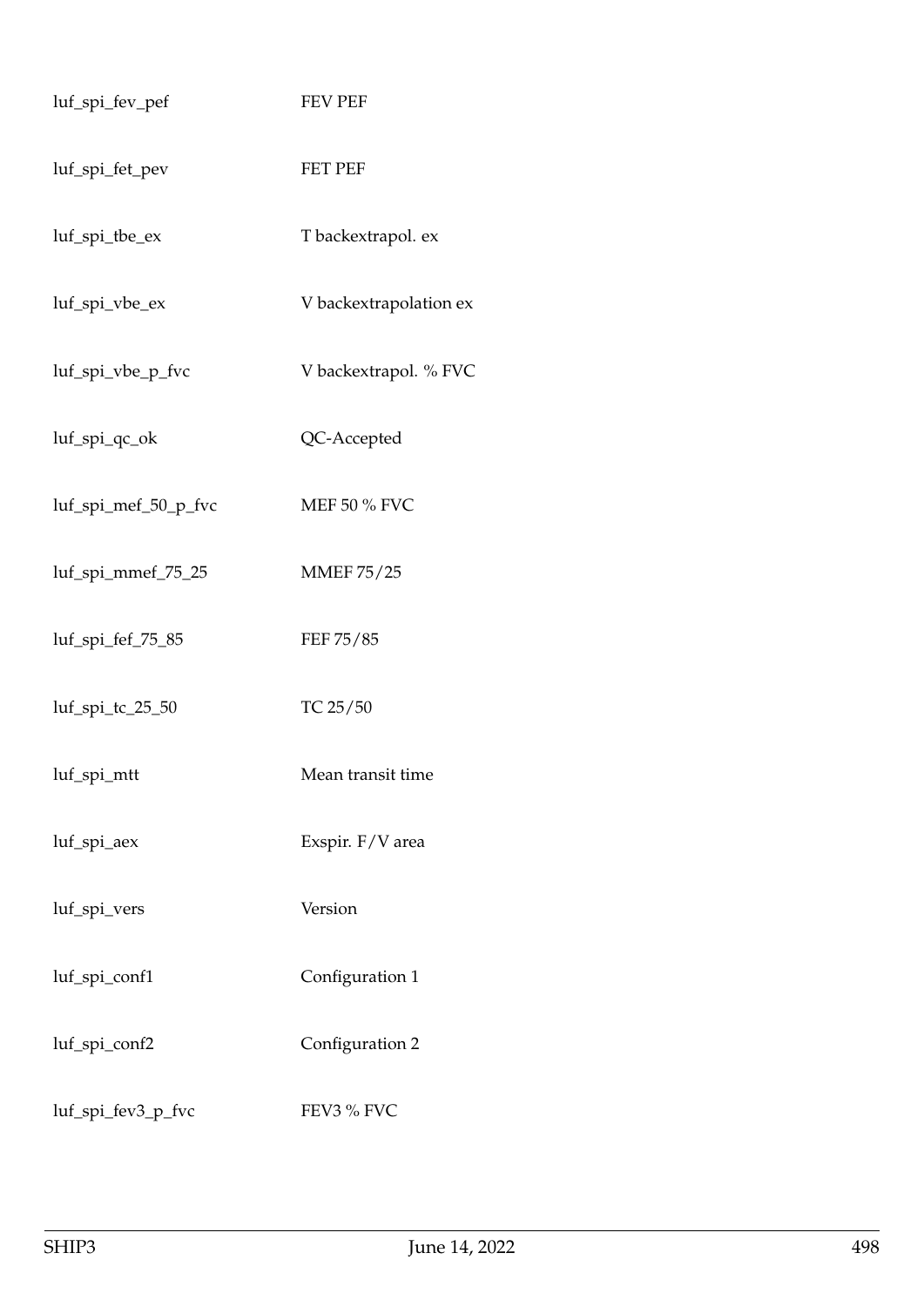| luf_spi_pef_200_1200      | FEF 200-1200      |
|---------------------------|-------------------|
| luf_spi_fvc_in            | <b>FVC IN</b>     |
| luf_spi_pif               | PIF               |
| luf_spi_fif_50            | <b>FIF 50</b>     |
| luf_spi_fiv1              | FIV1              |
| luf_spi_fiv1_p_fvc        | FIV1 % FVC        |
| luf_spi_fiv1_p_vc_max     | FIV1 % VC MAX     |
| luf_spi_fef50_p_fif50     | FEF50 % FIF50     |
| luf_spi_error_code        | ATS error code    |
| luf_spi_fvc_p_pred        | FVC % pred        |
| luf_spi_fev1_p_pred       | FEV1 % pred       |
| luf_spi_fev1_vcmax_p_pred | FEV1/VCmax % pred |
| luf_spi_dfev1_p           | Diff FEV1         |
| luf_spi_dfvc_p            | Diff FVC          |
| luf_spi_fev1_p_fiv1       | FEV1 % FIV1       |
| luf_spi_vmef              | <b>VMEF</b>       |
| luf_spi_a_in              | Inspir F/V area   |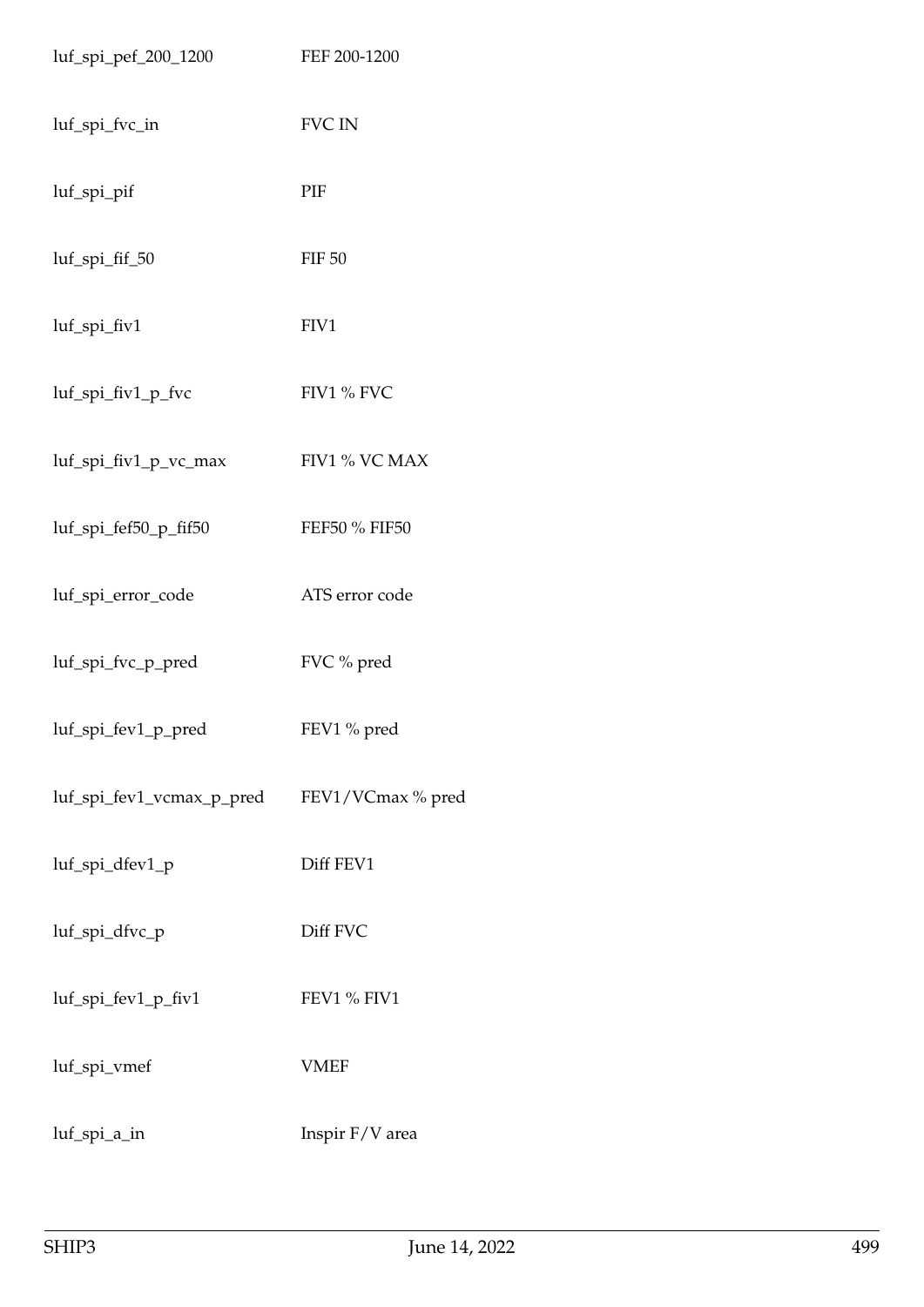| luf_spi_a_ex_p_in            | <b>AEX % AIN</b> |
|------------------------------|------------------|
| luf_spi_dfev1                | Diff FEV1        |
| luf_spi_dfvc                 | Diff FVC         |
| luf_spi_fev_0_75             | <b>FEV 0.75</b>  |
| luf_spi_fev6                 | FEV <sub>6</sub> |
| luf_spi_fev1_p_fev6          | FEV1 % FEV6      |
| luf_spi_error_atsp           | Error ATSplus    |
| luf_spi_error_ers            | Error ERS        |
| luf_spi_error_mayo           | Error Mayo       |
| luf_spi_fiv_0_5              | <b>FIV 0.5</b>   |
| $luf$ _spi_fev_0_5_p_fiv_0_5 | FEV0.5 / FIV0.5  |
| luf_spi_a_tiff               | Exsp tiff area   |
| luf_spi_fef_75               | <b>FEF 75</b>    |
| luf_spi_fef_0                | <b>FEF 50</b>    |
| luf_spi_fef_25               | <b>FEF 25</b>    |
| luf_spi_error_ats_ers_05     | Error ATS ERS 05 |
| luf_spi_fev05_p_fvc          | FEV05%FVC        |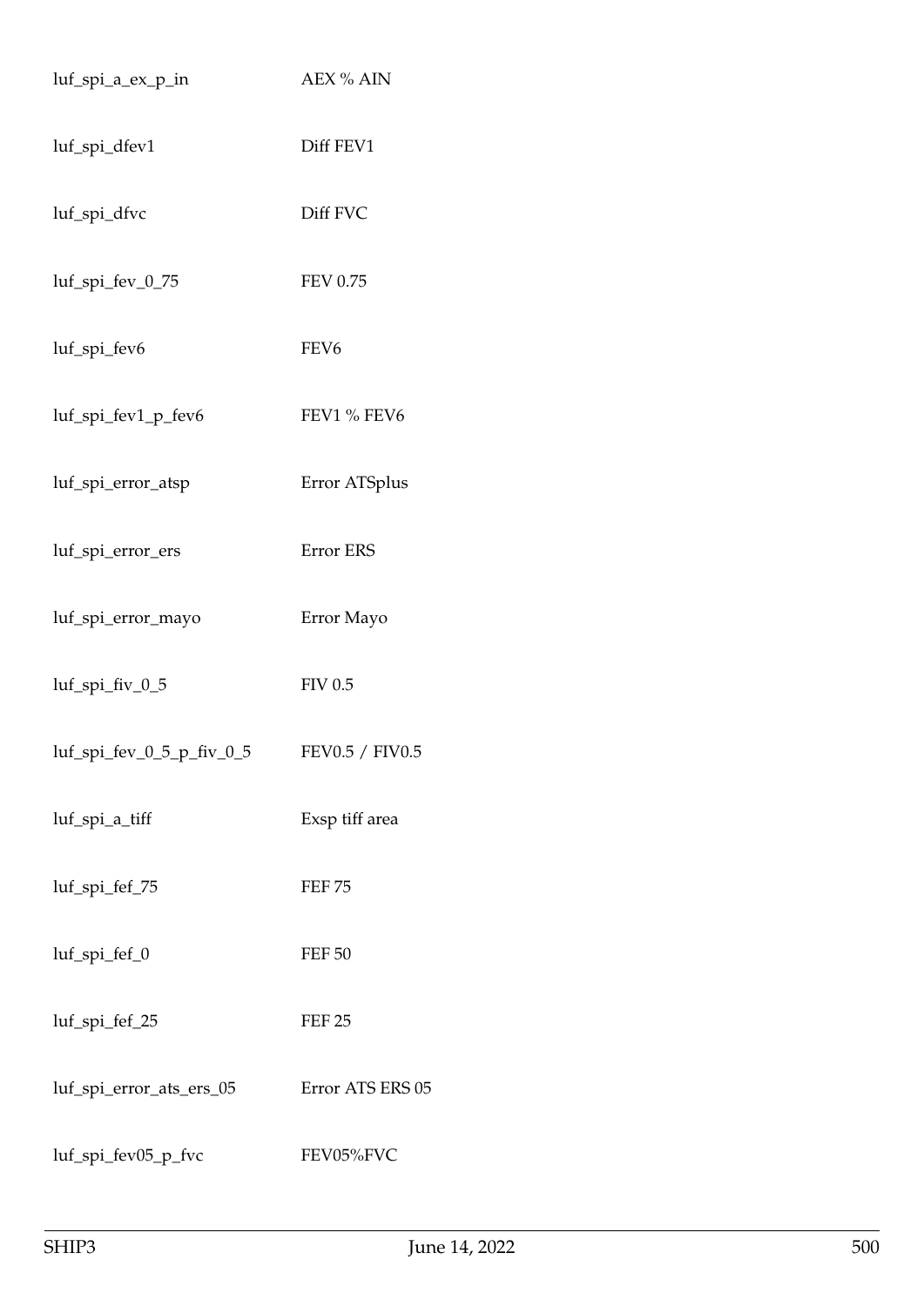| $luf_spi_fev_0_5_pvc_max$    | FEV05%VCMax                |
|------------------------------|----------------------------|
| luf_spi_fev_0_75_p_fvc       | FEV075%FVC                 |
| $luf$ _spi_fev_0_75_p_vc_max | FEV075%VCMax               |
| luf_spi_vt_forced            | VT forced                  |
| luf_spi_bf_forced            | BF forced                  |
| luf_spi_mv_forced            | MV forced                  |
| luf_spi_erv_forced           | ERV forced                 |
| luf_spi_ic_forced            | IC forced                  |
| luf_spi_vc_max_p_pred        | VCmax % pred               |
| luf_spi_vc_max_p_fvc         | VCmax%FVC                  |
| luf_spi_erv_p_pred           | ERV % pred                 |
| luf_spi_gendate              | Creation date of the entry |
| luf_spi_pef_p_pred           | PEF % pred                 |
| luf_spi_mmef_75_25_p_pred    | MMEF-75/25 % pred          |
| <b>LUFCOD</b>                | <b>CO-diffusion</b>        |
| luf_cod_rv_sb                | RV-SB                      |
| luf_cod_rv_p_tlc             | RV%TLC-SB                  |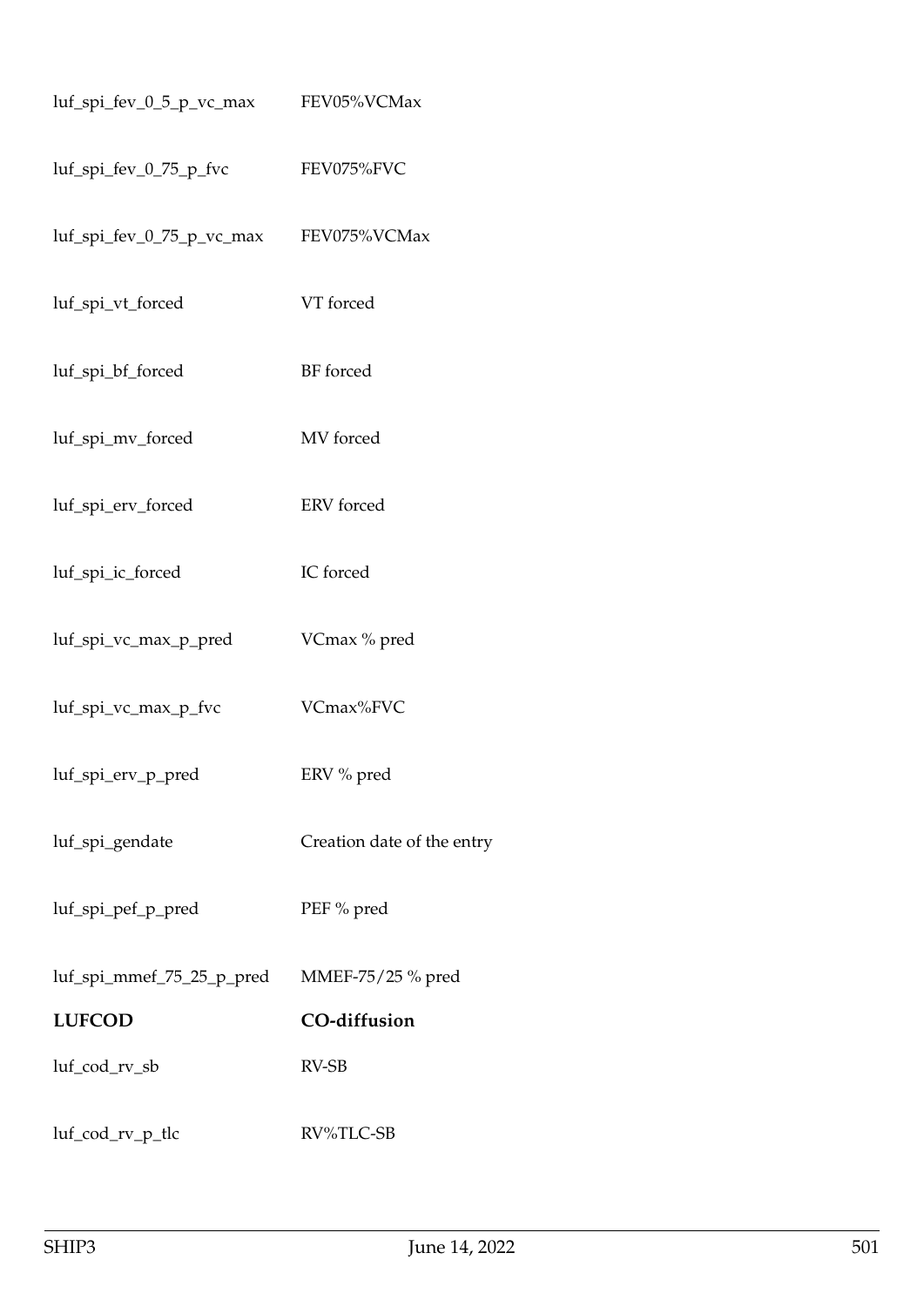| luf_cod_tlc       | TLC-SB                                       |
|-------------------|----------------------------------------------|
| luf_cod_dlco      | Carbon monoxide transfer factor Hb-corrected |
| luf_cod_ta        | TA                                           |
| luf_cod_kco       | DLCO/VA                                      |
| luf_cod_va        | Krogh-index                                  |
| luf_cod_vin       | <b>VIN</b>                                   |
| luf_cod_fi_he     | ${\rm FI}$ He                                |
| luf_cod_fa_he     | ${\rm FA}$ He                                |
| luf_cod_fi_co     | ${\rm FI}$ CO                                |
| luf_cod_fa_co     | FA CO                                        |
| luf_cod_dlco_bsa  | DLCO/BSA                                     |
| luf_cod_dlcoc_bsa | DLCOc/BSA                                    |
| luf_cod_frc       | FRC-SB                                       |
| luf_cod_frc_p_tlc | FRC%TLC-SB                                   |
| luf_cod_erv       | <b>ERV</b>                                   |
| luf_cod_dlcoc     | Carbon monoxide transfer factor Hb-corrected |
| luf_cod_kcoc      | Krogh-index Hb-corrected                     |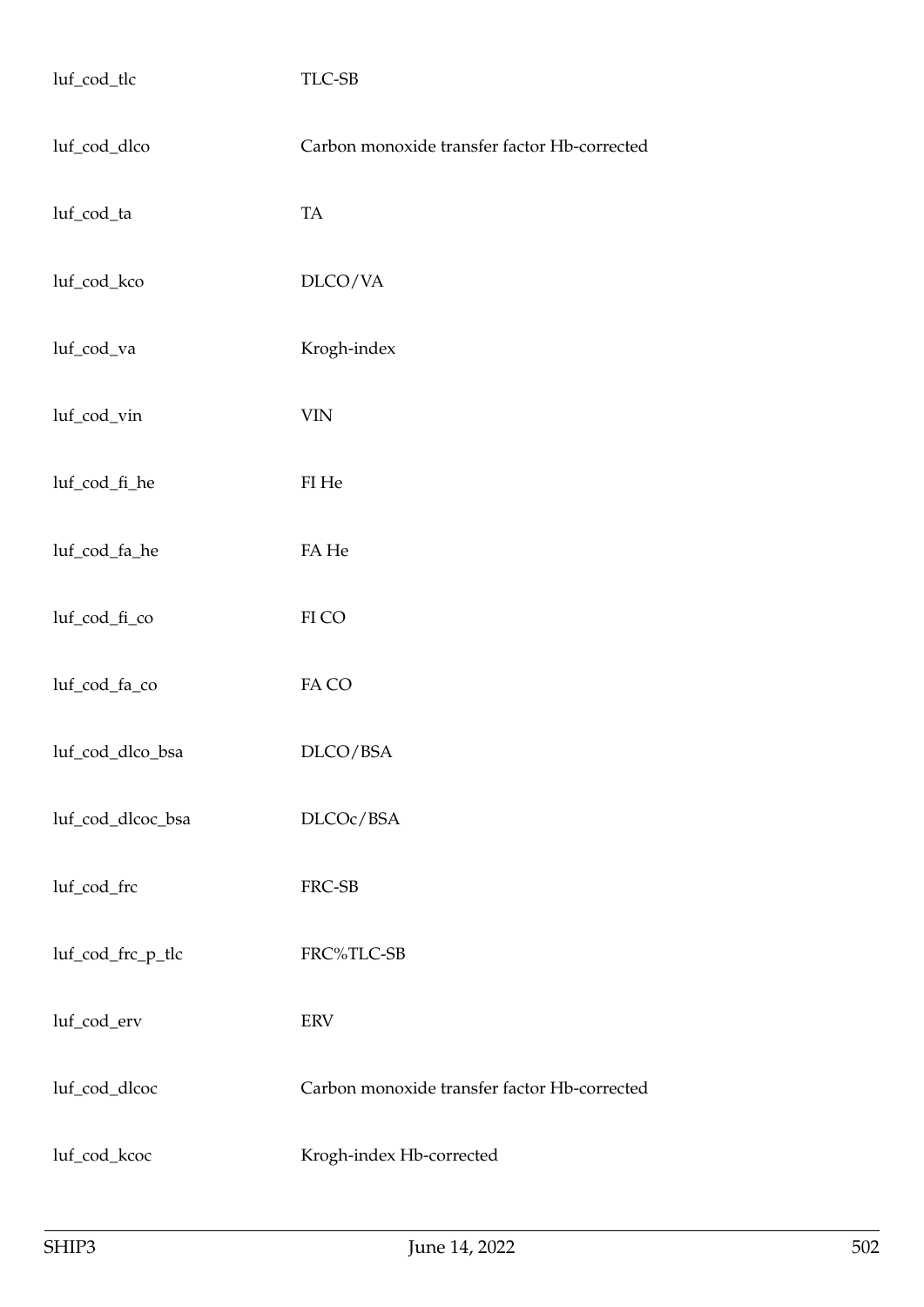| luf_cod_tests           | Number of tests    |
|-------------------------|--------------------|
| luf_cod_hb              | Haemoglobin value  |
| luf_cod_vc_max_spi      | VC max (Spir)      |
| luf_cod_co2             | CO <sub>2</sub>    |
| luf_cod_vdreal          | Real dead space    |
| luf_cod_vda             | Anatom. dead space |
| luf_cod_vol_discard     | Discard vol        |
| luf_cod_vol_sample      | Sample vol         |
| luf_cod_vin_limit_onoff | VIN limit ON/OFF   |
| luf_cod_vin_limit       | <b>VIN</b> limit   |
| luf_cod_vat             | System dead space  |
| luf_cod_vex             | <b>VEx</b>         |
| luf_cod_pmean           | Pmean              |
| luf_cod_bar_pr          | Bar.Pressure       |
| luf_cod_t_in            | Insp. time         |
| luf_cod_t_ex            | Exp. time          |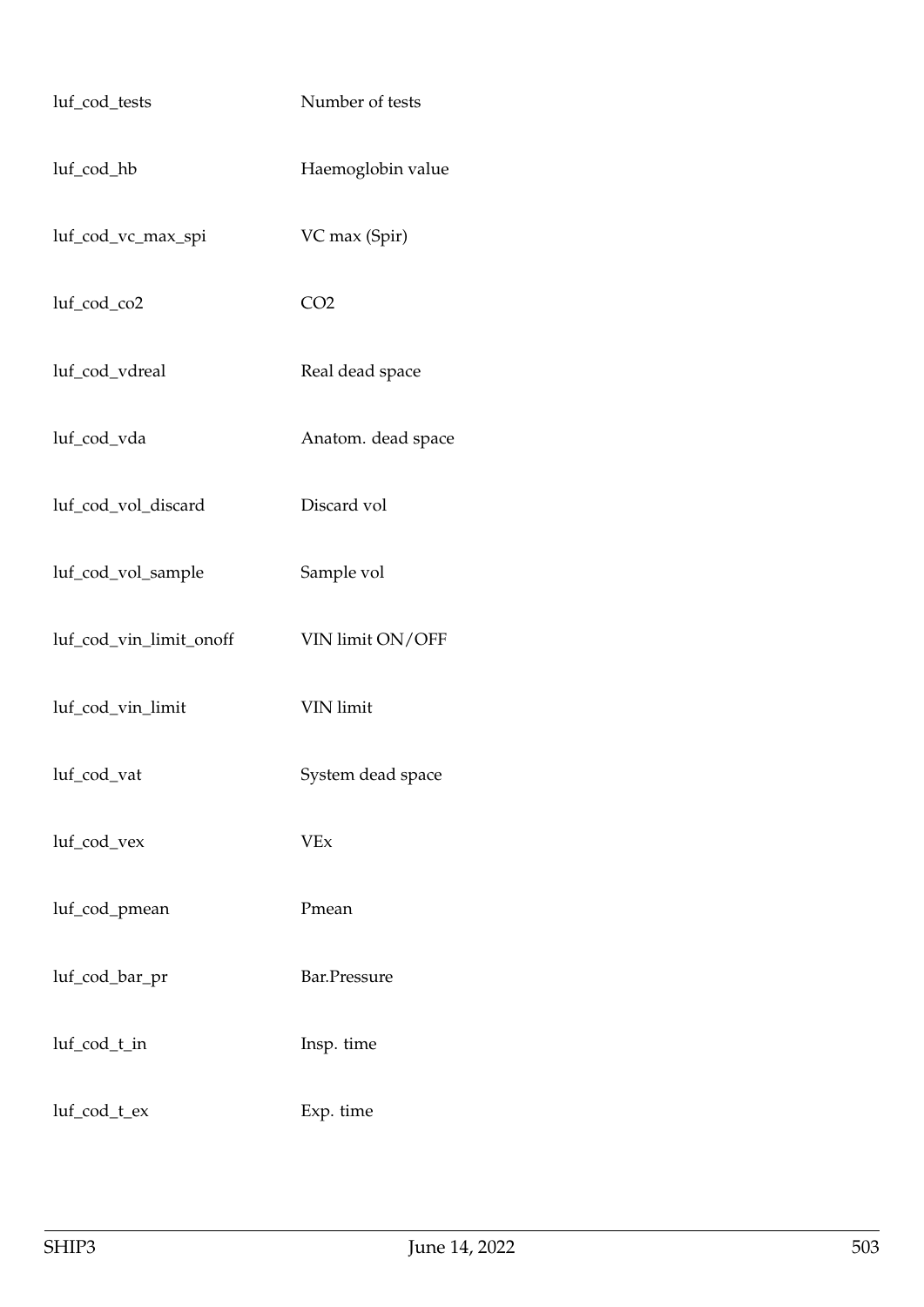| luf_cod_rv_body      | RV-Body                        |
|----------------------|--------------------------------|
| luf_cod_tlc_body     | TLC-Body                       |
| luf_cod_rv_p_rvb     | RV-SB%RV-Body                  |
| luf_cod_error        | ATS error codes                |
| luf_cod_mayo_e       | ATS+Mayo error codes           |
| luf_cod_device       | Measuring device               |
| luf_cod_vda_a        | Author Vda calculation         |
| luf_cod_vc_max       | VC max                         |
| luf_cod_dlco_p_pred  | DLCO % pred                    |
| luf_cod_kco_p_pred   | DLCO-VA % pred                 |
| luf_cod_vin_p_pred   | VIN % pred                     |
| luf_cod_dlcoc_p_pred | DLCOc % pred                   |
| luf_cod_kcoc_p_pred  | DLCOc/VA% pred                 |
| luf_cod_gendate      | Creation date of the entry     |
| <b>LUFNOD</b>        | NOCO-diffusion                 |
| luf_nod_dm           | membrane factor [mmol/min/kPa] |
| luf_nod_vc           | capillary blood volume [ml]    |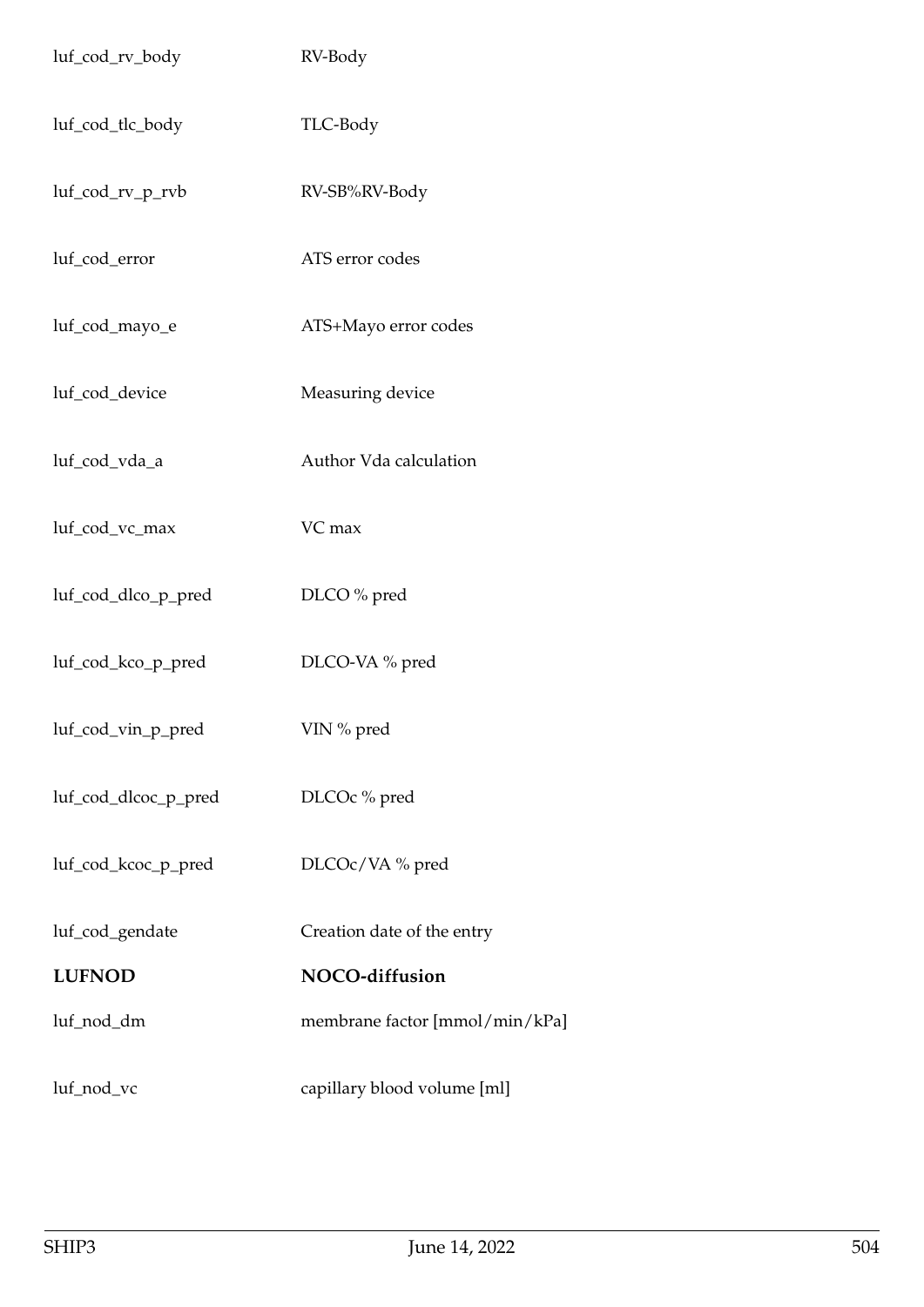| luf_nod_dlnosb   | diffusion capacity NO (single breath)<br>[mmol/min/kPa]                                                                               |
|------------------|---------------------------------------------------------------------------------------------------------------------------------------|
| luf_nod_kno      | dif_no_dlnosb/VA - diffusion capacity NO<br>(single breath) in relation to the Krogh-factor<br>[mmol/min/kPa/L]                       |
| luf_nod_dnobsa   | dif_no_dlnosb/BSA - diffusion capacity NO<br>(single breath) in relation to the body surface<br>[mmol/min/kPa/m2]                     |
| luf_nod_dlcosb   | diffusion capacity CO (single breath)<br>[mmol/min/kPa]                                                                               |
| luf_nod_dlcoc    | diffusion capacity CO, haemoglobin-corrected<br>(single breath) [mmol/min/kPa]                                                        |
| luf_nod_kco      | dif_no_dlcosb/VA - diffusion capacity CO<br>(single breath) in relation to the Krogh-factor<br>[mmol/min/kPa/L]                       |
| luf_nod_kcoc     | dif_no_dlcoc/VA - diffusion capacity CO (single<br>breath) haemoglobin-corrected, in relation to the<br>Krogh-factor [mmol/min/kPa/L] |
| luf_nod_dlcobsa  | dif_no_dlcosb/BSA diffusion capacity CO (single<br>breath) - in relation to the body surface<br>[mmol/min/kPa/m2]                     |
| luf_nod_dlcocbsa | diffusion capacity CO - haemoglobin-corrected -<br>in relation to the body surface<br>[mmol/min/kPa/m2]                               |
| luf_nod_dlno3q   | diffusion capacity NO (3Q) [mmol/min/kPa]                                                                                             |
| luf_nod_kno3q    | dif_no_dlno3q/VA - diffusion capacity NO (3Q)<br>in relation to the Krogh-factor<br>[mmol/min/kPa/L]                                  |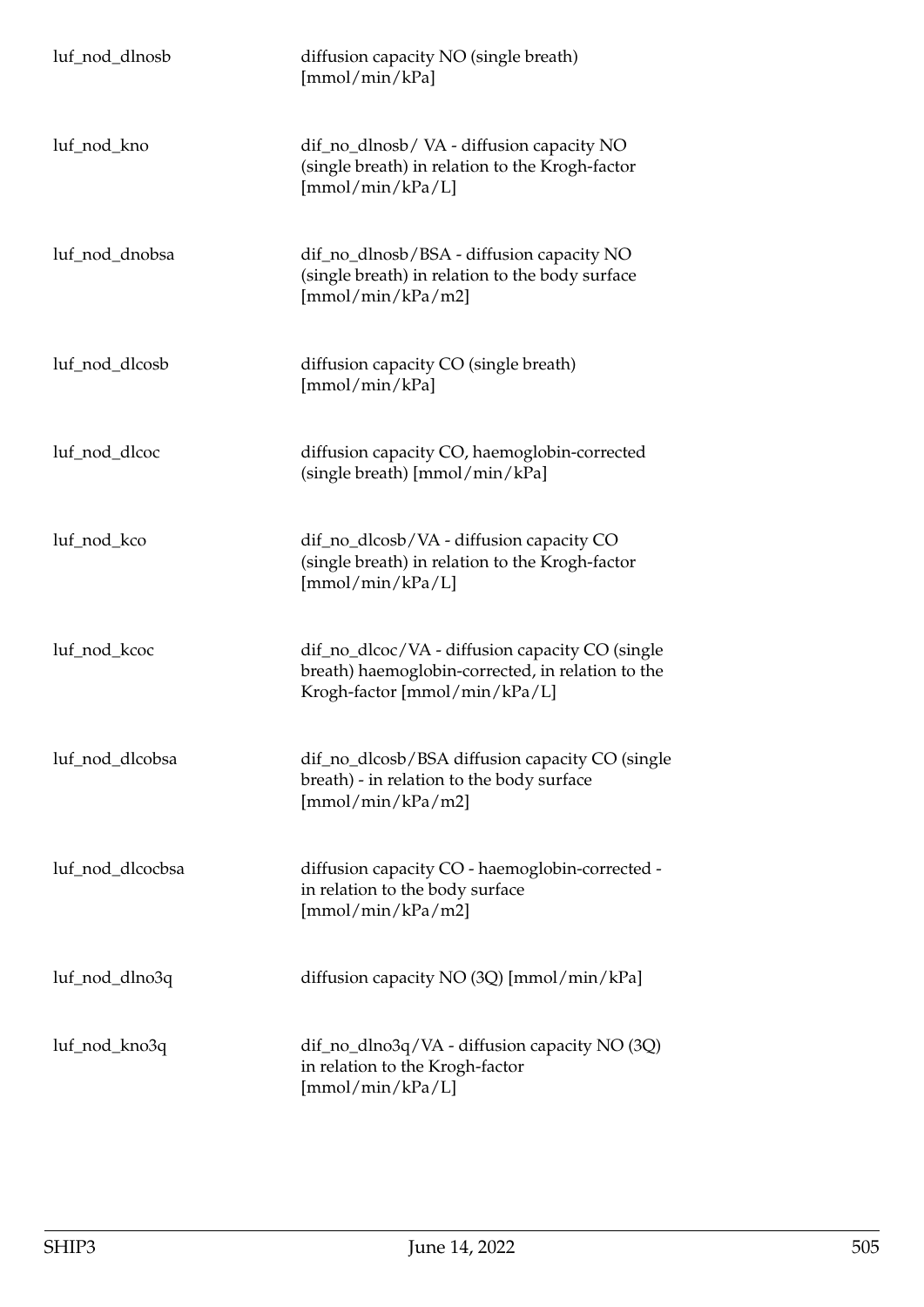| luf_nod_dnobsa3q   | dif_no_dlno3q/BSA - diffusion capacity NO (3Q)<br>in relation to the body surface<br>[mmol/min/kPa/m2]                       |
|--------------------|------------------------------------------------------------------------------------------------------------------------------|
| luf_nod_dlco3q     | diffusion capacity CO (3Q) [mmol/min/kPa]                                                                                    |
| luf_nod_dlcoc3q    | diffusion capacity CO, haemoglobin-corrected<br>$(3Q)$ [mmol/min/kPa]                                                        |
| luf_nod_kco3q      | dif_no_dlco3q/VA - diffusion capacity CO (3Q)<br>in relation to the Krogh-factor<br>[mmol/min/kPa/L]                         |
| luf_nod_kcoc3q     | dif_no_dlcoc3q/VA - diffusion capacity CO (3Q)<br>haemoglobin-corrected, in relation to the<br>Krogh-factor [mmol/min/kPa/L] |
| luf_nod_dlcobsa3q  | dif_no_dlco3q/BSA diffusion capacity CO (3Q) -<br>in relation to the body surface<br>[mmol/min/kPa/m2]                       |
| luf_nod_dlcocbsa3q | DLCOc 3Q/BSA diffusion capacity CO (3Q) -<br>haemoglobin-corrected - in relation to the body<br>surface [mmol/min/kPa/m2]    |
| luf_nod_hb         | haemoglobin [mmol/l]                                                                                                         |
| luf_nod_p_cohb     | carboxyhaemoglobin [%]                                                                                                       |
| luf_nod_frc_sb     | functional residual capacity (single breath) [L]                                                                             |
| luf_nod_rv_sb      | residual volume [L]                                                                                                          |
| luf_nod_tlc_sb     | total lung capacity (helium) [L]                                                                                             |
| luf_nod_va_sb      | alveolar ventilation (helium) [L]                                                                                            |
| luf_nod_rv_p_tlc   | percentage of RV and TLC [%]                                                                                                 |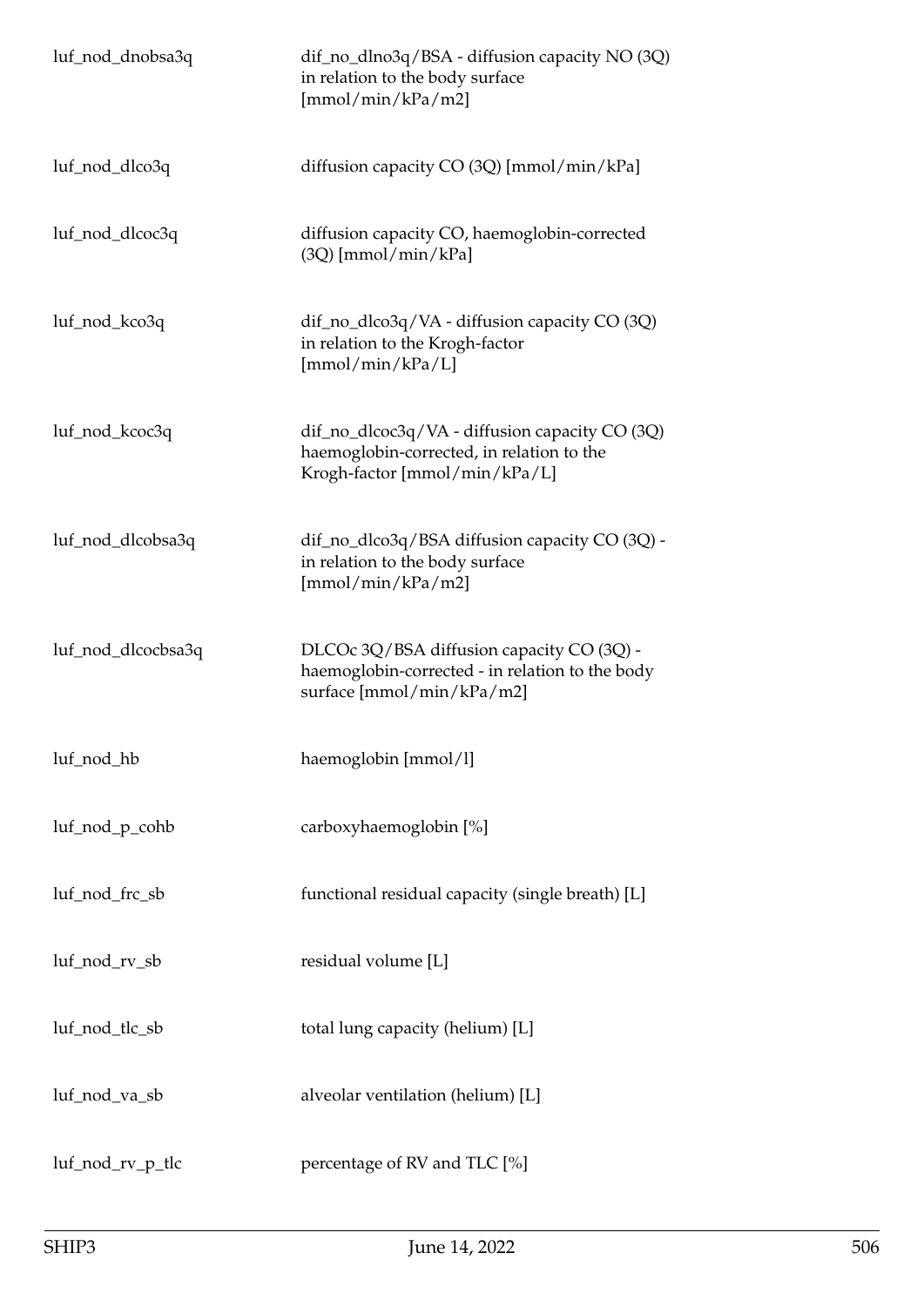| luf_nod_frc_p_tc | percentage of FRC and TLC [%]                 |
|------------------|-----------------------------------------------|
| luf_nod_erv_sb   | expiratory reserve volume (single breath) [L] |
| luf_nod_ic_sb    | inspiratory capacity [L]                      |
| luf_nod_error    | ATS error codes                               |
| luf_nod_mayo_e   | ATS+Mayo error codes                          |
| luf_nod_pmean    | Pmean [kPa]                                   |
| luf_nod_tests    | Number of tests                               |
| luf_nod_fi_he    | inhalation concentration He [%]               |
| luf_nod_fa_he    | exhalation concentration He [%]               |
| luf_nod_fi_co    | inhalation concentration CO [%]               |
| luf_nod_fa_co    | exhalation concentration CO [%]               |
| luf_nod_fi_no    | inhalation concentration NO [ppm]             |
| luf_nod_fa_no    | exhalation concentration NO [ppm]             |
| luf_nod_fi_o2    | inhalation concentration O2 [%]               |
| luf_nod_fa_o2    | exhalation concentration O2 [%]               |
| luf_nod_ta       | stopping time [s]                             |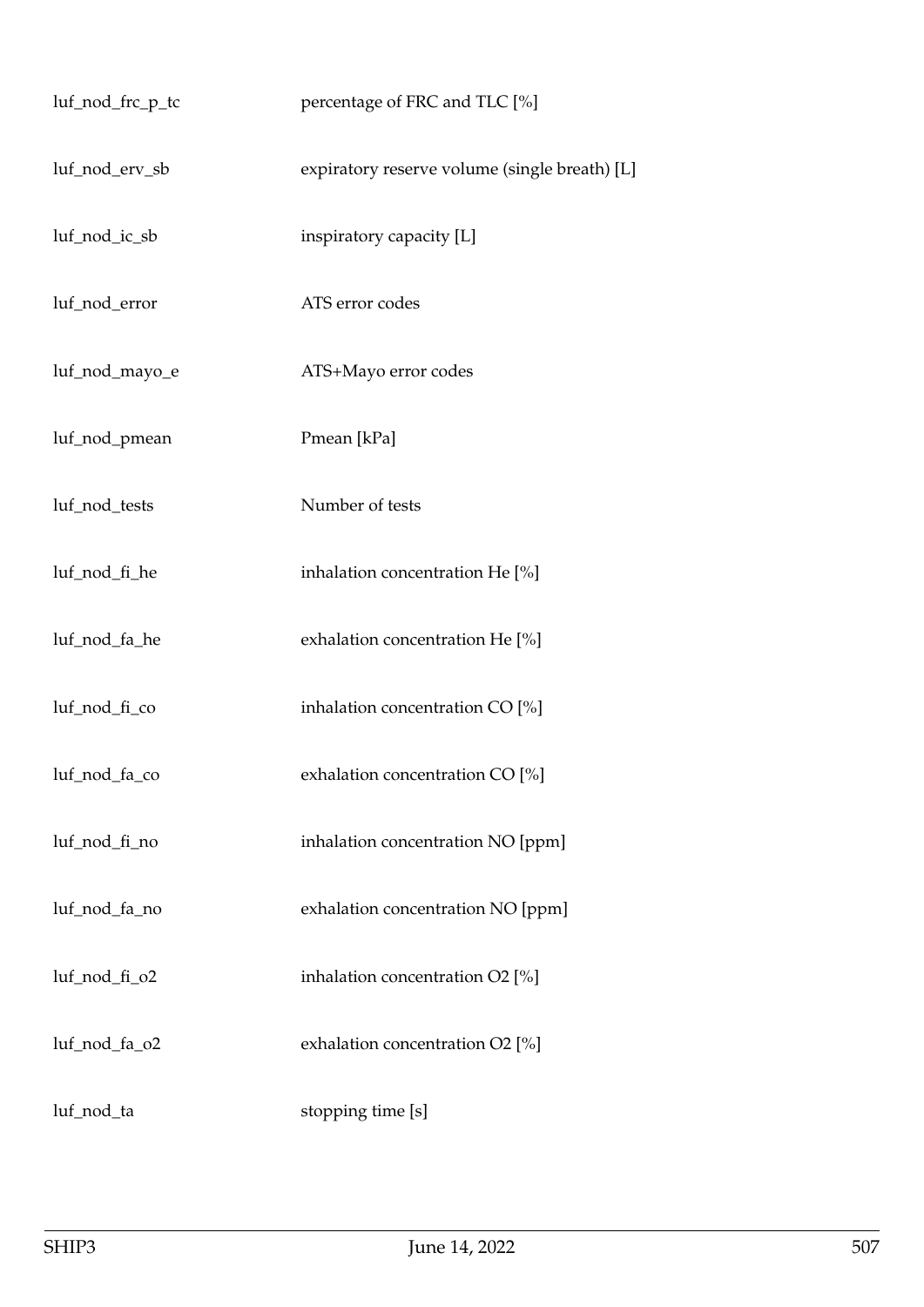| luf_nod_t_in    | inhalation time [s]                                                                                               |
|-----------------|-------------------------------------------------------------------------------------------------------------------|
| luf_nod_t_ex    | exhalation time [s]                                                                                               |
| luf_nod_vin     | inspiratory Volumen [L]                                                                                           |
| luf_nod_vex     | expiratory Volumen [L]                                                                                            |
| luf_nod_vcmax   | VC max [L]                                                                                                        |
| luf_nod_vat     | apparatus-based dead space [ml]                                                                                   |
| luf_nod_vdreal  | effective dead space [ml]                                                                                         |
| luf_nod_vda     | anatomical dead space [ml]                                                                                        |
| luf_nod_bar_pr  | air pressure [hpa]                                                                                                |
| luf_nod_alpha   | Bunsen coefficient (Alpha)                                                                                        |
| luf_nod_theta   | Theta CO [mmol/min/kPa/ml]                                                                                        |
| luf_nod_decay   | NO decay [s]                                                                                                      |
| luf_nod_qnoco   | dif_no_dlnosb/dif_no_dlcosb - diffusion<br>capacity NO (single breath) / diffusion capacity<br>CO (single breath) |
| luf_nod_gendate | Creation date of the entry                                                                                        |
| <b>LUFIOS</b>   | impulse oscillometry                                                                                              |
| luf_ios_vt      | tidal volume [L]                                                                                                  |
| luf_ios_z5hz    | respiratory impedance at $5$ Hz [kPa/(L/s)]                                                                       |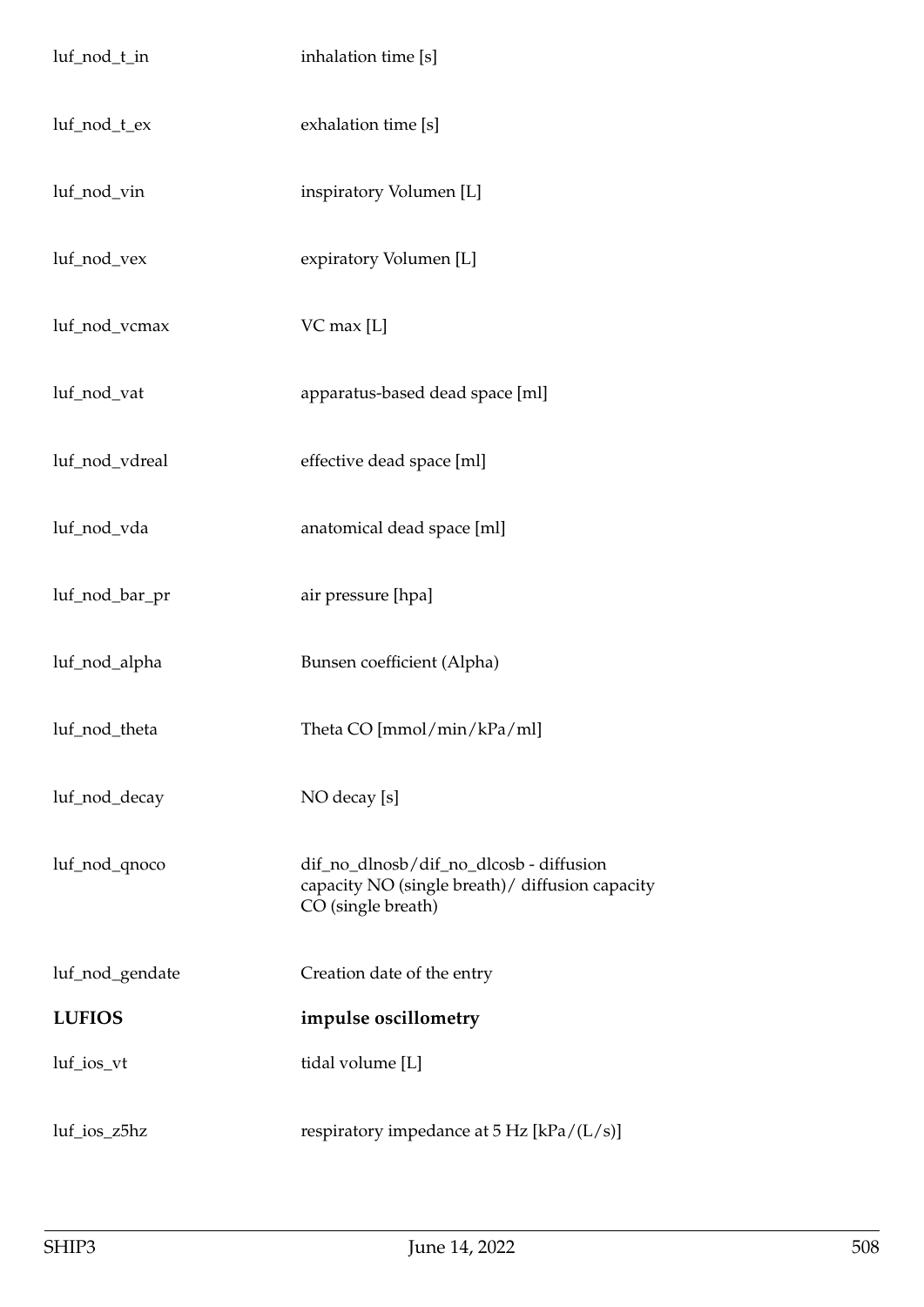| luf_ios_rc     | central respiratory resistance [kPa/(L/s)]                 |
|----------------|------------------------------------------------------------|
| $luf\_ios\_rp$ | distal respiratory resistance [kPa/(L/s)]                  |
| luf_ios_fres   | resonant frequency $[1/s]$                                 |
| luf_ios_cl     | Clung                                                      |
| luf_ios_cb     | Cbronchial                                                 |
| luf_ios_cw     | Cwall                                                      |
| luf_ios_cm     | Cmouth                                                     |
| luf_ios_lc     | Lcentral                                                   |
| luf_ios_r5hz   | total respiratory resistance at $5 \text{ Hz}$ [kPa/(L/s)] |
| luf_ios_x5hz   | distal capacitive reactance at $5$ Hz [kPa/(L/s)]          |
| luf_ios_r10hz  | respiratory resistance (Rrs) at $10$ Hz [kPa/(L/s)]        |
| luf_ios_x10hz  | respiratory reactance (Xrs) at 10 Hz [kPa/(L/s)]           |
| luf_ios_r15hz  | respiratory resistance (Rrs) at 15 Hz $[kPa/(L/s)]$        |
| luf_ios_x15hz  | respiratory reactance (Xrs) at 15 Hz [kPa/ $(L/s)$ ]       |
| luf_ios_r20hz  | respiratory resistance (Rrs) at 20 Hz [kPa/(L/s)]          |
| luf_ios_x20hz  | respiratory reactance (Xrs) at 20 Hz [kPa/(L/s)]           |
| luf_ios_r25hz  | respiratory resistance (Rrs) at 25 Hz $[kPa/(L/s)]$        |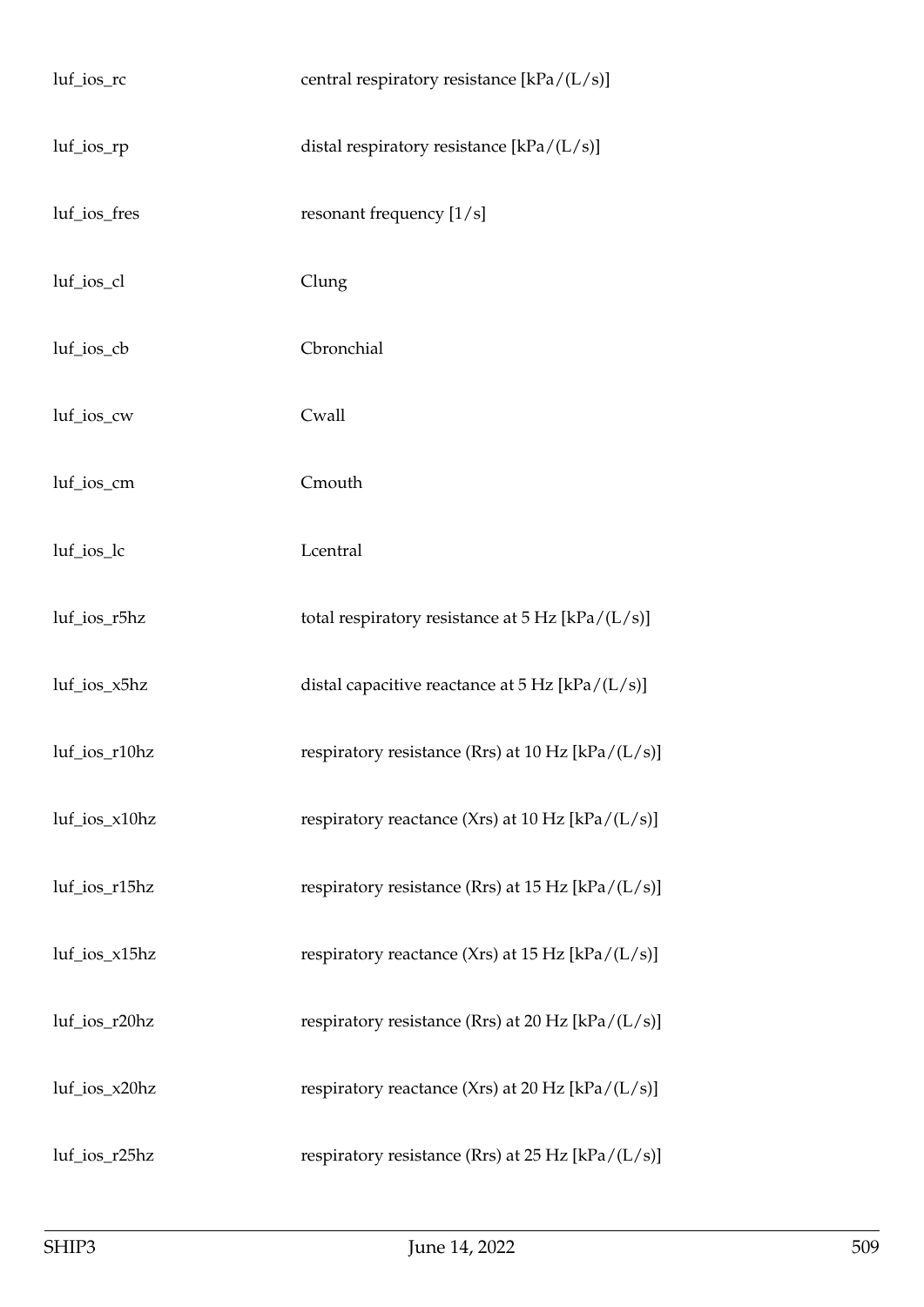| $luf\_ios\_x25hz$  | respiratory reactance (Xrs) at 25 Hz $[kPa/(L/s)]$                              |
|--------------------|---------------------------------------------------------------------------------|
| luf_ios_r35hz      | respiratory resistance (Rrs) at 35 Hz $[kPa/(L/s)]$                             |
| luf_ios_x35hz      | respiratory reactance (Xrs) at 35 Hz $[kPa/(L/s)]$                              |
| luf_ios_ers        | respiratory elastance [kPa/L]                                                   |
| luf_ios_ax         | area index [kPa/L]                                                              |
| luf_ios_bf         | breathing frequency [1/min]                                                     |
| luf_ios_ai         | Asthma Intellig.                                                                |
| luf_ios_dr5r20     | frequence dependency of Rrs-spectrum 5 to 20<br>$Hz$ [%]                        |
| luf_ios_mr5r20     | frequence dependency of Rrs-spectrum 5 to 20<br>Hz (mean) $\hat{A}$ [kPa/(L/s)] |
| luf_ios_di5_20     | resistance difference 5 to 20 Hz [kPa/ $(L/s)$ ]                                |
| $luf\_ios_d5_15p$  | frequence dependency of Rrs-spectrum 5 to 15<br>$Hz$ [%]                        |
| luf_ios_mr5_15     | frequence dependency of Rrs-spectrum 5 to 15<br>Hz (mean) $\hat{A}$ [kPa/(L/s)] |
| $luf\_ios\_di5_15$ | resistance difference 5 to 15 Hz [kPa/ $(L/s)$ ]                                |
| luf_ios_r30hz      | respiratory resistance (Rrs) at 30 Hz $[kPa/(L/s)]$                             |
| luf_ios_x30hz      | respiratory reactance (Xrs) at 30 Hz $[kPa/(L/s)]$                              |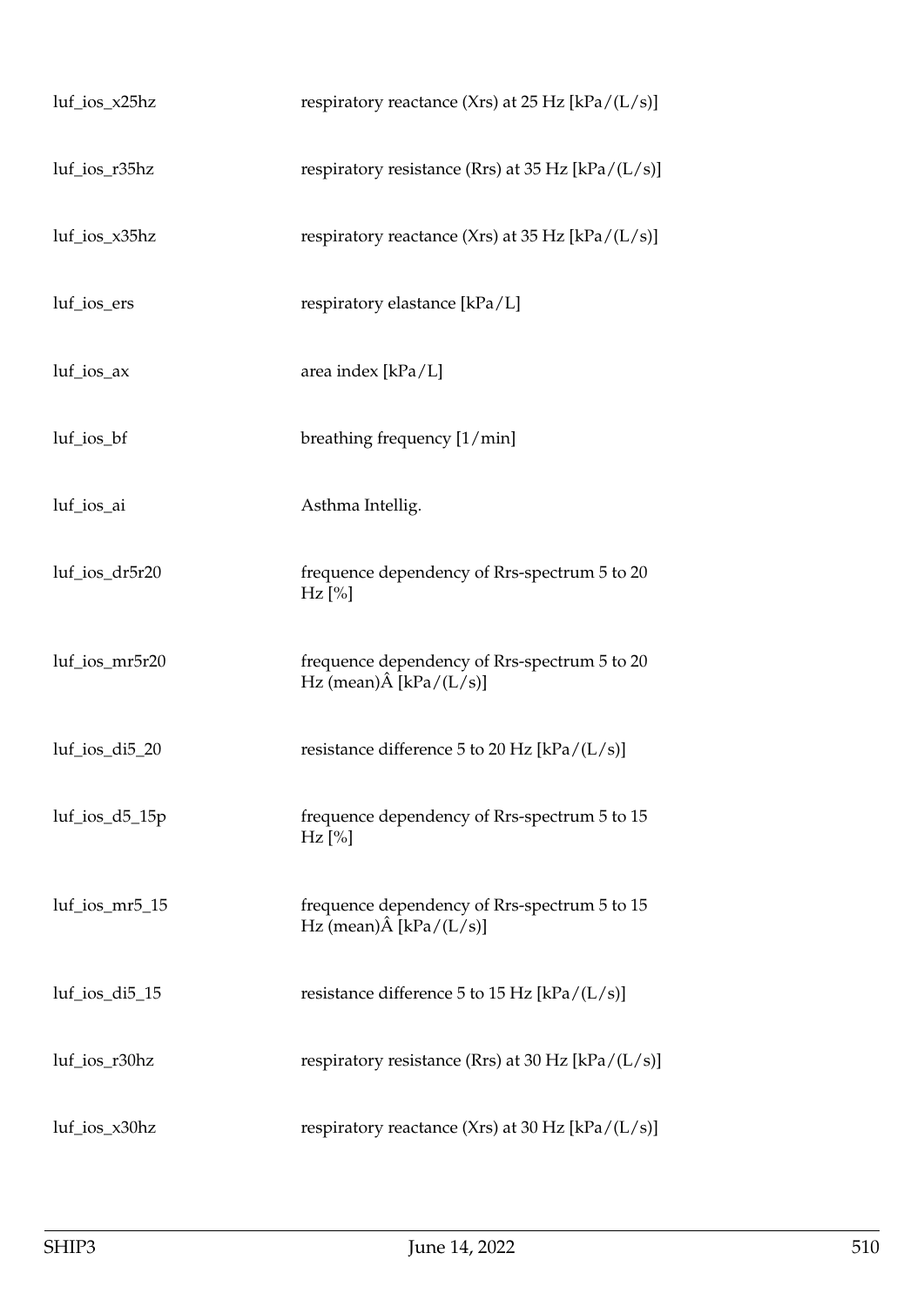| luf_ios_co5hz      | coherence between impulsepressure and<br>impulsestream at 5 Hz                      |
|--------------------|-------------------------------------------------------------------------------------|
| luf_ios_co20hz     | coherence between impulsepressure and<br>impulsestream at 20 Hz                     |
| $luf\_ios\_dx5$    | delta mean of exspiratory and inspiratory<br>reactancesamples at $5$ Hz [kPa/(L/s)] |
| $luf\_ios\_ptpx5$  | delta peak of exspiratory and inspiratory<br>reactancesamples at $5$ Hz [kPa/(L/s)] |
| luf_ios_dstage     | disease stage                                                                       |
| $luf\_ios_g5$      | respiratory conductance at $5 \text{ Hz } [(1/s)/kPa]$                              |
| luf_ios_r1hz_mean  | respiratory resistance (Rrs) at $1 Hz$ [kPa/(L/s)]                                  |
| luf_ios_r2hz_mean  | respiratory resistance (Rrs) at $2 Hz$ [kPa/(L/s)]                                  |
| luf_ios_r3hz_mean  | respiratory resistance (Rrs) at $3 \text{ Hz}$ [kPa/(L/s)]                          |
| luf_ios_r5hz_mean  | respiratory resistance (Rrs) at $5 \text{ Hz}$ [kPa/(L/s)]                          |
| luf_ios_r10hz_mean | respiratory resistance (Rrs) at 10 Hz [kPa/(L/s)]                                   |
| luf_ios_r15hz_mean | respiratory resistance (Rrs) at 15 Hz [kPa/(L/s)]                                   |
| luf_ios_r20hz_mean | respiratory resistance (Rrs) at 20 Hz [kPa/(L/s)]                                   |
| luf_ios_r25hz_mean | respiratory resistance (Rrs) at 25 Hz [kPa/(L/s)]                                   |
| luf_ios_r35hz_mean | respiratory resistance (Rrs) at 35 Hz [kPa/(L/s)]                                   |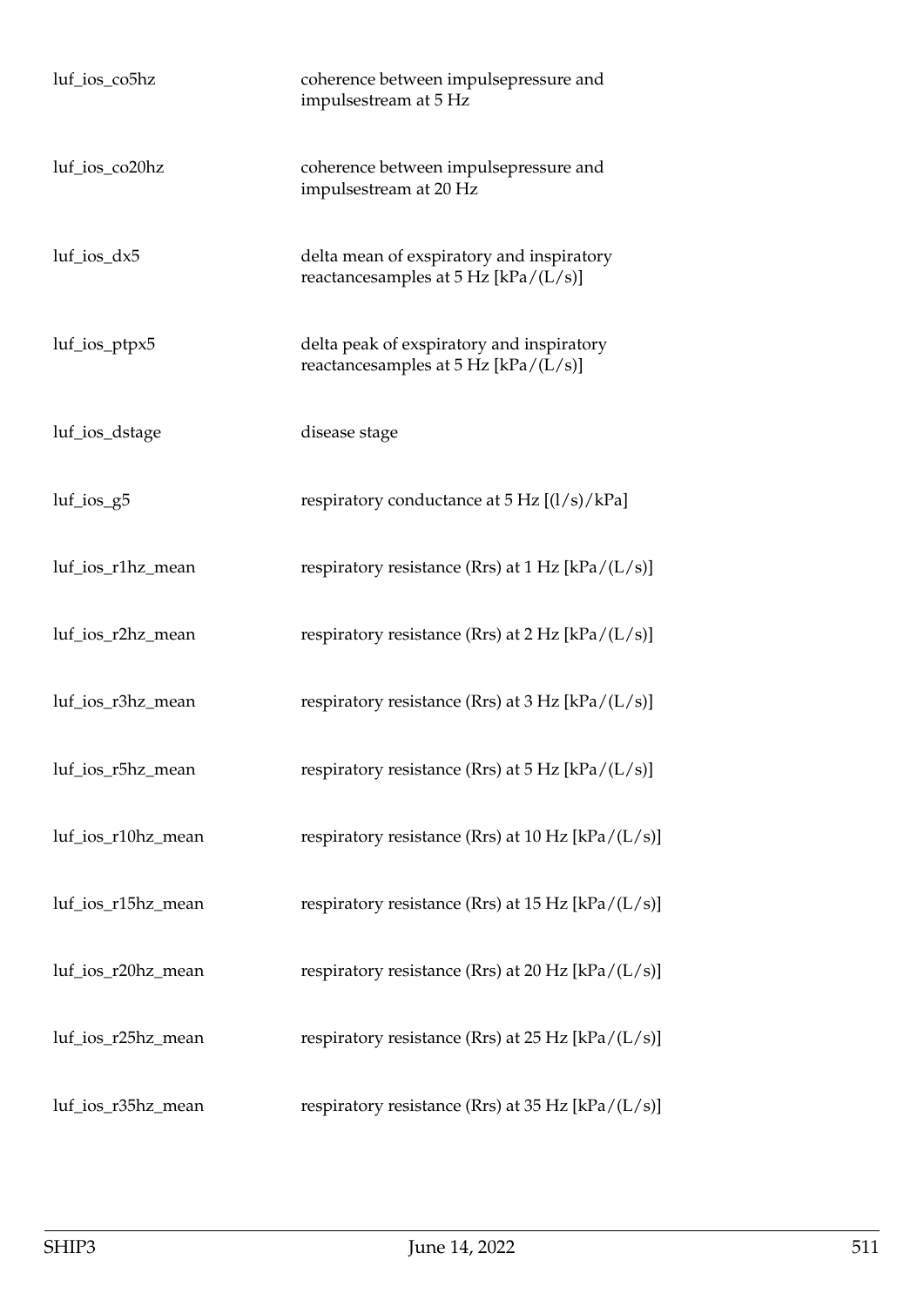| luf_ios_x1hz_mean   | respiratory reactance (Xrs) at $1 Hz$ [kPa/(L/s)]               |
|---------------------|-----------------------------------------------------------------|
| luf_ios_x2hz_mean   | respiratory reactance (Xrs) at $2 \text{ Hz}$ [kPa/(L/s)]       |
| luf_ios_x3hz_mean   | respiratory reactance (Xrs) at $3 \text{ Hz}$ [kPa/(L/s)]       |
| luf_ios_x5hz_mean   | respiratory reactance (Xrs) at $5$ Hz [kPa/(L/s)]               |
| luf_ios_x10hz_mean  | respiratory reactance (Xrs) at 10 Hz $[kPa/(L/s)]$              |
| luf_ios_x15hz_mean  | respiratory reactance (Xrs) at 15 Hz $[kPa/(L/s)]$              |
| luf_ios_x20hz_mean  | respiratory reactance (Xrs) at 20 Hz $[kPa/(L/s)]$              |
| luf_ios_x25hz_mean  | respiratory reactance (Xrs) at 25 Hz $[kPa/(L/s)]$              |
| luf_ios_x35hz_mean  | respiratory reactance (Xrs) at 35 Hz $[kPa/(L/s)]$              |
| luf_ios_co1hz_mean  | coherence between impulsepressure and<br>impulsestream at 1 Hz  |
| luf_ios_co2hz_mean  | coherence between impulsepressure and<br>impulsestream at 2 Hz  |
| luf_ios_co3hz_mean  | coherence between impulsepressure and<br>impulsestream at 3 Hz  |
| luf_ios_co5hz_mean  | coherence between impulsepressure and<br>impulsestream at 5 Hz  |
| luf_ios_co10hz_mean | coherence between impulsepressure and<br>impulsestream at 10 Hz |
| luf_ios_co15hz_mean | coherence between impulsepressure and<br>impulsestream at 15 Hz |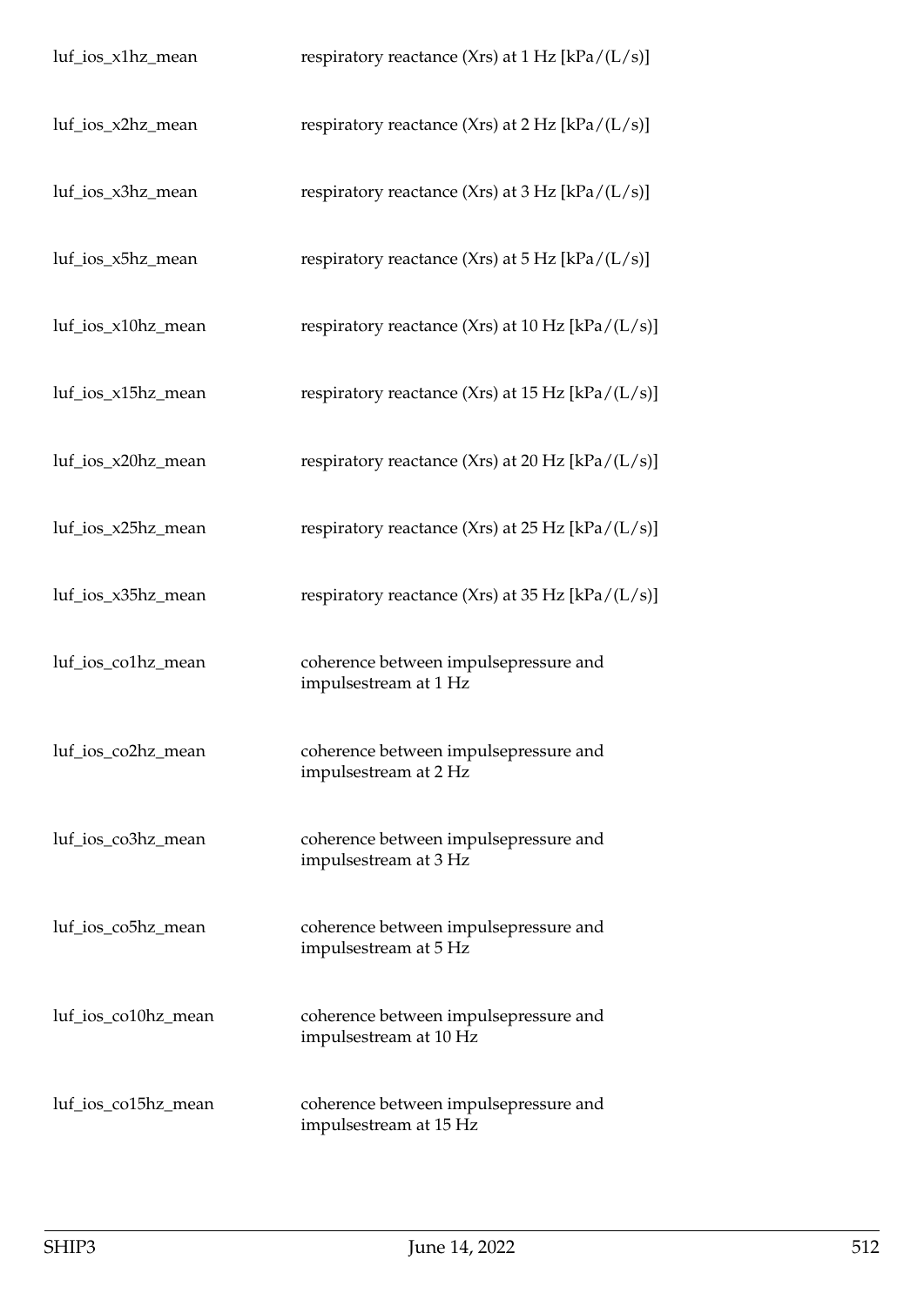| luf_ios_co20hz_mean  | coherence between impulsepressure and<br>impulsestream at 20 Hz |
|----------------------|-----------------------------------------------------------------|
| luf_ios_co25hz_mean  | coherence between impulsepressure and<br>impulsestream at 25 Hz |
| luf_ios_co35hz_mean  | coherence between impulsepressure and<br>impulsestream at 35 Hz |
| luf_ios_fres_mean    | Resonant frequency                                              |
| luf_ios_ax_mean      | area index [kPa/L]                                              |
| luf_ios_rin1_inpara  | respiratory resistance (Rrs) at $1 Hz$ [kPa/(L/s)]              |
| luf_ios_rin2_inpara  | respiratory resistance (Rrs) at $2 \text{ Hz}$ [kPa/(L/s)]      |
| luf_ios_rin3_inpara  | respiratory resistance (Rrs) at $3 Hz$ [kPa/(L/s)]              |
| luf_ios_rin5_inpara  | respiratory resistance (Rrs) at $5$ Hz [kPa/(L/s)]              |
| luf_ios_rin10_inpara | respiratory resistance (Rrs) at 10 Hz [kPa/(L/s)]               |
| luf_ios_rin15_inpara | respiratory resistance (Rrs) at 15 Hz [kPa/(L/s)]               |
| luf_ios_rin20_inpara | respiratory resistance (Rrs) at 20 Hz [kPa/(L/s)]               |
| luf_ios_rin25_inpara | respiratory resistance (Rrs) at 25 Hz [kPa/(L/s)]               |
| luf_ios_rin35_inpara | respiratory resistance (Rrs) at 35 Hz [kPa/(L/s)]               |
| luf_ios_xin1_inpara  | respiratory reactance (Xrs) at $1 Hz$ [kPa/(L/s)]               |
| luf_ios_xin2_inpara  | respiratory reactance (Xrs) at $2 Hz$ [kPa/(L/s)]               |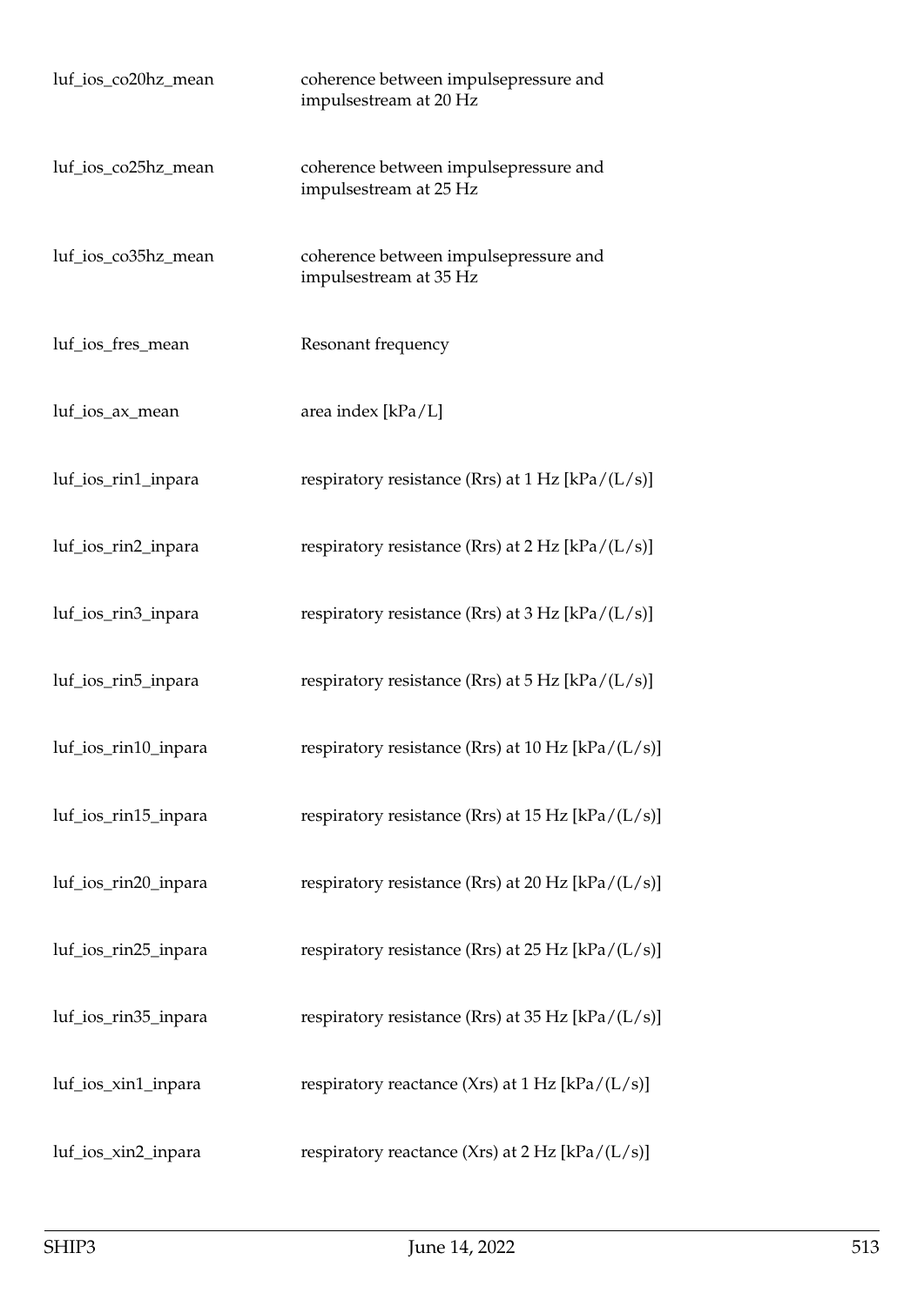| luf_ios_xin3_inpara   | respiratory reactance (Xrs) at $3 \text{ Hz}$ [kPa/(L/s)]       |
|-----------------------|-----------------------------------------------------------------|
| luf_ios_xin5_inpara   | respiratory reactance (Xrs) at $5 \text{ Hz}$ [kPa/(L/s)]       |
| luf_ios_xin10_inpara  | respiratory reactance (Xrs) at 10 Hz [kPa/(L/s)]                |
| luf_ios_xin15_inpara  | respiratory reactance (Xrs) at 15 Hz $[kPa/(L/s)]$              |
| luf_ios_xin20_inpara  | respiratory reactance (Xrs) at 20 Hz [kPa/ $(L/s)$ ]            |
| luf_ios_xin25_inpara  | respiratory reactance (Xrs) at 25 Hz $[kPa/(L/s)]$              |
| luf_ios_xin35_inpara  | respiratory reactance (Xrs) at 35 Hz [kPa/ $(L/s)$ ]            |
| luf_ios_coin1_inpara  | coherence between impulsepressure and<br>impulsestream at 1 Hz  |
| luf_ios_coin2_inpara  | coherence between impulsepressure and<br>impulsestream at 2 Hz  |
| luf_ios_coin3_inpara  | coherence between impulsepressure and<br>impulsestream at 3 Hz  |
| luf_ios_coin5_inpara  | coherence between impulsepressure and<br>impulsestream at 5 Hz  |
| luf_ios_coin10_inpara | coherence between impulsepressure and<br>impulsestream at 10 Hz |
| luf_ios_coin15_inpara | coherence between impulsepressure and<br>impulsestream at 15 Hz |
| luf_ios_coin20_inpara | coherence between impulsepressure and<br>impulsestream at 20 Hz |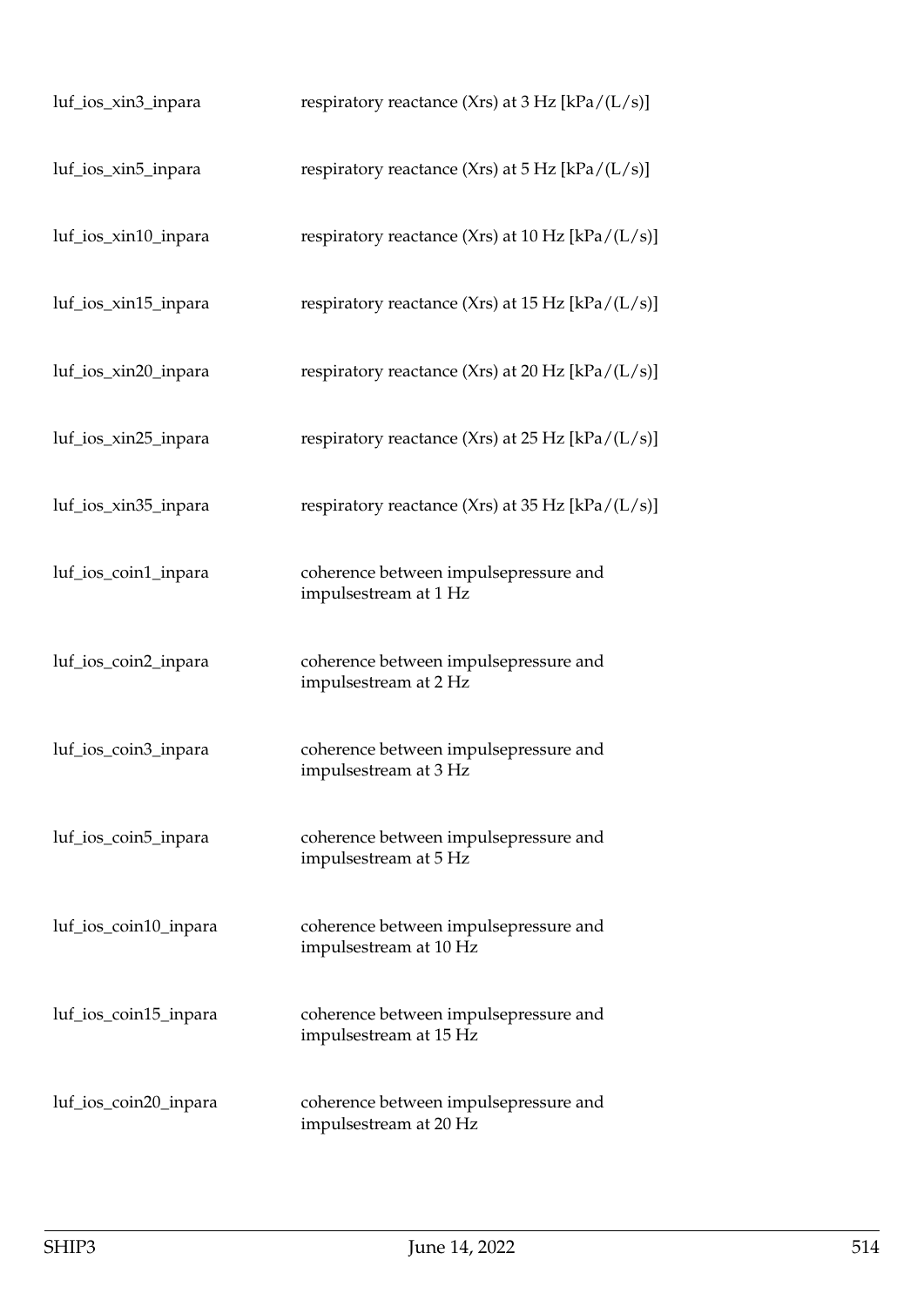| luf_ios_coin25_inpara | coherence between impulsepressure and<br>impulsestream at 25 Hz |
|-----------------------|-----------------------------------------------------------------|
| luf_ios_coin35_inpara | coherence between impulsepressure and<br>impulsestream at 35 Hz |
| luf_ios_fresin_inpara | Resonant frequency                                              |
| luf_ios_axi_inpara    | area index [kPa/L]                                              |
| luf_ios_rex1_expara   | respiratory resistance (Rrs) at $1 Hz$ [kPa/(L/s)]              |
| luf_ios_rex2_expara   | respiratory resistance (Rrs) at $2 \text{ Hz}$ [kPa/(L/s)]      |
| luf_ios_rex3_expara   | respiratory resistance (Rrs) at $3 \text{ Hz}$ [kPa/(L/s)]      |
| luf_ios_rex5_expara   | respiratory resistance (Rrs) at $5 \text{ Hz}$ [kPa/(L/s)]      |
| luf_ios_rex10_expara  | respiratory resistance (Rrs) at 10 Hz $[kPa/(L/s)]$             |
| luf_ios_rex15_expara  | respiratory resistance (Rrs) at $15$ Hz [kPa/(L/s)]             |
| luf_ios_rex20_expara  | respiratory resistance (Rrs) at 20 Hz [kPa/(L/s)]               |
| luf_ios_rex25_expara  | respiratory resistance (Rrs) at 25 Hz [kPa/(L/s)]               |
| luf_ios_rex35_expara  | respiratory resistance (Rrs) at 35 Hz [kPa/(L/s)]               |
| luf_ios_xex1_expara   | respiratory reactance (Xrs) at 1 Hz [kPa/(L/s)]                 |
| luf_ios_xex2_expara   | respiratory reactance (Xrs) at $2 Hz$ [kPa/(L/s)]               |
| luf_ios_xex3_expara   | respiratory reactance (Xrs) at 3 Hz [kPa/(L/s)]                 |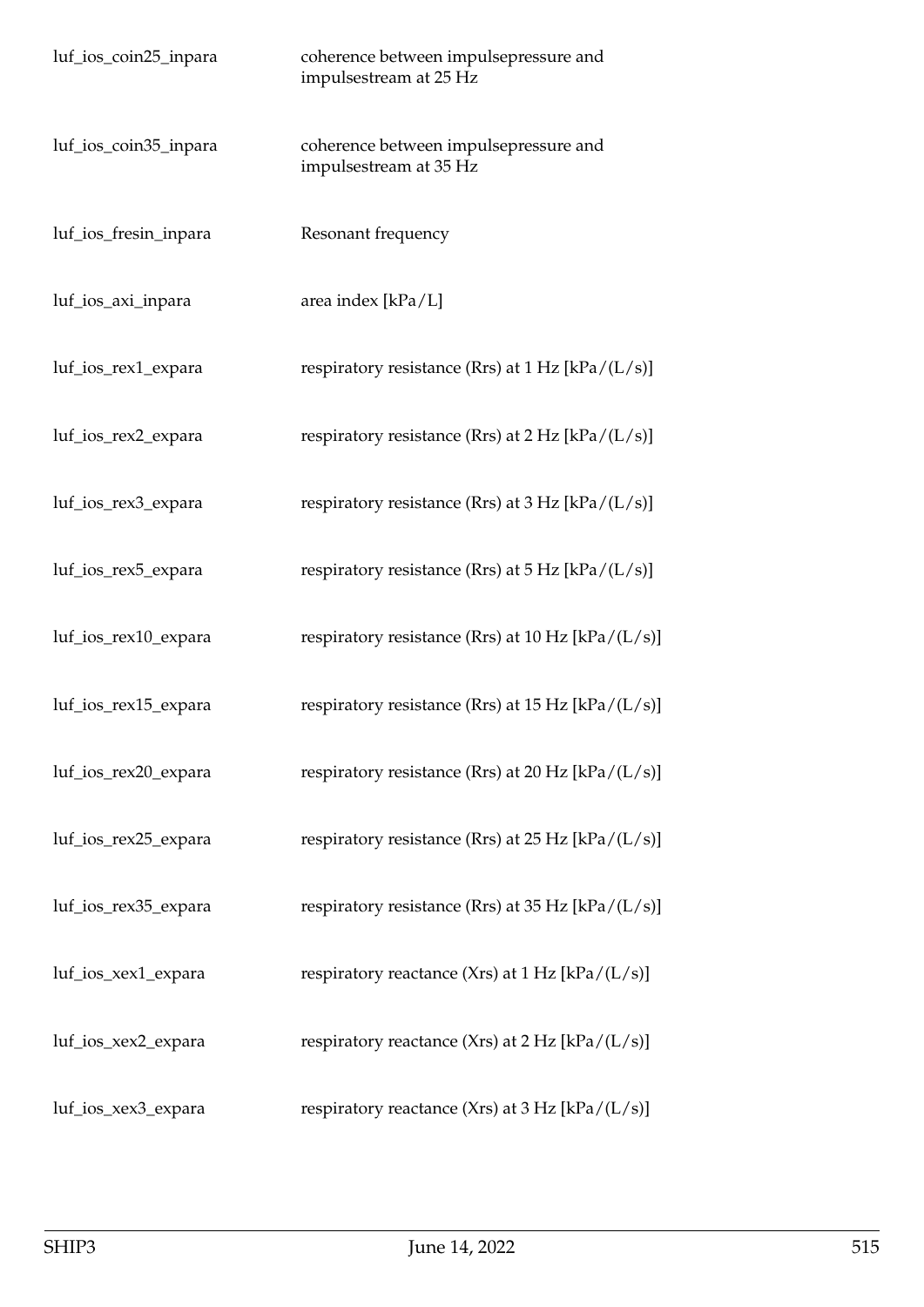| luf_ios_xex5_expara   | respiratory reactance (Xrs) at $5 \text{ Hz}$ [kPa/(L/s)]       |
|-----------------------|-----------------------------------------------------------------|
| luf_ios_xex10_expara  | respiratory reactance (Xrs) at 10 Hz $[kPa/(L/s)]$              |
| luf_ios_xex15_expara  | respiratory reactance (Xrs) at 15 Hz $[kPa/(L/s)]$              |
| luf_ios_xex20_expara  | respiratory reactance (Xrs) at 20 Hz $[kPa/(L/s)]$              |
| luf_ios_xex25_expara  | respiratory reactance (Xrs) at 25 Hz [kPa/(L/s)]                |
| luf_ios_xex35_expara  | respiratory reactance (Xrs) at 35 Hz $[kPa/(L/s)]$              |
| luf_ios_coex1_expara  | coherence between impulsepressure and<br>impulsestream at 1 Hz  |
| luf_ios_coex2_expara  | coherence between impulsepressure and<br>impulsestream at 2 Hz  |
| luf_ios_coex3_expara  | coherence between impulsepressure and<br>impulsestream at 3 Hz  |
| luf_ios_coex5_expara  | coherence between impulsepressure and<br>impulsestream at 5 Hz  |
| luf_ios_coex10_expara | coherence between impulsepressure and<br>impulsestream at 10 Hz |
| luf_ios_coex15_expara | coherence between impulsepressure and<br>impulsestream at 15 Hz |
| luf_ios_coex20_expara | coherence between impulsepressure and<br>impulsestream at 20 Hz |
| luf_ios_coex25_expara | coherence between impulsepressure and<br>impulsestream at 25 Hz |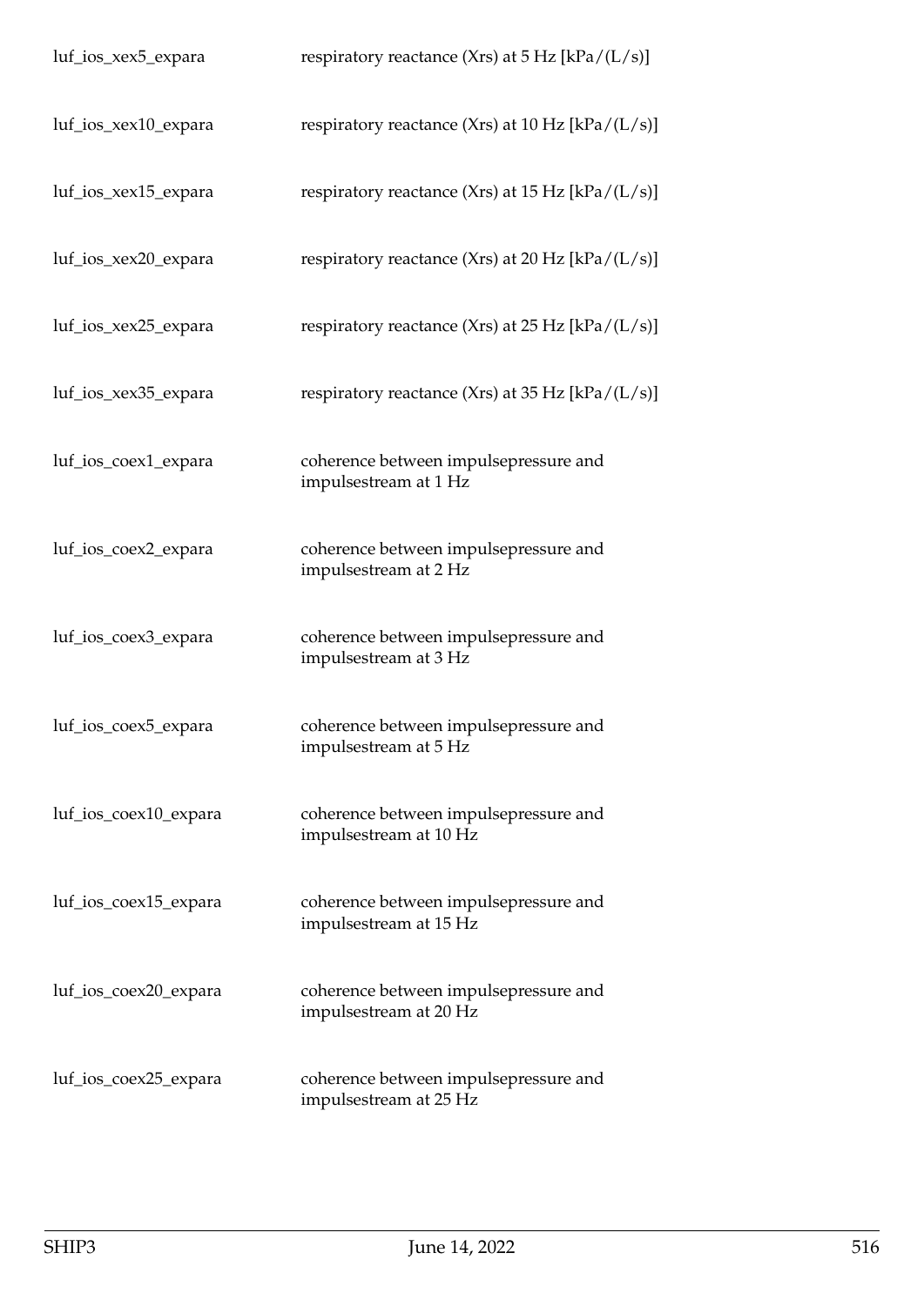| luf_ios_coex35_expara       | coherence between impulsepressure and<br>impulsestream at 35 Hz     |                                                                                                              |
|-----------------------------|---------------------------------------------------------------------|--------------------------------------------------------------------------------------------------------------|
| luf_ios_fresex_expara       | Resonant frequency                                                  |                                                                                                              |
| luf_ios_axe_expara          | area index [kPa/L]                                                  |                                                                                                              |
| luf_ios_gendate             | Creation date of the entry                                          |                                                                                                              |
| <b>VAE</b><br><b>VAEOPD</b> | Vascular stiffness measurement                                      | Determination of the ankle-brachial index and pulse wave analysis                                            |
| vae_beg                     | VAE: Beginn                                                         |                                                                                                              |
| vae_usnr                    | VAE: Untersuchernummer                                              |                                                                                                              |
| vae_usnr2_jn                | VAE: 2. Untersucher(in)?                                            | $0 - No$<br>$1 - Yes$                                                                                        |
| vae_usnr2                   | VAE: Untersuchernummer 2                                            |                                                                                                              |
| vae_grid                    | VAE: Geräte-ID                                                      | 126 - Vascular Explorer DZHK<br>127 - Vascular Explorer INM-3 M03.28<br>128 - Vascular Explorer INM-1 M01.28 |
| vae_amp                     | VAE: Liegen Amputationen einer Extremität<br>(Bein, Arm) vor?       | $0$ - nein<br>1 - beidseits<br>2 - nur links<br>3 - nur rechts                                               |
| vae_dia                     | VAE: Sind Sie Dialysepatient und haben Sie einen<br>Dialyseshunt?   | $0$ - nein<br>1 - beidseits<br>2 - nur links<br>3 - nur rechts                                               |
| vae_lym                     | Vae: Ist bei Ihnen ein Lymphödem bzw. eine<br>Lymphstauung bekannt? |                                                                                                              |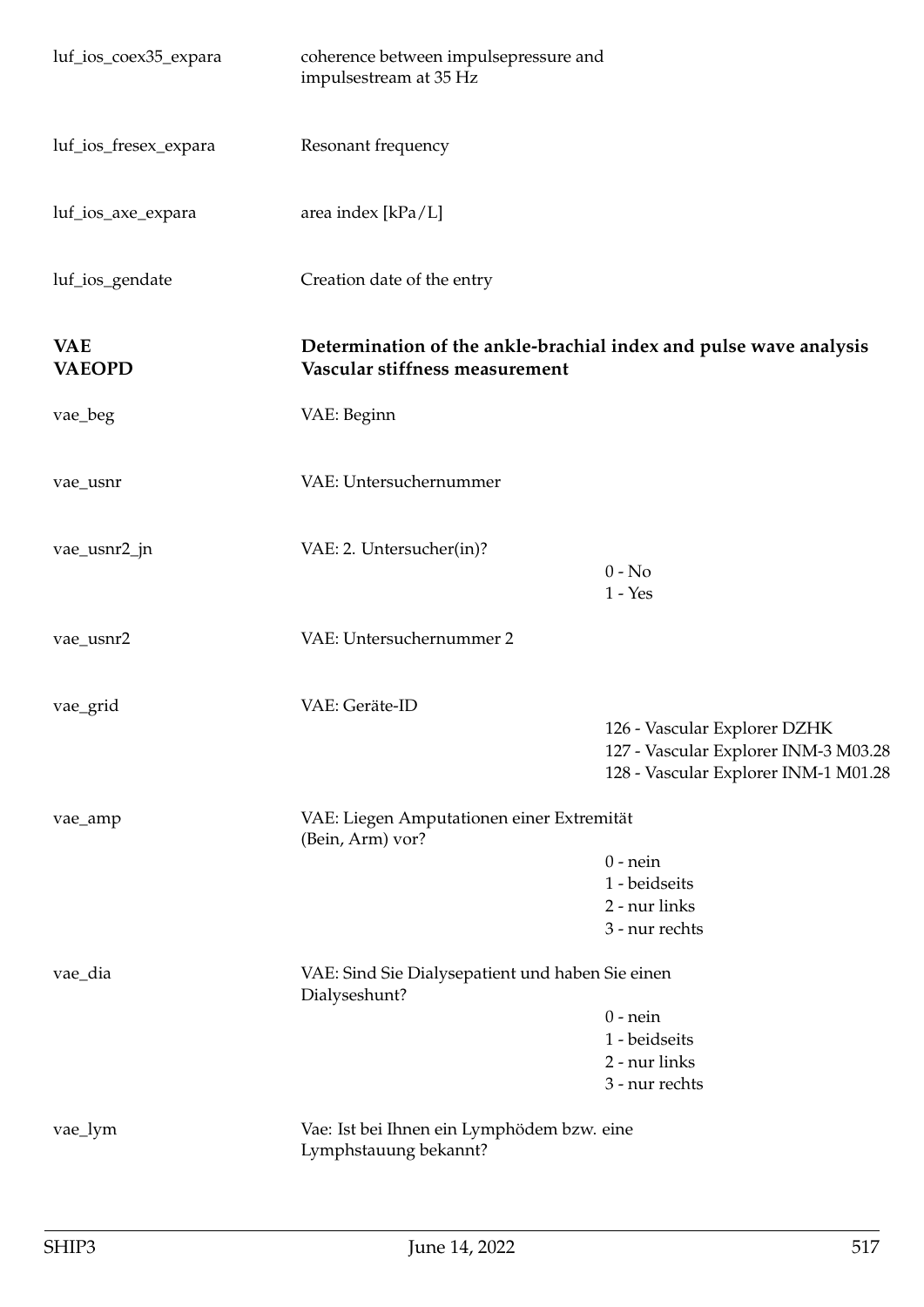|          |                                                                                | $0$ - nein                     |
|----------|--------------------------------------------------------------------------------|--------------------------------|
|          |                                                                                | 1 - beidseits                  |
|          |                                                                                | 2 - nur links                  |
|          |                                                                                | 3 - nur rechts                 |
| vae_laeh | VAE: Liegt bei Ihnen eine Bein- oder<br>Armlaehmung vor?                       |                                |
|          |                                                                                | $0$ - nein                     |
|          |                                                                                | 1 - beidseits                  |
|          |                                                                                | 2 - nur links                  |
|          |                                                                                | 3 - nur rechts                 |
| vae_wun  | VAE: Haben Sie an Unterschenkeln oder<br>Oberarmen offene Wunden oder Stellen? |                                |
|          |                                                                                | $0$ - nein                     |
|          |                                                                                | 1 - beidseits                  |
|          |                                                                                | 2 - nur links                  |
|          |                                                                                | 3 - nur rechts                 |
| vae_gip  | VAE: Liegt ein Gipsverband am Arm oder Bein<br>vor?                            |                                |
|          |                                                                                | $0$ - nein                     |
|          |                                                                                | 1 - beidseits                  |
|          |                                                                                | 2 - nur links                  |
|          |                                                                                | 3 - nur rechts                 |
| vae_thr  | VAE: Tragen Sie Antithrombose-oder<br>Stützstrümpfe, die nicht entfernt werden |                                |
|          | können?                                                                        |                                |
|          |                                                                                | $0$ - nein                     |
|          |                                                                                | 1 - beidseits<br>2 - nur links |
|          |                                                                                | 3 - nur rechts                 |
| vae_ver  | VAE: Liegt ein anderer nicht entfernbarer Arm-<br>oder Beinverband vor?        |                                |
|          |                                                                                | $0$ - nein                     |
|          |                                                                                | 1 - beidseits                  |
|          |                                                                                | 2 - nur links                  |
|          |                                                                                | 3 - nur rechts                 |
|          |                                                                                |                                |
| vae_lie  | VAE: Haben Sie Probleme, flach zu liegen?                                      |                                |
|          |                                                                                | $0$ - nein                     |
|          |                                                                                | $1 - ja$                       |
| vae_aus  | VAE: Liegen sonstige Ausschlussgründe vor?                                     |                                |
|          |                                                                                | $0$ - nein                     |
|          |                                                                                | $1 - ja$                       |
| vae_wel  | VAE: Welche?                                                                   |                                |
|          |                                                                                |                                |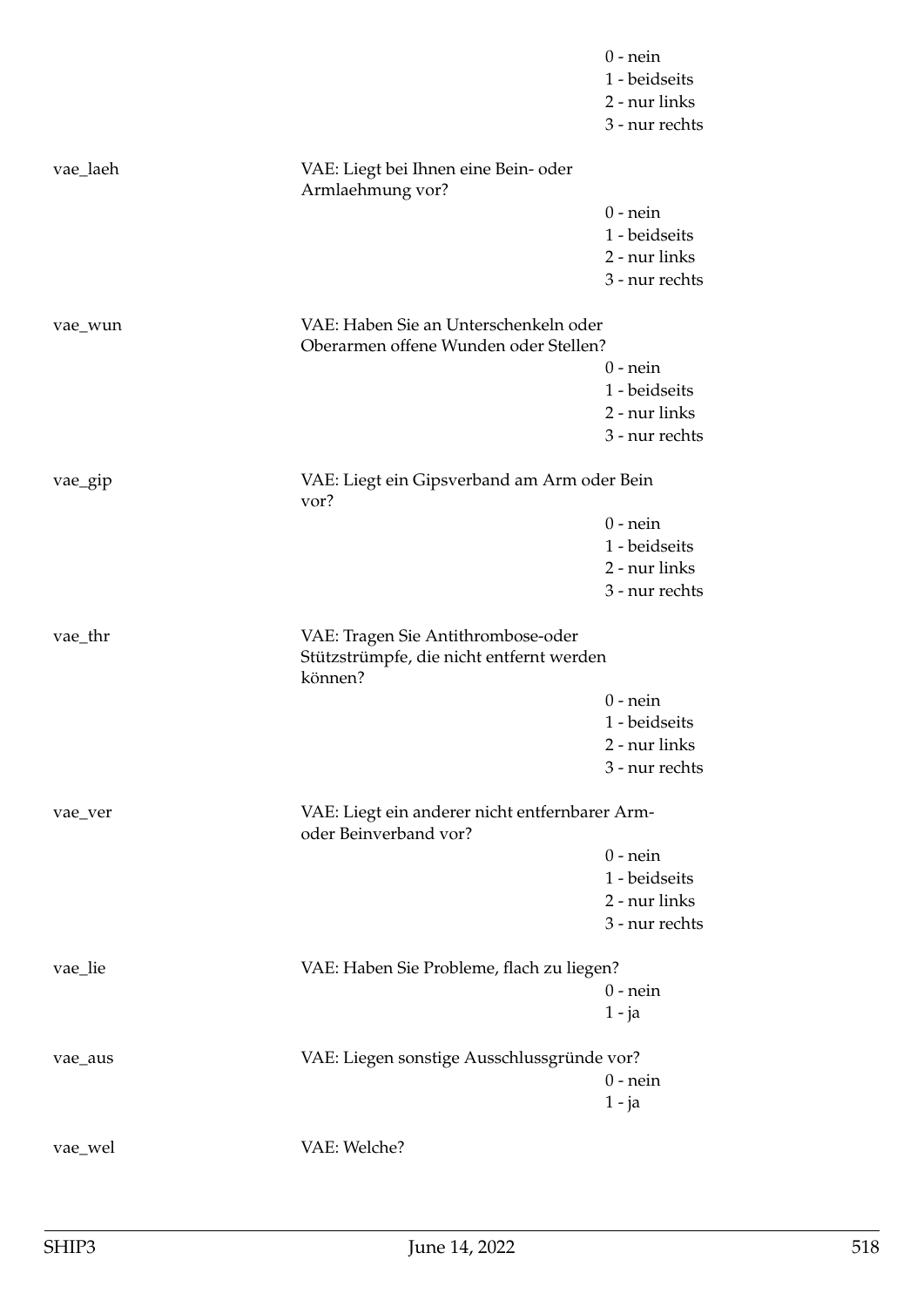| vae_dur  | werden?                                                                   | VAE: Kann die Untersuchung durchgeführt |  |
|----------|---------------------------------------------------------------------------|-----------------------------------------|--|
|          |                                                                           | 1 - ja, beidseits                       |  |
|          |                                                                           | 2 - nur links                           |  |
|          |                                                                           | 3 - nur rechts<br>$0$ - nein            |  |
|          |                                                                           |                                         |  |
| vae_tem  | VAE: Aktuelle Raumtemperatur (°C)                                         |                                         |  |
| vae_lze  | VAE: Beginn Liegezeit                                                     |                                         |  |
| vae_aum  | VAE: Armumfang (cm)                                                       |                                         |  |
| vae_vob  | VAE: Verwendete Oberarmmanschette (im                                     |                                         |  |
|          | Zweifel kleinere Manschette verwenden)                                    | 0 - klein: bei Armumfang 19 - 28.9 cm   |  |
|          |                                                                           | 1 - mittel: bei Armumfang 29 - 40.9     |  |
|          |                                                                           | cm                                      |  |
|          |                                                                           | 2 - groß: bei Armumfang 41 - 50 cm      |  |
| vae_mes1 | Vae: Körpermaße: Strecke 1 gemessen (Jugulum<br>->Oberarmmanschette) (cm) |                                         |  |
|          |                                                                           |                                         |  |
| vae_mes2 | Vae: Körpermaße: Strecke 2 gemessen (Jugulum                              |                                         |  |
|          | ->Symphyse) (cm)                                                          |                                         |  |
| vae_mes3 | Vae: Körpermaße: Strecke 3 gemessen                                       |                                         |  |
|          | (Symphyse ->Mitte d. Knöchelmanschette) (cm)                              |                                         |  |
| vae_mes4 | VAE: Körpermaße: Strecke 4 berechnet (Jugulum                             |                                         |  |
|          | ->Mitte d. Knöchelmanschette = Strecke 2 +<br>Strecke 3) (cm)             |                                         |  |
|          |                                                                           |                                         |  |
| vae_mkd  | VAE: Waren alle Messungen korrekt<br>durchführbar?                        |                                         |  |
|          |                                                                           | $0 - No$                                |  |
|          |                                                                           | $1 - Yes$                               |  |
| vae_blp  | VAE: ABI-Messung links ohne Probleme                                      |                                         |  |
|          | durchgeführt?                                                             | $0 - ja$                                |  |
|          |                                                                           |                                         |  |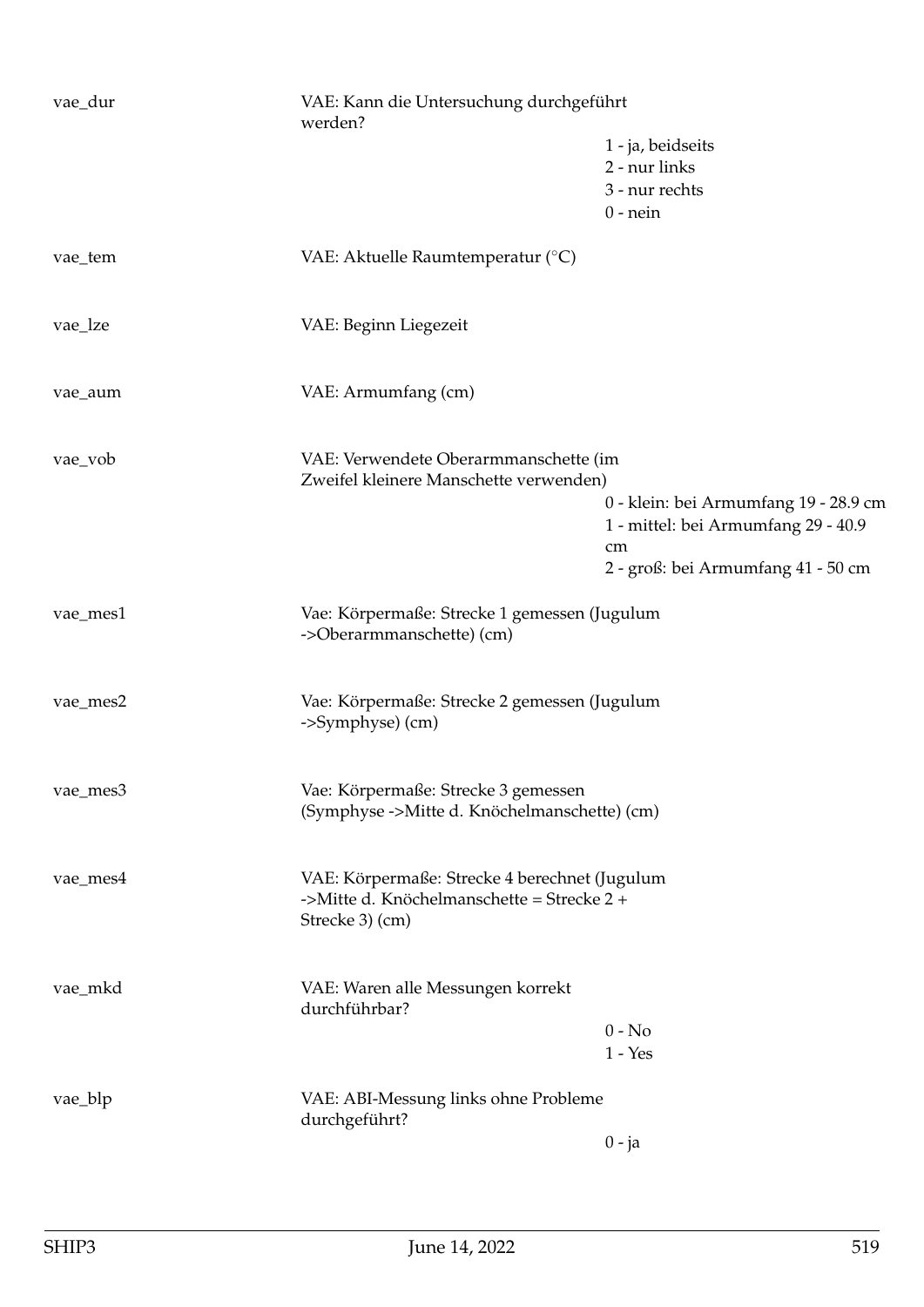|            |                                                        | 1 - nein - eine Messwiederholung<br>notwendig<br>2 - nein - keine Messung durch-<br>führbar<br>3 - nein - zweite Messwiederholung<br>fehlgeschlagen             |
|------------|--------------------------------------------------------|-----------------------------------------------------------------------------------------------------------------------------------------------------------------|
| vae_grwblp | VAE: Grund für<br>Wiederholung/Nicht-Durchführbarkeit  | 0 - Abbruch durch Gerät<br>1 - Schlechte Qualität der Messung<br>2 - Sonstiges                                                                                  |
| vae_wblp   | VAE: Welche?                                           |                                                                                                                                                                 |
| vae_brp    | VAE: ABI-Messung rechts ohne Probleme<br>durchgeführt? | $0 - ja$<br>1 - nein - eine Messwiederholung<br>notwendig<br>2 - nein - keine Messung durch-<br>führbar<br>3 - nein - zweite Messwiederholung<br>fehlgeschlagen |
| vae_grwbrp | VAE: Grund für<br>Wiederholung/Nicht-Durchführbarkeit  | 0 - Abbruch durch Gerät<br>1 - Schlechte Qualität der Messung<br>2 - Sonstiges                                                                                  |
| vae_wbrp   | VAE: Welche?                                           |                                                                                                                                                                 |
| vae_irp    | VAE: AIX-Messung rechts ohne Probleme<br>durchgeführt? | $0 - ja$<br>1 - nein - eine Messwiederholung<br>notwendig<br>2 - nein - keine Messung durch-<br>führbar<br>3 - nein - AIX-Messung links durchge-<br>führt       |
| vae_grwirp | VAE: Grund für<br>Wiederholung/Nicht-Durchführbarkeit  | 0 - Abbruch durch Gerät<br>1 - Schlechte Qualität der Messung<br>2 - Sonstiges                                                                                  |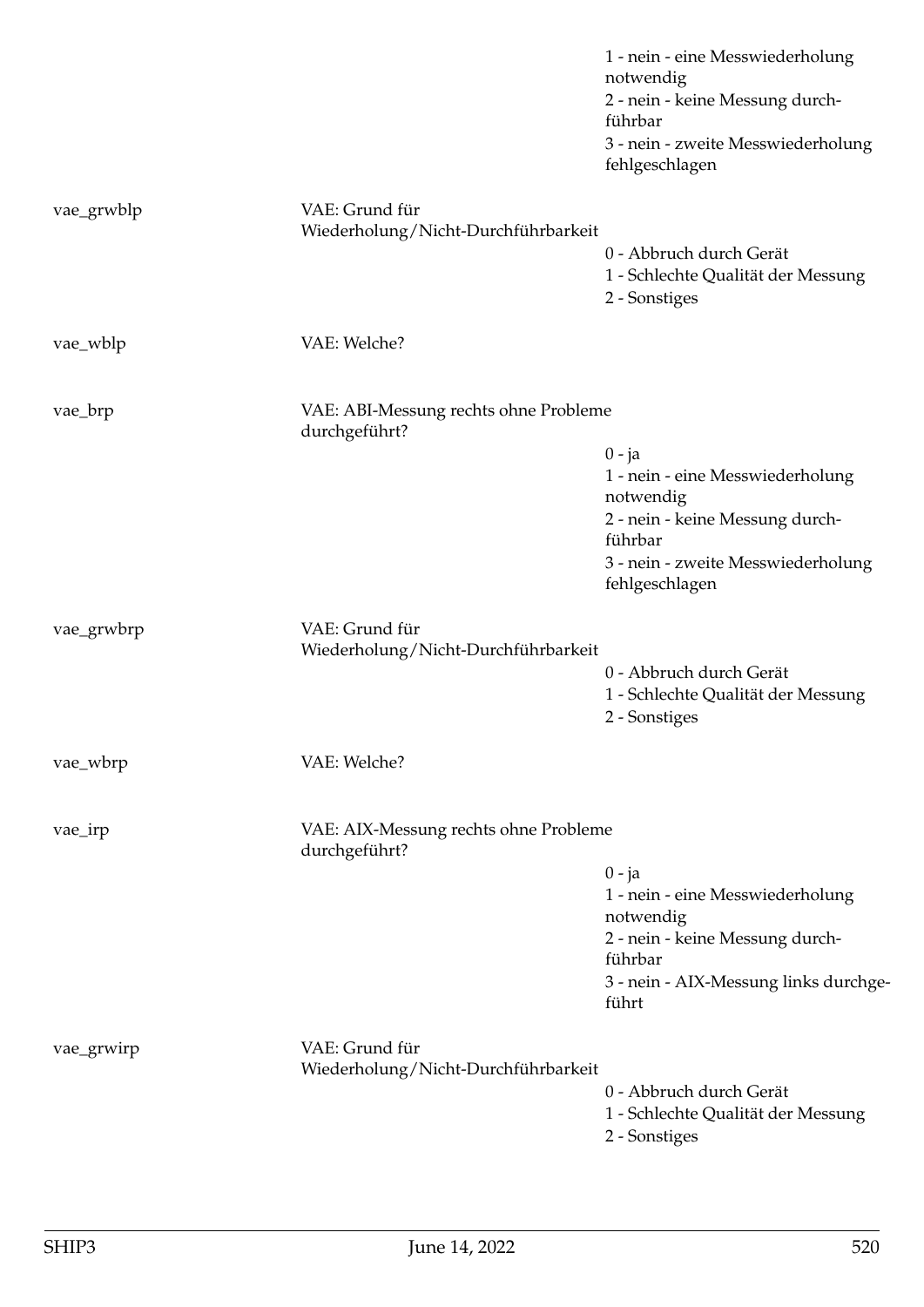| vae_wirp            | VAE: Welche?                                                          |
|---------------------|-----------------------------------------------------------------------|
| vae_bsnr            | VAE: Gibt es Besonderheiten?<br>$0 - No$<br>$1 - Yes$                 |
| vae_besmdk          | Manueller Datenexport (Knöchel-Arm-Index)<br>$0 - No$<br>$1 - Yes$    |
| vae_besmdp          | Manueller Datenexport (Pulswellenanalyse)<br>$0 - No$<br>$1 - Yes$    |
| vae_bess            | Sonstiges<br>$0 - No$<br>$1 - Yes$                                    |
| vae_bessw           | Welche?                                                               |
| vae_end             | VAE: Ende der Untersuchung                                            |
| <b>VAEMES</b>       | Vascular stiffness measurement: data                                  |
| vae_mes_date        | date of examination                                                   |
| vae_mes_studystatus | study status                                                          |
| vae_mes_hr          | VAE: Herzfrequenz [cm]                                                |
| vae_mes_l1          | VAE: Abstand Jugulum - Brachialis (Mitte<br>Oberarmmanschette) [cm]   |
| vae_mes_l2          | VAE: Abstand Jugulum - Symphyse [cm]                                  |
| vae_mes_l3          | VAE: Abstand Jugulum - Ankle (Mitte<br>Manschette Unterschenkel) [cm] |
| vae_mes_la          | VAE: Statistisch kalkulierte Länge L1 [cm]                            |
| vae_mes_lb          | VAE: Statistisch kalkulierte Länge L3 [ms]                            |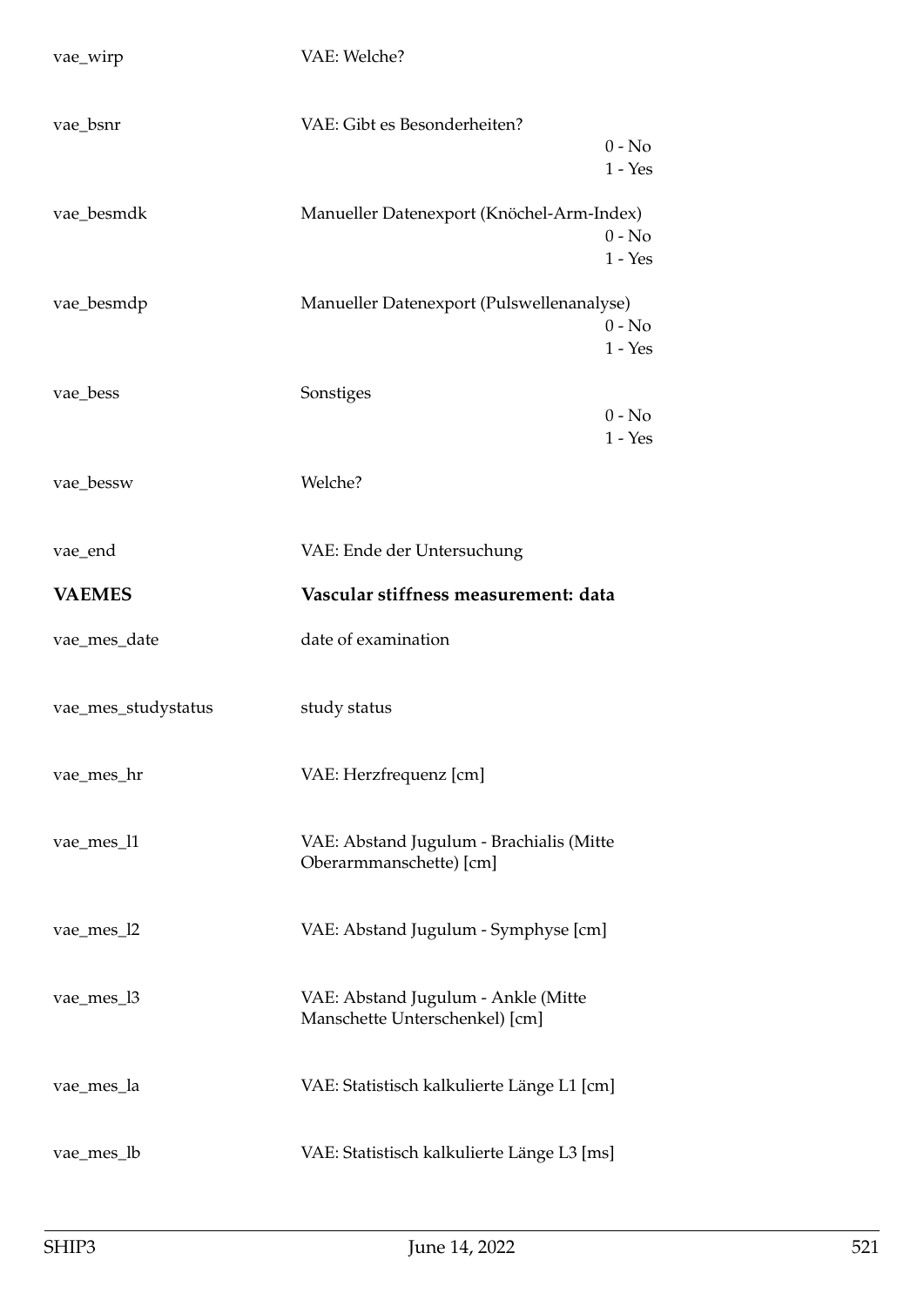| vae_mes_ptt     | VAE: Pulstransittime - Zeit vom Start der<br>diastolischen Pulswelle am Arm zum Start der<br>diastolischen Pulswelle am Bein [ms]                             |
|-----------------|---------------------------------------------------------------------------------------------------------------------------------------------------------------|
| vae_mes_ed      | VAE: Ejection Duration - Zeit vom Fußpunkt der<br>diastolischen Pulswelle zur ersten signifikanten<br>Änderung des Anstieges auf der fallenden<br>Flanke [ms] |
| vae_mes_rt      | VAE: Return Time - Zeit vom Fußpunkt der<br>suprasystolischen Pulswelle zum errechneten<br>Fußpunkt der reflektierten Pulswelle [mmHg]                        |
| vae_mes_br_sys  | VAE: Systolischer Blutdruck A. Brachialis<br>[mmHg]                                                                                                           |
| vae_mes_br_map  | VAE: Mittlerer arterieller Druck A. Brachialis<br>[mmHg]                                                                                                      |
| vae_mes_br_dias | VAE: Diastolischer Blutdruck A. Brachialis<br>[mmHg]                                                                                                          |
| vae_mes_br_pp   | VAE: Pulsdruck A. Brachialis [mmHg]                                                                                                                           |
| vae_mes_br_ap   | VAE: Augmentationsdruck an Brachialis [mmHg]                                                                                                                  |
| vae_mes_ao_sys  | VAE: Systolischer Blutdruck Aorta [mmHg]                                                                                                                      |
| vae_mes_ao_map  | VAE: Mittlerer arterieller Druck Aorta [mmHg]                                                                                                                 |
| vae_mes_ao_dias | VAE: Diastolischer Blutdruck Aorta [mmHg]                                                                                                                     |
| vae_mes_ao_pp   | VAE: Pulsdruck Aorta [mmHg]                                                                                                                                   |
| vae_mes_ao_ap   | VAE: Augmentationsdruck Aorta [m/s]                                                                                                                           |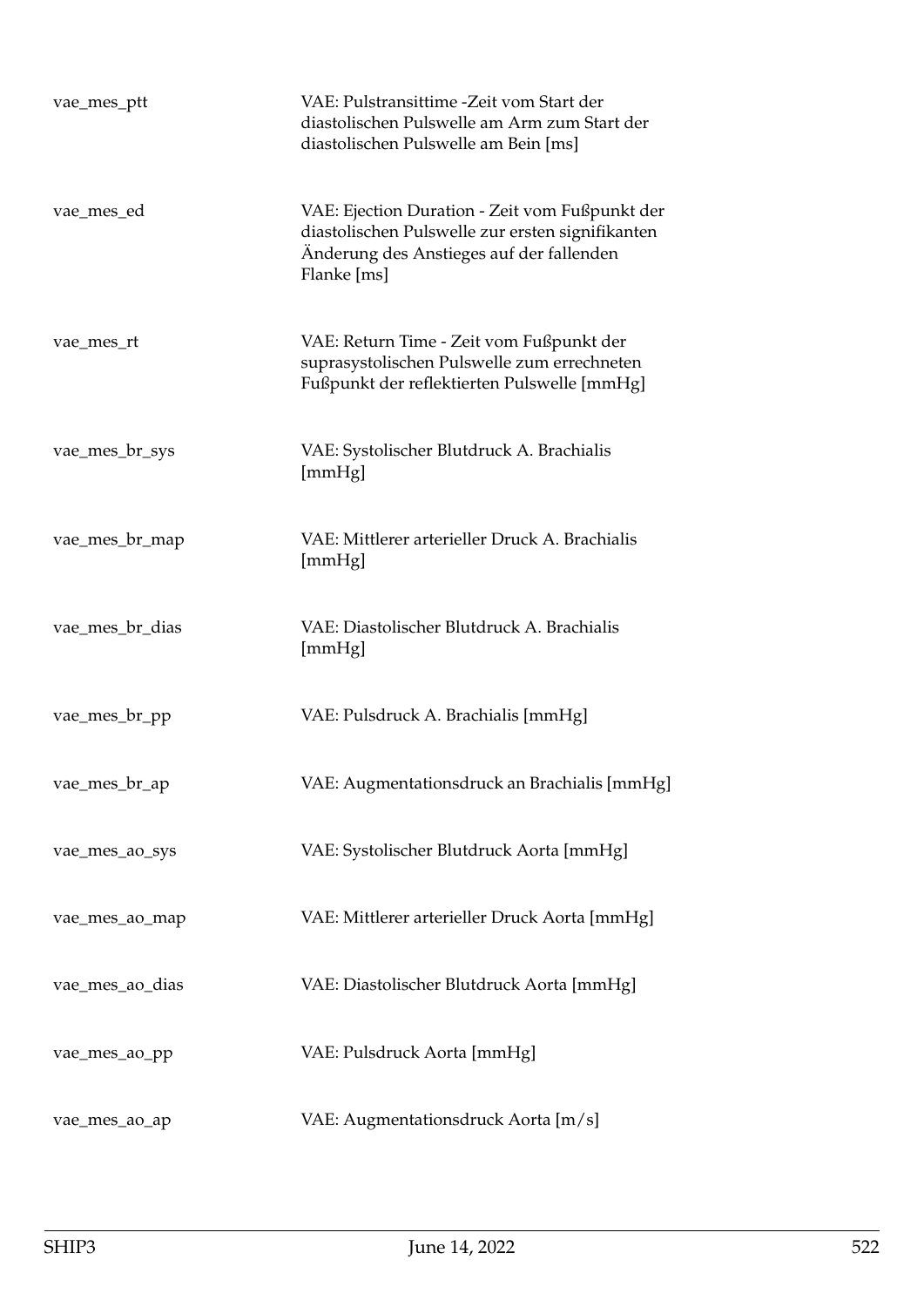| vae_mes_pwv_ba1  | VAE: PWV Brachialis-Ankle anhand von L1 und<br>$L3$ [m/s]           |
|------------------|---------------------------------------------------------------------|
| vae_mes_pwv_ba2  | VAE: PWV Brachialis-Ankle anhand von La und<br>$Lb$ [m/s]           |
| vae_mes_pwv_ao   | VAE: PWV aortal [m/s]                                               |
| vae_mes_pwv_cf   | VAE: PWV carotis-femoralis (approximiert) [%]                       |
| vae_mes_aix_ao   | VAE: AIx aortal [%]                                                 |
| vae_mes_aix_ao75 | VAE: AIx aortal normiert auf eine Herzfrequenz<br>von $75/\min$ [%] |
| vae_mes_aix_br   | VAE: AIx A. Brachialis [mmHg]                                       |
| vae_mes_rb_occ   | VAE: Rechter Arm Verschlussdruck (brachial)<br>[mmHg]               |
| vae_mes_rb_sys   | VAE: Rechter Arm Systolischer Blutdruck<br>(brachial) [mmHg]        |
| vae_mes_rb_map   | VAE: Rechter Arm Mittlerer arterieller Druck<br>(brachial) [mmHg]   |
| vae_mes_rb_dias  | VAE: Rechter Arm Diastolischer Blutdruck<br>(brachial) [mmHg]       |
| vae_mes_rb_pp    | VAE: Rechter Arm Pulsdruck (brachial) [mmHg]                        |
| vae_mes_ra_occ   | VAE: Rechtes Bein Verschlussdruck (ankle)<br>[mmHg]                 |
| vae_mes_ra_sys   | VAE: Rechtes Bein Systolischer Blutdruck (ankle)<br>[mmHg]          |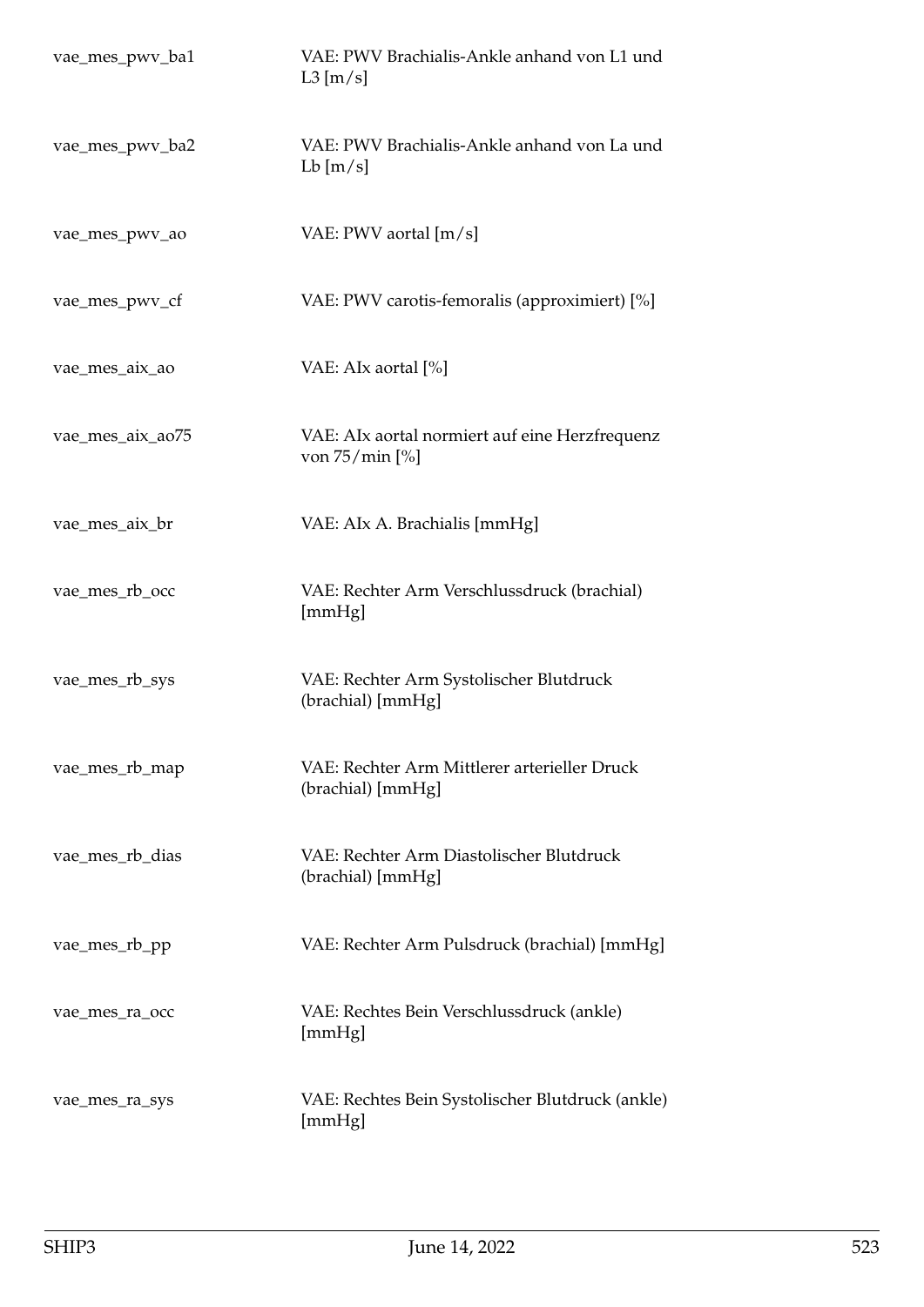| vae_mes_ra_map  | VAE: Rechtes Bein Mittlerer arterieller Druck<br>(ankle) [mmHg]  |
|-----------------|------------------------------------------------------------------|
| vae_mes_ra_dias | VAE: Rechtes Bein Diastolischer Blutdruck<br>(ankle) [mmHg]      |
| vae_mes_ra_pp   | VAE: Rechtes Bein Pulsdruck (ankle) [mmHg]                       |
| vae_mes_lb_occ  | VAE: Linker Arm Verschlussdruck (brachial)<br>[mmHg]             |
| vae_mes_lb_sys  | VAE: Linker Arm Systolischer Blutdruck<br>(brachial) [mmHg]      |
| vae_mes_lb_map  | VAE: Linker Arm Mittlerer arterieller Druck<br>(brachial) [mmHg] |
| vae_mes_lb_dias | VAE: Linker Arm Diastolischer Blutdruck<br>(brachial) [mmHg]     |
| vae_mes_lb_pp   | VAE: Linker Arm Pulsdruck (brachial) [mmHg]                      |
| vae_mes_la_occ  | VAE: Linkes Bein Verschlussdruck (ankle)<br>[mmHg]               |
| vae_mes_la_sys  | VAE: Linkes Bein Systolischer Blutdruck (ankle)<br>[mmHg]        |
| vae_mes_la_map  | VAE: Linkes Bein Mittlerer arterieller<br>Druck(ankle) [mmHg]    |
| vae_mes_la_dias | VAE: Linkes Bein Diastolischer Blutdruc(ankle)<br>[mmHg]         |
| vae_mes_la_pp   | VAE: Linkes Bein Pulsdruck (ankle)                               |
| vae_mes_r_abi   | VAE: Ermittelter ABI rechte Seite                                |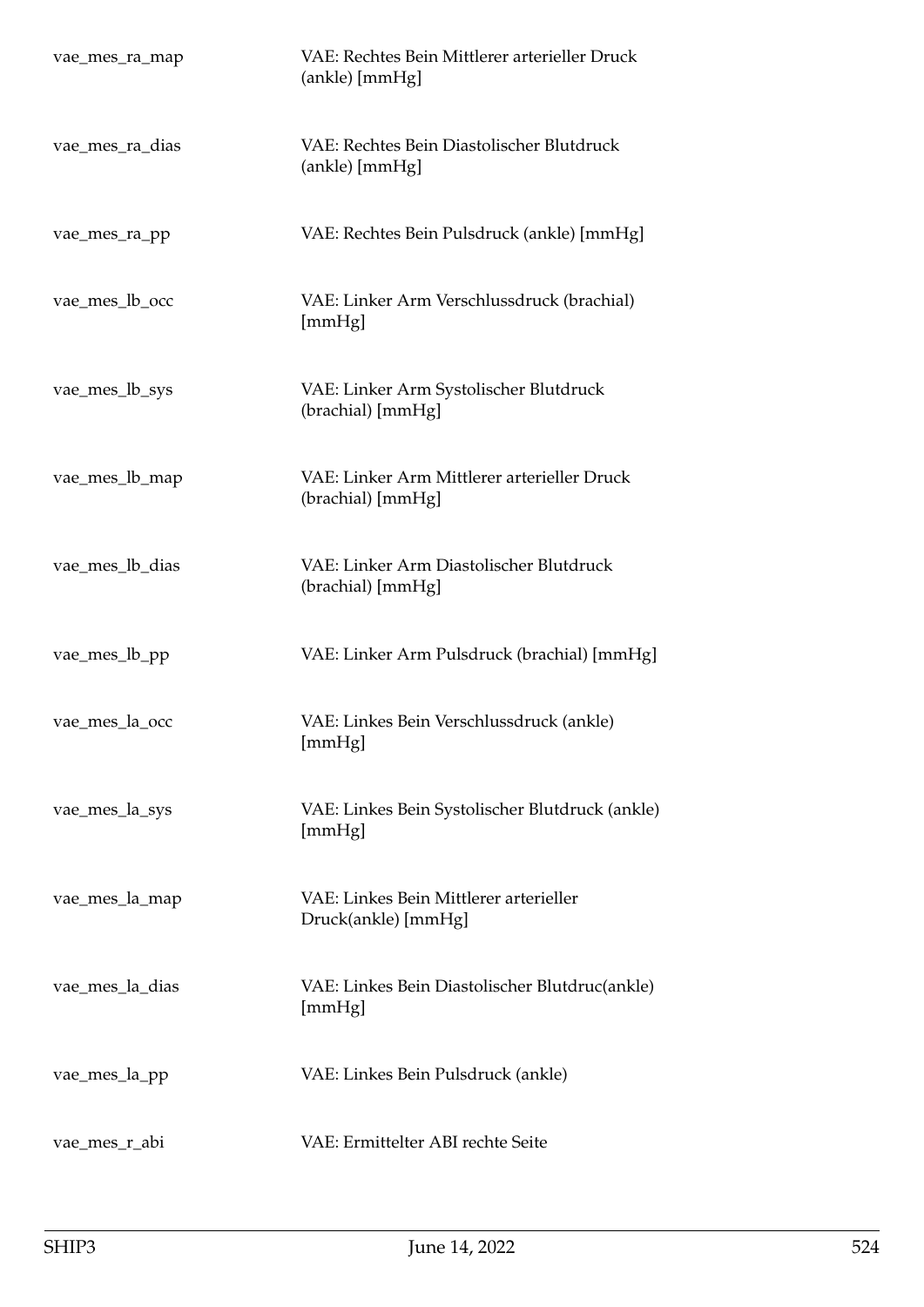| vae_mes_l_abi               | VAE: Ermittelter ABI linke Seite                                                                                                                        |                       |
|-----------------------------|---------------------------------------------------------------------------------------------------------------------------------------------------------|-----------------------|
| vae_mes_oszi                | VAE: Verschlussdruck (0 - Verschlussdruck<br>wurde plethysmografisch bestimmt; 1 -<br>Verschlussdruck wurde oszillometrisch<br>bestimmt)                |                       |
| vae_mes_aixman              | VAE: Parameterbestimmung AIX (0 - Alle<br>Parameter wurde automatisch bestimmt; 1 - Es<br>wurde Änderungen durch einen Benutzer<br>vorgenommen)         |                       |
| vae_mes_abiman              | VAE: Parameterbestimmung ABI (0 - Alle<br>Parameter wurde automatisch bestimmt; 1 - Es<br>wurde Änderungen durch einen Benutzer<br>vorgenommen) [years] |                       |
| vae_mes_vascage             | VAE: Aus PWV_ao und AIx_ao ermitteltes<br>Gefäßalter [Jahre]                                                                                            |                       |
| vae_mes_pwv_ao_age          | VAE: Aus PWV_ao ermitteltes Gefäßalter [Jahre]                                                                                                          |                       |
| vae_mes_aix_ao_age          | VAE: Aus AIx_ao ermitteltes Gefäßalter [Jahre]                                                                                                          |                       |
| vae_mes_pwv_ba2_age         | VAE: Aus PWV_ba2 ermitteltes Gefäßalter [Jahre]                                                                                                         |                       |
| <b>IMA</b>                  | clinic internal medicine A - gastroenterology                                                                                                           |                       |
|                             |                                                                                                                                                         |                       |
| <b>STU</b><br><b>STUOPD</b> | stool sample<br>STU: operational data                                                                                                                   |                       |
| stu_opd01                   | STU: examiner                                                                                                                                           |                       |
| stu_opd_deftime_yn          | time of defecation available                                                                                                                            | $1 - yes$<br>$0 - no$ |
| stu_opd_deftime             | time of defecation                                                                                                                                      |                       |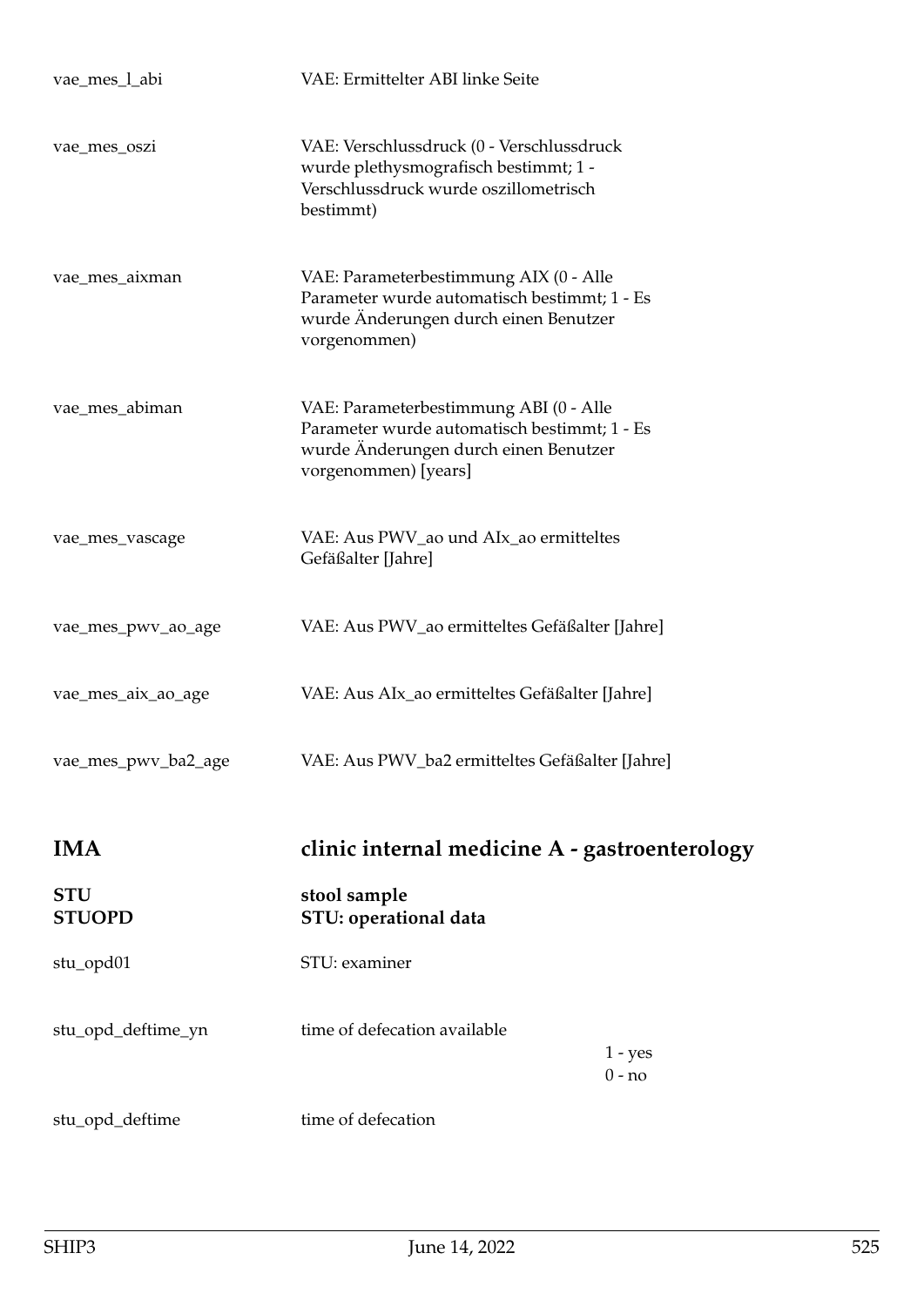| stu_opd02     | STU: start                                                         |                                                                     |
|---------------|--------------------------------------------------------------------|---------------------------------------------------------------------|
| stuopd_nativ  | native probe                                                       | 0 - sample is missing<br>1 - sample not usable<br>2 - sample exists |
| stuopd_buffer | buffer probe                                                       | 0 - sample is missing<br>1 - sample not usable<br>2 - sample exists |
| stu_opd06     | STU: special features                                              | $1 - yes$<br>$0 - no$                                               |
| stu_opd07     | STU: notes                                                         |                                                                     |
| <b>STUDNA</b> | <b>STU: DNA extraction</b>                                         |                                                                     |
| stu_dna01     | STU: examiner                                                      |                                                                     |
| stu_dna02     | STU: date of examination                                           |                                                                     |
| stu_dna03     | STU: DNA extracted from stool                                      | $1 - yes$<br>$0 - no$                                               |
| stu_dna04     | STU: concentration of extracted DNA ( $\mu$ g/ml)                  |                                                                     |
| stu_dna05     | STU: amount of extracted DNA $(\mu l)$                             |                                                                     |
| stu_dna11     | STU: relation optical density of DNA solution at<br>260 and 280 nm |                                                                     |
| stu_dna06     | STU: extraction failed                                             | $1 - yes$<br>$0 - no$                                               |
| stu_dna07     | STU: location of storage                                           | 1 - -80°C freezer floor, Gastro labora-<br>tory, KIMA               |
| stu_dna08     | STU: DNA given to collaborator                                     |                                                                     |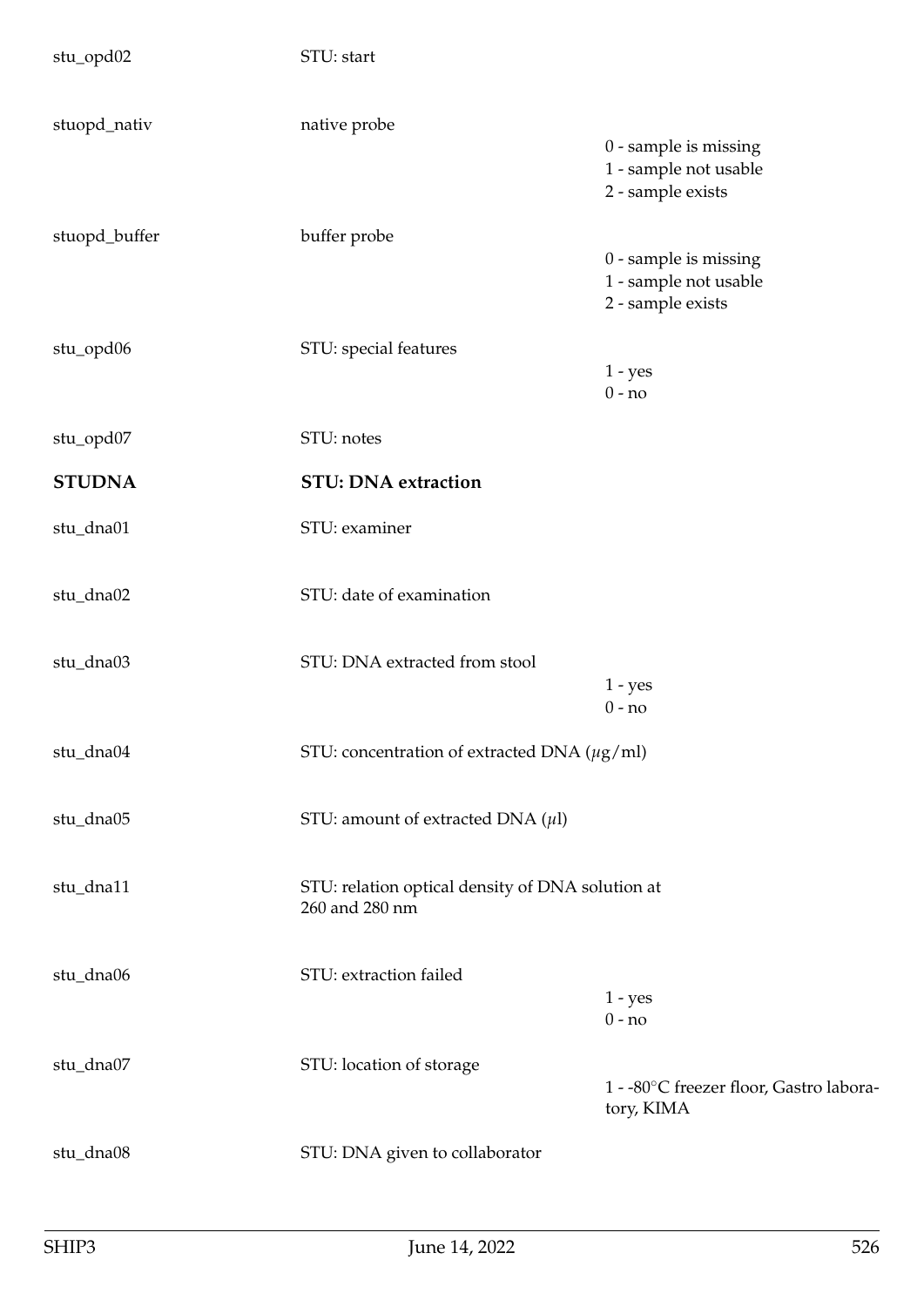|                                 |                                                                             | $1 - yes$<br>$0 - no$ |
|---------------------------------|-----------------------------------------------------------------------------|-----------------------|
| stu_dna09                       | STU: Are there any special features?                                        | $1 - yes$<br>$0 - no$ |
| stu_dna10                       | STU: comments                                                               |                       |
| <b>MRT</b>                      | <b>MRT</b>                                                                  |                       |
| <b>MRTUNT</b><br><b>MRTALLG</b> | <b>MRT</b> examination<br><b>MRT Ablauf und allg. Daten</b>                 |                       |
| mrt_allg_uday                   | MRI examination day                                                         |                       |
| mrt_allg_da                     | Did the subject appear?                                                     | $1 - yes$<br>$0 - no$ |
| mrt_allg_aufnu                  | At what time did the recording take place?                                  |                       |
| mrt_allg_klaeu                  | clarification at                                                            |                       |
| mrt_allg_klaer                  | MRT: Wer hat das Aufklärungsgespräch<br>durchgeführt?                       |                       |
| mrt_unters_von                  | examined by                                                                 |                       |
| mrt_allg_absaus1                | absolute exclusion criteria: medical implants,<br>without MRI compatibility |                       |
|                                 |                                                                             | $1 - yes$<br>$0 - no$ |
| mrt_allg_absaus2                | absolute exclusion criteria: cardiac pacemaker                              | $1 - yes$<br>$0 - no$ |
| mrt_allg_absaus3                | absolute exclusion criteria: metal splinters or<br>vascular clips           |                       |
|                                 |                                                                             | $1 - yes$<br>$0 - no$ |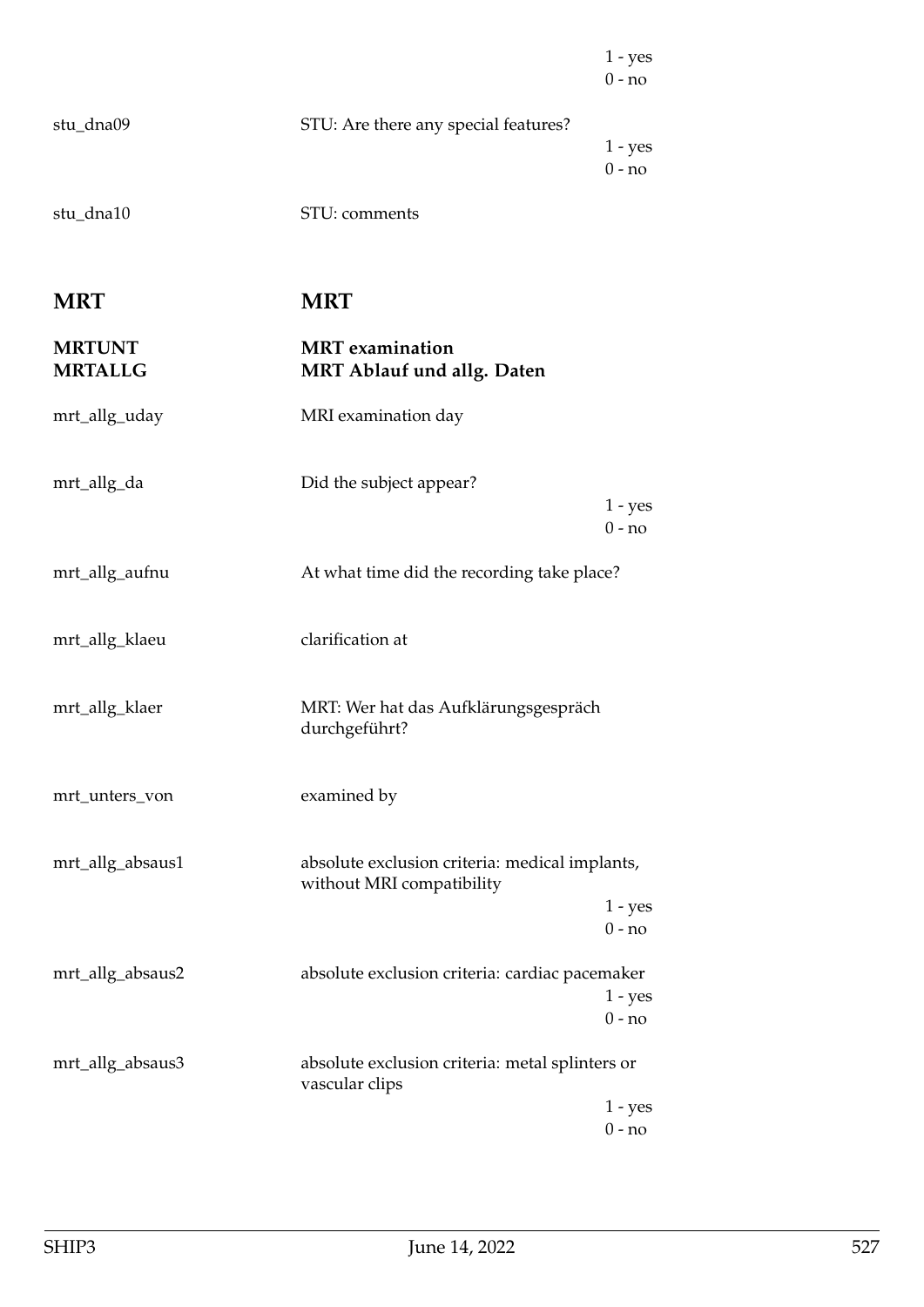| mrt_allg_absaus4  | absolute exclusion criteria: vena-cava filters                                      | $1 - yes$<br>$0 - no$ |
|-------------------|-------------------------------------------------------------------------------------|-----------------------|
| mrt_allg_absaus5  | absolute exclusion criteria: neurostimulators                                       | $1 - yes$<br>$0 - no$ |
| mrt_allg_absaus6  | absolute exclusion criteria: drug pump                                              | $1 - yes$<br>$0 - no$ |
| mrt_allg_absaus7  | absolute exclusion criteria: extensive tattoos                                      | $1 - yes$<br>$0 - no$ |
| mrt_allg_absaus8  | absolute exclusion: pregnancy                                                       | $1 - yes$<br>$0 - no$ |
| mrt_allg_absaus9  | absolute exclusion criteria: too thick                                              | $1 - yes$<br>$0 - no$ |
| mrt_allg_absaus10 | absolute exclusion criteria: material of<br>implant/prosthesis/arthroplasty unknown | $1 - yes$<br>$0 - no$ |
| mrt_allg_absaus0  | absolute exclusion: other reason                                                    | 1 - yes<br>$0 - no$   |
| mrt_allg_absaus0a | naming of other absolute exclusion                                                  |                       |
| mrt_allg_relaus1  | relative exclusion criteria: claustrophobia                                         | $1 - yes$<br>$0 - no$ |
| mrt_allg_relaus2  | relative exclusion criteria: renal dysfunction                                      | $1 - yes$<br>$0 - no$ |
| mrt_allg_relaus3  | relative exclusion criteria: a positive history of<br>allergy                       | $1 - yes$             |
|                   |                                                                                     | $0 - no$              |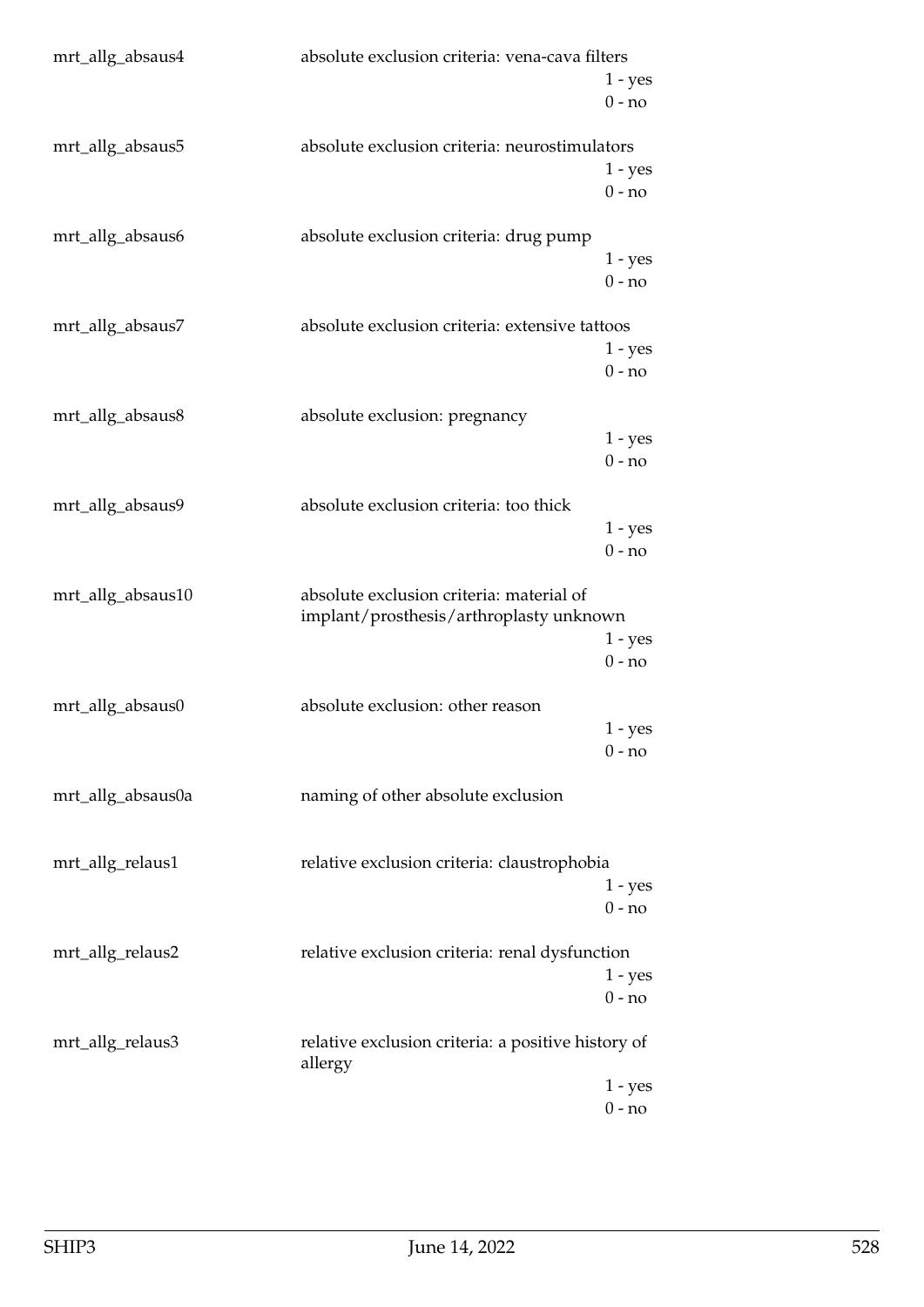| mrt_allg_relaus4<br>relative exclusion criteria: known allergic<br>reactions to MRI KM |                                                      |                       |
|----------------------------------------------------------------------------------------|------------------------------------------------------|-----------------------|
|                                                                                        |                                                      | $1 - yes$<br>$0 - no$ |
| mrt_allg_relaus5                                                                       | relative exclusion criteria: asthma                  | $1 - yes$<br>$0 - no$ |
| mrt_allg_relaus6                                                                       | relative exclusion criteria: artificial heart valves | $1 - yes$<br>$0 - no$ |
| mrt_allg_relaus7                                                                       | relative exclusion criteria: vascular clips/stents   | $1 - yes$<br>$0 - no$ |
| mrt_allg_relaus8                                                                       | relative exclusion criteria: prostheses              | $1 - yes$<br>$0 - no$ |
| mrt_allg_relaus9                                                                       | relative exclusion criteria: piercing                | $1 - yes$<br>$0 - no$ |
| mrt_allg_relaus10                                                                      | relative exclusion: subject rejects experiment       | $1 - yes$<br>$0 - no$ |
| mrt_allg_relaus0                                                                       | relative exclusion: other reason                     | 1 - yes<br>$0 - no$   |
| mrt_allg_relaus0a                                                                      | naming of other relative exclusion                   |                       |
| mrt_allg_nbego                                                                         | Can the examination take place?                      | $1 - yes$<br>$0 - no$ |
| mrt_modul_gk                                                                           | MRT: Modul: Ganzkörper                               | $1 - Yes$<br>$0 - No$ |
| mrt_modul_herz                                                                         | modul: heart                                         | $1 - Yes$<br>$0 - No$ |
| mrt_modul_angio                                                                        | modul: angiography                                   | $1 - Yes$             |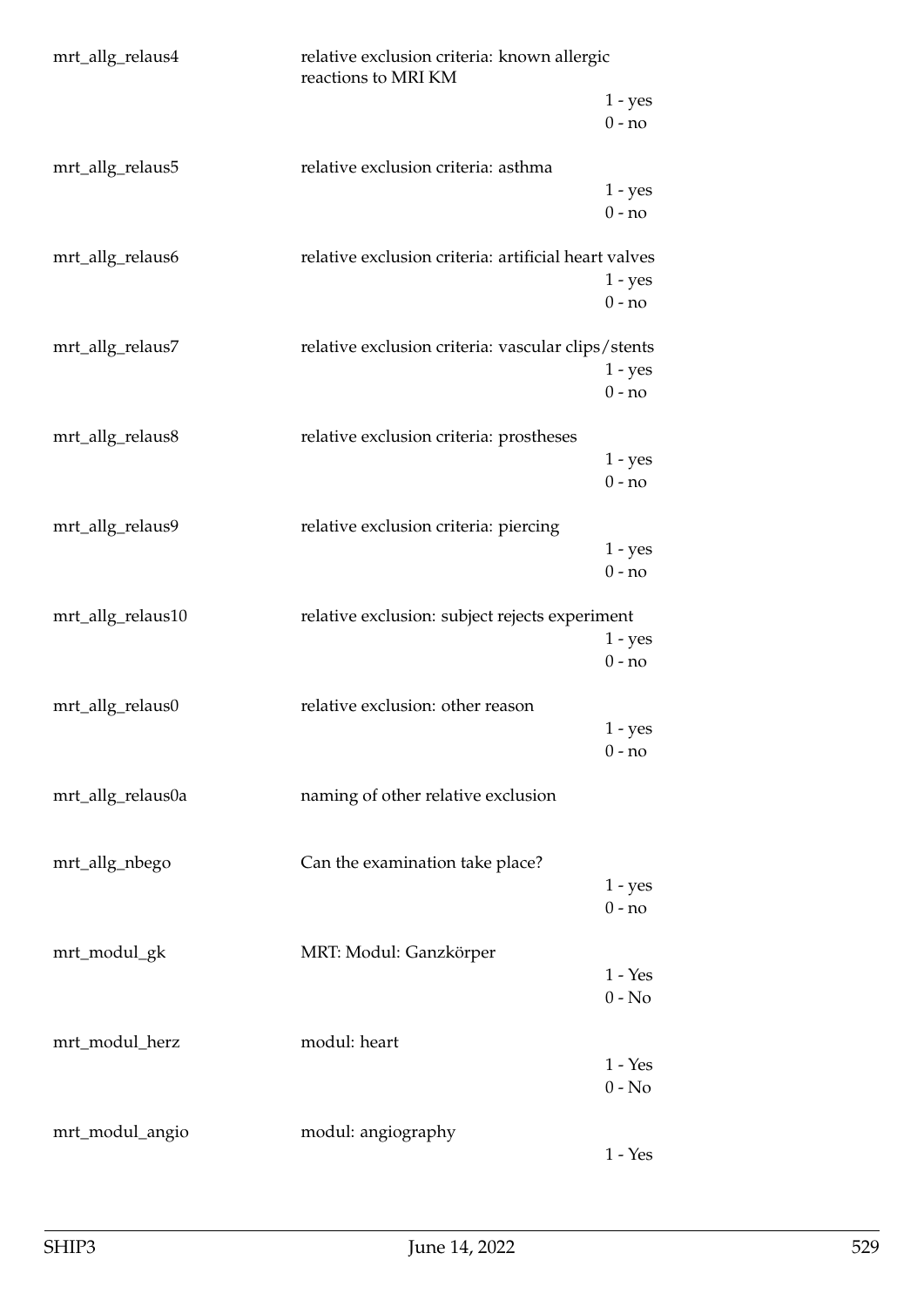| mrt_allg_modul_mamma | module: breast                                                    |                       |
|----------------------|-------------------------------------------------------------------|-----------------------|
|                      |                                                                   | $1 - Yes$             |
|                      |                                                                   | $0 - No$              |
| mrt_allg_mgsp        | client in mammography-screening programme.                        |                       |
|                      |                                                                   | $1 - yes$             |
|                      |                                                                   | $0 - no$              |
| mrt_allg_conspicmgsp | consent to access picture of<br>mammography-screening             |                       |
|                      |                                                                   | $1 - Yes$             |
|                      |                                                                   | $0 - No$              |
|                      |                                                                   |                       |
| mrt_allg_meno        | Are you in menopause?                                             |                       |
|                      |                                                                   | $1 - yes$<br>$0 - no$ |
|                      |                                                                   |                       |
| mrt_allg_einw1       | Has the subject given consent to the MRI<br>examination?          |                       |
|                      |                                                                   | $1 - yes$             |
|                      |                                                                   | $0 - no$              |
| mrt_allg_einw2       | Is the subject aware that false-positive results are<br>possible? |                       |
|                      |                                                                   | $1 - yes$             |
|                      |                                                                   | $0 - no$              |
| mrt_allg_befu        | Does he want to be informed of findings?                          |                       |
|                      |                                                                   | $1 - yes$             |
|                      |                                                                   | $0 - no$              |
| mrt_allg_bild        | MR:Darf der behandelnde Arzt die MRT-Bilder<br>anfordern?         |                       |
|                      |                                                                   | $1 - yes$             |
|                      |                                                                   | $0 - no$              |
| mrt_allg_einw3       | The subject has given his consent for contrast<br>media?          |                       |
|                      |                                                                   | $1 - yes$             |
|                      |                                                                   | $0 - no$              |
|                      |                                                                   |                       |
| mrt_allg_start       | start of the MRI examination                                      |                       |
|                      |                                                                   |                       |
| mrt_allg_ende        | end of the MRI examination                                        |                       |
|                      |                                                                   |                       |
| mrt_allg_anza        | number of images                                                  |                       |
|                      |                                                                   |                       |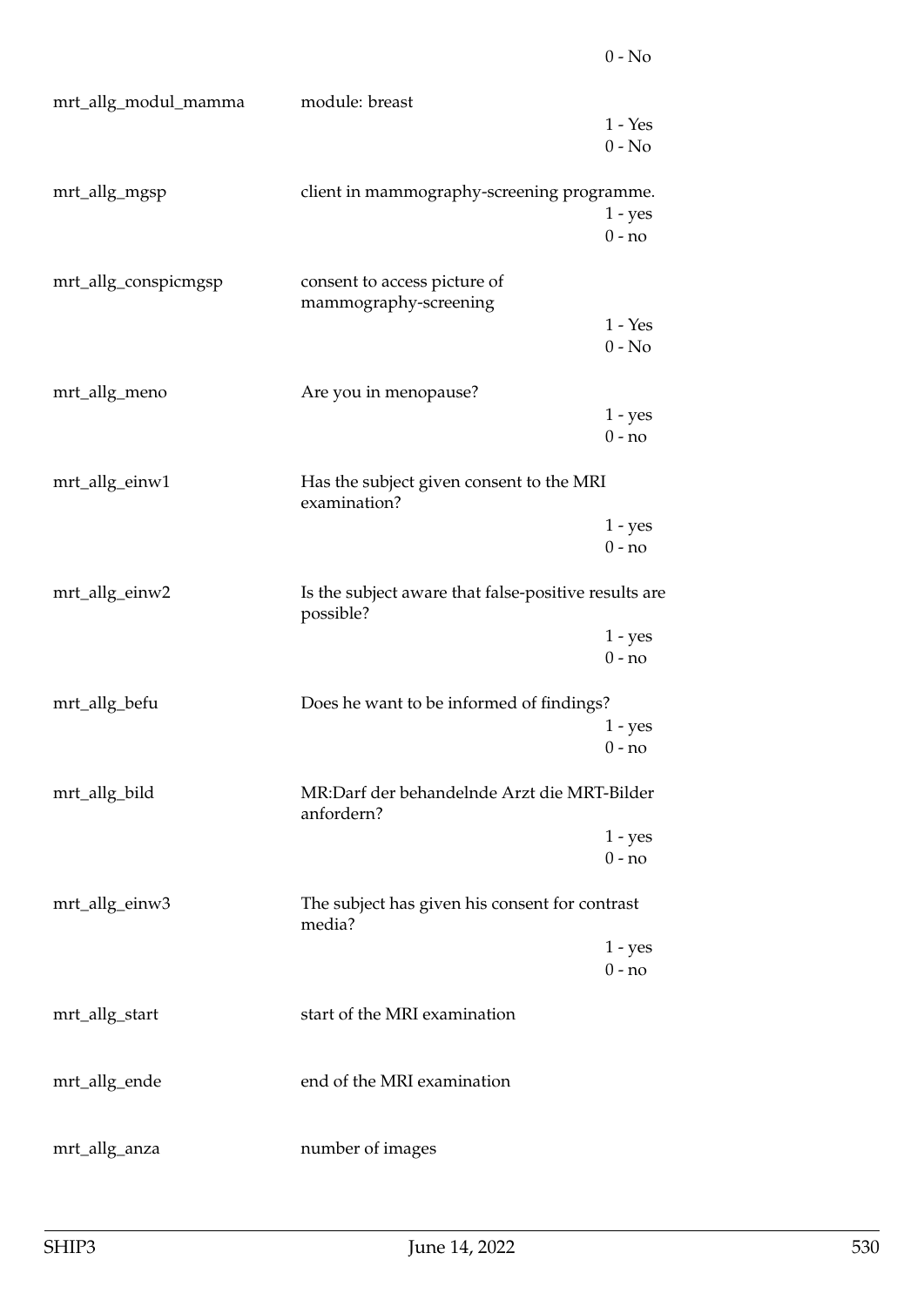| mrt_allg_krea     | What is creatinine?                                                                |                                                                                                                                                                           |
|-------------------|------------------------------------------------------------------------------------|---------------------------------------------------------------------------------------------------------------------------------------------------------------------------|
| mrt_allg_gfr      | GFR value (calculation + read-only field)                                          |                                                                                                                                                                           |
| mrt_allg_krday    | When the creatinine was determined (day)?                                          |                                                                                                                                                                           |
| mrt_allg_km       | contrast medium (Gadovist)                                                         | $1 - yes$<br>$0 - no$                                                                                                                                                     |
| mrt_allg_kmarzt   | injected by                                                                        |                                                                                                                                                                           |
| mrt_allg_kmu      | administration of contrast medium at                                               |                                                                                                                                                                           |
| mrt_allg_kmml     | administration of contrast medium in ml                                            |                                                                                                                                                                           |
| mrt_allg_allre    | MRT: Sind Allergische Reaktionen nach der Gabe<br>des Kontrastmittels aufgetreten? | $1 - yes$<br>$0 - no$                                                                                                                                                     |
| mrt_allg_allrean  | description                                                                        |                                                                                                                                                                           |
| mrt_allg_abbr_neu | examination terminated                                                             | $0$ - no abort<br>1 - during spool-in<br>2 - during body<br>3 - after body and pre module<br>4 - during module<br>5 - unknown point of time<br>6 - during/after fast view |
| mrt_allg_abbrg1   | MRT: Warum wurde die Untersuchung<br>abgebrochen: Ausdauer                         | $1 - yes$<br>$0 - no$                                                                                                                                                     |
| mrt_allg_abbrg2   | MRT: Warum wurde die Untersuchung<br>abgebrochen: Schmerzen                        | $1 - Yes$<br>$0 - No$                                                                                                                                                     |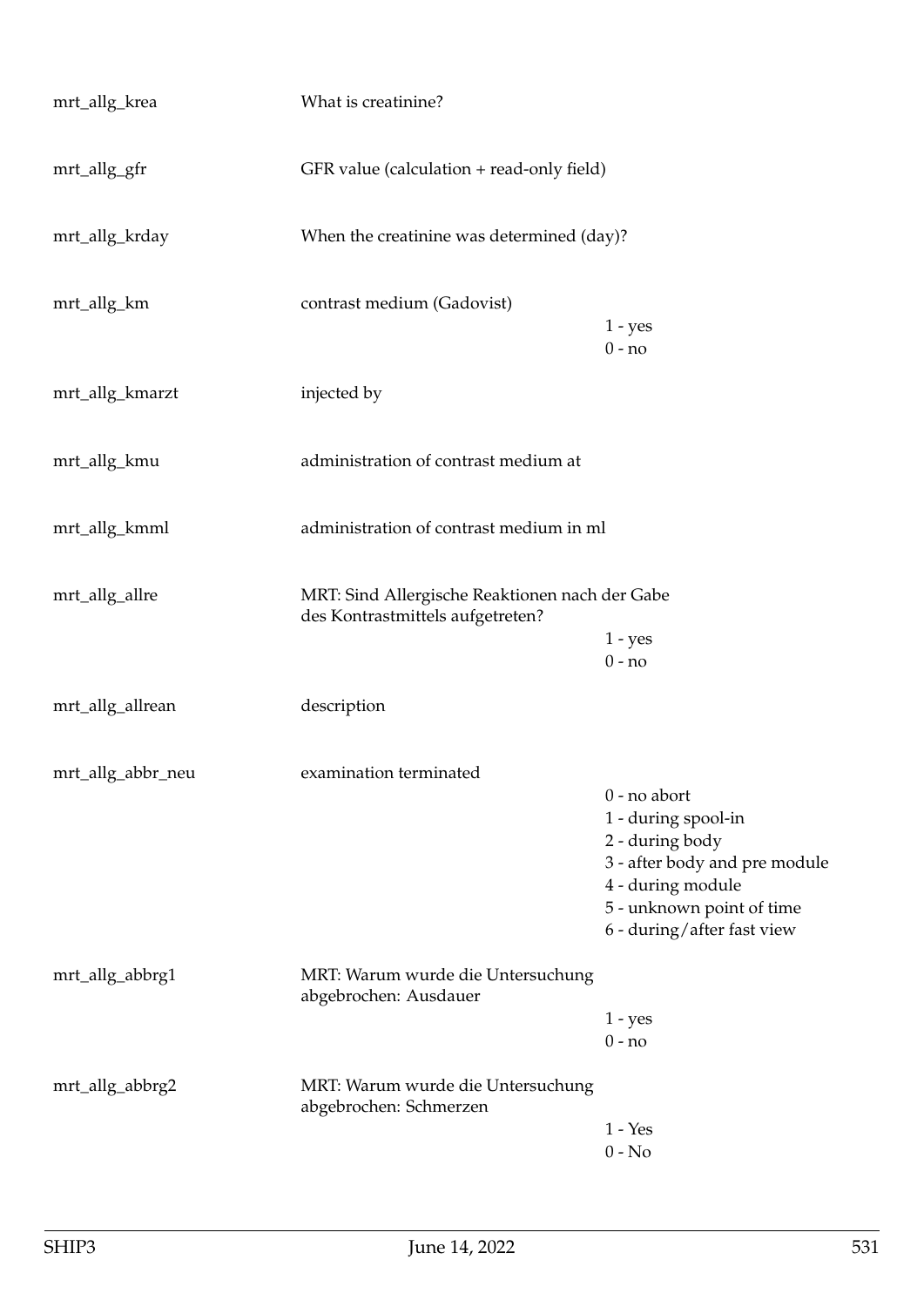| mrt_allg_abbrg3  | MRT: Warum wurde die Untersuchung<br>abgebrochen: Platzangst |                                           |
|------------------|--------------------------------------------------------------|-------------------------------------------|
|                  |                                                              | $1 - Yes$<br>$0 - No$                     |
| mrt_allg_abbrg4  | MRT: Warum wurde die Untersuchung<br>abgebrochen: Übelkeit   |                                           |
|                  |                                                              | $1 - Yes$<br>$0 - No$                     |
| mrt_allg_abbrg5a | Were there other reasons to stop the<br>investigation?       |                                           |
|                  |                                                              | $1 - Yes$<br>$0 - No$                     |
| mrt_allg_abbrg5b | MRT: anderer Gründe für Abbruch:                             |                                           |
| mrt_allg_beso1   | specific features                                            |                                           |
|                  |                                                              | $1 - yes$<br>$0 - no$                     |
| mrt_allg_beso    | specific features                                            |                                           |
| mrt_allg_gega    | gone at                                                      |                                           |
| <b>MRTADHOC</b>  | <b>MRT</b> ad hoc findings                                   |                                           |
| mrt_adhoc_beg    | start findings                                               |                                           |
| mrt_adhoc_usnr   | examiner number                                              |                                           |
| mrt_adhoc_bef    | Are there inputs for this subject?                           | $1 - Yes$                                 |
|                  |                                                              | $0 - No$                                  |
| mrt_adhoc_bl     | Was a head bleed detected?                                   | $1 - Yes$                                 |
|                  |                                                              | $0 - No$<br>2 - not captured              |
| mrt_adhoc_is     | Was a fresh ischaemia detected?                              |                                           |
|                  |                                                              | $1 - Yes$<br>$0 - No$<br>2 - not captured |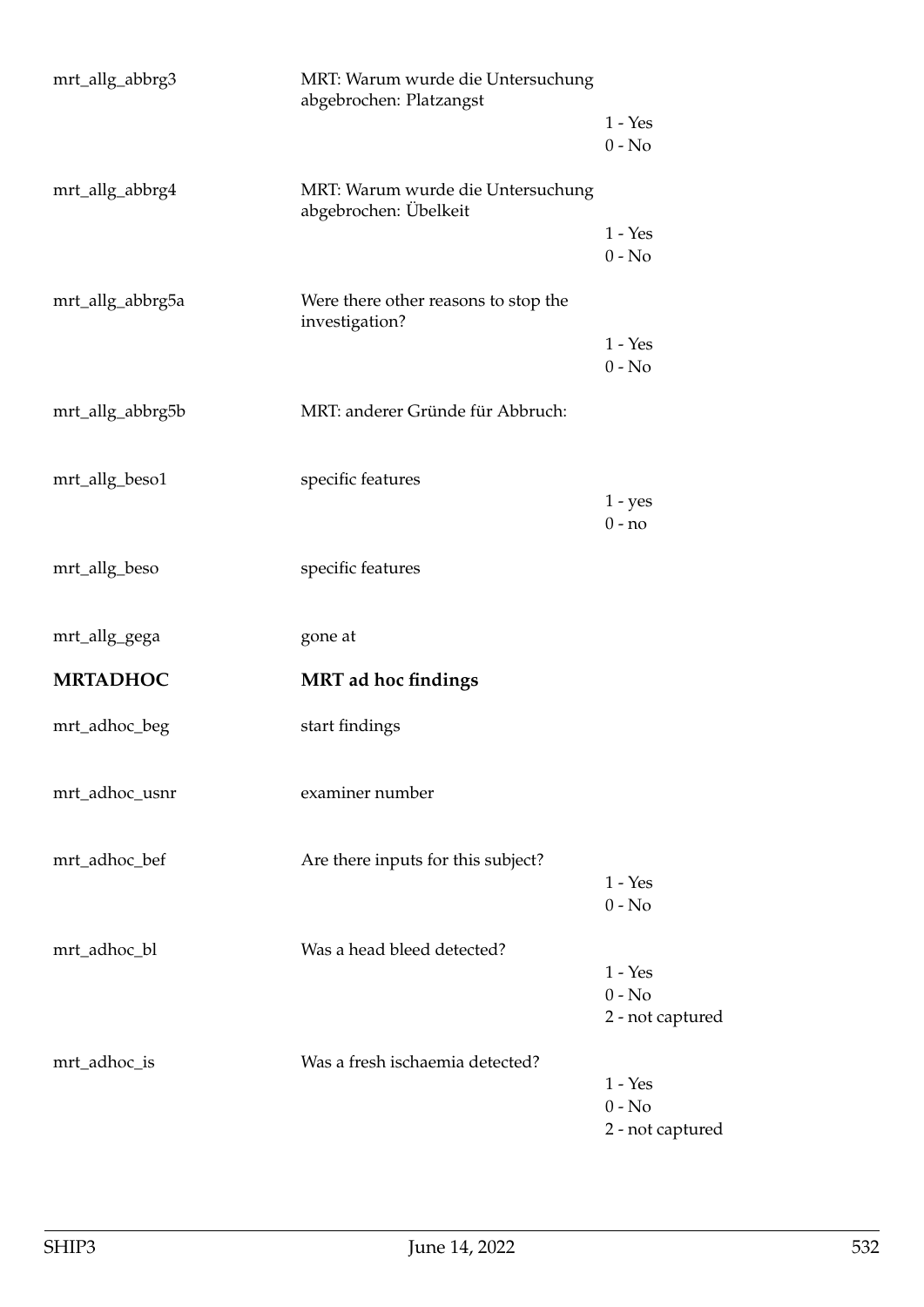| mrt_adhoc_pneu      | Was pneumonia detected?                          |                       |
|---------------------|--------------------------------------------------|-----------------------|
|                     |                                                  | $1 - Yes$             |
|                     |                                                  | $0 - No$              |
|                     |                                                  | 2 - not captured      |
|                     |                                                  |                       |
| mrt_adhoc_pnth      | Was a pneumothorax detected?                     |                       |
|                     |                                                  | $1 - Yes$             |
|                     |                                                  | $0 - No$              |
|                     |                                                  | 2 - not captured      |
|                     |                                                  |                       |
| mrt_adhoc_entz      | Were acute inflammatory changes detected?        |                       |
|                     |                                                  | $1 - Yes$             |
|                     |                                                  | $0 - No$              |
|                     |                                                  | 2 - not captured      |
|                     |                                                  |                       |
| mrt_adhoc_frlu      | Was free air detected?                           |                       |
|                     |                                                  | $1 - Yes$             |
|                     |                                                  | $0 - No$              |
|                     |                                                  | 2 - not captured      |
|                     |                                                  |                       |
| mrt_adhoc_frak      | Were fresh fractures detected?                   |                       |
|                     |                                                  | $1 - Yes$<br>$0 - No$ |
|                     |                                                  |                       |
|                     |                                                  | 2 - not captured      |
| mrt_adhoc_sonst     | MRT: Sind sonstige Befunde zu dokumentieren?     |                       |
|                     |                                                  | $1 - Yes$             |
|                     |                                                  | $0 - No$              |
|                     |                                                  |                       |
|                     |                                                  |                       |
| mrt_adhoc_sonst_neu | other findings                                   |                       |
|                     |                                                  |                       |
|                     |                                                  |                       |
| mrt_adhoc_freq      | Were there any image artifacts that affected the |                       |
|                     | assessment?                                      |                       |
|                     |                                                  | 1 - present           |
|                     |                                                  | 2 - not present       |
|                     |                                                  |                       |
| mrt_adhoc_end       | end findings                                     |                       |
| mrt_sequenzen       | <b>MRT</b> Sequenzen                             |                       |
|                     |                                                  |                       |
| $mrt_gk_02$         | Abdomen (Becken _pd_tse_fs_tra_384_p2)           |                       |
|                     |                                                  |                       |
| $mrt_gk_04$         | Abdomen (Dixon_t2star_corr_tra_224)              |                       |
|                     |                                                  |                       |
|                     |                                                  |                       |
| mrt_gk_01           | Abdomen (Abdomen_t1_fl2d_fs_tra_mbh_Abd)         |                       |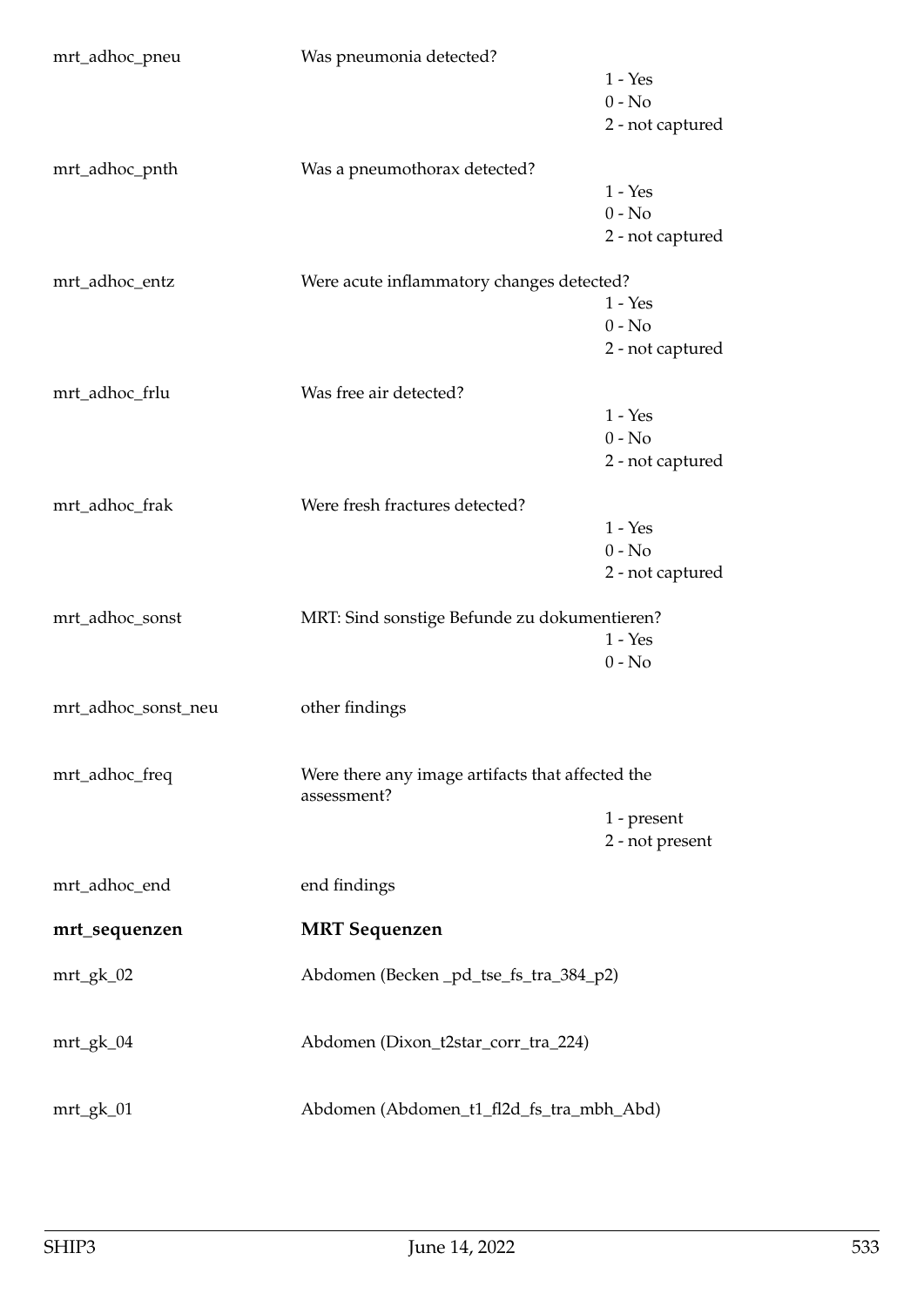| mrt_gk_07   | Abdomen (ep2d_tra_4b_spair_REVEAL)                                                                     |
|-------------|--------------------------------------------------------------------------------------------------------|
| $mrt_gk_03$ | Abdomen (Dixon_t1_vibe_tra)                                                                            |
| $mrt_gk_24$ | Abdomen (Körper-<br>stamm_t1_vibe_tra_p2_bh_dixon_3_steps_1)                                           |
| mrt_gk_25   | Abdomen (Körper-<br>stamm_t1_vibe_tra_p2_bh_dixon_3_steps_2)                                           |
| $mrt_gk_26$ | Abdomen (Körper-<br>stamm_t1_vibe_tra_p2_bh_dixon_3_steps_3)                                           |
| $mrt_gk_2$  | Abdomen (MRCP_nativ<br>t2_tse3d_rst_cor_p2_trig_384)                                                   |
| $mrt_gk_28$ | Abdomen (Oberbauch_t2_blade_fs_tra_mbh_p2<br>Atemtriggerung)                                           |
| $mrt_gk_09$ | Body: Kopf bis obere Thoraxapertur<br>(GK_t2_tirm_cor_320_p2_1)                                        |
| $mrt_gk_10$ | Body: Thorax Abdomen<br>$(GK_t2_time_cor_320_p2_2)$                                                    |
| $mrt_gk_1$  | Body: Becken bis proximaler Oberschenkel<br>(GK_t2_tirm_cor_320_p2_3)                                  |
| $mrt_gk_12$ | Body: Distaler Oberschenkel, Kniegelenk sowie<br>proximaler Unterschenkel<br>(GK_t2_tirm_cor_320_p2_4) |
| $mrt_gk_13$ | Body: Unterschenkel und Füße<br>(GK_t2_tirm_cor_320_p2_5)                                              |
| $mrt_gk_14$ | Fat_Quant Body (gre_GK_3_5E_80S_MP_1)                                                                  |
| $mrt_gk_15$ | Fat_Quant Body (gre_GK_3_5E_80S_MP_2)                                                                  |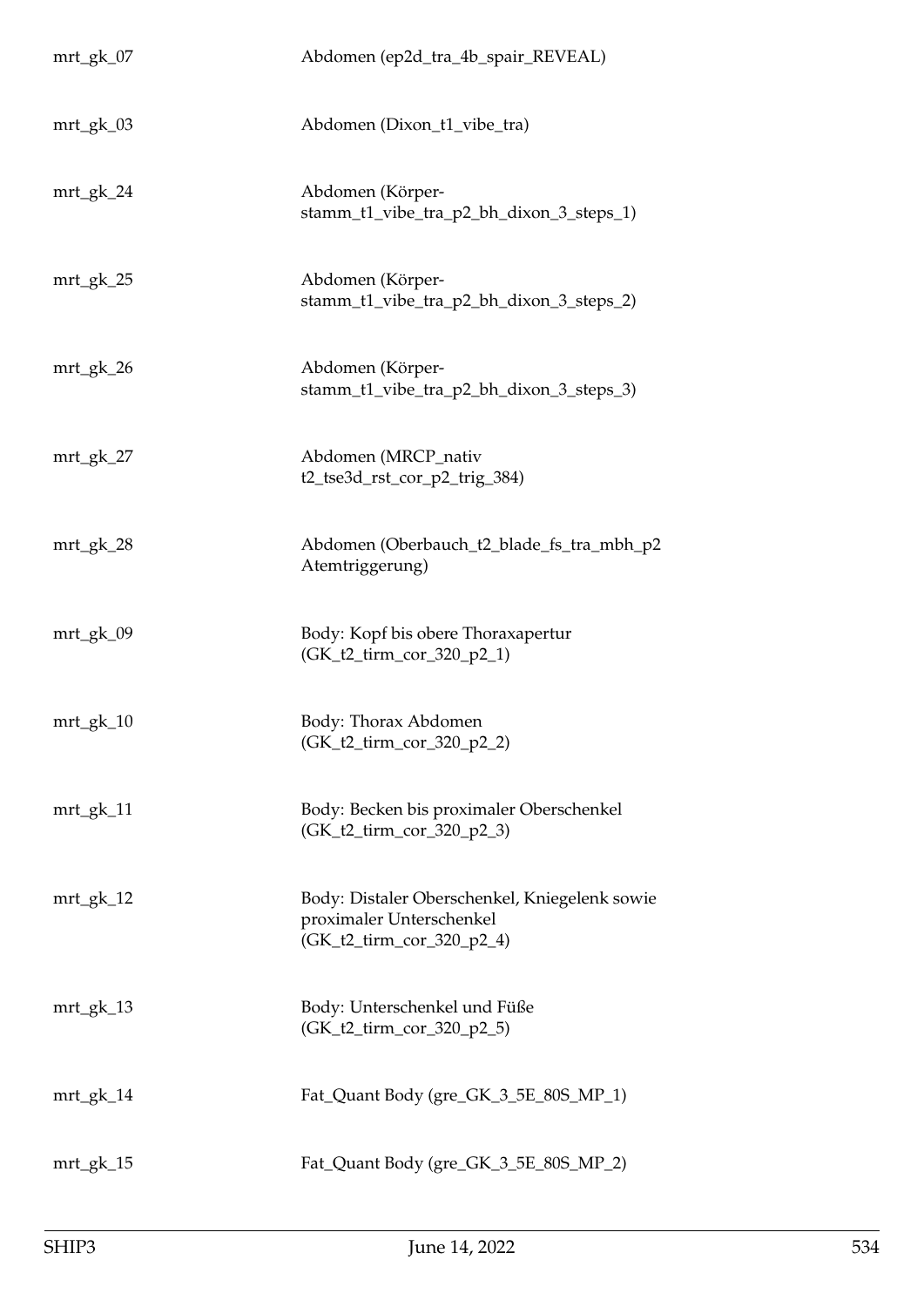| <b>MRTBEF</b><br><b>MRTGES</b> | <b>MRT</b> findings<br>MRT-Befundung: Zufallsbefundung |
|--------------------------------|--------------------------------------------------------|
| mrt_gk_36                      | Wirbelsäule (WS_t2_tse_sag_2)                          |
| mrt_gk_35                      | Wirbelsäule (WS_t2_tse_sag_1)                          |
| mrt_gk_34                      | Thorax (Thorax_vibe_no-fs_tra_bh)                      |
| $mrt_gk_3$                     | Thorax (Thorax_t2_haste_tra_bh_p2)                     |
| $mrt_gk_32$                    | Hals (t2_tse_tra_384_p2_Hals)                          |
| $mrt_gk_06$                    | Neuro (ep2d_pace_moco_Resting_State)                   |
| mrt_gk_05                      | Neuro (ep2d_fid_Resting State_bold_tra)                |
| mrt_gk_23                      | Neuro (Kopf_TOF_3D_multi-slab)                         |
| $mrt_gk_2$                     | Neuro (Kopf_t2_tse_tra)                                |
| mrt_gk_21                      | Neuro (Kopf_t2_swi3d_tra_p2_fast)                      |
| $mrt_gk_20$                    | Neuro (Kopf_t2_spc_irprep_tra_dark-fluid_p2)           |
| mrt_gk_19                      | Neuro (Kopf_t1_mpr_tra_iso_p2)                         |
| mrt_gk_18                      | Fat_Quant Body (gre_GK_3_5E_80S_MP_5)                  |
| mrt_gk_17                      | Fat_Quant Body (gre_GK_3_5E_80S_MP_4)                  |
| $mrt_gk_16$                    | Fat_Quant Body (gre_GK_3_5E_80S_MP_3)                  |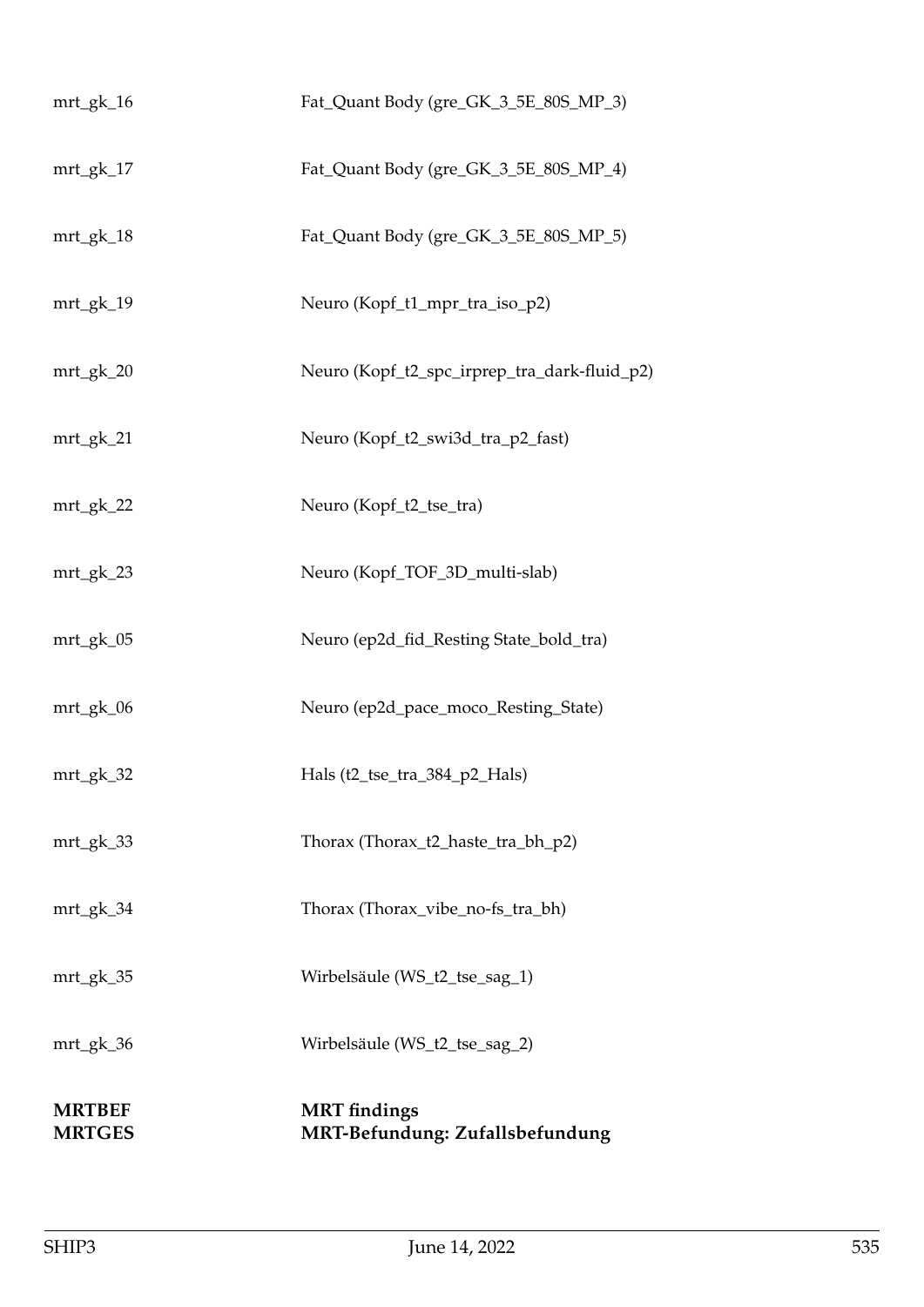| mrt_ges_beg             | start findings                                   |                                        |
|-------------------------|--------------------------------------------------|----------------------------------------|
| mrt_ges_usnr            | examiner number                                  |                                        |
| mrt_ges_bef             | MRT:Liegt ein mitteilungspflichtiger Befund vor? | $1 - Yes$<br>$0 - No$                  |
| mrt_ges_head_bef        | head                                             | $1 - Yes$<br>$0 - No$                  |
| mrt_ges_head_isch       | ischemia                                         | $1 - Yes$<br>$0 - No$                  |
| mrt_ges_head_isch_bek   | MRT: Vergleich zur Voruntersuchung               | $0 - New$<br>1 - Vorbekannt            |
| mrt_ges_head_isch_besch | MRT:Befundbeschreibung:                          |                                        |
| mrt_ges_head_isch_empf  | recommendation                                   |                                        |
| mrt_ges_head_haem       | MRT: Intrakranielle Blutung                      | $1 - Yes$<br>$0 - No$                  |
| mrt_ges_head_haem_bek   | MRT: Vergleich zur Voruntersuchung               | $0 - New$<br>1 - Vorbekannt            |
| mrt_ges_head_haem_besch | MRT:Befundbeschreibung:                          |                                        |
| mrt_ges_head_haem_empf  | recommendation                                   |                                        |
| mrt_ges_head_tum        | intracranial tumours                             | $1$ - $\operatorname{Yes}$<br>$0 - No$ |
| mrt_ges_head_tum_bek    | MRT: Vergleich zur Voruntersuchung               | $0 - New$<br>1 - Vorbekannt            |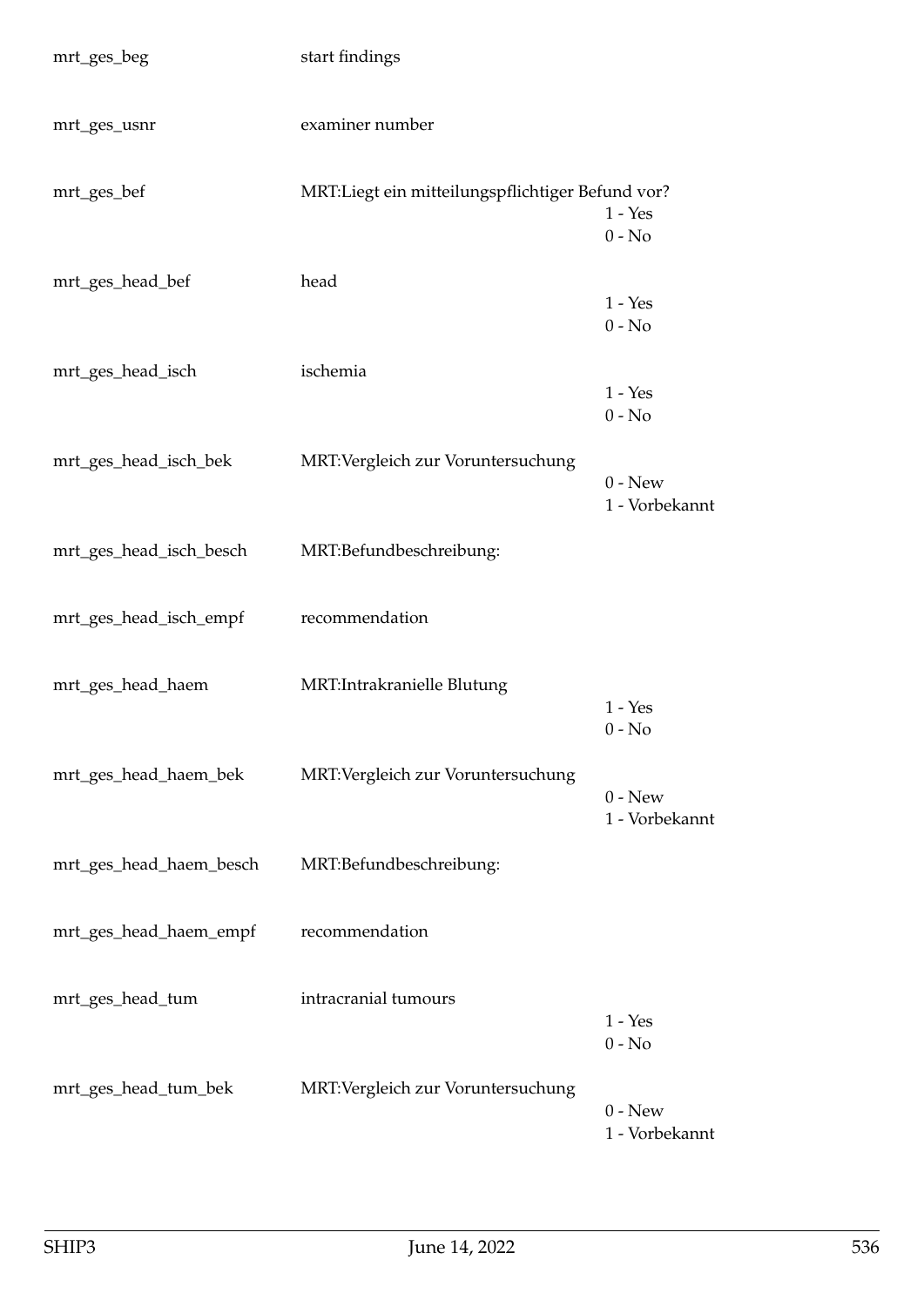| mrt_ges_head_tum_besch  | MRT:Befundbeschreibung:            |                             |
|-------------------------|------------------------------------|-----------------------------|
| mrt_ges_head_tum_empf   | recommendation                     |                             |
| mrt_ges_head_pile       | pituitary lesion                   | $1 - Yes$<br>$0 - No$       |
| mrt_ges_head_pile_bek   | MRT: Vergleich zur Voruntersuchung | $0 - New$<br>1 - Vorbekannt |
| mrt_ges_head_pile_besch | MRT:Befundbeschreibung:            |                             |
| mrt_ges_head_pile_empf  | recommendation                     |                             |
| mrt_ges_head_hyce       | hydrocephalus                      | $1 - Yes$<br>$0 - No$       |
| mrt_ges_head_hyce_bek   | MRT: Vergleich zur Voruntersuchung | $0 - New$<br>1 - Vorbekannt |
| mrt_ges_head_hyce_besch | MRT:Befundbeschreibung:            |                             |
| mrt_ges_head_hyce_empf  | recommendation                     |                             |
| mrt_ges_head_vama       | vascular malformations             | $1 - Yes$<br>$0 - No$       |
| mrt_ges_head_vama_bek   | MRT: Vergleich zur Voruntersuchung | $0 - New$<br>1 - Vorbekannt |
| mrt_ges_head_vama_besch | MRT:Befundbeschreibung:            |                             |
| mrt_ges_head_vama_empf  | recommendation                     |                             |
| mrt_ges_head_misc       | miscellany                         | $1 - Yes$                   |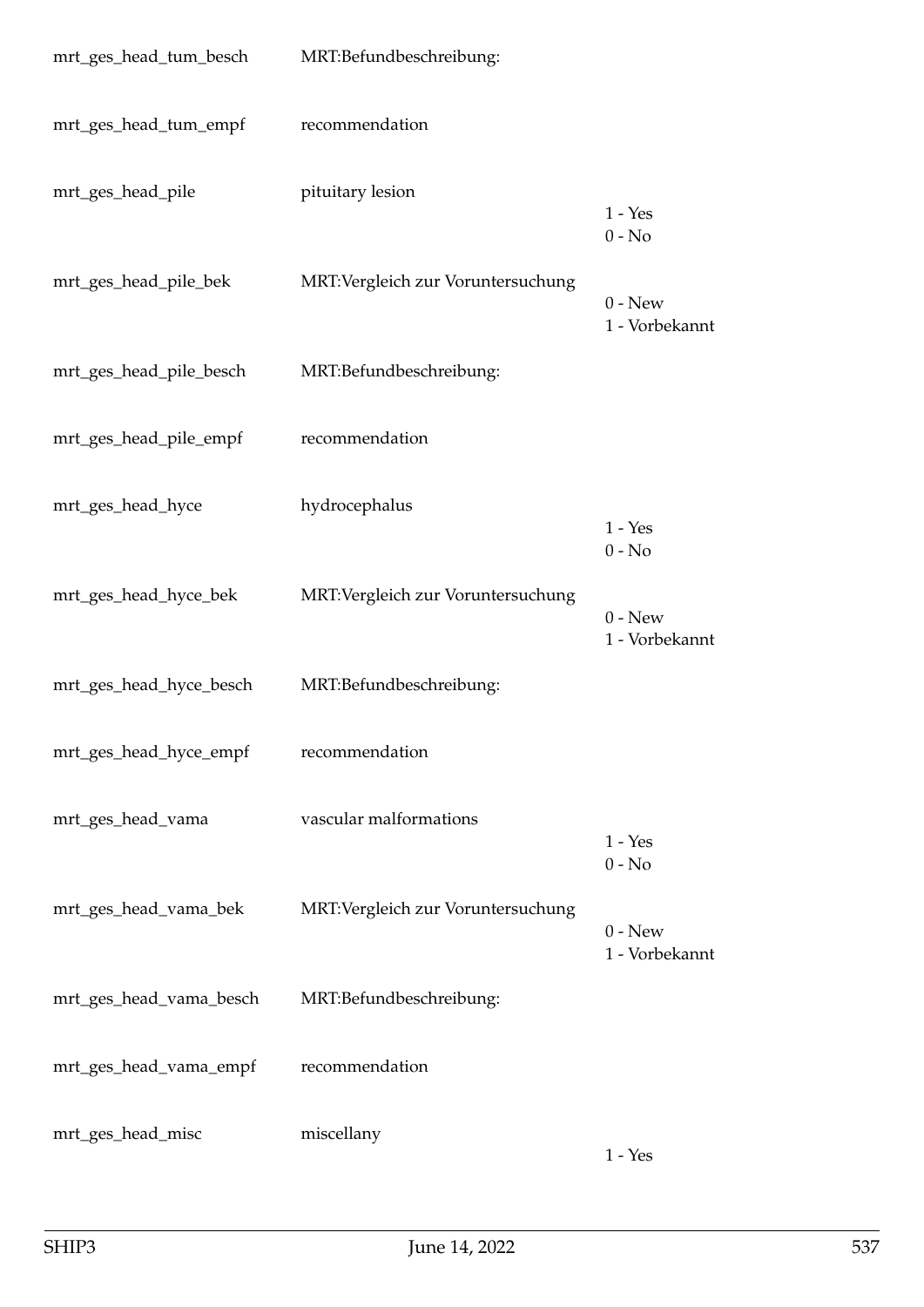| mrt_ges_head_misc_bek   | MRT: Vergleich zur Voruntersuchung                                     | $0$ - New<br>1 - Vorbekannt |
|-------------------------|------------------------------------------------------------------------|-----------------------------|
| mrt_ges_head_misc_besch | MRT:Befundbeschreibung:                                                |                             |
| mrt_ges_head_misc_empf  | recommendation                                                         |                             |
| mrt_ges_neck_bef        | neck                                                                   | $1 - yes$<br>$0 - no$       |
| mrt_ges_neck_nohl       | cystic and solid lesion of naso-, oro-,<br>hypopharynx, larynx         | $1 - Yes$<br>$0 - No$       |
| mrt_ges_neck_nohl_bek   | MRT: Vergleich zur Voruntersuchung                                     | $0 - New$<br>1 - Vorbekannt |
| mrt_ges_neck_nohl_besch | MRT:Befundbeschreibung:                                                |                             |
| mrt_ges_neck_nohl_empf  | recommendation                                                         |                             |
| mrt_ges_neck_sagl       | cystic and solid lesion of salivary glands                             | $1 - Yes$<br>$0 - No$       |
| mrt_ges_neck_sagl_bek   | MRT: Vergleich zur Voruntersuchung                                     | $0 - New$<br>1 - Vorbekannt |
| mrt_ges_neck_sagl_besch | MRT:Befundbeschreibung:                                                |                             |
| mrt_ges_neck_sagl_empf  | recommendation                                                         |                             |
| mrt_ges_neck_thgl       | MRT:Schilddrüse (Struma mit Tracheaeinengung,<br>solide Raumforderung) | $1 - Yes$<br>$0 - No$       |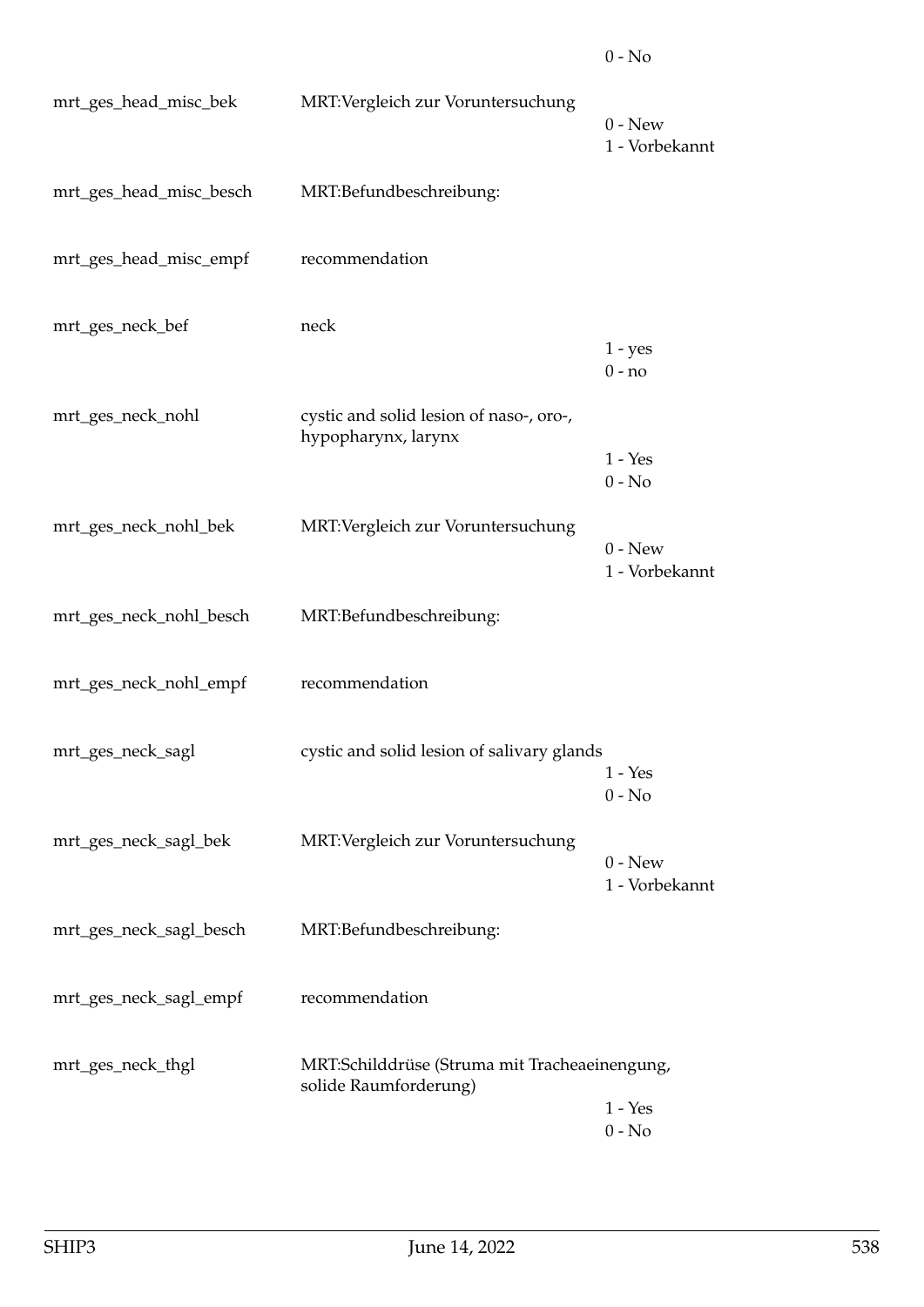| mrt_ges_neck_thgl_bek   | MRT:Vergleich zur Voruntersuchung      | $0 - New$<br>1 - Vorbekannt |
|-------------------------|----------------------------------------|-----------------------------|
| mrt_ges_neck_thgl_besch | MRT:Befundbeschreibung:                |                             |
| mrt_ges_neck_thgl_empf  | recommendation                         |                             |
| mrt_ges_neck_lyap       | cervical lymphadenopathy (>15 mm SD)   | $1 - Yes$<br>$0 - No$       |
| mrt_ges_neck_lyap_bek   | MRT: Vergleich zur Voruntersuchung     | $0 - New$<br>1 - Vorbekannt |
| mrt_ges_neck_lyap_besch | MRT:Befundbeschreibung:                |                             |
| mrt_ges_neck_lyap_empf  | recommendation                         |                             |
| mrt_ges_neck_misc       | miscellany                             | $1 - Yes$<br>$0 - No$       |
| mrt_ges_neck_misc_bek   | MRT: Vergleich zur Voruntersuchung     | $0 - New$<br>1 - Vorbekannt |
| mrt_ges_neck_misc_besch | MRT:Befundbeschreibung:                |                             |
| mrt_ges_neck_misc_empf  | recommendation                         |                             |
| mrt_ges_thor_bef        | thorax                                 | $1 - Yes$<br>$0 - No$       |
| mrt_ges_thor_ipso       | intrapulmonary space occupying (>5 mm) | $1 - Yes$<br>$0 - No$       |
| mrt_ges_thor_ipso_bek   | MRT: Vergleich zur Voruntersuchung     | $0$ - New<br>1 - Vorbekannt |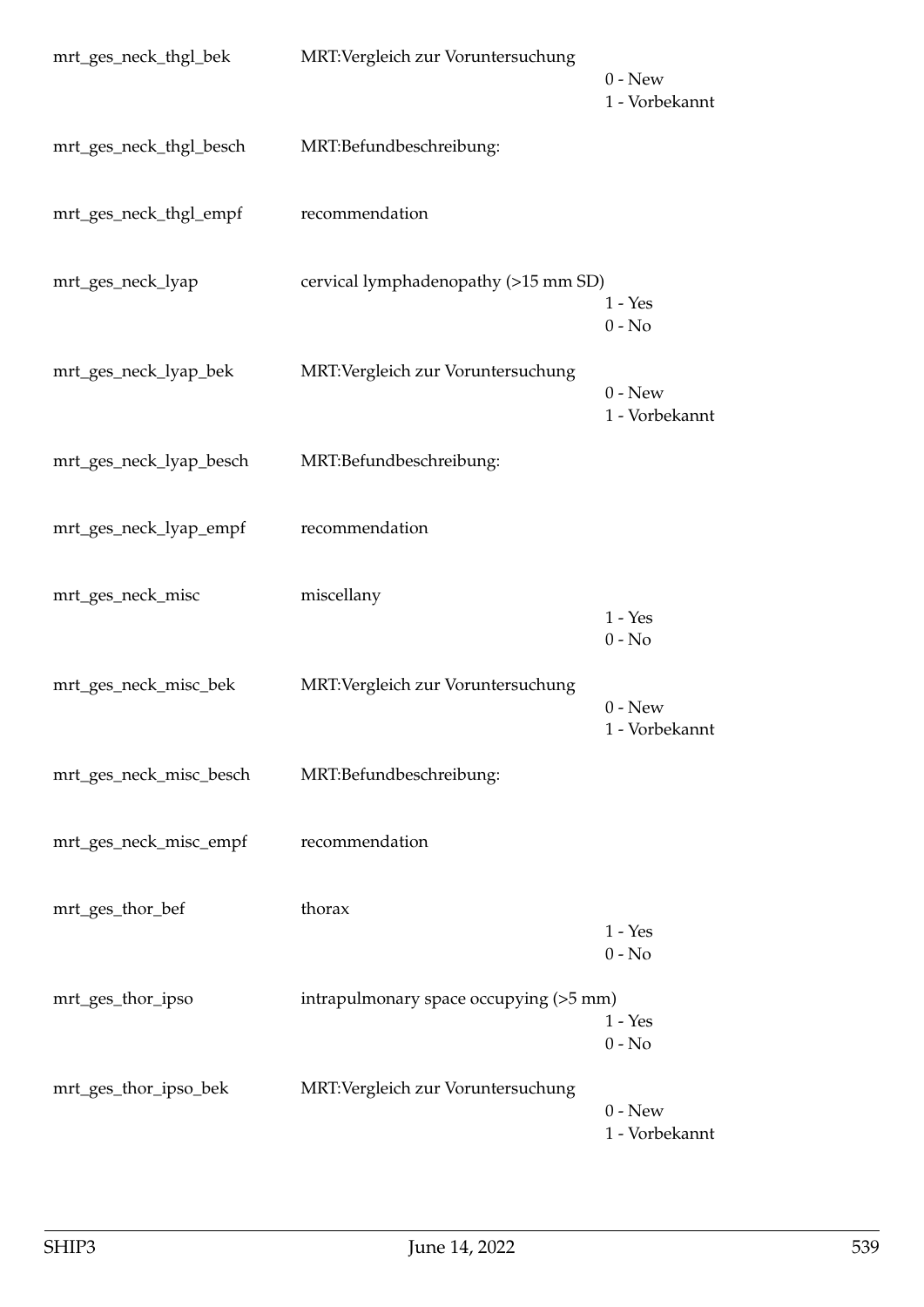| mrt_ges_thor_ipso_besch                            | MRT:Befundbeschreibung:                                                           |                             |
|----------------------------------------------------|-----------------------------------------------------------------------------------|-----------------------------|
| mrt_ges_thor_ipso_empf                             | recommendation                                                                    |                             |
| mrt_ges_thor_epvd                                  | extended pulmonary ventilation disorders or<br>infiltrates                        |                             |
|                                                    |                                                                                   | $1 - Yes$<br>$0 - No$       |
| mrt_ges_thor_epvd_bek                              | MRT: Vergleich zur Voruntersuchung                                                | $0$ - New<br>1 - Vorbekannt |
| mrt_ges_thor_epvd_besch                            | MRT:Befundbeschreibung:                                                           |                             |
| mrt_ges_thor_epvd_empf                             | recommendation                                                                    |                             |
| mrt_ges_thor_hmalyap                               | hilar, mediastinal or axillary lymphadenopathy<br>(>15 mm SD) and space occupying |                             |
|                                                    |                                                                                   | $1 - Yes$<br>$0 - No$       |
| mrt_ges_thor_hmalyap_bek                           | MRT: Vergleich zur Voruntersuchung                                                | $0$ - New<br>1 - Vorbekannt |
| mrt_ges_thor_hmalyap_besch MRT:Befundbeschreibung: |                                                                                   |                             |
| mrt_ges_thor_hmalyap_empf                          | recommendation                                                                    |                             |
| mrt_ges_thor_plpr                                  | pleural processes (effusion, space occupying)                                     | $1 - Yes$<br>$0 - No$       |
| mrt_ges_thor_plpr_bek                              | MRT: Vergleich zur Voruntersuchung                                                | $0$ - New<br>1 - Vorbekannt |
| mrt_ges_thor_plpr_besch                            | MRT:Befundbeschreibung:                                                           |                             |
| mrt_ges_thor_plpr_empf                             | recommendation                                                                    |                             |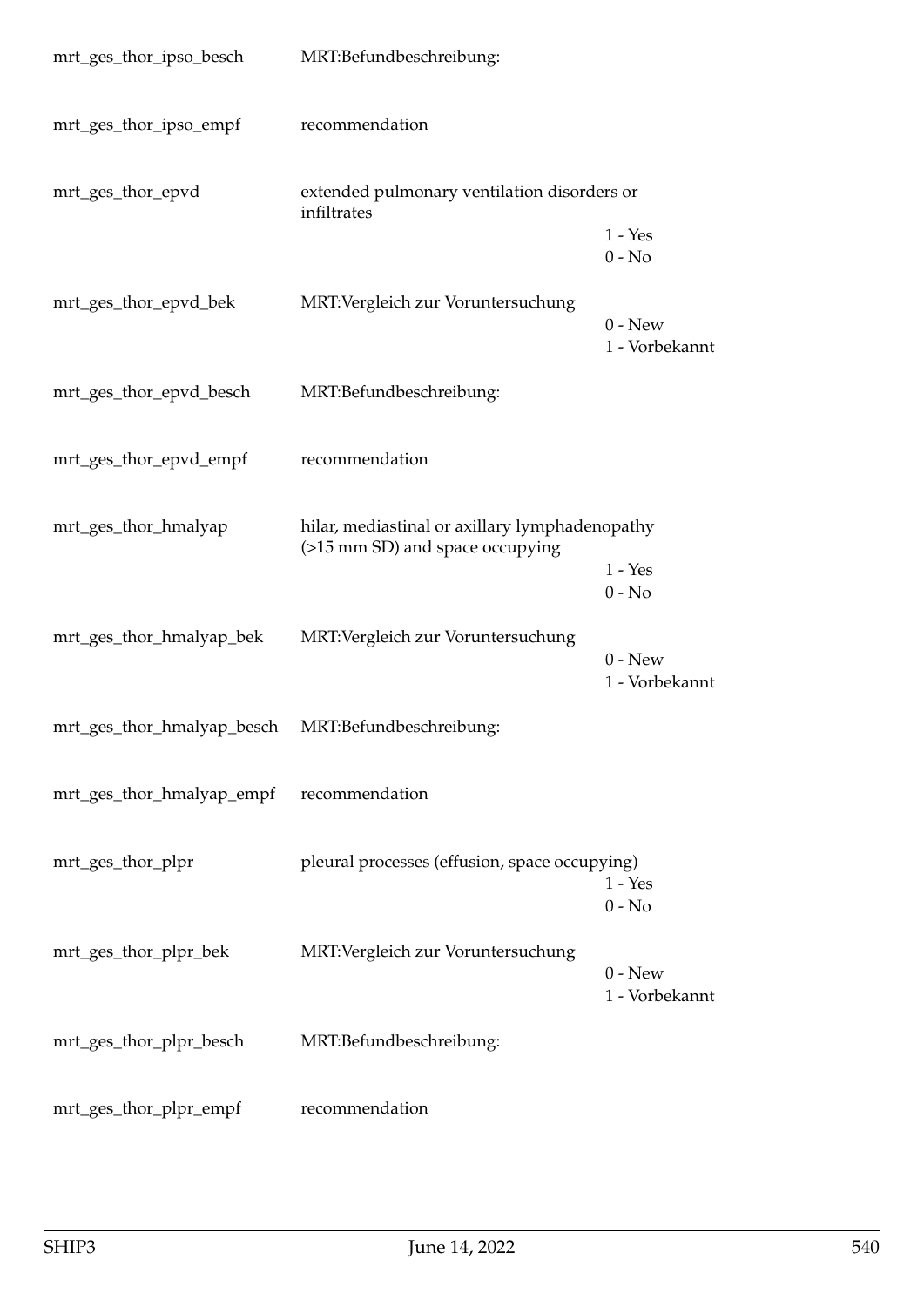| mrt_ges_thor_misc        | miscellany                                                               | $1 - Yes$                   |
|--------------------------|--------------------------------------------------------------------------|-----------------------------|
|                          |                                                                          | $0 - No$                    |
| mrt_ges_thor_misc_bek    | MRT: Vergleich zur Voruntersuchung                                       | $0 - New$<br>1 - Vorbekannt |
| mrt_ges_thor_misc_besch  | MRT:Befundbeschreibung:                                                  |                             |
| mrt_ges_thor_misc_empf   | recommendation                                                           |                             |
| mrt_ges_uagit_bef        | upper abdomen and gastro-intestinal tract                                | $1 - Yes$                   |
|                          |                                                                          | $0 - No$                    |
| mrt_ges_uagit_liv        | liver (cystic or solid liver lesions, structural<br>parenchymal changes) |                             |
|                          |                                                                          | $1 - Yes$<br>$0 - No$       |
|                          |                                                                          |                             |
| mrt_ges_uagit_liv_bek    | MRT: Vergleich zur Voruntersuchung                                       | $0 - New$<br>1 - Vorbekannt |
| mrt_ges_uagit_liv_besch  | MRT:Befundbeschreibung:                                                  |                             |
| mrt_ges_uagit_liv_empf   | recommendation                                                           |                             |
| mrt_ges_uagit_bidu       | bile ducts (cholestasis, chronic cholecystitis)                          | $1 - Yes$<br>$0 - No$       |
| mrt_ges_uagit_bidu_bek   | MRT: Vergleich zur Voruntersuchung                                       | $0 - New$<br>1 - Vorbekannt |
| mrt_ges_uagit_bidu_besch | MRT:Befundbeschreibung:                                                  |                             |
| mrt_ges_uagit_bidu_empf  | recommendation                                                           |                             |
| mrt_ges_uagit_panc       | pancreas (lesions)                                                       | $1 - Yes$<br>$0 - No$       |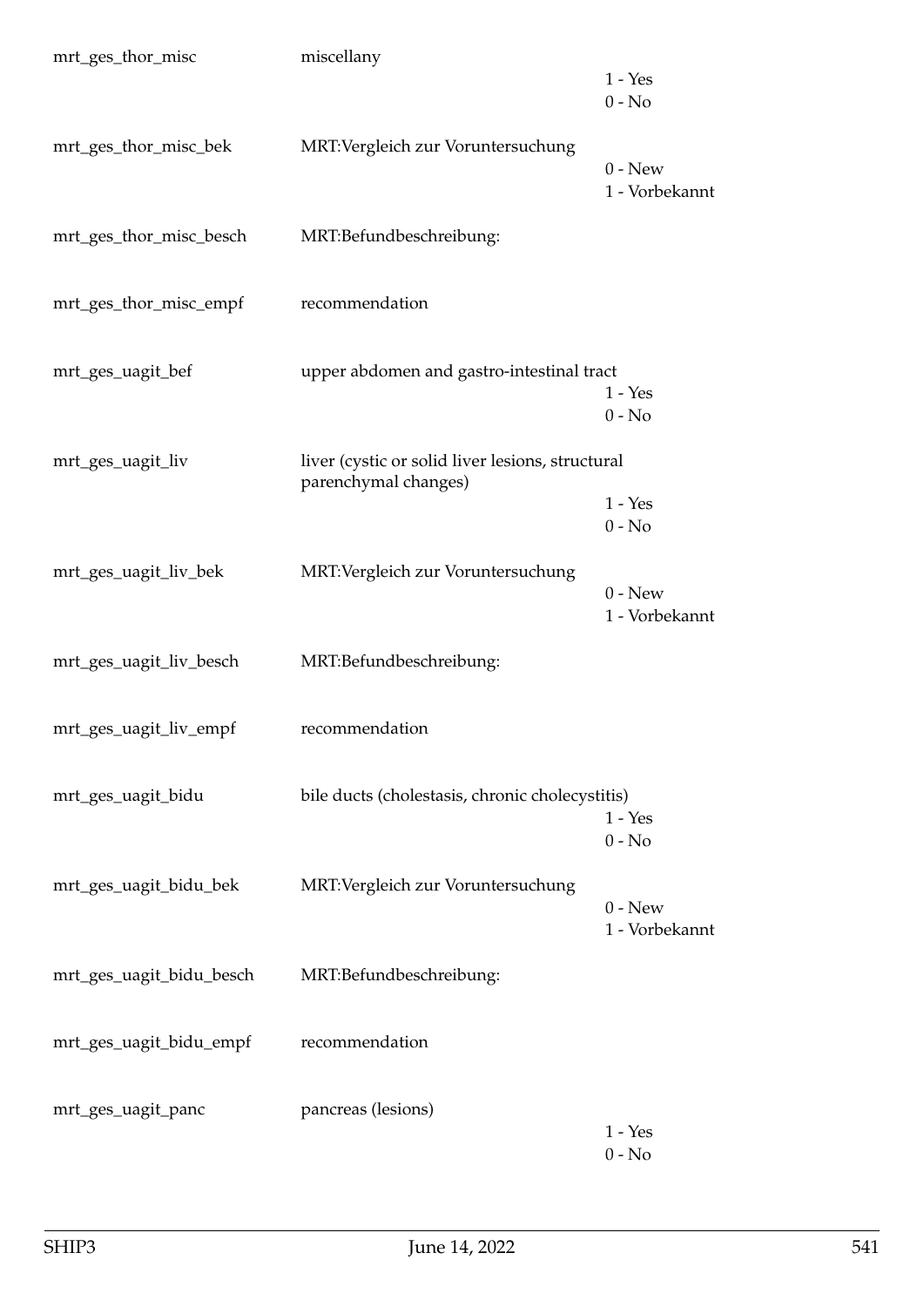| mrt_ges_uagit_panc_bek   | MRT: Vergleich zur Voruntersuchung                           |                             |
|--------------------------|--------------------------------------------------------------|-----------------------------|
|                          |                                                              | $0 - New$<br>1 - Vorbekannt |
| mrt_ges_uagit_panc_besch | MRT:Befundbeschreibung:                                      |                             |
| mrt_ges_uagit_panc_empf  | recommendation                                               |                             |
| mrt_ges_uagit_sple       | spleen (lesion/splenomegaly in combination<br>with lymphoma) |                             |
|                          |                                                              | $1 - Yes$<br>$0 - No$       |
| mrt_ges_uagit_sple_bek   | MRT: Vergleich zur Voruntersuchung                           | $0 - New$<br>1 - Vorbekannt |
| mrt_ges_uagit_sple_besch | MRT:Befundbeschreibung:                                      |                             |
| mrt_ges_uagit_sple_empf  | recommendation                                               |                             |
| mrt_ges_uagit_git        | gastro-intestinal tract (space occupying, large<br>hernias)  |                             |
|                          |                                                              | $1 - Yes$<br>$0 - No$       |
| mrt_ges_uagit_git_bek    | MRT: Vergleich zur Voruntersuchung                           | $0 - New$<br>1 - Vorbekannt |
| mrt_ges_uagit_git_besch  | MRT:Befundbeschreibung:                                      |                             |
| mrt_ges_uagit_git_empf   | recommendation                                               |                             |
| mrt_ges_uagit_aplyap     | abdominal or pelvine lymphadenopathy (>15<br>mm SD)          |                             |
|                          |                                                              | $1 - Yes$<br>$0 - No$       |
| mrt_ges_uagit_aplyap_bek | MRT: Vergleich zur Voruntersuchung                           | $0$ - New<br>1 - Vorbekannt |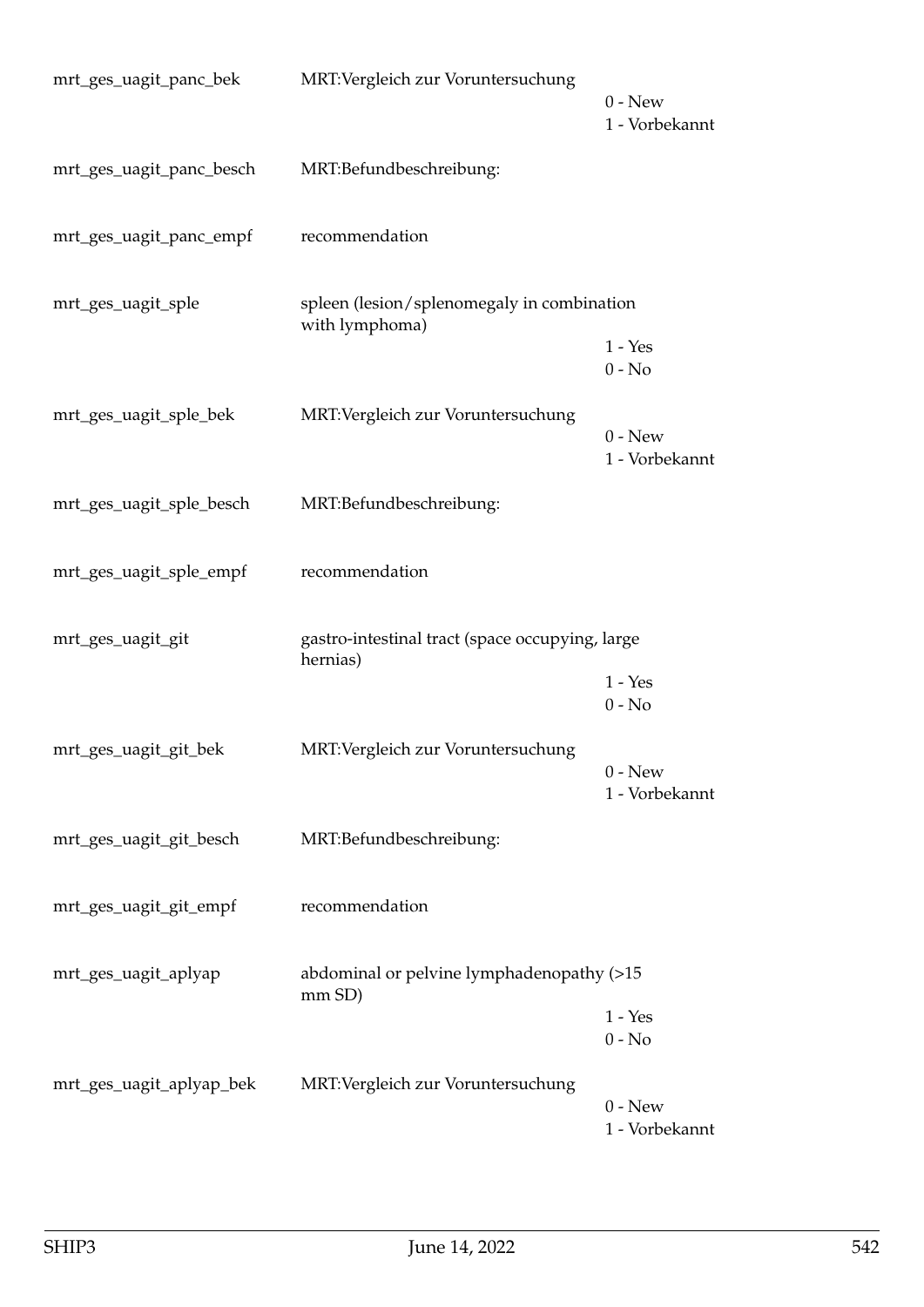| mrt_ges_uagit_aplyap_besch MRT:Befundbeschreibung: |                                                |                             |
|----------------------------------------------------|------------------------------------------------|-----------------------------|
| mrt_ges_uagit_aplyap_empf                          | recommendation                                 |                             |
| mrt_ges_uagit_misc                                 | miscellany                                     | $1 - Yes$<br>$0 - No$       |
| mrt_ges_uagit_misc_bek                             | MRT: Vergleich zur Voruntersuchung             | $0 - New$<br>1 - Vorbekannt |
| mrt_ges_uagit_misc_besch                           | MRT:Befundbeschreibung:                        |                             |
| mrt_ges_uagit_misc_empf                            | recommendation                                 |                             |
| mrt_ges_uros_bef                                   | urological system                              | $1 - Yes$<br>$0 - No$       |
| mrt_ges_uros_kid                                   | kidney (kidney cysts >Bosniak 2f, renal tumor) | $1 - Yes$<br>$0 - No$       |
| mrt_ges_uros_kid_bek                               | MRT: Vergleich zur Voruntersuchung             | $0 - New$<br>1 - Vorbekannt |
| mrt_ges_uros_kid_besch                             | MRT:Befundbeschreibung:                        |                             |
| mrt_ges_uros_kid_empf                              | recommendation                                 |                             |
| mrt_ges_uros_adgl                                  | adrenal glands (space occupying >1 cm)         | $1 - Yes$<br>$0 - No$       |
| mrt_ges_uros_adgl_bek                              | MRT: Vergleich zur Voruntersuchung             | $0 - New$<br>1 - Vorbekannt |
| mrt_ges_uros_adgl_besch                            | MRT:Befundbeschreibung:                        |                             |
| mrt_ges_uros_adgl_empf                             | recommendation                                 |                             |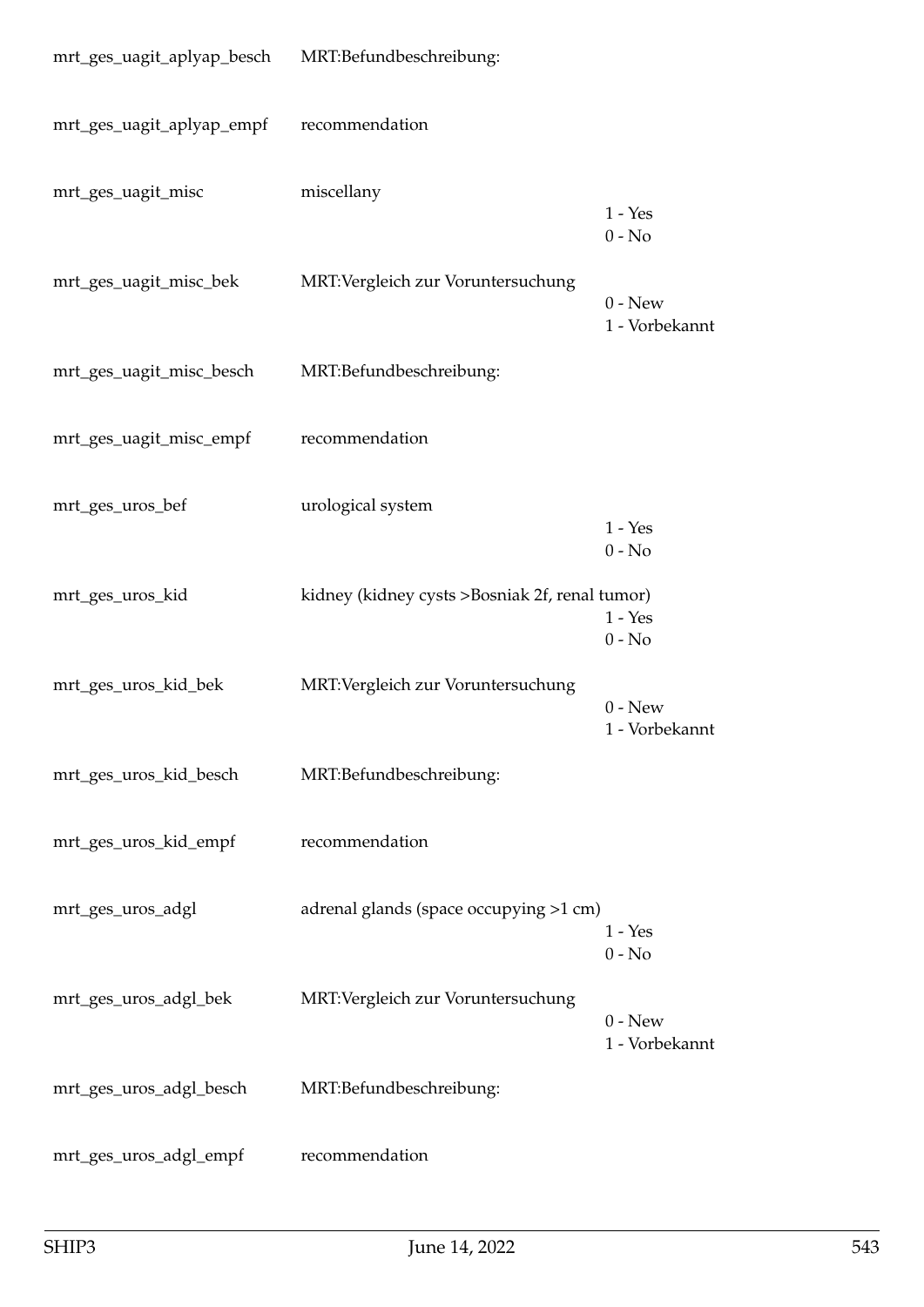| mrt_ges_uros_hyne       | hydronephrosis                                                        | $1 - Yes$<br>$0 - No$       |
|-------------------------|-----------------------------------------------------------------------|-----------------------------|
| mrt_ges_uros_hyne_bek   | MRT:Vergleich zur Voruntersuchung                                     | $0$ - New<br>1 - Vorbekannt |
| mrt_ges_uros_hyne_besch | MRT:Befundbeschreibung:                                               |                             |
| mrt_ges_uros_hyne_empf  | recommendation                                                        |                             |
| mrt_ges_uros_blad       | bladder (space occupying)                                             | $1 - Yes$<br>$0 - No$       |
| mrt_ges_uros_blad_bek   | MRT: Vergleich zur Voruntersuchung                                    | $0 - New$<br>1 - Vorbekannt |
| mrt_ges_uros_blad_besch | MRT:Befundbeschreibung:                                               |                             |
| mrt_ges_uros_blad_empf  | recommendation                                                        |                             |
| mrt_ges_uros_misc       | miscellany                                                            | $1 - Yes$<br>$0 - No$       |
| mrt_ges_uros_misc_bek   | MRT: Vergleich zur Voruntersuchung                                    | $0 - New$<br>1 - Vorbekannt |
| mrt_ges_uros_misc_besch | MRT:Befundbeschreibung:                                               |                             |
| mrt_ges_uros_misc_empf  | recommendation                                                        |                             |
| mrt_ges_mgo_bef         | male genital organs                                                   | $1 - Yes$<br>$0 - No$       |
| mrt_ges_mgo_pros        | MRT:Prostata (intravesicales Wachstum,<br>malignomverdächtige Läsion) |                             |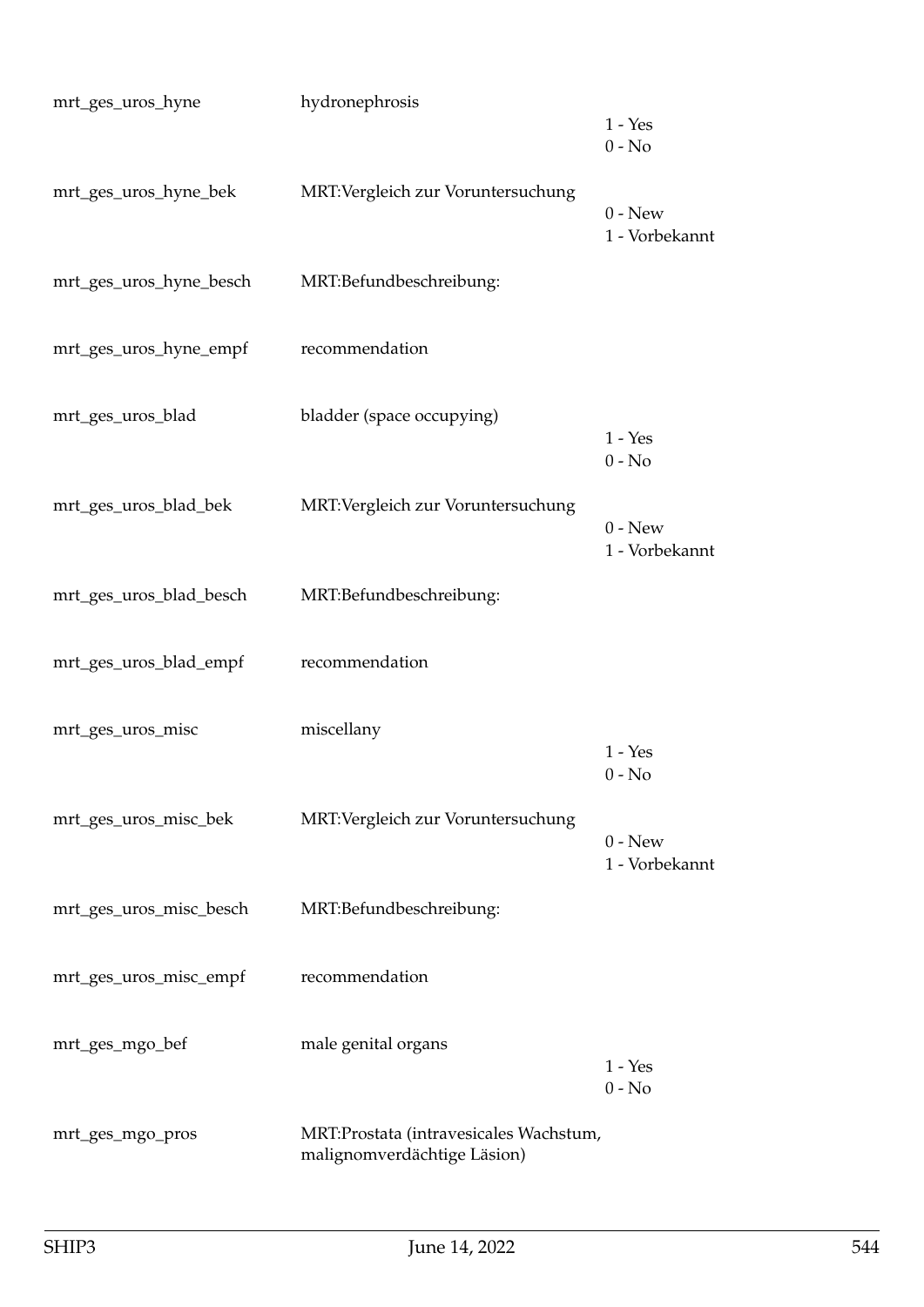|                        |                                            | $1 - Yes$<br>$0 - No$       |
|------------------------|--------------------------------------------|-----------------------------|
| mrt_ges_mgo_pros_bek   | MRT: Vergleich zur Voruntersuchung         | $0 - New$<br>1 - Vorbekannt |
| mrt_ges_mgo_pros_besch | MRT:Befundbeschreibung:                    |                             |
| mrt_ges_mgo_pros_empf  | recommendation                             |                             |
| mrt_ges_mgo_ctes       | changes of testicles, epididymis, scrotum  | $1 - Yes$<br>$0 - No$       |
| mrt_ges_mgo_ctes_bek   | MRT: Vergleich zur Voruntersuchung         | $0 - New$<br>1 - Vorbekannt |
| mrt_ges_mgo_ctes_besch | MRT:Befundbeschreibung:                    |                             |
| mrt_ges_mgo_ctes_empf  | recommendation                             |                             |
| mrt_ges_fgo_bef        | female genital organs                      | $1 - Yes$<br>$0 - No$       |
| mrt_ges_fgo_utc        | uterus and cervix                          | $1 - Yes$<br>$0 - No$       |
| mrt_ges_fgo_utc_bek    | MRT: Vergleich zur Voruntersuchung         | $0 - New$<br>1 - Vorbekannt |
| mrt_ges_fgo_utc_besch  | MRT:Befundbeschreibung:                    |                             |
| mrt_ges_fgo_utc_empf   | recommendation                             |                             |
| mrt_ges_fgo_ovar       | ovaries (difficult zysts, space occupying) | $1 - Yes$<br>$0 - No$       |
| mrt_ges_fgo_ovar_bek   | MRT: Vergleich zur Voruntersuchung         |                             |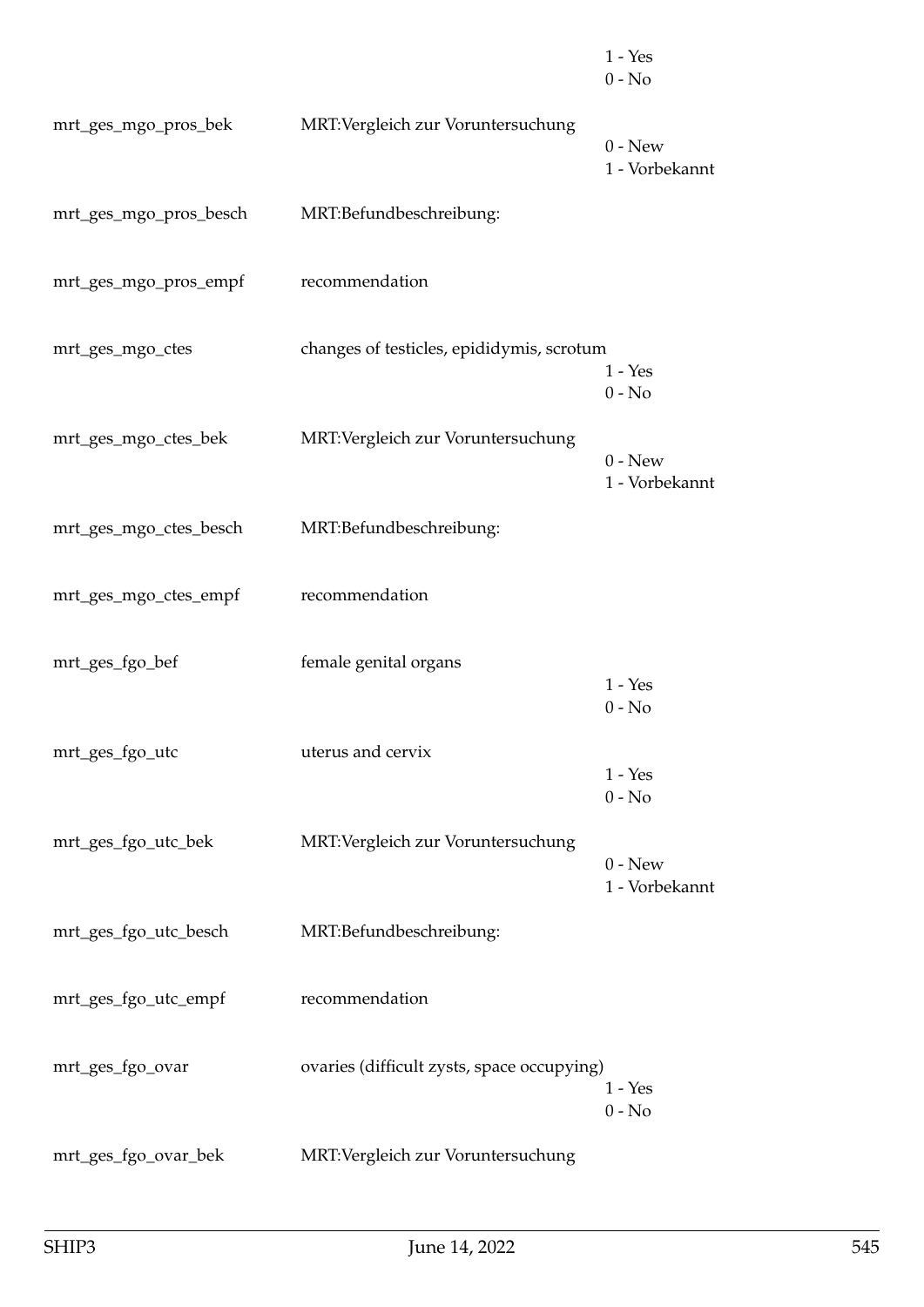$0 - New$ 1 - Vorbekannt mrt\_ges\_fgo\_ovar\_besch MRT:Befundbeschreibung: mrt\_ges\_fgo\_ovar\_empf recommendation mrt\_ges\_fgo\_bre lesion of the breasts >BI-RADS 3 1 - Yes 0 - No mrt ges fgo bre bek MRT:Vergleich zur Voruntersuchung  $0 - New$ 1 - Vorbekannt mrt\_ges\_fgo\_bre\_besch MRT:Befundbeschreibung: mrt\_ges\_fgo\_bre\_empf recommendation mrt\_ges\_fgo\_misc miscellany 1 - yes 0 - no mrt\_ges\_fgo\_misc\_bek MRT:Vergleich zur Voruntersuchung  $0 - New$ 1 - Vorbekannt mrt\_ges\_fgo\_misc\_besch MRT:Befundbeschreibung: mrt\_ges\_fgo\_misc\_empf recommendation mrt\_ges\_mss\_bef musculoskeletal system 1 - yes  $0 - no$ mrt\_ges\_mss\_iso intraspinal space occupying  $1 - yes$ 0 - no mrt\_ges\_mss\_iso\_bek MRT:Vergleich zur Voruntersuchung 0 - New 1 - Vorbekannt mrt\_ges\_mss\_iso\_besch MRT:Befundbeschreibung: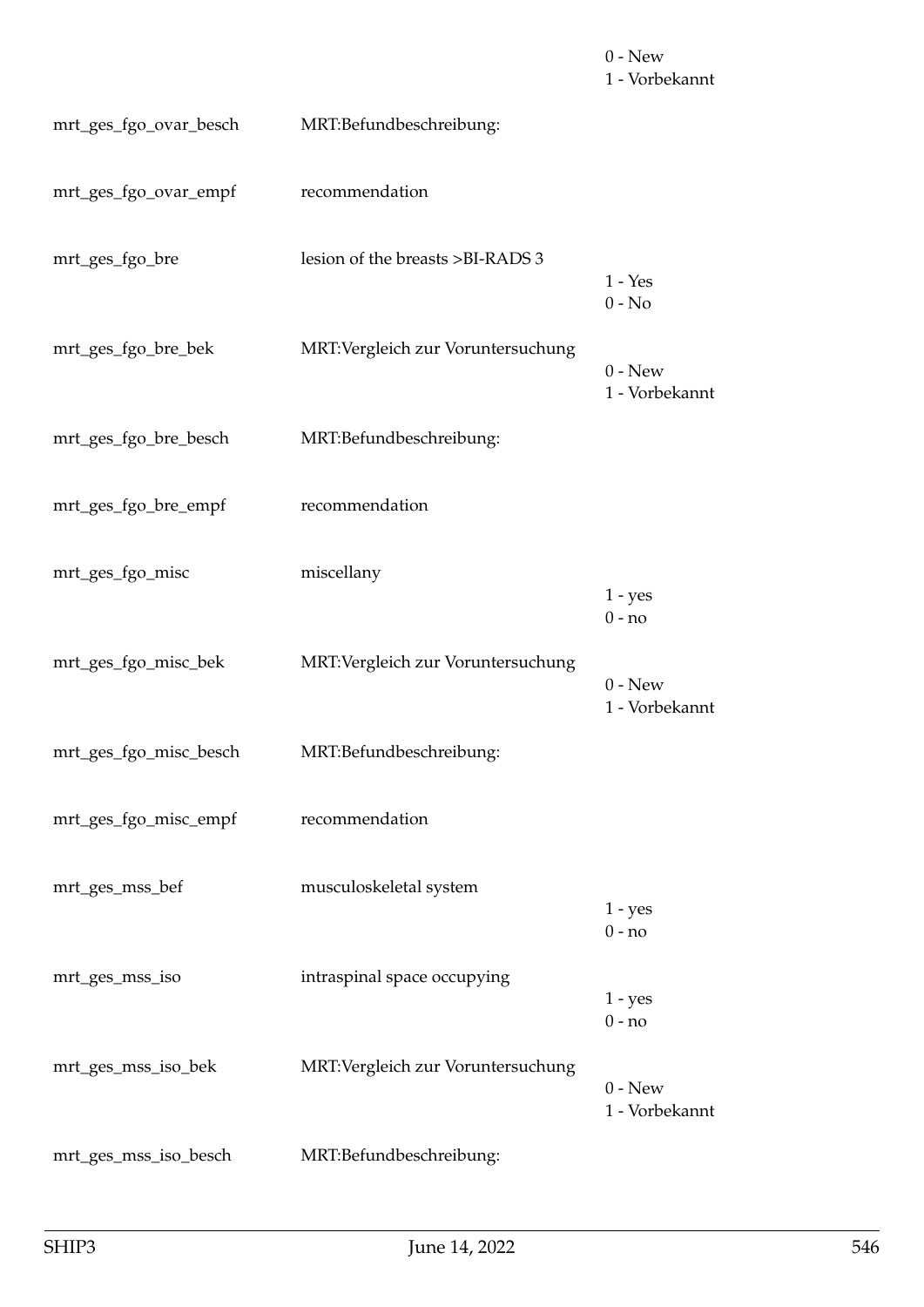| mrt_ges_mss_iso_empf   | recommendation                                             |                             |
|------------------------|------------------------------------------------------------|-----------------------------|
| mrt_ges_mss_sten       | MRT: Absolute Spinalkanalstenosen mit<br>Myelonkompression | $1 - yes$                   |
|                        |                                                            | $0 - no$                    |
| mrt_ges_mss_sten_bek   | MRT: Vergleich zur Voruntersuchung                         | $0 - New$<br>1 - Vorbekannt |
| mrt_ges_mss_sten_besch | MRT:Befundbeschreibung:                                    |                             |
| mrt_ges_mss_sten_empf  | recommendation                                             |                             |
| mrt_ges_mss_bole       | bone lesions                                               | $1 - yes$<br>$0 - no$       |
|                        |                                                            |                             |
| mrt_ges_mss_bole_bek   | MRT: Vergleich zur Voruntersuchung                         | $0 - New$<br>1 - Vorbekannt |
| mrt_ges_mss_bole_besch | MRT:Befundbeschreibung:                                    |                             |
| mrt_ges_mss_bole_empf  | recommendation                                             |                             |
| mrt_ges_mss_stpr       | soft-tissue processes                                      | $1 - yes$                   |
|                        |                                                            | $0 - no$                    |
| mrt_ges_mss_stpr_bek   | MRT: Vergleich zur Voruntersuchung                         | $0 - New$<br>1 - Vorbekannt |
| mrt_ges_mss_stpr_besch | MRT:Befundbeschreibung:                                    |                             |
| mrt_ges_mss_stpr_empf  | recommendation                                             |                             |
| mrt_ges_mss_mw6        | MRT:MW6 - Sonstiges                                        | $1 - yes$                   |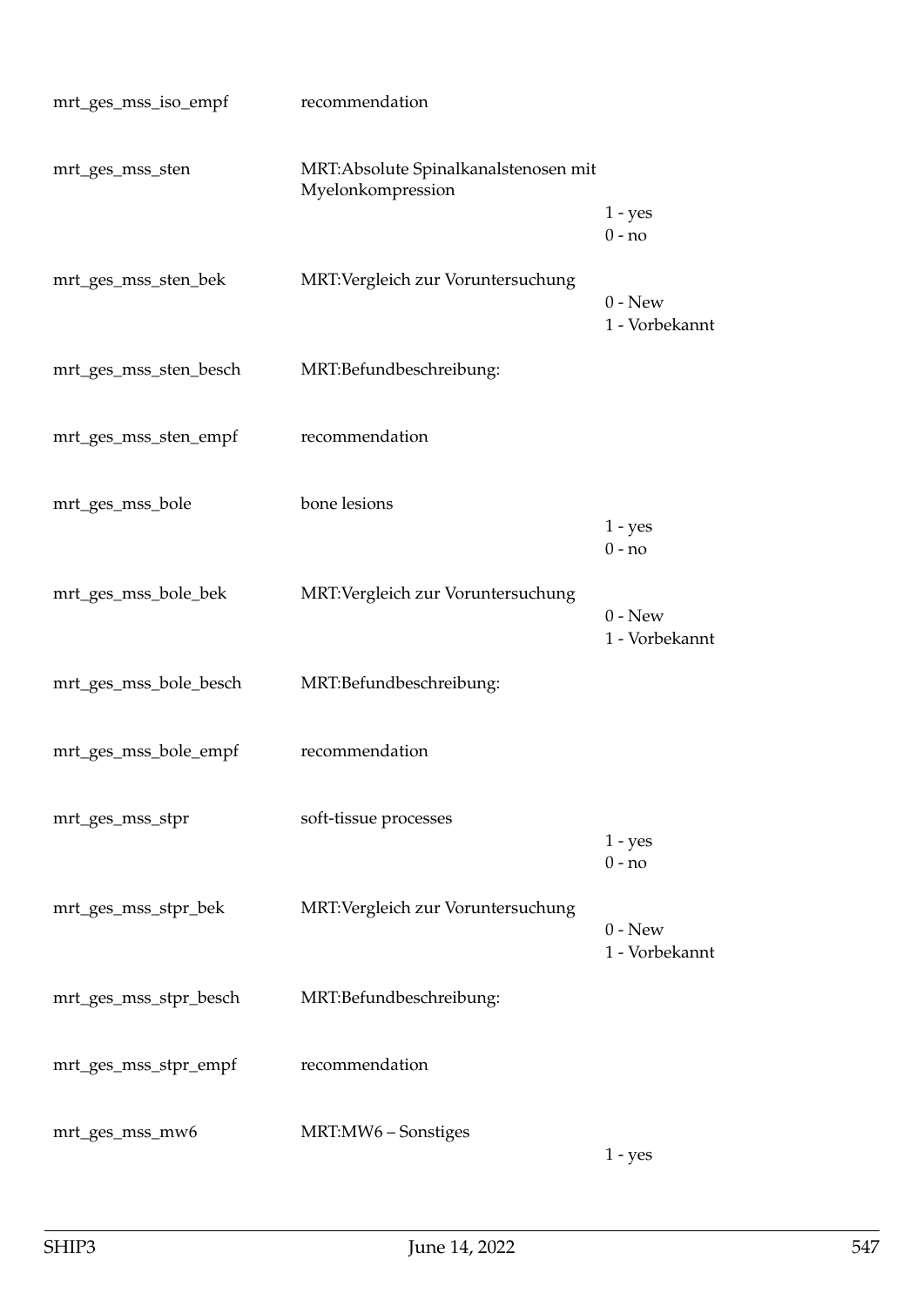| mrt_ges_mss_mw6_bek      | MRT: Vergleich zur Voruntersuchung  | $0$ - New<br>1 - Vorbekannt |
|--------------------------|-------------------------------------|-----------------------------|
| mrt_ges_mss_mw6_besch    | MRT:Befundbeschreibung:             |                             |
| mrt_ges_mss_mw6_empf     | recommendation                      |                             |
| mrt_ges_heve_bef         | heart- and vessels                  | $1 - yes$<br>$0 - no$       |
| mrt_ges_heve_heart       | heart                               | $1 - yes$<br>$0 - no$       |
| mrt_ges_heve_heart_bek   | MRT: Vergleich zur Voruntersuchung  | $0 - New$<br>1 - Vorbekannt |
| mrt_ges_heve_heart_besch | MRT:Befundbeschreibung:             |                             |
| mrt_ges_heve_heart_empf  | recommendation                      |                             |
| mrt_ges_heve_vic         | vessels - intracranial and cervical | $1 - yes$<br>$0 - no$       |
| mrt_ges_heve_vic_bek     | MRT:Vergleich zur Voruntersuchung   | $0 - New$<br>1 - Vorbekannt |
| mrt_ges_heve_vic_besch   | MRT:Befundbeschreibung:             |                             |
| mrt_ges_heve_vic_empf    | recommendation                      |                             |
| mrt_ges_heve_vth         | vessels - thoracic                  | $1 - yes$<br>$0 - no$       |
| mrt_ges_heve_vth_bek     | MRT: Vergleich zur Voruntersuchung  | $0 - New$                   |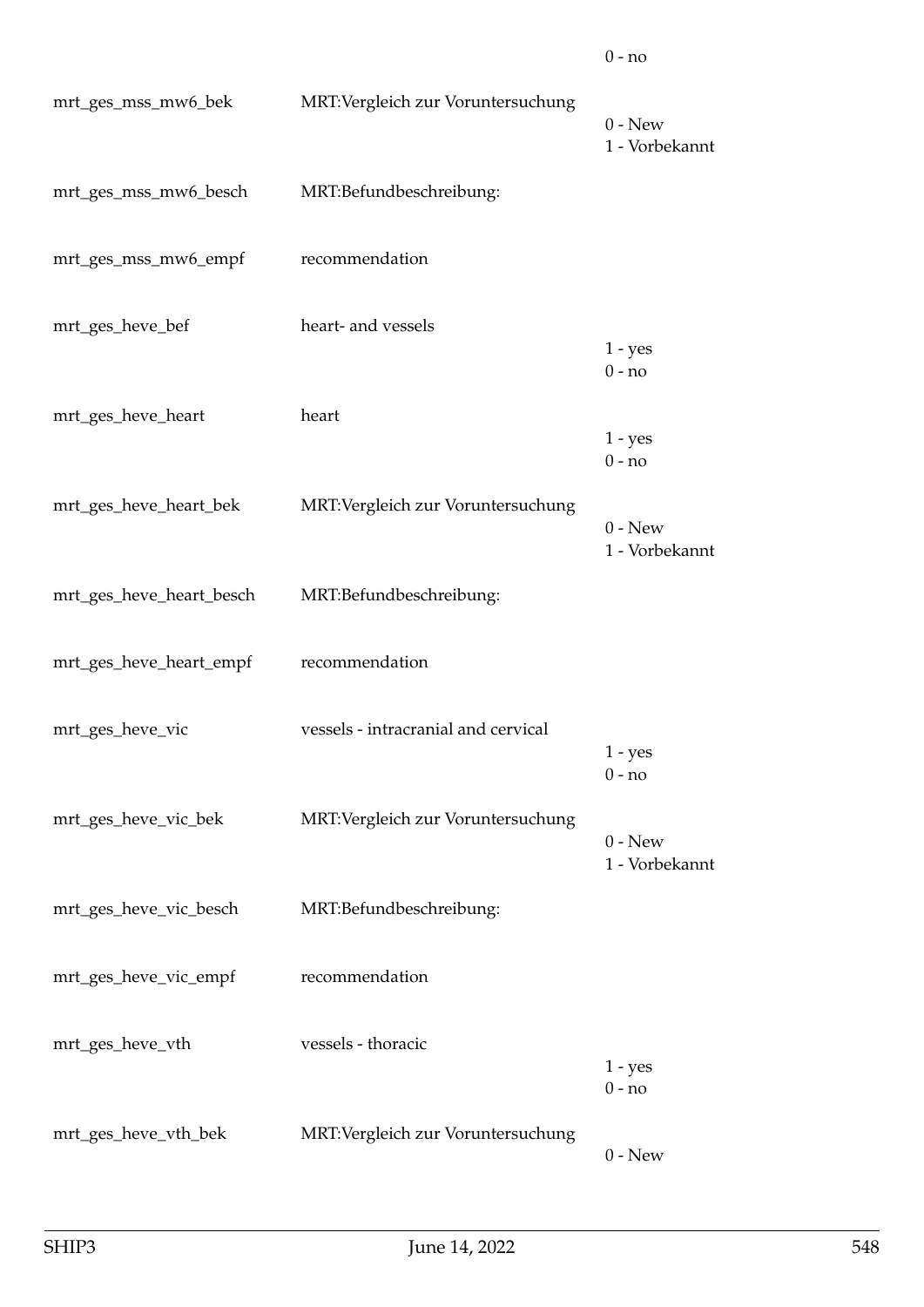mrt\_ges\_heve\_vth\_besch MRT:Befundbeschreibung: mrt\_ges\_heve\_vth\_empf recommendation mrt\_ges\_heve\_vab vessels - abdominal 1 - yes 0 - no mrt\_ges\_heve\_vab\_bek MRT:Vergleich zur Voruntersuchung 0 - New 1 - Vorbekannt mrt\_ges\_heve\_vab\_besch MRT:Befundbeschreibung: mrt\_ges\_heve\_vab\_empf recommendation mrt\_ges\_heve\_vpe vessels - peripheral 1 - yes  $0 - no$ mrt\_ges\_heve\_vpe\_bek MRT:Vergleich zur Voruntersuchung  $0 - New$ 1 - Vorbekannt mrt\_ges\_heve\_vpe\_besch MRT:Befundbeschreibung: mrt\_ges\_heve\_vpe\_empf recommendation mrt ges heve misc $m$ iscellany 1 - yes 0 - no mrt\_ges\_heve\_misc\_bek MRT:Vergleich zur Voruntersuchung  $0 - New$ 1 - Vorbekannt mrt\_ges\_heve\_misc\_besch MRT:Befundbeschreibung: mrt\_ges\_heve\_misc\_empf recommendation

1 - Vorbekannt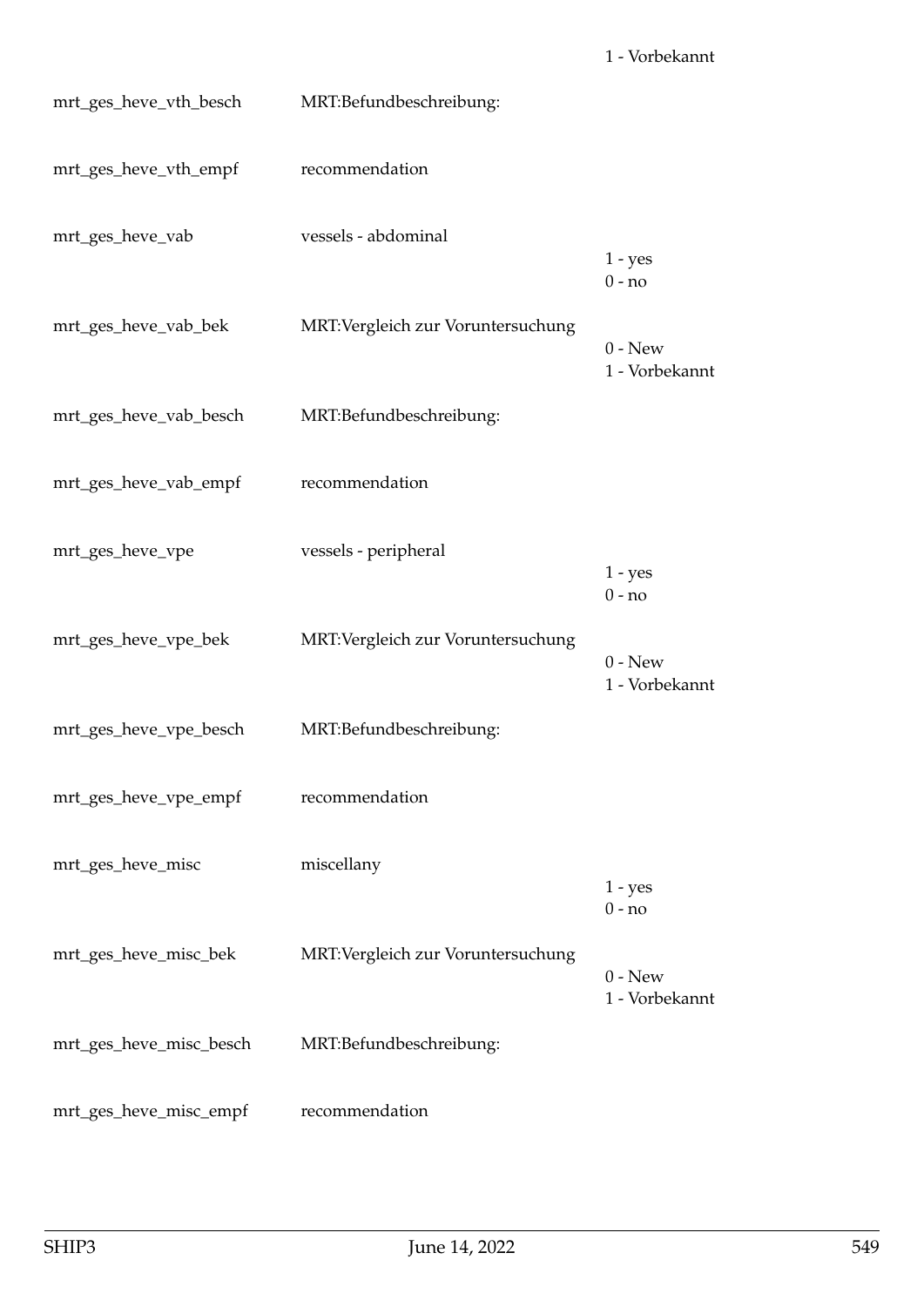|                       | specific features                                   |
|-----------------------|-----------------------------------------------------|
|                       | $1 - yes$<br>$0 - no$                               |
| mrt_ges_note          | specific features                                   |
| mrt_ges_end           | end findings                                        |
| mrt_sequenzen         | <b>MRT</b> Sequenzen                                |
| mrt_ha_01             | Angio (Abdomen_t1_fl2d_fs_tra_mbh_Abd<br>$neu/KM$ ) |
| mrt_ha_02             | Angio (fl3d-cor_feet_post)                          |
| mrt_ha_03             | Angio (Ifl3d-cor_legs_post)                         |
| mrt_ha_04             | Angio (IIfl3d-cor_abdomen_post)                     |
| mrt_ha_06             | Angio (IV_fl3d-cor_head_post)                       |
|                       |                                                     |
| hm<br>mrt_sequenzen   | Herz-Mamma<br><b>MRT</b> Sequenzen                  |
| mrt_hm_01             | Mamma (t1_fldyn3d_twist_60s)                        |
| mrt_hm_02             | Mamma (t2_tse_tra_bilateral)                        |
| mrt_hm_03             | Mamma (tirm_tra)                                    |
| hmha<br>mrt_sequenzen | Herz-Mamma / Herz-Angio<br><b>MRT</b> Sequenzen     |
| mrt_hmha_01           | Herz (tf2d 7_retro_iPAT_2 cv)                       |
| mrt_hmha_02           | Herz (tf2d 7_retro_iPAT_3 cv)                       |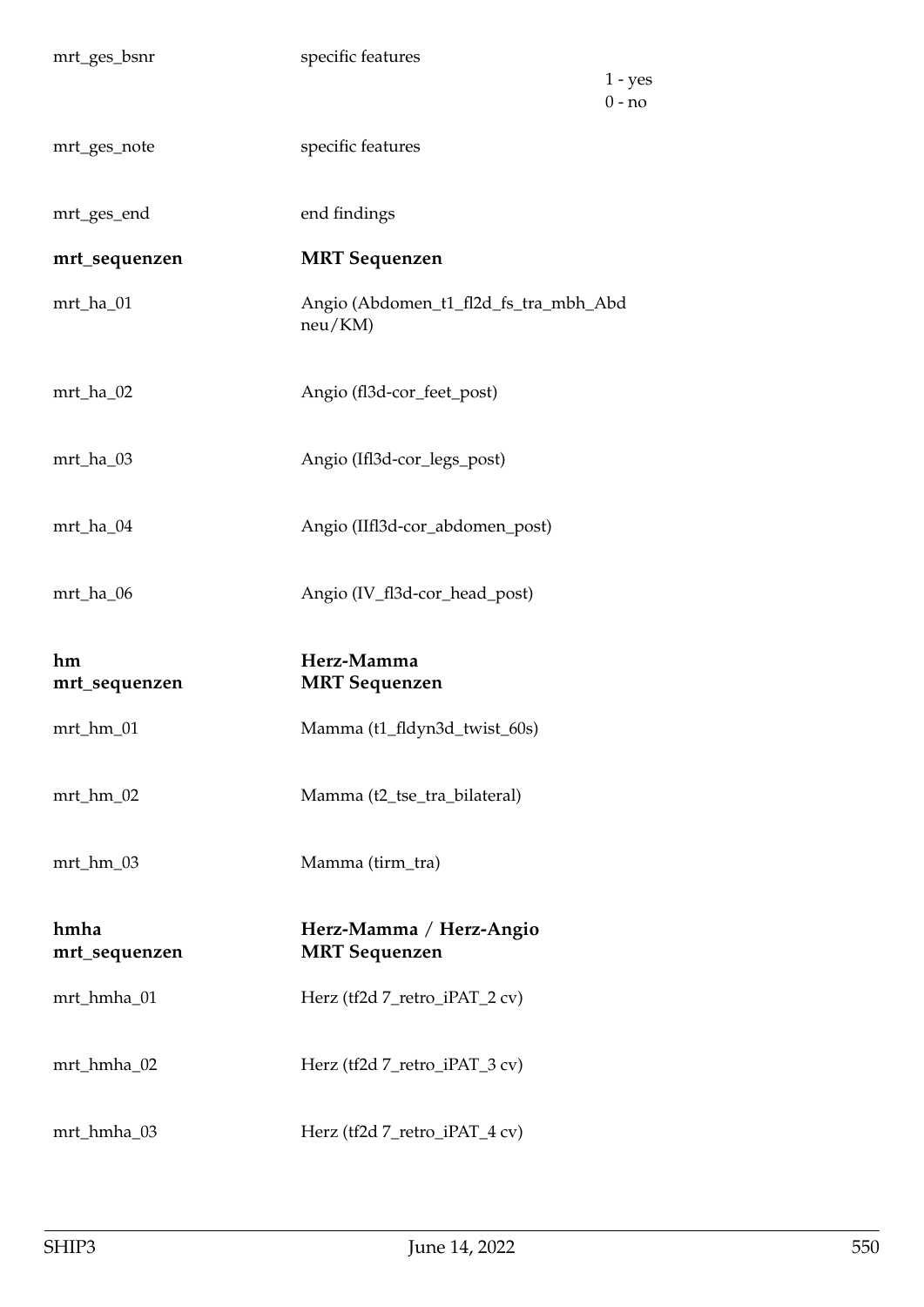| mrt_hmha_04                       | Herz (tf2d22_retro_RV tra)                         |
|-----------------------------------|----------------------------------------------------|
| mrt_hmha_05                       | Herz (tf2d22_retro_sax_TR44)                       |
| mrt_hmha_06                       | Herz (tfi_psir_single-shot_12sl)                   |
| mrt_hmha_07                       | Herz (tfi_single-shot_12sl_bh)                     |
| <b>MRTASS</b><br><b>MRTAORDIA</b> | <b>Assoziierte MRT-Projekte</b><br>aortic diameter |
| mrt_aordia_usnr                   | Examiner                                           |
| mrt_aordia_aa                     | ascending aorta                                    |
| mrt_aordia_pult                   | pulmonary trunk                                    |
| mrt_aordia_desa                   | descending aorta                                   |
| mrt_aordia_aora                   | aortic arch                                        |
| mrt_aordia_infdia                 | infradiaphragmal aorta                             |
| mrt_aordia_supa                   | suprarenal aorta                                   |
| mrt_aordia_infre                  | infrarenal aorta                                   |
| mrt_aordia_bif                    | bifurcation                                        |
| mrt_aordia_note                   | MRTAORDIA: BEsonderheiten                          |
| <b>MRTCOR</b>                     | measure values of heart measure                    |
| mrt_cor_usnr                      | Untersucher                                        |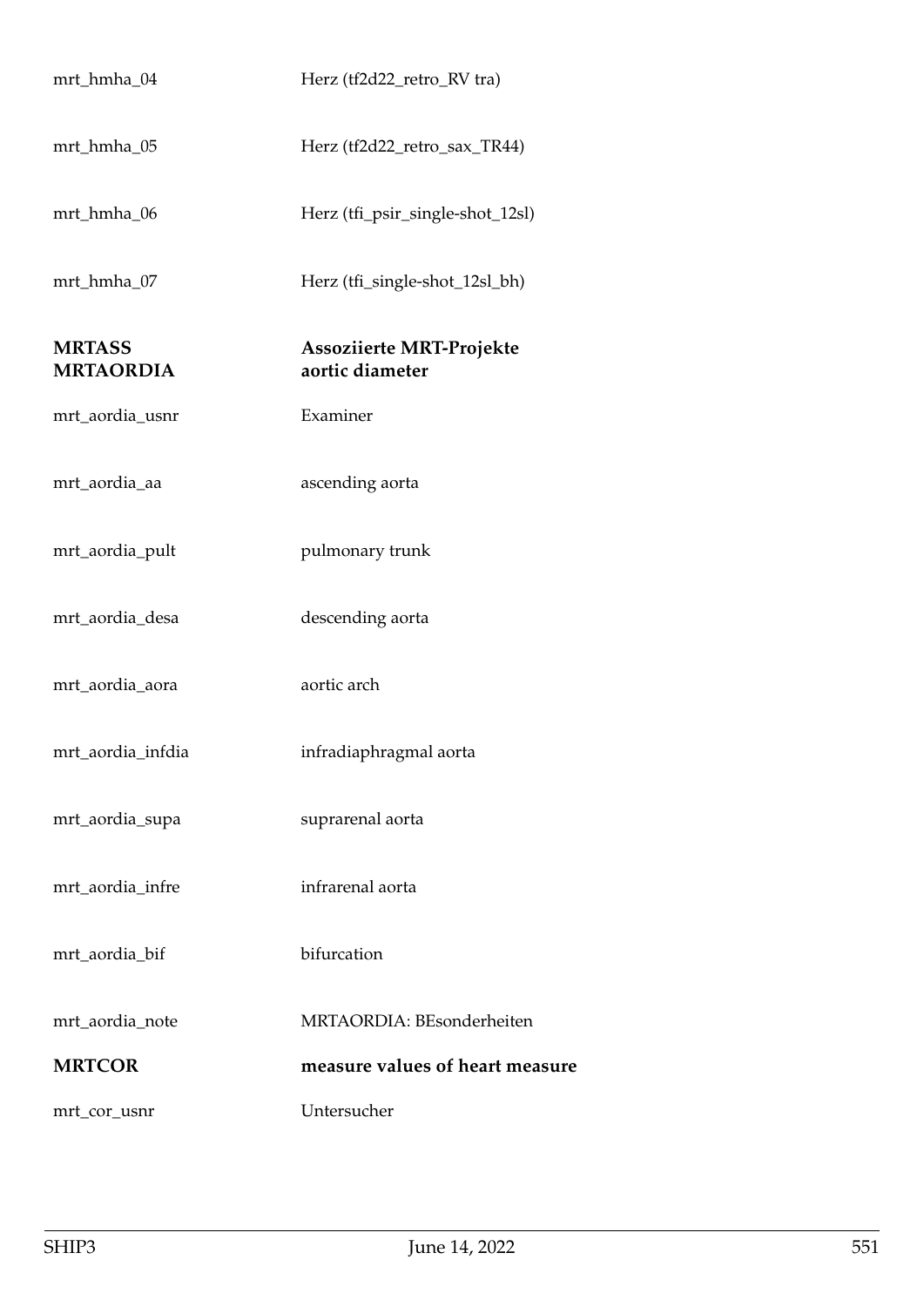| mrt_cor_mtra         | MTRA-ID                          |
|----------------------|----------------------------------|
| mrt_cor_reporter     | reporter-ID                      |
| mrt_cor_zerti        | certification number             |
| mrt_cor_appl         | Application                      |
| mrt_cor_4cvhr        | 4CV heart rate                   |
| mrt_cor_4cvlvco      | cardiac_output                   |
| mrt_cor_4cvlved      | 4CV LV ED-volume                 |
| mrt_cor_4cvlvef      | ejection fraction                |
| mrt_cor_4cvlvendoed1 | area LV endo ED slice 1          |
| mrt_cor_4cvlvendoes1 | area LV endo ES slice 1          |
| mrt_cor_4cvlves      | 4CV LV ES-volume                 |
| mrt_cor_4cvlvsv      | stroke volume                    |
| mrt_cor_4cvmes2      | distance measurement 2           |
| mrt_cor_4cvmyo       | 4CV LV myocardial mass           |
| mrt_cor_4cvnred      | 4CV phase number of ventricle-ED |
| mrt_cor_4cvnres      | 4CV phase number of ventricle-ES |
| mrt_cor_4cvs17ed     | 4CV segment 17 ED                |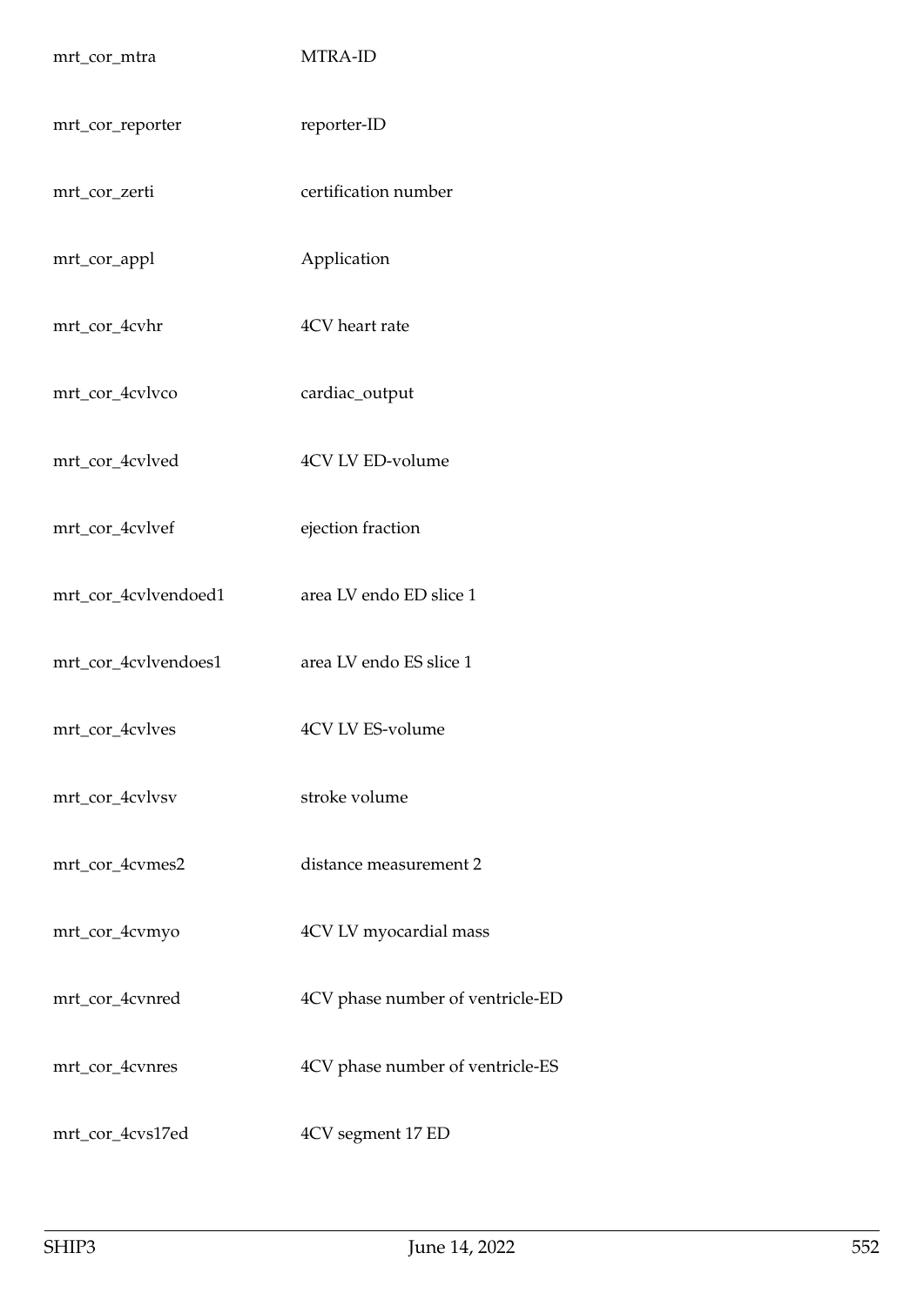| mrt_cor_4cvs17es | 4CV segment 17 ES               |
|------------------|---------------------------------|
| mrt_cor_dsigtm   | grayzone tissue mass            |
| mrt_cor_dsigtp   | grayzone tissue percentage      |
| mrt_cor_dsigtv   | grayzone tissue volume          |
| mrt_cor_dsimas   | mass ED                         |
| mrt_cor_dsintm   | non-viable mass                 |
| mrt_cor_dsintp   | non-viable percentage           |
| mrt_cor_dsintv   | non-viable volume               |
| mrt_cor_dsisim   | scar tissue mass                |
| mrt_cor_dsisip   | scar tissue percentage          |
| mrt_cor_dsisiv   | scar tissue volume              |
| mrt_cor_s17ed1   | SAX wall thickness ED segment 1 |
| mrt_cor_s17ed2   | SAX wall thickness ED segment 2 |
| mrt_cor_s17ed3   | SAX wall thickness ED segment 3 |
| mrt_cor_s17ed4   | SAX wall thickness ED segment 4 |
| mrt_cor_s17ed5   | SAX wall thickness ED segment 5 |
| mrt_cor_s17ed6   | SAX wall thickness ED segment 6 |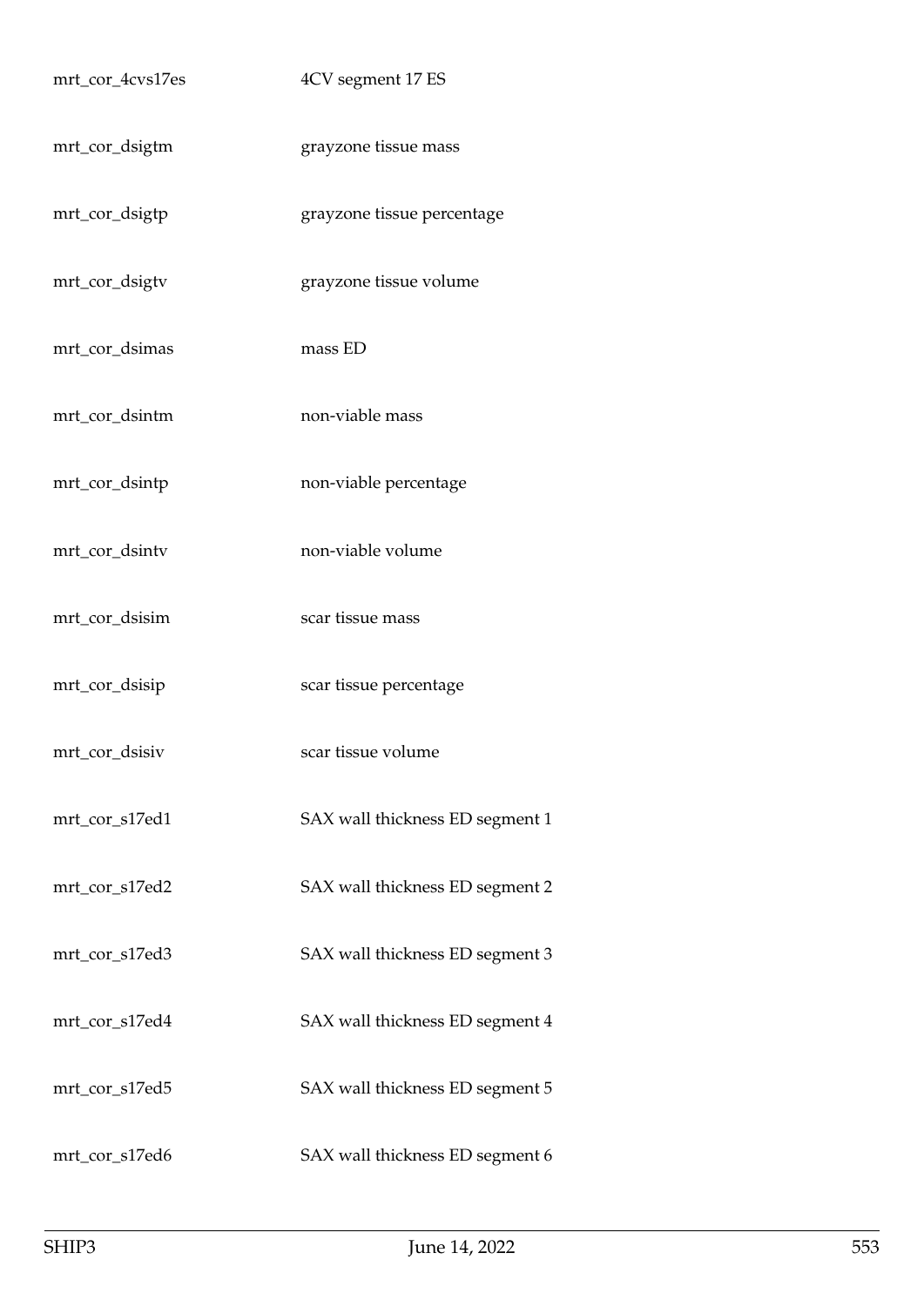| mrt_cor_s17ed7  | SAX wall thickness ED segment 7  |
|-----------------|----------------------------------|
| mrt_cor_s17ed8  | SAX wall thickness ED segment 8  |
| mrt_cor_s17ed9  | SAX wall thickness ED segment 9  |
| mrt_cor_s17ed10 | SAX wall thickness ED segment 10 |
| mrt_cor_s17ed11 | SAX wall thickness ED segment 11 |
| mrt_cor_s17ed12 | SAX wall thickness ED segment 12 |
| mrt_cor_s17ed13 | SAX wall thickness ED segment 13 |
| mrt_cor_s17ed14 | SAX wall thickness ED segment 14 |
| mrt_cor_s17ed15 | SAX wall thickness ED segment 15 |
| mrt_cor_s17ed16 | SAX wall thickness ED segment 16 |
| mrt_cor_s17es1  | SAX wall thickness ES segment 1  |
| mrt_cor_s17es2  | SAX wall thickness ES segment 2  |
| mrt_cor_s17es3  | SAX wall thickness ES segment 3  |
| mrt_cor_s17es4  | SAX wall thickness ES segment 4  |
| mrt_cor_s17es5  | SAX wall thickness ES segment 5  |
| mrt_cor_s17es6  | SAX wall thickness ES segment 6  |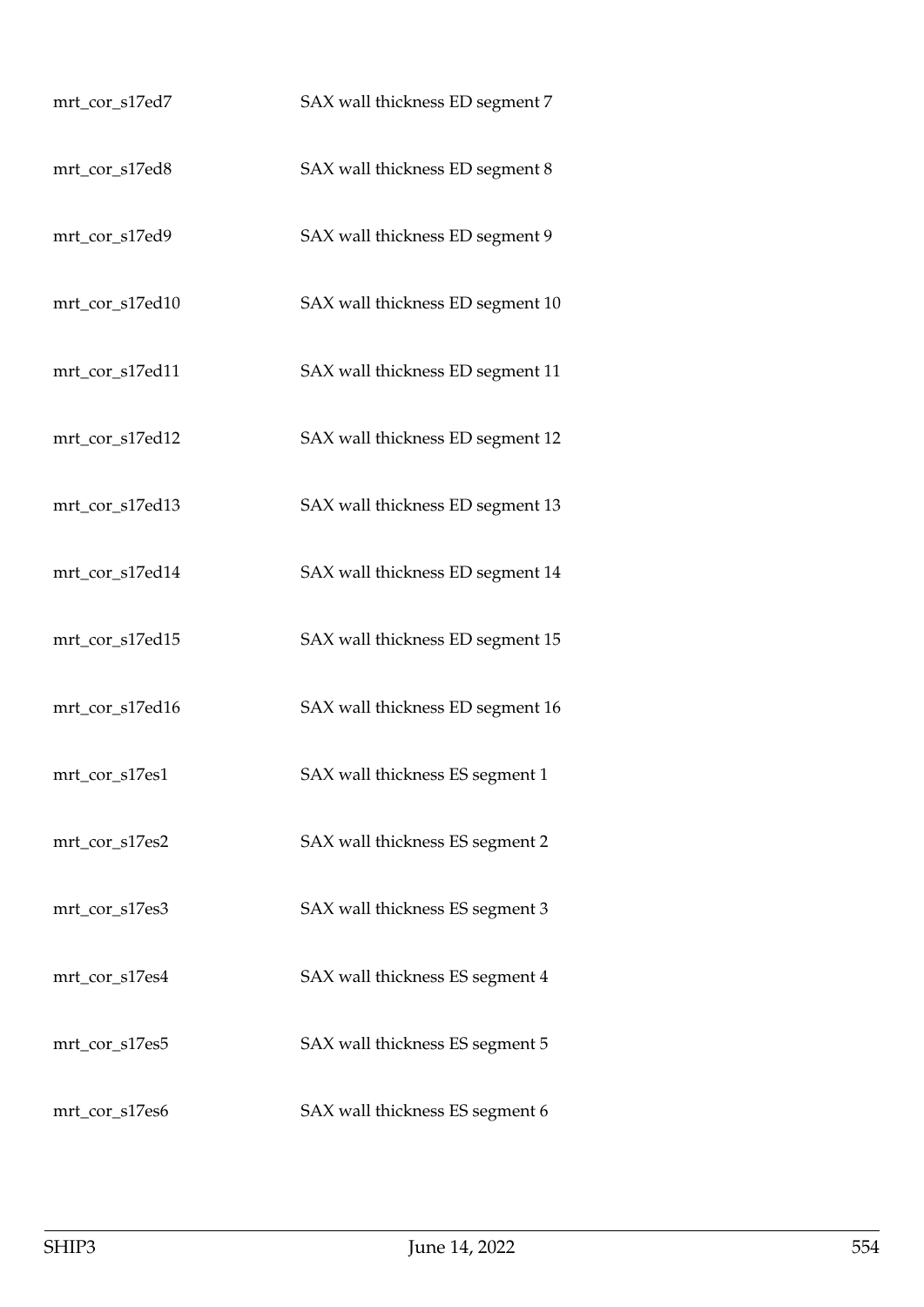| mrt_cor_s17es7  | SAX wall thickness ES segment 7               |
|-----------------|-----------------------------------------------|
| mrt_cor_s17es8  | SAX wall thickness ES segment 8               |
| mrt_cor_s17es9  | SAX wall thickness ES segment 9               |
| mrt_cor_s17es10 | SAX wall thickness ES segment 10              |
| mrt_cor_s17es11 | SAX wall thickness ES segment 11              |
| mrt_cor_s17es12 | SAX wall thickness ES segment 12              |
| mrt_cor_s17es13 | SAX wall thickness ES segment 13              |
| mrt_cor_s17es14 | SAX wall thickness ES segment 14              |
| mrt_cor_s17es15 | SAX wall thickness ES segment 15              |
| mrt_cor_s17es16 | SAX wall thickness ES segment 16              |
| mrt_cor_s17nvt1 | DSI myo intensity non-viable tissue segment 1 |
| mrt_cor_s17nvt2 | DSI myo intensity non-viable tissue segment 2 |
| mrt_cor_s17nvt3 | DSI myo intensity non-viable tissue segment 3 |
| mrt_cor_s17nvt4 | DSI myo intensity non-viable tissue segment 4 |
| mrt_cor_s17nvt5 | DSI myo intensity non-viable tissue segment 5 |
| mrt_cor_s17nvt6 | DSI myo intensity non-viable tissue segment 6 |
| mrt_cor_s17nvt7 | DSI myo intensity non-viable tissue segment 7 |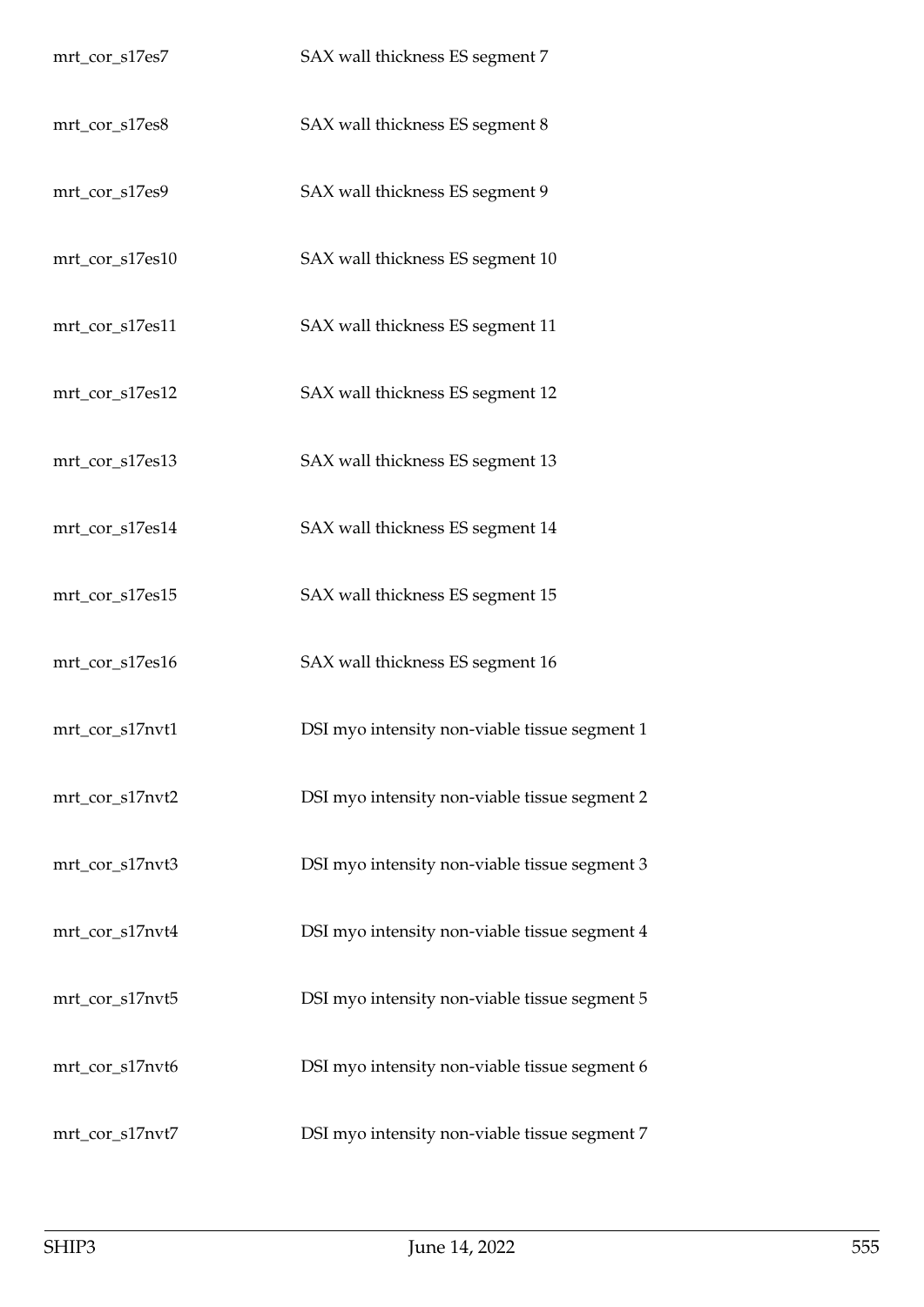| mrt_cor_s17nvt8  | DSI myo intensity non-viable tissue segment 8  |
|------------------|------------------------------------------------|
| mrt_cor_s17nvt9  | DSI myo intensity non-viable tissue segment 9  |
| mrt_cor_s17nvt10 | DSI myo intensity non-viable tissue segment 10 |
| mrt_cor_s17nvt11 | DSI myo intensity non-viable tissue segment 11 |
| mrt_cor_s17nvt12 | DSI myo intensity non-viable tissue segment 12 |
| mrt_cor_s17nvt13 | DSI myo intensity non-viable tissue segment 13 |
| mrt_cor_s17nvt14 | DSI myo intensity non-viable tissue segment 14 |
| mrt_cor_s17nvt15 | DSI myo intensity non-viable tissue segment 15 |
| mrt_cor_s17nvt16 | DSI myo intensity non-viable tissue segment 16 |
| mrt_cor_s17st1   | DSI myo intensity scar tissue segment 1        |
| mrt_cor_s17st2   | DSI myo intensity scar tissue segment 2        |
| mrt_cor_s17st3   | DSI myo intensity scar tissue segment 3        |
| mrt_cor_s17st4   | DSI myo intensity scar tissue segment 4        |
| mrt_cor_s17st5   | DSI myo intensity scar tissue segment 5        |
| mrt_cor_s17st6   | DSI myo intensity scar tissue segment 6        |
| mrt_cor_s17st7   | DSI myo intensity scar tissue segment 7        |
| mrt_cor_s17st8   | DSI myo intensity scar tissue segment 8        |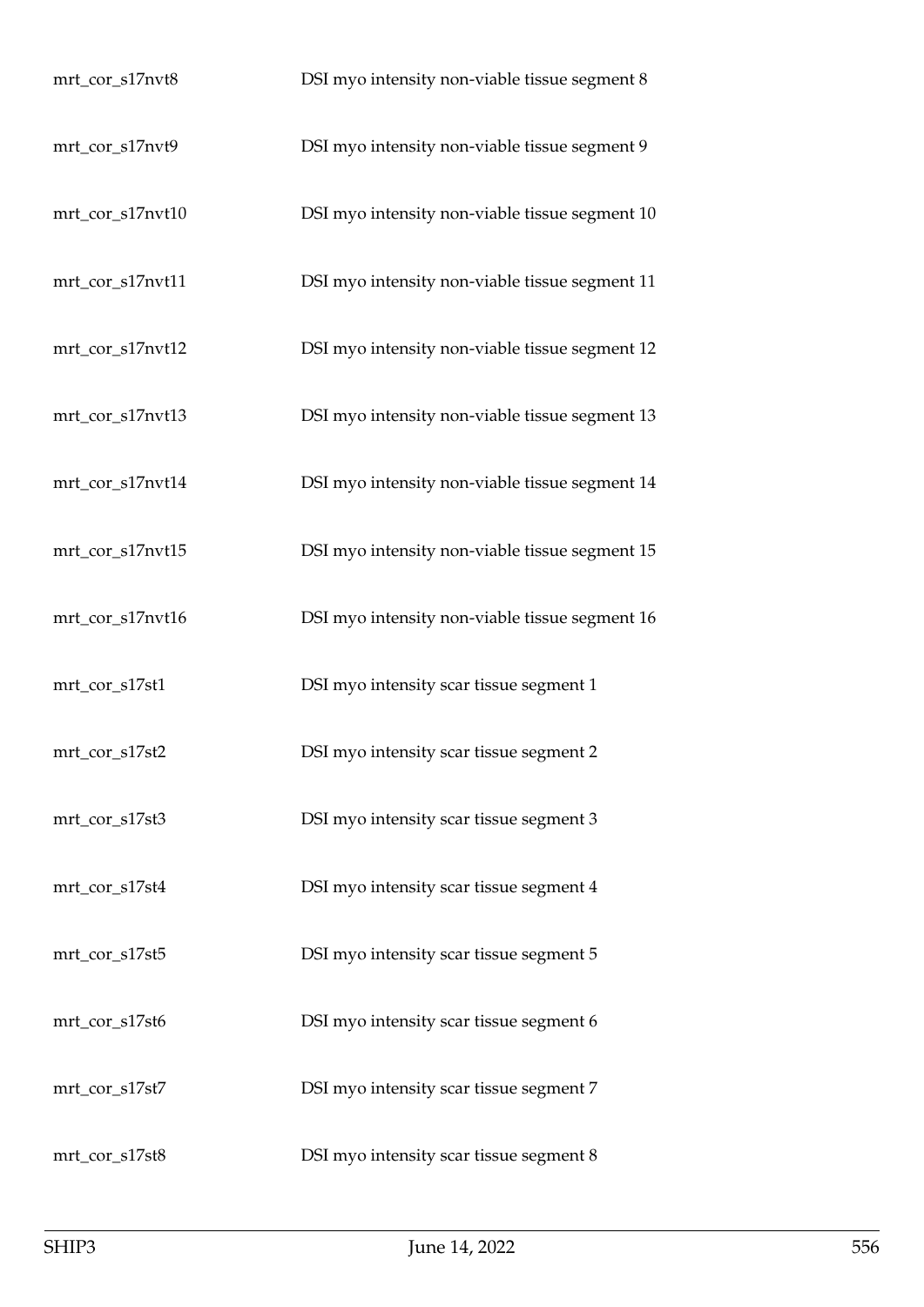| mrt_cor_s17st9  | DSI myo intensity scar tissue segment 9  |
|-----------------|------------------------------------------|
| mrt_cor_s17st10 | DSI myo intensity scar tissue segment 10 |
| mrt_cor_s17st11 | DSI myo intensity scar tissue segment 11 |
| mrt_cor_s17st12 | DSI myo intensity scar tissue segment 12 |
| mrt_cor_s17st13 | DSI myo intensity scar tissue segment 13 |
| mrt_cor_s17st14 | DSI myo intensity scar tissue segment 14 |
| mrt_cor_s17st15 | DSI myo intensity scar tissue segment 15 |
| mrt_cor_s17st16 | DSI myo intensity scar tissue segment 16 |
| mrt_cor_s17wm1  | SAX wall motion averages segment 1       |
| mrt_cor_s17wm2  | SAX wall motion averages segment 2       |
| mrt_cor_s17wm3  | SAX wall motion averages segment 3       |
| mrt_cor_s17wm4  | SAX wall motion averages segment 4       |
| mrt_cor_s17wm5  | SAX wall motion averages segment 5       |
| mrt_cor_s17wm6  | SAX wall motion averages segment 6       |
| mrt_cor_s17wm7  | SAX wall motion averages segment 7       |
| mrt_cor_s17wm8  | SAX wall motion averages segment 8       |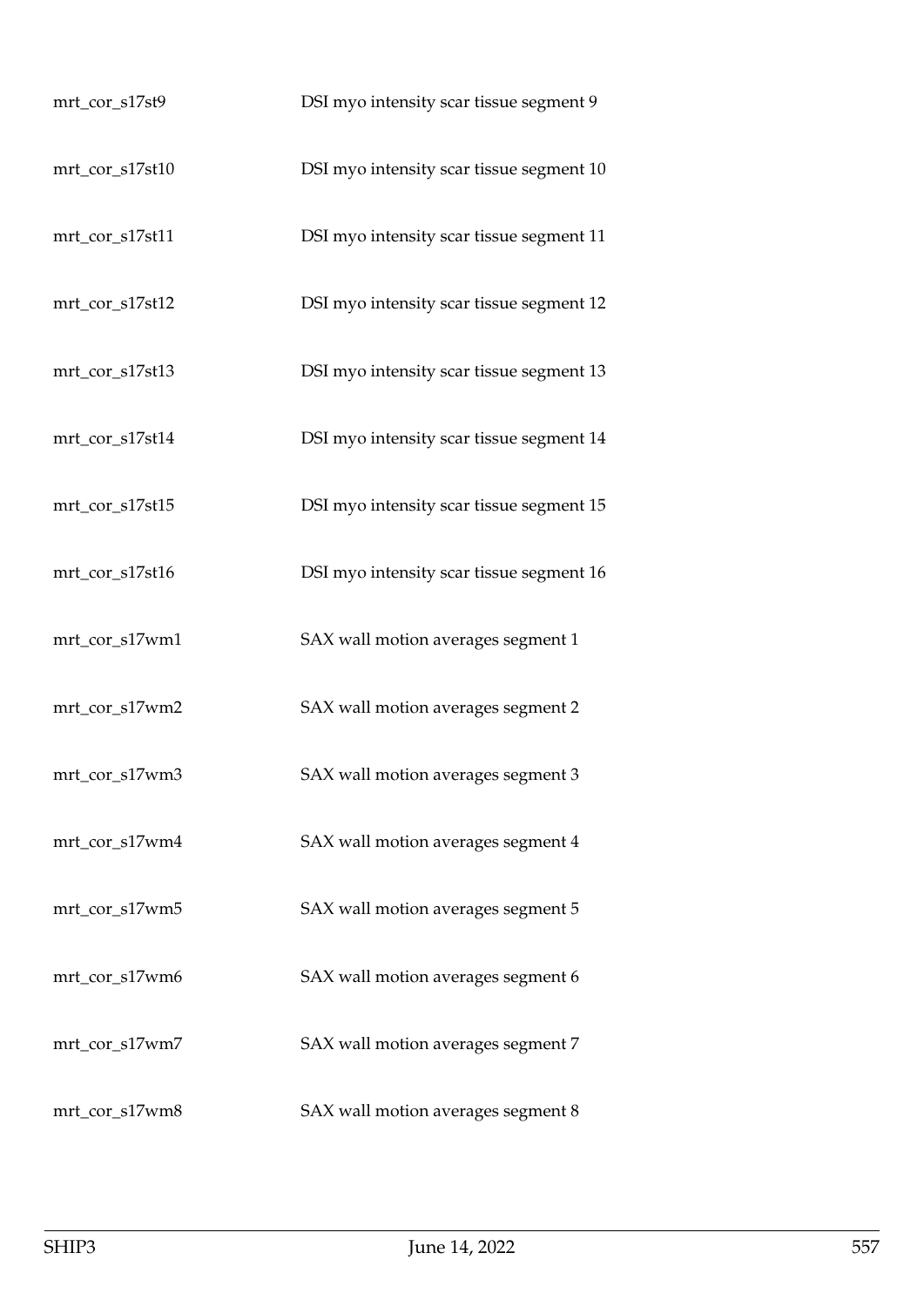| mrt_cor_s17wm9  | SAX wall motion averages segment 9    |
|-----------------|---------------------------------------|
| mrt_cor_s17wm10 | SAX wall motion averages segment 10   |
| mrt_cor_s17wm11 | SAX wall motion averages segment 11   |
| mrt_cor_s17wm12 | SAX wall motion averages segment 12   |
| mrt_cor_s17wm13 | SAX wall motion averages segment 13   |
| mrt_cor_s17wm14 | SAX wall motion averages segment 14   |
| mrt_cor_s17wm15 | SAX wall motion averages segment 15   |
| mrt_cor_s17wm16 | SAX wall motion averages segment 16   |
| mrt_cor_s17wt1  | AX wall thickening averages segment 1 |
| mrt_cor_s17wt2  | AX wall thickening averages segment 2 |
| mrt_cor_s17wt3  | AX wall thickening averages segment 3 |
| mrt_cor_s17wt4  | AX wall thickening averages segment 4 |
| mrt_cor_s17wt5  | AX wall thickening averages segment 5 |
| mrt_cor_s17wt6  | AX wall thickening averages segment 6 |
| mrt_cor_s17wt7  | AX wall thickening averages segment 7 |
| mrt_cor_s17wt8  | AX wall thickening averages segment 8 |
| mrt_cor_s17wt9  | AX wall thickening averages segment 9 |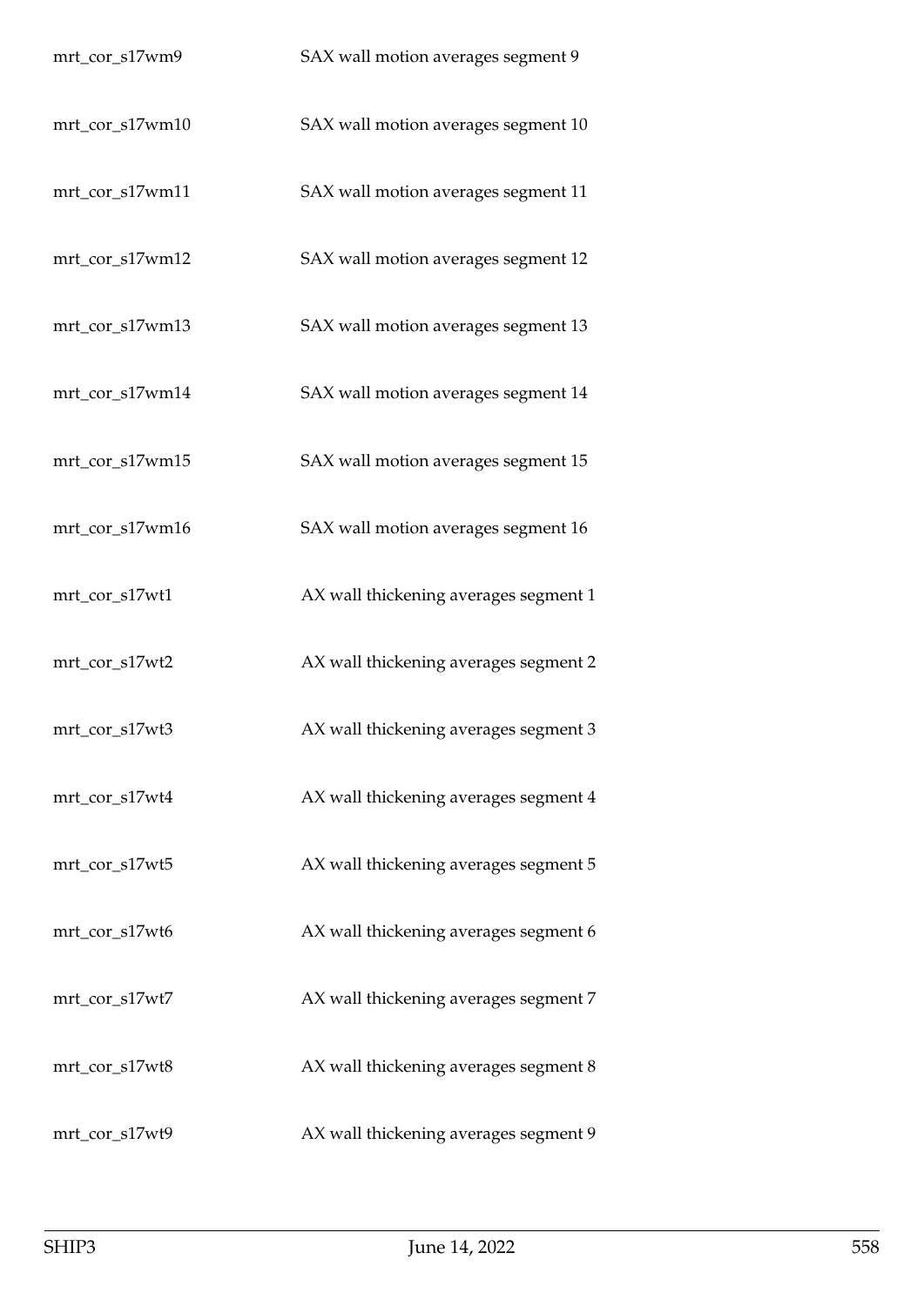| mrt_cor_s17wt10  | AX wall thickening averages segment 10 |
|------------------|----------------------------------------|
| mrt_cor_s17wt11  | AX wall thickening averages segment 11 |
| mrt_cor_s17wt12  | AX wall thickening averages segment 12 |
| mrt_cor_s17wt13  | AX wall thickening averages segment 13 |
| mrt_cor_s17wt14  | AX wall thickening averages segment 14 |
| mrt_cor_s17wt15  | AX wall thickening averages segment 15 |
| mrt_cor_s17wt16  | AX wall thickening averages segment 16 |
| mrt_cor_saxhr    | SAX heart rate                         |
| mrt_cor_saxlvco  | cardiac output                         |
| mrt_cor_saxlved  | SAX LV ED-volume                       |
| mrt_cor_saxlvef  | ejection fraction                      |
| mrt_cor_saxlves  | <b>SAX LV ES-volume</b>                |
| mrt_cor_saxlvmed | LV Mass ED                             |
| mrt_cor_saxlvmes | LV Mass ES                             |
| mrt_cor_saxlvsv  | SAX LV stroke volume                   |
| mrt_cor_saxnred  | SAX phase number of ventricle-ED       |
| mrt_cor_saxnres  | SAX phase number of ventricle-ES       |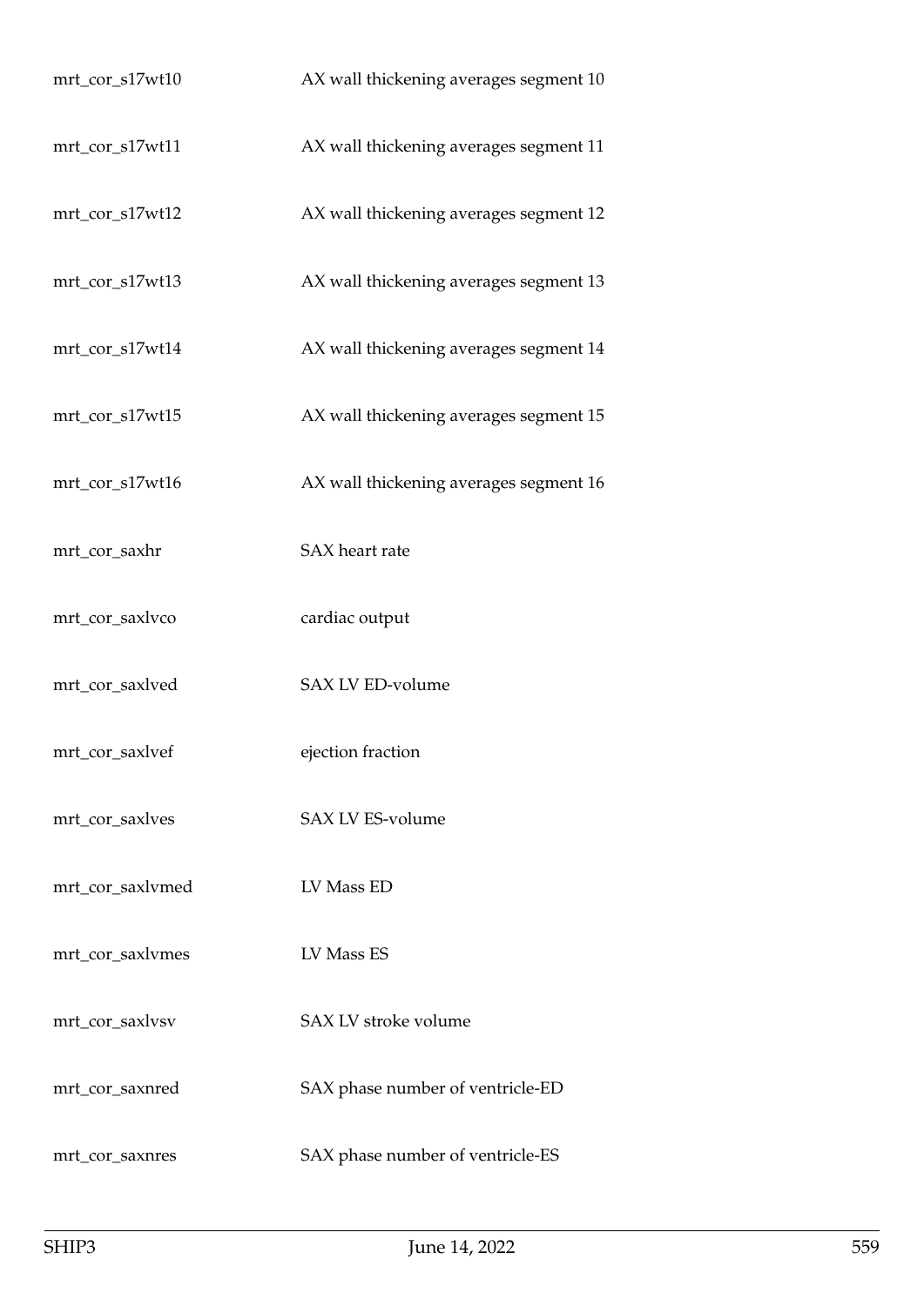| mrt_cor_saxlvendoed1  | area LV endo ED slice 1  |
|-----------------------|--------------------------|
| mrt_cor_saxlvendoed2  | area LV endo ED slice 2  |
| mrt_cor_saxlvendoed3  | area LV endo ED slice 3  |
| mrt_cor_saxlvendoed4  | area LV endo ED slice 4  |
| mrt_cor_saxlvendoed5  | area LV endo ED slice 5  |
| mrt_cor_saxlvendoed6  | area LV endo ED slice 6  |
| mrt_cor_saxlvendoed7  | area LV endo ED slice 7  |
| mrt_cor_saxlvendoed8  | area LV endo ED slice 8  |
| mrt_cor_saxlvendoed9  | area LV endo ED slice 9  |
| mrt_cor_saxlvendoed10 | area LV endo ED slice 10 |
| mrt_cor_saxlvendoed11 | area LV endo ED slice 11 |
| mrt_cor_saxlvendoed12 | area LV endo ED slice 12 |
| mrt_cor_saxlvendoed13 | area LV endo ED slice 13 |
| mrt_cor_saxlvendoed14 | area LV endo ED slice 14 |
| mrt_cor_saxlvendoed15 | area LV endo ED slice 15 |
| mrt_cor_saxlvendoed16 | area LV endo ED slice 16 |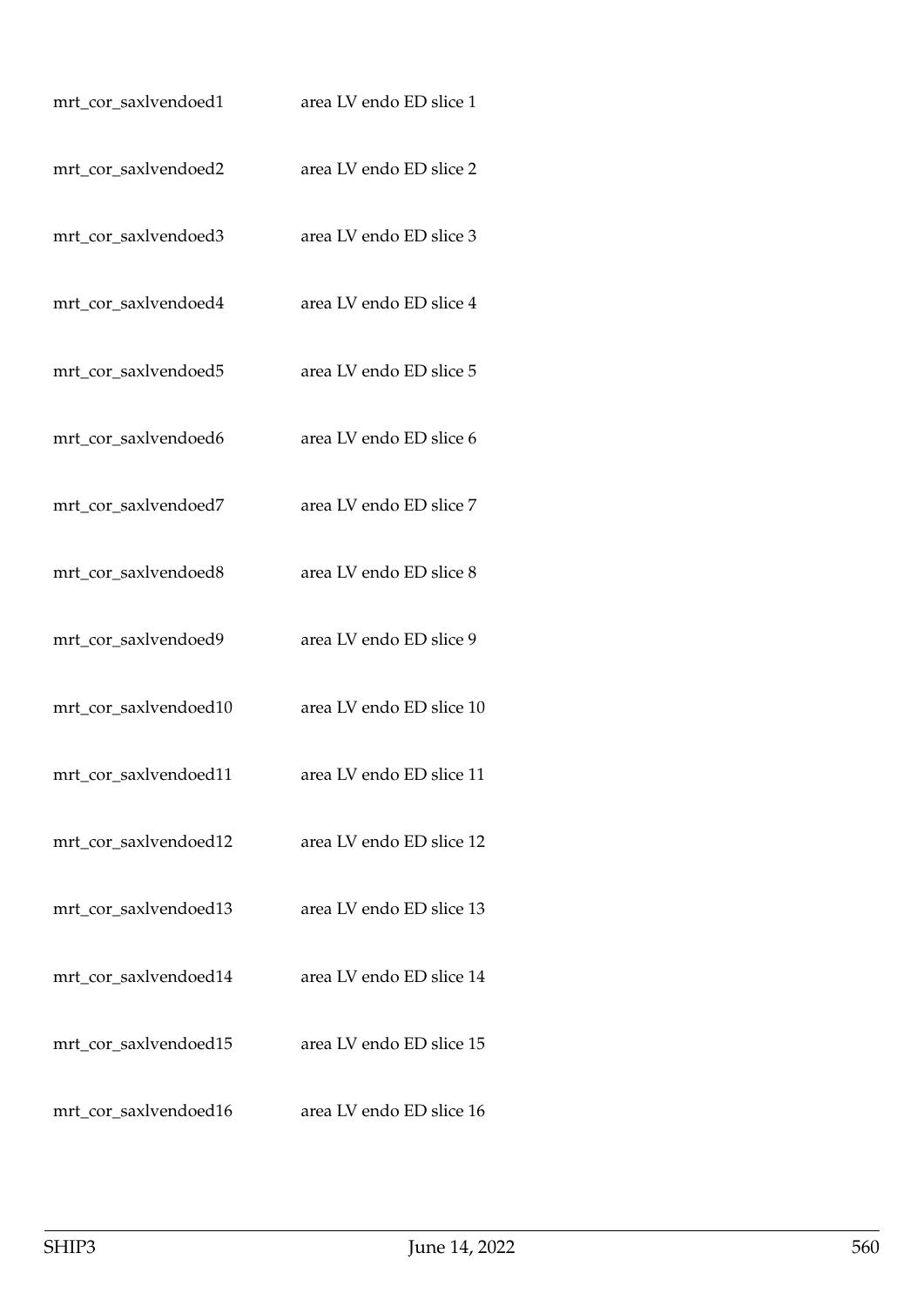| mrt_cor_saxlvendoed17 | area LV endo ED slice 17 |
|-----------------------|--------------------------|
| mrt_cor_saxlvendoed18 | area LV endo ED slice 18 |
| mrt_cor_saxlvendoes1  | area LV endo ES slice 1  |
| mrt_cor_saxlvendoes2  | area LV endo ES slice 2  |
| mrt_cor_saxlvendoes3  | area LV endo ES slice 3  |
| mrt_cor_saxlvendoes4  | area LV endo ES slice 4  |
| mrt_cor_saxlvendoes5  | area LV endo ES slice 5  |
| mrt_cor_saxlvendoes6  | area LV endo ES slice 6  |
| mrt_cor_saxlvendoes7  | area LV endo ES slice 7  |
| mrt_cor_saxlvendoes8  | area LV endo ES slice 8  |
| mrt_cor_saxlvendoes9  | area LV endo ES slice 9  |
| mrt_cor_saxlvendoes10 | area LV endo ES slice 10 |
| mrt_cor_saxlvendoes11 | area LV endo ES slice 11 |
| mrt_cor_saxlvendoes12 | area LV endo ES slice 12 |
| mrt_cor_saxlvendoes13 | area LV endo ES slice 13 |
| mrt_cor_saxlvendoes14 | area LV endo ES slice 14 |
| mrt_cor_saxlvendoes15 | area LV endo ES slice 15 |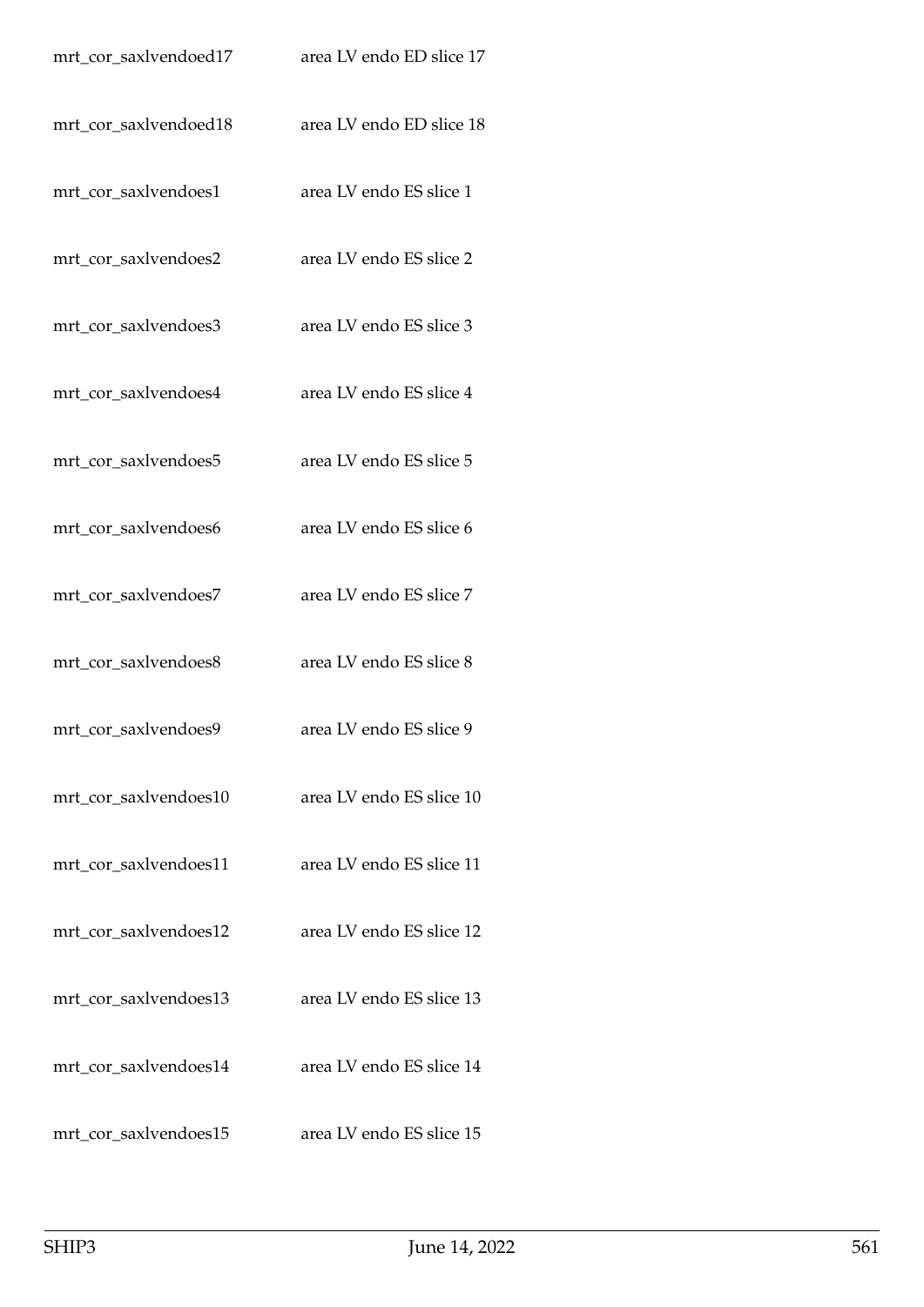| mrt_cor_saxlvendoes16 | area LV endo ES slice 16 |
|-----------------------|--------------------------|
| mrt_cor_saxlvendoes17 | area LV endo ES slice 17 |
| mrt_cor_saxlvendoes18 | area LV endo ES slice 18 |
| mrt_cor_saxlvepied1   | area LV epi ED slice 1   |
| mrt_cor_saxlvepied10  | area LV epi ED slice 10  |
| mrt_cor_saxlvepied11  | area LV epi ED slice 11  |
| mrt_cor_saxlvepied12  | area LV epi ED slice 12  |
| mrt_cor_saxlvepied13  | area LV epi ED slice 13  |
| mrt_cor_saxlvepied14  | area LV epi ED slice 14  |
| mrt_cor_saxlvepied15  | area LV epi ED slice 15  |
| mrt_cor_saxlvepied16  | area LV epi ED slice 16  |
| mrt_cor_saxlvepied17  | area LV epi ED slice 17  |
| mrt_cor_saxlvepied18  | area LV epi ED slice 18  |
| mrt_cor_saxlvepied2   | area LV epi ED slice 2   |
| mrt_cor_saxlvepied3   | area LV epi ED slice 3   |
| mrt_cor_saxlvepied4   | area LV epi ED slice 4   |
| mrt_cor_saxlvepied5   | area LV epi ED slice 5   |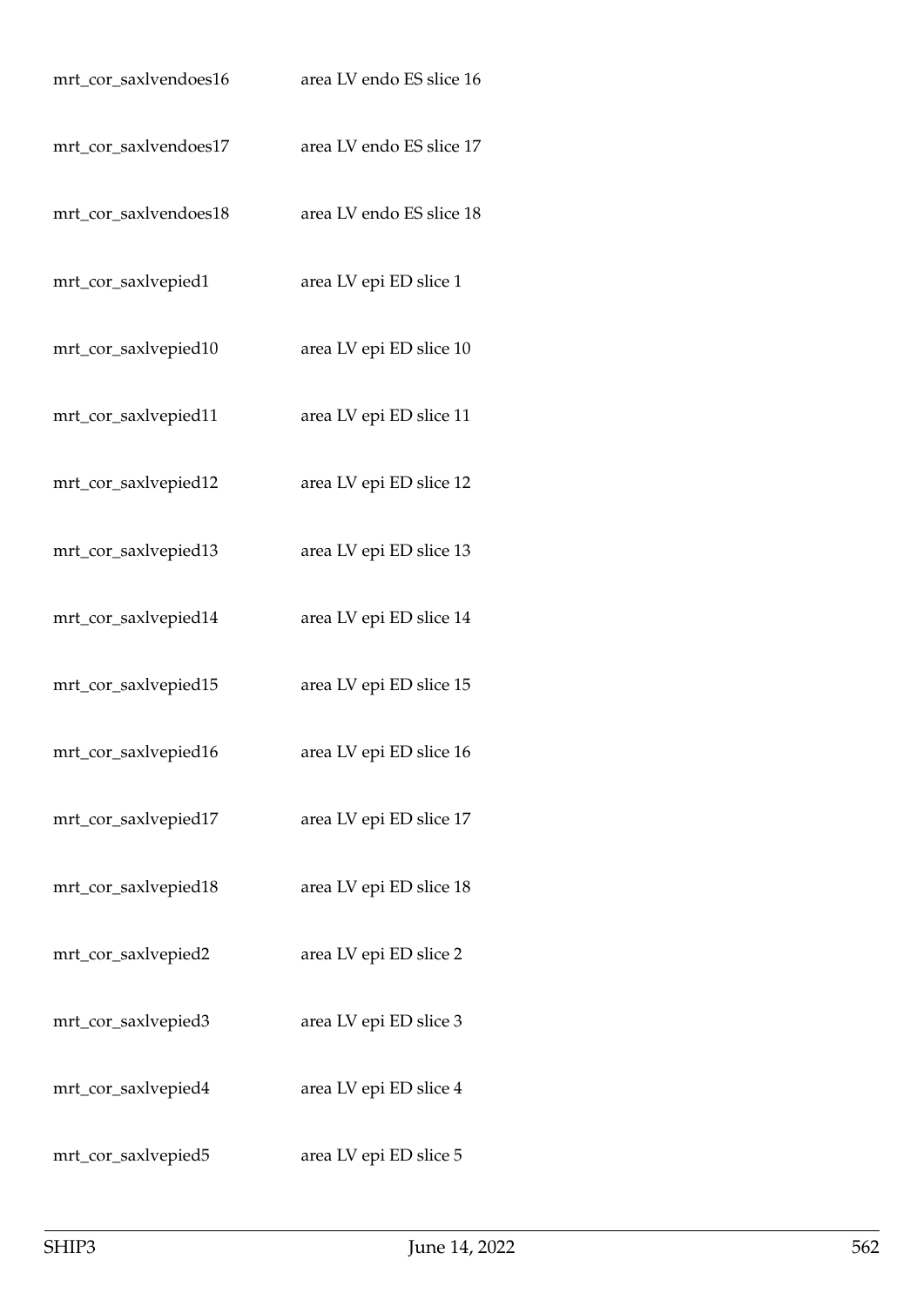| mrt_cor_saxlvepied6  | area LV epi ED slice 6  |
|----------------------|-------------------------|
| mrt_cor_saxlvepied7  | area LV epi ED slice 7  |
| mrt_cor_saxlvepied8  | area LV epi ED slice 8  |
| mrt_cor_saxlvepied9  | area LV epi ED slice 9  |
| mrt_cor_saxlvepies1  | area LV epi ES slice 1  |
| mrt_cor_saxlvepies10 | area LV epi ES slice 10 |
| mrt_cor_saxlvepies11 | area LV epi ES slice 11 |
| mrt_cor_saxlvepies12 | area LV epi ES slice 12 |
| mrt_cor_saxlvepies13 | area LV epi ES slice 13 |
| mrt_cor_saxlvepies14 | area LV epi ES slice 14 |
| mrt_cor_saxlvepies15 | area LV epi ES slice 15 |
| mrt_cor_saxlvepies16 | area LV epi ES slice 16 |
| mrt_cor_saxlvepies17 | area LV epi ES slice 17 |
| mrt_cor_saxlvepies18 | area LV epi ES slice 18 |
| mrt_cor_saxlvepies2  | area LV epi ES slice 2  |
| mrt_cor_saxlvepies3  | area LV epi ES slice 3  |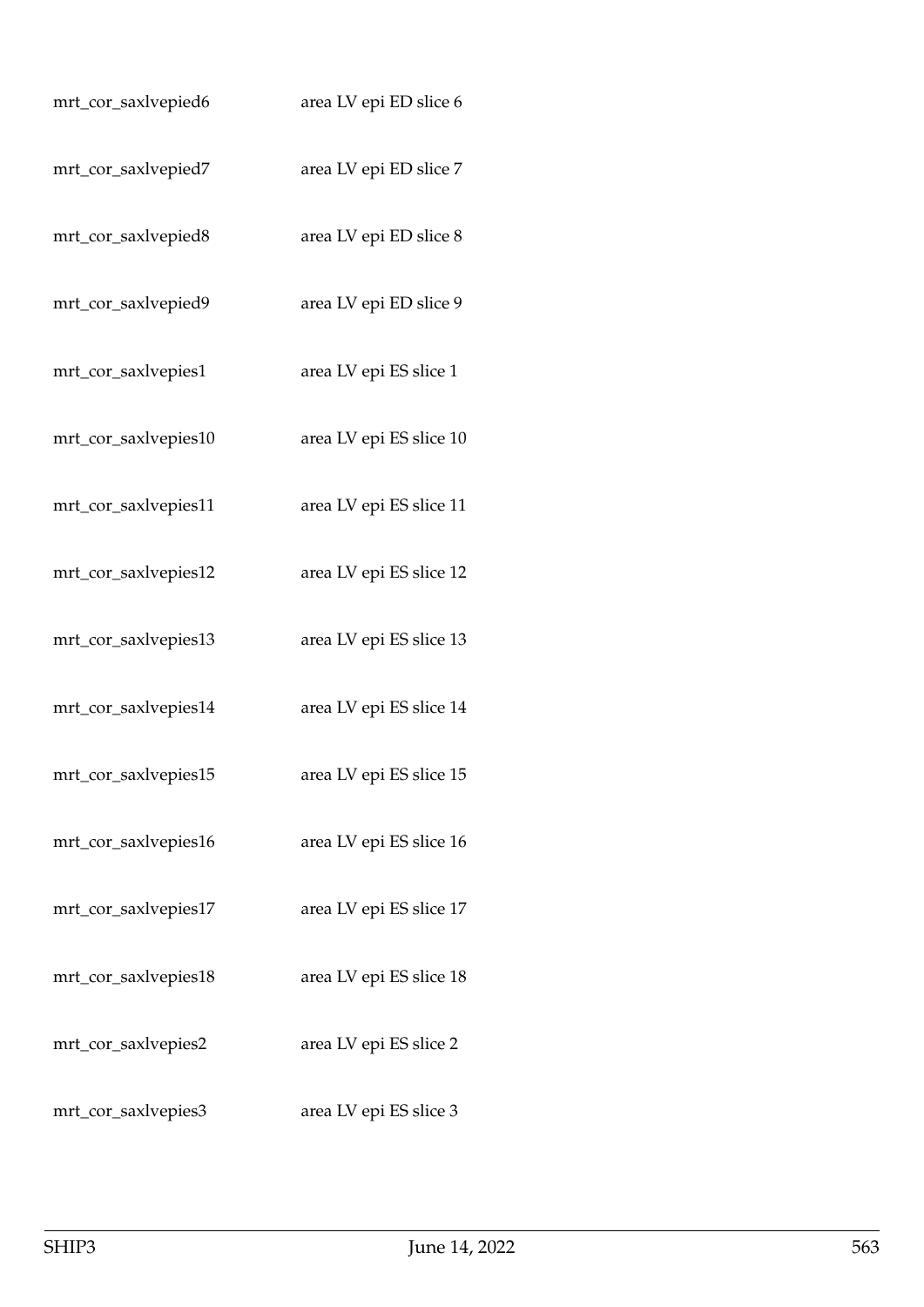| mrt_cor_saxlvepies4 | area LV epi ES slice 4                 |
|---------------------|----------------------------------------|
| mrt_cor_saxlvepies5 | area LV epi ES slice 5                 |
| mrt_cor_saxlvepies6 | area LV epi ES slice 6                 |
| mrt_cor_saxlvepies7 | area LV epi ES slice 7                 |
| mrt_cor_saxlvepies8 | area LV epi ES slice 8                 |
| mrt_cor_saxlvepies9 | area LV epi ES slice 9                 |
| mrt_cor_saxpap1a    | SAX papillary muscle volume PAP1 in ED |
| mrt_cor_saxpap1z    | SAX papillary muscle volume PAP2 in ED |
| mrt_cor_saxpap2a    | SAX papillary muscle volume PAP1 in ES |
| mrt_cor_saxpap2z    | SAX papillary muscle volume PAP2 in ES |
| mrt_cor_trahr       | TRA heart rate                         |
| mrt_cor_traared     | TRA diameter aorta ascendens in ED     |
| mrt_cor_traed       | TRA LA volume in atrial ES             |
| mrt_cor_traedx      | TRA LA volume index in atrial ES       |
| mrt_cor_traef       | TRA LA ejection-fraction               |
| mrt_cor_traes       | TRA LA volume in atrial ED             |
| mrt_cor_traesx      | TRA LA volume index in atrial ED       |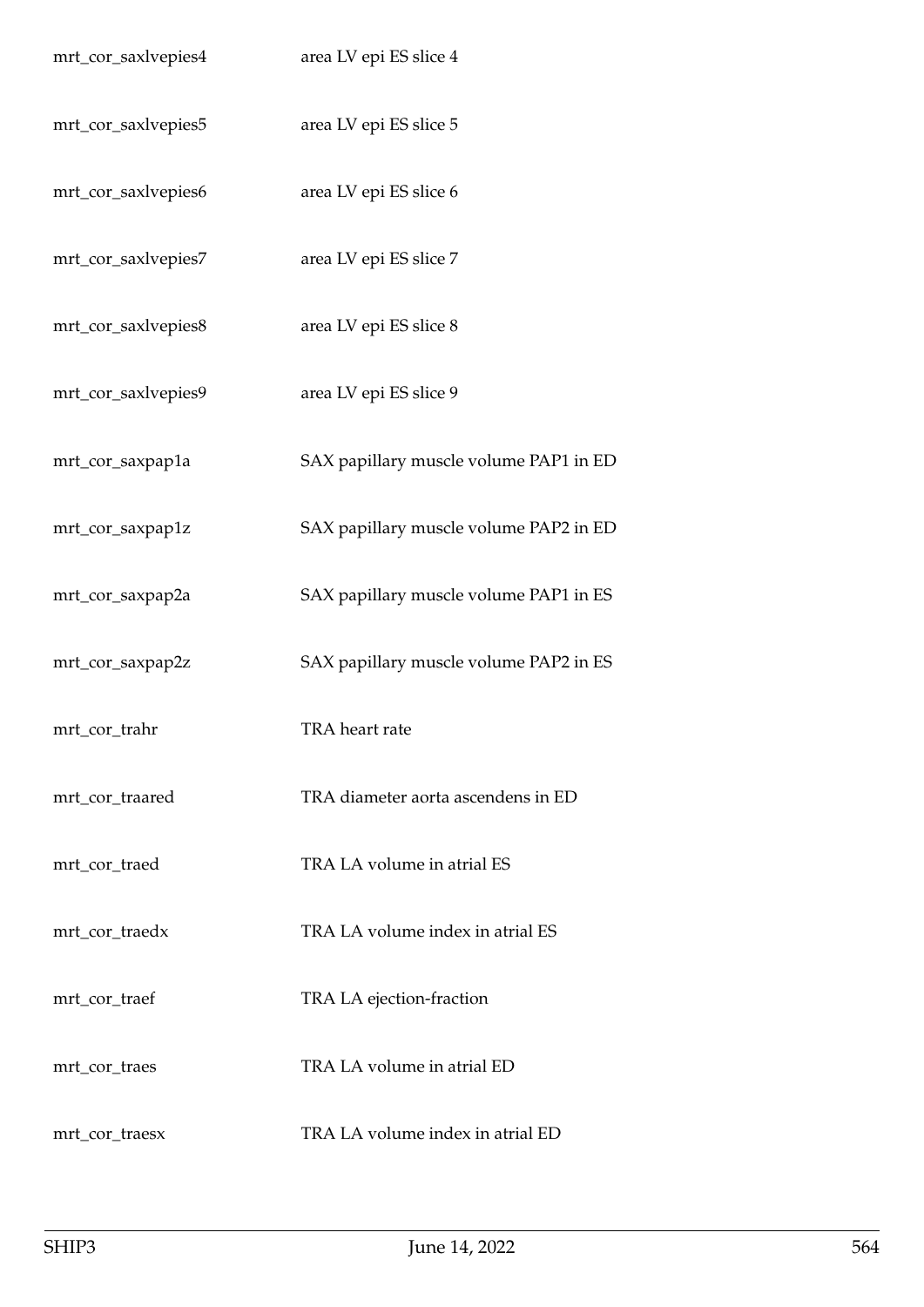| mrt_cor_trames1ed     | TRA diameter aorta descendens in ED                  |
|-----------------------|------------------------------------------------------|
| mrt_cor_tranred       | TRA phase number of atrial-ES                        |
| mrt_cor_tranres       | TRA phase number of atrial-ED                        |
| mrt_cor_trapaed       | TRA LA diameter truncus of pulmonary artery in<br>ED |
| mrt_cor_trasv         | TRA LA stroke volume                                 |
| mrt_cor_trasvx        | TRA LA stroke volume index                           |
| mrt_cor_tralvendoed1  | TRA area LV endo ED slice 1                          |
| mrt_cor_tralvendoed2  | TRA area LV endo ED slice 2                          |
| mrt_cor_tralvendoed3  | TRA area LV endo ED slice 3                          |
| mrt_cor_tralvendoed4  | TRA area LV endo ED slice 4                          |
| mrt_cor_tralvendoed5  | TRA area LV endo ED slice 5                          |
| mrt_cor_tralvendoed6  | TRA area LV endo ED slice 6                          |
| mrt_cor_tralvendoed7  | TRA area LV endo ED slice 7                          |
| mrt_cor_tralvendoed8  | TRA area LV endo ED slice 8                          |
| mrt_cor_tralvendoed9  | TRA area LV endo ED slice 9                          |
| mrt_cor_tralvendoed10 | TRA area LV endo ED slice 10                         |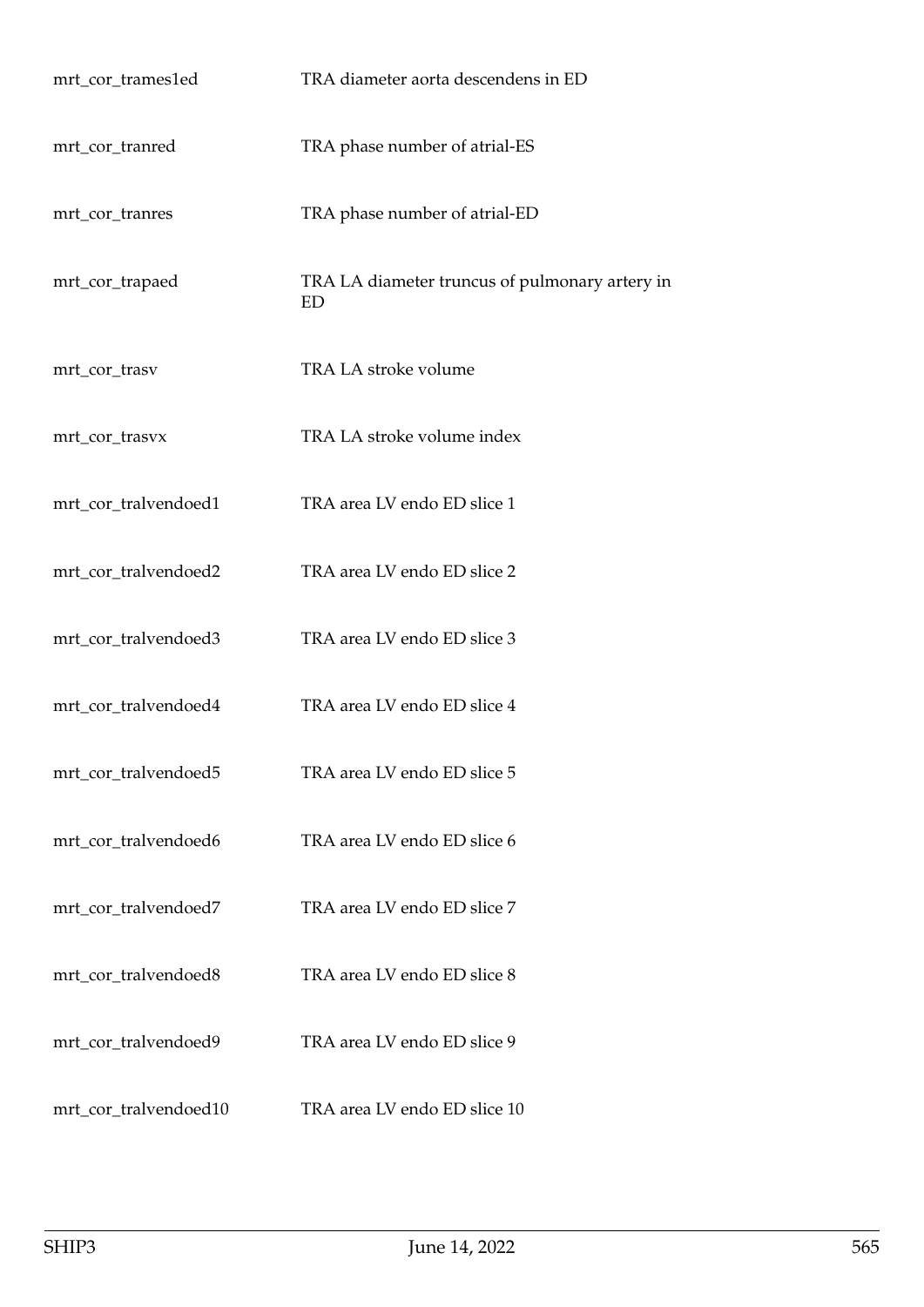| mrt_cor_tralvendoed11 | TRA area LV endo ED slice 11 |
|-----------------------|------------------------------|
| mrt_cor_tralvendoed12 | TRA area LV endo ED slice 12 |
| mrt_cor_tralvendoed13 | TRA area LV endo ED slice 13 |
| mrt_cor_tralvendoed14 | TRA area LV endo ED slice 14 |
| mrt_cor_tralvendoed15 | TRA area LV endo ED slice 15 |
| mrt_cor_tralvendoed16 | TRA area LV endo ED slice 16 |
| mrt_cor_tralvendoed17 | TRA area LV endo ED slice 17 |
| mrt_cor_tralvendoed18 | TRA area LV endo ED slice 18 |
| mrt_cor_tralvendoes1  | TRA area LV endo ES slice 1  |
| mrt_cor_tralvendoes2  | TRA area LV endo ES slice 2  |
| mrt_cor_tralvendoes3  | TRA area LV endo ES slice 3  |
| mrt_cor_tralvendoes4  | TRA area LV endo ES slice 4  |
| mrt cor tralvendoes5  | TRA area LV endo ES slice 5  |
| mrt_cor_tralvendoes6  | TRA area LV endo ES slice 6  |
| mrt_cor_tralvendoes7  | TRA area LV endo ES slice 7  |
| mrt_cor_tralvendoes8  | TRA area LV endo ES slice 8  |
| mrt_cor_tralvendoes9  | TRA area LV endo ES slice 9  |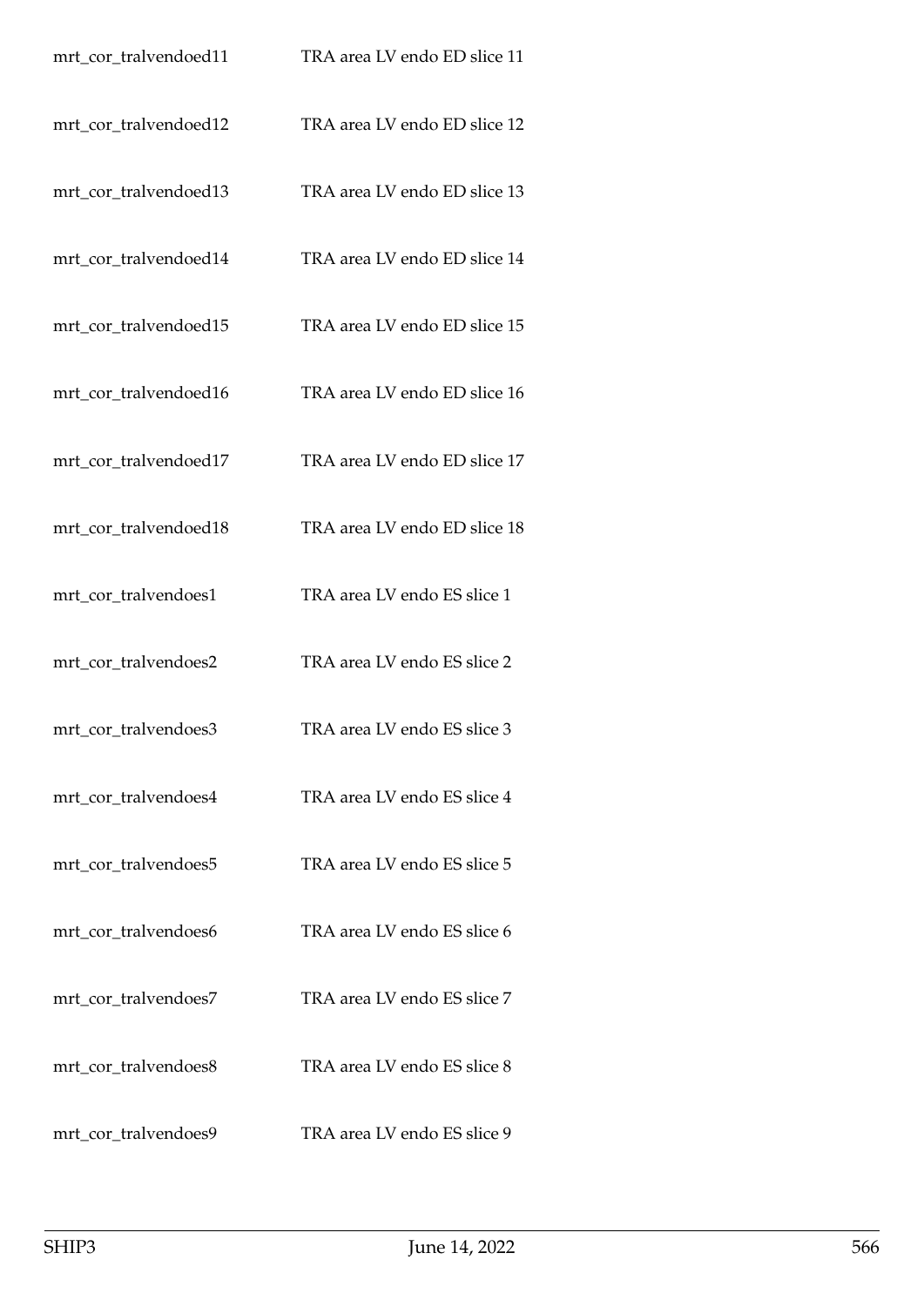| mrt_cor_tralvendoes10 | TRA area LV endo ES slice 10 |
|-----------------------|------------------------------|
| mrt_cor_tralvendoes11 | TRA area LV endo ES slice 11 |
| mrt_cor_tralvendoes12 | TRA area LV endo ES slice 12 |
| mrt_cor_tralvendoes13 | TRA area LV endo ES slice 13 |
| mrt_cor_tralvendoes14 | TRA area LV endo ES slice 14 |
| mrt_cor_tralvendoes15 | TRA area LV endo ES slice 15 |
| mrt_cor_tralvendoes16 | TRA area LV endo ES slice 16 |
| mrt_cor_tralvendoes17 | TRA area LV endo ES slice 17 |
| mrt_cor_tralvendoes18 | TRA area LV endo ES slice 18 |
| mrt_cor_trarvendoed1  | TRA area RV endo ED slice 1  |
| mrt_cor_trarvendoed2  | TRA area RV endo ED slice 2  |
| mrt_cor_trarvendoed3  | TRA area RV endo ED slice 3  |
| mrt_cor_trarvendoed4  | TRA area RV endo ED slice 4  |
| mrt_cor_trarvendoed5  | TRA area RV endo ED slice 5  |
| mrt_cor_trarvendoed6  | TRA area RV endo ED slice 6  |
| mrt_cor_trarvendoed7  | TRA area RV endo ED slice 7  |
| mrt_cor_trarvendoed8  | TRA area RV endo ED slice 8  |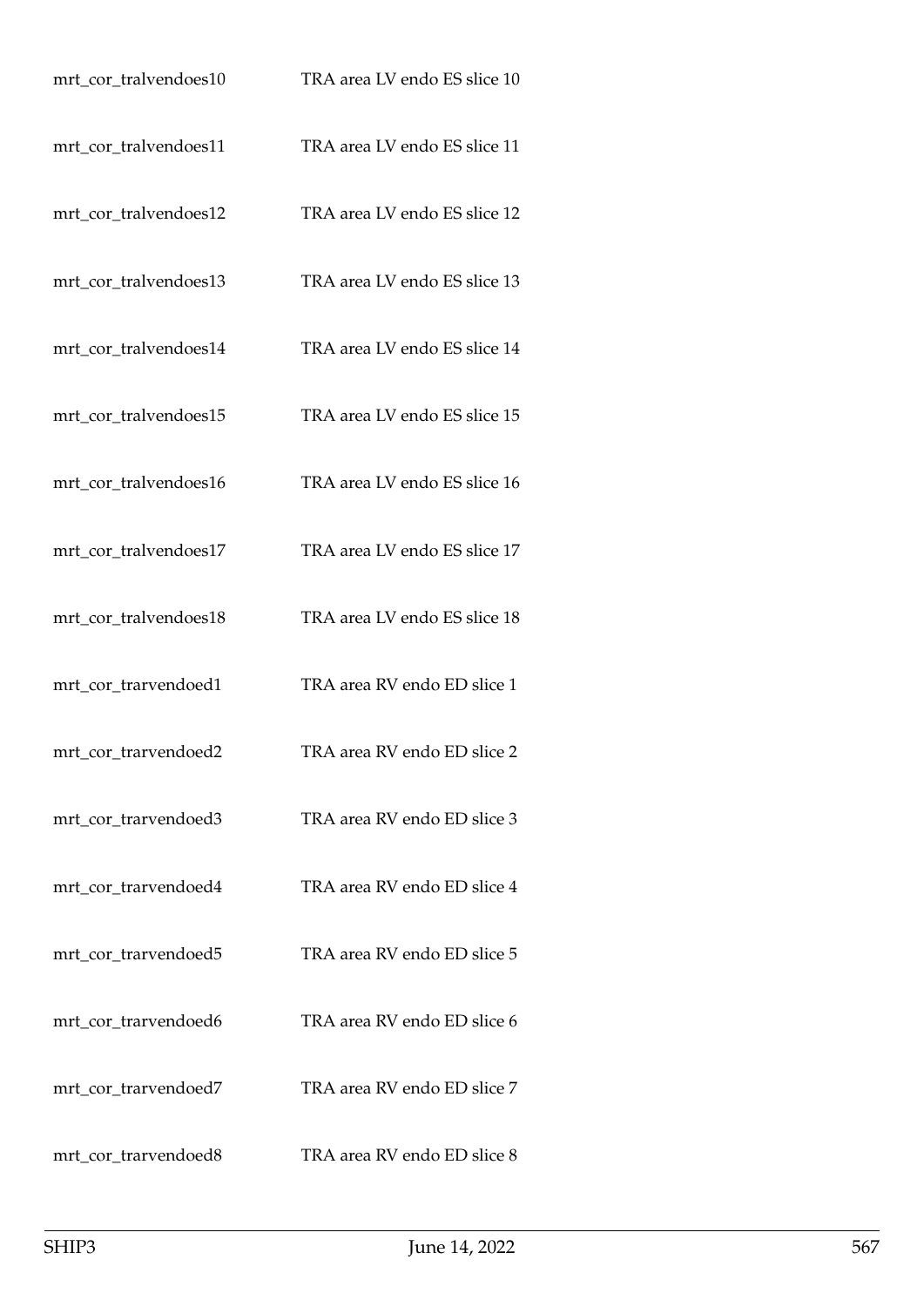| mrt_cor_trarvendoed9  | TRA area RV endo ED slice 9  |
|-----------------------|------------------------------|
| mrt_cor_trarvendoed10 | TRA area RV endo ED slice 10 |
| mrt_cor_trarvendoed11 | TRA area RV endo ED slice 11 |
| mrt_cor_trarvendoed12 | TRA area RV endo ED slice 12 |
| mrt_cor_trarvendoed13 | TRA area RV endo ED slice 13 |
| mrt_cor_trarvendoed14 | TRA area RV endo ED slice 14 |
| mrt_cor_trarvendoed15 | TRA area RV endo ED slice 15 |
| mrt_cor_trarvendoed16 | TRA area RV endo ED slice 16 |
| mrt_cor_trarvendoed17 | TRA area RV endo ED slice 17 |
| mrt_cor_trarvendoed18 | TRA area RV endo ED slice 18 |
| mrt_cor_trarvendoes1  | TRA area LV endo ES slice 1  |
| mrt_cor_trarvendoes2  | TRA area LV endo ES slice 2  |
| mrt_cor_trarvendoes3  | TRA area LV endo ES slice 3  |
| mrt_cor_trarvendoes4  | TRA area LV endo ES slice 4  |
| mrt_cor_trarvendoes5  | TRA area LV endo ES slice 5  |
| mrt_cor_trarvendoes6  | TRA area LV endo ES slice 6  |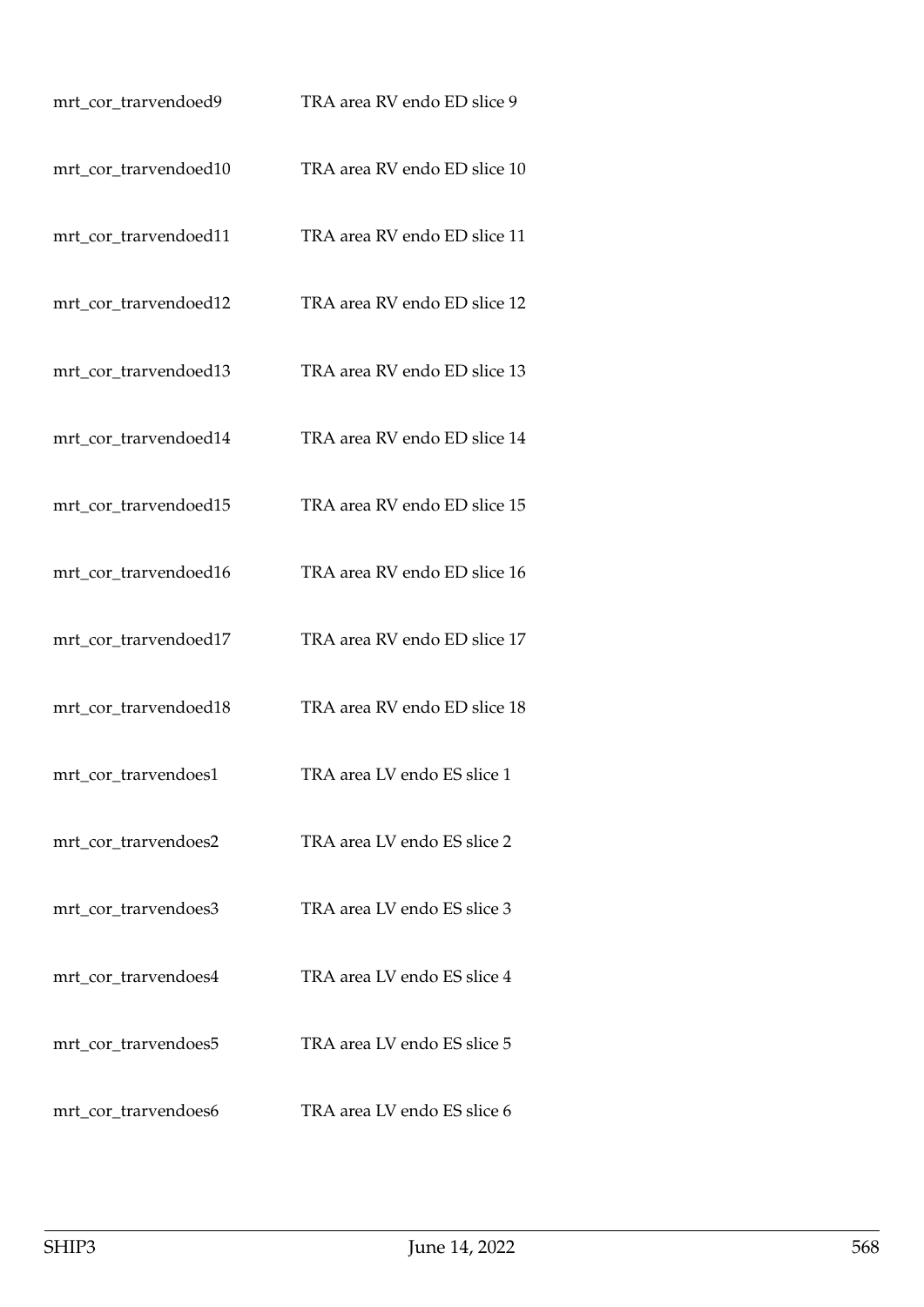| mrt_cor_trarvendoes7  | TRA area LV endo ES slice 7         |
|-----------------------|-------------------------------------|
| mrt_cor_trarvendoes8  | TRA area LV endo ES slice 8         |
| mrt_cor_trarvendoes9  | TRA area LV endo ES slice 9         |
| mrt_cor_trarvendoes10 | TRA area LV endo ES slice 10        |
| mrt_cor_trarvendoes11 | TRA area LV endo ES slice 11        |
| mrt_cor_trarvendoes12 | TRA area LV endo ES slice 12        |
| mrt_cor_trarvendoes13 | TRA area LV endo ES slice 13        |
| mrt_cor_trarvendoes14 | TRA area LV endo ES slice 14        |
| mrt_cor_trarvendoes15 | TRA area LV endo ES slice 15        |
| mrt_cor_trarvendoes16 | TRA area LV endo ES slice 16        |
| mrt_cor_trarvendoes17 | TRA area LV endo ES slice 17        |
| mrt_cor_trarvendoes18 | TRA area LV endo ES slice 18        |
| mrt_cor_tranresrv     | TRA number of ES of right ventricle |
| mrt_cor_tranredrv     | TRA number of ED of right ventricle |
| mrt_cor_trarved       | TRA RV volume in phase ED           |
| mrt_cor_trarves       | TRA RV volume in phase ES           |
| <b>MRTCORDSI</b>      | <b>DSI</b>                          |
| mrt_cordsi_usnr       | Untersucher                         |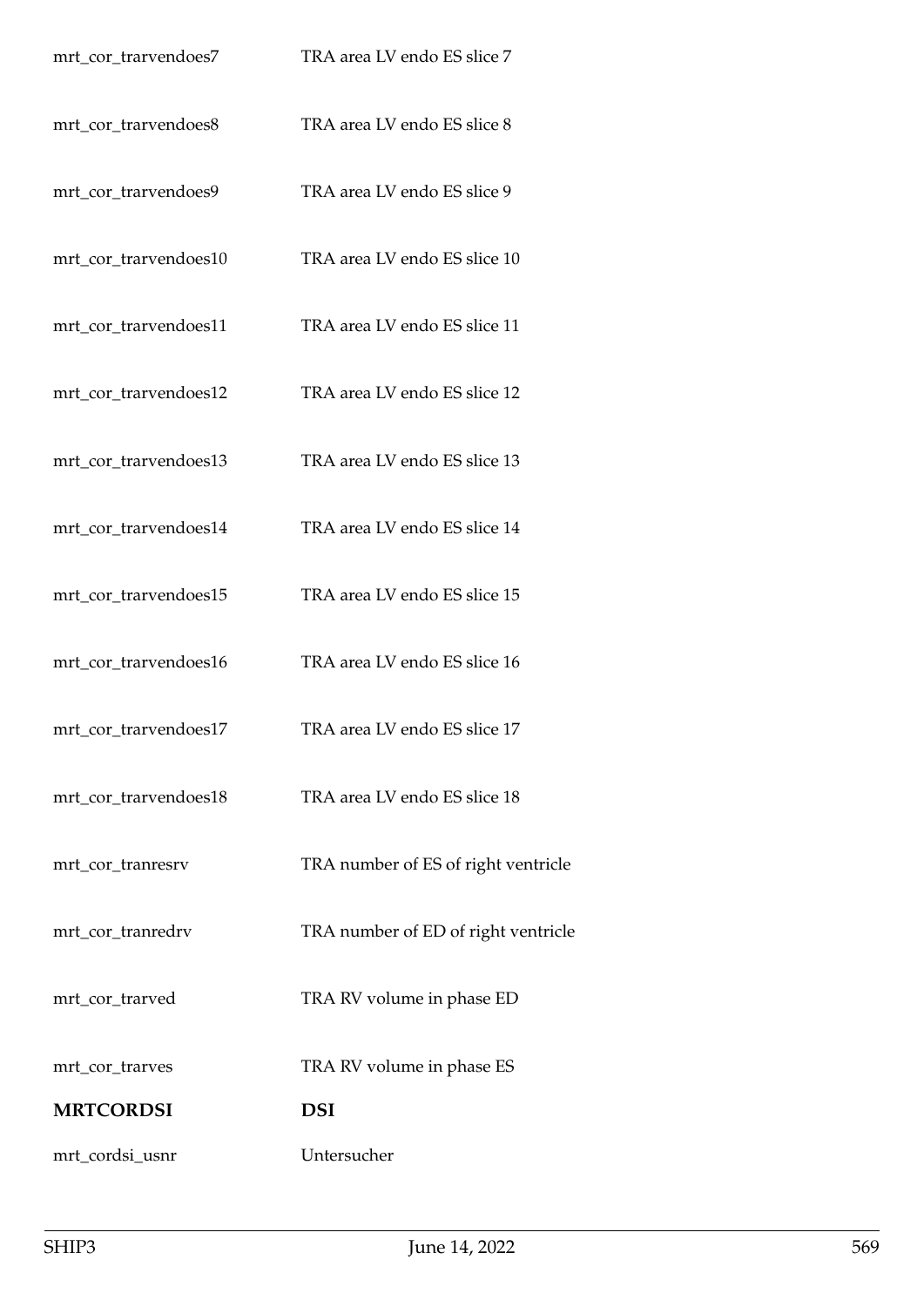| <b>MRTCORUP</b>  | upload 4CV, SAX, TRA                         |                                                              |
|------------------|----------------------------------------------|--------------------------------------------------------------|
| mrt_corup_usnr   | examiner                                     |                                                              |
| mrt_corup_beso   | specials                                     | $1 - Yes$<br>$0 - No$                                        |
| mrt_corup_beso1  | special details                              | $1 - Yes$<br>$0 - No$                                        |
| mrt_corup_beso2  | text                                         |                                                              |
| mrt_corup_qual   | low image quality (possible rhythm disorder) | $1 - Yes$<br>$0 - No$                                        |
| mrt_corup_saxinc | SAX incomplete                               | $1 - Yes$<br>$0 - No$                                        |
| mrt_corup_level  | 4CV or 2CV false plain                       | $1 - Yes$<br>$0 - No$<br>-1 - incomplete dataset of pictures |
| mrt_corup_4cvinc | 4CV LVOT truncated                           | $1 - \ensuremath{\mathrm{Yes}}\xspace$<br>$0 - No$           |
| mrt_corup_trainc | TRA hepatic slice under RV                   | $1 - Yes$<br>$0 - No$<br>-1 - incomplete dataset of pictures |
| mrt_corup_patho  | pathological characteristics                 | $1 - Yes$<br>$0 - No$                                        |
| mrt_corup_wbsr   | RV wall motion abnormality                   | $1 - Yes$<br>$0 - No$<br>88 - maybe                          |
| mrt_corup_wbsl   | LV wall motion                               | $1 - Yes$                                                    |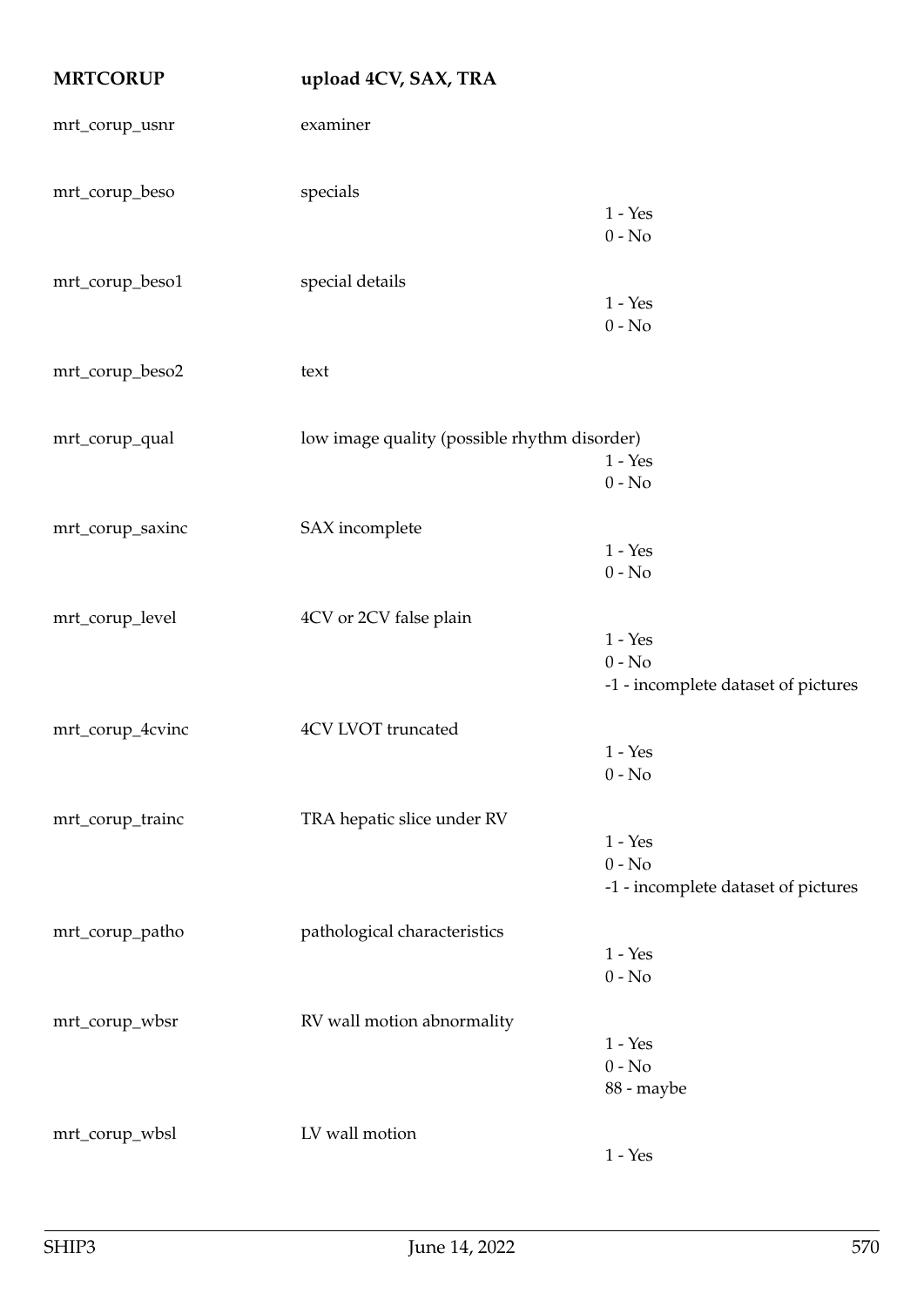|                        |                                                                                         | $0 - No$<br>88 - maybe   |
|------------------------|-----------------------------------------------------------------------------------------|--------------------------|
| mrt_corup_wt           | RV wall thickness (>5 mm)                                                               |                          |
|                        |                                                                                         | $1 - Yes$                |
|                        |                                                                                         | $0 - No$                 |
| mrt_corup_sel          | rare pathologies (e.g. tumour, thrombus, focal<br>septal hypertrophie, aneurysm, other) |                          |
|                        |                                                                                         | $1 - Yes$                |
|                        |                                                                                         | $0 - No$                 |
| mrt_corup_le           | MAG und PSIR positive late enhancement                                                  |                          |
|                        |                                                                                         | -1 - incomplete data set |
|                        |                                                                                         | $0 - No$                 |
|                        |                                                                                         | $1 - Yes$                |
|                        |                                                                                         | 88 - in question         |
| mrt_corup_multi        | multilocular (1, 2, 3, 4, 5)                                                            |                          |
| mrt_corup_diffle       | diffuse LE                                                                              |                          |
|                        |                                                                                         | $1 - Yes$                |
|                        |                                                                                         | $0 - No$                 |
|                        |                                                                                         | 88 - maybe               |
| mrt_corup_insrv        | posterior/lateral RV insertion                                                          |                          |
|                        |                                                                                         | $1 - Yes$                |
|                        |                                                                                         | $0 - No$                 |
|                        |                                                                                         | 88 - maybe               |
| $mrt\_corup\_bullseye$ | 16 segments bulls eye                                                                   |                          |
| <b>MRTEISENVER</b>     | Ganzkörpereisen                                                                         |                          |
| mrt_eisenver_beg       | Begin                                                                                   |                          |
|                        |                                                                                         |                          |
| mrt_eisenver_usnr      | Examiner                                                                                |                          |
|                        |                                                                                         |                          |
| mrt_eisenver_usnr2_jn  | 2nd Examiner?                                                                           |                          |
|                        |                                                                                         | $0 - no$                 |
|                        |                                                                                         | $1 - yes$                |
| mrt_eisenver_usnr2     | 2nd Examiner                                                                            |                          |
|                        |                                                                                         |                          |
| mrt_eisenver_grid      | Device-ID                                                                               |                          |
|                        |                                                                                         |                          |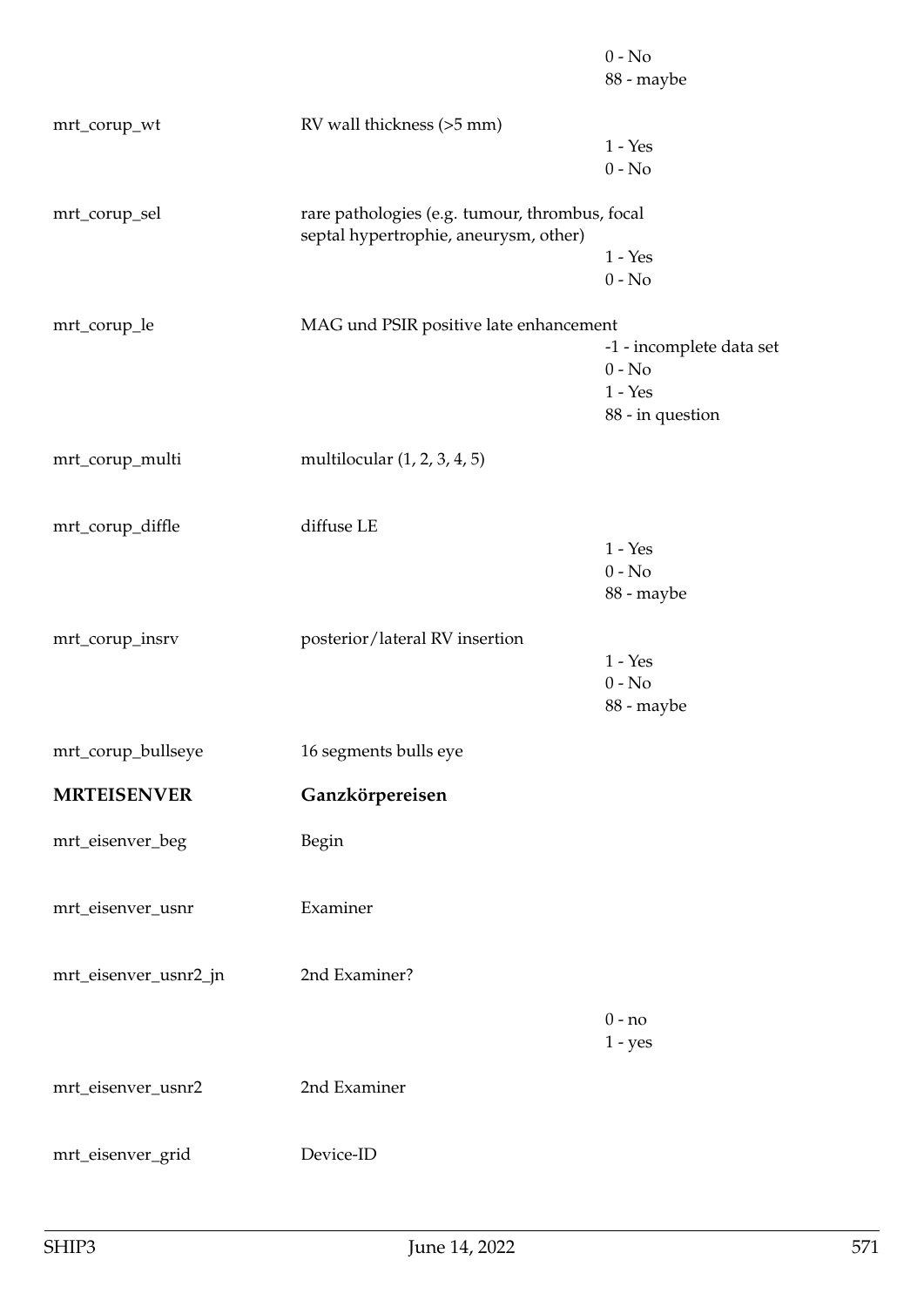| mrt_eisenver_r2s_leber                           | R <sub>2s</sub> Liver       |                       |
|--------------------------------------------------|-----------------------------|-----------------------|
| mrt_eisenver_milz                                | R <sub>2s</sub> Spleen      |                       |
| mrt_eisenver_r2s_pancreas_capuR2s Pancreas Caput |                             |                       |
| mrt_eisenver_r2s_herz                            | R <sub>2s</sub> Heart       |                       |
| mrt_eisenver_r2s_knochen_lwk1R2s Bone LWK1       |                             |                       |
| mrt_eisenver_r2s_osre                            | R <sub>2s</sub> Osre        |                       |
| mrt_eisenver_r2s_osli                            | R <sub>2s</sub> Osli        |                       |
| mrt_eisenver_r2s_head                            | R <sub>2s</sub> Head        |                       |
| mrt_eisenver_bsnr                                | Remarks                     |                       |
|                                                  |                             | $0 - no$<br>$1 - yes$ |
| mrt_eisenver_note                                | Which?                      |                       |
| mrt_eisenver_end                                 | End                         |                       |
| <b>MRTCARTODI</b>                                | cardiothoracic diameter     |                       |
| mrt_cartodi_usnr                                 | Untersucher                 |                       |
| mrt_cartodi_bem                                  | Notes?                      | $1 - Yes$             |
|                                                  |                             | $0 - No$              |
| mrt_cartodi_bem1                                 | <b>Notes</b>                |                       |
| <b>HIGHIZ</b>                                    | <b>High Intensity Zones</b> |                       |
| mrt_highiz_bildq                                 | Image quality               |                       |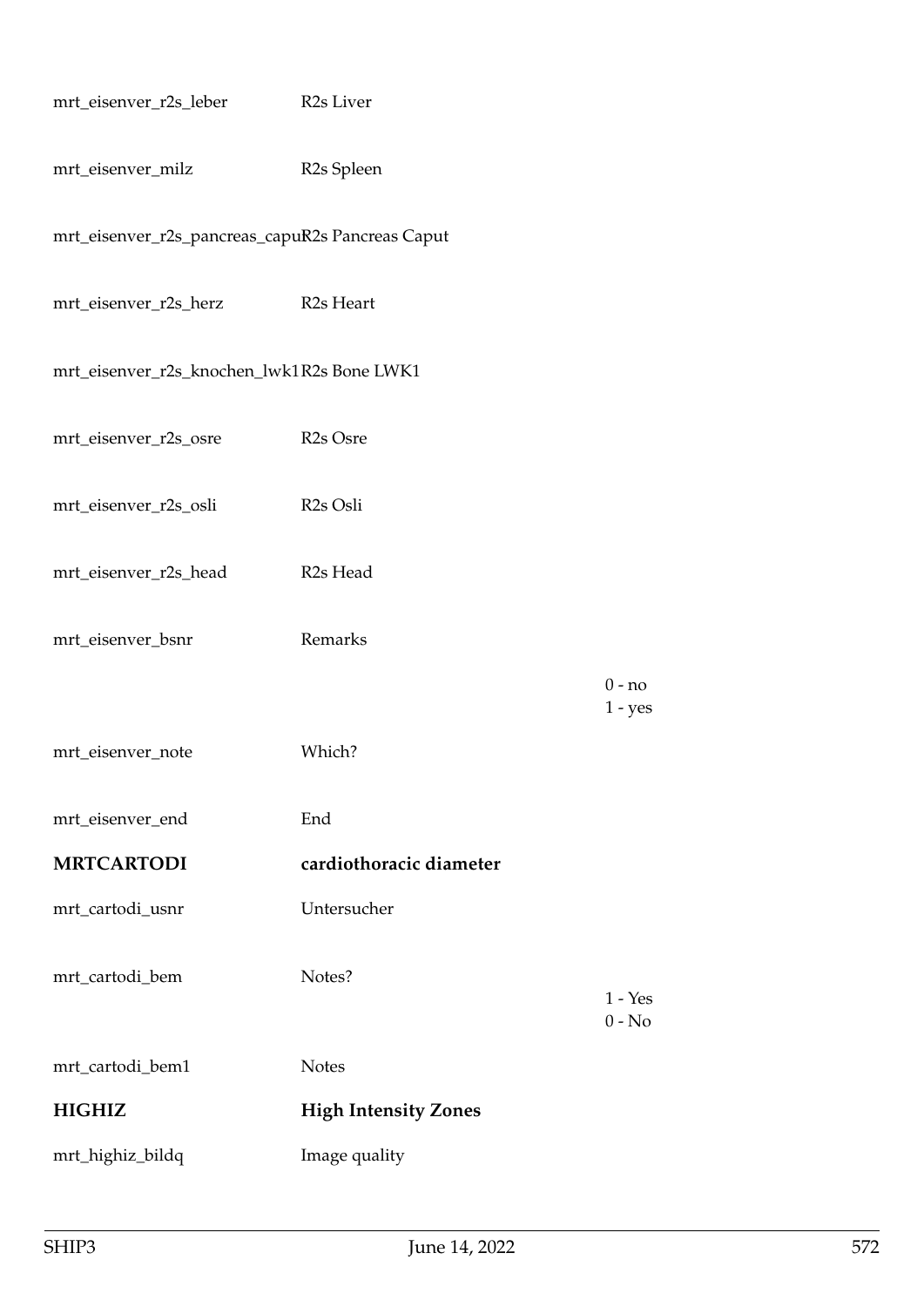|                       |                                      | $0 - Good$<br>1 - Unzureichend<br>2 - Nicht Vorhanden                                                                                                                                                              |
|-----------------------|--------------------------------------|--------------------------------------------------------------------------------------------------------------------------------------------------------------------------------------------------------------------|
| mrt_highiz_anbsf      | Anomalie Bandscheibenfächer WS       | 0 - Normale Konfiguration WS<br>1 - Anomalie vorhanden                                                                                                                                                             |
| mrt_highiz_klaan      | Genauere Klassifikation der Anomalie | $0 - 22$ BS<br>1 - 22 BS + Anlage einer rudimentären<br>23. BS<br>2 - 23 BS + Anlage einer rudimentären<br>24. BS<br>$3 - 24$ BS<br>4 - 24 BS + Anlage einer rudimentären<br>25. BS<br>$5 - 25$ BS<br>6 - Sonstige |
| mrt_highiz_hizvh      | Vorliegen einer HIZ                  | 0 - keine HIZ<br>1 - HIZ vorhanden                                                                                                                                                                                 |
| mrt_highiz_hizl1l2    | <b>BS L1/L2</b>                      | 0 - keine HIZ<br>1 - Anterior + CSF<br>2 - Posterior + CSF<br>3 - Anterior + Posterior + CSF                                                                                                                       |
| mrt_highiz_hizl1l2pm  | Posterior Mean                       |                                                                                                                                                                                                                    |
| mrt_highiz_hizl1l2pa  | Posterior Area                       |                                                                                                                                                                                                                    |
| mrt_highiz_hizl1l2psd | <b>Standard Deviation</b>            |                                                                                                                                                                                                                    |
| mrt_highiz_hizl1l2am  | <b>Anterior Mean</b>                 |                                                                                                                                                                                                                    |
| mrt_highiz_hizl1l2aa  | Anterior Area                        |                                                                                                                                                                                                                    |
| mrt_highiz_hizl1l2asd | <b>Standard Deviation</b>            |                                                                                                                                                                                                                    |
| mrt_highiz_hizl1l2pam | Anterior + Posterior Mean            |                                                                                                                                                                                                                    |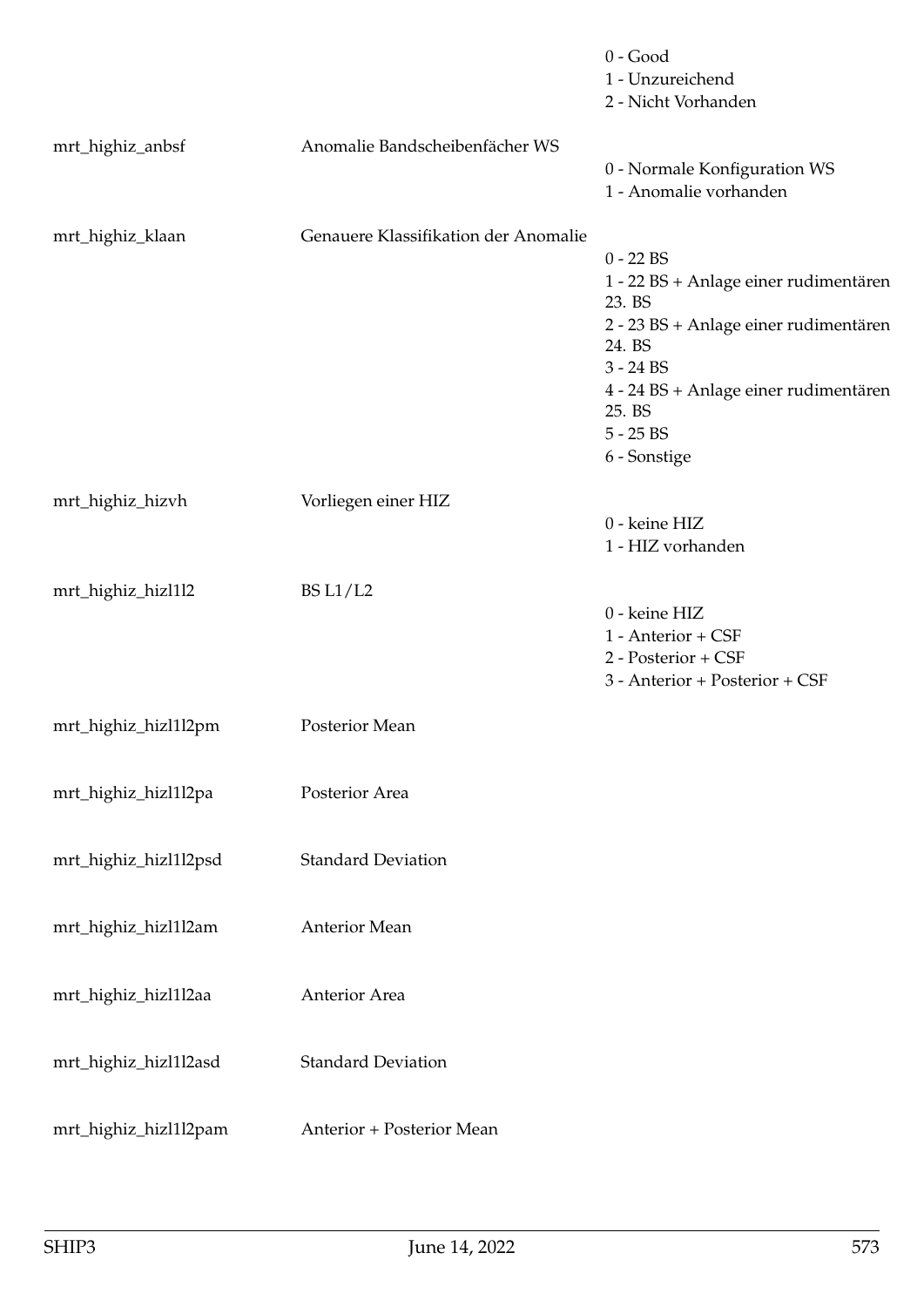| mrt_highiz_hizl1l2apa   | Anterior + Posterior Area |                                                                                              |
|-------------------------|---------------------------|----------------------------------------------------------------------------------------------|
| mrt_highiz_hizl1l2pasd  | <b>Standard Deviation</b> |                                                                                              |
| mrt_highiz_hizl1l2csf   | CSF Mean                  |                                                                                              |
| mrt_highiz_hizl1l2csfa  | CSF Area                  |                                                                                              |
| mrt_highiz_hizl1l2csfsd | <b>Standard Deviation</b> |                                                                                              |
| mrt_highiz_hizl2l3      | <b>BS L2/L3</b>           | 0 - keine HIZ<br>1 - Anterior + CSF<br>2 - Posterior + CSF<br>3 - Anterior + Posterior + CSF |
| mrt_highiz_hizl2l3pm    | Posterior Mean            |                                                                                              |
| mrt_highiz_hizl2l3pa    | Posterior Area            |                                                                                              |
| mrt_highiz_hizl2l3psd   | <b>Standard Deviation</b> |                                                                                              |
| mrt_highiz_hizl2l3am    | <b>Anterior Mean</b>      |                                                                                              |
| mrt_highiz_hizl2l3aa    | Anterior Area             |                                                                                              |
| mrt_highiz_hizl2l3asd   | <b>Standard Deviation</b> |                                                                                              |
| mrt_highiz_hizl2l3apm   | Anterior + Posterior Mean |                                                                                              |
| mrt_highiz_hizl2l3apa   | Anterior + Posterior Area |                                                                                              |
| mrt_highiz_hizl2l3pasd  | <b>Standard Deviation</b> |                                                                                              |
| mrt_highiz_hizl2l3csfm  | CSF Mean                  |                                                                                              |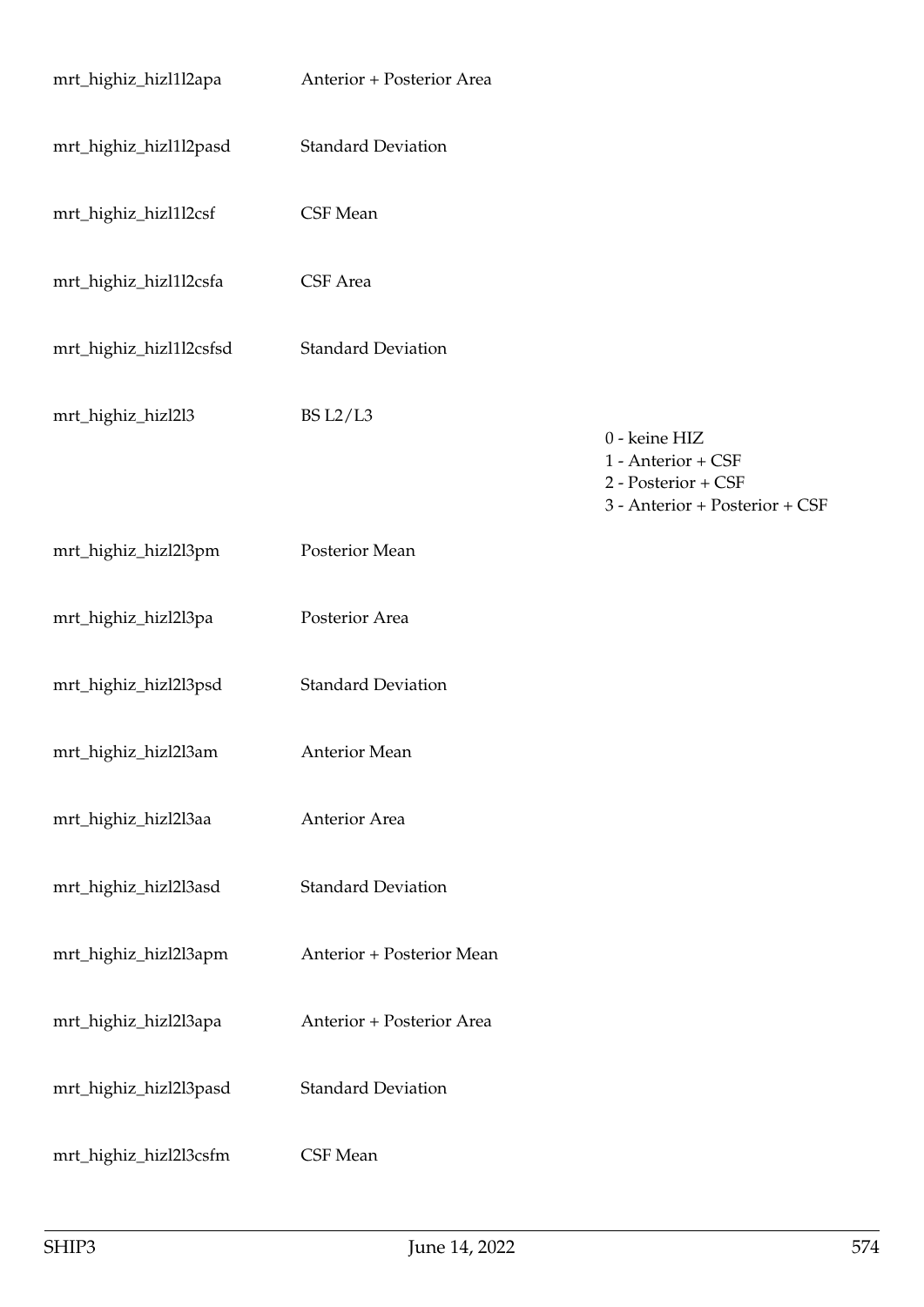| mrt_highiz_hizl2l3csfa  | CSF Area                  |                                                                                              |
|-------------------------|---------------------------|----------------------------------------------------------------------------------------------|
| mrt_highiz_hizl2l3csfsd | <b>Standard Deviation</b> |                                                                                              |
| mrt_highiz_hiz_l3l4     | <b>BS L3/L4</b>           | 0 - keine HIZ<br>1 - Anterior + CSF<br>2 - Posterior + CSF<br>3 - Anterior + Posterior + CSF |
| mrt_highiz_hizl3l4pm    | Posterior Mean            |                                                                                              |
| mrt_highiz_hizl3l4pa    | Posterior Area            |                                                                                              |
| mrt_highiz_hizl3l4psd   | <b>Standard Deviation</b> |                                                                                              |
| mrt_highiz_hizl3l4am    | Anterior Mean             |                                                                                              |
| mrt_highiz_hizl3l4aa    | Anterior Area             |                                                                                              |
| mrt_highiz_hizl3l4asd   | <b>Standard Deviation</b> |                                                                                              |
| mrt_highiz_hizl3l4apm   | Anterior + Posterior Mean |                                                                                              |
| mrt_highiz_hizl3l4apa   | Anterior + Posterior Area |                                                                                              |
| mrt_highiz_hizl3l4pasd  | <b>Standard Deviation</b> |                                                                                              |
| mrt_highiz_hizl3l4_csfm | CSF Mean                  |                                                                                              |
| mrt_highiz_hizl3l4_csfa | CSF Area                  |                                                                                              |
| mrt_highiz_hizl3l4csfsd | <b>Standard Deviation</b> |                                                                                              |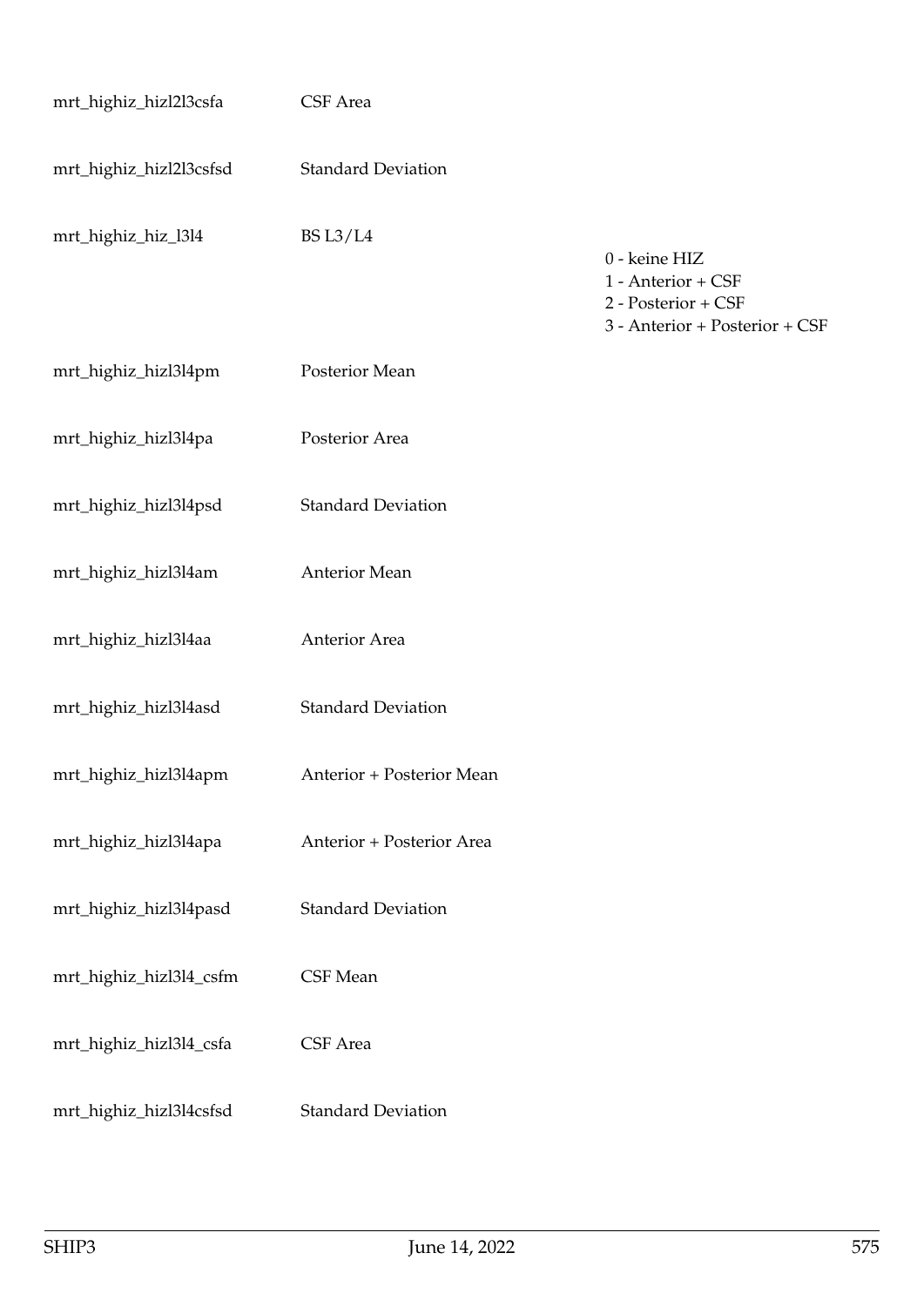0 - keine HIZ 1 - Anterior + CSF 2 - Posterior + CSF 3 - Anterior + Posterior + CSF

| mrt_highiz_hizl4l5pm    | Posterior Mean            |                                                                                              |
|-------------------------|---------------------------|----------------------------------------------------------------------------------------------|
| mrt_highiz_hizl4l5pa    | Posterior Area            |                                                                                              |
| mrt_highiz_hizl4l5psd   | <b>Standard Deviation</b> |                                                                                              |
| mrt_highiz_hizl4l5am    | Anterior Mean             |                                                                                              |
| mrt_highiz_hizl4l5aa    | Anterior Area             |                                                                                              |
| mrt_highiz_hizl4l5asd   | <b>Standard Deviation</b> |                                                                                              |
| mrt_highiz_hizl4l5apm   | Anterior + Posterior Mean |                                                                                              |
| mrt_highiz_hizl4l5apa   | Anterior + Posterior Area |                                                                                              |
| mrt_highiz_hizl4l5pasd  | <b>Standard Deviation</b> |                                                                                              |
| mrt_highiz_hizl4l5csfm  | CSF Mean                  |                                                                                              |
| mrt_highiz_hizl4l5csfa  | CSF Area                  |                                                                                              |
| mrt_highiz_hizl4l5csfsd | <b>Standard Deviation</b> |                                                                                              |
| mrt_highiz_hizl5s1      | BS L5/S1 oder LSVT (L6)   | 0 - keine HIZ<br>1 - Anterior + CSF<br>2 - Posterior + CSF<br>3 - Anterior + Posterior + CSF |
| mrt_highiz_hizl5s1pm    | Posterior Mean            |                                                                                              |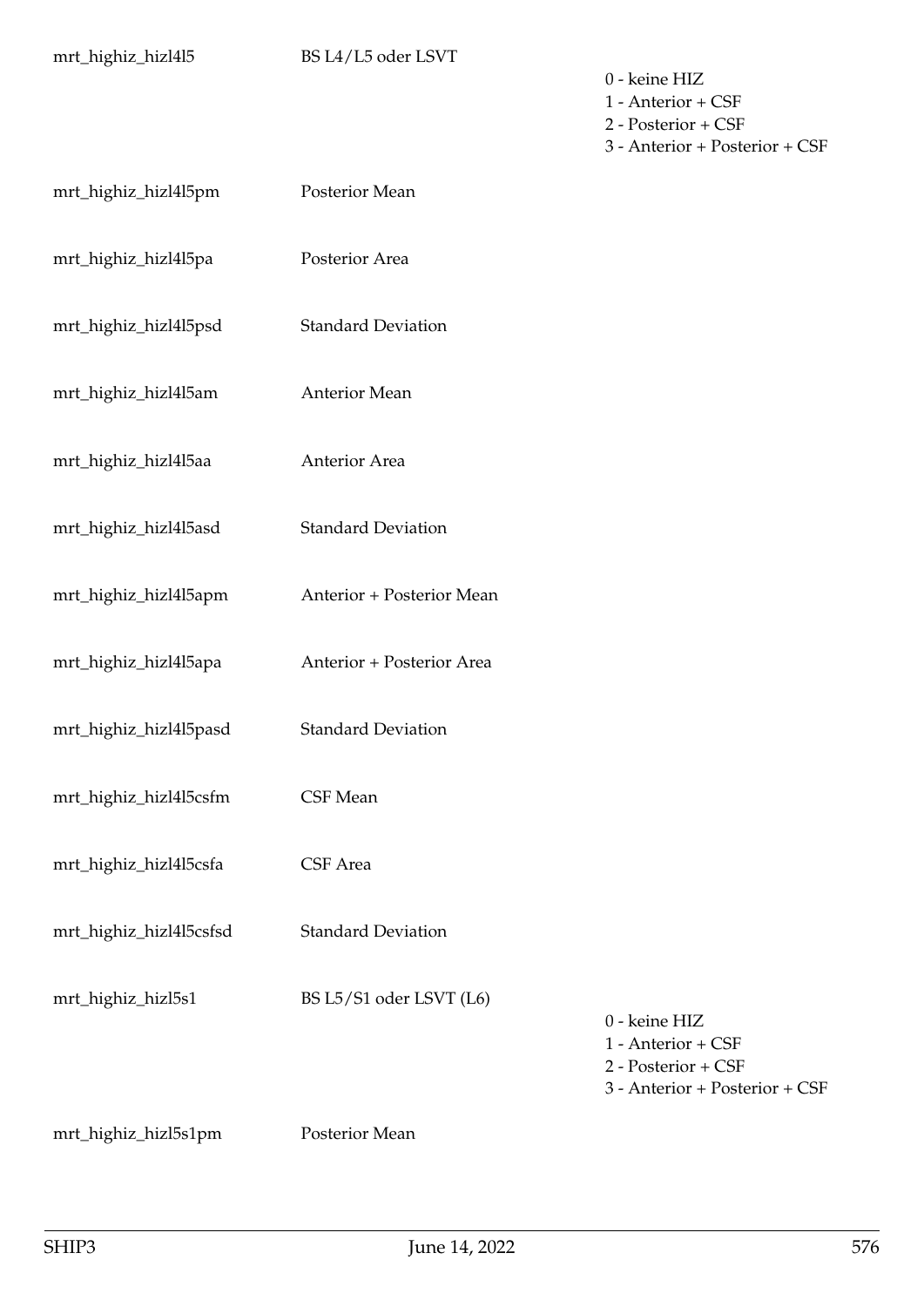| mrt_highiz_hizl5s1pa    | Posterior Area            |                                                                                              |
|-------------------------|---------------------------|----------------------------------------------------------------------------------------------|
| mrt_highiz_hizl5s1psd   | <b>Standard Deviation</b> |                                                                                              |
| mrt_highiz_hizl5s1am    | Anterior Mean             |                                                                                              |
| mrt_highiz_hizl5s1aa    | Anterior Area             |                                                                                              |
| mrt_highiz_hizl5s1asd   | <b>Standard Deviation</b> |                                                                                              |
| mrt_highiz_hizl5s1pam   | Anterior + Posterior Mean |                                                                                              |
| mrt_highiz_hizl5s1apa   | Anterior + Posterior Area |                                                                                              |
| mrt_highiz_hizl5s1pasd  | <b>Standard Deviation</b> |                                                                                              |
| mrt_highiz_hizl5s1csfm  | CSF Mean                  |                                                                                              |
| mrt_highiz_hizl5s1csfa  | CSF Area                  |                                                                                              |
| mrt_highiz_hizl5s1csfsd | <b>Standard Deviation</b> |                                                                                              |
| mrt_highiz_hizl6s1      | BS LSTV/S1                | 0 - keine HIZ<br>1 - Anterior + CSF<br>2 - Posterior + CSF<br>3 - Anterior + Posterior + CSF |
| mrt_highiz_hizl6s1pm    | Posterior Mean            |                                                                                              |
| mrt_highiz_hizl6s1pa    | Posterior Area            |                                                                                              |
| mrt_highiz_hizl6s1psd   | <b>Standard Deviation</b> |                                                                                              |
| mrt_highiz_hizl6s1am    | Anterior Mean             |                                                                                              |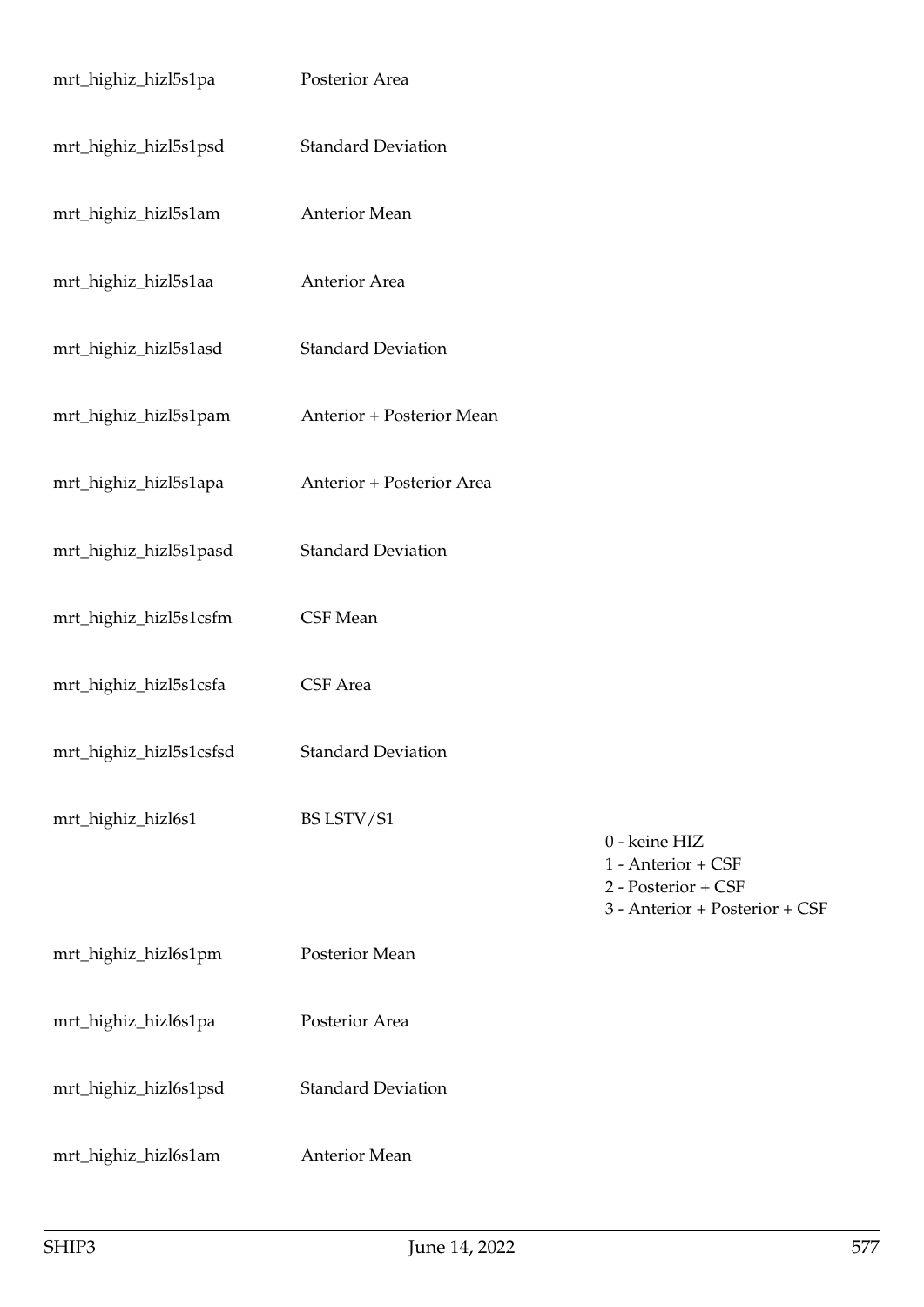| mrt_highiz_hizl6s1aa    | Anterior Area                   |           |
|-------------------------|---------------------------------|-----------|
| mrt_highiz_hizl6s1asd   | <b>Standard Deviation</b>       |           |
| mrt_highiz_hizl6s1apm   | Anterior + Posterior Mean       |           |
| mrt_highiz_hizl6s1apa   | Anterior + Posterior Area       |           |
| mrt_highiz_hizl6s1pasd  | <b>Standard Deviation</b>       |           |
| mrt_highiz_hizl6s1csfm  | CSF Mean                        |           |
| mrt_highiz_hizl6s1csfa  | CSF Area                        |           |
| mrt_highiz_hizl6s1csfsd | <b>Standard Deviation</b>       |           |
| mrt_highiz_bemerk       | Bemerkungen                     | $1 - yes$ |
|                         |                                 | $0 - no$  |
| mrt_highiz_bemerk2      | Bemerkung eingeben              |           |
| <b>MRTPAN</b>           | Pankreasfettstudie              |           |
| mrt_pan_reader          | <b>MRTPAN</b> : Readernummer    |           |
| mrt_pan_cap_per         | MRTPAN: Caput Pankreasfett (%)  |           |
| mrt_pan_corp_per        | MRTPAN: Corpus Pankreasfett (%) |           |
| mrt_pan_cau_per         | MRTPAN: Cauda Pankreasfett (%)  |           |
| mrt_pan_total           | MRTPAN: Total Pankreasfett (%)  |           |
| mrt_pan_note            | MRTPAN: Bemerkungen             |           |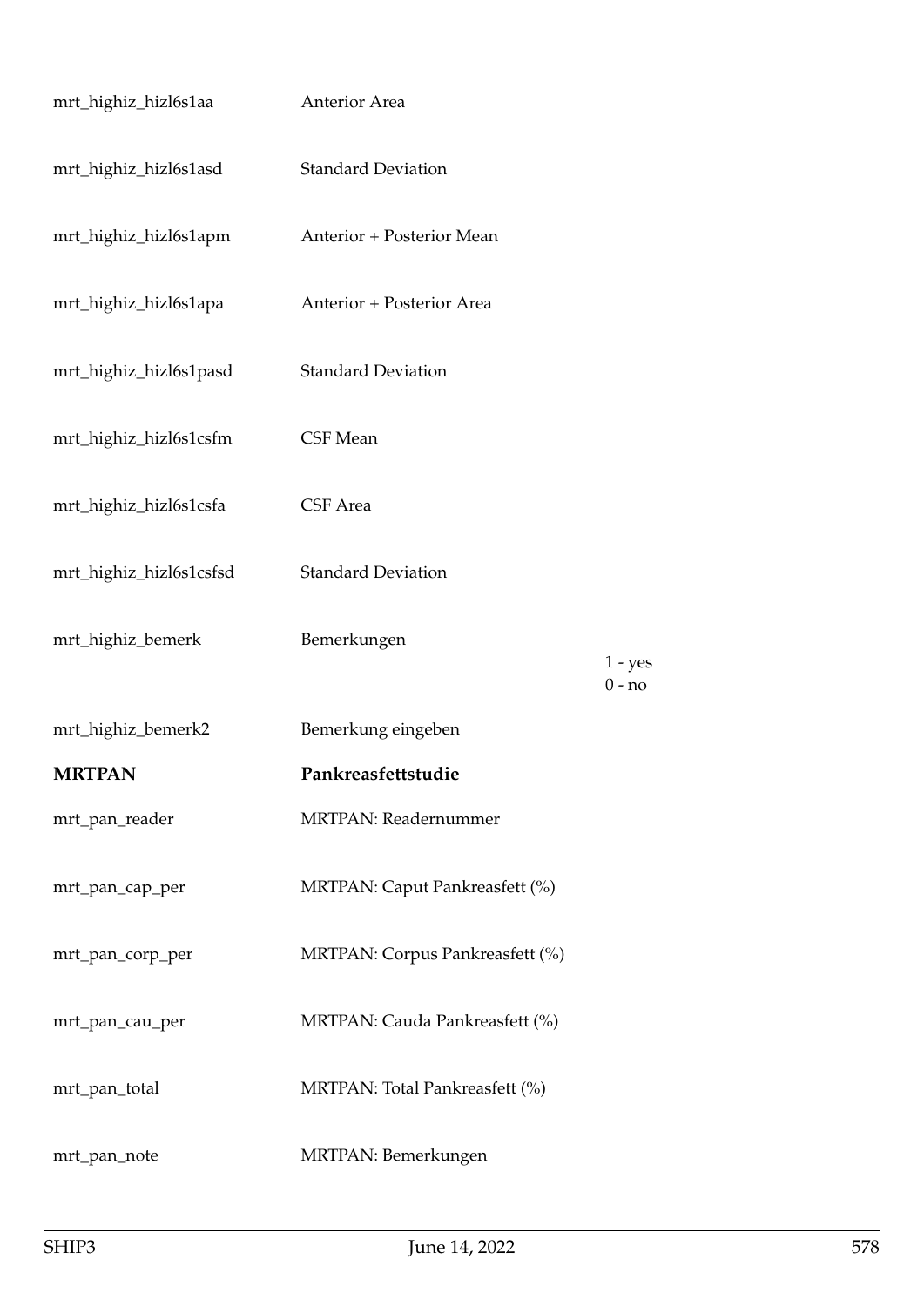| <b>MRTLIVFAT</b>   | Leberfett                                                                 |  |
|--------------------|---------------------------------------------------------------------------|--|
| mrt_livfat_reader  | Readernummer                                                              |  |
| mrt_livfat_per     | MRTLIVFAT: Leberfett in Prozent                                           |  |
| <b>MRTHIJO</b>     | Diagnosis of the hip joint                                                |  |
| mrt_hijo_usnr      | Untersucher Nummer                                                        |  |
| mrt_hijo_ccdr      | Centrum-Collum-Diaphysen Winkel rechts                                    |  |
| mrt_hijo_ccdl      | Centrum-Collum-Diaphysen Winkel links                                     |  |
| mrt_hijo_alphar    | Alpha-Winkel rechts                                                       |  |
| mrt_hijo_alphal    | Alpha-Winkel links                                                        |  |
| mrt_hijo_headdr    | Hüftkopfdurchmesser rechts                                                |  |
| mrt_hijo_headdl    | Hüftkopfdurchmesser links                                                 |  |
| mrt_hijo_cer       | Center-Edge Winkel rechts                                                 |  |
| mrt_hijo_cel       | Center-Edge Winkel links                                                  |  |
| mrt_hijo_osdate    | Osirix Zeitstempel                                                        |  |
| <b>MRTPROSTATA</b> | Identification of non-invasive imaging biomarkers for prostate cancer bas |  |
| mrt_pro_ektomie_s3 | Prostatektomie                                                            |  |
|                    | $0 - No$<br>$1 - Yes$                                                     |  |
| mrt_pro_finding_s3 | Nebenbefunde                                                              |  |
| mrt_pro_vol_s3     | prostate volume in [ml]                                                   |  |